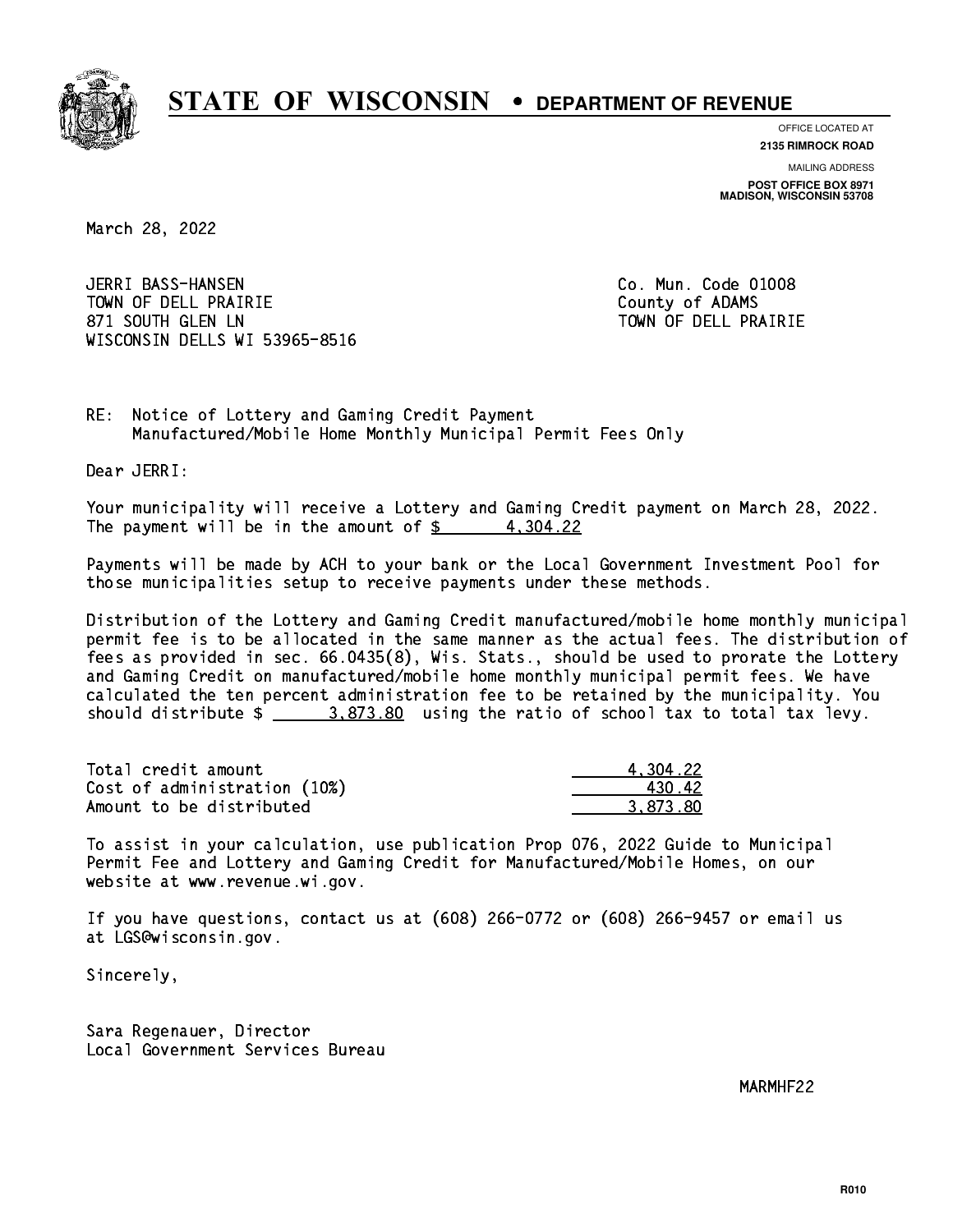

**OFFICE LOCATED AT**

**2135 RIMROCK ROAD**

**MAILING ADDRESS POST OFFICE BOX 8971 MADISON, WISCONSIN 53708**

March 28, 2022

**JUDITH TAYLOR** TOWN OF EASTON COUNTY OF ALCOHOL COUNTY OF ADAMS P.O. BOX 102 TOWN OF EASTON GRAND MARSH WI 53936-0102

Co. Mun. Code 01010

RE: Notice of Lottery and Gaming Credit Payment Manufactured/Mobile Home Monthly Municipal Permit Fees Only

Dear JUDITH:

 Your municipality will receive a Lottery and Gaming Credit payment on March 28, 2022. The payment will be in the amount of  $\frac{2}{3}$  3,988.50

 Payments will be made by ACH to your bank or the Local Government Investment Pool for those municipalities setup to receive payments under these methods.

 Distribution of the Lottery and Gaming Credit manufactured/mobile home monthly municipal permit fee is to be allocated in the same manner as the actual fees. The distribution of fees as provided in sec. 66.0435(8), Wis. Stats., should be used to prorate the Lottery and Gaming Credit on manufactured/mobile home monthly municipal permit fees. We have calculated the ten percent administration fee to be retained by the municipality. You should distribute  $\frac{2}{1}$   $\frac{3.589.65}{2}$  using the ratio of school tax to total tax levy.

| Total credit amount          | 3.988.50 |
|------------------------------|----------|
| Cost of administration (10%) | 398.85   |
| Amount to be distributed     | 3.589.65 |

 To assist in your calculation, use publication Prop 076, 2022 Guide to Municipal Permit Fee and Lottery and Gaming Credit for Manufactured/Mobile Homes, on our website at www.revenue.wi.gov.

 If you have questions, contact us at (608) 266-0772 or (608) 266-9457 or email us at LGS@wisconsin.gov.

Sincerely,

 Sara Regenauer, Director Local Government Services Bureau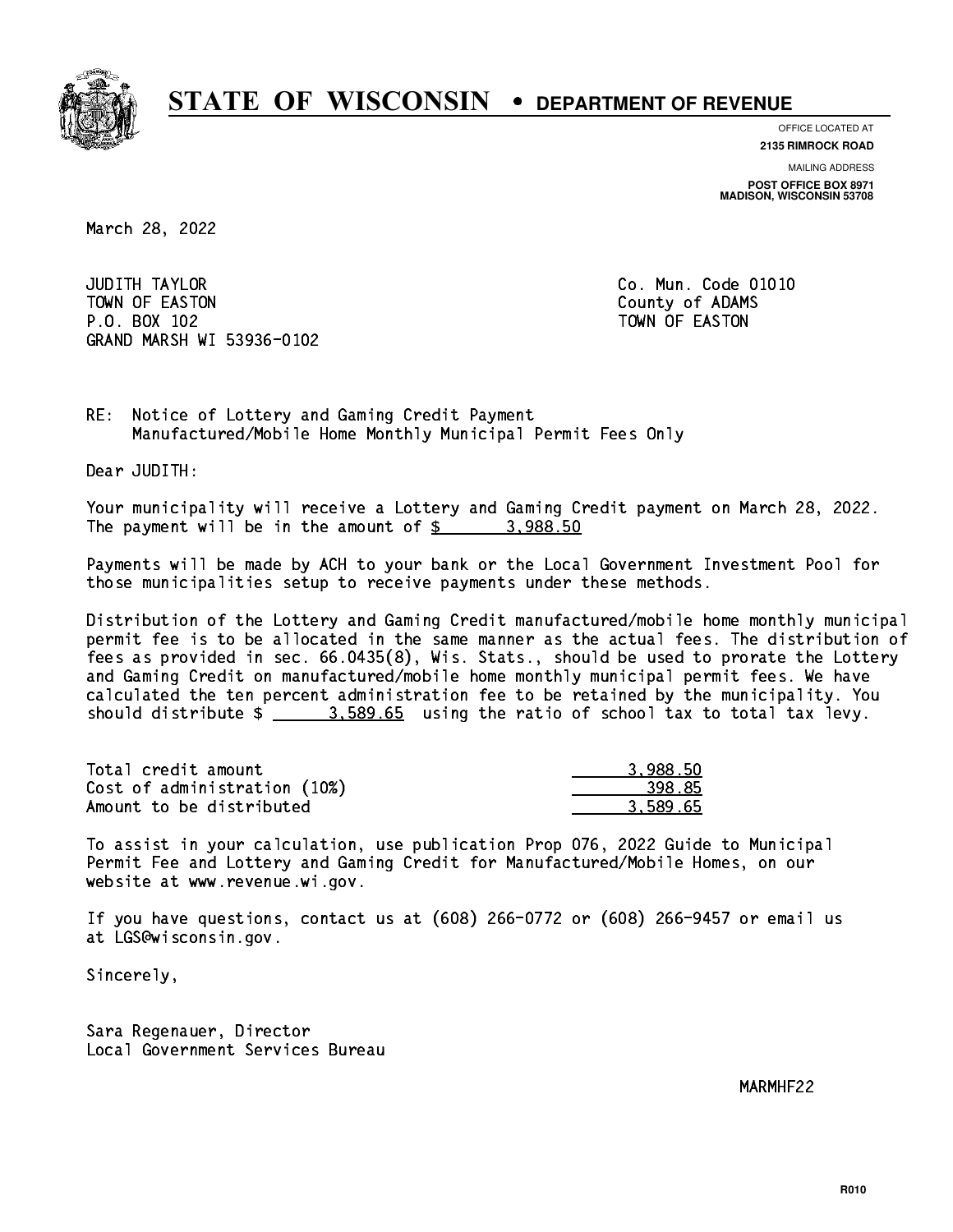

**OFFICE LOCATED AT**

**2135 RIMROCK ROAD**

**MAILING ADDRESS POST OFFICE BOX 8971 MADISON, WISCONSIN 53708**

March 28, 2022

 DELORES BENISH Co. Mun. Code 01012 TOWN OF JACKSON COUNTY OF ADAMS 673 STATE ROAD 82 TOWN OF JACKSON WISCONSIN DELLS WI 53965-8994

RE: Notice of Lottery and Gaming Credit Payment Manufactured/Mobile Home Monthly Municipal Permit Fees Only

Dear DELORES:

 Your municipality will receive a Lottery and Gaming Credit payment on March 28, 2022. The payment will be in the amount of  $\frac{2}{3}$  1,402.68

 Payments will be made by ACH to your bank or the Local Government Investment Pool for those municipalities setup to receive payments under these methods.

 Distribution of the Lottery and Gaming Credit manufactured/mobile home monthly municipal permit fee is to be allocated in the same manner as the actual fees. The distribution of fees as provided in sec. 66.0435(8), Wis. Stats., should be used to prorate the Lottery and Gaming Credit on manufactured/mobile home monthly municipal permit fees. We have calculated the ten percent administration fee to be retained by the municipality. You should distribute  $\frac{1,262.42}{1,262.42}$  using the ratio of school tax to total tax levy.

| Total credit amount          | 1,402.68 |
|------------------------------|----------|
| Cost of administration (10%) | 140.26   |
| Amount to be distributed     | 1.262.42 |

 To assist in your calculation, use publication Prop 076, 2022 Guide to Municipal Permit Fee and Lottery and Gaming Credit for Manufactured/Mobile Homes, on our website at www.revenue.wi.gov.

 If you have questions, contact us at (608) 266-0772 or (608) 266-9457 or email us at LGS@wisconsin.gov.

Sincerely,

 Sara Regenauer, Director Local Government Services Bureau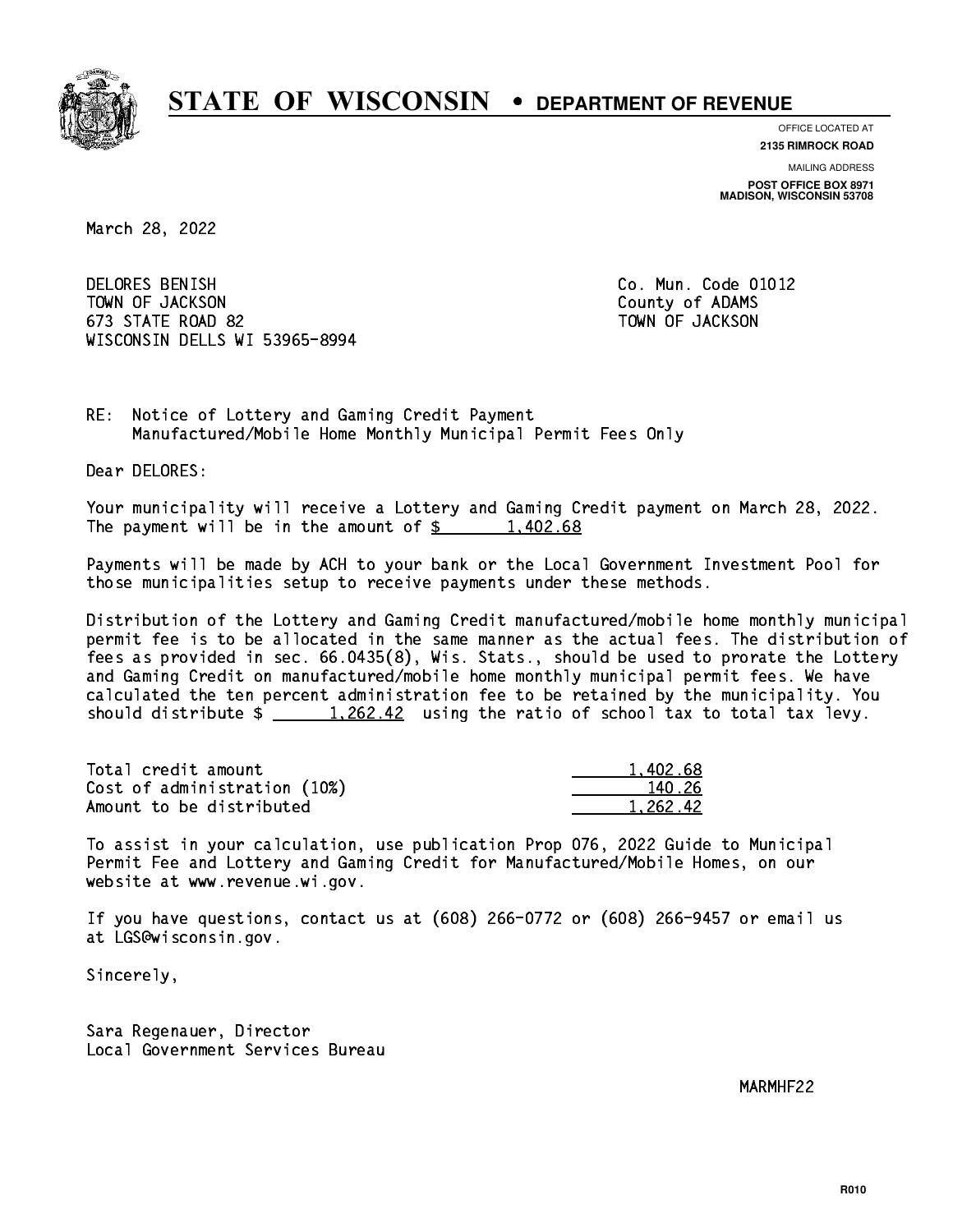

**OFFICE LOCATED AT**

**2135 RIMROCK ROAD**

**MAILING ADDRESS POST OFFICE BOX 8971 MADISON, WISCONSIN 53708**

March 28, 2022

 CONSTANCE CROTHERS Co. Mun. Code 01022 TOWN OF NEW HAVEN **COUNTY OF A SERVICE COULD A** COUNTY OF ADAMS 3890 COUNTY ROAD G TOWN OF NEW HAVEN WISCONSIN DELLS WI 53965-8621

RE: Notice of Lottery and Gaming Credit Payment Manufactured/Mobile Home Monthly Municipal Permit Fees Only

Dear CONSTANCE:

 Your municipality will receive a Lottery and Gaming Credit payment on March 28, 2022. The payment will be in the amount of  $\frac{2}{3}$  4,042.86

 Payments will be made by ACH to your bank or the Local Government Investment Pool for those municipalities setup to receive payments under these methods.

 Distribution of the Lottery and Gaming Credit manufactured/mobile home monthly municipal permit fee is to be allocated in the same manner as the actual fees. The distribution of fees as provided in sec. 66.0435(8), Wis. Stats., should be used to prorate the Lottery and Gaming Credit on manufactured/mobile home monthly municipal permit fees. We have calculated the ten percent administration fee to be retained by the municipality. You should distribute  $\frac{2}{2}$   $\frac{3.638.58}{2}$  using the ratio of school tax to total tax levy.

| Total credit amount          | 4.042.86 |
|------------------------------|----------|
| Cost of administration (10%) | 404.28   |
| Amount to be distributed     | 3.638.58 |

 To assist in your calculation, use publication Prop 076, 2022 Guide to Municipal Permit Fee and Lottery and Gaming Credit for Manufactured/Mobile Homes, on our website at www.revenue.wi.gov.

 If you have questions, contact us at (608) 266-0772 or (608) 266-9457 or email us at LGS@wisconsin.gov.

Sincerely,

 Sara Regenauer, Director Local Government Services Bureau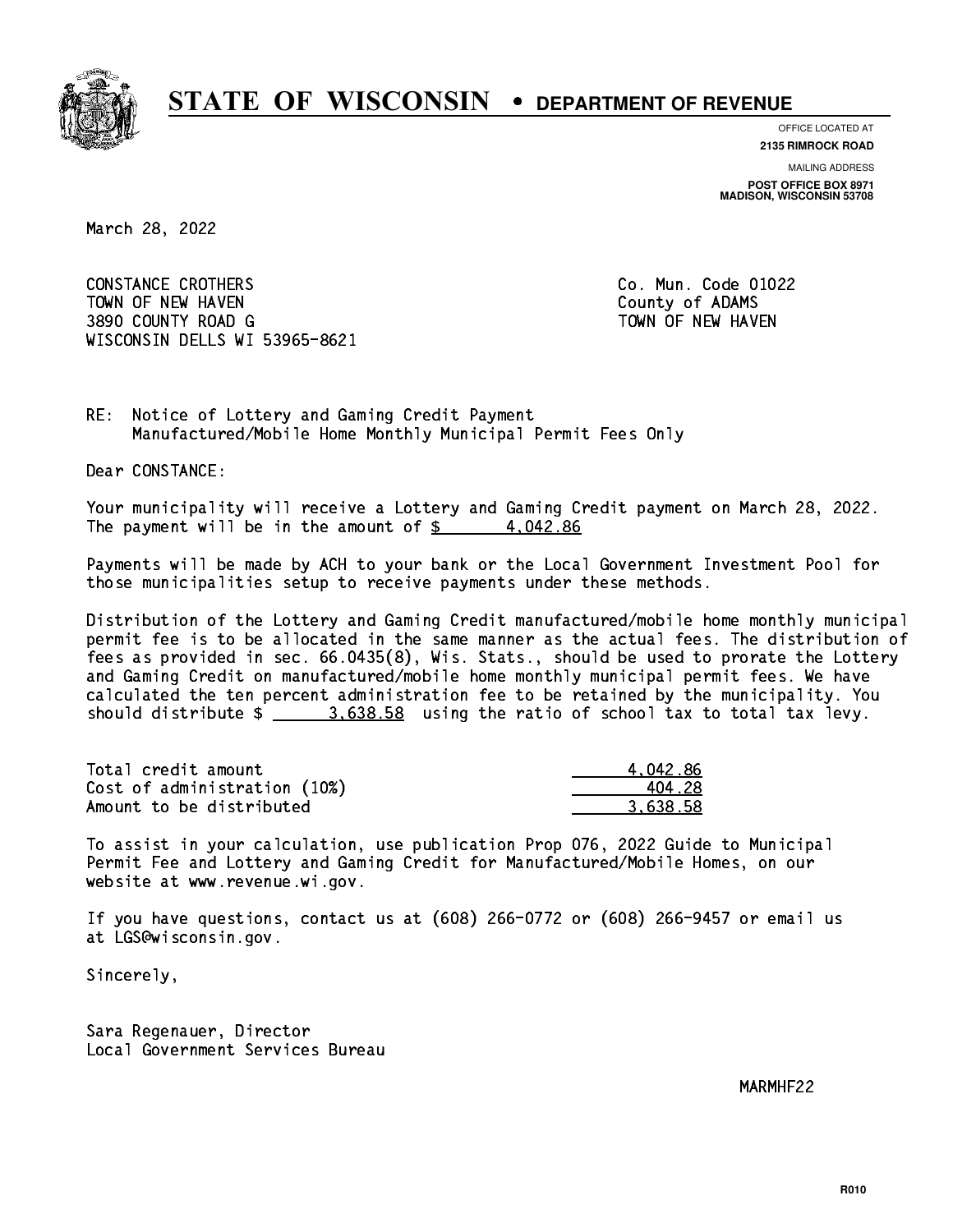

**OFFICE LOCATED AT**

**2135 RIMROCK ROAD**

**MAILING ADDRESS**

**POST OFFICE BOX 8971 MADISON, WISCONSIN 53708**

March 28, 2022

 TRACI BEIERSDORFF Co. Mun. Code 02008 PO BOX 928 PO BOX 928 TOWN OF GINGLES ASHLAND WI 54806

TOWN OF GINGLES County of ASHLAND

RE: Notice of Lottery and Gaming Credit Payment Manufactured/Mobile Home Monthly Municipal Permit Fees Only

Dear TRACI:

 Your municipality will receive a Lottery and Gaming Credit payment on March 28, 2022. The payment will be in the amount of  $\frac{22.24}{5}$ 

 Payments will be made by ACH to your bank or the Local Government Investment Pool for those municipalities setup to receive payments under these methods.

 Distribution of the Lottery and Gaming Credit manufactured/mobile home monthly municipal permit fee is to be allocated in the same manner as the actual fees. The distribution of fees as provided in sec. 66.0435(8), Wis. Stats., should be used to prorate the Lottery and Gaming Credit on manufactured/mobile home monthly municipal permit fees. We have calculated the ten percent administration fee to be retained by the municipality. You should distribute  $\frac{470.02}{1}$  using the ratio of school tax to total tax levy.

Total credit amount  $522.24$ Cost of administration (10%)  $\frac{52.22}{200}$ Amount to be distributed  $470.02$ 

 To assist in your calculation, use publication Prop 076, 2022 Guide to Municipal Permit Fee and Lottery and Gaming Credit for Manufactured/Mobile Homes, on our website at www.revenue.wi.gov.

 If you have questions, contact us at (608) 266-0772 or (608) 266-9457 or email us at LGS@wisconsin.gov.

Sincerely,

 Sara Regenauer, Director Local Government Services Bureau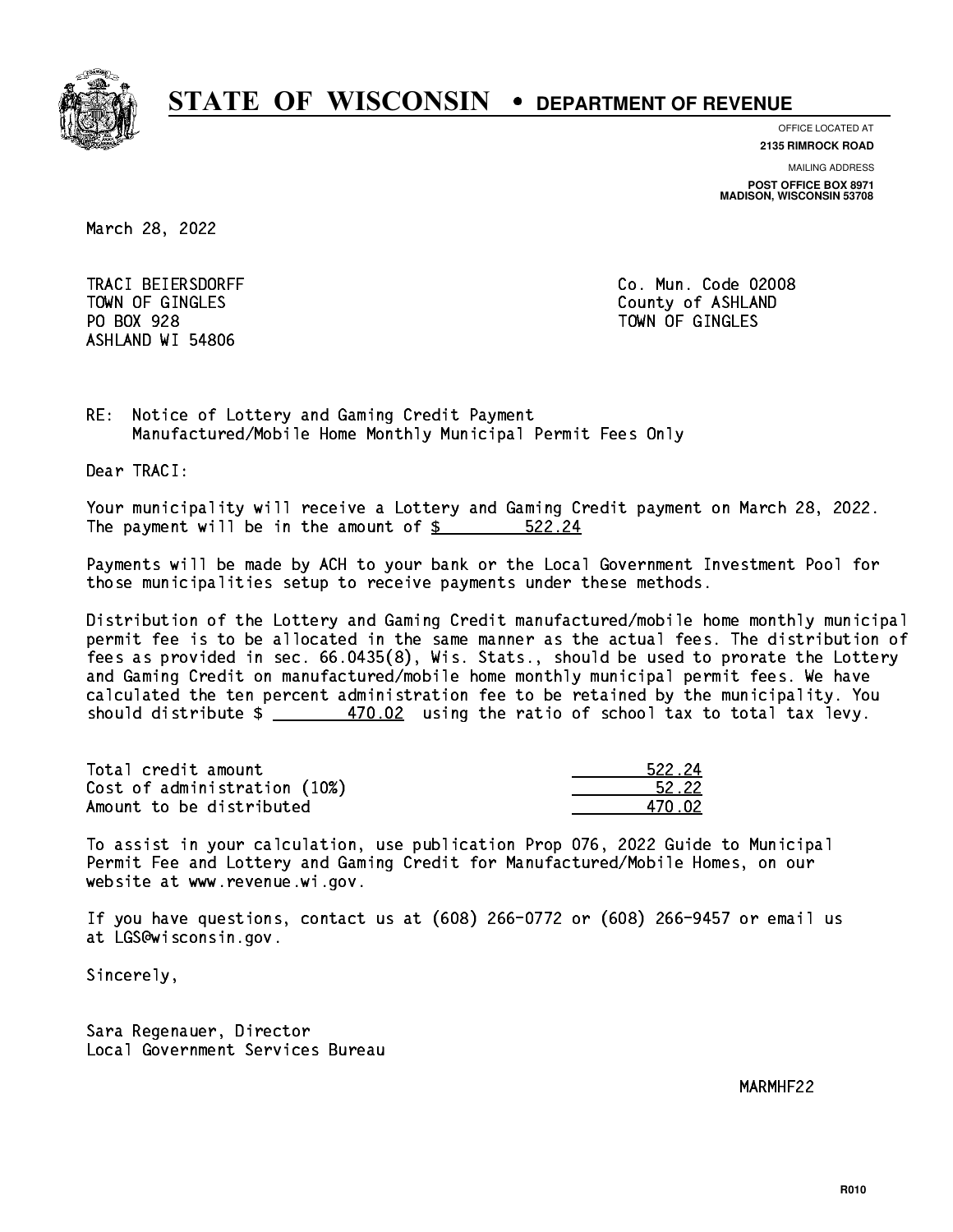

**OFFICE LOCATED AT**

**2135 RIMROCK ROAD**

**MAILING ADDRESS POST OFFICE BOX 8971 MADISON, WISCONSIN 53708**

March 28, 2022

CINDY PRITZL VILLAGE OF BUTTERNUT COUNTY OF ASHLAND PO BOX 276 BUTTERNUT WI 54514-0104

Co. Mun. Code 02106 VILLAGE OF BUTTERNUT

RE: Notice of Lottery and Gaming Credit Payment Manufactured/Mobile Home Monthly Municipal Permit Fees Only

Dear CINDY:

 Your municipality will receive a Lottery and Gaming Credit payment on March 28, 2022. The payment will be in the amount of  $\frac{2}{3}$  1,505.76

 Payments will be made by ACH to your bank or the Local Government Investment Pool for those municipalities setup to receive payments under these methods.

 Distribution of the Lottery and Gaming Credit manufactured/mobile home monthly municipal permit fee is to be allocated in the same manner as the actual fees. The distribution of fees as provided in sec. 66.0435(8), Wis. Stats., should be used to prorate the Lottery and Gaming Credit on manufactured/mobile home monthly municipal permit fees. We have calculated the ten percent administration fee to be retained by the municipality. You should distribute  $\frac{1,355.19}{1,355.19}$  using the ratio of school tax to total tax levy.

| Total credit amount          | 1,505.76 |
|------------------------------|----------|
| Cost of administration (10%) | 150.57   |
| Amount to be distributed     | 1,355.19 |

 To assist in your calculation, use publication Prop 076, 2022 Guide to Municipal Permit Fee and Lottery and Gaming Credit for Manufactured/Mobile Homes, on our website at www.revenue.wi.gov.

 If you have questions, contact us at (608) 266-0772 or (608) 266-9457 or email us at LGS@wisconsin.gov.

Sincerely,

 Sara Regenauer, Director Local Government Services Bureau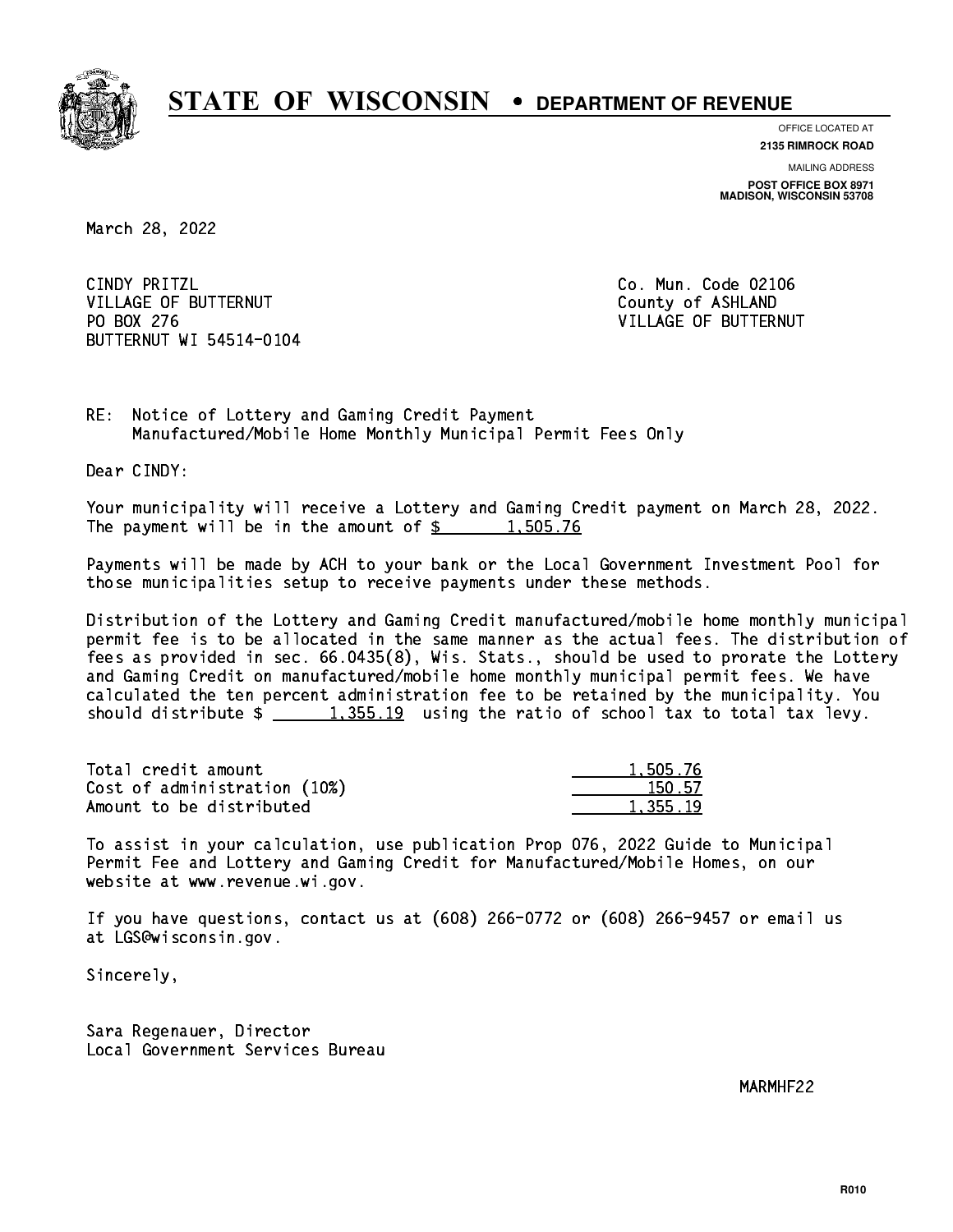

**OFFICE LOCATED AT**

**2135 RIMROCK ROAD**

**MAILING ADDRESS**

**POST OFFICE BOX 8971 MADISON, WISCONSIN 53708**

March 28, 2022

JACEY DEAN CITY OF ASHLAND County of ASHLAND 601 W MAIN ST CITY OF ASHLAND ASHLAND WI 54806-1537

Co. Mun. Code 02201

RE: Notice of Lottery and Gaming Credit Payment Manufactured/Mobile Home Monthly Municipal Permit Fees Only

Dear JACEY:

 Your municipality will receive a Lottery and Gaming Credit payment on March 28, 2022. The payment will be in the amount of  $\frac{2}{3}$  12,738.12

 Payments will be made by ACH to your bank or the Local Government Investment Pool for those municipalities setup to receive payments under these methods.

 Distribution of the Lottery and Gaming Credit manufactured/mobile home monthly municipal permit fee is to be allocated in the same manner as the actual fees. The distribution of fees as provided in sec. 66.0435(8), Wis. Stats., should be used to prorate the Lottery and Gaming Credit on manufactured/mobile home monthly municipal permit fees. We have calculated the ten percent administration fee to be retained by the municipality. You should distribute  $\frac{11,464.31}{2}$  using the ratio of school tax to total tax levy.

| Total credit amount          | 12,738.12 |
|------------------------------|-----------|
| Cost of administration (10%) | 1.273.81  |
| Amount to be distributed     | 11.464.31 |

 To assist in your calculation, use publication Prop 076, 2022 Guide to Municipal Permit Fee and Lottery and Gaming Credit for Manufactured/Mobile Homes, on our website at www.revenue.wi.gov.

 If you have questions, contact us at (608) 266-0772 or (608) 266-9457 or email us at LGS@wisconsin.gov.

Sincerely,

 Sara Regenauer, Director Local Government Services Bureau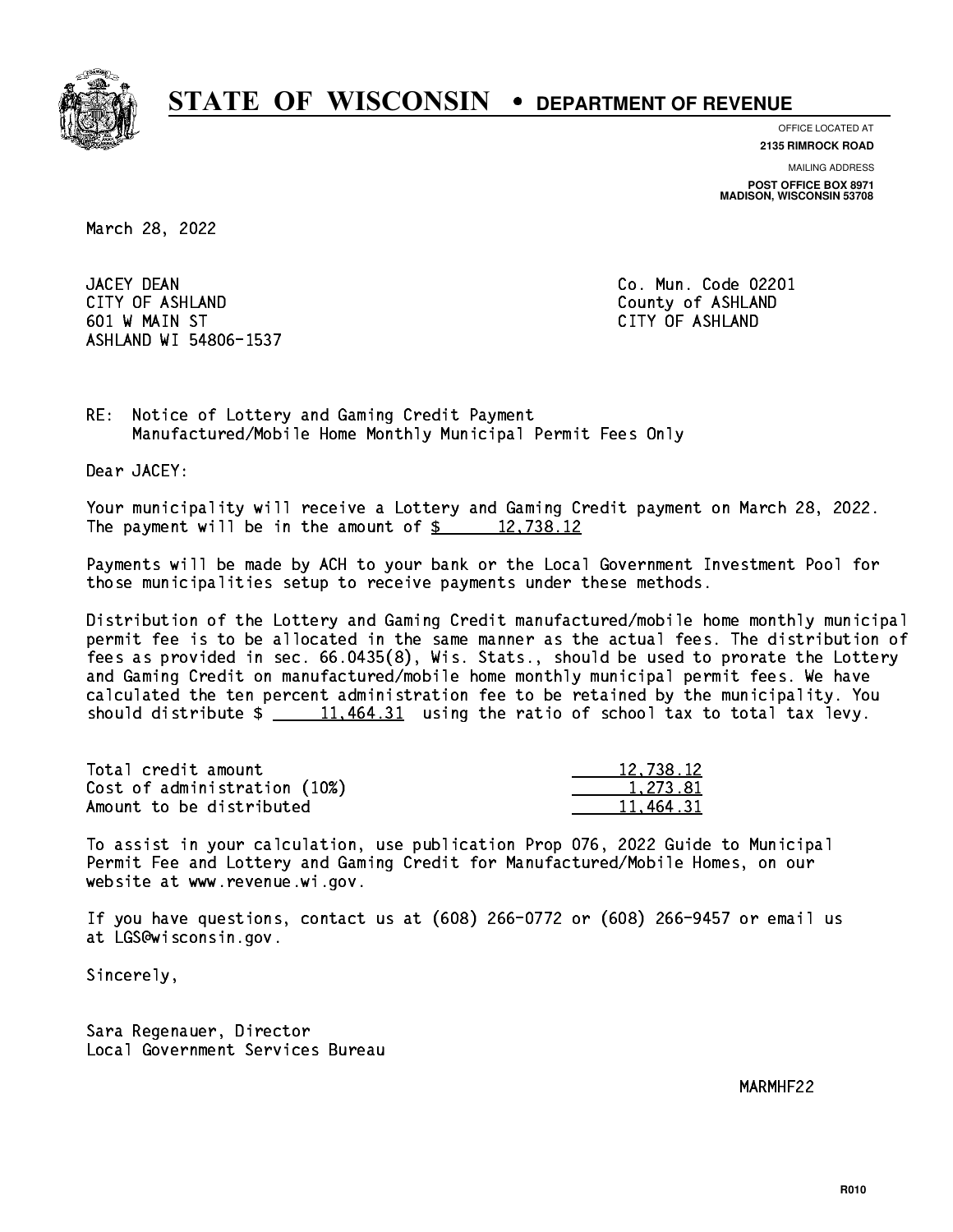

**OFFICE LOCATED AT**

**2135 RIMROCK ROAD**

**MAILING ADDRESS**

**POST OFFICE BOX 8971 MADISON, WISCONSIN 53708**

March 28, 2022

**GWEN WATSON** CITY OF MELLEN COUNTY OF ASHLAND PO BOX 708 CITY OF MELLEN MELLEN WI 54546-0708

Co. Mun. Code 02251

RE: Notice of Lottery and Gaming Credit Payment Manufactured/Mobile Home Monthly Municipal Permit Fees Only

Dear GWEN:

 Your municipality will receive a Lottery and Gaming Credit payment on March 28, 2022. The payment will be in the amount of \$ 159.71 \_\_\_\_\_\_\_\_\_\_\_\_\_\_\_\_

 Payments will be made by ACH to your bank or the Local Government Investment Pool for those municipalities setup to receive payments under these methods.

 Distribution of the Lottery and Gaming Credit manufactured/mobile home monthly municipal permit fee is to be allocated in the same manner as the actual fees. The distribution of fees as provided in sec. 66.0435(8), Wis. Stats., should be used to prorate the Lottery and Gaming Credit on manufactured/mobile home monthly municipal permit fees. We have calculated the ten percent administration fee to be retained by the municipality. You should distribute  $\frac{143.74}{143.74}$  using the ratio of school tax to total tax levy.

Total credit amount Cost of administration (10%) Amount to be distributed

| - 71 |
|------|
| 97.  |
| ' 74 |

 To assist in your calculation, use publication Prop 076, 2022 Guide to Municipal Permit Fee and Lottery and Gaming Credit for Manufactured/Mobile Homes, on our website at www.revenue.wi.gov.

 If you have questions, contact us at (608) 266-0772 or (608) 266-9457 or email us at LGS@wisconsin.gov.

Sincerely,

 Sara Regenauer, Director Local Government Services Bureau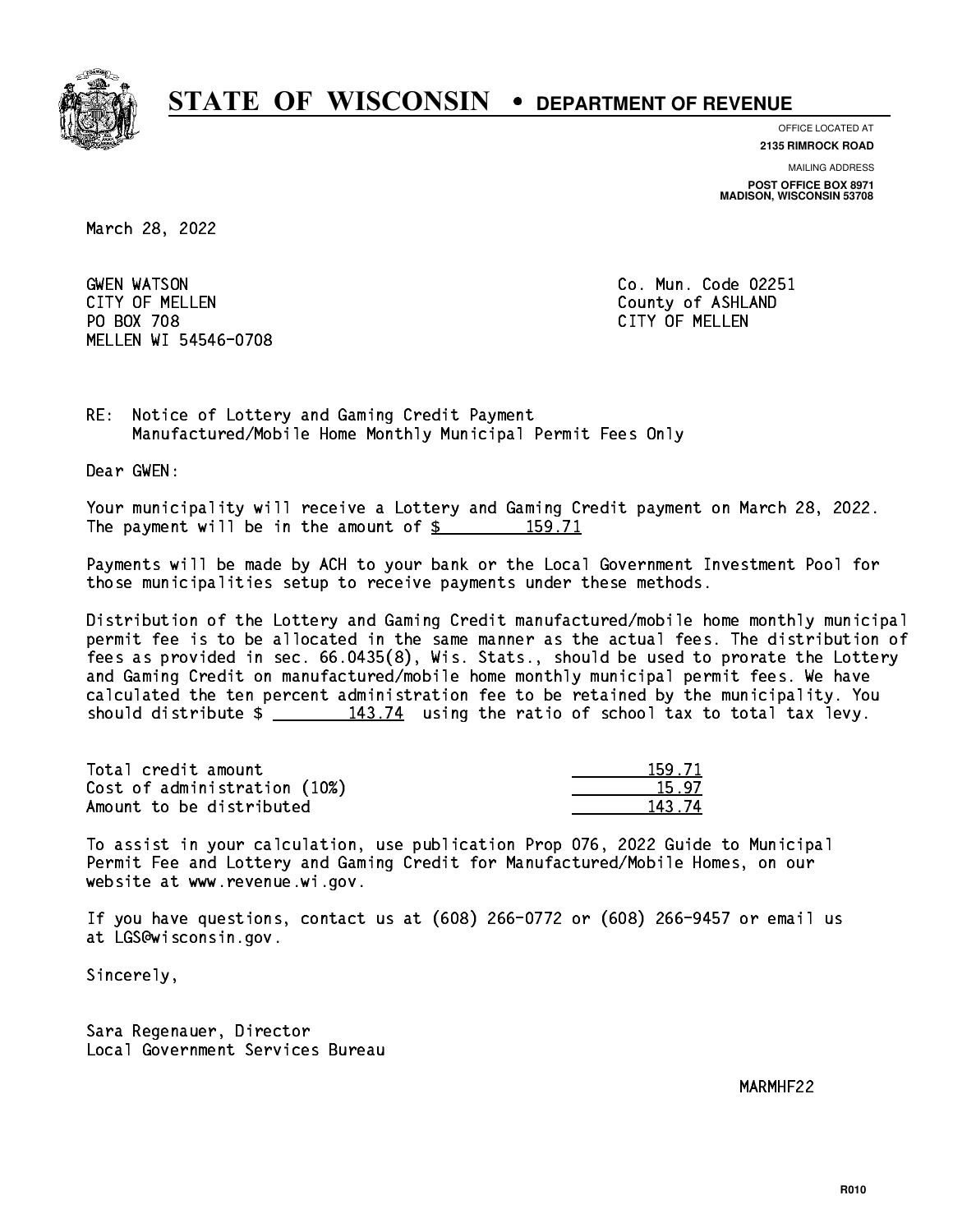

**OFFICE LOCATED AT**

**2135 RIMROCK ROAD**

**MAILING ADDRESS POST OFFICE BOX 8971 MADISON, WISCONSIN 53708**

March 28, 2022

STEPHANIE SCHLOSSER CO. Mun. Code 03014 TOWN OF CLINTON County of BARRON 1033 15TH AVE TOWN OF CLINTON BARRON WI 54812-8928

RE: Notice of Lottery and Gaming Credit Payment Manufactured/Mobile Home Monthly Municipal Permit Fees Only

Dear STEPHANIE:

 Your municipality will receive a Lottery and Gaming Credit payment on March 28, 2022. The payment will be in the amount of  $$ 815.97$ 

 Payments will be made by ACH to your bank or the Local Government Investment Pool for those municipalities setup to receive payments under these methods.

 Distribution of the Lottery and Gaming Credit manufactured/mobile home monthly municipal permit fee is to be allocated in the same manner as the actual fees. The distribution of fees as provided in sec. 66.0435(8), Wis. Stats., should be used to prorate the Lottery and Gaming Credit on manufactured/mobile home monthly municipal permit fees. We have calculated the ten percent administration fee to be retained by the municipality. You should distribute  $\frac{2}{2}$   $\frac{734.38}{2}$  using the ratio of school tax to total tax levy.

Total credit amount and the set of the set of the set of the set of the set of the set of the set of the set o Cost of administration (10%) 81.59 \_\_\_\_\_\_\_\_\_\_\_\_\_\_ Amount to be distributed **734.38** 

 To assist in your calculation, use publication Prop 076, 2022 Guide to Municipal Permit Fee and Lottery and Gaming Credit for Manufactured/Mobile Homes, on our website at www.revenue.wi.gov.

 If you have questions, contact us at (608) 266-0772 or (608) 266-9457 or email us at LGS@wisconsin.gov.

Sincerely,

 Sara Regenauer, Director Local Government Services Bureau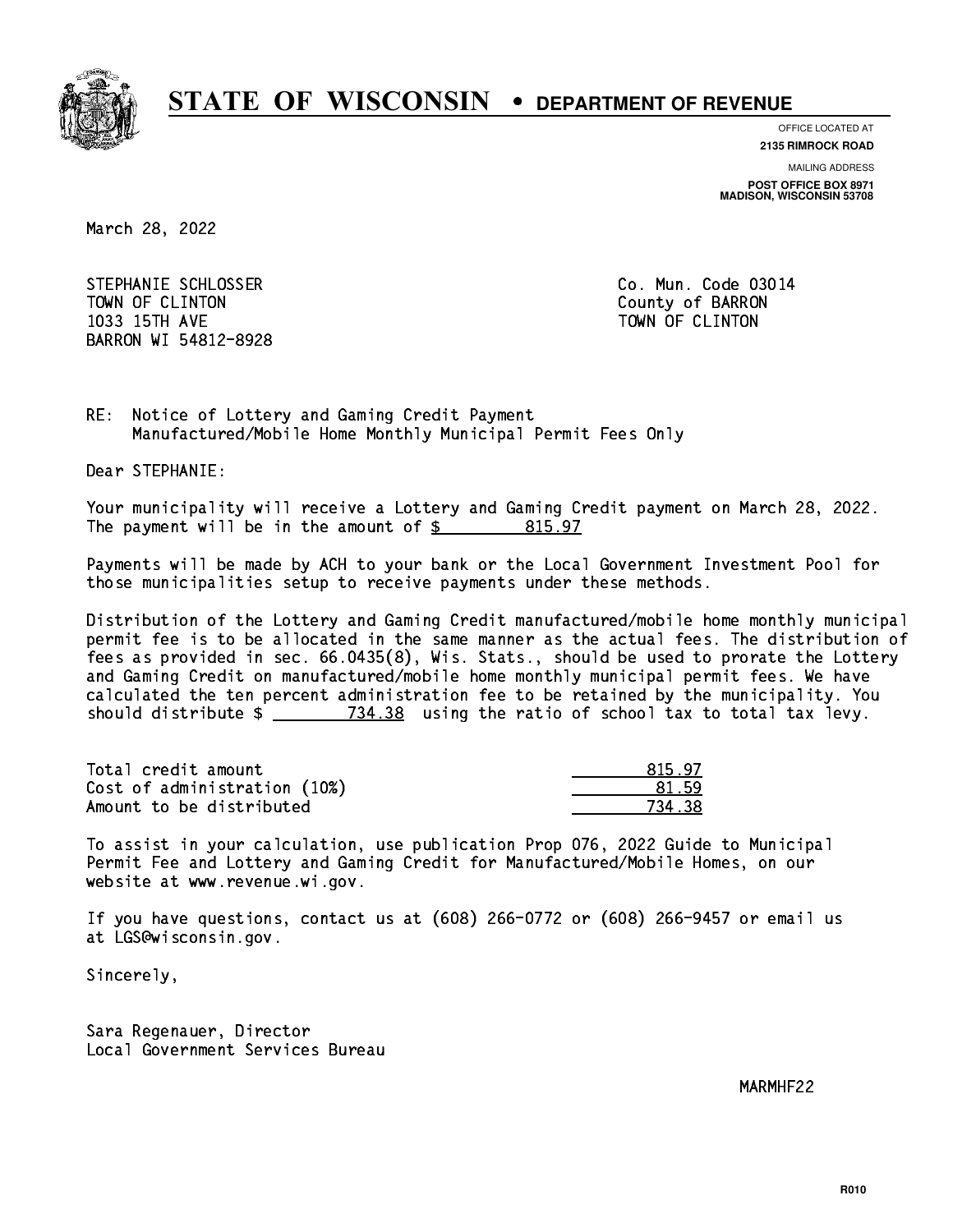

**OFFICE LOCATED AT**

**2135 RIMROCK ROAD**

**MAILING ADDRESS**

**POST OFFICE BOX 8971 MADISON, WISCONSIN 53708**

March 28, 2022

 LIZA SCHROEDER Co. Mun. Code 03036 TOWN OF PRAIRIE LAKE **COUNTY OF SALES IN TOWAL COUNTY OF BARRON** CHETEK WI 54728-9723

796 21ST STREET TOWN OF PRAIRIE LAKE

RE: Notice of Lottery and Gaming Credit Payment Manufactured/Mobile Home Monthly Municipal Permit Fees Only

Dear LIZA:

 Your municipality will receive a Lottery and Gaming Credit payment on March 28, 2022. The payment will be in the amount of  $\frac{2431.08}{240}$ 

 Payments will be made by ACH to your bank or the Local Government Investment Pool for those municipalities setup to receive payments under these methods.

 Distribution of the Lottery and Gaming Credit manufactured/mobile home monthly municipal permit fee is to be allocated in the same manner as the actual fees. The distribution of fees as provided in sec. 66.0435(8), Wis. Stats., should be used to prorate the Lottery and Gaming Credit on manufactured/mobile home monthly municipal permit fees. We have calculated the ten percent administration fee to be retained by the municipality. You should distribute  $\frac{2.187.98}{2.187.98}$  using the ratio of school tax to total tax levy.

| Total credit amount          | 2.431.08 |
|------------------------------|----------|
| Cost of administration (10%) | 243.10   |
| Amount to be distributed     | 2.187.98 |

 To assist in your calculation, use publication Prop 076, 2022 Guide to Municipal Permit Fee and Lottery and Gaming Credit for Manufactured/Mobile Homes, on our website at www.revenue.wi.gov.

 If you have questions, contact us at (608) 266-0772 or (608) 266-9457 or email us at LGS@wisconsin.gov.

Sincerely,

 Sara Regenauer, Director Local Government Services Bureau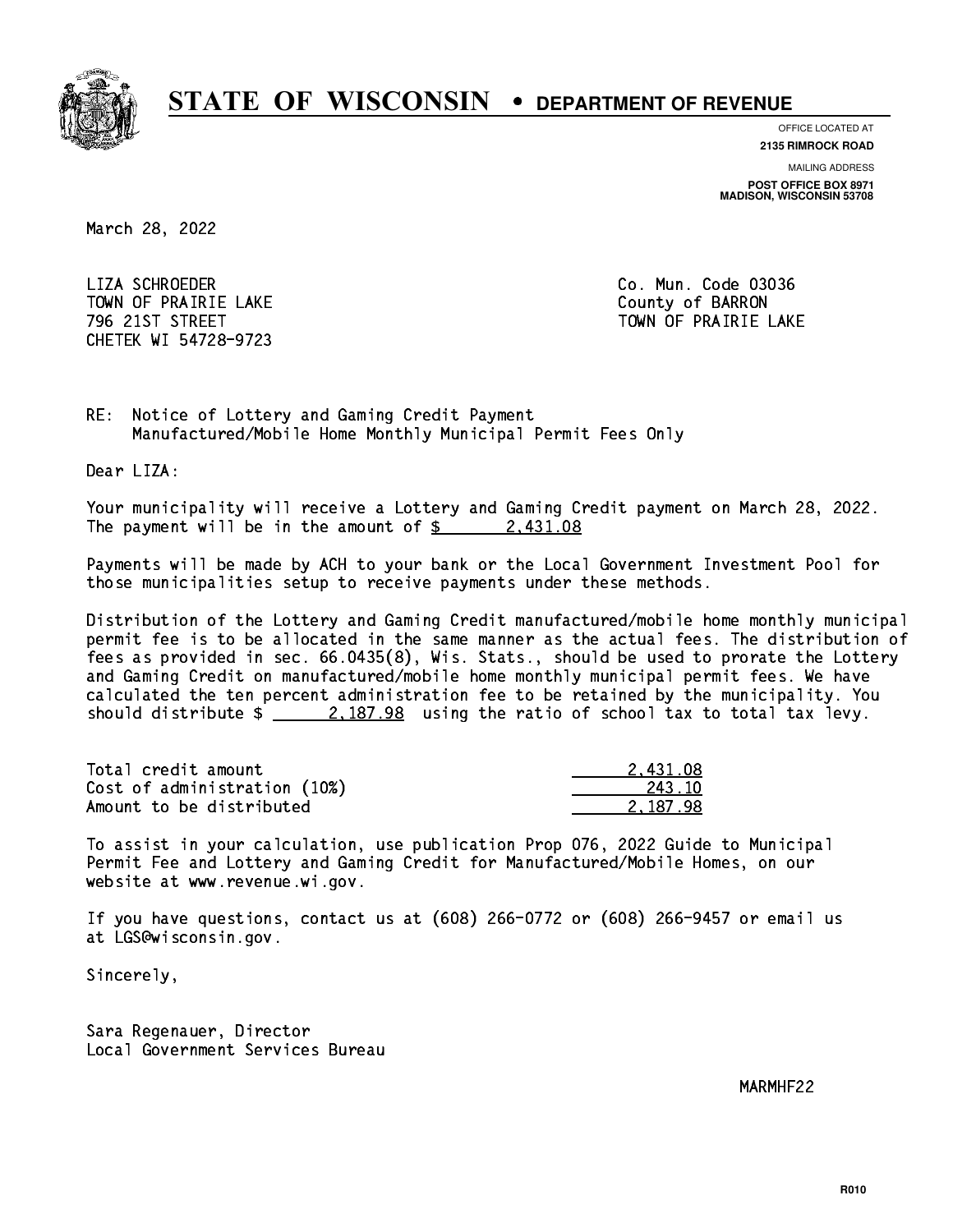

**OFFICE LOCATED AT**

**2135 RIMROCK ROAD**

**MAILING ADDRESS POST OFFICE BOX 8971 MADISON, WISCONSIN 53708**

March 28, 2022

JANET TOMESH TOWN OF RICE LAKE **THE COUNTY OF BARRON** 1830 MACAULEY AVE **TOWN OF RICE LAKE** RICE LAKE WI 54868-2909

Co. Mun. Code 03038

RE: Notice of Lottery and Gaming Credit Payment Manufactured/Mobile Home Monthly Municipal Permit Fees Only

Dear JANET:

 Your municipality will receive a Lottery and Gaming Credit payment on March 28, 2022. The payment will be in the amount of \$ 5,451.43 \_\_\_\_\_\_\_\_\_\_\_\_\_\_\_\_

 Payments will be made by ACH to your bank or the Local Government Investment Pool for those municipalities setup to receive payments under these methods.

 Distribution of the Lottery and Gaming Credit manufactured/mobile home monthly municipal permit fee is to be allocated in the same manner as the actual fees. The distribution of fees as provided in sec. 66.0435(8), Wis. Stats., should be used to prorate the Lottery and Gaming Credit on manufactured/mobile home monthly municipal permit fees. We have calculated the ten percent administration fee to be retained by the municipality. You should distribute  $\frac{4,906.29}{4}$  using the ratio of school tax to total tax levy.

| Total credit amount          | 5.451.43 |
|------------------------------|----------|
| Cost of administration (10%) | 545.14   |
| Amount to be distributed     | 4.906.29 |

 To assist in your calculation, use publication Prop 076, 2022 Guide to Municipal Permit Fee and Lottery and Gaming Credit for Manufactured/Mobile Homes, on our website at www.revenue.wi.gov.

 If you have questions, contact us at (608) 266-0772 or (608) 266-9457 or email us at LGS@wisconsin.gov.

Sincerely,

 Sara Regenauer, Director Local Government Services Bureau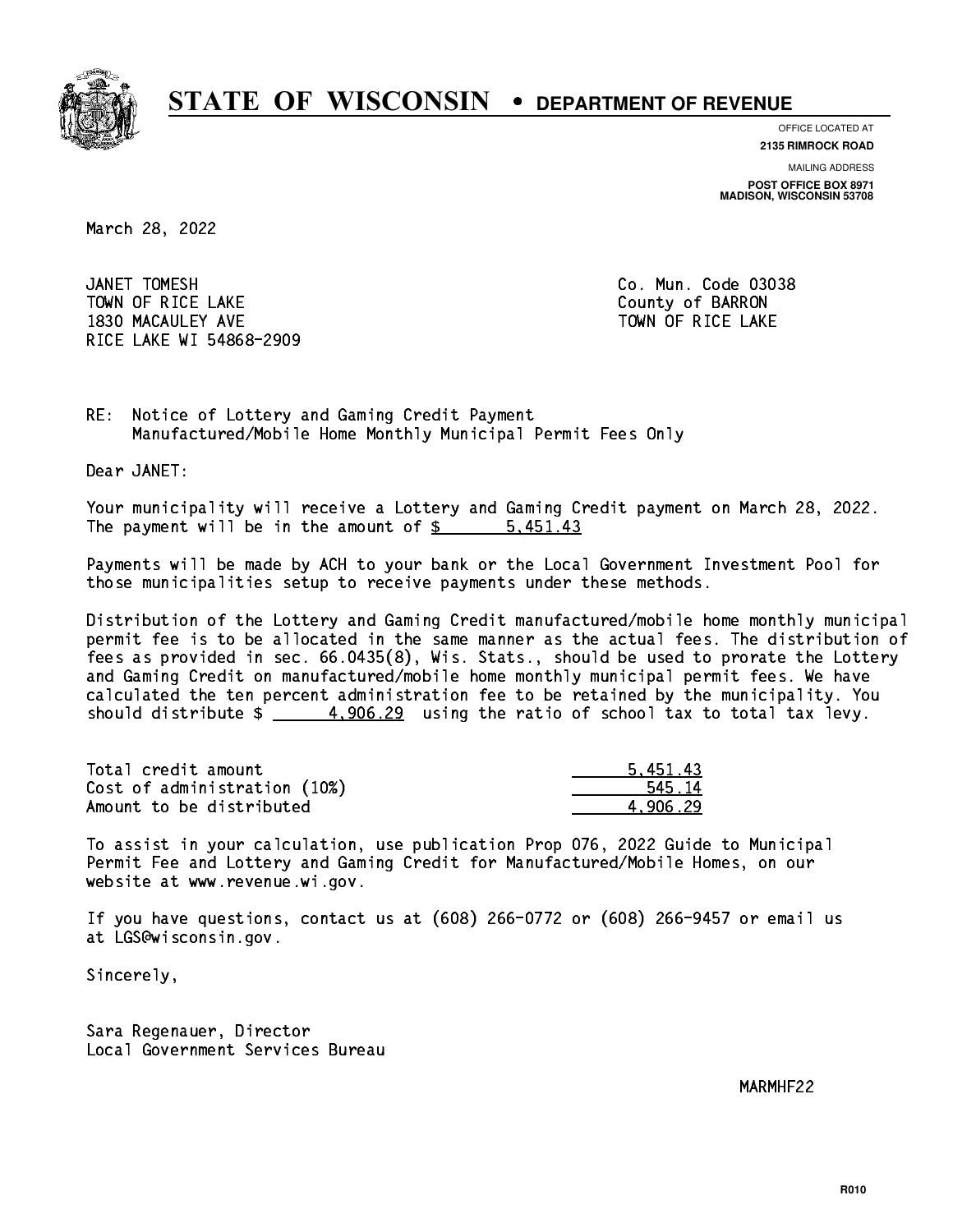

**OFFICE LOCATED AT**

**2135 RIMROCK ROAD**

**MAILING ADDRESS**

**POST OFFICE BOX 8971 MADISON, WISCONSIN 53708**

March 28, 2022

DAN THOLE CAMERON WI 54822

Co. Mun. Code 03044 TOWN OF STANLEY COUNTY OF BARRON 1595 20 3/4 ST TOWN OF STANLEY

RE: Notice of Lottery and Gaming Credit Payment Manufactured/Mobile Home Monthly Municipal Permit Fees Only

Dear DAN:

 Your municipality will receive a Lottery and Gaming Credit payment on March 28, 2022. The payment will be in the amount of  $\frac{2}{3}$  7,637.55

 Payments will be made by ACH to your bank or the Local Government Investment Pool for those municipalities setup to receive payments under these methods.

 Distribution of the Lottery and Gaming Credit manufactured/mobile home monthly municipal permit fee is to be allocated in the same manner as the actual fees. The distribution of fees as provided in sec. 66.0435(8), Wis. Stats., should be used to prorate the Lottery and Gaming Credit on manufactured/mobile home monthly municipal permit fees. We have calculated the ten percent administration fee to be retained by the municipality. You should distribute  $\frac{2}{1}$   $\frac{6,873.80}{2}$  using the ratio of school tax to total tax levy.

| Total credit amount          | 7.637.55 |
|------------------------------|----------|
| Cost of administration (10%) | 763.75   |
| Amount to be distributed     | 6.873.80 |

 To assist in your calculation, use publication Prop 076, 2022 Guide to Municipal Permit Fee and Lottery and Gaming Credit for Manufactured/Mobile Homes, on our website at www.revenue.wi.gov.

 If you have questions, contact us at (608) 266-0772 or (608) 266-9457 or email us at LGS@wisconsin.gov.

Sincerely,

 Sara Regenauer, Director Local Government Services Bureau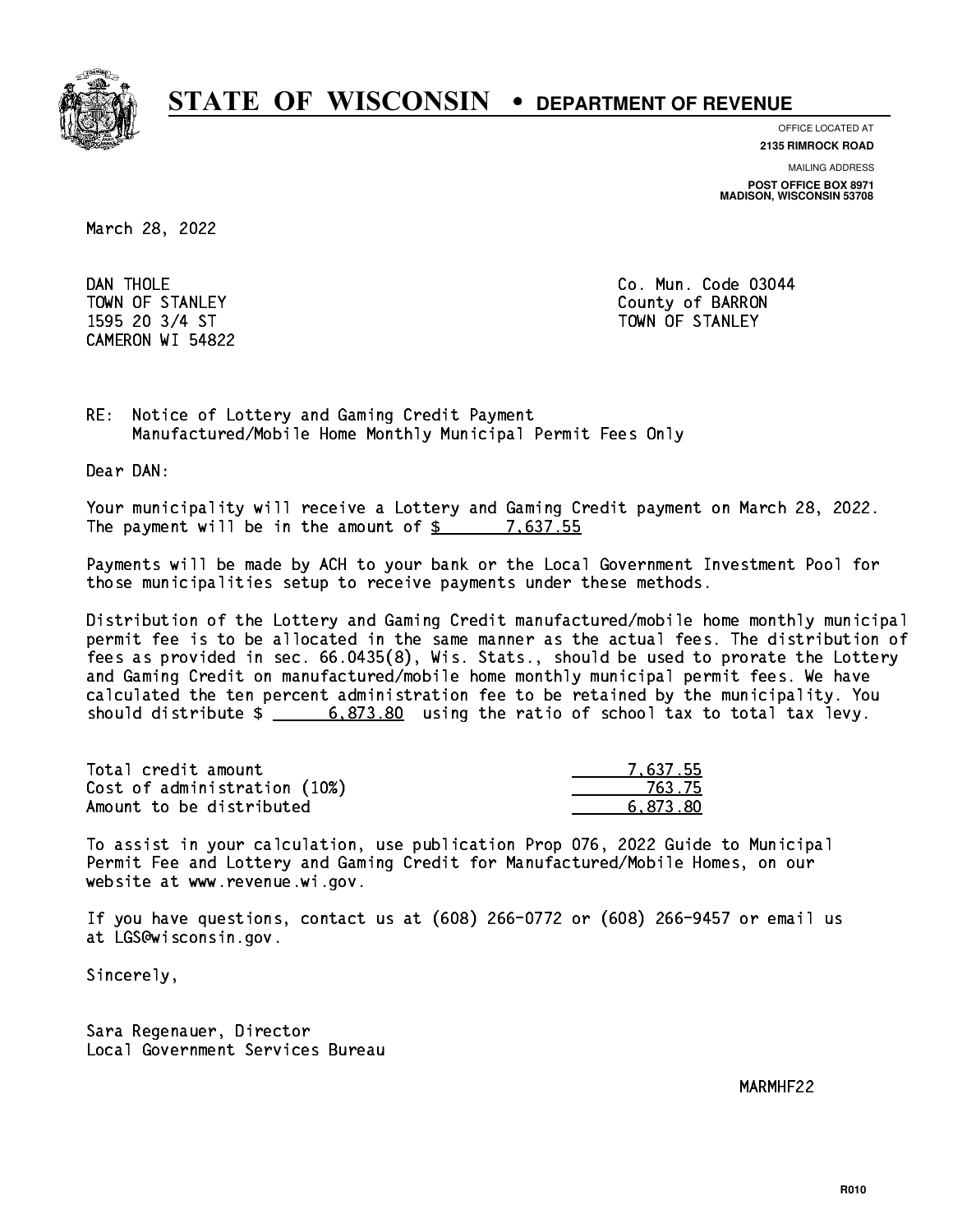

**OFFICE LOCATED AT**

**2135 RIMROCK ROAD**

**MAILING ADDRESS POST OFFICE BOX 8971 MADISON, WISCONSIN 53708**

March 28, 2022

**KIM BAUER** VILLAGE OF ALMENA County of BARRON ALMENA WI 54805

Co. Mun. Code 03101 131 SOO AVE E VILLAGE OF ALMENA

RE: Notice of Lottery and Gaming Credit Payment Manufactured/Mobile Home Monthly Municipal Permit Fees Only

Dear KIM:

 Your municipality will receive a Lottery and Gaming Credit payment on March 28, 2022. The payment will be in the amount of  $\frac{2}{3}$  2,330.40

 Payments will be made by ACH to your bank or the Local Government Investment Pool for those municipalities setup to receive payments under these methods.

 Distribution of the Lottery and Gaming Credit manufactured/mobile home monthly municipal permit fee is to be allocated in the same manner as the actual fees. The distribution of fees as provided in sec. 66.0435(8), Wis. Stats., should be used to prorate the Lottery and Gaming Credit on manufactured/mobile home monthly municipal permit fees. We have calculated the ten percent administration fee to be retained by the municipality. You should distribute  $\frac{2.097.36}{2.097.36}$  using the ratio of school tax to total tax levy.

| Total credit amount          | 2.330.40 |
|------------------------------|----------|
| Cost of administration (10%) | 233.04   |
| Amount to be distributed     | 2.097.36 |

 To assist in your calculation, use publication Prop 076, 2022 Guide to Municipal Permit Fee and Lottery and Gaming Credit for Manufactured/Mobile Homes, on our website at www.revenue.wi.gov.

 If you have questions, contact us at (608) 266-0772 or (608) 266-9457 or email us at LGS@wisconsin.gov.

Sincerely,

 Sara Regenauer, Director Local Government Services Bureau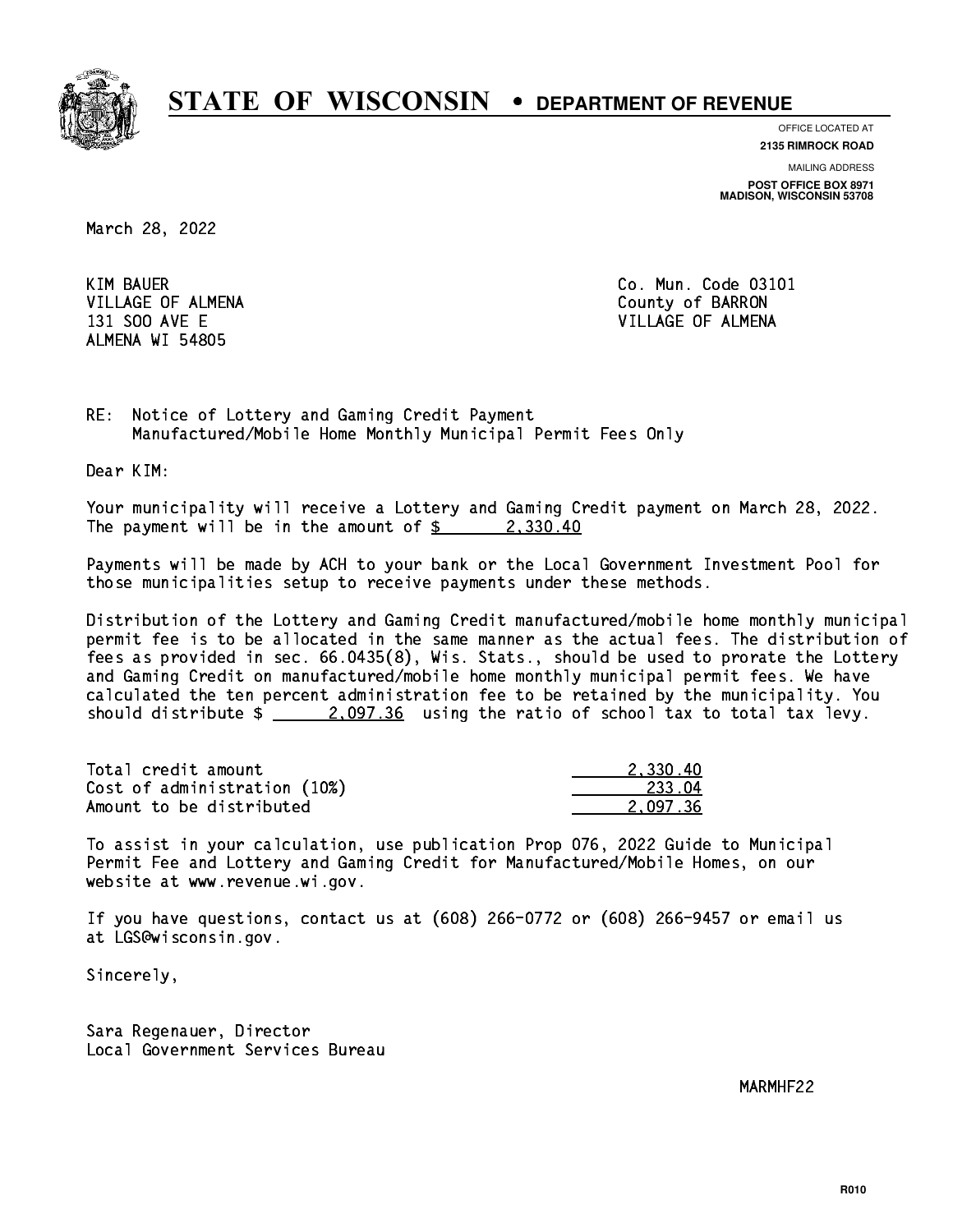

**OFFICE LOCATED AT**

**2135 RIMROCK ROAD**

**MAILING ADDRESS POST OFFICE BOX 8971 MADISON, WISCONSIN 53708**

March 28, 2022

ROGER OLSON VILLAGE OF CAMERON COUNTY OF BARRON PO BOX 387 VILLAGE OF CAMERON CAMERON WI 54822-0387

Co. Mun. Code 03111

RE: Notice of Lottery and Gaming Credit Payment Manufactured/Mobile Home Monthly Municipal Permit Fees Only

Dear ROGER:

 Your municipality will receive a Lottery and Gaming Credit payment on March 28, 2022. The payment will be in the amount of  $\frac{2}{3}$ 989.37

 Payments will be made by ACH to your bank or the Local Government Investment Pool for those municipalities setup to receive payments under these methods.

 Distribution of the Lottery and Gaming Credit manufactured/mobile home monthly municipal permit fee is to be allocated in the same manner as the actual fees. The distribution of fees as provided in sec. 66.0435(8), Wis. Stats., should be used to prorate the Lottery and Gaming Credit on manufactured/mobile home monthly municipal permit fees. We have calculated the ten percent administration fee to be retained by the municipality. You should distribute  $\frac{200.44}{200.44}$  using the ratio of school tax to total tax levy.

| Total credit amount          | 989.37 |
|------------------------------|--------|
| Cost of administration (10%) | -98-93 |
| Amount to be distributed     | 890 44 |

 To assist in your calculation, use publication Prop 076, 2022 Guide to Municipal Permit Fee and Lottery and Gaming Credit for Manufactured/Mobile Homes, on our website at www.revenue.wi.gov.

 If you have questions, contact us at (608) 266-0772 or (608) 266-9457 or email us at LGS@wisconsin.gov.

Sincerely,

 Sara Regenauer, Director Local Government Services Bureau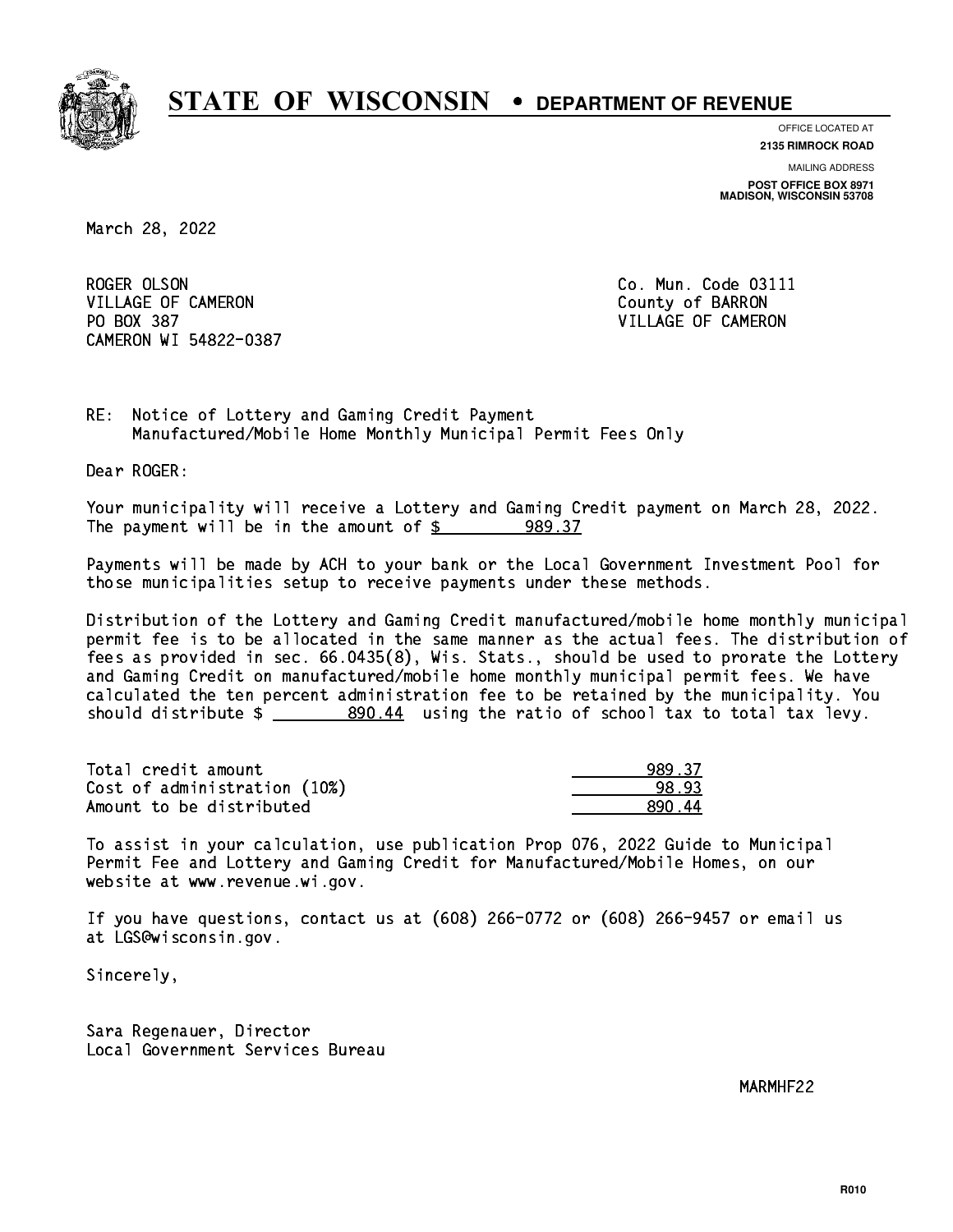

**OFFICE LOCATED AT**

**2135 RIMROCK ROAD**

**MAILING ADDRESS POST OFFICE BOX 8971 MADISON, WISCONSIN 53708**

March 28, 2022

SHERRIE SIEBERT VILLAGE OF PRAIRIE FARM COUNTY OF BARRON 115 RIVER AVE N, PO BOX 74 VILLAGE OF PRAIRIE FARM PRAIRIE FARM WI 54762-0074

Co. Mun. Code 03171

RE: Notice of Lottery and Gaming Credit Payment Manufactured/Mobile Home Monthly Municipal Permit Fees Only

Dear SHERRIE:

 Your municipality will receive a Lottery and Gaming Credit payment on March 28, 2022. The payment will be in the amount of  $\frac{260.28}{20}$ 

 Payments will be made by ACH to your bank or the Local Government Investment Pool for those municipalities setup to receive payments under these methods.

 Distribution of the Lottery and Gaming Credit manufactured/mobile home monthly municipal permit fee is to be allocated in the same manner as the actual fees. The distribution of fees as provided in sec. 66.0435(8), Wis. Stats., should be used to prorate the Lottery and Gaming Credit on manufactured/mobile home monthly municipal permit fees. We have calculated the ten percent administration fee to be retained by the municipality. You should distribute  $\frac{234.26}{234.26}$  using the ratio of school tax to total tax levy.

Total credit amount Cost of administration (10%) Amount to be distributed

| - 28                 |
|----------------------|
| 5.02<br>-2           |
| $\cdot$ . 26 $\cdot$ |

 To assist in your calculation, use publication Prop 076, 2022 Guide to Municipal Permit Fee and Lottery and Gaming Credit for Manufactured/Mobile Homes, on our website at www.revenue.wi.gov.

 If you have questions, contact us at (608) 266-0772 or (608) 266-9457 or email us at LGS@wisconsin.gov.

Sincerely,

 Sara Regenauer, Director Local Government Services Bureau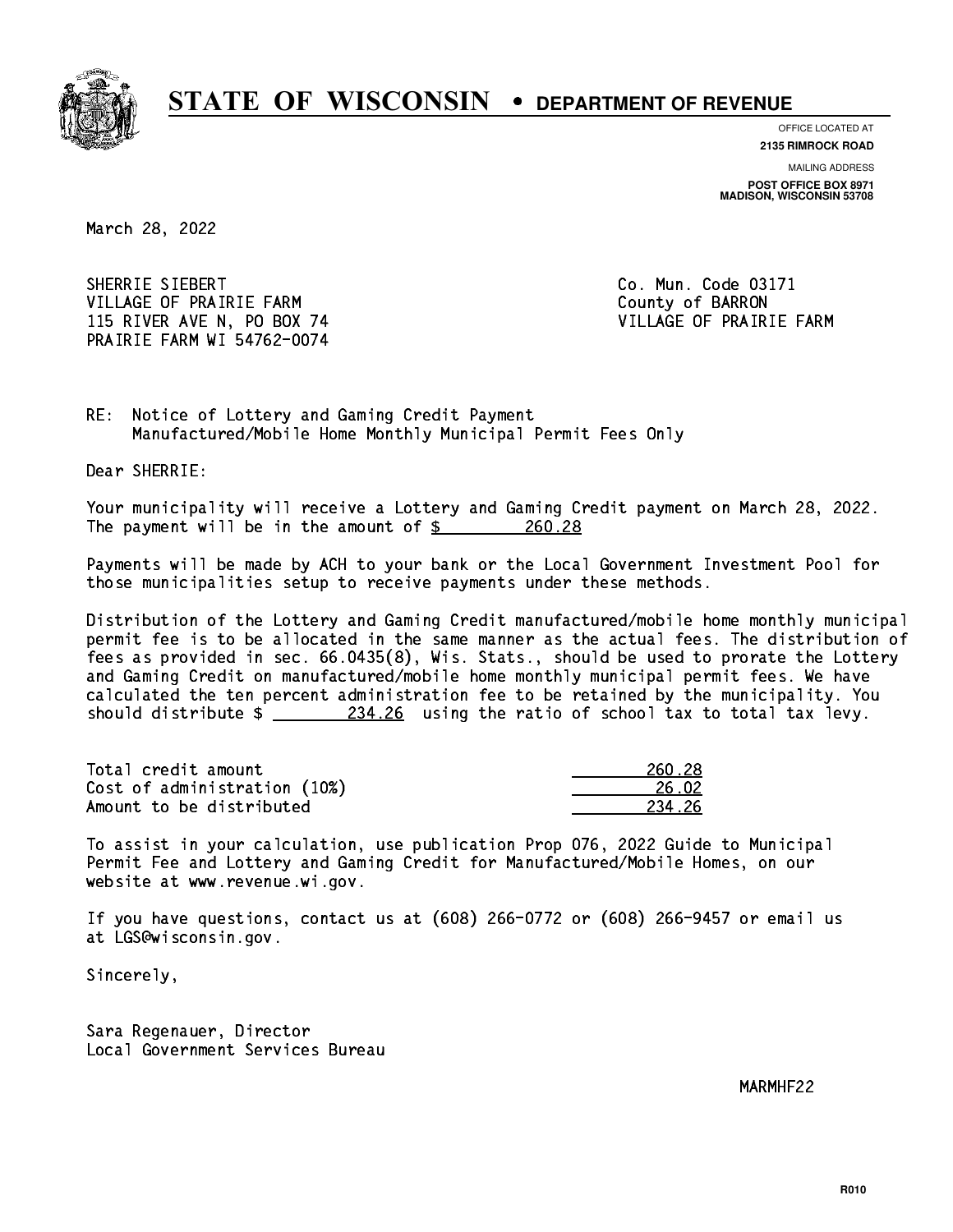

**OFFICE LOCATED AT**

**2135 RIMROCK ROAD**

**MAILING ADDRESS POST OFFICE BOX 8971 MADISON, WISCONSIN 53708**

March 28, 2022

 KARRIE STANFORD Co. Mun. Code 03186 VILLAGE OF TURTLE LAKE County of BARRON PO BOX 11, 114 MARTIN AVE E VILLAGE OF TURTLE LAKE TURTLE LAKE WI 54889

RE: Notice of Lottery and Gaming Credit Payment Manufactured/Mobile Home Monthly Municipal Permit Fees Only

Dear KARRIE:

 Your municipality will receive a Lottery and Gaming Credit payment on March 28, 2022. The payment will be in the amount of  $\frac{2}{3}$  2,062.08

 Payments will be made by ACH to your bank or the Local Government Investment Pool for those municipalities setup to receive payments under these methods.

 Distribution of the Lottery and Gaming Credit manufactured/mobile home monthly municipal permit fee is to be allocated in the same manner as the actual fees. The distribution of fees as provided in sec. 66.0435(8), Wis. Stats., should be used to prorate the Lottery and Gaming Credit on manufactured/mobile home monthly municipal permit fees. We have calculated the ten percent administration fee to be retained by the municipality. You should distribute  $\frac{1.855.88}{1.855.88}$  using the ratio of school tax to total tax levy.

| Total credit amount          | 2.062.08 |
|------------------------------|----------|
| Cost of administration (10%) | 206.20   |
| Amount to be distributed     | 1,855.88 |

 To assist in your calculation, use publication Prop 076, 2022 Guide to Municipal Permit Fee and Lottery and Gaming Credit for Manufactured/Mobile Homes, on our website at www.revenue.wi.gov.

 If you have questions, contact us at (608) 266-0772 or (608) 266-9457 or email us at LGS@wisconsin.gov.

Sincerely,

 Sara Regenauer, Director Local Government Services Bureau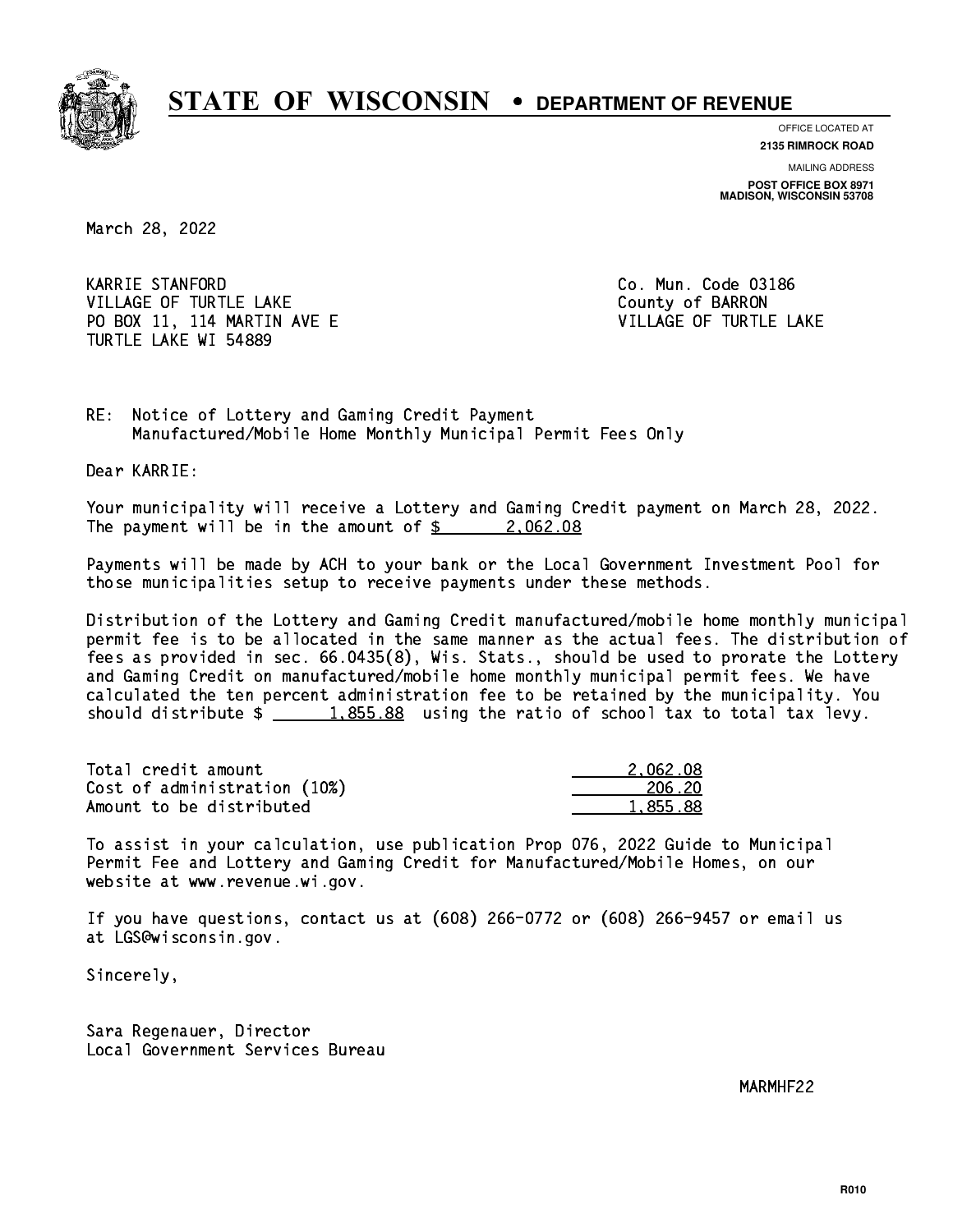

**OFFICE LOCATED AT**

**2135 RIMROCK ROAD**

**MAILING ADDRESS**

**POST OFFICE BOX 8971 MADISON, WISCONSIN 53708**

March 28, 2022

 KELLI RASMUSSEN Co. Mun. Code 03206 CITY OF BARRON County of BARRON PO BOX 156 CITY OF BARRON BARRON WI 54812-0156

RE: Notice of Lottery and Gaming Credit Payment Manufactured/Mobile Home Monthly Municipal Permit Fees Only

Dear KELLI:

 Your municipality will receive a Lottery and Gaming Credit payment on March 28, 2022. The payment will be in the amount of \$ 8,491.68 \_\_\_\_\_\_\_\_\_\_\_\_\_\_\_\_

 Payments will be made by ACH to your bank or the Local Government Investment Pool for those municipalities setup to receive payments under these methods.

 Distribution of the Lottery and Gaming Credit manufactured/mobile home monthly municipal permit fee is to be allocated in the same manner as the actual fees. The distribution of fees as provided in sec. 66.0435(8), Wis. Stats., should be used to prorate the Lottery and Gaming Credit on manufactured/mobile home monthly municipal permit fees. We have calculated the ten percent administration fee to be retained by the municipality. You should distribute  $\frac{2}{2}$   $\frac{7.642.52}{2}$  using the ratio of school tax to total tax levy.

| Total credit amount          | 8.491.68 |
|------------------------------|----------|
| Cost of administration (10%) | 849.16   |
| Amount to be distributed     | 7.642.52 |

 To assist in your calculation, use publication Prop 076, 2022 Guide to Municipal Permit Fee and Lottery and Gaming Credit for Manufactured/Mobile Homes, on our website at www.revenue.wi.gov.

 If you have questions, contact us at (608) 266-0772 or (608) 266-9457 or email us at LGS@wisconsin.gov.

Sincerely,

 Sara Regenauer, Director Local Government Services Bureau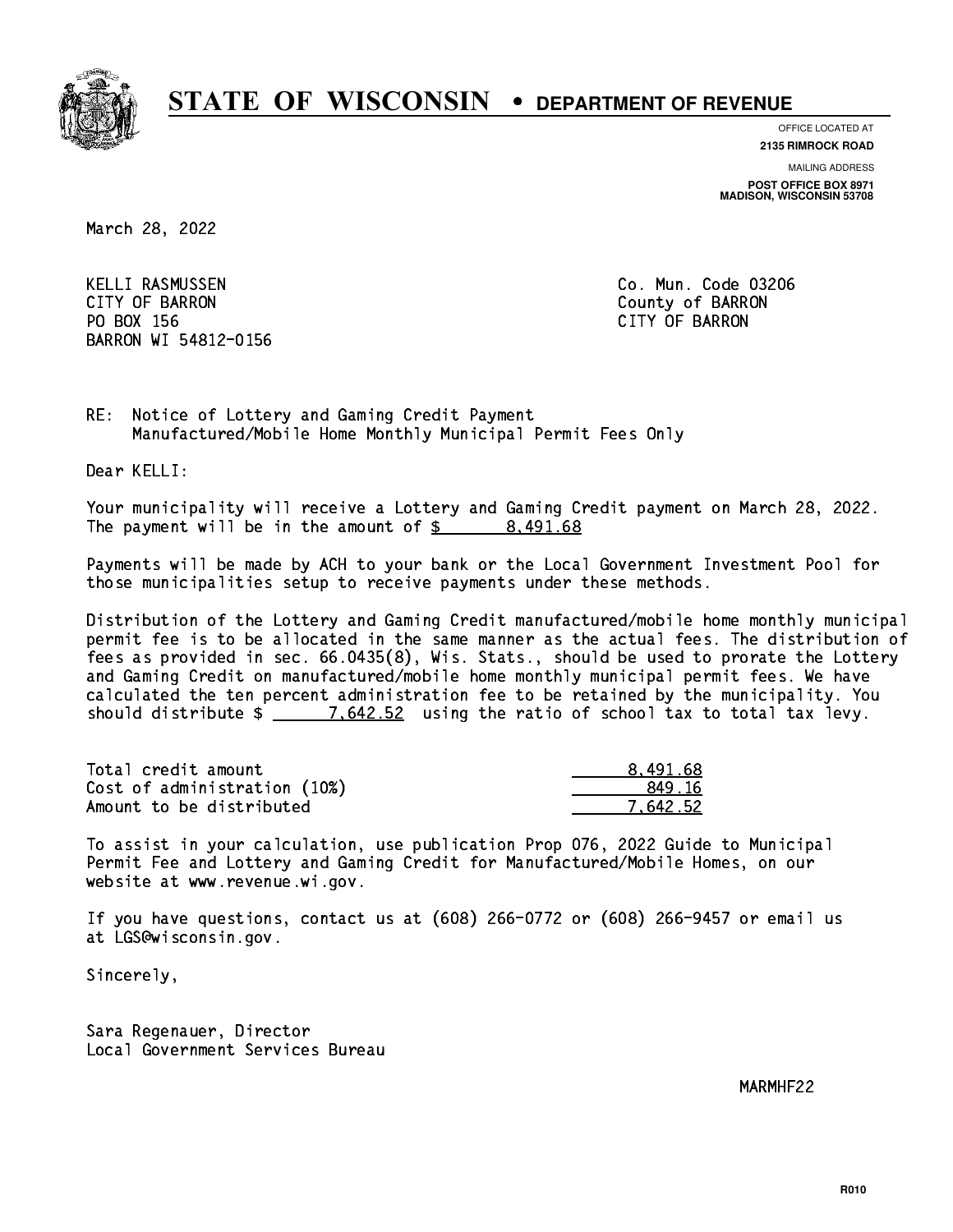

**OFFICE LOCATED AT**

**MAILING ADDRESS 2135 RIMROCK ROAD**

**POST OFFICE BOX 8971 MADISON, WISCONSIN 53708**

March 28, 2022

 CARMEN NEWMAN Co. Mun. Code 03211 CITY OF CHETEK County of BARRON PO BOX 194 CITY OF CHETEK CHETEK WI 54728-0194

RE: Notice of Lottery and Gaming Credit Payment Manufactured/Mobile Home Monthly Municipal Permit Fees Only

Dear CARMEN:

 Your municipality will receive a Lottery and Gaming Credit payment on March 28, 2022. The payment will be in the amount of  $\frac{2}{3}$  1,197.48

 Payments will be made by ACH to your bank or the Local Government Investment Pool for those municipalities setup to receive payments under these methods.

 Distribution of the Lottery and Gaming Credit manufactured/mobile home monthly municipal permit fee is to be allocated in the same manner as the actual fees. The distribution of fees as provided in sec. 66.0435(8), Wis. Stats., should be used to prorate the Lottery and Gaming Credit on manufactured/mobile home monthly municipal permit fees. We have calculated the ten percent administration fee to be retained by the municipality. You should distribute  $\frac{1,077.74}{1,077.74}$  using the ratio of school tax to total tax levy.

| Total credit amount          | 1.197.48 |
|------------------------------|----------|
| Cost of administration (10%) | 119.74   |
| Amount to be distributed     | 1.077.74 |

 To assist in your calculation, use publication Prop 076, 2022 Guide to Municipal Permit Fee and Lottery and Gaming Credit for Manufactured/Mobile Homes, on our website at www.revenue.wi.gov.

 If you have questions, contact us at (608) 266-0772 or (608) 266-9457 or email us at LGS@wisconsin.gov.

Sincerely,

 Sara Regenauer, Director Local Government Services Bureau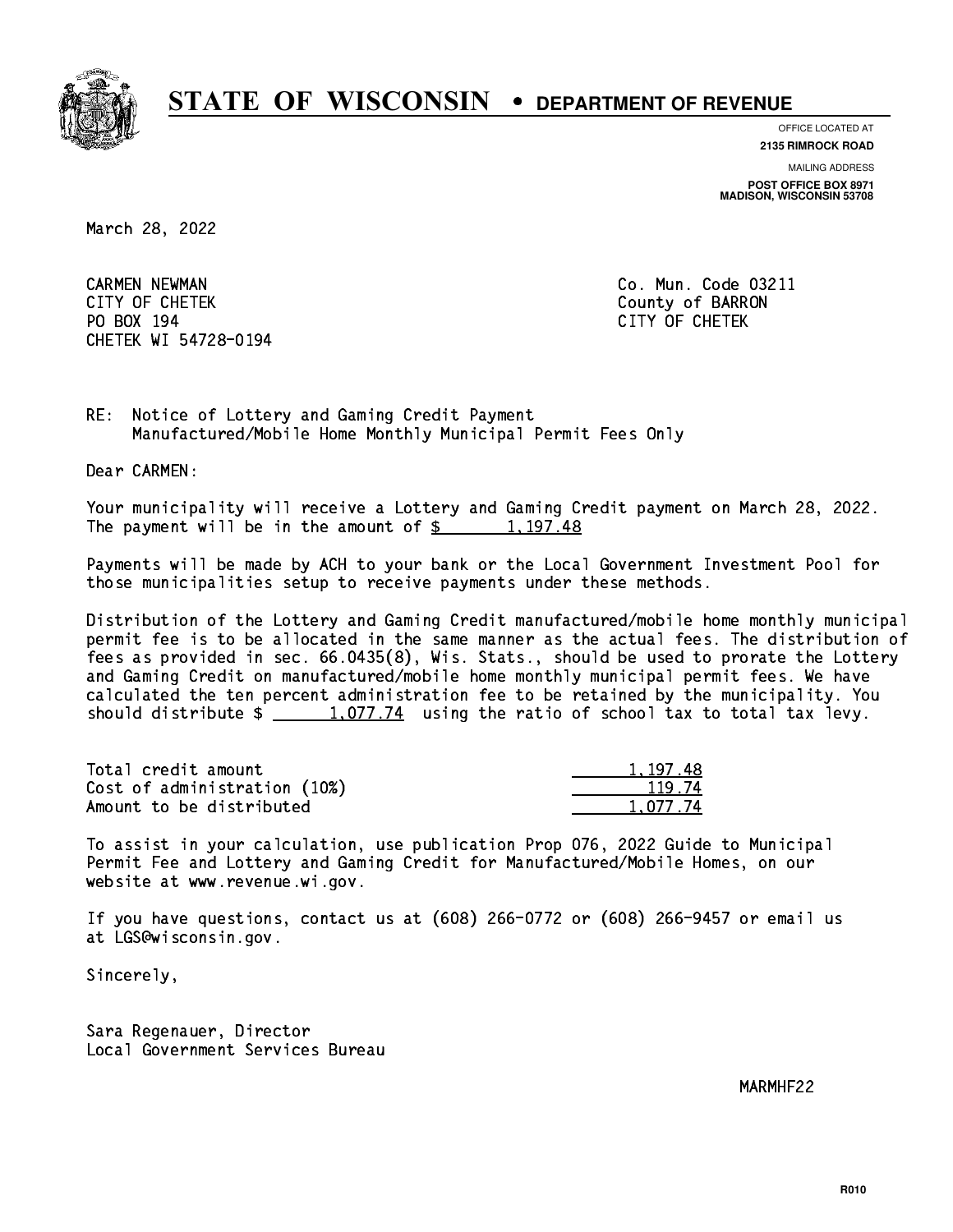

**OFFICE LOCATED AT**

**2135 RIMROCK ROAD**

**MAILING ADDRESS POST OFFICE BOX 8971 MADISON, WISCONSIN 53708**

March 28, 2022

 KIMBERLY RIEPER Co. Mun. Code 03212 CITY OF CUMBERLAND COUNTY OF SARRON 950 1ST AVENUE CITY OF CUMBERLAND CUMBERLAND WI 54829

RE: Notice of Lottery and Gaming Credit Payment Manufactured/Mobile Home Monthly Municipal Permit Fees Only

Dear KIMBERLY:

 Your municipality will receive a Lottery and Gaming Credit payment on March 28, 2022. The payment will be in the amount of  $\frac{2}{3}$  6,028.91

 Payments will be made by ACH to your bank or the Local Government Investment Pool for those municipalities setup to receive payments under these methods.

 Distribution of the Lottery and Gaming Credit manufactured/mobile home monthly municipal permit fee is to be allocated in the same manner as the actual fees. The distribution of fees as provided in sec. 66.0435(8), Wis. Stats., should be used to prorate the Lottery and Gaming Credit on manufactured/mobile home monthly municipal permit fees. We have calculated the ten percent administration fee to be retained by the municipality. You should distribute  $\frac{2}{1}$   $\frac{5.426.02}{2}$  using the ratio of school tax to total tax levy.

| Total credit amount          | 6.028.91 |
|------------------------------|----------|
| Cost of administration (10%) | 602.89   |
| Amount to be distributed     | 5.426.02 |

 To assist in your calculation, use publication Prop 076, 2022 Guide to Municipal Permit Fee and Lottery and Gaming Credit for Manufactured/Mobile Homes, on our website at www.revenue.wi.gov.

 If you have questions, contact us at (608) 266-0772 or (608) 266-9457 or email us at LGS@wisconsin.gov.

Sincerely,

 Sara Regenauer, Director Local Government Services Bureau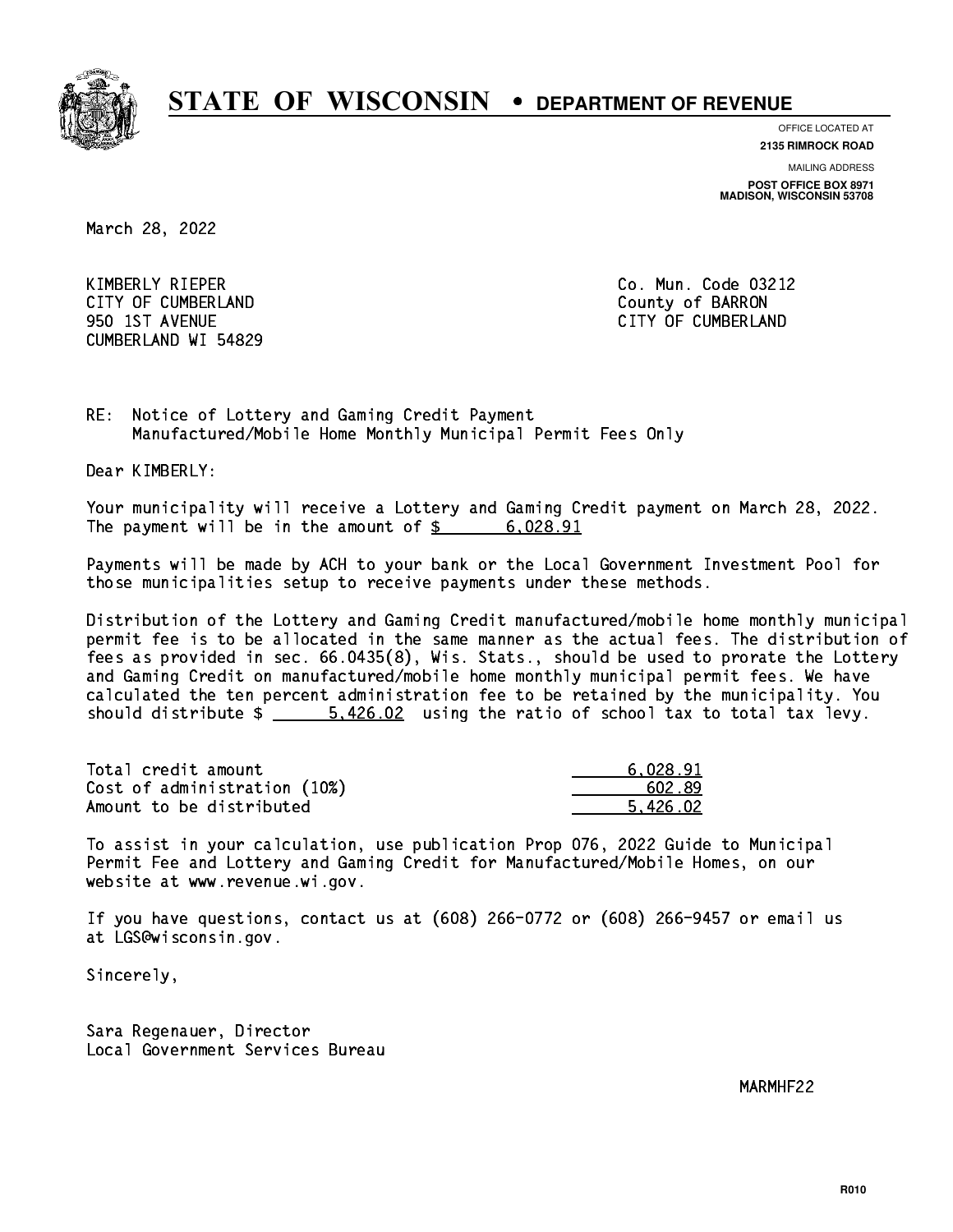

**OFFICE LOCATED AT**

**2135 RIMROCK ROAD**

**MAILING ADDRESS**

**POST OFFICE BOX 8971 MADISON, WISCONSIN 53708**

March 28, 2022

 KATHLEEN V MORSE Co. Mun. Code 03276 CITY OF RICE LAKE COUNTY OF RICE LAKE 30 E EAU CLAIRE ST CITY OF RICE LAKE RICE LAKE WI 54868

RE: Notice of Lottery and Gaming Credit Payment Manufactured/Mobile Home Monthly Municipal Permit Fees Only

Dear KATHLEEN:

 Your municipality will receive a Lottery and Gaming Credit payment on March 28, 2022. The payment will be in the amount of \$ 5,948.76 \_\_\_\_\_\_\_\_\_\_\_\_\_\_\_\_

 Payments will be made by ACH to your bank or the Local Government Investment Pool for those municipalities setup to receive payments under these methods.

 Distribution of the Lottery and Gaming Credit manufactured/mobile home monthly municipal permit fee is to be allocated in the same manner as the actual fees. The distribution of fees as provided in sec. 66.0435(8), Wis. Stats., should be used to prorate the Lottery and Gaming Credit on manufactured/mobile home monthly municipal permit fees. We have calculated the ten percent administration fee to be retained by the municipality. You should distribute  $\frac{2}{1}$   $\frac{5.353.89}{2}$  using the ratio of school tax to total tax levy.

| Total credit amount          | 5.948.76 |
|------------------------------|----------|
| Cost of administration (10%) | 594.87   |
| Amount to be distributed     | 5.353.89 |

 To assist in your calculation, use publication Prop 076, 2022 Guide to Municipal Permit Fee and Lottery and Gaming Credit for Manufactured/Mobile Homes, on our website at www.revenue.wi.gov.

 If you have questions, contact us at (608) 266-0772 or (608) 266-9457 or email us at LGS@wisconsin.gov.

Sincerely,

 Sara Regenauer, Director Local Government Services Bureau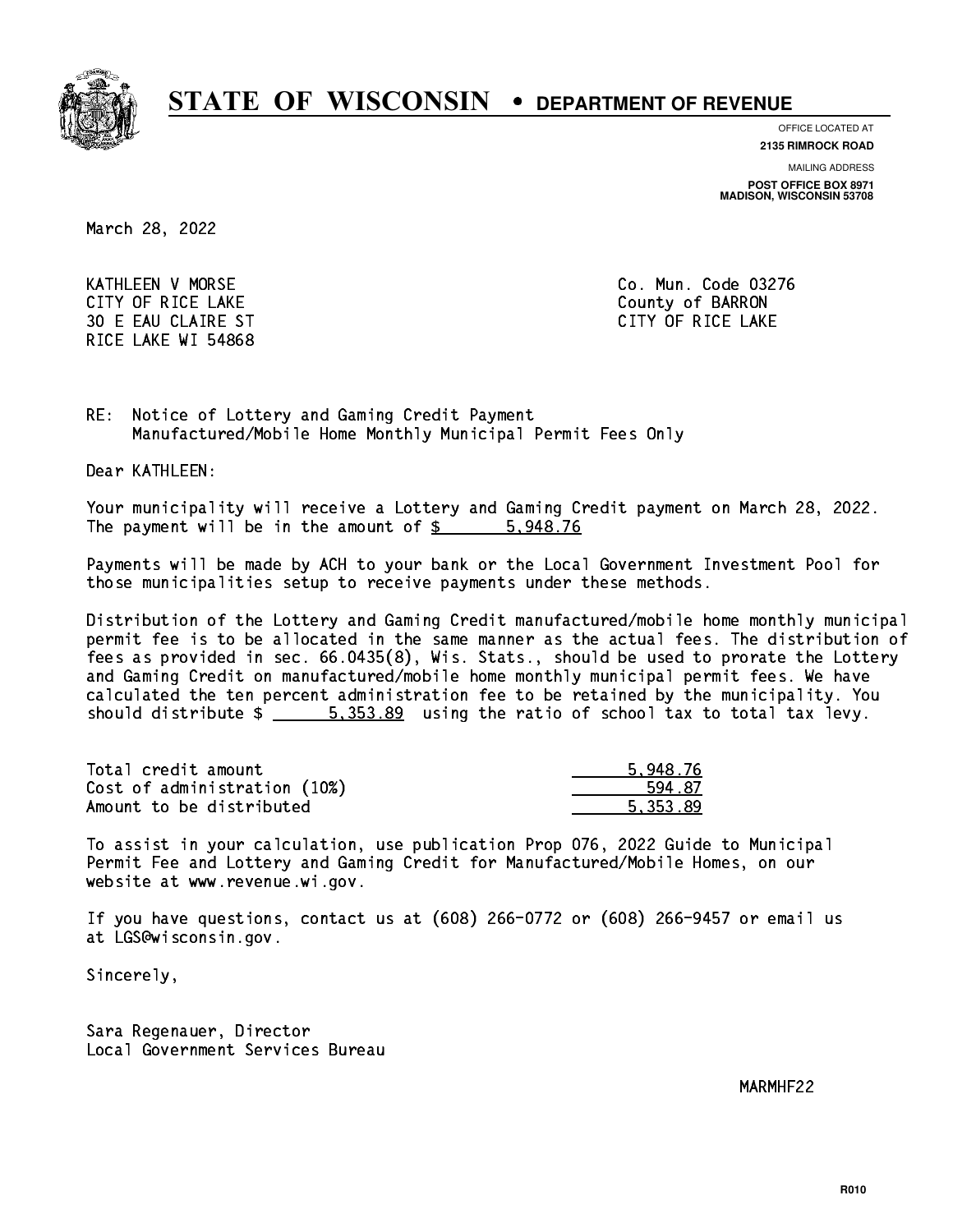

**OFFICE LOCATED AT**

**2135 RIMROCK ROAD**

**MAILING ADDRESS**

**POST OFFICE BOX 8971 MADISON, WISCONSIN 53708**

March 28, 2022

SUSAN BRILLA 64390 COUNTY HWY E TOWN OF KEYSTONE MASON WI 54856

Co. Mun. Code 04028 TOWN OF KEYSTONE County of BAYFIELD

RE: Notice of Lottery and Gaming Credit Payment Manufactured/Mobile Home Monthly Municipal Permit Fees Only

Dear SUSAN:

 Your municipality will receive a Lottery and Gaming Credit payment on March 28, 2022. The payment will be in the amount of  $\frac{2}{3}$  1,316.76

 Payments will be made by ACH to your bank or the Local Government Investment Pool for those municipalities setup to receive payments under these methods.

 Distribution of the Lottery and Gaming Credit manufactured/mobile home monthly municipal permit fee is to be allocated in the same manner as the actual fees. The distribution of fees as provided in sec. 66.0435(8), Wis. Stats., should be used to prorate the Lottery and Gaming Credit on manufactured/mobile home monthly municipal permit fees. We have calculated the ten percent administration fee to be retained by the municipality. You should distribute  $\frac{1,185.09}{1,185.09}$  using the ratio of school tax to total tax levy.

| Total credit amount          | 1.316.76 |
|------------------------------|----------|
| Cost of administration (10%) | 131.67   |
| Amount to be distributed     | 1.185.09 |

| 316.76      |
|-------------|
| 67<br>ं र 1 |
| יטו         |

 To assist in your calculation, use publication Prop 076, 2022 Guide to Municipal Permit Fee and Lottery and Gaming Credit for Manufactured/Mobile Homes, on our website at www.revenue.wi.gov.

 If you have questions, contact us at (608) 266-0772 or (608) 266-9457 or email us at LGS@wisconsin.gov.

Sincerely,

 Sara Regenauer, Director Local Government Services Bureau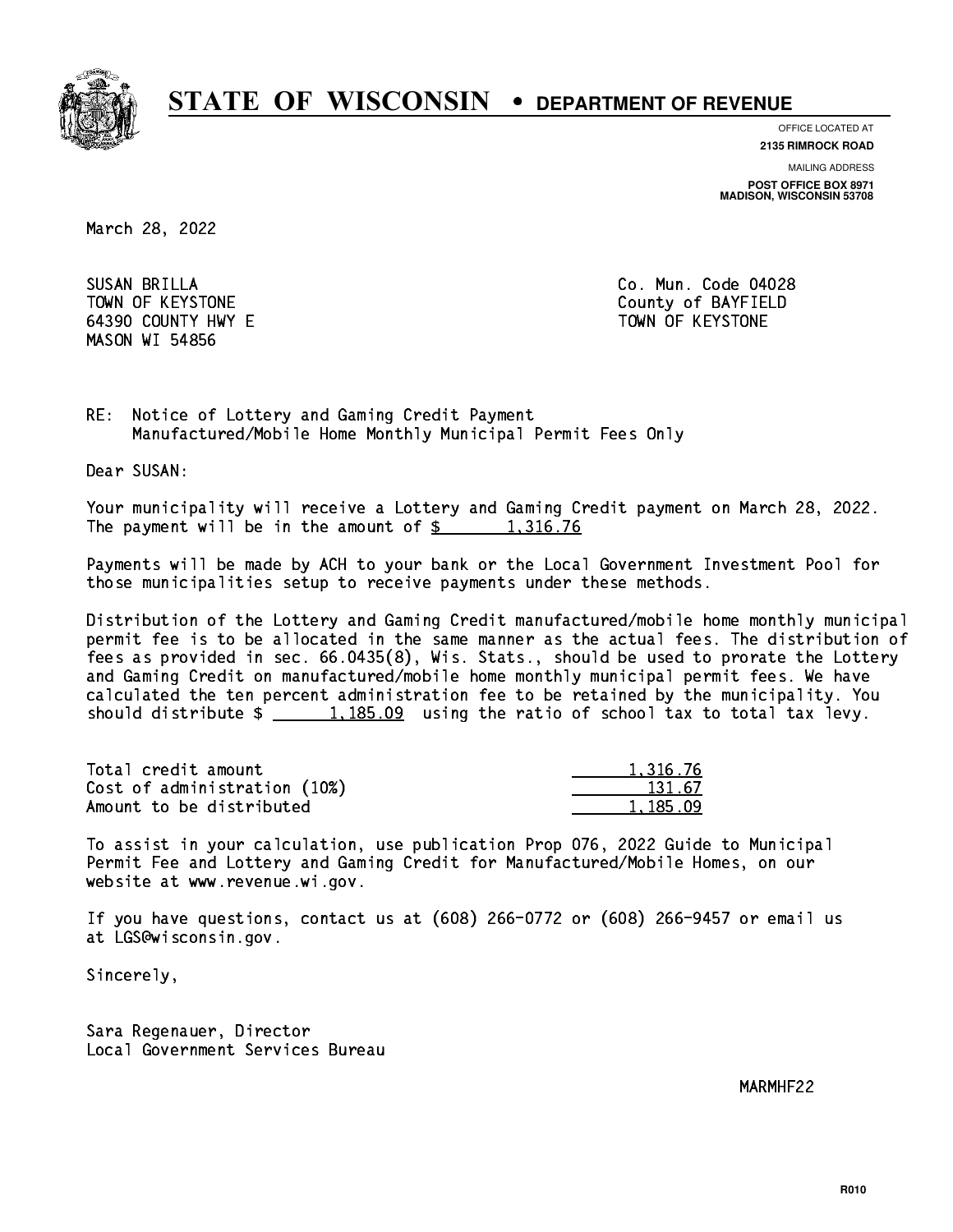

**OFFICE LOCATED AT**

**2135 RIMROCK ROAD**

**MAILING ADDRESS POST OFFICE BOX 8971 MADISON, WISCONSIN 53708**

March 28, 2022

**KAREN SIMONS** VILLAGE OF BELLEVUE COUNTY OF BROWN 2828 ALLOUEZ AVE VILLAGE OF BELLEVUE GREEN BAY WI 54311-6644

Co. Mun. Code 05106

RE: Notice of Lottery and Gaming Credit Payment Manufactured/Mobile Home Monthly Municipal Permit Fees Only

Dear KAREN:

 Your municipality will receive a Lottery and Gaming Credit payment on March 28, 2022. The payment will be in the amount of  $\frac{2}{3}$  108,927.00

 Payments will be made by ACH to your bank or the Local Government Investment Pool for those municipalities setup to receive payments under these methods.

 Distribution of the Lottery and Gaming Credit manufactured/mobile home monthly municipal permit fee is to be allocated in the same manner as the actual fees. The distribution of fees as provided in sec. 66.0435(8), Wis. Stats., should be used to prorate the Lottery and Gaming Credit on manufactured/mobile home monthly municipal permit fees. We have calculated the ten percent administration fee to be retained by the municipality. You should distribute \$ 98,034.30 using the ratio of school tax to total tax levy. \_\_\_\_\_\_\_\_\_\_\_\_\_\_

| Total credit amount          | 108,927.00 |
|------------------------------|------------|
| Cost of administration (10%) | 10,892.70  |
| Amount to be distributed     | 98.034.30  |

 To assist in your calculation, use publication Prop 076, 2022 Guide to Municipal Permit Fee and Lottery and Gaming Credit for Manufactured/Mobile Homes, on our website at www.revenue.wi.gov.

 If you have questions, contact us at (608) 266-0772 or (608) 266-9457 or email us at LGS@wisconsin.gov.

Sincerely,

 Sara Regenauer, Director Local Government Services Bureau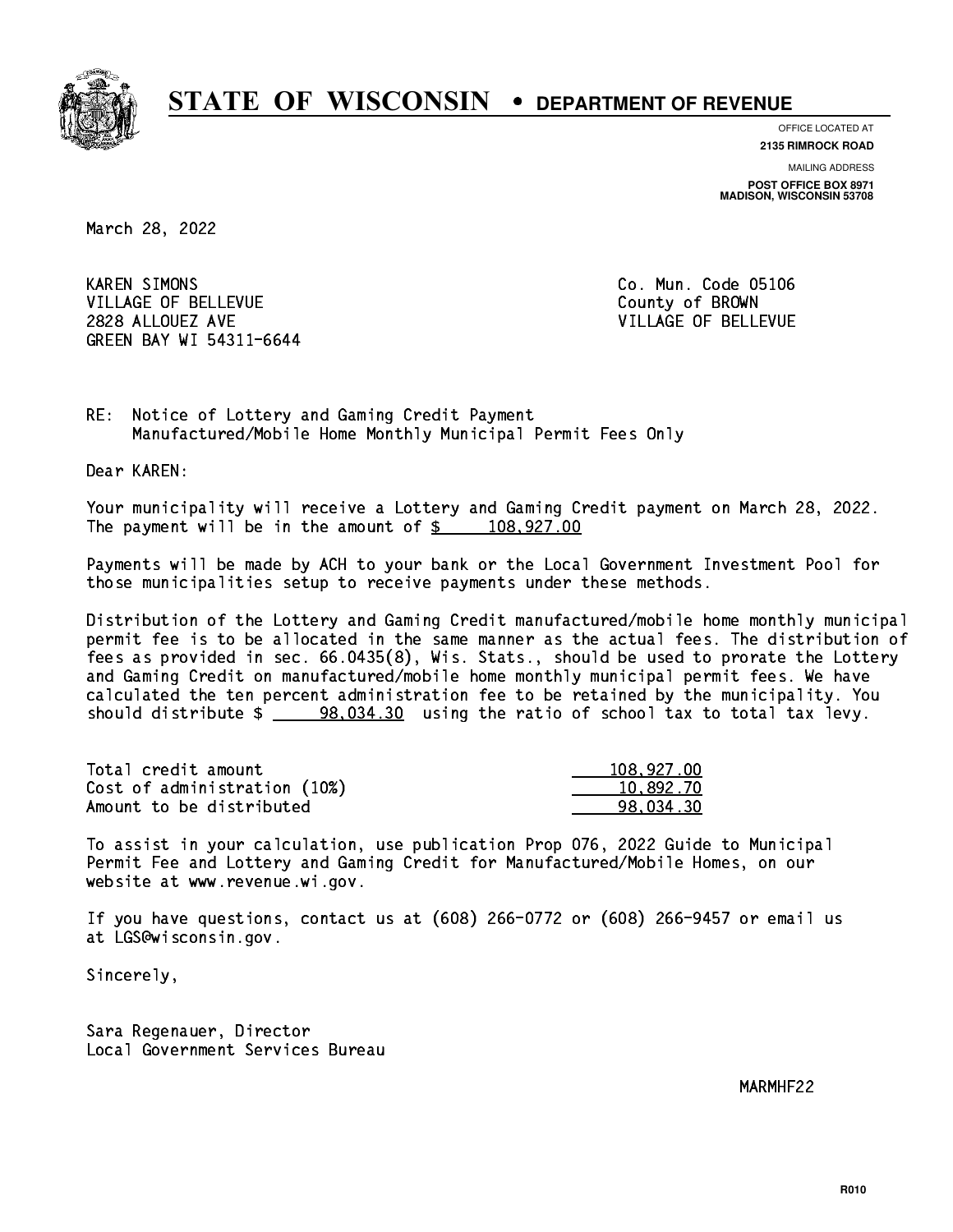

**OFFICE LOCATED AT**

**2135 RIMROCK ROAD**

**MAILING ADDRESS POST OFFICE BOX 8971 MADISON, WISCONSIN 53708**

March 28, 2022

 SHERRI KONKOL Co. Mun. Code 05116 VILLAGE OF DENMARK COUNTY OF BROWN PO BOX 310, 118 N MAIN ST VILLAGE OF DENMARK DENMARK WI 54208-0310

RE: Notice of Lottery and Gaming Credit Payment Manufactured/Mobile Home Monthly Municipal Permit Fees Only

Dear SHERRI:

 Your municipality will receive a Lottery and Gaming Credit payment on March 28, 2022. The payment will be in the amount of  $\frac{2}{3}$  2,186.40

 Payments will be made by ACH to your bank or the Local Government Investment Pool for those municipalities setup to receive payments under these methods.

 Distribution of the Lottery and Gaming Credit manufactured/mobile home monthly municipal permit fee is to be allocated in the same manner as the actual fees. The distribution of fees as provided in sec. 66.0435(8), Wis. Stats., should be used to prorate the Lottery and Gaming Credit on manufactured/mobile home monthly municipal permit fees. We have calculated the ten percent administration fee to be retained by the municipality. You should distribute  $\frac{1,967.76}{2}$  using the ratio of school tax to total tax levy.

| Total credit amount          | 2.186.40 |
|------------------------------|----------|
| Cost of administration (10%) | 218.64   |
| Amount to be distributed     | 1.967.76 |

 To assist in your calculation, use publication Prop 076, 2022 Guide to Municipal Permit Fee and Lottery and Gaming Credit for Manufactured/Mobile Homes, on our website at www.revenue.wi.gov.

 If you have questions, contact us at (608) 266-0772 or (608) 266-9457 or email us at LGS@wisconsin.gov.

Sincerely,

 Sara Regenauer, Director Local Government Services Bureau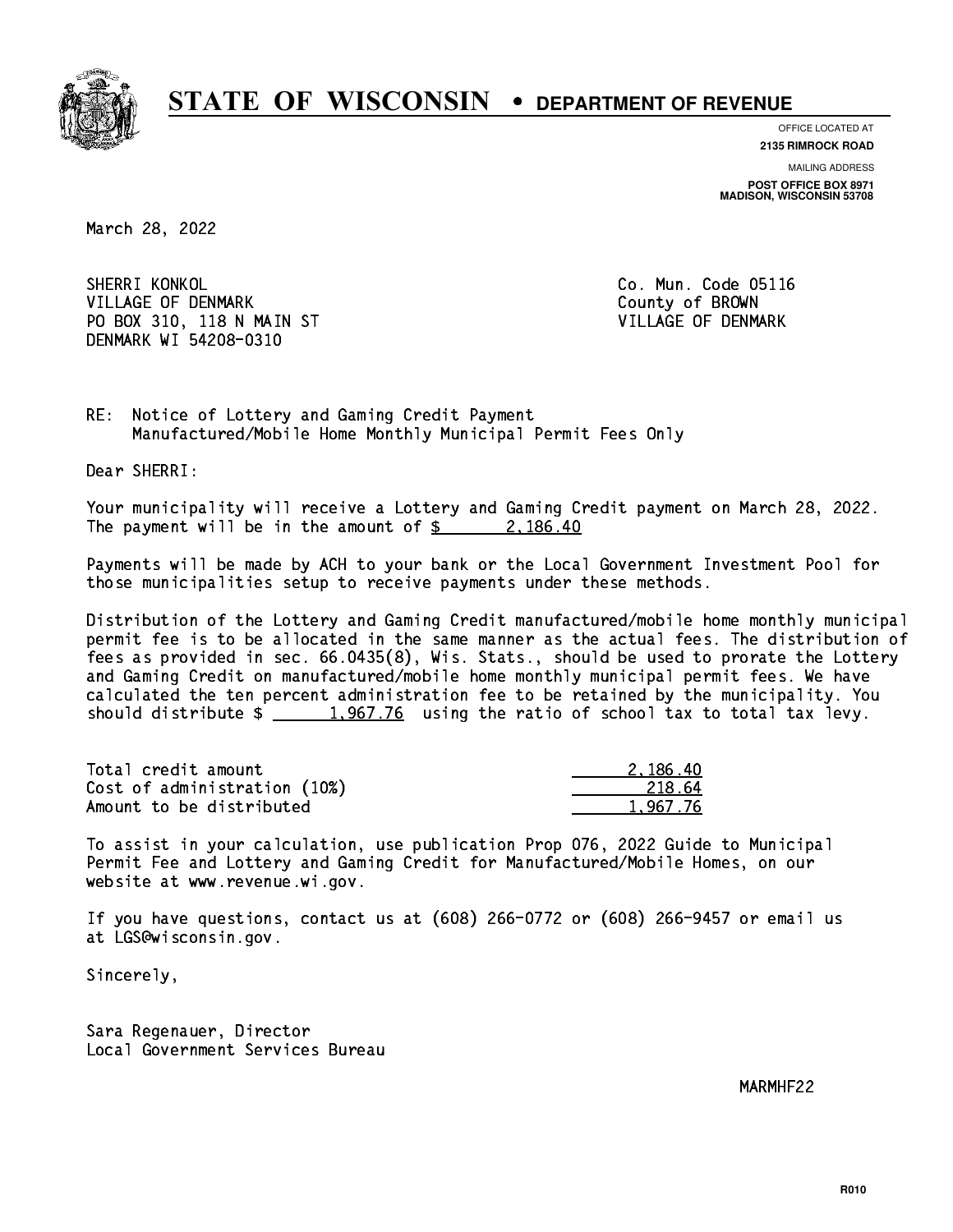

**OFFICE LOCATED AT**

**2135 RIMROCK ROAD**

**MAILING ADDRESS POST OFFICE BOX 8971 MADISON, WISCONSIN 53708**

March 28, 2022

JODI PRZYBYLSKI VILLAGE OF PULASKI COUNTY OF BROWN PO BOX 320 VILLAGE OF PULASKI PULASKI WI 54162-0320

Co. Mun. Code 05171

RE: Notice of Lottery and Gaming Credit Payment Manufactured/Mobile Home Monthly Municipal Permit Fees Only

Dear JODI:

 Your municipality will receive a Lottery and Gaming Credit payment on March 28, 2022. The payment will be in the amount of  $\frac{2}{3}$  9,935.78

 Payments will be made by ACH to your bank or the Local Government Investment Pool for those municipalities setup to receive payments under these methods.

 Distribution of the Lottery and Gaming Credit manufactured/mobile home monthly municipal permit fee is to be allocated in the same manner as the actual fees. The distribution of fees as provided in sec. 66.0435(8), Wis. Stats., should be used to prorate the Lottery and Gaming Credit on manufactured/mobile home monthly municipal permit fees. We have calculated the ten percent administration fee to be retained by the municipality. You should distribute  $\frac{2}{2}$   $\frac{8,942.21}{2}$  using the ratio of school tax to total tax levy.

| Total credit amount          | 9.935.78 |
|------------------------------|----------|
| Cost of administration (10%) | 993.57   |
| Amount to be distributed     | 8.942.21 |

 To assist in your calculation, use publication Prop 076, 2022 Guide to Municipal Permit Fee and Lottery and Gaming Credit for Manufactured/Mobile Homes, on our website at www.revenue.wi.gov.

 If you have questions, contact us at (608) 266-0772 or (608) 266-9457 or email us at LGS@wisconsin.gov.

Sincerely,

 Sara Regenauer, Director Local Government Services Bureau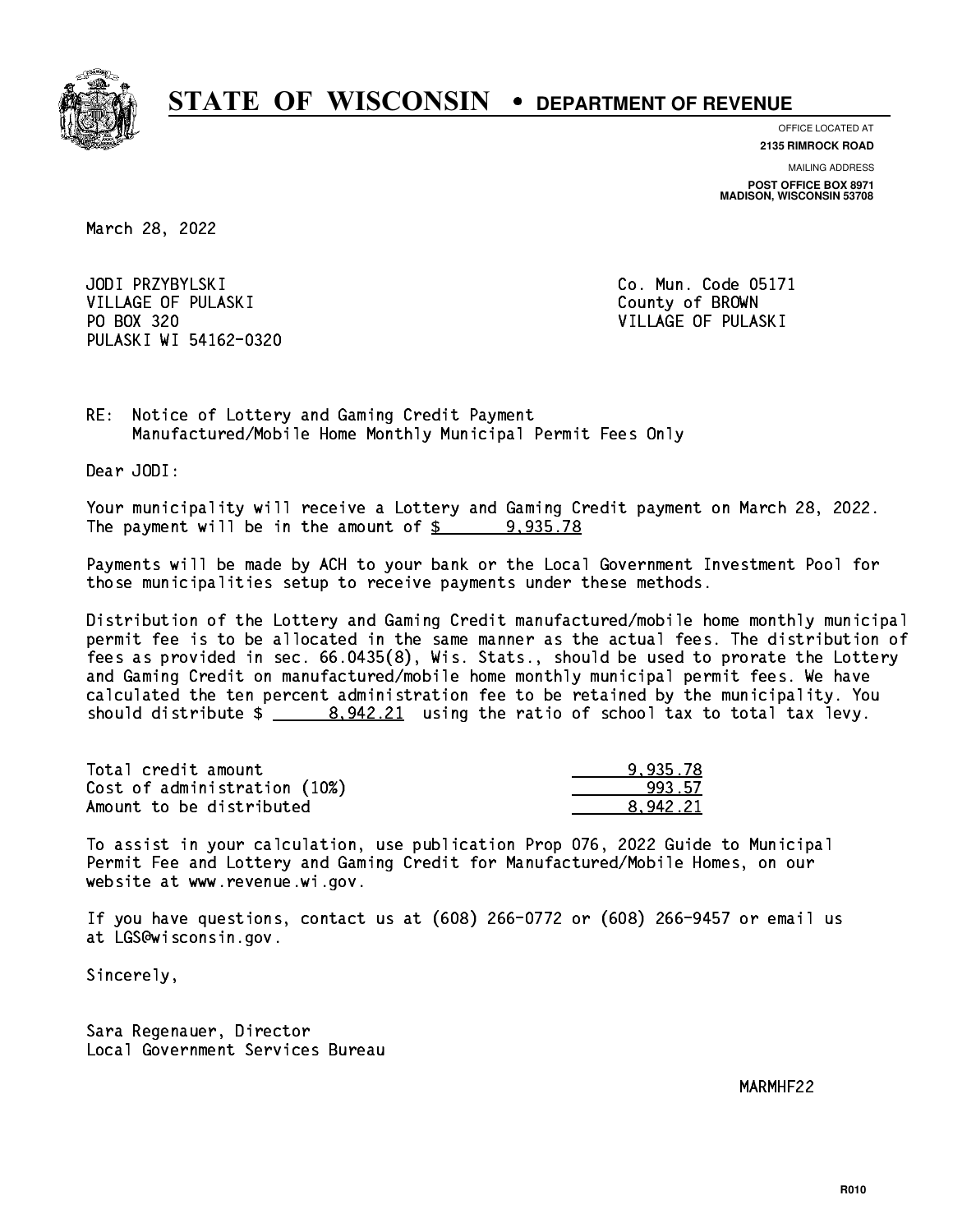

**OFFICE LOCATED AT**

**MAILING ADDRESS 2135 RIMROCK ROAD**

**POST OFFICE BOX 8971 MADISON, WISCONSIN 53708**

March 28, 2022

**JOE ZEGERS**  CITY OF DE PERE County of BROWN 335 S BROADWAY ST CITY OF DE PERE DE PERE WI 54115

Co. Mun. Code 05216

RE: Notice of Lottery and Gaming Credit Payment Manufactured/Mobile Home Monthly Municipal Permit Fees Only

Dear JOE:

 Your municipality will receive a Lottery and Gaming Credit payment on March 28, 2022. The payment will be in the amount of  $\frac{2}{3}$  2,150.89

 Payments will be made by ACH to your bank or the Local Government Investment Pool for those municipalities setup to receive payments under these methods.

 Distribution of the Lottery and Gaming Credit manufactured/mobile home monthly municipal permit fee is to be allocated in the same manner as the actual fees. The distribution of fees as provided in sec. 66.0435(8), Wis. Stats., should be used to prorate the Lottery and Gaming Credit on manufactured/mobile home monthly municipal permit fees. We have calculated the ten percent administration fee to be retained by the municipality. You should distribute  $\frac{1,935.81}{1,935.81}$  using the ratio of school tax to total tax levy.

| Total credit amount          | 2.150.89 |
|------------------------------|----------|
| Cost of administration (10%) | 215.08   |
| Amount to be distributed     | 1,935.81 |

 To assist in your calculation, use publication Prop 076, 2022 Guide to Municipal Permit Fee and Lottery and Gaming Credit for Manufactured/Mobile Homes, on our website at www.revenue.wi.gov.

 If you have questions, contact us at (608) 266-0772 or (608) 266-9457 or email us at LGS@wisconsin.gov.

Sincerely,

 Sara Regenauer, Director Local Government Services Bureau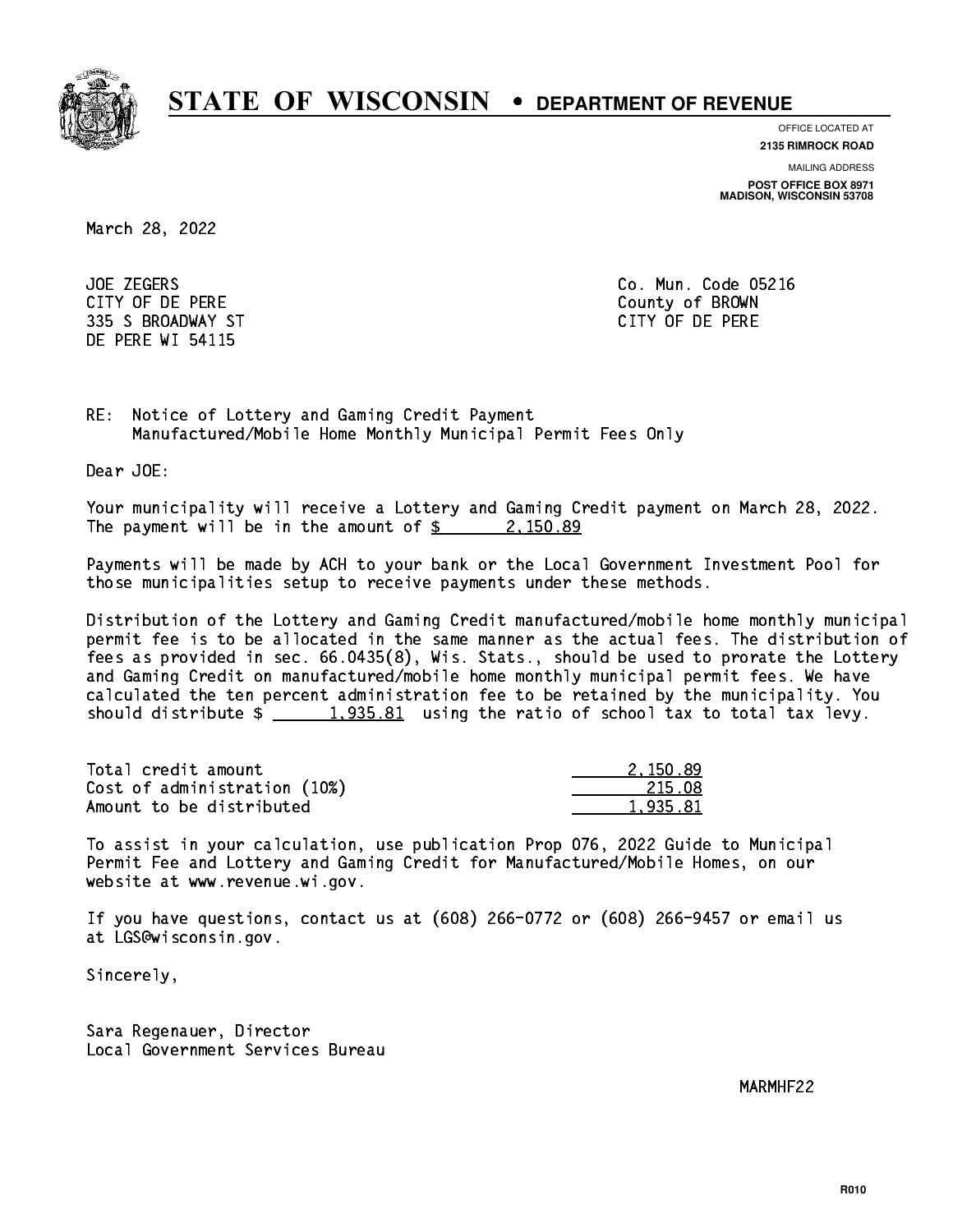

**OFFICE LOCATED AT**

**MAILING ADDRESS 2135 RIMROCK ROAD**

**POST OFFICE BOX 8971 MADISON, WISCONSIN 53708**

March 28, 2022

**PAM MANLEY**  CITY OF GREEN BAY County of BROWN 100 N JEFFERSON ST #105 CONTROL CONTROLLER TO A CITY OF GREEN BAY GREEN BAY WI 54301-5026

Co. Mun. Code 05231

RE: Notice of Lottery and Gaming Credit Payment Manufactured/Mobile Home Monthly Municipal Permit Fees Only

Dear PAM:

 Your municipality will receive a Lottery and Gaming Credit payment on March 28, 2022. The payment will be in the amount of  $\frac{24,060.09}{24}$ 

 Payments will be made by ACH to your bank or the Local Government Investment Pool for those municipalities setup to receive payments under these methods.

 Distribution of the Lottery and Gaming Credit manufactured/mobile home monthly municipal permit fee is to be allocated in the same manner as the actual fees. The distribution of fees as provided in sec. 66.0435(8), Wis. Stats., should be used to prorate the Lottery and Gaming Credit on manufactured/mobile home monthly municipal permit fees. We have calculated the ten percent administration fee to be retained by the municipality. You should distribute  $\frac{21.654.09}{21.654.09}$  using the ratio of school tax to total tax levy.

| Total credit amount          | 24,060.09 |
|------------------------------|-----------|
| Cost of administration (10%) | 2.406.00  |
| Amount to be distributed     | 21.654.09 |

 To assist in your calculation, use publication Prop 076, 2022 Guide to Municipal Permit Fee and Lottery and Gaming Credit for Manufactured/Mobile Homes, on our website at www.revenue.wi.gov.

 If you have questions, contact us at (608) 266-0772 or (608) 266-9457 or email us at LGS@wisconsin.gov.

Sincerely,

 Sara Regenauer, Director Local Government Services Bureau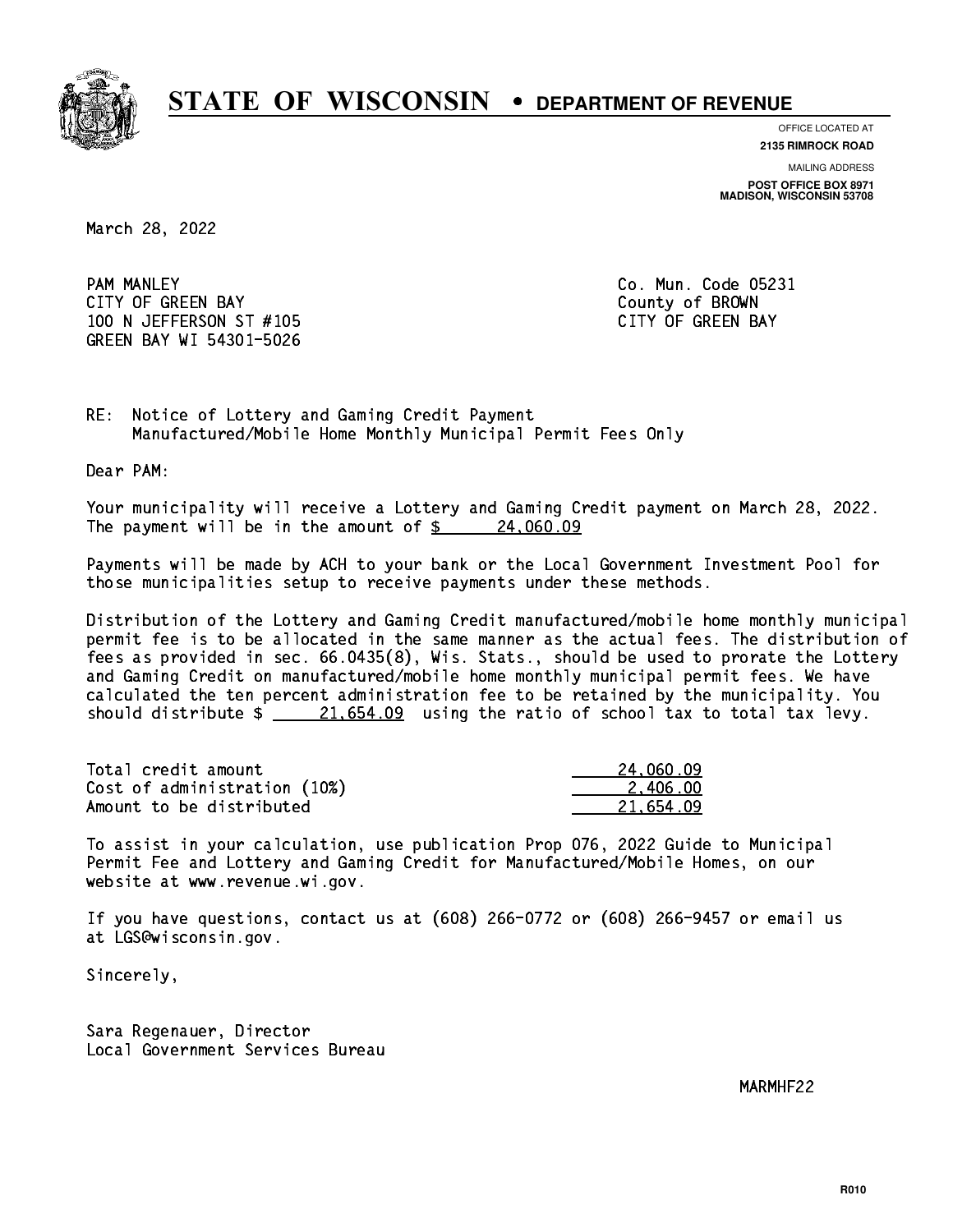

**OFFICE LOCATED AT**

**2135 RIMROCK ROAD**

**MAILING ADDRESS**

**POST OFFICE BOX 8971 MADISON, WISCONSIN 53708**

March 28, 2022

**CHRISTINE RUFF**  TOWN OF ALMA County of BUFFALO S1599 COUNTY RD N ALMA WI 54610-8332

Co. Mun. Code 06002 TOWN OF ALMA

RE: Notice of Lottery and Gaming Credit Payment Manufactured/Mobile Home Monthly Municipal Permit Fees Only

Dear CHRISTINE:

 Your municipality will receive a Lottery and Gaming Credit payment on March 28, 2022. The payment will be in the amount of  $\frac{212.85}{212.85}$ 

 Payments will be made by ACH to your bank or the Local Government Investment Pool for those municipalities setup to receive payments under these methods.

 Distribution of the Lottery and Gaming Credit manufactured/mobile home monthly municipal permit fee is to be allocated in the same manner as the actual fees. The distribution of fees as provided in sec. 66.0435(8), Wis. Stats., should be used to prorate the Lottery and Gaming Credit on manufactured/mobile home monthly municipal permit fees. We have calculated the ten percent administration fee to be retained by the municipality. You should distribute  $\frac{191.57}{191.57}$  using the ratio of school tax to total tax levy.

Total credit amount Cost of administration (10%) Amount to be distributed

| 212.85 |
|--------|
| 21.28  |
| -57    |

 To assist in your calculation, use publication Prop 076, 2022 Guide to Municipal Permit Fee and Lottery and Gaming Credit for Manufactured/Mobile Homes, on our website at www.revenue.wi.gov.

 If you have questions, contact us at (608) 266-0772 or (608) 266-9457 or email us at LGS@wisconsin.gov.

Sincerely,

 Sara Regenauer, Director Local Government Services Bureau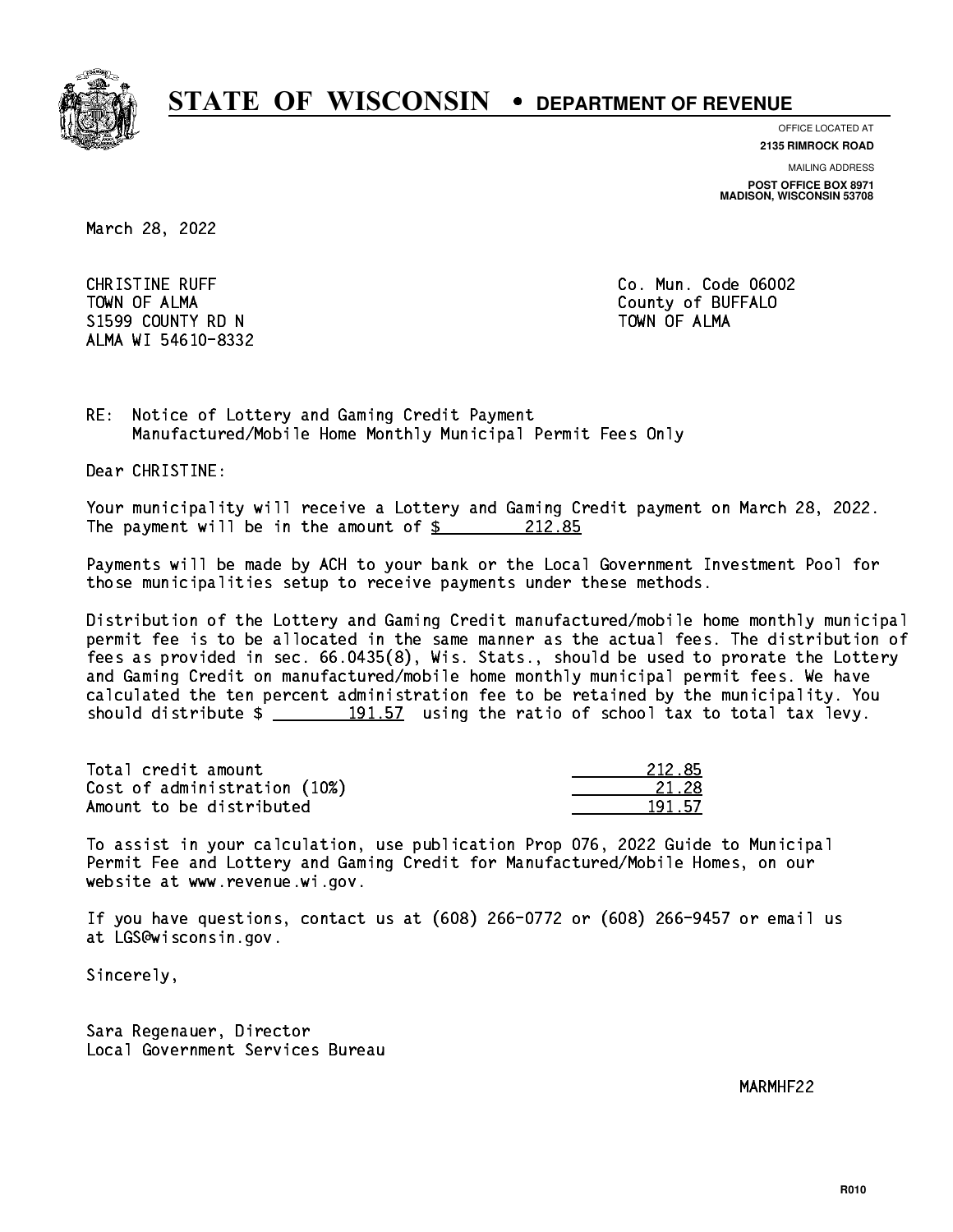

**OFFICE LOCATED AT**

**2135 RIMROCK ROAD**

**MAILING ADDRESS POST OFFICE BOX 8971 MADISON, WISCONSIN 53708**

March 28, 2022

**KATHY KORRISON** TOWN OF GLENCOE COUNTY OF BUFFALO where the state  $\sim$  state  $\sim$  state  $\sim$  state  $\sim$  state  $\sim$  state  $\sim$ ARCADIA WI 54612-8778

Co. Mun. Code 06016

RE: Notice of Lottery and Gaming Credit Payment Manufactured/Mobile Home Monthly Municipal Permit Fees Only

Dear KATHY:

 Your municipality will receive a Lottery and Gaming Credit payment on March 28, 2022. The payment will be in the amount of  $\frac{2}{3}$  1,727.49

 Payments will be made by ACH to your bank or the Local Government Investment Pool for those municipalities setup to receive payments under these methods.

 Distribution of the Lottery and Gaming Credit manufactured/mobile home monthly municipal permit fee is to be allocated in the same manner as the actual fees. The distribution of fees as provided in sec. 66.0435(8), Wis. Stats., should be used to prorate the Lottery and Gaming Credit on manufactured/mobile home monthly municipal permit fees. We have calculated the ten percent administration fee to be retained by the municipality. You should distribute  $\frac{1.554.75}{1.554.75}$  using the ratio of school tax to total tax levy.

| Total credit amount          | 1.727.49 |
|------------------------------|----------|
| Cost of administration (10%) | 172.74   |
| Amount to be distributed     | 1,554.75 |

 To assist in your calculation, use publication Prop 076, 2022 Guide to Municipal Permit Fee and Lottery and Gaming Credit for Manufactured/Mobile Homes, on our website at www.revenue.wi.gov.

 If you have questions, contact us at (608) 266-0772 or (608) 266-9457 or email us at LGS@wisconsin.gov.

Sincerely,

 Sara Regenauer, Director Local Government Services Bureau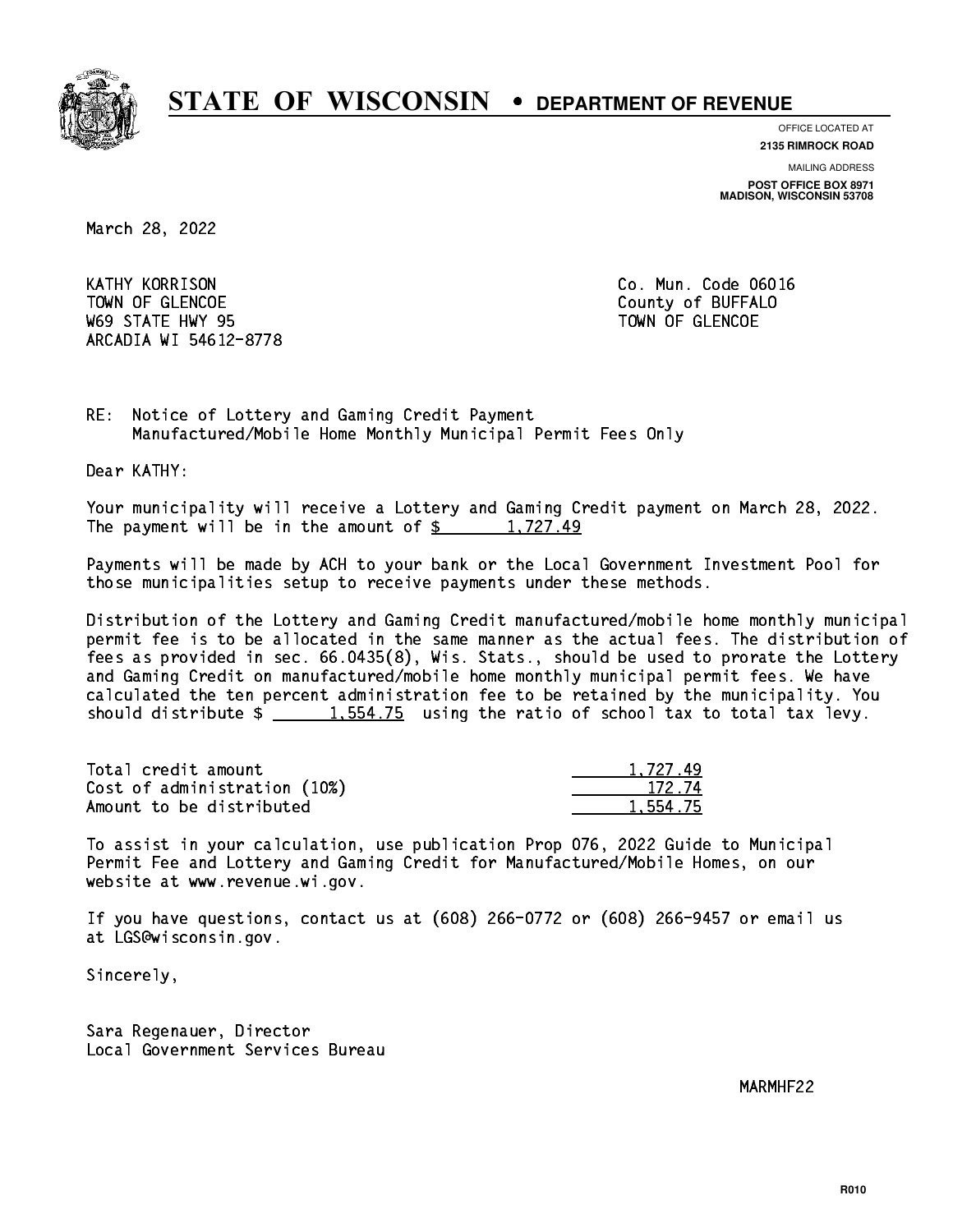

**OFFICE LOCATED AT 2135 RIMROCK ROAD**

**MAILING ADDRESS**

**POST OFFICE BOX 8971 MADISON, WISCONSIN 53708**

March 28, 2022

 LINDA M. TORGERSON Co. Mun. Code 06201 CITY OF ALMA County of BUFFALO PO BOX 277 CITY OF ALMA ALMA WI 54610-0277

RE: Notice of Lottery and Gaming Credit Payment Manufactured/Mobile Home Monthly Municipal Permit Fees Only

Dear LINDA:

 Your municipality will receive a Lottery and Gaming Credit payment on March 28, 2022. The payment will be in the amount of \$ 632.21 \_\_\_\_\_\_\_\_\_\_\_\_\_\_\_\_

 Payments will be made by ACH to your bank or the Local Government Investment Pool for those municipalities setup to receive payments under these methods.

 Distribution of the Lottery and Gaming Credit manufactured/mobile home monthly municipal permit fee is to be allocated in the same manner as the actual fees. The distribution of fees as provided in sec. 66.0435(8), Wis. Stats., should be used to prorate the Lottery and Gaming Credit on manufactured/mobile home monthly municipal permit fees. We have calculated the ten percent administration fee to be retained by the municipality. You should distribute  $\frac{2}{1}$   $\frac{568.99}{209}$  using the ratio of school tax to total tax levy.

| Total credit amount          | 632.21 |
|------------------------------|--------|
| Cost of administration (10%) | 63.22  |
| Amount to be distributed     | 568.99 |

 To assist in your calculation, use publication Prop 076, 2022 Guide to Municipal Permit Fee and Lottery and Gaming Credit for Manufactured/Mobile Homes, on our website at www.revenue.wi.gov.

 If you have questions, contact us at (608) 266-0772 or (608) 266-9457 or email us at LGS@wisconsin.gov.

Sincerely,

 Sara Regenauer, Director Local Government Services Bureau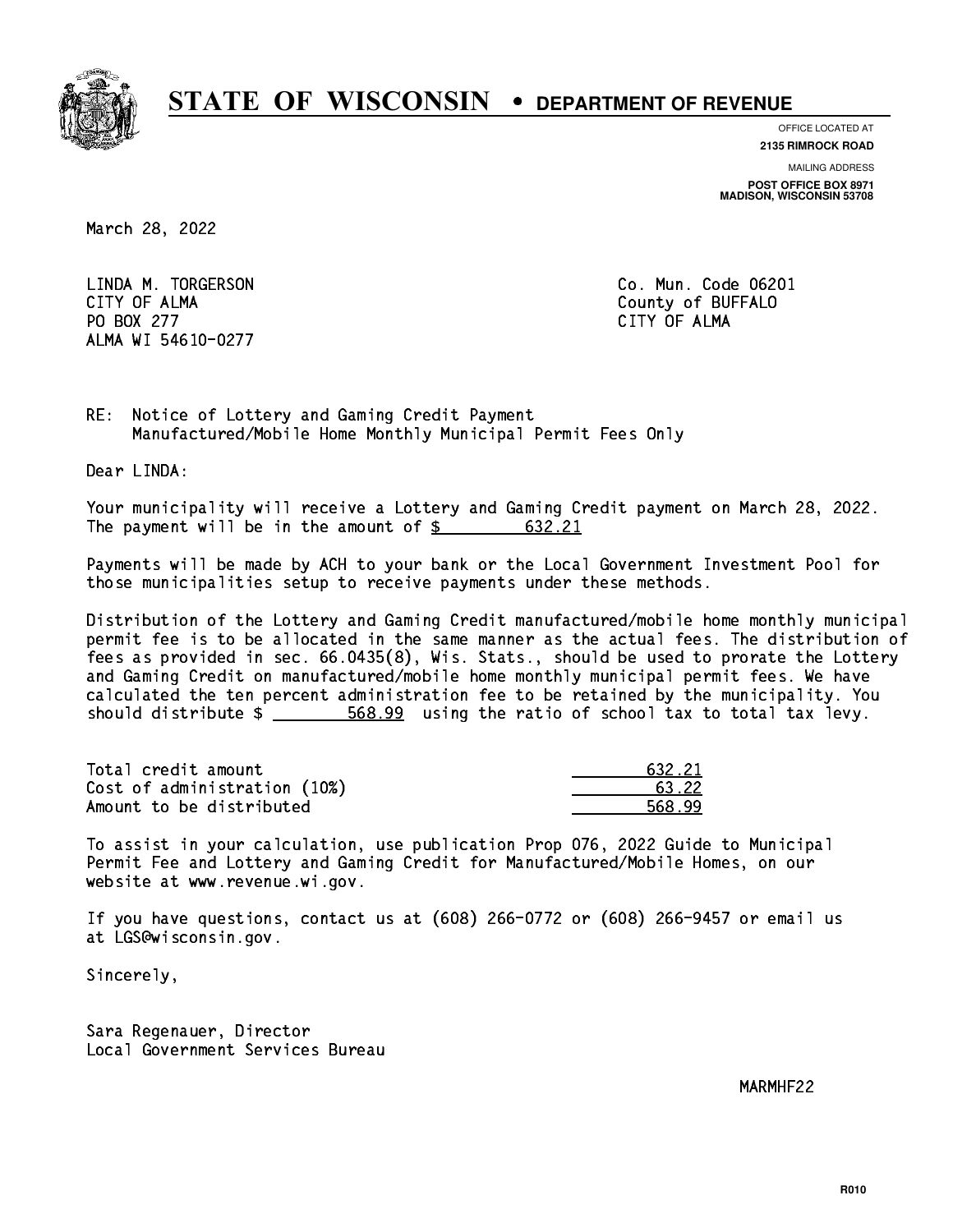

**OFFICE LOCATED AT 2135 RIMROCK ROAD**

**MAILING ADDRESS POST OFFICE BOX 8971 MADISON, WISCONSIN 53708**

March 28, 2022

 JENNIFER EHLENFELDT Co. Mun. Code 06206 CITY OF BUFFALO CITY **COULD ACCOUNT COULD COULD COULD** COUNTY COUNTY 245 E 10TH ST CITY OF BUFFALO CITY BUFFALO CITY WI 54622-7324

RE: Notice of Lottery and Gaming Credit Payment Manufactured/Mobile Home Monthly Municipal Permit Fees Only

Dear JENNIFER:

 Your municipality will receive a Lottery and Gaming Credit payment on March 28, 2022. The payment will be in the amount of  $\frac{2}{3}$  3, 114.30

 Payments will be made by ACH to your bank or the Local Government Investment Pool for those municipalities setup to receive payments under these methods.

 Distribution of the Lottery and Gaming Credit manufactured/mobile home monthly municipal permit fee is to be allocated in the same manner as the actual fees. The distribution of fees as provided in sec. 66.0435(8), Wis. Stats., should be used to prorate the Lottery and Gaming Credit on manufactured/mobile home monthly municipal permit fees. We have calculated the ten percent administration fee to be retained by the municipality. You should distribute  $\frac{2.802.87}{ }$  using the ratio of school tax to total tax levy.

| Total credit amount          | 3.114.30 |
|------------------------------|----------|
| Cost of administration (10%) | 311.43   |
| Amount to be distributed     | 2.802.87 |

 To assist in your calculation, use publication Prop 076, 2022 Guide to Municipal Permit Fee and Lottery and Gaming Credit for Manufactured/Mobile Homes, on our website at www.revenue.wi.gov.

 If you have questions, contact us at (608) 266-0772 or (608) 266-9457 or email us at LGS@wisconsin.gov.

Sincerely,

 Sara Regenauer, Director Local Government Services Bureau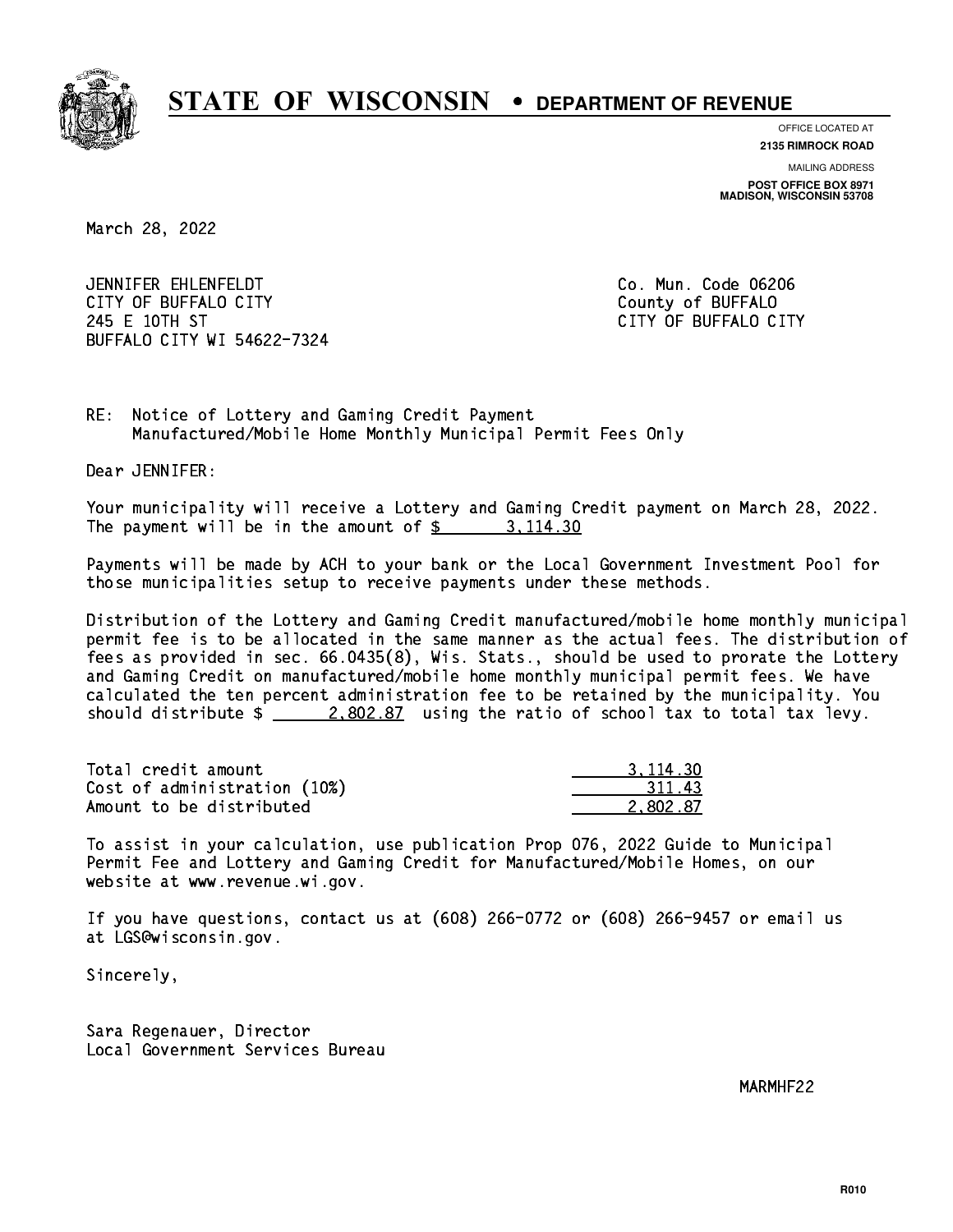

**OFFICE LOCATED AT 2135 RIMROCK ROAD**

**MAILING ADDRESS**

**POST OFFICE BOX 8971 MADISON, WISCONSIN 53708**

March 28, 2022

 MARCIA DRYSDALE Co. Mun. Code 06226 CITY OF FOUNTAIN CITY COUNTROLLED COUNTROLLED COUNTROLLED COUNTROLLED COUNTROLLED COUNTROLLED COUNTROLLED COUNTROLLED COUNTROLLED AT A COUNTROLLED COUNTROLLED AT A COUNTROLLED COUNTROLLED AT A COUNTROLLED COUNTROLLED AT A PO BOX 85 FOUNTAIN CITY WI 54629-0085

CITY OF FOUNTAIN CITY

RE: Notice of Lottery and Gaming Credit Payment Manufactured/Mobile Home Monthly Municipal Permit Fees Only

Dear MARCIA:

 Your municipality will receive a Lottery and Gaming Credit payment on March 28, 2022. The payment will be in the amount of  $\frac{2}{3}$  1,170.88

 Payments will be made by ACH to your bank or the Local Government Investment Pool for those municipalities setup to receive payments under these methods.

 Distribution of the Lottery and Gaming Credit manufactured/mobile home monthly municipal permit fee is to be allocated in the same manner as the actual fees. The distribution of fees as provided in sec. 66.0435(8), Wis. Stats., should be used to prorate the Lottery and Gaming Credit on manufactured/mobile home monthly municipal permit fees. We have calculated the ten percent administration fee to be retained by the municipality. You should distribute  $\frac{1.053.80}{1.053.80}$  using the ratio of school tax to total tax levy.

| Total credit amount          | 1,170.88 |
|------------------------------|----------|
| Cost of administration (10%) | 117.08   |
| Amount to be distributed     | 1.053.80 |

 To assist in your calculation, use publication Prop 076, 2022 Guide to Municipal Permit Fee and Lottery and Gaming Credit for Manufactured/Mobile Homes, on our website at www.revenue.wi.gov.

 If you have questions, contact us at (608) 266-0772 or (608) 266-9457 or email us at LGS@wisconsin.gov.

Sincerely,

 Sara Regenauer, Director Local Government Services Bureau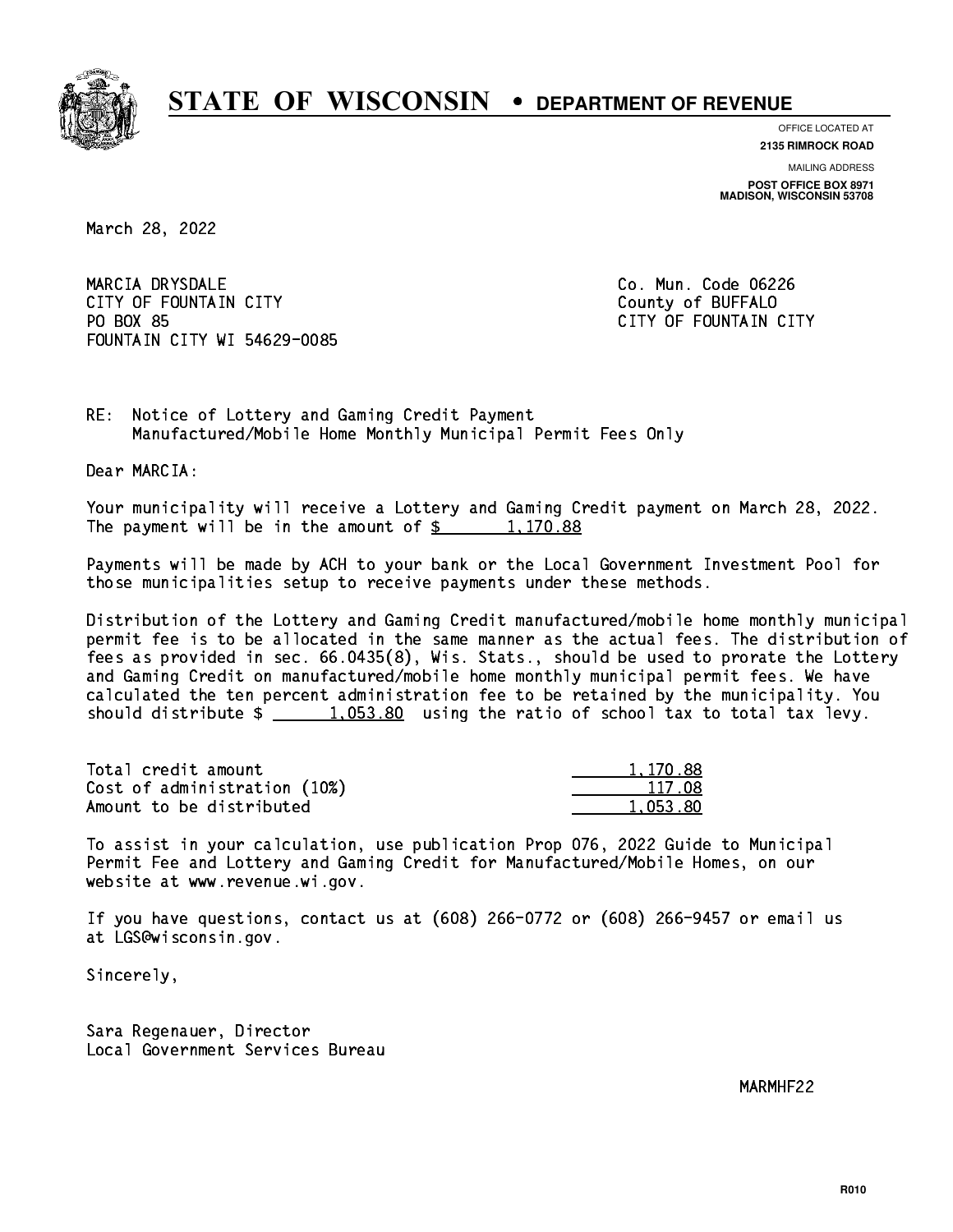

**OFFICE LOCATED AT**

**2135 RIMROCK ROAD**

**MAILING ADDRESS POST OFFICE BOX 8971 MADISON, WISCONSIN 53708**

March 28, 2022

TONI CARTER TOWN OF GRANTSBURG COUNTY OF BURNETT PO BOX 642 GRANTSBURG WI 54840-0642

Co. Mun. Code 07010 TOWN OF GRANTSBURG

RE: Notice of Lottery and Gaming Credit Payment Manufactured/Mobile Home Monthly Municipal Permit Fees Only

Dear TONI:

 Your municipality will receive a Lottery and Gaming Credit payment on March 28, 2022. The payment will be in the amount of  $\frac{2!}{2!}$  1,221.94

 Payments will be made by ACH to your bank or the Local Government Investment Pool for those municipalities setup to receive payments under these methods.

 Distribution of the Lottery and Gaming Credit manufactured/mobile home monthly municipal permit fee is to be allocated in the same manner as the actual fees. The distribution of fees as provided in sec. 66.0435(8), Wis. Stats., should be used to prorate the Lottery and Gaming Credit on manufactured/mobile home monthly municipal permit fees. We have calculated the ten percent administration fee to be retained by the municipality. You should distribute  $\frac{1,099.75}{1,099.75}$  using the ratio of school tax to total tax levy.

| Total credit amount          | 1.221.94 |
|------------------------------|----------|
| Cost of administration (10%) | 122.19   |
| Amount to be distributed     | 1,099.75 |

 To assist in your calculation, use publication Prop 076, 2022 Guide to Municipal Permit Fee and Lottery and Gaming Credit for Manufactured/Mobile Homes, on our website at www.revenue.wi.gov.

 If you have questions, contact us at (608) 266-0772 or (608) 266-9457 or email us at LGS@wisconsin.gov.

Sincerely,

 Sara Regenauer, Director Local Government Services Bureau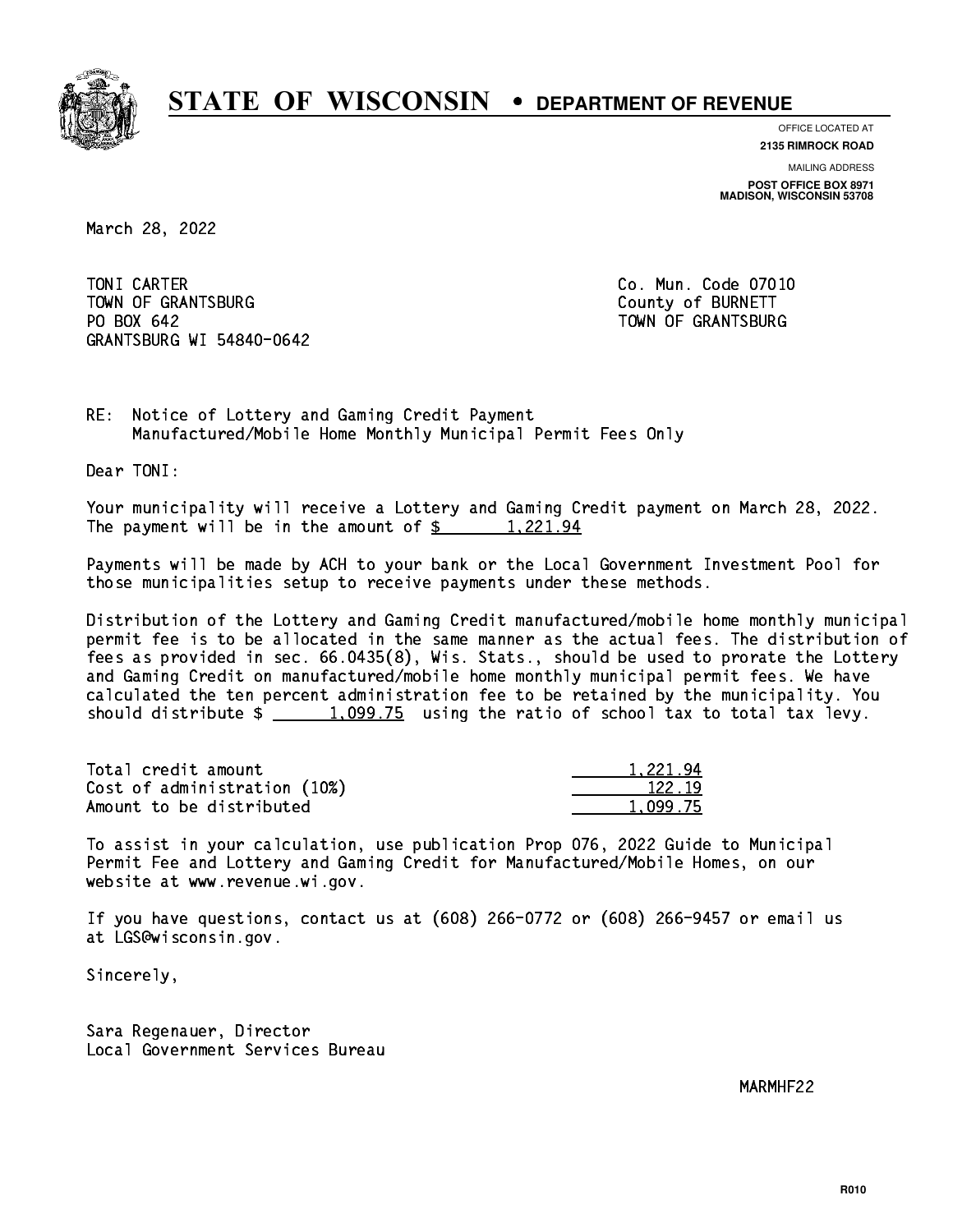

**OFFICE LOCATED AT**

**2135 RIMROCK ROAD**

**MAILING ADDRESS POST OFFICE BOX 8971 MADISON, WISCONSIN 53708**

March 28, 2022

 MELINDA LIPPERT Co. Mun. Code 07020 TOWN OF OAKLAND County of BURNETT PO BOX 616 TOWN OF OAKLAND WEBSTER WI 54893-0616

RE: Notice of Lottery and Gaming Credit Payment Manufactured/Mobile Home Monthly Municipal Permit Fees Only

Dear MELINDA:

 Your municipality will receive a Lottery and Gaming Credit payment on March 28, 2022. The payment will be in the amount of  $\frac{2}{3}$  4,628.04

 Payments will be made by ACH to your bank or the Local Government Investment Pool for those municipalities setup to receive payments under these methods.

 Distribution of the Lottery and Gaming Credit manufactured/mobile home monthly municipal permit fee is to be allocated in the same manner as the actual fees. The distribution of fees as provided in sec. 66.0435(8), Wis. Stats., should be used to prorate the Lottery and Gaming Credit on manufactured/mobile home monthly municipal permit fees. We have calculated the ten percent administration fee to be retained by the municipality. You should distribute  $\frac{4.165.24}{2}$  using the ratio of school tax to total tax levy.

| Total credit amount          | 4.628.04 |
|------------------------------|----------|
| Cost of administration (10%) | 462.80   |
| Amount to be distributed     | 4.165.24 |

 To assist in your calculation, use publication Prop 076, 2022 Guide to Municipal Permit Fee and Lottery and Gaming Credit for Manufactured/Mobile Homes, on our website at www.revenue.wi.gov.

 If you have questions, contact us at (608) 266-0772 or (608) 266-9457 or email us at LGS@wisconsin.gov.

Sincerely,

 Sara Regenauer, Director Local Government Services Bureau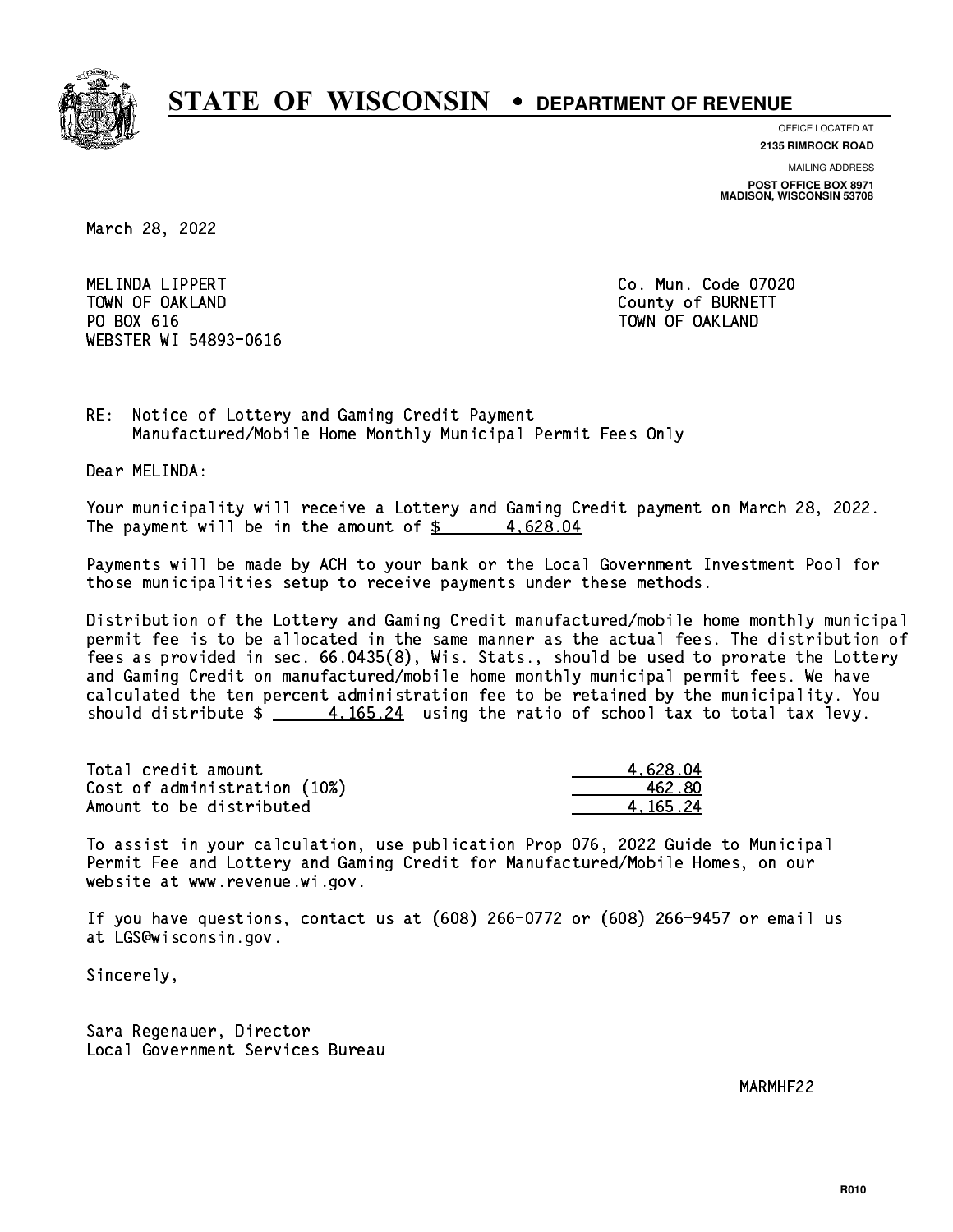

**OFFICE LOCATED AT**

**2135 RIMROCK ROAD**

**MAILING ADDRESS POST OFFICE BOX 8971 MADISON, WISCONSIN 53708**

March 28, 2022

WENDY PURCELL TOWN OF WEBB LAKE COUNTY OF BURNETT 31390 NAMEKAGON RD. TOWN OF WEBB LAKE WEBB LAKE WI 54830

Co. Mun. Code 07038

RE: Notice of Lottery and Gaming Credit Payment Manufactured/Mobile Home Monthly Municipal Permit Fees Only

Dear WENDY:

 Your municipality will receive a Lottery and Gaming Credit payment on March 28, 2022. The payment will be in the amount of \$ 155.44 \_\_\_\_\_\_\_\_\_\_\_\_\_\_\_\_

 Payments will be made by ACH to your bank or the Local Government Investment Pool for those municipalities setup to receive payments under these methods.

 Distribution of the Lottery and Gaming Credit manufactured/mobile home monthly municipal permit fee is to be allocated in the same manner as the actual fees. The distribution of fees as provided in sec. 66.0435(8), Wis. Stats., should be used to prorate the Lottery and Gaming Credit on manufactured/mobile home monthly municipal permit fees. We have calculated the ten percent administration fee to be retained by the municipality. You should distribute  $\frac{2}{2}$   $\frac{139.90}{2}$  using the ratio of school tax to total tax levy.

Total credit amount Cost of administration (10%) Amount to be distributed

| 155.  |
|-------|
| 15.54 |
|       |

 To assist in your calculation, use publication Prop 076, 2022 Guide to Municipal Permit Fee and Lottery and Gaming Credit for Manufactured/Mobile Homes, on our website at www.revenue.wi.gov.

 If you have questions, contact us at (608) 266-0772 or (608) 266-9457 or email us at LGS@wisconsin.gov.

Sincerely,

 Sara Regenauer, Director Local Government Services Bureau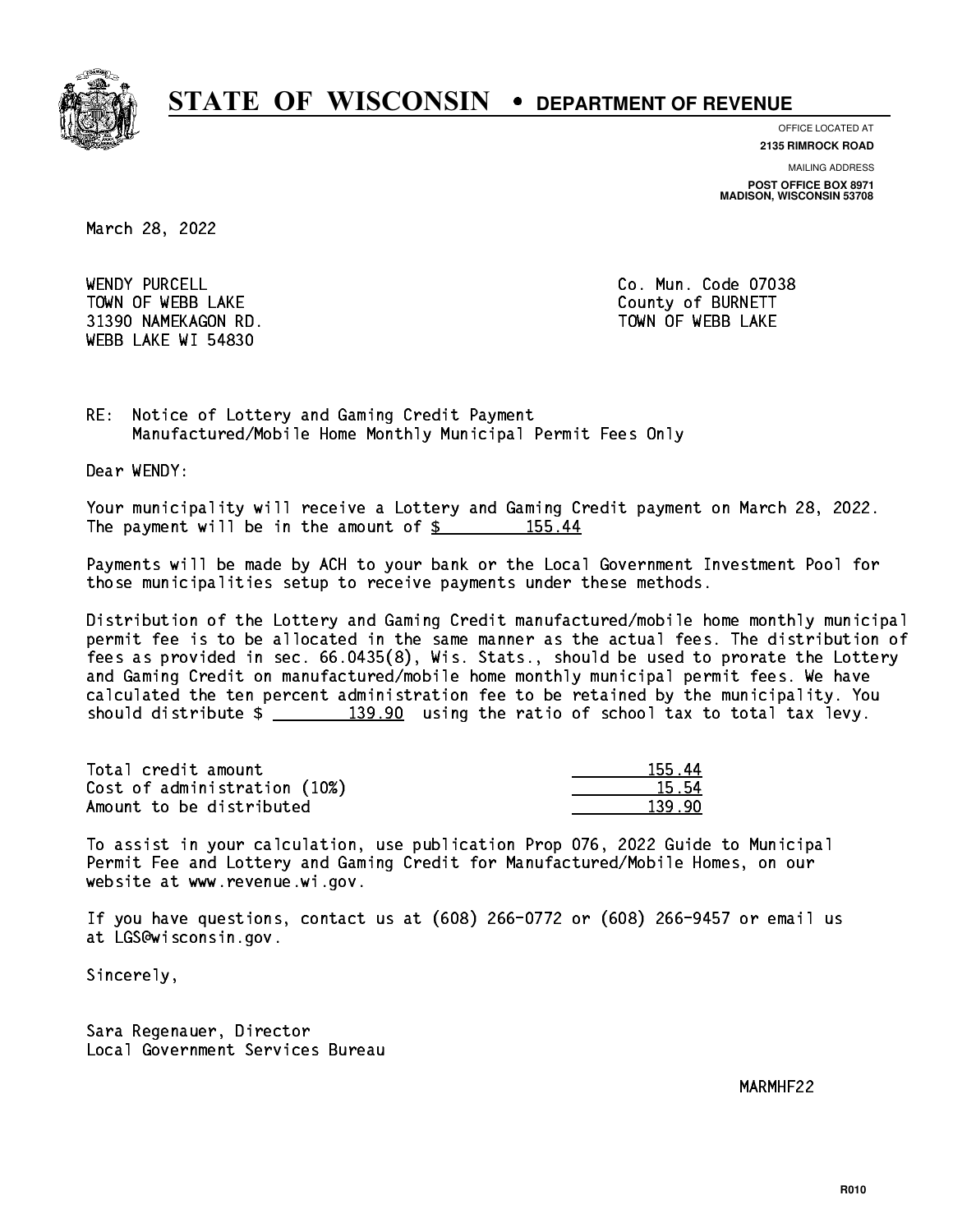

**OFFICE LOCATED AT**

**2135 RIMROCK ROAD**

**MAILING ADDRESS POST OFFICE BOX 8971 MADISON, WISCONSIN 53708**

March 28, 2022

ANN PETERSON VILLAGE OF SIREN COUNTY OF BURNETT PO BOX 23 PO BOX 23 VILLAGE OF SIREN SIREN WI 54872-0023

Co. Mun. Code 07181

RE: Notice of Lottery and Gaming Credit Payment Manufactured/Mobile Home Monthly Municipal Permit Fees Only

Dear ANN:

 Your municipality will receive a Lottery and Gaming Credit payment on March 28, 2022. The payment will be in the amount of \$ 3,612.36 \_\_\_\_\_\_\_\_\_\_\_\_\_\_\_\_

 Payments will be made by ACH to your bank or the Local Government Investment Pool for those municipalities setup to receive payments under these methods.

 Distribution of the Lottery and Gaming Credit manufactured/mobile home monthly municipal permit fee is to be allocated in the same manner as the actual fees. The distribution of fees as provided in sec. 66.0435(8), Wis. Stats., should be used to prorate the Lottery and Gaming Credit on manufactured/mobile home monthly municipal permit fees. We have calculated the ten percent administration fee to be retained by the municipality. You should distribute  $\frac{2}{2}$   $\frac{3.251.13}{2}$  using the ratio of school tax to total tax levy.

| Total credit amount          | 3.612.36 |
|------------------------------|----------|
| Cost of administration (10%) | 361.23   |
| Amount to be distributed     | 3.251.13 |

 To assist in your calculation, use publication Prop 076, 2022 Guide to Municipal Permit Fee and Lottery and Gaming Credit for Manufactured/Mobile Homes, on our website at www.revenue.wi.gov.

 If you have questions, contact us at (608) 266-0772 or (608) 266-9457 or email us at LGS@wisconsin.gov.

Sincerely,

 Sara Regenauer, Director Local Government Services Bureau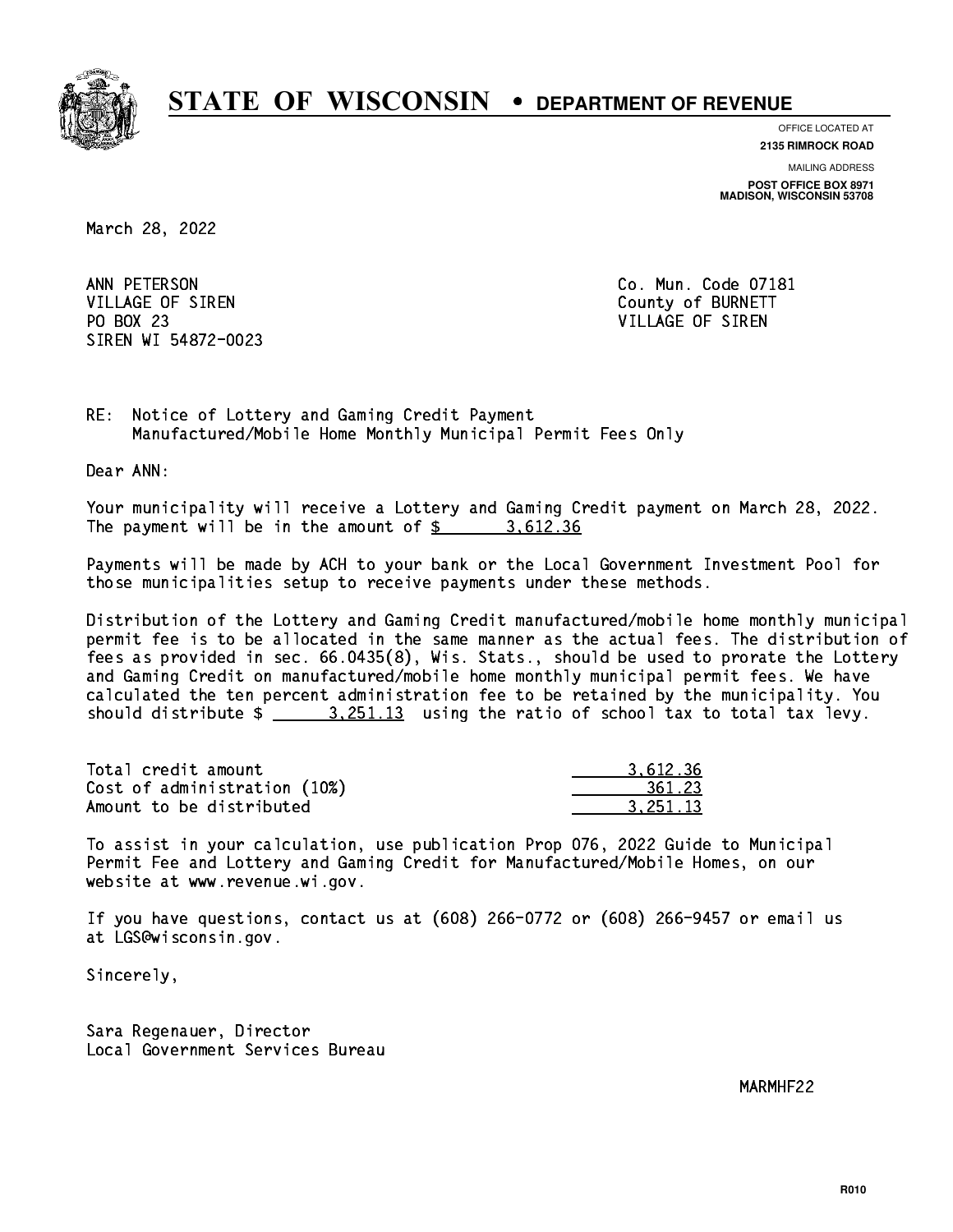

**OFFICE LOCATED AT**

**2135 RIMROCK ROAD**

**MAILING ADDRESS POST OFFICE BOX 8971 MADISON, WISCONSIN 53708**

March 28, 2022

 DEBRA DORIOTT-KUHNLY Co. Mun. Code 07191 VILLAGE OF WEBSTER COUNTY OF BURNETT PO BOX 25 WEBSTER WI 54893-0025

VILLAGE OF WEBSTER

RE: Notice of Lottery and Gaming Credit Payment Manufactured/Mobile Home Monthly Municipal Permit Fees Only

Dear DEBRA:

 Your municipality will receive a Lottery and Gaming Credit payment on March 28, 2022. The payment will be in the amount of \$ 370.10 \_\_\_\_\_\_\_\_\_\_\_\_\_\_\_\_

 Payments will be made by ACH to your bank or the Local Government Investment Pool for those municipalities setup to receive payments under these methods.

 Distribution of the Lottery and Gaming Credit manufactured/mobile home monthly municipal permit fee is to be allocated in the same manner as the actual fees. The distribution of fees as provided in sec. 66.0435(8), Wis. Stats., should be used to prorate the Lottery and Gaming Credit on manufactured/mobile home monthly municipal permit fees. We have calculated the ten percent administration fee to be retained by the municipality. You should distribute  $\frac{233.09}{2}$  using the ratio of school tax to total tax levy.

| Total credit amount          | 370.10 |
|------------------------------|--------|
| Cost of administration (10%) | 37.0'  |
| Amount to be distributed     | 333.09 |

| חו ו  |
|-------|
| 37 NI |
| २२२   |

 To assist in your calculation, use publication Prop 076, 2022 Guide to Municipal Permit Fee and Lottery and Gaming Credit for Manufactured/Mobile Homes, on our website at www.revenue.wi.gov.

 If you have questions, contact us at (608) 266-0772 or (608) 266-9457 or email us at LGS@wisconsin.gov.

Sincerely,

 Sara Regenauer, Director Local Government Services Bureau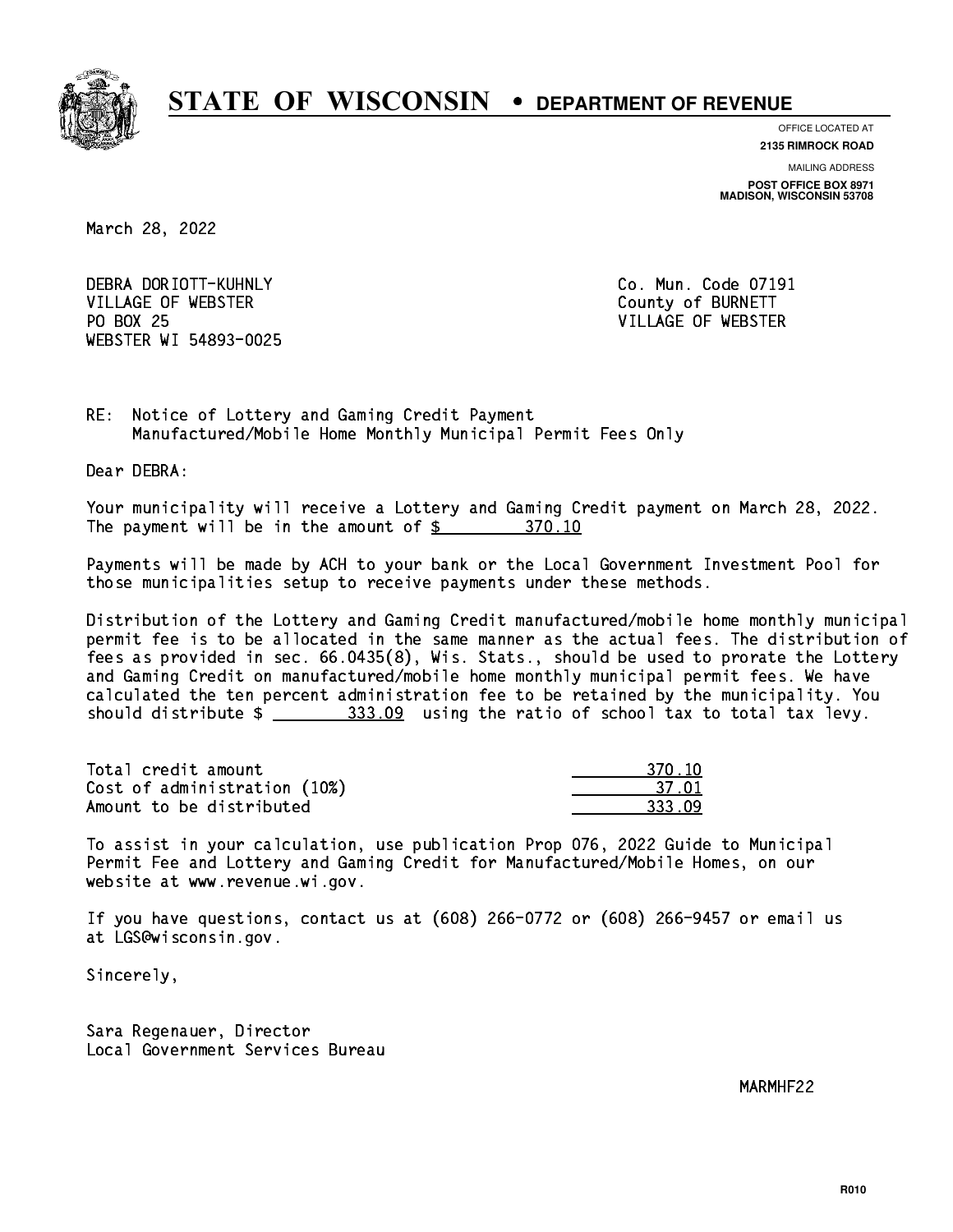

**OFFICE LOCATED AT**

**2135 RIMROCK ROAD**

**MAILING ADDRESS POST OFFICE BOX 8971 MADISON, WISCONSIN 53708**

March 28, 2022

SHARON OTT HILBERT WI 54129

Co. Mun. Code 08002 TOWN OF BRILLION County of CALUMET N8329 HWY 57 TOWN OF BRILLION

RE: Notice of Lottery and Gaming Credit Payment Manufactured/Mobile Home Monthly Municipal Permit Fees Only

Dear SHARON:

 Your municipality will receive a Lottery and Gaming Credit payment on March 28, 2022. The payment will be in the amount of  $\frac{2}{3}$  3,240.48

 Payments will be made by ACH to your bank or the Local Government Investment Pool for those municipalities setup to receive payments under these methods.

 Distribution of the Lottery and Gaming Credit manufactured/mobile home monthly municipal permit fee is to be allocated in the same manner as the actual fees. The distribution of fees as provided in sec. 66.0435(8), Wis. Stats., should be used to prorate the Lottery and Gaming Credit on manufactured/mobile home monthly municipal permit fees. We have calculated the ten percent administration fee to be retained by the municipality. You should distribute  $\frac{2.916.44}{2.916.44}$  using the ratio of school tax to total tax levy.

| Total credit amount          | 3.240.48 |
|------------------------------|----------|
| Cost of administration (10%) | .324.04  |
| Amount to be distributed     | 2.916.44 |

 To assist in your calculation, use publication Prop 076, 2022 Guide to Municipal Permit Fee and Lottery and Gaming Credit for Manufactured/Mobile Homes, on our website at www.revenue.wi.gov.

 If you have questions, contact us at (608) 266-0772 or (608) 266-9457 or email us at LGS@wisconsin.gov.

Sincerely,

 Sara Regenauer, Director Local Government Services Bureau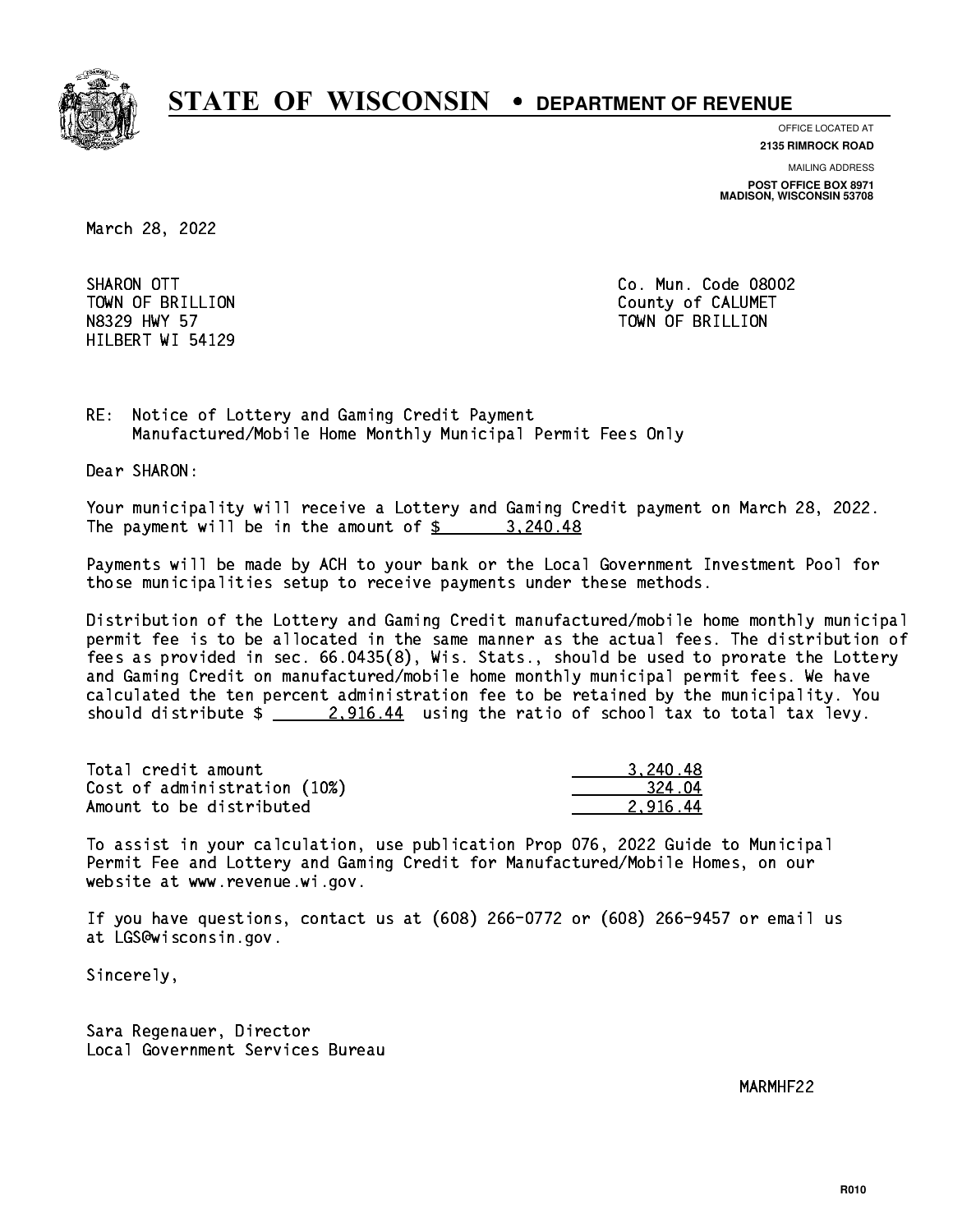

**OFFICE LOCATED AT**

**2135 RIMROCK ROAD**

**MAILING ADDRESS POST OFFICE BOX 8971 MADISON, WISCONSIN 53708**

March 28, 2022

LORI FHLUG TOWN OF BROTHERTOWN COUNTY COUNTY OF CALUMET CHILTON WI 53014

Co. Mun. Code 08004 W3916 ST CHARLES RD TOWN OF BROTHERTOWN WAS ALLOWDED AND TOWN OF BROTHERTOWN

RE: Notice of Lottery and Gaming Credit Payment Manufactured/Mobile Home Monthly Municipal Permit Fees Only

Dear LORI:

 Your municipality will receive a Lottery and Gaming Credit payment on March 28, 2022. The payment will be in the amount of \$ 704.68 \_\_\_\_\_\_\_\_\_\_\_\_\_\_\_\_

 Payments will be made by ACH to your bank or the Local Government Investment Pool for those municipalities setup to receive payments under these methods.

 Distribution of the Lottery and Gaming Credit manufactured/mobile home monthly municipal permit fee is to be allocated in the same manner as the actual fees. The distribution of fees as provided in sec. 66.0435(8), Wis. Stats., should be used to prorate the Lottery and Gaming Credit on manufactured/mobile home monthly municipal permit fees. We have calculated the ten percent administration fee to be retained by the municipality. You should distribute  $\frac{2}{1}$   $\frac{634.22}{2}$  using the ratio of school tax to total tax levy.

| Total credit amount          | 704.68 |
|------------------------------|--------|
| Cost of administration (10%) |        |
| Amount to be distributed     | 634 22 |

| L 68 |
|------|
|      |
| 4.22 |

 To assist in your calculation, use publication Prop 076, 2022 Guide to Municipal Permit Fee and Lottery and Gaming Credit for Manufactured/Mobile Homes, on our website at www.revenue.wi.gov.

 If you have questions, contact us at (608) 266-0772 or (608) 266-9457 or email us at LGS@wisconsin.gov.

Sincerely,

 Sara Regenauer, Director Local Government Services Bureau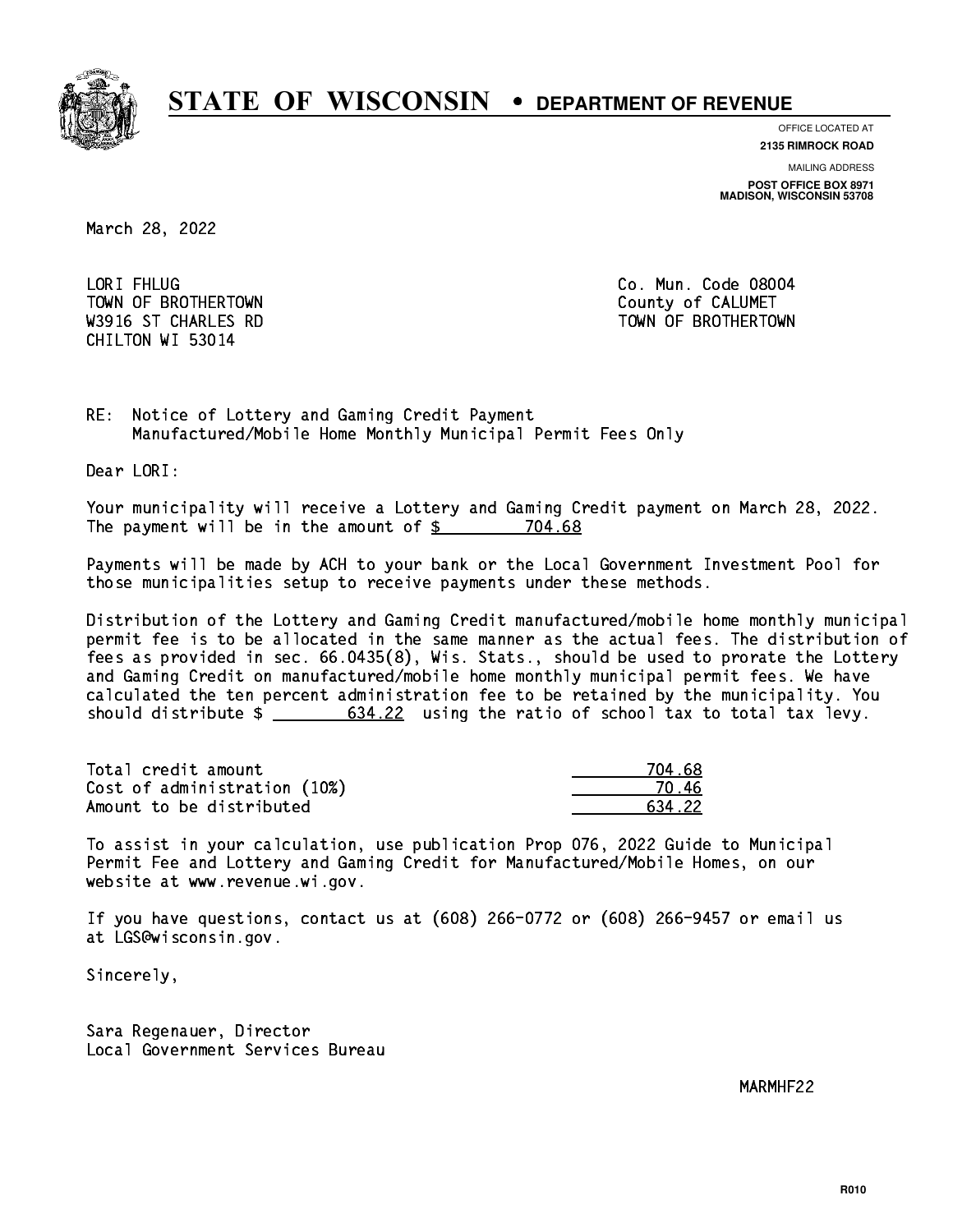

**OFFICE LOCATED AT**

**2135 RIMROCK ROAD**

**MAILING ADDRESS**

**POST OFFICE BOX 8971 MADISON, WISCONSIN 53708**

March 28, 2022

 MARY JO MUELLENBACH Co. Mun. Code 08012 TOWN OF NEW HOLSTEIN County of CALUMET N1092 DORN RD TOWN OF NEW HOLSTEIN CHILTON WI 53014-9686

RE: Notice of Lottery and Gaming Credit Payment Manufactured/Mobile Home Monthly Municipal Permit Fees Only

Dear MARY JO:

 Your municipality will receive a Lottery and Gaming Credit payment on March 28, 2022. The payment will be in the amount of  $\frac{2}{3}$  4,541.64

 Payments will be made by ACH to your bank or the Local Government Investment Pool for those municipalities setup to receive payments under these methods.

 Distribution of the Lottery and Gaming Credit manufactured/mobile home monthly municipal permit fee is to be allocated in the same manner as the actual fees. The distribution of fees as provided in sec. 66.0435(8), Wis. Stats., should be used to prorate the Lottery and Gaming Credit on manufactured/mobile home monthly municipal permit fees. We have calculated the ten percent administration fee to be retained by the municipality. You should distribute  $\frac{4.087.48}{2}$  using the ratio of school tax to total tax levy.

| Total credit amount          | 4.541.64 |
|------------------------------|----------|
| Cost of administration (10%) | 454.16   |
| Amount to be distributed     | 4.087.48 |

 To assist in your calculation, use publication Prop 076, 2022 Guide to Municipal Permit Fee and Lottery and Gaming Credit for Manufactured/Mobile Homes, on our website at www.revenue.wi.gov.

 If you have questions, contact us at (608) 266-0772 or (608) 266-9457 or email us at LGS@wisconsin.gov.

Sincerely,

 Sara Regenauer, Director Local Government Services Bureau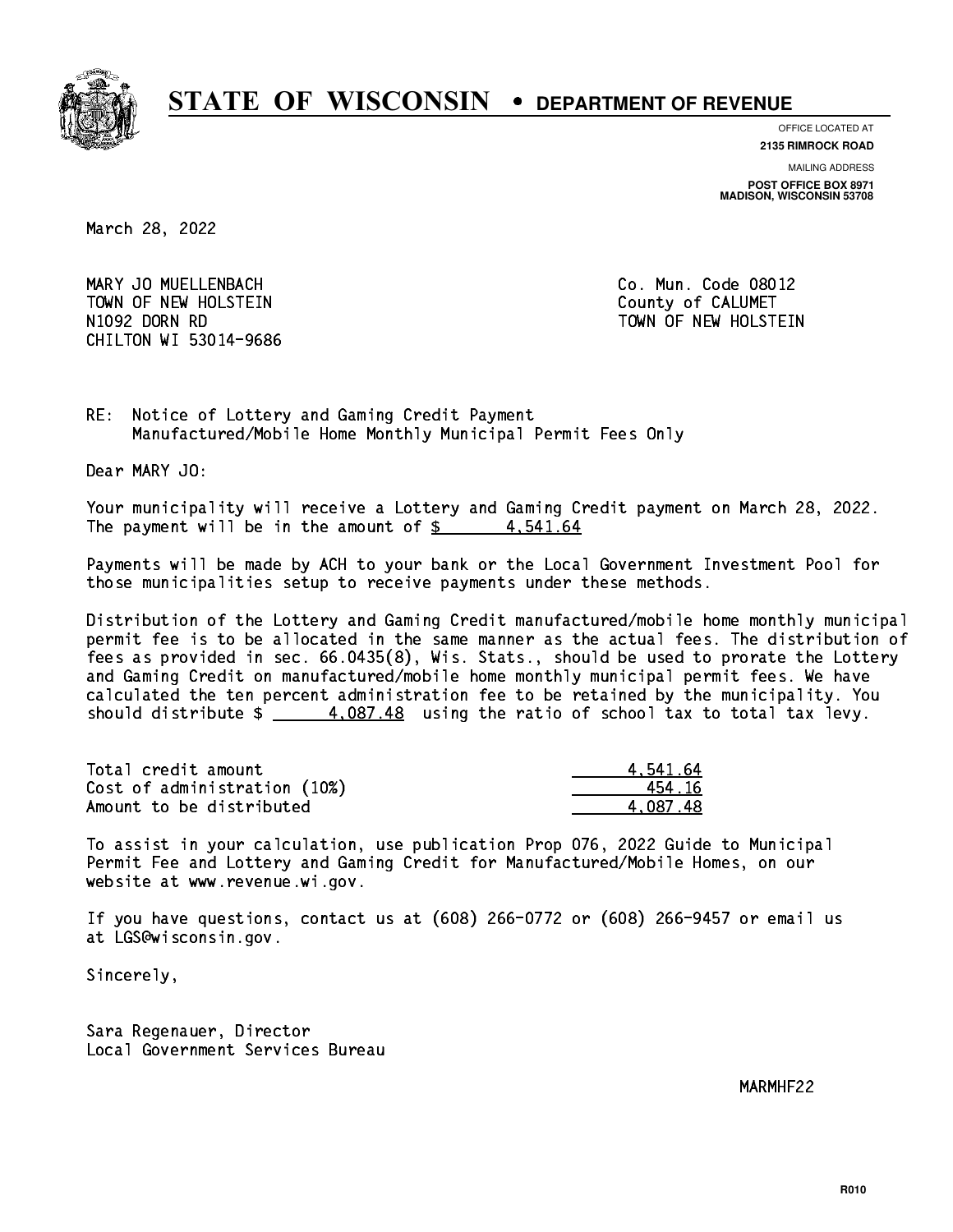

**OFFICE LOCATED AT**

**2135 RIMROCK ROAD**

**MAILING ADDRESS POST OFFICE BOX 8971 MADISON, WISCONSIN 53708**

March 28, 2022

DENNIS G DUPREY VILLAGE OF HILBERT COUNTY OF CALUMET PO BOX 266 VILLAGE OF HILBERT HILBERT WI 54129-0266

Co. Mun. Code 08136

RE: Notice of Lottery and Gaming Credit Payment Manufactured/Mobile Home Monthly Municipal Permit Fees Only

Dear DENNIS:

 Your municipality will receive a Lottery and Gaming Credit payment on March 28, 2022. The payment will be in the amount of \$ 3,011.52 \_\_\_\_\_\_\_\_\_\_\_\_\_\_\_\_

 Payments will be made by ACH to your bank or the Local Government Investment Pool for those municipalities setup to receive payments under these methods.

 Distribution of the Lottery and Gaming Credit manufactured/mobile home monthly municipal permit fee is to be allocated in the same manner as the actual fees. The distribution of fees as provided in sec. 66.0435(8), Wis. Stats., should be used to prorate the Lottery and Gaming Credit on manufactured/mobile home monthly municipal permit fees. We have calculated the ten percent administration fee to be retained by the municipality. You should distribute  $\frac{2,710.37}{2}$  using the ratio of school tax to total tax levy.

| Total credit amount          | 3.011.52 |
|------------------------------|----------|
| Cost of administration (10%) | 301.15   |
| Amount to be distributed     | 2.710.37 |

 To assist in your calculation, use publication Prop 076, 2022 Guide to Municipal Permit Fee and Lottery and Gaming Credit for Manufactured/Mobile Homes, on our website at www.revenue.wi.gov.

 If you have questions, contact us at (608) 266-0772 or (608) 266-9457 or email us at LGS@wisconsin.gov.

Sincerely,

 Sara Regenauer, Director Local Government Services Bureau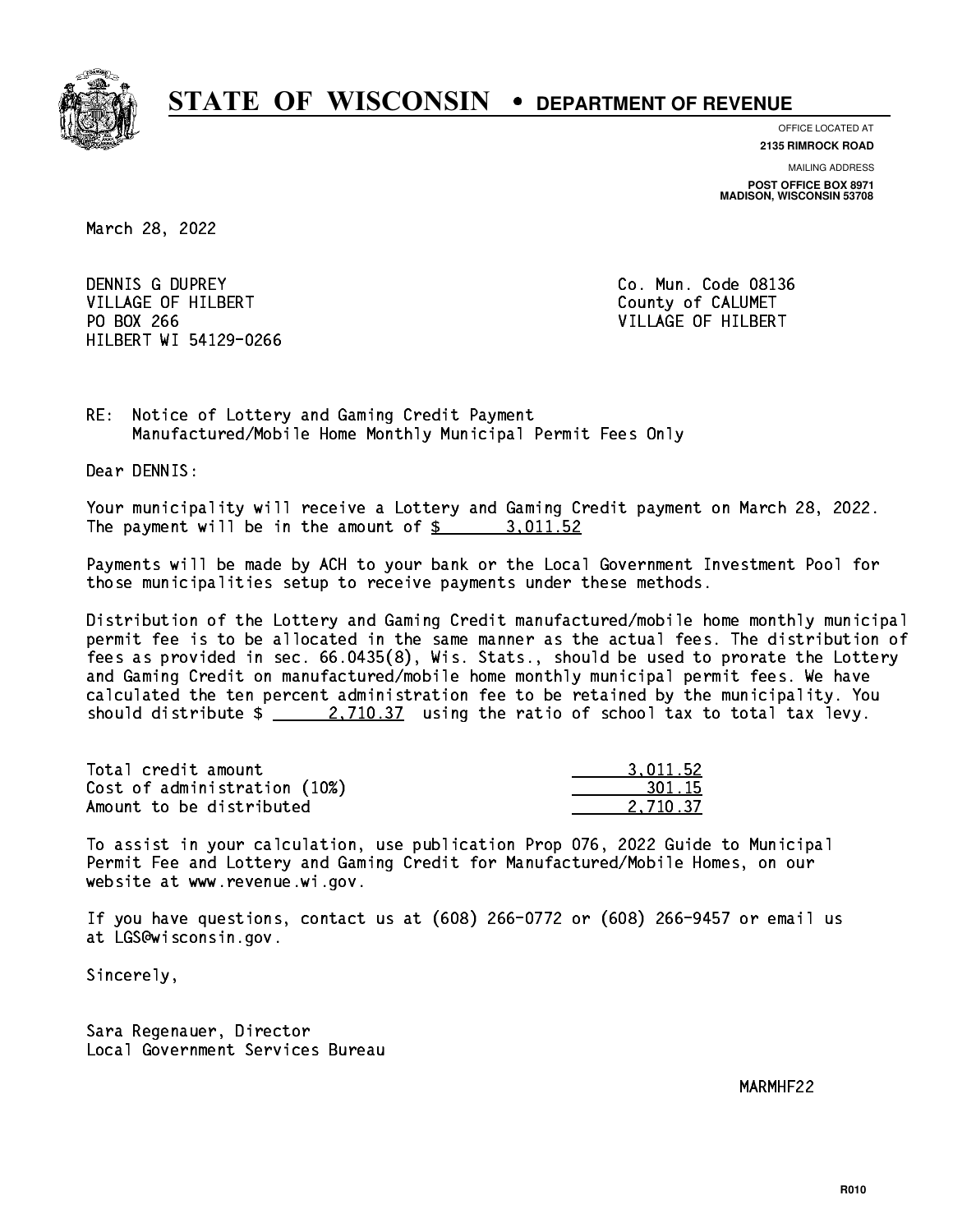

**OFFICE LOCATED AT**

**2135 RIMROCK ROAD**

**MAILING ADDRESS POST OFFICE BOX 8971 MADISON, WISCONSIN 53708**

March 28, 2022

 JERI A OHMAN Co. Mun. Code 08201 CITY OF APPLETON COUNTY COUNTY OF CALUMET 100 N APPLETON ST CITY OF APPLETON APPLETON WI 54911-4702

RE: Notice of Lottery and Gaming Credit Payment Manufactured/Mobile Home Monthly Municipal Permit Fees Only

Dear JERI:

 Your municipality will receive a Lottery and Gaming Credit payment on March 28, 2022. The payment will be in the amount of  $\frac{2}{3}$  2,271.03

 Payments will be made by ACH to your bank or the Local Government Investment Pool for those municipalities setup to receive payments under these methods.

 Distribution of the Lottery and Gaming Credit manufactured/mobile home monthly municipal permit fee is to be allocated in the same manner as the actual fees. The distribution of fees as provided in sec. 66.0435(8), Wis. Stats., should be used to prorate the Lottery and Gaming Credit on manufactured/mobile home monthly municipal permit fees. We have calculated the ten percent administration fee to be retained by the municipality. You should distribute  $\frac{2.043.93}{2.043.93}$  using the ratio of school tax to total tax levy.

| Total credit amount          | 2.271.03 |
|------------------------------|----------|
| Cost of administration (10%) | -227.10  |
| Amount to be distributed     | 2.043.93 |

 To assist in your calculation, use publication Prop 076, 2022 Guide to Municipal Permit Fee and Lottery and Gaming Credit for Manufactured/Mobile Homes, on our website at www.revenue.wi.gov.

 If you have questions, contact us at (608) 266-0772 or (608) 266-9457 or email us at LGS@wisconsin.gov.

Sincerely,

 Sara Regenauer, Director Local Government Services Bureau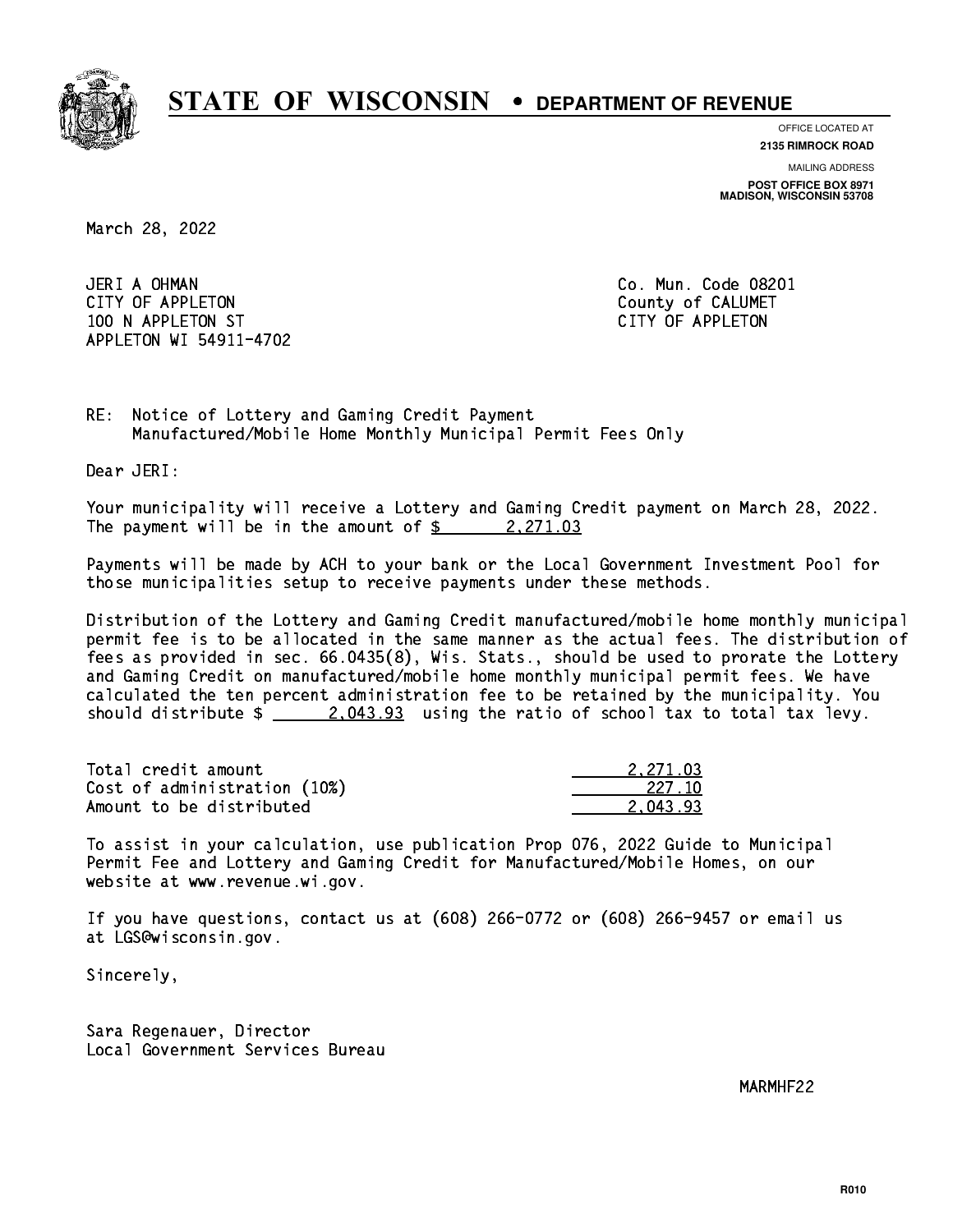

**OFFICE LOCATED AT**

**2135 RIMROCK ROAD**

**MAILING ADDRESS**

**POST OFFICE BOX 8971 MADISON, WISCONSIN 53708**

March 28, 2022

 PATRICIA SCHREIBER Co. Mun. Code 08206 CITY OF BRILLION County of CALUMET 201 N MAIN ST CITY OF BRIDGE OF BRIDGE OF BRIDGE OF BRIDGE OF BRIDGE OF BRIDGE OF BRIDGE OF BRIDGE OF BRIDGE O BRILLION WI 54110

RE: Notice of Lottery and Gaming Credit Payment Manufactured/Mobile Home Monthly Municipal Permit Fees Only

Dear PATRICIA:

 Your municipality will receive a Lottery and Gaming Credit payment on March 28, 2022. The payment will be in the amount of  $\frac{2}{3}$  3,757.95

 Payments will be made by ACH to your bank or the Local Government Investment Pool for those municipalities setup to receive payments under these methods.

 Distribution of the Lottery and Gaming Credit manufactured/mobile home monthly municipal permit fee is to be allocated in the same manner as the actual fees. The distribution of fees as provided in sec. 66.0435(8), Wis. Stats., should be used to prorate the Lottery and Gaming Credit on manufactured/mobile home monthly municipal permit fees. We have calculated the ten percent administration fee to be retained by the municipality. You should distribute  $\frac{2}{10}$   $\frac{3,382.16}{2}$  using the ratio of school tax to total tax levy.

| Total credit amount          | 3.757.95 |
|------------------------------|----------|
| Cost of administration (10%) | 375.79   |
| Amount to be distributed     | 3.382.16 |

 To assist in your calculation, use publication Prop 076, 2022 Guide to Municipal Permit Fee and Lottery and Gaming Credit for Manufactured/Mobile Homes, on our website at www.revenue.wi.gov.

 If you have questions, contact us at (608) 266-0772 or (608) 266-9457 or email us at LGS@wisconsin.gov.

Sincerely,

 Sara Regenauer, Director Local Government Services Bureau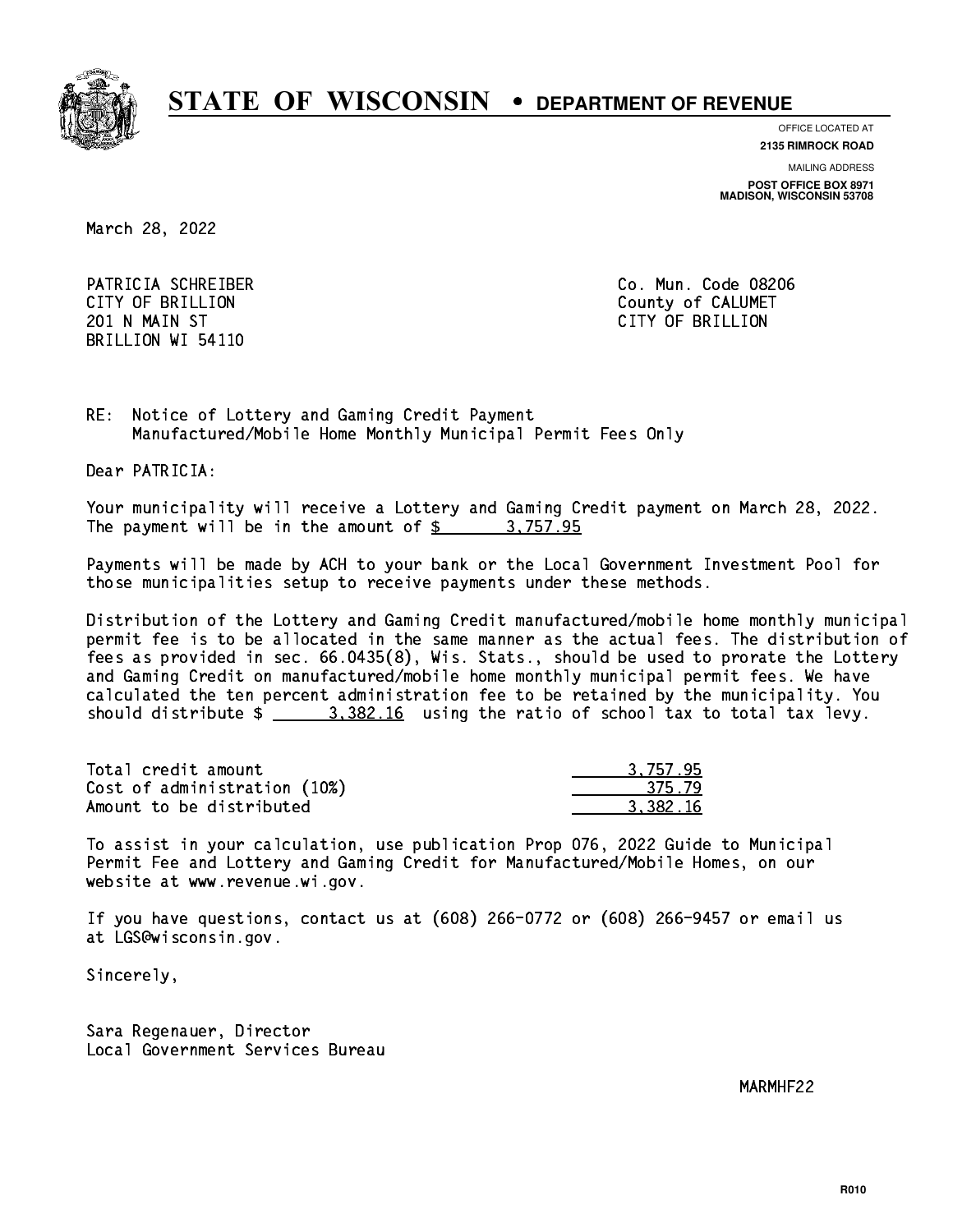

**OFFICE LOCATED AT**

**2135 RIMROCK ROAD**

**MAILING ADDRESS**

**POST OFFICE BOX 8971 MADISON, WISCONSIN 53708**

March 28, 2022

 JANELLE MORITZ Co. Mun. Code 08241 CITY OF KIEL **COUNTY COUNTY OF CALUMET** PO BOX 98 PO BOX 98 CITY OF KIEL KIEL WI 53042-0098

CITY OF KIEL

RE: Notice of Lottery and Gaming Credit Payment Manufactured/Mobile Home Monthly Municipal Permit Fees Only

Dear JANELLE:

 Your municipality will receive a Lottery and Gaming Credit payment on March 28, 2022. The payment will be in the amount of \$ 6,256.44 \_\_\_\_\_\_\_\_\_\_\_\_\_\_\_\_

 Payments will be made by ACH to your bank or the Local Government Investment Pool for those municipalities setup to receive payments under these methods.

 Distribution of the Lottery and Gaming Credit manufactured/mobile home monthly municipal permit fee is to be allocated in the same manner as the actual fees. The distribution of fees as provided in sec. 66.0435(8), Wis. Stats., should be used to prorate the Lottery and Gaming Credit on manufactured/mobile home monthly municipal permit fees. We have calculated the ten percent administration fee to be retained by the municipality. You should distribute  $\frac{2}{1}$   $\frac{5.630.80}{2}$  using the ratio of school tax to total tax levy.

| Total credit amount          | 6.256.44 |
|------------------------------|----------|
| Cost of administration (10%) | 625.64   |
| Amount to be distributed     | 5.630.80 |

 To assist in your calculation, use publication Prop 076, 2022 Guide to Municipal Permit Fee and Lottery and Gaming Credit for Manufactured/Mobile Homes, on our website at www.revenue.wi.gov.

 If you have questions, contact us at (608) 266-0772 or (608) 266-9457 or email us at LGS@wisconsin.gov.

Sincerely,

 Sara Regenauer, Director Local Government Services Bureau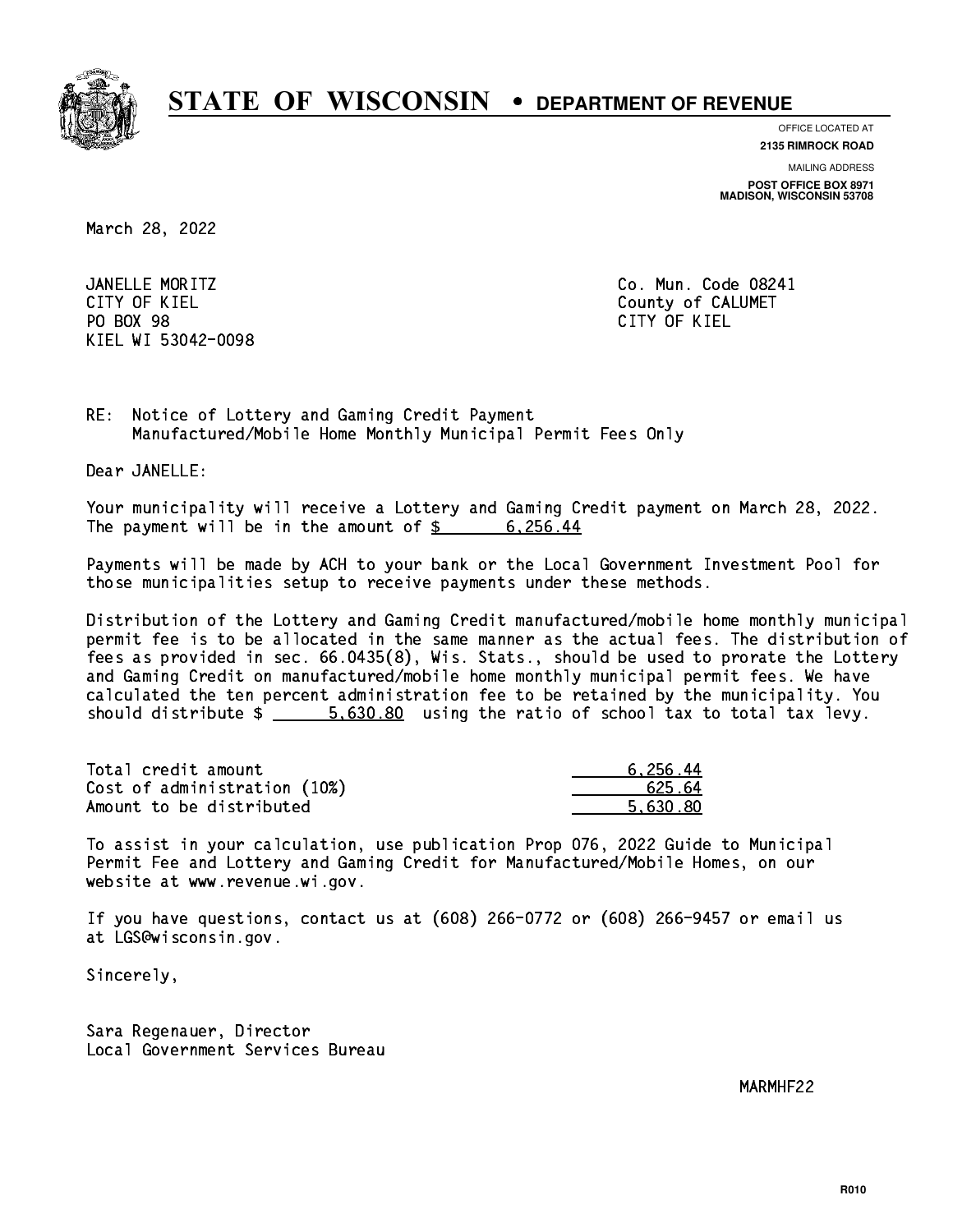

**OFFICE LOCATED AT**

**2135 RIMROCK ROAD**

**MAILING ADDRESS POST OFFICE BOX 8971 MADISON, WISCONSIN 53708**

March 28, 2022

 ASHLEY NELSON Co. Mun. Code 09010 TOWN OF BLOOMER County of CHIPPEWA 23780 STATE HIGHWAY 40 TOWN OF BLOOMER BLOOMER WI 54724

RE: Notice of Lottery and Gaming Credit Payment Manufactured/Mobile Home Monthly Municipal Permit Fees Only

Dear ASHLEY:

 Your municipality will receive a Lottery and Gaming Credit payment on March 28, 2022. The payment will be in the amount of \$ 2,480.88 \_\_\_\_\_\_\_\_\_\_\_\_\_\_\_\_

 Payments will be made by ACH to your bank or the Local Government Investment Pool for those municipalities setup to receive payments under these methods.

 Distribution of the Lottery and Gaming Credit manufactured/mobile home monthly municipal permit fee is to be allocated in the same manner as the actual fees. The distribution of fees as provided in sec. 66.0435(8), Wis. Stats., should be used to prorate the Lottery and Gaming Credit on manufactured/mobile home monthly municipal permit fees. We have calculated the ten percent administration fee to be retained by the municipality. You should distribute  $\frac{2.232.80}{ }$  using the ratio of school tax to total tax levy.

| Total credit amount          | 2.480.88 |
|------------------------------|----------|
| Cost of administration (10%) | 248.08   |
| Amount to be distributed     | 2.232.80 |

 To assist in your calculation, use publication Prop 076, 2022 Guide to Municipal Permit Fee and Lottery and Gaming Credit for Manufactured/Mobile Homes, on our website at www.revenue.wi.gov.

 If you have questions, contact us at (608) 266-0772 or (608) 266-9457 or email us at LGS@wisconsin.gov.

Sincerely,

 Sara Regenauer, Director Local Government Services Bureau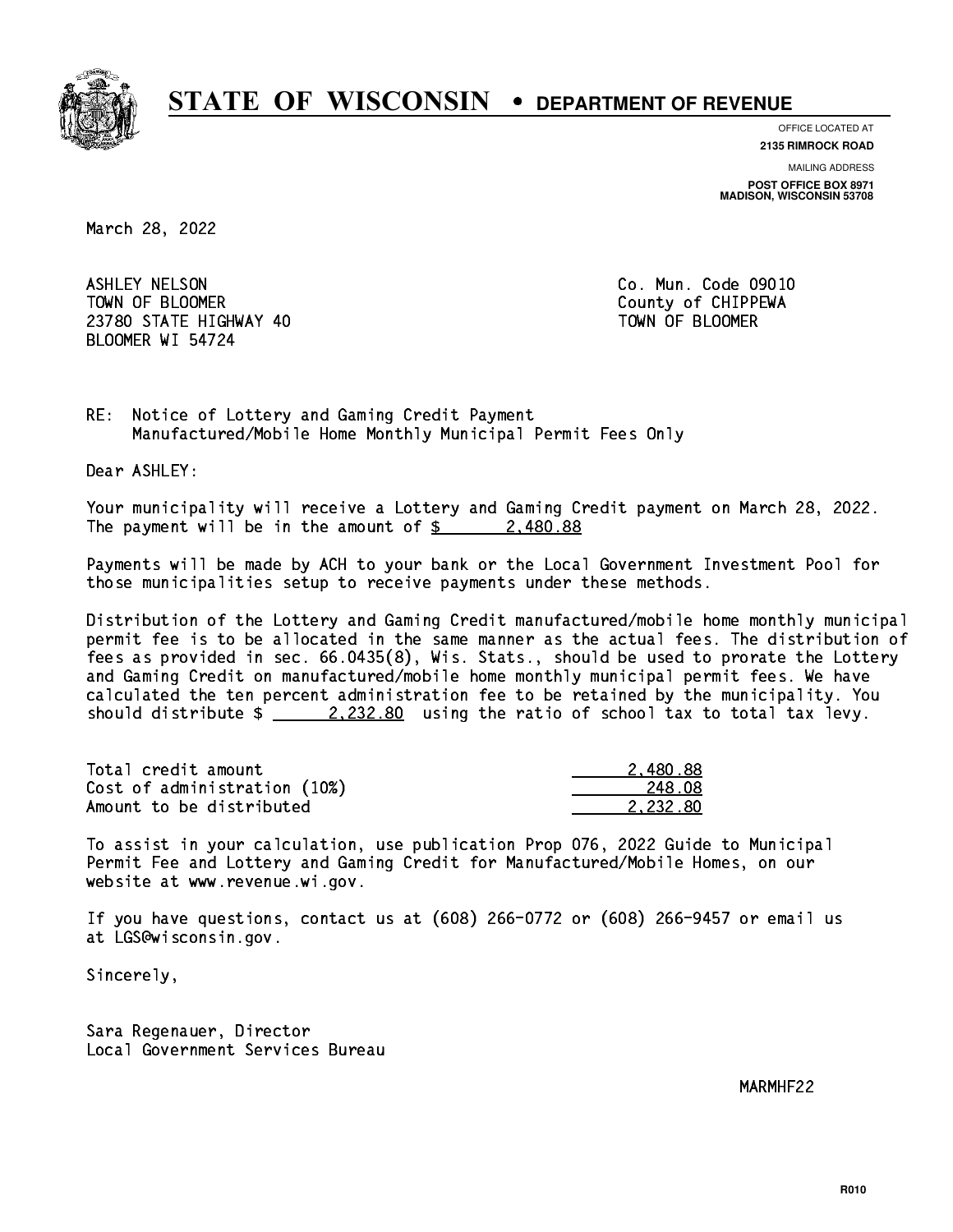

**OFFICE LOCATED AT**

**2135 RIMROCK ROAD**

**MAILING ADDRESS**

**POST OFFICE BOX 8971 MADISON, WISCONSIN 53708**

March 28, 2022

**KEVIN LUECK** TOWN OF EAGLE POINT COUNTS AND TOWN OF CHIPPEWA BLOOMER WI 54724

Co. Mun. Code 09020 17502 175TH AVENUE TOWN OF EAGLE POINT

RE: Notice of Lottery and Gaming Credit Payment Manufactured/Mobile Home Monthly Municipal Permit Fees Only

Dear KEVIN:

 Your municipality will receive a Lottery and Gaming Credit payment on March 28, 2022. The payment will be in the amount of  $\frac{2}{3}$  183.72

 Payments will be made by ACH to your bank or the Local Government Investment Pool for those municipalities setup to receive payments under these methods.

 Distribution of the Lottery and Gaming Credit manufactured/mobile home monthly municipal permit fee is to be allocated in the same manner as the actual fees. The distribution of fees as provided in sec. 66.0435(8), Wis. Stats., should be used to prorate the Lottery and Gaming Credit on manufactured/mobile home monthly municipal permit fees. We have calculated the ten percent administration fee to be retained by the municipality. You should distribute  $\frac{165.35}{165.35}$  using the ratio of school tax to total tax levy.

Total credit amount Cost of administration (10%) Amount to be distributed

| (3.72) |
|--------|
| । २७   |
| 165.35 |

 To assist in your calculation, use publication Prop 076, 2022 Guide to Municipal Permit Fee and Lottery and Gaming Credit for Manufactured/Mobile Homes, on our website at www.revenue.wi.gov.

 If you have questions, contact us at (608) 266-0772 or (608) 266-9457 or email us at LGS@wisconsin.gov.

Sincerely,

 Sara Regenauer, Director Local Government Services Bureau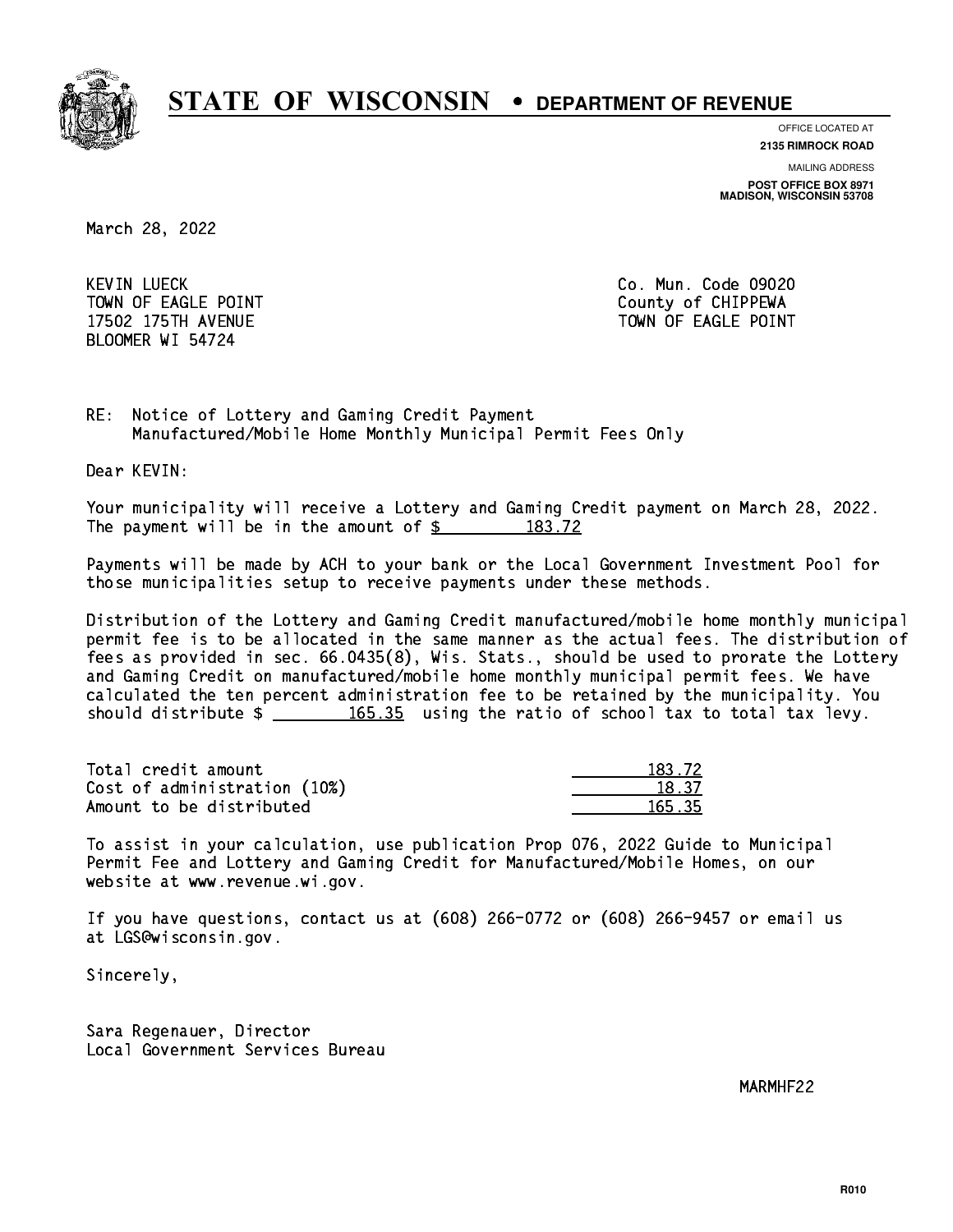

**OFFICE LOCATED AT**

**2135 RIMROCK ROAD**

**MAILING ADDRESS**

**POST OFFICE BOX 8971 MADISON, WISCONSIN 53708**

March 28, 2022

LORI L HANSON TOWN OF LAFAYETTE TOWN OF LAFAYETTE 5765 197TH ST TOWN OF LAFAYETTE CHIPPEWA FALLS WI 54729-9128

Co. Mun. Code 09034

RE: Notice of Lottery and Gaming Credit Payment Manufactured/Mobile Home Monthly Municipal Permit Fees Only

Dear LORI:

 Your municipality will receive a Lottery and Gaming Credit payment on March 28, 2022. The payment will be in the amount of  $\frac{2}{3}$  1,762.75

 Payments will be made by ACH to your bank or the Local Government Investment Pool for those municipalities setup to receive payments under these methods.

 Distribution of the Lottery and Gaming Credit manufactured/mobile home monthly municipal permit fee is to be allocated in the same manner as the actual fees. The distribution of fees as provided in sec. 66.0435(8), Wis. Stats., should be used to prorate the Lottery and Gaming Credit on manufactured/mobile home monthly municipal permit fees. We have calculated the ten percent administration fee to be retained by the municipality. You should distribute  $\frac{1.586.48}{1.586.48}$  using the ratio of school tax to total tax levy.

| Total credit amount          | 1,762.75 |
|------------------------------|----------|
| Cost of administration (10%) | 176.27   |
| Amount to be distributed     | 1,586.48 |

 To assist in your calculation, use publication Prop 076, 2022 Guide to Municipal Permit Fee and Lottery and Gaming Credit for Manufactured/Mobile Homes, on our website at www.revenue.wi.gov.

 If you have questions, contact us at (608) 266-0772 or (608) 266-9457 or email us at LGS@wisconsin.gov.

Sincerely,

 Sara Regenauer, Director Local Government Services Bureau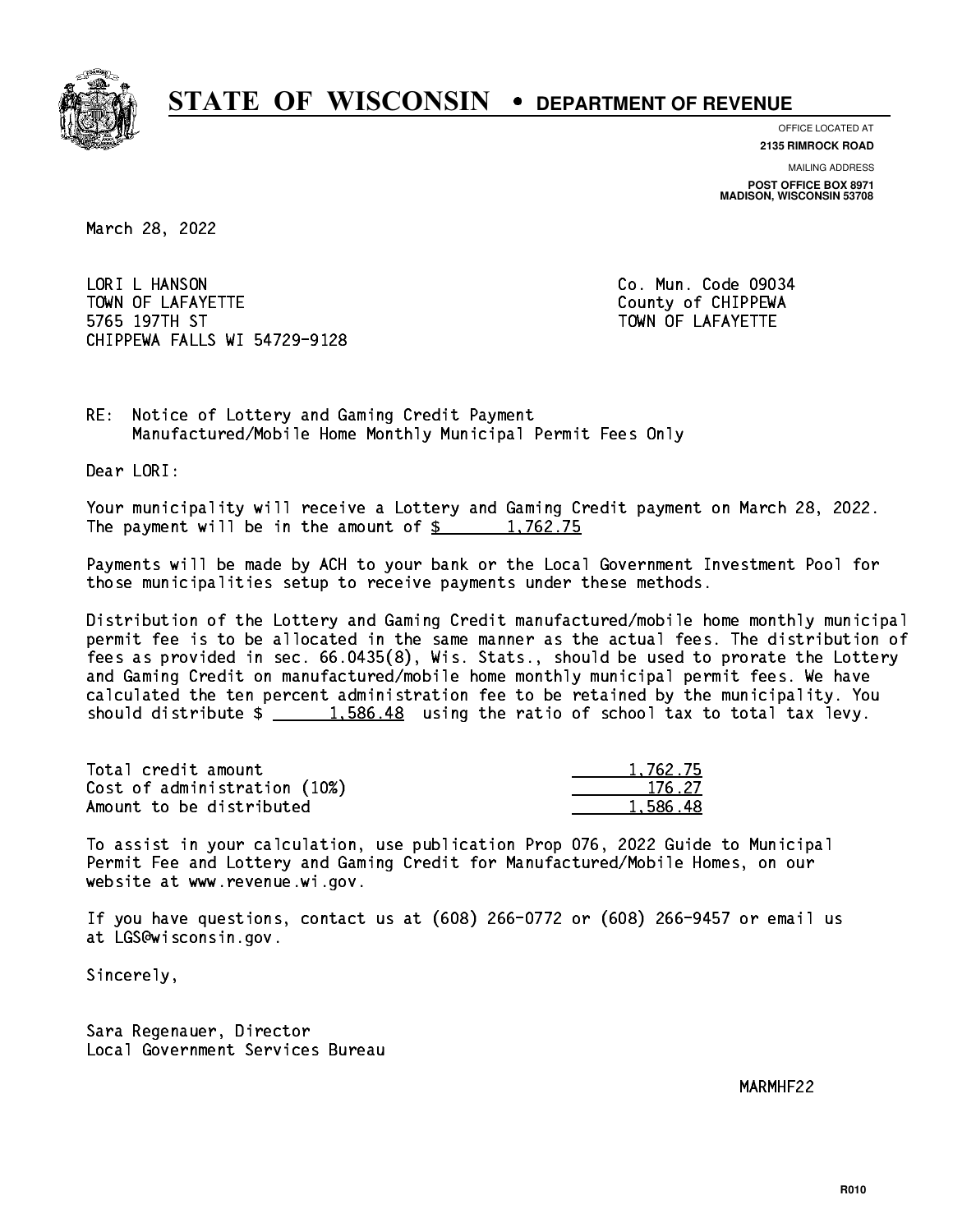

**OFFICE LOCATED AT**

**2135 RIMROCK ROAD**

**MAILING ADDRESS**

**POST OFFICE BOX 8971 MADISON, WISCONSIN 53708**

March 28, 2022

DANA MARION TOWN OF SIGEL County of CHIPPEWA 27171 30TH AVE 27171 30TH AVE CADOTT WI 54727-5819

Co. Mun. Code 09040

RE: Notice of Lottery and Gaming Credit Payment Manufactured/Mobile Home Monthly Municipal Permit Fees Only

Dear DANA:

 Your municipality will receive a Lottery and Gaming Credit payment on March 28, 2022. The payment will be in the amount of \$ 5,080.06 \_\_\_\_\_\_\_\_\_\_\_\_\_\_\_\_

 Payments will be made by ACH to your bank or the Local Government Investment Pool for those municipalities setup to receive payments under these methods.

 Distribution of the Lottery and Gaming Credit manufactured/mobile home monthly municipal permit fee is to be allocated in the same manner as the actual fees. The distribution of fees as provided in sec. 66.0435(8), Wis. Stats., should be used to prorate the Lottery and Gaming Credit on manufactured/mobile home monthly municipal permit fees. We have calculated the ten percent administration fee to be retained by the municipality. You should distribute  $\frac{4.572.06}{1.22.06}$  using the ratio of school tax to total tax levy.

| Total credit amount          | 5,080.06 |
|------------------------------|----------|
| Cost of administration (10%) | 508.00   |
| Amount to be distributed     | 4.572.06 |

 To assist in your calculation, use publication Prop 076, 2022 Guide to Municipal Permit Fee and Lottery and Gaming Credit for Manufactured/Mobile Homes, on our website at www.revenue.wi.gov.

 If you have questions, contact us at (608) 266-0772 or (608) 266-9457 or email us at LGS@wisconsin.gov.

Sincerely,

 Sara Regenauer, Director Local Government Services Bureau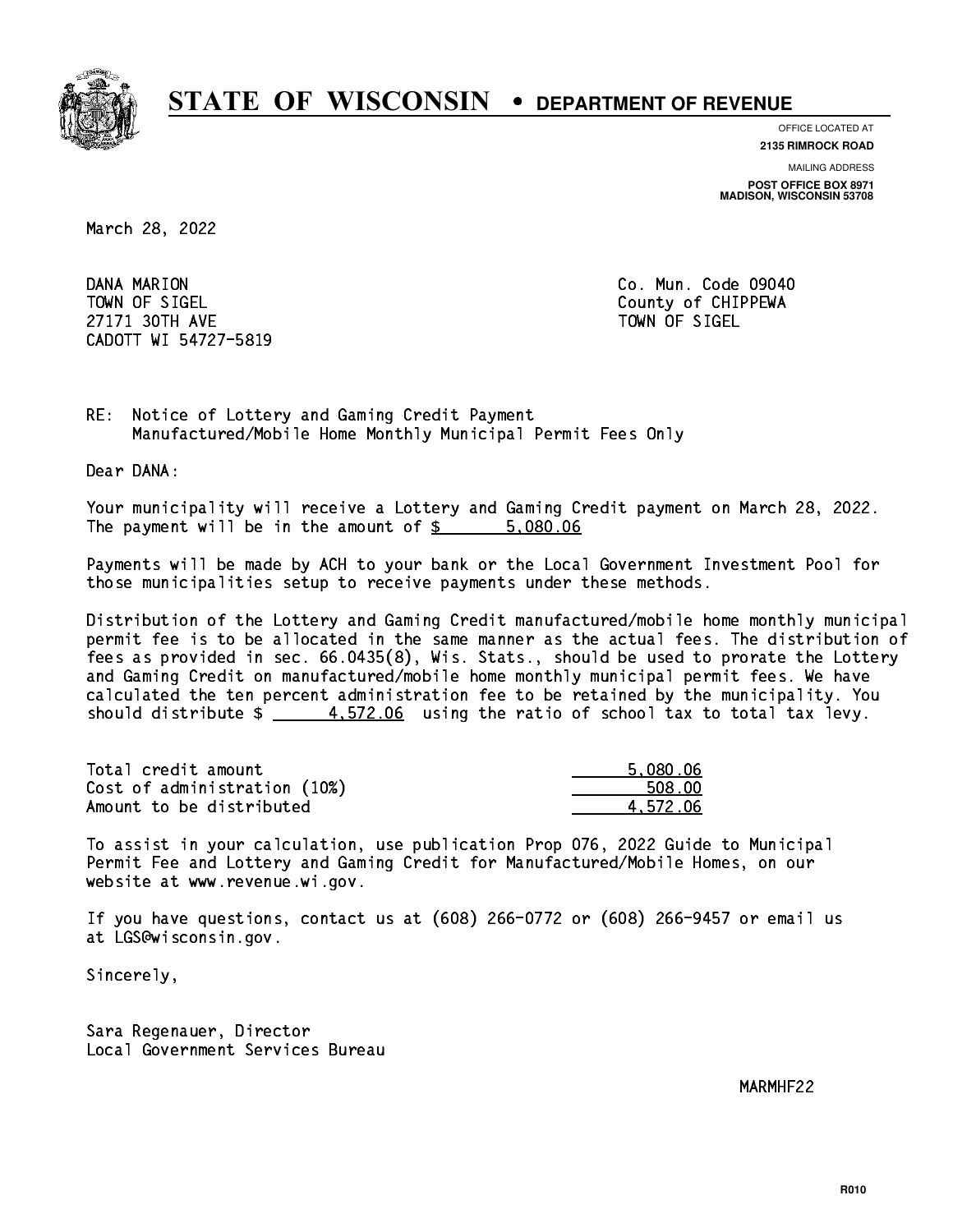

**OFFICE LOCATED AT**

**2135 RIMROCK ROAD**

**MAILING ADDRESS POST OFFICE BOX 8971 MADISON, WISCONSIN 53708**

March 28, 2022

SANDRA BUETOW VILLAGE OF CADOTT COUNTY COUNTY COUNTY OF CHIPPEWA PO BOX 40 CADOTT WI 54727-0040

Co. Mun. Code 09111 VILLAGE OF CADOTT

RE: Notice of Lottery and Gaming Credit Payment Manufactured/Mobile Home Monthly Municipal Permit Fees Only

Dear SANDRA:

 Your municipality will receive a Lottery and Gaming Credit payment on March 28, 2022. The payment will be in the amount of  $\frac{2}{3}$  3,093.65

 Payments will be made by ACH to your bank or the Local Government Investment Pool for those municipalities setup to receive payments under these methods.

 Distribution of the Lottery and Gaming Credit manufactured/mobile home monthly municipal permit fee is to be allocated in the same manner as the actual fees. The distribution of fees as provided in sec. 66.0435(8), Wis. Stats., should be used to prorate the Lottery and Gaming Credit on manufactured/mobile home monthly municipal permit fees. We have calculated the ten percent administration fee to be retained by the municipality. You should distribute  $\frac{2}{2}$   $\frac{2,784.29}{2}$  using the ratio of school tax to total tax levy.

| Total credit amount          | 3.093.65 |
|------------------------------|----------|
| Cost of administration (10%) | 309.36   |
| Amount to be distributed     | 2.784.29 |

 To assist in your calculation, use publication Prop 076, 2022 Guide to Municipal Permit Fee and Lottery and Gaming Credit for Manufactured/Mobile Homes, on our website at www.revenue.wi.gov.

 If you have questions, contact us at (608) 266-0772 or (608) 266-9457 or email us at LGS@wisconsin.gov.

Sincerely,

 Sara Regenauer, Director Local Government Services Bureau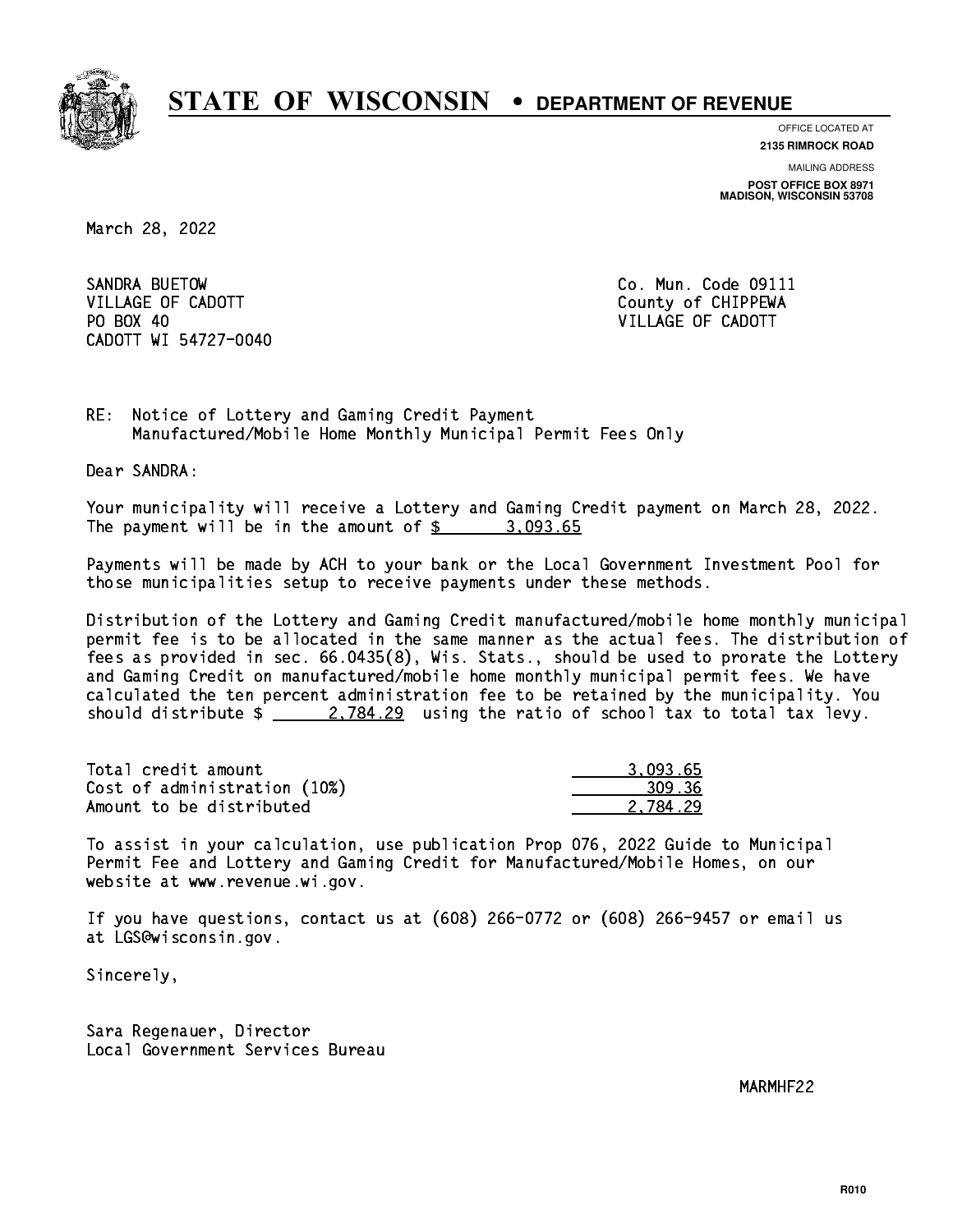

**OFFICE LOCATED AT**

**2135 RIMROCK ROAD**

**MAILING ADDRESS POST OFFICE BOX 8971 MADISON, WISCONSIN 53708**

March 28, 2022

**KRIS FITZSIMMONS** VILLAGE OF LAKE HALLIE COUNTY OF CHIPPEWA LAKE HALLIE WI 54729

Co. Mun. Code 09128 13136 30TH AVE VILLAGE OF LAKE HALLIE

RE: Notice of Lottery and Gaming Credit Payment Manufactured/Mobile Home Monthly Municipal Permit Fees Only

Dear KRIS:

 Your municipality will receive a Lottery and Gaming Credit payment on March 28, 2022. The payment will be in the amount of  $\frac{2}{3}$  2,151.75

 Payments will be made by ACH to your bank or the Local Government Investment Pool for those municipalities setup to receive payments under these methods.

 Distribution of the Lottery and Gaming Credit manufactured/mobile home monthly municipal permit fee is to be allocated in the same manner as the actual fees. The distribution of fees as provided in sec. 66.0435(8), Wis. Stats., should be used to prorate the Lottery and Gaming Credit on manufactured/mobile home monthly municipal permit fees. We have calculated the ten percent administration fee to be retained by the municipality. You should distribute  $\frac{1,936.58}{1,936.58}$  using the ratio of school tax to total tax levy.

| Total credit amount          | 2.151.75 |
|------------------------------|----------|
| Cost of administration (10%) | 215.17   |
| Amount to be distributed     | 1.936.58 |

 To assist in your calculation, use publication Prop 076, 2022 Guide to Municipal Permit Fee and Lottery and Gaming Credit for Manufactured/Mobile Homes, on our website at www.revenue.wi.gov.

 If you have questions, contact us at (608) 266-0772 or (608) 266-9457 or email us at LGS@wisconsin.gov.

Sincerely,

 Sara Regenauer, Director Local Government Services Bureau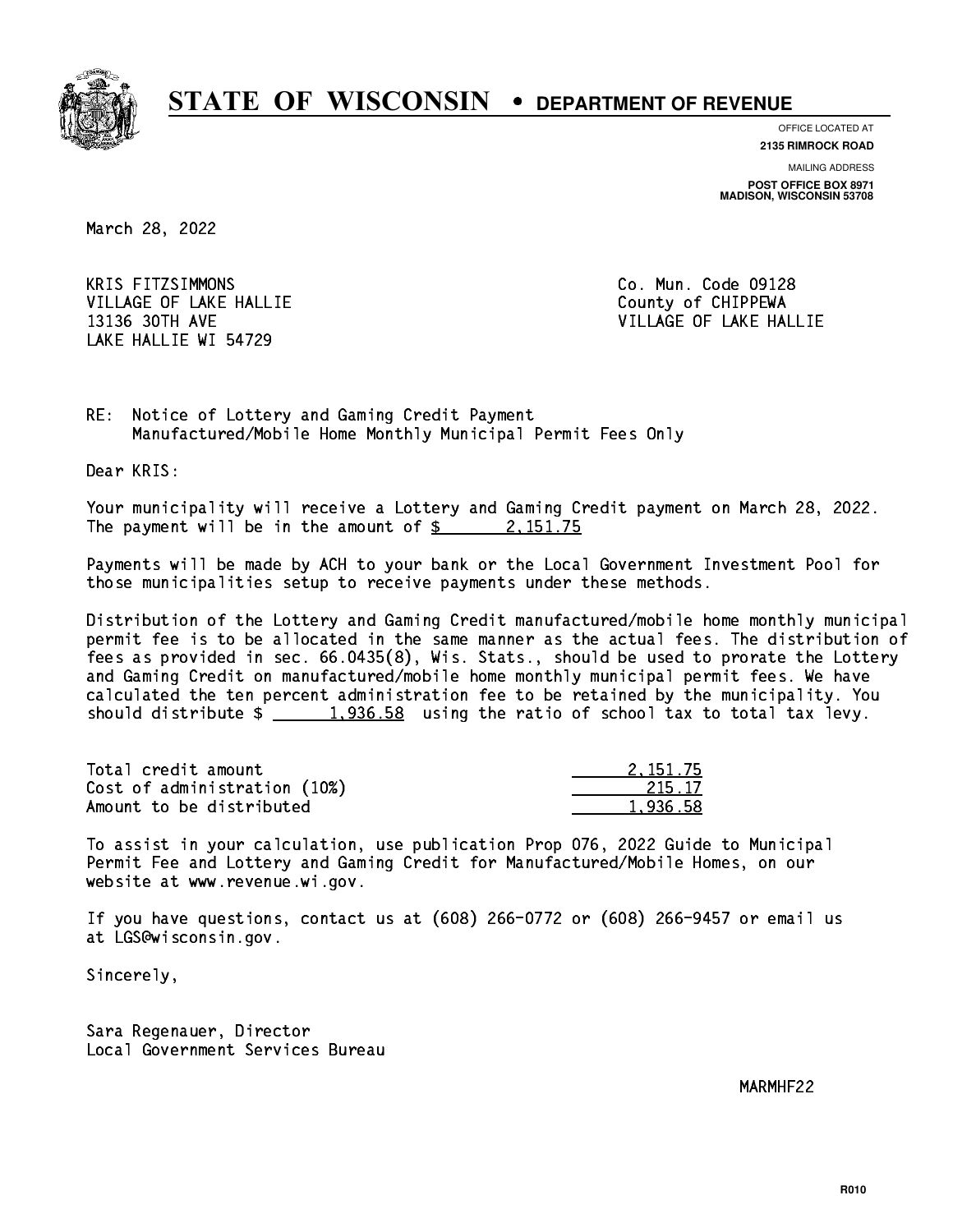

**OFFICE LOCATED AT**

**2135 RIMROCK ROAD**

**MAILING ADDRESS POST OFFICE BOX 8971 MADISON, WISCONSIN 53708**

March 28, 2022

ARDITH STORY VILLAGE OF NEW AUBURN COUNTY OF CHIPPEWA 130 ELM ST. EAST, PO BOX 100 **VILLAGE OF NEW AUBURN** NEW AUBURN WI 54757-0100

Co. Mun. Code 09161

RE: Notice of Lottery and Gaming Credit Payment Manufactured/Mobile Home Monthly Municipal Permit Fees Only

Dear ARDITH:

 Your municipality will receive a Lottery and Gaming Credit payment on March 28, 2022. The payment will be in the amount of  $\frac{2}{3}$  1,353.72

 Payments will be made by ACH to your bank or the Local Government Investment Pool for those municipalities setup to receive payments under these methods.

 Distribution of the Lottery and Gaming Credit manufactured/mobile home monthly municipal permit fee is to be allocated in the same manner as the actual fees. The distribution of fees as provided in sec. 66.0435(8), Wis. Stats., should be used to prorate the Lottery and Gaming Credit on manufactured/mobile home monthly municipal permit fees. We have calculated the ten percent administration fee to be retained by the municipality. You should distribute  $\frac{1,218.35}{1,218.35}$  using the ratio of school tax to total tax levy.

| Total credit amount          | 1,353.72 |
|------------------------------|----------|
| Cost of administration (10%) | 135.37   |
| Amount to be distributed     | 1.218.35 |

 To assist in your calculation, use publication Prop 076, 2022 Guide to Municipal Permit Fee and Lottery and Gaming Credit for Manufactured/Mobile Homes, on our website at www.revenue.wi.gov.

 If you have questions, contact us at (608) 266-0772 or (608) 266-9457 or email us at LGS@wisconsin.gov.

Sincerely,

 Sara Regenauer, Director Local Government Services Bureau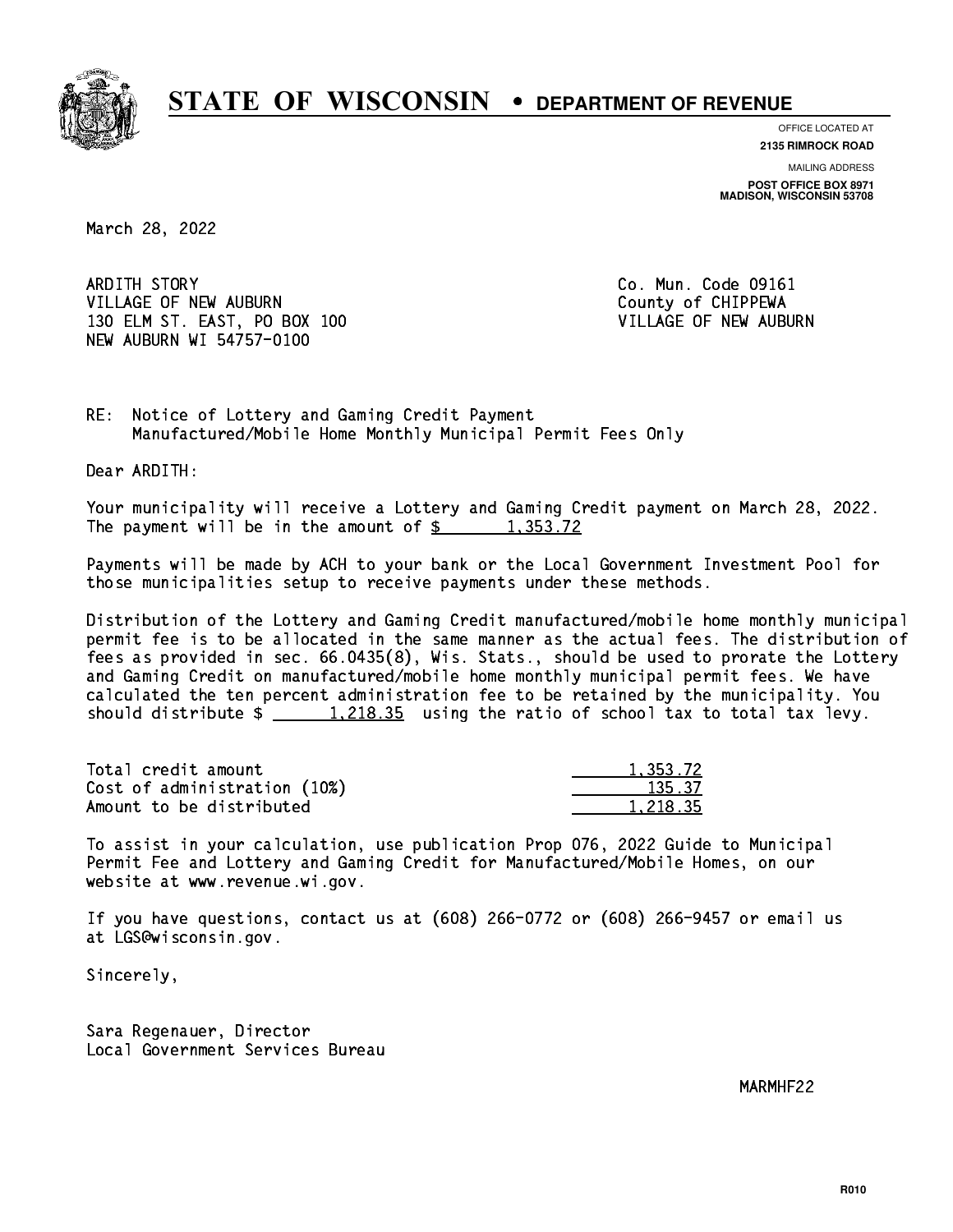

**OFFICE LOCATED AT**

**2135 RIMROCK ROAD**

**MAILING ADDRESS POST OFFICE BOX 8971 MADISON, WISCONSIN 53708**

March 28, 2022

 LYNNE BAUER Co. Mun. Code 09211 CITY OF CHIPPEWA FALLS COUNTY OF CHIPPEWA 30 W CENTRAL ST CITY OF CHIPPEWA FALLS CHIPPEWA FALLS WI 54729-2448

RE: Notice of Lottery and Gaming Credit Payment Manufactured/Mobile Home Monthly Municipal Permit Fees Only

Dear LYNNE:

 Your municipality will receive a Lottery and Gaming Credit payment on March 28, 2022. The payment will be in the amount of \$ 8,306.64 \_\_\_\_\_\_\_\_\_\_\_\_\_\_\_\_

 Payments will be made by ACH to your bank or the Local Government Investment Pool for those municipalities setup to receive payments under these methods.

 Distribution of the Lottery and Gaming Credit manufactured/mobile home monthly municipal permit fee is to be allocated in the same manner as the actual fees. The distribution of fees as provided in sec. 66.0435(8), Wis. Stats., should be used to prorate the Lottery and Gaming Credit on manufactured/mobile home monthly municipal permit fees. We have calculated the ten percent administration fee to be retained by the municipality. You should distribute  $\frac{2}{2}$   $\frac{7.475.98}{2}$  using the ratio of school tax to total tax levy.

| Total credit amount          | 8.306.64 |
|------------------------------|----------|
| Cost of administration (10%) | -830.66  |
| Amount to be distributed     | 7.475.98 |

 To assist in your calculation, use publication Prop 076, 2022 Guide to Municipal Permit Fee and Lottery and Gaming Credit for Manufactured/Mobile Homes, on our website at www.revenue.wi.gov.

 If you have questions, contact us at (608) 266-0772 or (608) 266-9457 or email us at LGS@wisconsin.gov.

Sincerely,

 Sara Regenauer, Director Local Government Services Bureau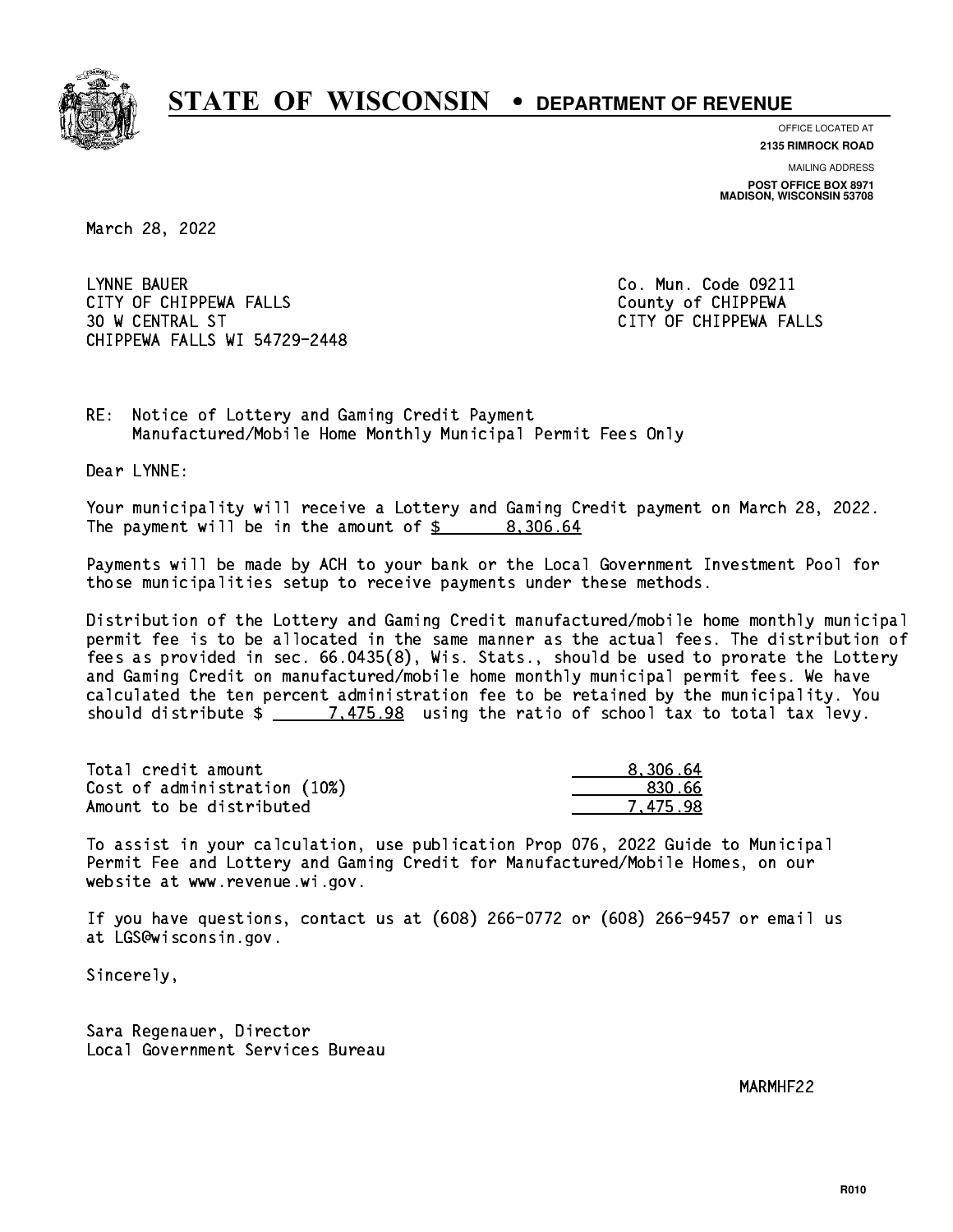

**OFFICE LOCATED AT**

**2135 RIMROCK ROAD**

**MAILING ADDRESS POST OFFICE BOX 8971 MADISON, WISCONSIN 53708**

March 28, 2022

DAVID DEJONGH CITY OF CORNELL CITY OF COUNTLE COUNTRY OF CHIPPEWA PO BOX 796 CITY OF CORNELL CORNELL WI 54732-0796

Co. Mun. Code 09213

RE: Notice of Lottery and Gaming Credit Payment Manufactured/Mobile Home Monthly Municipal Permit Fees Only

Dear DAVID:

 Your municipality will receive a Lottery and Gaming Credit payment on March 28, 2022. The payment will be in the amount of  $$$ 464.52

 Payments will be made by ACH to your bank or the Local Government Investment Pool for those municipalities setup to receive payments under these methods.

 Distribution of the Lottery and Gaming Credit manufactured/mobile home monthly municipal permit fee is to be allocated in the same manner as the actual fees. The distribution of fees as provided in sec. 66.0435(8), Wis. Stats., should be used to prorate the Lottery and Gaming Credit on manufactured/mobile home monthly municipal permit fees. We have calculated the ten percent administration fee to be retained by the municipality. You should distribute  $\frac{418.07}{2}$  using the ratio of school tax to total tax levy.

Total credit amount Cost of administration (10%) Amount to be distributed

| 464.52 |
|--------|
| հ․45   |
| 418.07 |

 To assist in your calculation, use publication Prop 076, 2022 Guide to Municipal Permit Fee and Lottery and Gaming Credit for Manufactured/Mobile Homes, on our website at www.revenue.wi.gov.

 If you have questions, contact us at (608) 266-0772 or (608) 266-9457 or email us at LGS@wisconsin.gov.

Sincerely,

 Sara Regenauer, Director Local Government Services Bureau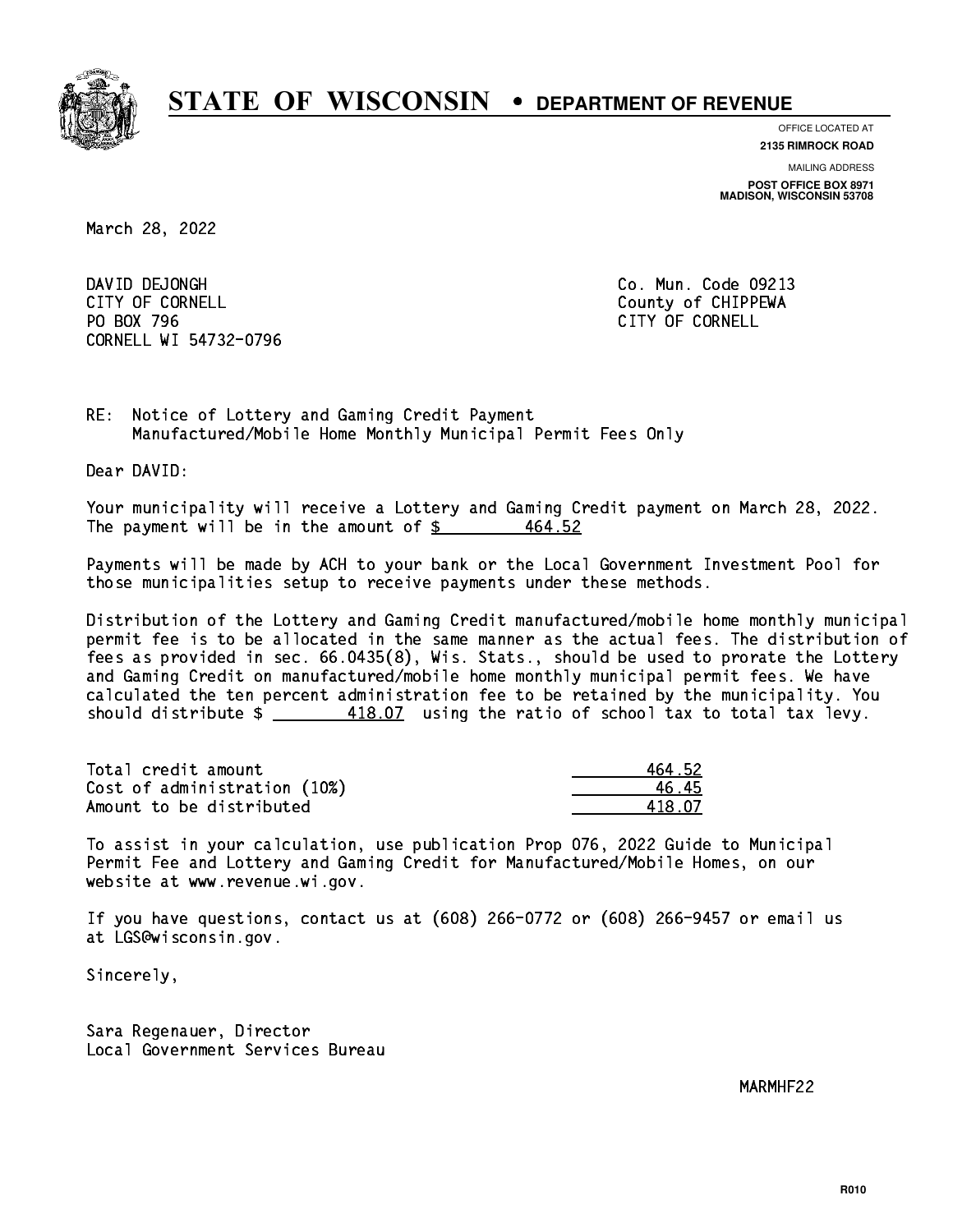

**OFFICE LOCATED AT**

**2135 RIMROCK ROAD**

**MAILING ADDRESS POST OFFICE BOX 8971 MADISON, WISCONSIN 53708**

March 28, 2022

JACOB WINZENZ CITY OF EAU CLAIRE **COUNTY COUNTY OF CHIPPEWA** PO BOX 5148 EAU CLAIRE WI 54702-5148

Co. Mun. Code 09221 CITY OF EAU CLAIRE

RE: Notice of Lottery and Gaming Credit Payment Manufactured/Mobile Home Monthly Municipal Permit Fees Only

Dear JACOB:

 Your municipality will receive a Lottery and Gaming Credit payment on March 28, 2022. The payment will be in the amount of  $\frac{2}{3}$  4, 118.39

 Payments will be made by ACH to your bank or the Local Government Investment Pool for those municipalities setup to receive payments under these methods.

 Distribution of the Lottery and Gaming Credit manufactured/mobile home monthly municipal permit fee is to be allocated in the same manner as the actual fees. The distribution of fees as provided in sec. 66.0435(8), Wis. Stats., should be used to prorate the Lottery and Gaming Credit on manufactured/mobile home monthly municipal permit fees. We have calculated the ten percent administration fee to be retained by the municipality. You should distribute  $\frac{2}{1}$   $\frac{3,706.56}{2}$  using the ratio of school tax to total tax levy.

| Total credit amount          | 4.118.39 |
|------------------------------|----------|
| Cost of administration (10%) | 411.83   |
| Amount to be distributed     | 3.706.56 |

 To assist in your calculation, use publication Prop 076, 2022 Guide to Municipal Permit Fee and Lottery and Gaming Credit for Manufactured/Mobile Homes, on our website at www.revenue.wi.gov.

 If you have questions, contact us at (608) 266-0772 or (608) 266-9457 or email us at LGS@wisconsin.gov.

Sincerely,

 Sara Regenauer, Director Local Government Services Bureau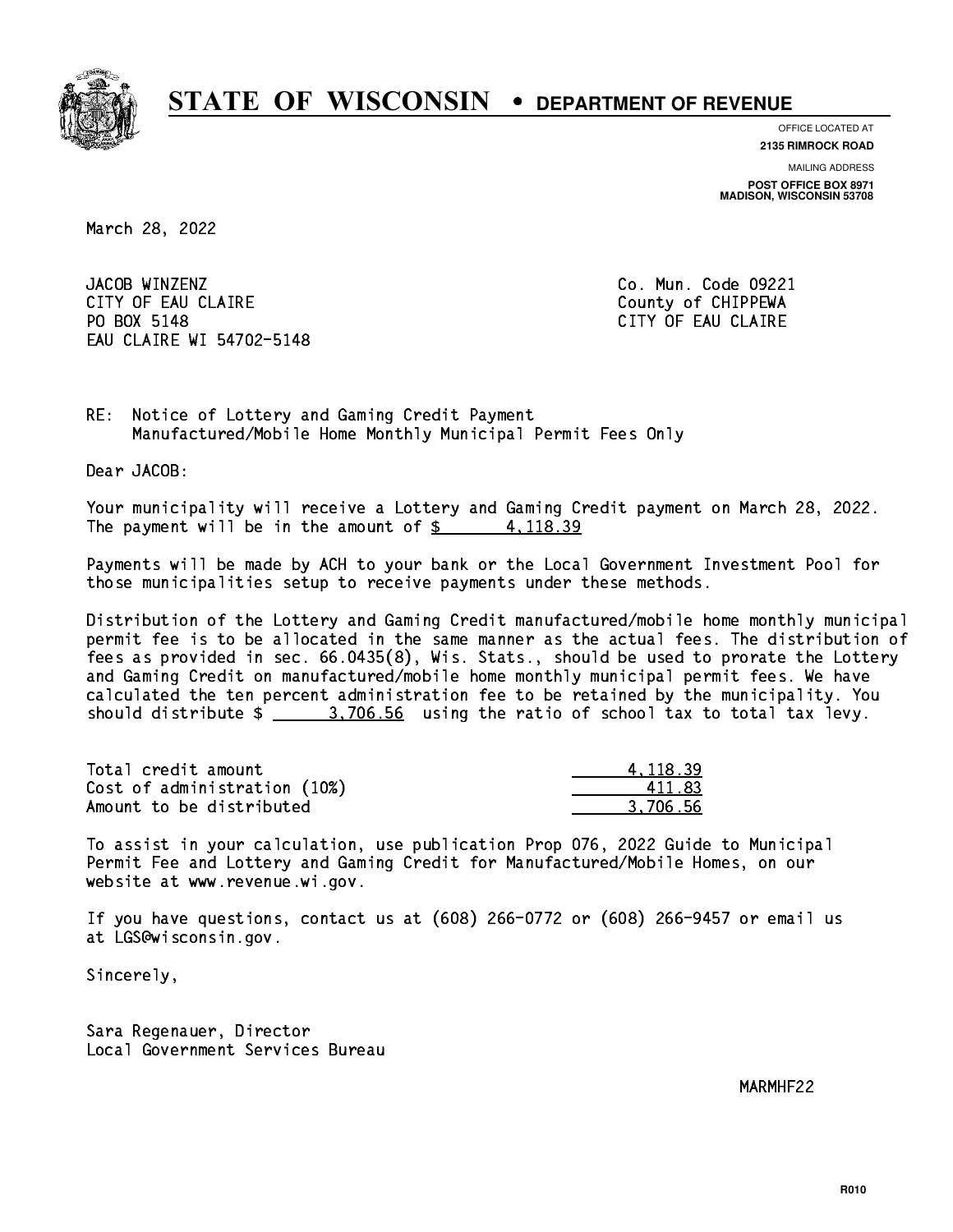

**OFFICE LOCATED AT**

**2135 RIMROCK ROAD**

**MAILING ADDRESS POST OFFICE BOX 8971 MADISON, WISCONSIN 53708**

March 28, 2022

 NICOLE THIEL Co. Mun. Code 09281 CITY OF STANLEY COUNTY COUNTY OF STANLEY 353 S BROADWAY ST, PO BOX 155 CITY OF STANLEY STANLEY WI 54768-0155

RE: Notice of Lottery and Gaming Credit Payment Manufactured/Mobile Home Monthly Municipal Permit Fees Only

Dear NICOLE:

 Your municipality will receive a Lottery and Gaming Credit payment on March 28, 2022. The payment will be in the amount of  $\frac{2}{3}$  1,760.88

 Payments will be made by ACH to your bank or the Local Government Investment Pool for those municipalities setup to receive payments under these methods.

 Distribution of the Lottery and Gaming Credit manufactured/mobile home monthly municipal permit fee is to be allocated in the same manner as the actual fees. The distribution of fees as provided in sec. 66.0435(8), Wis. Stats., should be used to prorate the Lottery and Gaming Credit on manufactured/mobile home monthly municipal permit fees. We have calculated the ten percent administration fee to be retained by the municipality. You should distribute  $\frac{1.584.80}{1.584.80}$  using the ratio of school tax to total tax levy.

| Total credit amount          | 1,760.88 |
|------------------------------|----------|
| Cost of administration (10%) | 176.08   |
| Amount to be distributed     | 1,584.80 |

 To assist in your calculation, use publication Prop 076, 2022 Guide to Municipal Permit Fee and Lottery and Gaming Credit for Manufactured/Mobile Homes, on our website at www.revenue.wi.gov.

 If you have questions, contact us at (608) 266-0772 or (608) 266-9457 or email us at LGS@wisconsin.gov.

Sincerely,

 Sara Regenauer, Director Local Government Services Bureau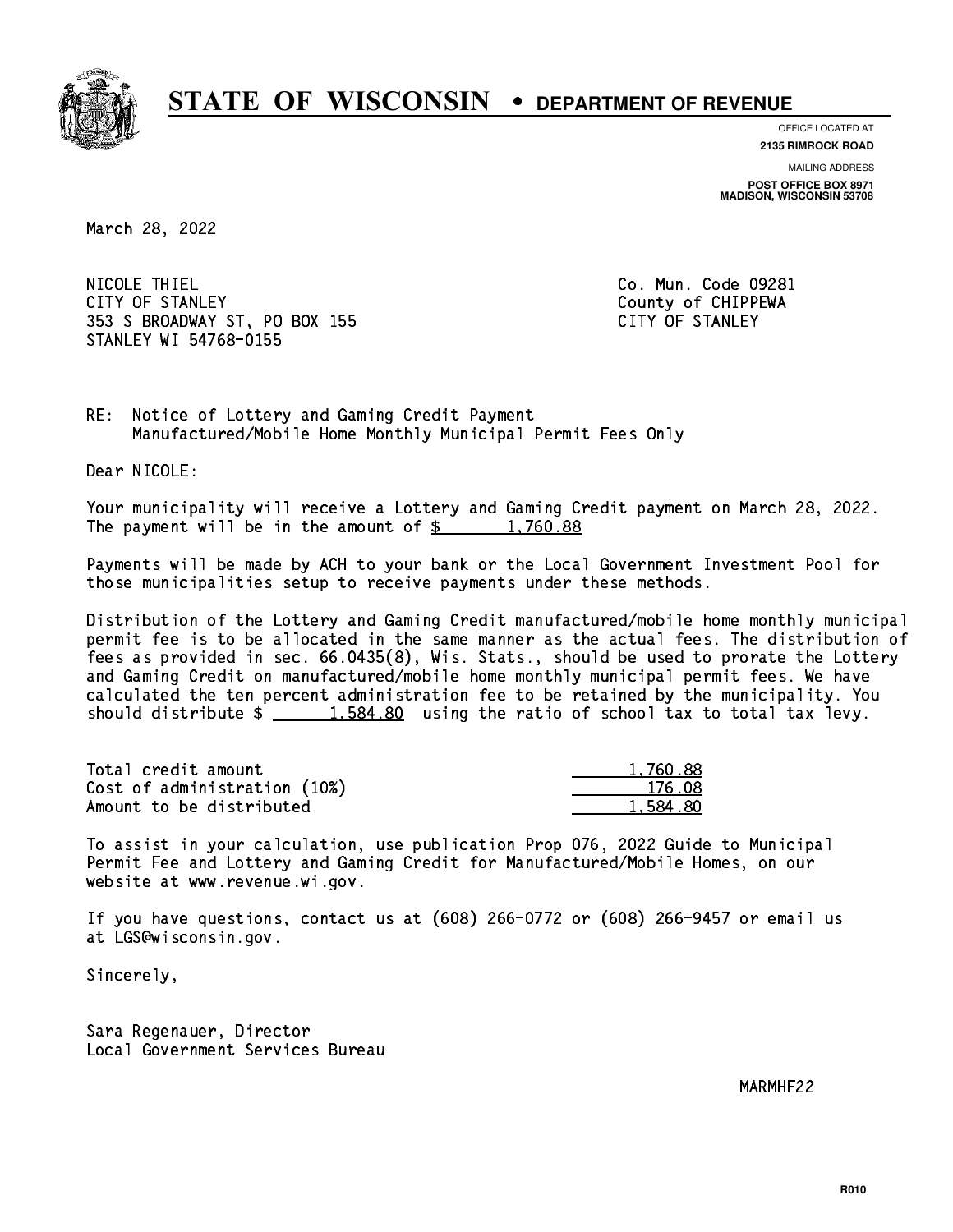

**OFFICE LOCATED AT 2135 RIMROCK ROAD**

**MAILING ADDRESS**

**POST OFFICE BOX 8971 MADISON, WISCONSIN 53708**

March 28, 2022

 DIANNE VINE Co. Mun. Code 10016 Town of Grant County of Clark County of Clark County of Clark County of Clark County of Clark County of Clark was a contract of the contract of the contract of the contract of the contract of the contract of the contract of the contract of the contract of the contract of the contract of the contract of the contract of the contract GRANTON WI 54436-8726

RE: Notice of Lottery and Gaming Credit Payment Manufactured/Mobile Home Monthly Municipal Permit Fees Only

Dear DIANNE:

 Your municipality will receive a Lottery and Gaming Credit payment on March 28, 2022. The payment will be in the amount of \$ 358.32 \_\_\_\_\_\_\_\_\_\_\_\_\_\_\_\_

 Payments will be made by ACH to your bank or the Local Government Investment Pool for those municipalities setup to receive payments under these methods.

 Distribution of the Lottery and Gaming Credit manufactured/mobile home monthly municipal permit fee is to be allocated in the same manner as the actual fees. The distribution of fees as provided in sec. 66.0435(8), Wis. Stats., should be used to prorate the Lottery and Gaming Credit on manufactured/mobile home monthly municipal permit fees. We have calculated the ten percent administration fee to be retained by the municipality. You should distribute  $\frac{22.49}{2}$  using the ratio of school tax to total tax levy.

| Total credit amount          | 358.32 |
|------------------------------|--------|
| Cost of administration (10%) | 35.83  |
| Amount to be distributed     | 322.49 |

 To assist in your calculation, use publication Prop 076, 2022 Guide to Municipal Permit Fee and Lottery and Gaming Credit for Manufactured/Mobile Homes, on our website at www.revenue.wi.gov.

 If you have questions, contact us at (608) 266-0772 or (608) 266-9457 or email us at LGS@wisconsin.gov.

Sincerely,

 Sara Regenauer, Director Local Government Services Bureau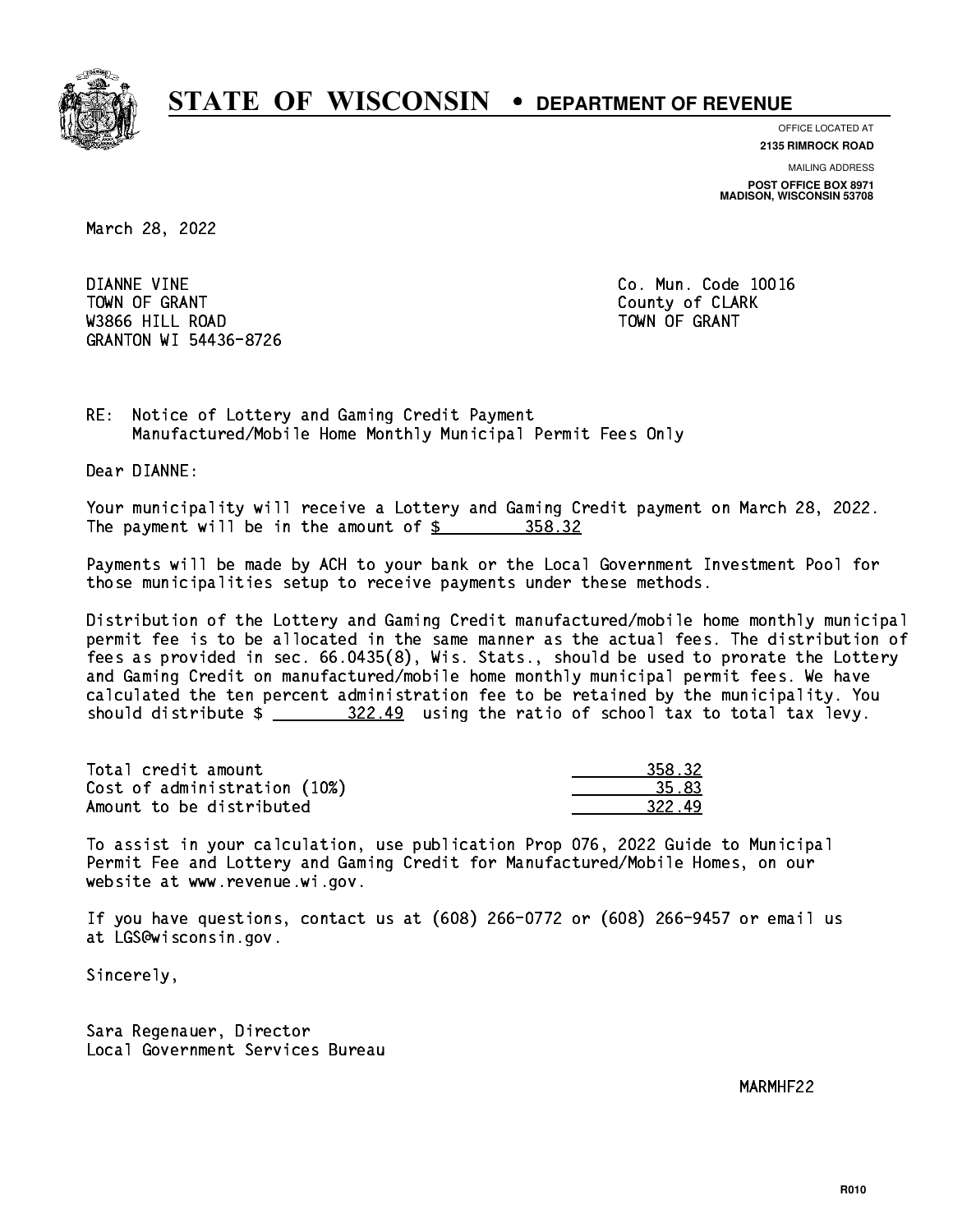

**OFFICE LOCATED AT**

**2135 RIMROCK ROAD**

**MAILING ADDRESS POST OFFICE BOX 8971 MADISON, WISCONSIN 53708**

March 28, 2022

PATRICIA GEBERT CO. Mun. Code 10036 Town of May 1988, and the County of Clark of Clark of Clark of Clark of Clark of Clark of Clark of Clark of Cl W174 WATER RD TOWN OF MAYVILLE DORCHESTER WI 54425-0197

RE: Notice of Lottery and Gaming Credit Payment Manufactured/Mobile Home Monthly Municipal Permit Fees Only

Dear PATRICIA:

 Your municipality will receive a Lottery and Gaming Credit payment on March 28, 2022. The payment will be in the amount of  $\frac{2}{3}$ 52.20

 Payments will be made by ACH to your bank or the Local Government Investment Pool for those municipalities setup to receive payments under these methods.

 Distribution of the Lottery and Gaming Credit manufactured/mobile home monthly municipal permit fee is to be allocated in the same manner as the actual fees. The distribution of fees as provided in sec. 66.0435(8), Wis. Stats., should be used to prorate the Lottery and Gaming Credit on manufactured/mobile home monthly municipal permit fees. We have calculated the ten percent administration fee to be retained by the municipality. You should distribute  $\frac{46.98}{10.98}$  using the ratio of school tax to total tax levy.

Total credit amount Cost of administration (10%) Amount to be distributed

| .2 20  |
|--------|
| 5. 22. |
|        |

 To assist in your calculation, use publication Prop 076, 2022 Guide to Municipal Permit Fee and Lottery and Gaming Credit for Manufactured/Mobile Homes, on our website at www.revenue.wi.gov.

 If you have questions, contact us at (608) 266-0772 or (608) 266-9457 or email us at LGS@wisconsin.gov.

Sincerely,

 Sara Regenauer, Director Local Government Services Bureau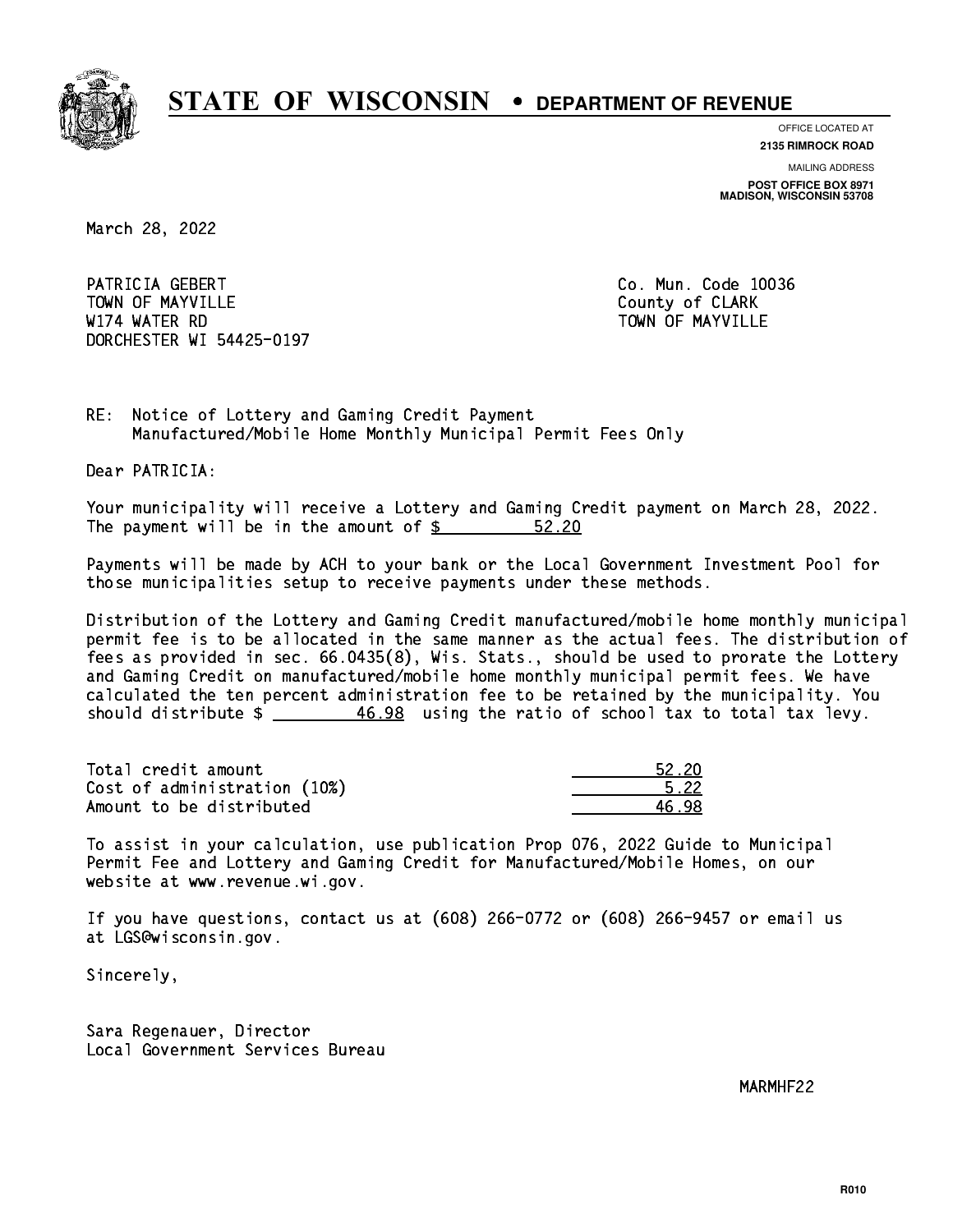

**OFFICE LOCATED AT**

**2135 RIMROCK ROAD**

**MAILING ADDRESS POST OFFICE BOX 8971 MADISON, WISCONSIN 53708**

March 28, 2022

**DEBRA WETZEL** TOWN OF PINE VALLEY **COUNTY COUNTY OF CLARK** N4738 STATE HWY 73 TOWN OF PINE VALLEY NEILLSVILLE WI 54456-6404

Co. Mun. Code 10042

RE: Notice of Lottery and Gaming Credit Payment Manufactured/Mobile Home Monthly Municipal Permit Fees Only

Dear DEBBIE:

 Your municipality will receive a Lottery and Gaming Credit payment on March 28, 2022. The payment will be in the amount of  $$$ 482.88

 Payments will be made by ACH to your bank or the Local Government Investment Pool for those municipalities setup to receive payments under these methods.

 Distribution of the Lottery and Gaming Credit manufactured/mobile home monthly municipal permit fee is to be allocated in the same manner as the actual fees. The distribution of fees as provided in sec. 66.0435(8), Wis. Stats., should be used to prorate the Lottery and Gaming Credit on manufactured/mobile home monthly municipal permit fees. We have calculated the ten percent administration fee to be retained by the municipality. You should distribute  $\frac{434.60}{2}$  using the ratio of school tax to total tax levy.

Total credit amount Cost of administration (10%) Amount to be distributed

| 482.88 |
|--------|
| 18.28  |
| 4 AN   |

 To assist in your calculation, use publication Prop 076, 2022 Guide to Municipal Permit Fee and Lottery and Gaming Credit for Manufactured/Mobile Homes, on our website at www.revenue.wi.gov.

 If you have questions, contact us at (608) 266-0772 or (608) 266-9457 or email us at LGS@wisconsin.gov.

Sincerely,

 Sara Regenauer, Director Local Government Services Bureau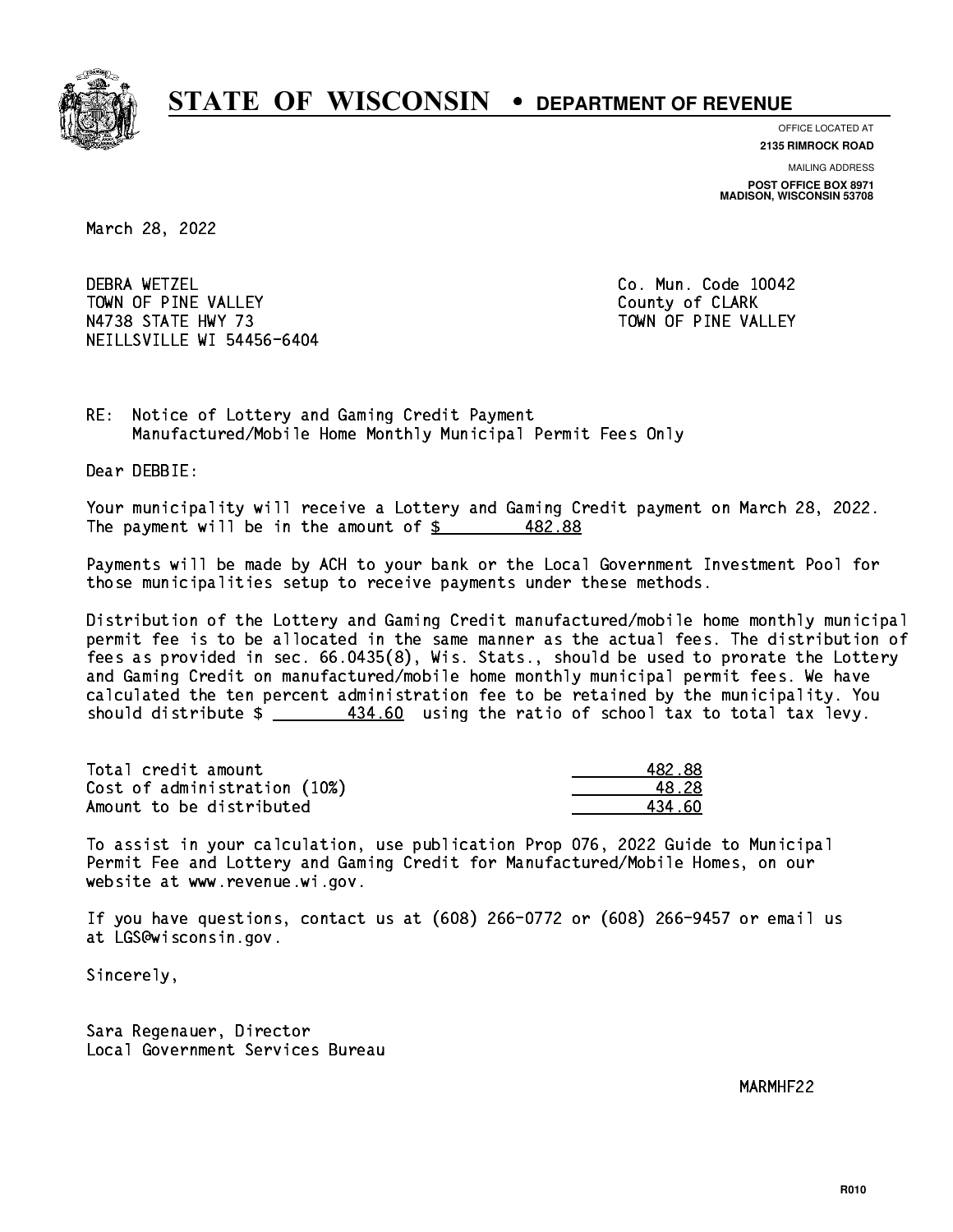

**OFFICE LOCATED AT**

**2135 RIMROCK ROAD**

**MAILING ADDRESS POST OFFICE BOX 8971 MADISON, WISCONSIN 53708**

March 28, 2022

JANE STOIBER VILLAGE OF CURTISS **County of CLARK** CURTISS WI 54422

Co. Mun. Code 10111 1319 N NEW ST VILLAGE OF CURTISS

RE: Notice of Lottery and Gaming Credit Payment Manufactured/Mobile Home Monthly Municipal Permit Fees Only

Dear :

 Your municipality will receive a Lottery and Gaming Credit payment on March 28, 2022. The payment will be in the amount of  $\frac{2}{3}$  951.72

 Payments will be made by ACH to your bank or the Local Government Investment Pool for those municipalities setup to receive payments under these methods.

 Distribution of the Lottery and Gaming Credit manufactured/mobile home monthly municipal permit fee is to be allocated in the same manner as the actual fees. The distribution of fees as provided in sec. 66.0435(8), Wis. Stats., should be used to prorate the Lottery and Gaming Credit on manufactured/mobile home monthly municipal permit fees. We have calculated the ten percent administration fee to be retained by the municipality. You should distribute  $\frac{2}{2}$   $\frac{856.55}{2}$  using the ratio of school tax to total tax levy.

| Total credit amount          | 951.72 |
|------------------------------|--------|
| Cost of administration (10%) | 95 17  |
| Amount to be distributed     | 856.55 |

 To assist in your calculation, use publication Prop 076, 2022 Guide to Municipal Permit Fee and Lottery and Gaming Credit for Manufactured/Mobile Homes, on our website at www.revenue.wi.gov.

 If you have questions, contact us at (608) 266-0772 or (608) 266-9457 or email us at LGS@wisconsin.gov.

Sincerely,

 Sara Regenauer, Director Local Government Services Bureau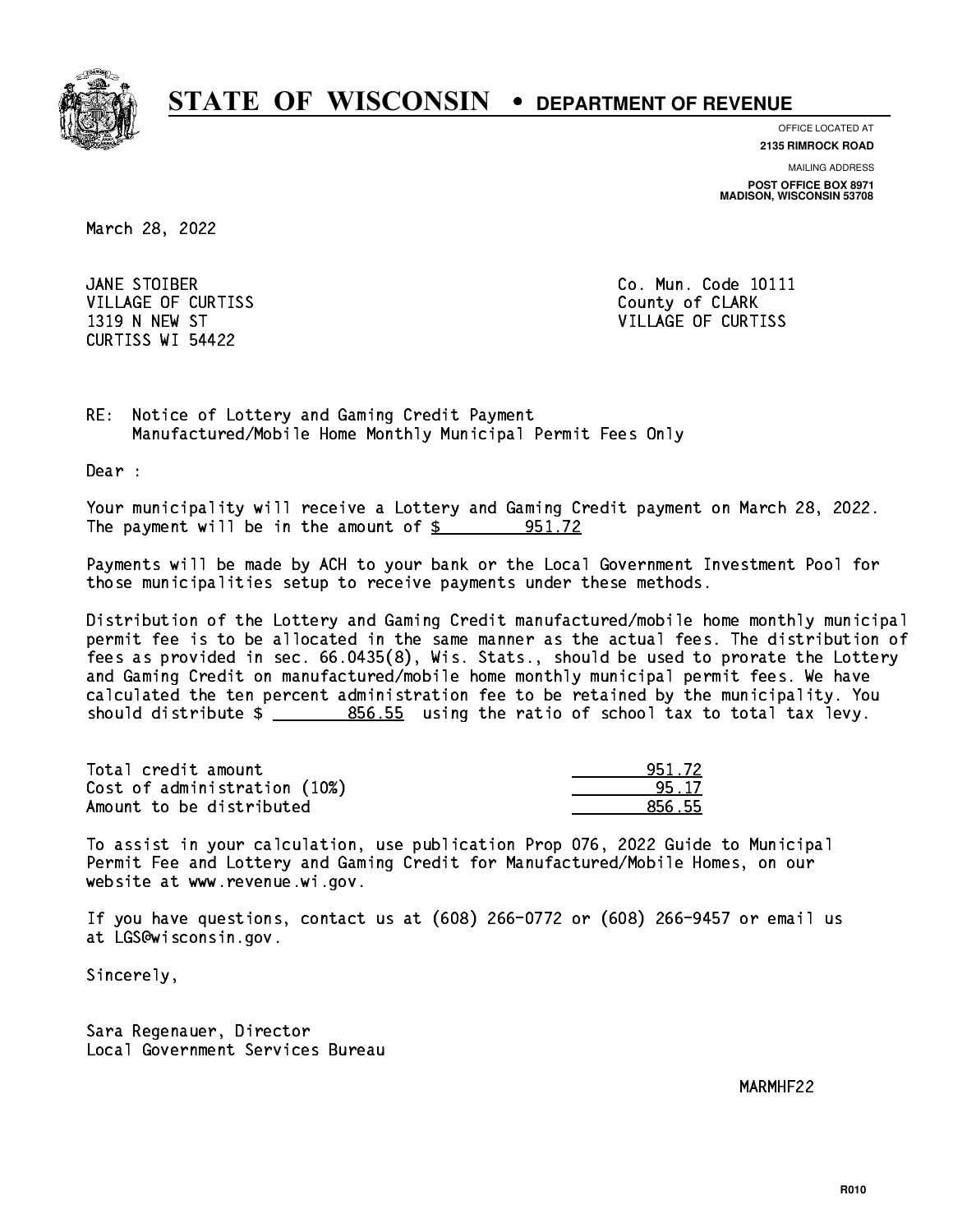

**OFFICE LOCATED AT**

**2135 RIMROCK ROAD**

**MAILING ADDRESS POST OFFICE BOX 8971 MADISON, WISCONSIN 53708**

March 28, 2022

 SUSAN BALLERSTEIN Co. Mun. Code 10116 VILLAGE OF DORCHESTER **COULD ACCEPT OF CLARK** DORCHESTER WI 54425

250 PARKSIDE DRIVE VILLAGE OF DORCHESTER

RE: Notice of Lottery and Gaming Credit Payment Manufactured/Mobile Home Monthly Municipal Permit Fees Only

Dear SUSAN:

 Your municipality will receive a Lottery and Gaming Credit payment on March 28, 2022. The payment will be in the amount of \$ 800.16 \_\_\_\_\_\_\_\_\_\_\_\_\_\_\_\_ 800.16

 Payments will be made by ACH to your bank or the Local Government Investment Pool for those municipalities setup to receive payments under these methods.

 Distribution of the Lottery and Gaming Credit manufactured/mobile home monthly municipal permit fee is to be allocated in the same manner as the actual fees. The distribution of fees as provided in sec. 66.0435(8), Wis. Stats., should be used to prorate the Lottery and Gaming Credit on manufactured/mobile home monthly municipal permit fees. We have calculated the ten percent administration fee to be retained by the municipality. You should distribute  $\frac{20.15}{20.15}$  using the ratio of school tax to total tax levy.

Total credit amount Cost of administration  $(10%)$ Amount to be distributed

| N. 16       |
|-------------|
| וח ו        |
| N. 15<br>72 |

 To assist in your calculation, use publication Prop 076, 2022 Guide to Municipal Permit Fee and Lottery and Gaming Credit for Manufactured/Mobile Homes, on our website at www.revenue.wi.gov.

 If you have questions, contact us at (608) 266-0772 or (608) 266-9457 or email us at LGS@wisconsin.gov.

Sincerely,

 Sara Regenauer, Director Local Government Services Bureau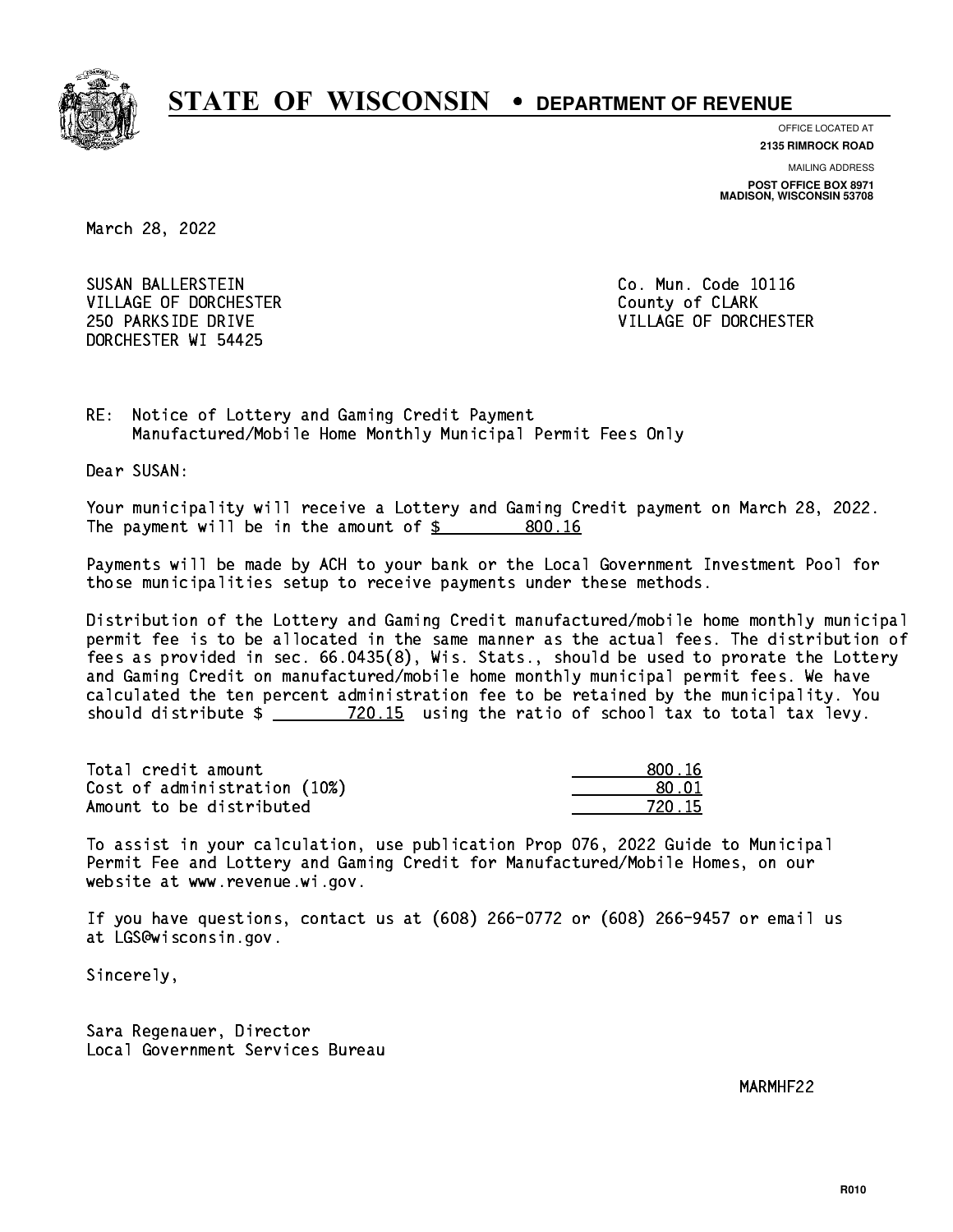

**OFFICE LOCATED AT**

**2135 RIMROCK ROAD**

**MAILING ADDRESS POST OFFICE BOX 8971 MADISON, WISCONSIN 53708**

March 28, 2022

JOYE EICHTEN VILLAGE OF GRANTON COUNTY OF CLARK 210 MAPLE ST PO BOX 69 VILLAGE OF GRANTON GRANTON WI 54436

Co. Mun. Code 10131

RE: Notice of Lottery and Gaming Credit Payment Manufactured/Mobile Home Monthly Municipal Permit Fees Only

Dear JOYE:

 Your municipality will receive a Lottery and Gaming Credit payment on March 28, 2022. The payment will be in the amount of  $\frac{2}{3}$  192.96

 Payments will be made by ACH to your bank or the Local Government Investment Pool for those municipalities setup to receive payments under these methods.

 Distribution of the Lottery and Gaming Credit manufactured/mobile home monthly municipal permit fee is to be allocated in the same manner as the actual fees. The distribution of fees as provided in sec. 66.0435(8), Wis. Stats., should be used to prorate the Lottery and Gaming Credit on manufactured/mobile home monthly municipal permit fees. We have calculated the ten percent administration fee to be retained by the municipality. You should distribute  $\frac{2}{2}$   $\frac{173.67}{2}$  using the ratio of school tax to total tax levy.

Total credit amount Cost of administration (10%) Amount to be distributed

| י פו<br>n    |
|--------------|
| ⊑29          |
| 57<br>T 72 - |

 To assist in your calculation, use publication Prop 076, 2022 Guide to Municipal Permit Fee and Lottery and Gaming Credit for Manufactured/Mobile Homes, on our website at www.revenue.wi.gov.

 If you have questions, contact us at (608) 266-0772 or (608) 266-9457 or email us at LGS@wisconsin.gov.

Sincerely,

 Sara Regenauer, Director Local Government Services Bureau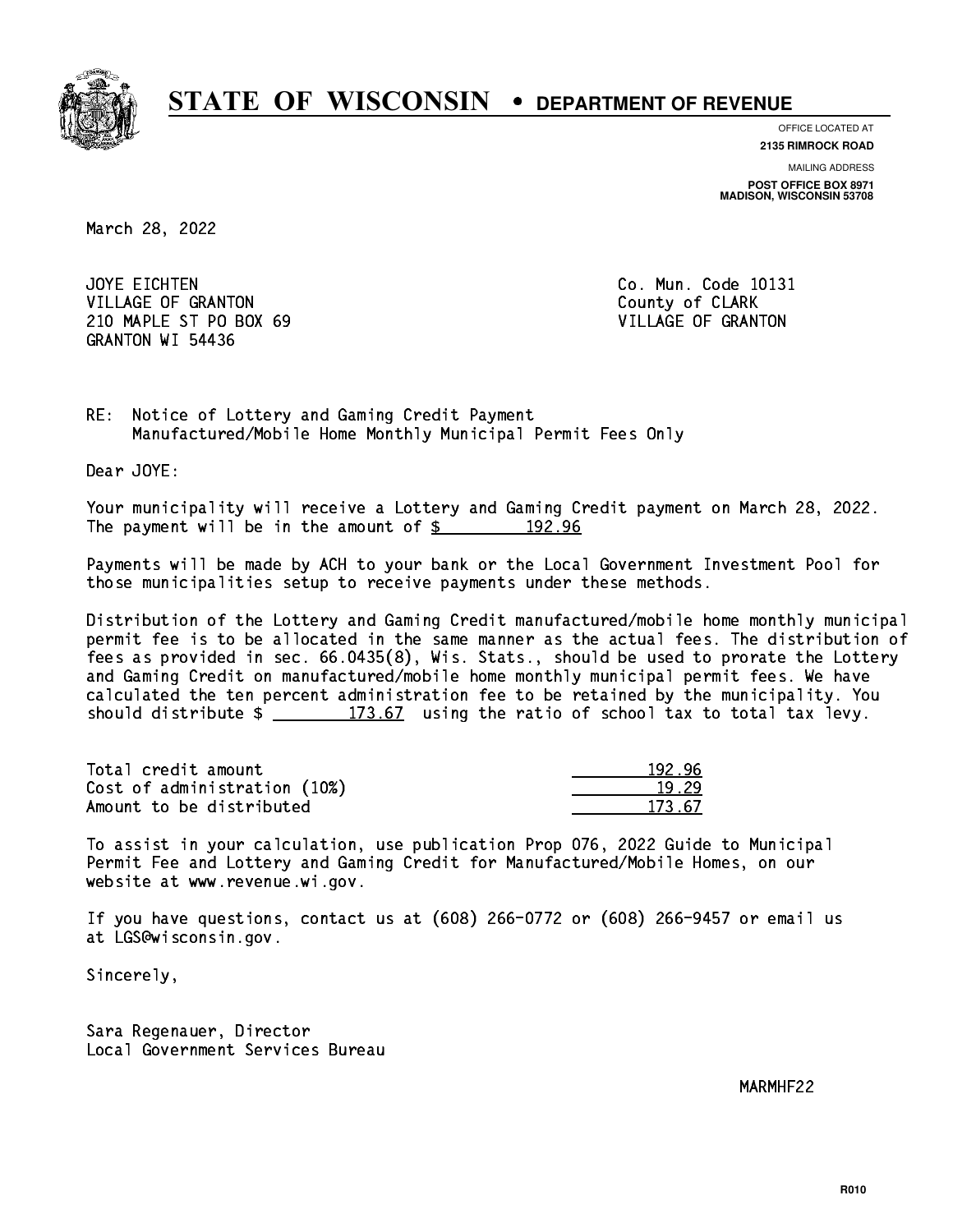

**OFFICE LOCATED AT**

**2135 RIMROCK ROAD**

**MAILING ADDRESS POST OFFICE BOX 8971 MADISON, WISCONSIN 53708**

March 28, 2022

**HEIDI MALDONIS** VILLAGE OF UNITY COUNTY COUNTY PO BOX 47 PO BOX 47 VILLAGE OF UNITY UNITY WI 54488-0047

Co. Mun. Code 10186

RE: Notice of Lottery and Gaming Credit Payment Manufactured/Mobile Home Monthly Municipal Permit Fees Only

Dear HEIDI:

 Your municipality will receive a Lottery and Gaming Credit payment on March 28, 2022. The payment will be in the amount of  $\frac{2}{3}$  2,126.16

 Payments will be made by ACH to your bank or the Local Government Investment Pool for those municipalities setup to receive payments under these methods.

 Distribution of the Lottery and Gaming Credit manufactured/mobile home monthly municipal permit fee is to be allocated in the same manner as the actual fees. The distribution of fees as provided in sec. 66.0435(8), Wis. Stats., should be used to prorate the Lottery and Gaming Credit on manufactured/mobile home monthly municipal permit fees. We have calculated the ten percent administration fee to be retained by the municipality. You should distribute  $\frac{1,913.55}{1,913.55}$  using the ratio of school tax to total tax levy.

| Total credit amount          | 2.126.16 |
|------------------------------|----------|
| Cost of administration (10%) | 212.61   |
| Amount to be distributed     | 1.913.55 |

 To assist in your calculation, use publication Prop 076, 2022 Guide to Municipal Permit Fee and Lottery and Gaming Credit for Manufactured/Mobile Homes, on our website at www.revenue.wi.gov.

 If you have questions, contact us at (608) 266-0772 or (608) 266-9457 or email us at LGS@wisconsin.gov.

Sincerely,

 Sara Regenauer, Director Local Government Services Bureau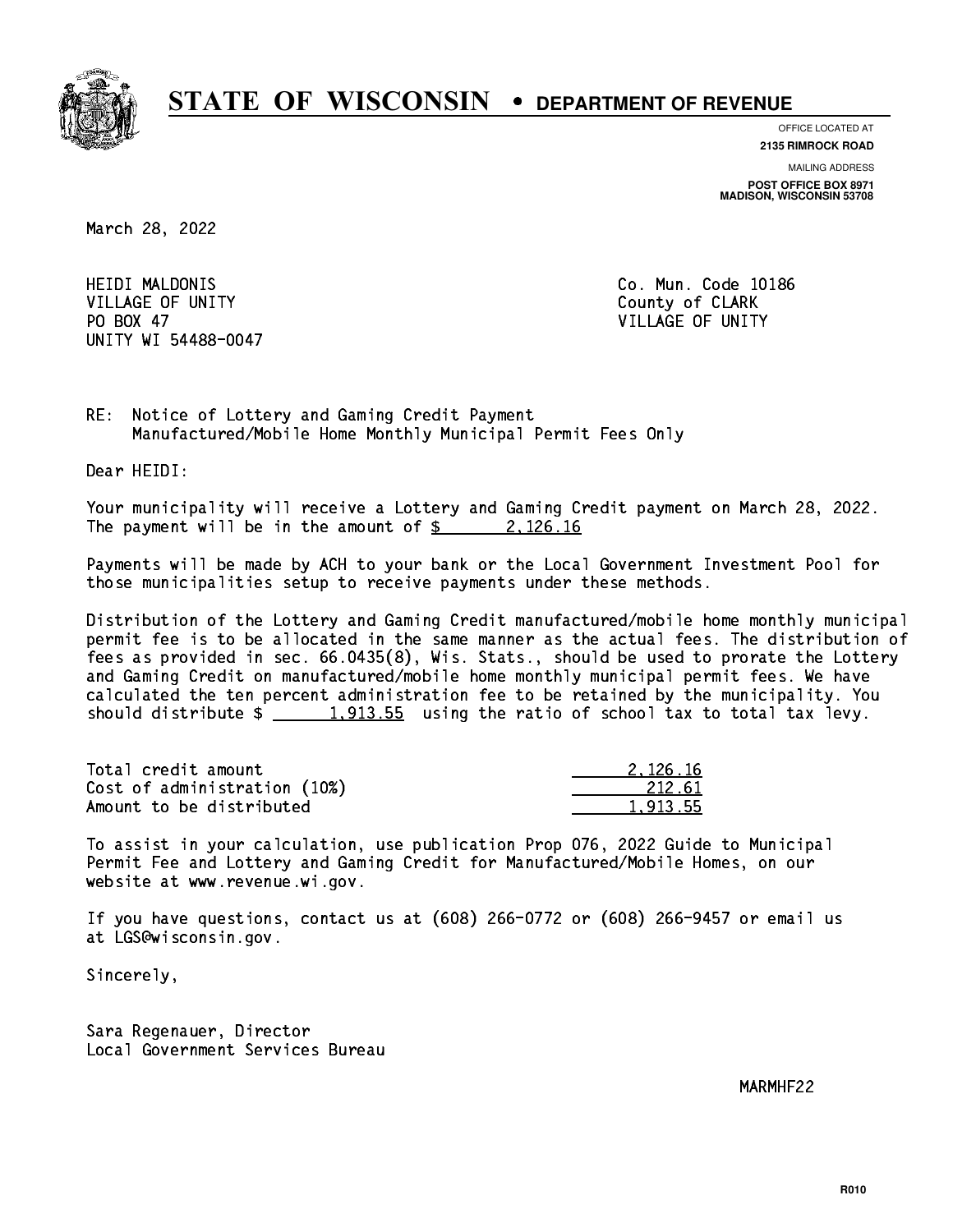

**OFFICE LOCATED AT**

**2135 RIMROCK ROAD**

**MAILING ADDRESS POST OFFICE BOX 8971 MADISON, WISCONSIN 53708**

March 28, 2022

ELLEN NIEMI VILLAGE OF WITHEE **COUNTY OF SEARCH COULD A** COUNTY OF CLARK PO BOX A WITHEE WI 54498-0901

Co. Mun. Code 10191 VILLAGE OF WITHEE

RE: Notice of Lottery and Gaming Credit Payment Manufactured/Mobile Home Monthly Municipal Permit Fees Only

Dear ELLEN:

 Your municipality will receive a Lottery and Gaming Credit payment on March 28, 2022. The payment will be in the amount of  $\frac{2}{3}$  1,450.02

 Payments will be made by ACH to your bank or the Local Government Investment Pool for those municipalities setup to receive payments under these methods.

 Distribution of the Lottery and Gaming Credit manufactured/mobile home monthly municipal permit fee is to be allocated in the same manner as the actual fees. The distribution of fees as provided in sec. 66.0435(8), Wis. Stats., should be used to prorate the Lottery and Gaming Credit on manufactured/mobile home monthly municipal permit fees. We have calculated the ten percent administration fee to be retained by the municipality. You should distribute  $\frac{1,305.02}{1,305.02}$  using the ratio of school tax to total tax levy.

| Total credit amount          | 1.450.02 |
|------------------------------|----------|
| Cost of administration (10%) | 145.00   |
| Amount to be distributed     | 1,305.02 |

 To assist in your calculation, use publication Prop 076, 2022 Guide to Municipal Permit Fee and Lottery and Gaming Credit for Manufactured/Mobile Homes, on our website at www.revenue.wi.gov.

 If you have questions, contact us at (608) 266-0772 or (608) 266-9457 or email us at LGS@wisconsin.gov.

Sincerely,

 Sara Regenauer, Director Local Government Services Bureau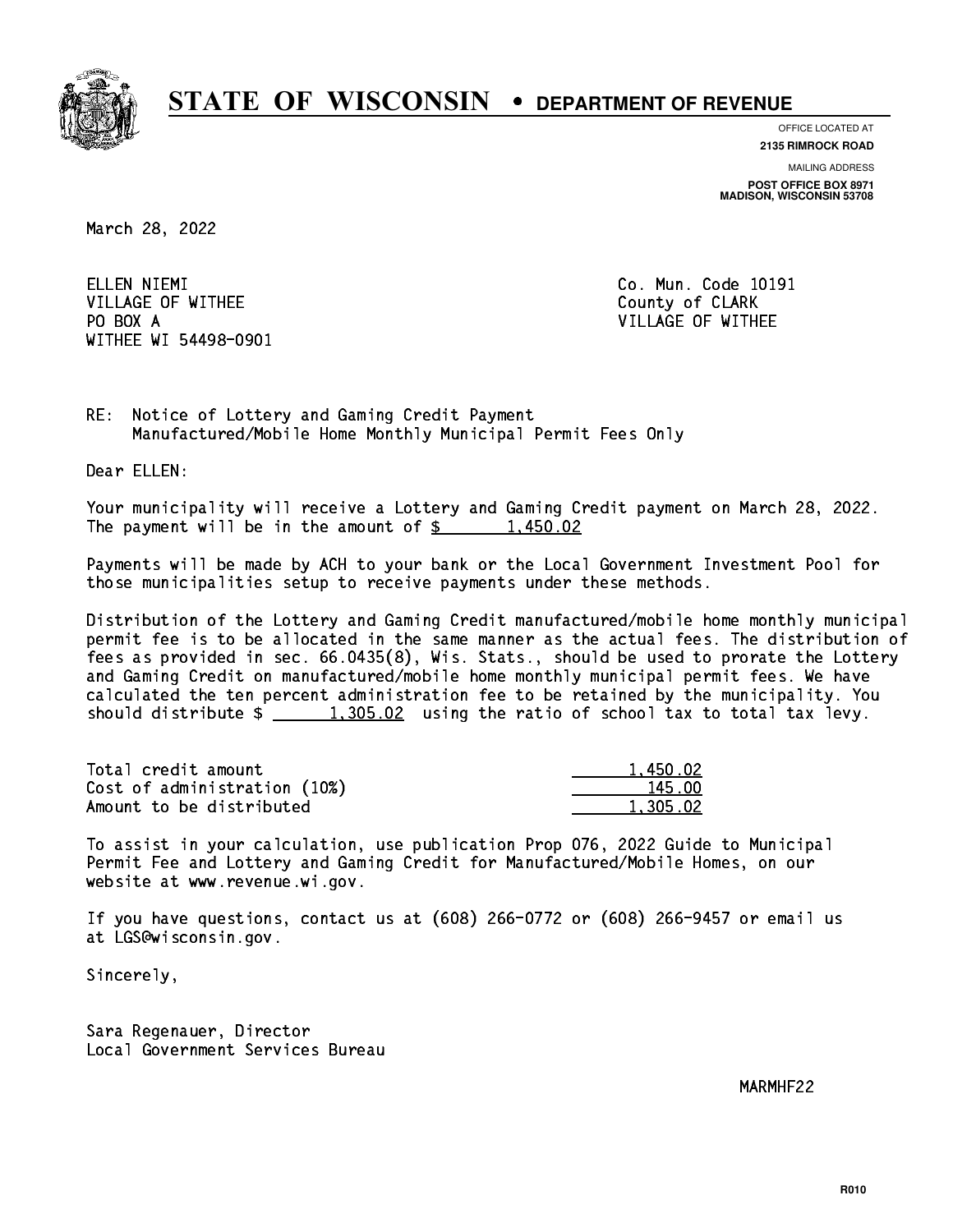

**OFFICE LOCATED AT**

**2135 RIMROCK ROAD**

**MAILING ADDRESS POST OFFICE BOX 8971 MADISON, WISCONSIN 53708**

March 28, 2022

 ERIN CLAUSNITZER Co. Mun. Code 10201 CITY OF ABBOTSFORD County of CLARK 203 N FIRST ST, PO BOX 589 CITY OF ABBOTSFORD ABBOTSFORD WI 54405-0589

RE: Notice of Lottery and Gaming Credit Payment Manufactured/Mobile Home Monthly Municipal Permit Fees Only

Dear ERIN:

 Your municipality will receive a Lottery and Gaming Credit payment on March 28, 2022. The payment will be in the amount of  $$ 636.85$ 

 Payments will be made by ACH to your bank or the Local Government Investment Pool for those municipalities setup to receive payments under these methods.

 Distribution of the Lottery and Gaming Credit manufactured/mobile home monthly municipal permit fee is to be allocated in the same manner as the actual fees. The distribution of fees as provided in sec. 66.0435(8), Wis. Stats., should be used to prorate the Lottery and Gaming Credit on manufactured/mobile home monthly municipal permit fees. We have calculated the ten percent administration fee to be retained by the municipality. You should distribute  $\frac{2}{1}$   $\frac{573.17}{2}$  using the ratio of school tax to total tax levy.

Total credit amount Cost of administration (10%) Amount to be distributed

| 636 85 |
|--------|
| 13 R.S |
| 573 17 |

 To assist in your calculation, use publication Prop 076, 2022 Guide to Municipal Permit Fee and Lottery and Gaming Credit for Manufactured/Mobile Homes, on our website at www.revenue.wi.gov.

 If you have questions, contact us at (608) 266-0772 or (608) 266-9457 or email us at LGS@wisconsin.gov.

Sincerely,

 Sara Regenauer, Director Local Government Services Bureau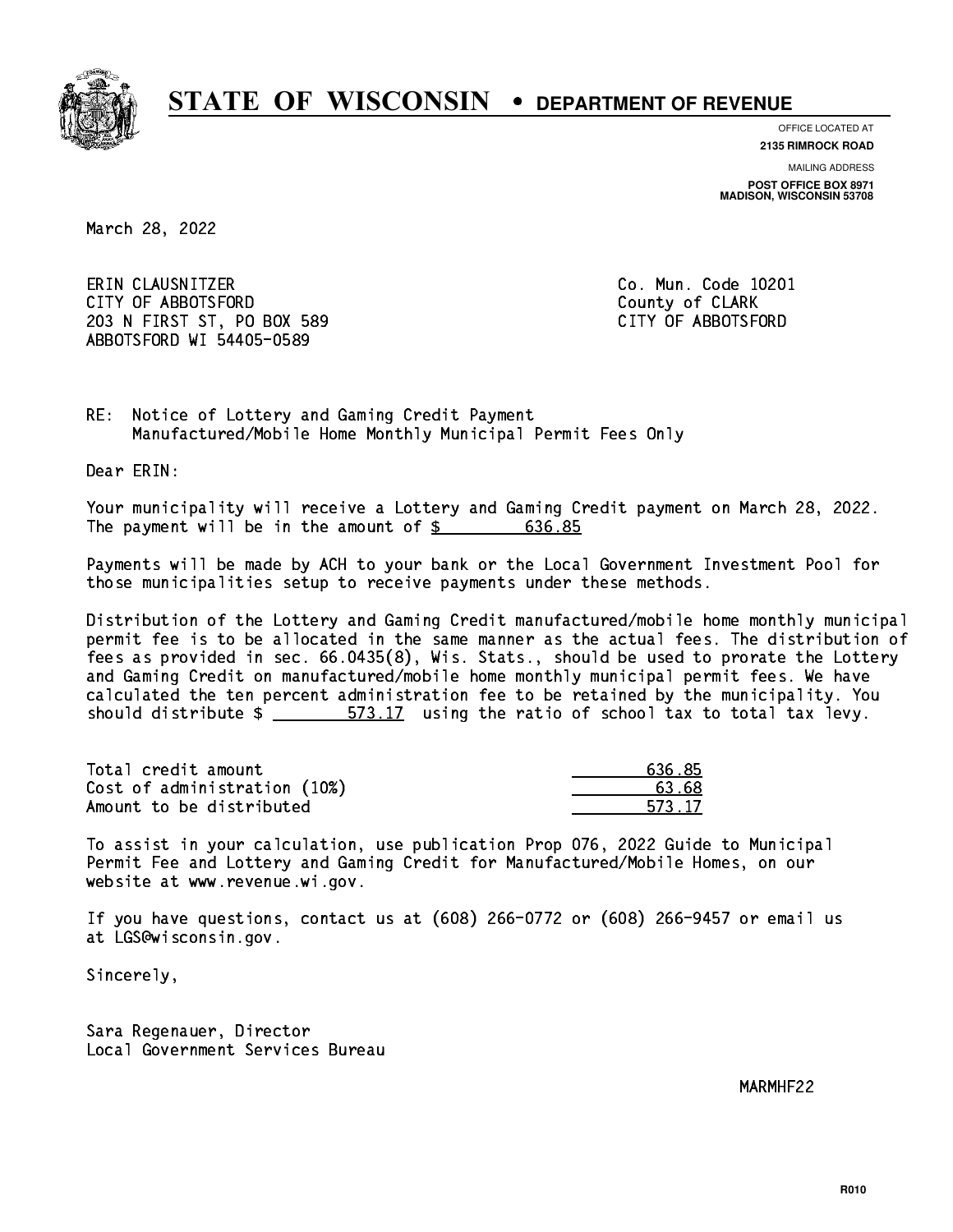

**OFFICE LOCATED AT**

**2135 RIMROCK ROAD**

**MAILING ADDRESS POST OFFICE BOX 8971 MADISON, WISCONSIN 53708**

March 28, 2022

**KAYLA SCHAR** CITY OF GREENWOOD COUNTY COUNTY OF CLARK PO BOX D, 102 N MAIN ST CITY OF GREENWOOD GREENWOOD WI 54437

Co. Mun. Code 10231

RE: Notice of Lottery and Gaming Credit Payment Manufactured/Mobile Home Monthly Municipal Permit Fees Only

Dear KAYLA:

 Your municipality will receive a Lottery and Gaming Credit payment on March 28, 2022. The payment will be in the amount of  $\frac{2}{3}$  9,102.36

 Payments will be made by ACH to your bank or the Local Government Investment Pool for those municipalities setup to receive payments under these methods.

 Distribution of the Lottery and Gaming Credit manufactured/mobile home monthly municipal permit fee is to be allocated in the same manner as the actual fees. The distribution of fees as provided in sec. 66.0435(8), Wis. Stats., should be used to prorate the Lottery and Gaming Credit on manufactured/mobile home monthly municipal permit fees. We have calculated the ten percent administration fee to be retained by the municipality. You should distribute  $\frac{2}{1}$   $\frac{8,192.13}{2}$  using the ratio of school tax to total tax levy.

| Total credit amount          | 9.102.36 |
|------------------------------|----------|
| Cost of administration (10%) | 910.23   |
| Amount to be distributed     | 8.192.13 |

 To assist in your calculation, use publication Prop 076, 2022 Guide to Municipal Permit Fee and Lottery and Gaming Credit for Manufactured/Mobile Homes, on our website at www.revenue.wi.gov.

 If you have questions, contact us at (608) 266-0772 or (608) 266-9457 or email us at LGS@wisconsin.gov.

Sincerely,

 Sara Regenauer, Director Local Government Services Bureau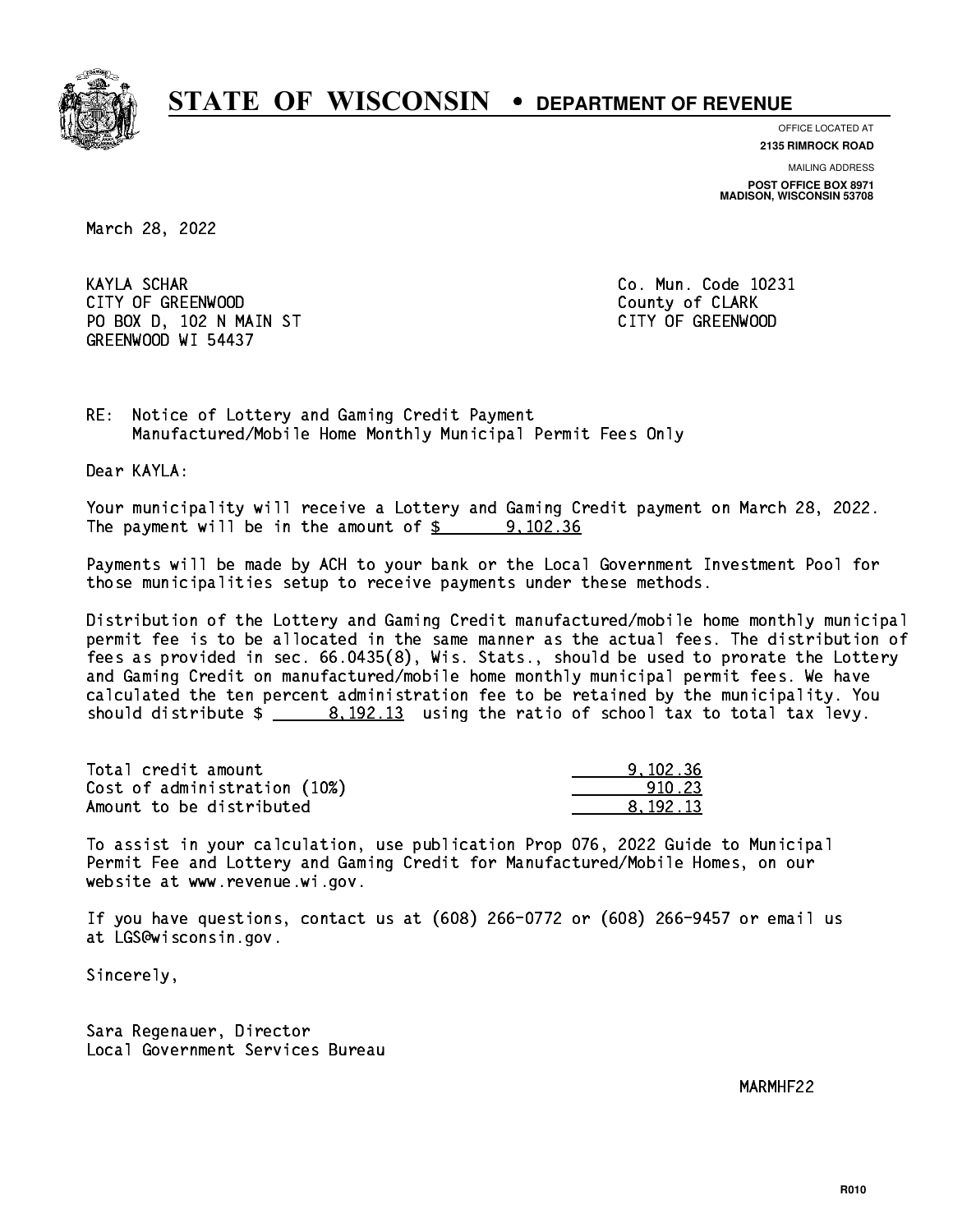

**OFFICE LOCATED AT**

**MAILING ADDRESS 2135 RIMROCK ROAD**

**POST OFFICE BOX 8971 MADISON, WISCONSIN 53708**

March 28, 2022

SHANNON TOUFAR COMMUNICATION CO. Mun. Code 10246 CITY OF LOYAL COUNTY OF LOYAL COUNTY OF COUNTY OF COUNTY OF COUNTY OF COUNTY OF COUNTY OF COUNTY OF COUNTY OF COUNTY OF COUNTY OF COUNTY OF COUNTY OF COUNTY OF COUNTY OF COUNTY OF COUNTY OF COUNTY OF COUNTY OF COUNTY OF CO PO BOX 9 PO BOX 9 CITY OF LOYAL LOYAL WI 54446-0009

CITY OF LOYAL

RE: Notice of Lottery and Gaming Credit Payment Manufactured/Mobile Home Monthly Municipal Permit Fees Only

Dear SHANNON:

 Your municipality will receive a Lottery and Gaming Credit payment on March 28, 2022. The payment will be in the amount of \$ 514.80 \_\_\_\_\_\_\_\_\_\_\_\_\_\_\_\_

 Payments will be made by ACH to your bank or the Local Government Investment Pool for those municipalities setup to receive payments under these methods.

 Distribution of the Lottery and Gaming Credit manufactured/mobile home monthly municipal permit fee is to be allocated in the same manner as the actual fees. The distribution of fees as provided in sec. 66.0435(8), Wis. Stats., should be used to prorate the Lottery and Gaming Credit on manufactured/mobile home monthly municipal permit fees. We have calculated the ten percent administration fee to be retained by the municipality. You should distribute  $\frac{463.32}{100}$  using the ratio of school tax to total tax levy.

| Total credit amount          | 514.80 |
|------------------------------|--------|
| Cost of administration (10%) | 51.48  |
| Amount to be distributed     | 463.32 |

 To assist in your calculation, use publication Prop 076, 2022 Guide to Municipal Permit Fee and Lottery and Gaming Credit for Manufactured/Mobile Homes, on our website at www.revenue.wi.gov.

 If you have questions, contact us at (608) 266-0772 or (608) 266-9457 or email us at LGS@wisconsin.gov.

Sincerely,

 Sara Regenauer, Director Local Government Services Bureau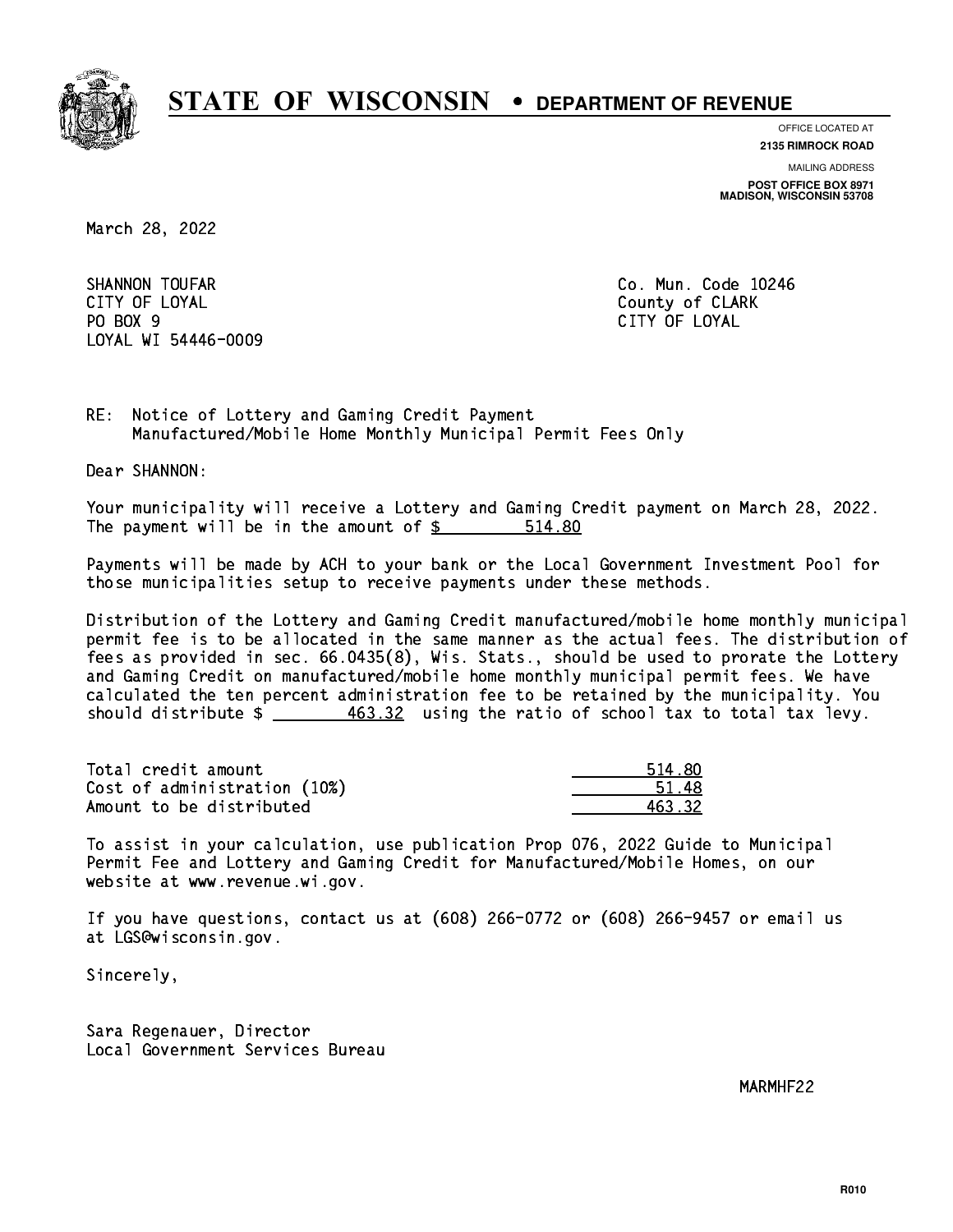

**OFFICE LOCATED AT**

**2135 RIMROCK ROAD**

**MAILING ADDRESS POST OFFICE BOX 8971 MADISON, WISCONSIN 53708**

March 28, 2022

 REX R ROEHL Co. Mun. Code 10261 CITY OF NEILLSVILLE **COUNTY COULD AND COULD COULD COULD** COUNTY OF CLARK 106 W DIVISION ST CITY OF NEILLSVILLE NEILLSVILLE WI 54456

RE: Notice of Lottery and Gaming Credit Payment Manufactured/Mobile Home Monthly Municipal Permit Fees Only

Dear REX:

 Your municipality will receive a Lottery and Gaming Credit payment on March 28, 2022. The payment will be in the amount of  $\frac{2}{3}$  914.15

 Payments will be made by ACH to your bank or the Local Government Investment Pool for those municipalities setup to receive payments under these methods.

 Distribution of the Lottery and Gaming Credit manufactured/mobile home monthly municipal permit fee is to be allocated in the same manner as the actual fees. The distribution of fees as provided in sec. 66.0435(8), Wis. Stats., should be used to prorate the Lottery and Gaming Credit on manufactured/mobile home monthly municipal permit fees. We have calculated the ten percent administration fee to be retained by the municipality. You should distribute  $\frac{22.74}{2}$  using the ratio of school tax to total tax levy.

| Total credit amount          | 914.15 |
|------------------------------|--------|
| Cost of administration (10%) | 91 41  |
| Amount to be distributed     | 822.74 |

| l 15   |
|--------|
|        |
| 322.74 |

 To assist in your calculation, use publication Prop 076, 2022 Guide to Municipal Permit Fee and Lottery and Gaming Credit for Manufactured/Mobile Homes, on our website at www.revenue.wi.gov.

 If you have questions, contact us at (608) 266-0772 or (608) 266-9457 or email us at LGS@wisconsin.gov.

Sincerely,

 Sara Regenauer, Director Local Government Services Bureau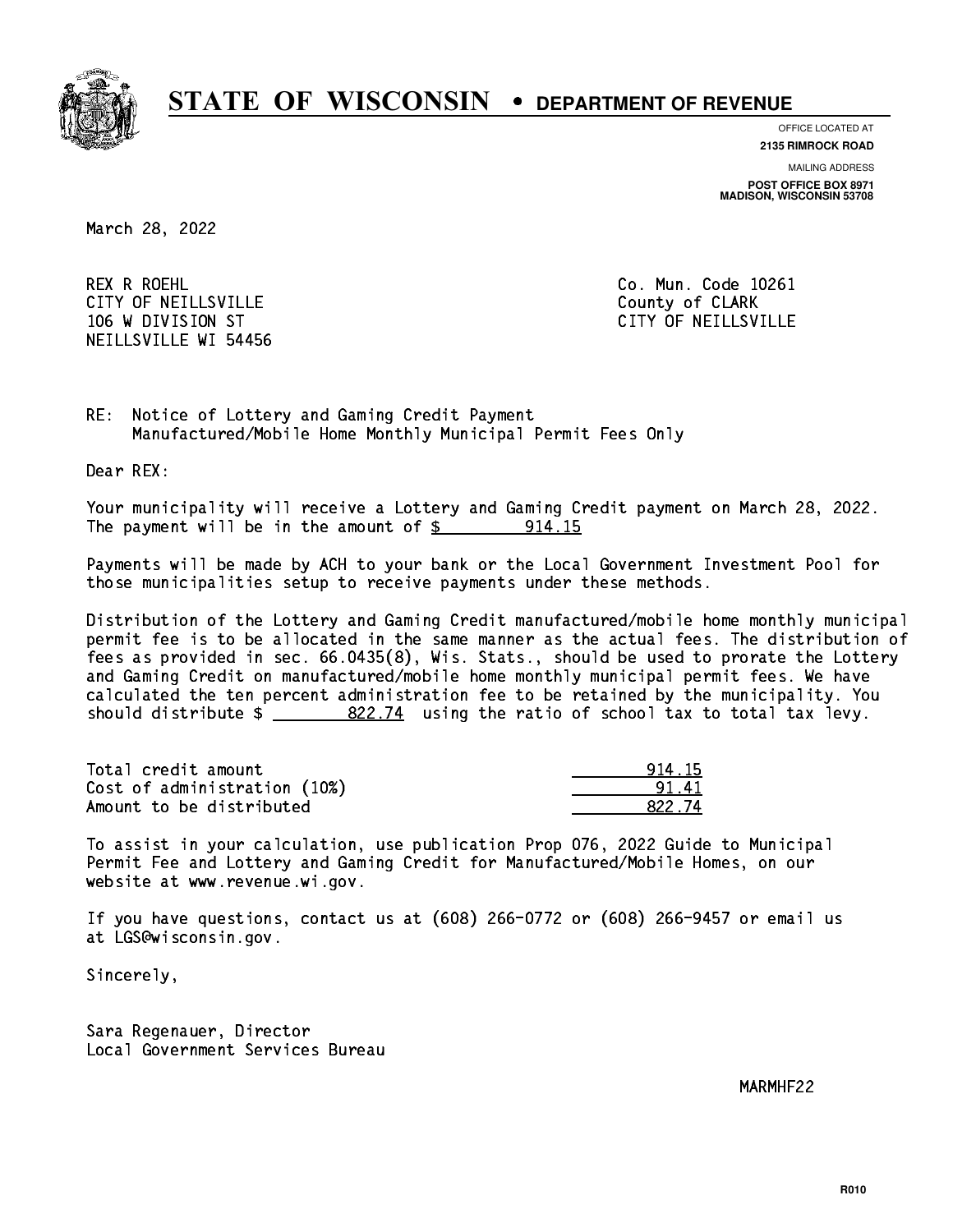

**OFFICE LOCATED AT 2135 RIMROCK ROAD**

**MAILING ADDRESS**

**POST OFFICE BOX 8971 MADISON, WISCONSIN 53708**

March 28, 2022

 MICHELE POGODZINSKI Co. Mun. Code 10286 CITY OF THE CITY OF THE COUNTY OF THE COUNTY OF COUNTY OF COUNTY OF COUNTY OF COUNTY OF COUNTY OF COUNTY OF COUNTY OF COUNTY OF COUNTY OF COUNTY OF COUNTY OF COUNTY OF COUNTY OF COUNTY OF COUNTY OF COUNTY OF COUNTY OF COUN PO BOX 334 PO BOX 334 CITY OF THORP THORP WI 54771-0334

RE: Notice of Lottery and Gaming Credit Payment Manufactured/Mobile Home Monthly Municipal Permit Fees Only

Dear MICHELE:

 Your municipality will receive a Lottery and Gaming Credit payment on March 28, 2022. The payment will be in the amount of  $\frac{2}{3}$  1,074.96

 Payments will be made by ACH to your bank or the Local Government Investment Pool for those municipalities setup to receive payments under these methods.

 Distribution of the Lottery and Gaming Credit manufactured/mobile home monthly municipal permit fee is to be allocated in the same manner as the actual fees. The distribution of fees as provided in sec. 66.0435(8), Wis. Stats., should be used to prorate the Lottery and Gaming Credit on manufactured/mobile home monthly municipal permit fees. We have calculated the ten percent administration fee to be retained by the municipality. You should distribute  $\frac{267.47}{2}$  using the ratio of school tax to total tax levy.

| Total credit amount          | 1.074.96 |
|------------------------------|----------|
| Cost of administration (10%) | 107.49   |
| Amount to be distributed     | 967 47   |

 To assist in your calculation, use publication Prop 076, 2022 Guide to Municipal Permit Fee and Lottery and Gaming Credit for Manufactured/Mobile Homes, on our website at www.revenue.wi.gov.

 If you have questions, contact us at (608) 266-0772 or (608) 266-9457 or email us at LGS@wisconsin.gov.

Sincerely,

 Sara Regenauer, Director Local Government Services Bureau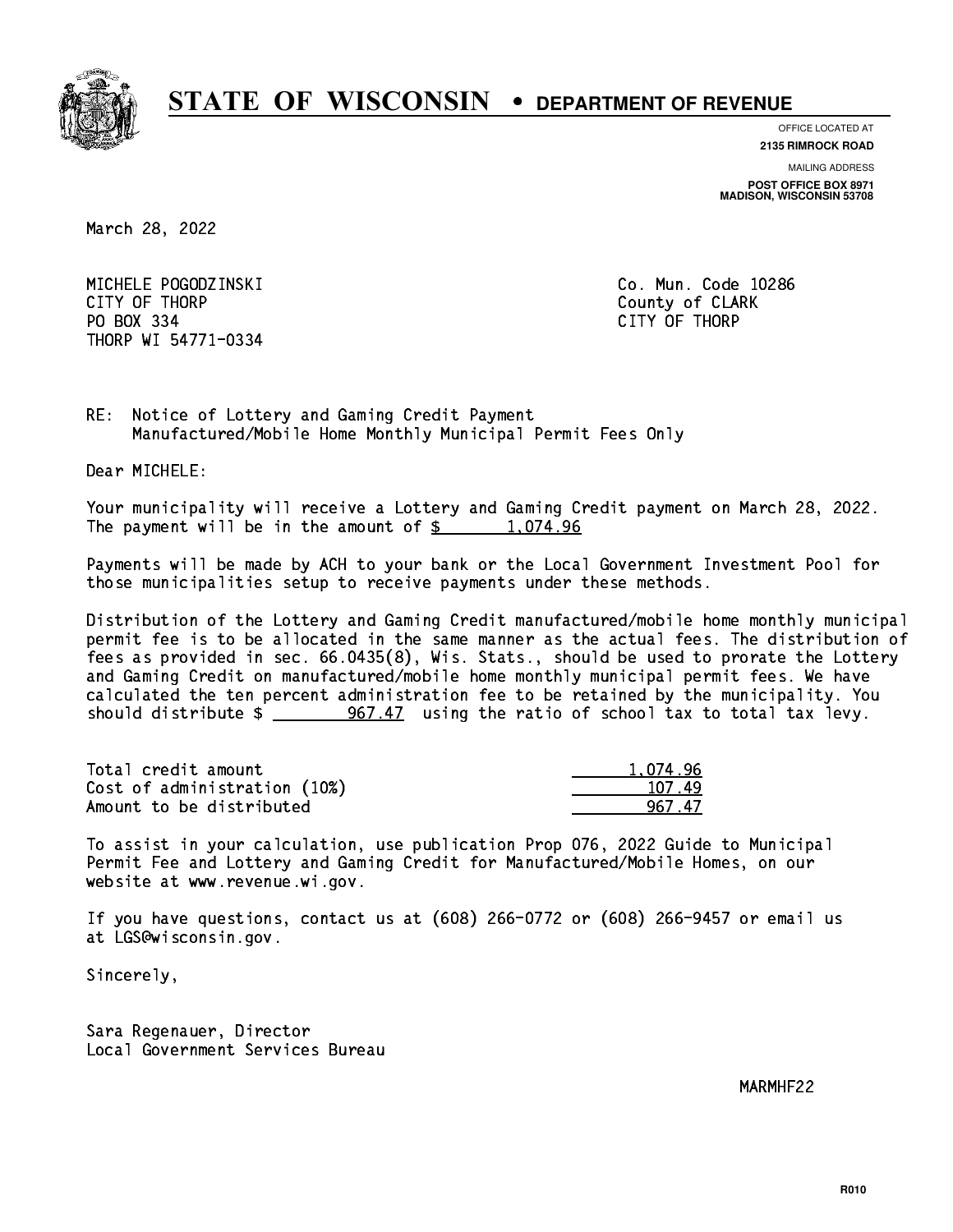

**OFFICE LOCATED AT**

**2135 RIMROCK ROAD**

**MAILING ADDRESS POST OFFICE BOX 8971 MADISON, WISCONSIN 53708**

March 28, 2022

PEGGY TOMLINSON TOWN OF DEKORRA County of COLUMBIA W8495 COUNTY HWY VJ TOWN OF DEKORRA POYNETTE WI 53955-9323

Co. Mun. Code 11010

RE: Notice of Lottery and Gaming Credit Payment Manufactured/Mobile Home Monthly Municipal Permit Fees Only

Dear PEGGY:

 Your municipality will receive a Lottery and Gaming Credit payment on March 28, 2022. The payment will be in the amount of  $\frac{2}{3}$  4,620.61

 Payments will be made by ACH to your bank or the Local Government Investment Pool for those municipalities setup to receive payments under these methods.

 Distribution of the Lottery and Gaming Credit manufactured/mobile home monthly municipal permit fee is to be allocated in the same manner as the actual fees. The distribution of fees as provided in sec. 66.0435(8), Wis. Stats., should be used to prorate the Lottery and Gaming Credit on manufactured/mobile home monthly municipal permit fees. We have calculated the ten percent administration fee to be retained by the municipality. You should distribute  $\frac{4}{158.55}$  using the ratio of school tax to total tax levy.

| Total credit amount          | 4.620.61 |
|------------------------------|----------|
| Cost of administration (10%) | 462.06   |
| Amount to be distributed     | 4.158.55 |

 To assist in your calculation, use publication Prop 076, 2022 Guide to Municipal Permit Fee and Lottery and Gaming Credit for Manufactured/Mobile Homes, on our website at www.revenue.wi.gov.

 If you have questions, contact us at (608) 266-0772 or (608) 266-9457 or email us at LGS@wisconsin.gov.

Sincerely,

 Sara Regenauer, Director Local Government Services Bureau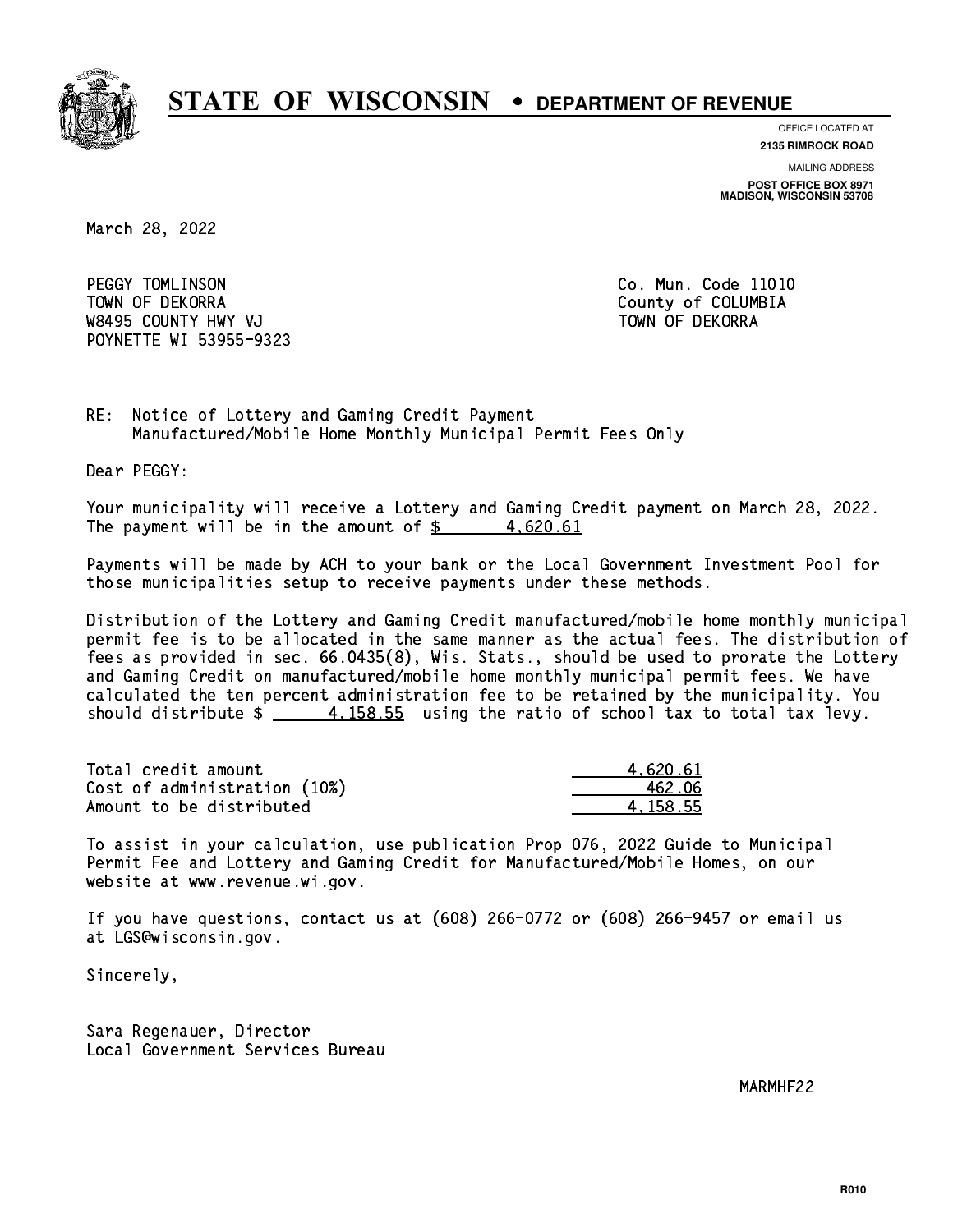

**OFFICE LOCATED AT**

**2135 RIMROCK ROAD**

**MAILING ADDRESS POST OFFICE BOX 8971 MADISON, WISCONSIN 53708**

March 28, 2022

STEPHANIE WARREN CO. Mun. Code 11020 TOWN OF LEWISTON County of COLUMBIA PO BOX 555 PO BOX 555 TOWN OF LEWISTON WISCONSIN DELLS WI 53965-0555

RE: Notice of Lottery and Gaming Credit Payment Manufactured/Mobile Home Monthly Municipal Permit Fees Only

Dear STEPHANIE:

 Your municipality will receive a Lottery and Gaming Credit payment on March 28, 2022. The payment will be in the amount of  $\frac{2}{3}$  1,409.45

 Payments will be made by ACH to your bank or the Local Government Investment Pool for those municipalities setup to receive payments under these methods.

 Distribution of the Lottery and Gaming Credit manufactured/mobile home monthly municipal permit fee is to be allocated in the same manner as the actual fees. The distribution of fees as provided in sec. 66.0435(8), Wis. Stats., should be used to prorate the Lottery and Gaming Credit on manufactured/mobile home monthly municipal permit fees. We have calculated the ten percent administration fee to be retained by the municipality. You should distribute  $\frac{1,268.51}{1,268.51}$  using the ratio of school tax to total tax levy.

| Total credit amount          | 1,409.45 |
|------------------------------|----------|
| Cost of administration (10%) | 140.94   |
| Amount to be distributed     | 1.268.51 |

 To assist in your calculation, use publication Prop 076, 2022 Guide to Municipal Permit Fee and Lottery and Gaming Credit for Manufactured/Mobile Homes, on our website at www.revenue.wi.gov.

 If you have questions, contact us at (608) 266-0772 or (608) 266-9457 or email us at LGS@wisconsin.gov.

Sincerely,

 Sara Regenauer, Director Local Government Services Bureau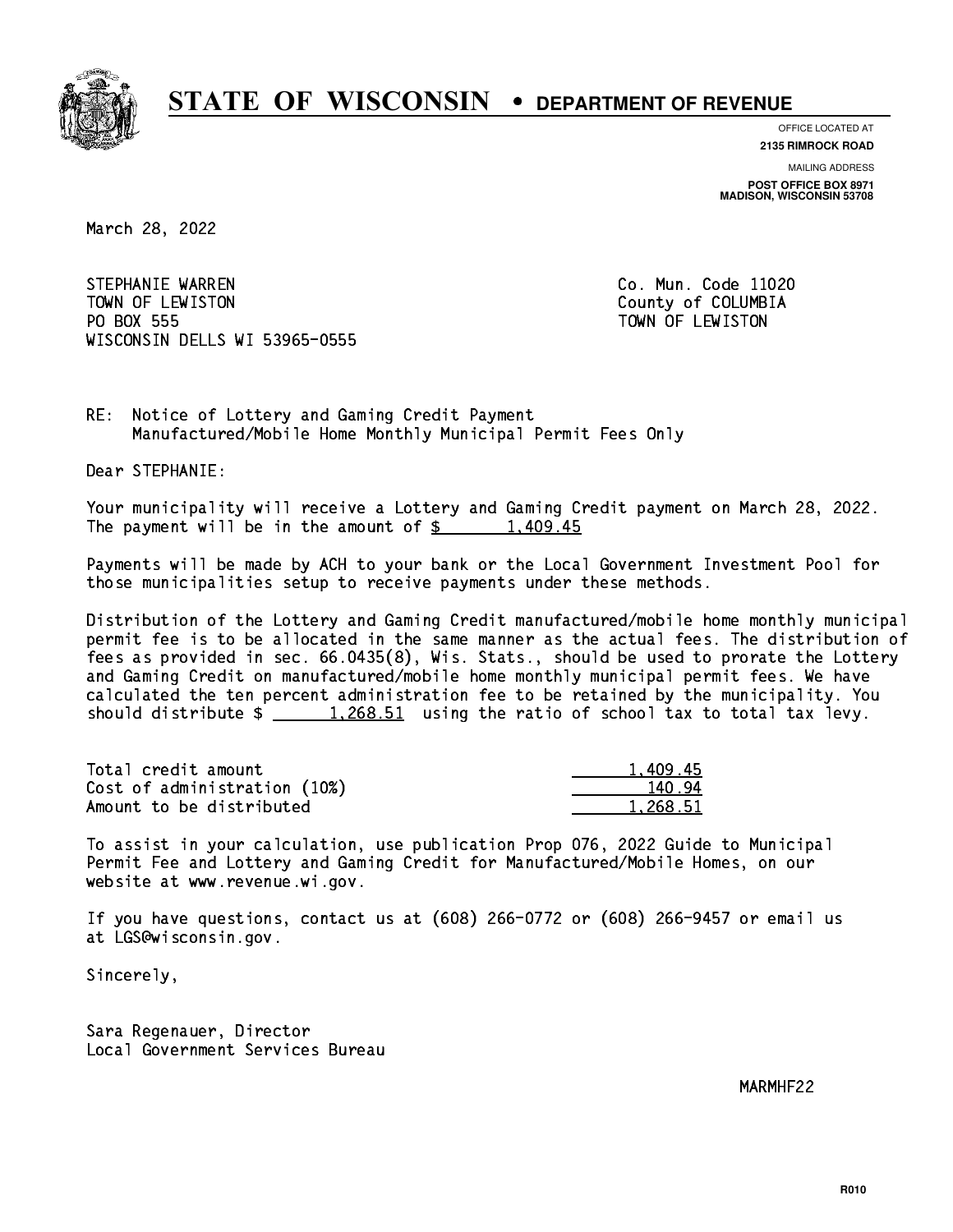

**OFFICE LOCATED AT**

**2135 RIMROCK ROAD**

**MAILING ADDRESS**

**POST OFFICE BOX 8971 MADISON, WISCONSIN 53708**

March 28, 2022

JINA DECOT LODI WI 53555

Co. Mun. Code 11022 TOWN OF LODI County of COLUMBIA where  $\sim$  10919 CTH  $\sim$  10919 CTH V TOWN OF LODINARY CONTINUES. The continues of the continues of  $\sim$ 

RE: Notice of Lottery and Gaming Credit Payment Manufactured/Mobile Home Monthly Municipal Permit Fees Only

Dear JINA:

 Your municipality will receive a Lottery and Gaming Credit payment on March 28, 2022. The payment will be in the amount of  $\frac{2}{3}$  2,364.22

 Payments will be made by ACH to your bank or the Local Government Investment Pool for those municipalities setup to receive payments under these methods.

 Distribution of the Lottery and Gaming Credit manufactured/mobile home monthly municipal permit fee is to be allocated in the same manner as the actual fees. The distribution of fees as provided in sec. 66.0435(8), Wis. Stats., should be used to prorate the Lottery and Gaming Credit on manufactured/mobile home monthly municipal permit fees. We have calculated the ten percent administration fee to be retained by the municipality. You should distribute  $\frac{2.127.80}{ }$  using the ratio of school tax to total tax levy.

| Total credit amount          | 2.364.22 |
|------------------------------|----------|
| Cost of administration (10%) | 236.42   |
| Amount to be distributed     | 2.127.80 |

 To assist in your calculation, use publication Prop 076, 2022 Guide to Municipal Permit Fee and Lottery and Gaming Credit for Manufactured/Mobile Homes, on our website at www.revenue.wi.gov.

 If you have questions, contact us at (608) 266-0772 or (608) 266-9457 or email us at LGS@wisconsin.gov.

Sincerely,

 Sara Regenauer, Director Local Government Services Bureau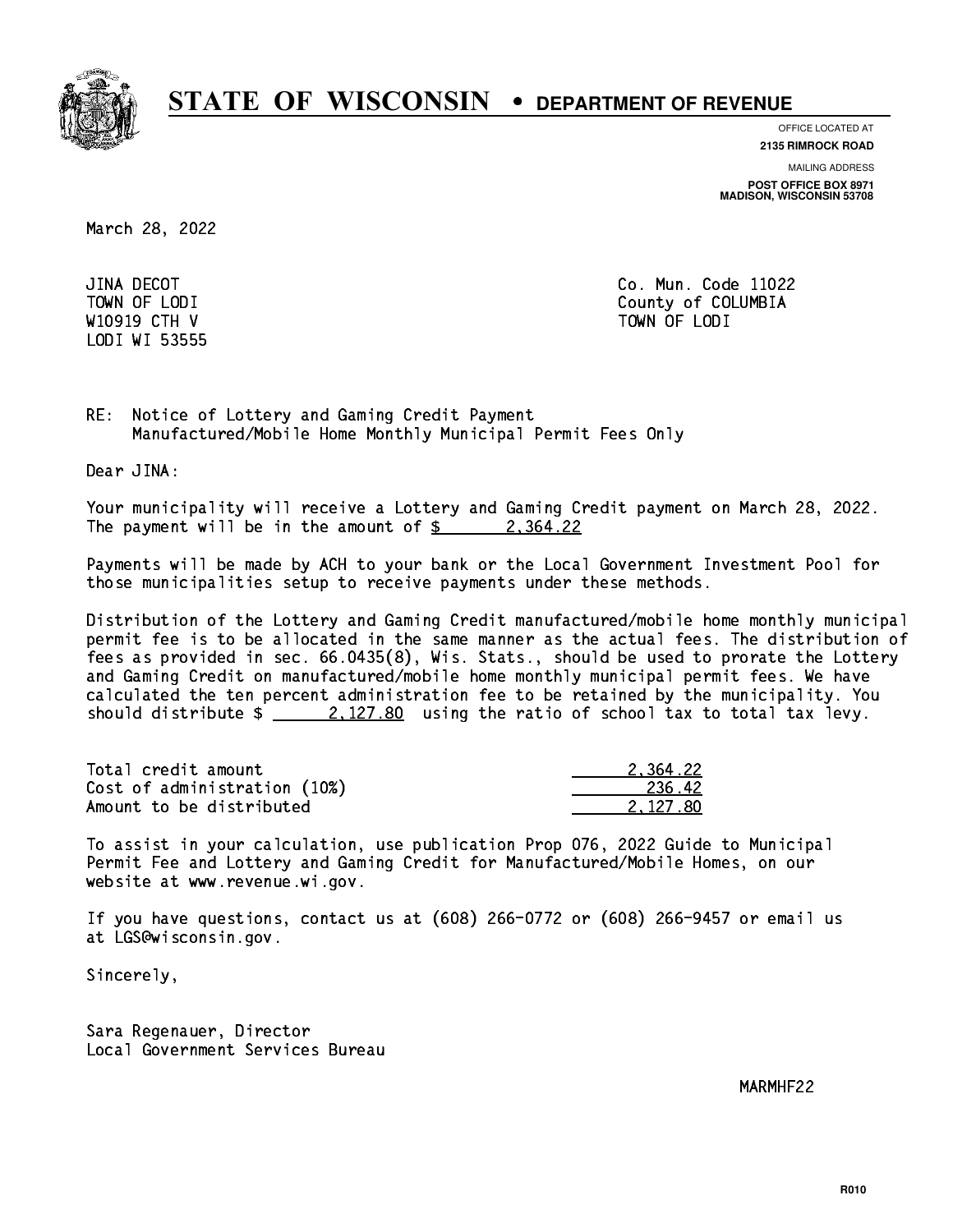

**OFFICE LOCATED AT**

**2135 RIMROCK ROAD**

**MAILING ADDRESS POST OFFICE BOX 8971 MADISON, WISCONSIN 53708**

March 28, 2022

CHERYL DAVIS TOWN OF NEWPORT County of COLUMBIA W14125 INGEBRETSON ROAD TOWN OF NEWPORT WISCONSIN DELLS WI 53965-8757

Co. Mun. Code 11028

RE: Notice of Lottery and Gaming Credit Payment Manufactured/Mobile Home Monthly Municipal Permit Fees Only

Dear CHERYL:

 Your municipality will receive a Lottery and Gaming Credit payment on March 28, 2022. The payment will be in the amount of \$ 319.92 \_\_\_\_\_\_\_\_\_\_\_\_\_\_\_\_

 Payments will be made by ACH to your bank or the Local Government Investment Pool for those municipalities setup to receive payments under these methods.

 Distribution of the Lottery and Gaming Credit manufactured/mobile home monthly municipal permit fee is to be allocated in the same manner as the actual fees. The distribution of fees as provided in sec. 66.0435(8), Wis. Stats., should be used to prorate the Lottery and Gaming Credit on manufactured/mobile home monthly municipal permit fees. We have calculated the ten percent administration fee to be retained by the municipality. You should distribute  $\frac{287.93}{287.93}$  using the ratio of school tax to total tax levy.

| Total credit amount          | 319.92 |
|------------------------------|--------|
| Cost of administration (10%) | -31-99 |
| Amount to be distributed     | 287.93 |

| 92<br>-21 |
|-----------|
|           |
| नन<br>- 7 |

 To assist in your calculation, use publication Prop 076, 2022 Guide to Municipal Permit Fee and Lottery and Gaming Credit for Manufactured/Mobile Homes, on our website at www.revenue.wi.gov.

 If you have questions, contact us at (608) 266-0772 or (608) 266-9457 or email us at LGS@wisconsin.gov.

Sincerely,

 Sara Regenauer, Director Local Government Services Bureau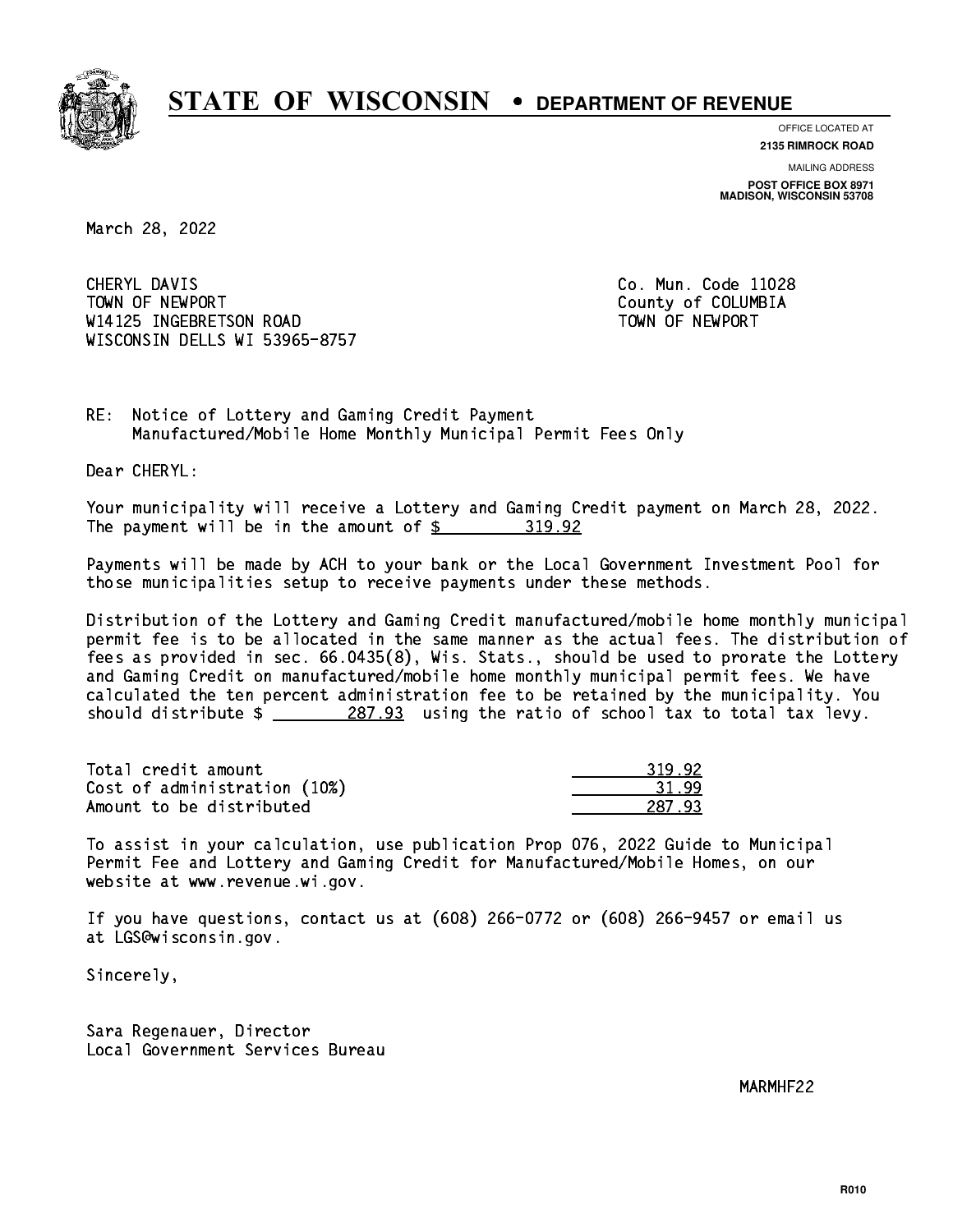

**OFFICE LOCATED AT**

**2135 RIMROCK ROAD**

**MAILING ADDRESS POST OFFICE BOX 8971 MADISON, WISCONSIN 53708**

March 28, 2022

MARK ZIMMERMAN TOWN OF PACIFIC **COLUMBIA** County of COLUMBIA P.O. BOX 857 TOWN OF PACIFIC PORTAGE WI 53901-0857

Co. Mun. Code 11032

RE: Notice of Lottery and Gaming Credit Payment Manufactured/Mobile Home Monthly Municipal Permit Fees Only

Dear MARK:

 Your municipality will receive a Lottery and Gaming Credit payment on March 28, 2022. The payment will be in the amount of  $\frac{2}{3}$  4,934.34

 Payments will be made by ACH to your bank or the Local Government Investment Pool for those municipalities setup to receive payments under these methods.

 Distribution of the Lottery and Gaming Credit manufactured/mobile home monthly municipal permit fee is to be allocated in the same manner as the actual fees. The distribution of fees as provided in sec. 66.0435(8), Wis. Stats., should be used to prorate the Lottery and Gaming Credit on manufactured/mobile home monthly municipal permit fees. We have calculated the ten percent administration fee to be retained by the municipality. You should distribute  $\frac{4.440.91}{2}$  using the ratio of school tax to total tax levy.

| Total credit amount          | 4.934.34 |
|------------------------------|----------|
| Cost of administration (10%) | 493.43   |
| Amount to be distributed     | 4.440.91 |

 To assist in your calculation, use publication Prop 076, 2022 Guide to Municipal Permit Fee and Lottery and Gaming Credit for Manufactured/Mobile Homes, on our website at www.revenue.wi.gov.

 If you have questions, contact us at (608) 266-0772 or (608) 266-9457 or email us at LGS@wisconsin.gov.

Sincerely,

 Sara Regenauer, Director Local Government Services Bureau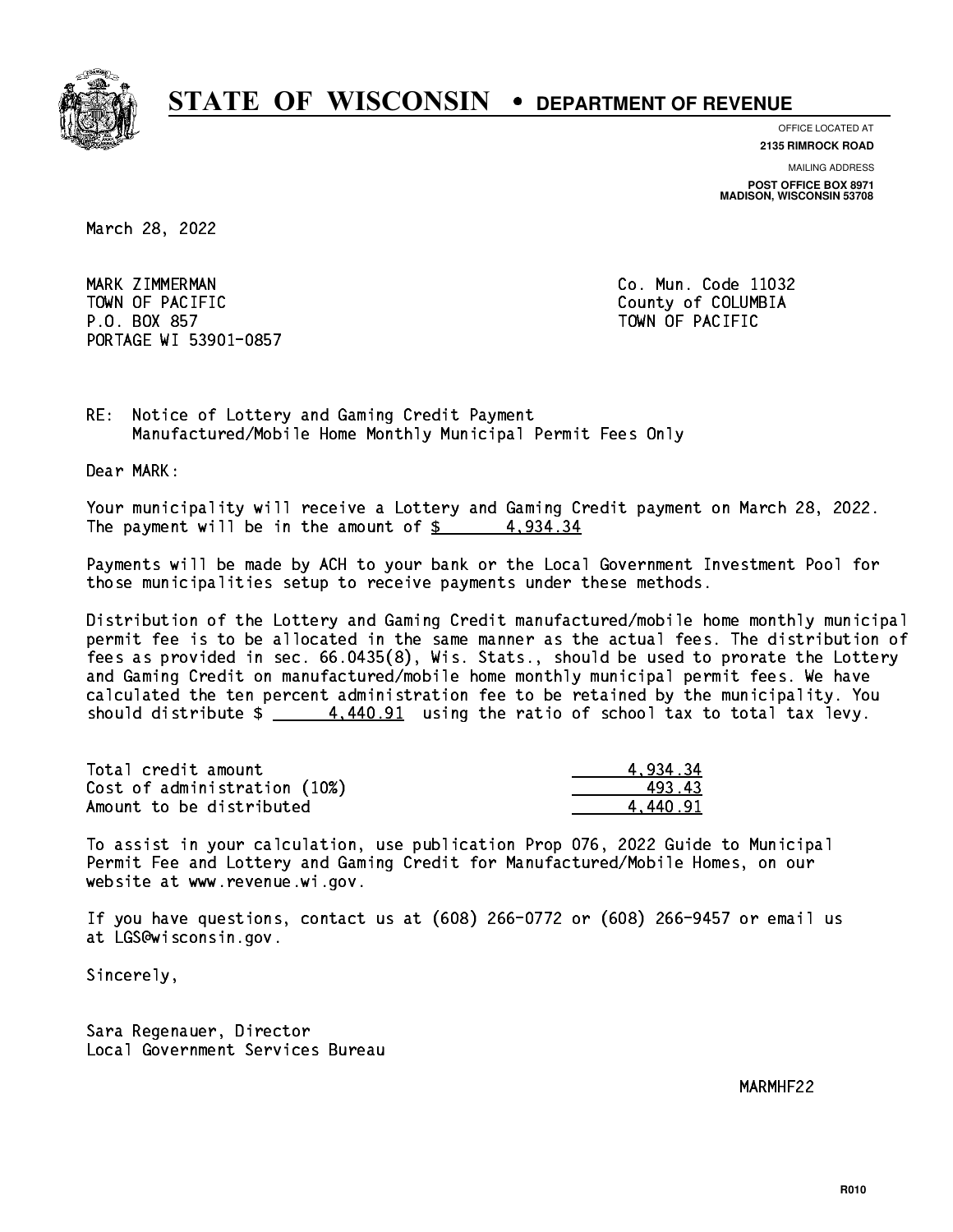

**OFFICE LOCATED AT**

**2135 RIMROCK ROAD**

**MAILING ADDRESS POST OFFICE BOX 8971 MADISON, WISCONSIN 53708**

March 28, 2022

SHARON RICHMOND LODI WI 53555

Co. Mun. Code 11040 TOWN OF WEST POINT County of COLUMBIA N2114 RAUSCH RD TOWN OF WEST POINT

RE: Notice of Lottery and Gaming Credit Payment Manufactured/Mobile Home Monthly Municipal Permit Fees Only

Dear SHARON:

 Your municipality will receive a Lottery and Gaming Credit payment on March 28, 2022. The payment will be in the amount of  $\frac{2}{3}$  18,636.48

 Payments will be made by ACH to your bank or the Local Government Investment Pool for those municipalities setup to receive payments under these methods.

 Distribution of the Lottery and Gaming Credit manufactured/mobile home monthly municipal permit fee is to be allocated in the same manner as the actual fees. The distribution of fees as provided in sec. 66.0435(8), Wis. Stats., should be used to prorate the Lottery and Gaming Credit on manufactured/mobile home monthly municipal permit fees. We have calculated the ten percent administration fee to be retained by the municipality. You should distribute  $\frac{16,772.84}{ }$  using the ratio of school tax to total tax levy.

| Total credit amount          | 18,636.48 |
|------------------------------|-----------|
| Cost of administration (10%) | 1.863.64  |
| Amount to be distributed     | 16,772.84 |

 To assist in your calculation, use publication Prop 076, 2022 Guide to Municipal Permit Fee and Lottery and Gaming Credit for Manufactured/Mobile Homes, on our website at www.revenue.wi.gov.

 If you have questions, contact us at (608) 266-0772 or (608) 266-9457 or email us at LGS@wisconsin.gov.

Sincerely,

 Sara Regenauer, Director Local Government Services Bureau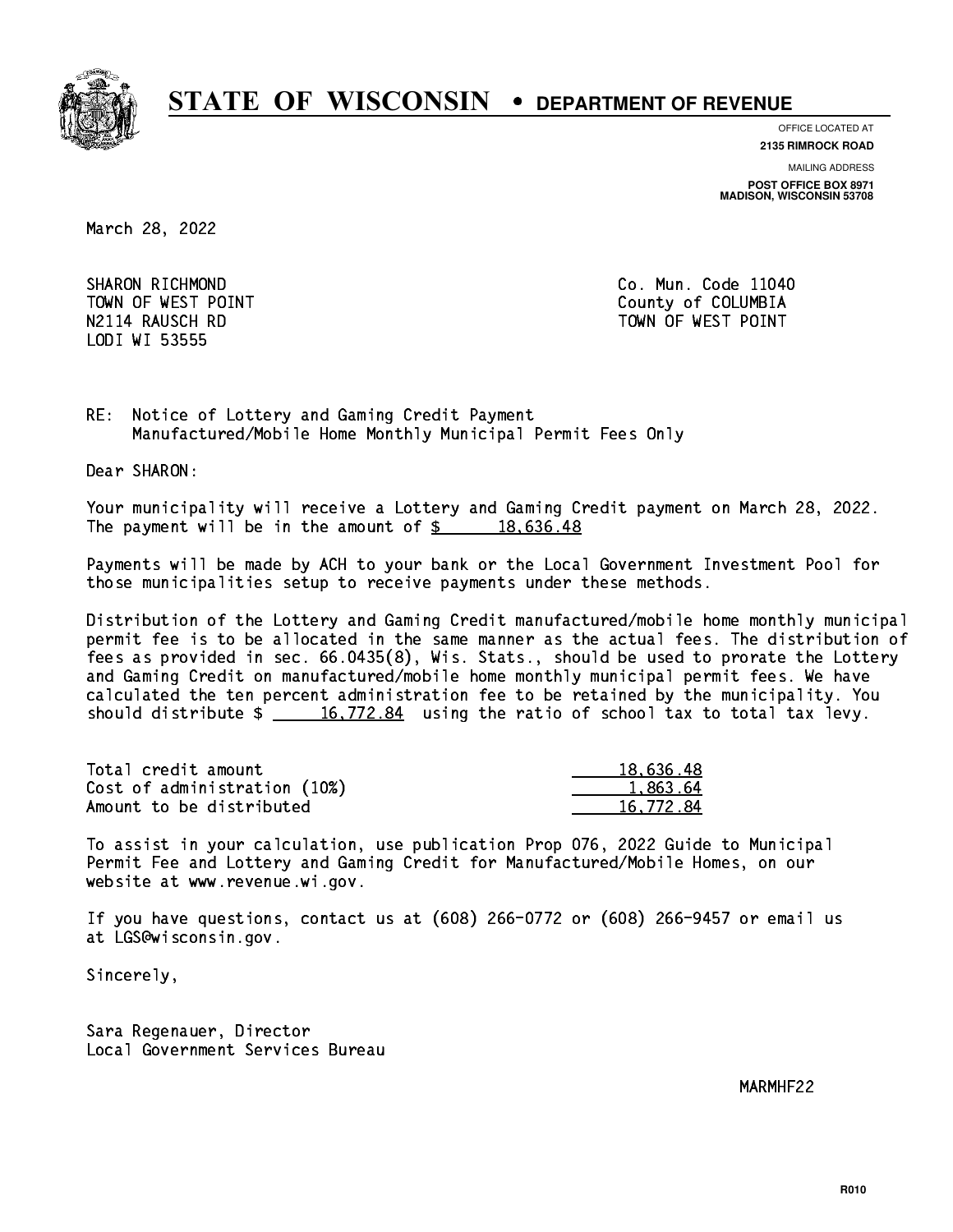

**OFFICE LOCATED AT**

**2135 RIMROCK ROAD**

**MAILING ADDRESS POST OFFICE BOX 8971 MADISON, WISCONSIN 53708**

March 28, 2022

BONNIE LANGSDORF **Co. Mun. Code 11116** VILLAGE OF DOYLESTOWN COUNTY OF COLUMBIA PO BOX 96 DOYLESTOWN WI 53928-0096

VILLAGE OF DOYLESTOWN

RE: Notice of Lottery and Gaming Credit Payment Manufactured/Mobile Home Monthly Municipal Permit Fees Only

Dear BONNIE:

 Your municipality will receive a Lottery and Gaming Credit payment on March 28, 2022. The payment will be in the amount of  $\frac{2}{3}$  4,860.51

 Payments will be made by ACH to your bank or the Local Government Investment Pool for those municipalities setup to receive payments under these methods.

 Distribution of the Lottery and Gaming Credit manufactured/mobile home monthly municipal permit fee is to be allocated in the same manner as the actual fees. The distribution of fees as provided in sec. 66.0435(8), Wis. Stats., should be used to prorate the Lottery and Gaming Credit on manufactured/mobile home monthly municipal permit fees. We have calculated the ten percent administration fee to be retained by the municipality. You should distribute  $\frac{4}{1274.46}$  using the ratio of school tax to total tax levy.

| Total credit amount          | 4.860.51 |
|------------------------------|----------|
| Cost of administration (10%) | 486.05   |
| Amount to be distributed     | 4.374.46 |

 To assist in your calculation, use publication Prop 076, 2022 Guide to Municipal Permit Fee and Lottery and Gaming Credit for Manufactured/Mobile Homes, on our website at www.revenue.wi.gov.

 If you have questions, contact us at (608) 266-0772 or (608) 266-9457 or email us at LGS@wisconsin.gov.

Sincerely,

 Sara Regenauer, Director Local Government Services Bureau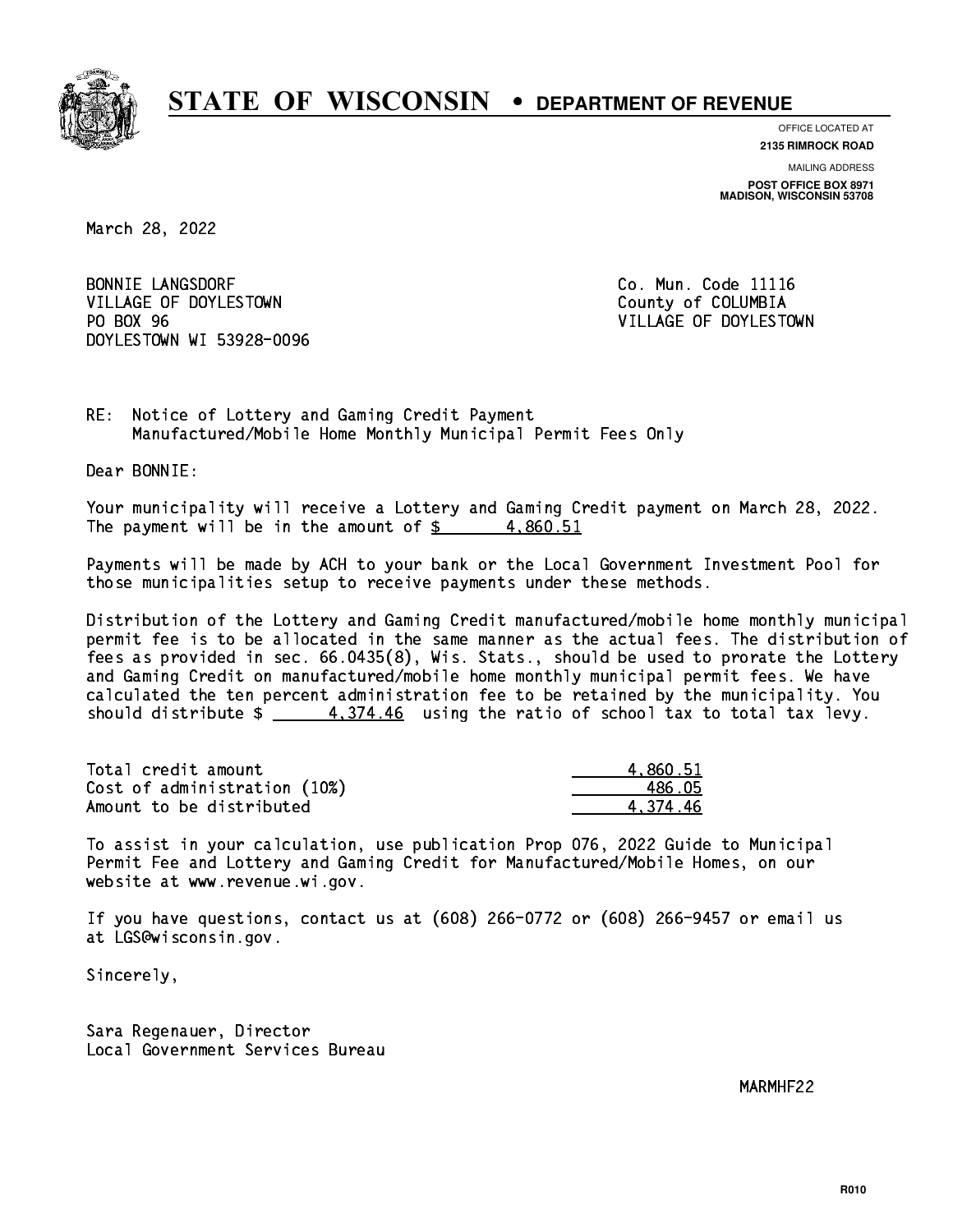

**OFFICE LOCATED AT**

**2135 RIMROCK ROAD**

**MAILING ADDRESS POST OFFICE BOX 8971 MADISON, WISCONSIN 53708**

March 28, 2022

MARIE ABEGGLEN VILLAGE OF FALL RIVER **COLLECT IN THE COLLECT OF SALE ASSESS** PO BOX 37 FALL RIVER WI 53932-0035

Co. Mun. Code 11126 VILLAGE OF FALL RIVER

RE: Notice of Lottery and Gaming Credit Payment Manufactured/Mobile Home Monthly Municipal Permit Fees Only

Dear MARIE:

 Your municipality will receive a Lottery and Gaming Credit payment on March 28, 2022. The payment will be in the amount of  $\frac{2}{3}$  3,524.04

 Payments will be made by ACH to your bank or the Local Government Investment Pool for those municipalities setup to receive payments under these methods.

 Distribution of the Lottery and Gaming Credit manufactured/mobile home monthly municipal permit fee is to be allocated in the same manner as the actual fees. The distribution of fees as provided in sec. 66.0435(8), Wis. Stats., should be used to prorate the Lottery and Gaming Credit on manufactured/mobile home monthly municipal permit fees. We have calculated the ten percent administration fee to be retained by the municipality. You should distribute  $\frac{2}{1}$   $\frac{3.171.64}{1.64}$  using the ratio of school tax to total tax levy.

| Total credit amount          | 3.524.04 |
|------------------------------|----------|
| Cost of administration (10%) | 352.40   |
| Amount to be distributed     | 3.171.64 |

 To assist in your calculation, use publication Prop 076, 2022 Guide to Municipal Permit Fee and Lottery and Gaming Credit for Manufactured/Mobile Homes, on our website at www.revenue.wi.gov.

 If you have questions, contact us at (608) 266-0772 or (608) 266-9457 or email us at LGS@wisconsin.gov.

Sincerely,

 Sara Regenauer, Director Local Government Services Bureau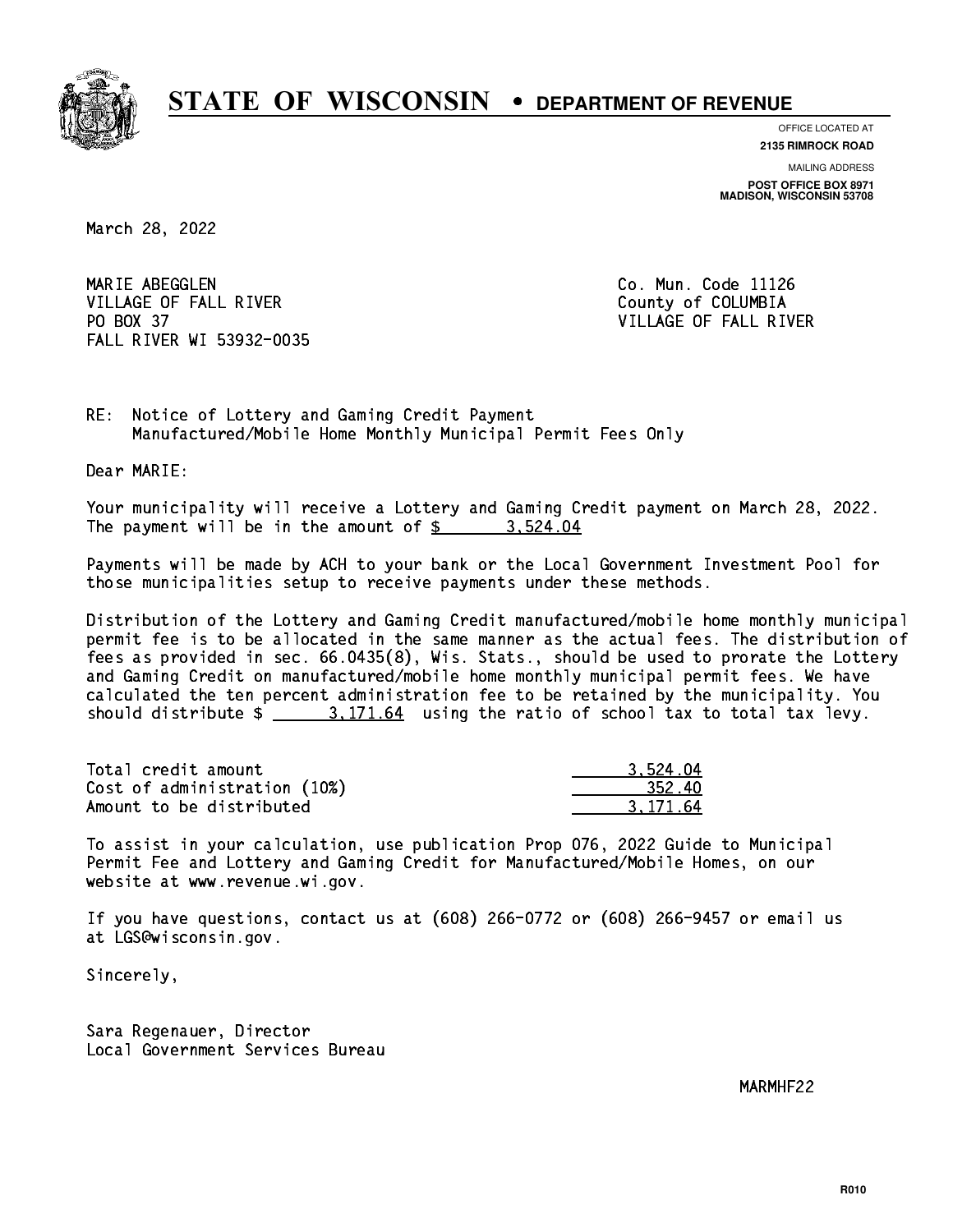

**OFFICE LOCATED AT**

**2135 RIMROCK ROAD**

**MAILING ADDRESS POST OFFICE BOX 8971 MADISON, WISCONSIN 53708**

March 28, 2022

NATALIE MEGOW VILLAGE OF POYNETTE COUNTY OF COLUMBIA PO BOX 95, 106 SOUTH MAIN ST VILLAGE OF POYNETTE POYNETTE WI 53955-0095

Co. Mun. Code 11172

RE: Notice of Lottery and Gaming Credit Payment Manufactured/Mobile Home Monthly Municipal Permit Fees Only

Dear NATALIE:

 Your municipality will receive a Lottery and Gaming Credit payment on March 28, 2022. The payment will be in the amount of  $\frac{2}{3}$  10,378.82

 Payments will be made by ACH to your bank or the Local Government Investment Pool for those municipalities setup to receive payments under these methods.

 Distribution of the Lottery and Gaming Credit manufactured/mobile home monthly municipal permit fee is to be allocated in the same manner as the actual fees. The distribution of fees as provided in sec. 66.0435(8), Wis. Stats., should be used to prorate the Lottery and Gaming Credit on manufactured/mobile home monthly municipal permit fees. We have calculated the ten percent administration fee to be retained by the municipality. You should distribute  $\frac{2}{2}$   $\frac{9,340.94}{2}$  using the ratio of school tax to total tax levy.

| Total credit amount          | 10.378.82 |
|------------------------------|-----------|
| Cost of administration (10%) | 1.037.88  |
| Amount to be distributed     | 9.340.94  |

 To assist in your calculation, use publication Prop 076, 2022 Guide to Municipal Permit Fee and Lottery and Gaming Credit for Manufactured/Mobile Homes, on our website at www.revenue.wi.gov.

 If you have questions, contact us at (608) 266-0772 or (608) 266-9457 or email us at LGS@wisconsin.gov.

Sincerely,

 Sara Regenauer, Director Local Government Services Bureau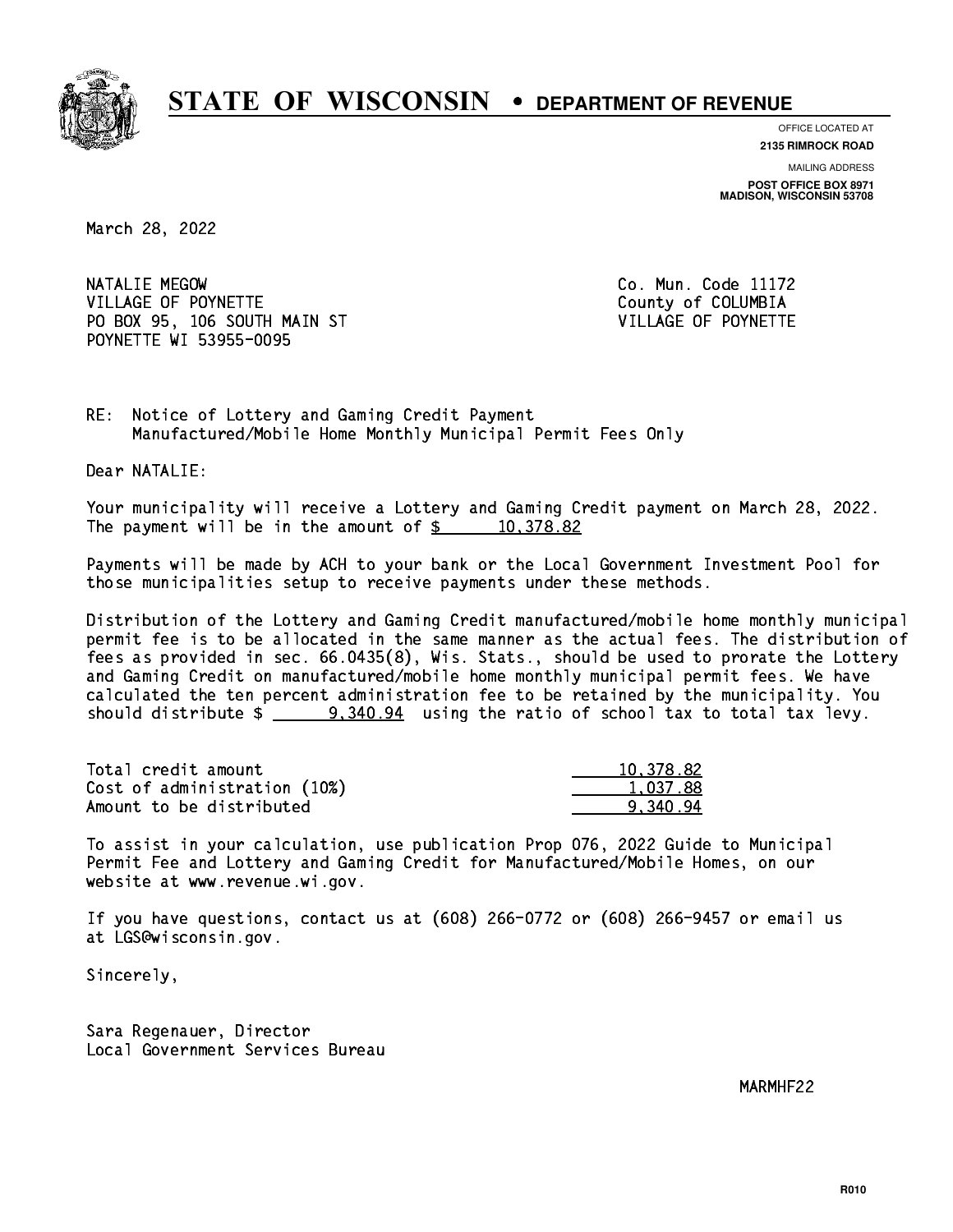

**OFFICE LOCATED AT**

**2135 RIMROCK ROAD**

**MAILING ADDRESS POST OFFICE BOX 8971 MADISON, WISCONSIN 53708**

March 28, 2022

 BRANDON BLEDSOE Co. Mun. Code 11211 CITY OF COLUMBUS COME CONSULTED A COUNTY OF COLUMBIA 105 N DICKASON BLVD CITY OF COLUMBUS COLUMBUS WI 53925-1565

RE: Notice of Lottery and Gaming Credit Payment Manufactured/Mobile Home Monthly Municipal Permit Fees Only

Dear BRANDON:

 Your municipality will receive a Lottery and Gaming Credit payment on March 28, 2022. The payment will be in the amount of  $\frac{2}{3}$  1,082.28

 Payments will be made by ACH to your bank or the Local Government Investment Pool for those municipalities setup to receive payments under these methods.

 Distribution of the Lottery and Gaming Credit manufactured/mobile home monthly municipal permit fee is to be allocated in the same manner as the actual fees. The distribution of fees as provided in sec. 66.0435(8), Wis. Stats., should be used to prorate the Lottery and Gaming Credit on manufactured/mobile home monthly municipal permit fees. We have calculated the ten percent administration fee to be retained by the municipality. You should distribute  $\frac{2}{2}$  974.06 using the ratio of school tax to total tax levy.

| Total credit amount          | 1.082.28 |
|------------------------------|----------|
| Cost of administration (10%) | 108.22   |
| Amount to be distributed     | 974 NA   |

 To assist in your calculation, use publication Prop 076, 2022 Guide to Municipal Permit Fee and Lottery and Gaming Credit for Manufactured/Mobile Homes, on our website at www.revenue.wi.gov.

 If you have questions, contact us at (608) 266-0772 or (608) 266-9457 or email us at LGS@wisconsin.gov.

Sincerely,

 Sara Regenauer, Director Local Government Services Bureau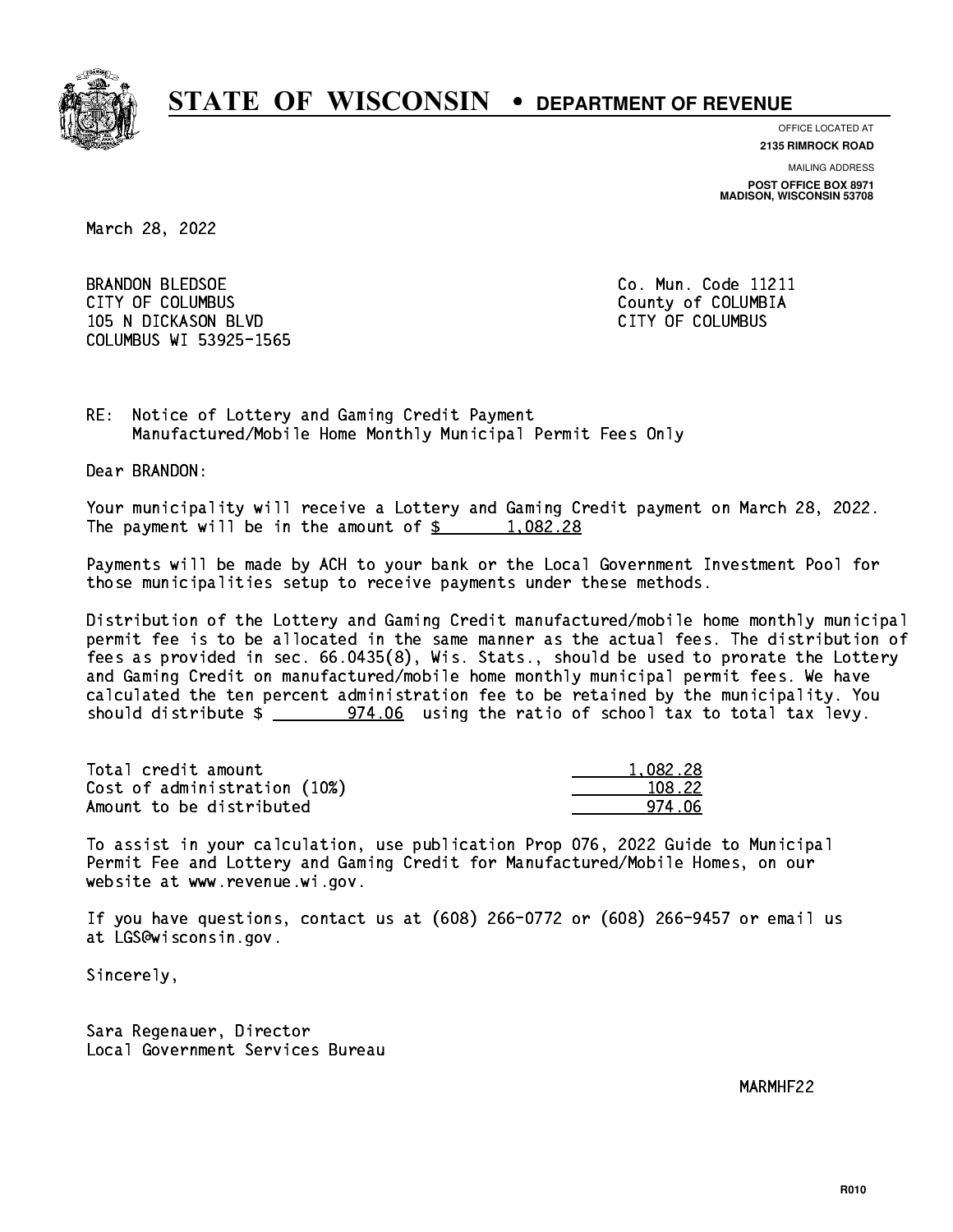

**OFFICE LOCATED AT**

**2135 RIMROCK ROAD**

**MAILING ADDRESS POST OFFICE BOX 8971 MADISON, WISCONSIN 53708**

March 28, 2022

JEAN MOHR CITY OF PORTAGE COUNTER COUNTY OF COLUMBIA 115 W PLEASANT ST CITY OF PORTAGE PORTAGE WI 53901-1742

Co. Mun. Code 11271

RE: Notice of Lottery and Gaming Credit Payment Manufactured/Mobile Home Monthly Municipal Permit Fees Only

Dear JEAN:

 Your municipality will receive a Lottery and Gaming Credit payment on March 28, 2022. The payment will be in the amount of  $\frac{2}{3}$  9,110.46

 Payments will be made by ACH to your bank or the Local Government Investment Pool for those municipalities setup to receive payments under these methods.

 Distribution of the Lottery and Gaming Credit manufactured/mobile home monthly municipal permit fee is to be allocated in the same manner as the actual fees. The distribution of fees as provided in sec. 66.0435(8), Wis. Stats., should be used to prorate the Lottery and Gaming Credit on manufactured/mobile home monthly municipal permit fees. We have calculated the ten percent administration fee to be retained by the municipality. You should distribute  $\frac{2}{2}$   $\frac{8,199.42}{2}$  using the ratio of school tax to total tax levy.

| Total credit amount          | 9.110.46 |
|------------------------------|----------|
| Cost of administration (10%) | 911.04   |
| Amount to be distributed     | 8.199.42 |

 To assist in your calculation, use publication Prop 076, 2022 Guide to Municipal Permit Fee and Lottery and Gaming Credit for Manufactured/Mobile Homes, on our website at www.revenue.wi.gov.

 If you have questions, contact us at (608) 266-0772 or (608) 266-9457 or email us at LGS@wisconsin.gov.

Sincerely,

 Sara Regenauer, Director Local Government Services Bureau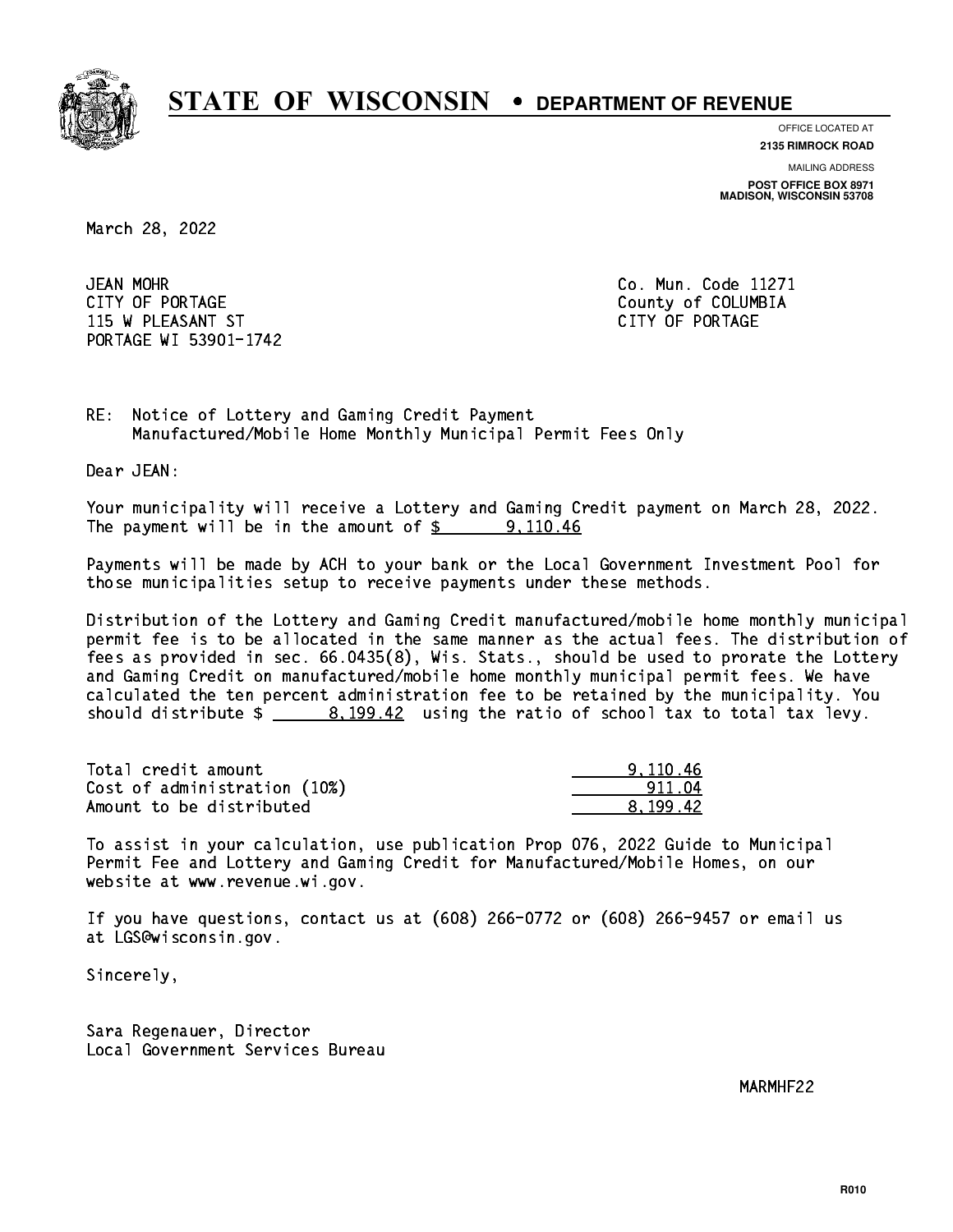

**OFFICE LOCATED AT**

**2135 RIMROCK ROAD**

**MAILING ADDRESS POST OFFICE BOX 8971 MADISON, WISCONSIN 53708**

March 28, 2022

SARAH BROWN CITY OF WISCONSIN DELLS COUNTY OF COLUMBIA 300 LACROSSE ST CITY OF WISCONSIN DELLS WISCONSIN DELLS WI 53965-1569

Co. Mun. Code 11291

RE: Notice of Lottery and Gaming Credit Payment Manufactured/Mobile Home Monthly Municipal Permit Fees Only

Dear SARAH:

 Your municipality will receive a Lottery and Gaming Credit payment on March 28, 2022. The payment will be in the amount of  $\frac{2}{3}$  1,195.08

 Payments will be made by ACH to your bank or the Local Government Investment Pool for those municipalities setup to receive payments under these methods.

 Distribution of the Lottery and Gaming Credit manufactured/mobile home monthly municipal permit fee is to be allocated in the same manner as the actual fees. The distribution of fees as provided in sec. 66.0435(8), Wis. Stats., should be used to prorate the Lottery and Gaming Credit on manufactured/mobile home monthly municipal permit fees. We have calculated the ten percent administration fee to be retained by the municipality. You should distribute  $\frac{1.075.58}{1.075.58}$  using the ratio of school tax to total tax levy.

| Total credit amount          | 1,195.08 |
|------------------------------|----------|
| Cost of administration (10%) | 119.50   |
| Amount to be distributed     | 1.075.58 |

 To assist in your calculation, use publication Prop 076, 2022 Guide to Municipal Permit Fee and Lottery and Gaming Credit for Manufactured/Mobile Homes, on our website at www.revenue.wi.gov.

 If you have questions, contact us at (608) 266-0772 or (608) 266-9457 or email us at LGS@wisconsin.gov.

Sincerely,

 Sara Regenauer, Director Local Government Services Bureau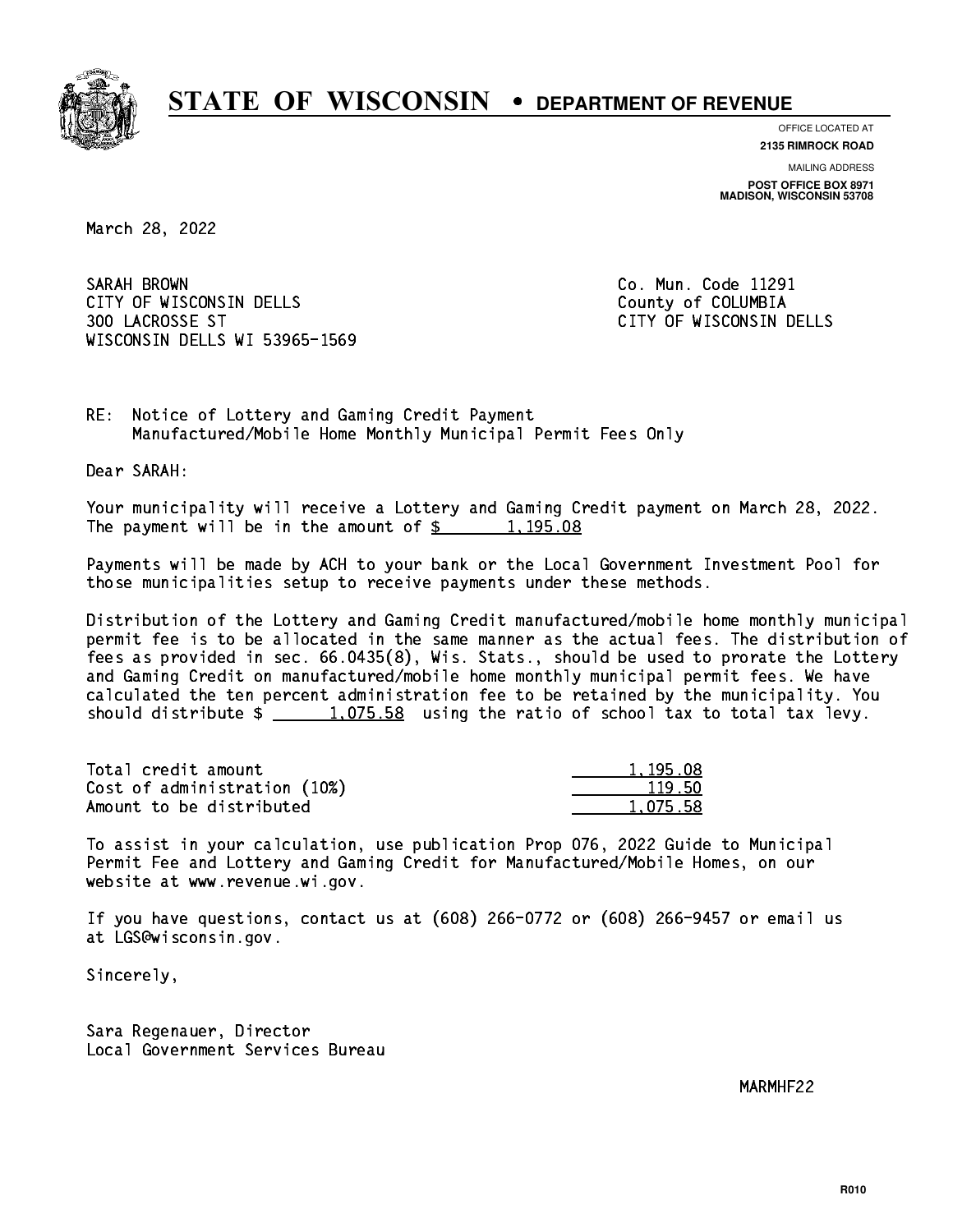

**OFFICE LOCATED AT**

**2135 RIMROCK ROAD**

**MAILING ADDRESS POST OFFICE BOX 8971 MADISON, WISCONSIN 53708**

March 28, 2022

 ROSE TRAUTSCH Co. Mun. Code 12002 TOWN OF BRIDGEPORT County of CRAWFORD 38588 GOLF VIEW DR TOWN OF BRIDGEPORT PRAIRIE DU CHIEN WI 53821-8495

RE: Notice of Lottery and Gaming Credit Payment Manufactured/Mobile Home Monthly Municipal Permit Fees Only

Dear ROSE:

 Your municipality will receive a Lottery and Gaming Credit payment on March 28, 2022. The payment will be in the amount of  $\frac{2}{3}$  9,312.67

 Payments will be made by ACH to your bank or the Local Government Investment Pool for those municipalities setup to receive payments under these methods.

 Distribution of the Lottery and Gaming Credit manufactured/mobile home monthly municipal permit fee is to be allocated in the same manner as the actual fees. The distribution of fees as provided in sec. 66.0435(8), Wis. Stats., should be used to prorate the Lottery and Gaming Credit on manufactured/mobile home monthly municipal permit fees. We have calculated the ten percent administration fee to be retained by the municipality. You should distribute  $\frac{2}{1}$   $\frac{8,381.41}{2}$  using the ratio of school tax to total tax levy.

| Total credit amount          | 9.312.67 |
|------------------------------|----------|
| Cost of administration (10%) | 931.26   |
| Amount to be distributed     | 8.381.41 |

 To assist in your calculation, use publication Prop 076, 2022 Guide to Municipal Permit Fee and Lottery and Gaming Credit for Manufactured/Mobile Homes, on our website at www.revenue.wi.gov.

 If you have questions, contact us at (608) 266-0772 or (608) 266-9457 or email us at LGS@wisconsin.gov.

Sincerely,

 Sara Regenauer, Director Local Government Services Bureau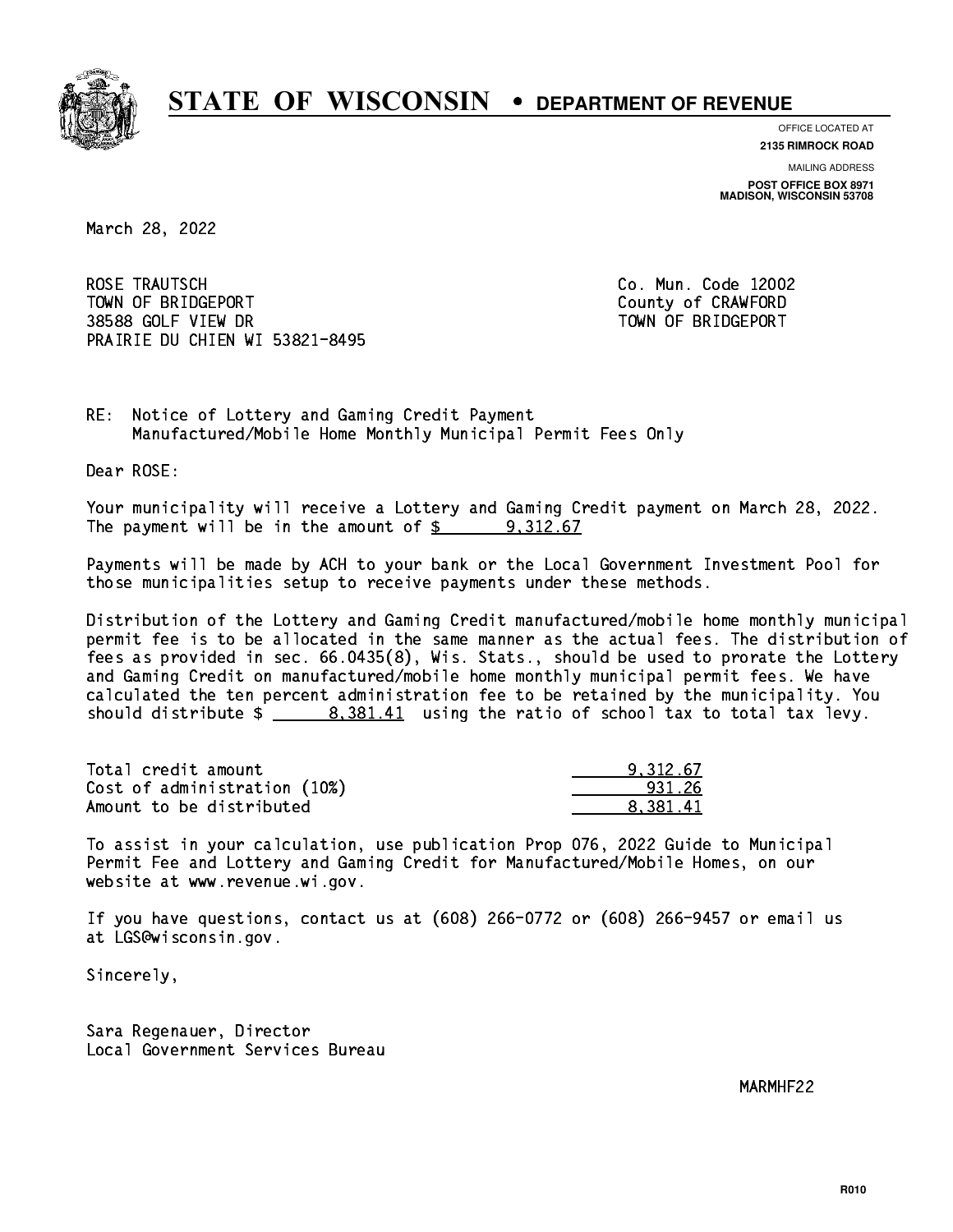

**OFFICE LOCATED AT**

**2135 RIMROCK ROAD**

**MAILING ADDRESS POST OFFICE BOX 8971 MADISON, WISCONSIN 53708**

March 28, 2022

 MARLENE CHECK Co. Mun. Code 12014 TOWN OF PRAIRIE DU CHIEN COUNTY OF CRAWFORD 31794 STATE HWY 27 TOWN OF PRAIRIE DU CHIEN PRAIRIE DU CHIEN WI 53821-8537

RE: Notice of Lottery and Gaming Credit Payment Manufactured/Mobile Home Monthly Municipal Permit Fees Only

Dear MARLENE:

 Your municipality will receive a Lottery and Gaming Credit payment on March 28, 2022. The payment will be in the amount of  $\frac{22,750.00}{22,750.00}$ 

 Payments will be made by ACH to your bank or the Local Government Investment Pool for those municipalities setup to receive payments under these methods.

 Distribution of the Lottery and Gaming Credit manufactured/mobile home monthly municipal permit fee is to be allocated in the same manner as the actual fees. The distribution of fees as provided in sec. 66.0435(8), Wis. Stats., should be used to prorate the Lottery and Gaming Credit on manufactured/mobile home monthly municipal permit fees. We have calculated the ten percent administration fee to be retained by the municipality. You should distribute  $\frac{20,475.00}{20,475.00}$  using the ratio of school tax to total tax levy.

| Total credit amount          | 22,750.00 |
|------------------------------|-----------|
| Cost of administration (10%) | 2.275.00  |
| Amount to be distributed     | 20.475.00 |

 To assist in your calculation, use publication Prop 076, 2022 Guide to Municipal Permit Fee and Lottery and Gaming Credit for Manufactured/Mobile Homes, on our website at www.revenue.wi.gov.

 If you have questions, contact us at (608) 266-0772 or (608) 266-9457 or email us at LGS@wisconsin.gov.

Sincerely,

 Sara Regenauer, Director Local Government Services Bureau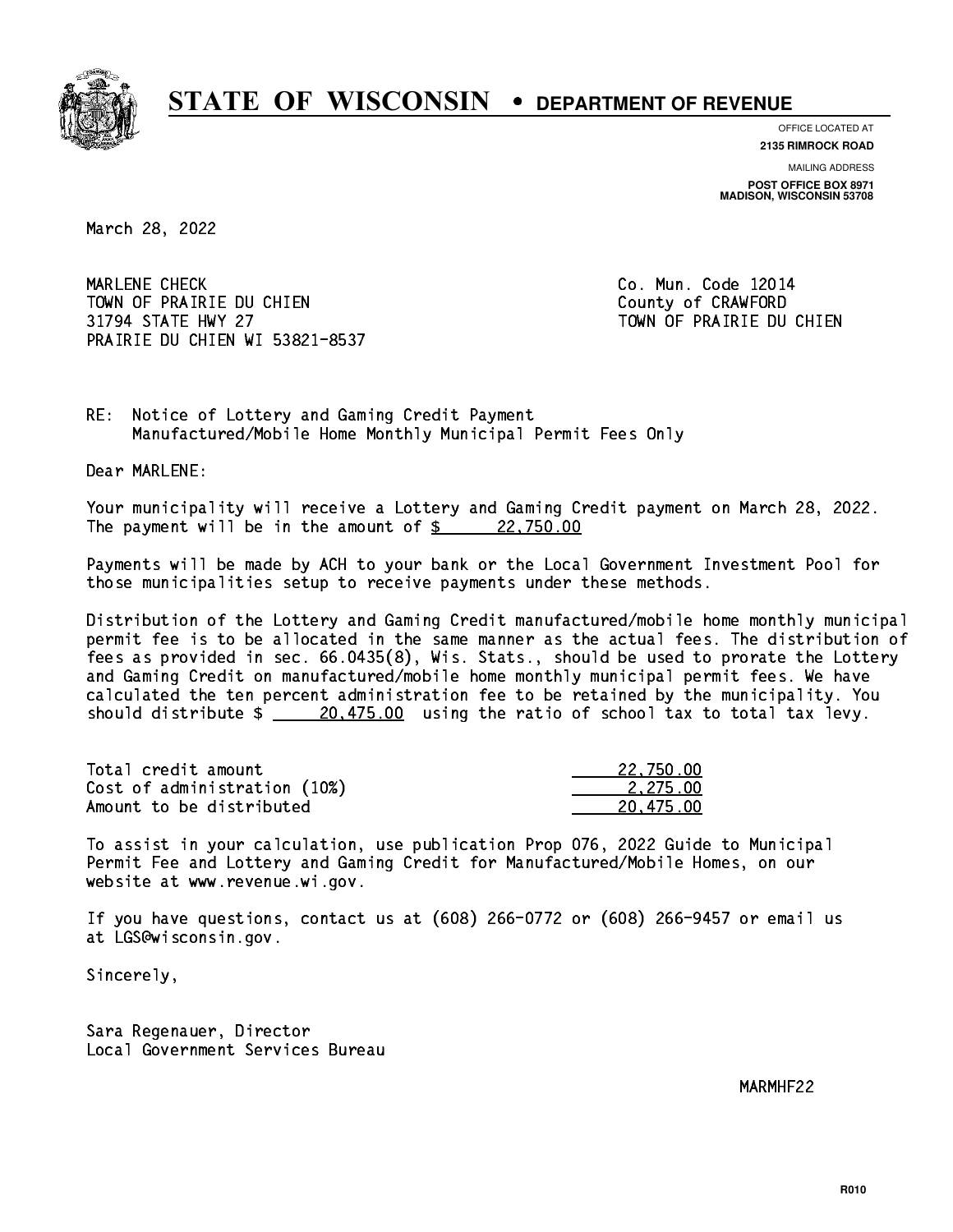

**OFFICE LOCATED AT**

**2135 RIMROCK ROAD**

**MAILING ADDRESS POST OFFICE BOX 8971 MADISON, WISCONSIN 53708**

March 28, 2022

CARRIE BRUDOS VILLAGE OF DE SOTO COUNTY OF CRAWFORD PO BOX 37, 115 S HOUGHTON ST VILLAGE OF DE SOTO DE SOTO WI 54624-0037

Co. Mun. Code 12116

RE: Notice of Lottery and Gaming Credit Payment Manufactured/Mobile Home Monthly Municipal Permit Fees Only

Dear CARRIE:

 Your municipality will receive a Lottery and Gaming Credit payment on March 28, 2022. The payment will be in the amount of  $\frac{2}{3}$  432.46

 Payments will be made by ACH to your bank or the Local Government Investment Pool for those municipalities setup to receive payments under these methods.

 Distribution of the Lottery and Gaming Credit manufactured/mobile home monthly municipal permit fee is to be allocated in the same manner as the actual fees. The distribution of fees as provided in sec. 66.0435(8), Wis. Stats., should be used to prorate the Lottery and Gaming Credit on manufactured/mobile home monthly municipal permit fees. We have calculated the ten percent administration fee to be retained by the municipality. You should distribute  $\frac{289.22}{100}$  using the ratio of school tax to total tax levy.

| Total credit amount          | 43246  |
|------------------------------|--------|
| Cost of administration (10%) | 43 24  |
| Amount to be distributed     | 389.22 |

 To assist in your calculation, use publication Prop 076, 2022 Guide to Municipal Permit Fee and Lottery and Gaming Credit for Manufactured/Mobile Homes, on our website at www.revenue.wi.gov.

 If you have questions, contact us at (608) 266-0772 or (608) 266-9457 or email us at LGS@wisconsin.gov.

Sincerely,

 Sara Regenauer, Director Local Government Services Bureau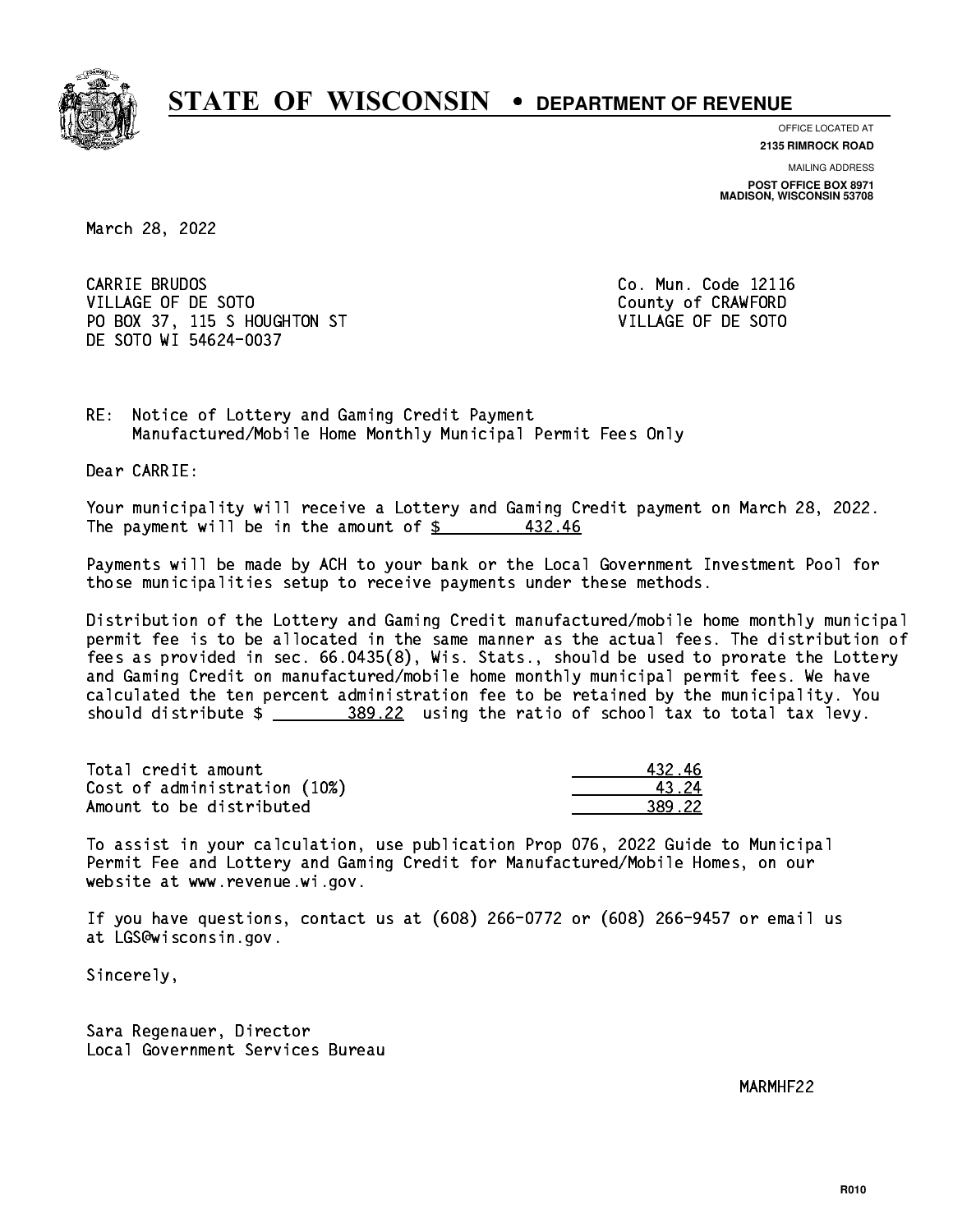

**OFFICE LOCATED AT**

**2135 RIMROCK ROAD**

**MAILING ADDRESS POST OFFICE BOX 8971 MADISON, WISCONSIN 53708**

March 28, 2022

DAWN MCCANN VILLAGE OF GAYS MILLS County of CRAWFORD 16381 STATE HWY 131 STE 1 VILLAGE OF GAYS MILLS GAYS MILLS WI 54631

Co. Mun. Code 12131

RE: Notice of Lottery and Gaming Credit Payment Manufactured/Mobile Home Monthly Municipal Permit Fees Only

Dear DAWN:

 Your municipality will receive a Lottery and Gaming Credit payment on March 28, 2022. The payment will be in the amount of \$ 656.62 \_\_\_\_\_\_\_\_\_\_\_\_\_\_\_\_

 Payments will be made by ACH to your bank or the Local Government Investment Pool for those municipalities setup to receive payments under these methods.

 Distribution of the Lottery and Gaming Credit manufactured/mobile home monthly municipal permit fee is to be allocated in the same manner as the actual fees. The distribution of fees as provided in sec. 66.0435(8), Wis. Stats., should be used to prorate the Lottery and Gaming Credit on manufactured/mobile home monthly municipal permit fees. We have calculated the ten percent administration fee to be retained by the municipality. You should distribute  $\frac{2}{1}$   $\frac{590.96}{1000}$  using the ratio of school tax to total tax levy.

| Total credit amount          | 656.62 |
|------------------------------|--------|
| Cost of administration (10%) | 65.66  |
| Amount to be distributed     | 590.96 |

 To assist in your calculation, use publication Prop 076, 2022 Guide to Municipal Permit Fee and Lottery and Gaming Credit for Manufactured/Mobile Homes, on our website at www.revenue.wi.gov.

 If you have questions, contact us at (608) 266-0772 or (608) 266-9457 or email us at LGS@wisconsin.gov.

Sincerely,

 Sara Regenauer, Director Local Government Services Bureau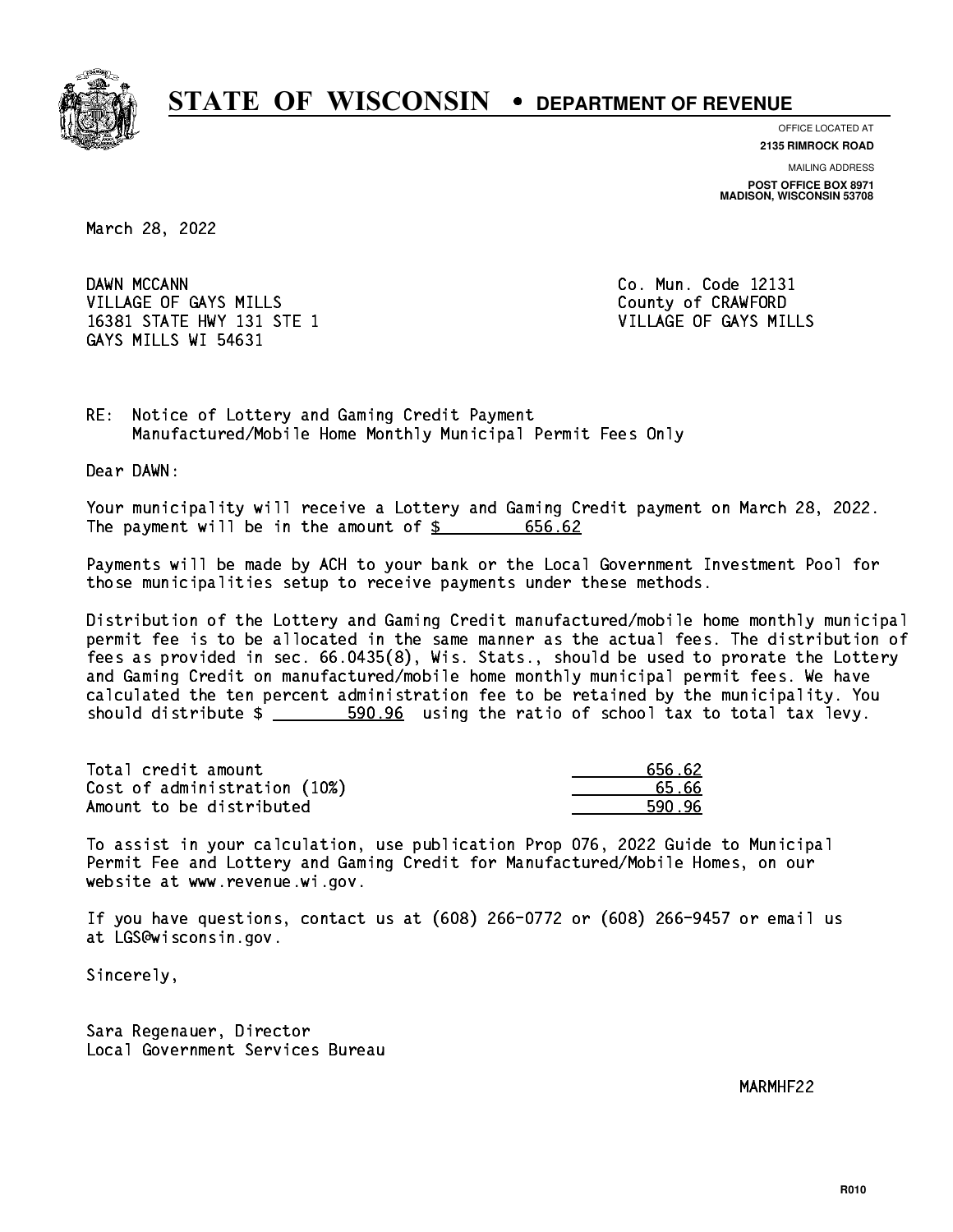

**OFFICE LOCATED AT**

**2135 RIMROCK ROAD**

**MAILING ADDRESS POST OFFICE BOX 8971 MADISON, WISCONSIN 53708**

March 28, 2022

**KAITLYNN OTT** VILLAGE OF SOLDIERS GROVE COUNTY OF CRAWFORD PO BOX 121 SOLDIERS GROVE WI 54655-0121

Co. Mun. Code 12181 VILLAGE OF SOLDIERS GROVE

RE: Notice of Lottery and Gaming Credit Payment Manufactured/Mobile Home Monthly Municipal Permit Fees Only

Dear KAITLIN:

 Your municipality will receive a Lottery and Gaming Credit payment on March 28, 2022. The payment will be in the amount of  $$ 763.80$ 

 Payments will be made by ACH to your bank or the Local Government Investment Pool for those municipalities setup to receive payments under these methods.

 Distribution of the Lottery and Gaming Credit manufactured/mobile home monthly municipal permit fee is to be allocated in the same manner as the actual fees. The distribution of fees as provided in sec. 66.0435(8), Wis. Stats., should be used to prorate the Lottery and Gaming Credit on manufactured/mobile home monthly municipal permit fees. We have calculated the ten percent administration fee to be retained by the municipality. You should distribute  $\frac{2}{2}$   $\frac{687.42}{2}$  using the ratio of school tax to total tax levy.

Total credit amount Cost of administration (10%) Amount to be distributed

| 763 XD |
|--------|
| 538    |
| 87.42  |

 To assist in your calculation, use publication Prop 076, 2022 Guide to Municipal Permit Fee and Lottery and Gaming Credit for Manufactured/Mobile Homes, on our website at www.revenue.wi.gov.

 If you have questions, contact us at (608) 266-0772 or (608) 266-9457 or email us at LGS@wisconsin.gov.

Sincerely,

 Sara Regenauer, Director Local Government Services Bureau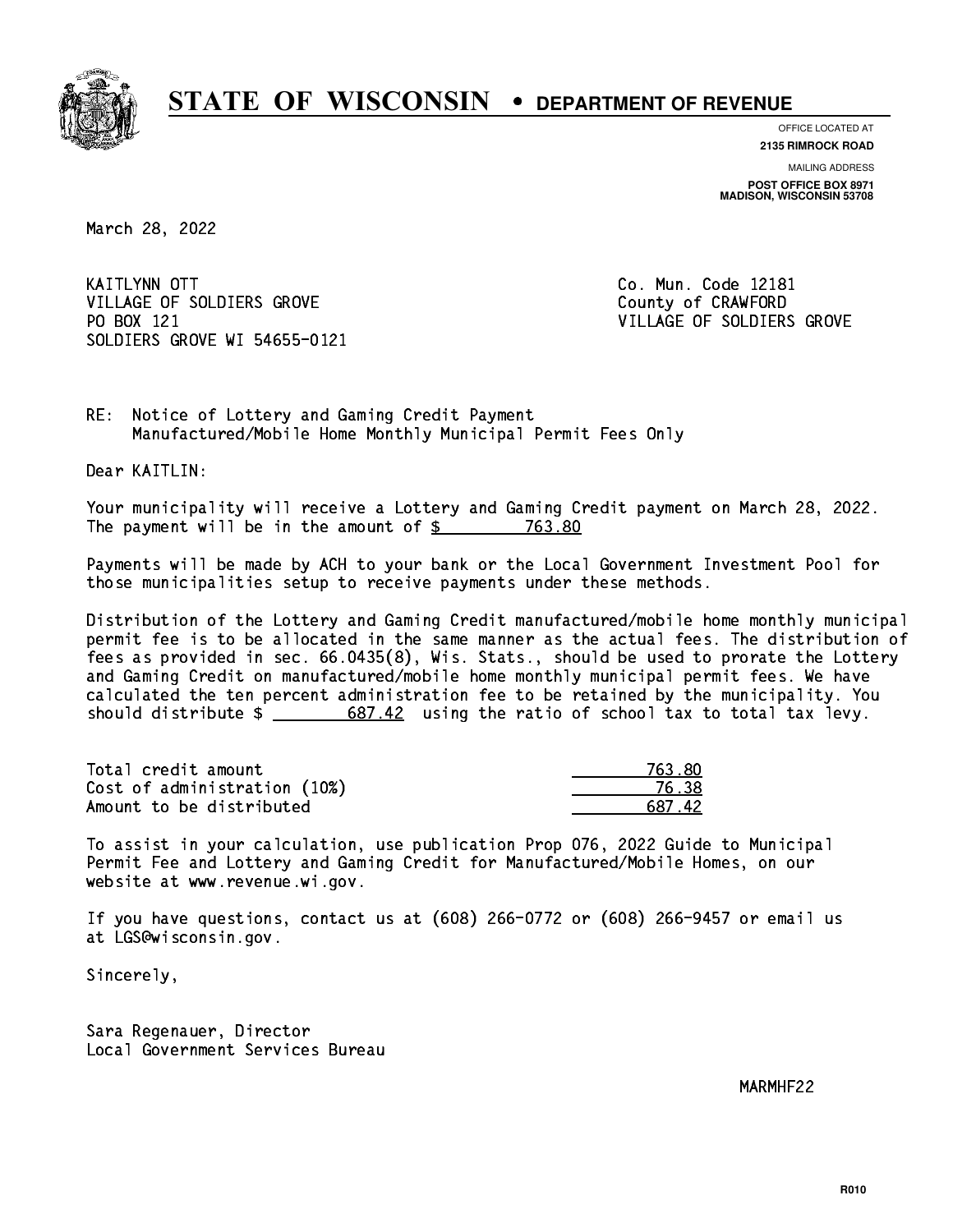

**OFFICE LOCATED AT**

**2135 RIMROCK ROAD**

**MAILING ADDRESS POST OFFICE BOX 8971 MADISON, WISCONSIN 53708**

March 28, 2022

PHYLLIS GROOM VILLAGE OF WAUZEKA **County of CRAWFORD**  PO BOX 344,213B E FRONT ST VILLAGE OF WAUZEKA WAUZEKA WI 53826-0344

Co. Mun. Code 12191

RE: Notice of Lottery and Gaming Credit Payment Manufactured/Mobile Home Monthly Municipal Permit Fees Only

Dear PHYLLIS:

 Your municipality will receive a Lottery and Gaming Credit payment on March 28, 2022. The payment will be in the amount of  $\frac{2}{3}$  1,336.32

 Payments will be made by ACH to your bank or the Local Government Investment Pool for those municipalities setup to receive payments under these methods.

 Distribution of the Lottery and Gaming Credit manufactured/mobile home monthly municipal permit fee is to be allocated in the same manner as the actual fees. The distribution of fees as provided in sec. 66.0435(8), Wis. Stats., should be used to prorate the Lottery and Gaming Credit on manufactured/mobile home monthly municipal permit fees. We have calculated the ten percent administration fee to be retained by the municipality. You should distribute  $\frac{1,202.69}{1,202.69}$  using the ratio of school tax to total tax levy.

| Total credit amount          | 1.336.32 |
|------------------------------|----------|
| Cost of administration (10%) | 133.63   |
| Amount to be distributed     | 1,202.69 |

 To assist in your calculation, use publication Prop 076, 2022 Guide to Municipal Permit Fee and Lottery and Gaming Credit for Manufactured/Mobile Homes, on our website at www.revenue.wi.gov.

 If you have questions, contact us at (608) 266-0772 or (608) 266-9457 or email us at LGS@wisconsin.gov.

Sincerely,

 Sara Regenauer, Director Local Government Services Bureau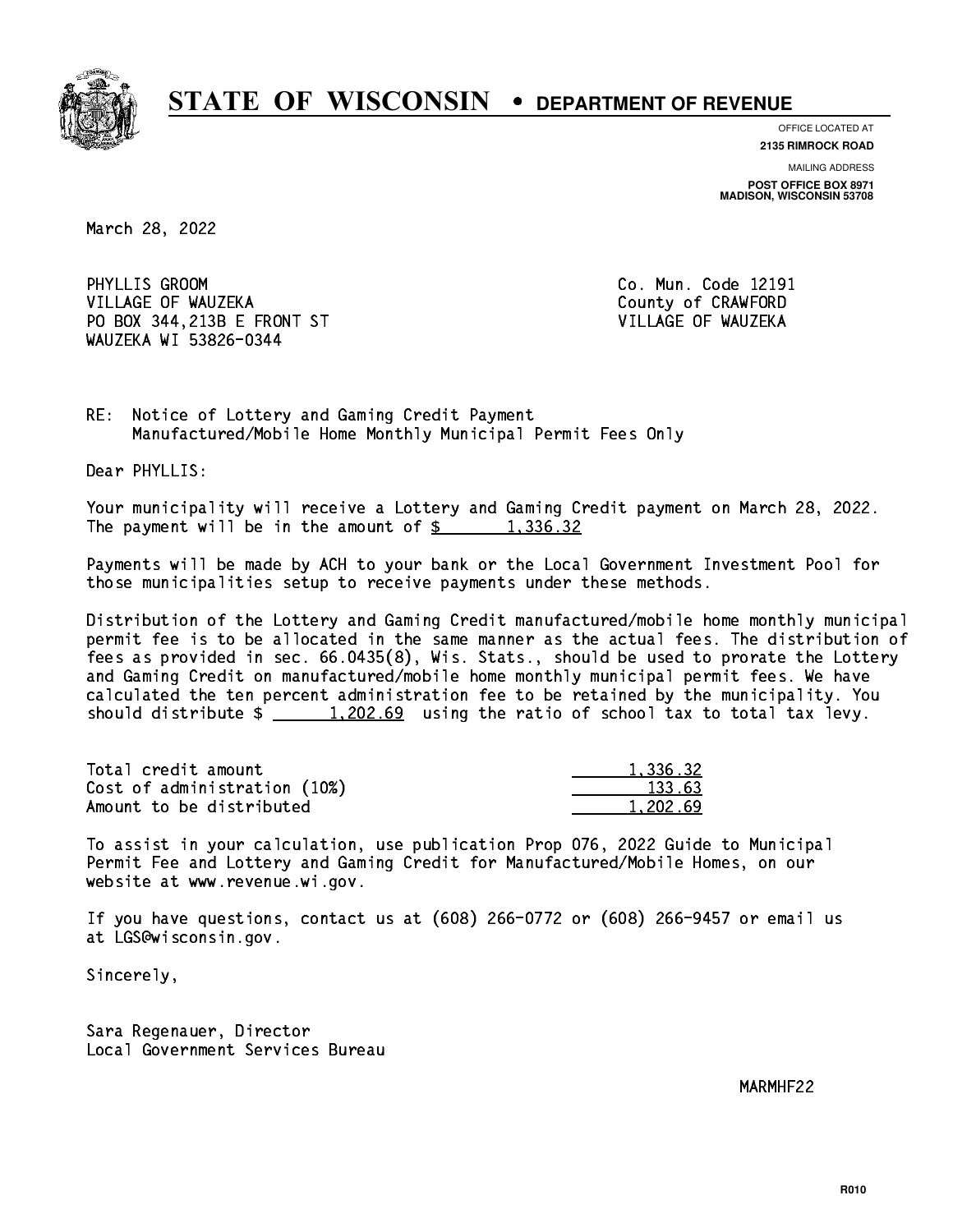

**OFFICE LOCATED AT 2135 RIMROCK ROAD**

**MAILING ADDRESS POST OFFICE BOX 8971 MADISON, WISCONSIN 53708**

March 28, 2022

**TINA FULLER** CITY OF PRAIRIE DU CHIEN COUNTY OF CRAWFORD PO BOX 324 PRAIRIE DU CHIEN WI 53821-0324

Co. Mun. Code 12271 CITY OF PRAIRIE DU CHIEN

RE: Notice of Lottery and Gaming Credit Payment Manufactured/Mobile Home Monthly Municipal Permit Fees Only

Dear TINA:

 Your municipality will receive a Lottery and Gaming Credit payment on March 28, 2022. The payment will be in the amount of \$ 5,105.07 \_\_\_\_\_\_\_\_\_\_\_\_\_\_\_\_

 Payments will be made by ACH to your bank or the Local Government Investment Pool for those municipalities setup to receive payments under these methods.

 Distribution of the Lottery and Gaming Credit manufactured/mobile home monthly municipal permit fee is to be allocated in the same manner as the actual fees. The distribution of fees as provided in sec. 66.0435(8), Wis. Stats., should be used to prorate the Lottery and Gaming Credit on manufactured/mobile home monthly municipal permit fees. We have calculated the ten percent administration fee to be retained by the municipality. You should distribute  $\frac{4.594.57}{4.594.57}$  using the ratio of school tax to total tax levy.

| Total credit amount          | 5.105.07 |
|------------------------------|----------|
| Cost of administration (10%) | 510.50   |
| Amount to be distributed     | 4.594.57 |

 To assist in your calculation, use publication Prop 076, 2022 Guide to Municipal Permit Fee and Lottery and Gaming Credit for Manufactured/Mobile Homes, on our website at www.revenue.wi.gov.

 If you have questions, contact us at (608) 266-0772 or (608) 266-9457 or email us at LGS@wisconsin.gov.

Sincerely,

 Sara Regenauer, Director Local Government Services Bureau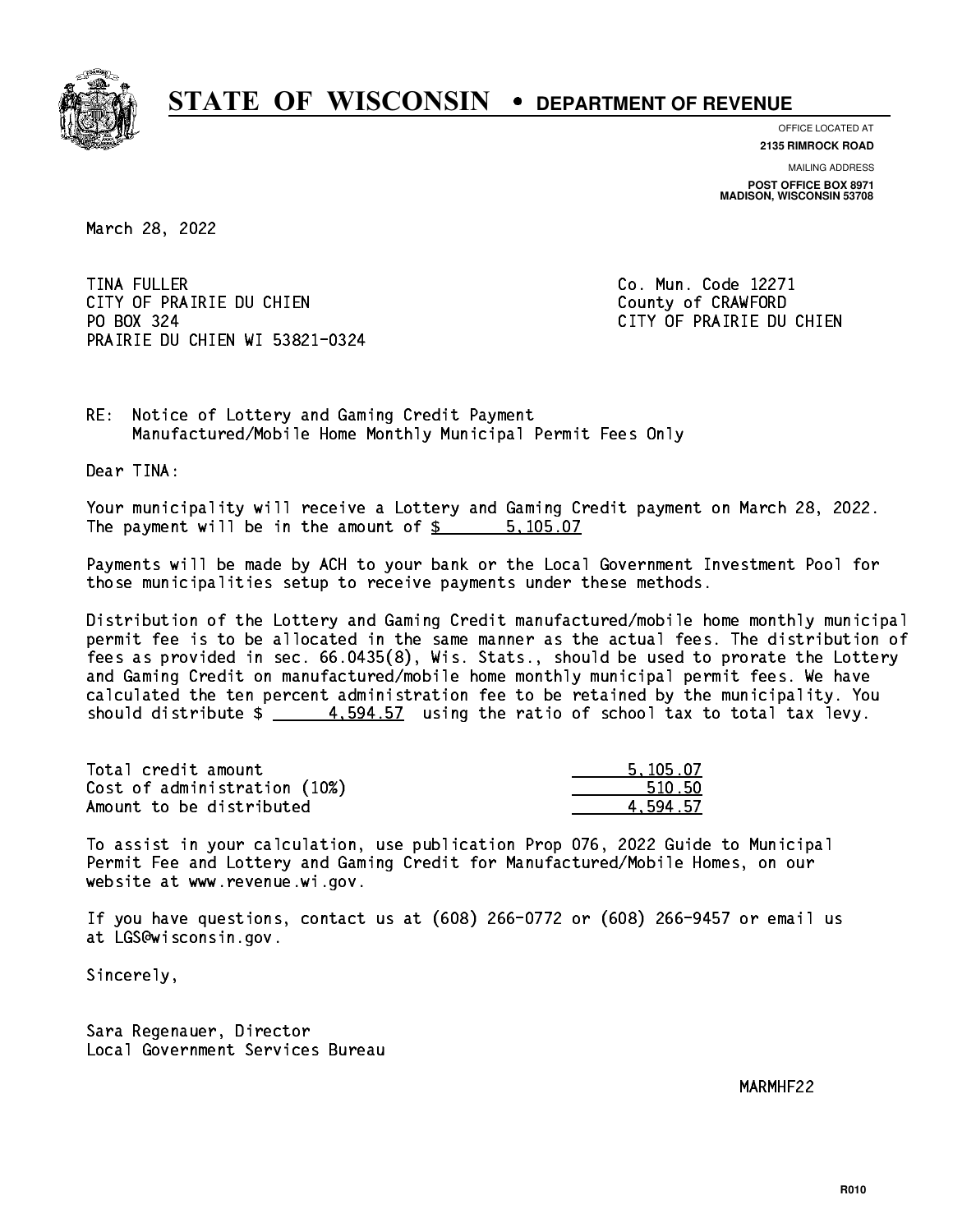

**OFFICE LOCATED AT**

**2135 RIMROCK ROAD**

**MAILING ADDRESS POST OFFICE BOX 8971 MADISON, WISCONSIN 53708**

March 28, 2022

 CATHY HASSLINGER Co. Mun. Code 13028 TOWN OF DUNN County of DANE 4156 COUNTY RD B TOWN OF DUNN MC FARLAND WI 53558-9754

RE: Notice of Lottery and Gaming Credit Payment Manufactured/Mobile Home Monthly Municipal Permit Fees Only

Dear CATHY:

 Your municipality will receive a Lottery and Gaming Credit payment on March 28, 2022. The payment will be in the amount of  $\frac{2}{3}$  31,417.44

 Payments will be made by ACH to your bank or the Local Government Investment Pool for those municipalities setup to receive payments under these methods.

 Distribution of the Lottery and Gaming Credit manufactured/mobile home monthly municipal permit fee is to be allocated in the same manner as the actual fees. The distribution of fees as provided in sec. 66.0435(8), Wis. Stats., should be used to prorate the Lottery and Gaming Credit on manufactured/mobile home monthly municipal permit fees. We have calculated the ten percent administration fee to be retained by the municipality. You should distribute  $\frac{28,275.70}{28,275.70}$  using the ratio of school tax to total tax levy.

| Total credit amount          | 31,417.44 |
|------------------------------|-----------|
| Cost of administration (10%) | 3.141.74  |
| Amount to be distributed     | 28.275.70 |

 To assist in your calculation, use publication Prop 076, 2022 Guide to Municipal Permit Fee and Lottery and Gaming Credit for Manufactured/Mobile Homes, on our website at www.revenue.wi.gov.

 If you have questions, contact us at (608) 266-0772 or (608) 266-9457 or email us at LGS@wisconsin.gov.

Sincerely,

 Sara Regenauer, Director Local Government Services Bureau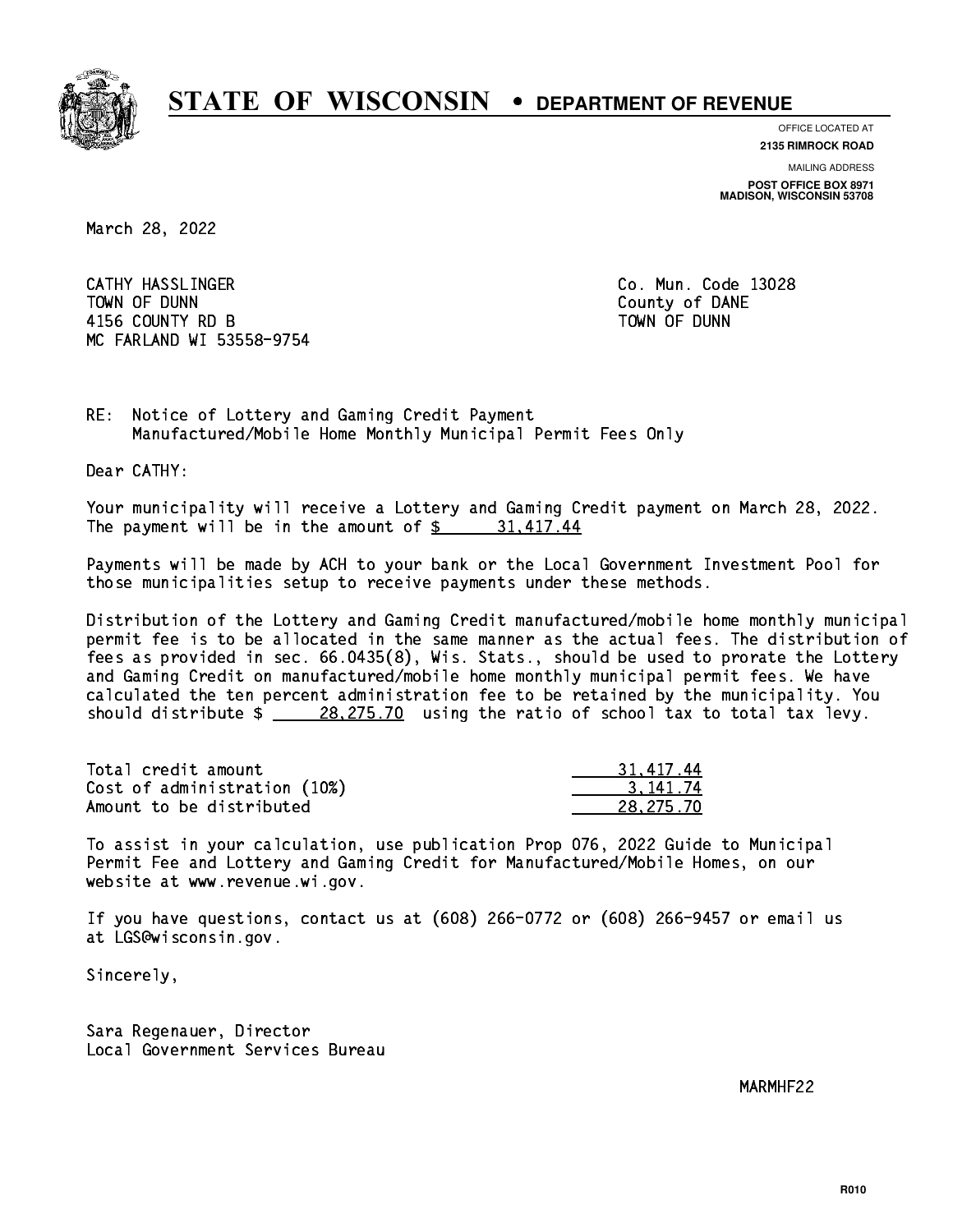

**OFFICE LOCATED AT**

**2135 RIMROCK ROAD**

**MAILING ADDRESS POST OFFICE BOX 8971 MADISON, WISCONSIN 53708**

March 28, 2022

RENEE SCHWASS TOWN OF MADISON County of DANE 2120 FISH HATCHERY RD TOWN OF MADISON MADISON WI 53713

Co. Mun. Code 13032

RE: Notice of Lottery and Gaming Credit Payment Manufactured/Mobile Home Monthly Municipal Permit Fees Only

Dear RENEE:

 Your municipality will receive a Lottery and Gaming Credit payment on March 28, 2022. The payment will be in the amount of  $\frac{2}{3}$  2,251.82

 Payments will be made by ACH to your bank or the Local Government Investment Pool for those municipalities setup to receive payments under these methods.

 Distribution of the Lottery and Gaming Credit manufactured/mobile home monthly municipal permit fee is to be allocated in the same manner as the actual fees. The distribution of fees as provided in sec. 66.0435(8), Wis. Stats., should be used to prorate the Lottery and Gaming Credit on manufactured/mobile home monthly municipal permit fees. We have calculated the ten percent administration fee to be retained by the municipality. You should distribute  $\frac{2.026.64}{2.026.64}$  using the ratio of school tax to total tax levy.

| Total credit amount          | 2.251.82 |
|------------------------------|----------|
| Cost of administration (10%) | 225.18   |
| Amount to be distributed     | 2.026.64 |

 To assist in your calculation, use publication Prop 076, 2022 Guide to Municipal Permit Fee and Lottery and Gaming Credit for Manufactured/Mobile Homes, on our website at www.revenue.wi.gov.

 If you have questions, contact us at (608) 266-0772 or (608) 266-9457 or email us at LGS@wisconsin.gov.

Sincerely,

 Sara Regenauer, Director Local Government Services Bureau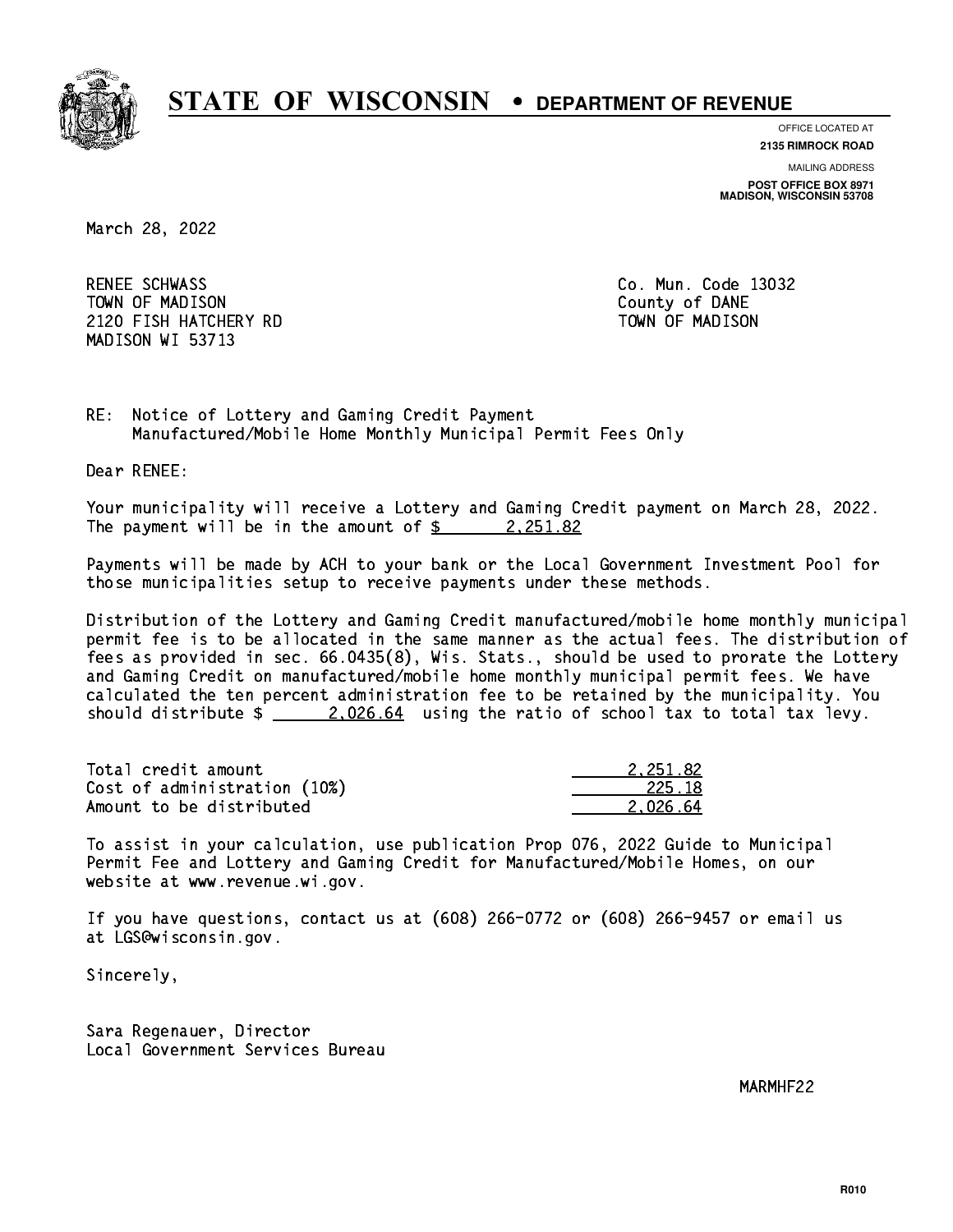

**OFFICE LOCATED AT**

**2135 RIMROCK ROAD**

**MAILING ADDRESS POST OFFICE BOX 8971 MADISON, WISCONSIN 53708**

March 28, 2022

**KRISTY BUETHIN**  TOWN OF MAZOMANIE County of DANE 711 W HUDSON ST TOWN OF MAZOMANIE MAZOMANIE WI 53560-0396

Co. Mun. Code 13034

RE: Notice of Lottery and Gaming Credit Payment Manufactured/Mobile Home Monthly Municipal Permit Fees Only

Dear TREASURER:

 Your municipality will receive a Lottery and Gaming Credit payment on March 28, 2022. The payment will be in the amount of  $\frac{2}{3}$  7,178.88

 Payments will be made by ACH to your bank or the Local Government Investment Pool for those municipalities setup to receive payments under these methods.

 Distribution of the Lottery and Gaming Credit manufactured/mobile home monthly municipal permit fee is to be allocated in the same manner as the actual fees. The distribution of fees as provided in sec. 66.0435(8), Wis. Stats., should be used to prorate the Lottery and Gaming Credit on manufactured/mobile home monthly municipal permit fees. We have calculated the ten percent administration fee to be retained by the municipality. You should distribute  $\frac{2}{1}$   $\frac{6,461.00}{2}$  using the ratio of school tax to total tax levy.

| Total credit amount          | 7.178.88 |
|------------------------------|----------|
| Cost of administration (10%) | 717 88   |
| Amount to be distributed     | 6.461.00 |

 To assist in your calculation, use publication Prop 076, 2022 Guide to Municipal Permit Fee and Lottery and Gaming Credit for Manufactured/Mobile Homes, on our website at www.revenue.wi.gov.

 If you have questions, contact us at (608) 266-0772 or (608) 266-9457 or email us at LGS@wisconsin.gov.

Sincerely,

 Sara Regenauer, Director Local Government Services Bureau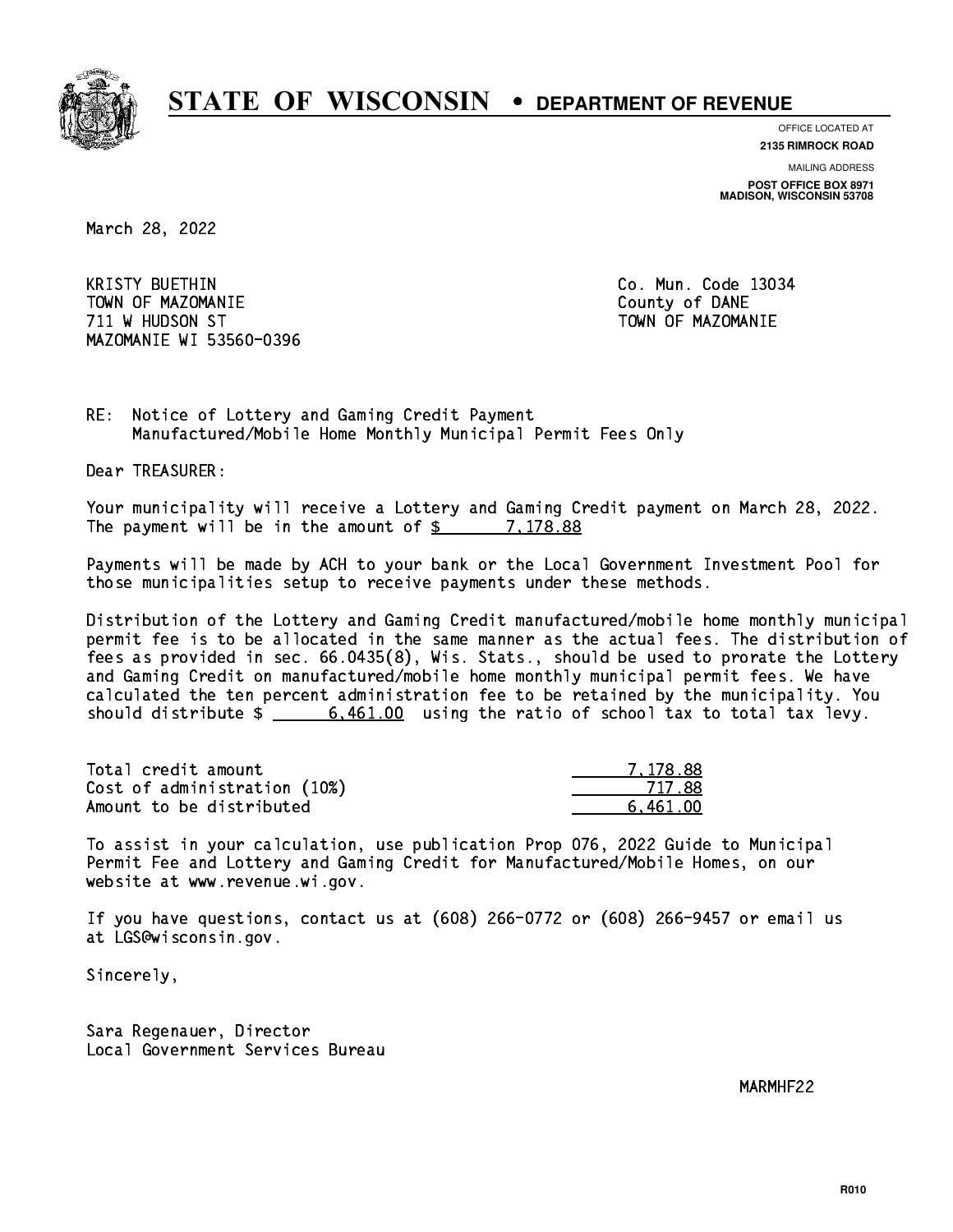

**OFFICE LOCATED AT**

**2135 RIMROCK ROAD**

**MAILING ADDRESS POST OFFICE BOX 8971 MADISON, WISCONSIN 53708**

March 28, 2022

DIANAH FAYAS TOWN OF SPRINGFIELD **COUNTY COUNTY OF DANE** 6157 CTH P DANE WI 53529

Co. Mun. Code 13056 TOWN OF SPRINGFIELD

RE: Notice of Lottery and Gaming Credit Payment Manufactured/Mobile Home Monthly Municipal Permit Fees Only

Dear DIANAH:

 Your municipality will receive a Lottery and Gaming Credit payment on March 28, 2022. The payment will be in the amount of  $\frac{2}{3}$  11,122.56

 Payments will be made by ACH to your bank or the Local Government Investment Pool for those municipalities setup to receive payments under these methods.

 Distribution of the Lottery and Gaming Credit manufactured/mobile home monthly municipal permit fee is to be allocated in the same manner as the actual fees. The distribution of fees as provided in sec. 66.0435(8), Wis. Stats., should be used to prorate the Lottery and Gaming Credit on manufactured/mobile home monthly municipal permit fees. We have calculated the ten percent administration fee to be retained by the municipality. You should distribute  $\frac{10,010.31}{10,010.31}$  using the ratio of school tax to total tax levy.

| Total credit amount          | 11, 122, 56 |
|------------------------------|-------------|
| Cost of administration (10%) | 1.112.25    |
| Amount to be distributed     | 10.010.31   |

 To assist in your calculation, use publication Prop 076, 2022 Guide to Municipal Permit Fee and Lottery and Gaming Credit for Manufactured/Mobile Homes, on our website at www.revenue.wi.gov.

 If you have questions, contact us at (608) 266-0772 or (608) 266-9457 or email us at LGS@wisconsin.gov.

Sincerely,

 Sara Regenauer, Director Local Government Services Bureau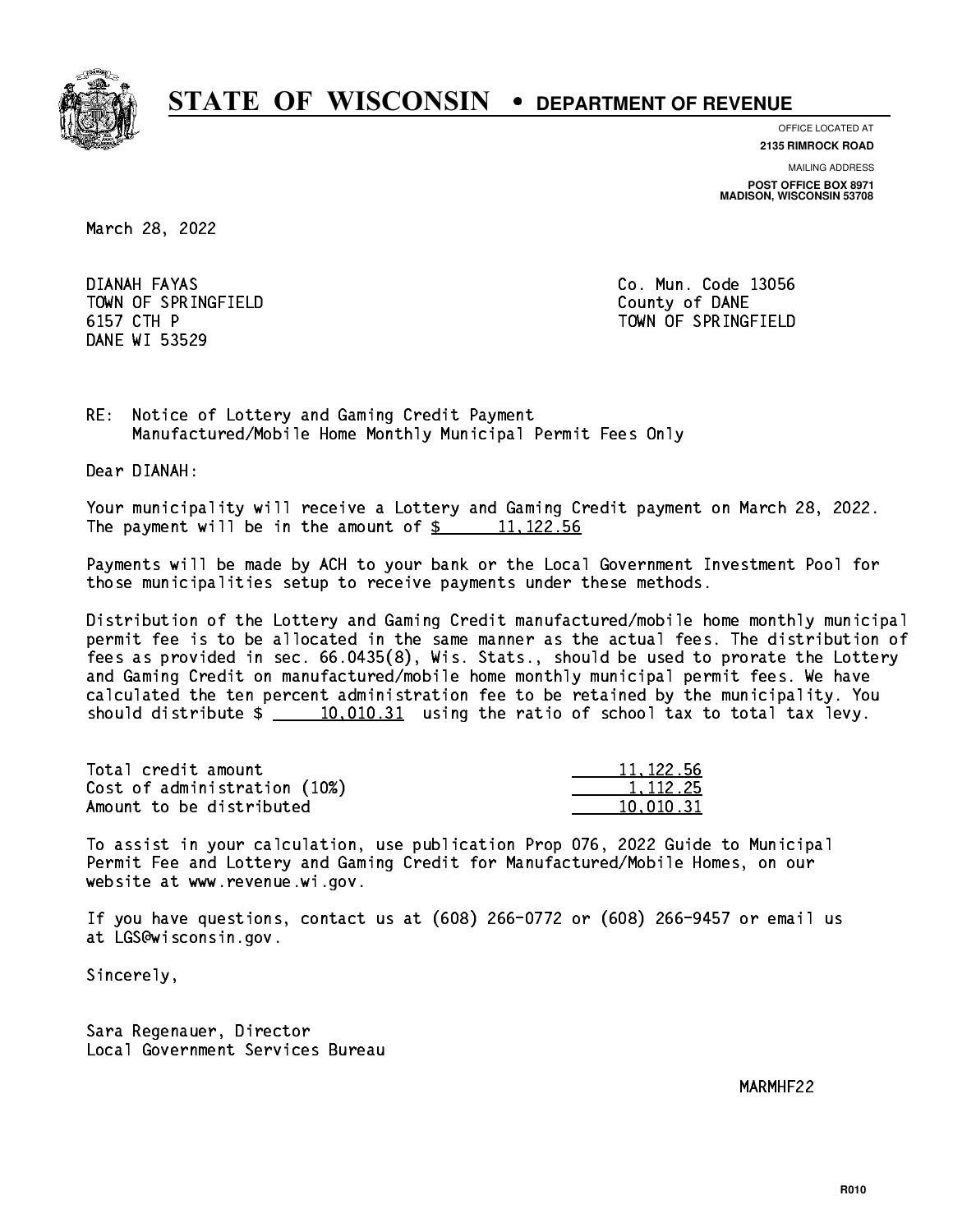

**OFFICE LOCATED AT**

**2135 RIMROCK ROAD**

**MAILING ADDRESS POST OFFICE BOX 8971 MADISON, WISCONSIN 53708**

March 28, 2022

MARY JO MICHEK **Co. Mun. Code 13108** VILLAGE OF BLUE MOUNDS **County of DANE** PO BOX 189 BLUE MOUNDS WI 53517-0189

VILLAGE OF BLUE MOUNDS

RE: Notice of Lottery and Gaming Credit Payment Manufactured/Mobile Home Monthly Municipal Permit Fees Only

Dear MARY JO:

 Your municipality will receive a Lottery and Gaming Credit payment on March 28, 2022. The payment will be in the amount of  $\frac{2}{3}$  6,007.00

 Payments will be made by ACH to your bank or the Local Government Investment Pool for those municipalities setup to receive payments under these methods.

 Distribution of the Lottery and Gaming Credit manufactured/mobile home monthly municipal permit fee is to be allocated in the same manner as the actual fees. The distribution of fees as provided in sec. 66.0435(8), Wis. Stats., should be used to prorate the Lottery and Gaming Credit on manufactured/mobile home monthly municipal permit fees. We have calculated the ten percent administration fee to be retained by the municipality. You should distribute  $\frac{2}{1}$   $\frac{5,406.30}{2}$  using the ratio of school tax to total tax levy.

| Total credit amount          | 6.007.00 |
|------------------------------|----------|
| Cost of administration (10%) | 600.70   |
| Amount to be distributed     | 5.406.30 |

 To assist in your calculation, use publication Prop 076, 2022 Guide to Municipal Permit Fee and Lottery and Gaming Credit for Manufactured/Mobile Homes, on our website at www.revenue.wi.gov.

 If you have questions, contact us at (608) 266-0772 or (608) 266-9457 or email us at LGS@wisconsin.gov.

Sincerely,

 Sara Regenauer, Director Local Government Services Bureau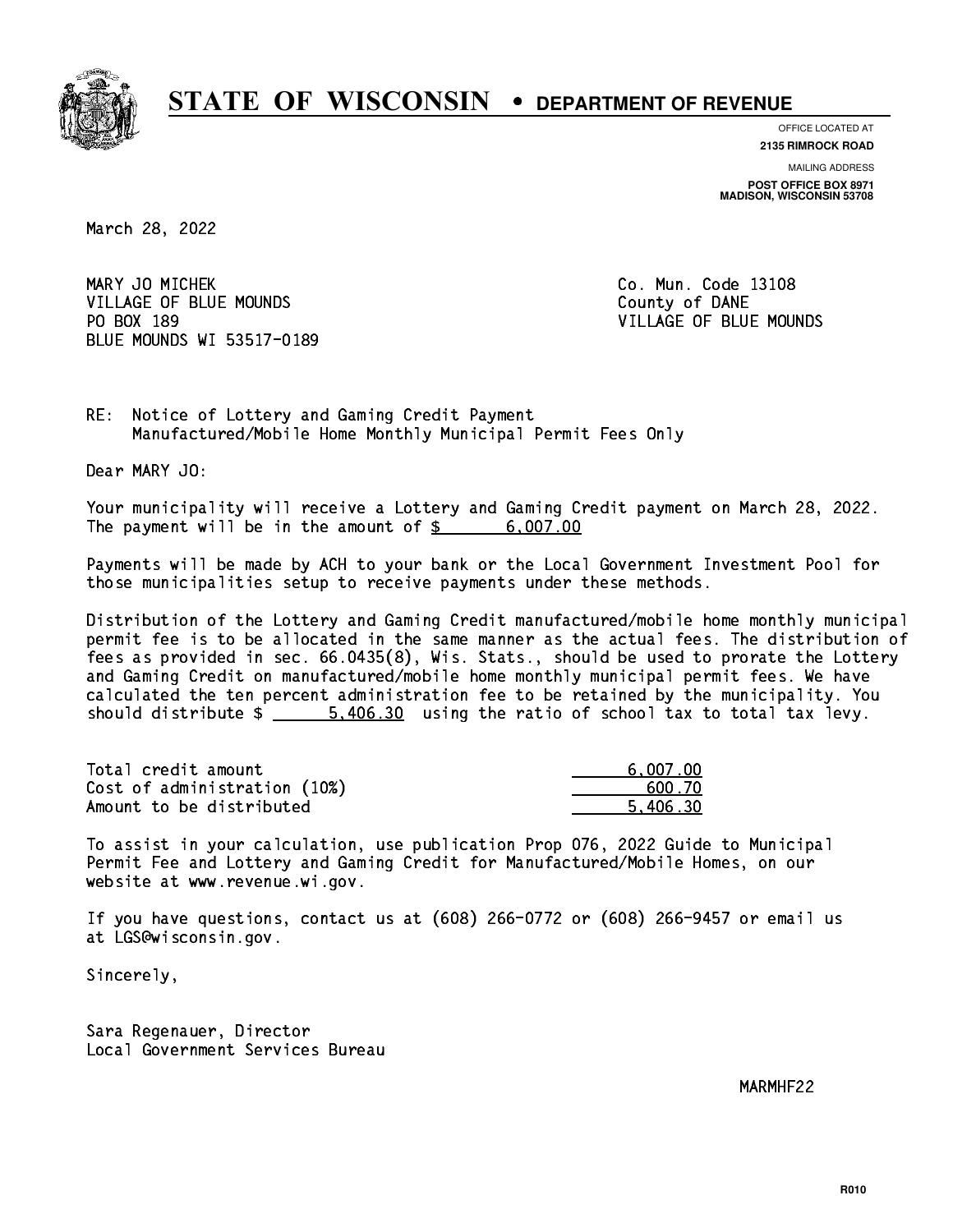

**OFFICE LOCATED AT**

**2135 RIMROCK ROAD**

**MAILING ADDRESS POST OFFICE BOX 8971 MADISON, WISCONSIN 53708**

March 28, 2022

**DENISE BLEECKER** VILLAGE OF MARSHALL **COUNTY OF MARSHALL** PO BOX 45 MARSHALL WI 53559-0045

Co. Mun. Code 13152 VILLAGE OF MARSHALL

RE: Notice of Lottery and Gaming Credit Payment Manufactured/Mobile Home Monthly Municipal Permit Fees Only

Dear DENISE:

 Your municipality will receive a Lottery and Gaming Credit payment on March 28, 2022. The payment will be in the amount of  $\frac{2}{3}$  37,497.36

 Payments will be made by ACH to your bank or the Local Government Investment Pool for those municipalities setup to receive payments under these methods.

 Distribution of the Lottery and Gaming Credit manufactured/mobile home monthly municipal permit fee is to be allocated in the same manner as the actual fees. The distribution of fees as provided in sec. 66.0435(8), Wis. Stats., should be used to prorate the Lottery and Gaming Credit on manufactured/mobile home monthly municipal permit fees. We have calculated the ten percent administration fee to be retained by the municipality. You should distribute  $\frac{2}{1}$   $\frac{33,747.63}{2}$  using the ratio of school tax to total tax levy.

| Total credit amount          | 37.497.36  |
|------------------------------|------------|
| Cost of administration (10%) | 3.749.73   |
| Amount to be distributed     | -33.747.63 |

 To assist in your calculation, use publication Prop 076, 2022 Guide to Municipal Permit Fee and Lottery and Gaming Credit for Manufactured/Mobile Homes, on our website at www.revenue.wi.gov.

 If you have questions, contact us at (608) 266-0772 or (608) 266-9457 or email us at LGS@wisconsin.gov.

Sincerely,

 Sara Regenauer, Director Local Government Services Bureau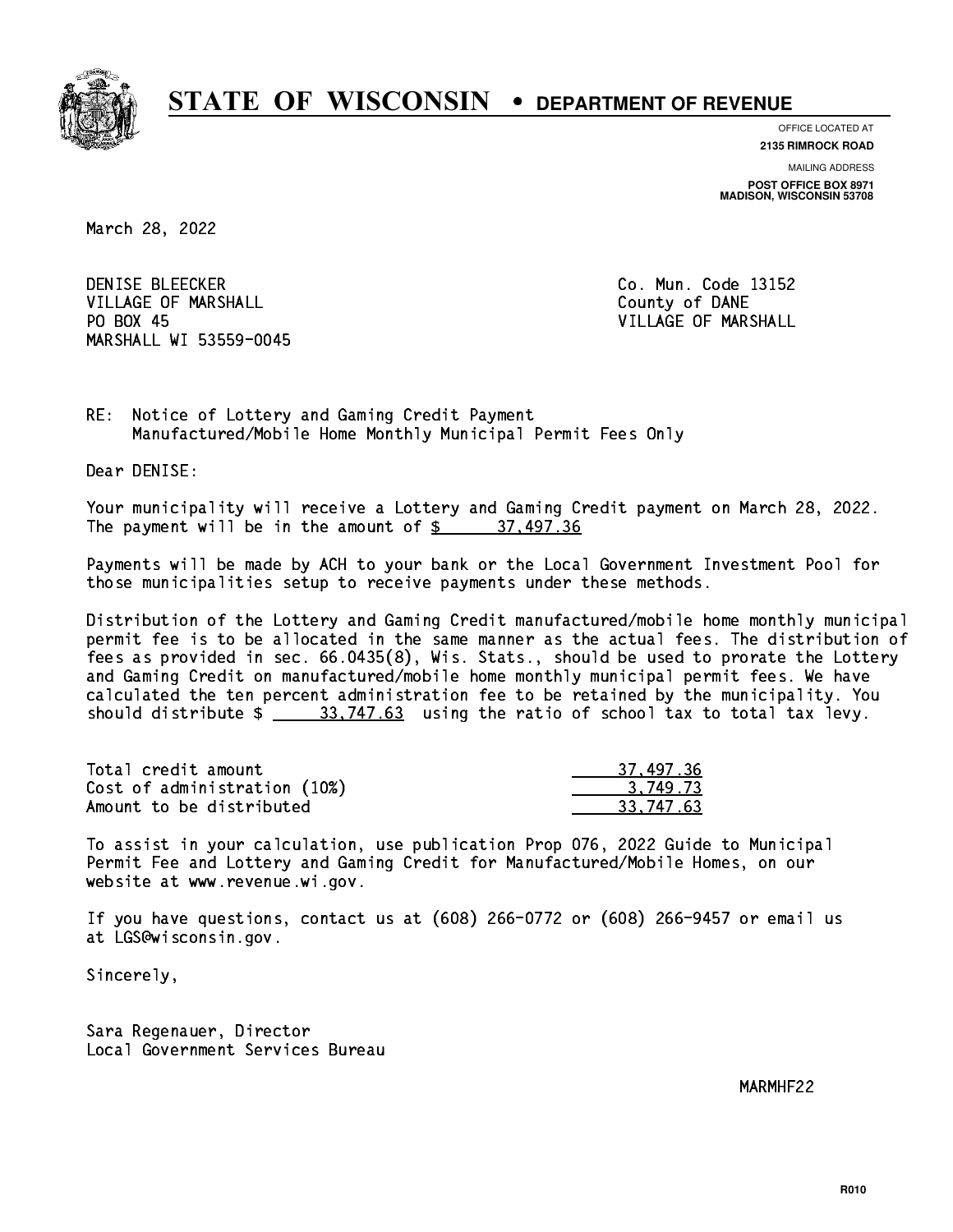

**OFFICE LOCATED AT**

**2135 RIMROCK ROAD**

**MAILING ADDRESS POST OFFICE BOX 8971 MADISON, WISCONSIN 53708**

March 28, 2022

MISTY DODGE CITY OF FITCHBURG COUNTY COUNTY OF DANE 5520 LACY RD FITCHBURG WI 53711

Co. Mun. Code 13225 CITY OF FITCHBURG

RE: Notice of Lottery and Gaming Credit Payment Manufactured/Mobile Home Monthly Municipal Permit Fees Only

Dear MISTY:

 Your municipality will receive a Lottery and Gaming Credit payment on March 28, 2022. The payment will be in the amount of  $\frac{2}{3}$  1,532.00

 Payments will be made by ACH to your bank or the Local Government Investment Pool for those municipalities setup to receive payments under these methods.

 Distribution of the Lottery and Gaming Credit manufactured/mobile home monthly municipal permit fee is to be allocated in the same manner as the actual fees. The distribution of fees as provided in sec. 66.0435(8), Wis. Stats., should be used to prorate the Lottery and Gaming Credit on manufactured/mobile home monthly municipal permit fees. We have calculated the ten percent administration fee to be retained by the municipality. You should distribute  $\frac{1,378.80}{1,378.80}$  using the ratio of school tax to total tax levy.

| Total credit amount          | 1.532.00 |
|------------------------------|----------|
| Cost of administration (10%) | 153.20   |
| Amount to be distributed     | 1,378.80 |

 To assist in your calculation, use publication Prop 076, 2022 Guide to Municipal Permit Fee and Lottery and Gaming Credit for Manufactured/Mobile Homes, on our website at www.revenue.wi.gov.

 If you have questions, contact us at (608) 266-0772 or (608) 266-9457 or email us at LGS@wisconsin.gov.

Sincerely,

 Sara Regenauer, Director Local Government Services Bureau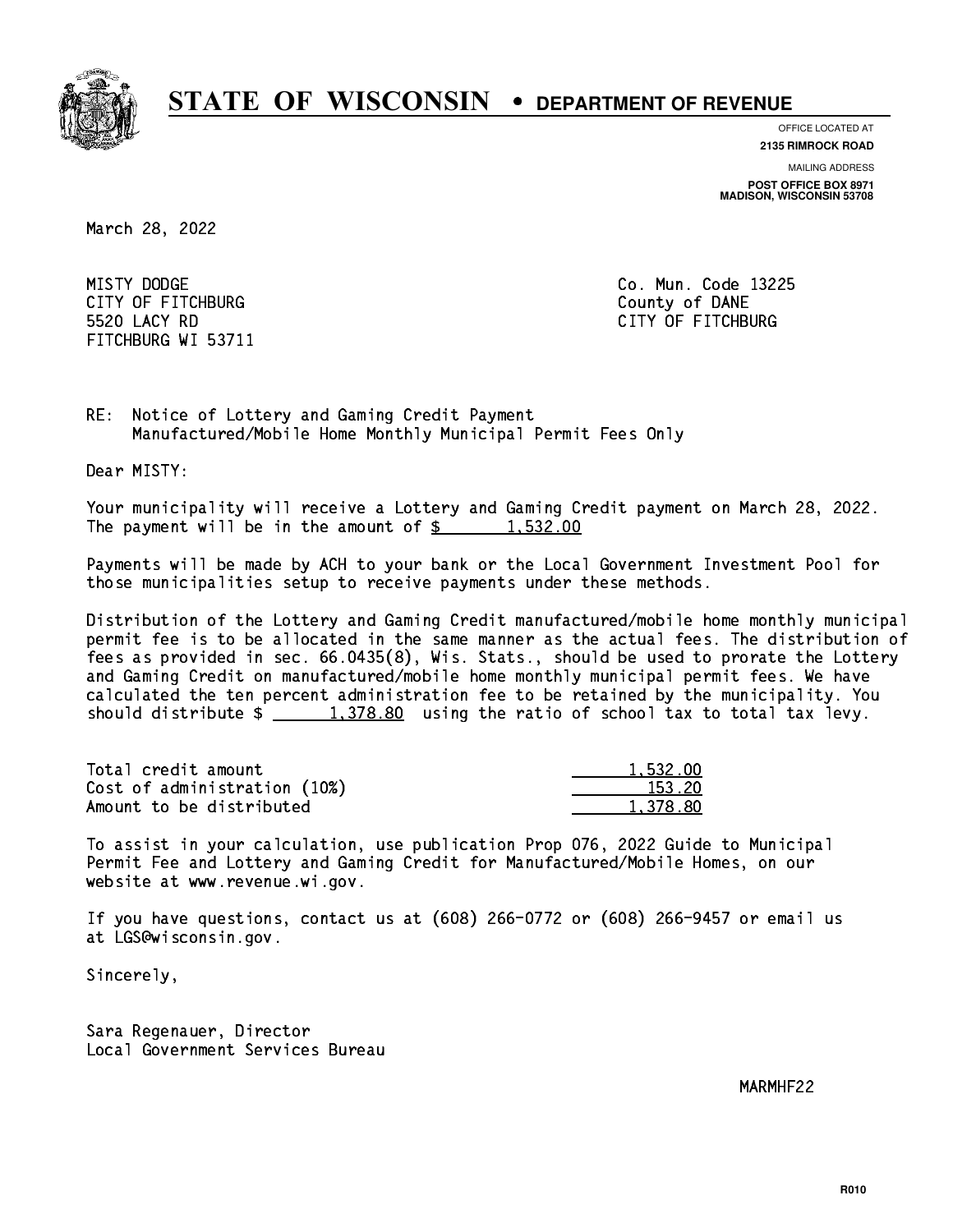

**OFFICE LOCATED AT**

**2135 RIMROCK ROAD**

**MAILING ADDRESS POST OFFICE BOX 8971 MADISON, WISCONSIN 53708**

March 28, 2022

 CRAIG FRANKLIN Co. Mun. Code 13251 CITY OF MADISON County of DANE 210 MARTIN LUTHER KING RM 107 CONTROLLER STATES TO MADISON MADISON WI 53703-3342

RE: Notice of Lottery and Gaming Credit Payment Manufactured/Mobile Home Monthly Municipal Permit Fees Only

Dear CRAIG:

 Your municipality will receive a Lottery and Gaming Credit payment on March 28, 2022. The payment will be in the amount of  $\frac{243.16}{243.16}$ 

 Payments will be made by ACH to your bank or the Local Government Investment Pool for those municipalities setup to receive payments under these methods.

 Distribution of the Lottery and Gaming Credit manufactured/mobile home monthly municipal permit fee is to be allocated in the same manner as the actual fees. The distribution of fees as provided in sec. 66.0435(8), Wis. Stats., should be used to prorate the Lottery and Gaming Credit on manufactured/mobile home monthly municipal permit fees. We have calculated the ten percent administration fee to be retained by the municipality. You should distribute  $\frac{42,518.85}{2}$  using the ratio of school tax to total tax levy.

| Total credit amount          | 47.243.16 |
|------------------------------|-----------|
| Cost of administration (10%) | 4.724.31  |
| Amount to be distributed     | 42.518.85 |

 To assist in your calculation, use publication Prop 076, 2022 Guide to Municipal Permit Fee and Lottery and Gaming Credit for Manufactured/Mobile Homes, on our website at www.revenue.wi.gov.

 If you have questions, contact us at (608) 266-0772 or (608) 266-9457 or email us at LGS@wisconsin.gov.

Sincerely,

 Sara Regenauer, Director Local Government Services Bureau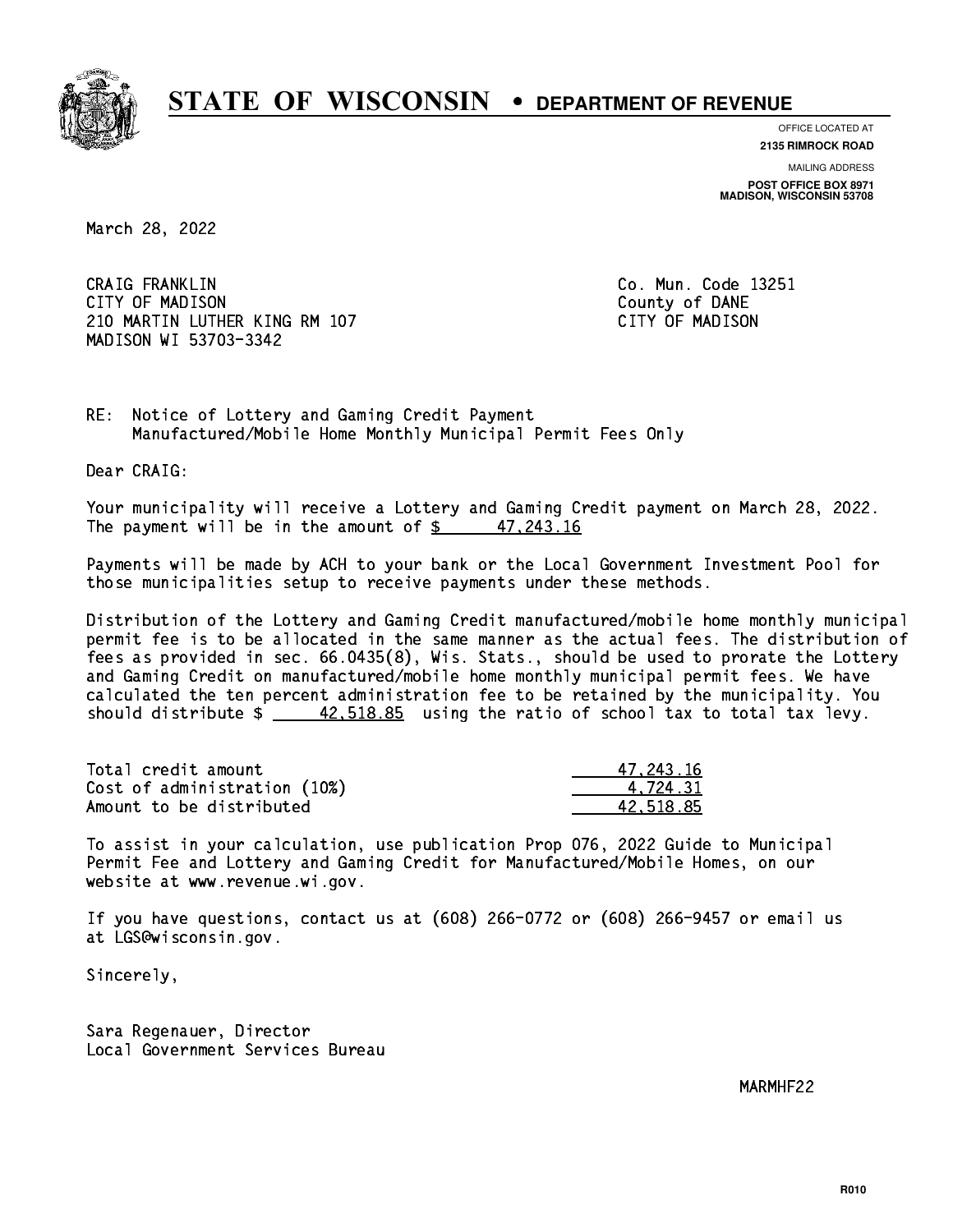

**OFFICE LOCATED AT**

**2135 RIMROCK ROAD**

**MAILING ADDRESS POST OFFICE BOX 8971 MADISON, WISCONSIN 53708**

March 28, 2022

 MERCIA CHRISTIAN Co. Mun. Code 14004 TOWN OF BEAVER DAM **COUNTY OF SEARCH COUNTY OF DODGE** W8540 COUNTY RD W TOWN OF BEAVER DAM BEAVER DAM WI 53916-9422

RE: Notice of Lottery and Gaming Credit Payment Manufactured/Mobile Home Monthly Municipal Permit Fees Only

Dear MERCIA:

 Your municipality will receive a Lottery and Gaming Credit payment on March 28, 2022. The payment will be in the amount of  $\frac{24,756.12}{2}$ 

 Payments will be made by ACH to your bank or the Local Government Investment Pool for those municipalities setup to receive payments under these methods.

 Distribution of the Lottery and Gaming Credit manufactured/mobile home monthly municipal permit fee is to be allocated in the same manner as the actual fees. The distribution of fees as provided in sec. 66.0435(8), Wis. Stats., should be used to prorate the Lottery and Gaming Credit on manufactured/mobile home monthly municipal permit fees. We have calculated the ten percent administration fee to be retained by the municipality. You should distribute  $\frac{22,280.51}{22,280.51}$  using the ratio of school tax to total tax levy.

| Total credit amount          | 24,756.12 |
|------------------------------|-----------|
| Cost of administration (10%) | 2.475.61  |
| Amount to be distributed     | 22.280.51 |

 To assist in your calculation, use publication Prop 076, 2022 Guide to Municipal Permit Fee and Lottery and Gaming Credit for Manufactured/Mobile Homes, on our website at www.revenue.wi.gov.

 If you have questions, contact us at (608) 266-0772 or (608) 266-9457 or email us at LGS@wisconsin.gov.

Sincerely,

 Sara Regenauer, Director Local Government Services Bureau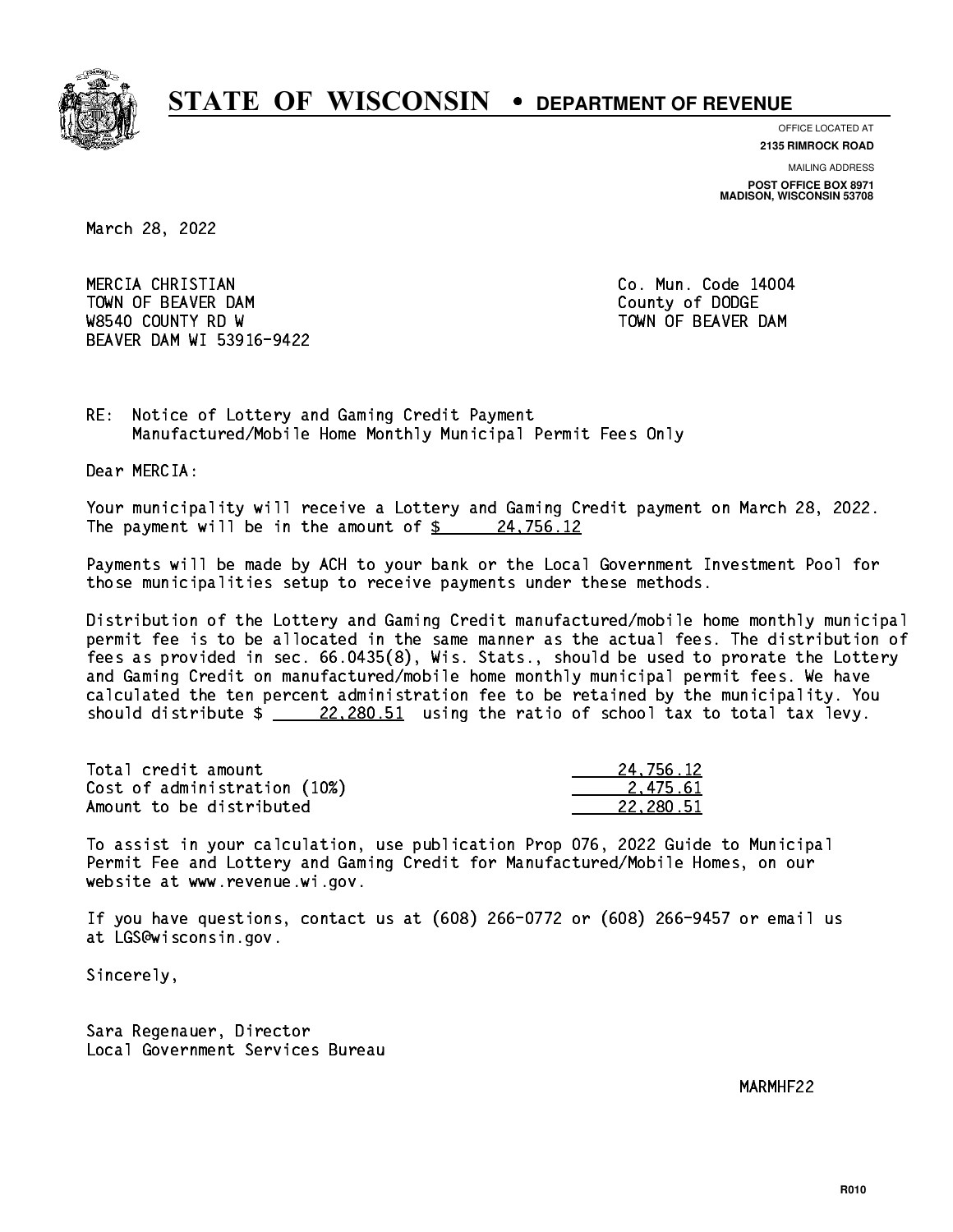

**OFFICE LOCATED AT 2135 RIMROCK ROAD**

**MAILING ADDRESS POST OFFICE BOX 8971 MADISON, WISCONSIN 53708**

March 28, 2022

 MARJORIE BEILKE Co. Mun. Code 14008 Town of Calamus County of Dodge County of Dodge County of Dodge County of Dodge County of Dodge County of Dodge W10897 VAN BUREN RD TOWN OF CALAMUS COLUMBUS WI 53925-8989

RE: Notice of Lottery and Gaming Credit Payment Manufactured/Mobile Home Monthly Municipal Permit Fees Only

Dear MARJORIE:

 Your municipality will receive a Lottery and Gaming Credit payment on March 28, 2022. The payment will be in the amount of  $\frac{2}{3}$  2,754.00

 Payments will be made by ACH to your bank or the Local Government Investment Pool for those municipalities setup to receive payments under these methods.

 Distribution of the Lottery and Gaming Credit manufactured/mobile home monthly municipal permit fee is to be allocated in the same manner as the actual fees. The distribution of fees as provided in sec. 66.0435(8), Wis. Stats., should be used to prorate the Lottery and Gaming Credit on manufactured/mobile home monthly municipal permit fees. We have calculated the ten percent administration fee to be retained by the municipality. You should distribute  $\frac{2.478.60}{2.478.60}$  using the ratio of school tax to total tax levy.

| Total credit amount          | 2.754.00 |
|------------------------------|----------|
| Cost of administration (10%) | -275.40  |
| Amount to be distributed     | 2.478.60 |

 To assist in your calculation, use publication Prop 076, 2022 Guide to Municipal Permit Fee and Lottery and Gaming Credit for Manufactured/Mobile Homes, on our website at www.revenue.wi.gov.

 If you have questions, contact us at (608) 266-0772 or (608) 266-9457 or email us at LGS@wisconsin.gov.

Sincerely,

 Sara Regenauer, Director Local Government Services Bureau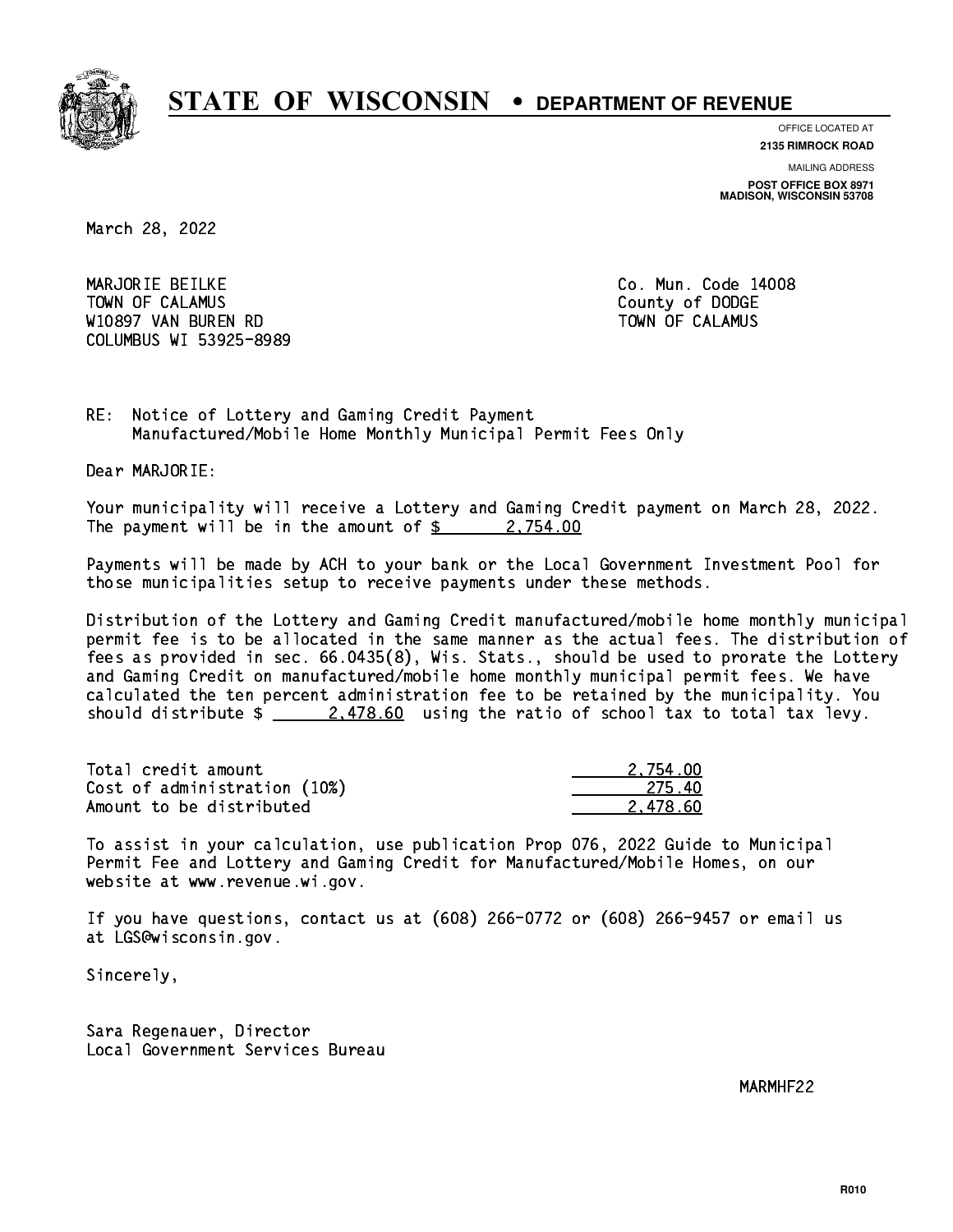

**OFFICE LOCATED AT**

**2135 RIMROCK ROAD**

**MAILING ADDRESS POST OFFICE BOX 8971 MADISON, WISCONSIN 53708**

March 28, 2022

JOAN HULL TOWN OF CHESTER COUNTY OF DODGE COUNTY OF DODGE N9945 STATE ROAD 26 TOWN OF CHESTER BURNETT WI 53922-9761

Co. Mun. Code 14010

RE: Notice of Lottery and Gaming Credit Payment Manufactured/Mobile Home Monthly Municipal Permit Fees Only

Dear JOAN:

 Your municipality will receive a Lottery and Gaming Credit payment on March 28, 2022. The payment will be in the amount of  $\frac{2}{3}$  1,088.28

 Payments will be made by ACH to your bank or the Local Government Investment Pool for those municipalities setup to receive payments under these methods.

 Distribution of the Lottery and Gaming Credit manufactured/mobile home monthly municipal permit fee is to be allocated in the same manner as the actual fees. The distribution of fees as provided in sec. 66.0435(8), Wis. Stats., should be used to prorate the Lottery and Gaming Credit on manufactured/mobile home monthly municipal permit fees. We have calculated the ten percent administration fee to be retained by the municipality. You should distribute  $\frac{2}{2}$   $\frac{979.46}{2}$  using the ratio of school tax to total tax levy.

| Total credit amount          | 1.088.28 |
|------------------------------|----------|
| Cost of administration (10%) | 108.82   |
| Amount to be distributed     | 979 46   |

 To assist in your calculation, use publication Prop 076, 2022 Guide to Municipal Permit Fee and Lottery and Gaming Credit for Manufactured/Mobile Homes, on our website at www.revenue.wi.gov.

 If you have questions, contact us at (608) 266-0772 or (608) 266-9457 or email us at LGS@wisconsin.gov.

Sincerely,

 Sara Regenauer, Director Local Government Services Bureau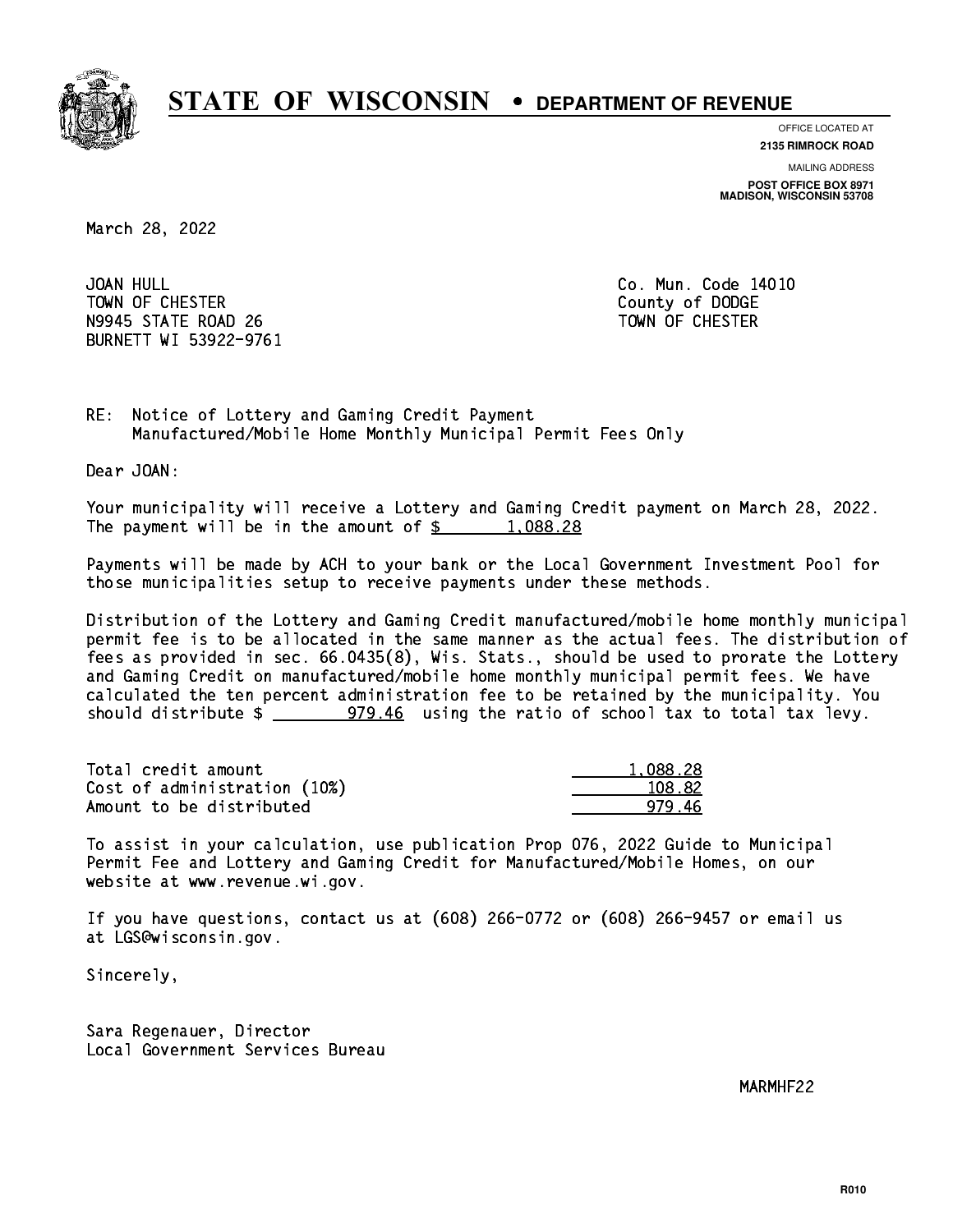

**OFFICE LOCATED AT 2135 RIMROCK ROAD**

**MAILING ADDRESS**

**POST OFFICE BOX 8971 MADISON, WISCONSIN 53708**

March 28, 2022

 REBECCA SCHULZ Co. Mun. Code 14022 Town of Hubbard County of Dodge County of Dodge County of Dodge County of Dodge County of Dodge County of Dodge County of Dodge County of Dodge County of Dodge County of Dodge County of Dodge County of Dodge County of Dodg Wasan Roman Roman Roman Roman Roman Roman Roman Roman Roman Roman Roman Roman Roman Roman Roman Roman Roman Ro IRON RIDGE WI 53035-9782

RE: Notice of Lottery and Gaming Credit Payment Manufactured/Mobile Home Monthly Municipal Permit Fees Only

Dear REBECCA:

 Your municipality will receive a Lottery and Gaming Credit payment on March 28, 2022. The payment will be in the amount of  $\frac{2}{3}$  11,363.88

 Payments will be made by ACH to your bank or the Local Government Investment Pool for those municipalities setup to receive payments under these methods.

 Distribution of the Lottery and Gaming Credit manufactured/mobile home monthly municipal permit fee is to be allocated in the same manner as the actual fees. The distribution of fees as provided in sec. 66.0435(8), Wis. Stats., should be used to prorate the Lottery and Gaming Credit on manufactured/mobile home monthly municipal permit fees. We have calculated the ten percent administration fee to be retained by the municipality. You should distribute  $\frac{10,227.50}{ }$  using the ratio of school tax to total tax levy.

| Total credit amount          | 11,363.88 |
|------------------------------|-----------|
| Cost of administration (10%) | 1.136.38  |
| Amount to be distributed     | 10.227.50 |

 To assist in your calculation, use publication Prop 076, 2022 Guide to Municipal Permit Fee and Lottery and Gaming Credit for Manufactured/Mobile Homes, on our website at www.revenue.wi.gov.

 If you have questions, contact us at (608) 266-0772 or (608) 266-9457 or email us at LGS@wisconsin.gov.

Sincerely,

 Sara Regenauer, Director Local Government Services Bureau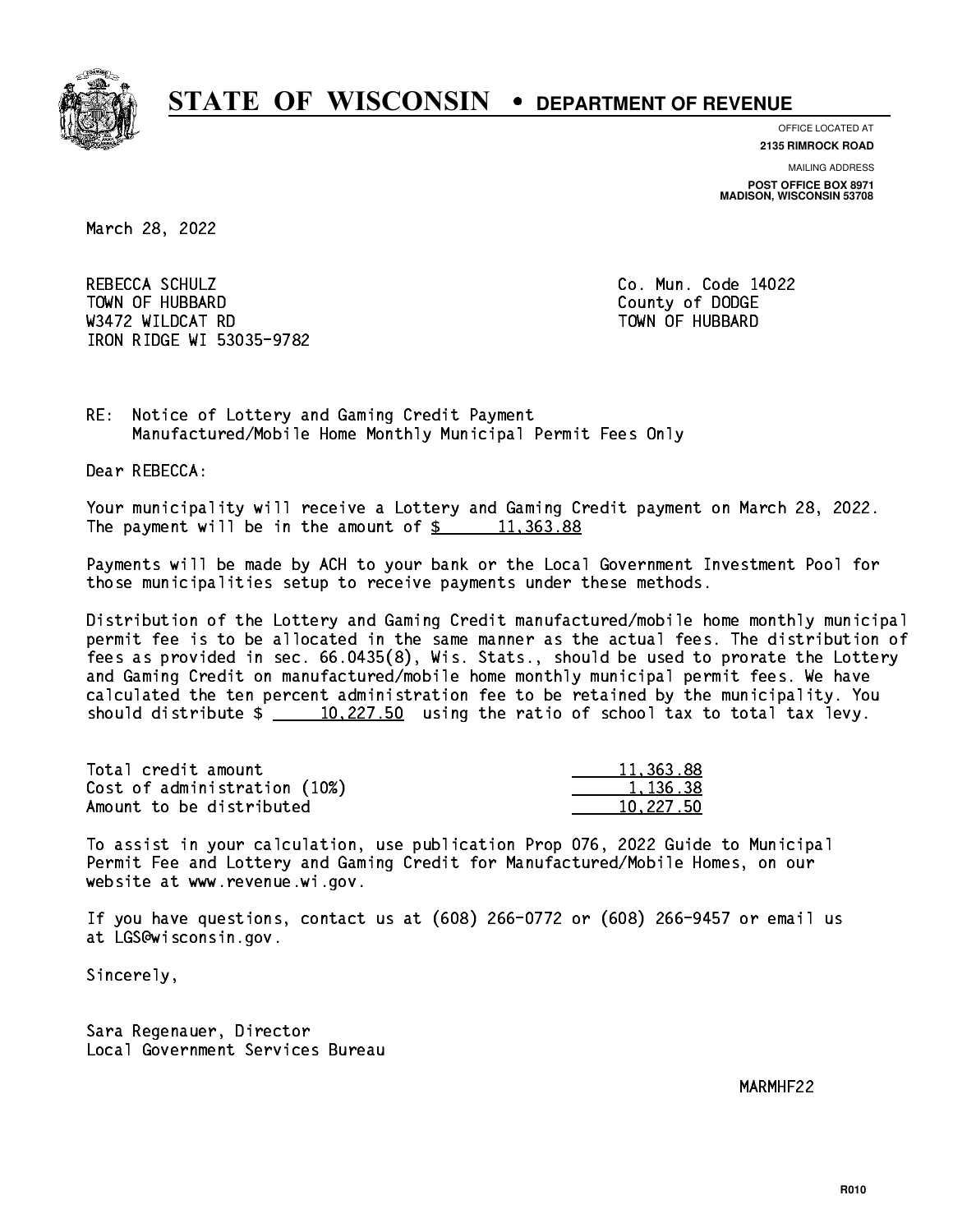

**OFFICE LOCATED AT**

**2135 RIMROCK ROAD**

**MAILING ADDRESS POST OFFICE BOX 8971 MADISON, WISCONSIN 53708**

March 28, 2022

ARLETTE LINDERT **Co. Mun. Code 14141** VILLAGE OF IRON RIDGE COUNTY OF DODGE P.O. BOX 247 VILLAGE OF IRON RIDGE IRON RIDGE WI 53035-0247

RE: Notice of Lottery and Gaming Credit Payment Manufactured/Mobile Home Monthly Municipal Permit Fees Only

Dear ARLETTE:

 Your municipality will receive a Lottery and Gaming Credit payment on March 28, 2022. The payment will be in the amount of  $\frac{2}{3}$  10,424.94

 Payments will be made by ACH to your bank or the Local Government Investment Pool for those municipalities setup to receive payments under these methods.

 Distribution of the Lottery and Gaming Credit manufactured/mobile home monthly municipal permit fee is to be allocated in the same manner as the actual fees. The distribution of fees as provided in sec. 66.0435(8), Wis. Stats., should be used to prorate the Lottery and Gaming Credit on manufactured/mobile home monthly municipal permit fees. We have calculated the ten percent administration fee to be retained by the municipality. You should distribute  $\frac{2}{2}$   $\frac{9,382.45}{2}$  using the ratio of school tax to total tax levy.

| Total credit amount          | 10,424.94 |
|------------------------------|-----------|
| Cost of administration (10%) | 1.042.49  |
| Amount to be distributed     | 9.382.45  |

 To assist in your calculation, use publication Prop 076, 2022 Guide to Municipal Permit Fee and Lottery and Gaming Credit for Manufactured/Mobile Homes, on our website at www.revenue.wi.gov.

 If you have questions, contact us at (608) 266-0772 or (608) 266-9457 or email us at LGS@wisconsin.gov.

Sincerely,

 Sara Regenauer, Director Local Government Services Bureau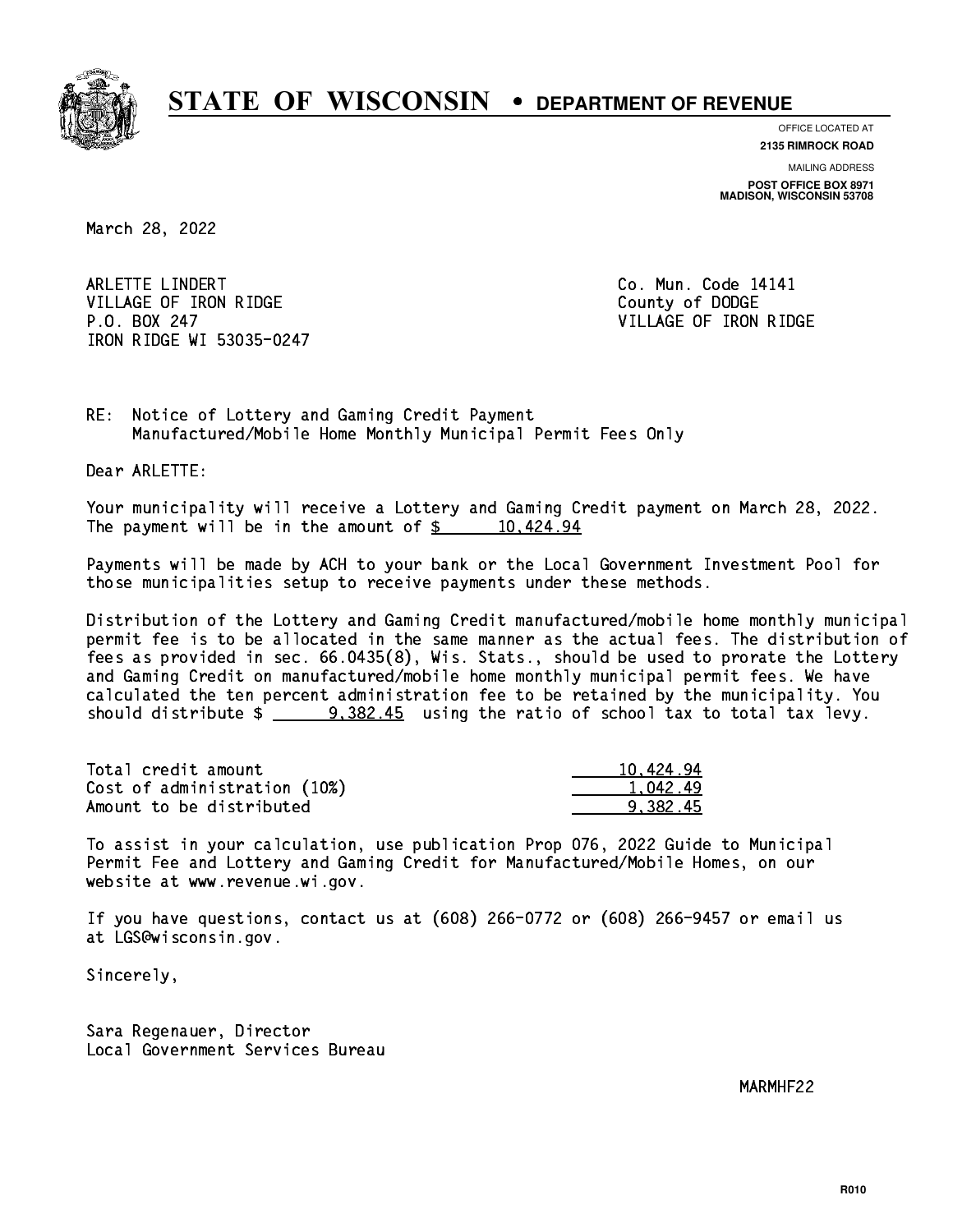

**OFFICE LOCATED AT 2135 RIMROCK ROAD**

**MAILING ADDRESS POST OFFICE BOX 8971 MADISON, WISCONSIN 53708**

March 28, 2022

JENNA S RHEIN VILLAGE OF LOMIRA **COUNTY OF LOGAL COUNTY OF DODGE**  425 WATER ST VILLAGE OF LOMIRA LOMIRA WI 53048-9530

Co. Mun. Code 14146

RE: Notice of Lottery and Gaming Credit Payment Manufactured/Mobile Home Monthly Municipal Permit Fees Only

Dear SUE:

 Your municipality will receive a Lottery and Gaming Credit payment on March 28, 2022. The payment will be in the amount of  $\frac{2}{3}$  18,588.72

 Payments will be made by ACH to your bank or the Local Government Investment Pool for those municipalities setup to receive payments under these methods.

 Distribution of the Lottery and Gaming Credit manufactured/mobile home monthly municipal permit fee is to be allocated in the same manner as the actual fees. The distribution of fees as provided in sec. 66.0435(8), Wis. Stats., should be used to prorate the Lottery and Gaming Credit on manufactured/mobile home monthly municipal permit fees. We have calculated the ten percent administration fee to be retained by the municipality. You should distribute  $\frac{16,729.85}{2}$  using the ratio of school tax to total tax levy.

| Total credit amount          | 18,588.72 |
|------------------------------|-----------|
| Cost of administration (10%) | 1,858.87  |
| Amount to be distributed     | 16.729.85 |

 To assist in your calculation, use publication Prop 076, 2022 Guide to Municipal Permit Fee and Lottery and Gaming Credit for Manufactured/Mobile Homes, on our website at www.revenue.wi.gov.

 If you have questions, contact us at (608) 266-0772 or (608) 266-9457 or email us at LGS@wisconsin.gov.

Sincerely,

 Sara Regenauer, Director Local Government Services Bureau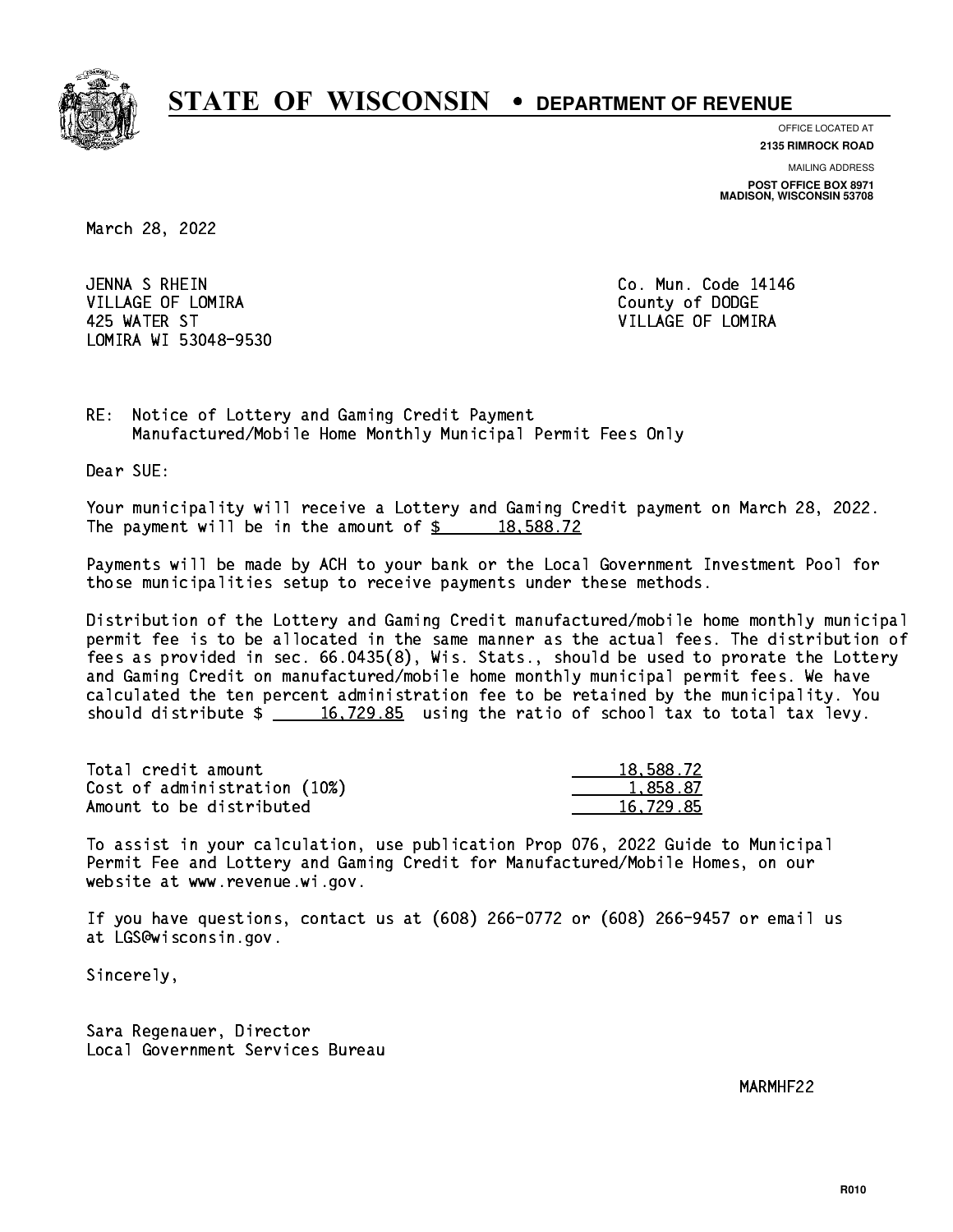

**OFFICE LOCATED AT**

**2135 RIMROCK ROAD**

**MAILING ADDRESS POST OFFICE BOX 8971 MADISON, WISCONSIN 53708**

March 28, 2022

JODI WADE VILLAGE OF RANDOLPH COUNTY COUNTY OF DODGE 248 W STROUD ST VILLAGE OF RANDOLPH RANDOLPH WI 53956-1272

Co. Mun. Code 14176

RE: Notice of Lottery and Gaming Credit Payment Manufactured/Mobile Home Monthly Municipal Permit Fees Only

Dear JODI:

 Your municipality will receive a Lottery and Gaming Credit payment on March 28, 2022. The payment will be in the amount of  $\frac{2}{3}$  1,646.40

 Payments will be made by ACH to your bank or the Local Government Investment Pool for those municipalities setup to receive payments under these methods.

 Distribution of the Lottery and Gaming Credit manufactured/mobile home monthly municipal permit fee is to be allocated in the same manner as the actual fees. The distribution of fees as provided in sec. 66.0435(8), Wis. Stats., should be used to prorate the Lottery and Gaming Credit on manufactured/mobile home monthly municipal permit fees. We have calculated the ten percent administration fee to be retained by the municipality. You should distribute  $\frac{1,481.76}{2}$  using the ratio of school tax to total tax levy.

| Total credit amount          | 1.646.40 |
|------------------------------|----------|
| Cost of administration (10%) | 164.64   |
| Amount to be distributed     | 1.481.76 |

 To assist in your calculation, use publication Prop 076, 2022 Guide to Municipal Permit Fee and Lottery and Gaming Credit for Manufactured/Mobile Homes, on our website at www.revenue.wi.gov.

 If you have questions, contact us at (608) 266-0772 or (608) 266-9457 or email us at LGS@wisconsin.gov.

Sincerely,

 Sara Regenauer, Director Local Government Services Bureau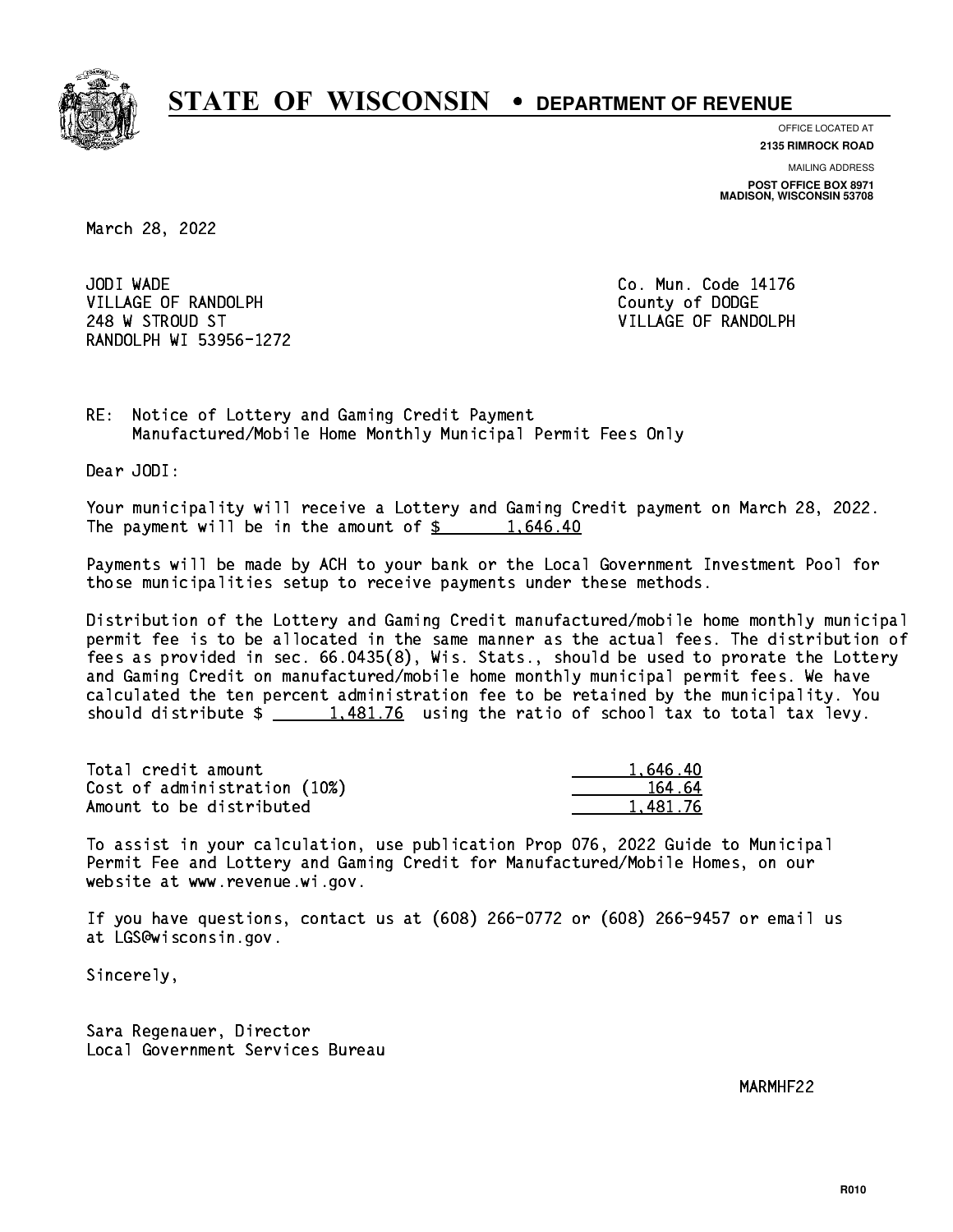

**OFFICE LOCATED AT**

**2135 RIMROCK ROAD**

**MAILING ADDRESS POST OFFICE BOX 8971 MADISON, WISCONSIN 53708**

March 28, 2022

CHRISTINE ABELL **CHRISTINE ABELL** VILLAGE OF REESEVILLE COUNTY OF DODGE PO BOX 273 REESEVILLE WI 53579-0273

VILLAGE OF REESEVILLE

RE: Notice of Lottery and Gaming Credit Payment Manufactured/Mobile Home Monthly Municipal Permit Fees Only

Dear CHRISTINE:

 Your municipality will receive a Lottery and Gaming Credit payment on March 28, 2022. The payment will be in the amount of  $\frac{2}{3}$  7,962.00

 Payments will be made by ACH to your bank or the Local Government Investment Pool for those municipalities setup to receive payments under these methods.

 Distribution of the Lottery and Gaming Credit manufactured/mobile home monthly municipal permit fee is to be allocated in the same manner as the actual fees. The distribution of fees as provided in sec. 66.0435(8), Wis. Stats., should be used to prorate the Lottery and Gaming Credit on manufactured/mobile home monthly municipal permit fees. We have calculated the ten percent administration fee to be retained by the municipality. You should distribute  $\frac{2}{2}$   $\frac{7,165.80}{2}$  using the ratio of school tax to total tax levy.

| Total credit amount          | 7.962.00 |
|------------------------------|----------|
| Cost of administration (10%) | 796.20   |
| Amount to be distributed     | 7.165.80 |

 To assist in your calculation, use publication Prop 076, 2022 Guide to Municipal Permit Fee and Lottery and Gaming Credit for Manufactured/Mobile Homes, on our website at www.revenue.wi.gov.

 If you have questions, contact us at (608) 266-0772 or (608) 266-9457 or email us at LGS@wisconsin.gov.

Sincerely,

 Sara Regenauer, Director Local Government Services Bureau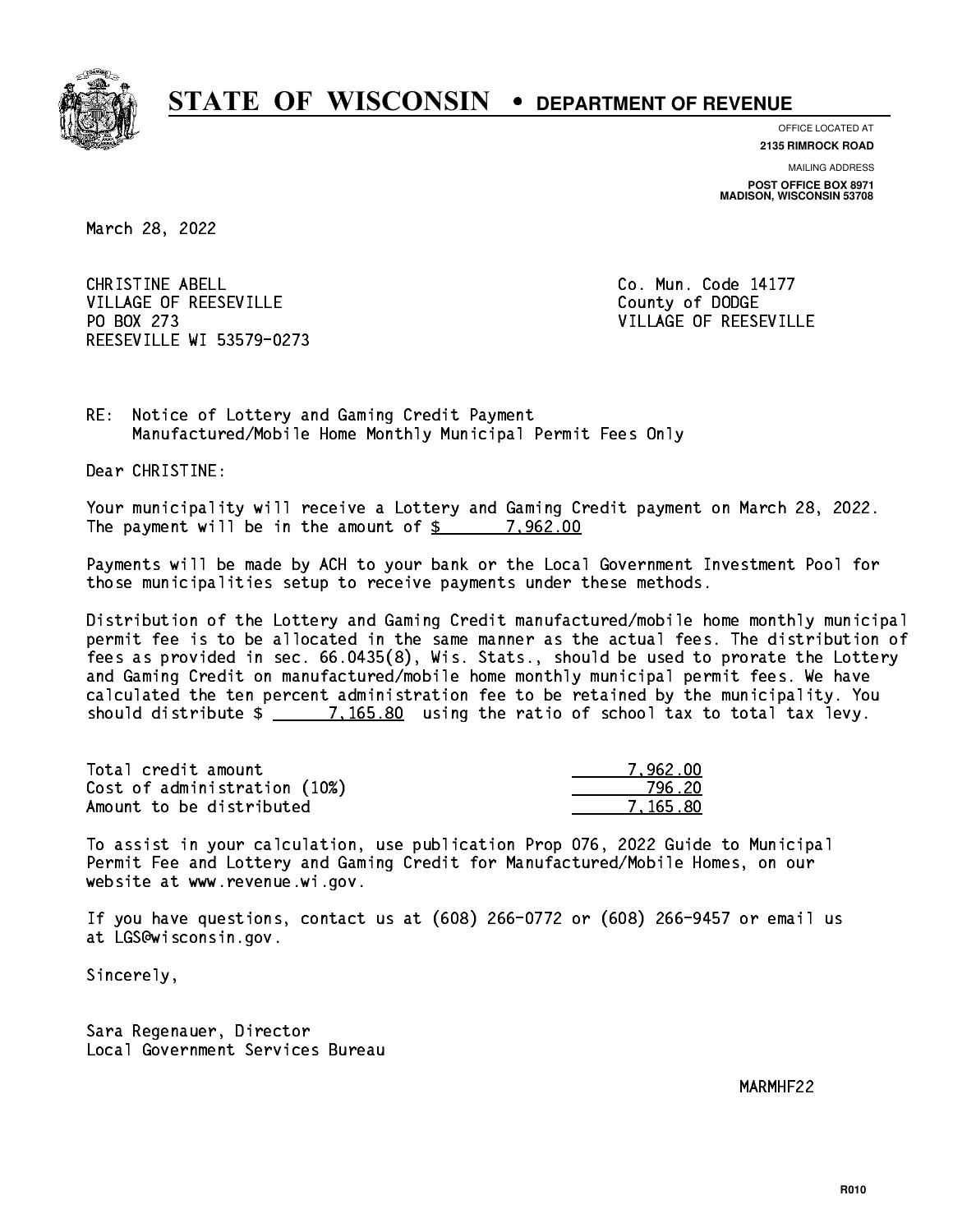

**OFFICE LOCATED AT**

**2135 RIMROCK ROAD**

**MAILING ADDRESS POST OFFICE BOX 8971 MADISON, WISCONSIN 53708**

March 28, 2022

BECKY A TELLIER **Co. Mun. Code 14186** VILLAGE OF THERESA COUNTY OF DODGE PO BOX 327 VILLAGE OF THERESA THERESA WI 53091-0327

RE: Notice of Lottery and Gaming Credit Payment Manufactured/Mobile Home Monthly Municipal Permit Fees Only

Dear BECKY:

 Your municipality will receive a Lottery and Gaming Credit payment on March 28, 2022. The payment will be in the amount of  $\frac{2}{3}$  44,093.00

 Payments will be made by ACH to your bank or the Local Government Investment Pool for those municipalities setup to receive payments under these methods.

 Distribution of the Lottery and Gaming Credit manufactured/mobile home monthly municipal permit fee is to be allocated in the same manner as the actual fees. The distribution of fees as provided in sec. 66.0435(8), Wis. Stats., should be used to prorate the Lottery and Gaming Credit on manufactured/mobile home monthly municipal permit fees. We have calculated the ten percent administration fee to be retained by the municipality. You should distribute  $\frac{20.683.70}{20.683.70}$  using the ratio of school tax to total tax levy.

| Total credit amount          | 44.093.00 |
|------------------------------|-----------|
| Cost of administration (10%) | 4.409.30  |
| Amount to be distributed     | 39.683.70 |

 To assist in your calculation, use publication Prop 076, 2022 Guide to Municipal Permit Fee and Lottery and Gaming Credit for Manufactured/Mobile Homes, on our website at www.revenue.wi.gov.

 If you have questions, contact us at (608) 266-0772 or (608) 266-9457 or email us at LGS@wisconsin.gov.

Sincerely,

 Sara Regenauer, Director Local Government Services Bureau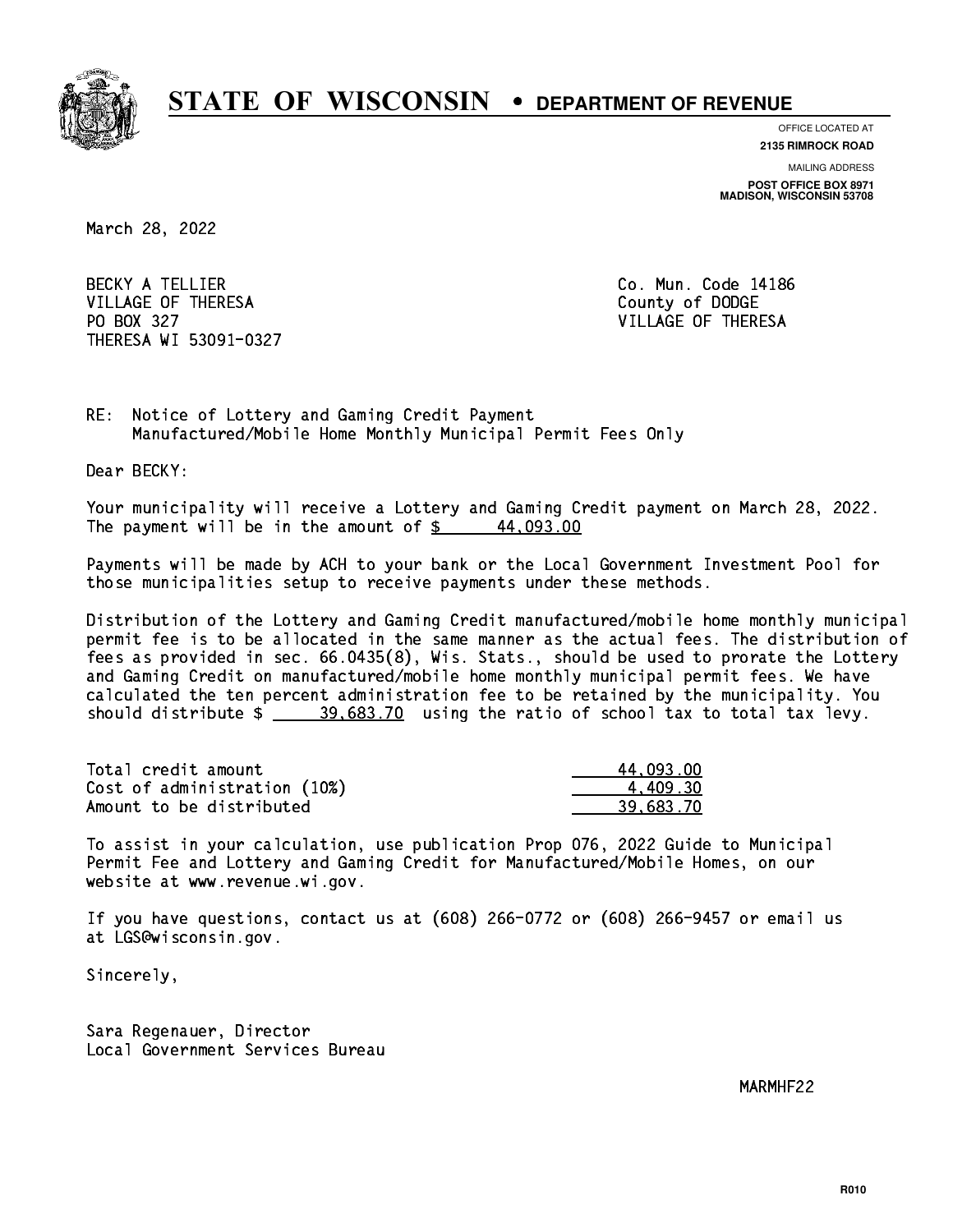

**OFFICE LOCATED AT**

**2135 RIMROCK ROAD**

**MAILING ADDRESS POST OFFICE BOX 8971 MADISON, WISCONSIN 53708**

March 28, 2022

 KRYSTAL MCCAULEY Co. Mun. Code 14226 CITY OF FOUR COUNTY OF FOUR COUNTY OF DODGE COUNTY OF DODGE COUNTY OF DESCRIPTION OF DESCRIPTION OF DODGE COUNTY OF DESCRIPTION OF DESCRIPTION OF PROPERTY OF DESCRIPTION OF DESCRIPTION OF DESCRIPTION OF DESCRIPTION OF DESC PO BOX 105, 248 E. STATE ST. CITY OF FOX LAKE FOX LAKE WI 53933-0105

RE: Notice of Lottery and Gaming Credit Payment Manufactured/Mobile Home Monthly Municipal Permit Fees Only

Dear KRYSTAL:

 Your municipality will receive a Lottery and Gaming Credit payment on March 28, 2022. The payment will be in the amount of  $\frac{2}{3}$  427.56

 Payments will be made by ACH to your bank or the Local Government Investment Pool for those municipalities setup to receive payments under these methods.

 Distribution of the Lottery and Gaming Credit manufactured/mobile home monthly municipal permit fee is to be allocated in the same manner as the actual fees. The distribution of fees as provided in sec. 66.0435(8), Wis. Stats., should be used to prorate the Lottery and Gaming Credit on manufactured/mobile home monthly municipal permit fees. We have calculated the ten percent administration fee to be retained by the municipality. You should distribute  $\frac{284.81}{1000}$  using the ratio of school tax to total tax levy.

Total credit amount Cost of administration (10%) Amount to be distributed

| 127 56 |
|--------|
| I2 75  |
|        |

 To assist in your calculation, use publication Prop 076, 2022 Guide to Municipal Permit Fee and Lottery and Gaming Credit for Manufactured/Mobile Homes, on our website at www.revenue.wi.gov.

 If you have questions, contact us at (608) 266-0772 or (608) 266-9457 or email us at LGS@wisconsin.gov.

Sincerely,

 Sara Regenauer, Director Local Government Services Bureau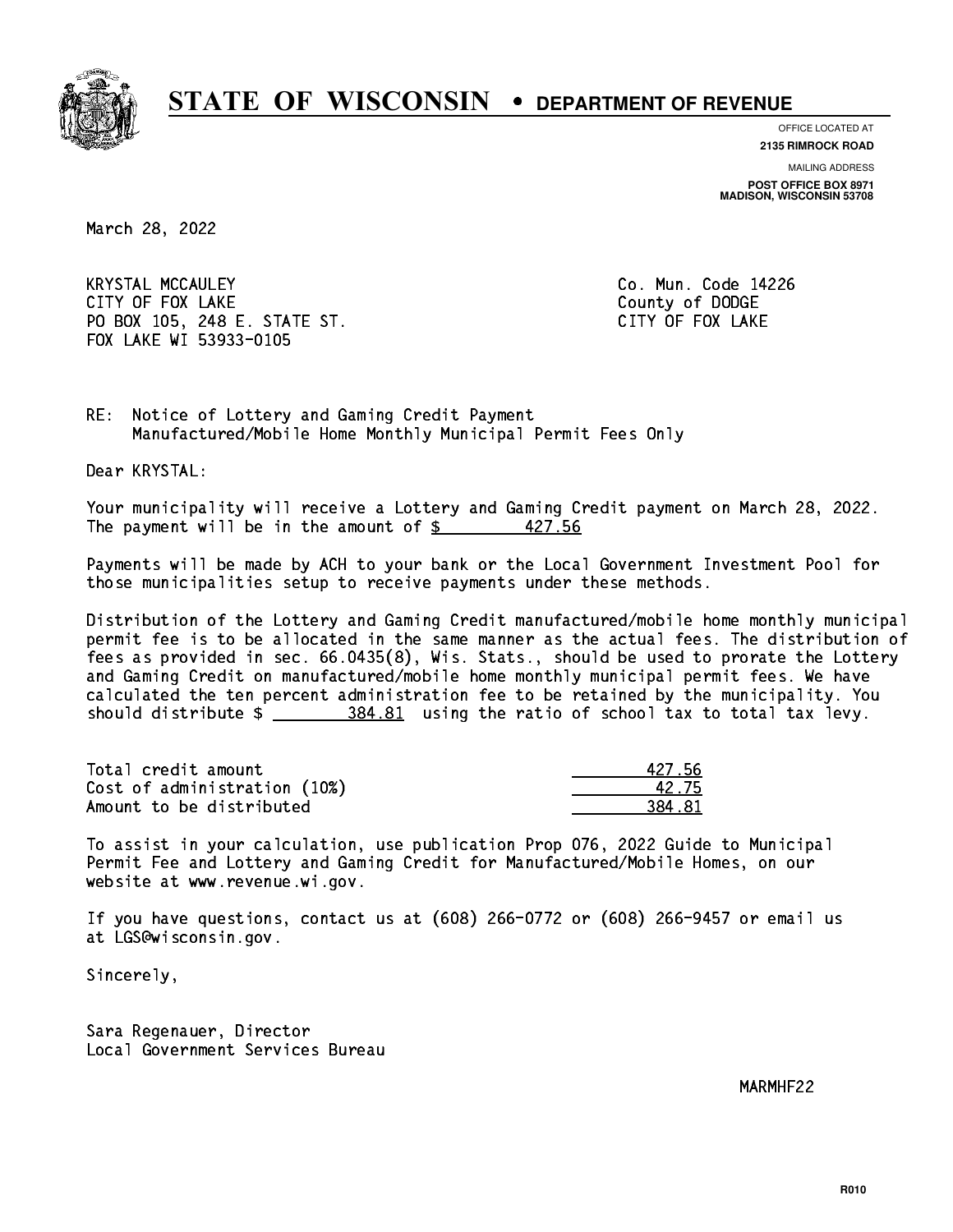

**OFFICE LOCATED AT**

**2135 RIMROCK ROAD**

**MAILING ADDRESS**

**POST OFFICE BOX 8971 MADISON, WISCONSIN 53708**

March 28, 2022

OFFICE OF CLERK **Co. Mun. Code 14292**  CITY OF WAUPUN County of DODGE 201 E MAIN ST CITY OF WAUPUN WAUPUN WI 53963-2019

RE: Notice of Lottery and Gaming Credit Payment Manufactured/Mobile Home Monthly Municipal Permit Fees Only

Dear OFFICE OF CLERK:

 Your municipality will receive a Lottery and Gaming Credit payment on March 28, 2022. The payment will be in the amount of  $\frac{2}{3}$  8,484.84

 Payments will be made by ACH to your bank or the Local Government Investment Pool for those municipalities setup to receive payments under these methods.

 Distribution of the Lottery and Gaming Credit manufactured/mobile home monthly municipal permit fee is to be allocated in the same manner as the actual fees. The distribution of fees as provided in sec. 66.0435(8), Wis. Stats., should be used to prorate the Lottery and Gaming Credit on manufactured/mobile home monthly municipal permit fees. We have calculated the ten percent administration fee to be retained by the municipality. You should distribute  $\frac{2}{2}$   $\frac{7.636.36}{2}$  using the ratio of school tax to total tax levy.

| Total credit amount          | 8.484.84 |
|------------------------------|----------|
| Cost of administration (10%) | 848.48   |
| Amount to be distributed     | 7.636.36 |

 To assist in your calculation, use publication Prop 076, 2022 Guide to Municipal Permit Fee and Lottery and Gaming Credit for Manufactured/Mobile Homes, on our website at www.revenue.wi.gov.

 If you have questions, contact us at (608) 266-0772 or (608) 266-9457 or email us at LGS@wisconsin.gov.

Sincerely,

 Sara Regenauer, Director Local Government Services Bureau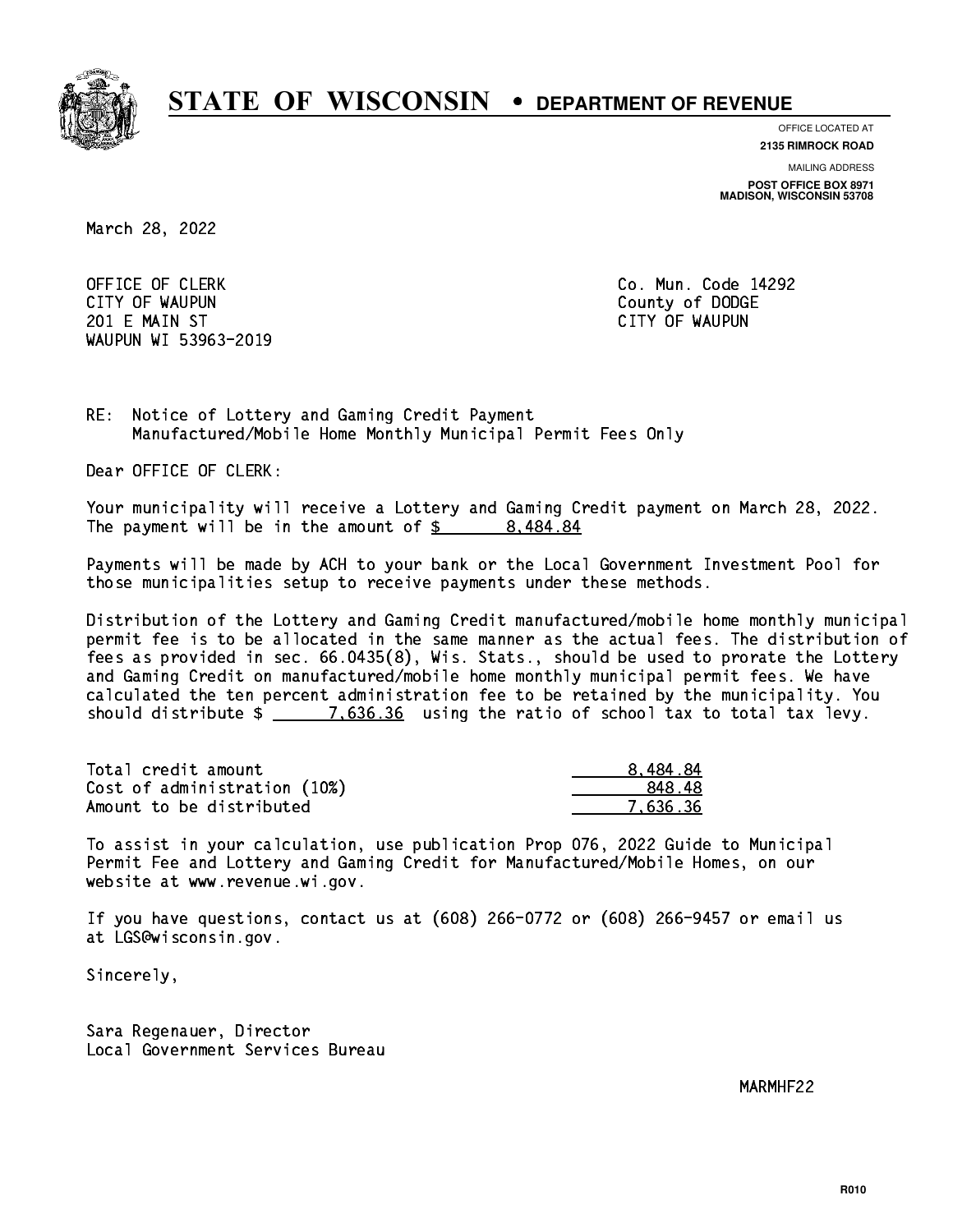

**OFFICE LOCATED AT**

**2135 RIMROCK ROAD**

**MAILING ADDRESS POST OFFICE BOX 8971 MADISON, WISCONSIN 53708**

March 28, 2022

PAMELA KRAUEL TOWN OF EGG HARBOR County of DOOR 5242 COUNTY RD I TOWN OF EGG HARBOR STURGEON BAY WI 54235-8936

Co. Mun. Code 15008

RE: Notice of Lottery and Gaming Credit Payment Manufactured/Mobile Home Monthly Municipal Permit Fees Only

Dear PAMELA:

 Your municipality will receive a Lottery and Gaming Credit payment on March 28, 2022. The payment will be in the amount of  $\frac{2}{3}$  2,033.40

 Payments will be made by ACH to your bank or the Local Government Investment Pool for those municipalities setup to receive payments under these methods.

 Distribution of the Lottery and Gaming Credit manufactured/mobile home monthly municipal permit fee is to be allocated in the same manner as the actual fees. The distribution of fees as provided in sec. 66.0435(8), Wis. Stats., should be used to prorate the Lottery and Gaming Credit on manufactured/mobile home monthly municipal permit fees. We have calculated the ten percent administration fee to be retained by the municipality. You should distribute  $\frac{1.830.06}{1.830.06}$  using the ratio of school tax to total tax levy.

| Total credit amount          | 2.033.40 |
|------------------------------|----------|
| Cost of administration (10%) | 203.34   |
| Amount to be distributed     | 1.830.06 |

 To assist in your calculation, use publication Prop 076, 2022 Guide to Municipal Permit Fee and Lottery and Gaming Credit for Manufactured/Mobile Homes, on our website at www.revenue.wi.gov.

 If you have questions, contact us at (608) 266-0772 or (608) 266-9457 or email us at LGS@wisconsin.gov.

Sincerely,

 Sara Regenauer, Director Local Government Services Bureau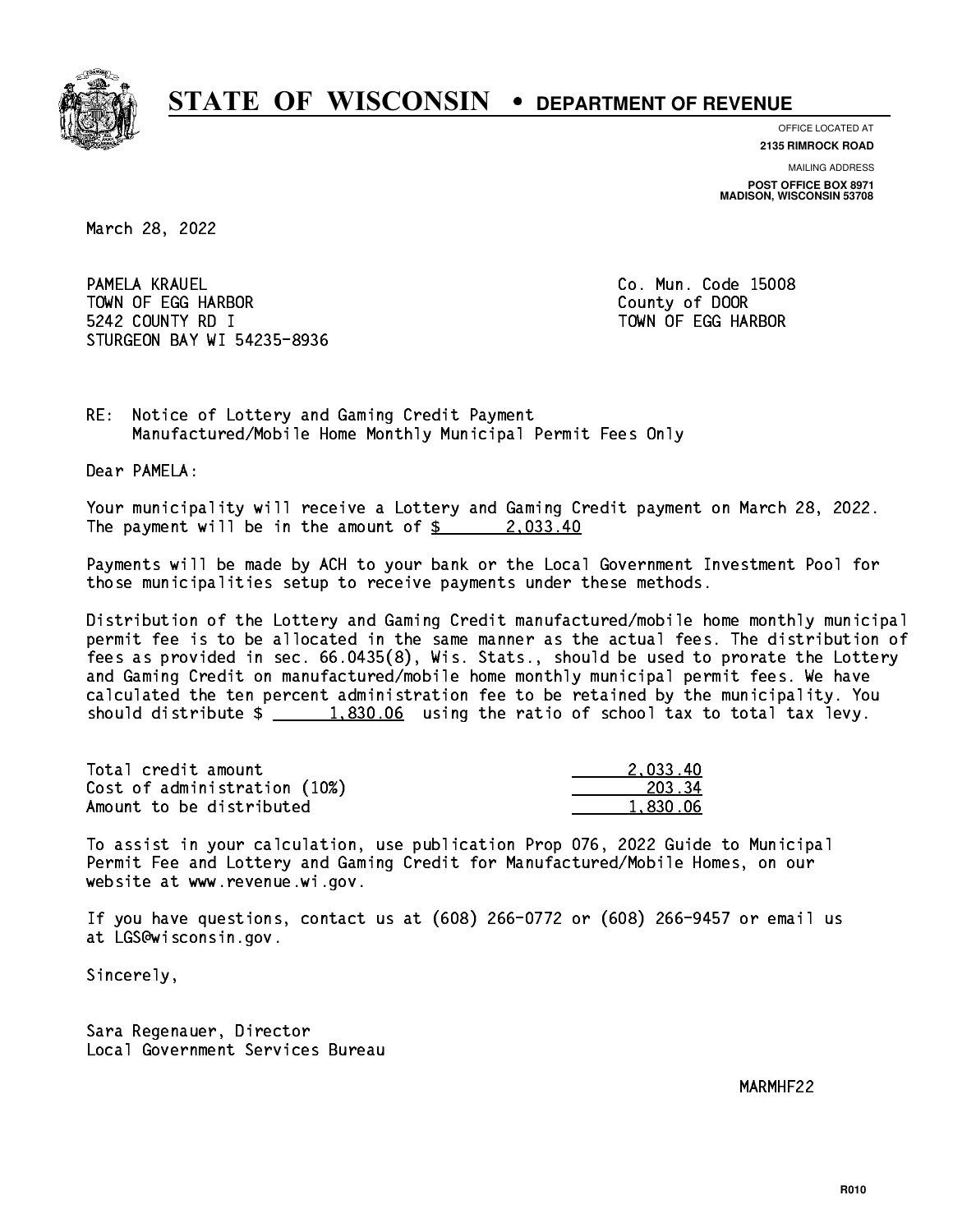

**OFFICE LOCATED AT**

**2135 RIMROCK ROAD**

**MAILING ADDRESS POST OFFICE BOX 8971 MADISON, WISCONSIN 53708**

March 28, 2022

CAROL RUSSELL TOWN OF NASEWAUPEE **TOWA COUNTY OF SEXUAL COUNTY OF DOOR 7191 GUILETTE RD** TOWN OF NASEWAUPEE STURGEON BAY WI 54235-9216

Co. Mun. Code 15020

RE: Notice of Lottery and Gaming Credit Payment Manufactured/Mobile Home Monthly Municipal Permit Fees Only

Dear CAROL:

 Your municipality will receive a Lottery and Gaming Credit payment on March 28, 2022. The payment will be in the amount of \$ 871.62 \_\_\_\_\_\_\_\_\_\_\_\_\_\_\_\_

 Payments will be made by ACH to your bank or the Local Government Investment Pool for those municipalities setup to receive payments under these methods.

 Distribution of the Lottery and Gaming Credit manufactured/mobile home monthly municipal permit fee is to be allocated in the same manner as the actual fees. The distribution of fees as provided in sec. 66.0435(8), Wis. Stats., should be used to prorate the Lottery and Gaming Credit on manufactured/mobile home monthly municipal permit fees. We have calculated the ten percent administration fee to be retained by the municipality. You should distribute  $\frac{2}{2}$   $\frac{784.46}{2}$  using the ratio of school tax to total tax levy.

| Total credit amount          | 871.62 |
|------------------------------|--------|
| Cost of administration (10%) | -87-16 |
| Amount to be distributed     | 784 46 |

 To assist in your calculation, use publication Prop 076, 2022 Guide to Municipal Permit Fee and Lottery and Gaming Credit for Manufactured/Mobile Homes, on our website at www.revenue.wi.gov.

 If you have questions, contact us at (608) 266-0772 or (608) 266-9457 or email us at LGS@wisconsin.gov.

Sincerely,

 Sara Regenauer, Director Local Government Services Bureau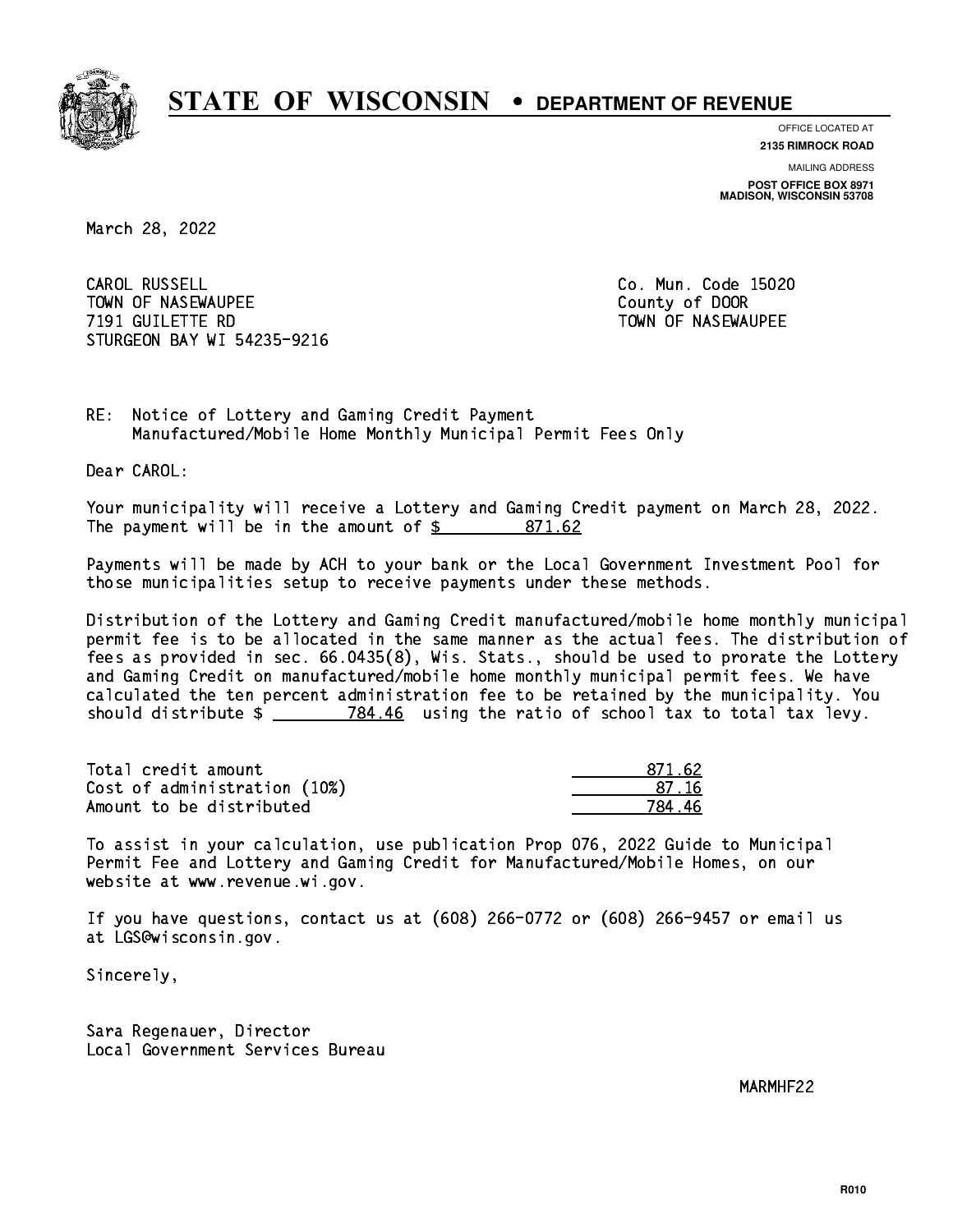

**OFFICE LOCATED AT**

**2135 RIMROCK ROAD**

**MAILING ADDRESS POST OFFICE BOX 8971 MADISON, WISCONSIN 53708**

March 28, 2022

VALERIE CLARIZIO **Co. Mun. Code 15281** CITY OF STURGEON BAY **COUNTY COUNTY OF STURGEON BAY**  421 MICHIGAN ST CITY OF STURGEON BAY STURGEON BAY WI 54235

RE: Notice of Lottery and Gaming Credit Payment Manufactured/Mobile Home Monthly Municipal Permit Fees Only

Dear VALERIE:

 Your municipality will receive a Lottery and Gaming Credit payment on March 28, 2022. The payment will be in the amount of  $\frac{2}{3}$  34,785.12

 Payments will be made by ACH to your bank or the Local Government Investment Pool for those municipalities setup to receive payments under these methods.

 Distribution of the Lottery and Gaming Credit manufactured/mobile home monthly municipal permit fee is to be allocated in the same manner as the actual fees. The distribution of fees as provided in sec. 66.0435(8), Wis. Stats., should be used to prorate the Lottery and Gaming Credit on manufactured/mobile home monthly municipal permit fees. We have calculated the ten percent administration fee to be retained by the municipality. You should distribute  $\frac{21,306.61}{2}$  using the ratio of school tax to total tax levy.

| Total credit amount          | 34.785.12 |
|------------------------------|-----------|
| Cost of administration (10%) | 3.478.51  |
| Amount to be distributed     | 31.306.61 |

 To assist in your calculation, use publication Prop 076, 2022 Guide to Municipal Permit Fee and Lottery and Gaming Credit for Manufactured/Mobile Homes, on our website at www.revenue.wi.gov.

 If you have questions, contact us at (608) 266-0772 or (608) 266-9457 or email us at LGS@wisconsin.gov.

Sincerely,

 Sara Regenauer, Director Local Government Services Bureau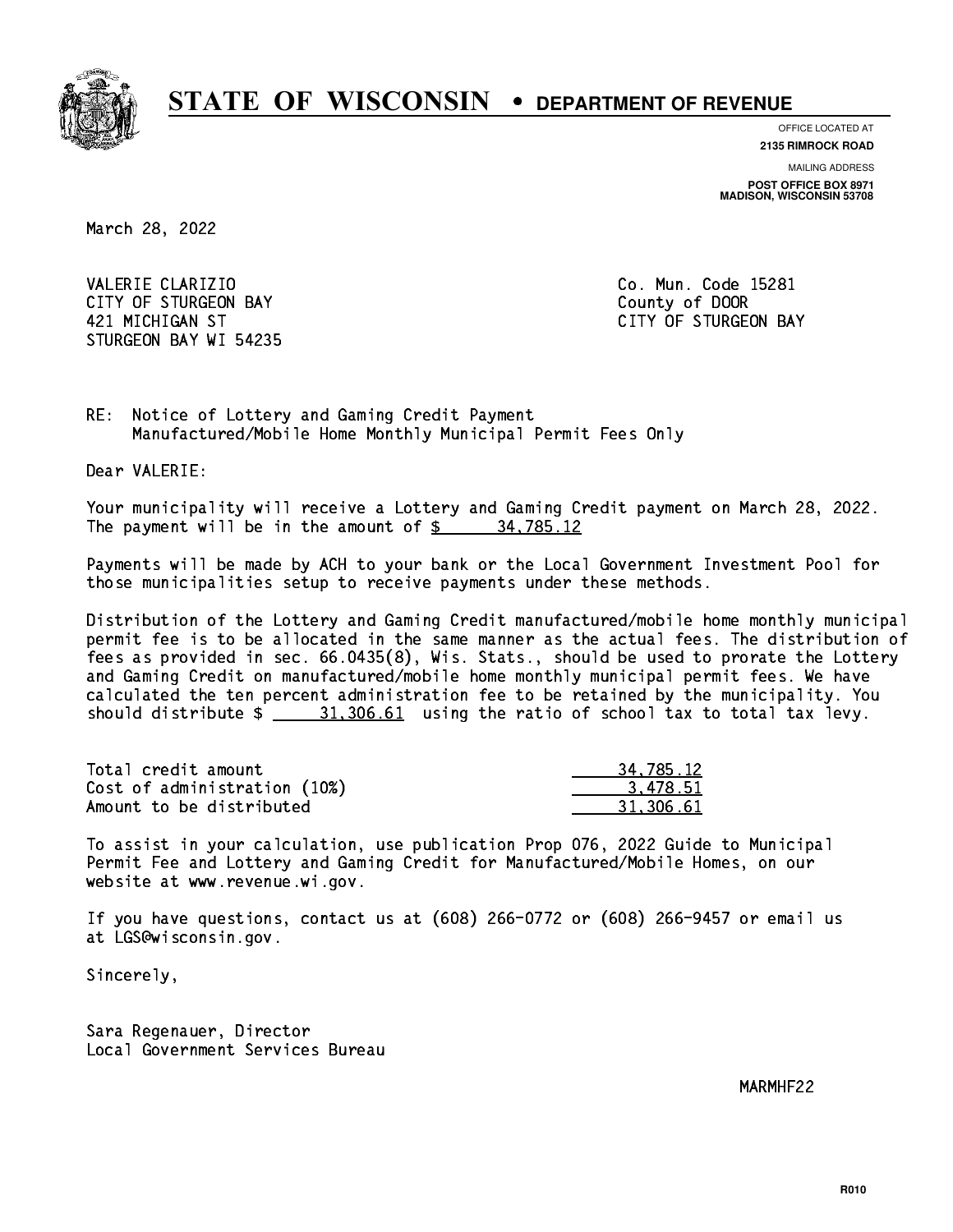

**OFFICE LOCATED AT**

**2135 RIMROCK ROAD**

**MAILING ADDRESS POST OFFICE BOX 8971 MADISON, WISCONSIN 53708**

March 28, 2022

 LISA GLAUS Co. Mun. Code 16024 TOWN OF PARKLAND COUNTY OF DOUGLAS 5225 S JOHNSON RD TOWN OF PARKLAND SUPERIOR WI 54880-8478

RE: Notice of Lottery and Gaming Credit Payment Manufactured/Mobile Home Monthly Municipal Permit Fees Only

Dear LISA:

 Your municipality will receive a Lottery and Gaming Credit payment on March 28, 2022. The payment will be in the amount of \$ 872.40 \_\_\_\_\_\_\_\_\_\_\_\_\_\_\_\_

 Payments will be made by ACH to your bank or the Local Government Investment Pool for those municipalities setup to receive payments under these methods.

 Distribution of the Lottery and Gaming Credit manufactured/mobile home monthly municipal permit fee is to be allocated in the same manner as the actual fees. The distribution of fees as provided in sec. 66.0435(8), Wis. Stats., should be used to prorate the Lottery and Gaming Credit on manufactured/mobile home monthly municipal permit fees. We have calculated the ten percent administration fee to be retained by the municipality. You should distribute  $\frac{2}{2}$   $\frac{785.16}{2}$  using the ratio of school tax to total tax levy.

Total credit amount Cost of administration (10%) Amount to be distributed

| 1ท<br>872. |
|------------|
| 37 Z4      |
| 5 16       |

 To assist in your calculation, use publication Prop 076, 2022 Guide to Municipal Permit Fee and Lottery and Gaming Credit for Manufactured/Mobile Homes, on our website at www.revenue.wi.gov.

 If you have questions, contact us at (608) 266-0772 or (608) 266-9457 or email us at LGS@wisconsin.gov.

Sincerely,

 Sara Regenauer, Director Local Government Services Bureau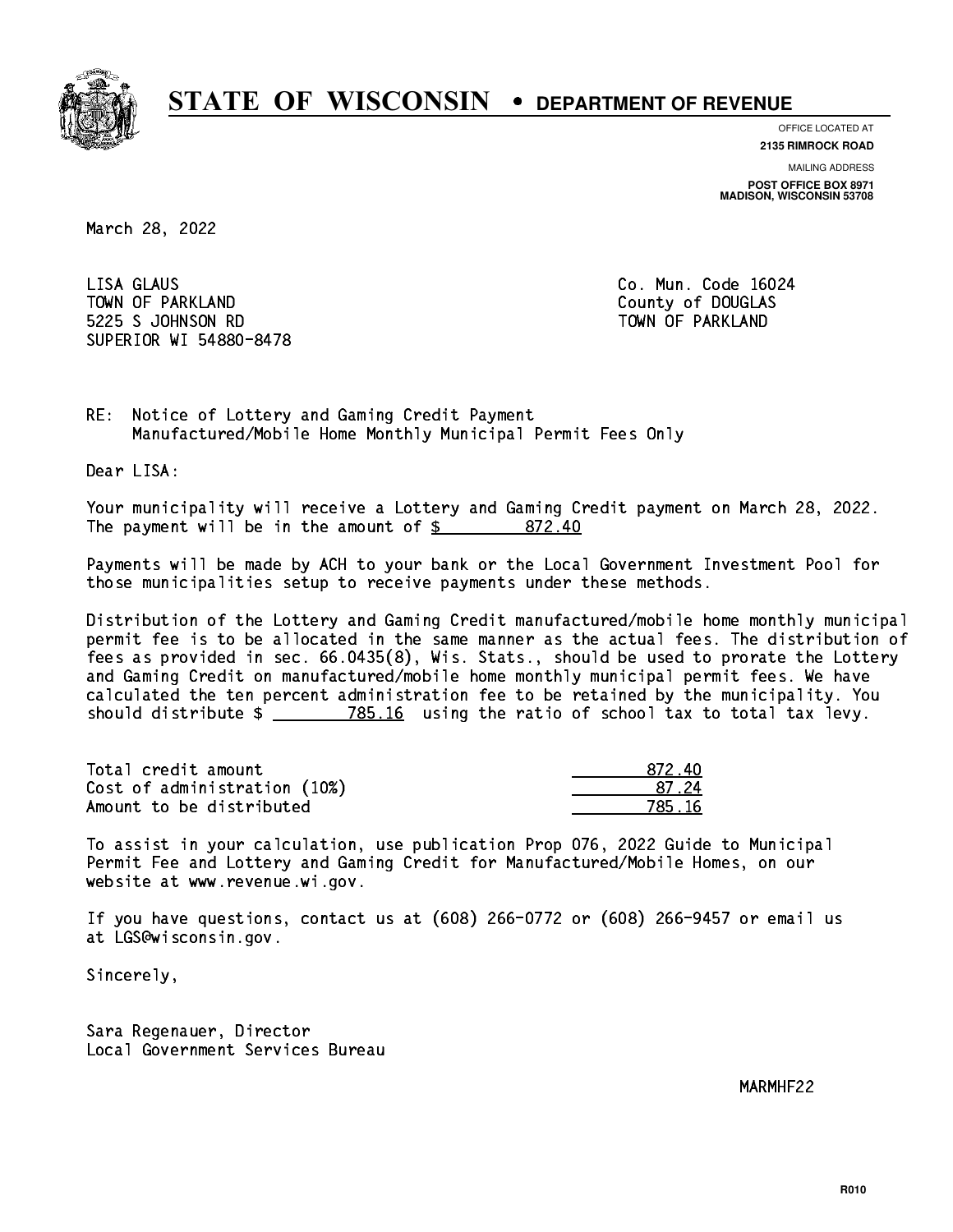

**OFFICE LOCATED AT**

**2135 RIMROCK ROAD**

**MAILING ADDRESS POST OFFICE BOX 8971 MADISON, WISCONSIN 53708**

March 28, 2022

 TERRI LAFLAMME Co. Mun. Code 16028 TOWN OF SUMMIT COUNTY OF SUMMIT 2731 E MILCHESKY ROAD TOWN OF SUMMIT FOXBORO WI 54836

RE: Notice of Lottery and Gaming Credit Payment Manufactured/Mobile Home Monthly Municipal Permit Fees Only

Dear TERRI:

 Your municipality will receive a Lottery and Gaming Credit payment on March 28, 2022. The payment will be in the amount of  $\frac{2}{3}$ 402.92

 Payments will be made by ACH to your bank or the Local Government Investment Pool for those municipalities setup to receive payments under these methods.

 Distribution of the Lottery and Gaming Credit manufactured/mobile home monthly municipal permit fee is to be allocated in the same manner as the actual fees. The distribution of fees as provided in sec. 66.0435(8), Wis. Stats., should be used to prorate the Lottery and Gaming Credit on manufactured/mobile home monthly municipal permit fees. We have calculated the ten percent administration fee to be retained by the municipality. You should distribute  $\frac{2}{2}$   $\frac{362.63}{2}$  using the ratio of school tax to total tax levy.

Total credit amount Cost of administration (10%) Amount to be distributed

| 402.92. |
|---------|
| N. 29   |
| 362.63  |

 To assist in your calculation, use publication Prop 076, 2022 Guide to Municipal Permit Fee and Lottery and Gaming Credit for Manufactured/Mobile Homes, on our website at www.revenue.wi.gov.

 If you have questions, contact us at (608) 266-0772 or (608) 266-9457 or email us at LGS@wisconsin.gov.

Sincerely,

 Sara Regenauer, Director Local Government Services Bureau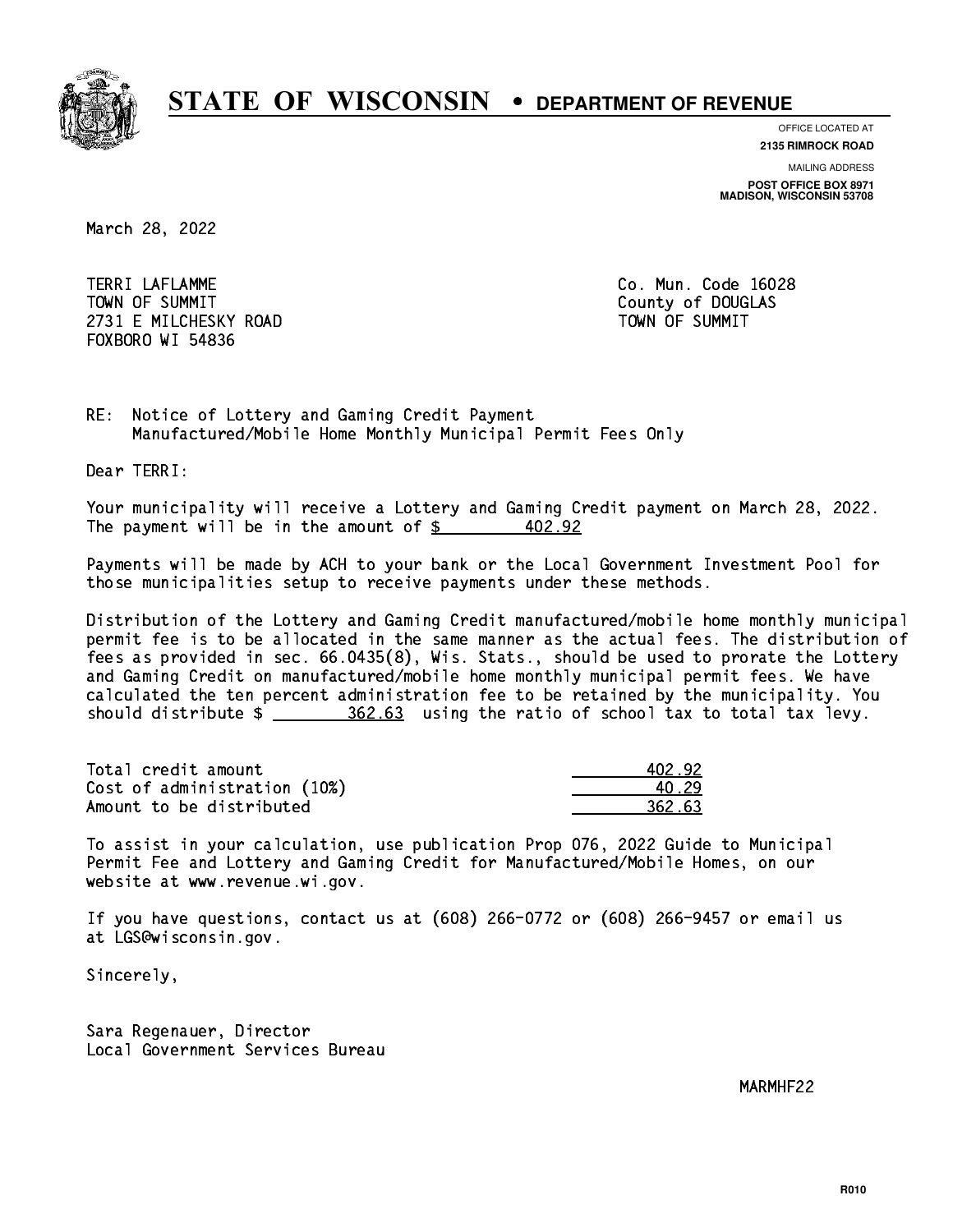

**OFFICE LOCATED AT**

**2135 RIMROCK ROAD**

**MAILING ADDRESS POST OFFICE BOX 8971 MADISON, WISCONSIN 53708**

March 28, 2022

**KATY M HURSH** VILLAGE OF LAKE NEBAGAMON COUNTY Of DOUGLAS PO BOX 517, 11596 E WATERFRONT VILLAGE OF LAKE NEBAGAMON LAKE NEBAGAMON WI 54849-0517

Co. Mun. Code 16146

RE: Notice of Lottery and Gaming Credit Payment Manufactured/Mobile Home Monthly Municipal Permit Fees Only

Dear KATY:

 Your municipality will receive a Lottery and Gaming Credit payment on March 28, 2022. The payment will be in the amount of  $\frac{26.47}{200}$ 

 Payments will be made by ACH to your bank or the Local Government Investment Pool for those municipalities setup to receive payments under these methods.

 Distribution of the Lottery and Gaming Credit manufactured/mobile home monthly municipal permit fee is to be allocated in the same manner as the actual fees. The distribution of fees as provided in sec. 66.0435(8), Wis. Stats., should be used to prorate the Lottery and Gaming Credit on manufactured/mobile home monthly municipal permit fees. We have calculated the ten percent administration fee to be retained by the municipality. You should distribute  $\frac{2}{2}$   $\frac{833.83}{83}$  using the ratio of school tax to total tax levy.

| Total credit amount          | 926.47 |
|------------------------------|--------|
| Cost of administration (10%) | 92.64  |
| Amount to be distributed     | 833.83 |

 To assist in your calculation, use publication Prop 076, 2022 Guide to Municipal Permit Fee and Lottery and Gaming Credit for Manufactured/Mobile Homes, on our website at www.revenue.wi.gov.

 If you have questions, contact us at (608) 266-0772 or (608) 266-9457 or email us at LGS@wisconsin.gov.

Sincerely,

 Sara Regenauer, Director Local Government Services Bureau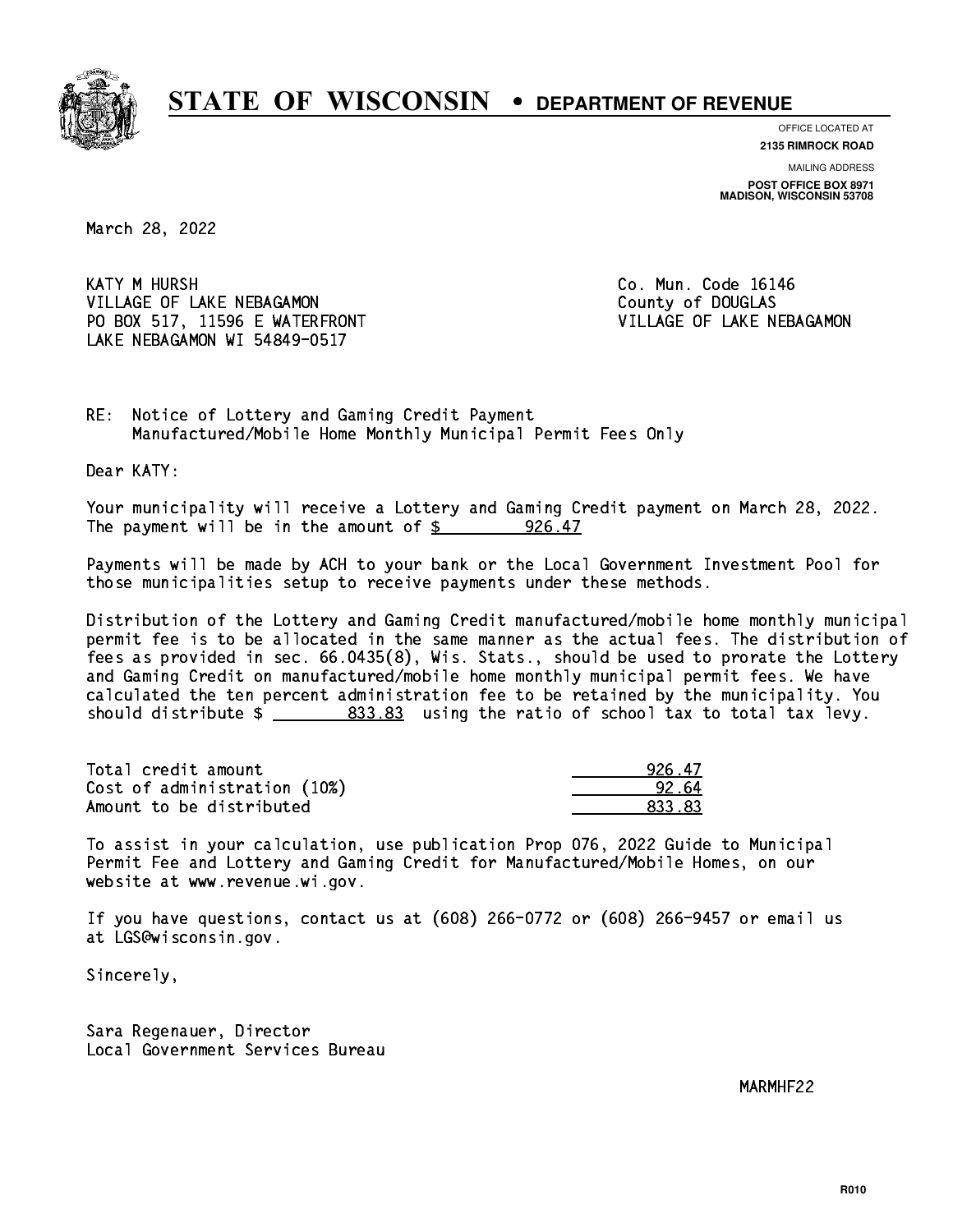

**OFFICE LOCATED AT**

**2135 RIMROCK ROAD**

**MAILING ADDRESS POST OFFICE BOX 8971 MADISON, WISCONSIN 53708**

March 28, 2022

REBECCA NORDSKOG COME CO. Mun. Code 16181 VILLAGE OF SOLON SPRINGS COUNTY OF DOUGLAS PO BOX 273 VILLAGE OF SOLON SPRINGS SOLON SPRINGS WI 54873-0273

RE: Notice of Lottery and Gaming Credit Payment Manufactured/Mobile Home Monthly Municipal Permit Fees Only

Dear REBECCA:

 Your municipality will receive a Lottery and Gaming Credit payment on March 28, 2022. The payment will be in the amount of  $\frac{2}{3}$  1,031.89

 Payments will be made by ACH to your bank or the Local Government Investment Pool for those municipalities setup to receive payments under these methods.

 Distribution of the Lottery and Gaming Credit manufactured/mobile home monthly municipal permit fee is to be allocated in the same manner as the actual fees. The distribution of fees as provided in sec. 66.0435(8), Wis. Stats., should be used to prorate the Lottery and Gaming Credit on manufactured/mobile home monthly municipal permit fees. We have calculated the ten percent administration fee to be retained by the municipality. You should distribute \$ 928.71 using the ratio of school tax to total tax levy. \_\_\_\_\_\_\_\_\_\_\_\_\_\_

| Total credit amount          | 1.031.89 |
|------------------------------|----------|
| Cost of administration (10%) | 103.18   |
| Amount to be distributed     | 928.71   |

 To assist in your calculation, use publication Prop 076, 2022 Guide to Municipal Permit Fee and Lottery and Gaming Credit for Manufactured/Mobile Homes, on our website at www.revenue.wi.gov.

 If you have questions, contact us at (608) 266-0772 or (608) 266-9457 or email us at LGS@wisconsin.gov.

Sincerely,

 Sara Regenauer, Director Local Government Services Bureau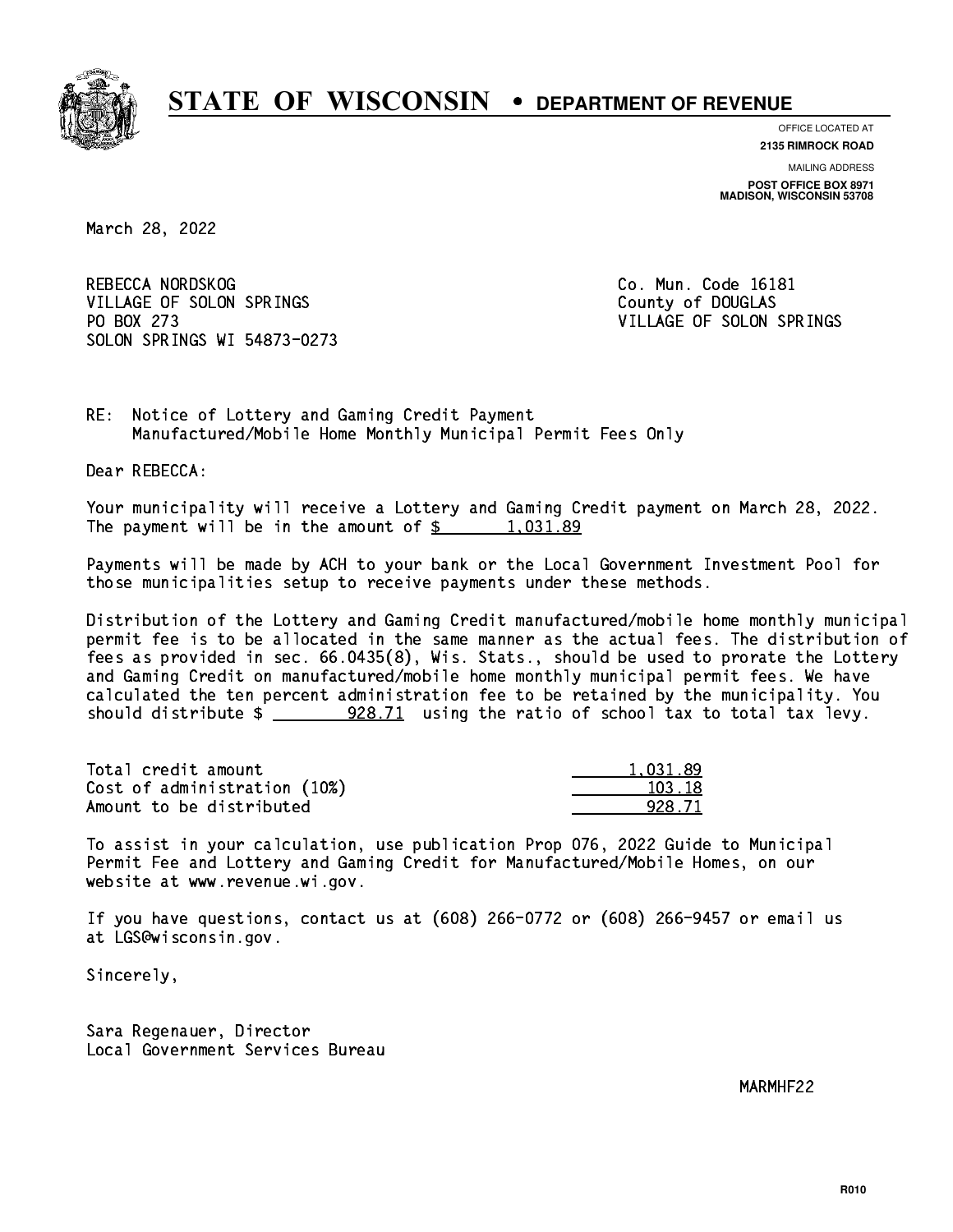

**OFFICE LOCATED AT**

**2135 RIMROCK ROAD**

**MAILING ADDRESS POST OFFICE BOX 8971 MADISON, WISCONSIN 53708**

March 28, 2022

ASHLEY PUETZ, FINANCE DIRECTOR CO. Mun. Code 16281 CITY OF SUPERIOR COUNTY COUNTY OF DOUGLAS 1316 N 14TH ST CITY OF SUPERIOR SUPERIOR WI 54880

RE: Notice of Lottery and Gaming Credit Payment Manufactured/Mobile Home Monthly Municipal Permit Fees Only

Dear ASHLEY:

 Your municipality will receive a Lottery and Gaming Credit payment on March 28, 2022. The payment will be in the amount of  $\frac{27,025.20}{27}$ 

 Payments will be made by ACH to your bank or the Local Government Investment Pool for those municipalities setup to receive payments under these methods.

 Distribution of the Lottery and Gaming Credit manufactured/mobile home monthly municipal permit fee is to be allocated in the same manner as the actual fees. The distribution of fees as provided in sec. 66.0435(8), Wis. Stats., should be used to prorate the Lottery and Gaming Credit on manufactured/mobile home monthly municipal permit fees. We have calculated the ten percent administration fee to be retained by the municipality. You should distribute  $\frac{24,322.68}{24,322.68}$  using the ratio of school tax to total tax levy.

| Total credit amount          | 27.025.20 |
|------------------------------|-----------|
| Cost of administration (10%) | 2.702.52  |
| Amount to be distributed     | 24.322.68 |

 To assist in your calculation, use publication Prop 076, 2022 Guide to Municipal Permit Fee and Lottery and Gaming Credit for Manufactured/Mobile Homes, on our website at www.revenue.wi.gov.

 If you have questions, contact us at (608) 266-0772 or (608) 266-9457 or email us at LGS@wisconsin.gov.

Sincerely,

 Sara Regenauer, Director Local Government Services Bureau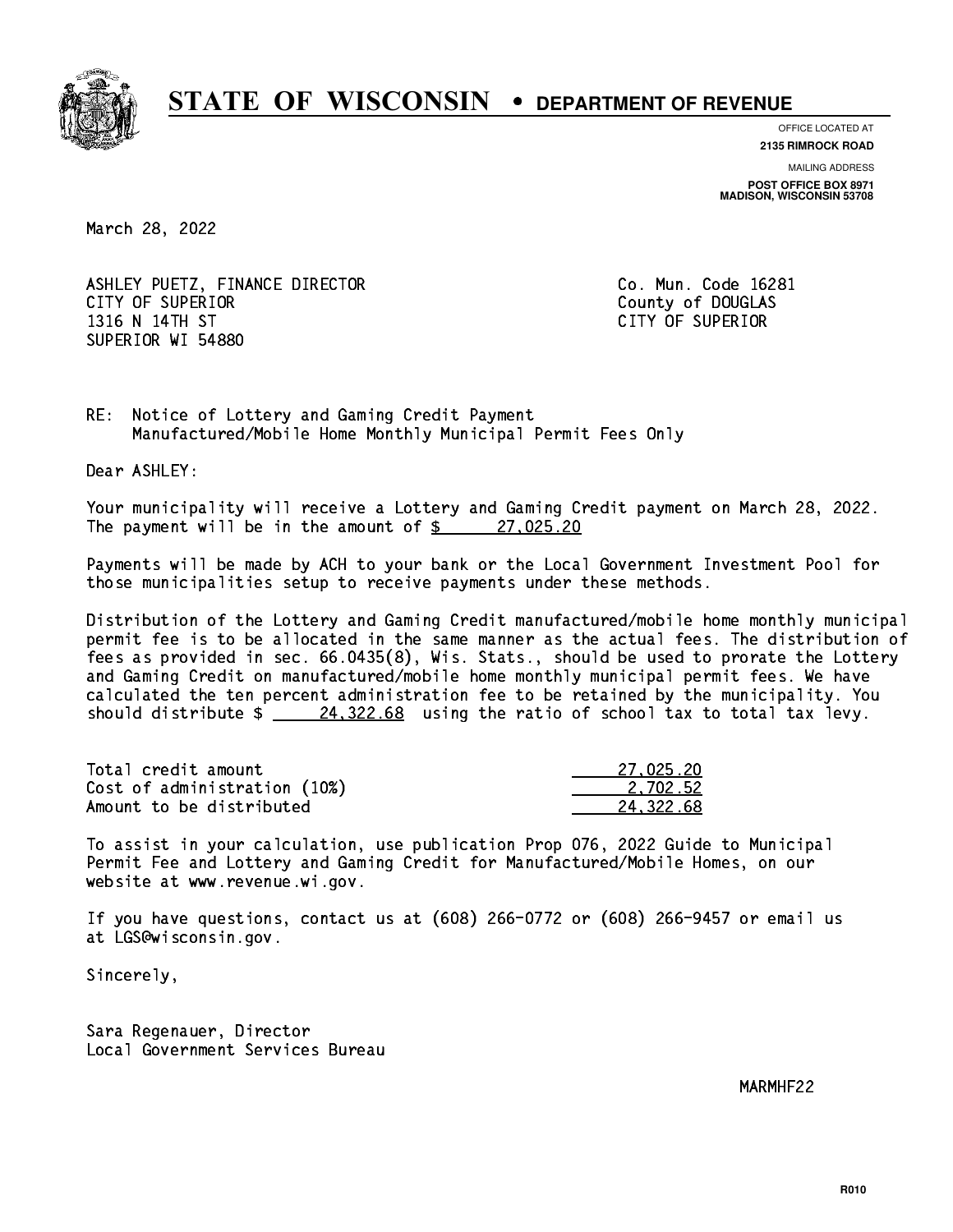

**OFFICE LOCATED AT**

**2135 RIMROCK ROAD**

**MAILING ADDRESS POST OFFICE BOX 8971 MADISON, WISCONSIN 53708**

March 28, 2022

 ARLENE CARTWRIGHT Co. Mun. Code 17004 TOWN OF DUNN County of DUNN E4216 COUNTY ROAD Z TOWN OF DUNN MENOMONIE WI 54751-6434

RE: Notice of Lottery and Gaming Credit Payment Manufactured/Mobile Home Monthly Municipal Permit Fees Only

Dear ARLENE:

 Your municipality will receive a Lottery and Gaming Credit payment on March 28, 2022. The payment will be in the amount of  $\frac{2}{3}$  1,497.33

 Payments will be made by ACH to your bank or the Local Government Investment Pool for those municipalities setup to receive payments under these methods.

 Distribution of the Lottery and Gaming Credit manufactured/mobile home monthly municipal permit fee is to be allocated in the same manner as the actual fees. The distribution of fees as provided in sec. 66.0435(8), Wis. Stats., should be used to prorate the Lottery and Gaming Credit on manufactured/mobile home monthly municipal permit fees. We have calculated the ten percent administration fee to be retained by the municipality. You should distribute  $\frac{1,347.60}{1,347.60}$  using the ratio of school tax to total tax levy.

| Total credit amount          | 1,497.33 |
|------------------------------|----------|
| Cost of administration (10%) | 149.73   |
| Amount to be distributed     | 1.347.60 |

 To assist in your calculation, use publication Prop 076, 2022 Guide to Municipal Permit Fee and Lottery and Gaming Credit for Manufactured/Mobile Homes, on our website at www.revenue.wi.gov.

 If you have questions, contact us at (608) 266-0772 or (608) 266-9457 or email us at LGS@wisconsin.gov.

Sincerely,

 Sara Regenauer, Director Local Government Services Bureau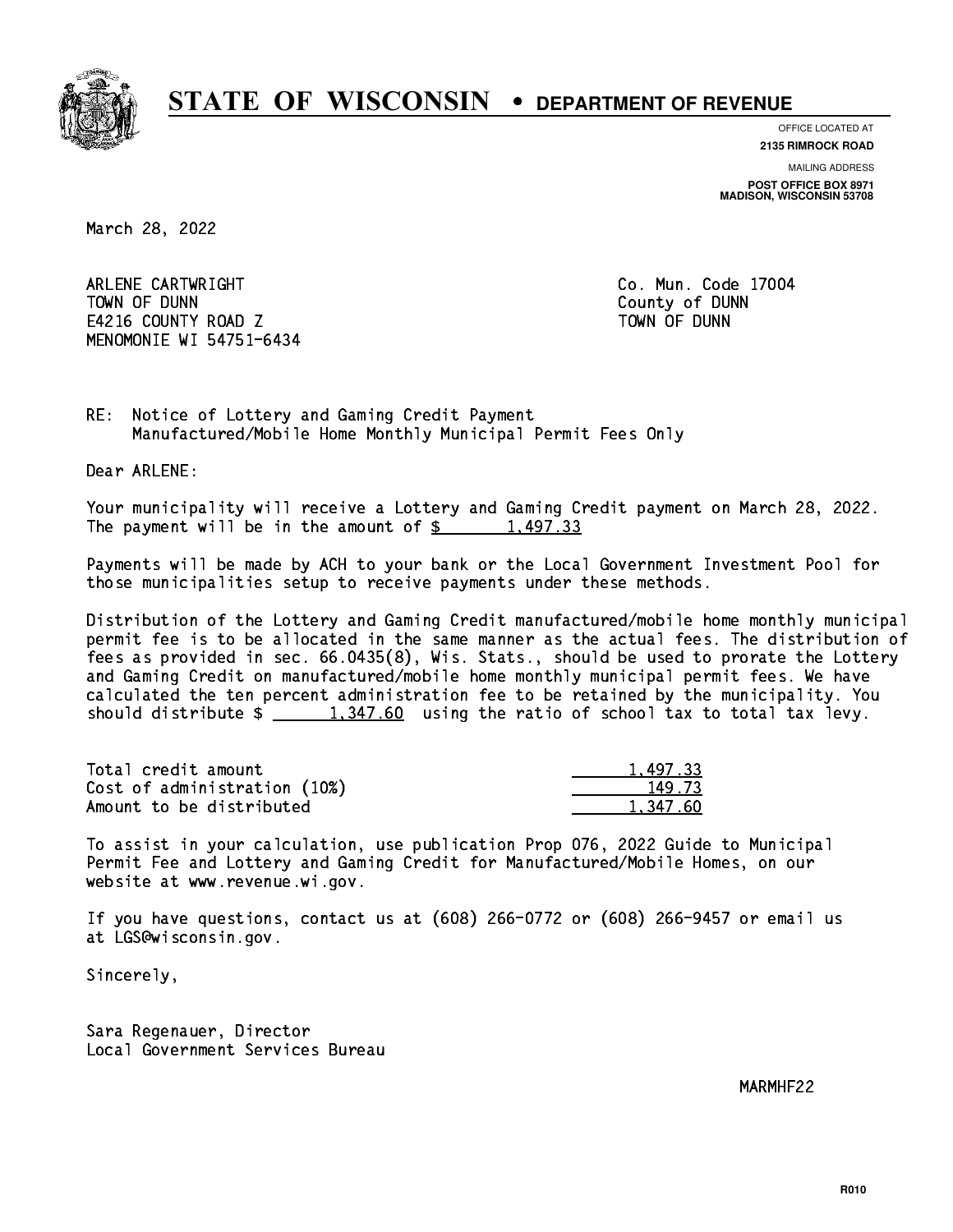

**OFFICE LOCATED AT**

**2135 RIMROCK ROAD**

**MAILING ADDRESS POST OFFICE BOX 8971 MADISON, WISCONSIN 53708**

March 28, 2022

ANNE WAHL TOWN OF ELK MOUND COUNTY OF DUNN E8235 COUNTY RD E TOWN OF ELK MOUND ELK MOUND WI 54739-9282

Co. Mun. Code 17008

RE: Notice of Lottery and Gaming Credit Payment Manufactured/Mobile Home Monthly Municipal Permit Fees Only

Dear ANNE:

 Your municipality will receive a Lottery and Gaming Credit payment on March 28, 2022. The payment will be in the amount of \$ 3,856.80 \_\_\_\_\_\_\_\_\_\_\_\_\_\_\_\_

 Payments will be made by ACH to your bank or the Local Government Investment Pool for those municipalities setup to receive payments under these methods.

 Distribution of the Lottery and Gaming Credit manufactured/mobile home monthly municipal permit fee is to be allocated in the same manner as the actual fees. The distribution of fees as provided in sec. 66.0435(8), Wis. Stats., should be used to prorate the Lottery and Gaming Credit on manufactured/mobile home monthly municipal permit fees. We have calculated the ten percent administration fee to be retained by the municipality. You should distribute  $\frac{2}{3}$   $\frac{3}{471.12}$  using the ratio of school tax to total tax levy.

| Total credit amount          | 3.856.80 |
|------------------------------|----------|
| Cost of administration (10%) | 385.68   |
| Amount to be distributed     | 3.471.12 |

 To assist in your calculation, use publication Prop 076, 2022 Guide to Municipal Permit Fee and Lottery and Gaming Credit for Manufactured/Mobile Homes, on our website at www.revenue.wi.gov.

 If you have questions, contact us at (608) 266-0772 or (608) 266-9457 or email us at LGS@wisconsin.gov.

Sincerely,

 Sara Regenauer, Director Local Government Services Bureau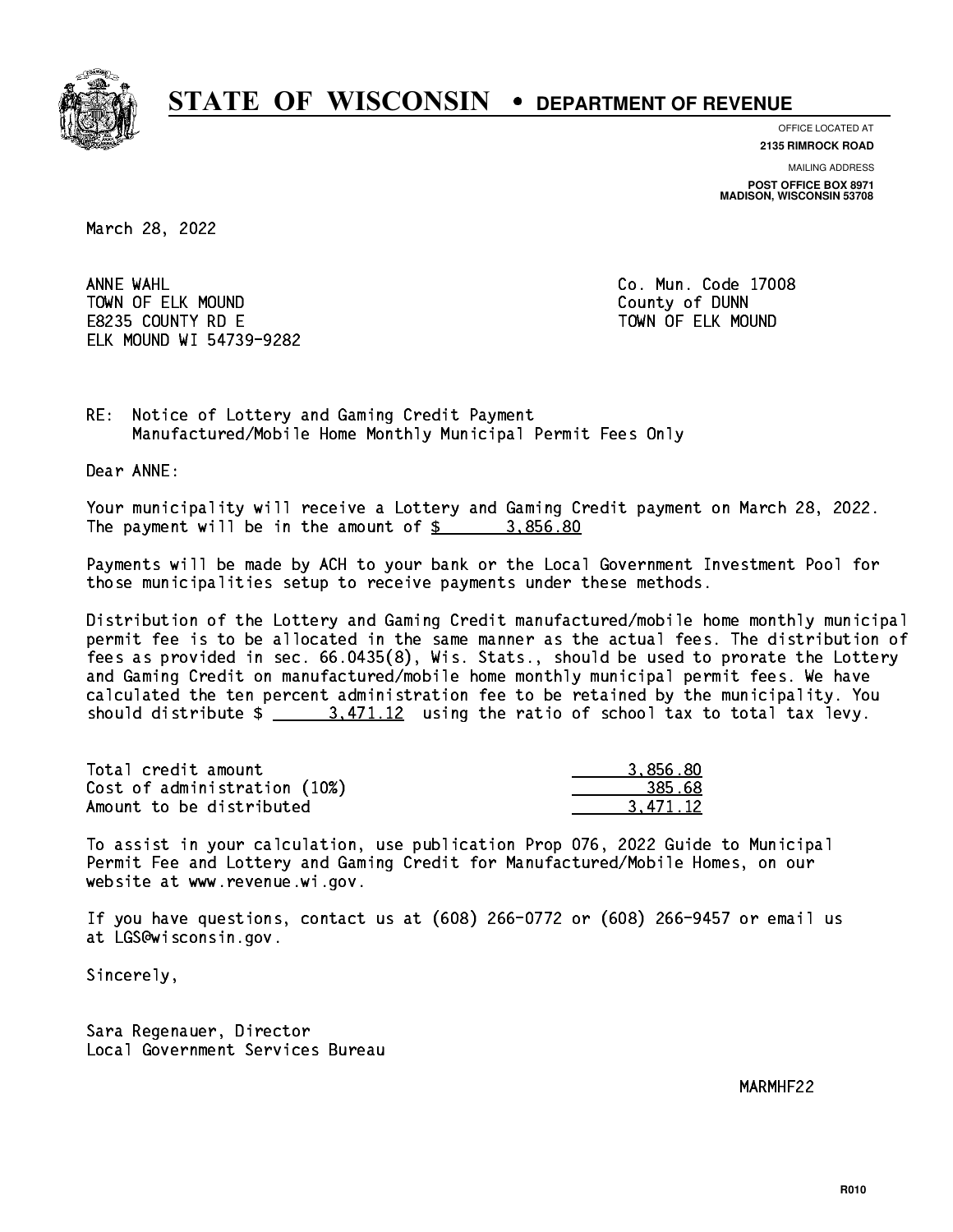

**OFFICE LOCATED AT**

**2135 RIMROCK ROAD**

**MAILING ADDRESS POST OFFICE BOX 8971 MADISON, WISCONSIN 53708**

March 28, 2022

NANCY PONTO TOWN OF MENOMONIE County of DUNN N4564 446TH ST TOWN OF MENOMONIE MENOMONIE WI 54751

Co. Mun. Code 17016

RE: Notice of Lottery and Gaming Credit Payment Manufactured/Mobile Home Monthly Municipal Permit Fees Only

Dear NANCY:

 Your municipality will receive a Lottery and Gaming Credit payment on March 28, 2022. The payment will be in the amount of  $\frac{2}{3}$  13,805.60

 Payments will be made by ACH to your bank or the Local Government Investment Pool for those municipalities setup to receive payments under these methods.

 Distribution of the Lottery and Gaming Credit manufactured/mobile home monthly municipal permit fee is to be allocated in the same manner as the actual fees. The distribution of fees as provided in sec. 66.0435(8), Wis. Stats., should be used to prorate the Lottery and Gaming Credit on manufactured/mobile home monthly municipal permit fees. We have calculated the ten percent administration fee to be retained by the municipality. You should distribute  $\frac{2}{2}$   $\frac{12,425.04}{2}$  using the ratio of school tax to total tax levy.

| Total credit amount          | 13,805.60 |
|------------------------------|-----------|
| Cost of administration (10%) | 1,380.56  |
| Amount to be distributed     | 12.425.04 |

 To assist in your calculation, use publication Prop 076, 2022 Guide to Municipal Permit Fee and Lottery and Gaming Credit for Manufactured/Mobile Homes, on our website at www.revenue.wi.gov.

 If you have questions, contact us at (608) 266-0772 or (608) 266-9457 or email us at LGS@wisconsin.gov.

Sincerely,

 Sara Regenauer, Director Local Government Services Bureau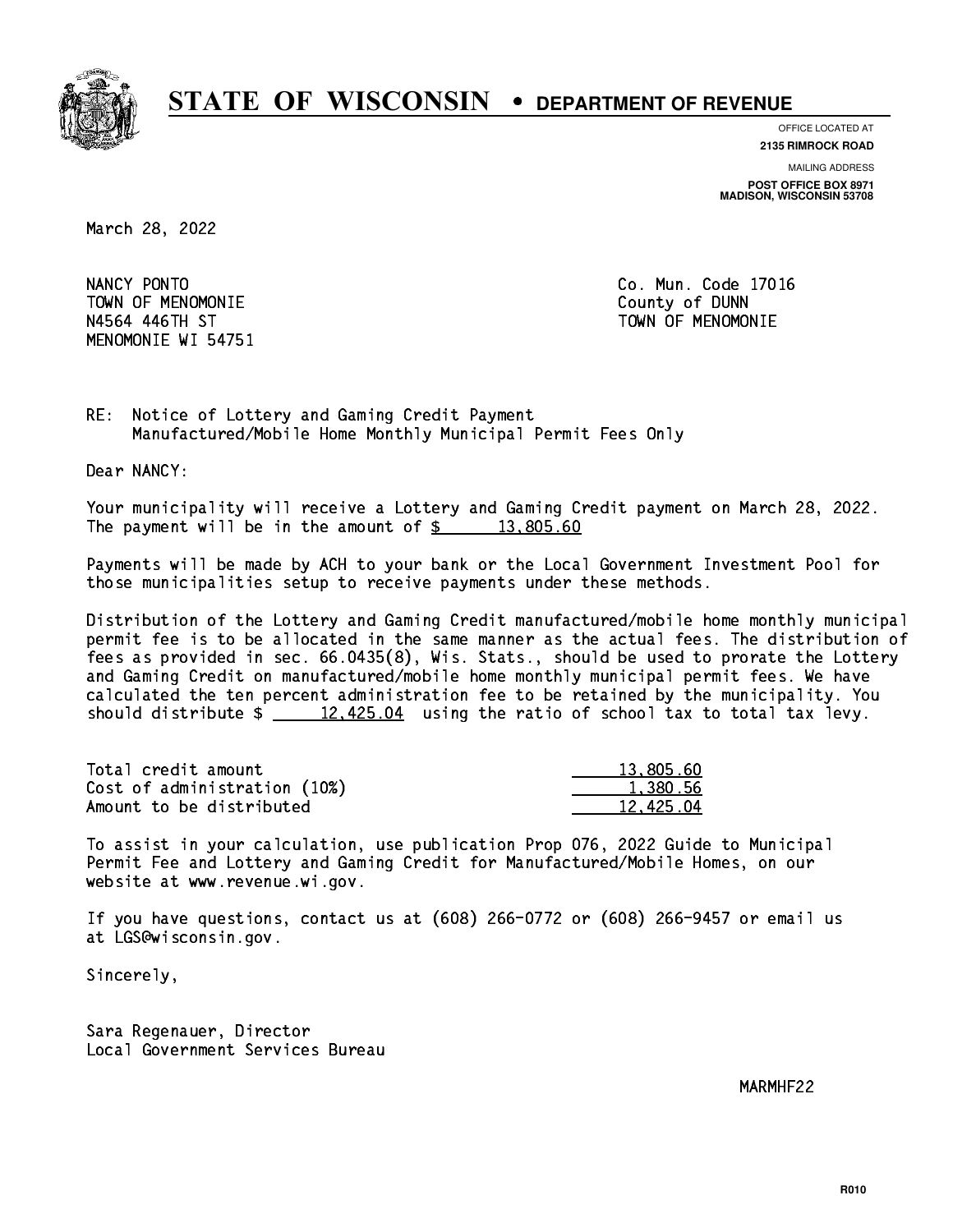

**OFFICE LOCATED AT**

**2135 RIMROCK ROAD**

**MAILING ADDRESS POST OFFICE BOX 8971 MADISON, WISCONSIN 53708**

March 28, 2022

 LISA PRONSCHINSKE Co. Mun. Code 17026 TOWN OF ROCK CREEK COUNTY OF DUNN N1795 950TH ST TOWN OF ROCK CREEK EAU CLAIRE WI 54755

RE: Notice of Lottery and Gaming Credit Payment Manufactured/Mobile Home Monthly Municipal Permit Fees Only

Dear LISA:

 Your municipality will receive a Lottery and Gaming Credit payment on March 28, 2022. The payment will be in the amount of  $\frac{2}{3}$ 59.64

 Payments will be made by ACH to your bank or the Local Government Investment Pool for those municipalities setup to receive payments under these methods.

 Distribution of the Lottery and Gaming Credit manufactured/mobile home monthly municipal permit fee is to be allocated in the same manner as the actual fees. The distribution of fees as provided in sec. 66.0435(8), Wis. Stats., should be used to prorate the Lottery and Gaming Credit on manufactured/mobile home monthly municipal permit fees. We have calculated the ten percent administration fee to be retained by the municipality. You should distribute  $\frac{2}{1}$   $\frac{53.68}{1000}$  using the ratio of school tax to total tax levy.

Total credit amount Cost of administration (10%) Amount to be distributed

| 4   |
|-----|
| ۳   |
| -8. |

 To assist in your calculation, use publication Prop 076, 2022 Guide to Municipal Permit Fee and Lottery and Gaming Credit for Manufactured/Mobile Homes, on our website at www.revenue.wi.gov.

 If you have questions, contact us at (608) 266-0772 or (608) 266-9457 or email us at LGS@wisconsin.gov.

Sincerely,

 Sara Regenauer, Director Local Government Services Bureau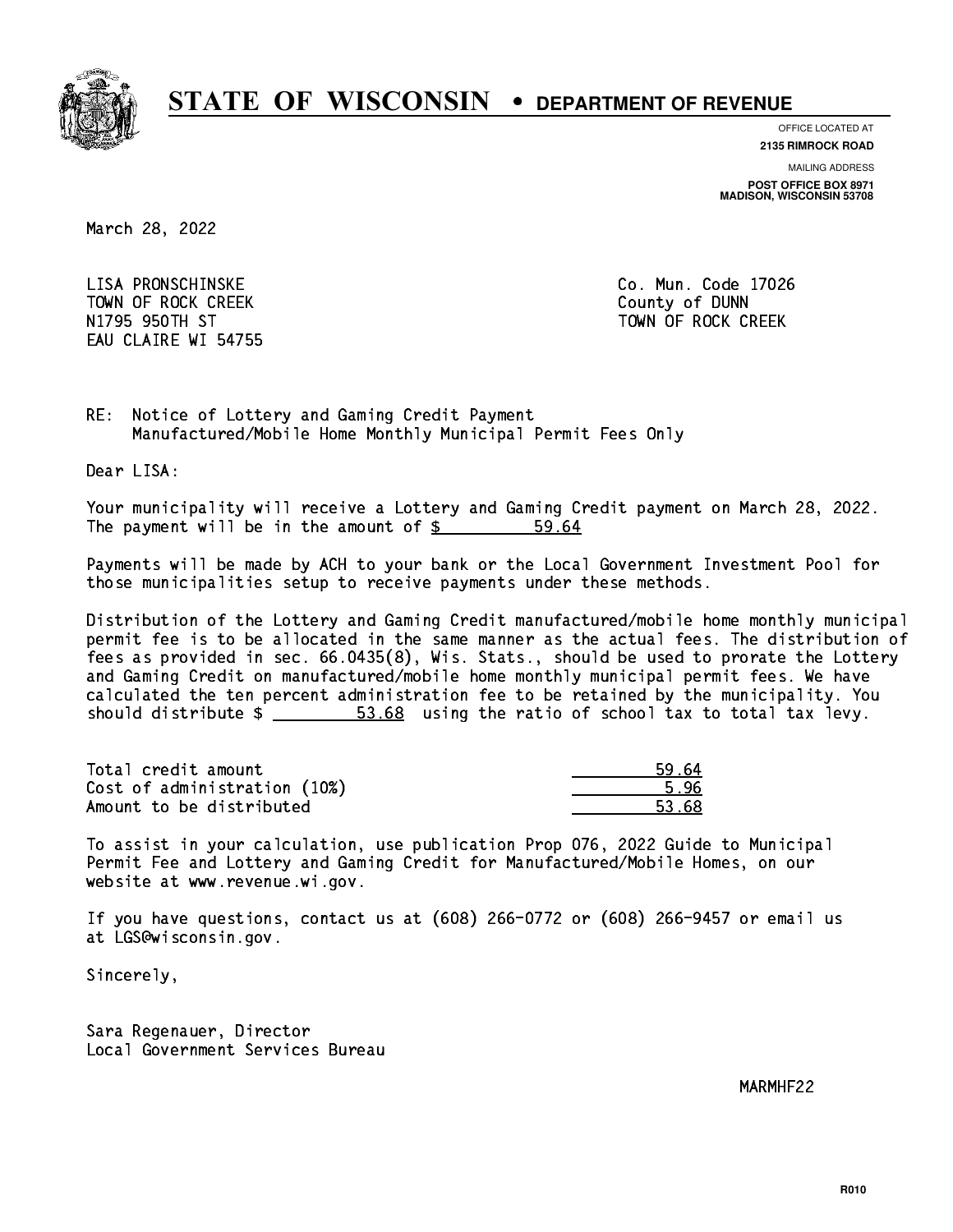

**OFFICE LOCATED AT**

**2135 RIMROCK ROAD**

**MAILING ADDRESS POST OFFICE BOX 8971 MADISON, WISCONSIN 53708**

March 28, 2022

DORIS MEYER TOWN OF TAINTER County of DUNN N8150 COUNTY RD DG TAINTER TOWN OF TAINTER COLFAX WI 54730-4526

Co. Mun. Code 17038

RE: Notice of Lottery and Gaming Credit Payment Manufactured/Mobile Home Monthly Municipal Permit Fees Only

Dear DORIS:

 Your municipality will receive a Lottery and Gaming Credit payment on March 28, 2022. The payment will be in the amount of  $\frac{2}{9}$  2,997.04

 Payments will be made by ACH to your bank or the Local Government Investment Pool for those municipalities setup to receive payments under these methods.

 Distribution of the Lottery and Gaming Credit manufactured/mobile home monthly municipal permit fee is to be allocated in the same manner as the actual fees. The distribution of fees as provided in sec. 66.0435(8), Wis. Stats., should be used to prorate the Lottery and Gaming Credit on manufactured/mobile home monthly municipal permit fees. We have calculated the ten percent administration fee to be retained by the municipality. You should distribute  $\frac{2.697.34}{2.697.34}$  using the ratio of school tax to total tax levy.

| Total credit amount          | 2.997.04 |
|------------------------------|----------|
| Cost of administration (10%) | 299.70   |
| Amount to be distributed     | 2.697.34 |

 To assist in your calculation, use publication Prop 076, 2022 Guide to Municipal Permit Fee and Lottery and Gaming Credit for Manufactured/Mobile Homes, on our website at www.revenue.wi.gov.

 If you have questions, contact us at (608) 266-0772 or (608) 266-9457 or email us at LGS@wisconsin.gov.

Sincerely,

 Sara Regenauer, Director Local Government Services Bureau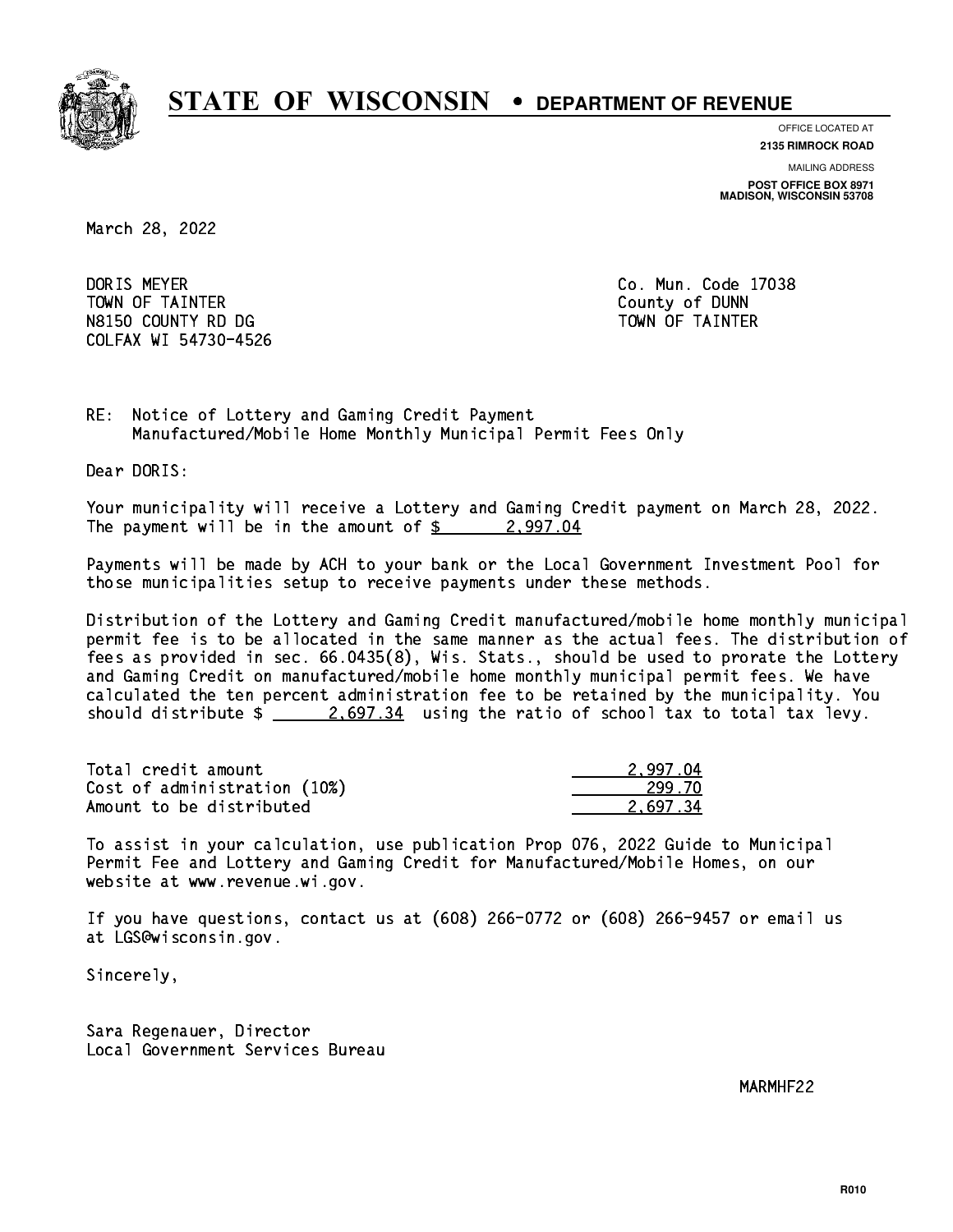

**OFFICE LOCATED AT**

**2135 RIMROCK ROAD**

**MAILING ADDRESS POST OFFICE BOX 8971 MADISON, WISCONSIN 53708**

March 28, 2022

 LAURA RASMUSSEN Co. Mun. Code 17040 TOWN OF TIFFANY County of DUNN N11322 STATE ROAD 79 TOWN OF TIFFANY BOYCEVILLE WI 54725

RE: Notice of Lottery and Gaming Credit Payment Manufactured/Mobile Home Monthly Municipal Permit Fees Only

Dear LAURA:

 Your municipality will receive a Lottery and Gaming Credit payment on March 28, 2022. The payment will be in the amount of \$ 393.63 \_\_\_\_\_\_\_\_\_\_\_\_\_\_\_\_

 Payments will be made by ACH to your bank or the Local Government Investment Pool for those municipalities setup to receive payments under these methods.

 Distribution of the Lottery and Gaming Credit manufactured/mobile home monthly municipal permit fee is to be allocated in the same manner as the actual fees. The distribution of fees as provided in sec. 66.0435(8), Wis. Stats., should be used to prorate the Lottery and Gaming Credit on manufactured/mobile home monthly municipal permit fees. We have calculated the ten percent administration fee to be retained by the municipality. You should distribute  $\frac{254.27}{1000}$  using the ratio of school tax to total tax levy.

| Total credit amount          | 393.63 |
|------------------------------|--------|
| Cost of administration (10%) | 39.36  |
| Amount to be distributed     | 354.27 |

 To assist in your calculation, use publication Prop 076, 2022 Guide to Municipal Permit Fee and Lottery and Gaming Credit for Manufactured/Mobile Homes, on our website at www.revenue.wi.gov.

 If you have questions, contact us at (608) 266-0772 or (608) 266-9457 or email us at LGS@wisconsin.gov.

Sincerely,

 Sara Regenauer, Director Local Government Services Bureau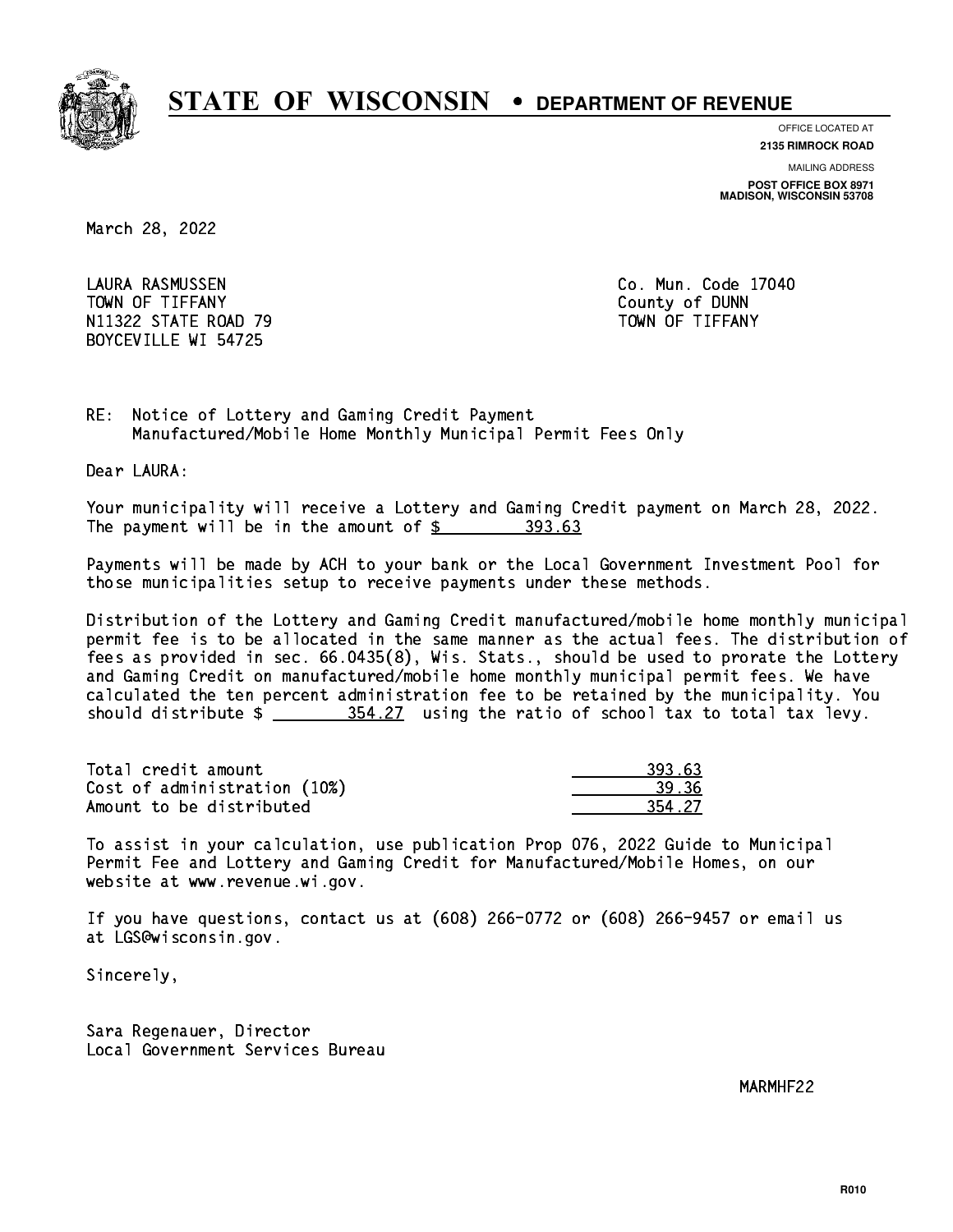

**OFFICE LOCATED AT 2135 RIMROCK ROAD**

**MAILING ADDRESS**

**POST OFFICE BOX 8971 MADISON, WISCONSIN 53708**

March 28, 2022

CINDY WANG TOWN OF WESTON COUNTY OF DUNN N4475 190TH ST TOWN OF WESTON MENOMONIE WI 54751-6103

Co. Mun. Code 17042

RE: Notice of Lottery and Gaming Credit Payment Manufactured/Mobile Home Monthly Municipal Permit Fees Only

Dear CINDY:

 Your municipality will receive a Lottery and Gaming Credit payment on March 28, 2022. The payment will be in the amount of  $\frac{26.95}{10.25}$ 

 Payments will be made by ACH to your bank or the Local Government Investment Pool for those municipalities setup to receive payments under these methods.

 Distribution of the Lottery and Gaming Credit manufactured/mobile home monthly municipal permit fee is to be allocated in the same manner as the actual fees. The distribution of fees as provided in sec. 66.0435(8), Wis. Stats., should be used to prorate the Lottery and Gaming Credit on manufactured/mobile home monthly municipal permit fees. We have calculated the ten percent administration fee to be retained by the municipality. You should distribute  $\frac{294.26}{294.26}$  using the ratio of school tax to total tax levy.

| Total credit amount          | 326.95 |
|------------------------------|--------|
| Cost of administration (10%) | 32.69  |
| Amount to be distributed     | 294 26 |

 To assist in your calculation, use publication Prop 076, 2022 Guide to Municipal Permit Fee and Lottery and Gaming Credit for Manufactured/Mobile Homes, on our website at www.revenue.wi.gov.

 If you have questions, contact us at (608) 266-0772 or (608) 266-9457 or email us at LGS@wisconsin.gov.

Sincerely,

 Sara Regenauer, Director Local Government Services Bureau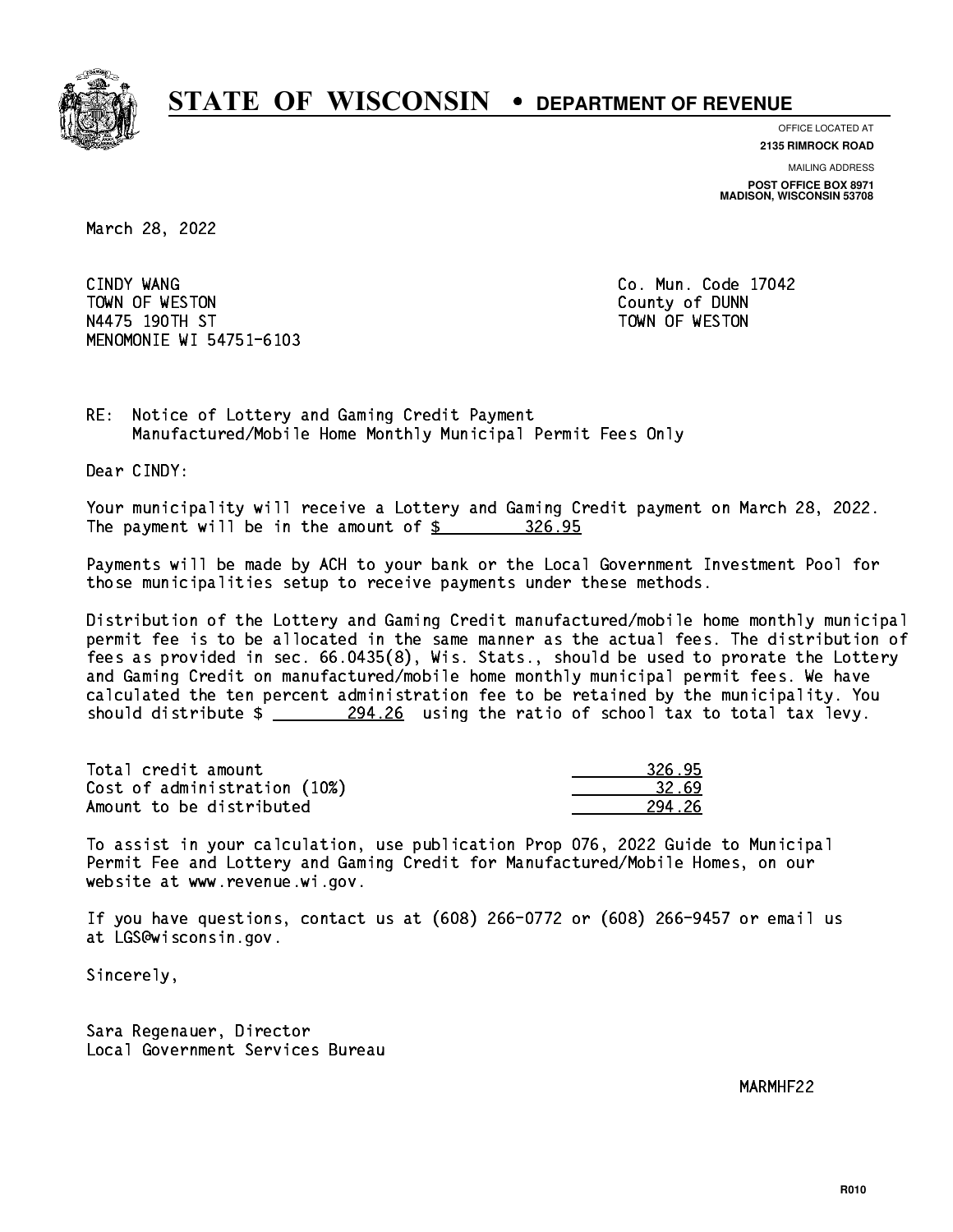

**OFFICE LOCATED AT**

**MAILING ADDRESS 2135 RIMROCK ROAD**

**POST OFFICE BOX 8971 MADISON, WISCONSIN 53708**

March 28, 2022

**BECKY STEFFE** TOWN OF WILSON County of DUNN N13098 ST TOWN OF WILSON ST TOWN OF WILSON ST TOWN OF WILSON ST TOWN OF WILSON ST TOWN OF WILSON ST TOWN OF WILSON ST RIDGELAND WI 54763

Co. Mun. Code 17044

RE: Notice of Lottery and Gaming Credit Payment Manufactured/Mobile Home Monthly Municipal Permit Fees Only

Dear BECKY:

 Your municipality will receive a Lottery and Gaming Credit payment on March 28, 2022. The payment will be in the amount of \$ 550.83 \_\_\_\_\_\_\_\_\_\_\_\_\_\_\_\_

 Payments will be made by ACH to your bank or the Local Government Investment Pool for those municipalities setup to receive payments under these methods.

 Distribution of the Lottery and Gaming Credit manufactured/mobile home monthly municipal permit fee is to be allocated in the same manner as the actual fees. The distribution of fees as provided in sec. 66.0435(8), Wis. Stats., should be used to prorate the Lottery and Gaming Credit on manufactured/mobile home monthly municipal permit fees. We have calculated the ten percent administration fee to be retained by the municipality. You should distribute  $\frac{495.75}{2}$  using the ratio of school tax to total tax levy.

| Total credit amount          | 550.83 |
|------------------------------|--------|
| Cost of administration (10%) | 55.08  |
| Amount to be distributed     | 495.75 |

 To assist in your calculation, use publication Prop 076, 2022 Guide to Municipal Permit Fee and Lottery and Gaming Credit for Manufactured/Mobile Homes, on our website at www.revenue.wi.gov.

 If you have questions, contact us at (608) 266-0772 or (608) 266-9457 or email us at LGS@wisconsin.gov.

Sincerely,

 Sara Regenauer, Director Local Government Services Bureau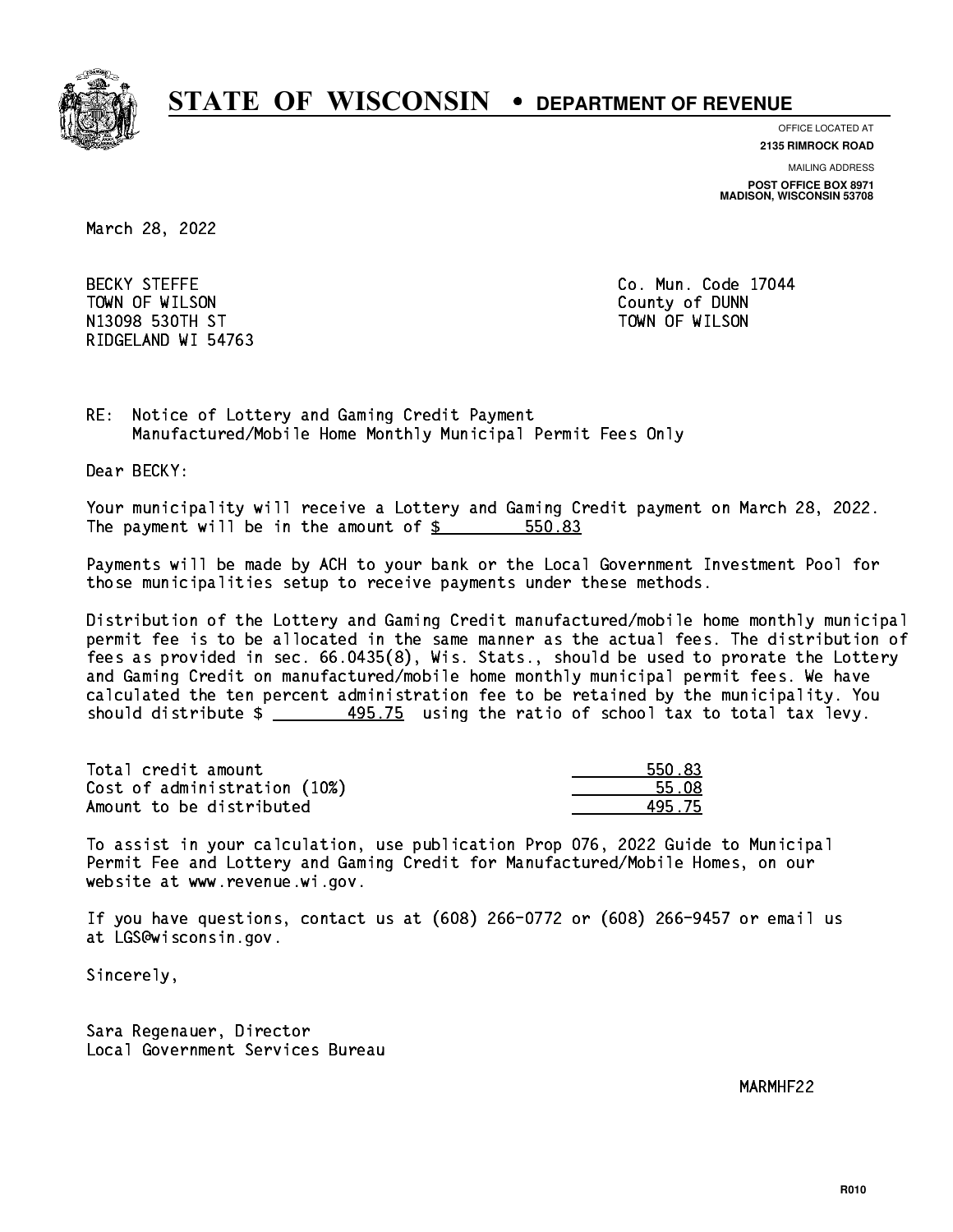

**OFFICE LOCATED AT**

**2135 RIMROCK ROAD**

**MAILING ADDRESS POST OFFICE BOX 8971 MADISON, WISCONSIN 53708**

March 28, 2022

DARLENE LEE VILLAGE OF BOYCEVILLE **COUNTY OF SEXUAL COUNTY OF BOYCEVILLE** PO BOX 368 BOYCEVILLE WI 54725-0368

Co. Mun. Code 17106 VILLAGE OF BOYCEVILLE

RE: Notice of Lottery and Gaming Credit Payment Manufactured/Mobile Home Monthly Municipal Permit Fees Only

Dear DARLENE:

 Your municipality will receive a Lottery and Gaming Credit payment on March 28, 2022. The payment will be in the amount of \$ 5,229.60 \_\_\_\_\_\_\_\_\_\_\_\_\_\_\_\_

 Payments will be made by ACH to your bank or the Local Government Investment Pool for those municipalities setup to receive payments under these methods.

 Distribution of the Lottery and Gaming Credit manufactured/mobile home monthly municipal permit fee is to be allocated in the same manner as the actual fees. The distribution of fees as provided in sec. 66.0435(8), Wis. Stats., should be used to prorate the Lottery and Gaming Credit on manufactured/mobile home monthly municipal permit fees. We have calculated the ten percent administration fee to be retained by the municipality. You should distribute  $\frac{4.706.64}{2}$  using the ratio of school tax to total tax levy.

| Total credit amount          | 5.229.60 |
|------------------------------|----------|
| Cost of administration (10%) | 522.96   |
| Amount to be distributed     | 4.706.64 |

 To assist in your calculation, use publication Prop 076, 2022 Guide to Municipal Permit Fee and Lottery and Gaming Credit for Manufactured/Mobile Homes, on our website at www.revenue.wi.gov.

 If you have questions, contact us at (608) 266-0772 or (608) 266-9457 or email us at LGS@wisconsin.gov.

Sincerely,

 Sara Regenauer, Director Local Government Services Bureau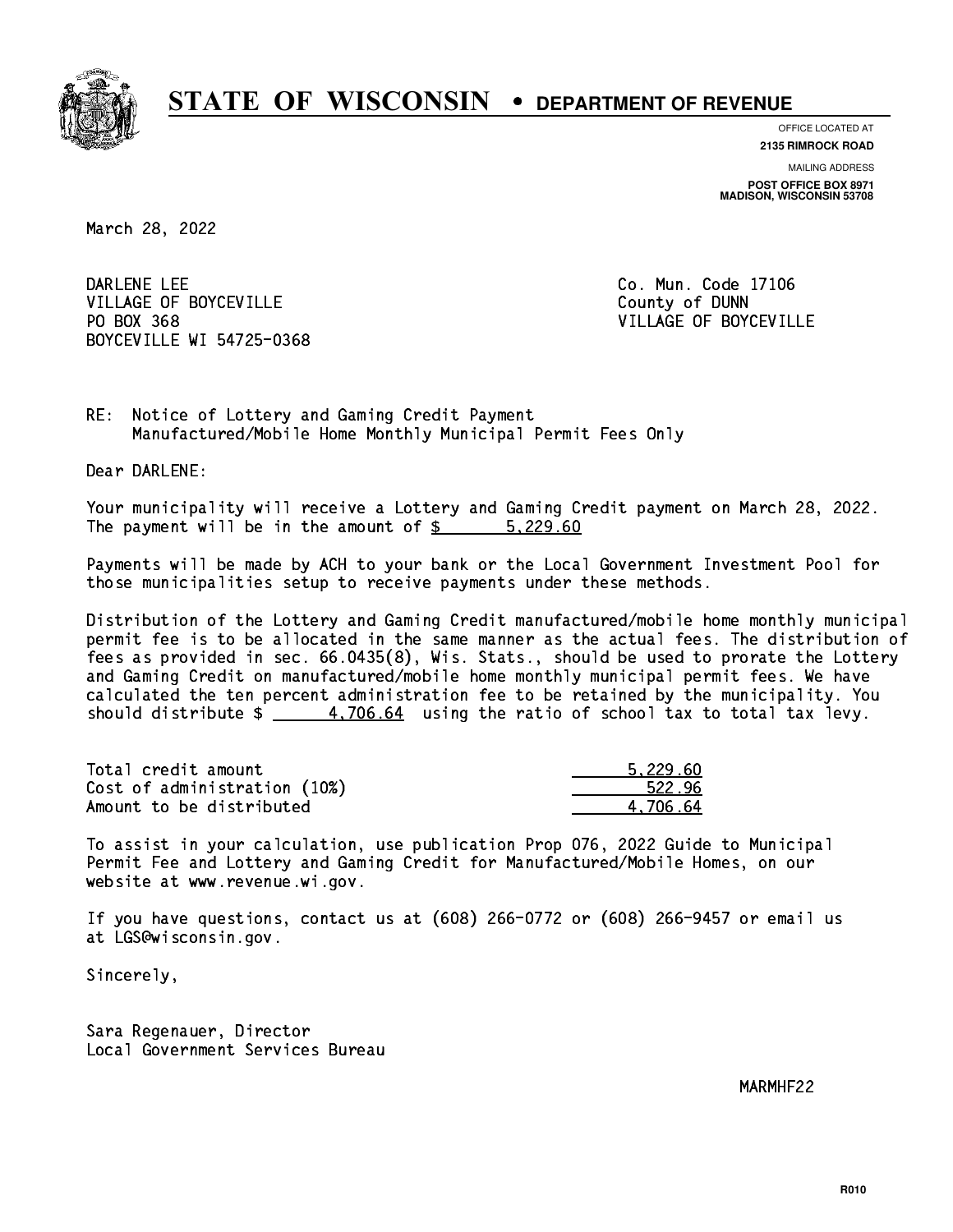

**OFFICE LOCATED AT**

**2135 RIMROCK ROAD**

**MAILING ADDRESS POST OFFICE BOX 8971 MADISON, WISCONSIN 53708**

March 28, 2022

LYNN NIGGEMANN VILLAGE OF COLFAX COUNTY OF DUNN PO BOX 417 COLFAX WI 54730-0417

Co. Mun. Code 17111 VILLAGE OF COLFAX

RE: Notice of Lottery and Gaming Credit Payment Manufactured/Mobile Home Monthly Municipal Permit Fees Only

Dear LYNN:

 Your municipality will receive a Lottery and Gaming Credit payment on March 28, 2022. The payment will be in the amount of  $\frac{2}{3}$  3,330.72

 Payments will be made by ACH to your bank or the Local Government Investment Pool for those municipalities setup to receive payments under these methods.

 Distribution of the Lottery and Gaming Credit manufactured/mobile home monthly municipal permit fee is to be allocated in the same manner as the actual fees. The distribution of fees as provided in sec. 66.0435(8), Wis. Stats., should be used to prorate the Lottery and Gaming Credit on manufactured/mobile home monthly municipal permit fees. We have calculated the ten percent administration fee to be retained by the municipality. You should distribute  $\frac{2.997.65}{2.997.65}$  using the ratio of school tax to total tax levy.

| Total credit amount          | 3,330.72 |
|------------------------------|----------|
| Cost of administration (10%) | 333.07   |
| Amount to be distributed     | 2.997.65 |

 To assist in your calculation, use publication Prop 076, 2022 Guide to Municipal Permit Fee and Lottery and Gaming Credit for Manufactured/Mobile Homes, on our website at www.revenue.wi.gov.

 If you have questions, contact us at (608) 266-0772 or (608) 266-9457 or email us at LGS@wisconsin.gov.

Sincerely,

 Sara Regenauer, Director Local Government Services Bureau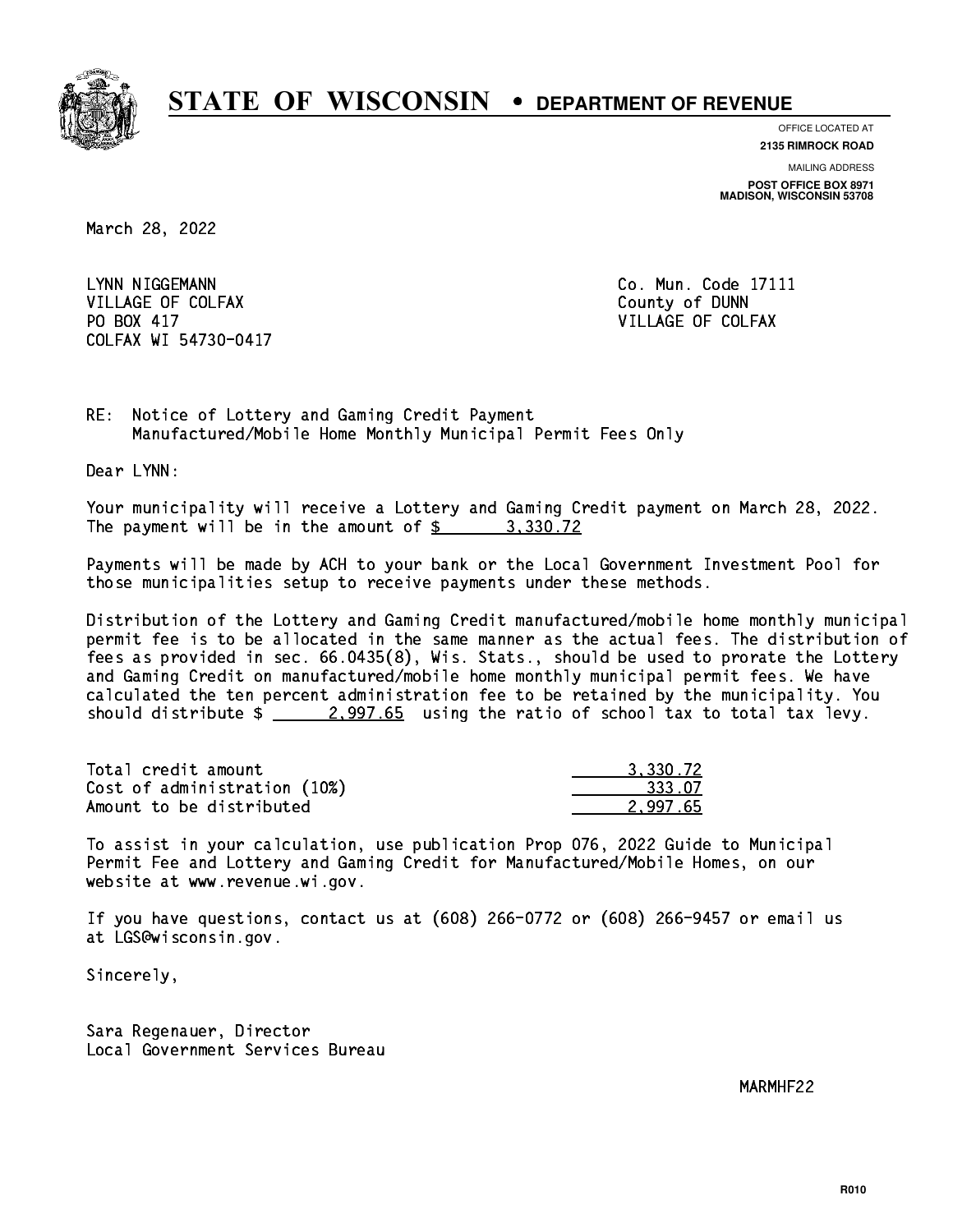

**OFFICE LOCATED AT**

**2135 RIMROCK ROAD**

**MAILING ADDRESS POST OFFICE BOX 8971 MADISON, WISCONSIN 53708**

March 28, 2022

**KARIN WOLF** VILLAGE OF ELK MOUND COUNTY OF DUNN PO BOX 188 ELK MOUND WI 54739-0188

Co. Mun. Code 17121 VILLAGE OF ELK MOUND

RE: Notice of Lottery and Gaming Credit Payment Manufactured/Mobile Home Monthly Municipal Permit Fees Only

Dear KARIN:

 Your municipality will receive a Lottery and Gaming Credit payment on March 28, 2022. The payment will be in the amount of  $\frac{2}{3}$  2,458.21

 Payments will be made by ACH to your bank or the Local Government Investment Pool for those municipalities setup to receive payments under these methods.

 Distribution of the Lottery and Gaming Credit manufactured/mobile home monthly municipal permit fee is to be allocated in the same manner as the actual fees. The distribution of fees as provided in sec. 66.0435(8), Wis. Stats., should be used to prorate the Lottery and Gaming Credit on manufactured/mobile home monthly municipal permit fees. We have calculated the ten percent administration fee to be retained by the municipality. You should distribute  $\frac{2.212.39}{ }$  using the ratio of school tax to total tax levy.

| Total credit amount          | 2.458.21 |
|------------------------------|----------|
| Cost of administration (10%) | 245.82   |
| Amount to be distributed     | 2.212.39 |

 To assist in your calculation, use publication Prop 076, 2022 Guide to Municipal Permit Fee and Lottery and Gaming Credit for Manufactured/Mobile Homes, on our website at www.revenue.wi.gov.

 If you have questions, contact us at (608) 266-0772 or (608) 266-9457 or email us at LGS@wisconsin.gov.

Sincerely,

 Sara Regenauer, Director Local Government Services Bureau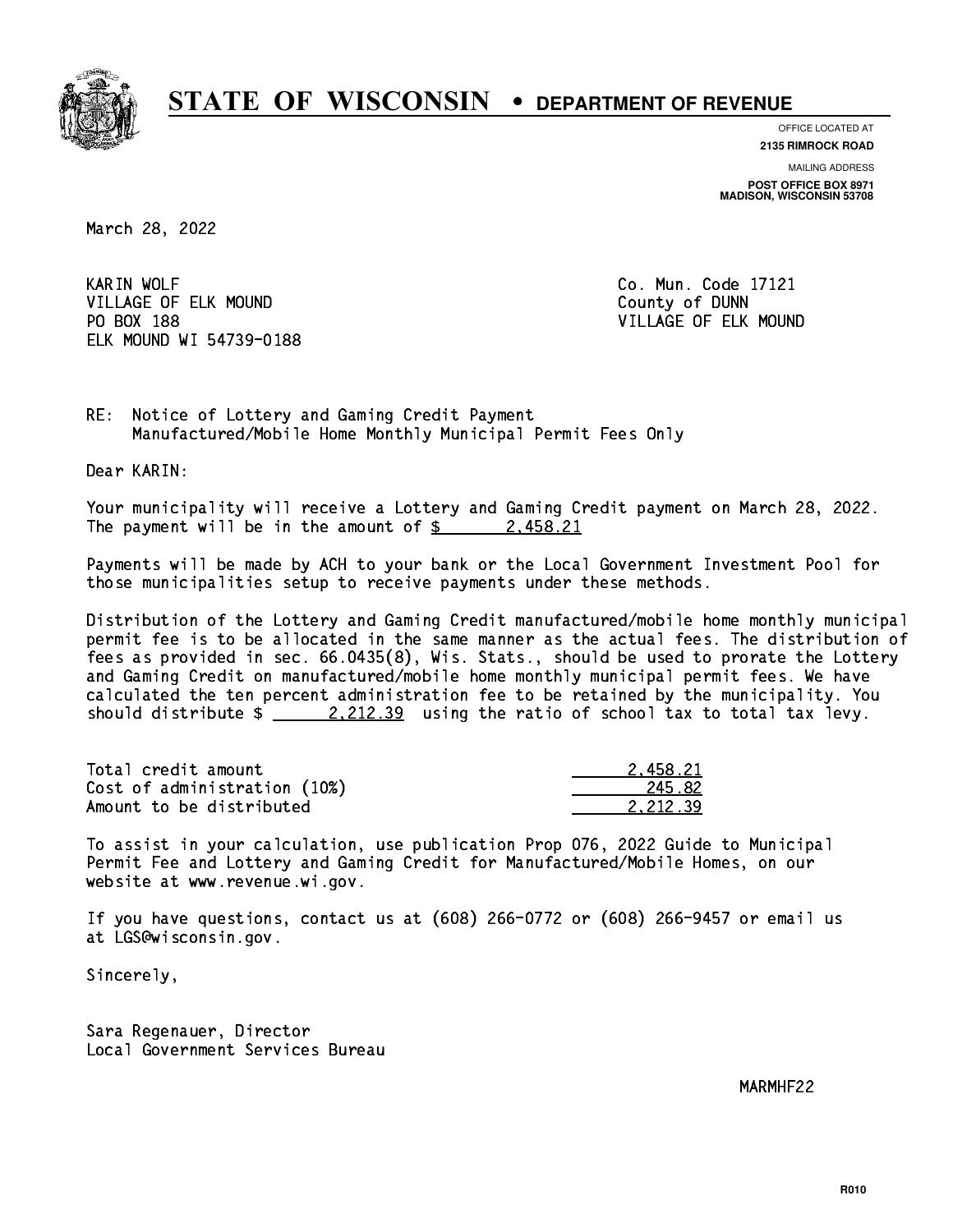

**OFFICE LOCATED AT**

**2135 RIMROCK ROAD**

**MAILING ADDRESS POST OFFICE BOX 8971 MADISON, WISCONSIN 53708**

March 28, 2022

**KATRINA JONES**  VILLAGE OF KNAPP County of DUNN KNAPP WI 54749

Co. Mun. Code 17141 PO BOX 86 VILLAGE OF KNAPP

RE: Notice of Lottery and Gaming Credit Payment Manufactured/Mobile Home Monthly Municipal Permit Fees Only

Dear KATRINA:

 Your municipality will receive a Lottery and Gaming Credit payment on March 28, 2022. The payment will be in the amount of \$ 5,372.85 \_\_\_\_\_\_\_\_\_\_\_\_\_\_\_\_

 Payments will be made by ACH to your bank or the Local Government Investment Pool for those municipalities setup to receive payments under these methods.

 Distribution of the Lottery and Gaming Credit manufactured/mobile home monthly municipal permit fee is to be allocated in the same manner as the actual fees. The distribution of fees as provided in sec. 66.0435(8), Wis. Stats., should be used to prorate the Lottery and Gaming Credit on manufactured/mobile home monthly municipal permit fees. We have calculated the ten percent administration fee to be retained by the municipality. You should distribute  $\frac{4}{1}$   $\frac{4,835.57}{2}$  using the ratio of school tax to total tax levy.

| Total credit amount          | 5.372.85 |
|------------------------------|----------|
| Cost of administration (10%) | 537.28   |
| Amount to be distributed     | 4.835.57 |

 To assist in your calculation, use publication Prop 076, 2022 Guide to Municipal Permit Fee and Lottery and Gaming Credit for Manufactured/Mobile Homes, on our website at www.revenue.wi.gov.

 If you have questions, contact us at (608) 266-0772 or (608) 266-9457 or email us at LGS@wisconsin.gov.

Sincerely,

 Sara Regenauer, Director Local Government Services Bureau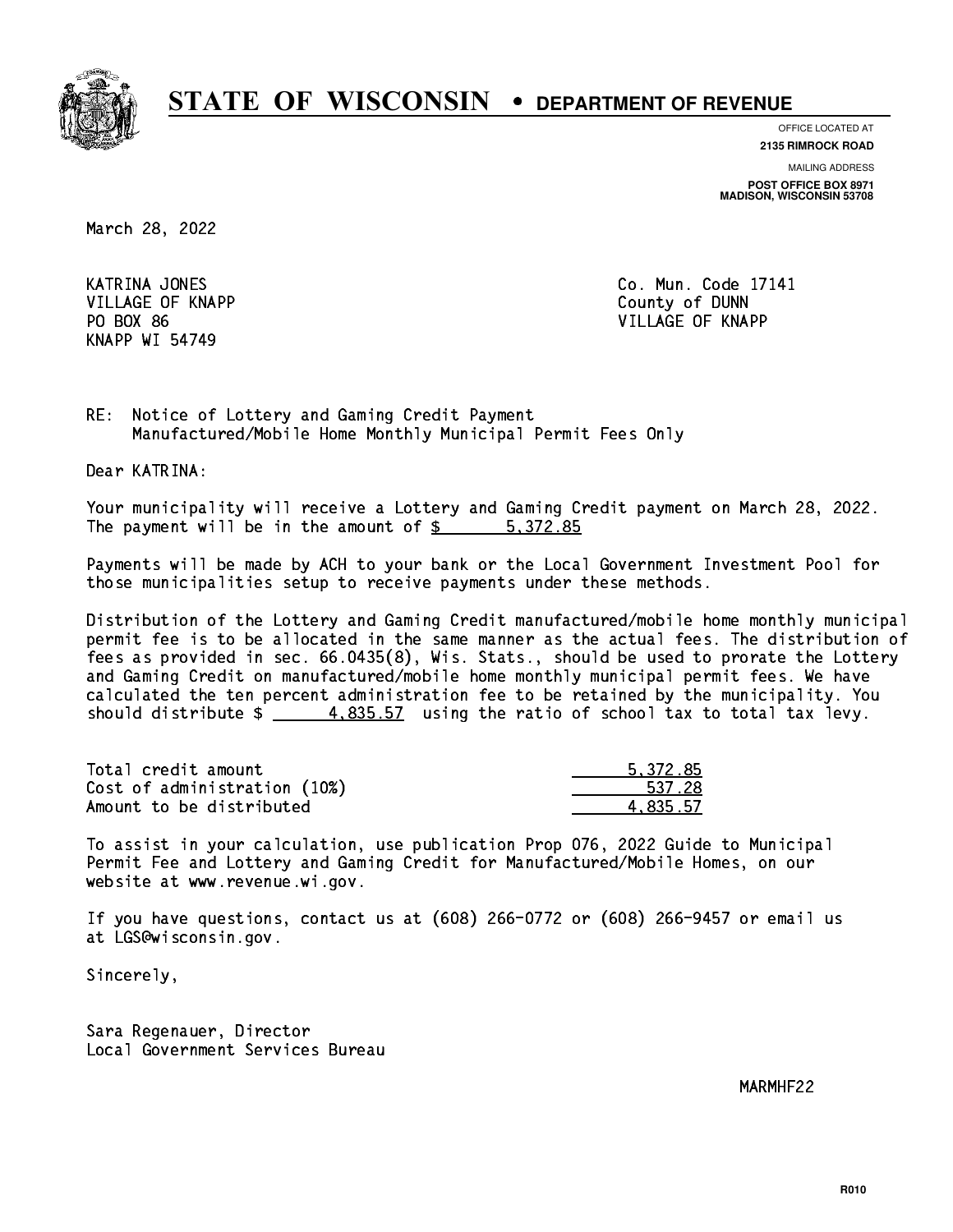

**OFFICE LOCATED AT**

**2135 RIMROCK ROAD**

**MAILING ADDRESS POST OFFICE BOX 8971 MADISON, WISCONSIN 53708**

March 28, 2022

**HEIDI OLSON**  CITY OF MENOMONIE County of DUNN 800 WILSON AVE CITY OF MENOMONIE MENOMONIE WI 54751-2734

Co. Mun. Code 17251

RE: Notice of Lottery and Gaming Credit Payment Manufactured/Mobile Home Monthly Municipal Permit Fees Only

Dear HEIDI:

 Your municipality will receive a Lottery and Gaming Credit payment on March 28, 2022. The payment will be in the amount of  $\frac{28.574.52}{28.574.52}$ 

 Payments will be made by ACH to your bank or the Local Government Investment Pool for those municipalities setup to receive payments under these methods.

 Distribution of the Lottery and Gaming Credit manufactured/mobile home monthly municipal permit fee is to be allocated in the same manner as the actual fees. The distribution of fees as provided in sec. 66.0435(8), Wis. Stats., should be used to prorate the Lottery and Gaming Credit on manufactured/mobile home monthly municipal permit fees. We have calculated the ten percent administration fee to be retained by the municipality. You should distribute  $\frac{25,717.07}{25,717.07}$  using the ratio of school tax to total tax levy.

| Total credit amount          | 28,574.52 |
|------------------------------|-----------|
| Cost of administration (10%) | 2.857.45  |
| Amount to be distributed     | 25,717.07 |

 To assist in your calculation, use publication Prop 076, 2022 Guide to Municipal Permit Fee and Lottery and Gaming Credit for Manufactured/Mobile Homes, on our website at www.revenue.wi.gov.

 If you have questions, contact us at (608) 266-0772 or (608) 266-9457 or email us at LGS@wisconsin.gov.

Sincerely,

 Sara Regenauer, Director Local Government Services Bureau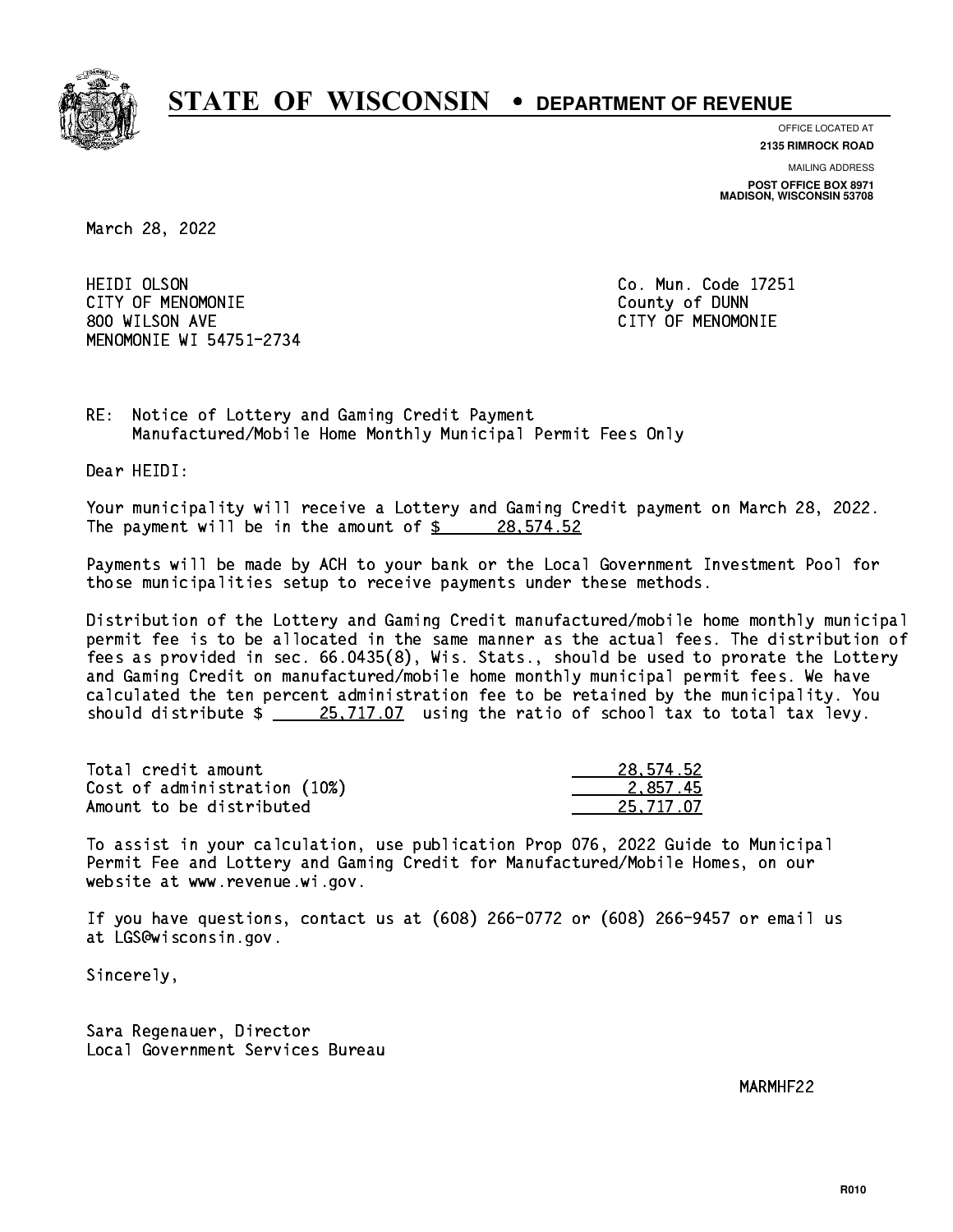

**OFFICE LOCATED AT**

**2135 RIMROCK ROAD**

**MAILING ADDRESS POST OFFICE BOX 8971 MADISON, WISCONSIN 53708**

March 28, 2022

**DEB HEATH** W6265 SPEHLE ROAD TOWN OF BRUNSWICK EAU CLAIRE WI 54701

Co. Mun. Code 18004 TOWN OF BRUNSWICK County of EAU CLAIRE

RE: Notice of Lottery and Gaming Credit Payment Manufactured/Mobile Home Monthly Municipal Permit Fees Only

Dear DEB:

 Your municipality will receive a Lottery and Gaming Credit payment on March 28, 2022. The payment will be in the amount of  $\frac{2}{3}$  10,939.80

 Payments will be made by ACH to your bank or the Local Government Investment Pool for those municipalities setup to receive payments under these methods.

 Distribution of the Lottery and Gaming Credit manufactured/mobile home monthly municipal permit fee is to be allocated in the same manner as the actual fees. The distribution of fees as provided in sec. 66.0435(8), Wis. Stats., should be used to prorate the Lottery and Gaming Credit on manufactured/mobile home monthly municipal permit fees. We have calculated the ten percent administration fee to be retained by the municipality. You should distribute  $\frac{2}{2}$   $\frac{9,845.82}{2}$  using the ratio of school tax to total tax levy.

| Total credit amount          | 10,939.80 |
|------------------------------|-----------|
| Cost of administration (10%) | 1,093.98  |
| Amount to be distributed     | 9.845.82  |

 To assist in your calculation, use publication Prop 076, 2022 Guide to Municipal Permit Fee and Lottery and Gaming Credit for Manufactured/Mobile Homes, on our website at www.revenue.wi.gov.

 If you have questions, contact us at (608) 266-0772 or (608) 266-9457 or email us at LGS@wisconsin.gov.

Sincerely,

 Sara Regenauer, Director Local Government Services Bureau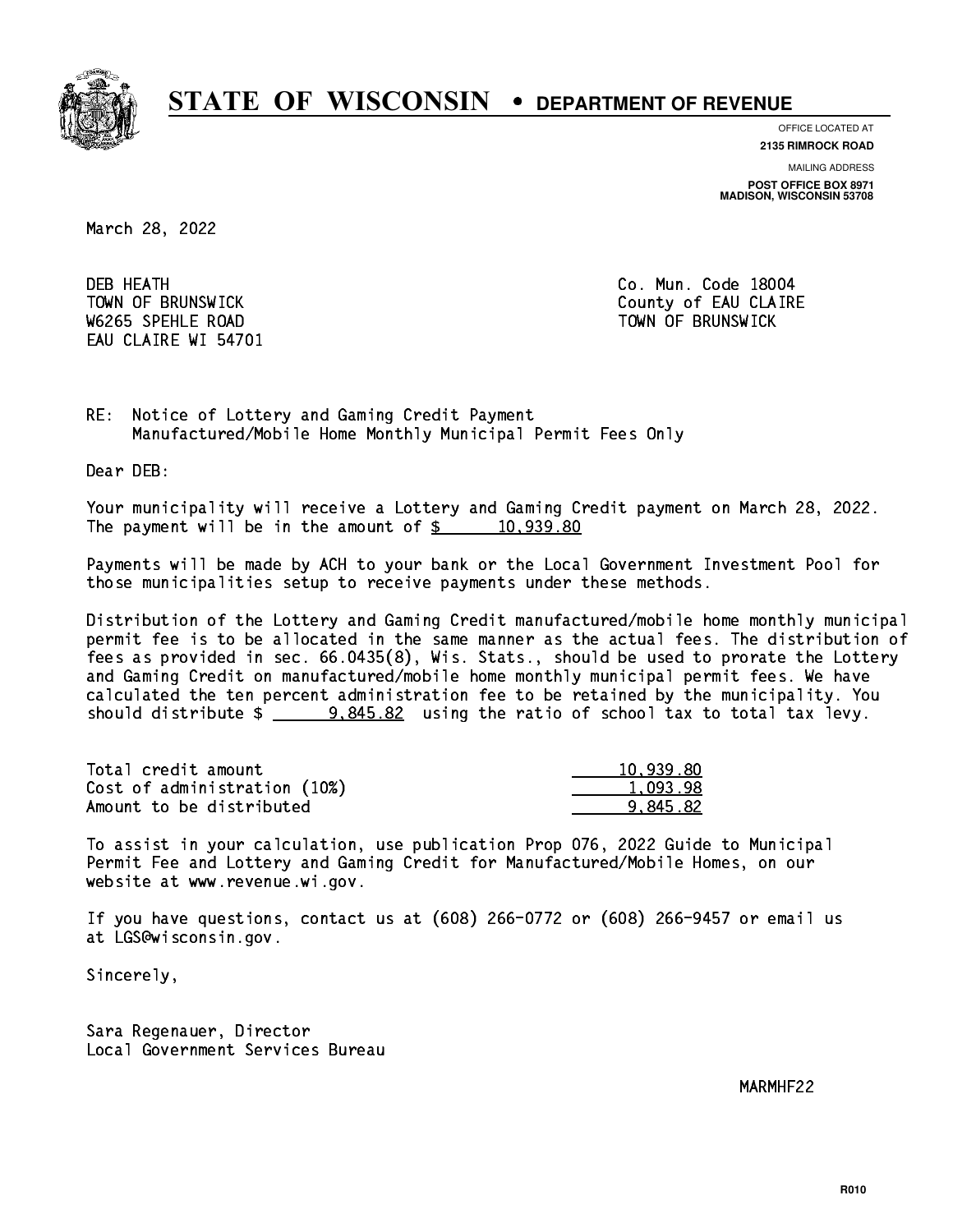

**OFFICE LOCATED AT**

**2135 RIMROCK ROAD**

**MAILING ADDRESS POST OFFICE BOX 8971 MADISON, WISCONSIN 53708**

March 28, 2022

BONNIE ISAACSON W4337 COUNTY RD W TOWN OF DRAMMEN ELEVA WI 54738-9379

Co. Mun. Code 18008 TOWN OF DRAMMEN COUNTY OF EAU CLAIRE

RE: Notice of Lottery and Gaming Credit Payment Manufactured/Mobile Home Monthly Municipal Permit Fees Only

Dear BONNIE:

 Your municipality will receive a Lottery and Gaming Credit payment on March 28, 2022. The payment will be in the amount of  $\frac{2}{3}$  1,183.93

 Payments will be made by ACH to your bank or the Local Government Investment Pool for those municipalities setup to receive payments under these methods.

 Distribution of the Lottery and Gaming Credit manufactured/mobile home monthly municipal permit fee is to be allocated in the same manner as the actual fees. The distribution of fees as provided in sec. 66.0435(8), Wis. Stats., should be used to prorate the Lottery and Gaming Credit on manufactured/mobile home monthly municipal permit fees. We have calculated the ten percent administration fee to be retained by the municipality. You should distribute  $\frac{1,065.54}{1,065.54}$  using the ratio of school tax to total tax levy.

| Total credit amount          | 1,183.93 |
|------------------------------|----------|
| Cost of administration (10%) | 118.39   |
| Amount to be distributed     | 1.065.54 |

 To assist in your calculation, use publication Prop 076, 2022 Guide to Municipal Permit Fee and Lottery and Gaming Credit for Manufactured/Mobile Homes, on our website at www.revenue.wi.gov.

 If you have questions, contact us at (608) 266-0772 or (608) 266-9457 or email us at LGS@wisconsin.gov.

Sincerely,

 Sara Regenauer, Director Local Government Services Bureau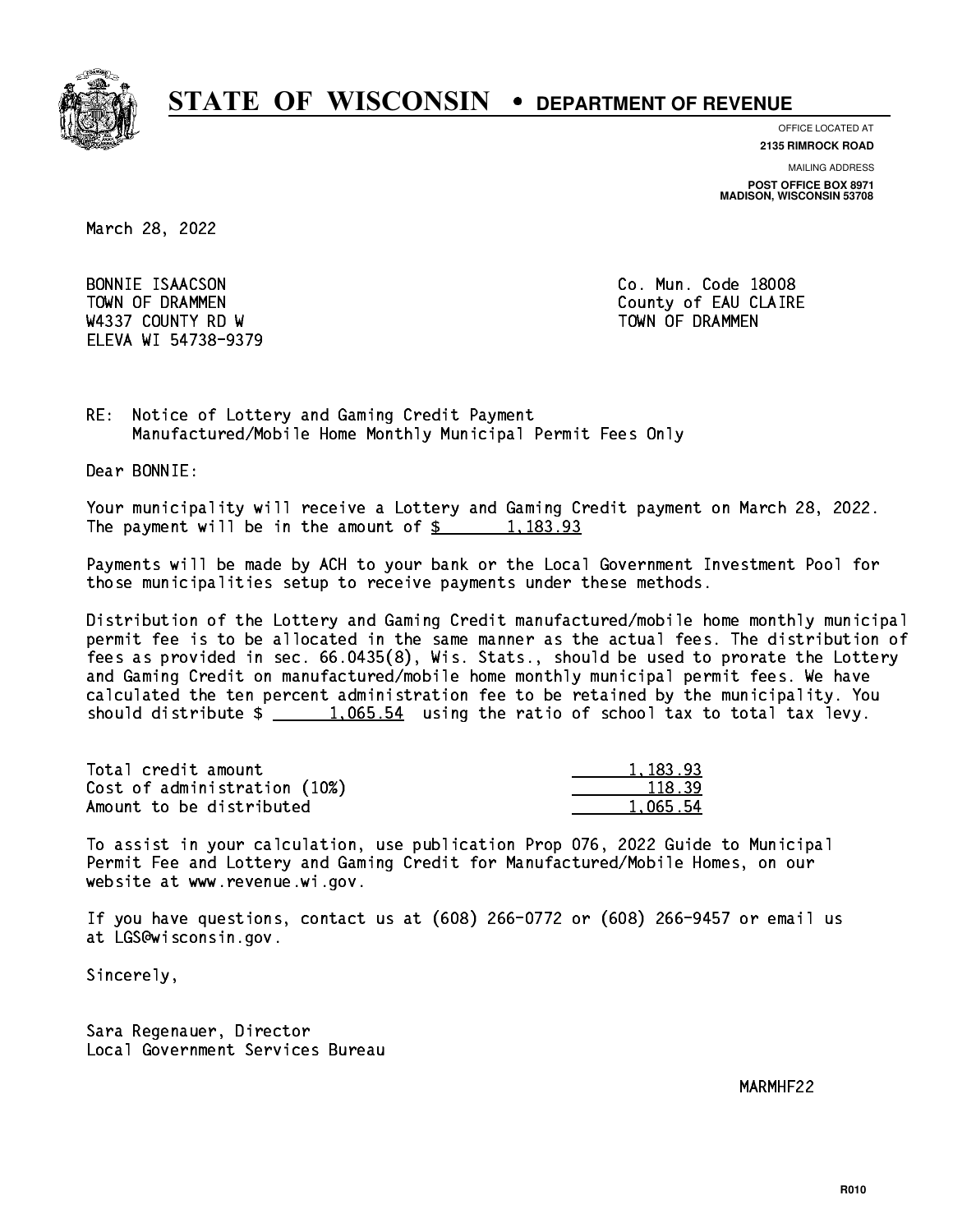

**OFFICE LOCATED AT**

**2135 RIMROCK ROAD**

**MAILING ADDRESS POST OFFICE BOX 8971 MADISON, WISCONSIN 53708**

March 28, 2022

 ANGIE UNDERWOOD Co. Mun. Code 18020 TOWN OF SEYMOUR County of EAU CLAIRE 6500 TOWER DR TOWN OF SEYMOUR EAU CLAIRE WI 54703-9722

RE: Notice of Lottery and Gaming Credit Payment Manufactured/Mobile Home Monthly Municipal Permit Fees Only

Dear ANGIE:

 Your municipality will receive a Lottery and Gaming Credit payment on March 28, 2022. The payment will be in the amount of  $\frac{2}{3}$  1,990.44

 Payments will be made by ACH to your bank or the Local Government Investment Pool for those municipalities setup to receive payments under these methods.

 Distribution of the Lottery and Gaming Credit manufactured/mobile home monthly municipal permit fee is to be allocated in the same manner as the actual fees. The distribution of fees as provided in sec. 66.0435(8), Wis. Stats., should be used to prorate the Lottery and Gaming Credit on manufactured/mobile home monthly municipal permit fees. We have calculated the ten percent administration fee to be retained by the municipality. You should distribute  $\frac{1,791.40}{1,791.40}$  using the ratio of school tax to total tax levy.

| Total credit amount          | 1.990.44 |
|------------------------------|----------|
| Cost of administration (10%) | 199.04   |
| Amount to be distributed     | 1.791.40 |

 To assist in your calculation, use publication Prop 076, 2022 Guide to Municipal Permit Fee and Lottery and Gaming Credit for Manufactured/Mobile Homes, on our website at www.revenue.wi.gov.

 If you have questions, contact us at (608) 266-0772 or (608) 266-9457 or email us at LGS@wisconsin.gov.

Sincerely,

 Sara Regenauer, Director Local Government Services Bureau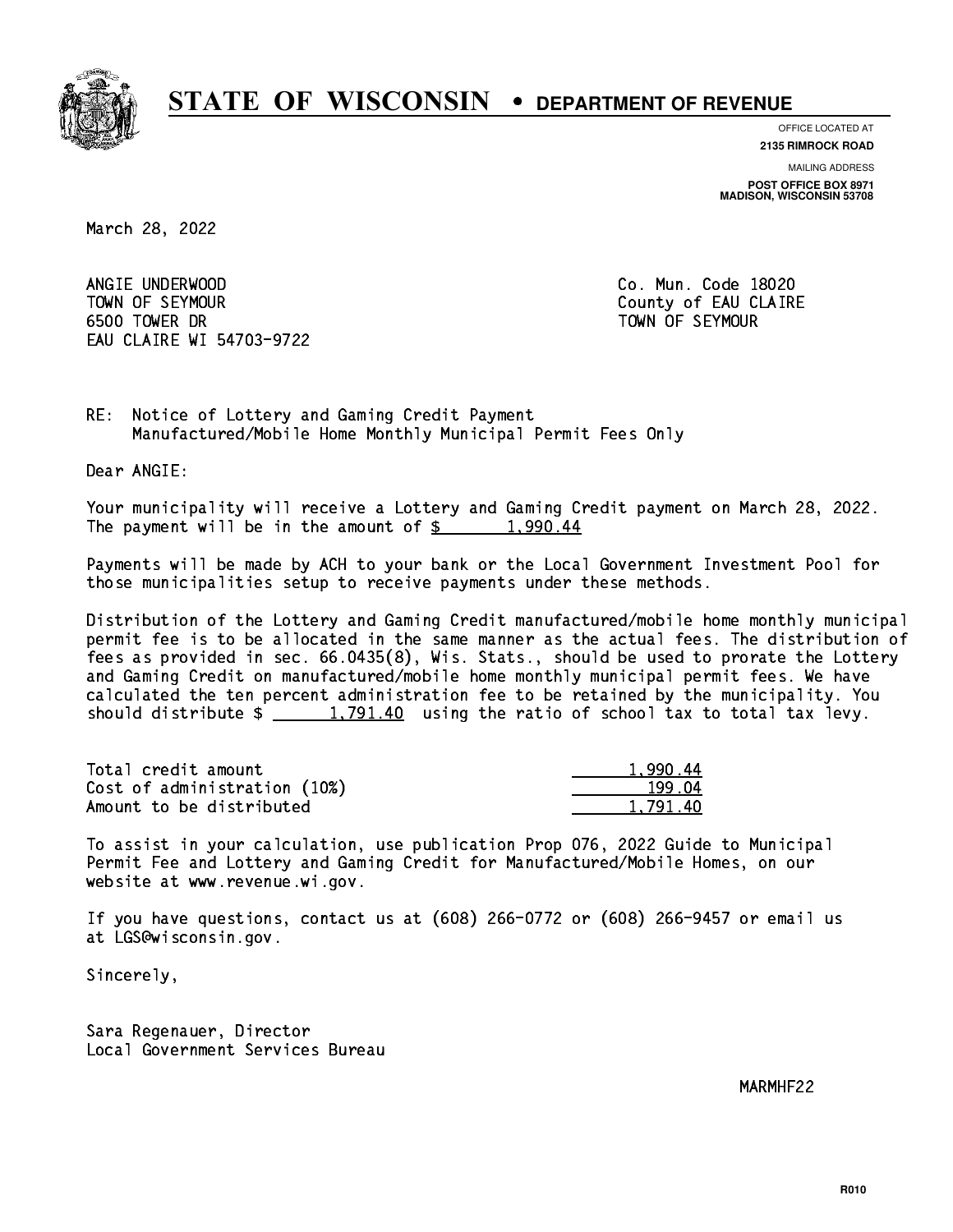

**OFFICE LOCATED AT**

**2135 RIMROCK ROAD**

**MAILING ADDRESS POST OFFICE BOX 8971 MADISON, WISCONSIN 53708**

March 28, 2022

 JANELLE HENNING Co. Mun. Code 18024 TOWN OF WASHINGTON COUNTY OF EAU CLAIRE 5750 OLD TOWN HALL RD TOWN OF WASHINGTON EAU CLAIRE WI 54701-8948

RE: Notice of Lottery and Gaming Credit Payment Manufactured/Mobile Home Monthly Municipal Permit Fees Only

Dear JANELLE:

 Your municipality will receive a Lottery and Gaming Credit payment on March 28, 2022. The payment will be in the amount of \$ 5,579.88 \_\_\_\_\_\_\_\_\_\_\_\_\_\_\_\_

 Payments will be made by ACH to your bank or the Local Government Investment Pool for those municipalities setup to receive payments under these methods.

 Distribution of the Lottery and Gaming Credit manufactured/mobile home monthly municipal permit fee is to be allocated in the same manner as the actual fees. The distribution of fees as provided in sec. 66.0435(8), Wis. Stats., should be used to prorate the Lottery and Gaming Credit on manufactured/mobile home monthly municipal permit fees. We have calculated the ten percent administration fee to be retained by the municipality. You should distribute  $\frac{2}{1}$   $\frac{5.021.90}{1.90}$  using the ratio of school tax to total tax levy.

| Total credit amount          | 5.579.88 |
|------------------------------|----------|
| Cost of administration (10%) | 557.98   |
| Amount to be distributed     | 5.021.90 |

 To assist in your calculation, use publication Prop 076, 2022 Guide to Municipal Permit Fee and Lottery and Gaming Credit for Manufactured/Mobile Homes, on our website at www.revenue.wi.gov.

 If you have questions, contact us at (608) 266-0772 or (608) 266-9457 or email us at LGS@wisconsin.gov.

Sincerely,

 Sara Regenauer, Director Local Government Services Bureau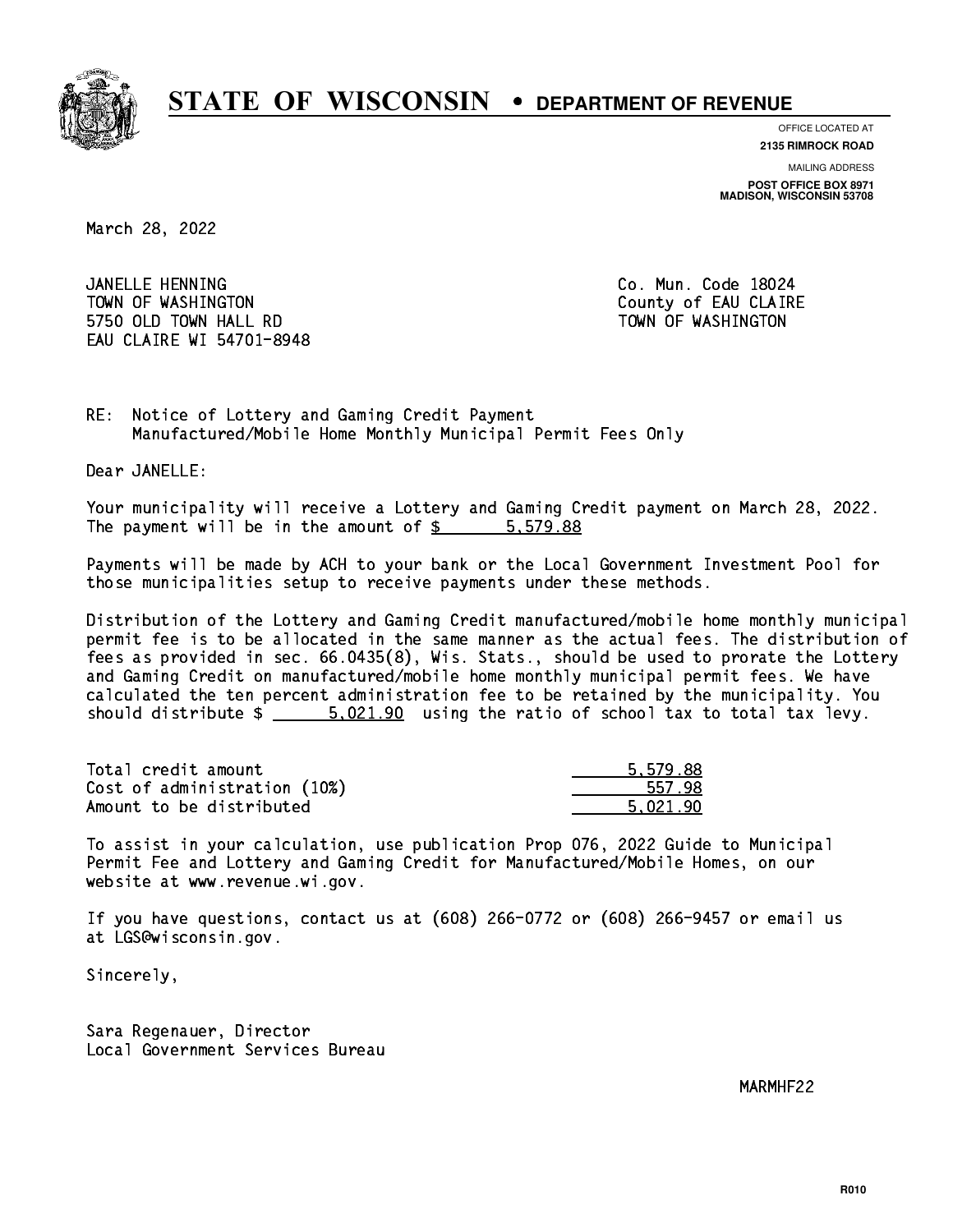

**OFFICE LOCATED AT 2135 RIMROCK ROAD**

**MAILING ADDRESS**

**POST OFFICE BOX 8971 MADISON, WISCONSIN 53708**

March 28, 2022

**BILLIE WAUGH** FAIRCHILD WI 54741

Co. Mun. Code 18126 VILLAGE OF FAIRCHILD County of EAU CLAIRE 331 OAK ST. VILLAGE OF FAIRCHILD

RE: Notice of Lottery and Gaming Credit Payment Manufactured/Mobile Home Monthly Municipal Permit Fees Only

Dear BILLIE:

 Your municipality will receive a Lottery and Gaming Credit payment on March 28, 2022. The payment will be in the amount of  $\frac{2}{3}$ 32.29

 Payments will be made by ACH to your bank or the Local Government Investment Pool for those municipalities setup to receive payments under these methods.

 Distribution of the Lottery and Gaming Credit manufactured/mobile home monthly municipal permit fee is to be allocated in the same manner as the actual fees. The distribution of fees as provided in sec. 66.0435(8), Wis. Stats., should be used to prorate the Lottery and Gaming Credit on manufactured/mobile home monthly municipal permit fees. We have calculated the ten percent administration fee to be retained by the municipality. You should distribute  $\frac{29.07}{29.07}$  using the ratio of school tax to total tax levy.

Total credit amount Cost of administration (10%) Amount to be distributed

| . . |
|-----|
| -22 |
| l / |

 To assist in your calculation, use publication Prop 076, 2022 Guide to Municipal Permit Fee and Lottery and Gaming Credit for Manufactured/Mobile Homes, on our website at www.revenue.wi.gov.

 If you have questions, contact us at (608) 266-0772 or (608) 266-9457 or email us at LGS@wisconsin.gov.

Sincerely,

 Sara Regenauer, Director Local Government Services Bureau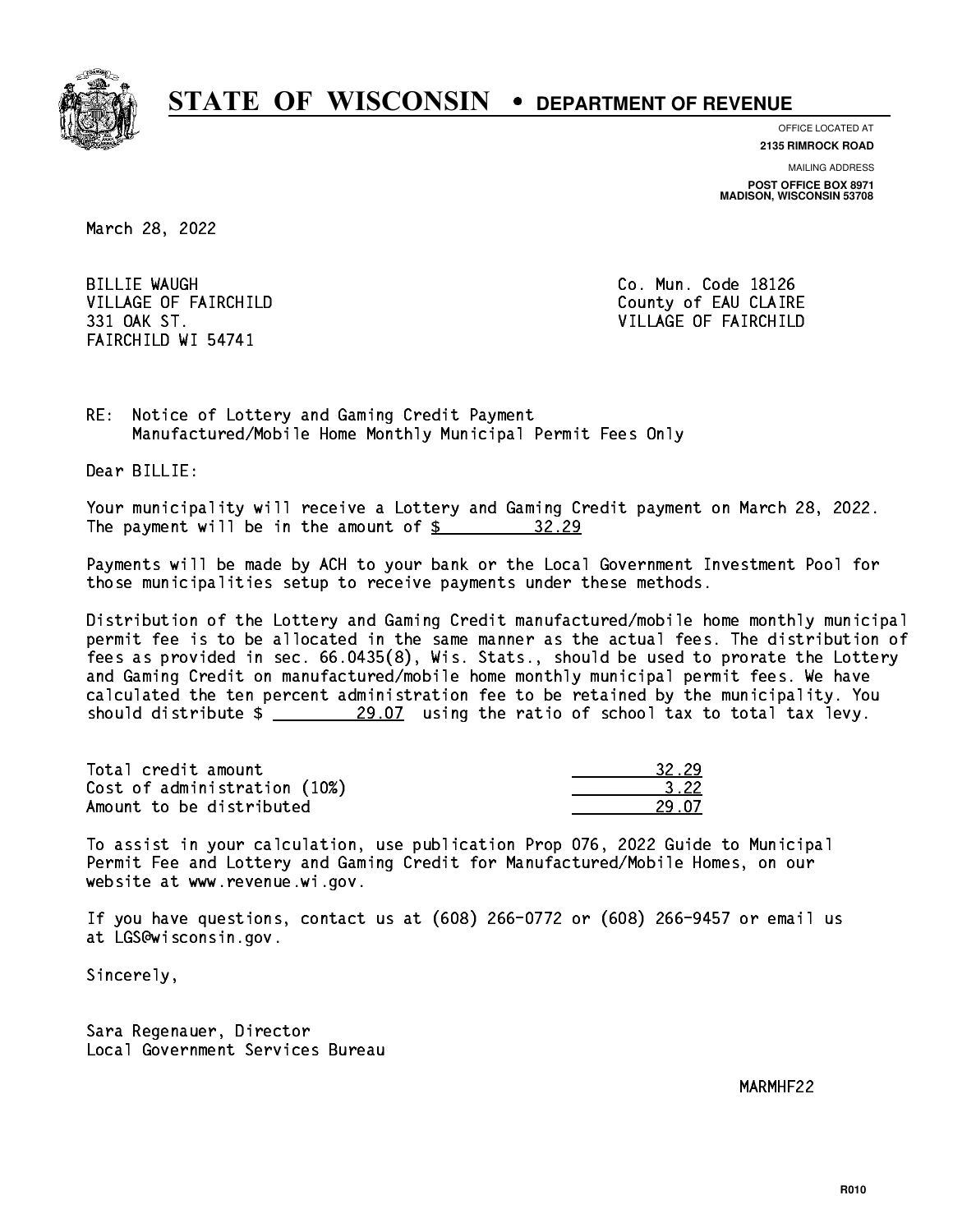

**OFFICE LOCATED AT**

**2135 RIMROCK ROAD**

**MAILING ADDRESS**

**POST OFFICE BOX 8971 MADISON, WISCONSIN 53708**

March 28, 2022

**TINA NELSON**  1303 LYNN AVE CITY OF ALTOONA ALTOONA WI 54720

Co. Mun. Code 18201 CITY OF ALTOONA COUNTY OF ALTOONA

RE: Notice of Lottery and Gaming Credit Payment Manufactured/Mobile Home Monthly Municipal Permit Fees Only

Dear TINA:

 Your municipality will receive a Lottery and Gaming Credit payment on March 28, 2022. The payment will be in the amount of  $\frac{2}{3}$  42,149.01

 Payments will be made by ACH to your bank or the Local Government Investment Pool for those municipalities setup to receive payments under these methods.

 Distribution of the Lottery and Gaming Credit manufactured/mobile home monthly municipal permit fee is to be allocated in the same manner as the actual fees. The distribution of fees as provided in sec. 66.0435(8), Wis. Stats., should be used to prorate the Lottery and Gaming Credit on manufactured/mobile home monthly municipal permit fees. We have calculated the ten percent administration fee to be retained by the municipality. You should distribute  $\frac{27,934.11}{2}$  using the ratio of school tax to total tax levy.

| Total credit amount          | 42.149.01 |
|------------------------------|-----------|
| Cost of administration (10%) | 4.214.90  |
| Amount to be distributed     | 37.934.11 |

 To assist in your calculation, use publication Prop 076, 2022 Guide to Municipal Permit Fee and Lottery and Gaming Credit for Manufactured/Mobile Homes, on our website at www.revenue.wi.gov.

 If you have questions, contact us at (608) 266-0772 or (608) 266-9457 or email us at LGS@wisconsin.gov.

Sincerely,

 Sara Regenauer, Director Local Government Services Bureau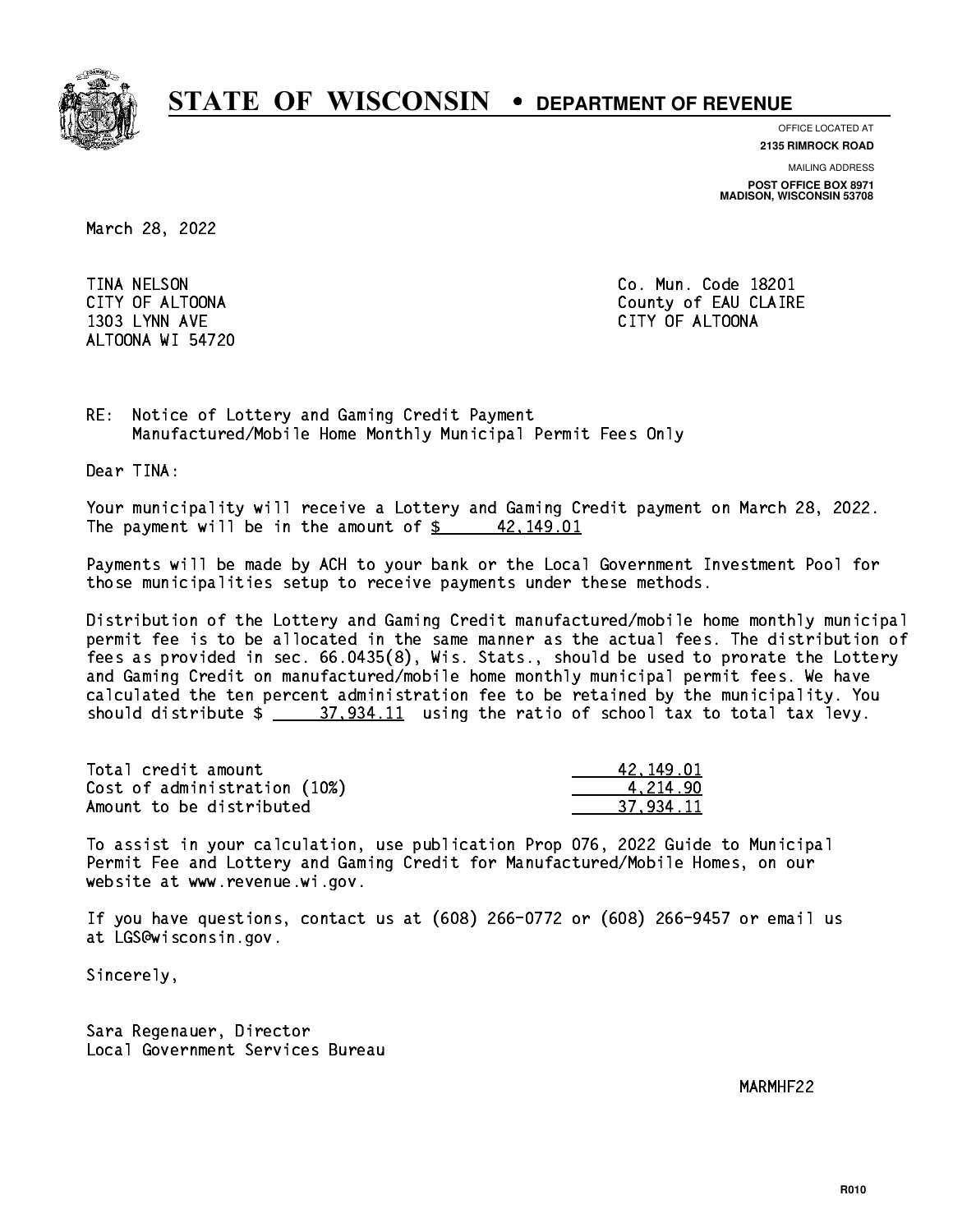

**OFFICE LOCATED AT**

**2135 RIMROCK ROAD**

**MAILING ADDRESS**

**POST OFFICE BOX 8971 MADISON, WISCONSIN 53708**

March 28, 2022

 CYNTHIA ANDEREGG Co. Mun. Code 18202 CITY OF AUGUSTA County of EAU CLAIRE PO BOX 475 PO BOX 475 CITY OF AUGUSTA AUGUSTA WI 54722-0475

RE: Notice of Lottery and Gaming Credit Payment Manufactured/Mobile Home Monthly Municipal Permit Fees Only

Dear CYNTHIA:

 Your municipality will receive a Lottery and Gaming Credit payment on March 28, 2022. The payment will be in the amount of  $$ 509.28$ 

 Payments will be made by ACH to your bank or the Local Government Investment Pool for those municipalities setup to receive payments under these methods.

 Distribution of the Lottery and Gaming Credit manufactured/mobile home monthly municipal permit fee is to be allocated in the same manner as the actual fees. The distribution of fees as provided in sec. 66.0435(8), Wis. Stats., should be used to prorate the Lottery and Gaming Credit on manufactured/mobile home monthly municipal permit fees. We have calculated the ten percent administration fee to be retained by the municipality. You should distribute \$ 458.36 using the ratio of school tax to total tax levy. \_\_\_\_\_\_\_\_\_\_\_\_\_\_

| Total credit amount          | 509.28 |
|------------------------------|--------|
| Cost of administration (10%) | 50.92  |
| Amount to be distributed     | 458.36 |

 To assist in your calculation, use publication Prop 076, 2022 Guide to Municipal Permit Fee and Lottery and Gaming Credit for Manufactured/Mobile Homes, on our website at www.revenue.wi.gov.

 If you have questions, contact us at (608) 266-0772 or (608) 266-9457 or email us at LGS@wisconsin.gov.

Sincerely,

 Sara Regenauer, Director Local Government Services Bureau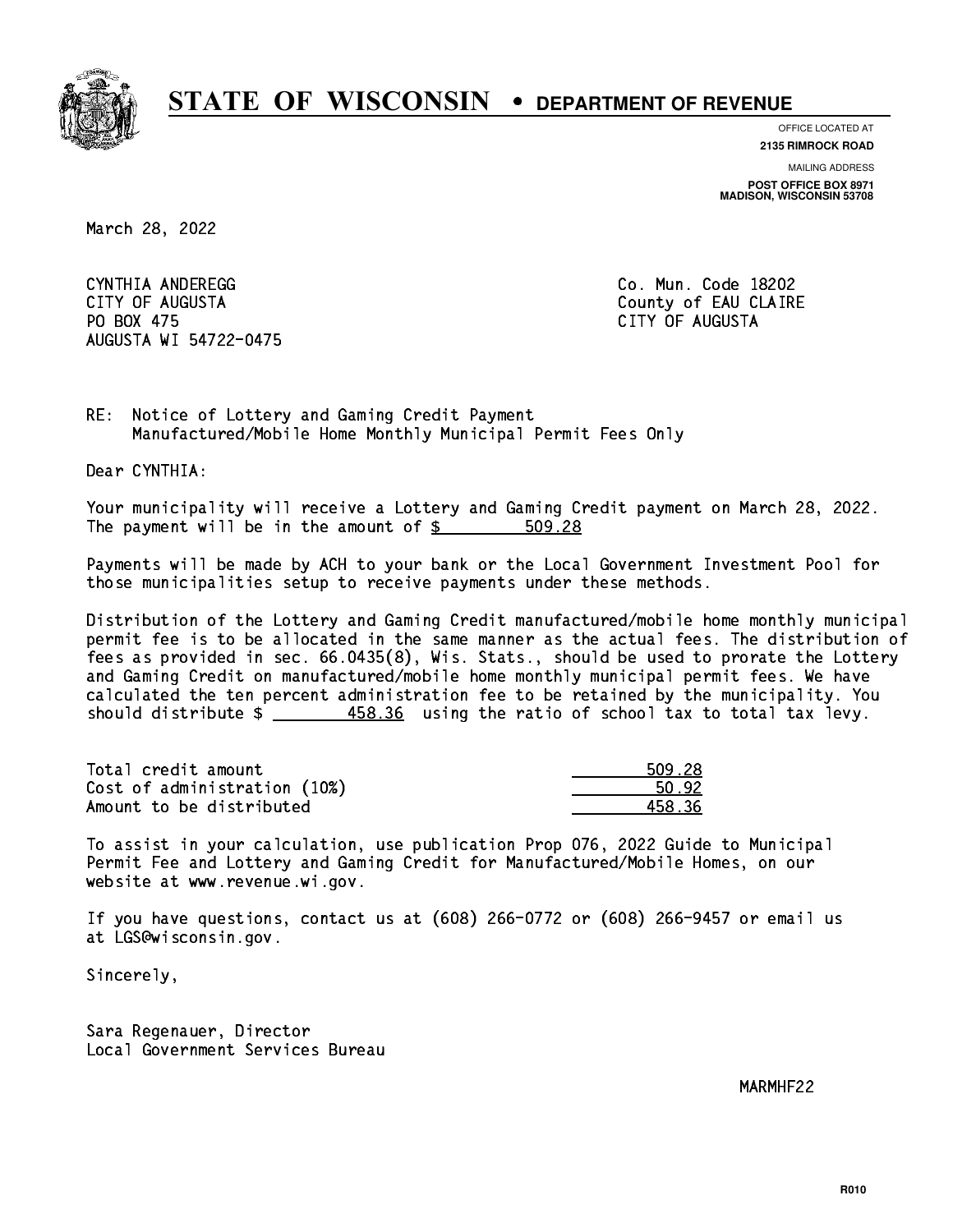

**OFFICE LOCATED AT 2135 RIMROCK ROAD**

**MAILING ADDRESS POST OFFICE BOX 8971 MADISON, WISCONSIN 53708**

March 28, 2022

JACOB WINZENZ CITY OF EAU CLAIRE CITY OF EAU CLAIRE PO BOX 5148 EAU CLAIRE WI 54702-5148

Co. Mun. Code 18221 CITY OF EAU CLAIRE

RE: Notice of Lottery and Gaming Credit Payment Manufactured/Mobile Home Monthly Municipal Permit Fees Only

Dear JACOB:

 Your municipality will receive a Lottery and Gaming Credit payment on March 28, 2022. The payment will be in the amount of  $\frac{28,982.24}{28,982.24}$ 

 Payments will be made by ACH to your bank or the Local Government Investment Pool for those municipalities setup to receive payments under these methods.

 Distribution of the Lottery and Gaming Credit manufactured/mobile home monthly municipal permit fee is to be allocated in the same manner as the actual fees. The distribution of fees as provided in sec. 66.0435(8), Wis. Stats., should be used to prorate the Lottery and Gaming Credit on manufactured/mobile home monthly municipal permit fees. We have calculated the ten percent administration fee to be retained by the municipality. You should distribute  $\frac{26,084.02}{26,084.02}$  using the ratio of school tax to total tax levy.

| Total credit amount          | 28,982.24 |
|------------------------------|-----------|
| Cost of administration (10%) | 2.898.22  |
| Amount to be distributed     | 26.084.02 |

 To assist in your calculation, use publication Prop 076, 2022 Guide to Municipal Permit Fee and Lottery and Gaming Credit for Manufactured/Mobile Homes, on our website at www.revenue.wi.gov.

 If you have questions, contact us at (608) 266-0772 or (608) 266-9457 or email us at LGS@wisconsin.gov.

Sincerely,

 Sara Regenauer, Director Local Government Services Bureau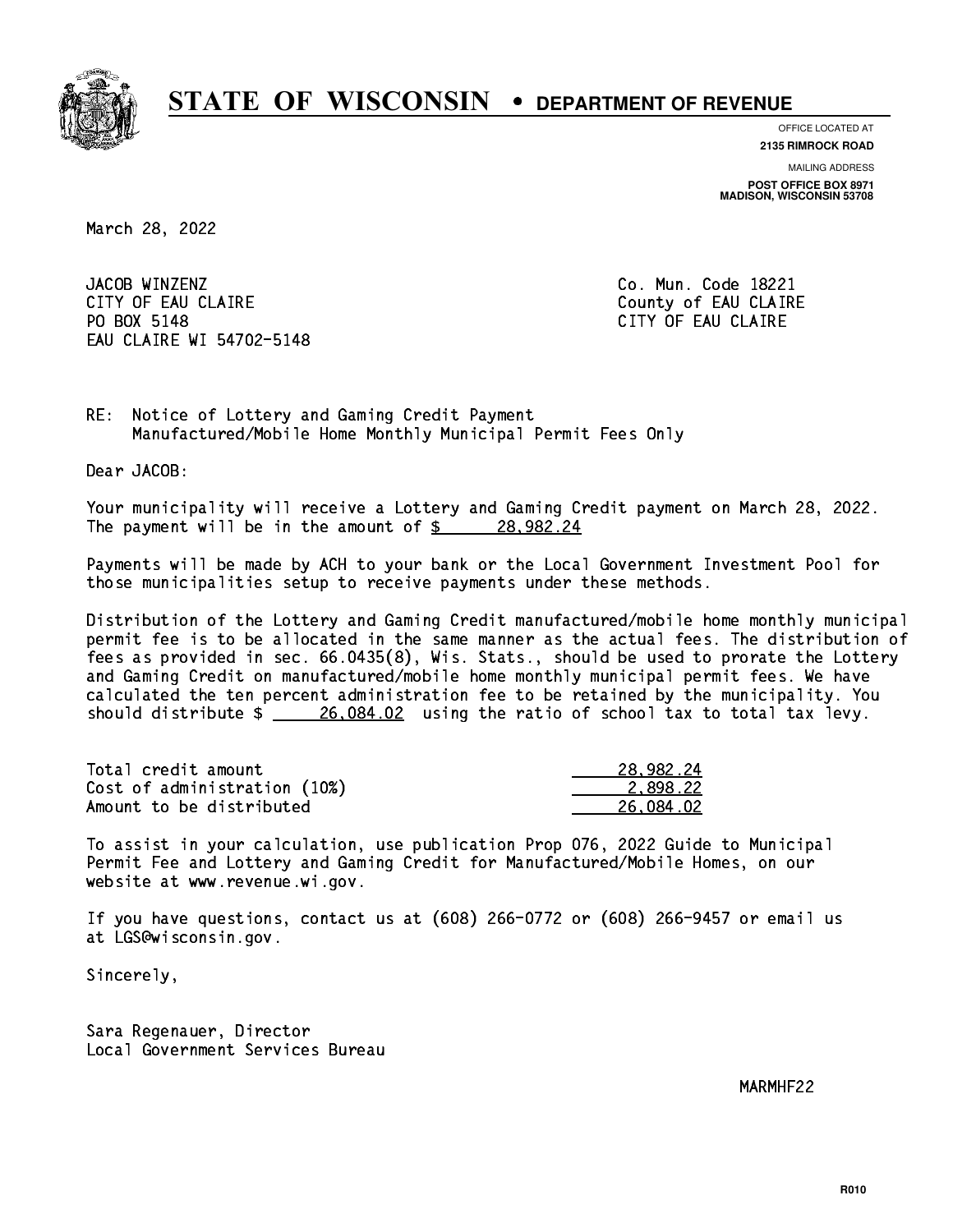

**OFFICE LOCATED AT**

**2135 RIMROCK ROAD**

**MAILING ADDRESS POST OFFICE BOX 8971 MADISON, WISCONSIN 53708**

March 28, 2022

 DOREEN RUPLINGER Co. Mun. Code 20004 TOWN OF ASHFORD County of FOND DU LAC N2276 COUNTY RD V TOWN OF ASHFORD CAMPBELLSPORT WI 53010-2056

RE: Notice of Lottery and Gaming Credit Payment Manufactured/Mobile Home Monthly Municipal Permit Fees Only

Dear DOREEN:

 Your municipality will receive a Lottery and Gaming Credit payment on March 28, 2022. The payment will be in the amount of \$ 5,777.76 \_\_\_\_\_\_\_\_\_\_\_\_\_\_\_\_

 Payments will be made by ACH to your bank or the Local Government Investment Pool for those municipalities setup to receive payments under these methods.

 Distribution of the Lottery and Gaming Credit manufactured/mobile home monthly municipal permit fee is to be allocated in the same manner as the actual fees. The distribution of fees as provided in sec. 66.0435(8), Wis. Stats., should be used to prorate the Lottery and Gaming Credit on manufactured/mobile home monthly municipal permit fees. We have calculated the ten percent administration fee to be retained by the municipality. You should distribute  $\frac{2}{1}$   $\frac{5.199.99}{2}$  using the ratio of school tax to total tax levy.

| Total credit amount          | 5.777.76 |
|------------------------------|----------|
| Cost of administration (10%) | 577 77   |
| Amount to be distributed     | 5.199.99 |

 To assist in your calculation, use publication Prop 076, 2022 Guide to Municipal Permit Fee and Lottery and Gaming Credit for Manufactured/Mobile Homes, on our website at www.revenue.wi.gov.

 If you have questions, contact us at (608) 266-0772 or (608) 266-9457 or email us at LGS@wisconsin.gov.

Sincerely,

 Sara Regenauer, Director Local Government Services Bureau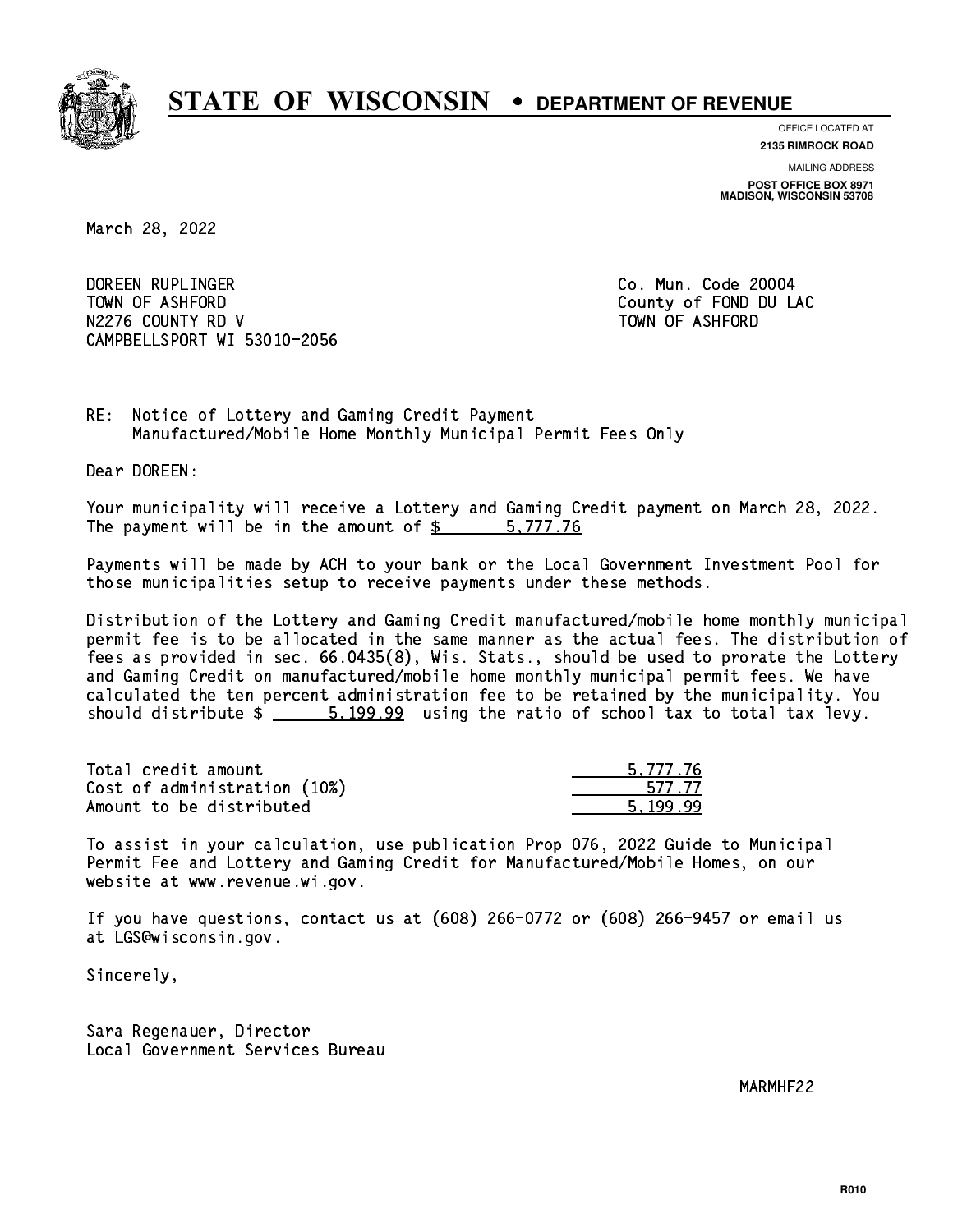

**OFFICE LOCATED AT**

**2135 RIMROCK ROAD**

**MAILING ADDRESS POST OFFICE BOX 8971 MADISON, WISCONSIN 53708**

March 28, 2022

 GAIL SCHINDELHOLZ Co. Mun. Code 20016 TOWN OF EMPIRE County of FOND DU LAC W3909 ARTESIAN RD TOWN OF EMPIRE FOND DU LAC WI 54937-9075

RE: Notice of Lottery and Gaming Credit Payment Manufactured/Mobile Home Monthly Municipal Permit Fees Only

Dear GAIL:

 Your municipality will receive a Lottery and Gaming Credit payment on March 28, 2022. The payment will be in the amount of  $\frac{2}{3}$  2,359.37

 Payments will be made by ACH to your bank or the Local Government Investment Pool for those municipalities setup to receive payments under these methods.

 Distribution of the Lottery and Gaming Credit manufactured/mobile home monthly municipal permit fee is to be allocated in the same manner as the actual fees. The distribution of fees as provided in sec. 66.0435(8), Wis. Stats., should be used to prorate the Lottery and Gaming Credit on manufactured/mobile home monthly municipal permit fees. We have calculated the ten percent administration fee to be retained by the municipality. You should distribute  $\frac{2.123.44}{2.123.44}$  using the ratio of school tax to total tax levy.

| Total credit amount          | 2.359.37 |
|------------------------------|----------|
| Cost of administration (10%) | 235.93   |
| Amount to be distributed     | 2.123.44 |

 To assist in your calculation, use publication Prop 076, 2022 Guide to Municipal Permit Fee and Lottery and Gaming Credit for Manufactured/Mobile Homes, on our website at www.revenue.wi.gov.

 If you have questions, contact us at (608) 266-0772 or (608) 266-9457 or email us at LGS@wisconsin.gov.

Sincerely,

 Sara Regenauer, Director Local Government Services Bureau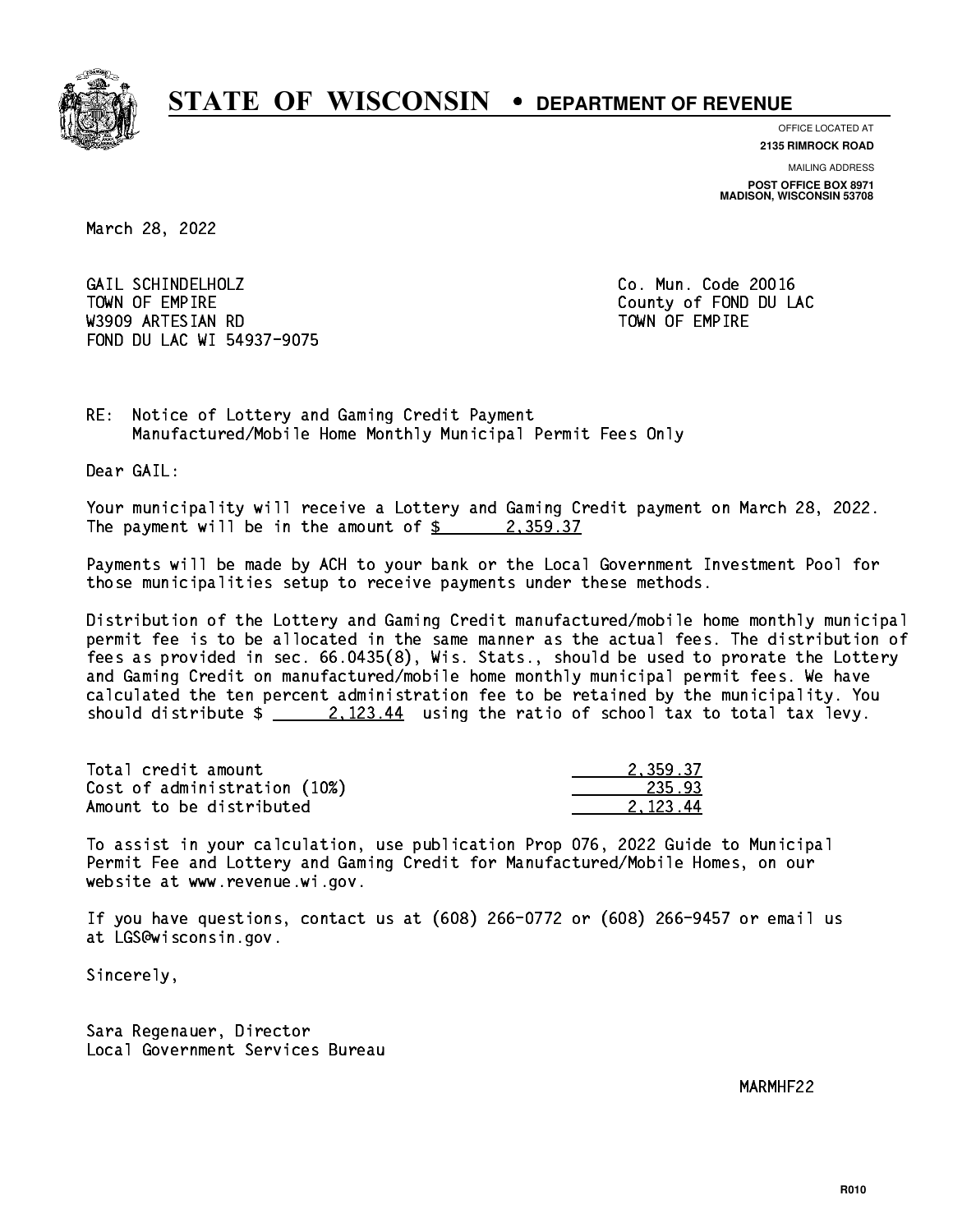

**OFFICE LOCATED AT**

**2135 RIMROCK ROAD**

**MAILING ADDRESS POST OFFICE BOX 8971 MADISON, WISCONSIN 53708**

March 28, 2022

NANCY ALBRECHT COMMUNICATION CO. Mun. Code 20022 VAN DYNE WI 54979

 TOWN OF FRIENDSHIP County of FOND DU LAC N9262 ACORN ROAD TOWN OF FRIENDSHIP

RE: Notice of Lottery and Gaming Credit Payment Manufactured/Mobile Home Monthly Municipal Permit Fees Only

Dear NANCY:

 Your municipality will receive a Lottery and Gaming Credit payment on March 28, 2022. The payment will be in the amount of  $\frac{2}{3}$  88,447.68

 Payments will be made by ACH to your bank or the Local Government Investment Pool for those municipalities setup to receive payments under these methods.

 Distribution of the Lottery and Gaming Credit manufactured/mobile home monthly municipal permit fee is to be allocated in the same manner as the actual fees. The distribution of fees as provided in sec. 66.0435(8), Wis. Stats., should be used to prorate the Lottery and Gaming Credit on manufactured/mobile home monthly municipal permit fees. We have calculated the ten percent administration fee to be retained by the municipality. You should distribute  $\frac{2}{2}$   $\frac{79,602.92}{2}$  using the ratio of school tax to total tax levy.

| Total credit amount          | 88,447.68 |
|------------------------------|-----------|
| Cost of administration (10%) | 8.844.76  |
| Amount to be distributed     | 79,602.92 |

 To assist in your calculation, use publication Prop 076, 2022 Guide to Municipal Permit Fee and Lottery and Gaming Credit for Manufactured/Mobile Homes, on our website at www.revenue.wi.gov.

 If you have questions, contact us at (608) 266-0772 or (608) 266-9457 or email us at LGS@wisconsin.gov.

Sincerely,

 Sara Regenauer, Director Local Government Services Bureau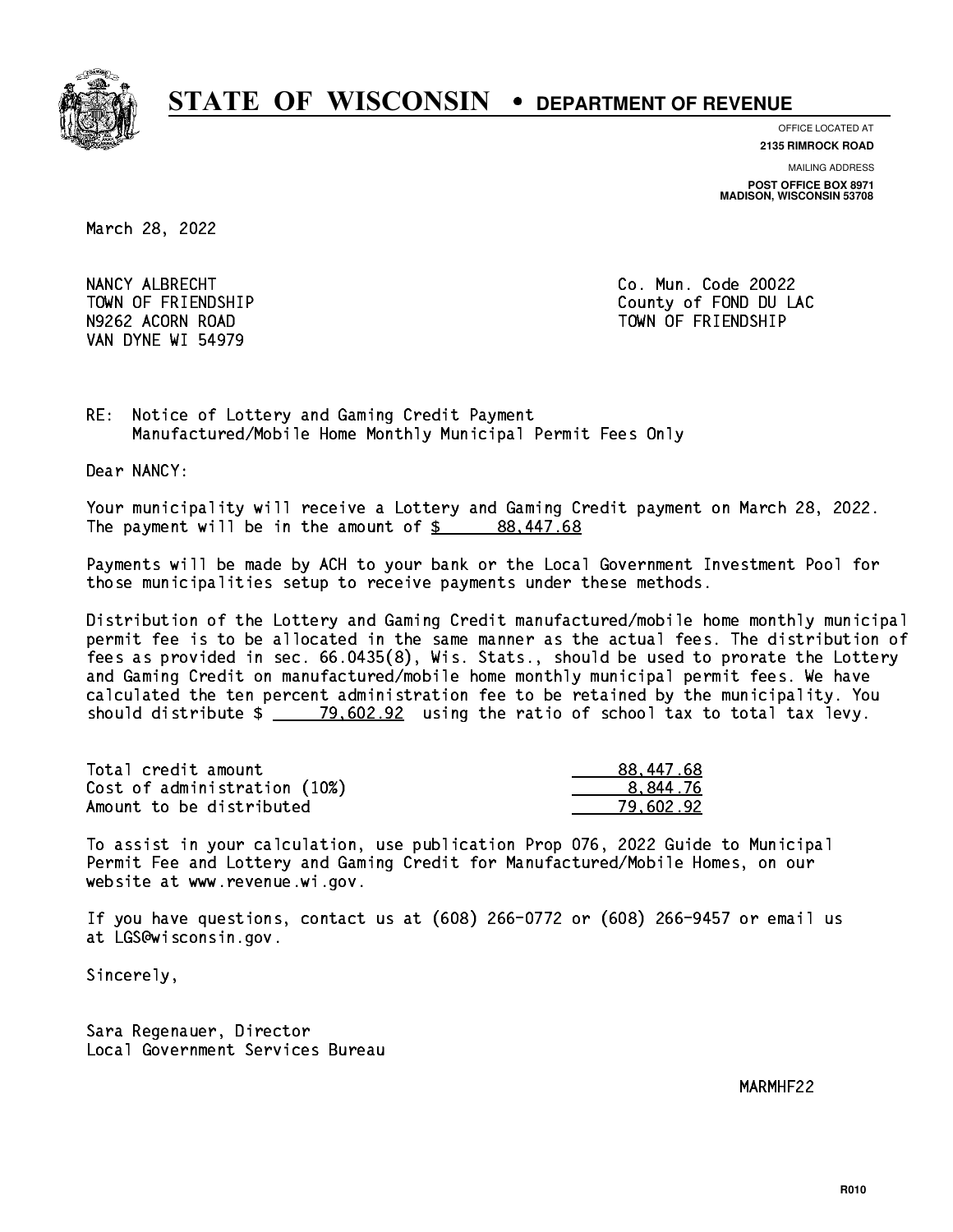

**OFFICE LOCATED AT**

**2135 RIMROCK ROAD**

**MAILING ADDRESS POST OFFICE BOX 8971 MADISON, WISCONSIN 53708**

March 28, 2022

SHELBY SARAUER **Co. Mun. Code 20111** VILLAGE OF CAMPBELLSPORT **COULD ACCOUNT COULD ALL COULD AND SERVICE OF COULD ACCOUNT** COUNTY OF FOND DU LAC PO BOX 709, 470 GRANDVIEW AVE VILLAGE OF CAMPBELLSPORT CAMPBELLSPORT WI 53010-0709

RE: Notice of Lottery and Gaming Credit Payment Manufactured/Mobile Home Monthly Municipal Permit Fees Only

Dear SHELBY:

 Your municipality will receive a Lottery and Gaming Credit payment on March 28, 2022. The payment will be in the amount of  $$$ 442.78

 Payments will be made by ACH to your bank or the Local Government Investment Pool for those municipalities setup to receive payments under these methods.

 Distribution of the Lottery and Gaming Credit manufactured/mobile home monthly municipal permit fee is to be allocated in the same manner as the actual fees. The distribution of fees as provided in sec. 66.0435(8), Wis. Stats., should be used to prorate the Lottery and Gaming Credit on manufactured/mobile home monthly municipal permit fees. We have calculated the ten percent administration fee to be retained by the municipality. You should distribute \$ 398.51 using the ratio of school tax to total tax levy. \_\_\_\_\_\_\_\_\_\_\_\_\_\_

Total credit amount Cost of administration (10%) Amount to be distributed

| I2.78 |
|-------|
| - 27  |
| l 51  |

 To assist in your calculation, use publication Prop 076, 2022 Guide to Municipal Permit Fee and Lottery and Gaming Credit for Manufactured/Mobile Homes, on our website at www.revenue.wi.gov.

 If you have questions, contact us at (608) 266-0772 or (608) 266-9457 or email us at LGS@wisconsin.gov.

Sincerely,

 Sara Regenauer, Director Local Government Services Bureau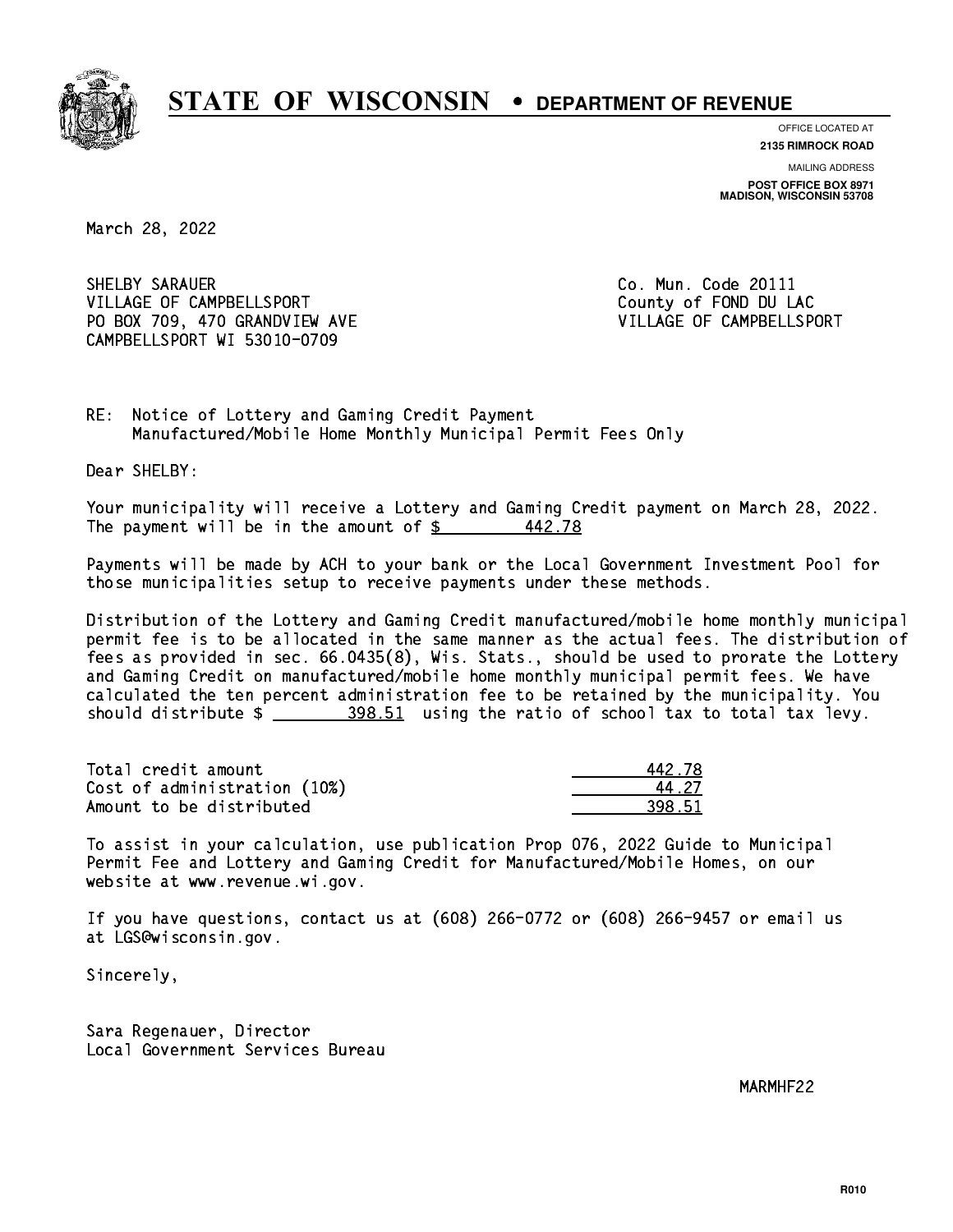

**OFFICE LOCATED AT**

**2135 RIMROCK ROAD**

**MAILING ADDRESS POST OFFICE BOX 8971 MADISON, WISCONSIN 53708**

March 28, 2022

**KARI SCHLEFKE** PO BOX 65 PO BOX 65 VILLAGE OF EDEN EDEN WI 53019-0065

Co. Mun. Code 20121 VILLAGE OF EDEN County of FOND DU LAC

RE: Notice of Lottery and Gaming Credit Payment Manufactured/Mobile Home Monthly Municipal Permit Fees Only

Dear KARI:

 Your municipality will receive a Lottery and Gaming Credit payment on March 28, 2022. The payment will be in the amount of  $\frac{2}{3}$  13,209.44

 Payments will be made by ACH to your bank or the Local Government Investment Pool for those municipalities setup to receive payments under these methods.

 Distribution of the Lottery and Gaming Credit manufactured/mobile home monthly municipal permit fee is to be allocated in the same manner as the actual fees. The distribution of fees as provided in sec. 66.0435(8), Wis. Stats., should be used to prorate the Lottery and Gaming Credit on manufactured/mobile home monthly municipal permit fees. We have calculated the ten percent administration fee to be retained by the municipality. You should distribute  $\frac{11,888.50}{2}$  using the ratio of school tax to total tax levy.

| Total credit amount          | 13,209.44 |
|------------------------------|-----------|
| Cost of administration (10%) | 1.320.94  |
| Amount to be distributed     | 11.888.50 |

 To assist in your calculation, use publication Prop 076, 2022 Guide to Municipal Permit Fee and Lottery and Gaming Credit for Manufactured/Mobile Homes, on our website at www.revenue.wi.gov.

 If you have questions, contact us at (608) 266-0772 or (608) 266-9457 or email us at LGS@wisconsin.gov.

Sincerely,

 Sara Regenauer, Director Local Government Services Bureau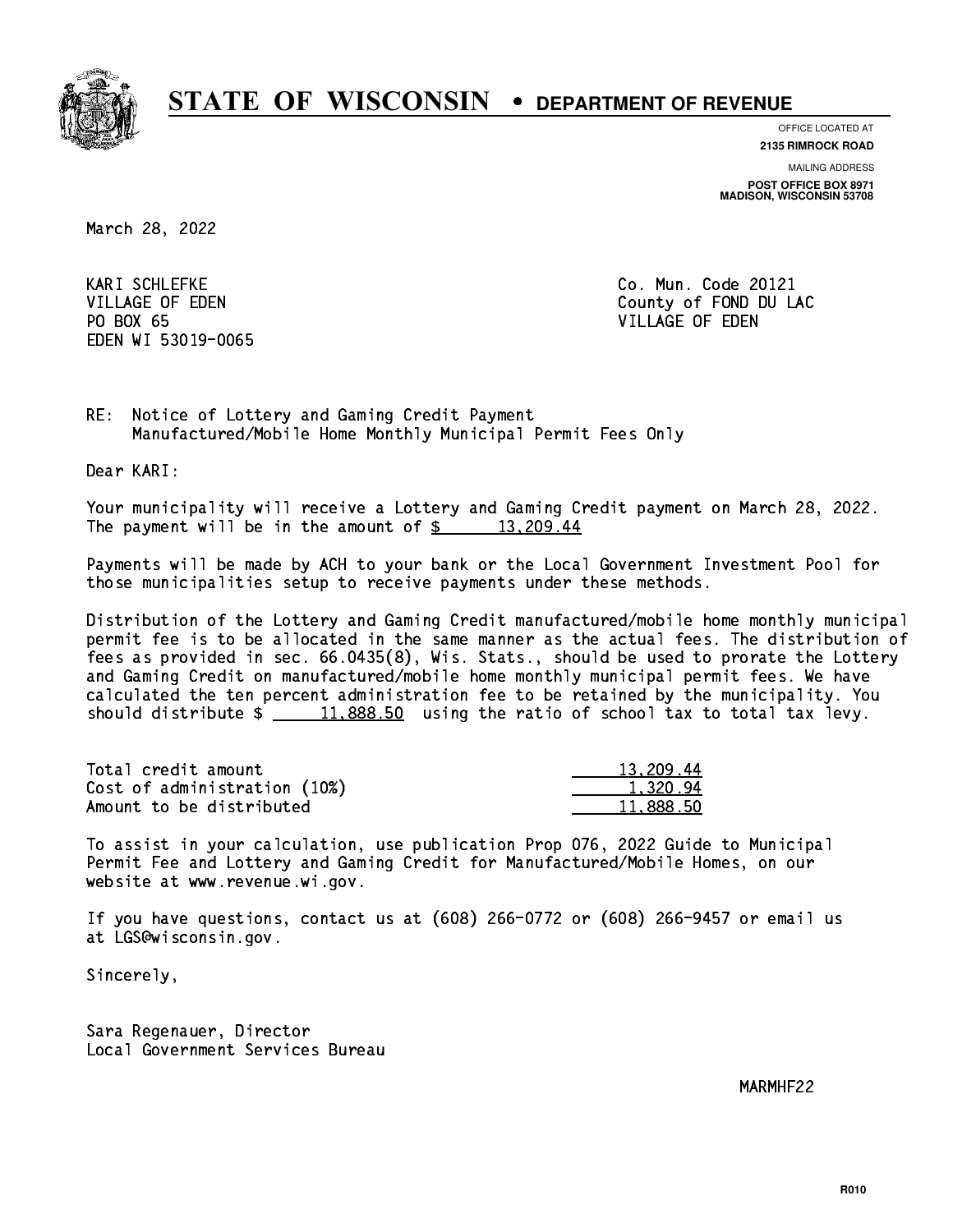

**OFFICE LOCATED AT 2135 RIMROCK ROAD**

**MAILING ADDRESS POST OFFICE BOX 8971 MADISON, WISCONSIN 53708**

March 28, 2022

**KAREN SMIT** VILLAGE OF FAIRWATER **COUNTY COUNTY OF FOND DU LAC** PO BOX 15 FAIRWATER WI 53931-0015

Co. Mun. Code 20126 VILLAGE OF FAIRWATER

RE: Notice of Lottery and Gaming Credit Payment Manufactured/Mobile Home Monthly Municipal Permit Fees Only

Dear KAREN:

 Your municipality will receive a Lottery and Gaming Credit payment on March 28, 2022. The payment will be in the amount of \$ 85.93 \_\_\_\_\_\_\_\_\_\_\_\_\_\_\_\_

 Payments will be made by ACH to your bank or the Local Government Investment Pool for those municipalities setup to receive payments under these methods.

 Distribution of the Lottery and Gaming Credit manufactured/mobile home monthly municipal permit fee is to be allocated in the same manner as the actual fees. The distribution of fees as provided in sec. 66.0435(8), Wis. Stats., should be used to prorate the Lottery and Gaming Credit on manufactured/mobile home monthly municipal permit fees. We have calculated the ten percent administration fee to be retained by the municipality. You should distribute  $\frac{2}{2}$   $\frac{77.34}{2}$  using the ratio of school tax to total tax levy.

Total credit amount and the set of the set of the set of the set of the set of the set of the set of the set o  $Cost of administration (10%) \t\t\t\t\t\t\t\t\t\t\t\t\t\t\t\t\t\t\t\t\t\t 8.59$ Amount to be distributed

77.34

 To assist in your calculation, use publication Prop 076, 2022 Guide to Municipal Permit Fee and Lottery and Gaming Credit for Manufactured/Mobile Homes, on our website at www.revenue.wi.gov.

 If you have questions, contact us at (608) 266-0772 or (608) 266-9457 or email us at LGS@wisconsin.gov.

Sincerely,

 Sara Regenauer, Director Local Government Services Bureau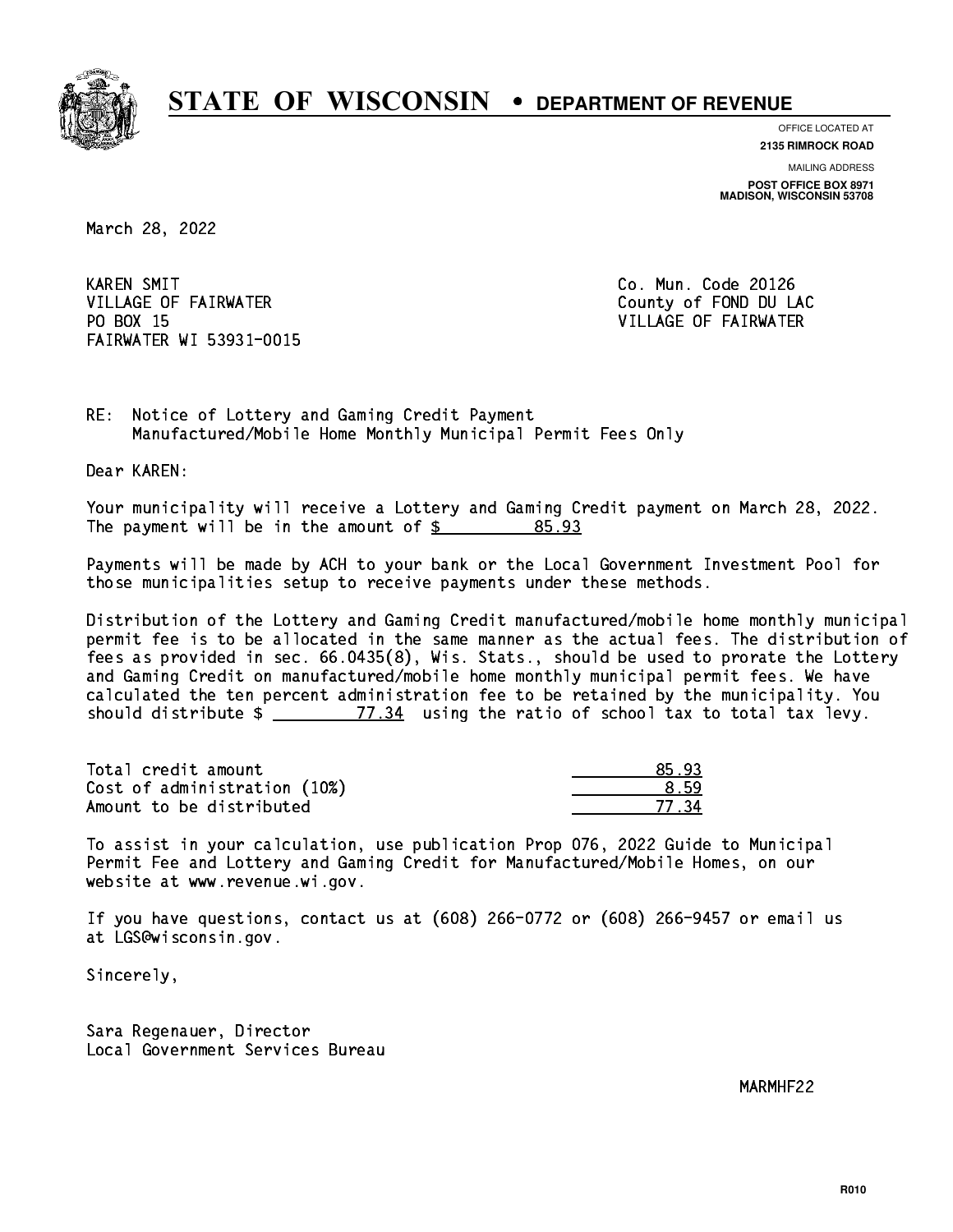

**OFFICE LOCATED AT**

**2135 RIMROCK ROAD**

**MAILING ADDRESS POST OFFICE BOX 8971 MADISON, WISCONSIN 53708**

March 28, 2022

NICK LEONARD VILLAGE OF NORTH FOND DU LAC County of FOND DU LAC 16 GARFIELD ST VILLAGE OF NORTH FOND DU LAC NORTH FOND DU LAC WI 54937-1399

Co. Mun. Code 20161

RE: Notice of Lottery and Gaming Credit Payment Manufactured/Mobile Home Monthly Municipal Permit Fees Only

Dear NICK:

 Your municipality will receive a Lottery and Gaming Credit payment on March 28, 2022. The payment will be in the amount of  $\frac{2}{3}$  44,567.48

 Payments will be made by ACH to your bank or the Local Government Investment Pool for those municipalities setup to receive payments under these methods.

 Distribution of the Lottery and Gaming Credit manufactured/mobile home monthly municipal permit fee is to be allocated in the same manner as the actual fees. The distribution of fees as provided in sec. 66.0435(8), Wis. Stats., should be used to prorate the Lottery and Gaming Credit on manufactured/mobile home monthly municipal permit fees. We have calculated the ten percent administration fee to be retained by the municipality. You should distribute  $\frac{40,110.74}{2}$  using the ratio of school tax to total tax levy.

| Total credit amount          | 44.567.48 |
|------------------------------|-----------|
| Cost of administration (10%) | 4 456 74  |
| Amount to be distributed     | 40.110.74 |

 To assist in your calculation, use publication Prop 076, 2022 Guide to Municipal Permit Fee and Lottery and Gaming Credit for Manufactured/Mobile Homes, on our website at www.revenue.wi.gov.

 If you have questions, contact us at (608) 266-0772 or (608) 266-9457 or email us at LGS@wisconsin.gov.

Sincerely,

 Sara Regenauer, Director Local Government Services Bureau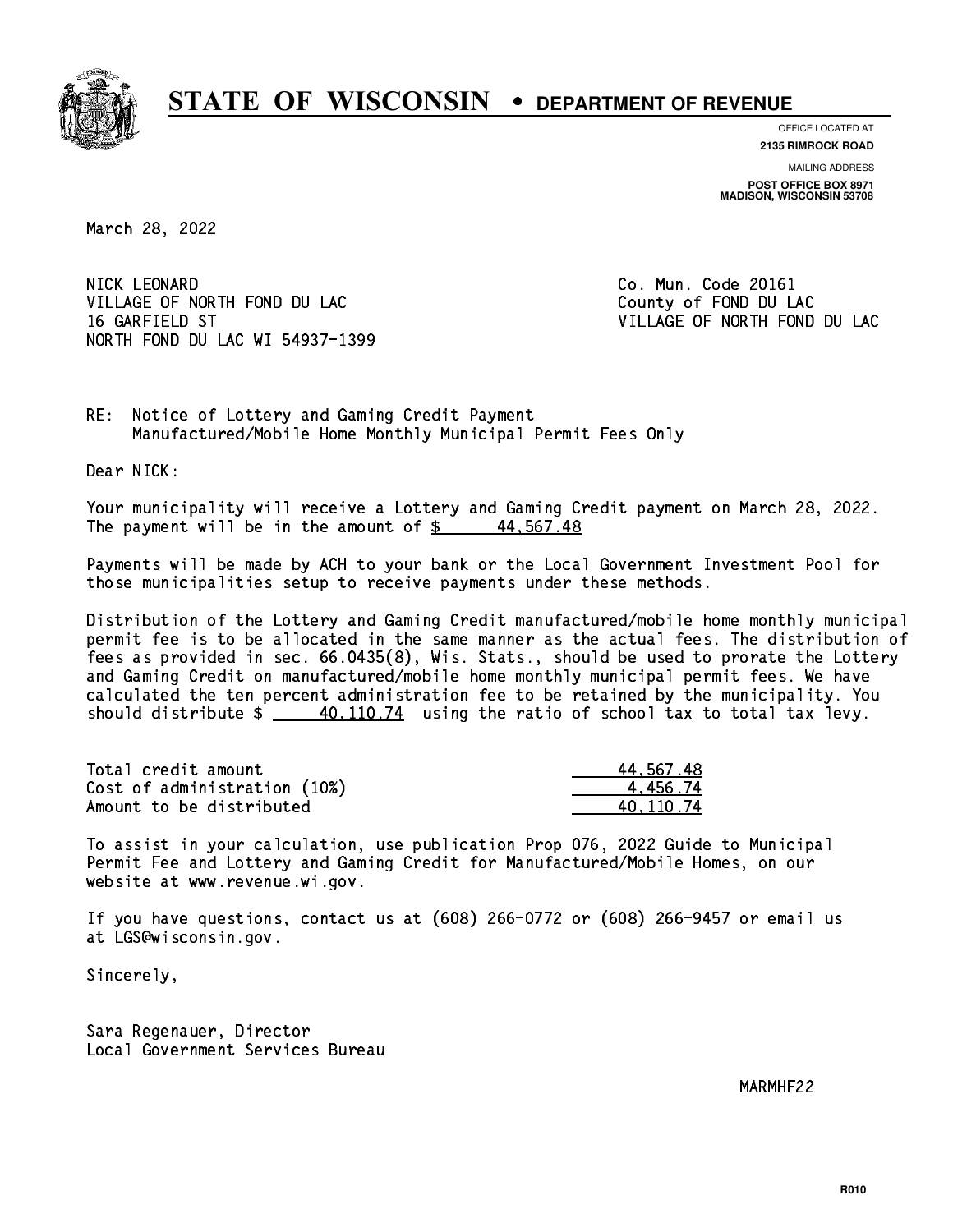

**OFFICE LOCATED AT**

**2135 RIMROCK ROAD**

**MAILING ADDRESS POST OFFICE BOX 8971 MADISON, WISCONSIN 53708**

March 28, 2022

 TRACY SALTER Co. Mun. Code 20226 CITY OF FOND DU LAC **COUNTY OF FOND DU LAC**  PO BOX 150 CITY OF FOND DU LAC FOND DU LAC WI 54936-0150

RE: Notice of Lottery and Gaming Credit Payment Manufactured/Mobile Home Monthly Municipal Permit Fees Only

Dear TRACY:

 Your municipality will receive a Lottery and Gaming Credit payment on March 28, 2022. The payment will be in the amount of  $\frac{2}{3}$  13,574.87

 Payments will be made by ACH to your bank or the Local Government Investment Pool for those municipalities setup to receive payments under these methods.

 Distribution of the Lottery and Gaming Credit manufactured/mobile home monthly municipal permit fee is to be allocated in the same manner as the actual fees. The distribution of fees as provided in sec. 66.0435(8), Wis. Stats., should be used to prorate the Lottery and Gaming Credit on manufactured/mobile home monthly municipal permit fees. We have calculated the ten percent administration fee to be retained by the municipality. You should distribute  $\frac{2 \cdot 12,217.39}{2}$  using the ratio of school tax to total tax levy.

| Total credit amount          | 13,574.87 |
|------------------------------|-----------|
| Cost of administration (10%) | 1.357.48  |
| Amount to be distributed     | 12.217.39 |

 To assist in your calculation, use publication Prop 076, 2022 Guide to Municipal Permit Fee and Lottery and Gaming Credit for Manufactured/Mobile Homes, on our website at www.revenue.wi.gov.

 If you have questions, contact us at (608) 266-0772 or (608) 266-9457 or email us at LGS@wisconsin.gov.

Sincerely,

 Sara Regenauer, Director Local Government Services Bureau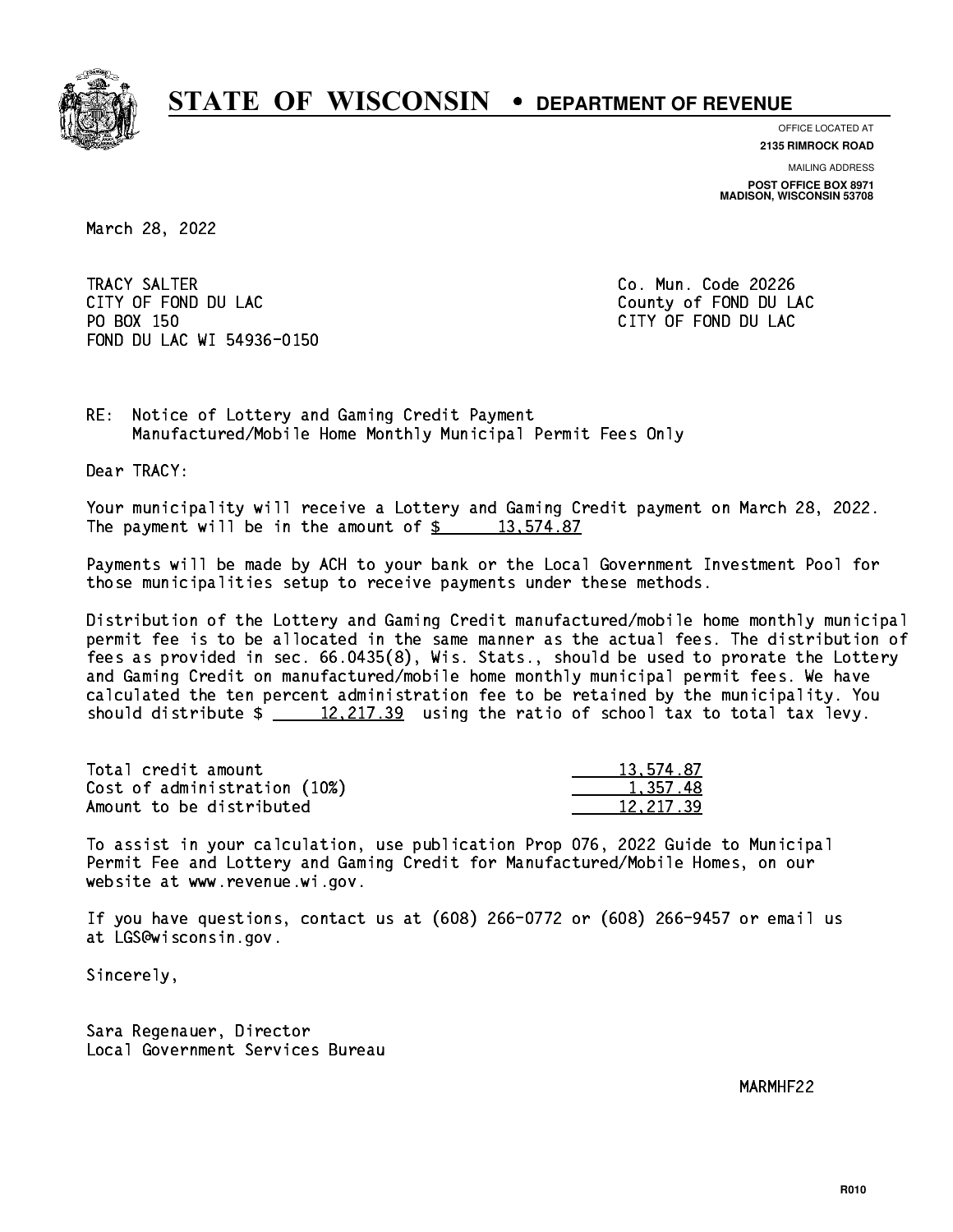

**OFFICE LOCATED AT**

**2135 RIMROCK ROAD**

**MAILING ADDRESS POST OFFICE BOX 8971 MADISON, WISCONSIN 53708**

March 28, 2022

ADAM SONNTAG 100 JACKSON ST CITY OF RIPON RIPON WI 54971-1312

Co. Mun. Code 20276 CITY OF RIPON COUNTY COUNTY OF RIPON

RE: Notice of Lottery and Gaming Credit Payment Manufactured/Mobile Home Monthly Municipal Permit Fees Only

Dear ADAM:

 Your municipality will receive a Lottery and Gaming Credit payment on March 28, 2022. The payment will be in the amount of  $\frac{2}{3}$  6,021.00

 Payments will be made by ACH to your bank or the Local Government Investment Pool for those municipalities setup to receive payments under these methods.

 Distribution of the Lottery and Gaming Credit manufactured/mobile home monthly municipal permit fee is to be allocated in the same manner as the actual fees. The distribution of fees as provided in sec. 66.0435(8), Wis. Stats., should be used to prorate the Lottery and Gaming Credit on manufactured/mobile home monthly municipal permit fees. We have calculated the ten percent administration fee to be retained by the municipality. You should distribute  $\frac{2}{1}$   $\frac{5.418.90}{2}$  using the ratio of school tax to total tax levy.

| Total credit amount          | 6.021.00 |
|------------------------------|----------|
| Cost of administration (10%) | 602.10   |
| Amount to be distributed     | 5.418.90 |

 To assist in your calculation, use publication Prop 076, 2022 Guide to Municipal Permit Fee and Lottery and Gaming Credit for Manufactured/Mobile Homes, on our website at www.revenue.wi.gov.

 If you have questions, contact us at (608) 266-0772 or (608) 266-9457 or email us at LGS@wisconsin.gov.

Sincerely,

 Sara Regenauer, Director Local Government Services Bureau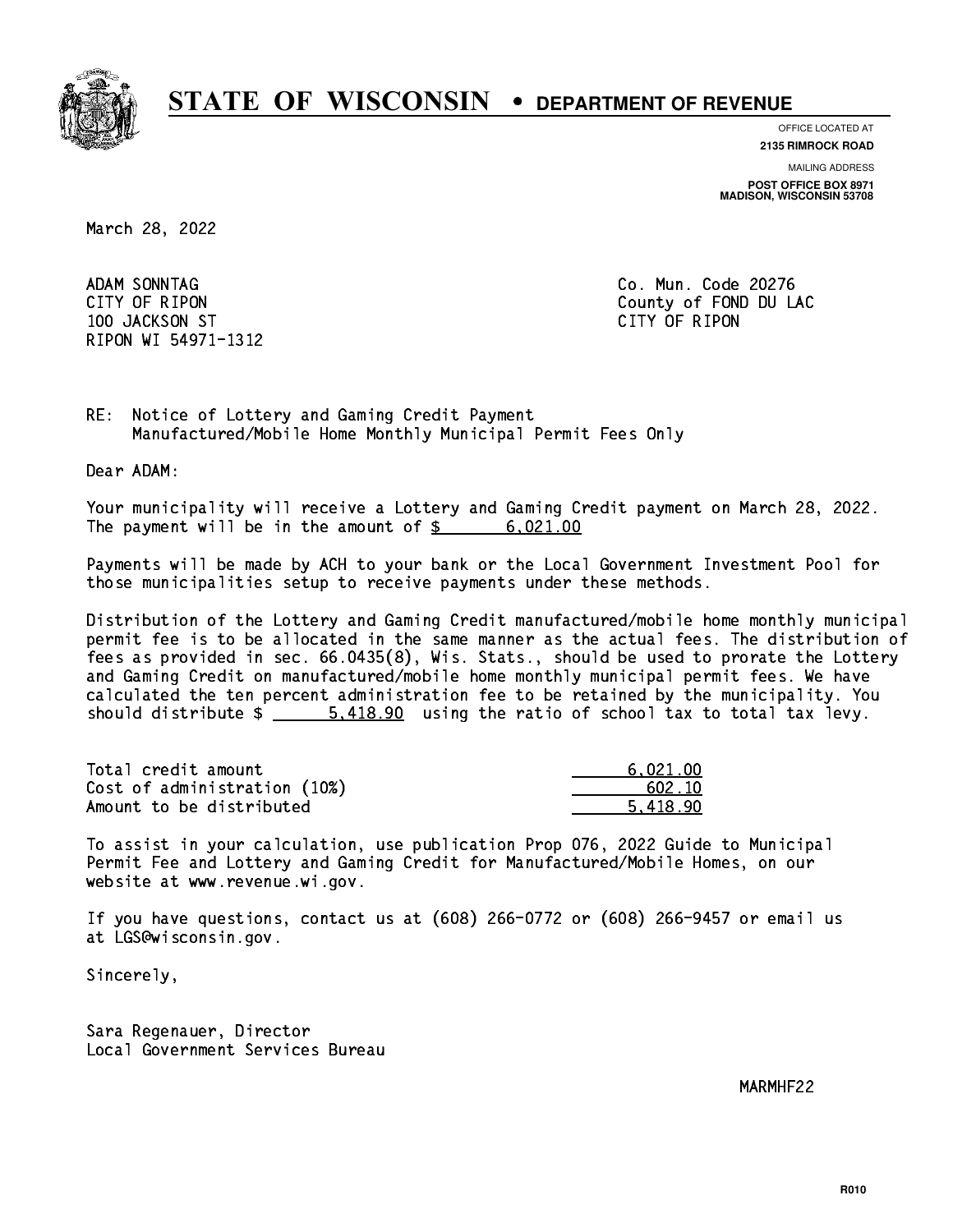

**OFFICE LOCATED AT**

**2135 RIMROCK ROAD**

**MAILING ADDRESS**

**POST OFFICE BOX 8971 MADISON, WISCONSIN 53708**

March 28, 2022

OFFICE OF CLERK **Co. Mun. Code 20292**  201 E MAIN ST CITY OF WAUPUN WAUPUN WI 53963-2019

CITY OF WAUPUN COUNTY COUNTY OF MAUPUN

RE: Notice of Lottery and Gaming Credit Payment Manufactured/Mobile Home Monthly Municipal Permit Fees Only

Dear OFFICE OF CLERK:

 Your municipality will receive a Lottery and Gaming Credit payment on March 28, 2022. The payment will be in the amount of  $\frac{22.88}{122.88}$ 

 Payments will be made by ACH to your bank or the Local Government Investment Pool for those municipalities setup to receive payments under these methods.

 Distribution of the Lottery and Gaming Credit manufactured/mobile home monthly municipal permit fee is to be allocated in the same manner as the actual fees. The distribution of fees as provided in sec. 66.0435(8), Wis. Stats., should be used to prorate the Lottery and Gaming Credit on manufactured/mobile home monthly municipal permit fees. We have calculated the ten percent administration fee to be retained by the municipality. You should distribute  $\frac{110.60}{10.60}$  using the ratio of school tax to total tax levy.

Total credit amount 122.88 Cost of administration (10%) 12.28 \_\_\_\_\_\_\_\_\_\_\_\_\_\_ Amount to be distributed and the set of  $110.60$ 

 To assist in your calculation, use publication Prop 076, 2022 Guide to Municipal Permit Fee and Lottery and Gaming Credit for Manufactured/Mobile Homes, on our website at www.revenue.wi.gov.

 If you have questions, contact us at (608) 266-0772 or (608) 266-9457 or email us at LGS@wisconsin.gov.

Sincerely,

 Sara Regenauer, Director Local Government Services Bureau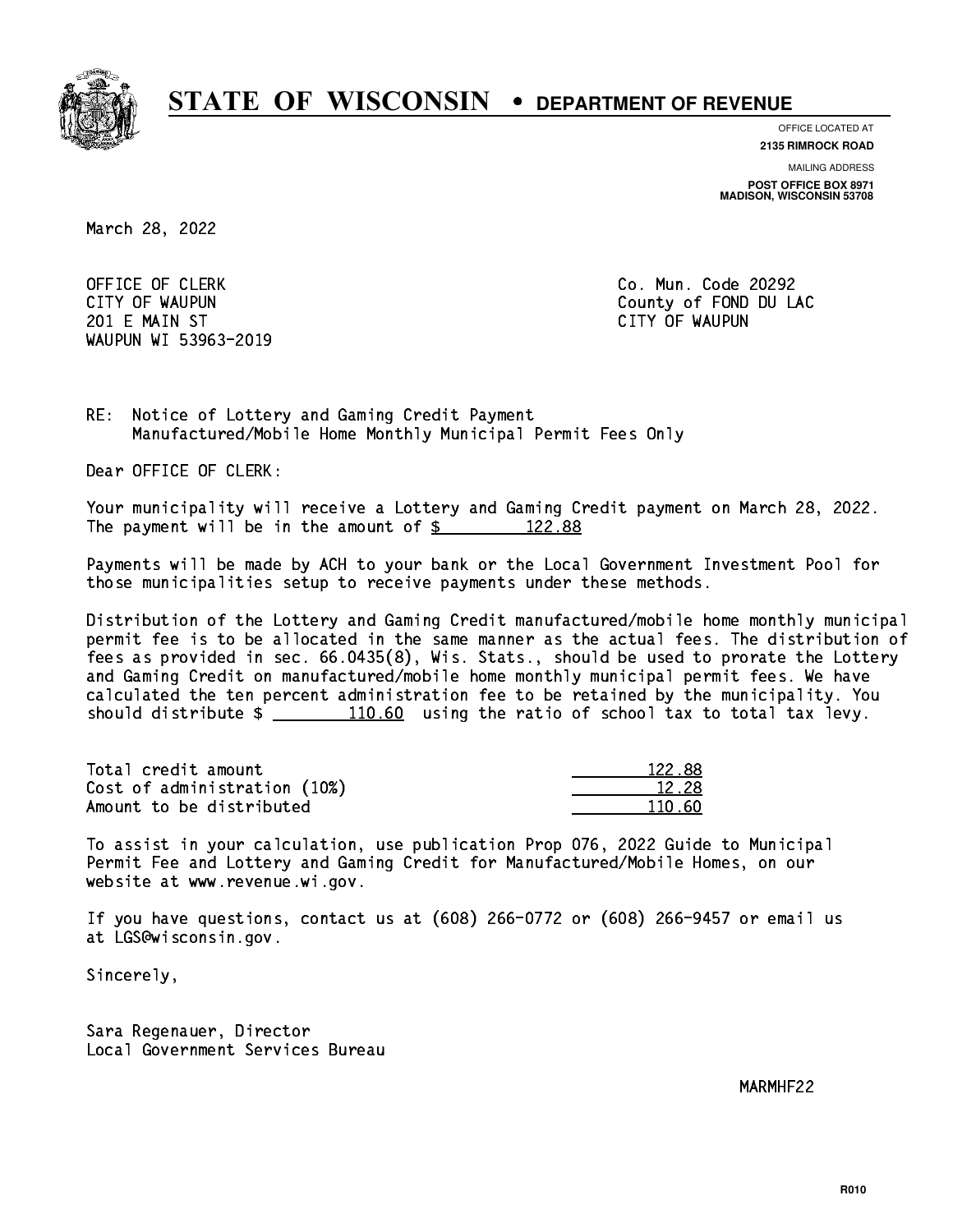

**OFFICE LOCATED AT**

**2135 RIMROCK ROAD**

**MAILING ADDRESS POST OFFICE BOX 8971 MADISON, WISCONSIN 53708**

March 28, 2022

CINDY BRADLEY CITY OF CRANDON County of FOREST PO BOX 335 PO BOX 335 CITY OF CRANDON CRANDON WI 54520-0335

Co. Mun. Code 21211

RE: Notice of Lottery and Gaming Credit Payment Manufactured/Mobile Home Monthly Municipal Permit Fees Only

Dear CINDY:

 Your municipality will receive a Lottery and Gaming Credit payment on March 28, 2022. The payment will be in the amount of  $\frac{2}{3}$ 489.99

 Payments will be made by ACH to your bank or the Local Government Investment Pool for those municipalities setup to receive payments under these methods.

 Distribution of the Lottery and Gaming Credit manufactured/mobile home monthly municipal permit fee is to be allocated in the same manner as the actual fees. The distribution of fees as provided in sec. 66.0435(8), Wis. Stats., should be used to prorate the Lottery and Gaming Credit on manufactured/mobile home monthly municipal permit fees. We have calculated the ten percent administration fee to be retained by the municipality. You should distribute  $\frac{441.00}{1}$  using the ratio of school tax to total tax levy.

| Total credit amount          | 489.99 |
|------------------------------|--------|
| Cost of administration (10%) | 48.99  |
| Amount to be distributed     | 441 NP |

| 9.99  |
|-------|
| R 99. |
| 41 NN |

 To assist in your calculation, use publication Prop 076, 2022 Guide to Municipal Permit Fee and Lottery and Gaming Credit for Manufactured/Mobile Homes, on our website at www.revenue.wi.gov.

 If you have questions, contact us at (608) 266-0772 or (608) 266-9457 or email us at LGS@wisconsin.gov.

Sincerely,

 Sara Regenauer, Director Local Government Services Bureau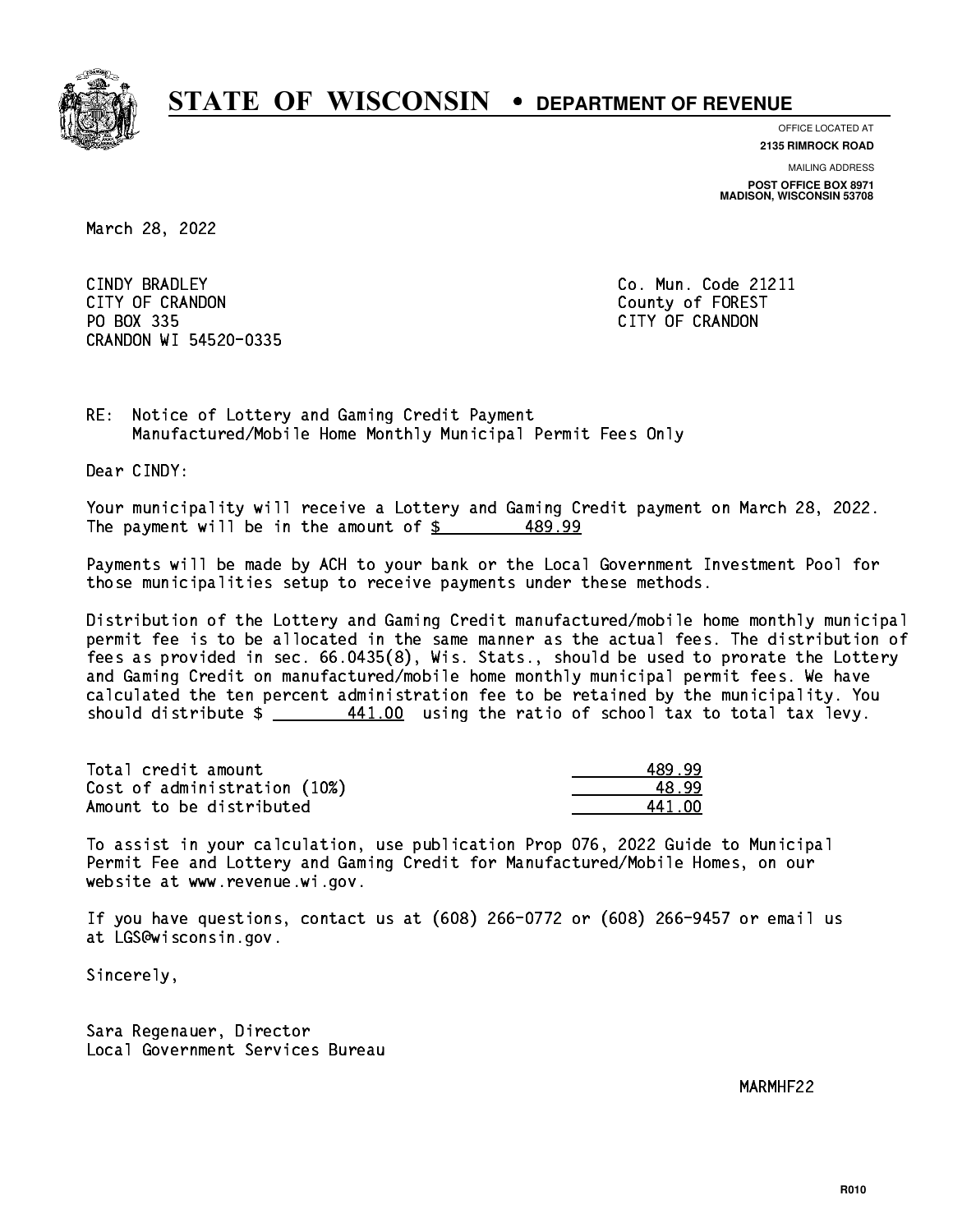

**OFFICE LOCATED AT**

**2135 RIMROCK ROAD**

**MAILING ADDRESS**

**POST OFFICE BOX 8971 MADISON, WISCONSIN 53708**

March 28, 2022

 COURTNEY ROUNDS Co. Mun. Code 22006 Town of Boscobel County of Granty of Granty of Granty of Granty of Granty of Granty of Granty of Granty of Gra 5931 W BLUFF STREET TOWN OF BOSCOBEL BOSCOBEL WI 53805

RE: Notice of Lottery and Gaming Credit Payment Manufactured/Mobile Home Monthly Municipal Permit Fees Only

Dear COURTNEY:

 Your municipality will receive a Lottery and Gaming Credit payment on March 28, 2022. The payment will be in the amount of \$ 392.74 \_\_\_\_\_\_\_\_\_\_\_\_\_\_\_\_

 Payments will be made by ACH to your bank or the Local Government Investment Pool for those municipalities setup to receive payments under these methods.

 Distribution of the Lottery and Gaming Credit manufactured/mobile home monthly municipal permit fee is to be allocated in the same manner as the actual fees. The distribution of fees as provided in sec. 66.0435(8), Wis. Stats., should be used to prorate the Lottery and Gaming Credit on manufactured/mobile home monthly municipal permit fees. We have calculated the ten percent administration fee to be retained by the municipality. You should distribute  $\frac{253.47}{253.47}$  using the ratio of school tax to total tax levy.

Total credit amount Cost of administration (10%) Amount to be distributed

| 12.74 |
|-------|
| -27   |
| 17    |

 To assist in your calculation, use publication Prop 076, 2022 Guide to Municipal Permit Fee and Lottery and Gaming Credit for Manufactured/Mobile Homes, on our website at www.revenue.wi.gov.

 If you have questions, contact us at (608) 266-0772 or (608) 266-9457 or email us at LGS@wisconsin.gov.

Sincerely,

 Sara Regenauer, Director Local Government Services Bureau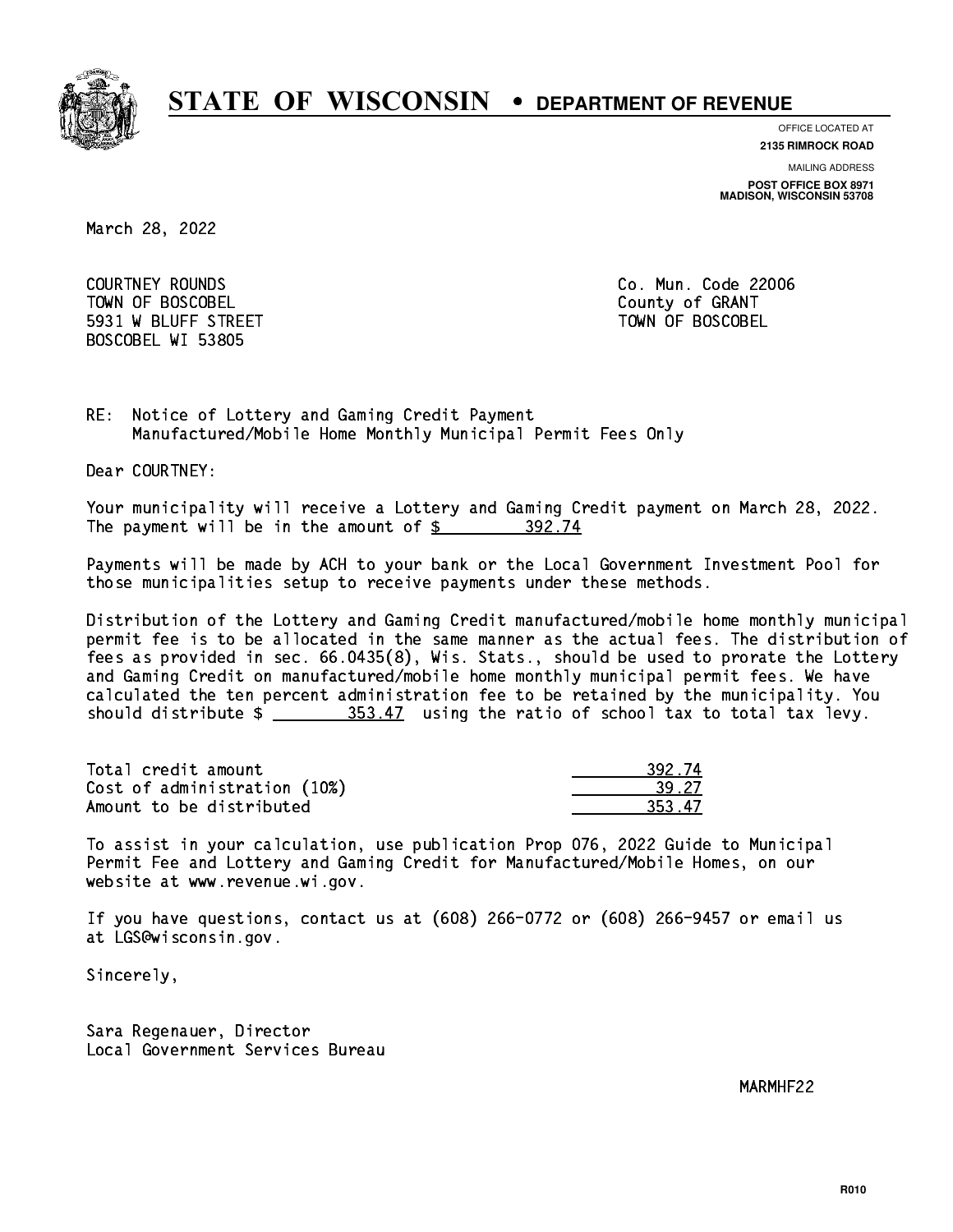

**OFFICE LOCATED AT 2135 RIMROCK ROAD**

**MAILING ADDRESS**

**POST OFFICE BOX 8971 MADISON, WISCONSIN 53708**

March 28, 2022

KEITH SCHLEISMAN TOWN OF JAMESTOWN County of GRANT 2367 BLUFF RD TOWN OF JAMESTOWN CUBA CITY WI 53807-9747

Co. Mun. Code 22026

RE: Notice of Lottery and Gaming Credit Payment Manufactured/Mobile Home Monthly Municipal Permit Fees Only

Dear KEITH:

 Your municipality will receive a Lottery and Gaming Credit payment on March 28, 2022. The payment will be in the amount of  $\frac{2}{3}$  1,915.65

 Payments will be made by ACH to your bank or the Local Government Investment Pool for those municipalities setup to receive payments under these methods.

 Distribution of the Lottery and Gaming Credit manufactured/mobile home monthly municipal permit fee is to be allocated in the same manner as the actual fees. The distribution of fees as provided in sec. 66.0435(8), Wis. Stats., should be used to prorate the Lottery and Gaming Credit on manufactured/mobile home monthly municipal permit fees. We have calculated the ten percent administration fee to be retained by the municipality. You should distribute  $\frac{1,724.09}{1,724.09}$  using the ratio of school tax to total tax levy.

| Total credit amount          | 1.915.65 |
|------------------------------|----------|
| Cost of administration (10%) | 191.56   |
| Amount to be distributed     | 1.724.09 |

 To assist in your calculation, use publication Prop 076, 2022 Guide to Municipal Permit Fee and Lottery and Gaming Credit for Manufactured/Mobile Homes, on our website at www.revenue.wi.gov.

 If you have questions, contact us at (608) 266-0772 or (608) 266-9457 or email us at LGS@wisconsin.gov.

Sincerely,

 Sara Regenauer, Director Local Government Services Bureau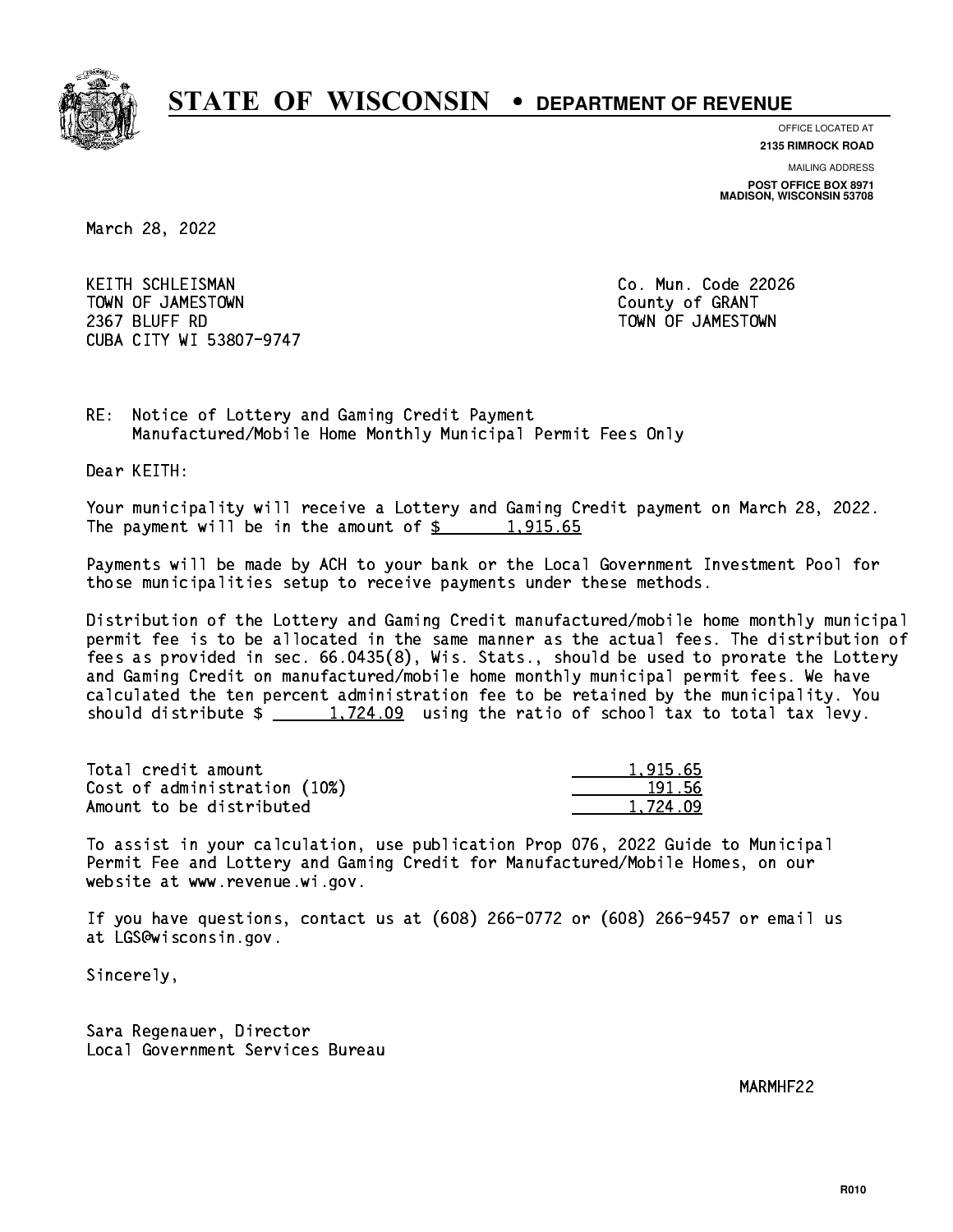

**OFFICE LOCATED AT 2135 RIMROCK ROAD**

**MAILING ADDRESS**

**POST OFFICE BOX 8971 MADISON, WISCONSIN 53708**

March 28, 2022

 LAURIE KING Co. Mun. Code 22034 Town of Marion County of Grants of Grants of Grants of Grants of Grants of Grants of Grants of Grants of Grants 16166 WALTZ LN TOWN OF MARION BOSCOBEL WI 53805-9120

RE: Notice of Lottery and Gaming Credit Payment Manufactured/Mobile Home Monthly Municipal Permit Fees Only

Dear LAURIE:

 Your municipality will receive a Lottery and Gaming Credit payment on March 28, 2022. The payment will be in the amount of  $\frac{2}{3}$  1,499.88

 Payments will be made by ACH to your bank or the Local Government Investment Pool for those municipalities setup to receive payments under these methods.

 Distribution of the Lottery and Gaming Credit manufactured/mobile home monthly municipal permit fee is to be allocated in the same manner as the actual fees. The distribution of fees as provided in sec. 66.0435(8), Wis. Stats., should be used to prorate the Lottery and Gaming Credit on manufactured/mobile home monthly municipal permit fees. We have calculated the ten percent administration fee to be retained by the municipality. You should distribute  $\frac{1,349.90}{1,349.90}$  using the ratio of school tax to total tax levy.

| Total credit amount          | 1.499.88 |
|------------------------------|----------|
| Cost of administration (10%) | 149.98   |
| Amount to be distributed     | 1.349.90 |

 To assist in your calculation, use publication Prop 076, 2022 Guide to Municipal Permit Fee and Lottery and Gaming Credit for Manufactured/Mobile Homes, on our website at www.revenue.wi.gov.

 If you have questions, contact us at (608) 266-0772 or (608) 266-9457 or email us at LGS@wisconsin.gov.

Sincerely,

 Sara Regenauer, Director Local Government Services Bureau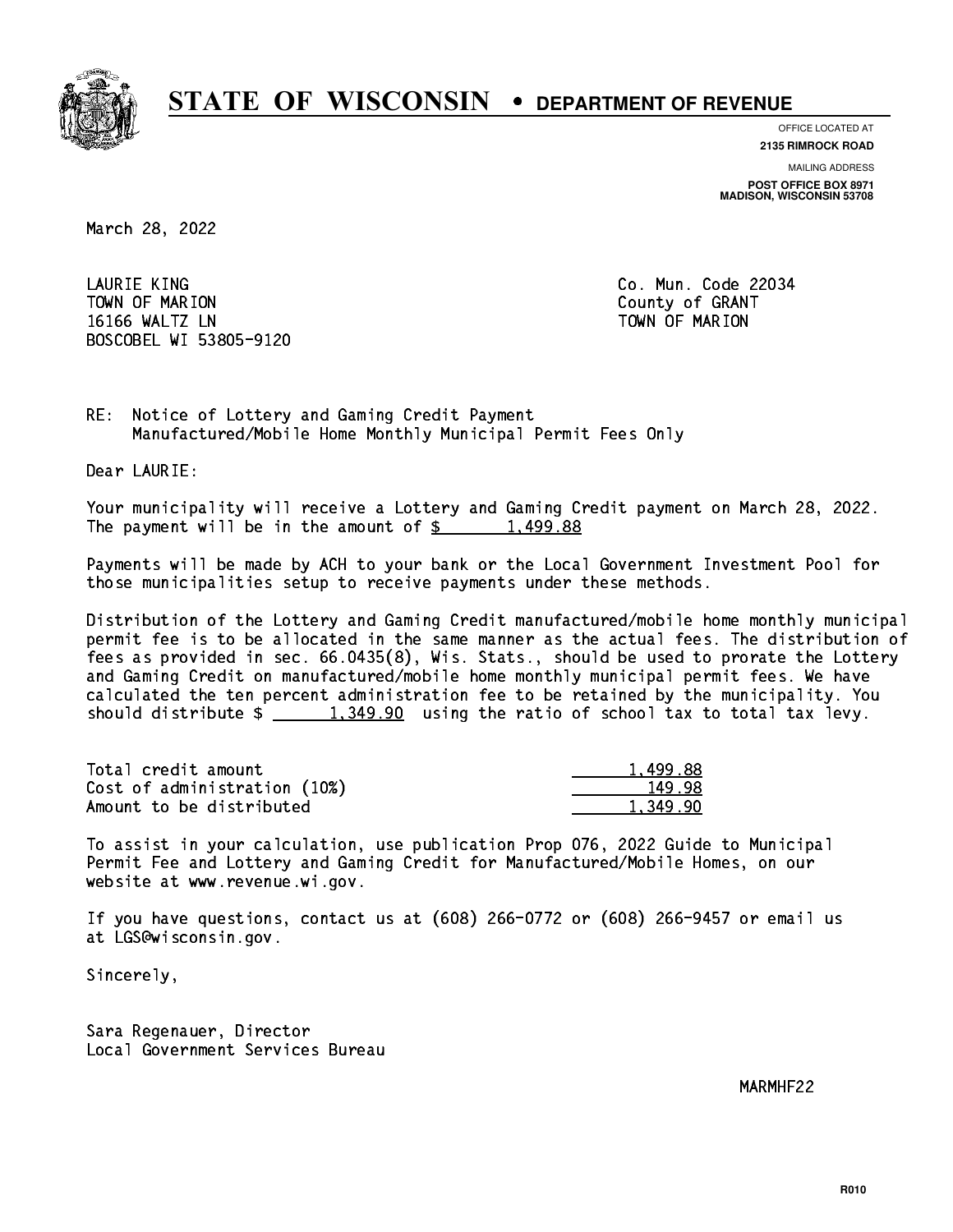

**OFFICE LOCATED AT**

**2135 RIMROCK ROAD**

**MAILING ADDRESS POST OFFICE BOX 8971 MADISON, WISCONSIN 53708**

March 28, 2022

MERRY COOLEY TOWN OF MOUNT IDA County of GRANT 5363 PINE RD TOWN OF MOUNT IDA FENNIMORE WI 53809

Co. Mun. Code 22040

RE: Notice of Lottery and Gaming Credit Payment Manufactured/Mobile Home Monthly Municipal Permit Fees Only

Dear MERRY:

 Your municipality will receive a Lottery and Gaming Credit payment on March 28, 2022. The payment will be in the amount of \$ 260.65 \_\_\_\_\_\_\_\_\_\_\_\_\_\_\_\_

 Payments will be made by ACH to your bank or the Local Government Investment Pool for those municipalities setup to receive payments under these methods.

 Distribution of the Lottery and Gaming Credit manufactured/mobile home monthly municipal permit fee is to be allocated in the same manner as the actual fees. The distribution of fees as provided in sec. 66.0435(8), Wis. Stats., should be used to prorate the Lottery and Gaming Credit on manufactured/mobile home monthly municipal permit fees. We have calculated the ten percent administration fee to be retained by the municipality. You should distribute  $\frac{234.59}{21}$  using the ratio of school tax to total tax levy.

Total credit amount Cost of administration (10%) Amount to be distributed

| N 65<br>クム |
|------------|
| 26 NG      |
| 459<br>23. |

 To assist in your calculation, use publication Prop 076, 2022 Guide to Municipal Permit Fee and Lottery and Gaming Credit for Manufactured/Mobile Homes, on our website at www.revenue.wi.gov.

 If you have questions, contact us at (608) 266-0772 or (608) 266-9457 or email us at LGS@wisconsin.gov.

Sincerely,

 Sara Regenauer, Director Local Government Services Bureau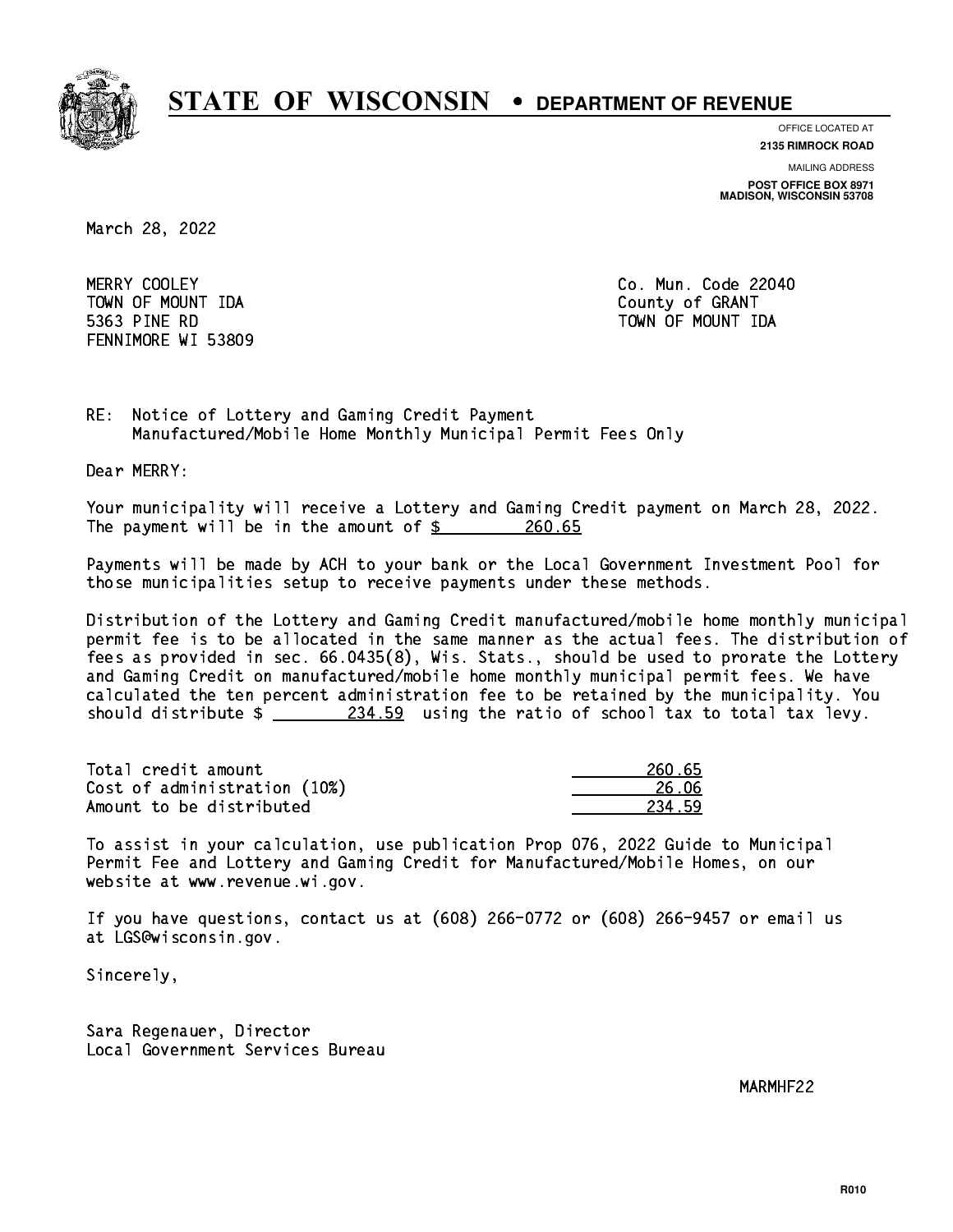

**OFFICE LOCATED AT**

**2135 RIMROCK ROAD**

**MAILING ADDRESS POST OFFICE BOX 8971 MADISON, WISCONSIN 53708**

March 28, 2022

DAVID KLAR TOWN OF PLATTEVILLE COUNTY OF GRANT 1693 SOUTHWEST RD TOWN OF PLATTEVILLE PLATTEVILLE WI 53818-8903

Co. Mun. Code 22050

RE: Notice of Lottery and Gaming Credit Payment Manufactured/Mobile Home Monthly Municipal Permit Fees Only

Dear DAVID:

 Your municipality will receive a Lottery and Gaming Credit payment on March 28, 2022. The payment will be in the amount of  $\frac{2}{3}$  1,696.32

 Payments will be made by ACH to your bank or the Local Government Investment Pool for those municipalities setup to receive payments under these methods.

 Distribution of the Lottery and Gaming Credit manufactured/mobile home monthly municipal permit fee is to be allocated in the same manner as the actual fees. The distribution of fees as provided in sec. 66.0435(8), Wis. Stats., should be used to prorate the Lottery and Gaming Credit on manufactured/mobile home monthly municipal permit fees. We have calculated the ten percent administration fee to be retained by the municipality. You should distribute  $\frac{1.526.69}{1.526.69}$  using the ratio of school tax to total tax levy.

| Total credit amount          | 1,696.32 |
|------------------------------|----------|
| Cost of administration (10%) | 169.63   |
| Amount to be distributed     | 1.526.69 |

 To assist in your calculation, use publication Prop 076, 2022 Guide to Municipal Permit Fee and Lottery and Gaming Credit for Manufactured/Mobile Homes, on our website at www.revenue.wi.gov.

 If you have questions, contact us at (608) 266-0772 or (608) 266-9457 or email us at LGS@wisconsin.gov.

Sincerely,

 Sara Regenauer, Director Local Government Services Bureau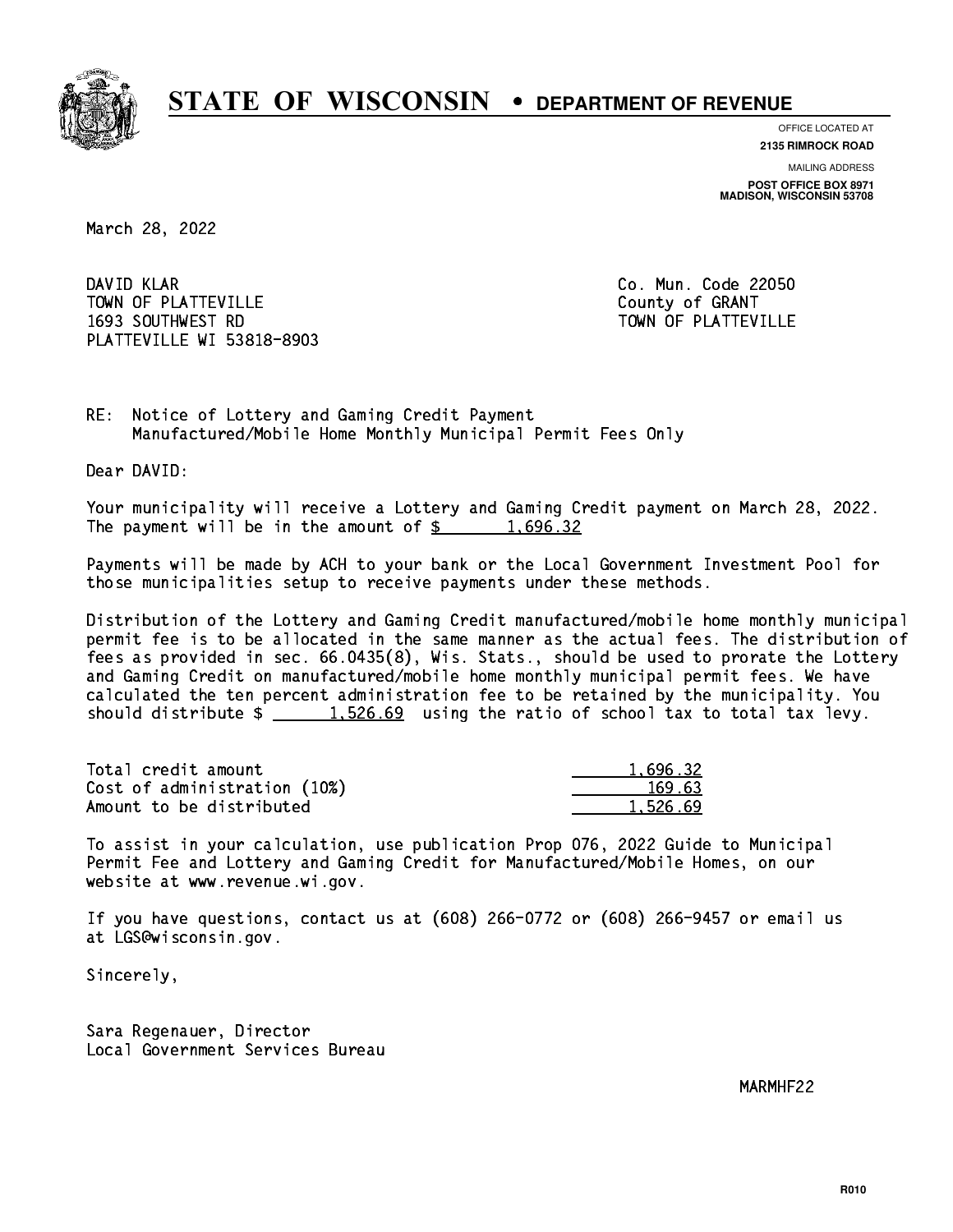

**OFFICE LOCATED AT 2135 RIMROCK ROAD**

**MAILING ADDRESS**

**POST OFFICE BOX 8971 MADISON, WISCONSIN 53708**

March 28, 2022

 KAREN STEINHART Co. Mun. Code 22054 Town of Streets. The Small county of Grants of Grants of Grants of Grants of Grants of Grants of Grants of Gra 585 LONE ROAD TOWN OF SMELSER PLATTEVILLE WI 53818

RE: Notice of Lottery and Gaming Credit Payment Manufactured/Mobile Home Monthly Municipal Permit Fees Only

Dear KAREN:

 Your municipality will receive a Lottery and Gaming Credit payment on March 28, 2022. The payment will be in the amount of  $\frac{2}{3}$ 484.67

 Payments will be made by ACH to your bank or the Local Government Investment Pool for those municipalities setup to receive payments under these methods.

 Distribution of the Lottery and Gaming Credit manufactured/mobile home monthly municipal permit fee is to be allocated in the same manner as the actual fees. The distribution of fees as provided in sec. 66.0435(8), Wis. Stats., should be used to prorate the Lottery and Gaming Credit on manufactured/mobile home monthly municipal permit fees. We have calculated the ten percent administration fee to be retained by the municipality. You should distribute  $\frac{436.21}{2}$  using the ratio of school tax to total tax levy.

Total credit amount Cost of administration (10%) Amount to be distributed

| 4.67 |
|------|
| ^6∴  |
| 5.21 |

 To assist in your calculation, use publication Prop 076, 2022 Guide to Municipal Permit Fee and Lottery and Gaming Credit for Manufactured/Mobile Homes, on our website at www.revenue.wi.gov.

 If you have questions, contact us at (608) 266-0772 or (608) 266-9457 or email us at LGS@wisconsin.gov.

Sincerely,

 Sara Regenauer, Director Local Government Services Bureau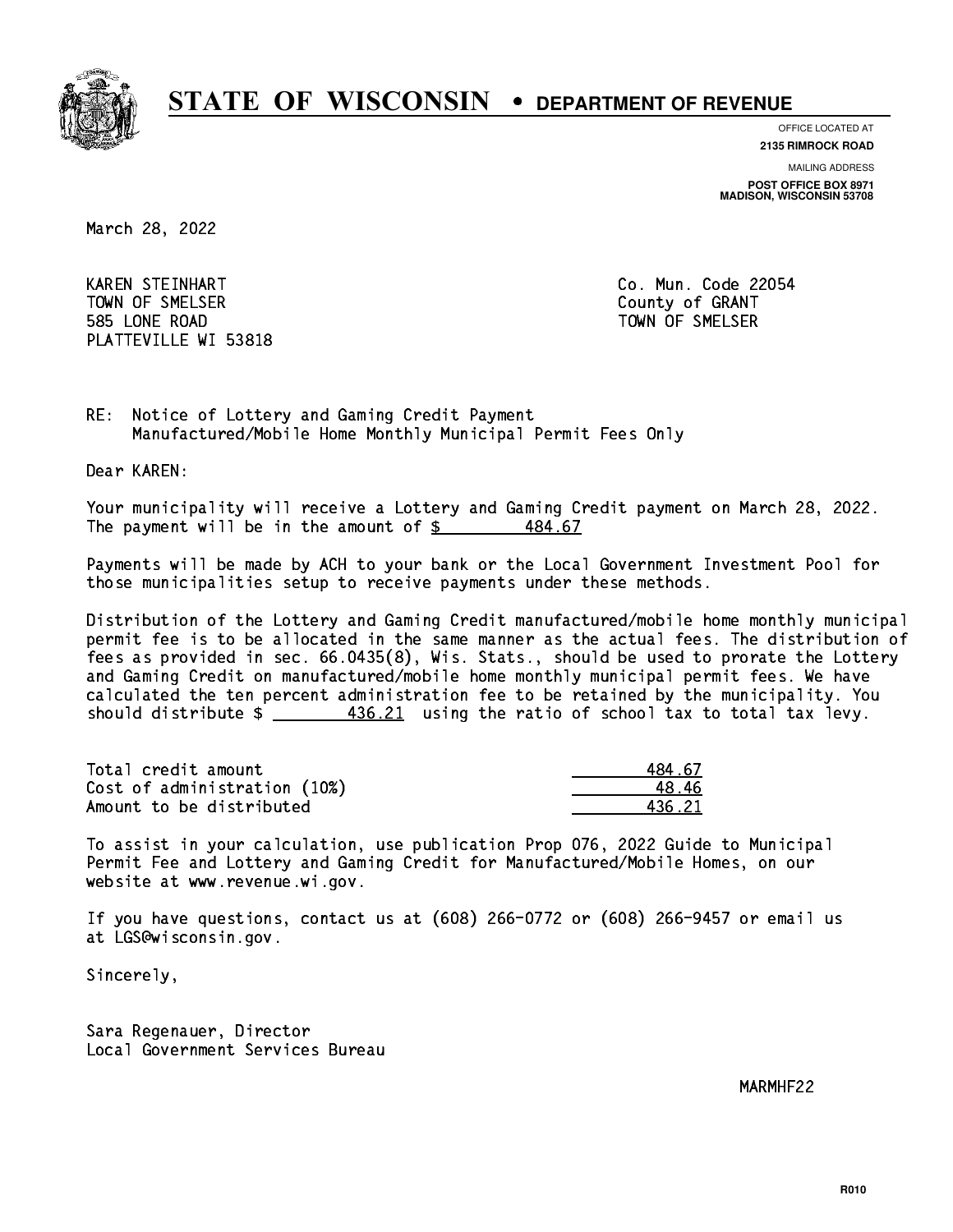

**OFFICE LOCATED AT**

**2135 RIMROCK ROAD**

**MAILING ADDRESS POST OFFICE BOX 8971 MADISON, WISCONSIN 53708**

March 28, 2022

MARY CULLIGAN VILLAGE OF BLOOMINGTON COUNTY OF GRANT 453 CANAL ST, PO BOX 156 VILLAGE OF BLOOMINGTON BLOOMINGTON WI 53804

Co. Mun. Code 22107

RE: Notice of Lottery and Gaming Credit Payment Manufactured/Mobile Home Monthly Municipal Permit Fees Only

Dear MARY:

 Your municipality will receive a Lottery and Gaming Credit payment on March 28, 2022. The payment will be in the amount of \$ 387.22 \_\_\_\_\_\_\_\_\_\_\_\_\_\_\_\_

 Payments will be made by ACH to your bank or the Local Government Investment Pool for those municipalities setup to receive payments under these methods.

 Distribution of the Lottery and Gaming Credit manufactured/mobile home monthly municipal permit fee is to be allocated in the same manner as the actual fees. The distribution of fees as provided in sec. 66.0435(8), Wis. Stats., should be used to prorate the Lottery and Gaming Credit on manufactured/mobile home monthly municipal permit fees. We have calculated the ten percent administration fee to be retained by the municipality. You should distribute \$ 348.50 using the ratio of school tax to total tax levy. \_\_\_\_\_\_\_\_\_\_\_\_\_\_

| Total credit amount          | 387.22 |
|------------------------------|--------|
| Cost of administration (10%) | 38.72  |
| Amount to be distributed     | 348.50 |

 To assist in your calculation, use publication Prop 076, 2022 Guide to Municipal Permit Fee and Lottery and Gaming Credit for Manufactured/Mobile Homes, on our website at www.revenue.wi.gov.

 If you have questions, contact us at (608) 266-0772 or (608) 266-9457 or email us at LGS@wisconsin.gov.

Sincerely,

 Sara Regenauer, Director Local Government Services Bureau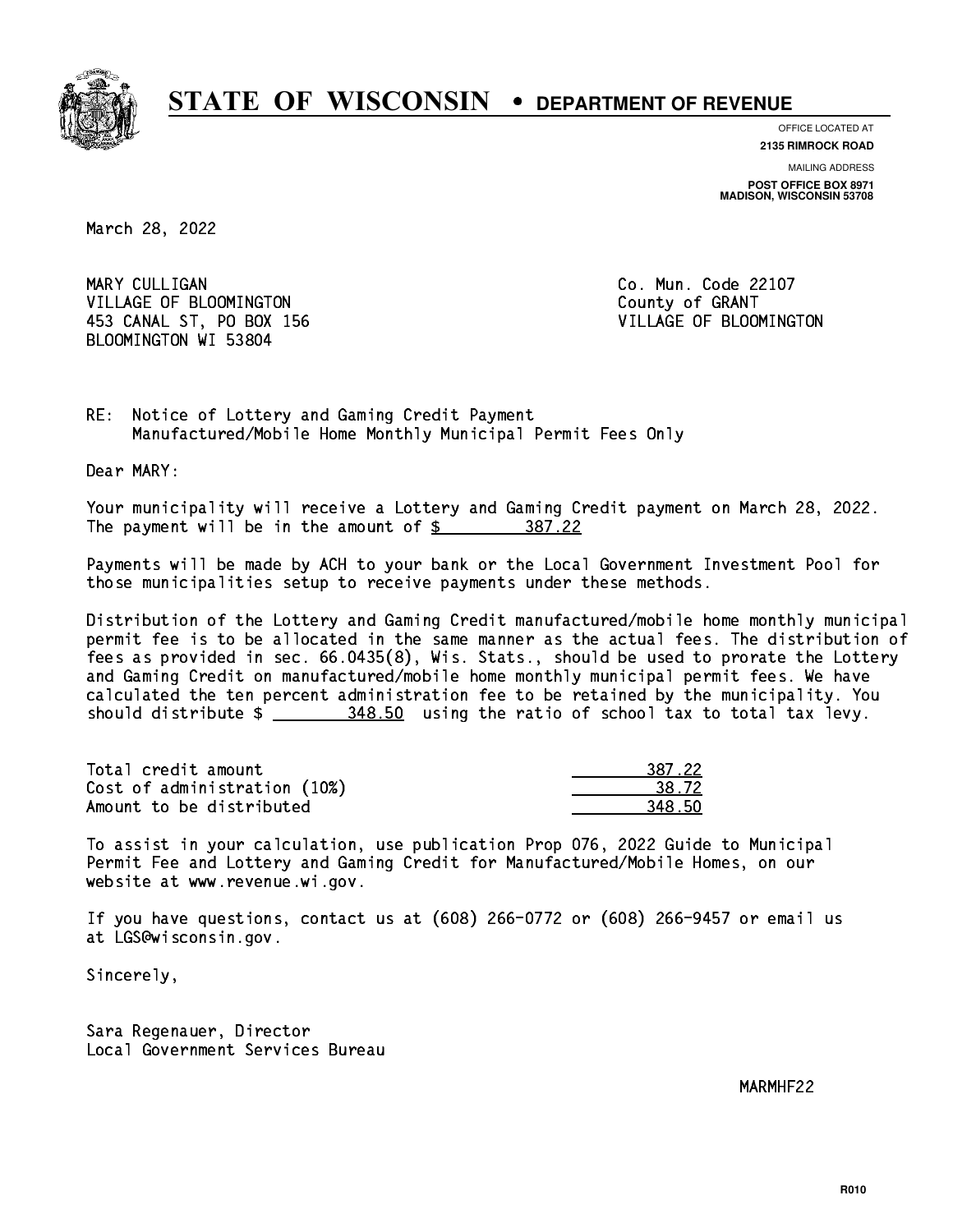

**OFFICE LOCATED AT**

**2135 RIMROCK ROAD**

**MAILING ADDRESS POST OFFICE BOX 8971 MADISON, WISCONSIN 53708**

March 28, 2022

 HEIDI JUNK Co. Mun. Code 22111 VILLAGE OF CASSVILLE COUNTY OF GRANT PO BOX 171 CASSVILLE WI 53806

VILLAGE OF CASSVILLE

RE: Notice of Lottery and Gaming Credit Payment Manufactured/Mobile Home Monthly Municipal Permit Fees Only

Dear HEIDI:

 Your municipality will receive a Lottery and Gaming Credit payment on March 28, 2022. The payment will be in the amount of  $\frac{245.04}{245.04}$ 

 Payments will be made by ACH to your bank or the Local Government Investment Pool for those municipalities setup to receive payments under these methods.

 Distribution of the Lottery and Gaming Credit manufactured/mobile home monthly municipal permit fee is to be allocated in the same manner as the actual fees. The distribution of fees as provided in sec. 66.0435(8), Wis. Stats., should be used to prorate the Lottery and Gaming Credit on manufactured/mobile home monthly municipal permit fees. We have calculated the ten percent administration fee to be retained by the municipality. You should distribute  $\frac{220.54}{220.54}$  using the ratio of school tax to total tax levy.

Total credit amount Cost of administration (10%) Amount to be distributed

| 51<br>ገፈ |
|----------|
| 4 5N     |
| 22N      |

 To assist in your calculation, use publication Prop 076, 2022 Guide to Municipal Permit Fee and Lottery and Gaming Credit for Manufactured/Mobile Homes, on our website at www.revenue.wi.gov.

 If you have questions, contact us at (608) 266-0772 or (608) 266-9457 or email us at LGS@wisconsin.gov.

Sincerely,

 Sara Regenauer, Director Local Government Services Bureau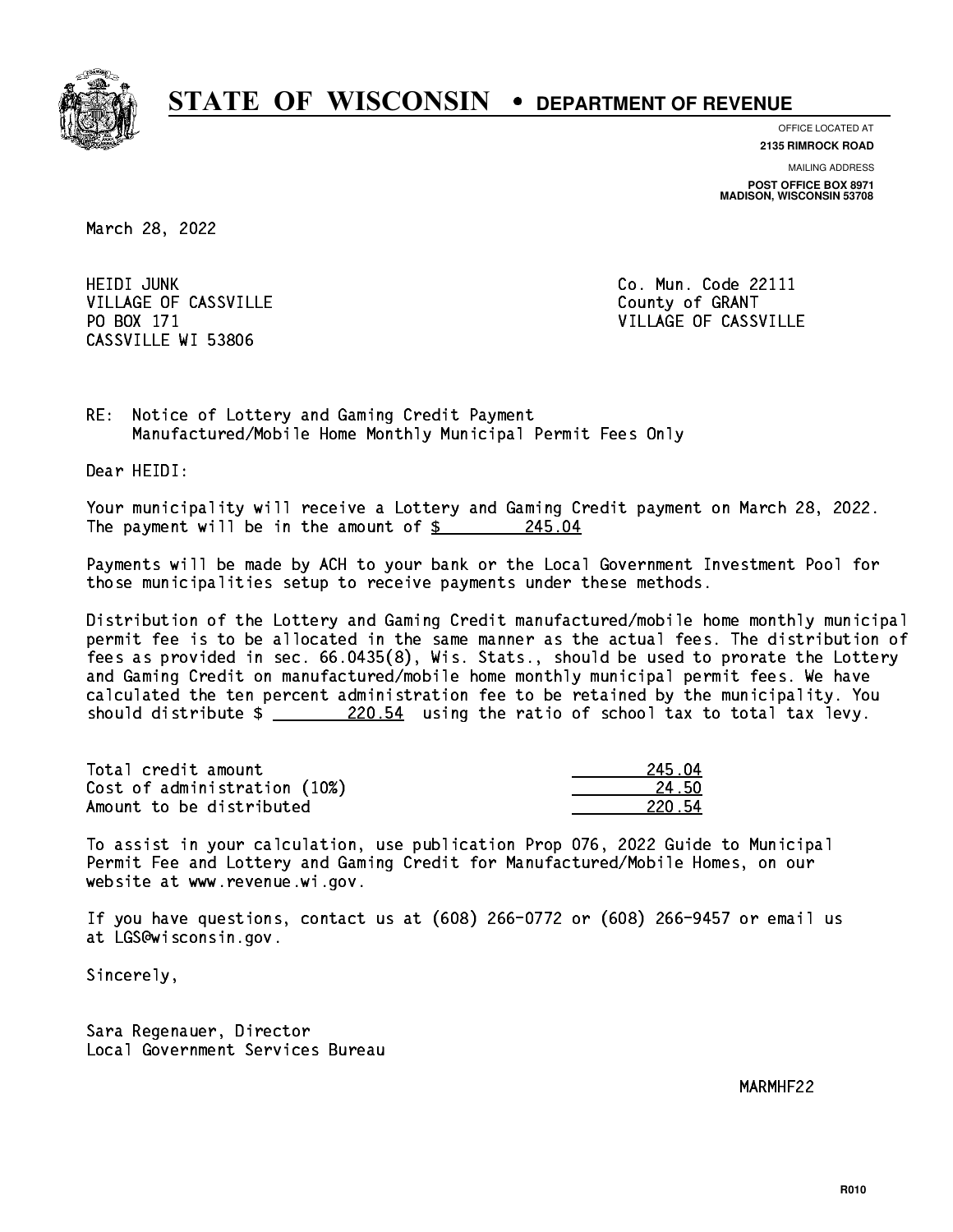

**OFFICE LOCATED AT**

**2135 RIMROCK ROAD**

**MAILING ADDRESS POST OFFICE BOX 8971 MADISON, WISCONSIN 53708**

March 28, 2022

SALLY BAUER VILLAGE OF HAZEL GREEN **COULD A SERVICE OF SEARCH COULD A** COUNTY OF GRANT PO BOX 367, 1610 FAIRPLAY ST VILLAGE OF HAZEL GREEN HAZEL GREEN WI 53811-0367

Co. Mun. Code 22136

RE: Notice of Lottery and Gaming Credit Payment Manufactured/Mobile Home Monthly Municipal Permit Fees Only

Dear SALLY:

 Your municipality will receive a Lottery and Gaming Credit payment on March 28, 2022. The payment will be in the amount of \$ 597.15 \_\_\_\_\_\_\_\_\_\_\_\_\_\_\_\_

 Payments will be made by ACH to your bank or the Local Government Investment Pool for those municipalities setup to receive payments under these methods.

 Distribution of the Lottery and Gaming Credit manufactured/mobile home monthly municipal permit fee is to be allocated in the same manner as the actual fees. The distribution of fees as provided in sec. 66.0435(8), Wis. Stats., should be used to prorate the Lottery and Gaming Credit on manufactured/mobile home monthly municipal permit fees. We have calculated the ten percent administration fee to be retained by the municipality. You should distribute  $\frac{2}{1}$   $\frac{537.44}{14}$  using the ratio of school tax to total tax levy.

| Total credit amount          | 597.15 |
|------------------------------|--------|
| Cost of administration (10%) | 59.71  |
| Amount to be distributed     | 537.44 |

 To assist in your calculation, use publication Prop 076, 2022 Guide to Municipal Permit Fee and Lottery and Gaming Credit for Manufactured/Mobile Homes, on our website at www.revenue.wi.gov.

 If you have questions, contact us at (608) 266-0772 or (608) 266-9457 or email us at LGS@wisconsin.gov.

Sincerely,

 Sara Regenauer, Director Local Government Services Bureau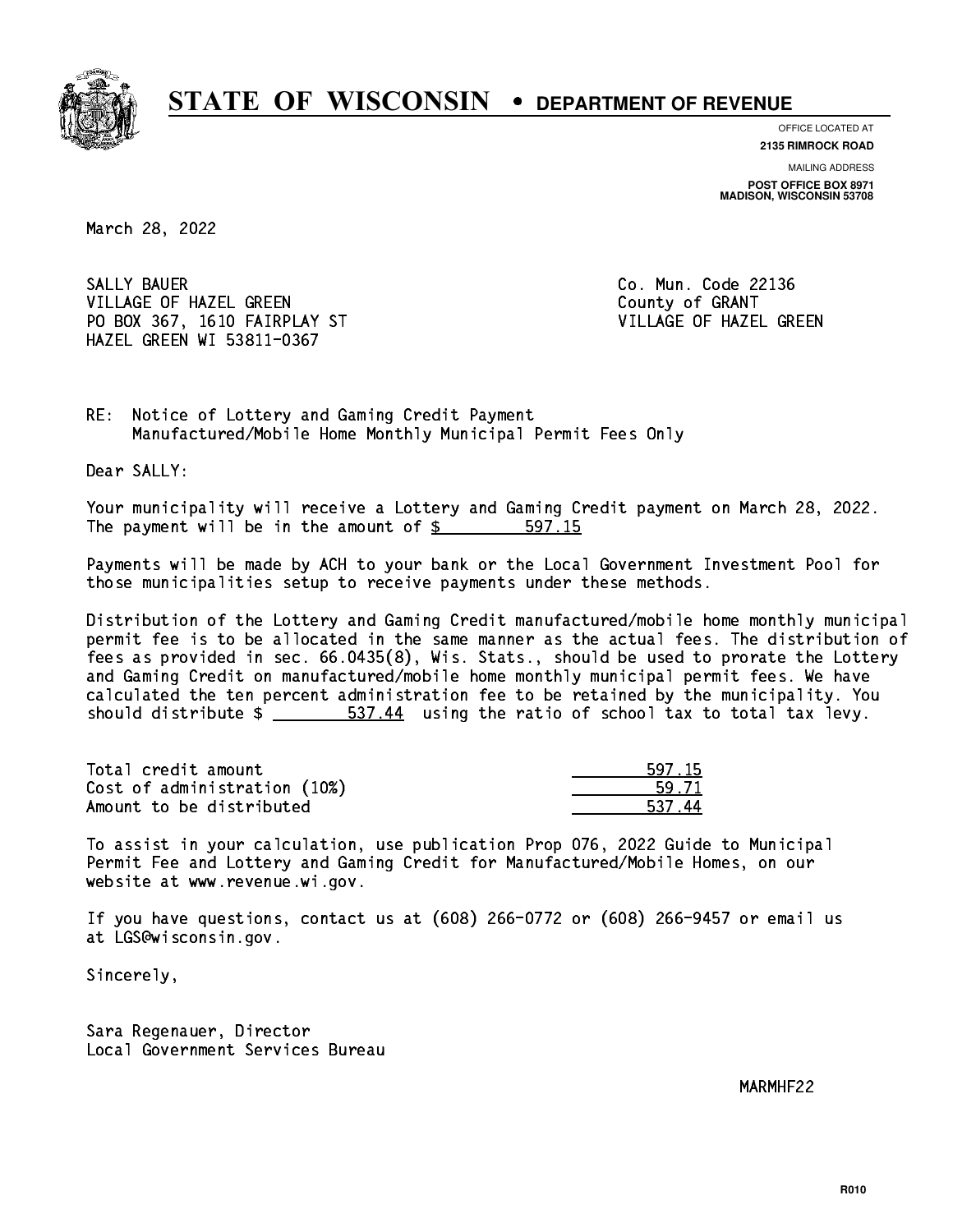

**OFFICE LOCATED AT**

**2135 RIMROCK ROAD**

**MAILING ADDRESS POST OFFICE BOX 8971 MADISON, WISCONSIN 53708**

March 28, 2022

 CINDA JOHNSON Co. Mun. Code 22153 VILLAGE OF MUSCODA **COUNTY OF SEARCH COULD A** County of GRANT PO BOX 206, 206 N WISCONSIN AV VILLAGE OF MUSCODA MUSCODA WI 53573-0206

RE: Notice of Lottery and Gaming Credit Payment Manufactured/Mobile Home Monthly Municipal Permit Fees Only

Dear CINDA:

 Your municipality will receive a Lottery and Gaming Credit payment on March 28, 2022. The payment will be in the amount of  $\frac{2}{3}$  1,880.89

 Payments will be made by ACH to your bank or the Local Government Investment Pool for those municipalities setup to receive payments under these methods.

 Distribution of the Lottery and Gaming Credit manufactured/mobile home monthly municipal permit fee is to be allocated in the same manner as the actual fees. The distribution of fees as provided in sec. 66.0435(8), Wis. Stats., should be used to prorate the Lottery and Gaming Credit on manufactured/mobile home monthly municipal permit fees. We have calculated the ten percent administration fee to be retained by the municipality. You should distribute  $\frac{1.692.81}{1.692.81}$  using the ratio of school tax to total tax levy.

| Total credit amount          | 1,880.89 |
|------------------------------|----------|
| Cost of administration (10%) | 188.08   |
| Amount to be distributed     | 1.692.81 |

 To assist in your calculation, use publication Prop 076, 2022 Guide to Municipal Permit Fee and Lottery and Gaming Credit for Manufactured/Mobile Homes, on our website at www.revenue.wi.gov.

 If you have questions, contact us at (608) 266-0772 or (608) 266-9457 or email us at LGS@wisconsin.gov.

Sincerely,

 Sara Regenauer, Director Local Government Services Bureau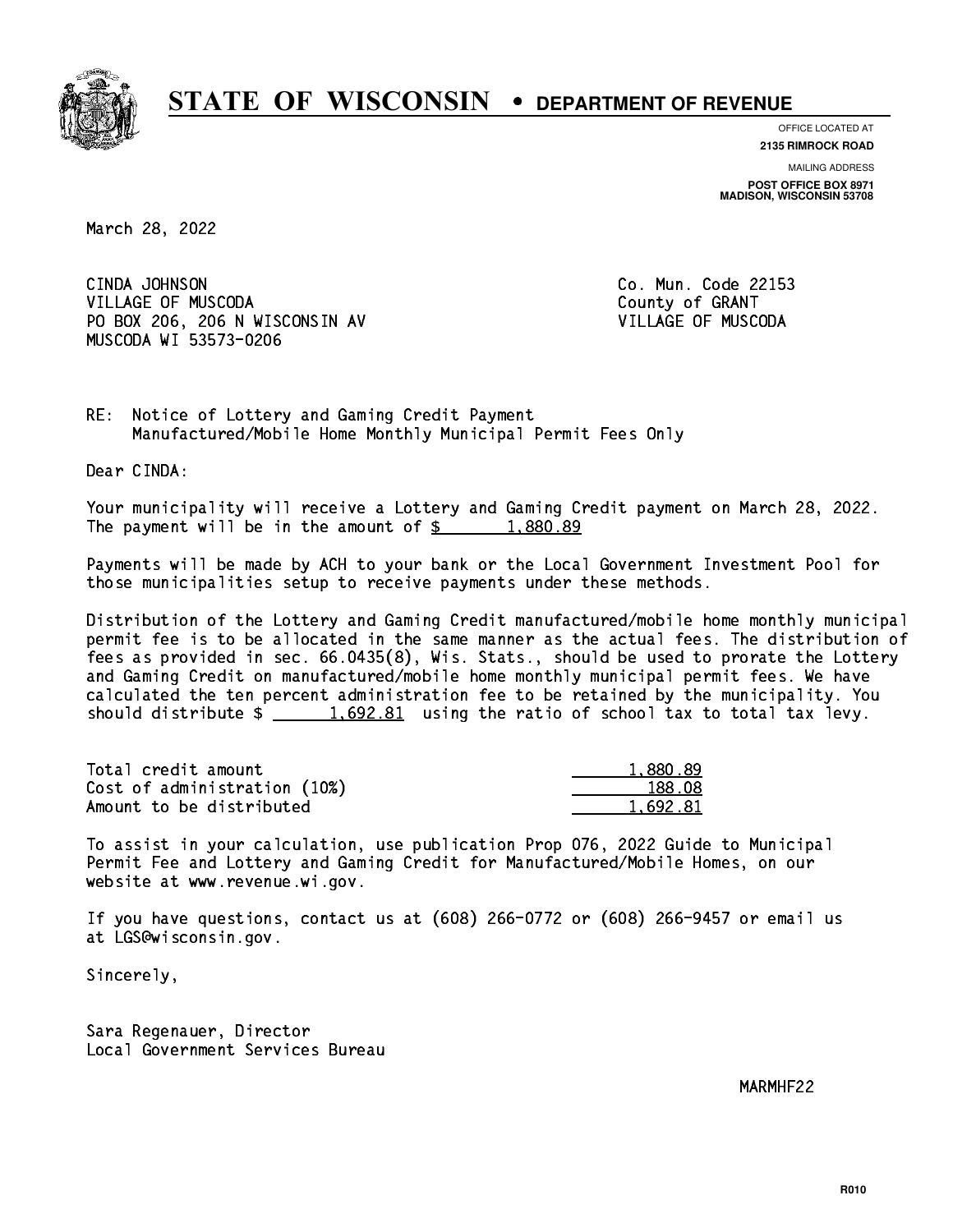

**OFFICE LOCATED AT**

**2135 RIMROCK ROAD**

**MAILING ADDRESS POST OFFICE BOX 8971 MADISON, WISCONSIN 53708**

March 28, 2022

**KELLY CONLEY** VILLAGE OF PATCH GROVE COUNTY OF GRANT PATCH GROVE WI 53817

Co. Mun. Code 22171 PO BOX 168 VILLAGE OF PATCH GROVE

RE: Notice of Lottery and Gaming Credit Payment Manufactured/Mobile Home Monthly Municipal Permit Fees Only

Dear KELLY:

 Your municipality will receive a Lottery and Gaming Credit payment on March 28, 2022. The payment will be in the amount of \$ 563.64 \_\_\_\_\_\_\_\_\_\_\_\_\_\_\_\_

 Payments will be made by ACH to your bank or the Local Government Investment Pool for those municipalities setup to receive payments under these methods.

 Distribution of the Lottery and Gaming Credit manufactured/mobile home monthly municipal permit fee is to be allocated in the same manner as the actual fees. The distribution of fees as provided in sec. 66.0435(8), Wis. Stats., should be used to prorate the Lottery and Gaming Credit on manufactured/mobile home monthly municipal permit fees. We have calculated the ten percent administration fee to be retained by the municipality. You should distribute  $\frac{207.28}{200}$  using the ratio of school tax to total tax levy.

Total credit amount Cost of administration (10%) Amount to be distributed

| 563.64 |
|--------|
| 636    |
| 507.28 |

 To assist in your calculation, use publication Prop 076, 2022 Guide to Municipal Permit Fee and Lottery and Gaming Credit for Manufactured/Mobile Homes, on our website at www.revenue.wi.gov.

 If you have questions, contact us at (608) 266-0772 or (608) 266-9457 or email us at LGS@wisconsin.gov.

Sincerely,

 Sara Regenauer, Director Local Government Services Bureau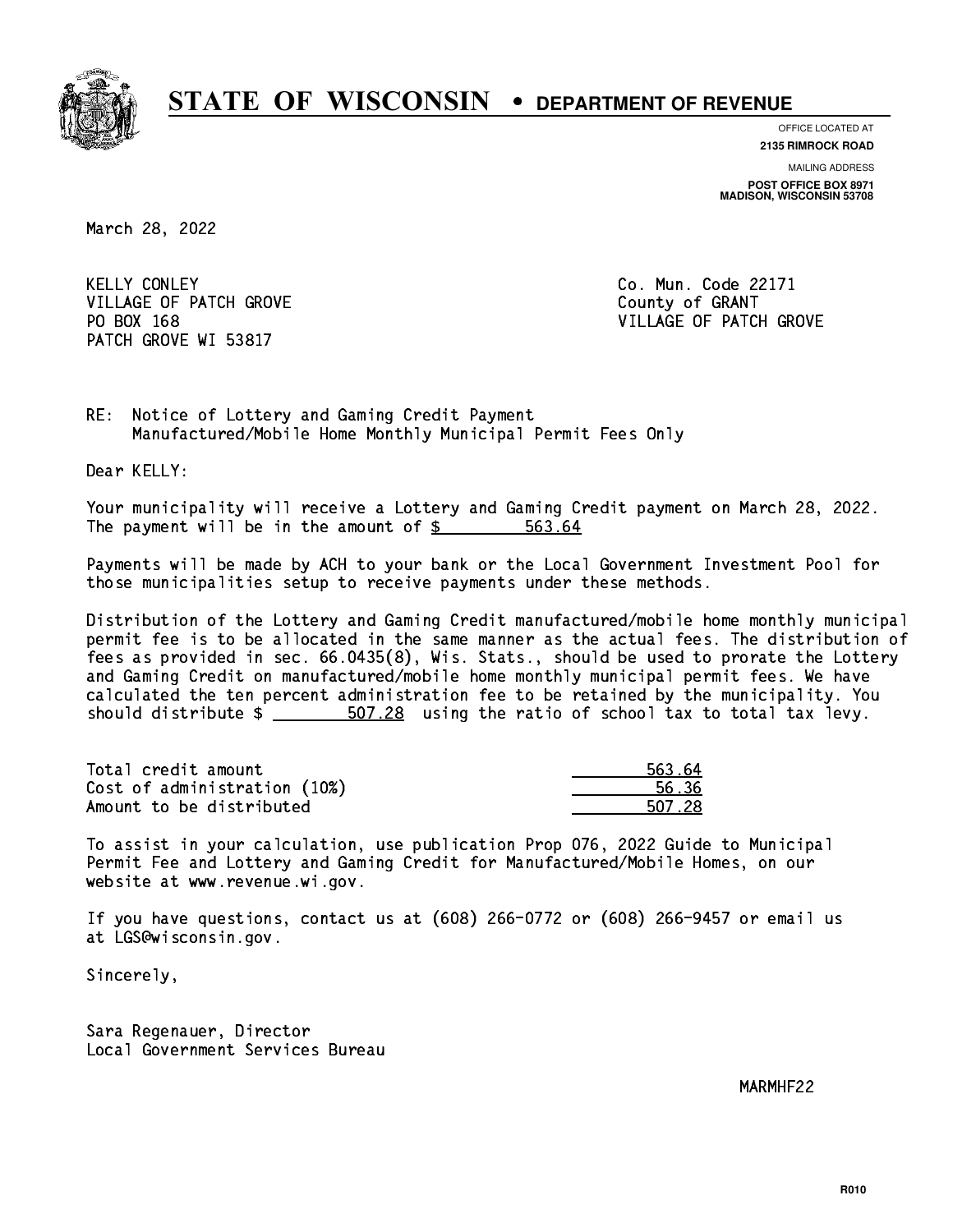

**OFFICE LOCATED AT**

**MAILING ADDRESS 2135 RIMROCK ROAD**

**POST OFFICE BOX 8971 MADISON, WISCONSIN 53708**

March 28, 2022

 MISTY D MOLZOF Co. Mun. Code 22206 CITY OF BOSCOBEL County of GRANT 1006 WISCONSIN AVE CITY OF BOSCOBEL BOSCOBEL WI 53805-1532

RE: Notice of Lottery and Gaming Credit Payment Manufactured/Mobile Home Monthly Municipal Permit Fees Only

Dear MISTY:

 Your municipality will receive a Lottery and Gaming Credit payment on March 28, 2022. The payment will be in the amount of  $\frac{2}{3}$  1,021.91

 Payments will be made by ACH to your bank or the Local Government Investment Pool for those municipalities setup to receive payments under these methods.

 Distribution of the Lottery and Gaming Credit manufactured/mobile home monthly municipal permit fee is to be allocated in the same manner as the actual fees. The distribution of fees as provided in sec. 66.0435(8), Wis. Stats., should be used to prorate the Lottery and Gaming Credit on manufactured/mobile home monthly municipal permit fees. We have calculated the ten percent administration fee to be retained by the municipality. You should distribute  $\frac{2}{2}$   $\frac{919.72}{2}$  using the ratio of school tax to total tax levy.

| Total credit amount          | 1.021.91 |
|------------------------------|----------|
| Cost of administration (10%) | 102.19   |
| Amount to be distributed     | 919 72   |

 To assist in your calculation, use publication Prop 076, 2022 Guide to Municipal Permit Fee and Lottery and Gaming Credit for Manufactured/Mobile Homes, on our website at www.revenue.wi.gov.

 If you have questions, contact us at (608) 266-0772 or (608) 266-9457 or email us at LGS@wisconsin.gov.

Sincerely,

 Sara Regenauer, Director Local Government Services Bureau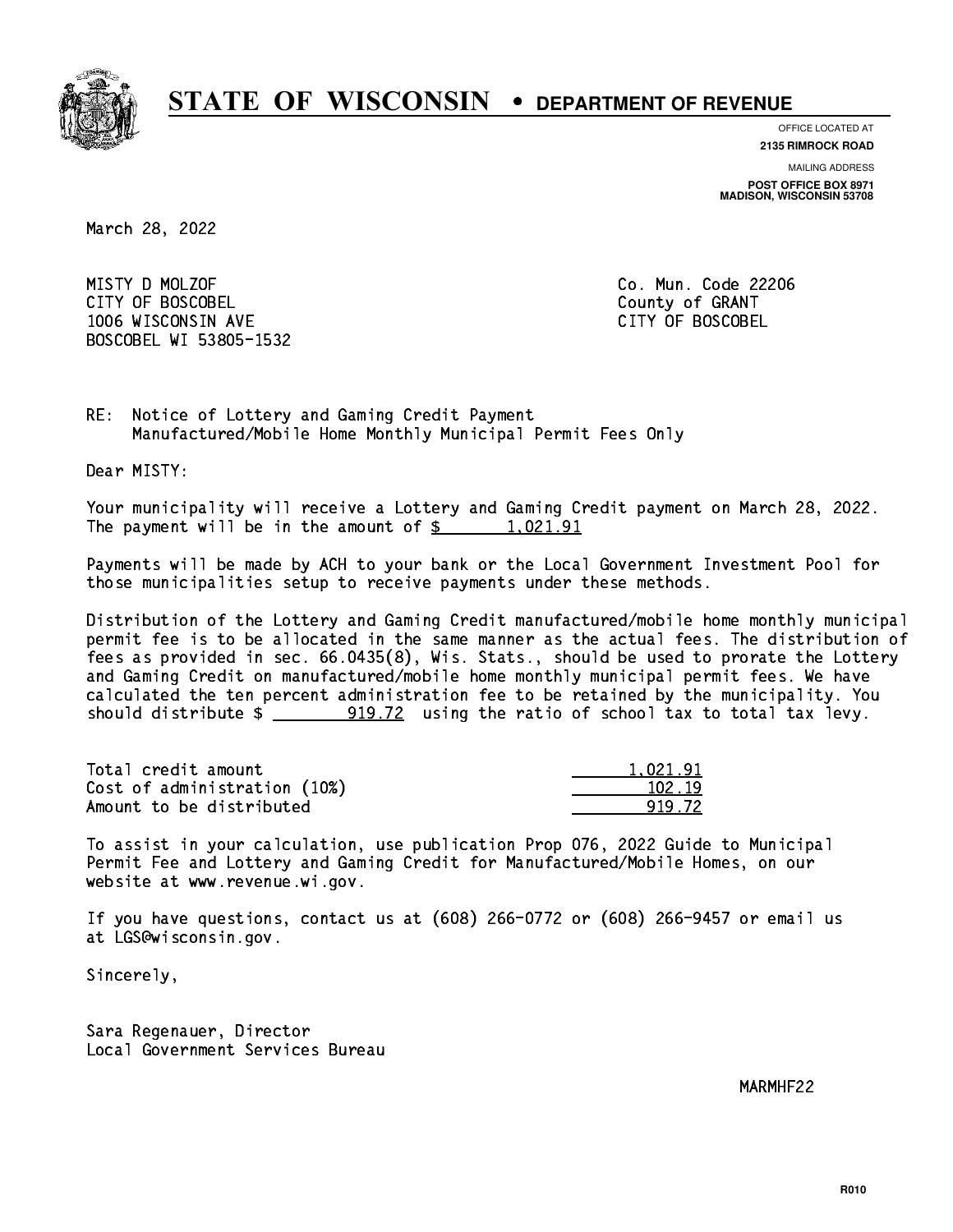

**OFFICE LOCATED AT**

**2135 RIMROCK ROAD**

**MAILING ADDRESS POST OFFICE BOX 8971 MADISON, WISCONSIN 53708**

March 28, 2022

 DEBI HEISNER Co. Mun. Code 22226 CITY OF FENNIMORE **COULD COULD COULD COULD COULD** 860 LINCOLN AVE CONTROLLER SERVICE SERVICE SERVICE SERVICE SERVICE SERVICE SERVICE SERVICE SERVICE SERVICE SERVICE SERVICE SERVICE SERVICE SERVICE SERVICE SERVICE SERVICE SERVICE SERVICE SERVICE SERVICE SERVICE SERVICE SER FENNIMORE WI 53809

RE: Notice of Lottery and Gaming Credit Payment Manufactured/Mobile Home Monthly Municipal Permit Fees Only

Dear DEBI:

 Your municipality will receive a Lottery and Gaming Credit payment on March 28, 2022. The payment will be in the amount of  $\frac{2}{3}$  2,303.77

 Payments will be made by ACH to your bank or the Local Government Investment Pool for those municipalities setup to receive payments under these methods.

 Distribution of the Lottery and Gaming Credit manufactured/mobile home monthly municipal permit fee is to be allocated in the same manner as the actual fees. The distribution of fees as provided in sec. 66.0435(8), Wis. Stats., should be used to prorate the Lottery and Gaming Credit on manufactured/mobile home monthly municipal permit fees. We have calculated the ten percent administration fee to be retained by the municipality. You should distribute  $\frac{2.073.40}{2.073.40}$  using the ratio of school tax to total tax levy.

| Total credit amount          | 2.303.77 |
|------------------------------|----------|
| Cost of administration (10%) | 230.37   |
| Amount to be distributed     | 2.073.40 |

 To assist in your calculation, use publication Prop 076, 2022 Guide to Municipal Permit Fee and Lottery and Gaming Credit for Manufactured/Mobile Homes, on our website at www.revenue.wi.gov.

 If you have questions, contact us at (608) 266-0772 or (608) 266-9457 or email us at LGS@wisconsin.gov.

Sincerely,

 Sara Regenauer, Director Local Government Services Bureau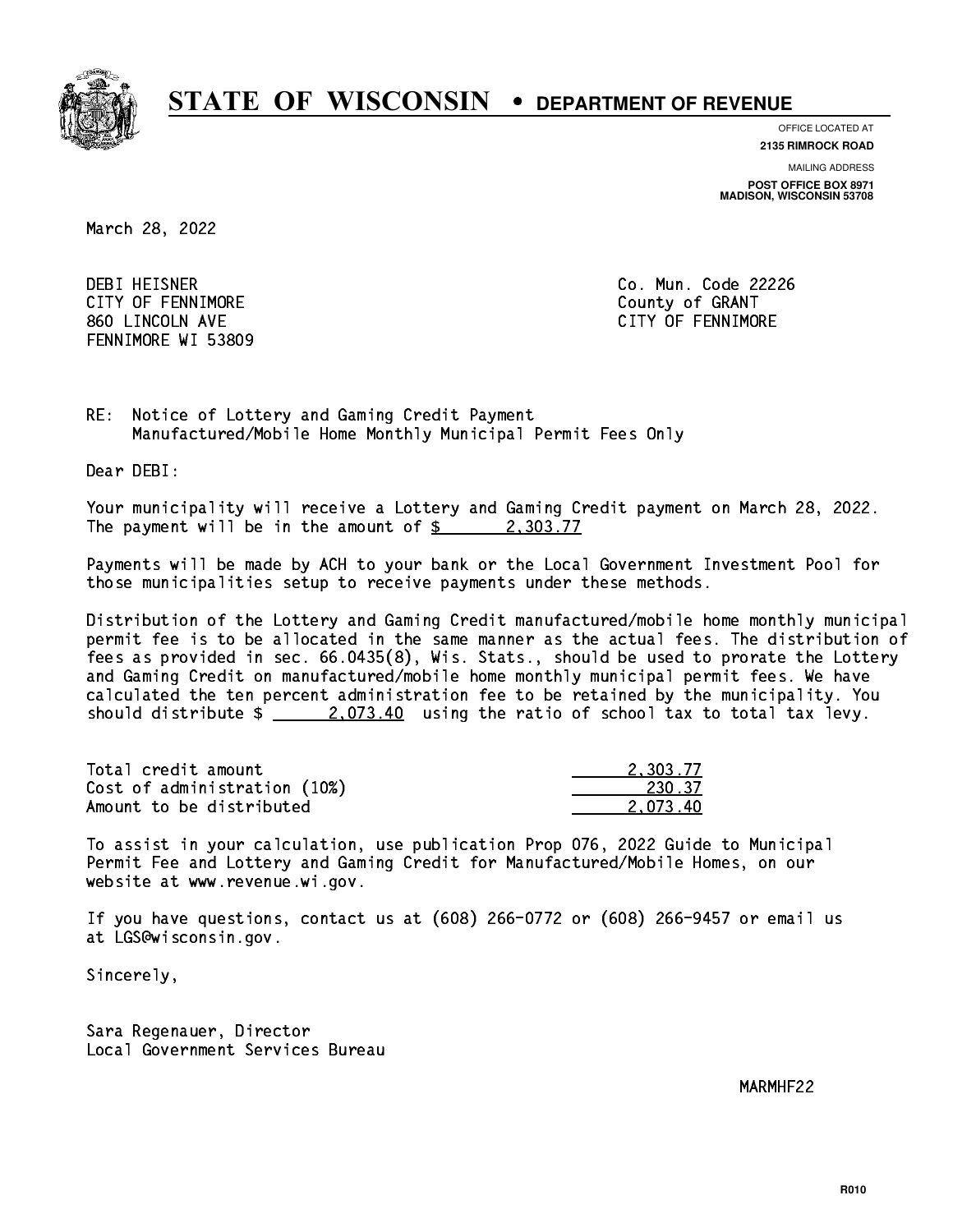

**OFFICE LOCATED AT 2135 RIMROCK ROAD**

**MAILING ADDRESS POST OFFICE BOX 8971 MADISON, WISCONSIN 53708**

March 28, 2022

 DAVID KURIHARA Co. Mun. Code 22246 CITY OF LANCASTER **COUNTY COULD AND COULD COULD COULD** COUNTY OF GRANT 206 S MADISON ST CITY OF LANCASTER LANCASTER WI 53813-1762

RE: Notice of Lottery and Gaming Credit Payment Manufactured/Mobile Home Monthly Municipal Permit Fees Only

Dear DAVID:

 Your municipality will receive a Lottery and Gaming Credit payment on March 28, 2022. The payment will be in the amount of  $\frac{2}{3}$  1,198.68

 Payments will be made by ACH to your bank or the Local Government Investment Pool for those municipalities setup to receive payments under these methods.

 Distribution of the Lottery and Gaming Credit manufactured/mobile home monthly municipal permit fee is to be allocated in the same manner as the actual fees. The distribution of fees as provided in sec. 66.0435(8), Wis. Stats., should be used to prorate the Lottery and Gaming Credit on manufactured/mobile home monthly municipal permit fees. We have calculated the ten percent administration fee to be retained by the municipality. You should distribute  $\frac{1.078.82}{1.078.82}$  using the ratio of school tax to total tax levy.

| Total credit amount          | 1,198.68 |
|------------------------------|----------|
| Cost of administration (10%) | 119.86   |
| Amount to be distributed     | 1,078.82 |

 To assist in your calculation, use publication Prop 076, 2022 Guide to Municipal Permit Fee and Lottery and Gaming Credit for Manufactured/Mobile Homes, on our website at www.revenue.wi.gov.

 If you have questions, contact us at (608) 266-0772 or (608) 266-9457 or email us at LGS@wisconsin.gov.

Sincerely,

 Sara Regenauer, Director Local Government Services Bureau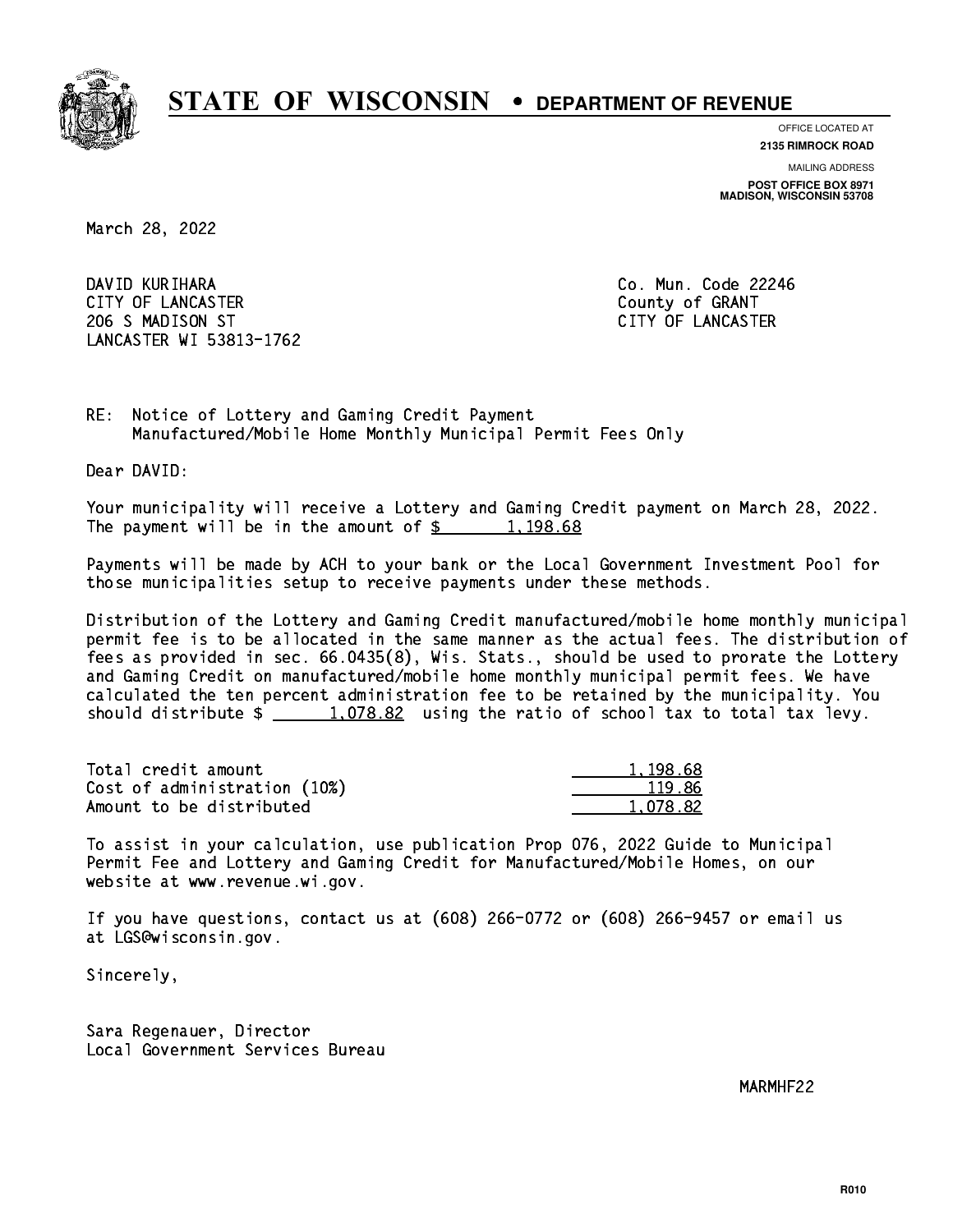

**OFFICE LOCATED AT 2135 RIMROCK ROAD**

**MAILING ADDRESS**

**POST OFFICE BOX 8971 MADISON, WISCONSIN 53708**

March 28, 2022

 KATHLEEN GROSSEN Co. Mun. Code 23008 Town of California  $\mathcal{L}$  county of Green  $\mathcal{L}$  W8735 BUCKHORN RD TOWN OF CADIZ BROWNTOWN WI 53522-9796

RE: Notice of Lottery and Gaming Credit Payment Manufactured/Mobile Home Monthly Municipal Permit Fees Only

Dear KATHLEEN:

 Your municipality will receive a Lottery and Gaming Credit payment on March 28, 2022. The payment will be in the amount of  $\frac{25}{3}$ 595.21

 Payments will be made by ACH to your bank or the Local Government Investment Pool for those municipalities setup to receive payments under these methods.

 Distribution of the Lottery and Gaming Credit manufactured/mobile home monthly municipal permit fee is to be allocated in the same manner as the actual fees. The distribution of fees as provided in sec. 66.0435(8), Wis. Stats., should be used to prorate the Lottery and Gaming Credit on manufactured/mobile home monthly municipal permit fees. We have calculated the ten percent administration fee to be retained by the municipality. You should distribute  $\frac{2}{1}$   $\frac{535.69}{1000}$  using the ratio of school tax to total tax levy.

Total credit amount Cost of administration (10%) Amount to be distributed

| - 21         |
|--------------|
| $52^{\circ}$ |
| E 21         |

 To assist in your calculation, use publication Prop 076, 2022 Guide to Municipal Permit Fee and Lottery and Gaming Credit for Manufactured/Mobile Homes, on our website at www.revenue.wi.gov.

 If you have questions, contact us at (608) 266-0772 or (608) 266-9457 or email us at LGS@wisconsin.gov.

Sincerely,

 Sara Regenauer, Director Local Government Services Bureau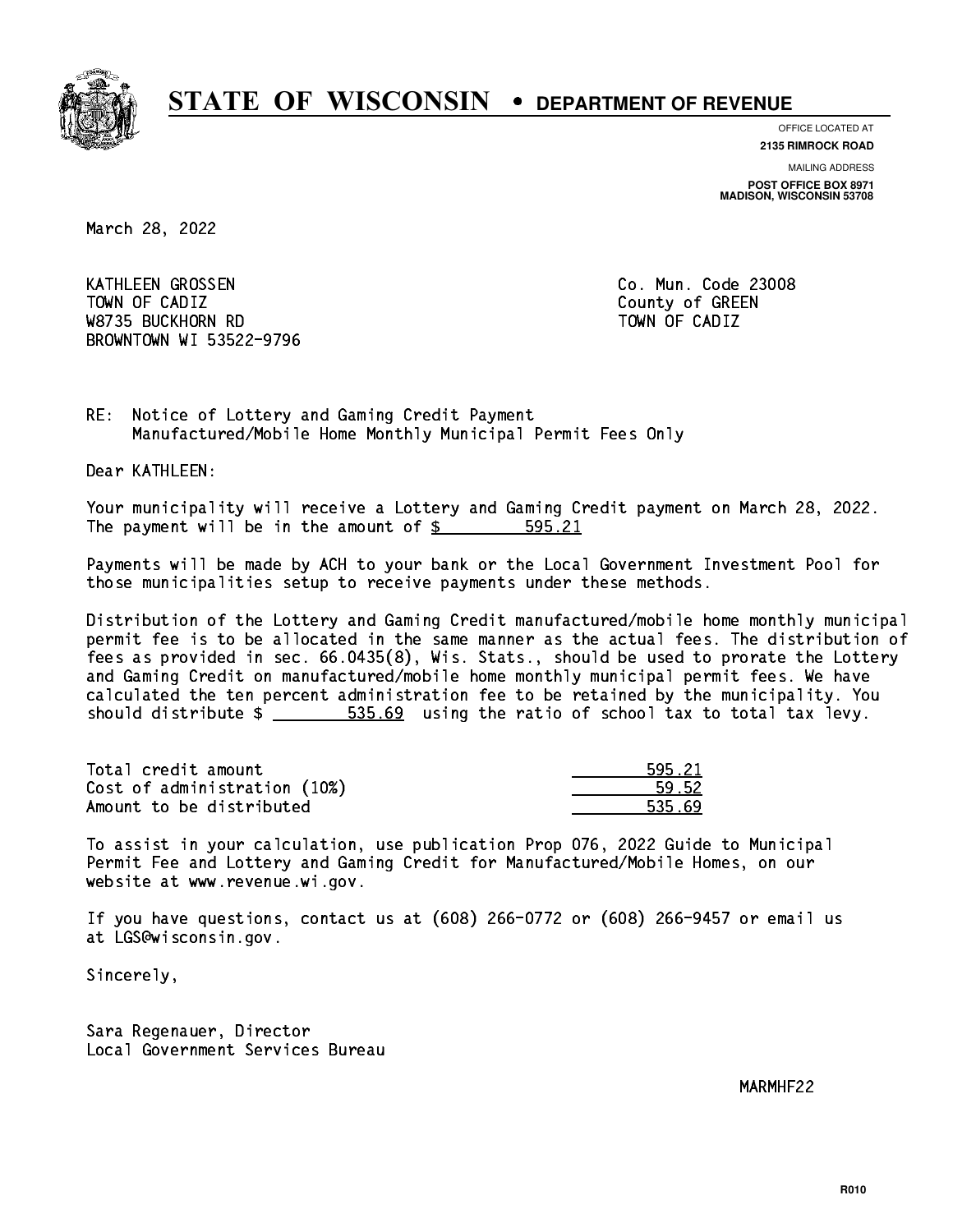

**OFFICE LOCATED AT 2135 RIMROCK ROAD**

**MAILING ADDRESS**

**POST OFFICE BOX 8971 MADISON, WISCONSIN 53708**

March 28, 2022

**JACKIE BOSS** Town of Claramon County of Green County of Green County of Green County of Green County of Green County of Green County of Green County of Green County of Green County of Green County of Green County of Green County of Gre W6881 COUNTY RD B TOWN OF CLARNO MONROE WI 53566-9607

Co. Mun. Code 23010

RE: Notice of Lottery and Gaming Credit Payment Manufactured/Mobile Home Monthly Municipal Permit Fees Only

Dear JACKIE:

 Your municipality will receive a Lottery and Gaming Credit payment on March 28, 2022. The payment will be in the amount of  $\frac{2}{3}$  197.88

 Payments will be made by ACH to your bank or the Local Government Investment Pool for those municipalities setup to receive payments under these methods.

 Distribution of the Lottery and Gaming Credit manufactured/mobile home monthly municipal permit fee is to be allocated in the same manner as the actual fees. The distribution of fees as provided in sec. 66.0435(8), Wis. Stats., should be used to prorate the Lottery and Gaming Credit on manufactured/mobile home monthly municipal permit fees. We have calculated the ten percent administration fee to be retained by the municipality. You should distribute  $\frac{2}{2}$   $\frac{178.10}{2}$  using the ratio of school tax to total tax levy.

Total credit amount Cost of administration (10%) Amount to be distributed

| रप्र<br>ו ו |
|-------------|
| I 78        |
| 178. IN     |

 To assist in your calculation, use publication Prop 076, 2022 Guide to Municipal Permit Fee and Lottery and Gaming Credit for Manufactured/Mobile Homes, on our website at www.revenue.wi.gov.

 If you have questions, contact us at (608) 266-0772 or (608) 266-9457 or email us at LGS@wisconsin.gov.

Sincerely,

 Sara Regenauer, Director Local Government Services Bureau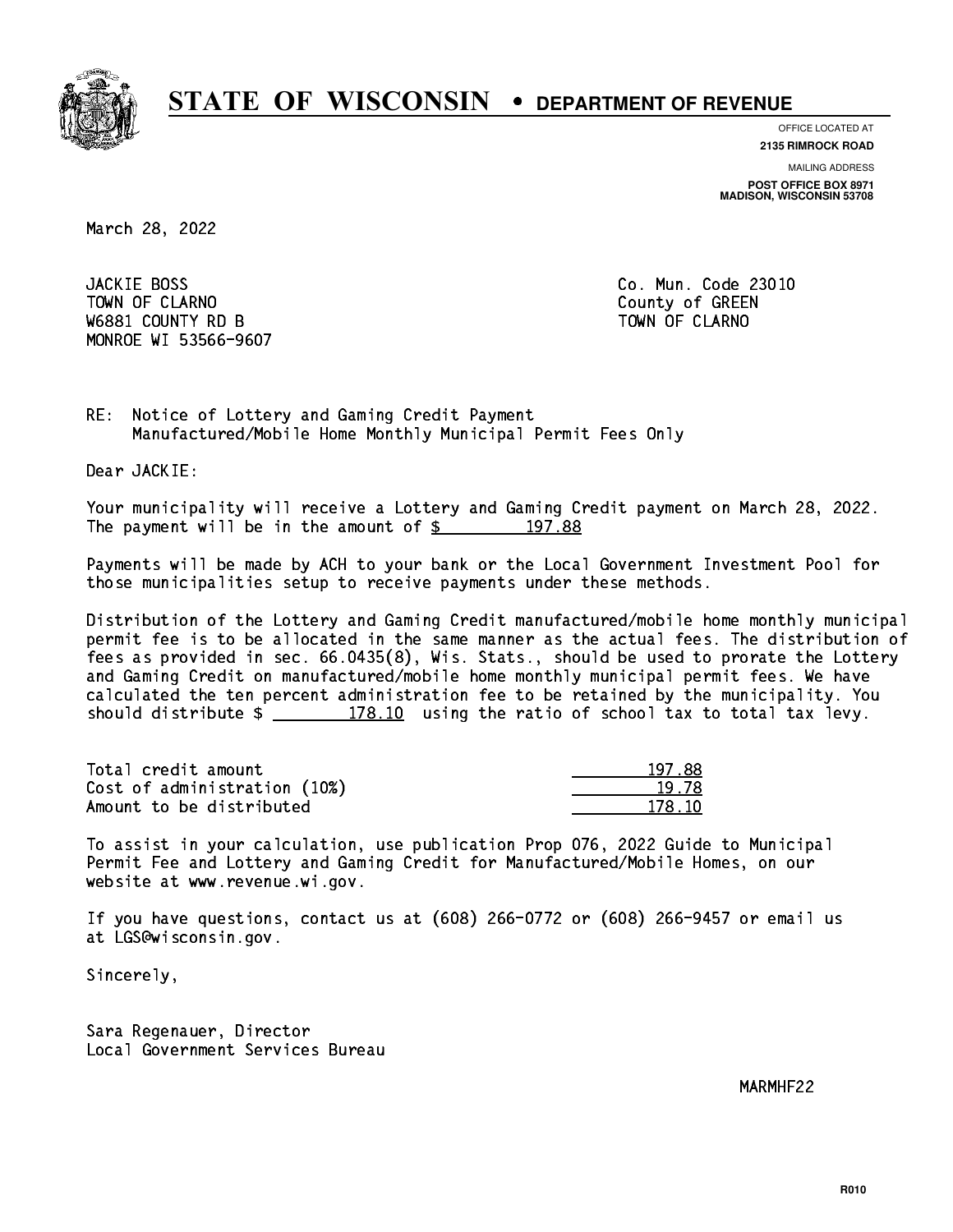

**OFFICE LOCATED AT**

**MAILING ADDRESS 2135 RIMROCK ROAD**

**POST OFFICE BOX 8971 MADISON, WISCONSIN 53708**

March 28, 2022

 SANDRA MCMANUS Co. Mun. Code 23012 TOWN OF DECATUR County of GREEN PO BOX 333 PO BOX 333 TOWN OF DECATUR BRODHEAD WI 53520-0333

RE: Notice of Lottery and Gaming Credit Payment Manufactured/Mobile Home Monthly Municipal Permit Fees Only

Dear SANDRA:

 Your municipality will receive a Lottery and Gaming Credit payment on March 28, 2022. The payment will be in the amount of  $\frac{2}{3}$  1,013.90

 Payments will be made by ACH to your bank or the Local Government Investment Pool for those municipalities setup to receive payments under these methods.

 Distribution of the Lottery and Gaming Credit manufactured/mobile home monthly municipal permit fee is to be allocated in the same manner as the actual fees. The distribution of fees as provided in sec. 66.0435(8), Wis. Stats., should be used to prorate the Lottery and Gaming Credit on manufactured/mobile home monthly municipal permit fees. We have calculated the ten percent administration fee to be retained by the municipality. You should distribute  $\frac{1}{2}$   $\frac{912.51}{1000}$  using the ratio of school tax to total tax levy.

| Total credit amount          | 1.013.90 |
|------------------------------|----------|
| Cost of administration (10%) | 101.39   |
| Amount to be distributed     | 912.51   |

 To assist in your calculation, use publication Prop 076, 2022 Guide to Municipal Permit Fee and Lottery and Gaming Credit for Manufactured/Mobile Homes, on our website at www.revenue.wi.gov.

 If you have questions, contact us at (608) 266-0772 or (608) 266-9457 or email us at LGS@wisconsin.gov.

Sincerely,

 Sara Regenauer, Director Local Government Services Bureau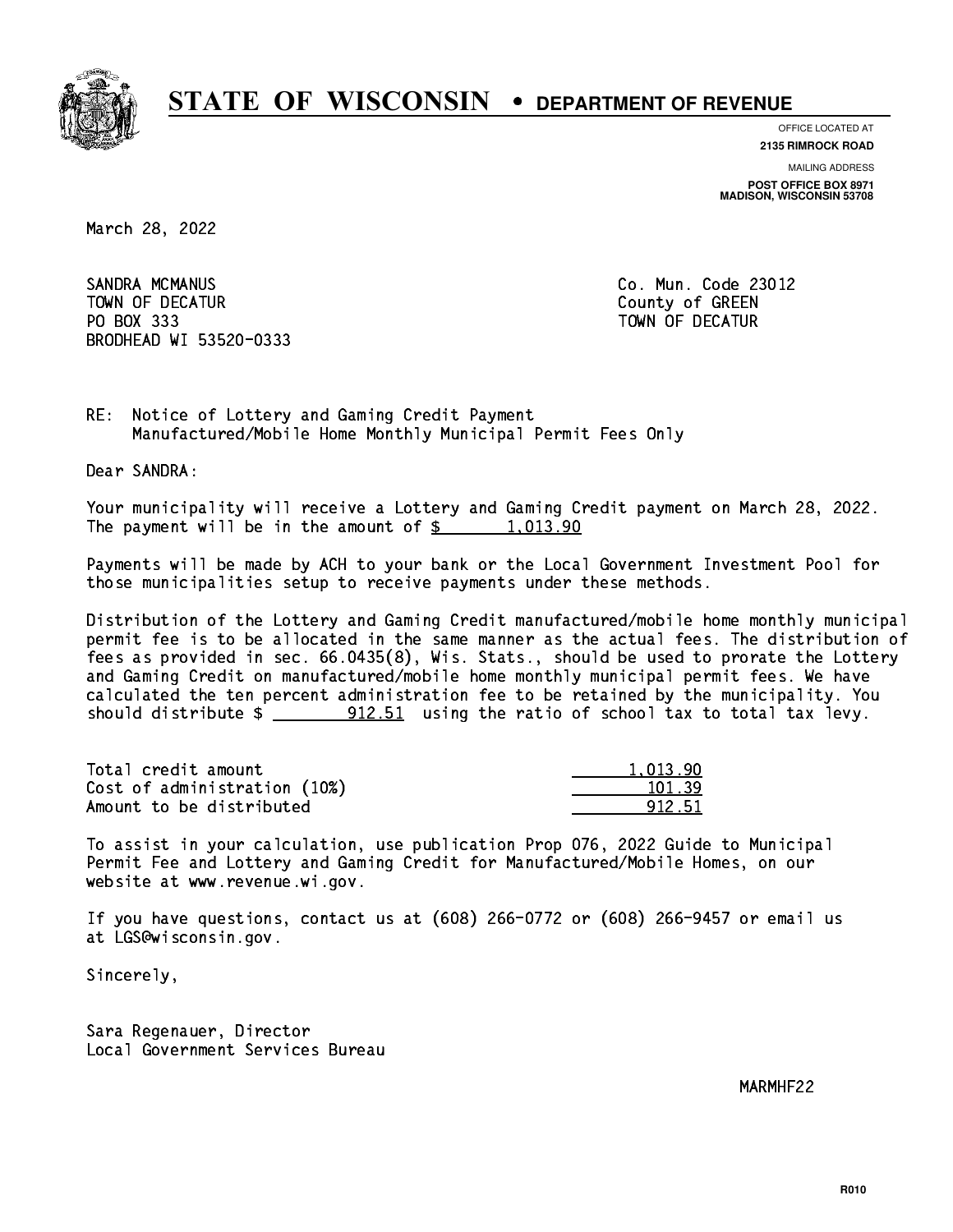

**OFFICE LOCATED AT**

**2135 RIMROCK ROAD**

**MAILING ADDRESS POST OFFICE BOX 8971 MADISON, WISCONSIN 53708**

March 28, 2022

MONTICELLO VILLAGE CLERK CONTROLLERY CO. Mun. Code 23151 VILLAGE OF MONTICELLO **COUNTY COULD AND COULD COULD COULD** PO BOX 147 MONTICELLO WI 53570-0147

VILLAGE OF MONTICELLO

RE: Notice of Lottery and Gaming Credit Payment Manufactured/Mobile Home Monthly Municipal Permit Fees Only

Dear VILLAGE CLERK:

 Your municipality will receive a Lottery and Gaming Credit payment on March 28, 2022. The payment will be in the amount of \$ 537.39 \_\_\_\_\_\_\_\_\_\_\_\_\_\_\_\_

 Payments will be made by ACH to your bank or the Local Government Investment Pool for those municipalities setup to receive payments under these methods.

 Distribution of the Lottery and Gaming Credit manufactured/mobile home monthly municipal permit fee is to be allocated in the same manner as the actual fees. The distribution of fees as provided in sec. 66.0435(8), Wis. Stats., should be used to prorate the Lottery and Gaming Credit on manufactured/mobile home monthly municipal permit fees. We have calculated the ten percent administration fee to be retained by the municipality. You should distribute \$ 483.66 using the ratio of school tax to total tax levy. \_\_\_\_\_\_\_\_\_\_\_\_\_\_

Total credit amount Cost of administration (10%) Amount to be distributed

| -27         |
|-------------|
| 53.73<br>Ξ. |
| '3.66       |

 To assist in your calculation, use publication Prop 076, 2022 Guide to Municipal Permit Fee and Lottery and Gaming Credit for Manufactured/Mobile Homes, on our website at www.revenue.wi.gov.

 If you have questions, contact us at (608) 266-0772 or (608) 266-9457 or email us at LGS@wisconsin.gov.

Sincerely,

 Sara Regenauer, Director Local Government Services Bureau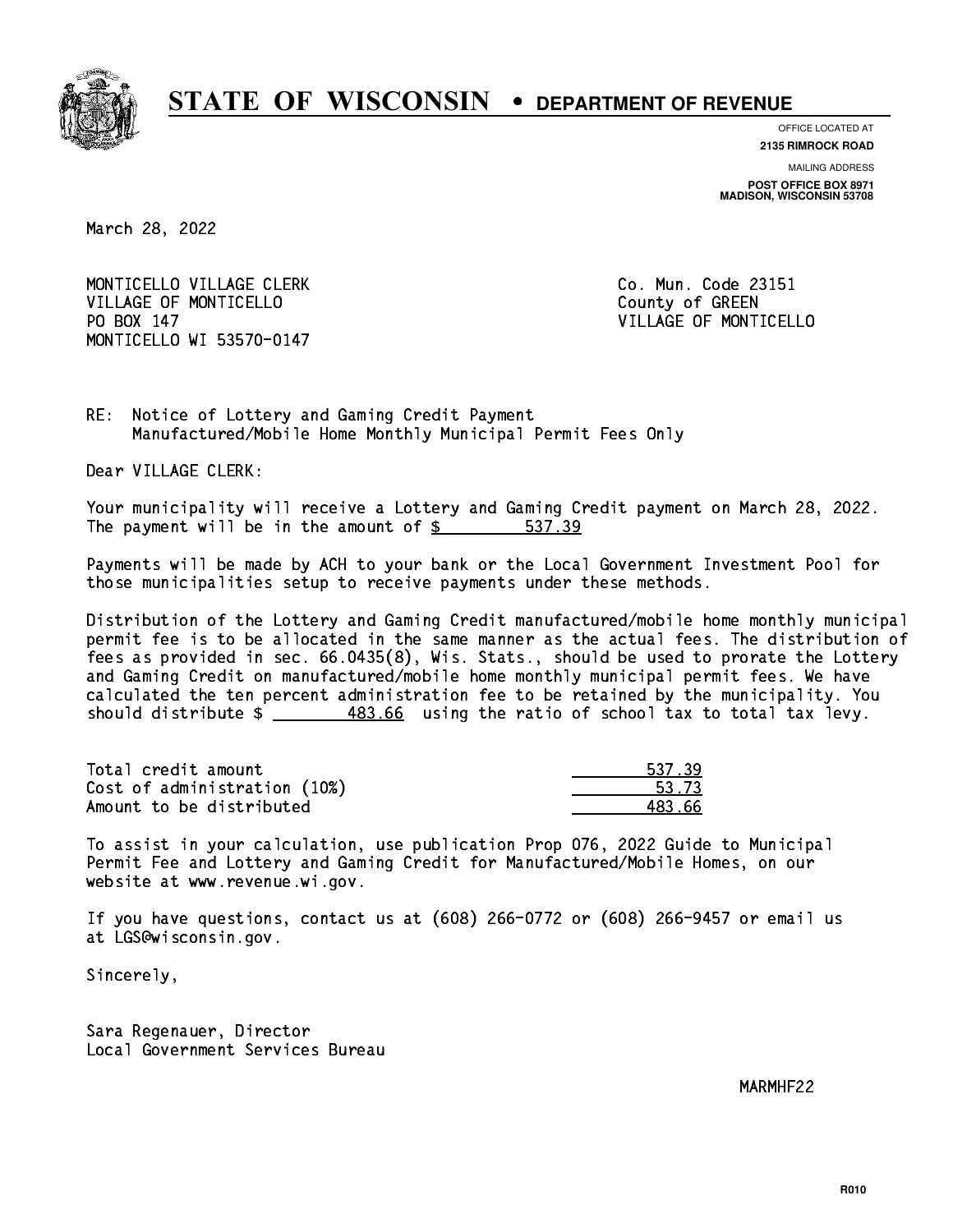

**OFFICE LOCATED AT**

**2135 RIMROCK ROAD**

**MAILING ADDRESS POST OFFICE BOX 8971 MADISON, WISCONSIN 53708**

March 28, 2022

**KELSEY JENSON** VILLAGE OF NEW GLARUS **COUNTY OF GREEN** PO BOX 399 NEW GLARUS WI 53574-0399

Co. Mun. Code 23161 VILLAGE OF NEW GLARUS

RE: Notice of Lottery and Gaming Credit Payment Manufactured/Mobile Home Monthly Municipal Permit Fees Only

Dear KELSEY:

 Your municipality will receive a Lottery and Gaming Credit payment on March 28, 2022. The payment will be in the amount of \$ 5,104.93 \_\_\_\_\_\_\_\_\_\_\_\_\_\_\_\_

 Payments will be made by ACH to your bank or the Local Government Investment Pool for those municipalities setup to receive payments under these methods.

 Distribution of the Lottery and Gaming Credit manufactured/mobile home monthly municipal permit fee is to be allocated in the same manner as the actual fees. The distribution of fees as provided in sec. 66.0435(8), Wis. Stats., should be used to prorate the Lottery and Gaming Credit on manufactured/mobile home monthly municipal permit fees. We have calculated the ten percent administration fee to be retained by the municipality. You should distribute  $\frac{2}{1}$   $\frac{4}{594.44}$  using the ratio of school tax to total tax levy.

| Total credit amount          | 5.104.93 |
|------------------------------|----------|
| Cost of administration (10%) | 510.49   |
| Amount to be distributed     | 4 594.44 |

 To assist in your calculation, use publication Prop 076, 2022 Guide to Municipal Permit Fee and Lottery and Gaming Credit for Manufactured/Mobile Homes, on our website at www.revenue.wi.gov.

 If you have questions, contact us at (608) 266-0772 or (608) 266-9457 or email us at LGS@wisconsin.gov.

Sincerely,

 Sara Regenauer, Director Local Government Services Bureau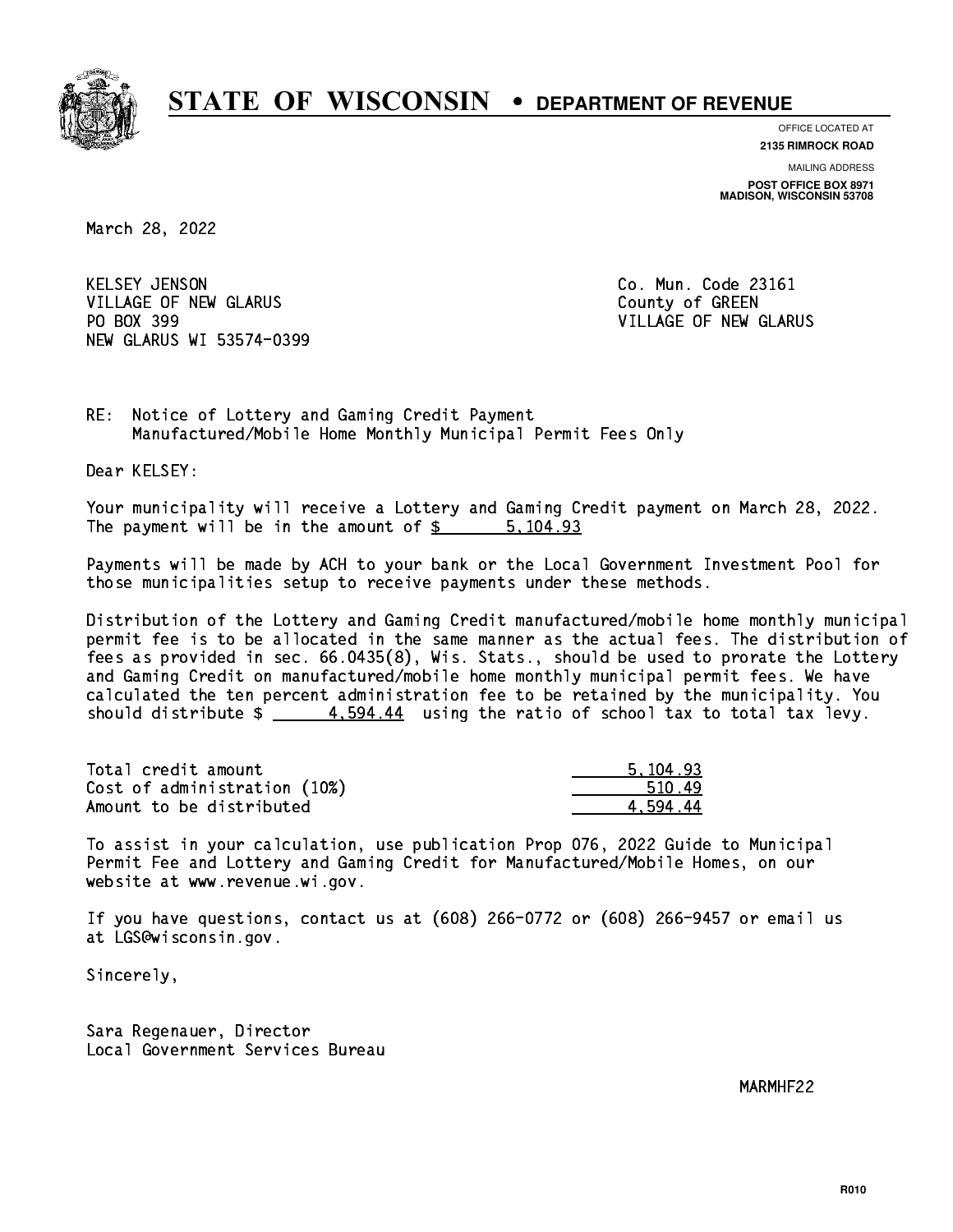

**OFFICE LOCATED AT 2135 RIMROCK ROAD**

**MAILING ADDRESS**

**POST OFFICE BOX 8971 MADISON, WISCONSIN 53708**

March 28, 2022

 KERI MILLER Co. Mun. Code 23206 CITY OF BRODHEAD County of GREEN 1111 WEST 2ND AVE. CITY OF BRODHEAD BRODHEAD WI 53520

RE: Notice of Lottery and Gaming Credit Payment Manufactured/Mobile Home Monthly Municipal Permit Fees Only

Dear KERI:

 Your municipality will receive a Lottery and Gaming Credit payment on March 28, 2022. The payment will be in the amount of \$ 3,116.38 \_\_\_\_\_\_\_\_\_\_\_\_\_\_\_\_

 Payments will be made by ACH to your bank or the Local Government Investment Pool for those municipalities setup to receive payments under these methods.

 Distribution of the Lottery and Gaming Credit manufactured/mobile home monthly municipal permit fee is to be allocated in the same manner as the actual fees. The distribution of fees as provided in sec. 66.0435(8), Wis. Stats., should be used to prorate the Lottery and Gaming Credit on manufactured/mobile home monthly municipal permit fees. We have calculated the ten percent administration fee to be retained by the municipality. You should distribute  $\frac{2,804.75}{2}$  using the ratio of school tax to total tax levy.

| Total credit amount          | 3.116.38 |
|------------------------------|----------|
| Cost of administration (10%) | 311.63   |
| Amount to be distributed     | 2.804.75 |

 To assist in your calculation, use publication Prop 076, 2022 Guide to Municipal Permit Fee and Lottery and Gaming Credit for Manufactured/Mobile Homes, on our website at www.revenue.wi.gov.

 If you have questions, contact us at (608) 266-0772 or (608) 266-9457 or email us at LGS@wisconsin.gov.

Sincerely,

 Sara Regenauer, Director Local Government Services Bureau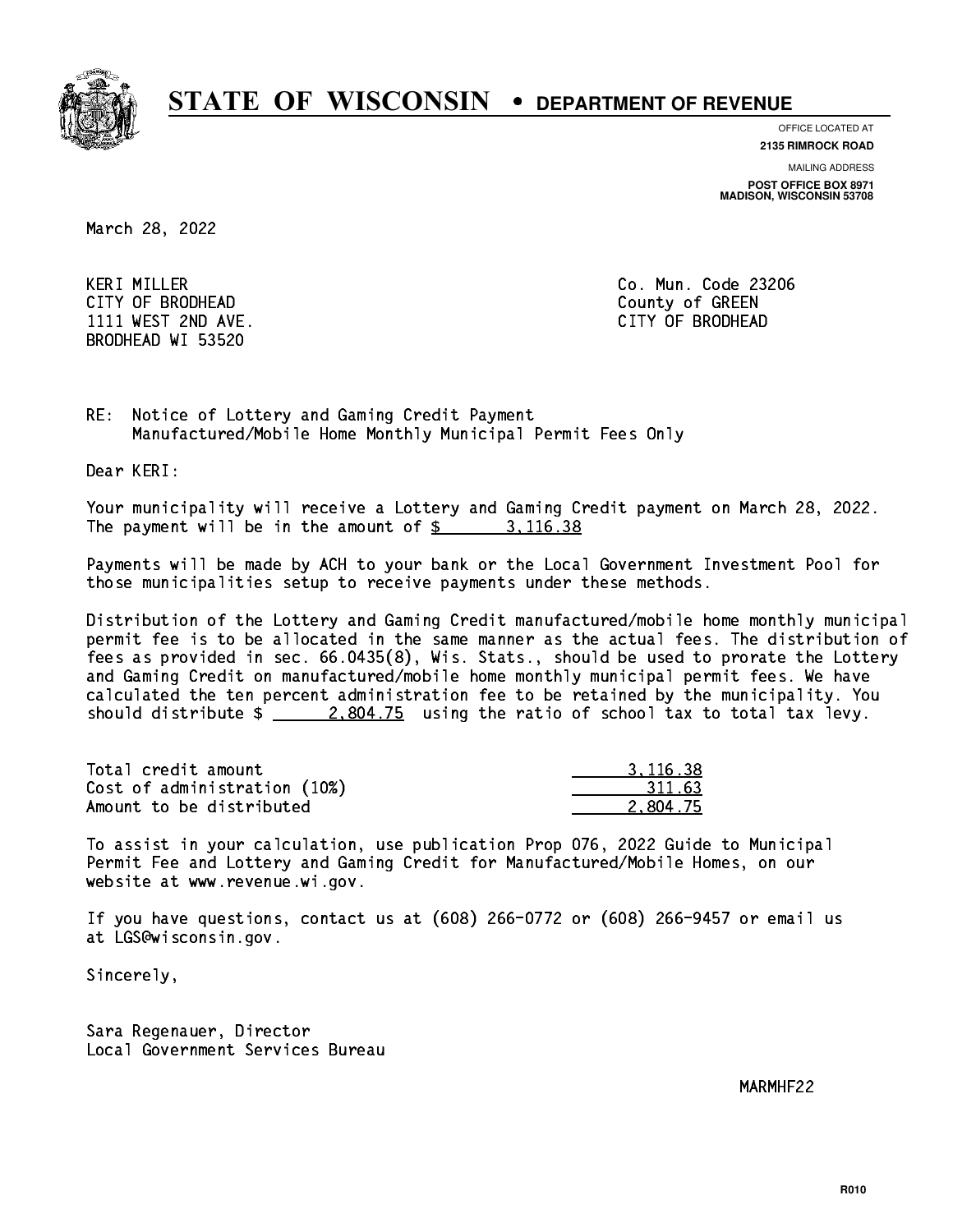

**OFFICE LOCATED AT**

**2135 RIMROCK ROAD**

**MAILING ADDRESS**

**POST OFFICE BOX 8971 MADISON, WISCONSIN 53708**

March 28, 2022

MONROE WI 53556

 BRITTNEY RINDY Co. Mun. Code 23251 CITY OF MONROE County of GREEN 1110 18TH AVE CITY OF MONROE

RE: Notice of Lottery and Gaming Credit Payment Manufactured/Mobile Home Monthly Municipal Permit Fees Only

Dear BRITTNEY:

 Your municipality will receive a Lottery and Gaming Credit payment on March 28, 2022. The payment will be in the amount of  $\frac{2}{3}$  16,980.14

 Payments will be made by ACH to your bank or the Local Government Investment Pool for those municipalities setup to receive payments under these methods.

 Distribution of the Lottery and Gaming Credit manufactured/mobile home monthly municipal permit fee is to be allocated in the same manner as the actual fees. The distribution of fees as provided in sec. 66.0435(8), Wis. Stats., should be used to prorate the Lottery and Gaming Credit on manufactured/mobile home monthly municipal permit fees. We have calculated the ten percent administration fee to be retained by the municipality. You should distribute  $\frac{15,282.13}{ }$  using the ratio of school tax to total tax levy.

| Total credit amount          | 16,980.14 |
|------------------------------|-----------|
| Cost of administration (10%) | 1.698.01  |
| Amount to be distributed     | 15,282.13 |

 To assist in your calculation, use publication Prop 076, 2022 Guide to Municipal Permit Fee and Lottery and Gaming Credit for Manufactured/Mobile Homes, on our website at www.revenue.wi.gov.

 If you have questions, contact us at (608) 266-0772 or (608) 266-9457 or email us at LGS@wisconsin.gov.

Sincerely,

 Sara Regenauer, Director Local Government Services Bureau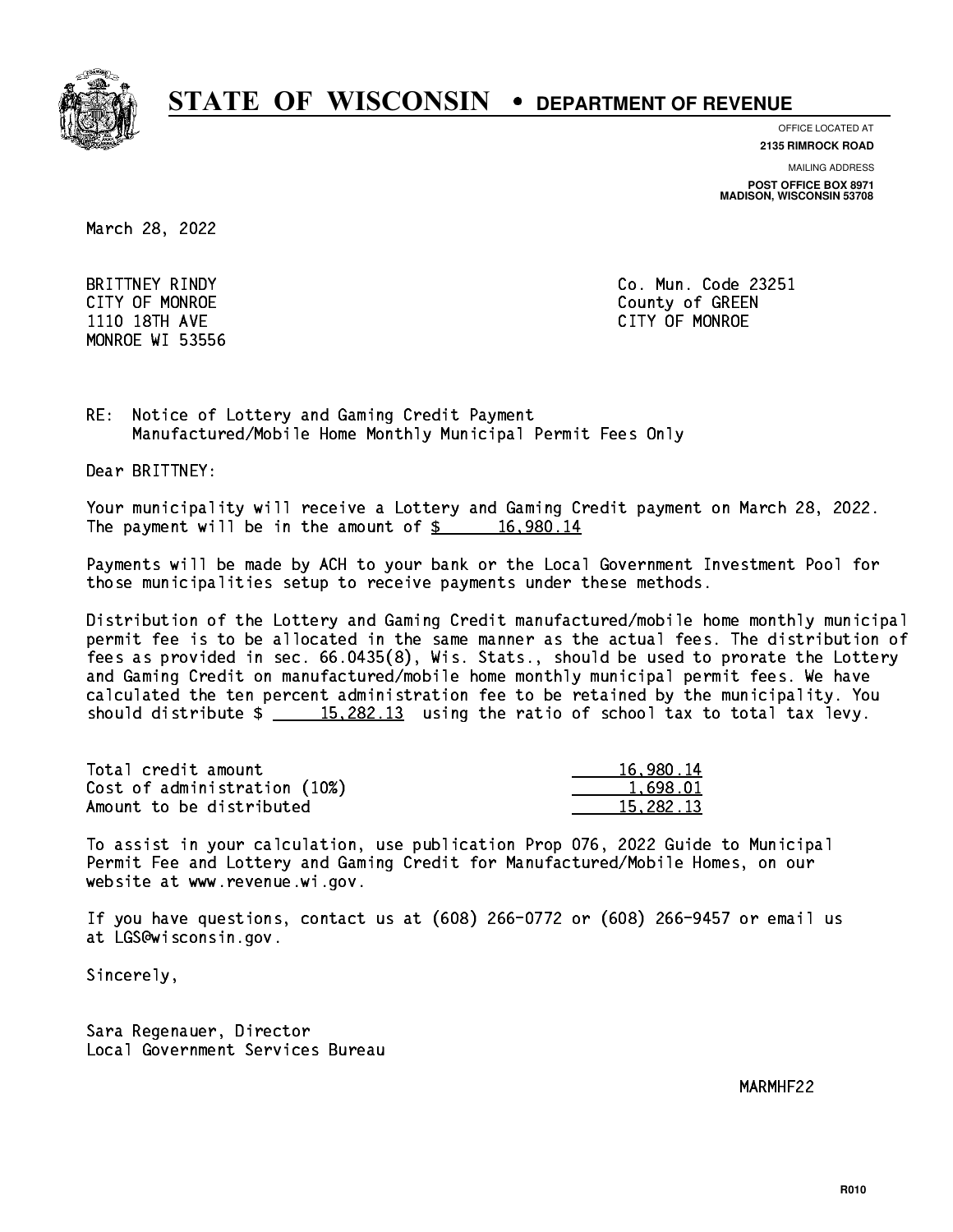

**OFFICE LOCATED AT**

**2135 RIMROCK ROAD**

**MAILING ADDRESS POST OFFICE BOX 8971 MADISON, WISCONSIN 53708**

March 28, 2022

AMANDA TONEY TOWN OF BROOKLYN County of GREEN LAKE N5988 COUNTY ROAD A TOWN OF BROOKLYN GREEN LAKE WI 54941-0656

Co. Mun. Code 24004

RE: Notice of Lottery and Gaming Credit Payment Manufactured/Mobile Home Monthly Municipal Permit Fees Only

Dear AMANDA:

 Your municipality will receive a Lottery and Gaming Credit payment on March 28, 2022. The payment will be in the amount of  $\frac{2}{3}$  3,039.48

 Payments will be made by ACH to your bank or the Local Government Investment Pool for those municipalities setup to receive payments under these methods.

 Distribution of the Lottery and Gaming Credit manufactured/mobile home monthly municipal permit fee is to be allocated in the same manner as the actual fees. The distribution of fees as provided in sec. 66.0435(8), Wis. Stats., should be used to prorate the Lottery and Gaming Credit on manufactured/mobile home monthly municipal permit fees. We have calculated the ten percent administration fee to be retained by the municipality. You should distribute  $\frac{2.735.54}{2.735.54}$  using the ratio of school tax to total tax levy.

| Total credit amount          | 3.039.48 |
|------------------------------|----------|
| Cost of administration (10%) | 303.94   |
| Amount to be distributed     | 2.735.54 |

 To assist in your calculation, use publication Prop 076, 2022 Guide to Municipal Permit Fee and Lottery and Gaming Credit for Manufactured/Mobile Homes, on our website at www.revenue.wi.gov.

 If you have questions, contact us at (608) 266-0772 or (608) 266-9457 or email us at LGS@wisconsin.gov.

Sincerely,

 Sara Regenauer, Director Local Government Services Bureau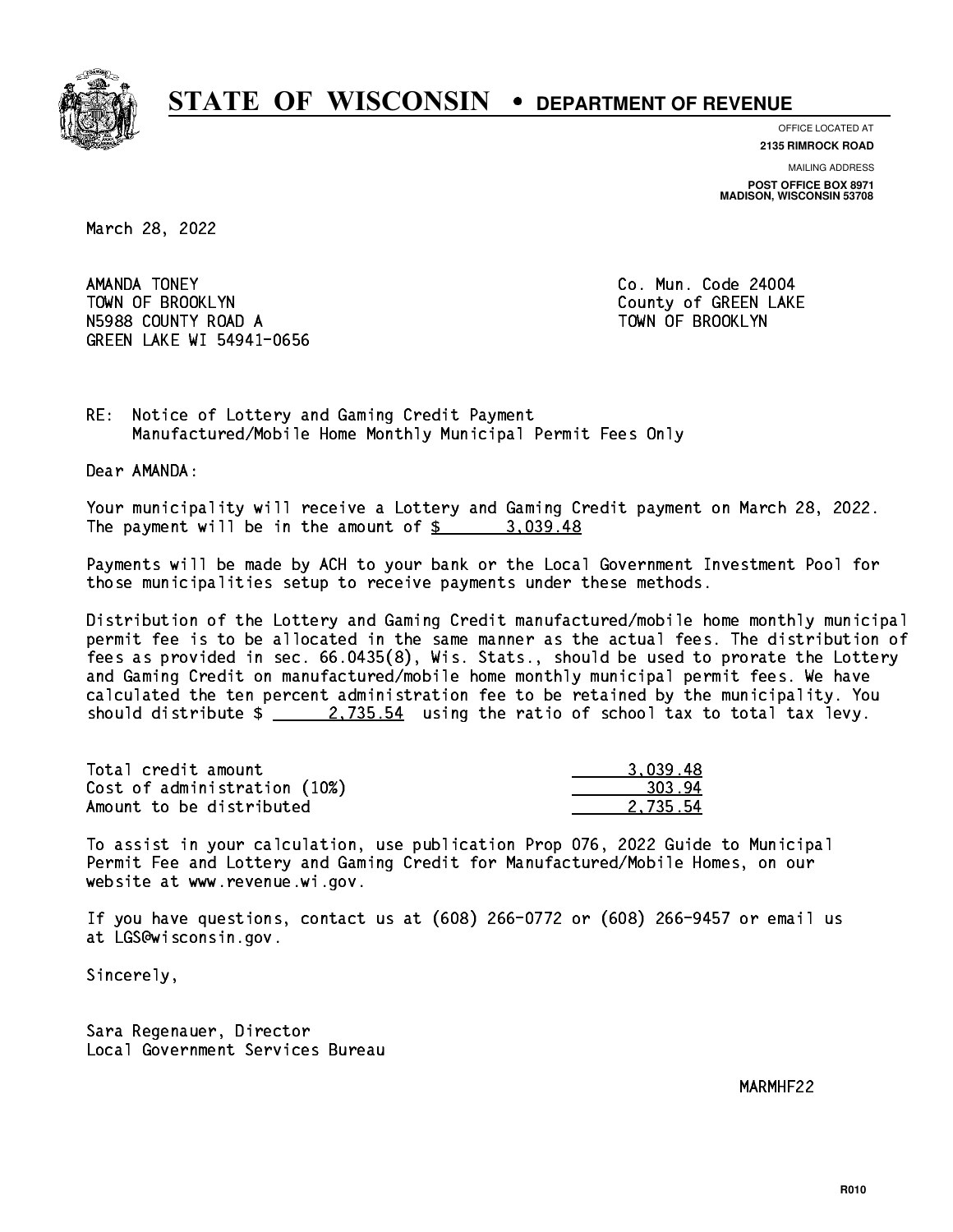

**OFFICE LOCATED AT 2135 RIMROCK ROAD**

**MAILING ADDRESS POST OFFICE BOX 8971 MADISON, WISCONSIN 53708**

March 28, 2022

 SUE GIESE Co. Mun. Code 24014 MARKESAN WI 53946

TOWN OF MARQUETTE TOWN OF MARQUETTE W306 LYONS STREET TOWN OF MARQUETTE

RE: Notice of Lottery and Gaming Credit Payment Manufactured/Mobile Home Monthly Municipal Permit Fees Only

Dear SUE:

 Your municipality will receive a Lottery and Gaming Credit payment on March 28, 2022. The payment will be in the amount of  $\frac{2}{3}$  1,538.88

 Payments will be made by ACH to your bank or the Local Government Investment Pool for those municipalities setup to receive payments under these methods.

 Distribution of the Lottery and Gaming Credit manufactured/mobile home monthly municipal permit fee is to be allocated in the same manner as the actual fees. The distribution of fees as provided in sec. 66.0435(8), Wis. Stats., should be used to prorate the Lottery and Gaming Credit on manufactured/mobile home monthly municipal permit fees. We have calculated the ten percent administration fee to be retained by the municipality. You should distribute  $\frac{1,385.00}{1,385.00}$  using the ratio of school tax to total tax levy.

| Total credit amount          | 1.538.88 |
|------------------------------|----------|
| Cost of administration (10%) | 153.88   |
| Amount to be distributed     | 1,385.00 |

 To assist in your calculation, use publication Prop 076, 2022 Guide to Municipal Permit Fee and Lottery and Gaming Credit for Manufactured/Mobile Homes, on our website at www.revenue.wi.gov.

 If you have questions, contact us at (608) 266-0772 or (608) 266-9457 or email us at LGS@wisconsin.gov.

Sincerely,

 Sara Regenauer, Director Local Government Services Bureau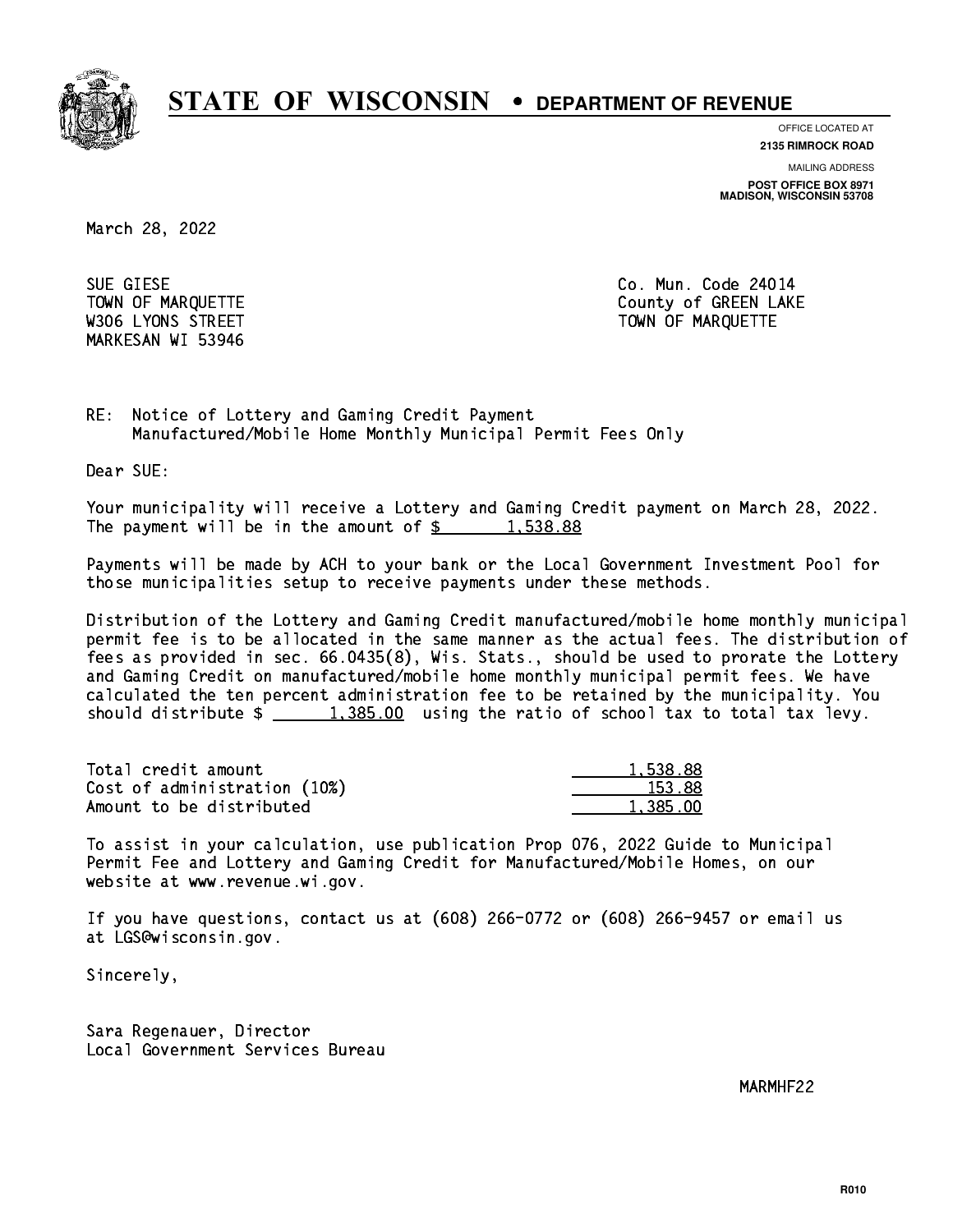

**OFFICE LOCATED AT**

**2135 RIMROCK ROAD**

**MAILING ADDRESS**

**POST OFFICE BOX 8971 MADISON, WISCONSIN 53708**

March 28, 2022

 SARA RUTKOWSKI Co. Mun. Code 24206 PO BOX 272 CITY OF BERLIN BERLIN WI 54923-0272

CITY OF BERLIN COUNTY OF BERLIN

RE: Notice of Lottery and Gaming Credit Payment Manufactured/Mobile Home Monthly Municipal Permit Fees Only

Dear SARA:

 Your municipality will receive a Lottery and Gaming Credit payment on March 28, 2022. The payment will be in the amount of  $\frac{2}{3}$  117.00

 Payments will be made by ACH to your bank or the Local Government Investment Pool for those municipalities setup to receive payments under these methods.

 Distribution of the Lottery and Gaming Credit manufactured/mobile home monthly municipal permit fee is to be allocated in the same manner as the actual fees. The distribution of fees as provided in sec. 66.0435(8), Wis. Stats., should be used to prorate the Lottery and Gaming Credit on manufactured/mobile home monthly municipal permit fees. We have calculated the ten percent administration fee to be retained by the municipality. You should distribute  $\frac{105.30}{105.30}$  using the ratio of school tax to total tax levy.

Total credit amount Cost of administration (10%) Amount to be distributed

| 117 NN     |
|------------|
| 11 70      |
| 1530<br>п. |

 To assist in your calculation, use publication Prop 076, 2022 Guide to Municipal Permit Fee and Lottery and Gaming Credit for Manufactured/Mobile Homes, on our website at www.revenue.wi.gov.

 If you have questions, contact us at (608) 266-0772 or (608) 266-9457 or email us at LGS@wisconsin.gov.

Sincerely,

 Sara Regenauer, Director Local Government Services Bureau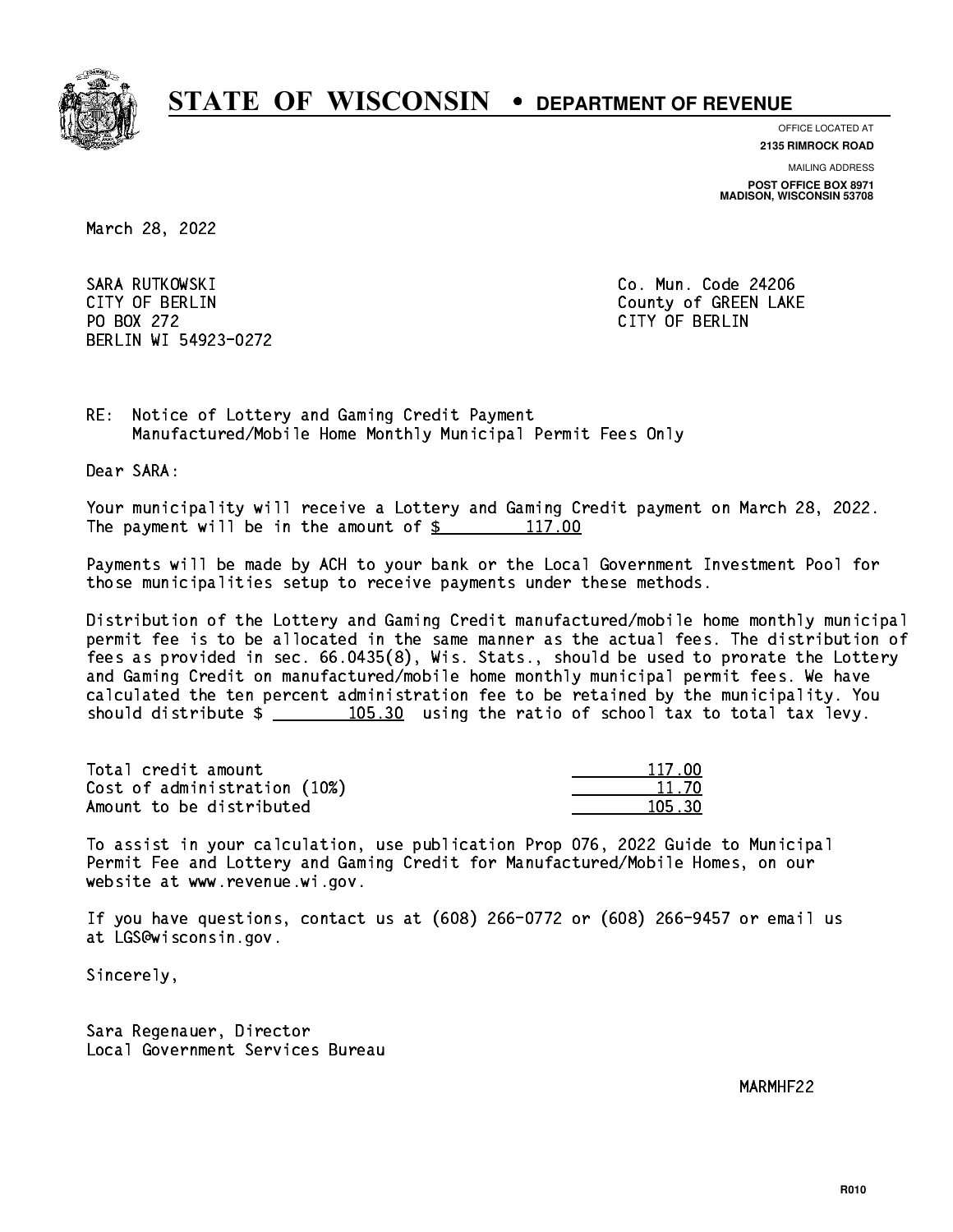

**OFFICE LOCATED AT**

**2135 RIMROCK ROAD**

**MAILING ADDRESS POST OFFICE BOX 8971 MADISON, WISCONSIN 53708**

March 28, 2022

ELIZABETH AMEND CITY OF MARKESAN County of GREEN LAKE PO BOX 352 PO BOX 352 CITY OF MARKESAN MARKESAN WI 53946-0352

Co. Mun. Code 24251

RE: Notice of Lottery and Gaming Credit Payment Manufactured/Mobile Home Monthly Municipal Permit Fees Only

Dear BETSY:

 Your municipality will receive a Lottery and Gaming Credit payment on March 28, 2022. The payment will be in the amount of  $$ 855.00$ 

 Payments will be made by ACH to your bank or the Local Government Investment Pool for those municipalities setup to receive payments under these methods.

 Distribution of the Lottery and Gaming Credit manufactured/mobile home monthly municipal permit fee is to be allocated in the same manner as the actual fees. The distribution of fees as provided in sec. 66.0435(8), Wis. Stats., should be used to prorate the Lottery and Gaming Credit on manufactured/mobile home monthly municipal permit fees. We have calculated the ten percent administration fee to be retained by the municipality. You should distribute  $\frac{2}{2}$   $\frac{769.50}{2}$  using the ratio of school tax to total tax levy.

Total credit amount Cost of administration (10%) Amount to be distributed

| 355 NN      |
|-------------|
| հ հՈ        |
| 9 5N<br>-76 |

 To assist in your calculation, use publication Prop 076, 2022 Guide to Municipal Permit Fee and Lottery and Gaming Credit for Manufactured/Mobile Homes, on our website at www.revenue.wi.gov.

 If you have questions, contact us at (608) 266-0772 or (608) 266-9457 or email us at LGS@wisconsin.gov.

Sincerely,

 Sara Regenauer, Director Local Government Services Bureau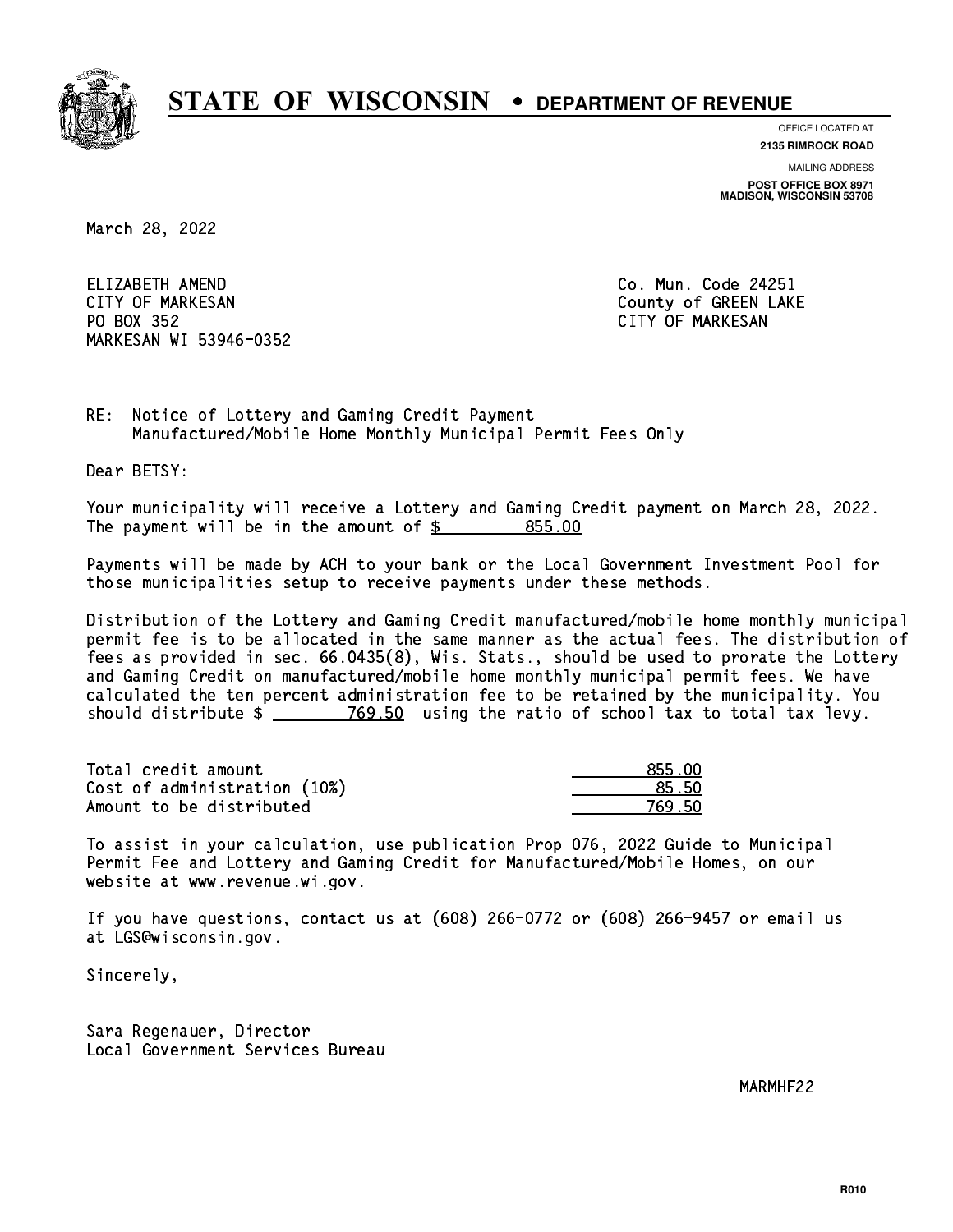

**OFFICE LOCATED AT**

**2135 RIMROCK ROAD**

**MAILING ADDRESS**

**POST OFFICE BOX 8971 MADISON, WISCONSIN 53708**

March 28, 2022

 MARY LOU NEUBAUER Co. Mun. Code 24271 CITY OF PRINCETON COUNTY OF PRINCETON 531 S FULTON ST PO BOX 53 CITY OF PRINCETON PRINCETON WI 54968

RE: Notice of Lottery and Gaming Credit Payment Manufactured/Mobile Home Monthly Municipal Permit Fees Only

Dear MARY LOU:

 Your municipality will receive a Lottery and Gaming Credit payment on March 28, 2022. The payment will be in the amount of  $\frac{20}{3}$ 803.48

 Payments will be made by ACH to your bank or the Local Government Investment Pool for those municipalities setup to receive payments under these methods.

 Distribution of the Lottery and Gaming Credit manufactured/mobile home monthly municipal permit fee is to be allocated in the same manner as the actual fees. The distribution of fees as provided in sec. 66.0435(8), Wis. Stats., should be used to prorate the Lottery and Gaming Credit on manufactured/mobile home monthly municipal permit fees. We have calculated the ten percent administration fee to be retained by the municipality. You should distribute  $\frac{22.14}{23.14}$  using the ratio of school tax to total tax levy.

Total credit amount Cost of administration (10%) Amount to be distributed

| 18<br>n vill |
|--------------|
| ' २4         |
| Δ<br>723 1   |

 To assist in your calculation, use publication Prop 076, 2022 Guide to Municipal Permit Fee and Lottery and Gaming Credit for Manufactured/Mobile Homes, on our website at www.revenue.wi.gov.

 If you have questions, contact us at (608) 266-0772 or (608) 266-9457 or email us at LGS@wisconsin.gov.

Sincerely,

 Sara Regenauer, Director Local Government Services Bureau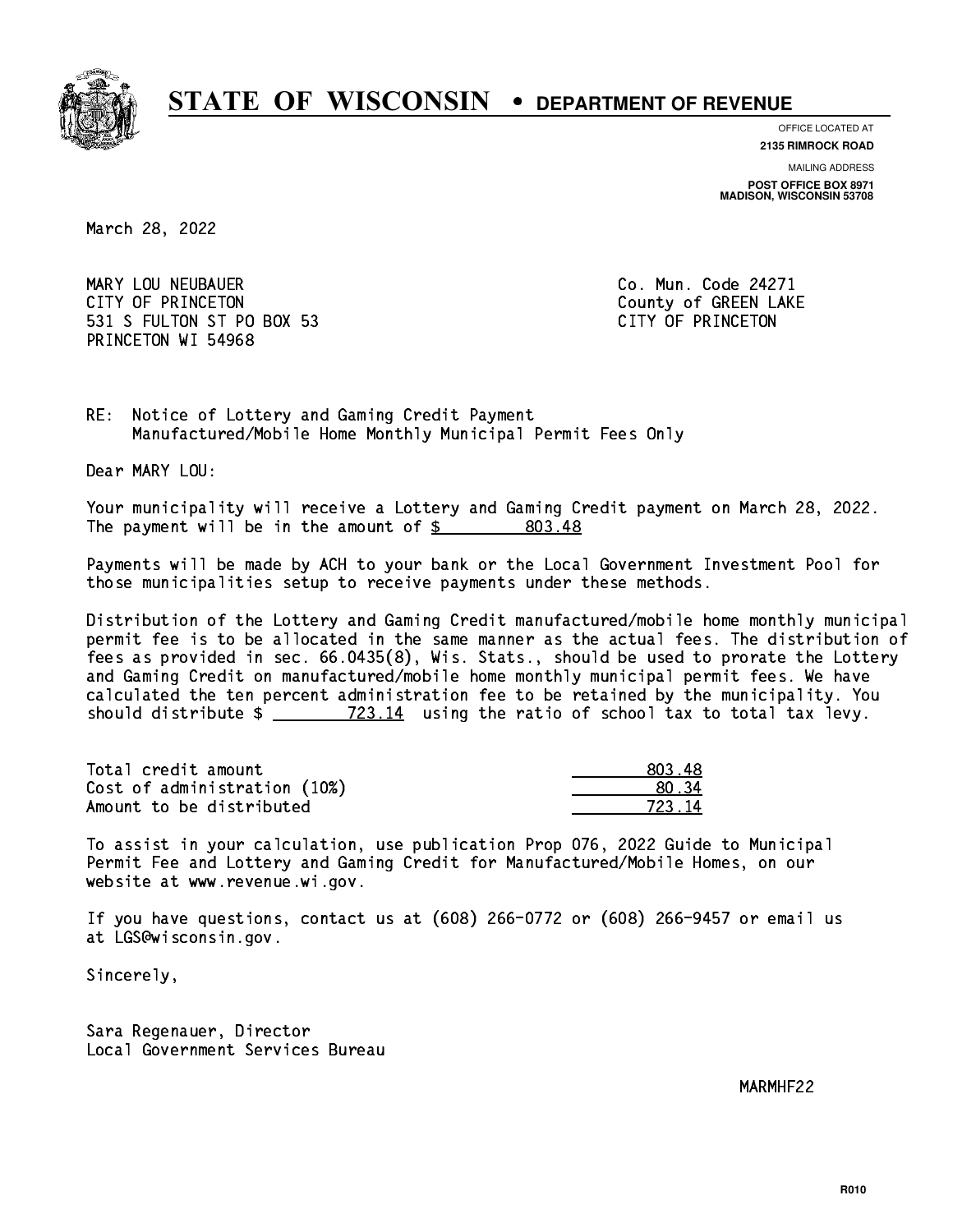

**OFFICE LOCATED AT**

**2135 RIMROCK ROAD**

**MAILING ADDRESS POST OFFICE BOX 8971 MADISON, WISCONSIN 53708**

March 28, 2022

MINNI GAUGER TOWN OF ARENA County of IOWA P O BOX 144 TOWN OF ARENA ARENA WI 53503-0144

Co. Mun. Code 25002

 $RE:$ Notice of Lottery and Gaming Credit Payment Manufactured/Mobile Home Monthly Municipal Permit Fees Only

Dear MINNI:

 Your municipality will receive a Lottery and Gaming Credit payment on March 28, 2022. The payment will be in the amount of \$ 3,119.91 \_\_\_\_\_\_\_\_\_\_\_\_\_\_\_\_

 Payments will be made by ACH to your bank or the Local Government Investment Pool for those municipalities setup to receive payments under these methods.

 Distribution of the Lottery and Gaming Credit manufactured/mobile home monthly municipal permit fee is to be allocated in the same manner as the actual fees. The distribution of fees as provided in sec. 66.0435(8), Wis. Stats., should be used to prorate the Lottery and Gaming Credit on manufactured/mobile home monthly municipal permit fees. We have calculated the ten percent administration fee to be retained by the municipality. You should distribute  $\frac{2,807.92}{2}$  using the ratio of school tax to total tax levy.

| Total credit amount          | 3.119.91 |
|------------------------------|----------|
| Cost of administration (10%) | 311.99   |
| Amount to be distributed     | 2.807.92 |

 To assist in your calculation, use publication Prop 076, 2022 Guide to Municipal Permit Fee and Lottery and Gaming Credit for Manufactured/Mobile Homes, on our website at www.revenue.wi.gov.

 If you have questions, contact us at (608) 266-0772 or (608) 266-9457 or email us at LGS@wisconsin.gov.

Sincerely,

 Sara Regenauer, Director Local Government Services Bureau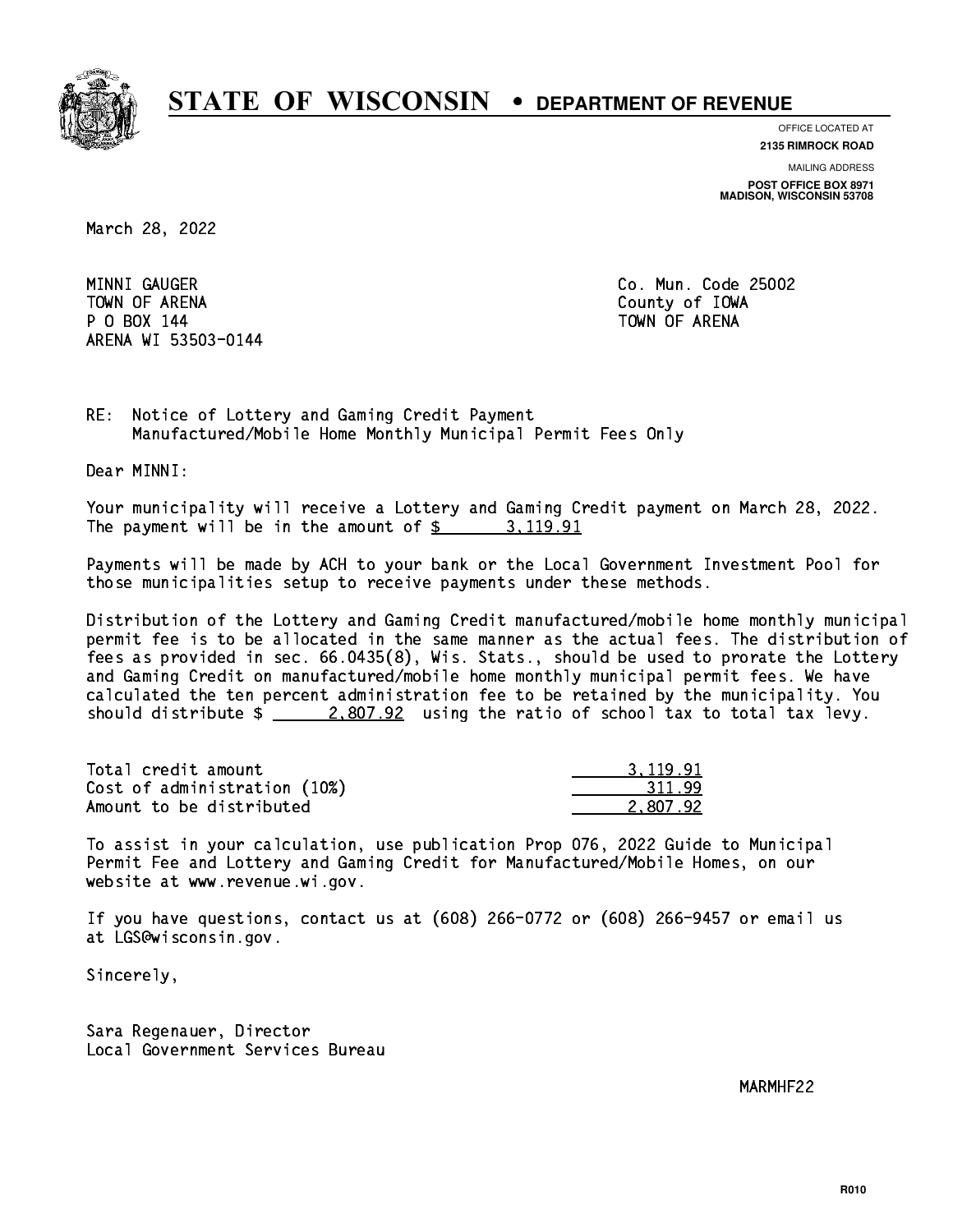

**OFFICE LOCATED AT**

**2135 RIMROCK ROAD**

**MAILING ADDRESS POST OFFICE BOX 8971 MADISON, WISCONSIN 53708**

March 28, 2022

 DEBI J. HEISNER Co. Mun. Code 25018 TOWN OF MINERAL POINT TOWN TOWN County of IOWA 4946 SUNNY RIDGE RD TOWN OF MINERAL POINT MINERAL POINT WI 53565-8815

RE: Notice of Lottery and Gaming Credit Payment Manufactured/Mobile Home Monthly Municipal Permit Fees Only

Dear DEBI:

 Your municipality will receive a Lottery and Gaming Credit payment on March 28, 2022. The payment will be in the amount of  $\frac{2}{3}$  916.14

 Payments will be made by ACH to your bank or the Local Government Investment Pool for those municipalities setup to receive payments under these methods.

 Distribution of the Lottery and Gaming Credit manufactured/mobile home monthly municipal permit fee is to be allocated in the same manner as the actual fees. The distribution of fees as provided in sec. 66.0435(8), Wis. Stats., should be used to prorate the Lottery and Gaming Credit on manufactured/mobile home monthly municipal permit fees. We have calculated the ten percent administration fee to be retained by the municipality. You should distribute  $\frac{24.53}{2}$  using the ratio of school tax to total tax levy.

| Total credit amount          | 916.14 |
|------------------------------|--------|
| Cost of administration (10%) | 91.61  |
| Amount to be distributed     | 824.53 |

| 14<br>ຂີ    |
|-------------|
| 61          |
| 1 53<br>82. |

 To assist in your calculation, use publication Prop 076, 2022 Guide to Municipal Permit Fee and Lottery and Gaming Credit for Manufactured/Mobile Homes, on our website at www.revenue.wi.gov.

 If you have questions, contact us at (608) 266-0772 or (608) 266-9457 or email us at LGS@wisconsin.gov.

Sincerely,

 Sara Regenauer, Director Local Government Services Bureau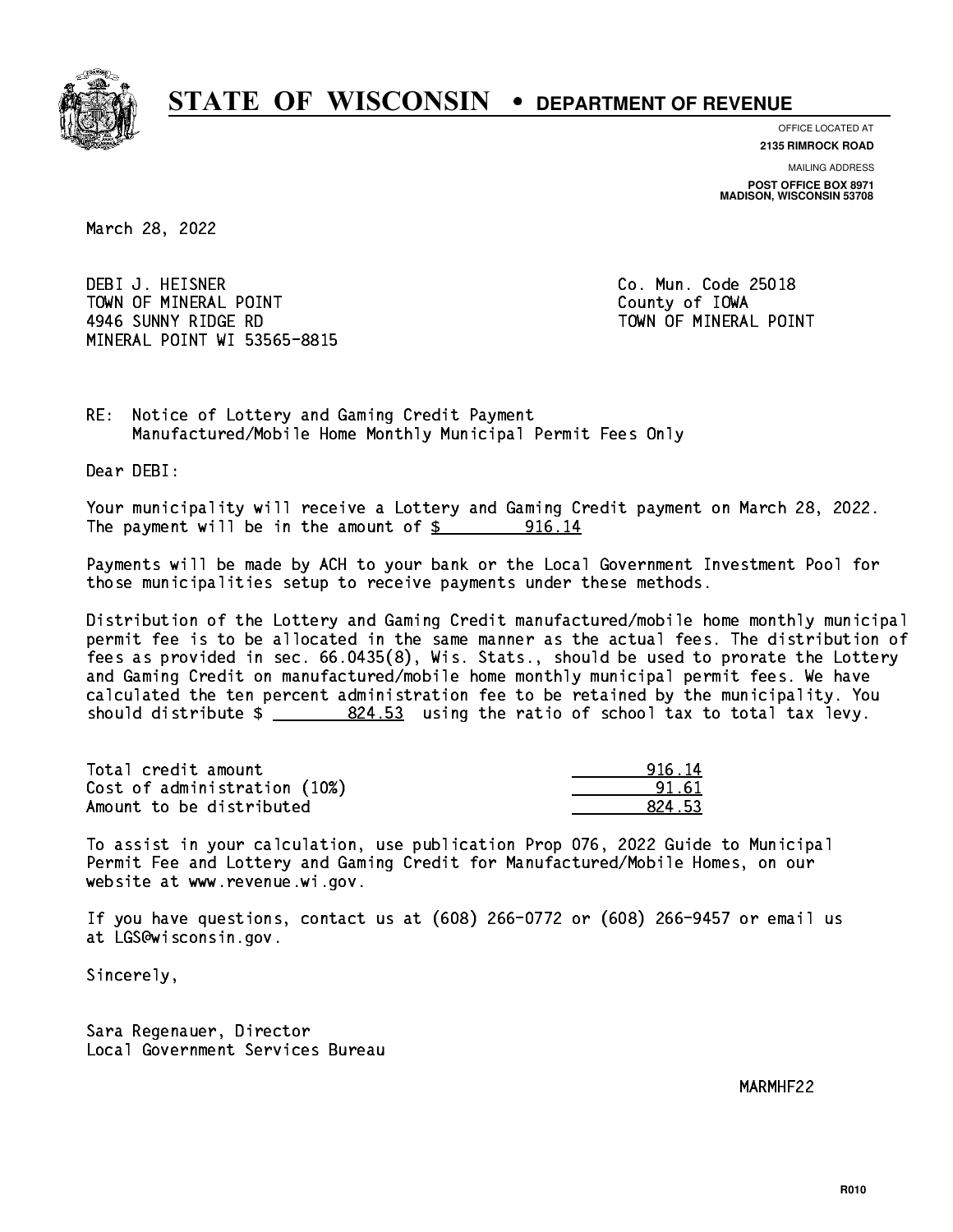

**OFFICE LOCATED AT**

**2135 RIMROCK ROAD**

**MAILING ADDRESS POST OFFICE BOX 8971 MADISON, WISCONSIN 53708**

March 28, 2022

SUSAN ZIEBARTH VILLAGE OF AVOCA COUNTY OF THE COUNTY OF THE COUNTY OF IOWA 401 WISCONSIN ST VILLAGE OF AVOCA AVOCA WI 53506-0188

Co. Mun. Code 25102

RE: Notice of Lottery and Gaming Credit Payment Manufactured/Mobile Home Monthly Municipal Permit Fees Only

Dear SUSAN:

 Your municipality will receive a Lottery and Gaming Credit payment on March 28, 2022. The payment will be in the amount of  $\frac{2}{3}$  1,779.01

 Payments will be made by ACH to your bank or the Local Government Investment Pool for those municipalities setup to receive payments under these methods.

 Distribution of the Lottery and Gaming Credit manufactured/mobile home monthly municipal permit fee is to be allocated in the same manner as the actual fees. The distribution of fees as provided in sec. 66.0435(8), Wis. Stats., should be used to prorate the Lottery and Gaming Credit on manufactured/mobile home monthly municipal permit fees. We have calculated the ten percent administration fee to be retained by the municipality. You should distribute  $\frac{1,601.11}{1}$  using the ratio of school tax to total tax levy.

| Total credit amount          | 1.779.01 |
|------------------------------|----------|
| Cost of administration (10%) | 177.90   |
| Amount to be distributed     | 1.601.11 |

 To assist in your calculation, use publication Prop 076, 2022 Guide to Municipal Permit Fee and Lottery and Gaming Credit for Manufactured/Mobile Homes, on our website at www.revenue.wi.gov.

 If you have questions, contact us at (608) 266-0772 or (608) 266-9457 or email us at LGS@wisconsin.gov.

Sincerely,

 Sara Regenauer, Director Local Government Services Bureau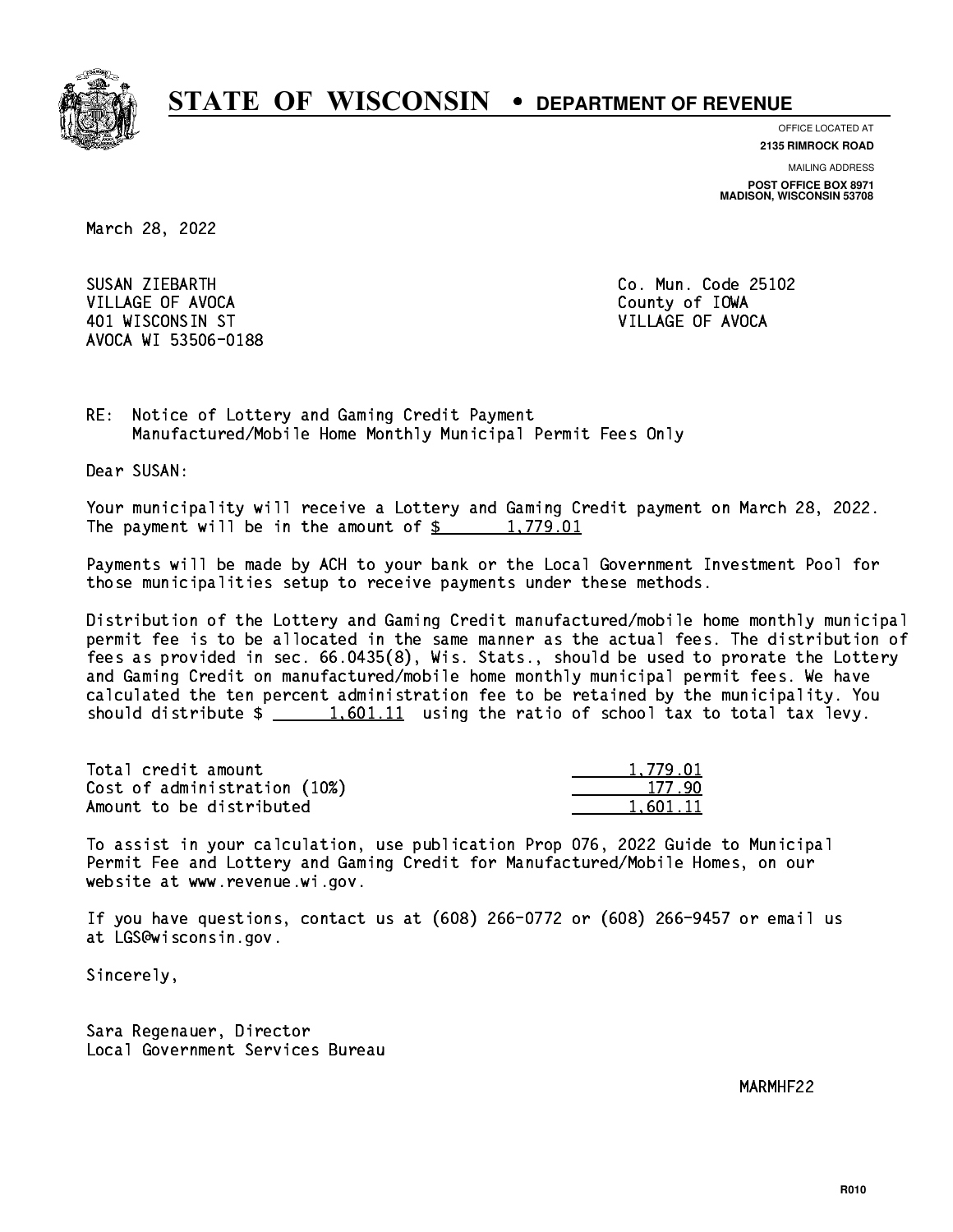

**OFFICE LOCATED AT**

**2135 RIMROCK ROAD**

**MAILING ADDRESS POST OFFICE BOX 8971 MADISON, WISCONSIN 53708**

March 28, 2022

**BECKY FREDERICKS** VILLAGE OF HIGHLAND **County of IOWA** PO BOX 284 HIGHLAND WI 53543-0284

Co. Mun. Code 25136 VILLAGE OF HIGHLAND

RE: Notice of Lottery and Gaming Credit Payment Manufactured/Mobile Home Monthly Municipal Permit Fees Only

Dear BECKY:

 Your municipality will receive a Lottery and Gaming Credit payment on March 28, 2022. The payment will be in the amount of  $\frac{2}{3}$ 95.88

 Payments will be made by ACH to your bank or the Local Government Investment Pool for those municipalities setup to receive payments under these methods.

 Distribution of the Lottery and Gaming Credit manufactured/mobile home monthly municipal permit fee is to be allocated in the same manner as the actual fees. The distribution of fees as provided in sec. 66.0435(8), Wis. Stats., should be used to prorate the Lottery and Gaming Credit on manufactured/mobile home monthly municipal permit fees. We have calculated the ten percent administration fee to be retained by the municipality. You should distribute  $\frac{2}{2}$   $\frac{86.30}{2}$  using the ratio of school tax to total tax levy.

Total credit amount Cost of administration (10%) Amount to be distributed

| - 9       |
|-----------|
| ∢n<br>- 3 |

 To assist in your calculation, use publication Prop 076, 2022 Guide to Municipal Permit Fee and Lottery and Gaming Credit for Manufactured/Mobile Homes, on our website at www.revenue.wi.gov.

 If you have questions, contact us at (608) 266-0772 or (608) 266-9457 or email us at LGS@wisconsin.gov.

Sincerely,

 Sara Regenauer, Director Local Government Services Bureau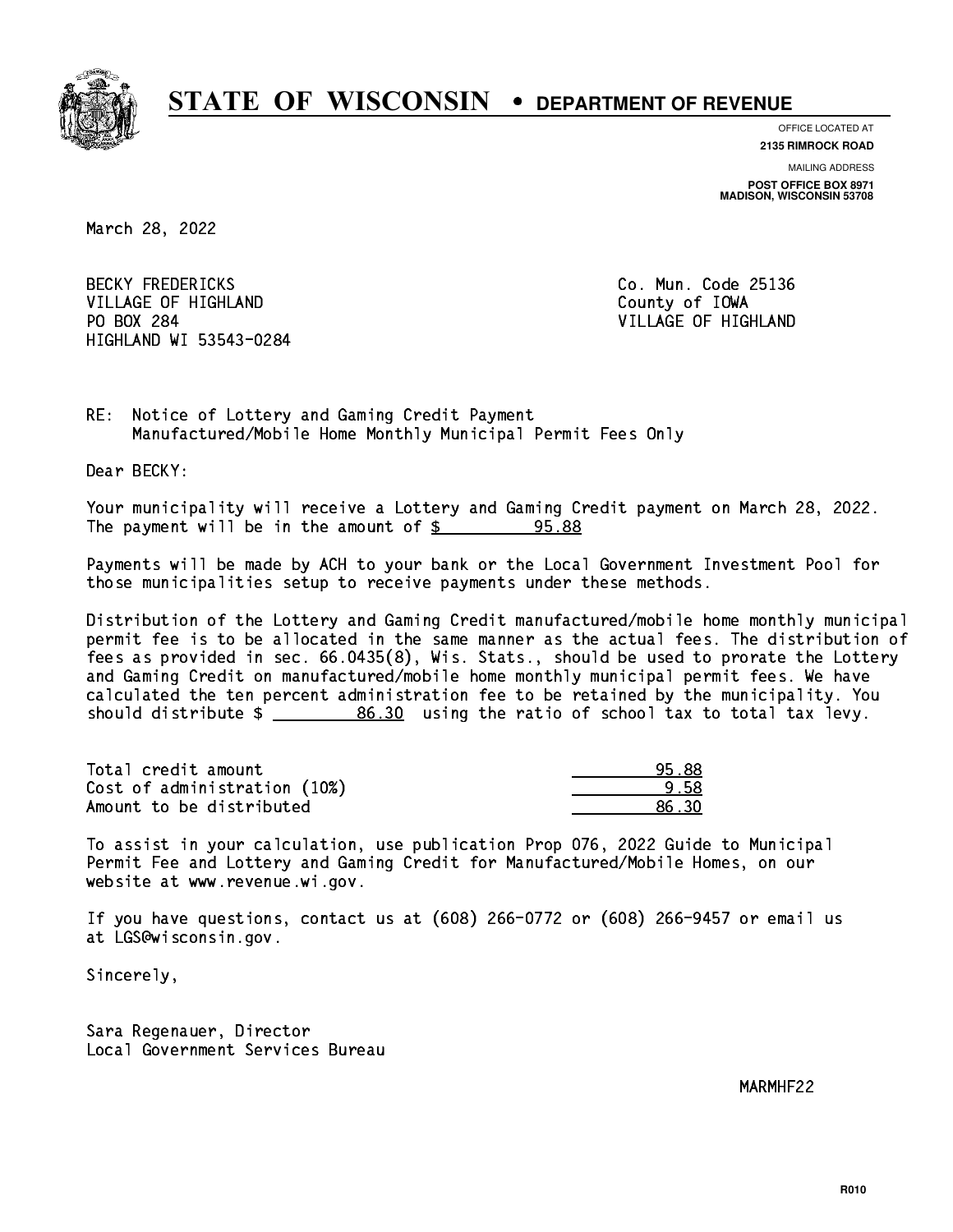

**OFFICE LOCATED AT**

**2135 RIMROCK ROAD**

**MAILING ADDRESS POST OFFICE BOX 8971 MADISON, WISCONSIN 53708**

March 28, 2022

SHELLY BULL VILLAGE OF LINDEN COUNTY OF LOOKS PO BOX 469 LINDEN WI 53553-0469

Co. Mun. Code 25146 VILLAGE OF LINDEN

RE: Notice of Lottery and Gaming Credit Payment Manufactured/Mobile Home Monthly Municipal Permit Fees Only

Dear SHELLY:

 Your municipality will receive a Lottery and Gaming Credit payment on March 28, 2022. The payment will be in the amount of  $\frac{2}{3}$  1,168.44

 Payments will be made by ACH to your bank or the Local Government Investment Pool for those municipalities setup to receive payments under these methods.

 Distribution of the Lottery and Gaming Credit manufactured/mobile home monthly municipal permit fee is to be allocated in the same manner as the actual fees. The distribution of fees as provided in sec. 66.0435(8), Wis. Stats., should be used to prorate the Lottery and Gaming Credit on manufactured/mobile home monthly municipal permit fees. We have calculated the ten percent administration fee to be retained by the municipality. You should distribute  $\frac{1.051.60}{1.051.60}$  using the ratio of school tax to total tax levy.

| Total credit amount          | 1.168.44 |
|------------------------------|----------|
| Cost of administration (10%) | 116.84   |
| Amount to be distributed     | 1.051.60 |

 To assist in your calculation, use publication Prop 076, 2022 Guide to Municipal Permit Fee and Lottery and Gaming Credit for Manufactured/Mobile Homes, on our website at www.revenue.wi.gov.

 If you have questions, contact us at (608) 266-0772 or (608) 266-9457 or email us at LGS@wisconsin.gov.

Sincerely,

 Sara Regenauer, Director Local Government Services Bureau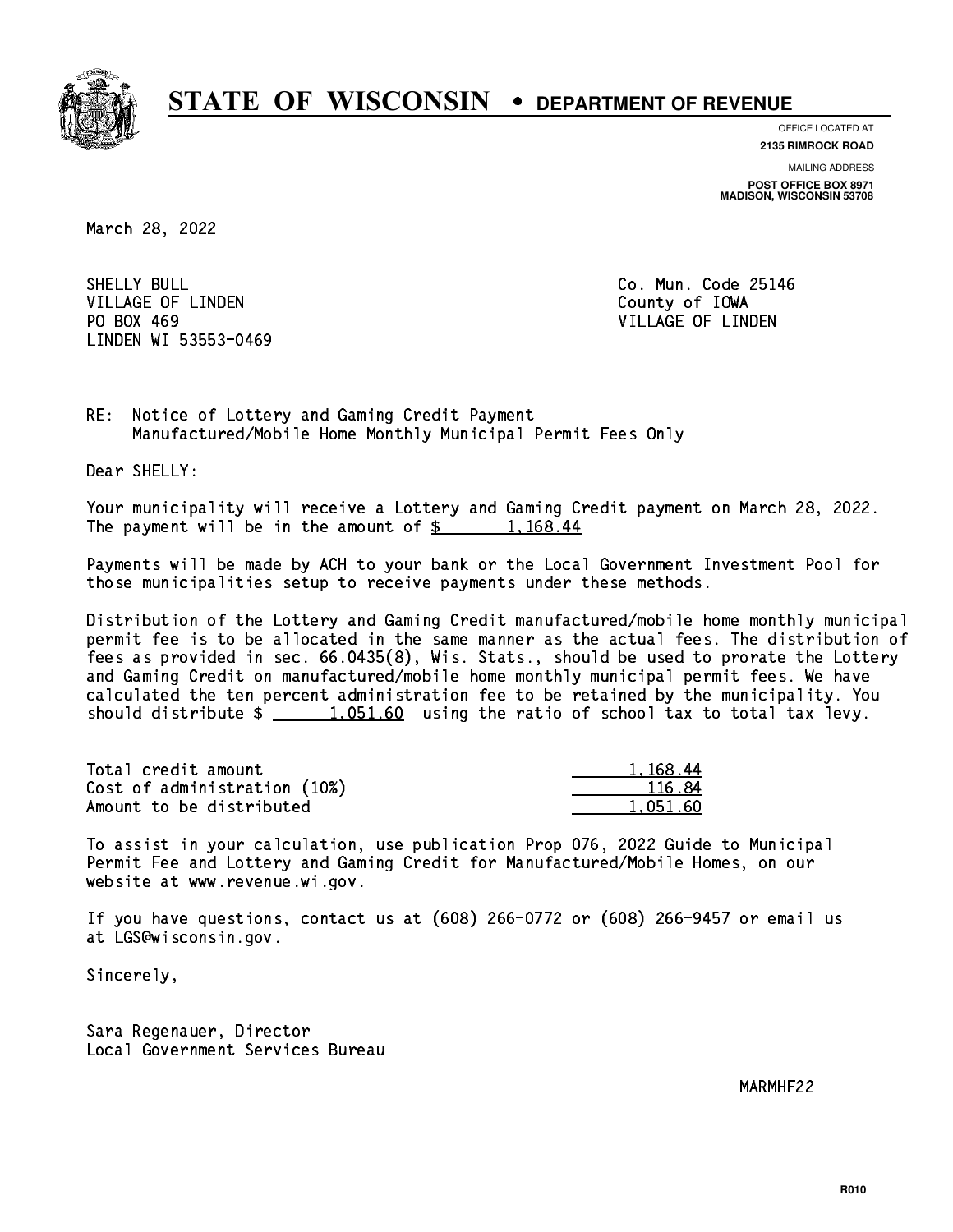

**OFFICE LOCATED AT 2135 RIMROCK ROAD**

**MAILING ADDRESS**

**POST OFFICE BOX 8971 MADISON, WISCONSIN 53708**

March 28, 2022

 CINDA JOHNSON Co. Mun. Code 25153 VILLAGE OF MUSCODA County of IOWA PO BOX 206, 206 N WISCONSIN AV VILLAGE OF MUSCODA MUSCODA WI 53573-0206

RE: Notice of Lottery and Gaming Credit Payment Manufactured/Mobile Home Monthly Municipal Permit Fees Only

Dear CINDA:

 Your municipality will receive a Lottery and Gaming Credit payment on March 28, 2022. The payment will be in the amount of  $\frac{2}{3}$  1,740.52

 Payments will be made by ACH to your bank or the Local Government Investment Pool for those municipalities setup to receive payments under these methods.

 Distribution of the Lottery and Gaming Credit manufactured/mobile home monthly municipal permit fee is to be allocated in the same manner as the actual fees. The distribution of fees as provided in sec. 66.0435(8), Wis. Stats., should be used to prorate the Lottery and Gaming Credit on manufactured/mobile home monthly municipal permit fees. We have calculated the ten percent administration fee to be retained by the municipality. You should distribute  $\frac{1.566.47}{1.566.47}$  using the ratio of school tax to total tax levy.

| Total credit amount          | 1.740.52 |
|------------------------------|----------|
| Cost of administration (10%) | 174.05   |
| Amount to be distributed     | 1.566.47 |

 To assist in your calculation, use publication Prop 076, 2022 Guide to Municipal Permit Fee and Lottery and Gaming Credit for Manufactured/Mobile Homes, on our website at www.revenue.wi.gov.

 If you have questions, contact us at (608) 266-0772 or (608) 266-9457 or email us at LGS@wisconsin.gov.

Sincerely,

 Sara Regenauer, Director Local Government Services Bureau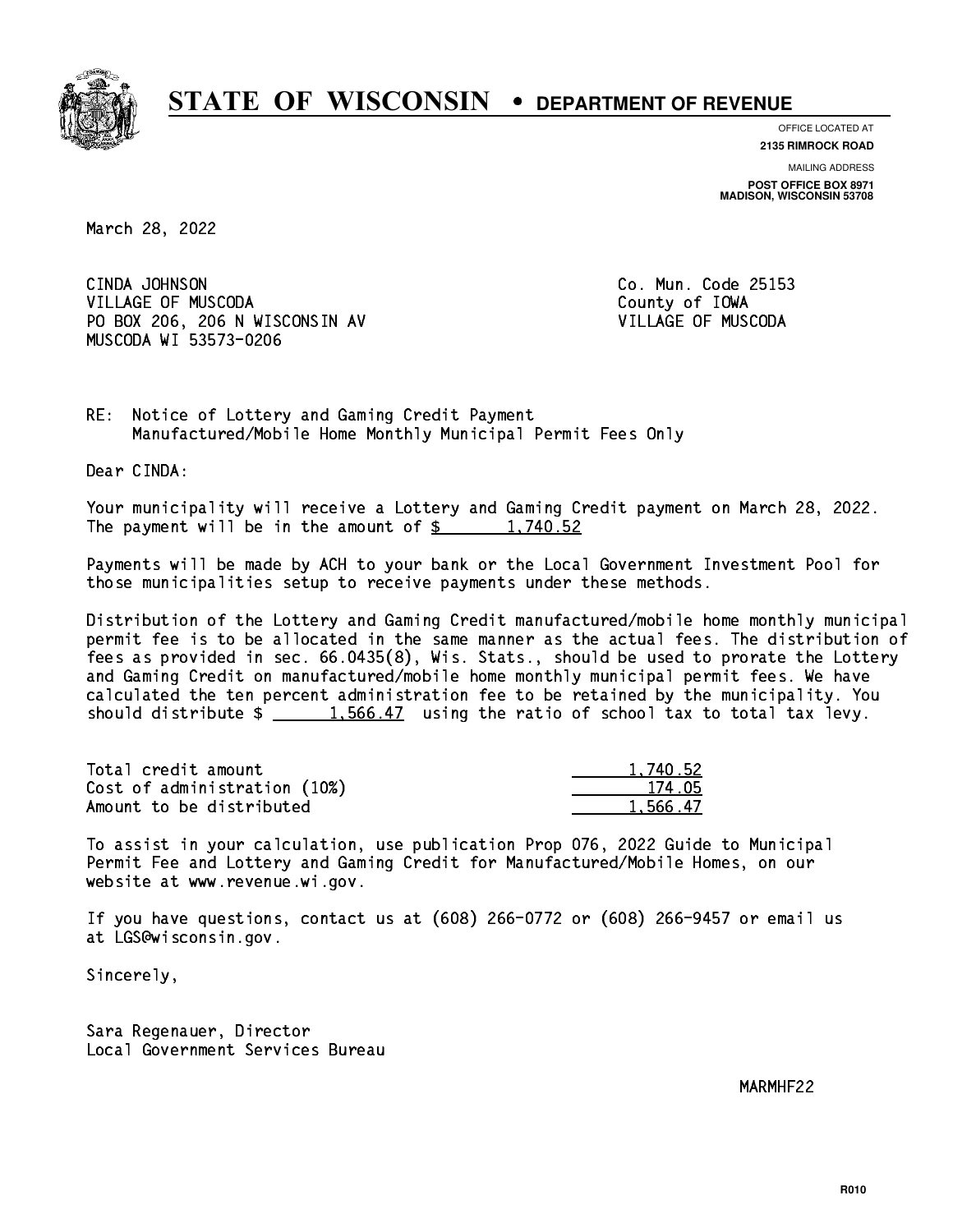

**OFFICE LOCATED AT**

**2135 RIMROCK ROAD**

**MAILING ADDRESS POST OFFICE BOX 8971 MADISON, WISCONSIN 53708**

March 28, 2022

 LAUREE AULIK Co. Mun. Code 25216 CITY OF DODGEVILLE **COUNTY COUNTY OF IOWA**  100 E FOUNTAIN ST CITY OF DODGEVILLE DODGEVILLE WI 53533-1750

RE: Notice of Lottery and Gaming Credit Payment Manufactured/Mobile Home Monthly Municipal Permit Fees Only

Dear LAUREE:

 Your municipality will receive a Lottery and Gaming Credit payment on March 28, 2022. The payment will be in the amount of  $\frac{2}{3}$  4,480.96

 Payments will be made by ACH to your bank or the Local Government Investment Pool for those municipalities setup to receive payments under these methods.

 Distribution of the Lottery and Gaming Credit manufactured/mobile home monthly municipal permit fee is to be allocated in the same manner as the actual fees. The distribution of fees as provided in sec. 66.0435(8), Wis. Stats., should be used to prorate the Lottery and Gaming Credit on manufactured/mobile home monthly municipal permit fees. We have calculated the ten percent administration fee to be retained by the municipality. You should distribute  $\frac{4}{1032.87}$  using the ratio of school tax to total tax levy.

| Total credit amount          | 4.480.96 |
|------------------------------|----------|
| Cost of administration (10%) | 448.N9   |
| Amount to be distributed     | 4.032.87 |

 To assist in your calculation, use publication Prop 076, 2022 Guide to Municipal Permit Fee and Lottery and Gaming Credit for Manufactured/Mobile Homes, on our website at www.revenue.wi.gov.

 If you have questions, contact us at (608) 266-0772 or (608) 266-9457 or email us at LGS@wisconsin.gov.

Sincerely,

 Sara Regenauer, Director Local Government Services Bureau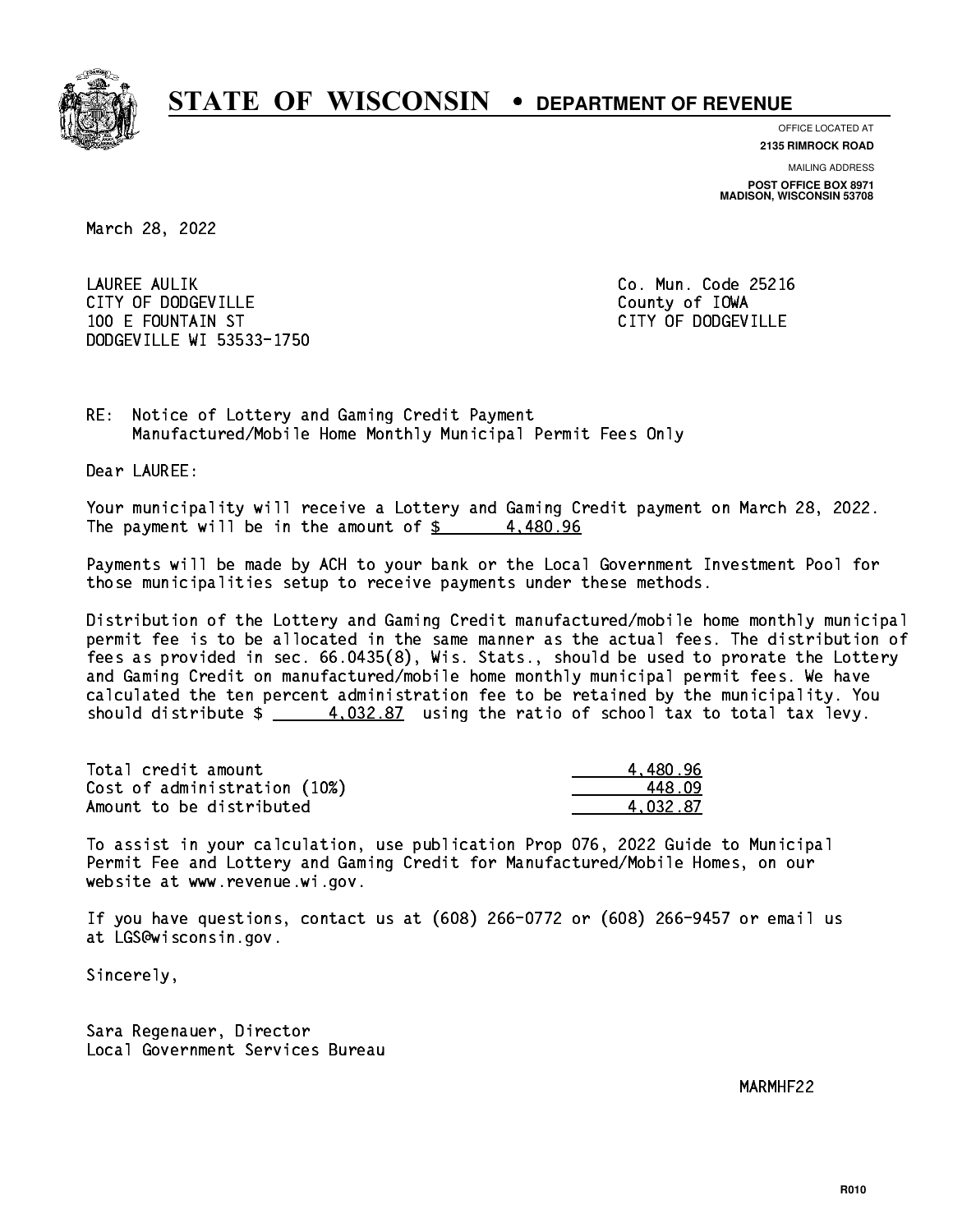

**OFFICE LOCATED AT 2135 RIMROCK ROAD**

**MAILING ADDRESS**

**POST OFFICE BOX 8971 MADISON, WISCONSIN 53708**

March 28, 2022

SHARI MARG TOWN OF ALBION County of JACKSON N6084 SQUAW CREEK RD TOWN OF ALBION BLACK RIVER FALLS WI 54615-6033

Co. Mun. Code 27004

RE: Notice of Lottery and Gaming Credit Payment Manufactured/Mobile Home Monthly Municipal Permit Fees Only

Dear SHARI:

 Your municipality will receive a Lottery and Gaming Credit payment on March 28, 2022. The payment will be in the amount of  $\frac{2}{3}$  1,529.39

 Payments will be made by ACH to your bank or the Local Government Investment Pool for those municipalities setup to receive payments under these methods.

 Distribution of the Lottery and Gaming Credit manufactured/mobile home monthly municipal permit fee is to be allocated in the same manner as the actual fees. The distribution of fees as provided in sec. 66.0435(8), Wis. Stats., should be used to prorate the Lottery and Gaming Credit on manufactured/mobile home monthly municipal permit fees. We have calculated the ten percent administration fee to be retained by the municipality. You should distribute  $\frac{1,376.46}{1,376.46}$  using the ratio of school tax to total tax levy.

| Total credit amount          | 1,529.39 |
|------------------------------|----------|
| Cost of administration (10%) | 152.93   |
| Amount to be distributed     | 1.376.46 |

 To assist in your calculation, use publication Prop 076, 2022 Guide to Municipal Permit Fee and Lottery and Gaming Credit for Manufactured/Mobile Homes, on our website at www.revenue.wi.gov.

 If you have questions, contact us at (608) 266-0772 or (608) 266-9457 or email us at LGS@wisconsin.gov.

Sincerely,

 Sara Regenauer, Director Local Government Services Bureau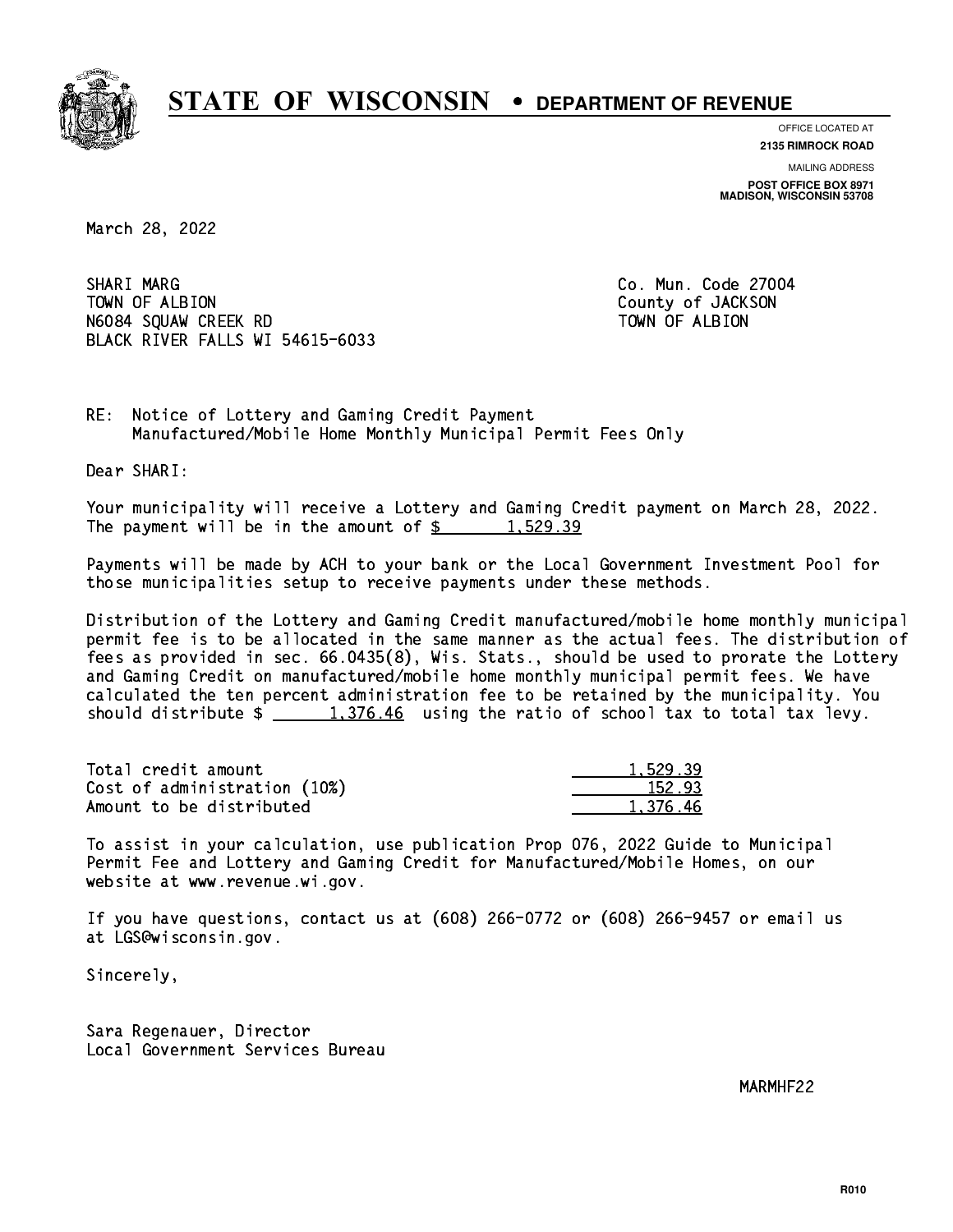

**OFFICE LOCATED AT**

**2135 RIMROCK ROAD**

**MAILING ADDRESS POST OFFICE BOX 8971 MADISON, WISCONSIN 53708**

March 28, 2022

JANN DAHL TOWN OF BROCKWAY **COUNTY OF SECOND-** TOWN OF BROCKWAY PO BOX 484 PO BOX 484 TOWN OF BROCKWAY BLACK RIVER FALLS WI 54615-0484

Co. Mun. Code 27010

RE: Notice of Lottery and Gaming Credit Payment Manufactured/Mobile Home Monthly Municipal Permit Fees Only

Dear JANN:

 Your municipality will receive a Lottery and Gaming Credit payment on March 28, 2022. The payment will be in the amount of  $\frac{2.634.90}{2.634.90}$ 

 Payments will be made by ACH to your bank or the Local Government Investment Pool for those municipalities setup to receive payments under these methods.

 Distribution of the Lottery and Gaming Credit manufactured/mobile home monthly municipal permit fee is to be allocated in the same manner as the actual fees. The distribution of fees as provided in sec. 66.0435(8), Wis. Stats., should be used to prorate the Lottery and Gaming Credit on manufactured/mobile home monthly municipal permit fees. We have calculated the ten percent administration fee to be retained by the municipality. You should distribute  $\frac{2,371.41}{2}$  using the ratio of school tax to total tax levy.

| Total credit amount          | 2.634.90 |
|------------------------------|----------|
| Cost of administration (10%) | -263-49  |
| Amount to be distributed     | 2.371.41 |

 To assist in your calculation, use publication Prop 076, 2022 Guide to Municipal Permit Fee and Lottery and Gaming Credit for Manufactured/Mobile Homes, on our website at www.revenue.wi.gov.

 If you have questions, contact us at (608) 266-0772 or (608) 266-9457 or email us at LGS@wisconsin.gov.

Sincerely,

 Sara Regenauer, Director Local Government Services Bureau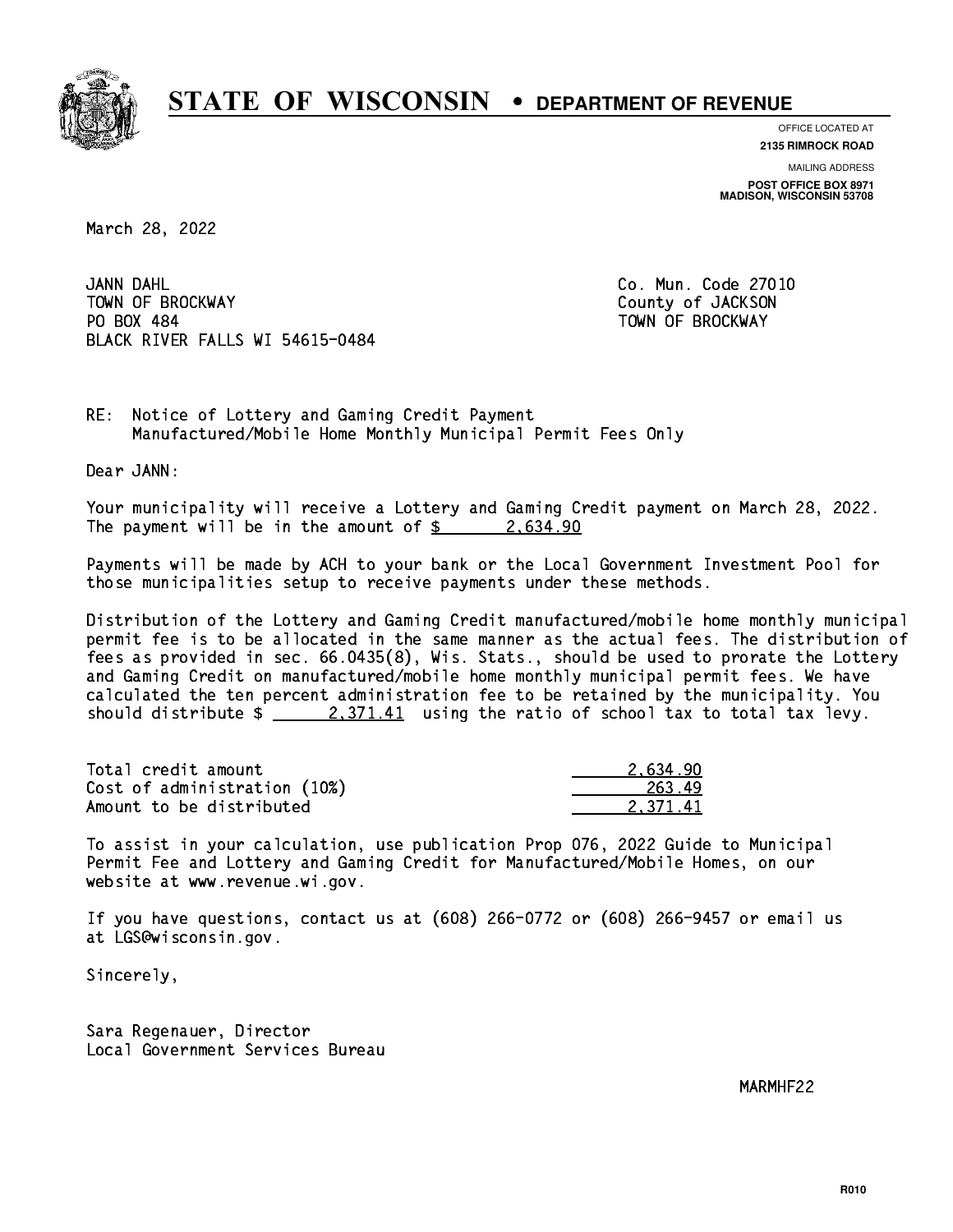

**OFFICE LOCATED AT**

**2135 RIMROCK ROAD**

**MAILING ADDRESS**

**POST OFFICE BOX 8971 MADISON, WISCONSIN 53708**

March 28, 2022

BRENDA LINDBERG N8454 HELSTAD RD HIXTON WI 54635

Co. Mun. Code 27024 TOWN OF HIXTON COUNTY OF SALES AND TOWN OF HIXTON TOWN OF HIXTON

RE: Notice of Lottery and Gaming Credit Payment Manufactured/Mobile Home Monthly Municipal Permit Fees Only

Dear BRENDA:

 Your municipality will receive a Lottery and Gaming Credit payment on March 28, 2022. The payment will be in the amount of  $$ 723.54$ 

 Payments will be made by ACH to your bank or the Local Government Investment Pool for those municipalities setup to receive payments under these methods.

 Distribution of the Lottery and Gaming Credit manufactured/mobile home monthly municipal permit fee is to be allocated in the same manner as the actual fees. The distribution of fees as provided in sec. 66.0435(8), Wis. Stats., should be used to prorate the Lottery and Gaming Credit on manufactured/mobile home monthly municipal permit fees. We have calculated the ten percent administration fee to be retained by the municipality. You should distribute  $\frac{2}{1}$   $\frac{651.19}{2}$  using the ratio of school tax to total tax levy.

Total credit amount Cost of administration (10%) Amount to be distributed

| アフマー         |
|--------------|
| 72.35        |
| ı a<br>561 - |

 To assist in your calculation, use publication Prop 076, 2022 Guide to Municipal Permit Fee and Lottery and Gaming Credit for Manufactured/Mobile Homes, on our website at www.revenue.wi.gov.

 If you have questions, contact us at (608) 266-0772 or (608) 266-9457 or email us at LGS@wisconsin.gov.

Sincerely,

 Sara Regenauer, Director Local Government Services Bureau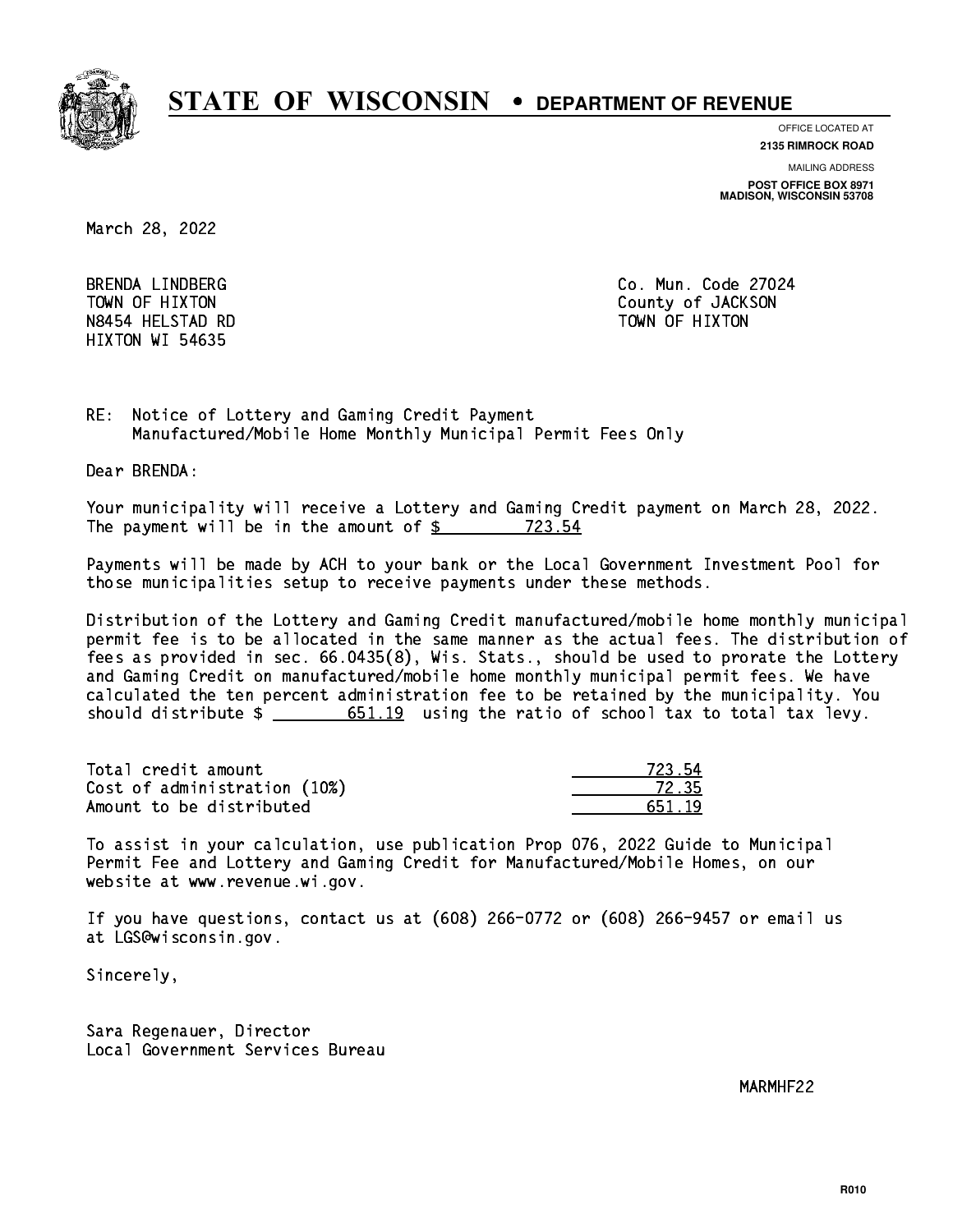

**OFFICE LOCATED AT**

**2135 RIMROCK ROAD**

**MAILING ADDRESS**

**POST OFFICE BOX 8971 MADISON, WISCONSIN 53708**

March 28, 2022

**REBECCA FRANKS**  TOWN OF MANCHESTER County of JACKSON N4861 ROBINSON RD. TOWN OF MANCHESTER BLACK RIVER FALLS WI 54615-6929

Co. Mun. Code 27032

RE: Notice of Lottery and Gaming Credit Payment Manufactured/Mobile Home Monthly Municipal Permit Fees Only

Dear REBECCA:

 Your municipality will receive a Lottery and Gaming Credit payment on March 28, 2022. The payment will be in the amount of  $$ 283.34$ 

 Payments will be made by ACH to your bank or the Local Government Investment Pool for those municipalities setup to receive payments under these methods.

 Distribution of the Lottery and Gaming Credit manufactured/mobile home monthly municipal permit fee is to be allocated in the same manner as the actual fees. The distribution of fees as provided in sec. 66.0435(8), Wis. Stats., should be used to prorate the Lottery and Gaming Credit on manufactured/mobile home monthly municipal permit fees. We have calculated the ten percent administration fee to be retained by the municipality. You should distribute  $\frac{255.01}{255.01}$  using the ratio of school tax to total tax levy.

Total credit amount Cost of administration (10%) Amount to be distributed

| R 22       |
|------------|
| ገ 1<br>クロー |

 To assist in your calculation, use publication Prop 076, 2022 Guide to Municipal Permit Fee and Lottery and Gaming Credit for Manufactured/Mobile Homes, on our website at www.revenue.wi.gov.

 If you have questions, contact us at (608) 266-0772 or (608) 266-9457 or email us at LGS@wisconsin.gov.

Sincerely,

 Sara Regenauer, Director Local Government Services Bureau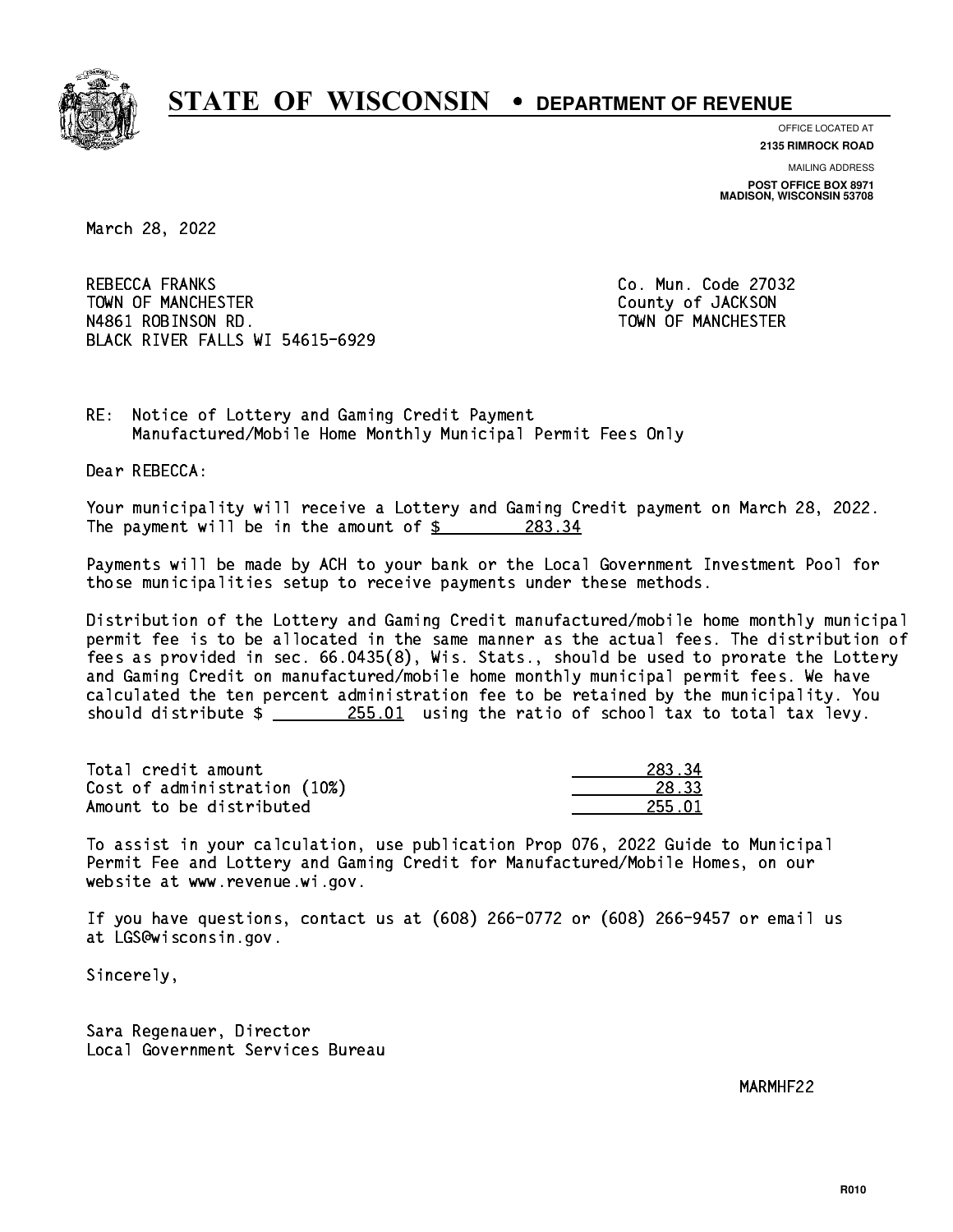

**OFFICE LOCATED AT**

**2135 RIMROCK ROAD**

**MAILING ADDRESS**

**POST OFFICE BOX 8971 MADISON, WISCONSIN 53708**

March 28, 2022

 LAURIE MUELLER Co. Mun. Code 27136 VILLAGE OF HIXTON COUNTY OF JACKSON PO BOX 127 VILLAGE OF HIXTON HIXTON WI 54635-0127

RE: Notice of Lottery and Gaming Credit Payment Manufactured/Mobile Home Monthly Municipal Permit Fees Only

Dear LAURIE:

 Your municipality will receive a Lottery and Gaming Credit payment on March 28, 2022. The payment will be in the amount of  $\frac{231.70}{231.70}$ 

 Payments will be made by ACH to your bank or the Local Government Investment Pool for those municipalities setup to receive payments under these methods.

 Distribution of the Lottery and Gaming Credit manufactured/mobile home monthly municipal permit fee is to be allocated in the same manner as the actual fees. The distribution of fees as provided in sec. 66.0435(8), Wis. Stats., should be used to prorate the Lottery and Gaming Credit on manufactured/mobile home monthly municipal permit fees. We have calculated the ten percent administration fee to be retained by the municipality. You should distribute  $\frac{208.53}{208.53}$  using the ratio of school tax to total tax levy.

Total credit amount Cost of administration (10%) Amount to be distributed

| 231 7<br>n |
|------------|
| 23 17      |
| 53<br>٠,   |

 To assist in your calculation, use publication Prop 076, 2022 Guide to Municipal Permit Fee and Lottery and Gaming Credit for Manufactured/Mobile Homes, on our website at www.revenue.wi.gov.

 If you have questions, contact us at (608) 266-0772 or (608) 266-9457 or email us at LGS@wisconsin.gov.

Sincerely,

 Sara Regenauer, Director Local Government Services Bureau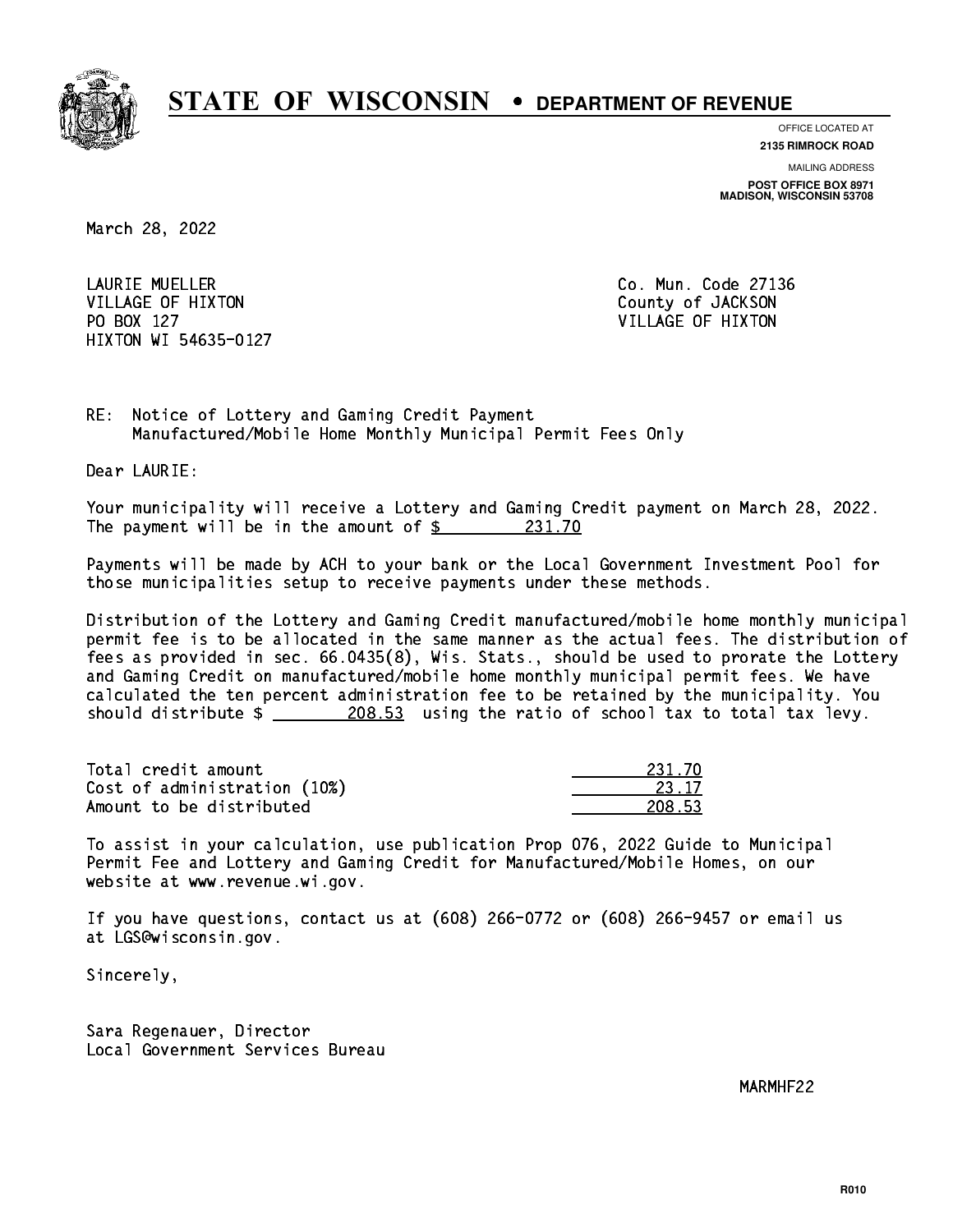

**OFFICE LOCATED AT**

**2135 RIMROCK ROAD**

**MAILING ADDRESS POST OFFICE BOX 8971 MADISON, WISCONSIN 53708**

March 28, 2022

CASIE COTTONE CASIE COTTONE Co. Mun. Code 27151 VILLAGE OF MELROSE County of JACKSON PO BOX 117, 112 N WASHINGTON VILLAGE OF MELROSE MELROSE WI 54642-0117

RE: Notice of Lottery and Gaming Credit Payment Manufactured/Mobile Home Monthly Municipal Permit Fees Only

Dear CASIE:

 Your municipality will receive a Lottery and Gaming Credit payment on March 28, 2022. The payment will be in the amount of  $\frac{2}{3}$  150.48

 Payments will be made by ACH to your bank or the Local Government Investment Pool for those municipalities setup to receive payments under these methods.

 Distribution of the Lottery and Gaming Credit manufactured/mobile home monthly municipal permit fee is to be allocated in the same manner as the actual fees. The distribution of fees as provided in sec. 66.0435(8), Wis. Stats., should be used to prorate the Lottery and Gaming Credit on manufactured/mobile home monthly municipal permit fees. We have calculated the ten percent administration fee to be retained by the municipality. You should distribute  $\frac{135.44}{135.44}$  using the ratio of school tax to total tax levy.

Total credit amount Cost of administration (10%) Amount to be distributed

| IЯ<br>ווה ד |
|-------------|
| 15 N4       |
| л<br>125.   |

 To assist in your calculation, use publication Prop 076, 2022 Guide to Municipal Permit Fee and Lottery and Gaming Credit for Manufactured/Mobile Homes, on our website at www.revenue.wi.gov.

 If you have questions, contact us at (608) 266-0772 or (608) 266-9457 or email us at LGS@wisconsin.gov.

Sincerely,

 Sara Regenauer, Director Local Government Services Bureau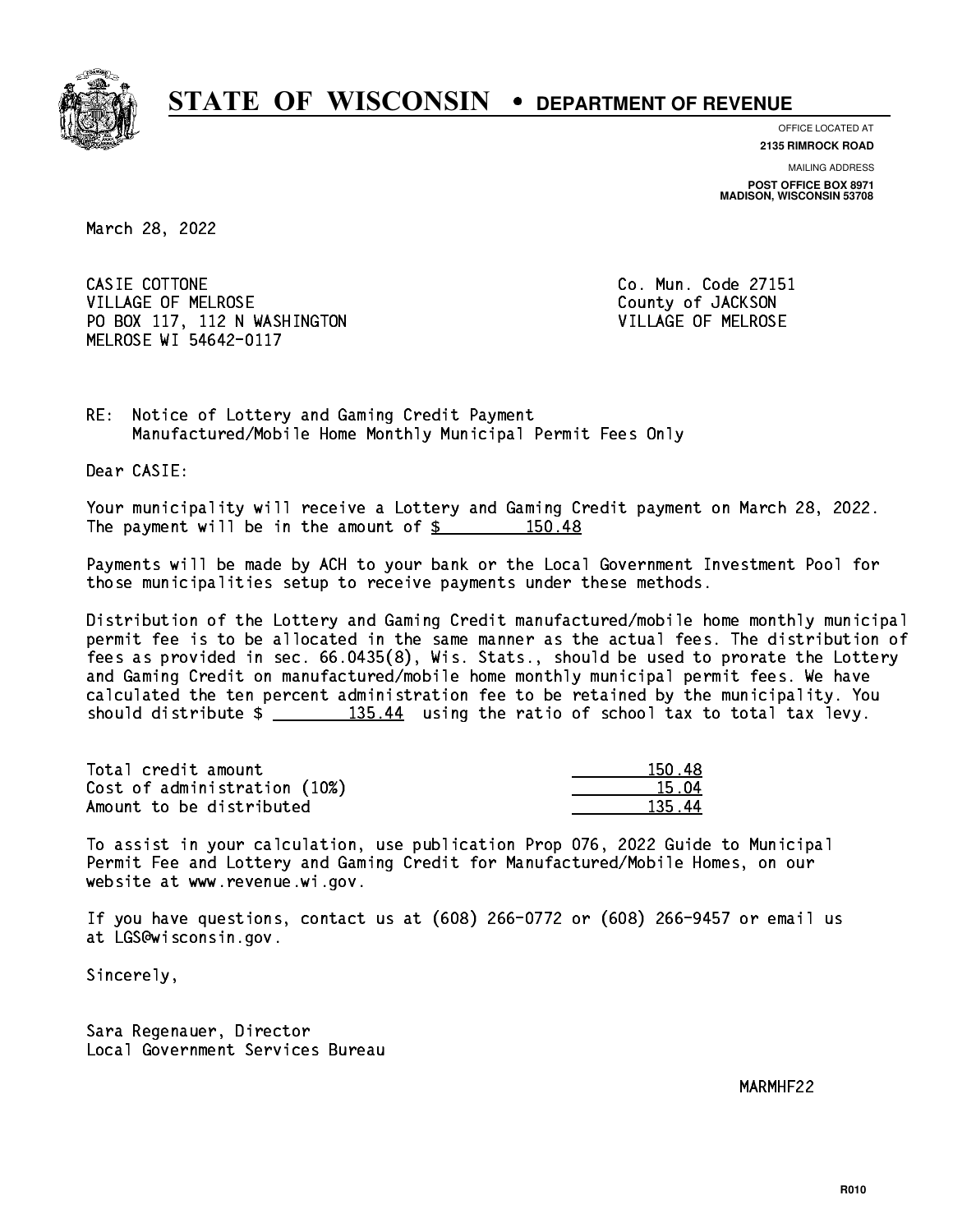

**OFFICE LOCATED AT**

**2135 RIMROCK ROAD**

**MAILING ADDRESS POST OFFICE BOX 8971 MADISON, WISCONSIN 53708**

March 28, 2022

 PENNY DANIELSON Co. Mun. Code 27152 VILLAGE OF MERRILLAN County of JACKSON PO BOX 70 MERRILLAN WI 54754-0070

VILLAGE OF MERRILLAN

RE: Notice of Lottery and Gaming Credit Payment Manufactured/Mobile Home Monthly Municipal Permit Fees Only

Dear PENNY:

 Your municipality will receive a Lottery and Gaming Credit payment on March 28, 2022. The payment will be in the amount of  $$ 897.84$ 

 Payments will be made by ACH to your bank or the Local Government Investment Pool for those municipalities setup to receive payments under these methods.

 Distribution of the Lottery and Gaming Credit manufactured/mobile home monthly municipal permit fee is to be allocated in the same manner as the actual fees. The distribution of fees as provided in sec. 66.0435(8), Wis. Stats., should be used to prorate the Lottery and Gaming Credit on manufactured/mobile home monthly municipal permit fees. We have calculated the ten percent administration fee to be retained by the municipality. You should distribute  $\frac{2}{1}$  \_\_\_\_\_\_\_\_\_\_\_ 808.06 using the ratio of school tax to total tax levy.

| Total credit amount          | 897.84  |
|------------------------------|---------|
| Cost of administration (10%) | 89.78   |
| Amount to be distributed     | 808. OG |

 To assist in your calculation, use publication Prop 076, 2022 Guide to Municipal Permit Fee and Lottery and Gaming Credit for Manufactured/Mobile Homes, on our website at www.revenue.wi.gov.

 If you have questions, contact us at (608) 266-0772 or (608) 266-9457 or email us at LGS@wisconsin.gov.

Sincerely,

 Sara Regenauer, Director Local Government Services Bureau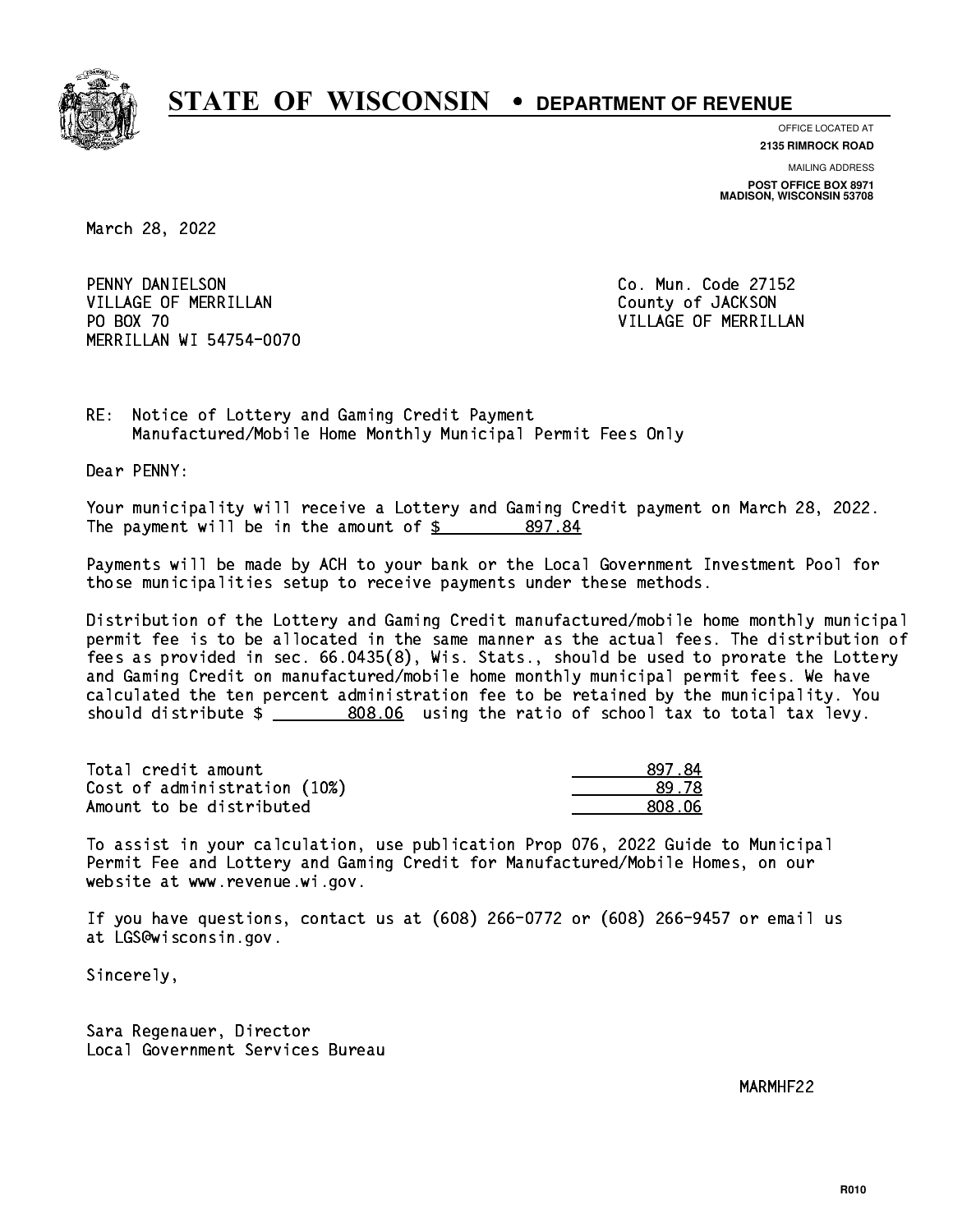

**OFFICE LOCATED AT**

**2135 RIMROCK ROAD**

**MAILING ADDRESS POST OFFICE BOX 8971 MADISON, WISCONSIN 53708**

March 28, 2022

**WENDY BUE** VILLAGE OF TAYLOR COUNTY OF JACKSON PO BOX 130 VILLAGE OF TAYLOR TAYLOR WI 54659-0130

Co. Mun. Code 27186

RE: Notice of Lottery and Gaming Credit Payment Manufactured/Mobile Home Monthly Municipal Permit Fees Only

Dear WENDY:

 Your municipality will receive a Lottery and Gaming Credit payment on March 28, 2022. The payment will be in the amount of \$ 823.20 \_\_\_\_\_\_\_\_\_\_\_\_\_\_\_\_

 Payments will be made by ACH to your bank or the Local Government Investment Pool for those municipalities setup to receive payments under these methods.

 Distribution of the Lottery and Gaming Credit manufactured/mobile home monthly municipal permit fee is to be allocated in the same manner as the actual fees. The distribution of fees as provided in sec. 66.0435(8), Wis. Stats., should be used to prorate the Lottery and Gaming Credit on manufactured/mobile home monthly municipal permit fees. We have calculated the ten percent administration fee to be retained by the municipality. You should distribute  $\frac{2}{2}$   $\frac{740.88}{2}$  using the ratio of school tax to total tax levy.

| Total credit amount          | 823.20 |
|------------------------------|--------|
| Cost of administration (10%) | 82.32  |
| Amount to be distributed     | 740.88 |

| 823 2N               |
|----------------------|
| 32. 32.              |
| $\mathcal{L}$<br>-88 |

 To assist in your calculation, use publication Prop 076, 2022 Guide to Municipal Permit Fee and Lottery and Gaming Credit for Manufactured/Mobile Homes, on our website at www.revenue.wi.gov.

 If you have questions, contact us at (608) 266-0772 or (608) 266-9457 or email us at LGS@wisconsin.gov.

Sincerely,

 Sara Regenauer, Director Local Government Services Bureau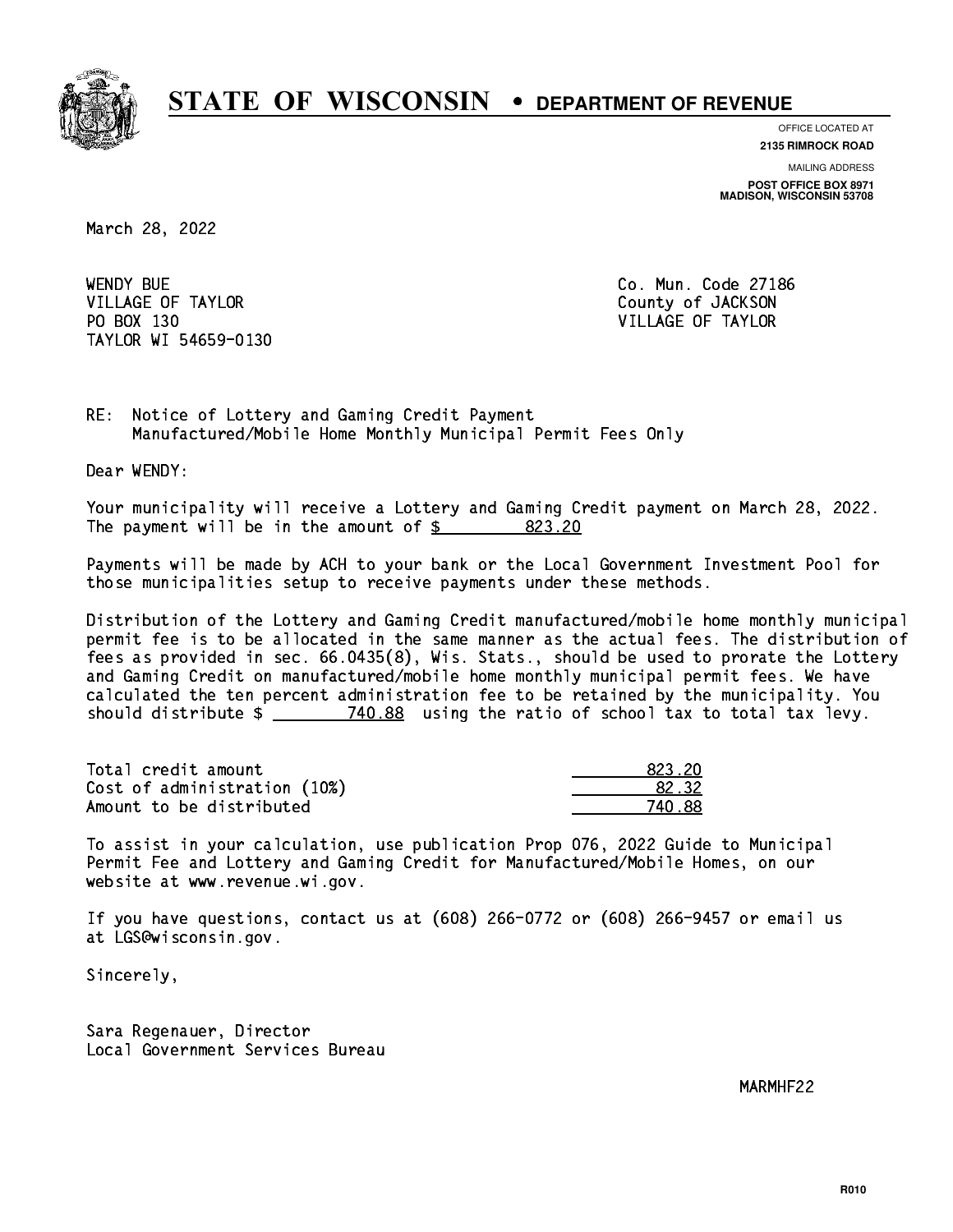

**OFFICE LOCATED AT 2135 RIMROCK ROAD**

**MAILING ADDRESS**

**POST OFFICE BOX 8971 MADISON, WISCONSIN 53708**

March 28, 2022

**BRAD CHOWN** CITY OF BLACK RIVER FALLS COUNTY OF JACKSON 101 S 2ND ST CITY OF BLACK RIVER FALLS BLACK RIVER FALLS WI 54615-1725

Co. Mun. Code 27206

RE: Notice of Lottery and Gaming Credit Payment Manufactured/Mobile Home Monthly Municipal Permit Fees Only

Dear BRAD:

 Your municipality will receive a Lottery and Gaming Credit payment on March 28, 2022. The payment will be in the amount of  $\frac{2}{3}$  2,296.32

 Payments will be made by ACH to your bank or the Local Government Investment Pool for those municipalities setup to receive payments under these methods.

 Distribution of the Lottery and Gaming Credit manufactured/mobile home monthly municipal permit fee is to be allocated in the same manner as the actual fees. The distribution of fees as provided in sec. 66.0435(8), Wis. Stats., should be used to prorate the Lottery and Gaming Credit on manufactured/mobile home monthly municipal permit fees. We have calculated the ten percent administration fee to be retained by the municipality. You should distribute  $\frac{2.066.69}{2.066.69}$  using the ratio of school tax to total tax levy.

| Total credit amount          | 2.296.32 |
|------------------------------|----------|
| Cost of administration (10%) | 229.63   |
| Amount to be distributed     | 2.066.69 |

 To assist in your calculation, use publication Prop 076, 2022 Guide to Municipal Permit Fee and Lottery and Gaming Credit for Manufactured/Mobile Homes, on our website at www.revenue.wi.gov.

 If you have questions, contact us at (608) 266-0772 or (608) 266-9457 or email us at LGS@wisconsin.gov.

Sincerely,

 Sara Regenauer, Director Local Government Services Bureau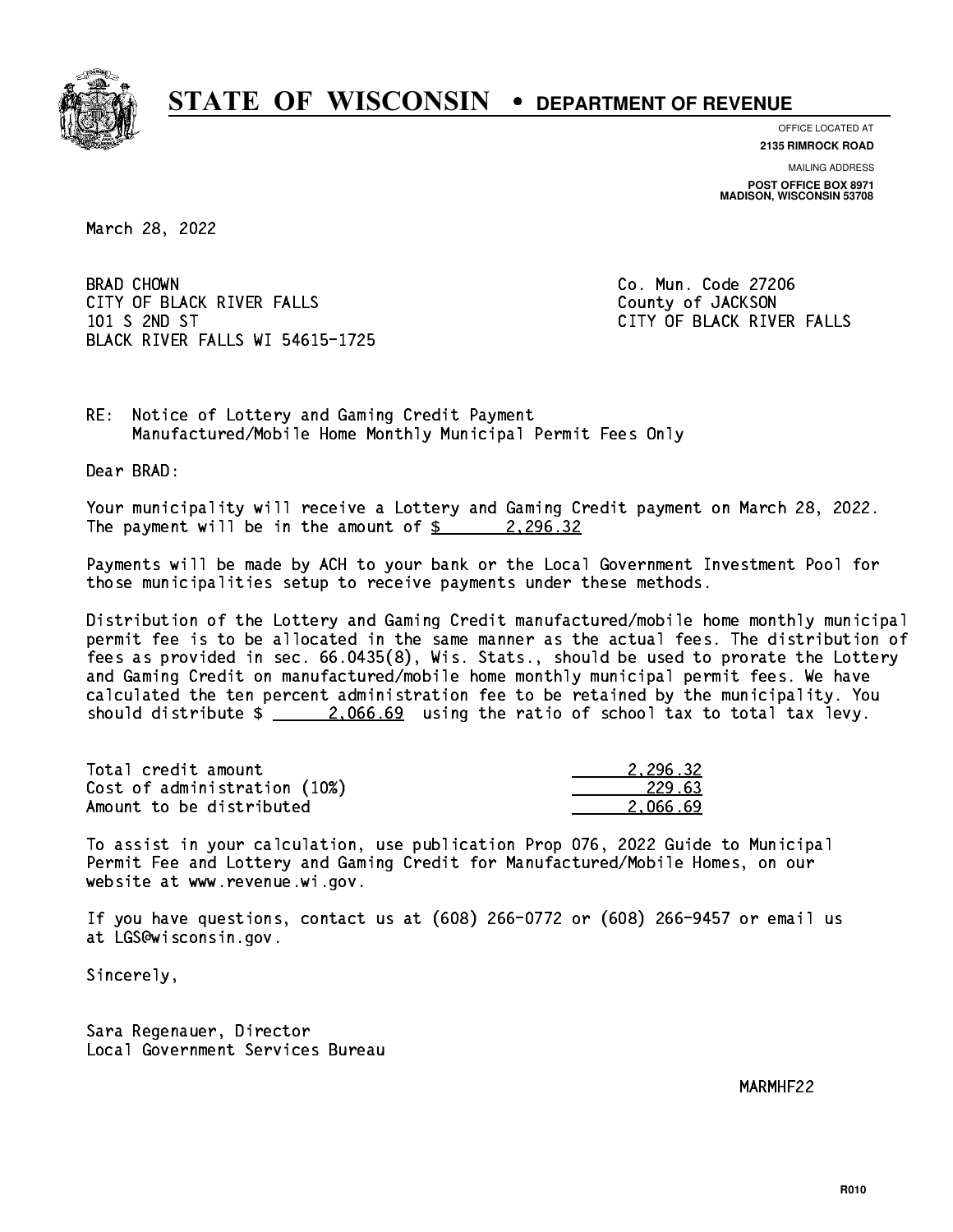

**OFFICE LOCATED AT**

**2135 RIMROCK ROAD**

**MAILING ADDRESS POST OFFICE BOX 8971 MADISON, WISCONSIN 53708**

March 28, 2022

SHARON M GUENTERBERG CO. Mun. Code 28018 TOWN OF LAKE MILLS **TOWN OF LAKE MILLS**  W8875 AIRPORT RD TOWN OF LAKE MILLS WATERLOO WI 53594-9430

RE: Notice of Lottery and Gaming Credit Payment Manufactured/Mobile Home Monthly Municipal Permit Fees Only

Dear SHARON:

 Your municipality will receive a Lottery and Gaming Credit payment on March 28, 2022. The payment will be in the amount of  $\frac{2}{3}$  11,856.63

 Payments will be made by ACH to your bank or the Local Government Investment Pool for those municipalities setup to receive payments under these methods.

 Distribution of the Lottery and Gaming Credit manufactured/mobile home monthly municipal permit fee is to be allocated in the same manner as the actual fees. The distribution of fees as provided in sec. 66.0435(8), Wis. Stats., should be used to prorate the Lottery and Gaming Credit on manufactured/mobile home monthly municipal permit fees. We have calculated the ten percent administration fee to be retained by the municipality. You should distribute  $\frac{10,670.97}{2}$  using the ratio of school tax to total tax levy.

| Total credit amount          | 11,856.63 |
|------------------------------|-----------|
| Cost of administration (10%) | 1.185.66  |
| Amount to be distributed     | 10.670.97 |

 To assist in your calculation, use publication Prop 076, 2022 Guide to Municipal Permit Fee and Lottery and Gaming Credit for Manufactured/Mobile Homes, on our website at www.revenue.wi.gov.

 If you have questions, contact us at (608) 266-0772 or (608) 266-9457 or email us at LGS@wisconsin.gov.

Sincerely,

 Sara Regenauer, Director Local Government Services Bureau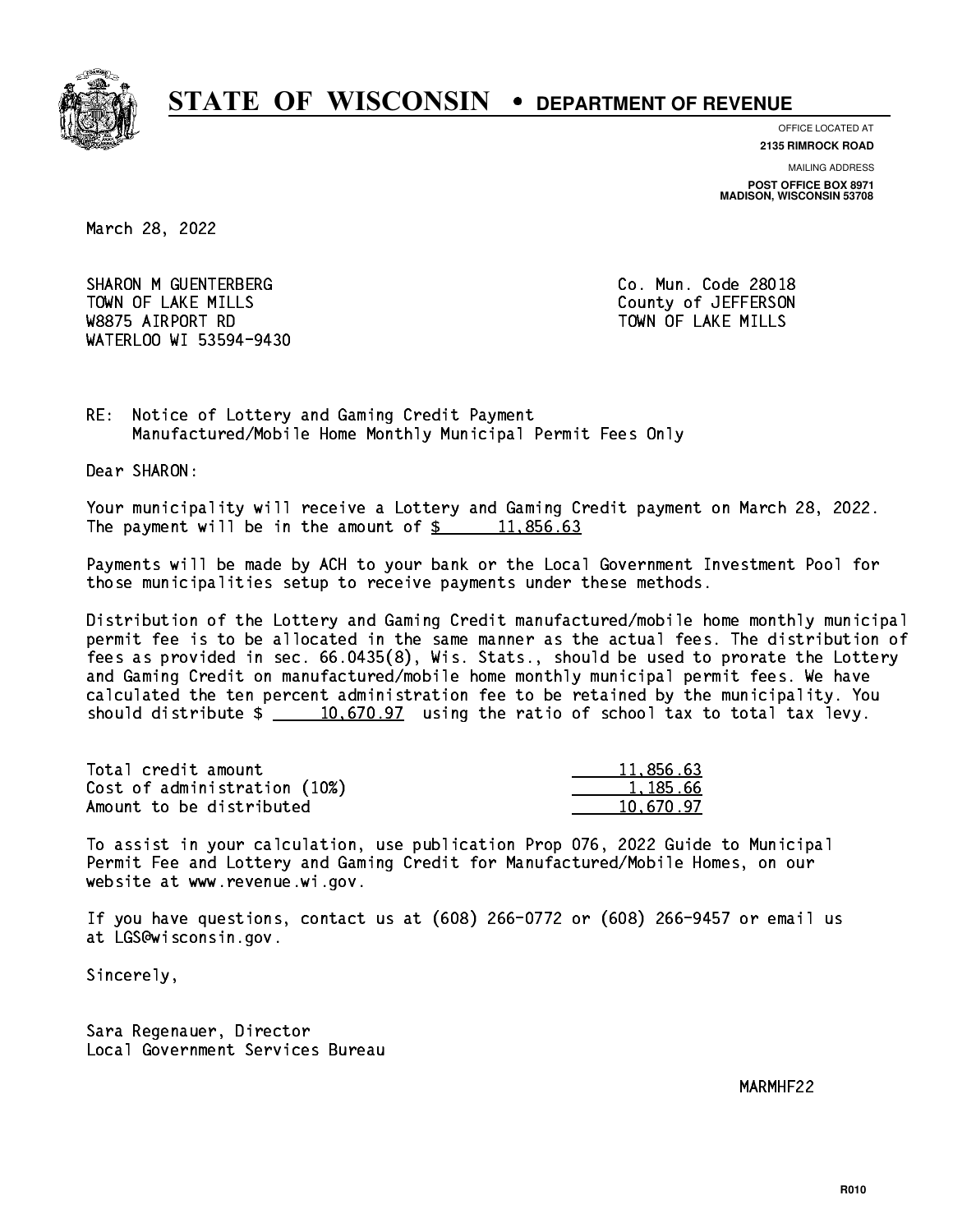

**OFFICE LOCATED AT**

**2135 RIMROCK ROAD**

**MAILING ADDRESS**

**POST OFFICE BOX 8971 MADISON, WISCONSIN 53708**

March 28, 2022

SUSAN DASCENZO N4450 COUNTY RD A TOWN OF OAKLAND CAMBRIDGE WI 53523

Co. Mun. Code 28022 TOWN OF OAKLAND COUNTY OF SALAR COUNTY OF SALAR COUNTY OF JEFFERSON

RE: Notice of Lottery and Gaming Credit Payment Manufactured/Mobile Home Monthly Municipal Permit Fees Only

Dear SUSAN:

 Your municipality will receive a Lottery and Gaming Credit payment on March 28, 2022. The payment will be in the amount of  $\frac{2}{3}$  36,517.08

 Payments will be made by ACH to your bank or the Local Government Investment Pool for those municipalities setup to receive payments under these methods.

 Distribution of the Lottery and Gaming Credit manufactured/mobile home monthly municipal permit fee is to be allocated in the same manner as the actual fees. The distribution of fees as provided in sec. 66.0435(8), Wis. Stats., should be used to prorate the Lottery and Gaming Credit on manufactured/mobile home monthly municipal permit fees. We have calculated the ten percent administration fee to be retained by the municipality. You should distribute \$ 32,865.38 using the ratio of school tax to total tax levy. \_\_\_\_\_\_\_\_\_\_\_\_\_\_

| Total credit amount          | 36,517.08 |
|------------------------------|-----------|
| Cost of administration (10%) | 3.651.70  |
| Amount to be distributed     | 32.865.38 |

 To assist in your calculation, use publication Prop 076, 2022 Guide to Municipal Permit Fee and Lottery and Gaming Credit for Manufactured/Mobile Homes, on our website at www.revenue.wi.gov.

 If you have questions, contact us at (608) 266-0772 or (608) 266-9457 or email us at LGS@wisconsin.gov.

Sincerely,

 Sara Regenauer, Director Local Government Services Bureau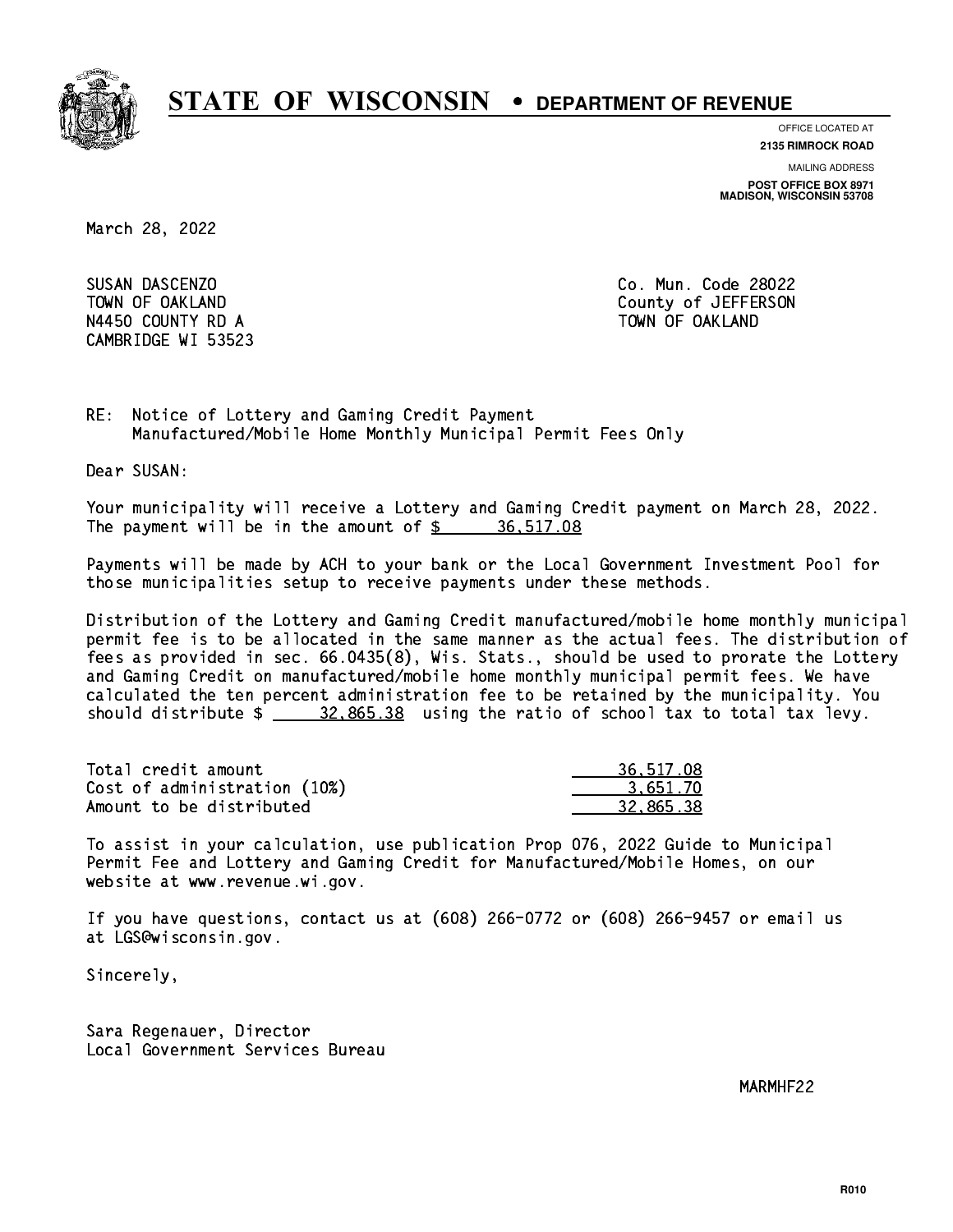

**OFFICE LOCATED AT**

**2135 RIMROCK ROAD**

**MAILING ADDRESS POST OFFICE BOX 8971 MADISON, WISCONSIN 53708**

March 28, 2022

SHIRLEY BOOS TOWN OF SULLIVAN COUNTY OF SULLIVAN N3792 LIBERTY ST TOWN OF SULLIVAN SULLIVAN WI 53178-9606

Co. Mun. Code 28026

RE: Notice of Lottery and Gaming Credit Payment Manufactured/Mobile Home Monthly Municipal Permit Fees Only

Dear SHIRLEY:

 Your municipality will receive a Lottery and Gaming Credit payment on March 28, 2022. The payment will be in the amount of  $\frac{27}{368.16}$ 

 Payments will be made by ACH to your bank or the Local Government Investment Pool for those municipalities setup to receive payments under these methods.

 Distribution of the Lottery and Gaming Credit manufactured/mobile home monthly municipal permit fee is to be allocated in the same manner as the actual fees. The distribution of fees as provided in sec. 66.0435(8), Wis. Stats., should be used to prorate the Lottery and Gaming Credit on manufactured/mobile home monthly municipal permit fees. We have calculated the ten percent administration fee to be retained by the municipality. You should distribute  $\frac{24.631.35}{24.631.35}$  using the ratio of school tax to total tax levy.

| Total credit amount          | 27,368,16 |
|------------------------------|-----------|
| Cost of administration (10%) | 2.736.81  |
| Amount to be distributed     | 24.631.35 |

 To assist in your calculation, use publication Prop 076, 2022 Guide to Municipal Permit Fee and Lottery and Gaming Credit for Manufactured/Mobile Homes, on our website at www.revenue.wi.gov.

 If you have questions, contact us at (608) 266-0772 or (608) 266-9457 or email us at LGS@wisconsin.gov.

Sincerely,

 Sara Regenauer, Director Local Government Services Bureau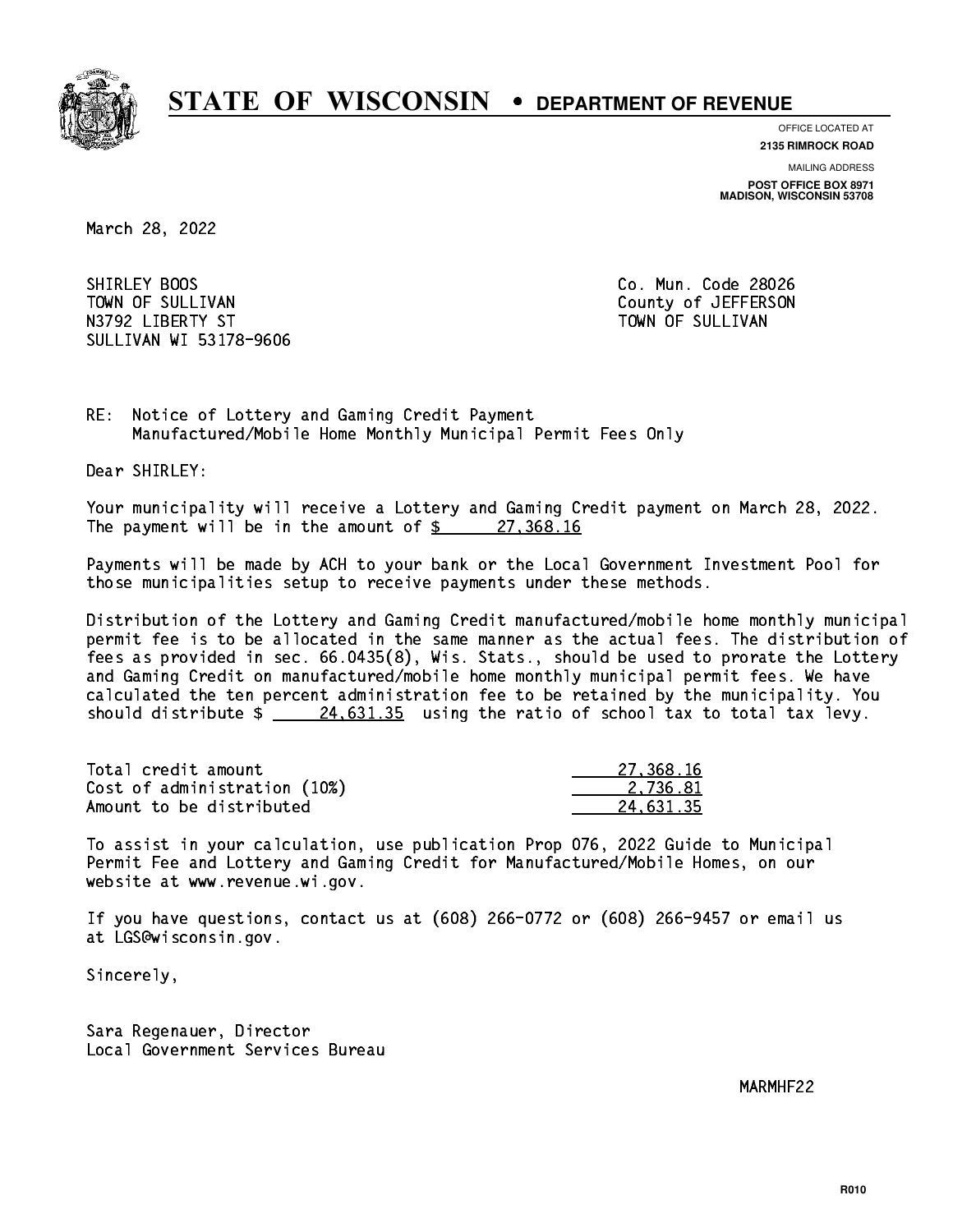

**OFFICE LOCATED AT 2135 RIMROCK ROAD**

**MAILING ADDRESS**

**POST OFFICE BOX 8971 MADISON, WISCONSIN 53708**

March 28, 2022

**VONNIE BUSKE** TOWN OF WATERTOWN COUNTY OF VALUE OF THE COUNTY OF A LIFT OF THE COUNTY OF A LIFT OF THE COUNTY OF THE COUNTY OF THE COUNTY OF THE COUNTY OF THE COUNTY OF THE COUNTY OF THE COUNTY OF THE COUNTY OF THE COUNTY OF THE COUNTY N8497 COUNTY ROAD D TOWN OF WATERTOWN NAME OF SALE OF STATE OF STATE OF STATE OF STATE OF STATE OF STATE OF ST WATERTOWN WI 53094-9586

Co. Mun. Code 28032

RE: Notice of Lottery and Gaming Credit Payment Manufactured/Mobile Home Monthly Municipal Permit Fees Only

Dear VONNIE:

 Your municipality will receive a Lottery and Gaming Credit payment on March 28, 2022. The payment will be in the amount of  $\frac{2}{3}$  1,987.80

 Payments will be made by ACH to your bank or the Local Government Investment Pool for those municipalities setup to receive payments under these methods.

 Distribution of the Lottery and Gaming Credit manufactured/mobile home monthly municipal permit fee is to be allocated in the same manner as the actual fees. The distribution of fees as provided in sec. 66.0435(8), Wis. Stats., should be used to prorate the Lottery and Gaming Credit on manufactured/mobile home monthly municipal permit fees. We have calculated the ten percent administration fee to be retained by the municipality. You should distribute  $\frac{2}{1,789.02}$  using the ratio of school tax to total tax levy.

| Total credit amount          | 1,987.80 |
|------------------------------|----------|
| Cost of administration (10%) | 198.78   |
| Amount to be distributed     | 1.789.02 |

 To assist in your calculation, use publication Prop 076, 2022 Guide to Municipal Permit Fee and Lottery and Gaming Credit for Manufactured/Mobile Homes, on our website at www.revenue.wi.gov.

 If you have questions, contact us at (608) 266-0772 or (608) 266-9457 or email us at LGS@wisconsin.gov.

Sincerely,

 Sara Regenauer, Director Local Government Services Bureau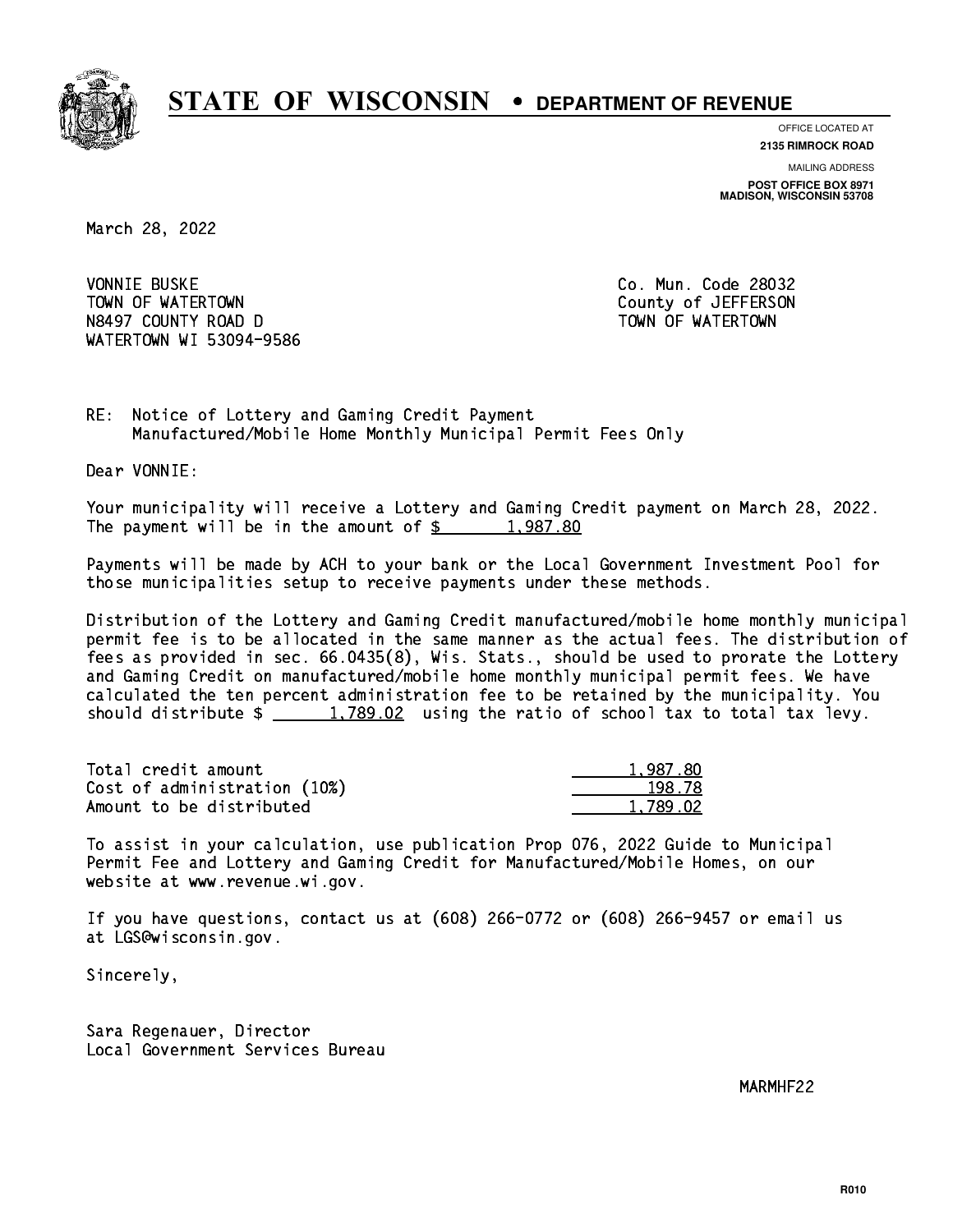

**OFFICE LOCATED AT**

**2135 RIMROCK ROAD**

**MAILING ADDRESS POST OFFICE BOX 8971 MADISON, WISCONSIN 53708**

March 28, 2022

SUSAN CAINE VILLAGE OF JOHNSON CREEK COUNTY OF JEFFERSON PO BOX 238 JOHNSON CREEK WI 53038-0238

Co. Mun. Code 28141 VILLAGE OF JOHNSON CREEK

RE: Notice of Lottery and Gaming Credit Payment Manufactured/Mobile Home Monthly Municipal Permit Fees Only

Dear SUSAN:

 Your municipality will receive a Lottery and Gaming Credit payment on March 28, 2022. The payment will be in the amount of  $\frac{22,191.48}{2}$ 

 Payments will be made by ACH to your bank or the Local Government Investment Pool for those municipalities setup to receive payments under these methods.

 Distribution of the Lottery and Gaming Credit manufactured/mobile home monthly municipal permit fee is to be allocated in the same manner as the actual fees. The distribution of fees as provided in sec. 66.0435(8), Wis. Stats., should be used to prorate the Lottery and Gaming Credit on manufactured/mobile home monthly municipal permit fees. We have calculated the ten percent administration fee to be retained by the municipality. You should distribute  $\frac{19,972.34}{2}$  using the ratio of school tax to total tax levy.

| Total credit amount          | 22.191.48 |
|------------------------------|-----------|
| Cost of administration (10%) | 2.219.14  |
| Amount to be distributed     | 19.972.34 |

 To assist in your calculation, use publication Prop 076, 2022 Guide to Municipal Permit Fee and Lottery and Gaming Credit for Manufactured/Mobile Homes, on our website at www.revenue.wi.gov.

 If you have questions, contact us at (608) 266-0772 or (608) 266-9457 or email us at LGS@wisconsin.gov.

Sincerely,

 Sara Regenauer, Director Local Government Services Bureau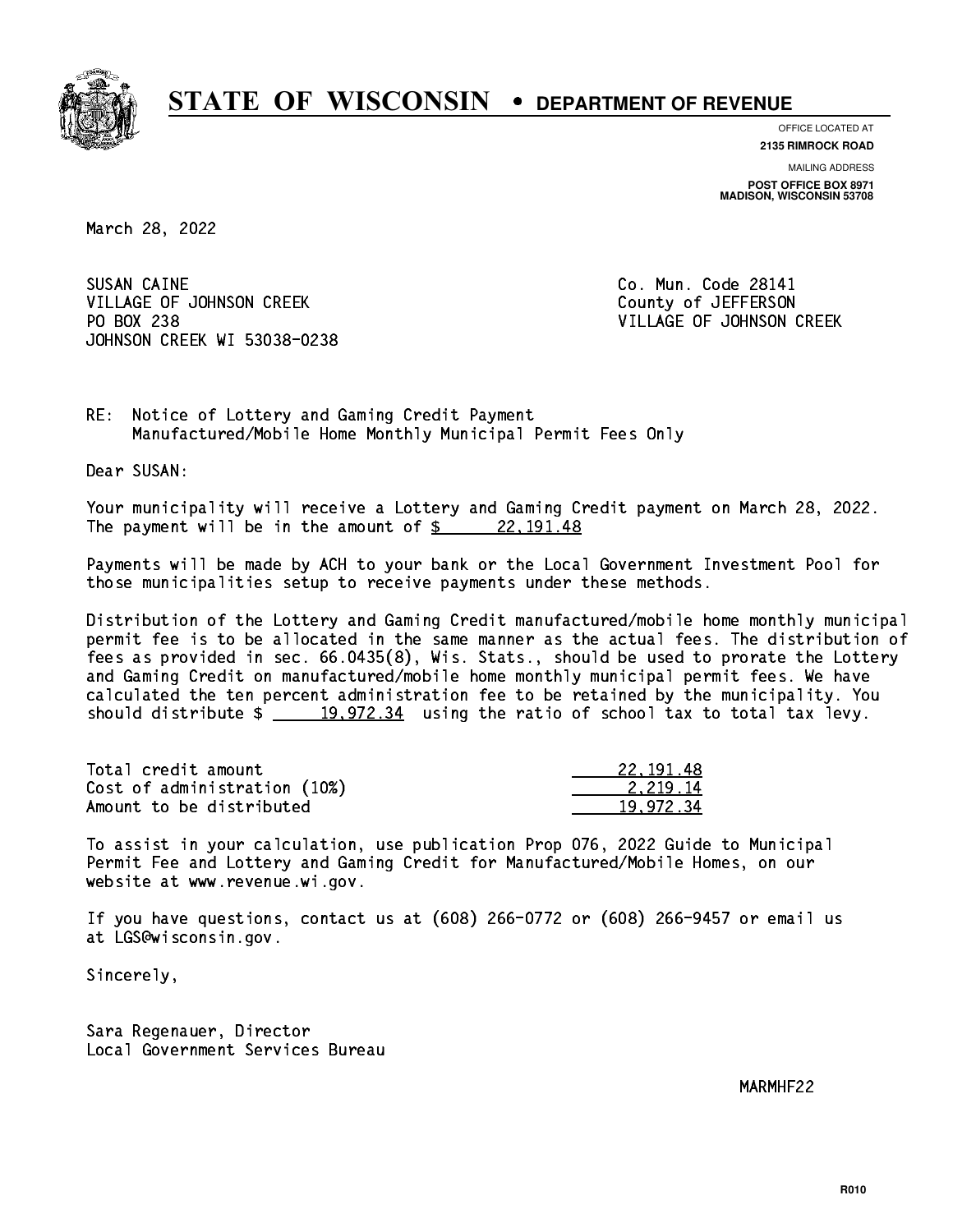

**OFFICE LOCATED AT**

**2135 RIMROCK ROAD**

**MAILING ADDRESS POST OFFICE BOX 8971 MADISON, WISCONSIN 53708**

March 28, 2022

 LAURIE MUELLER Co. Mun. Code 28171 VILLAGE OF PALMYRA COUNTY COUNTY OF SEPTERSON 100 TAFT ST, PO BOX 380 VILLAGE OF PALMYRA PALMYRA WI 53156-0380

RE: Notice of Lottery and Gaming Credit Payment Manufactured/Mobile Home Monthly Municipal Permit Fees Only

Dear LAURIE:

 Your municipality will receive a Lottery and Gaming Credit payment on March 28, 2022. The payment will be in the amount of  $\frac{2}{3}$  4,391.40

 Payments will be made by ACH to your bank or the Local Government Investment Pool for those municipalities setup to receive payments under these methods.

 Distribution of the Lottery and Gaming Credit manufactured/mobile home monthly municipal permit fee is to be allocated in the same manner as the actual fees. The distribution of fees as provided in sec. 66.0435(8), Wis. Stats., should be used to prorate the Lottery and Gaming Credit on manufactured/mobile home monthly municipal permit fees. We have calculated the ten percent administration fee to be retained by the municipality. You should distribute  $\frac{2}{2}$   $\frac{3.952.26}{2}$  using the ratio of school tax to total tax levy.

| Total credit amount          | 4.391.40 |
|------------------------------|----------|
| Cost of administration (10%) | 439 14   |
| Amount to be distributed     | 3.952.26 |

 To assist in your calculation, use publication Prop 076, 2022 Guide to Municipal Permit Fee and Lottery and Gaming Credit for Manufactured/Mobile Homes, on our website at www.revenue.wi.gov.

 If you have questions, contact us at (608) 266-0772 or (608) 266-9457 or email us at LGS@wisconsin.gov.

Sincerely,

 Sara Regenauer, Director Local Government Services Bureau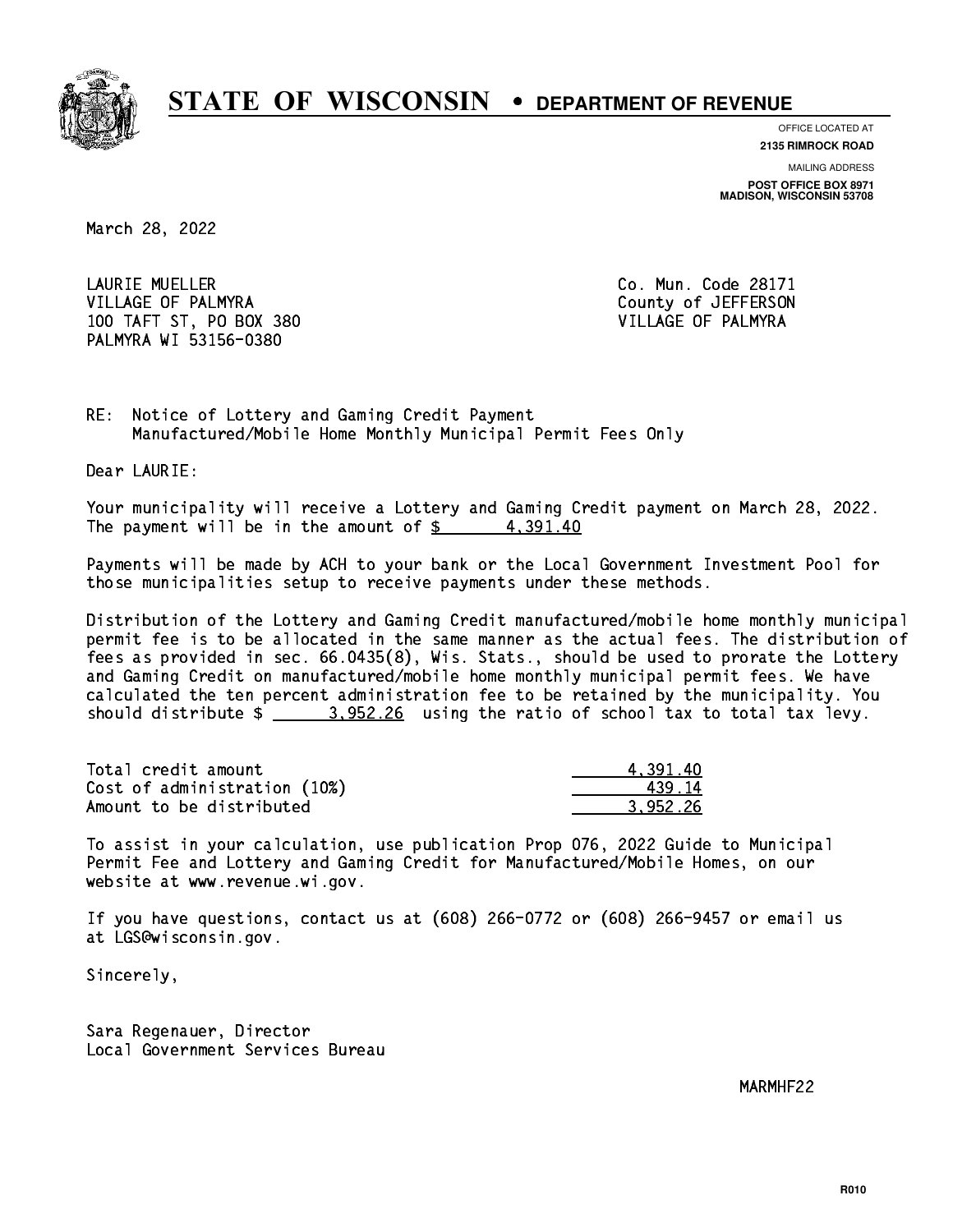

**OFFICE LOCATED AT**

**2135 RIMROCK ROAD**

**MAILING ADDRESS**

**POST OFFICE BOX 8971 MADISON, WISCONSIN 53708**

March 28, 2022

 TANYA PARLOW STEWART Co. Mun. Code 28241 CITY OF JEFFERSON County of JEFFERSON 317 S MAIN STREET CITY OF JEFFERSON JEFFERSON WI 53549

RE: Notice of Lottery and Gaming Credit Payment Manufactured/Mobile Home Monthly Municipal Permit Fees Only

Dear TANYA:

 Your municipality will receive a Lottery and Gaming Credit payment on March 28, 2022. The payment will be in the amount of  $\frac{26}{100}$  26,440.85

 Payments will be made by ACH to your bank or the Local Government Investment Pool for those municipalities setup to receive payments under these methods.

 Distribution of the Lottery and Gaming Credit manufactured/mobile home monthly municipal permit fee is to be allocated in the same manner as the actual fees. The distribution of fees as provided in sec. 66.0435(8), Wis. Stats., should be used to prorate the Lottery and Gaming Credit on manufactured/mobile home monthly municipal permit fees. We have calculated the ten percent administration fee to be retained by the municipality. You should distribute  $\frac{23,796.77}{23,796.77}$  using the ratio of school tax to total tax levy.

| Total credit amount          | 26,440.85 |
|------------------------------|-----------|
| Cost of administration (10%) | 2.644.08  |
| Amount to be distributed     | 23.796.77 |

 To assist in your calculation, use publication Prop 076, 2022 Guide to Municipal Permit Fee and Lottery and Gaming Credit for Manufactured/Mobile Homes, on our website at www.revenue.wi.gov.

 If you have questions, contact us at (608) 266-0772 or (608) 266-9457 or email us at LGS@wisconsin.gov.

Sincerely,

 Sara Regenauer, Director Local Government Services Bureau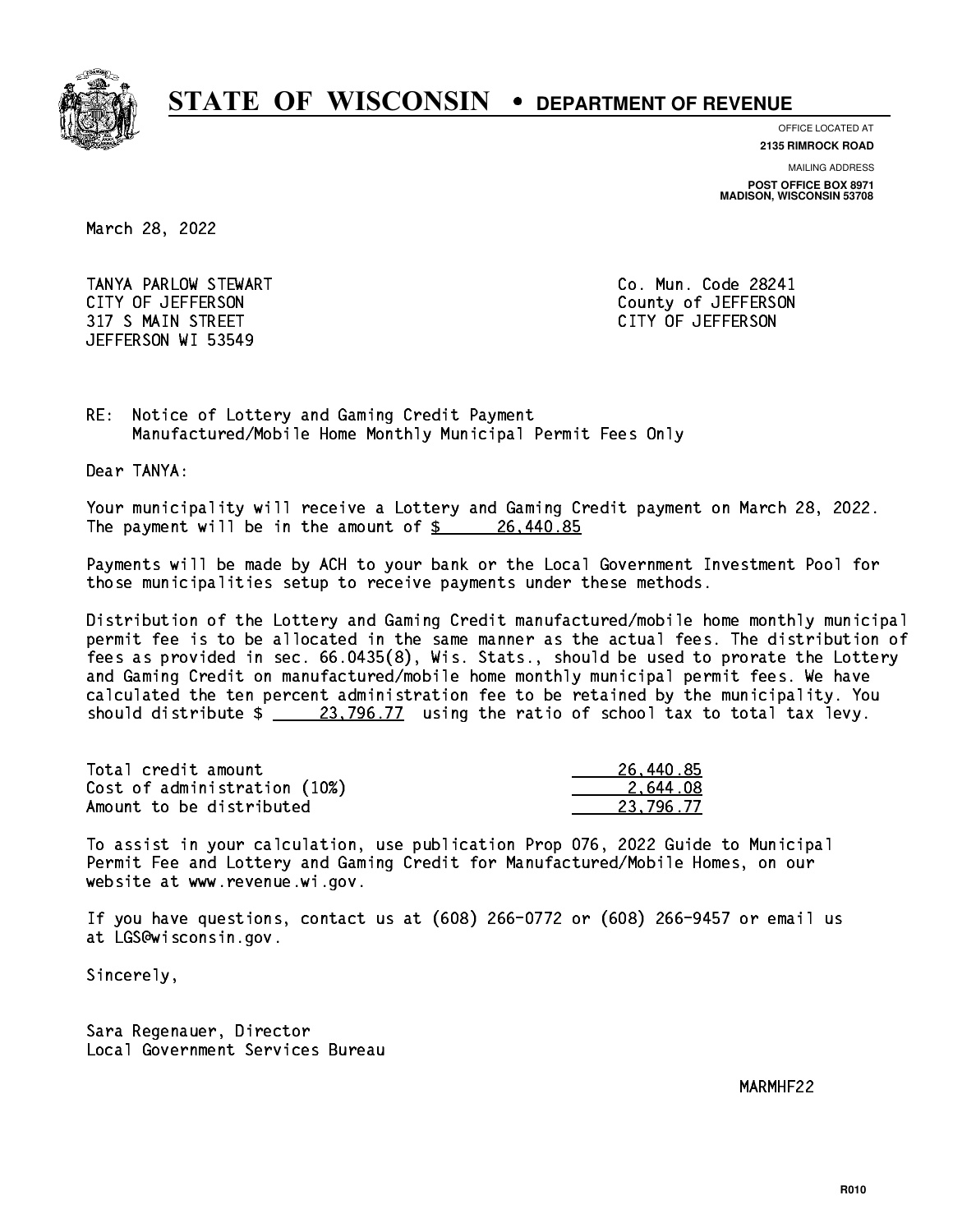

**OFFICE LOCATED AT**

**2135 RIMROCK ROAD**

**MAILING ADDRESS**

**POST OFFICE BOX 8971 MADISON, WISCONSIN 53708**

March 28, 2022

SAM (SANDRA) BELL Co. Mun. Code 28246 200 D WATER STREET CITY OF LAKE MILLS LAKE MILLS WI 53551

CITY OF LAKE MILLS COUNTY OF LAKE MILLS

RE: Notice of Lottery and Gaming Credit Payment Manufactured/Mobile Home Monthly Municipal Permit Fees Only

Dear SAM:

 Your municipality will receive a Lottery and Gaming Credit payment on March 28, 2022. The payment will be in the amount of  $\frac{2}{3}$  14,830.20

 Payments will be made by ACH to your bank or the Local Government Investment Pool for those municipalities setup to receive payments under these methods.

 Distribution of the Lottery and Gaming Credit manufactured/mobile home monthly municipal permit fee is to be allocated in the same manner as the actual fees. The distribution of fees as provided in sec. 66.0435(8), Wis. Stats., should be used to prorate the Lottery and Gaming Credit on manufactured/mobile home monthly municipal permit fees. We have calculated the ten percent administration fee to be retained by the municipality. You should distribute  $\frac{2}{13,347.18}$  using the ratio of school tax to total tax levy.

| Total credit amount          | 14,830.20 |
|------------------------------|-----------|
| Cost of administration (10%) | 1.483.02  |
| Amount to be distributed     | 13.347.18 |

 To assist in your calculation, use publication Prop 076, 2022 Guide to Municipal Permit Fee and Lottery and Gaming Credit for Manufactured/Mobile Homes, on our website at www.revenue.wi.gov.

 If you have questions, contact us at (608) 266-0772 or (608) 266-9457 or email us at LGS@wisconsin.gov.

Sincerely,

 Sara Regenauer, Director Local Government Services Bureau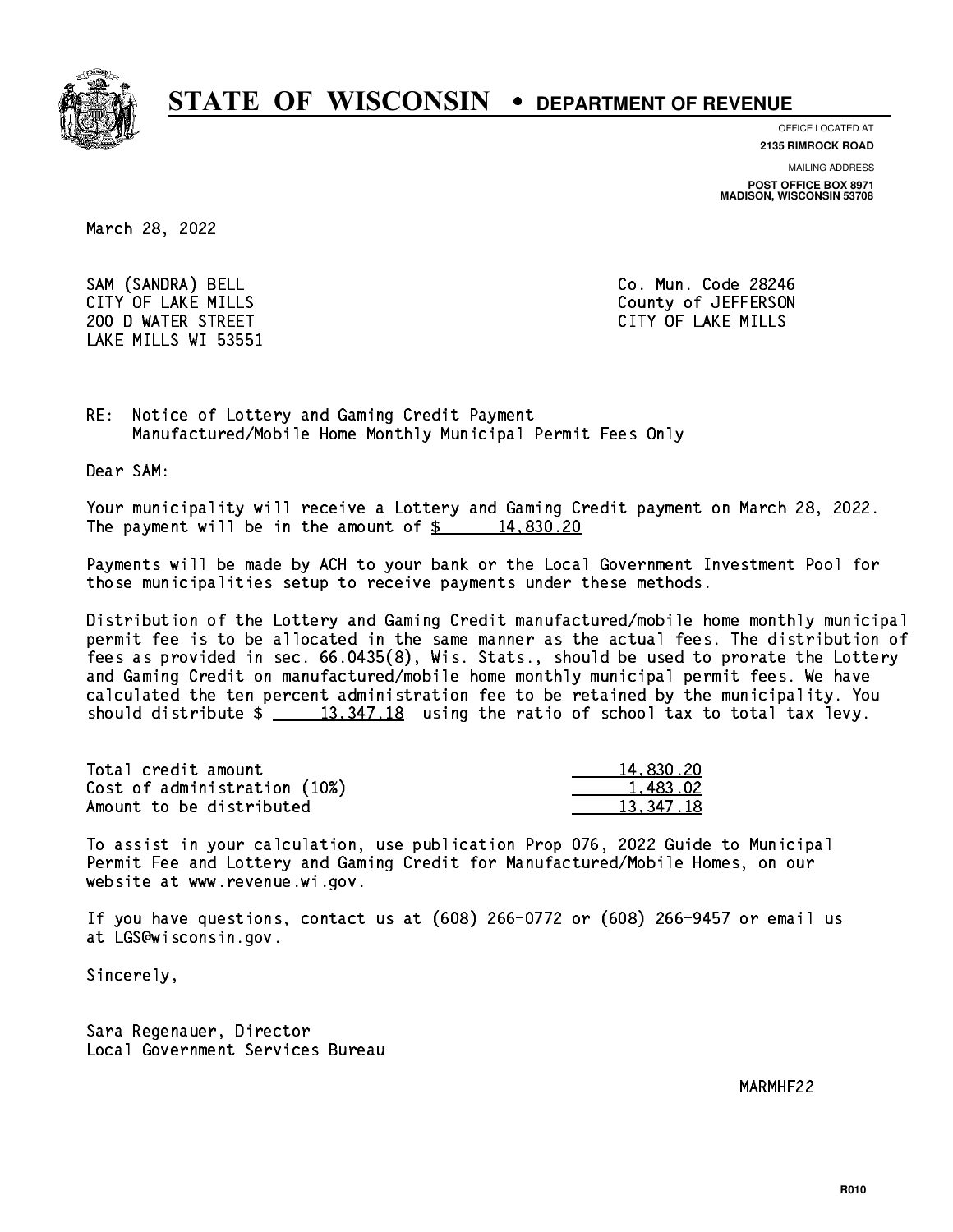

**OFFICE LOCATED AT**

**2135 RIMROCK ROAD**

**MAILING ADDRESS**

**POST OFFICE BOX 8971 MADISON, WISCONSIN 53708**

March 28, 2022

 MORTON HANSEN JR Co. Mun. Code 28290 CITY OF WATERLOO COUNTY OF WATERS ON COUNTY OF SALES AND THE COUNTY OF JEFFERSON 136 N MONROE ST CITY OF WATERLOO WATERLOO WI 53594-1198

RE: Notice of Lottery and Gaming Credit Payment Manufactured/Mobile Home Monthly Municipal Permit Fees Only

Dear MORTON:

 Your municipality will receive a Lottery and Gaming Credit payment on March 28, 2022. The payment will be in the amount of  $\frac{2}{3}$  10,275.00

 Payments will be made by ACH to your bank or the Local Government Investment Pool for those municipalities setup to receive payments under these methods.

 Distribution of the Lottery and Gaming Credit manufactured/mobile home monthly municipal permit fee is to be allocated in the same manner as the actual fees. The distribution of fees as provided in sec. 66.0435(8), Wis. Stats., should be used to prorate the Lottery and Gaming Credit on manufactured/mobile home monthly municipal permit fees. We have calculated the ten percent administration fee to be retained by the municipality. You should distribute  $\frac{247.50}{247.50}$  using the ratio of school tax to total tax levy.

| Total credit amount          | 10,275.00 |
|------------------------------|-----------|
| Cost of administration (10%) | 1.027.50  |
| Amount to be distributed     | 9.247.50  |

 To assist in your calculation, use publication Prop 076, 2022 Guide to Municipal Permit Fee and Lottery and Gaming Credit for Manufactured/Mobile Homes, on our website at www.revenue.wi.gov.

 If you have questions, contact us at (608) 266-0772 or (608) 266-9457 or email us at LGS@wisconsin.gov.

Sincerely,

 Sara Regenauer, Director Local Government Services Bureau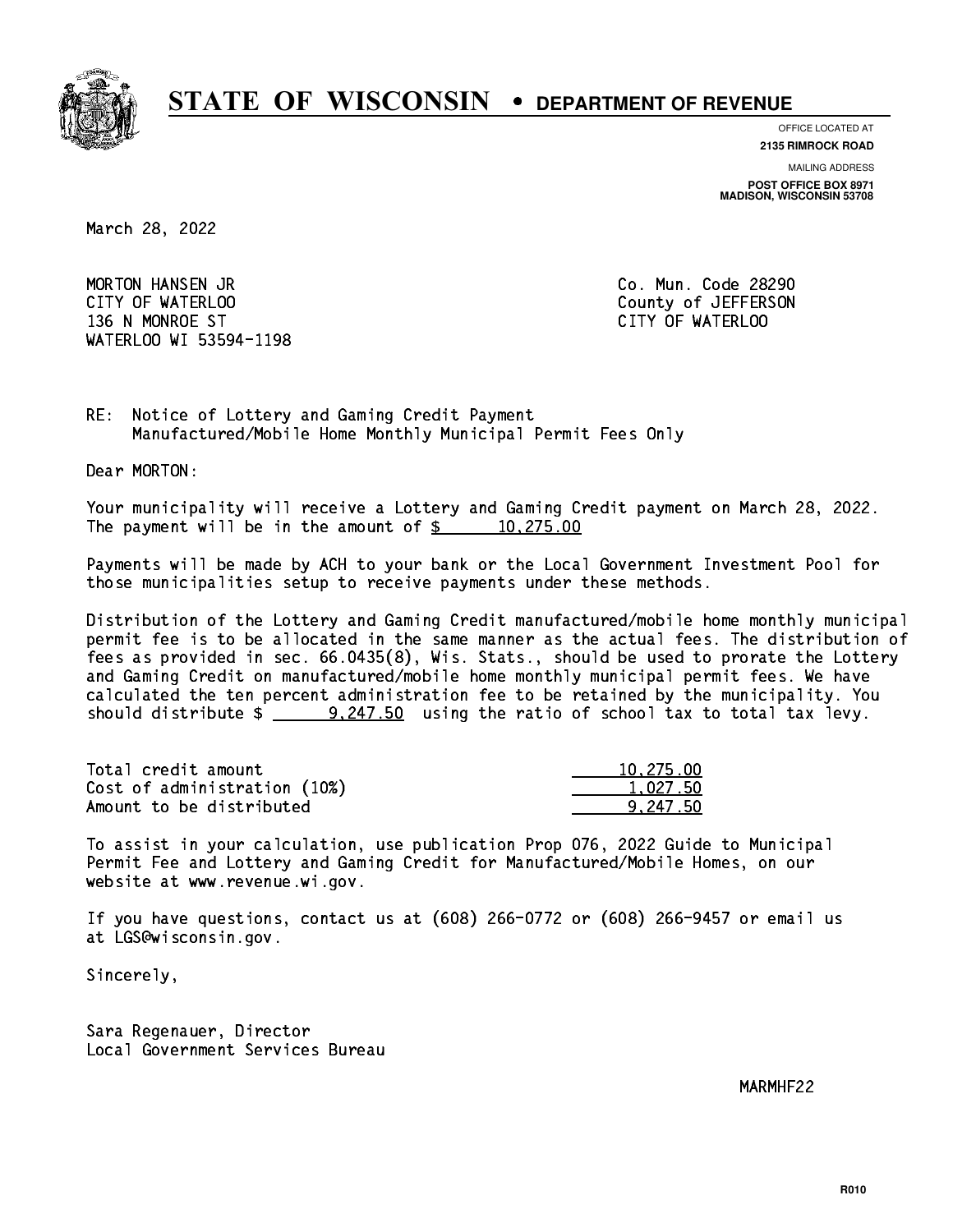

**OFFICE LOCATED AT**

**2135 RIMROCK ROAD**

**MAILING ADDRESS**

**POST OFFICE BOX 8971 MADISON, WISCONSIN 53708**

March 28, 2022

**STEPHEN HATTON** PO BOX 690 WHITEWATER WI 53190

Co. Mun. Code 28292 CITY OF WHITEWATER County of JEFFERSON CITY OF WHITEWATER

RE: Notice of Lottery and Gaming Credit Payment Manufactured/Mobile Home Monthly Municipal Permit Fees Only

Dear STEPHEN:

 Your municipality will receive a Lottery and Gaming Credit payment on March 28, 2022. The payment will be in the amount of  $\frac{2}{3}$  12,302.40

 Payments will be made by ACH to your bank or the Local Government Investment Pool for those municipalities setup to receive payments under these methods.

 Distribution of the Lottery and Gaming Credit manufactured/mobile home monthly municipal permit fee is to be allocated in the same manner as the actual fees. The distribution of fees as provided in sec. 66.0435(8), Wis. Stats., should be used to prorate the Lottery and Gaming Credit on manufactured/mobile home monthly municipal permit fees. We have calculated the ten percent administration fee to be retained by the municipality. You should distribute  $\frac{11,072.16}{11,072.16}$  using the ratio of school tax to total tax levy.

| Total credit amount          | 12,302.40 |
|------------------------------|-----------|
| Cost of administration (10%) | 1.230.24  |
| Amount to be distributed     | 11.072.16 |

 To assist in your calculation, use publication Prop 076, 2022 Guide to Municipal Permit Fee and Lottery and Gaming Credit for Manufactured/Mobile Homes, on our website at www.revenue.wi.gov.

 If you have questions, contact us at (608) 266-0772 or (608) 266-9457 or email us at LGS@wisconsin.gov.

Sincerely,

 Sara Regenauer, Director Local Government Services Bureau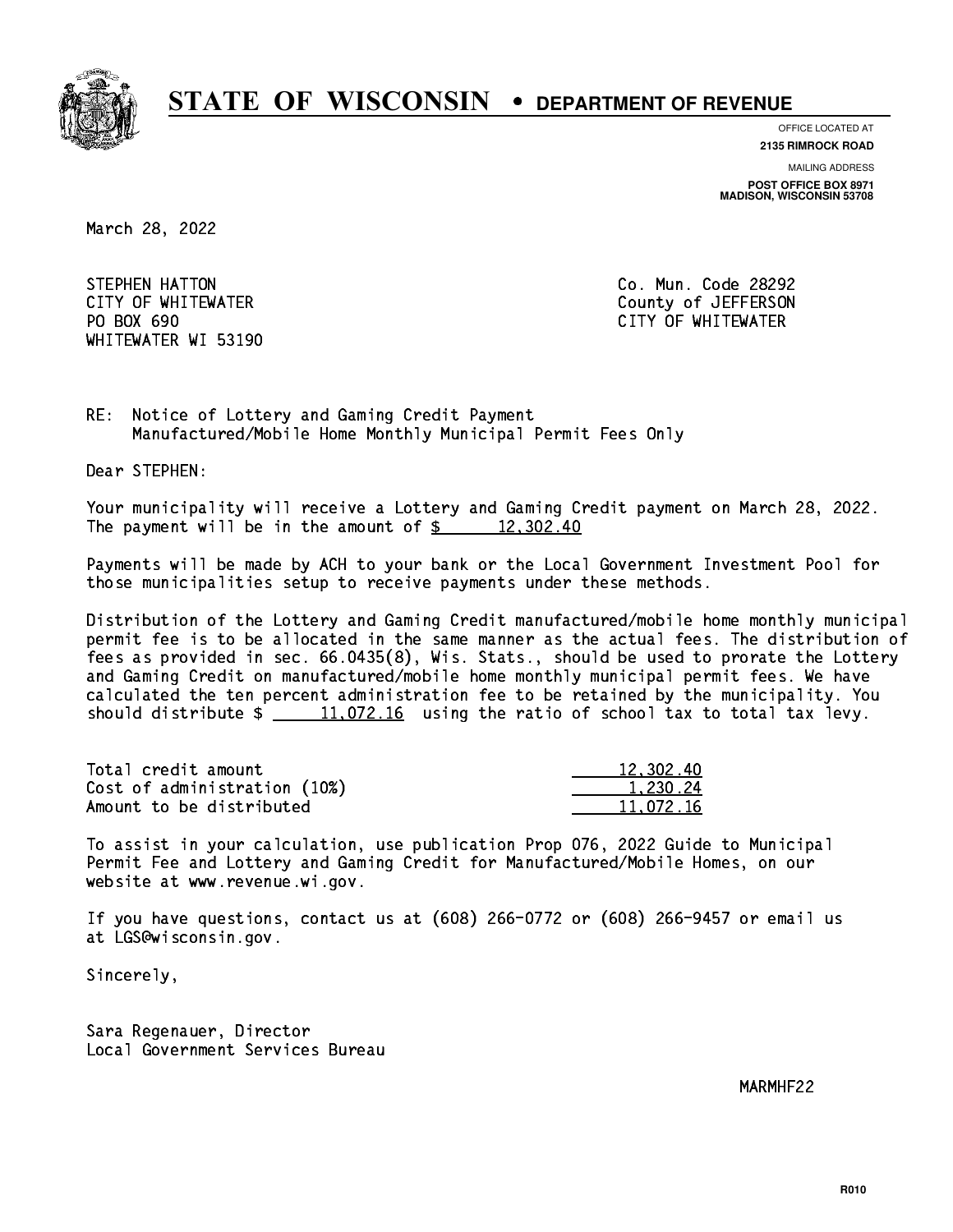

**OFFICE LOCATED AT**

**2135 RIMROCK ROAD**

**MAILING ADDRESS POST OFFICE BOX 8971 MADISON, WISCONSIN 53708**

March 28, 2022

 CARIN E. LEACH Co. Mun. Code 29018 TOWN OF LEMONWEIR County of JUNEAU N3935 19TH AVE TOWN OF LEMONWEIR MAUSTON WI 53948-9605

RE: Notice of Lottery and Gaming Credit Payment Manufactured/Mobile Home Monthly Municipal Permit Fees Only

Dear CARIN:

 Your municipality will receive a Lottery and Gaming Credit payment on March 28, 2022. The payment will be in the amount of  $\frac{2}{3}$  10,611.36

 Payments will be made by ACH to your bank or the Local Government Investment Pool for those municipalities setup to receive payments under these methods.

 Distribution of the Lottery and Gaming Credit manufactured/mobile home monthly municipal permit fee is to be allocated in the same manner as the actual fees. The distribution of fees as provided in sec. 66.0435(8), Wis. Stats., should be used to prorate the Lottery and Gaming Credit on manufactured/mobile home monthly municipal permit fees. We have calculated the ten percent administration fee to be retained by the municipality. You should distribute  $\frac{2}{2}$   $\frac{9.550.23}{2}$  using the ratio of school tax to total tax levy.

| Total credit amount          | 10.611.36 |
|------------------------------|-----------|
| Cost of administration (10%) | 1.061.13  |
| Amount to be distributed     | 9.550.23  |

 To assist in your calculation, use publication Prop 076, 2022 Guide to Municipal Permit Fee and Lottery and Gaming Credit for Manufactured/Mobile Homes, on our website at www.revenue.wi.gov.

 If you have questions, contact us at (608) 266-0772 or (608) 266-9457 or email us at LGS@wisconsin.gov.

Sincerely,

 Sara Regenauer, Director Local Government Services Bureau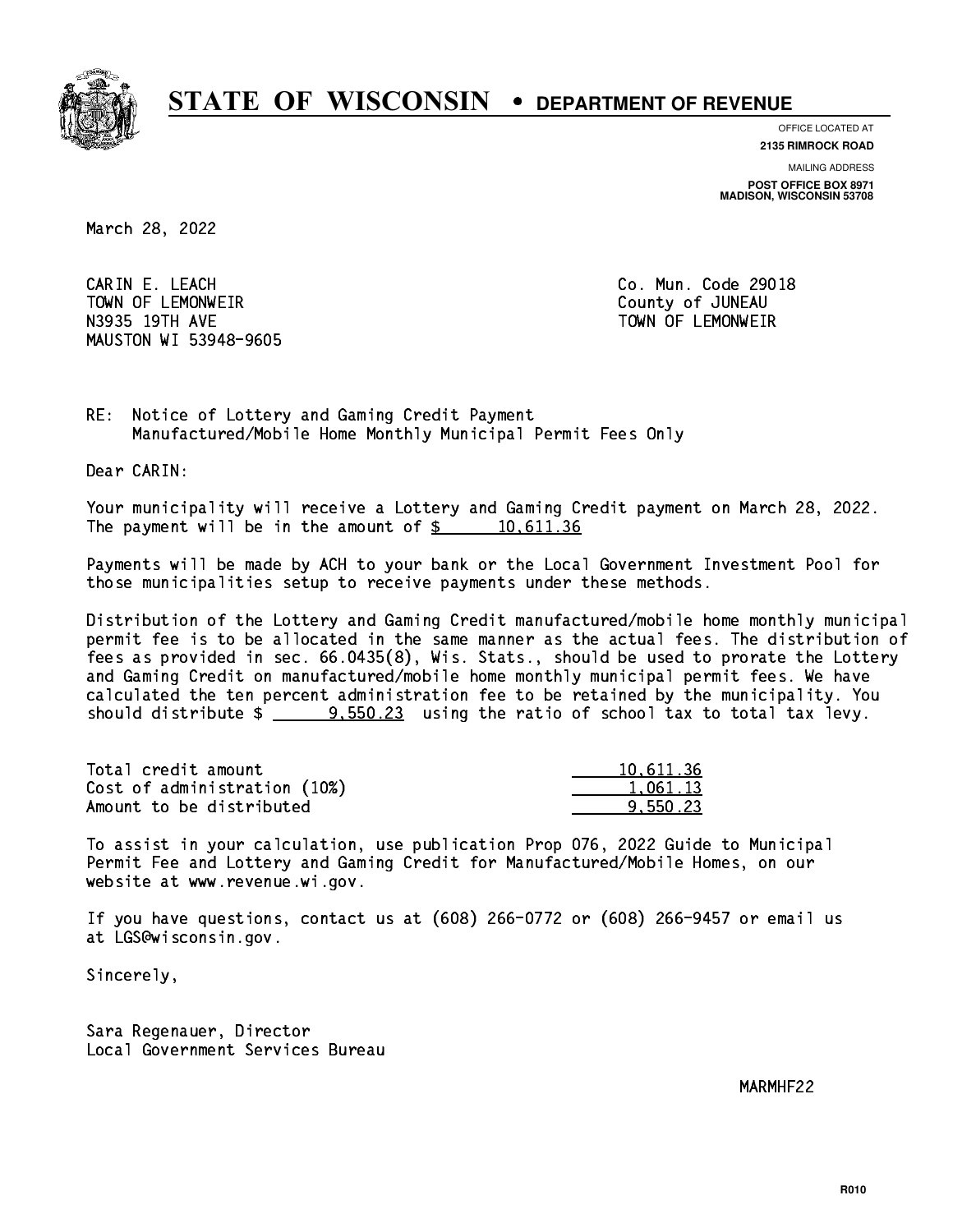

**OFFICE LOCATED AT 2135 RIMROCK ROAD**

**MAILING ADDRESS**

**POST OFFICE BOX 8971 MADISON, WISCONSIN 53708**

March 28, 2022

ANDREA HAWKINS TOWN OF LISBON COUNTY OF A LISBON N5293 MEYER RD TOWN OF LISBON NEW LISBON WI 53950-9124

Co. Mun. Code 29022

RE: Notice of Lottery and Gaming Credit Payment Manufactured/Mobile Home Monthly Municipal Permit Fees Only

Dear ANDREA:

 Your municipality will receive a Lottery and Gaming Credit payment on March 28, 2022. The payment will be in the amount of  $\frac{2}{3}$  1,628.82

 Payments will be made by ACH to your bank or the Local Government Investment Pool for those municipalities setup to receive payments under these methods.

 Distribution of the Lottery and Gaming Credit manufactured/mobile home monthly municipal permit fee is to be allocated in the same manner as the actual fees. The distribution of fees as provided in sec. 66.0435(8), Wis. Stats., should be used to prorate the Lottery and Gaming Credit on manufactured/mobile home monthly municipal permit fees. We have calculated the ten percent administration fee to be retained by the municipality. You should distribute  $\frac{1,465.94}{1,465.94}$  using the ratio of school tax to total tax levy.

| Total credit amount          | 1.628.82 |
|------------------------------|----------|
| Cost of administration (10%) | 162.88   |
| Amount to be distributed     | 1,465.94 |

 To assist in your calculation, use publication Prop 076, 2022 Guide to Municipal Permit Fee and Lottery and Gaming Credit for Manufactured/Mobile Homes, on our website at www.revenue.wi.gov.

 If you have questions, contact us at (608) 266-0772 or (608) 266-9457 or email us at LGS@wisconsin.gov.

Sincerely,

 Sara Regenauer, Director Local Government Services Bureau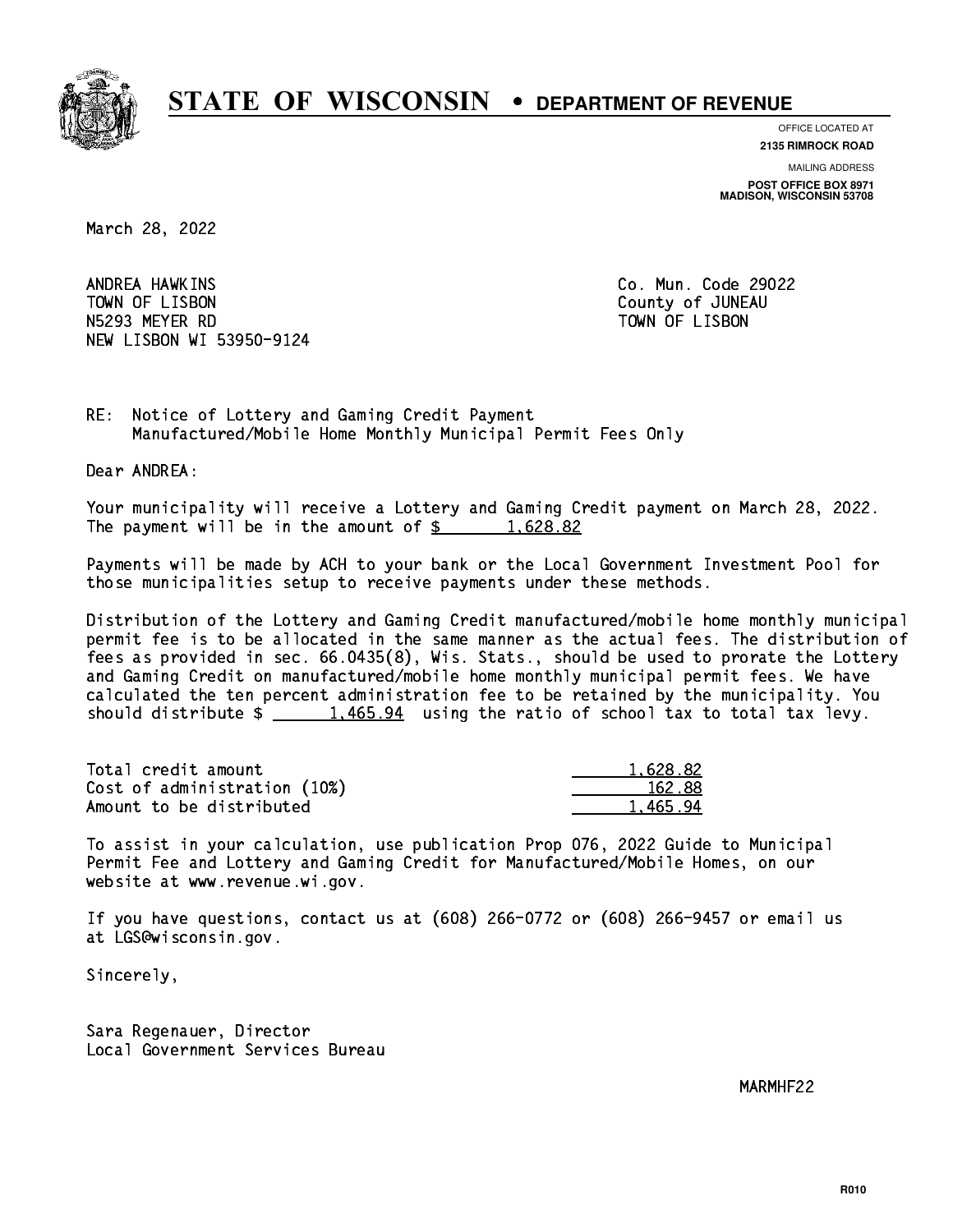

**OFFICE LOCATED AT**

**2135 RIMROCK ROAD**

**MAILING ADDRESS POST OFFICE BOX 8971 MADISON, WISCONSIN 53708**

March 28, 2022

 SARAH STARK Co. Mun. Code 29111 VILLAGE OF CAMP DOUGLAS **COUNTY OF SALLAGE OF CAMP**  PO BOX 200, 304 CENTER ST VILLAGE OF CAMP DOUGLAS CAMP DOUGLAS WI 54618

RE: Notice of Lottery and Gaming Credit Payment Manufactured/Mobile Home Monthly Municipal Permit Fees Only

Dear SARAH:

 Your municipality will receive a Lottery and Gaming Credit payment on March 28, 2022. The payment will be in the amount of  $\frac{2}{3}$  1,022.13

 Payments will be made by ACH to your bank or the Local Government Investment Pool for those municipalities setup to receive payments under these methods.

 Distribution of the Lottery and Gaming Credit manufactured/mobile home monthly municipal permit fee is to be allocated in the same manner as the actual fees. The distribution of fees as provided in sec. 66.0435(8), Wis. Stats., should be used to prorate the Lottery and Gaming Credit on manufactured/mobile home monthly municipal permit fees. We have calculated the ten percent administration fee to be retained by the municipality. You should distribute  $\frac{2}{2}$   $\frac{919.92}{2}$  using the ratio of school tax to total tax levy.

| Total credit amount          | 1.022.13 |
|------------------------------|----------|
| Cost of administration (10%) | 102.21   |
| Amount to be distributed     | 91992    |

 To assist in your calculation, use publication Prop 076, 2022 Guide to Municipal Permit Fee and Lottery and Gaming Credit for Manufactured/Mobile Homes, on our website at www.revenue.wi.gov.

 If you have questions, contact us at (608) 266-0772 or (608) 266-9457 or email us at LGS@wisconsin.gov.

Sincerely,

 Sara Regenauer, Director Local Government Services Bureau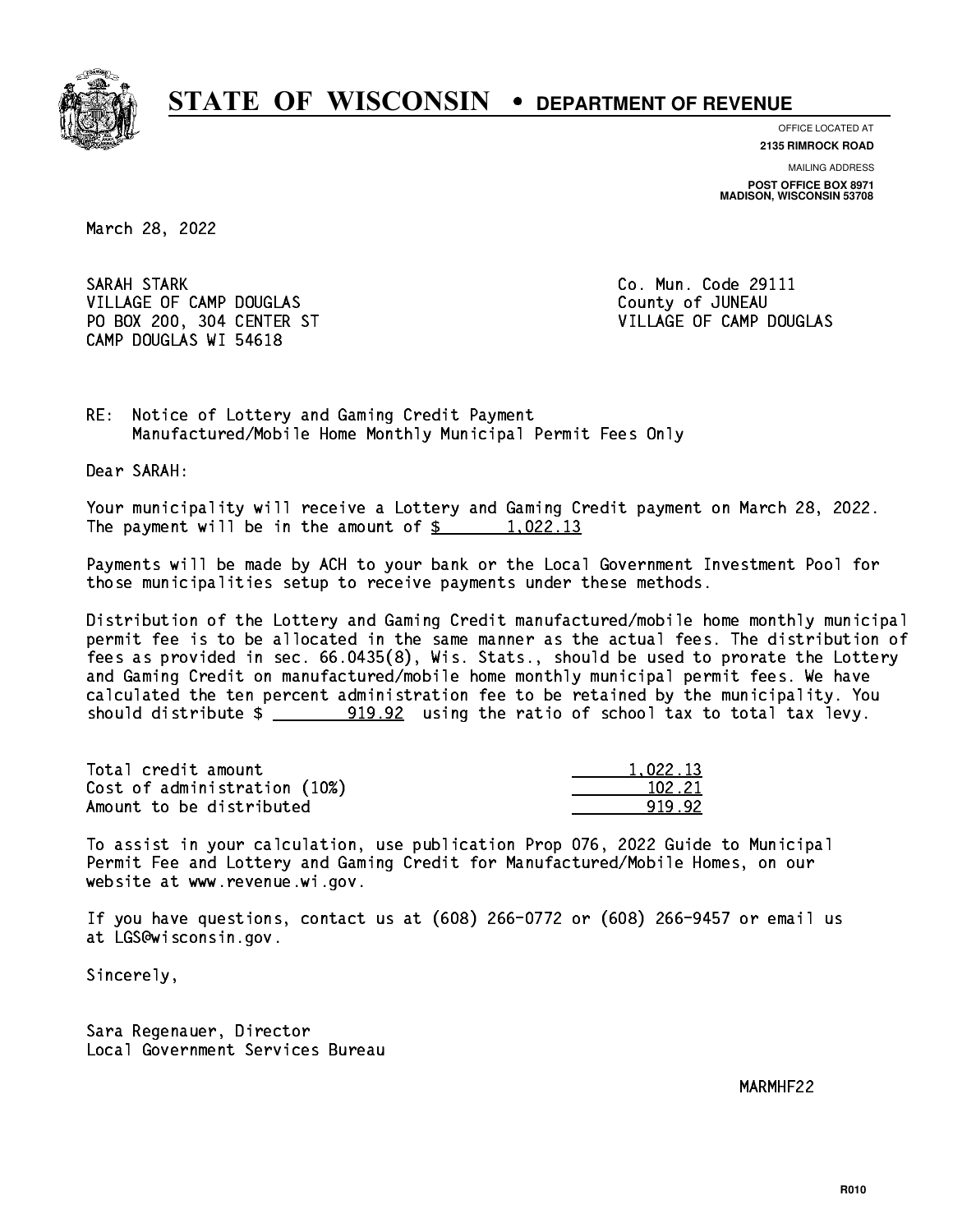

**OFFICE LOCATED AT 2135 RIMROCK ROAD**

**MAILING ADDRESS POST OFFICE BOX 8971 MADISON, WISCONSIN 53708**

March 28, 2022

LORI SCULLY VILLAGE OF LYNDON STATION COUNTY OF JUNEAU PO BOX 408 LYNDON STATION WI 53944-0408

Co. Mun. Code 29146 VILLAGE OF LYNDON STATION

RE: Notice of Lottery and Gaming Credit Payment Manufactured/Mobile Home Monthly Municipal Permit Fees Only

Dear LORI:

 Your municipality will receive a Lottery and Gaming Credit payment on March 28, 2022. The payment will be in the amount of  $\frac{2}{3}$  1,952.67

 Payments will be made by ACH to your bank or the Local Government Investment Pool for those municipalities setup to receive payments under these methods.

 Distribution of the Lottery and Gaming Credit manufactured/mobile home monthly municipal permit fee is to be allocated in the same manner as the actual fees. The distribution of fees as provided in sec. 66.0435(8), Wis. Stats., should be used to prorate the Lottery and Gaming Credit on manufactured/mobile home monthly municipal permit fees. We have calculated the ten percent administration fee to be retained by the municipality. You should distribute  $\frac{1,757.41}{1,757.41}$  using the ratio of school tax to total tax levy.

| Total credit amount          | 1.952.67 |
|------------------------------|----------|
| Cost of administration (10%) | 195.26   |
| Amount to be distributed     | 1.757.41 |

 To assist in your calculation, use publication Prop 076, 2022 Guide to Municipal Permit Fee and Lottery and Gaming Credit for Manufactured/Mobile Homes, on our website at www.revenue.wi.gov.

 If you have questions, contact us at (608) 266-0772 or (608) 266-9457 or email us at LGS@wisconsin.gov.

Sincerely,

 Sara Regenauer, Director Local Government Services Bureau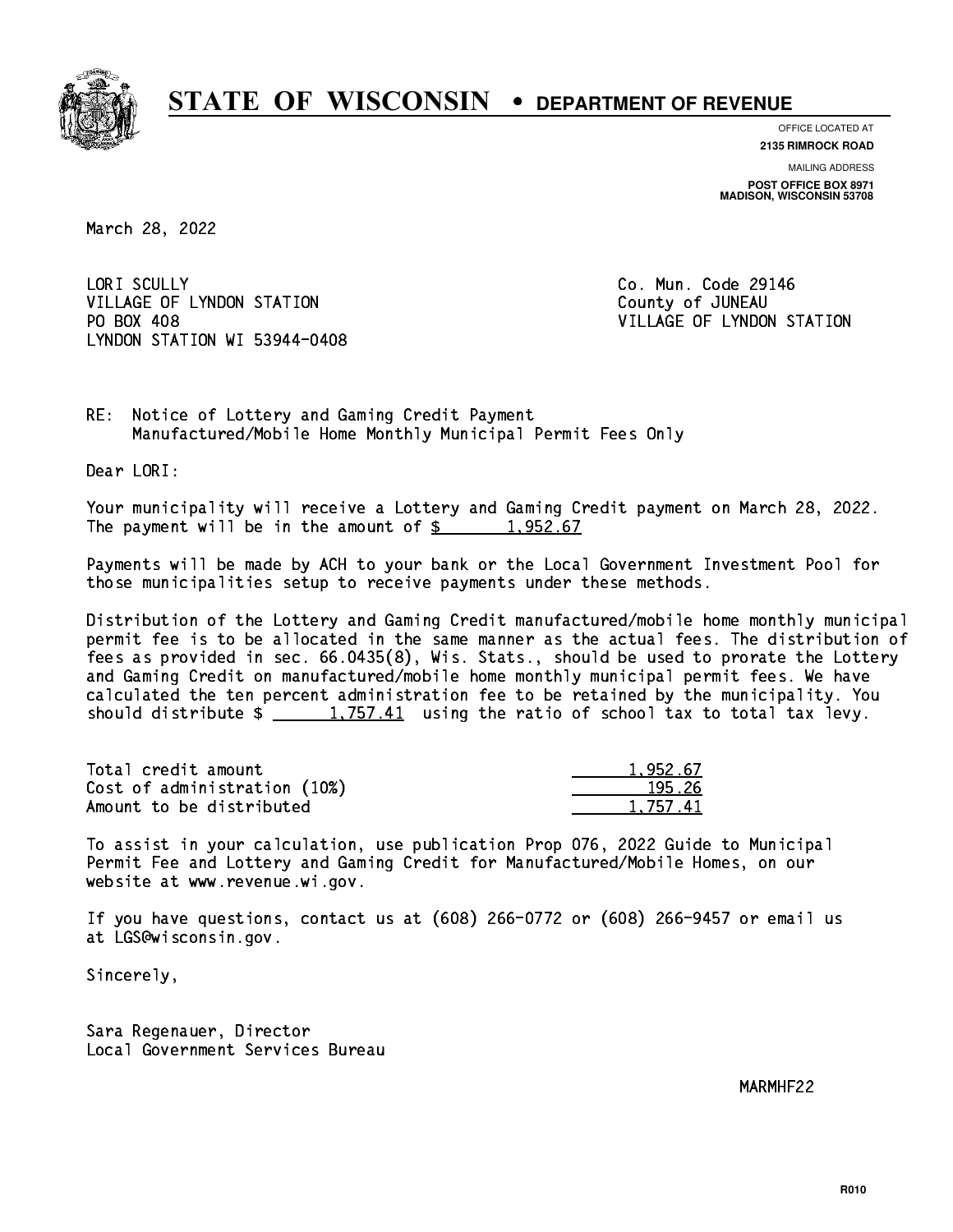

**OFFICE LOCATED AT**

**2135 RIMROCK ROAD**

**MAILING ADDRESS POST OFFICE BOX 8971 MADISON, WISCONSIN 53708**

March 28, 2022

 CHERYL STEEN Co. Mun. Code 29161 VILLAGE OF NECEDAH COUNTY OF JUNEAU 101 CENTER ST VILLAGE OF NECEDAH NECEDAH WI 54646-0371

RE: Notice of Lottery and Gaming Credit Payment Manufactured/Mobile Home Monthly Municipal Permit Fees Only

Dear CHERYL:

 Your municipality will receive a Lottery and Gaming Credit payment on March 28, 2022. The payment will be in the amount of  $\frac{273.58}{273.58}$ 

 Payments will be made by ACH to your bank or the Local Government Investment Pool for those municipalities setup to receive payments under these methods.

 Distribution of the Lottery and Gaming Credit manufactured/mobile home monthly municipal permit fee is to be allocated in the same manner as the actual fees. The distribution of fees as provided in sec. 66.0435(8), Wis. Stats., should be used to prorate the Lottery and Gaming Credit on manufactured/mobile home monthly municipal permit fees. We have calculated the ten percent administration fee to be retained by the municipality. You should distribute  $\frac{246.23}{2}$  using the ratio of school tax to total tax levy.

Total credit amount Cost of administration (10%) Amount to be distributed

| 58.<br>273. |
|-------------|
| 35<br>77.   |
| - 22<br>.,  |

 To assist in your calculation, use publication Prop 076, 2022 Guide to Municipal Permit Fee and Lottery and Gaming Credit for Manufactured/Mobile Homes, on our website at www.revenue.wi.gov.

 If you have questions, contact us at (608) 266-0772 or (608) 266-9457 or email us at LGS@wisconsin.gov.

Sincerely,

 Sara Regenauer, Director Local Government Services Bureau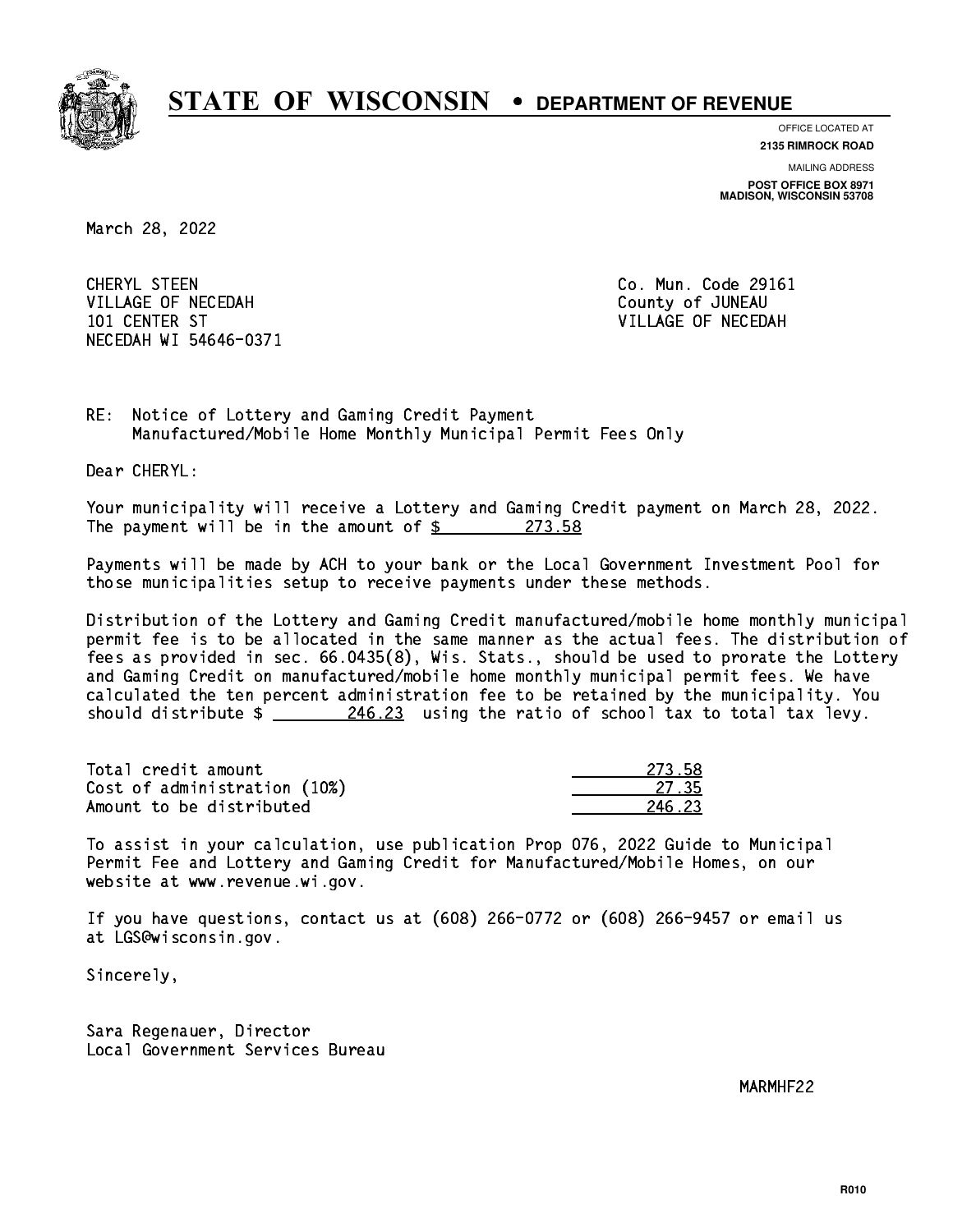

**OFFICE LOCATED AT**

**2135 RIMROCK ROAD**

**MAILING ADDRESS POST OFFICE BOX 8971 MADISON, WISCONSIN 53708**

March 28, 2022

 LEE KUCHER Co. Mun. Code 29191 VILLAGE OF WONEWOC **COUNTY OF SECOND COUNTY OF SUMEAU** WONEWOC WI 53968

200 WEST STREET VILLAGE OF WONEWOC

RE: Notice of Lottery and Gaming Credit Payment Manufactured/Mobile Home Monthly Municipal Permit Fees Only

Dear LEE:

 Your municipality will receive a Lottery and Gaming Credit payment on March 28, 2022. The payment will be in the amount of  $\frac{2.091.96}{2.25}$ 

 Payments will be made by ACH to your bank or the Local Government Investment Pool for those municipalities setup to receive payments under these methods.

 Distribution of the Lottery and Gaming Credit manufactured/mobile home monthly municipal permit fee is to be allocated in the same manner as the actual fees. The distribution of fees as provided in sec. 66.0435(8), Wis. Stats., should be used to prorate the Lottery and Gaming Credit on manufactured/mobile home monthly municipal permit fees. We have calculated the ten percent administration fee to be retained by the municipality. You should distribute  $\frac{1,882.77}{1,882.77}$  using the ratio of school tax to total tax levy.

| Total credit amount          | 2.091.96 |
|------------------------------|----------|
| Cost of administration (10%) | 209.19   |
| Amount to be distributed     | 1.882.77 |

 To assist in your calculation, use publication Prop 076, 2022 Guide to Municipal Permit Fee and Lottery and Gaming Credit for Manufactured/Mobile Homes, on our website at www.revenue.wi.gov.

 If you have questions, contact us at (608) 266-0772 or (608) 266-9457 or email us at LGS@wisconsin.gov.

Sincerely,

 Sara Regenauer, Director Local Government Services Bureau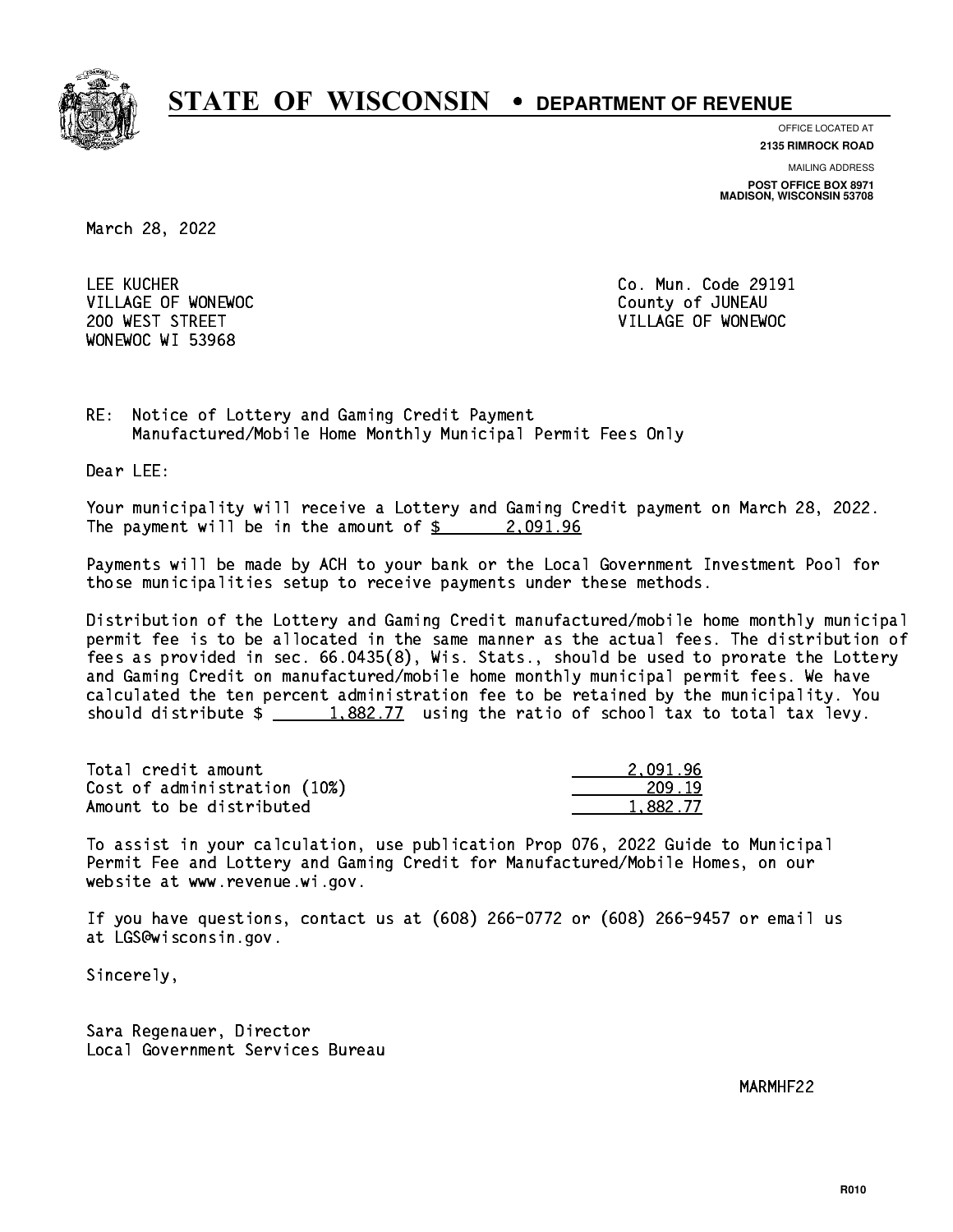

**OFFICE LOCATED AT**

**2135 RIMROCK ROAD**

**MAILING ADDRESS**

**POST OFFICE BOX 8971 MADISON, WISCONSIN 53708**

March 28, 2022

RANDALL D REEG Co. Mun. Code 29251 CITY OF MAUSTON County of JUNEAU 303 MANSION ST CITY OF MAUSTON MAUSTON WI 53948-1329

RE: Notice of Lottery and Gaming Credit Payment Manufactured/Mobile Home Monthly Municipal Permit Fees Only

Dear RANDALL:

 Your municipality will receive a Lottery and Gaming Credit payment on March 28, 2022. The payment will be in the amount of  $\frac{2}{3}$  6,042.60

 Payments will be made by ACH to your bank or the Local Government Investment Pool for those municipalities setup to receive payments under these methods.

 Distribution of the Lottery and Gaming Credit manufactured/mobile home monthly municipal permit fee is to be allocated in the same manner as the actual fees. The distribution of fees as provided in sec. 66.0435(8), Wis. Stats., should be used to prorate the Lottery and Gaming Credit on manufactured/mobile home monthly municipal permit fees. We have calculated the ten percent administration fee to be retained by the municipality. You should distribute  $\frac{2}{3}$   $\frac{5,438.34}{2}$  using the ratio of school tax to total tax levy.

| Total credit amount          | 6,042.60 |
|------------------------------|----------|
| Cost of administration (10%) | .604.26  |
| Amount to be distributed     | 5.438.34 |

 To assist in your calculation, use publication Prop 076, 2022 Guide to Municipal Permit Fee and Lottery and Gaming Credit for Manufactured/Mobile Homes, on our website at www.revenue.wi.gov.

 If you have questions, contact us at (608) 266-0772 or (608) 266-9457 or email us at LGS@wisconsin.gov.

Sincerely,

 Sara Regenauer, Director Local Government Services Bureau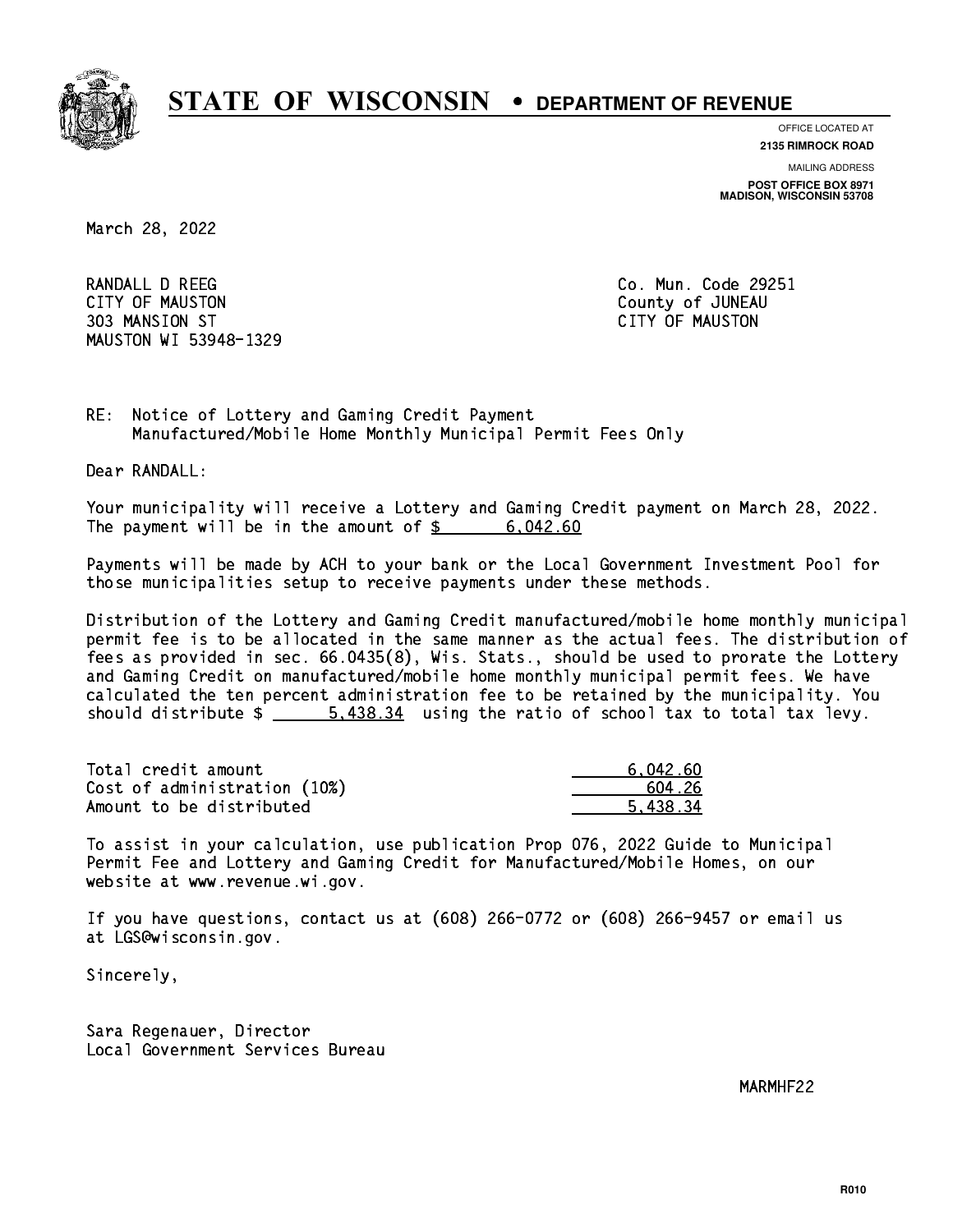

**OFFICE LOCATED AT 2135 RIMROCK ROAD**

**MAILING ADDRESS**

**POST OFFICE BOX 8971 MADISON, WISCONSIN 53708**

March 28, 2022

LISA VINZ CITY OF NEW LISBON County of JUNEAU PO BOX 218 NEW LISBON WI 53950-0218

Co. Mun. Code 29261 CITY OF NEW LISBON

RE: Notice of Lottery and Gaming Credit Payment Manufactured/Mobile Home Monthly Municipal Permit Fees Only

Dear LISA:

 Your municipality will receive a Lottery and Gaming Credit payment on March 28, 2022. The payment will be in the amount of  $\frac{2}{3}$  3,268.32

 Payments will be made by ACH to your bank or the Local Government Investment Pool for those municipalities setup to receive payments under these methods.

 Distribution of the Lottery and Gaming Credit manufactured/mobile home monthly municipal permit fee is to be allocated in the same manner as the actual fees. The distribution of fees as provided in sec. 66.0435(8), Wis. Stats., should be used to prorate the Lottery and Gaming Credit on manufactured/mobile home monthly municipal permit fees. We have calculated the ten percent administration fee to be retained by the municipality. You should distribute  $\frac{2.941.49}{2.941.49}$  using the ratio of school tax to total tax levy.

| Total credit amount          | 3.268.32 |
|------------------------------|----------|
| Cost of administration (10%) | 326.83   |
| Amount to be distributed     | 2.941.49 |

 To assist in your calculation, use publication Prop 076, 2022 Guide to Municipal Permit Fee and Lottery and Gaming Credit for Manufactured/Mobile Homes, on our website at www.revenue.wi.gov.

 If you have questions, contact us at (608) 266-0772 or (608) 266-9457 or email us at LGS@wisconsin.gov.

Sincerely,

 Sara Regenauer, Director Local Government Services Bureau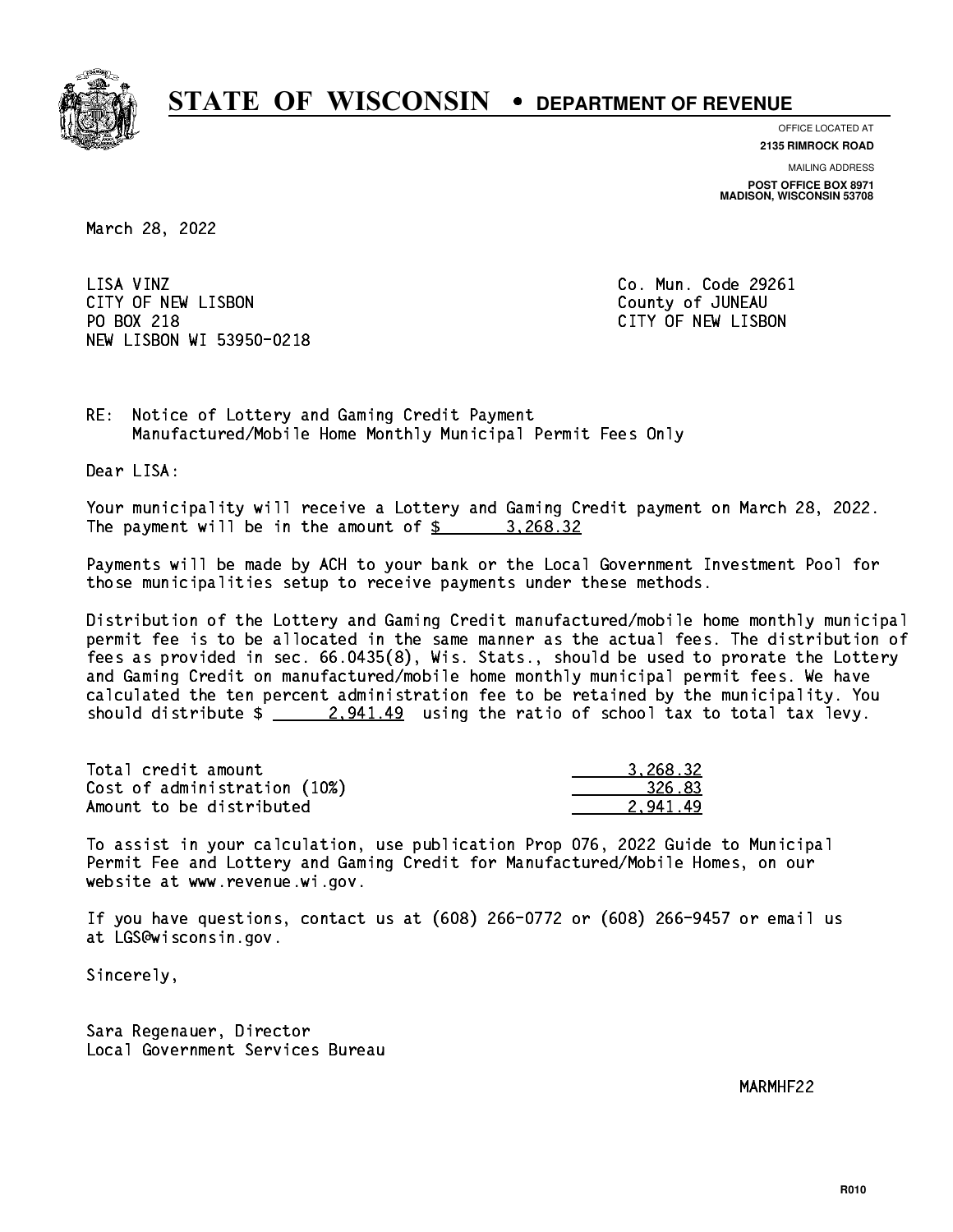

**OFFICE LOCATED AT**

**2135 RIMROCK ROAD**

**MAILING ADDRESS POST OFFICE BOX 8971 MADISON, WISCONSIN 53708**

March 28, 2022

 LINDA PERONA Co. Mun. Code 30002 TOWN OF BRIGHTON County of KENOSHA PO BOX 249 PO BOX 249 TOWN OF BRIGHTON KANSASVILLE WI 53139-0249

RE: Notice of Lottery and Gaming Credit Payment Manufactured/Mobile Home Monthly Municipal Permit Fees Only

Dear LINDA:

 Your municipality will receive a Lottery and Gaming Credit payment on March 28, 2022. The payment will be in the amount of  $\frac{2}{3}$  4,446.12

 Payments will be made by ACH to your bank or the Local Government Investment Pool for those municipalities setup to receive payments under these methods.

 Distribution of the Lottery and Gaming Credit manufactured/mobile home monthly municipal permit fee is to be allocated in the same manner as the actual fees. The distribution of fees as provided in sec. 66.0435(8), Wis. Stats., should be used to prorate the Lottery and Gaming Credit on manufactured/mobile home monthly municipal permit fees. We have calculated the ten percent administration fee to be retained by the municipality. You should distribute  $\frac{4.001.51}{2}$  using the ratio of school tax to total tax levy.

| Total credit amount          | 4.446.12 |
|------------------------------|----------|
| Cost of administration (10%) | 444 61   |
| Amount to be distributed     | 4.001.51 |

 To assist in your calculation, use publication Prop 076, 2022 Guide to Municipal Permit Fee and Lottery and Gaming Credit for Manufactured/Mobile Homes, on our website at www.revenue.wi.gov.

 If you have questions, contact us at (608) 266-0772 or (608) 266-9457 or email us at LGS@wisconsin.gov.

Sincerely,

 Sara Regenauer, Director Local Government Services Bureau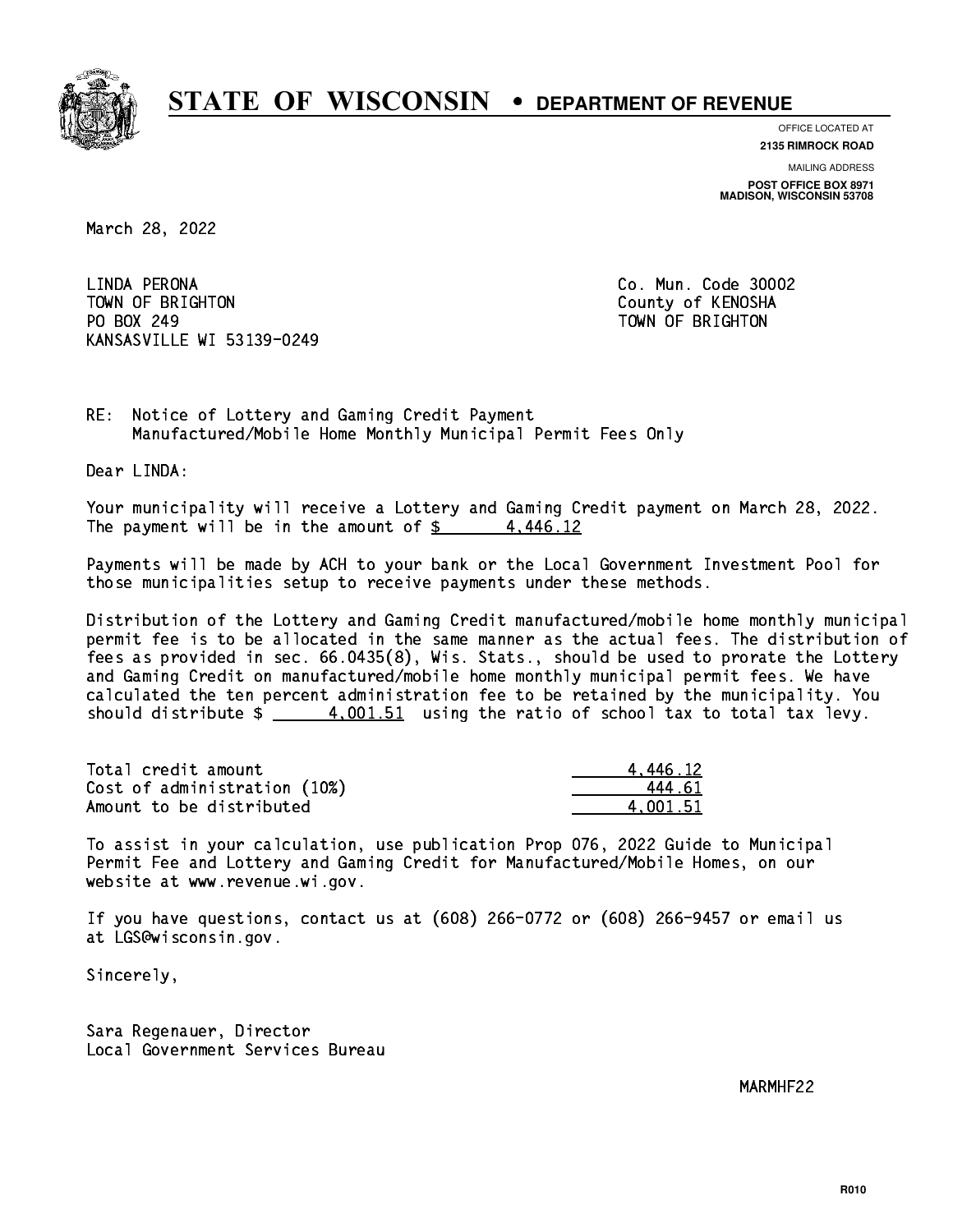

**OFFICE LOCATED AT**

**2135 RIMROCK ROAD**

**MAILING ADDRESS POST OFFICE BOX 8971 MADISON, WISCONSIN 53708**

March 28, 2022

MARY COLE TOWN OF SOMERS County of KENOSHA PO BOX 197 TOWN OF SOMERS SOMERS WI 53171-0197

Co. Mun. Code 30014

RE: Notice of Lottery and Gaming Credit Payment Manufactured/Mobile Home Monthly Municipal Permit Fees Only

Dear MARY:

 Your municipality will receive a Lottery and Gaming Credit payment on March 28, 2022. The payment will be in the amount of  $\frac{2}{3}$  2,894.28

 Payments will be made by ACH to your bank or the Local Government Investment Pool for those municipalities setup to receive payments under these methods.

 Distribution of the Lottery and Gaming Credit manufactured/mobile home monthly municipal permit fee is to be allocated in the same manner as the actual fees. The distribution of fees as provided in sec. 66.0435(8), Wis. Stats., should be used to prorate the Lottery and Gaming Credit on manufactured/mobile home monthly municipal permit fees. We have calculated the ten percent administration fee to be retained by the municipality. You should distribute  $\frac{2.604.86}{2.604.86}$  using the ratio of school tax to total tax levy.

| Total credit amount          | 2.894.28 |
|------------------------------|----------|
| Cost of administration (10%) | 289.42   |
| Amount to be distributed     | 2.604.86 |

 To assist in your calculation, use publication Prop 076, 2022 Guide to Municipal Permit Fee and Lottery and Gaming Credit for Manufactured/Mobile Homes, on our website at www.revenue.wi.gov.

 If you have questions, contact us at (608) 266-0772 or (608) 266-9457 or email us at LGS@wisconsin.gov.

Sincerely,

 Sara Regenauer, Director Local Government Services Bureau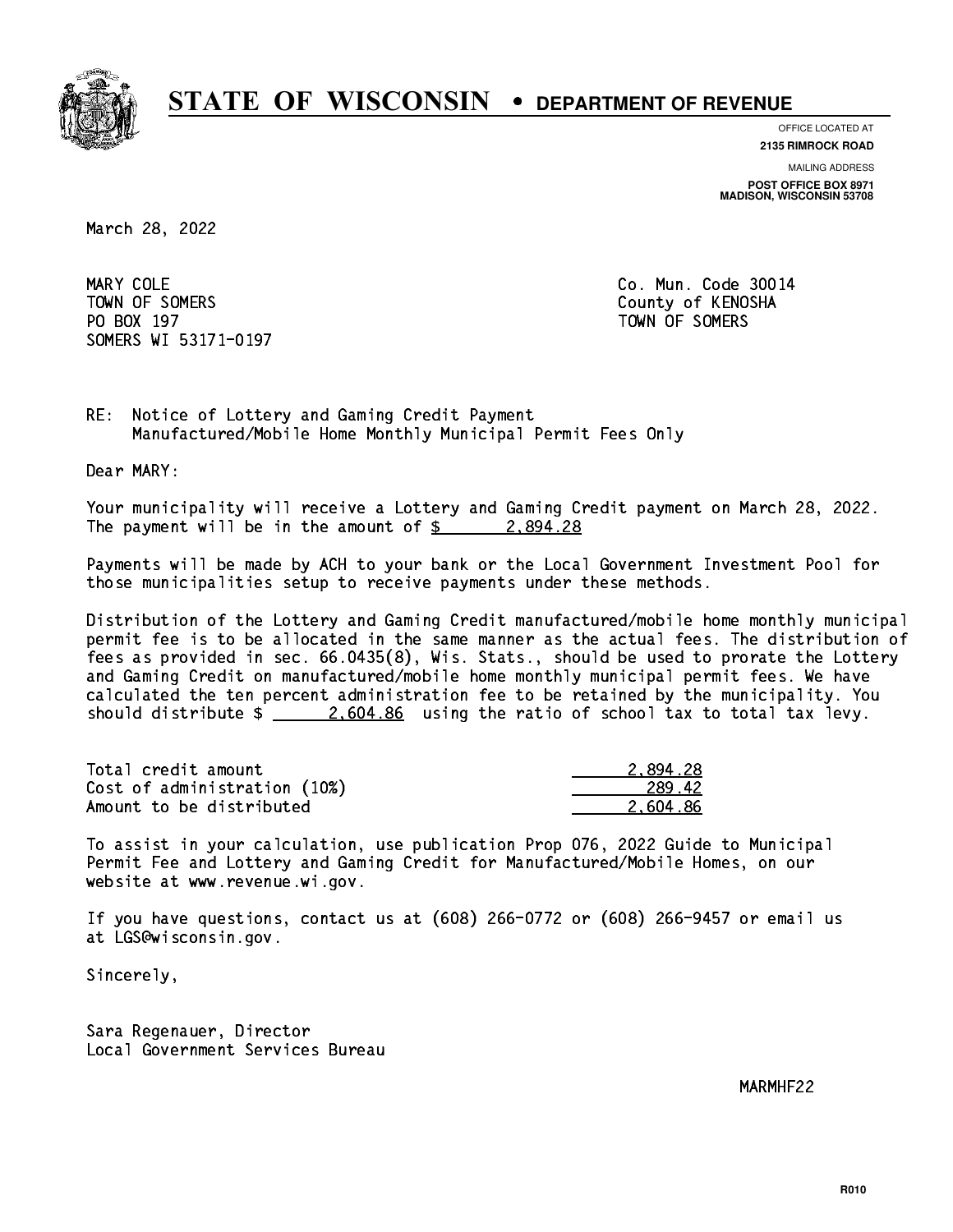

**OFFICE LOCATED AT**

**2135 RIMROCK ROAD**

**MAILING ADDRESS POST OFFICE BOX 8971 MADISON, WISCONSIN 53708**

March 28, 2022

 DEBORAH K VOS Co. Mun. Code 30016 TOWN OF WHEATLAND County of KENOSHA PO BOX 797 NEW MUNSTER WI 53152-0797

TOWN OF WHEATLAND

RE: Notice of Lottery and Gaming Credit Payment Manufactured/Mobile Home Monthly Municipal Permit Fees Only

Dear DEBORAH:

 Your municipality will receive a Lottery and Gaming Credit payment on March 28, 2022. The payment will be in the amount of  $\frac{26}{346.90}$ 

 Payments will be made by ACH to your bank or the Local Government Investment Pool for those municipalities setup to receive payments under these methods.

 Distribution of the Lottery and Gaming Credit manufactured/mobile home monthly municipal permit fee is to be allocated in the same manner as the actual fees. The distribution of fees as provided in sec. 66.0435(8), Wis. Stats., should be used to prorate the Lottery and Gaming Credit on manufactured/mobile home monthly municipal permit fees. We have calculated the ten percent administration fee to be retained by the municipality. You should distribute  $\frac{23,712.21}{23,712.21}$  using the ratio of school tax to total tax levy.

| Total credit amount          | 26,346.90 |
|------------------------------|-----------|
| Cost of administration (10%) | 2.634.69  |
| Amount to be distributed     | 23.712.21 |

 To assist in your calculation, use publication Prop 076, 2022 Guide to Municipal Permit Fee and Lottery and Gaming Credit for Manufactured/Mobile Homes, on our website at www.revenue.wi.gov.

 If you have questions, contact us at (608) 266-0772 or (608) 266-9457 or email us at LGS@wisconsin.gov.

Sincerely,

 Sara Regenauer, Director Local Government Services Bureau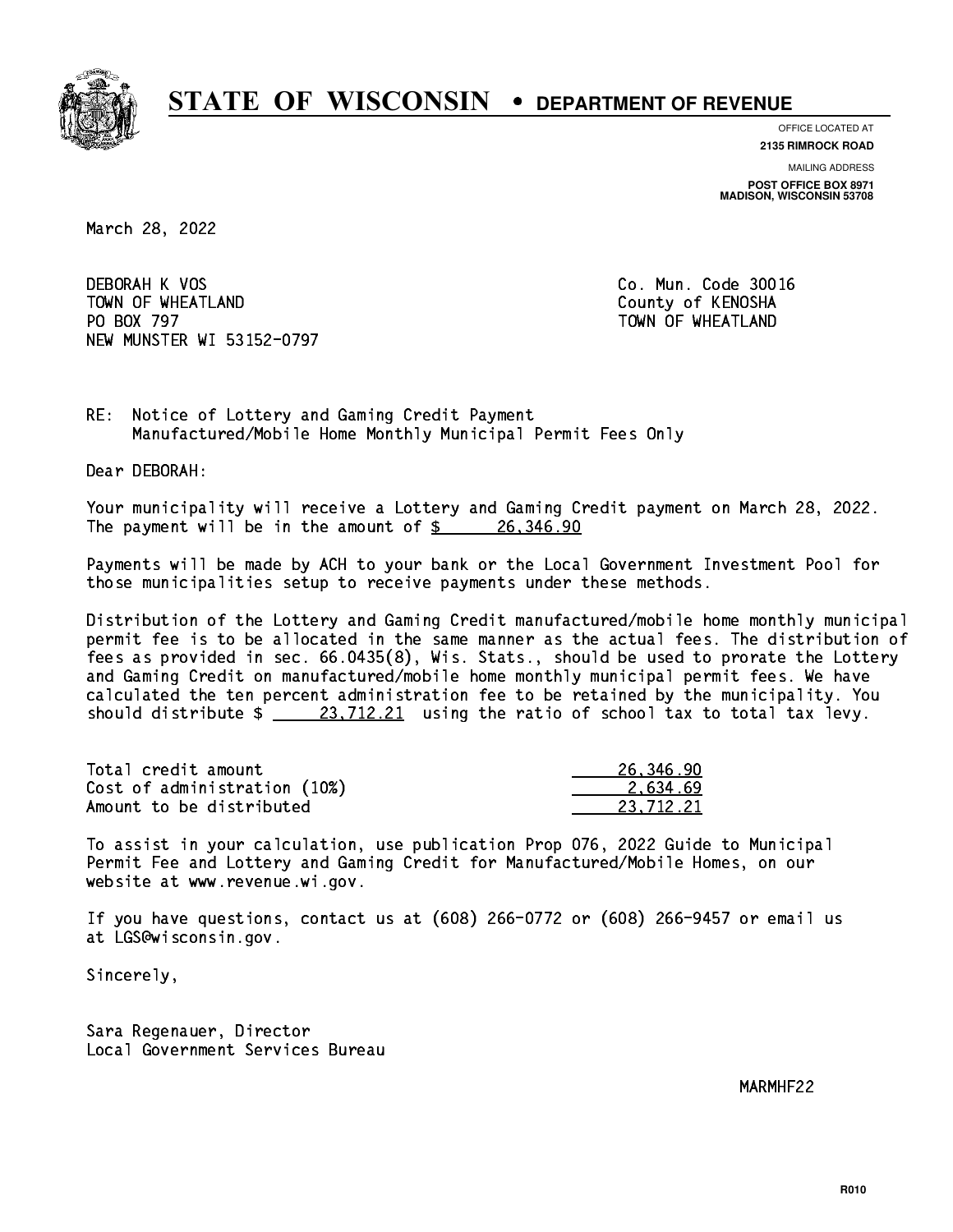

**OFFICE LOCATED AT**

**MAILING ADDRESS 2135 RIMROCK ROAD**

**POST OFFICE BOX 8971 MADISON, WISCONSIN 53708**

March 28, 2022

AMY KLEMKO VILLAGE OF BRISTOL **COUNTY OF SALES AND ACCOUNT OF SALES AND STATES** BRISTOL WI 53104

Co. Mun. Code 30104 19801 83RD STREET VILLAGE OF BRISTOL

RE: Notice of Lottery and Gaming Credit Payment Manufactured/Mobile Home Monthly Municipal Permit Fees Only

Dear AMY:

 Your municipality will receive a Lottery and Gaming Credit payment on March 28, 2022. The payment will be in the amount of  $\frac{28,950.60}{28,950.60}$ 

 Payments will be made by ACH to your bank or the Local Government Investment Pool for those municipalities setup to receive payments under these methods.

 Distribution of the Lottery and Gaming Credit manufactured/mobile home monthly municipal permit fee is to be allocated in the same manner as the actual fees. The distribution of fees as provided in sec. 66.0435(8), Wis. Stats., should be used to prorate the Lottery and Gaming Credit on manufactured/mobile home monthly municipal permit fees. We have calculated the ten percent administration fee to be retained by the municipality. You should distribute  $\frac{26,055.54}{26,055.54}$  using the ratio of school tax to total tax levy.

| Total credit amount          | 28,950.60 |
|------------------------------|-----------|
| Cost of administration (10%) | 2.895.06  |
| Amount to be distributed     | 26,055.54 |

 To assist in your calculation, use publication Prop 076, 2022 Guide to Municipal Permit Fee and Lottery and Gaming Credit for Manufactured/Mobile Homes, on our website at www.revenue.wi.gov.

 If you have questions, contact us at (608) 266-0772 or (608) 266-9457 or email us at LGS@wisconsin.gov.

Sincerely,

 Sara Regenauer, Director Local Government Services Bureau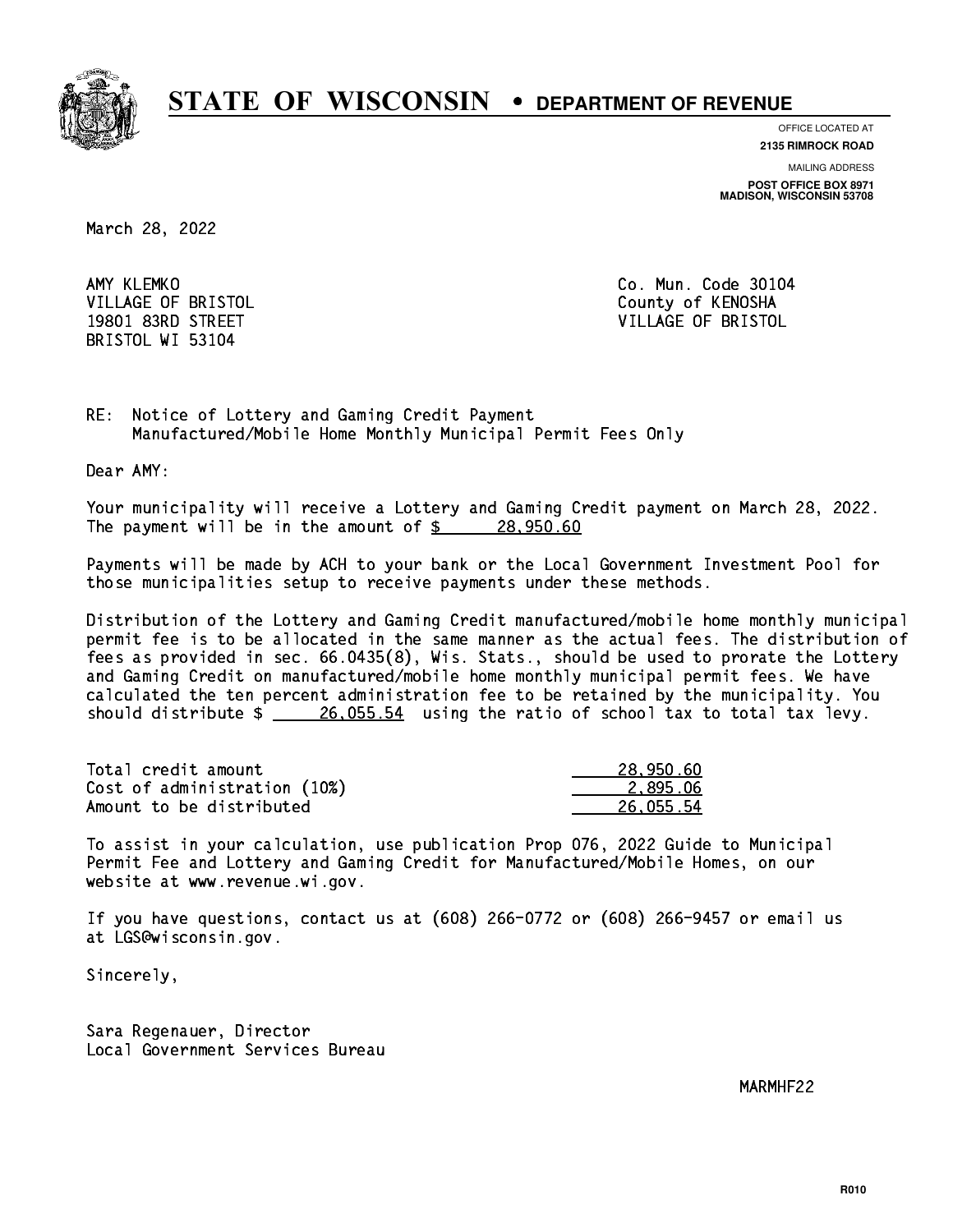

**OFFICE LOCATED AT 2135 RIMROCK ROAD**

**MAILING ADDRESS**

**POST OFFICE BOX 8971 MADISON, WISCONSIN 53708**

March 28, 2022

**KATHLEEN GOESSL** VILLAGE OF PLEASANT PRAIRIE **COUNTY OF COUNTY OF COUNTY** PLEASANT PRAIRIE WI 53158

Co. Mun. Code 30174 9915 39TH AVE VILLAGE OF PLEASANT PRAIRIE

RE: Notice of Lottery and Gaming Credit Payment Manufactured/Mobile Home Monthly Municipal Permit Fees Only

Dear KATHLEEN:

 Your municipality will receive a Lottery and Gaming Credit payment on March 28, 2022. The payment will be in the amount of  $\frac{2}{3}$  62,053.68

 Payments will be made by ACH to your bank or the Local Government Investment Pool for those municipalities setup to receive payments under these methods.

 Distribution of the Lottery and Gaming Credit manufactured/mobile home monthly municipal permit fee is to be allocated in the same manner as the actual fees. The distribution of fees as provided in sec. 66.0435(8), Wis. Stats., should be used to prorate the Lottery and Gaming Credit on manufactured/mobile home monthly municipal permit fees. We have calculated the ten percent administration fee to be retained by the municipality. You should distribute  $\frac{2}{1}$   $\frac{55,848.32}{2}$  using the ratio of school tax to total tax levy.

| Total credit amount          | 62.053.68 |
|------------------------------|-----------|
| Cost of administration (10%) | 6.205.36  |
| Amount to be distributed     | 55.848.32 |

 To assist in your calculation, use publication Prop 076, 2022 Guide to Municipal Permit Fee and Lottery and Gaming Credit for Manufactured/Mobile Homes, on our website at www.revenue.wi.gov.

 If you have questions, contact us at (608) 266-0772 or (608) 266-9457 or email us at LGS@wisconsin.gov.

Sincerely,

 Sara Regenauer, Director Local Government Services Bureau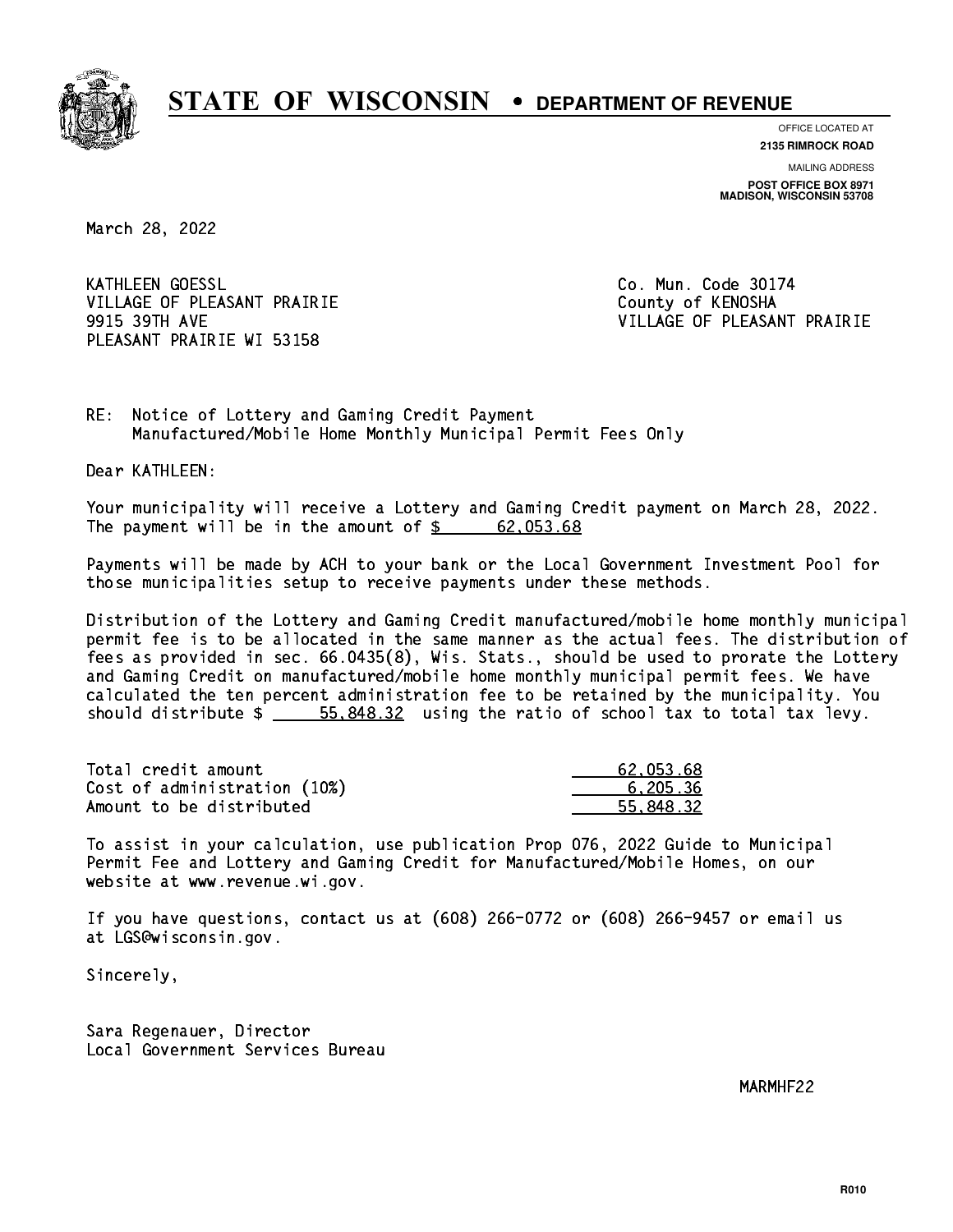

**OFFICE LOCATED AT**

**2135 RIMROCK ROAD**

**MAILING ADDRESS POST OFFICE BOX 8971 MADISON, WISCONSIN 53708**

March 28, 2022

 CHRISTINE LAMB Co. Mun. Code 30179 VILLAGE OF SALEM LAKES County of KENOSHA SALEM WI 53168

9814 ANTIOCH ROAD VILLAGE OF SALEM LAKES

RE: Notice of Lottery and Gaming Credit Payment Manufactured/Mobile Home Monthly Municipal Permit Fees Only

Dear CHRISTINE:

 Your municipality will receive a Lottery and Gaming Credit payment on March 28, 2022. The payment will be in the amount of  $\frac{2}{3}$   $\frac{53,804.76}{2}$ 

 Payments will be made by ACH to your bank or the Local Government Investment Pool for those municipalities setup to receive payments under these methods.

 Distribution of the Lottery and Gaming Credit manufactured/mobile home monthly municipal permit fee is to be allocated in the same manner as the actual fees. The distribution of fees as provided in sec. 66.0435(8), Wis. Stats., should be used to prorate the Lottery and Gaming Credit on manufactured/mobile home monthly municipal permit fees. We have calculated the ten percent administration fee to be retained by the municipality. You should distribute  $\frac{48.424.29}{2}$  using the ratio of school tax to total tax levy.

| Total credit amount          | 53,804.76 |
|------------------------------|-----------|
| Cost of administration (10%) | 5.380.47  |
| Amount to be distributed     | 48.424.29 |

 To assist in your calculation, use publication Prop 076, 2022 Guide to Municipal Permit Fee and Lottery and Gaming Credit for Manufactured/Mobile Homes, on our website at www.revenue.wi.gov.

 If you have questions, contact us at (608) 266-0772 or (608) 266-9457 or email us at LGS@wisconsin.gov.

Sincerely,

 Sara Regenauer, Director Local Government Services Bureau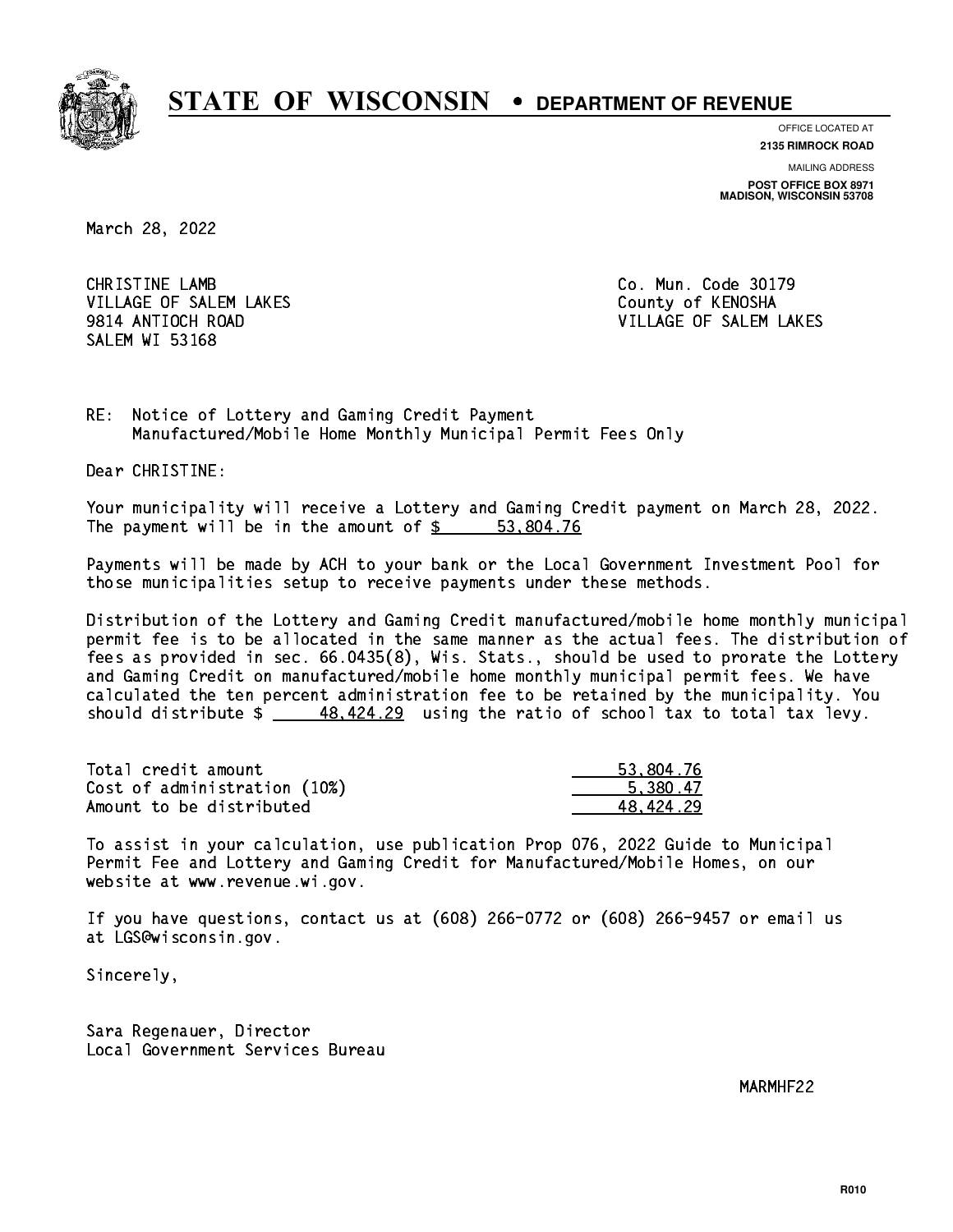

**OFFICE LOCATED AT**

**2135 RIMROCK ROAD**

**MAILING ADDRESS POST OFFICE BOX 8971 MADISON, WISCONSIN 53708**

March 28, 2022

MARY COLE SOMERS WI 53171

Co. Mun. Code 30182 VILLAGE OF SOMERS COUNTY OF KENOSHA PO BOX 197 VILLAGE OF SOMERS

RE: Notice of Lottery and Gaming Credit Payment Manufactured/Mobile Home Monthly Municipal Permit Fees Only

Dear MARY:

 Your municipality will receive a Lottery and Gaming Credit payment on March 28, 2022. The payment will be in the amount of  $\frac{2}{3}$  19,538.16

 Payments will be made by ACH to your bank or the Local Government Investment Pool for those municipalities setup to receive payments under these methods.

 Distribution of the Lottery and Gaming Credit manufactured/mobile home monthly municipal permit fee is to be allocated in the same manner as the actual fees. The distribution of fees as provided in sec. 66.0435(8), Wis. Stats., should be used to prorate the Lottery and Gaming Credit on manufactured/mobile home monthly municipal permit fees. We have calculated the ten percent administration fee to be retained by the municipality. You should distribute  $\frac{2}{17,584.35}$  using the ratio of school tax to total tax levy.

| Total credit amount          | 19,538,16 |
|------------------------------|-----------|
| Cost of administration (10%) | 1,953.81  |
| Amount to be distributed     | 17,584.35 |

 To assist in your calculation, use publication Prop 076, 2022 Guide to Municipal Permit Fee and Lottery and Gaming Credit for Manufactured/Mobile Homes, on our website at www.revenue.wi.gov.

 If you have questions, contact us at (608) 266-0772 or (608) 266-9457 or email us at LGS@wisconsin.gov.

Sincerely,

 Sara Regenauer, Director Local Government Services Bureau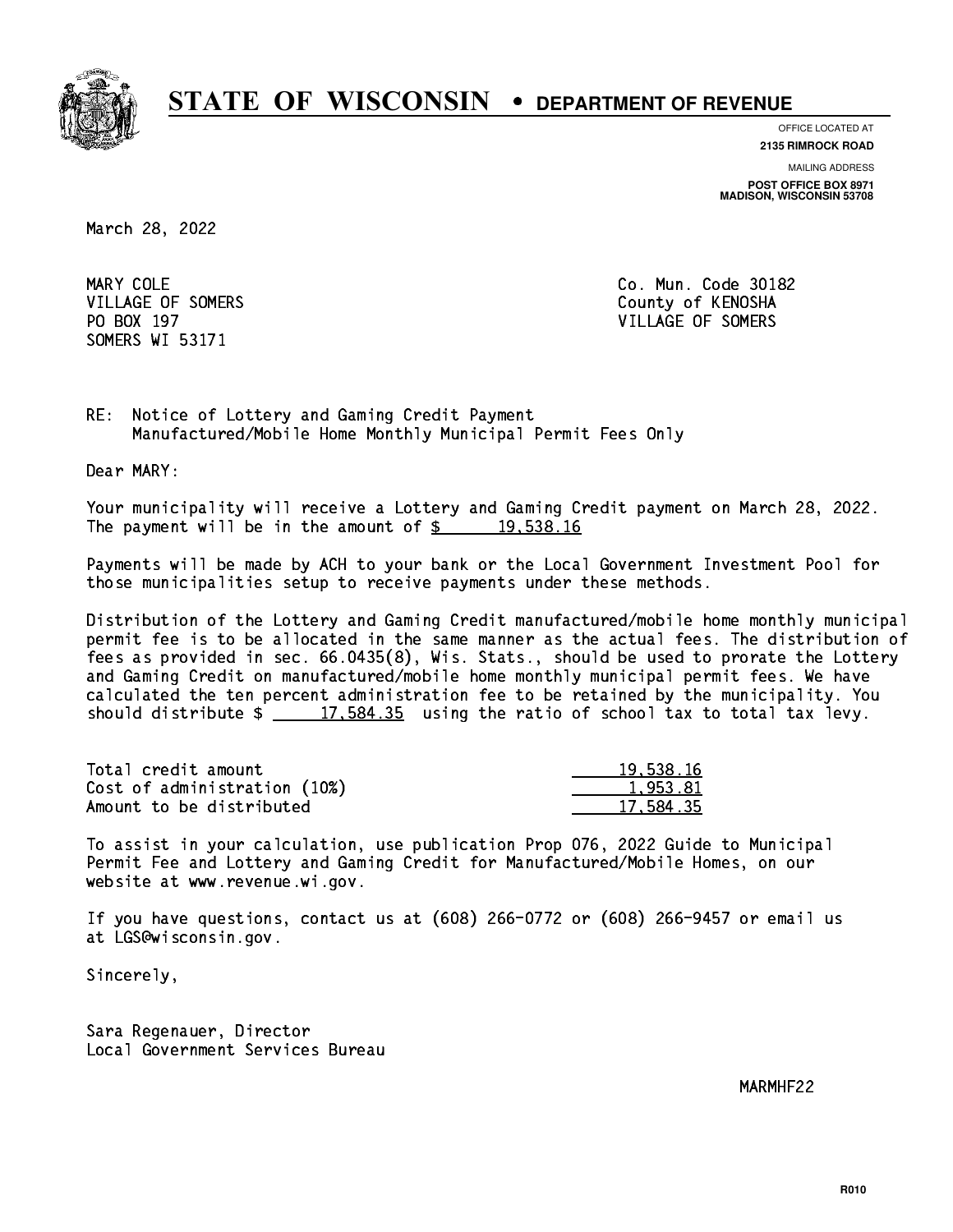

**OFFICE LOCATED AT**

**2135 RIMROCK ROAD**

**MAILING ADDRESS POST OFFICE BOX 8971 MADISON, WISCONSIN 53708**

March 28, 2022

 DEBRA GIMLER Co. Mun. Code 30241 CITY OF KENOSHA County of KENOSHA 625 52ND ST, RM 105 CITY OF KENOSHA KENOSHA WI 53140-3480

RE: Notice of Lottery and Gaming Credit Payment Manufactured/Mobile Home Monthly Municipal Permit Fees Only

Dear DEBRA:

 Your municipality will receive a Lottery and Gaming Credit payment on March 28, 2022. The payment will be in the amount of  $\frac{2}{3}$  39,147.76

 Payments will be made by ACH to your bank or the Local Government Investment Pool for those municipalities setup to receive payments under these methods.

 Distribution of the Lottery and Gaming Credit manufactured/mobile home monthly municipal permit fee is to be allocated in the same manner as the actual fees. The distribution of fees as provided in sec. 66.0435(8), Wis. Stats., should be used to prorate the Lottery and Gaming Credit on manufactured/mobile home monthly municipal permit fees. We have calculated the ten percent administration fee to be retained by the municipality. You should distribute  $\frac{25.232.99}{2}$  using the ratio of school tax to total tax levy.

| Total credit amount          | 39, 147, 76 |
|------------------------------|-------------|
| Cost of administration (10%) | 3.914.77    |
| Amount to be distributed     | 35.232.99   |

 To assist in your calculation, use publication Prop 076, 2022 Guide to Municipal Permit Fee and Lottery and Gaming Credit for Manufactured/Mobile Homes, on our website at www.revenue.wi.gov.

 If you have questions, contact us at (608) 266-0772 or (608) 266-9457 or email us at LGS@wisconsin.gov.

Sincerely,

 Sara Regenauer, Director Local Government Services Bureau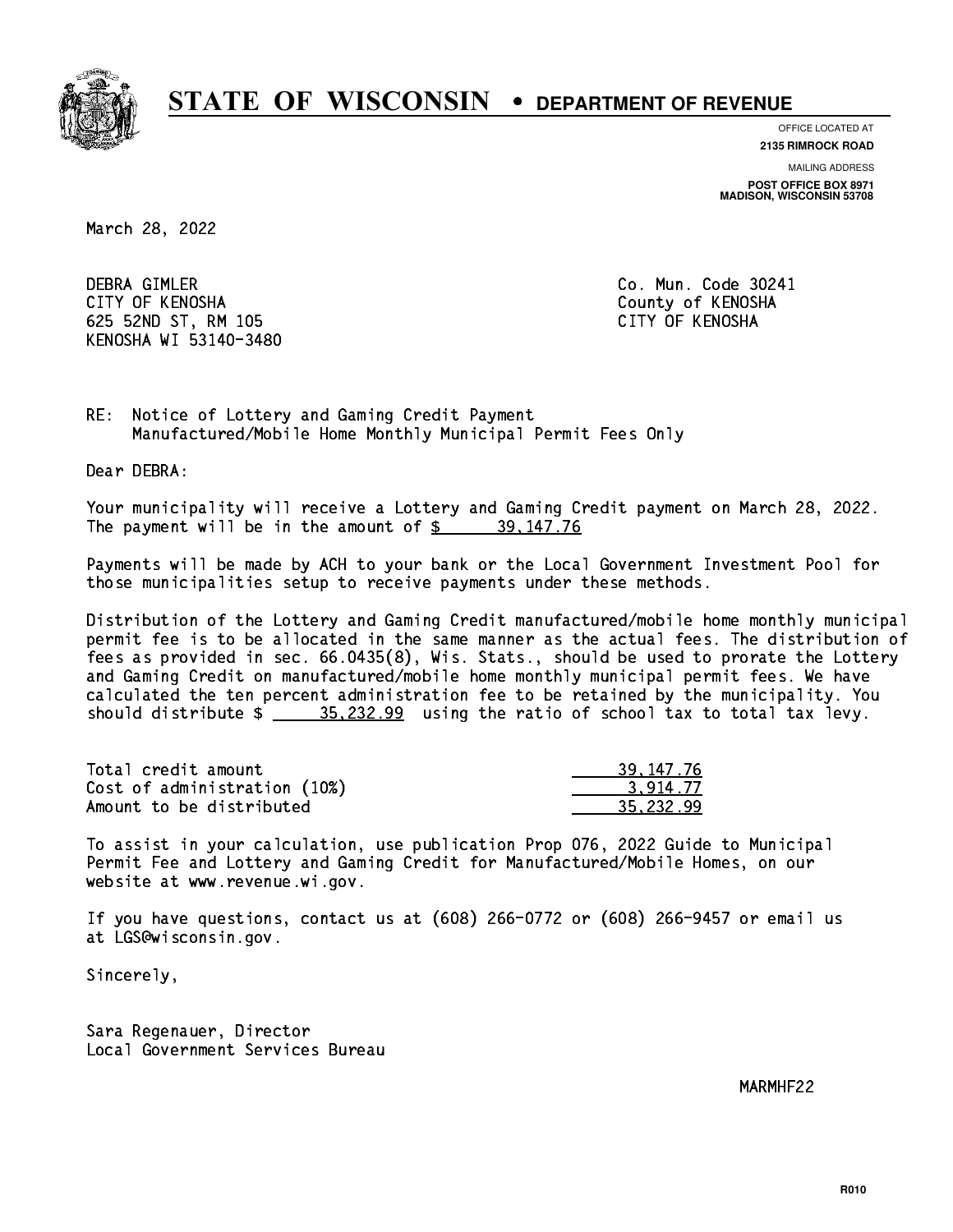

**OFFICE LOCATED AT**

**2135 RIMROCK ROAD**

**MAILING ADDRESS POST OFFICE BOX 8971 MADISON, WISCONSIN 53708**

March 28, 2022

LINDA GRETZ TOWN OF PIERCE **THE COUNTY OF SEXUAL EXAMPLE COUNTY OF KEWAUNEE** N4421 STATE ROAD 42 TOWN OF PIERCE KEWAUNEE WI 54216

Co. Mun. Code 31016

RE: Notice of Lottery and Gaming Credit Payment Manufactured/Mobile Home Monthly Municipal Permit Fees Only

Dear LINDA:

 Your municipality will receive a Lottery and Gaming Credit payment on March 28, 2022. The payment will be in the amount of  $\frac{2}{3}$  1,439.29

 Payments will be made by ACH to your bank or the Local Government Investment Pool for those municipalities setup to receive payments under these methods.

 Distribution of the Lottery and Gaming Credit manufactured/mobile home monthly municipal permit fee is to be allocated in the same manner as the actual fees. The distribution of fees as provided in sec. 66.0435(8), Wis. Stats., should be used to prorate the Lottery and Gaming Credit on manufactured/mobile home monthly municipal permit fees. We have calculated the ten percent administration fee to be retained by the municipality. You should distribute  $\frac{1,295.37}{1,295.37}$  using the ratio of school tax to total tax levy.

| Total credit amount          | 1,439.29 |
|------------------------------|----------|
| Cost of administration (10%) | 143.92   |
| Amount to be distributed     | 1.295.37 |

 To assist in your calculation, use publication Prop 076, 2022 Guide to Municipal Permit Fee and Lottery and Gaming Credit for Manufactured/Mobile Homes, on our website at www.revenue.wi.gov.

 If you have questions, contact us at (608) 266-0772 or (608) 266-9457 or email us at LGS@wisconsin.gov.

Sincerely,

 Sara Regenauer, Director Local Government Services Bureau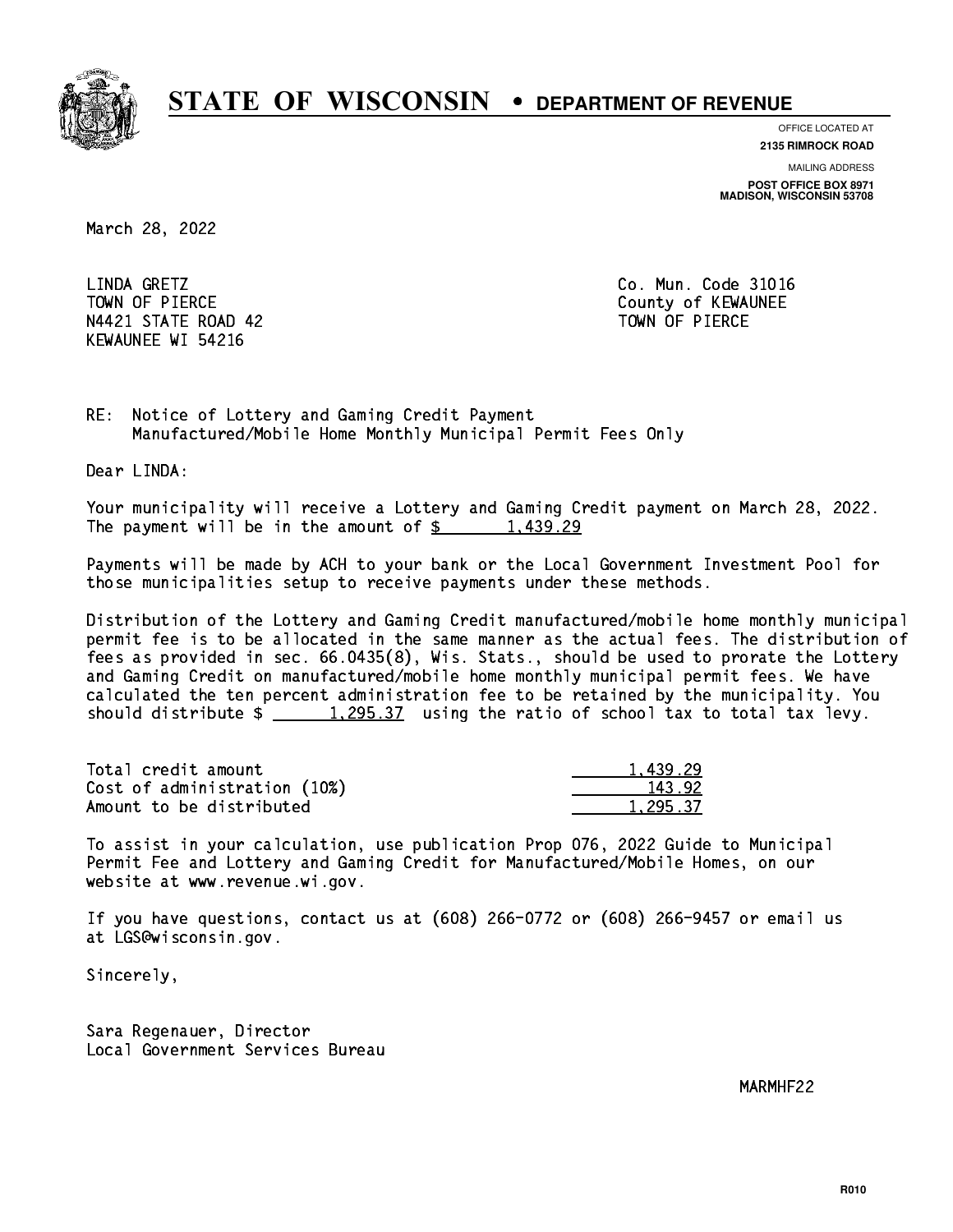

**OFFICE LOCATED AT**

**2135 RIMROCK ROAD**

**MAILING ADDRESS POST OFFICE BOX 8971 MADISON, WISCONSIN 53708**

March 28, 2022

 MARY BERTRAND Co. Mun. Code 31020 TOWN OF WEST KEWAUNEE TOWN OF WEST AND TOWN OF A COUNTY OF A COUNTY OF A COUNTY OF A COUNTY OF A COUNTY OF A COUNTY OF A COUNTY OF A COUNTY OF A COUNTY OF A COUNTY OF A COUNTY OF A COUNTY OF A COUNTY OF A COUNTY OF A COUNT N3737 COUNTY RD C TOWN OF WEST KEWAUNEE KEWAUNEE WI 54216-9788

RE: Notice of Lottery and Gaming Credit Payment Manufactured/Mobile Home Monthly Municipal Permit Fees Only

Dear MARY:

 Your municipality will receive a Lottery and Gaming Credit payment on March 28, 2022. The payment will be in the amount of  $\frac{231.72}{2}$ 

 Payments will be made by ACH to your bank or the Local Government Investment Pool for those municipalities setup to receive payments under these methods.

 Distribution of the Lottery and Gaming Credit manufactured/mobile home monthly municipal permit fee is to be allocated in the same manner as the actual fees. The distribution of fees as provided in sec. 66.0435(8), Wis. Stats., should be used to prorate the Lottery and Gaming Credit on manufactured/mobile home monthly municipal permit fees. We have calculated the ten percent administration fee to be retained by the municipality. You should distribute  $\frac{208.55}{208.55}$  using the ratio of school tax to total tax levy.

Total credit amount Cost of administration (10%) Amount to be distributed

| 1.72 <sub>1</sub> |
|-------------------|
| २ १७              |
| 55                |

 To assist in your calculation, use publication Prop 076, 2022 Guide to Municipal Permit Fee and Lottery and Gaming Credit for Manufactured/Mobile Homes, on our website at www.revenue.wi.gov.

 If you have questions, contact us at (608) 266-0772 or (608) 266-9457 or email us at LGS@wisconsin.gov.

Sincerely,

 Sara Regenauer, Director Local Government Services Bureau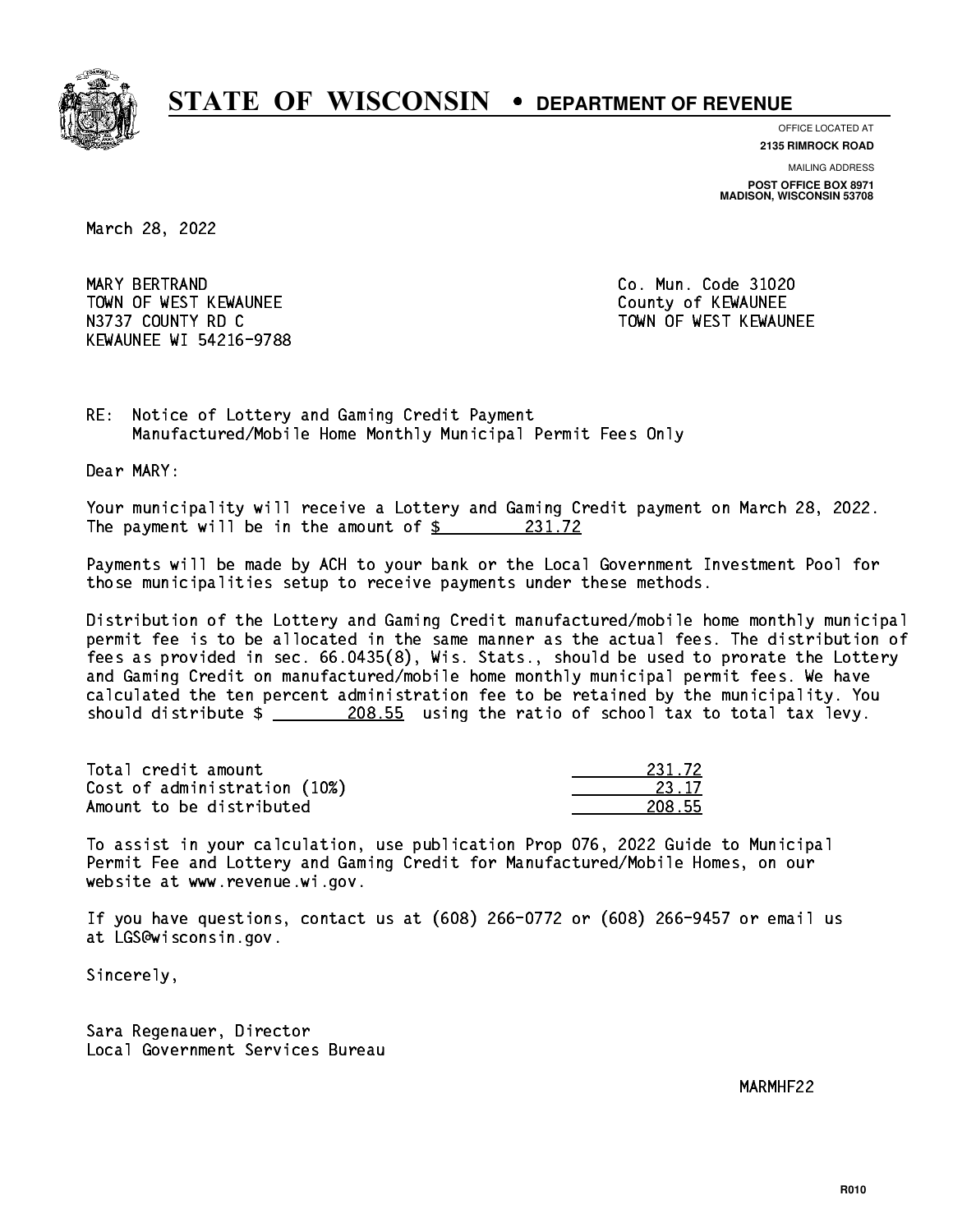

**OFFICE LOCATED AT**

**2135 RIMROCK ROAD**

**MAILING ADDRESS POST OFFICE BOX 8971 MADISON, WISCONSIN 53708**

March 28, 2022

MILISSA STIPE VILLAGE OF LUXEMBURG COUNTY OF KEWAUNEE PO BOX 307 LUXEMBURG WI 54217-0307

Co. Mun. Code 31146 VILLAGE OF LUXEMBURG

RE: Notice of Lottery and Gaming Credit Payment Manufactured/Mobile Home Monthly Municipal Permit Fees Only

Dear MILISSA:

 Your municipality will receive a Lottery and Gaming Credit payment on March 28, 2022. The payment will be in the amount of  $\frac{2}{3}$  9,104.40

 Payments will be made by ACH to your bank or the Local Government Investment Pool for those municipalities setup to receive payments under these methods.

 Distribution of the Lottery and Gaming Credit manufactured/mobile home monthly municipal permit fee is to be allocated in the same manner as the actual fees. The distribution of fees as provided in sec. 66.0435(8), Wis. Stats., should be used to prorate the Lottery and Gaming Credit on manufactured/mobile home monthly municipal permit fees. We have calculated the ten percent administration fee to be retained by the municipality. You should distribute  $\frac{2}{1}$   $\frac{8,193.96}{2}$  using the ratio of school tax to total tax levy.

| Total credit amount          | 9.104.40 |
|------------------------------|----------|
| Cost of administration (10%) | 91044    |
| Amount to be distributed     | 8.193.96 |

 To assist in your calculation, use publication Prop 076, 2022 Guide to Municipal Permit Fee and Lottery and Gaming Credit for Manufactured/Mobile Homes, on our website at www.revenue.wi.gov.

 If you have questions, contact us at (608) 266-0772 or (608) 266-9457 or email us at LGS@wisconsin.gov.

Sincerely,

 Sara Regenauer, Director Local Government Services Bureau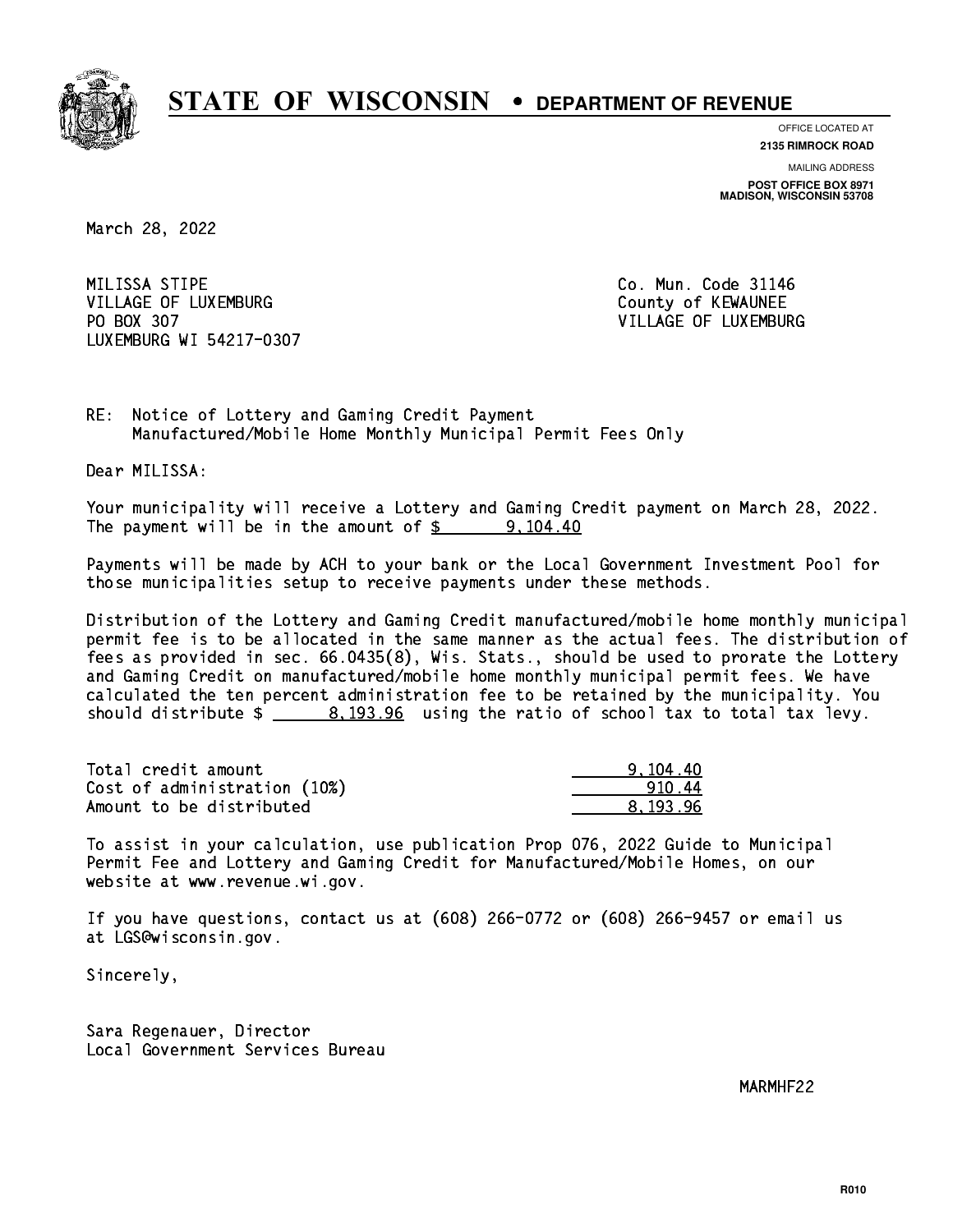

**OFFICE LOCATED AT**

**2135 RIMROCK ROAD**

**MAILING ADDRESS**

**POST OFFICE BOX 8971 MADISON, WISCONSIN 53708**

March 28, 2022

 AMBER SHALLOW Co. Mun. Code 31201 CITY OF ALGOMA COUNTY OF ALGOMA 416 FREMONT ST CITY OF ALGOMA ALGOMA WI 54201-1353

RE: Notice of Lottery and Gaming Credit Payment Manufactured/Mobile Home Monthly Municipal Permit Fees Only

Dear AMBER:

 Your municipality will receive a Lottery and Gaming Credit payment on March 28, 2022. The payment will be in the amount of  $\frac{2.817.36}{2.25}$ 

 Payments will be made by ACH to your bank or the Local Government Investment Pool for those municipalities setup to receive payments under these methods.

 Distribution of the Lottery and Gaming Credit manufactured/mobile home monthly municipal permit fee is to be allocated in the same manner as the actual fees. The distribution of fees as provided in sec. 66.0435(8), Wis. Stats., should be used to prorate the Lottery and Gaming Credit on manufactured/mobile home monthly municipal permit fees. We have calculated the ten percent administration fee to be retained by the municipality. You should distribute  $\frac{2.535.63}{2.535.63}$  using the ratio of school tax to total tax levy.

| Total credit amount          | 2.817.36 |
|------------------------------|----------|
| Cost of administration (10%) | 281.73   |
| Amount to be distributed     | 2.535.63 |

 To assist in your calculation, use publication Prop 076, 2022 Guide to Municipal Permit Fee and Lottery and Gaming Credit for Manufactured/Mobile Homes, on our website at www.revenue.wi.gov.

 If you have questions, contact us at (608) 266-0772 or (608) 266-9457 or email us at LGS@wisconsin.gov.

Sincerely,

 Sara Regenauer, Director Local Government Services Bureau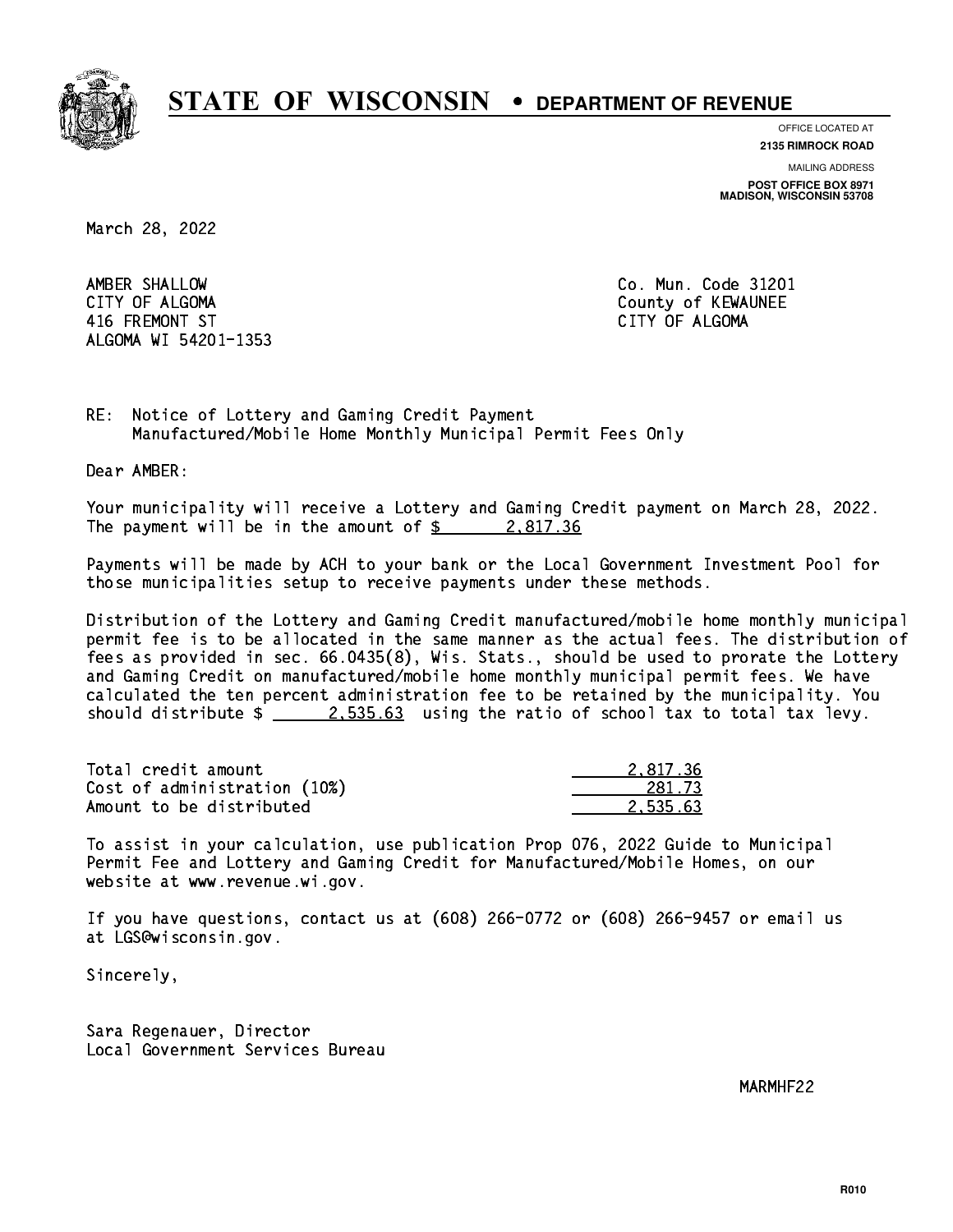

**OFFICE LOCATED AT**

**2135 RIMROCK ROAD**

**MAILING ADDRESS POST OFFICE BOX 8971 MADISON, WISCONSIN 53708**

March 28, 2022

**TERRI DECUR** CITY OF KEWAUNEE **CITY OF KEWAUNEE**  401 FIFTH ST CITY OF KEWAUNEE KEWAUNEE WI 54216-1023

Co. Mun. Code 31241

RE: Notice of Lottery and Gaming Credit Payment Manufactured/Mobile Home Monthly Municipal Permit Fees Only

Dear TERRI:

 Your municipality will receive a Lottery and Gaming Credit payment on March 28, 2022. The payment will be in the amount of  $\frac{2}{3}$  1,086.12

 Payments will be made by ACH to your bank or the Local Government Investment Pool for those municipalities setup to receive payments under these methods.

 Distribution of the Lottery and Gaming Credit manufactured/mobile home monthly municipal permit fee is to be allocated in the same manner as the actual fees. The distribution of fees as provided in sec. 66.0435(8), Wis. Stats., should be used to prorate the Lottery and Gaming Credit on manufactured/mobile home monthly municipal permit fees. We have calculated the ten percent administration fee to be retained by the municipality. You should distribute  $\frac{2}{2}$   $\frac{977.51}{2}$  using the ratio of school tax to total tax levy.

| Total credit amount          | 1,086.12 |
|------------------------------|----------|
| Cost of administration (10%) | 108.61   |
| Amount to be distributed     | 977 51   |

 To assist in your calculation, use publication Prop 076, 2022 Guide to Municipal Permit Fee and Lottery and Gaming Credit for Manufactured/Mobile Homes, on our website at www.revenue.wi.gov.

 If you have questions, contact us at (608) 266-0772 or (608) 266-9457 or email us at LGS@wisconsin.gov.

Sincerely,

 Sara Regenauer, Director Local Government Services Bureau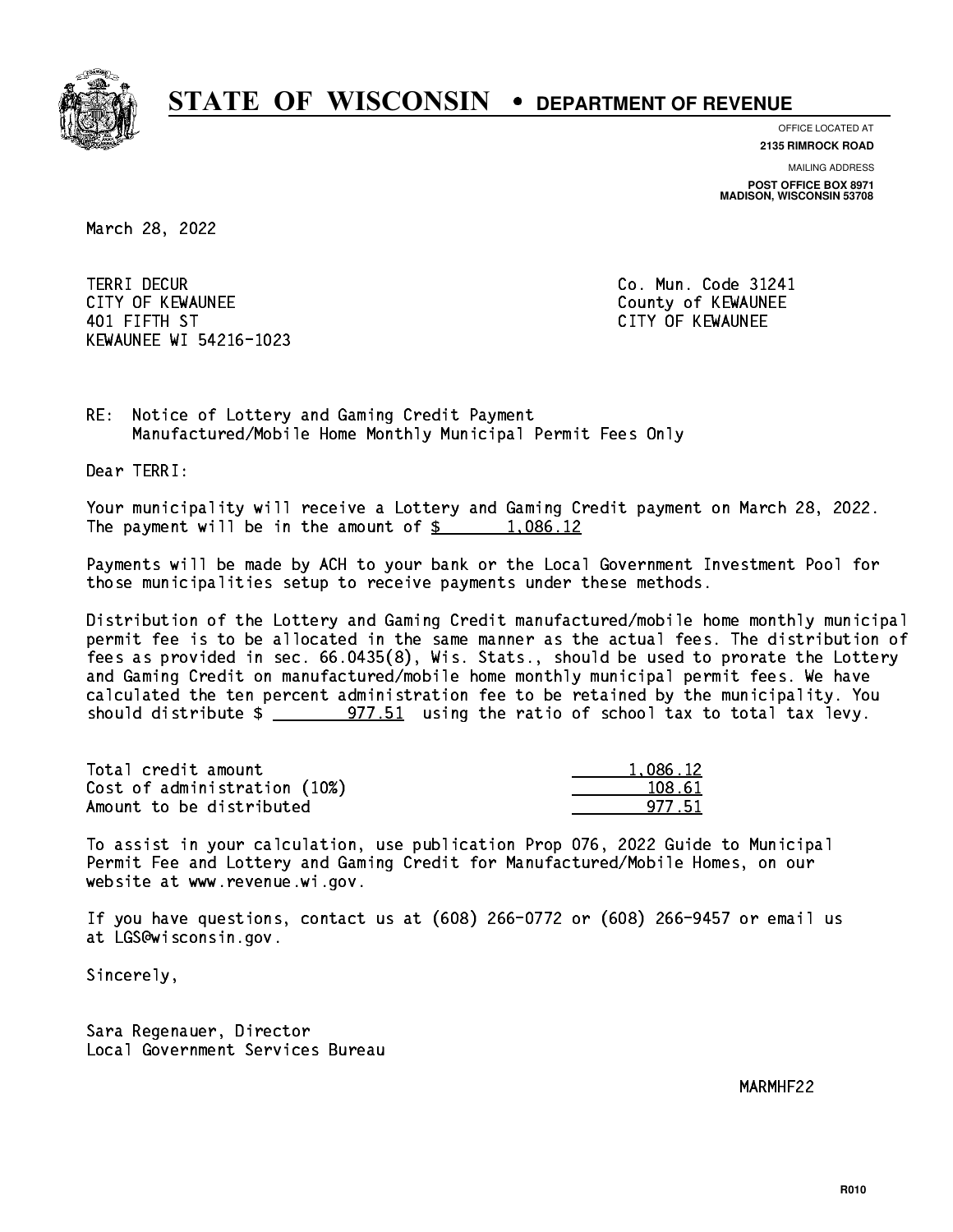

**OFFICE LOCATED AT**

**2135 RIMROCK ROAD**

**MAILING ADDRESS POST OFFICE BOX 8971 MADISON, WISCONSIN 53708**

March 28, 2022

DAWN HEMKER N3880 OLD M ROAD TOWN OF BARRE WEST SALEM WI 54669

Co. Mun. Code 32004 TOWN OF BARRE **COUNTY OF SALES AND SERVICE OF A COUNTY OF LA CROSSE** 

RE: Notice of Lottery and Gaming Credit Payment Manufactured/Mobile Home Monthly Municipal Permit Fees Only

Dear DAWN:

 Your municipality will receive a Lottery and Gaming Credit payment on March 28, 2022. The payment will be in the amount of  $\frac{2}{3}$  7,867.15

 Payments will be made by ACH to your bank or the Local Government Investment Pool for those municipalities setup to receive payments under these methods.

 Distribution of the Lottery and Gaming Credit manufactured/mobile home monthly municipal permit fee is to be allocated in the same manner as the actual fees. The distribution of fees as provided in sec. 66.0435(8), Wis. Stats., should be used to prorate the Lottery and Gaming Credit on manufactured/mobile home monthly municipal permit fees. We have calculated the ten percent administration fee to be retained by the municipality. You should distribute  $\frac{2}{2}$   $\frac{7,080.44}{2}$  using the ratio of school tax to total tax levy.

| Total credit amount          | 7.867.15 |
|------------------------------|----------|
| Cost of administration (10%) | 786.71   |
| Amount to be distributed     | 7.080.44 |

 To assist in your calculation, use publication Prop 076, 2022 Guide to Municipal Permit Fee and Lottery and Gaming Credit for Manufactured/Mobile Homes, on our website at www.revenue.wi.gov.

 If you have questions, contact us at (608) 266-0772 or (608) 266-9457 or email us at LGS@wisconsin.gov.

Sincerely,

 Sara Regenauer, Director Local Government Services Bureau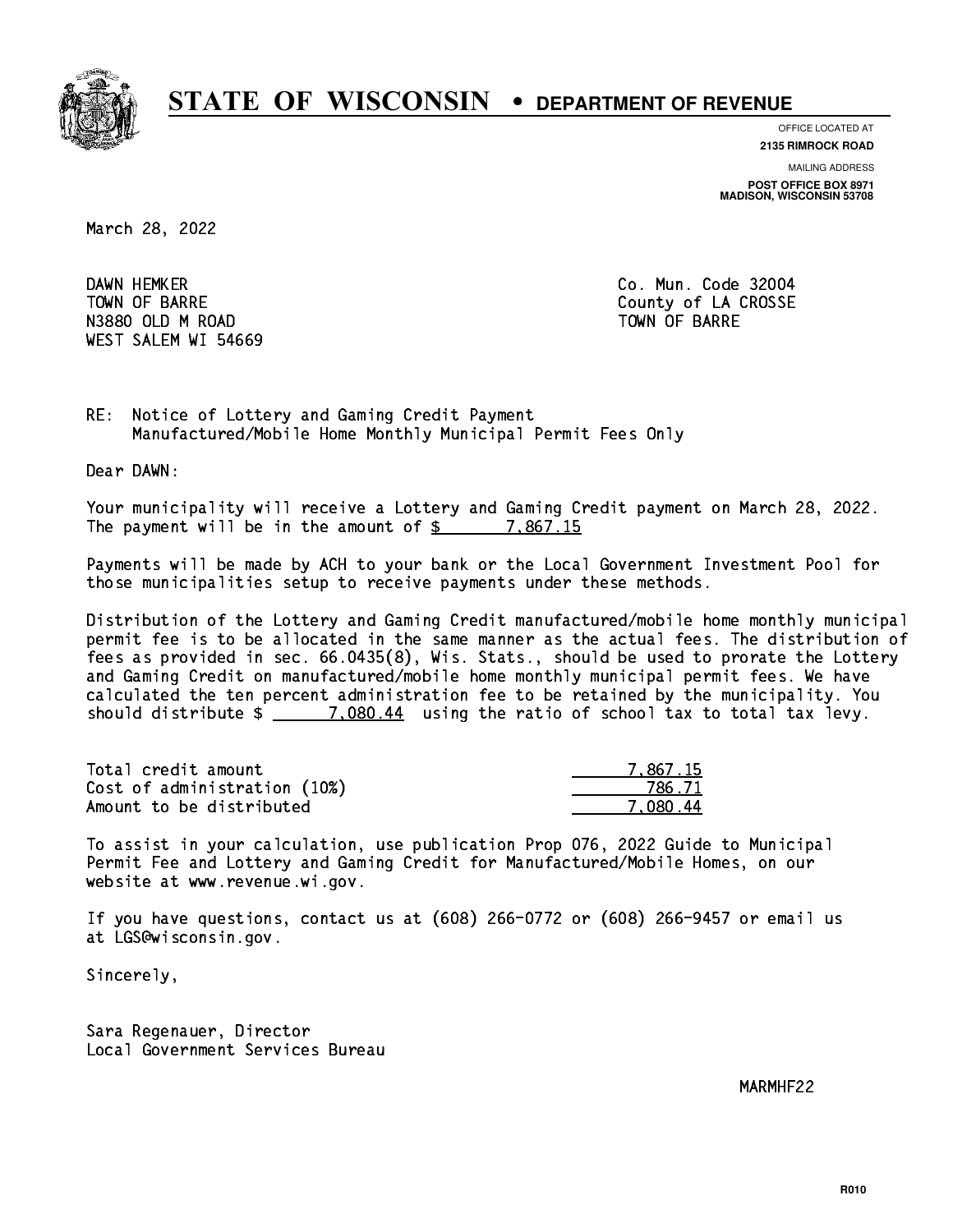

**OFFICE LOCATED AT 2135 RIMROCK ROAD**

**MAILING ADDRESS POST OFFICE BOX 8971 MADISON, WISCONSIN 53708**

March 28, 2022

 JODI ANDERSON Co. Mun. Code 32006 W2875 ANDERSON RD TOWN OF BURNS MINDORO WI 54644

TOWN OF BURNS **COUNTY OF A COULD A** COUNTY OF LA CROSSE

RE: Notice of Lottery and Gaming Credit Payment Manufactured/Mobile Home Monthly Municipal Permit Fees Only

Dear JODI:

 Your municipality will receive a Lottery and Gaming Credit payment on March 28, 2022. The payment will be in the amount of  $\frac{2}{3}$  1,006.39

 Payments will be made by ACH to your bank or the Local Government Investment Pool for those municipalities setup to receive payments under these methods.

 Distribution of the Lottery and Gaming Credit manufactured/mobile home monthly municipal permit fee is to be allocated in the same manner as the actual fees. The distribution of fees as provided in sec. 66.0435(8), Wis. Stats., should be used to prorate the Lottery and Gaming Credit on manufactured/mobile home monthly municipal permit fees. We have calculated the ten percent administration fee to be retained by the municipality. You should distribute  $\frac{1}{2}$   $\frac{905.76}{2}$  using the ratio of school tax to total tax levy.

| Total credit amount          | 1.006.39 |
|------------------------------|----------|
| Cost of administration (10%) | 100.63   |
| Amount to be distributed     | 905.76   |

 To assist in your calculation, use publication Prop 076, 2022 Guide to Municipal Permit Fee and Lottery and Gaming Credit for Manufactured/Mobile Homes, on our website at www.revenue.wi.gov.

 If you have questions, contact us at (608) 266-0772 or (608) 266-9457 or email us at LGS@wisconsin.gov.

Sincerely,

 Sara Regenauer, Director Local Government Services Bureau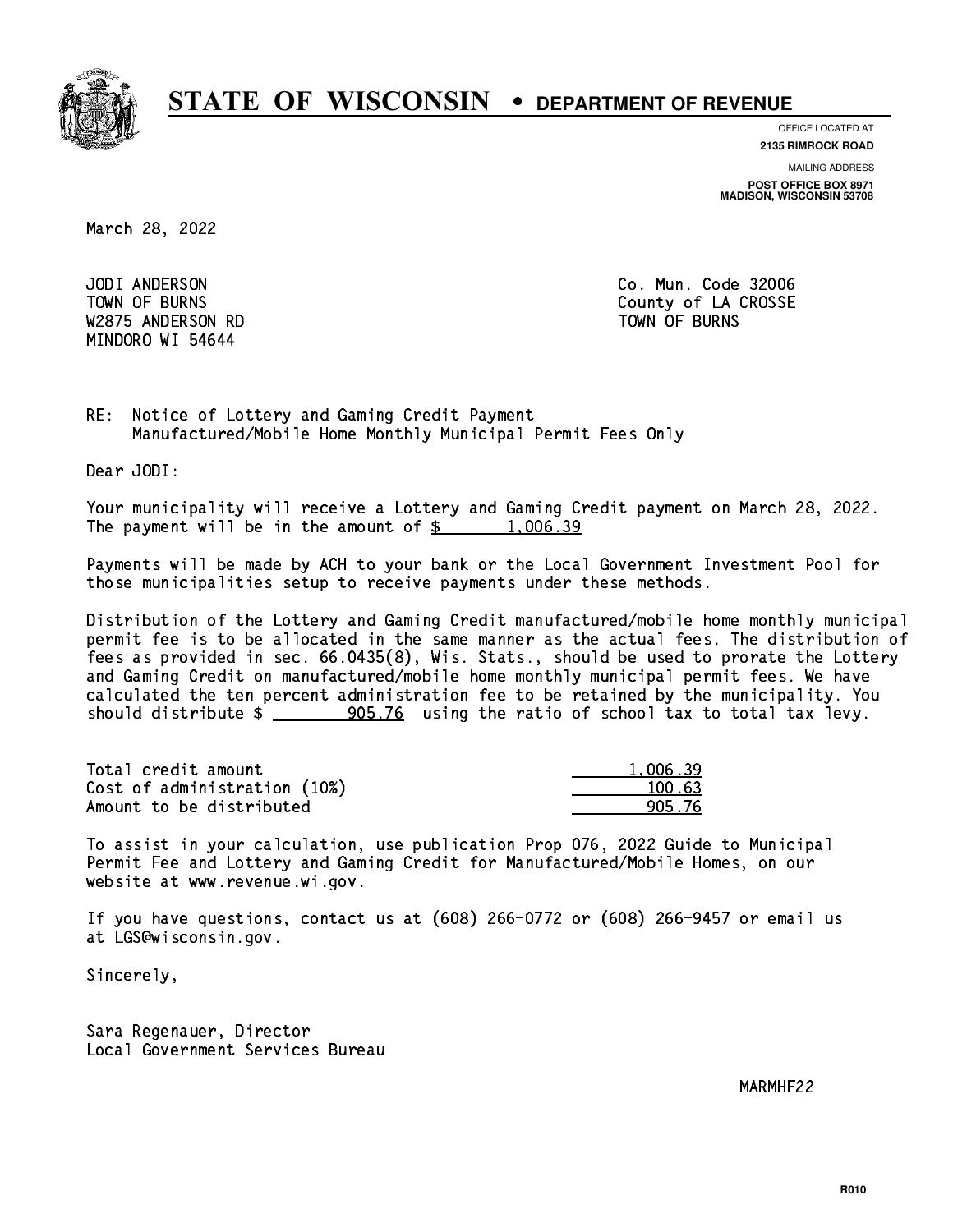

**OFFICE LOCATED AT**

**2135 RIMROCK ROAD**

**MAILING ADDRESS POST OFFICE BOX 8971 MADISON, WISCONSIN 53708**

March 28, 2022

 CASSANDRA HANAN Co. Mun. Code 32008 TOWN OF CAMPBELL **TOWN OF CAMPBELL**  2219 BAINBRIDGE ST TOWN OF CAMPBELL LA CROSSE WI 54603-1356

RE: Notice of Lottery and Gaming Credit Payment Manufactured/Mobile Home Monthly Municipal Permit Fees Only

Dear CASSANDRA:

 Your municipality will receive a Lottery and Gaming Credit payment on March 28, 2022. The payment will be in the amount of  $\frac{2}{3}$  8,181.42

 Payments will be made by ACH to your bank or the Local Government Investment Pool for those municipalities setup to receive payments under these methods.

 Distribution of the Lottery and Gaming Credit manufactured/mobile home monthly municipal permit fee is to be allocated in the same manner as the actual fees. The distribution of fees as provided in sec. 66.0435(8), Wis. Stats., should be used to prorate the Lottery and Gaming Credit on manufactured/mobile home monthly municipal permit fees. We have calculated the ten percent administration fee to be retained by the municipality. You should distribute  $\frac{2}{1.363.28}$  using the ratio of school tax to total tax levy.

| Total credit amount          | 8.181.42 |
|------------------------------|----------|
| Cost of administration (10%) | 818.14   |
| Amount to be distributed     | 7.363.28 |

 To assist in your calculation, use publication Prop 076, 2022 Guide to Municipal Permit Fee and Lottery and Gaming Credit for Manufactured/Mobile Homes, on our website at www.revenue.wi.gov.

 If you have questions, contact us at (608) 266-0772 or (608) 266-9457 or email us at LGS@wisconsin.gov.

Sincerely,

 Sara Regenauer, Director Local Government Services Bureau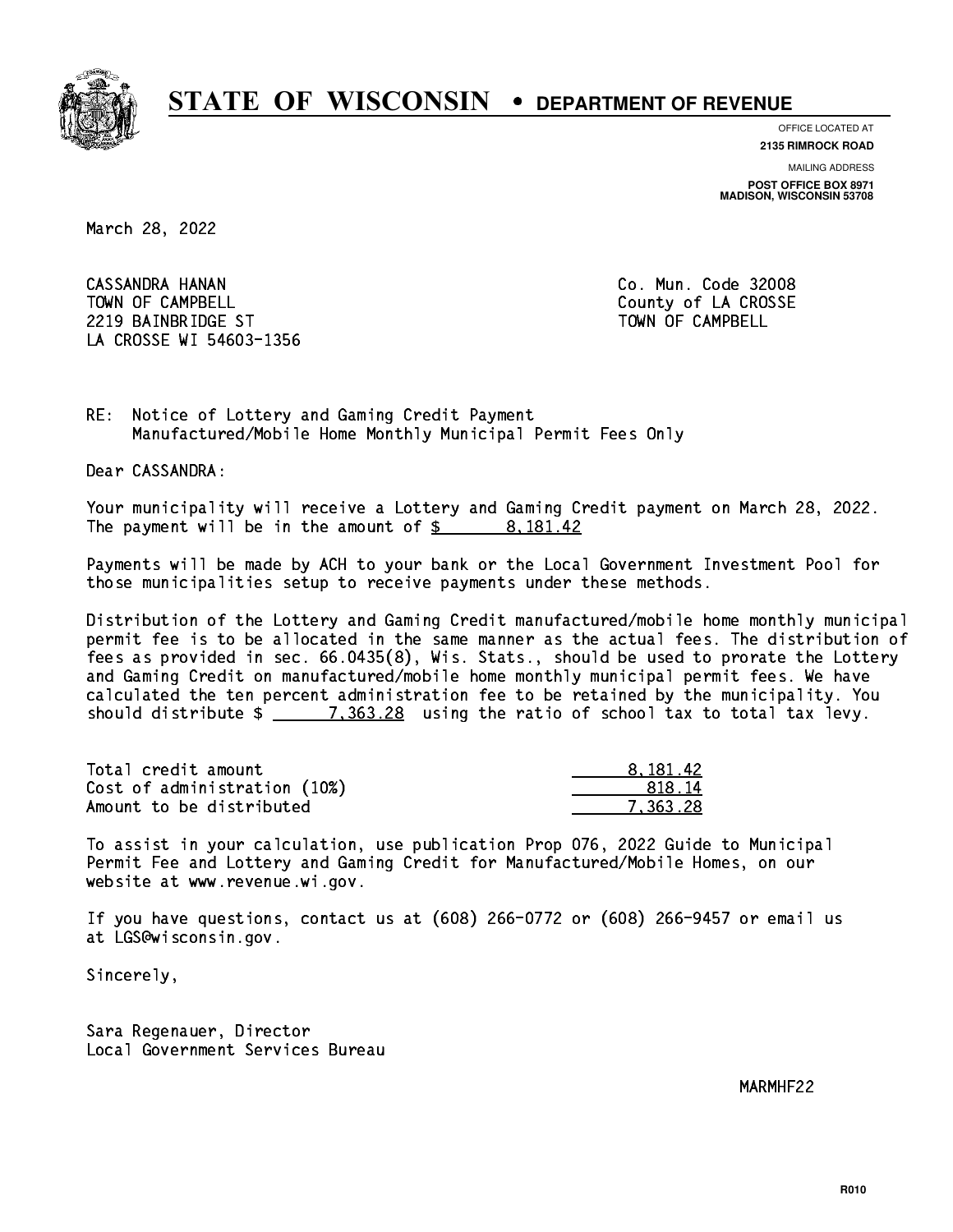

**OFFICE LOCATED AT 2135 RIMROCK ROAD**

**MAILING ADDRESS POST OFFICE BOX 8971 MADISON, WISCONSIN 53708**

March 28, 2022

JODI ANDERSON W2875 ANDERSON ROAD TOWN OF FARMINGTON MINDORO WI 54644

Co. Mun. Code 32010 TOWN OF FARMINGTON County of LA CROSSE

RE: Notice of Lottery and Gaming Credit Payment Manufactured/Mobile Home Monthly Municipal Permit Fees Only

Dear JODI:

 Your municipality will receive a Lottery and Gaming Credit payment on March 28, 2022. The payment will be in the amount of  $\frac{2}{3}$ 440.72

 Payments will be made by ACH to your bank or the Local Government Investment Pool for those municipalities setup to receive payments under these methods.

 Distribution of the Lottery and Gaming Credit manufactured/mobile home monthly municipal permit fee is to be allocated in the same manner as the actual fees. The distribution of fees as provided in sec. 66.0435(8), Wis. Stats., should be used to prorate the Lottery and Gaming Credit on manufactured/mobile home monthly municipal permit fees. We have calculated the ten percent administration fee to be retained by the municipality. You should distribute \$ 396.65 using the ratio of school tax to total tax levy. \_\_\_\_\_\_\_\_\_\_\_\_\_\_

| Total credit amount          | 440 72 |
|------------------------------|--------|
| Cost of administration (10%) | 44 N7  |
| Amount to be distributed     | 396.65 |

| 1.72 |
|------|
| . n7 |
| i 65 |

 To assist in your calculation, use publication Prop 076, 2022 Guide to Municipal Permit Fee and Lottery and Gaming Credit for Manufactured/Mobile Homes, on our website at www.revenue.wi.gov.

 If you have questions, contact us at (608) 266-0772 or (608) 266-9457 or email us at LGS@wisconsin.gov.

Sincerely,

 Sara Regenauer, Director Local Government Services Bureau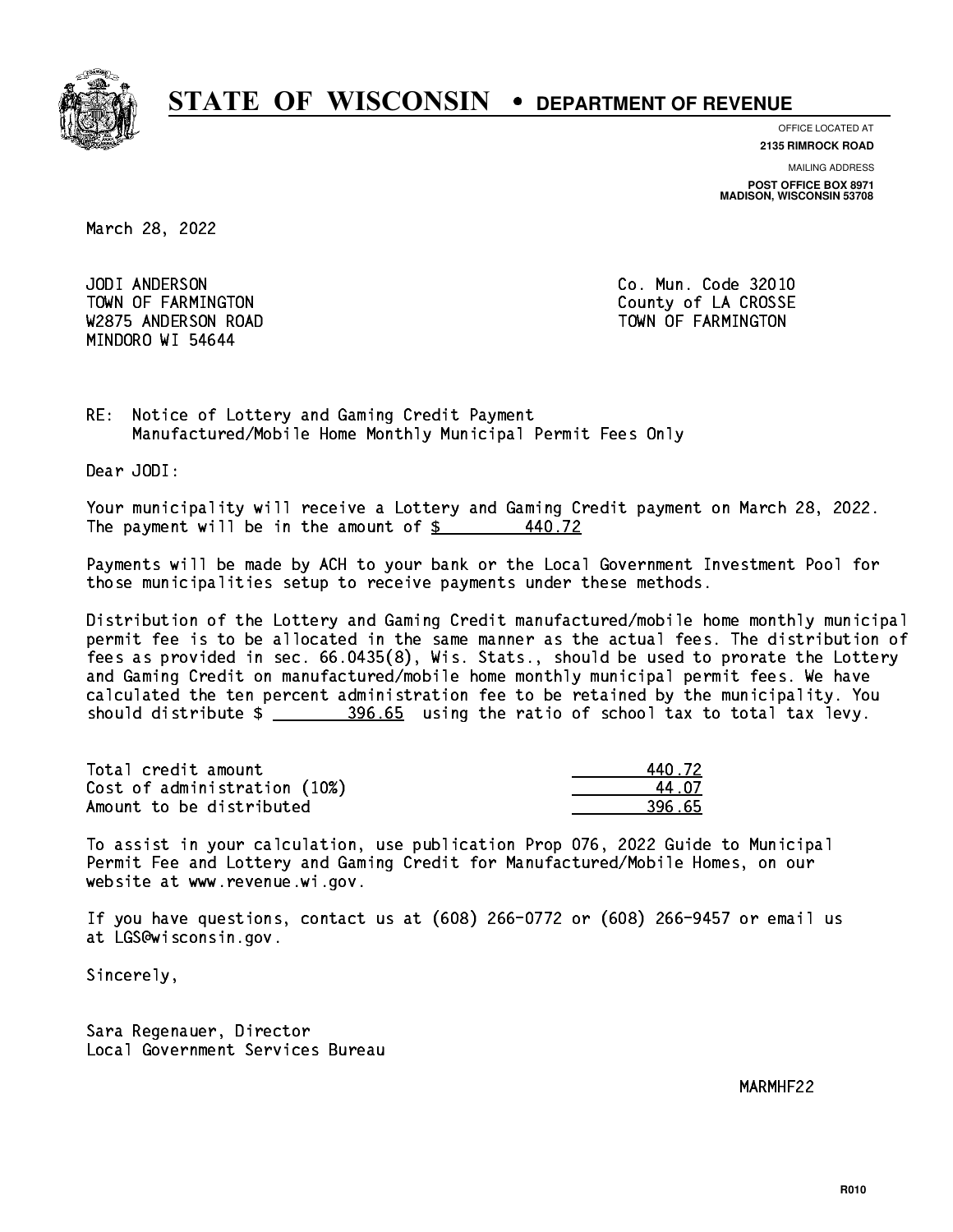

**OFFICE LOCATED AT 2135 RIMROCK ROAD**

**MAILING ADDRESS**

**POST OFFICE BOX 8971 MADISON, WISCONSIN 53708**

March 28, 2022

DANNY KJOS TOWN OF GREENFIELD County of LA CROSSE N1800 TOWN HALL ROAD TOWN OF GREENFIELD LA CROSSE WI 54601

Co. Mun. Code 32012

RE: Notice of Lottery and Gaming Credit Payment Manufactured/Mobile Home Monthly Municipal Permit Fees Only

Dear DANNY:

 Your municipality will receive a Lottery and Gaming Credit payment on March 28, 2022. The payment will be in the amount of  $\frac{2}{3}$  15,991.92

 Payments will be made by ACH to your bank or the Local Government Investment Pool for those municipalities setup to receive payments under these methods.

 Distribution of the Lottery and Gaming Credit manufactured/mobile home monthly municipal permit fee is to be allocated in the same manner as the actual fees. The distribution of fees as provided in sec. 66.0435(8), Wis. Stats., should be used to prorate the Lottery and Gaming Credit on manufactured/mobile home monthly municipal permit fees. We have calculated the ten percent administration fee to be retained by the municipality. You should distribute  $\frac{14,392.73}{2}$  using the ratio of school tax to total tax levy.

| Total credit amount          | 15,991.92 |
|------------------------------|-----------|
| Cost of administration (10%) | 1,599.19  |
| Amount to be distributed     | 14,392.73 |

 To assist in your calculation, use publication Prop 076, 2022 Guide to Municipal Permit Fee and Lottery and Gaming Credit for Manufactured/Mobile Homes, on our website at www.revenue.wi.gov.

 If you have questions, contact us at (608) 266-0772 or (608) 266-9457 or email us at LGS@wisconsin.gov.

Sincerely,

 Sara Regenauer, Director Local Government Services Bureau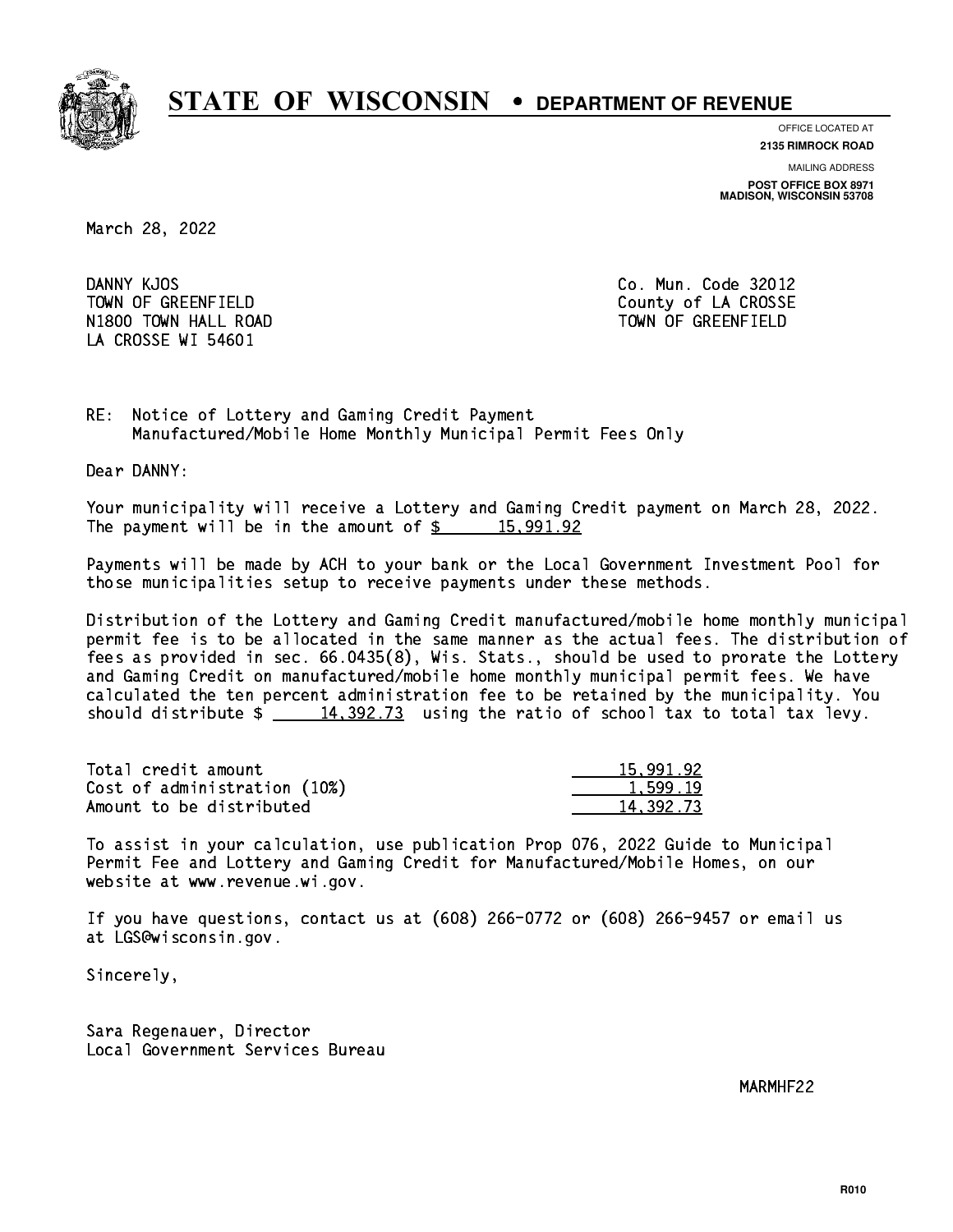

**OFFICE LOCATED AT**

**2135 RIMROCK ROAD**

**MAILING ADDRESS POST OFFICE BOX 8971 MADISON, WISCONSIN 53708**

March 28, 2022

 MARLA WAGNER Co. Mun. Code 32016 TOWN OF HOLLAND **COUNTY OF SALES AND COUNTY OF LA CROSSE** W7937 COUNTY RD MH TOWN OF HOLLAND HOLMEN WI 54636-9305

RE: Notice of Lottery and Gaming Credit Payment Manufactured/Mobile Home Monthly Municipal Permit Fees Only

Dear MARLA:

 Your municipality will receive a Lottery and Gaming Credit payment on March 28, 2022. The payment will be in the amount of  $\frac{2}{3}$  4,524.36

 Payments will be made by ACH to your bank or the Local Government Investment Pool for those municipalities setup to receive payments under these methods.

 Distribution of the Lottery and Gaming Credit manufactured/mobile home monthly municipal permit fee is to be allocated in the same manner as the actual fees. The distribution of fees as provided in sec. 66.0435(8), Wis. Stats., should be used to prorate the Lottery and Gaming Credit on manufactured/mobile home monthly municipal permit fees. We have calculated the ten percent administration fee to be retained by the municipality. You should distribute  $\frac{4.071.93}{2}$  using the ratio of school tax to total tax levy.

| Total credit amount          | 4.524.36 |
|------------------------------|----------|
| Cost of administration (10%) | 452.43   |
| Amount to be distributed     | 4.071.93 |

 To assist in your calculation, use publication Prop 076, 2022 Guide to Municipal Permit Fee and Lottery and Gaming Credit for Manufactured/Mobile Homes, on our website at www.revenue.wi.gov.

 If you have questions, contact us at (608) 266-0772 or (608) 266-9457 or email us at LGS@wisconsin.gov.

Sincerely,

 Sara Regenauer, Director Local Government Services Bureau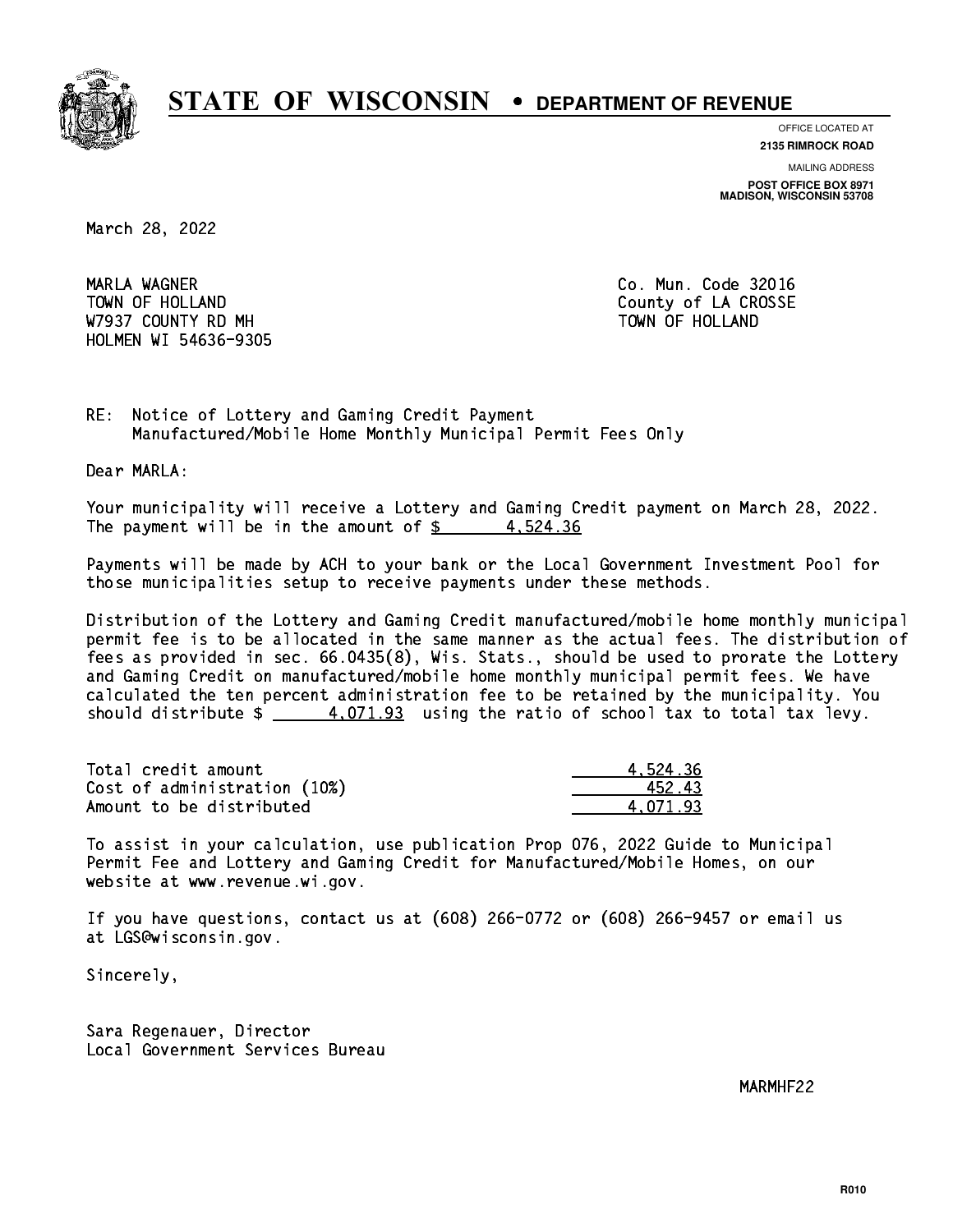

**OFFICE LOCATED AT**

**2135 RIMROCK ROAD**

**MAILING ADDRESS POST OFFICE BOX 8971 MADISON, WISCONSIN 53708**

March 28, 2022

**HELEN ROOP** TOWN OF MEDARY **COUNTY** COUNTY COUNTY OF LA CROSSE N3393 SMITH VALLEY RD TOWN OF MEDARY LA CROSSE WI 54601

Co. Mun. Code 32018

RE: Notice of Lottery and Gaming Credit Payment Manufactured/Mobile Home Monthly Municipal Permit Fees Only

Dear HELEN:

 Your municipality will receive a Lottery and Gaming Credit payment on March 28, 2022. The payment will be in the amount of  $\frac{2}{3}$  3,391.44

 Payments will be made by ACH to your bank or the Local Government Investment Pool for those municipalities setup to receive payments under these methods.

 Distribution of the Lottery and Gaming Credit manufactured/mobile home monthly municipal permit fee is to be allocated in the same manner as the actual fees. The distribution of fees as provided in sec. 66.0435(8), Wis. Stats., should be used to prorate the Lottery and Gaming Credit on manufactured/mobile home monthly municipal permit fees. We have calculated the ten percent administration fee to be retained by the municipality. You should distribute  $\frac{2}{2}$   $\frac{3.052.30}{2}$  using the ratio of school tax to total tax levy.

| Total credit amount          | 3.391.44 |
|------------------------------|----------|
| Cost of administration (10%) | 339.14   |
| Amount to be distributed     | 3.052.30 |

 To assist in your calculation, use publication Prop 076, 2022 Guide to Municipal Permit Fee and Lottery and Gaming Credit for Manufactured/Mobile Homes, on our website at www.revenue.wi.gov.

 If you have questions, contact us at (608) 266-0772 or (608) 266-9457 or email us at LGS@wisconsin.gov.

Sincerely,

 Sara Regenauer, Director Local Government Services Bureau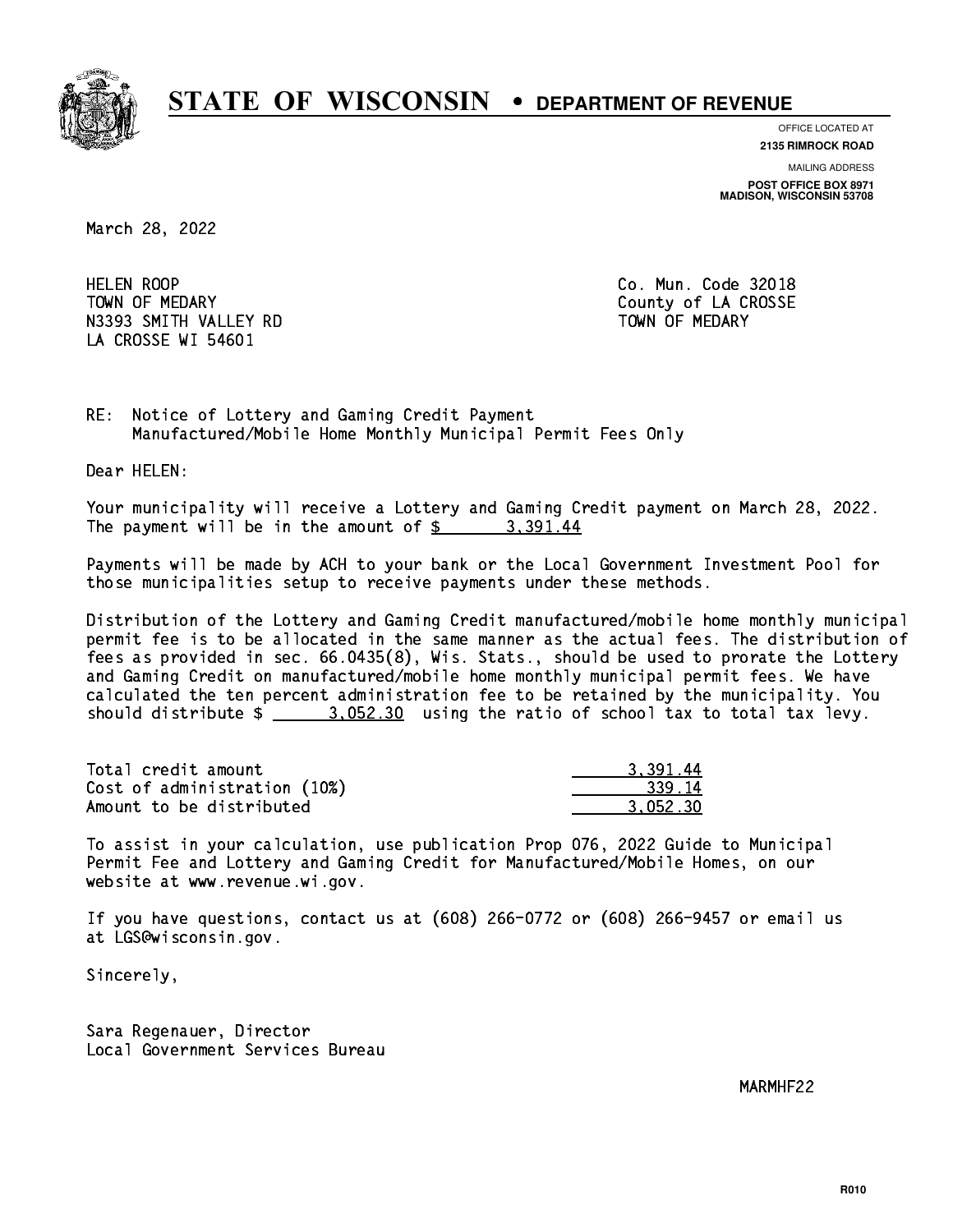

**OFFICE LOCATED AT 2135 RIMROCK ROAD**

**MAILING ADDRESS POST OFFICE BOX 8971 MADISON, WISCONSIN 53708**

March 28, 2022

 SARA JARR Co. Mun. Code 32022 2800 WARD AVE TOWN OF SHELBY LA CROSSE WI 54601

TOWN OF SHELBY **COUNTY** COUNTY OF LA CROSSE

RE: Notice of Lottery and Gaming Credit Payment Manufactured/Mobile Home Monthly Municipal Permit Fees Only

Dear SARA:

 Your municipality will receive a Lottery and Gaming Credit payment on March 28, 2022. The payment will be in the amount of  $\frac{2}{3}$  17,481.48

 Payments will be made by ACH to your bank or the Local Government Investment Pool for those municipalities setup to receive payments under these methods.

 Distribution of the Lottery and Gaming Credit manufactured/mobile home monthly municipal permit fee is to be allocated in the same manner as the actual fees. The distribution of fees as provided in sec. 66.0435(8), Wis. Stats., should be used to prorate the Lottery and Gaming Credit on manufactured/mobile home monthly municipal permit fees. We have calculated the ten percent administration fee to be retained by the municipality. You should distribute  $\frac{15,733.34}{2}$  using the ratio of school tax to total tax levy.

| Total credit amount          | 17,481.48 |
|------------------------------|-----------|
| Cost of administration (10%) | 1.748.14  |
| Amount to be distributed     | 15.733.34 |

 To assist in your calculation, use publication Prop 076, 2022 Guide to Municipal Permit Fee and Lottery and Gaming Credit for Manufactured/Mobile Homes, on our website at www.revenue.wi.gov.

 If you have questions, contact us at (608) 266-0772 or (608) 266-9457 or email us at LGS@wisconsin.gov.

Sincerely,

 Sara Regenauer, Director Local Government Services Bureau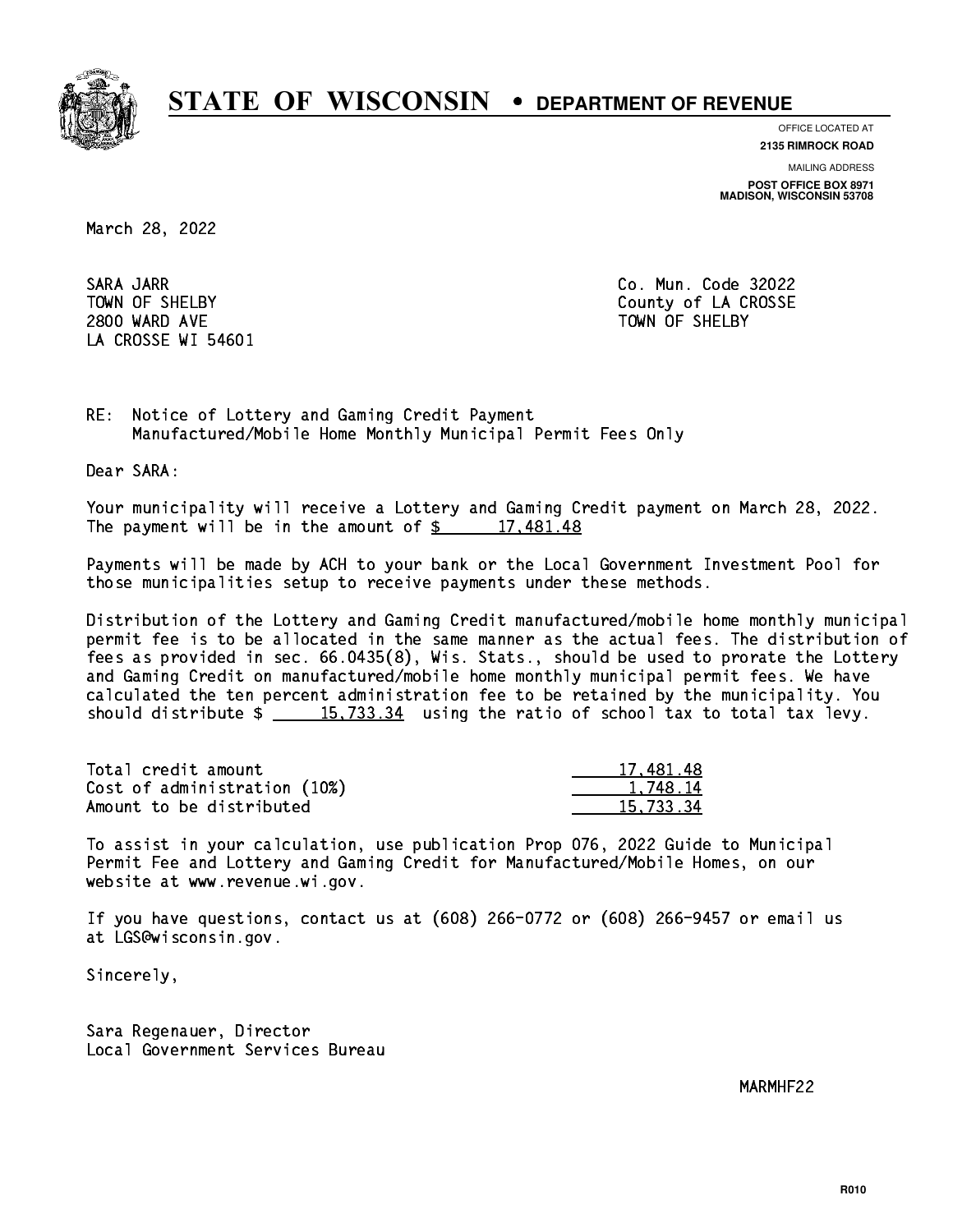

**OFFICE LOCATED AT**

**2135 RIMROCK ROAD**

**MAILING ADDRESS POST OFFICE BOX 8971 MADISON, WISCONSIN 53708**

March 28, 2022

ANGELA HORNBERG VILLAGE OF HOLMEN COUNTY OF LA CROSSE PO BOX 158 VILLAGE OF HOLMEN HOLMEN WI 54636-0158

Co. Mun. Code 32136

RE: Notice of Lottery and Gaming Credit Payment Manufactured/Mobile Home Monthly Municipal Permit Fees Only

Dear ANGELA:

 Your municipality will receive a Lottery and Gaming Credit payment on March 28, 2022. The payment will be in the amount of  $\frac{2}{3}$  88,828.52

 Payments will be made by ACH to your bank or the Local Government Investment Pool for those municipalities setup to receive payments under these methods.

 Distribution of the Lottery and Gaming Credit manufactured/mobile home monthly municipal permit fee is to be allocated in the same manner as the actual fees. The distribution of fees as provided in sec. 66.0435(8), Wis. Stats., should be used to prorate the Lottery and Gaming Credit on manufactured/mobile home monthly municipal permit fees. We have calculated the ten percent administration fee to be retained by the municipality. You should distribute  $\frac{2}{2}$   $\frac{79,945.67}{2}$  using the ratio of school tax to total tax levy.

| Total credit amount          | 88,828.52 |
|------------------------------|-----------|
| Cost of administration (10%) | 8.882.85  |
| Amount to be distributed     | 79.945.67 |

 To assist in your calculation, use publication Prop 076, 2022 Guide to Municipal Permit Fee and Lottery and Gaming Credit for Manufactured/Mobile Homes, on our website at www.revenue.wi.gov.

 If you have questions, contact us at (608) 266-0772 or (608) 266-9457 or email us at LGS@wisconsin.gov.

Sincerely,

 Sara Regenauer, Director Local Government Services Bureau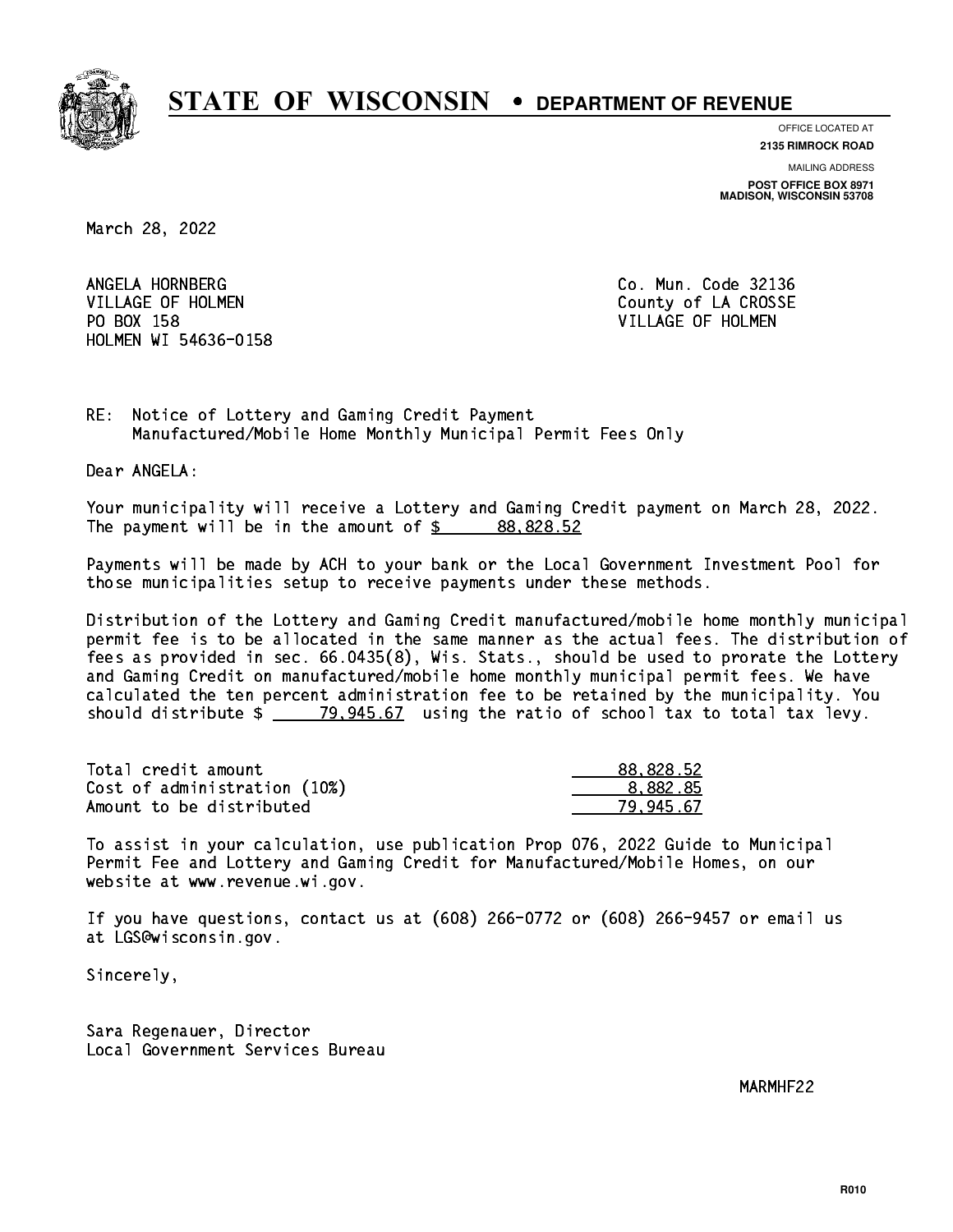

**OFFICE LOCATED AT**

**2135 RIMROCK ROAD**

**MAILING ADDRESS POST OFFICE BOX 8971 MADISON, WISCONSIN 53708**

March 28, 2022

 TERESA L DELONG Co. Mun. Code 32191 VILLAGE OF WEST SALEM **COULD ACCOUNT OF LA CROSSE**  175 S LEONARD ST VILLAGE OF WEST SALEM WEST SALEM WI 54669-1620

RE: Notice of Lottery and Gaming Credit Payment Manufactured/Mobile Home Monthly Municipal Permit Fees Only

Dear TERESA:

 Your municipality will receive a Lottery and Gaming Credit payment on March 28, 2022. The payment will be in the amount of  $\frac{28,860.36}{20}$ 

 Payments will be made by ACH to your bank or the Local Government Investment Pool for those municipalities setup to receive payments under these methods.

 Distribution of the Lottery and Gaming Credit manufactured/mobile home monthly municipal permit fee is to be allocated in the same manner as the actual fees. The distribution of fees as provided in sec. 66.0435(8), Wis. Stats., should be used to prorate the Lottery and Gaming Credit on manufactured/mobile home monthly municipal permit fees. We have calculated the ten percent administration fee to be retained by the municipality. You should distribute  $\frac{25,974.33}{25,974.33}$  using the ratio of school tax to total tax levy.

| Total credit amount          | 28,860.36 |
|------------------------------|-----------|
| Cost of administration (10%) | 2.886.03  |
| Amount to be distributed     | 25,974.33 |

 To assist in your calculation, use publication Prop 076, 2022 Guide to Municipal Permit Fee and Lottery and Gaming Credit for Manufactured/Mobile Homes, on our website at www.revenue.wi.gov.

 If you have questions, contact us at (608) 266-0772 or (608) 266-9457 or email us at LGS@wisconsin.gov.

Sincerely,

 Sara Regenauer, Director Local Government Services Bureau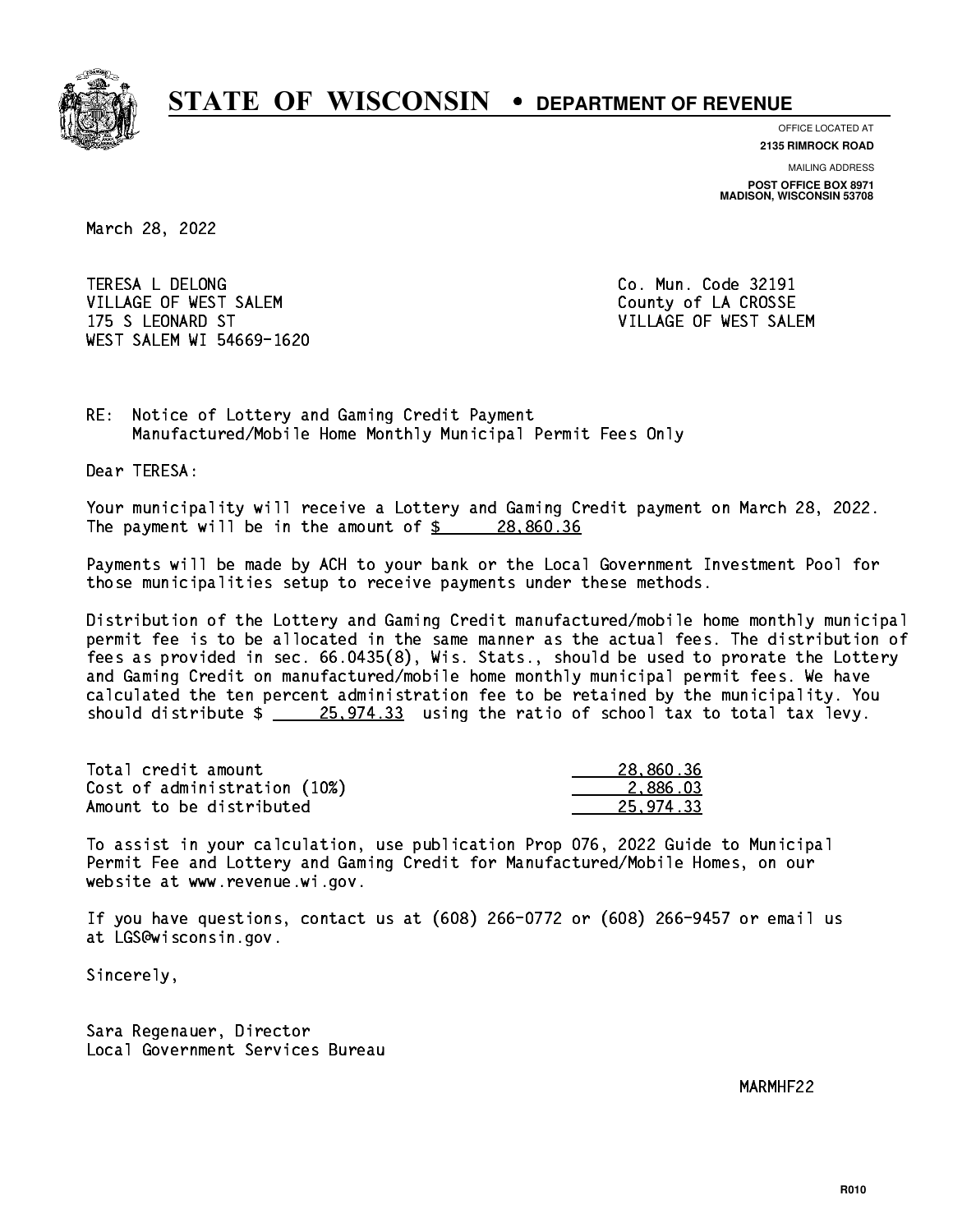

**OFFICE LOCATED AT**

**2135 RIMROCK ROAD**

**MAILING ADDRESS POST OFFICE BOX 8971 MADISON, WISCONSIN 53708**

March 28, 2022

**VALERIE FENSKE** CITY OF LA CROSSE COUNTY OF LA CROSSE 400 LA CROSSE ST CITY OF LA CROSSE LA CROSSE WI 54601-3396

Co. Mun. Code 32246

RE: Notice of Lottery and Gaming Credit Payment Manufactured/Mobile Home Monthly Municipal Permit Fees Only

Dear VALERIE:

 Your municipality will receive a Lottery and Gaming Credit payment on March 28, 2022. The payment will be in the amount of  $\frac{2}{3}$   $\frac{51,474.38}{2}$ 

 Payments will be made by ACH to your bank or the Local Government Investment Pool for those municipalities setup to receive payments under these methods.

 Distribution of the Lottery and Gaming Credit manufactured/mobile home monthly municipal permit fee is to be allocated in the same manner as the actual fees. The distribution of fees as provided in sec. 66.0435(8), Wis. Stats., should be used to prorate the Lottery and Gaming Credit on manufactured/mobile home monthly municipal permit fees. We have calculated the ten percent administration fee to be retained by the municipality. You should distribute  $\frac{46,326.95}{2}$  using the ratio of school tax to total tax levy.

| Total credit amount          | 51,474.38 |
|------------------------------|-----------|
| Cost of administration (10%) | 5.147.43  |
| Amount to be distributed     | 46.326.95 |

 To assist in your calculation, use publication Prop 076, 2022 Guide to Municipal Permit Fee and Lottery and Gaming Credit for Manufactured/Mobile Homes, on our website at www.revenue.wi.gov.

 If you have questions, contact us at (608) 266-0772 or (608) 266-9457 or email us at LGS@wisconsin.gov.

Sincerely,

 Sara Regenauer, Director Local Government Services Bureau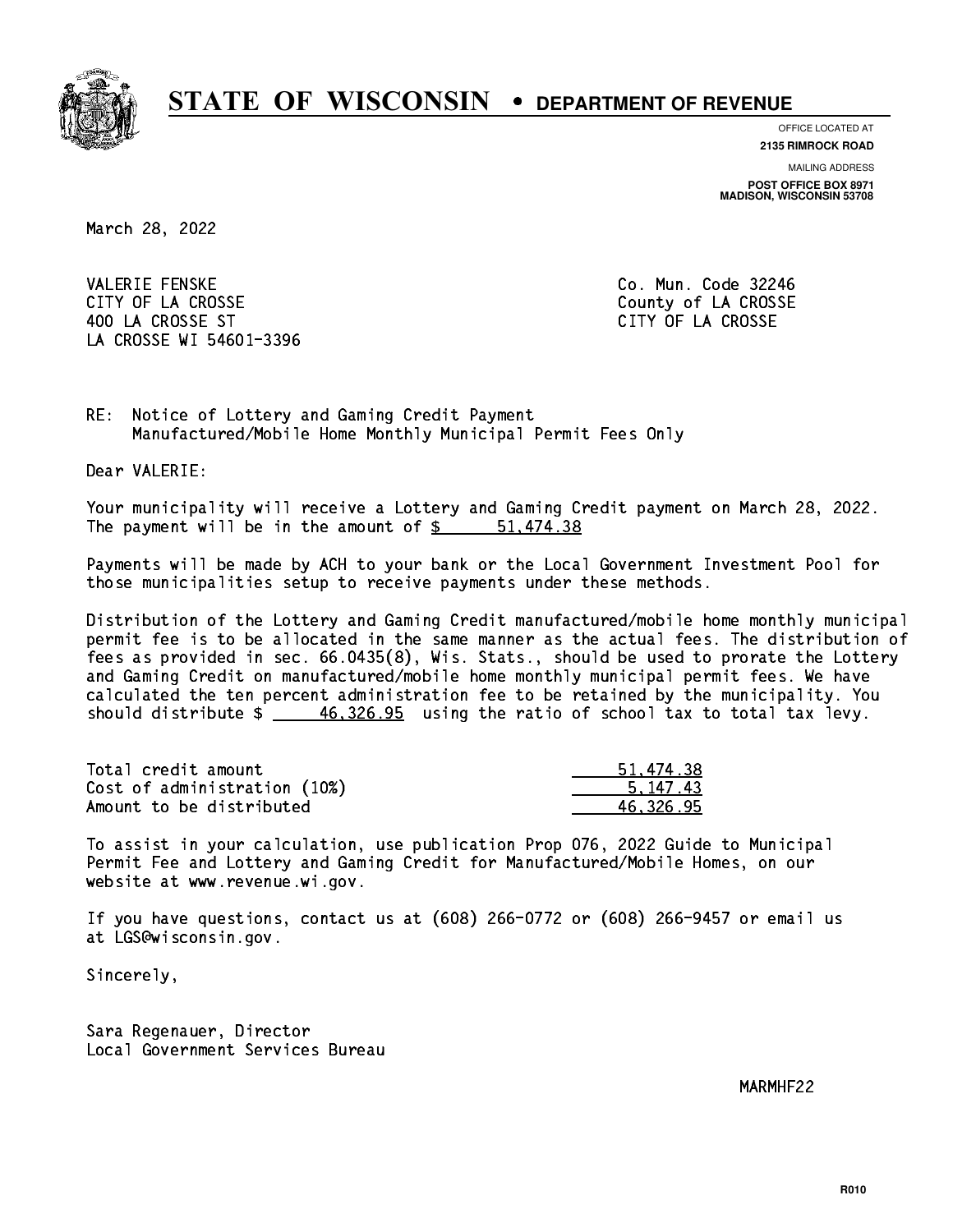

**OFFICE LOCATED AT**

**2135 RIMROCK ROAD**

**MAILING ADDRESS POST OFFICE BOX 8971 MADISON, WISCONSIN 53708**

March 28, 2022

 SABRINA STEGER Co. Mun. Code 32265 CITY OF ONALASKA COUNTY COUNTY OF COUNTY OF COUNTY OF LA CROSSE 415 MAIN ST CITY OF ONALASKA ONALASKA WI 54650-2953

RE: Notice of Lottery and Gaming Credit Payment Manufactured/Mobile Home Monthly Municipal Permit Fees Only

Dear SABRINA:

 Your municipality will receive a Lottery and Gaming Credit payment on March 28, 2022. The payment will be in the amount of  $\frac{2}{3}$   $\frac{35,950.22}{2}$ 

 Payments will be made by ACH to your bank or the Local Government Investment Pool for those municipalities setup to receive payments under these methods.

 Distribution of the Lottery and Gaming Credit manufactured/mobile home monthly municipal permit fee is to be allocated in the same manner as the actual fees. The distribution of fees as provided in sec. 66.0435(8), Wis. Stats., should be used to prorate the Lottery and Gaming Credit on manufactured/mobile home monthly municipal permit fees. We have calculated the ten percent administration fee to be retained by the municipality. You should distribute  $\frac{20}{10}$   $\frac{32}{100}$  using the ratio of school tax to total tax levy.

| Total credit amount          | 35,950.22 |
|------------------------------|-----------|
| Cost of administration (10%) | 3.595.02  |
| Amount to be distributed     | 32,355.20 |

 To assist in your calculation, use publication Prop 076, 2022 Guide to Municipal Permit Fee and Lottery and Gaming Credit for Manufactured/Mobile Homes, on our website at www.revenue.wi.gov.

 If you have questions, contact us at (608) 266-0772 or (608) 266-9457 or email us at LGS@wisconsin.gov.

Sincerely,

 Sara Regenauer, Director Local Government Services Bureau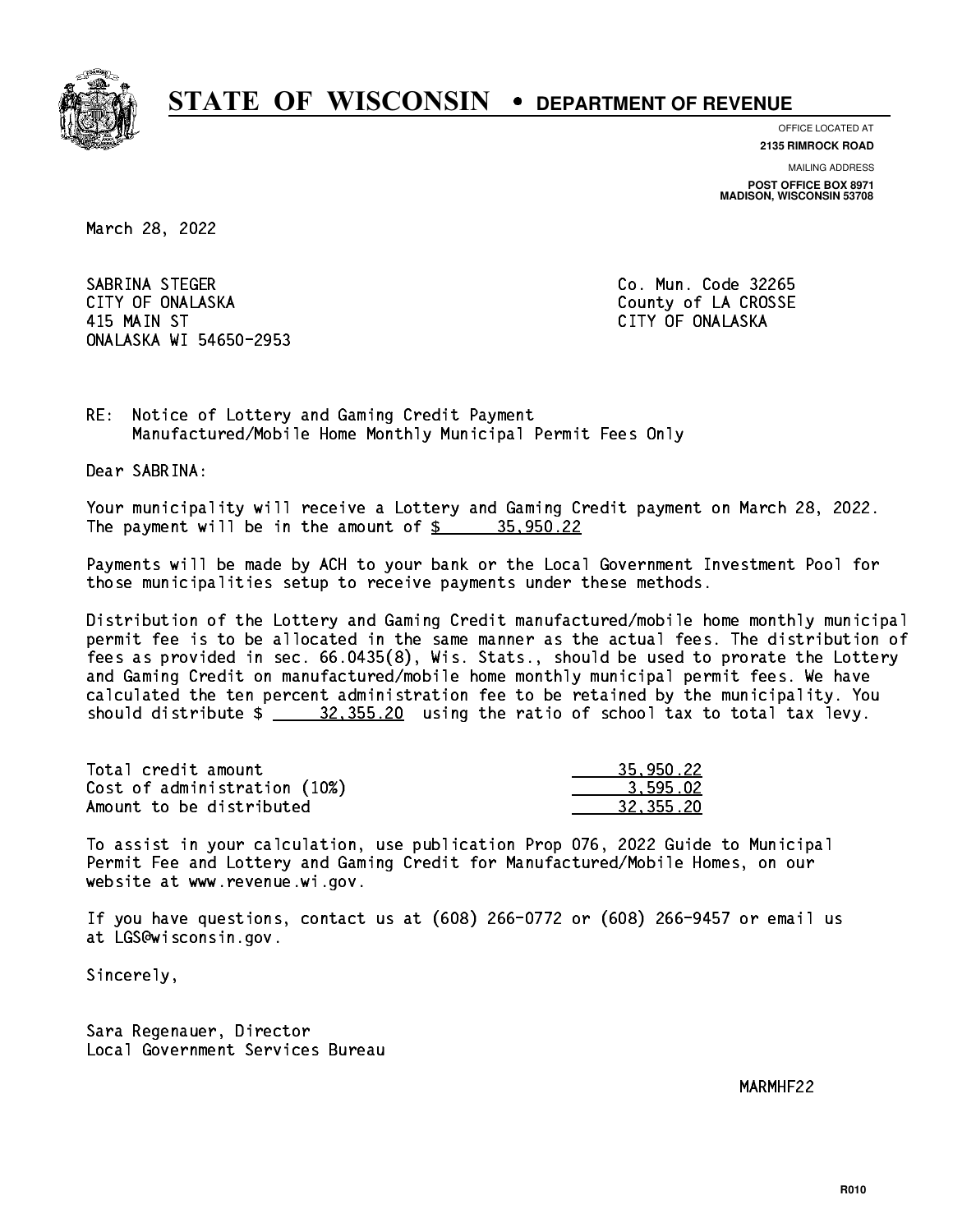

**OFFICE LOCATED AT**

**2135 RIMROCK ROAD**

**MAILING ADDRESS POST OFFICE BOX 8971 MADISON, WISCONSIN 53708**

March 28, 2022

PENNY DEBUHR P.O. BOX 36 TOWN OF BELMONT BELMONT WI 53510

Co. Mun. Code 33004 TOWN OF BELMONT COUNTY COUNTY OF LAFAYETTE

RE: Notice of Lottery and Gaming Credit Payment Manufactured/Mobile Home Monthly Municipal Permit Fees Only

Dear PENNY:

 Your municipality will receive a Lottery and Gaming Credit payment on March 28, 2022. The payment will be in the amount of  $\frac{2}{3}$  6,623.40

 Payments will be made by ACH to your bank or the Local Government Investment Pool for those municipalities setup to receive payments under these methods.

 Distribution of the Lottery and Gaming Credit manufactured/mobile home monthly municipal permit fee is to be allocated in the same manner as the actual fees. The distribution of fees as provided in sec. 66.0435(8), Wis. Stats., should be used to prorate the Lottery and Gaming Credit on manufactured/mobile home monthly municipal permit fees. We have calculated the ten percent administration fee to be retained by the municipality. You should distribute  $\frac{2}{1}$   $\frac{5,961.06}{2}$  using the ratio of school tax to total tax levy.

| Total credit amount          | 6.623.40 |
|------------------------------|----------|
| Cost of administration (10%) | 662.34   |
| Amount to be distributed     | 5.961.06 |

 To assist in your calculation, use publication Prop 076, 2022 Guide to Municipal Permit Fee and Lottery and Gaming Credit for Manufactured/Mobile Homes, on our website at www.revenue.wi.gov.

 If you have questions, contact us at (608) 266-0772 or (608) 266-9457 or email us at LGS@wisconsin.gov.

Sincerely,

 Sara Regenauer, Director Local Government Services Bureau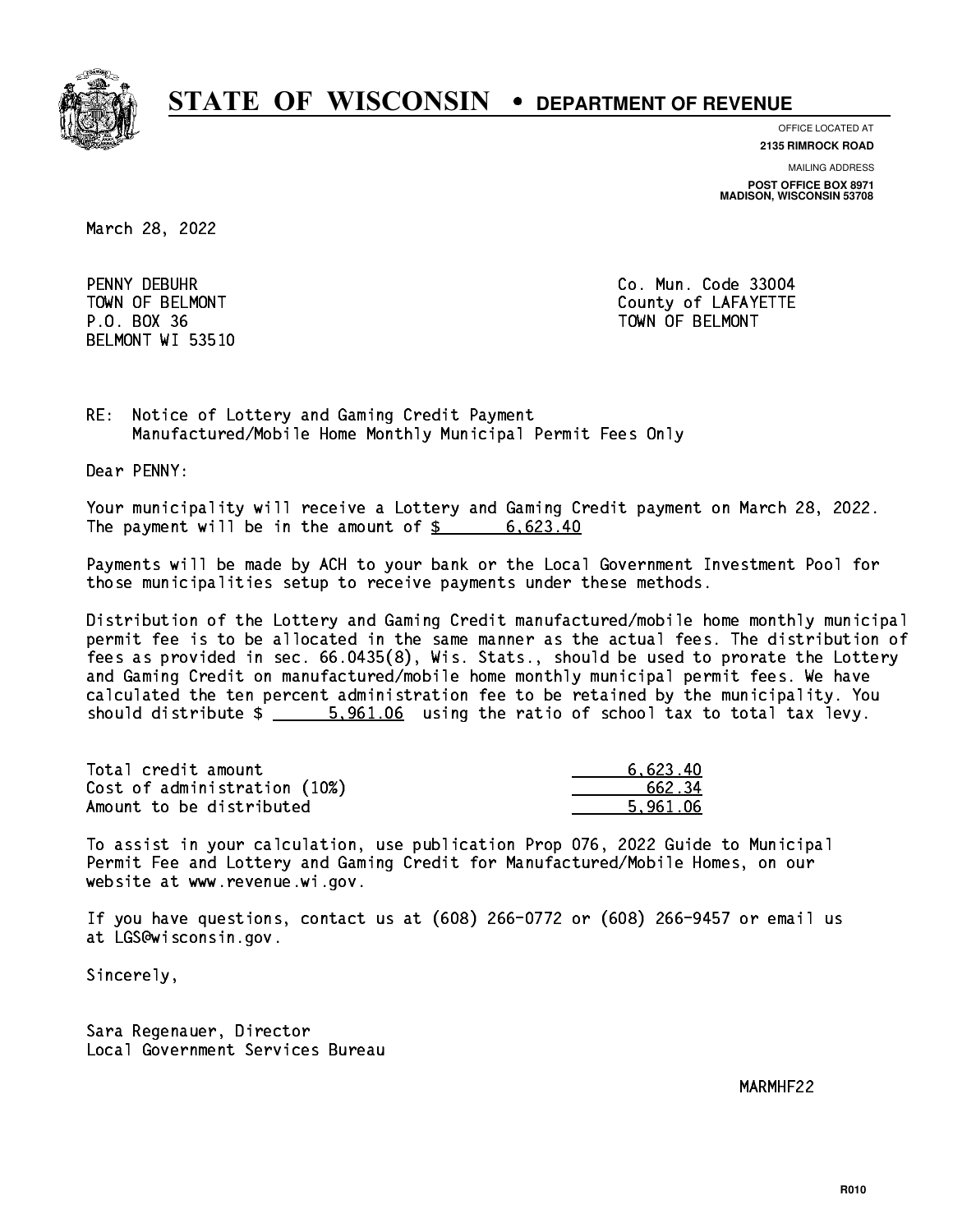

**OFFICE LOCATED AT**

**2135 RIMROCK ROAD**

**MAILING ADDRESS POST OFFICE BOX 8971 MADISON, WISCONSIN 53708**

March 28, 2022

SANDRA FLANNERY VILLAGE OF ARGYLE COUNTY OF LAFAYETTE 401 EAST MILWAUKEE ST. VILLAGE OF ARGYLE ARGYLE WI 53504

Co. Mun. Code 33101

RE: Notice of Lottery and Gaming Credit Payment Manufactured/Mobile Home Monthly Municipal Permit Fees Only

Dear SANDRA:

 Your municipality will receive a Lottery and Gaming Credit payment on March 28, 2022. The payment will be in the amount of  $\frac{2}{3}$  1,952.76

 Payments will be made by ACH to your bank or the Local Government Investment Pool for those municipalities setup to receive payments under these methods.

 Distribution of the Lottery and Gaming Credit manufactured/mobile home monthly municipal permit fee is to be allocated in the same manner as the actual fees. The distribution of fees as provided in sec. 66.0435(8), Wis. Stats., should be used to prorate the Lottery and Gaming Credit on manufactured/mobile home monthly municipal permit fees. We have calculated the ten percent administration fee to be retained by the municipality. You should distribute  $\frac{1,757.49}{1,757.49}$  using the ratio of school tax to total tax levy.

| Total credit amount          | 1.952.76 |
|------------------------------|----------|
| Cost of administration (10%) | 195.27   |
| Amount to be distributed     | 1.757.49 |

 To assist in your calculation, use publication Prop 076, 2022 Guide to Municipal Permit Fee and Lottery and Gaming Credit for Manufactured/Mobile Homes, on our website at www.revenue.wi.gov.

 If you have questions, contact us at (608) 266-0772 or (608) 266-9457 or email us at LGS@wisconsin.gov.

Sincerely,

 Sara Regenauer, Director Local Government Services Bureau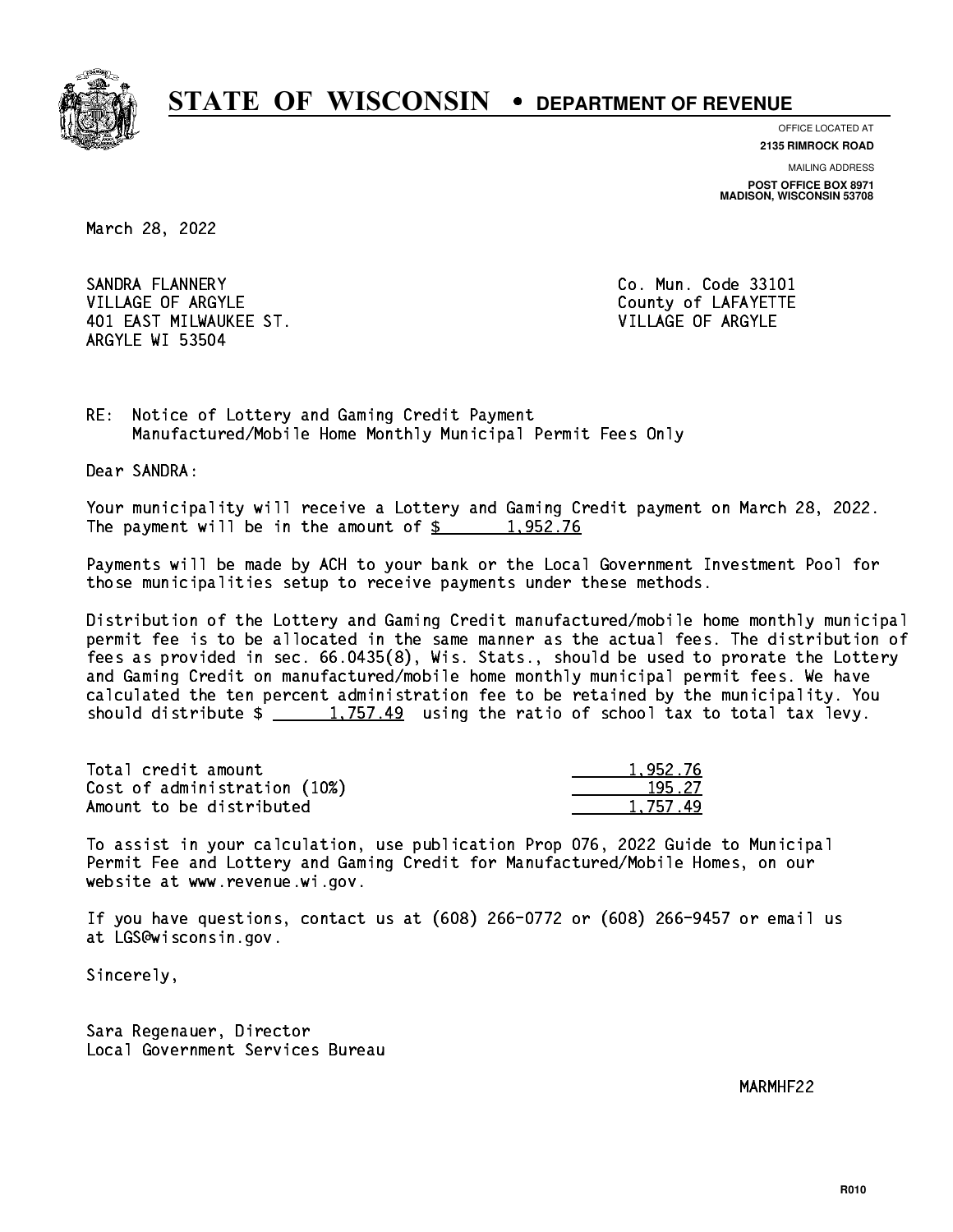

**OFFICE LOCATED AT**

**2135 RIMROCK ROAD**

**MAILING ADDRESS POST OFFICE BOX 8971 MADISON, WISCONSIN 53708**

March 28, 2022

ALICE GILMAN PO BOX 6 BELMONT WI 53510

Co. Mun. Code 33106 VILLAGE OF BELMONT COUNTS AND THE COUNTY OF LAFAYETTE VILLAGE OF BELMONT

RE: Notice of Lottery and Gaming Credit Payment Manufactured/Mobile Home Monthly Municipal Permit Fees Only

Dear ALICE:

 Your municipality will receive a Lottery and Gaming Credit payment on March 28, 2022. The payment will be in the amount of \$ 592.32 \_\_\_\_\_\_\_\_\_\_\_\_\_\_\_\_

 Payments will be made by ACH to your bank or the Local Government Investment Pool for those municipalities setup to receive payments under these methods.

 Distribution of the Lottery and Gaming Credit manufactured/mobile home monthly municipal permit fee is to be allocated in the same manner as the actual fees. The distribution of fees as provided in sec. 66.0435(8), Wis. Stats., should be used to prorate the Lottery and Gaming Credit on manufactured/mobile home monthly municipal permit fees. We have calculated the ten percent administration fee to be retained by the municipality. You should distribute  $\frac{2}{1-x} = \frac{533.09}{1-x}$  using the ratio of school tax to total tax levy.

| Total credit amount          | 592.32 |
|------------------------------|--------|
| Cost of administration (10%) | 59.23  |
| Amount to be distributed     | 533.09 |

| 12.32 |
|-------|
| - 23  |
| 622 - |

 To assist in your calculation, use publication Prop 076, 2022 Guide to Municipal Permit Fee and Lottery and Gaming Credit for Manufactured/Mobile Homes, on our website at www.revenue.wi.gov.

 If you have questions, contact us at (608) 266-0772 or (608) 266-9457 or email us at LGS@wisconsin.gov.

Sincerely,

 Sara Regenauer, Director Local Government Services Bureau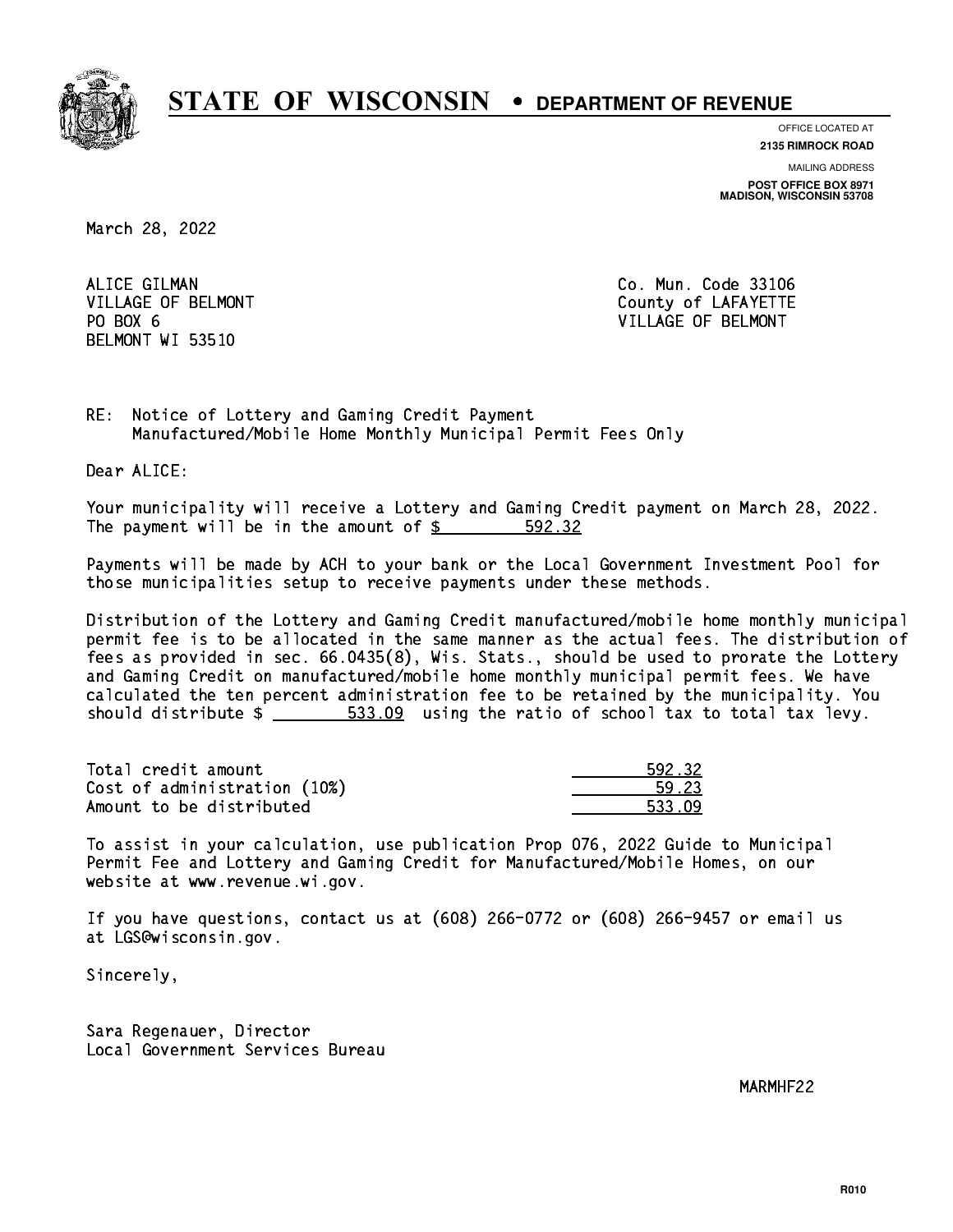

**OFFICE LOCATED AT**

**2135 RIMROCK ROAD**

**MAILING ADDRESS POST OFFICE BOX 8971 MADISON, WISCONSIN 53708**

March 28, 2022

PHILIP A RISSEEUW Co. Mun. Code 33216 CITY OF DARLINGTON County of LAFAYETTE PO BOX 207 DARLINGTON WI 53530-0207

CITY OF DARLINGTON

RE: Notice of Lottery and Gaming Credit Payment Manufactured/Mobile Home Monthly Municipal Permit Fees Only

Dear PHILIP:

 Your municipality will receive a Lottery and Gaming Credit payment on March 28, 2022. The payment will be in the amount of  $\frac{2}{3}$  1,085.02

 Payments will be made by ACH to your bank or the Local Government Investment Pool for those municipalities setup to receive payments under these methods.

 Distribution of the Lottery and Gaming Credit manufactured/mobile home monthly municipal permit fee is to be allocated in the same manner as the actual fees. The distribution of fees as provided in sec. 66.0435(8), Wis. Stats., should be used to prorate the Lottery and Gaming Credit on manufactured/mobile home monthly municipal permit fees. We have calculated the ten percent administration fee to be retained by the municipality. You should distribute  $\frac{2}{2}$   $\frac{976.52}{2}$  using the ratio of school tax to total tax levy.

| Total credit amount          | 1.085.02 |
|------------------------------|----------|
| Cost of administration (10%) | 108.50   |
| Amount to be distributed     | 976.52   |

 To assist in your calculation, use publication Prop 076, 2022 Guide to Municipal Permit Fee and Lottery and Gaming Credit for Manufactured/Mobile Homes, on our website at www.revenue.wi.gov.

 If you have questions, contact us at (608) 266-0772 or (608) 266-9457 or email us at LGS@wisconsin.gov.

Sincerely,

 Sara Regenauer, Director Local Government Services Bureau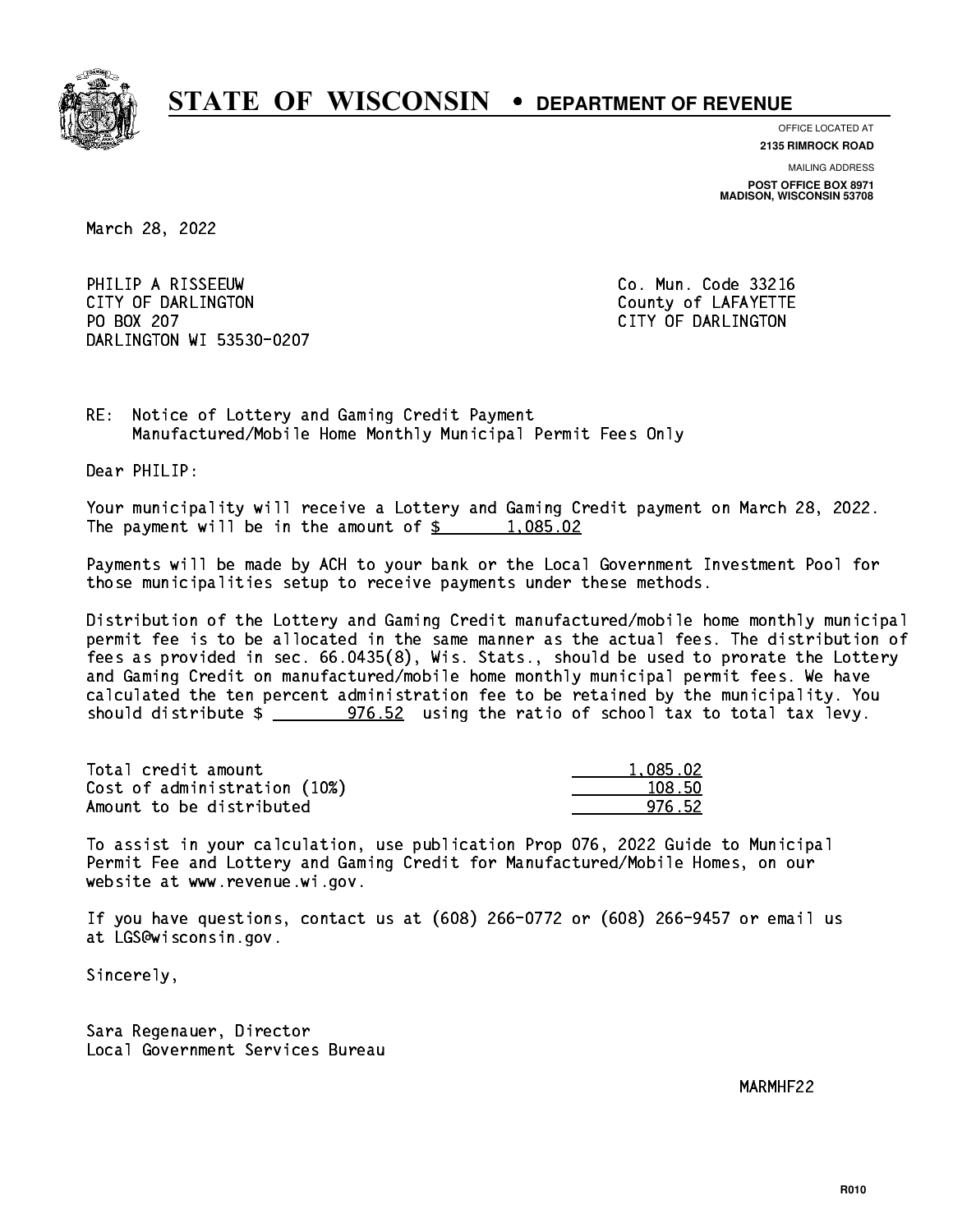

**OFFICE LOCATED AT**

**2135 RIMROCK ROAD**

**MAILING ADDRESS POST OFFICE BOX 8971 MADISON, WISCONSIN 53708**

March 28, 2022

 MARSHA EINSWEILER Co. Mun. Code 33281 CITY OF SHULLSBURG COUNTY COUNTY OF LAFAYETTE PO BOX 580 SHULLSBURG WI 53586-0580

CITY OF SHULLSBURG

RE: Notice of Lottery and Gaming Credit Payment Manufactured/Mobile Home Monthly Municipal Permit Fees Only

Dear MARSHA:

 Your municipality will receive a Lottery and Gaming Credit payment on March 28, 2022. The payment will be in the amount of  $$$ 423.54

 Payments will be made by ACH to your bank or the Local Government Investment Pool for those municipalities setup to receive payments under these methods.

 Distribution of the Lottery and Gaming Credit manufactured/mobile home monthly municipal permit fee is to be allocated in the same manner as the actual fees. The distribution of fees as provided in sec. 66.0435(8), Wis. Stats., should be used to prorate the Lottery and Gaming Credit on manufactured/mobile home monthly municipal permit fees. We have calculated the ten percent administration fee to be retained by the municipality. You should distribute  $\frac{281.19}{2}$  using the ratio of school tax to total tax levy.

Total credit amount Cost of administration (10%) Amount to be distributed

| L23 54   |
|----------|
| .235     |
| 1 U<br>. |

 To assist in your calculation, use publication Prop 076, 2022 Guide to Municipal Permit Fee and Lottery and Gaming Credit for Manufactured/Mobile Homes, on our website at www.revenue.wi.gov.

 If you have questions, contact us at (608) 266-0772 or (608) 266-9457 or email us at LGS@wisconsin.gov.

Sincerely,

 Sara Regenauer, Director Local Government Services Bureau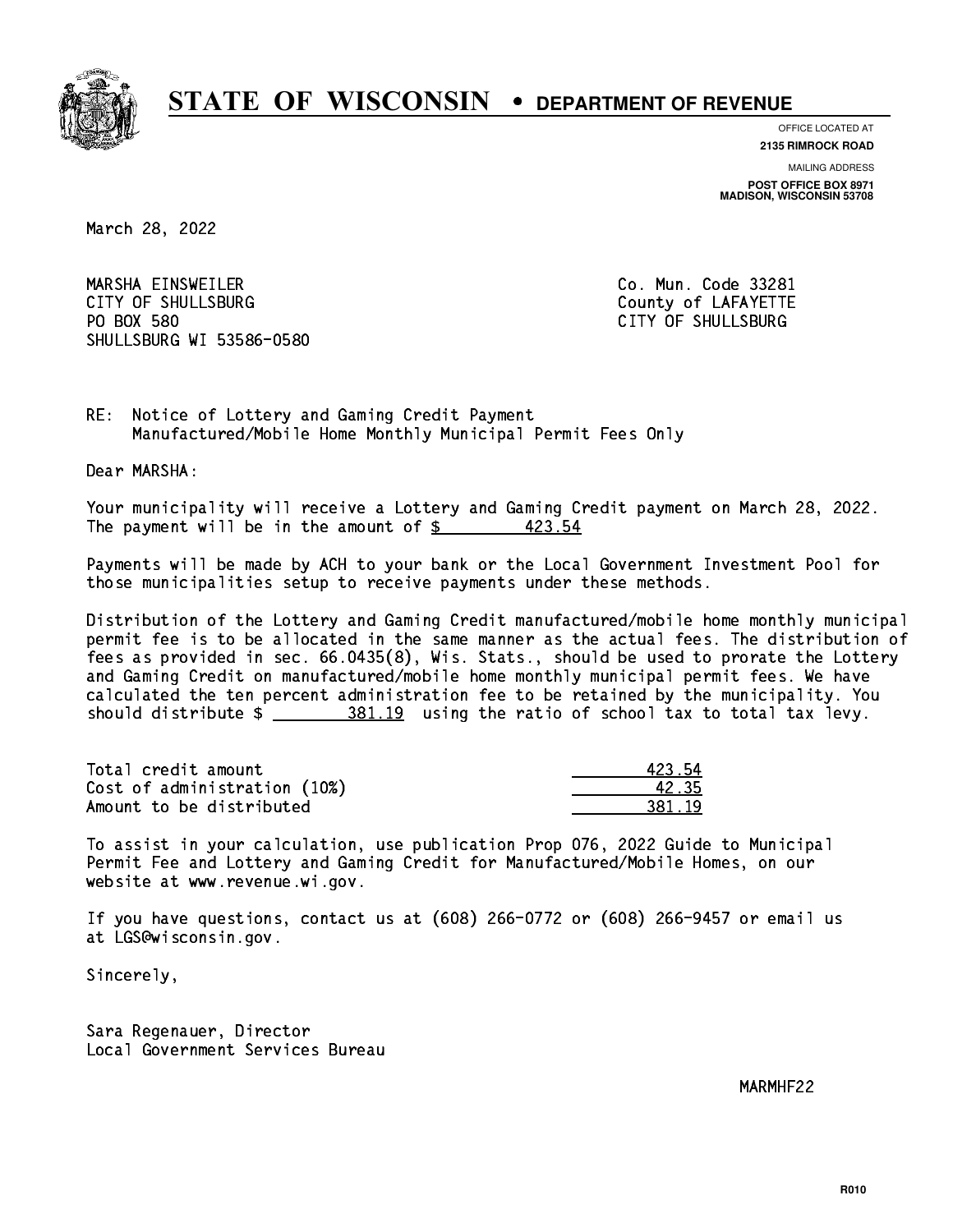

**OFFICE LOCATED AT**

**2135 RIMROCK ROAD**

**MAILING ADDRESS POST OFFICE BOX 8971 MADISON, WISCONSIN 53708**

March 28, 2022

ROCHELLE SCHIELKE CO. Mun. Code 34026 TOWN OF ROLLING **COUNTY OF ROLLING**  N1545 SUGAR BUSH RD TOWN OF ROLLING ANTIGO WI 54409-9072

RE: Notice of Lottery and Gaming Credit Payment Manufactured/Mobile Home Monthly Municipal Permit Fees Only

Dear ROCHELLE:

 Your municipality will receive a Lottery and Gaming Credit payment on March 28, 2022. The payment will be in the amount of  $\frac{2}{3}$  182.25

 Payments will be made by ACH to your bank or the Local Government Investment Pool for those municipalities setup to receive payments under these methods.

 Distribution of the Lottery and Gaming Credit manufactured/mobile home monthly municipal permit fee is to be allocated in the same manner as the actual fees. The distribution of fees as provided in sec. 66.0435(8), Wis. Stats., should be used to prorate the Lottery and Gaming Credit on manufactured/mobile home monthly municipal permit fees. We have calculated the ten percent administration fee to be retained by the municipality. You should distribute  $\frac{164.03}{164.03}$  using the ratio of school tax to total tax levy.

Total credit amount Cost of administration (10%) Amount to be distributed

| 32. 25          |
|-----------------|
| $^{\circ}$ . 22 |
| ่กจ             |

 To assist in your calculation, use publication Prop 076, 2022 Guide to Municipal Permit Fee and Lottery and Gaming Credit for Manufactured/Mobile Homes, on our website at www.revenue.wi.gov.

 If you have questions, contact us at (608) 266-0772 or (608) 266-9457 or email us at LGS@wisconsin.gov.

Sincerely,

 Sara Regenauer, Director Local Government Services Bureau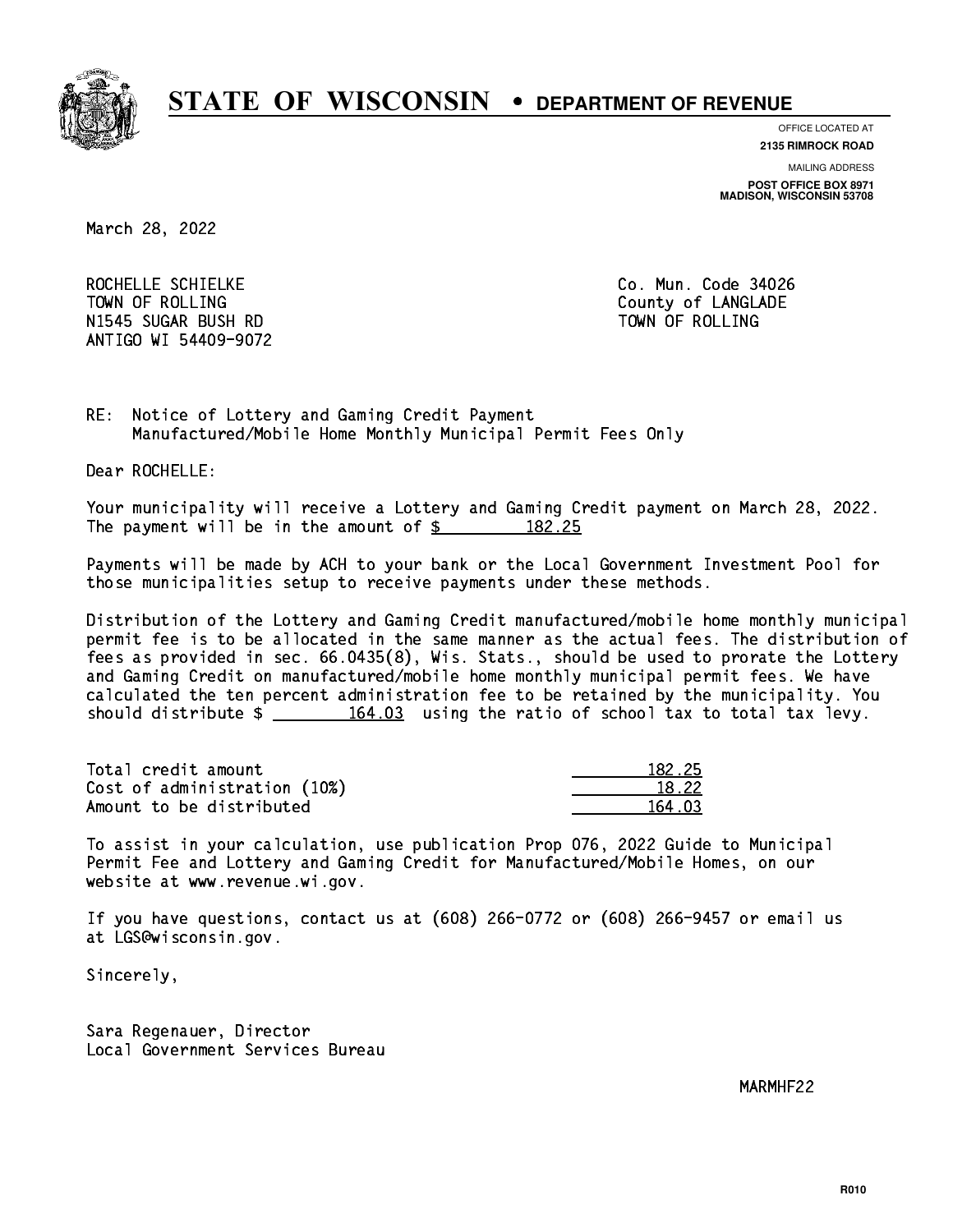

**OFFICE LOCATED AT**

**2135 RIMROCK ROAD**

**MAILING ADDRESS**

**POST OFFICE BOX 8971 MADISON, WISCONSIN 53708**

March 28, 2022

 KAYE M. MATUCHESKI Co. Mun. Code 34201 CITY OF ANTIGO COUNTY OF ANTIGO 700 EDISON ST CITY OF ANTIGO ANTIGO WI 54409-1955

RE: Notice of Lottery and Gaming Credit Payment Manufactured/Mobile Home Monthly Municipal Permit Fees Only

Dear KAYE:

 Your municipality will receive a Lottery and Gaming Credit payment on March 28, 2022. The payment will be in the amount of  $\frac{2}{3}$  1,584.96

 Payments will be made by ACH to your bank or the Local Government Investment Pool for those municipalities setup to receive payments under these methods.

 Distribution of the Lottery and Gaming Credit manufactured/mobile home monthly municipal permit fee is to be allocated in the same manner as the actual fees. The distribution of fees as provided in sec. 66.0435(8), Wis. Stats., should be used to prorate the Lottery and Gaming Credit on manufactured/mobile home monthly municipal permit fees. We have calculated the ten percent administration fee to be retained by the municipality. You should distribute  $\frac{1,426.47}{1,426.47}$  using the ratio of school tax to total tax levy.

| Total credit amount          | 1.584.96 |
|------------------------------|----------|
| Cost of administration (10%) | 158.49   |
| Amount to be distributed     | 1.426.47 |

 To assist in your calculation, use publication Prop 076, 2022 Guide to Municipal Permit Fee and Lottery and Gaming Credit for Manufactured/Mobile Homes, on our website at www.revenue.wi.gov.

 If you have questions, contact us at (608) 266-0772 or (608) 266-9457 or email us at LGS@wisconsin.gov.

Sincerely,

 Sara Regenauer, Director Local Government Services Bureau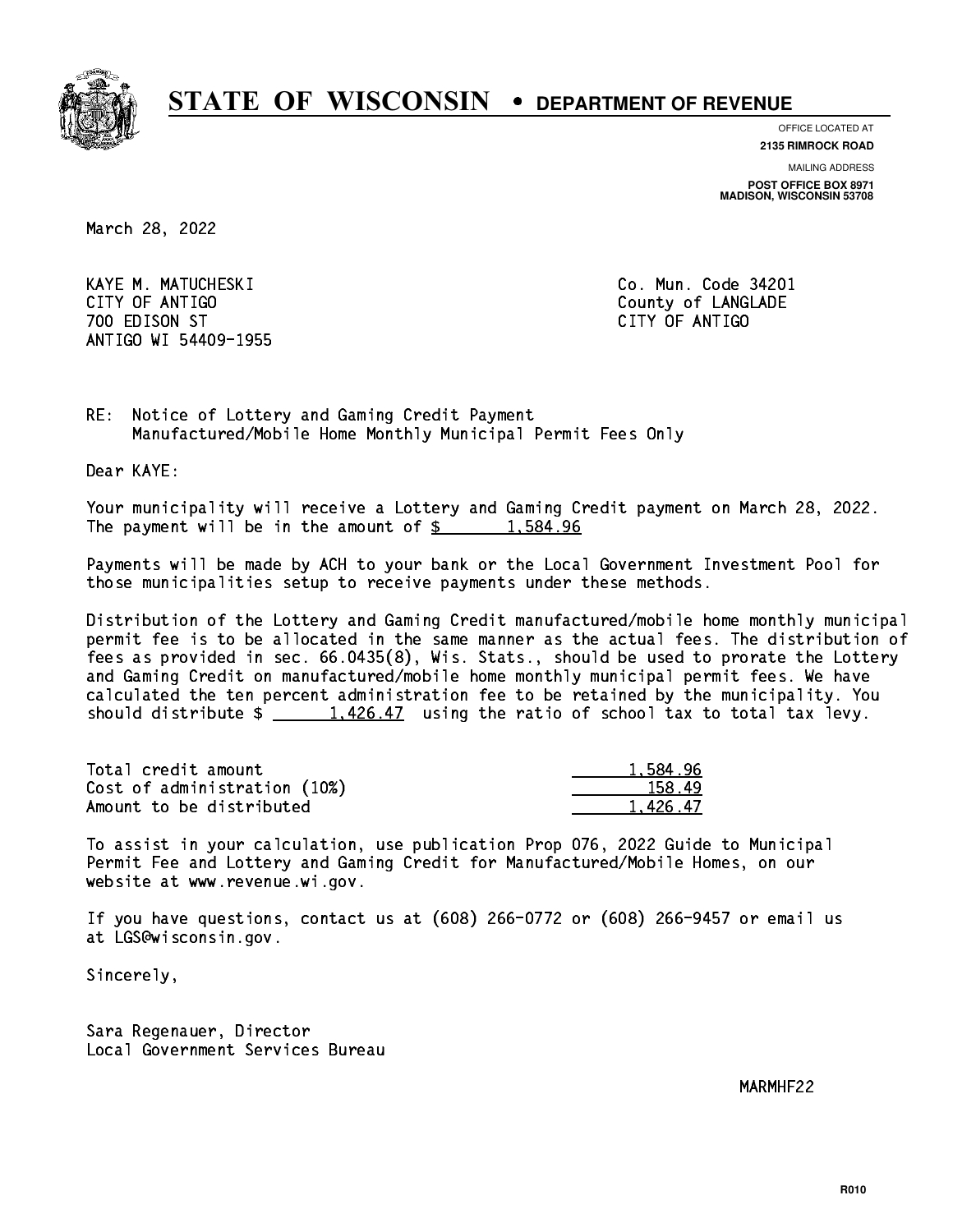

**OFFICE LOCATED AT**

**2135 RIMROCK ROAD**

**MAILING ADDRESS POST OFFICE BOX 8971 MADISON, WISCONSIN 53708**

March 28, 2022

PHYLLIS J EVANS **Co. Mun. Code 35004** TOWN OF BRADLEY **COUNTY COULD AND ACCOUNT OF COULD A** PO BOX 325 PO BOX 325 TOWN OF BRADLEY TOMAHAWK WI 54487-0325

RE: Notice of Lottery and Gaming Credit Payment Manufactured/Mobile Home Monthly Municipal Permit Fees Only

Dear PHYLLIS:

 Your municipality will receive a Lottery and Gaming Credit payment on March 28, 2022. The payment will be in the amount of  $\frac{2}{2}$  2,224.57

 Payments will be made by ACH to your bank or the Local Government Investment Pool for those municipalities setup to receive payments under these methods.

 Distribution of the Lottery and Gaming Credit manufactured/mobile home monthly municipal permit fee is to be allocated in the same manner as the actual fees. The distribution of fees as provided in sec. 66.0435(8), Wis. Stats., should be used to prorate the Lottery and Gaming Credit on manufactured/mobile home monthly municipal permit fees. We have calculated the ten percent administration fee to be retained by the municipality. You should distribute  $\frac{2.002.12}{2.002.12}$  using the ratio of school tax to total tax levy.

| Total credit amount          | 2.224.57 |
|------------------------------|----------|
| Cost of administration (10%) | -222.45  |
| Amount to be distributed     | 2.002.12 |

 To assist in your calculation, use publication Prop 076, 2022 Guide to Municipal Permit Fee and Lottery and Gaming Credit for Manufactured/Mobile Homes, on our website at www.revenue.wi.gov.

 If you have questions, contact us at (608) 266-0772 or (608) 266-9457 or email us at LGS@wisconsin.gov.

Sincerely,

 Sara Regenauer, Director Local Government Services Bureau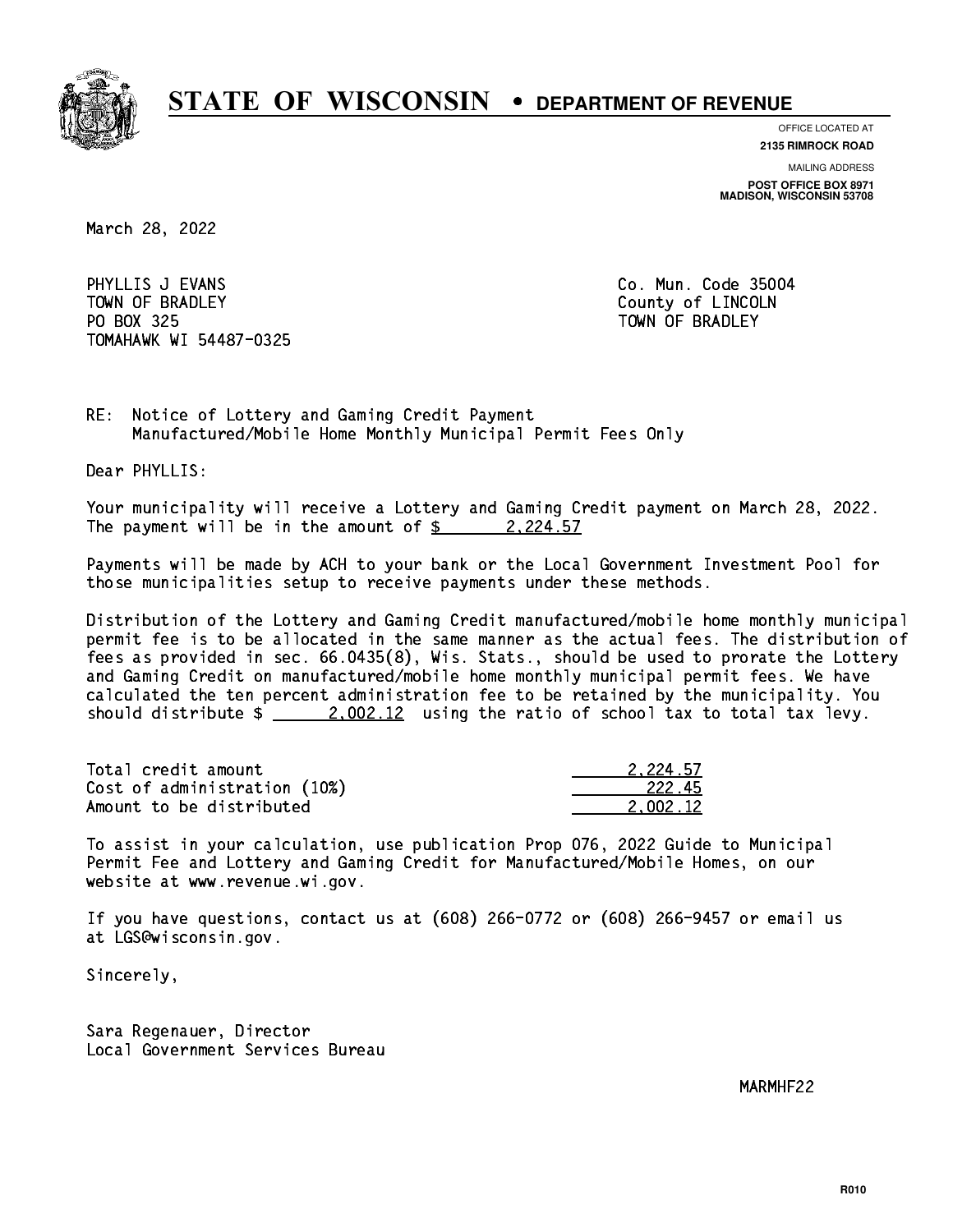

**OFFICE LOCATED AT**

**2135 RIMROCK ROAD**

**MAILING ADDRESS POST OFFICE BOX 8971 MADISON, WISCONSIN 53708**

March 28, 2022

**KAY TAUTGES** TOWN OF MERRILL **TOWN OF MERRILL** W4594 PROGRESS AVE TOWN OF MERRILL MERRILL WI 54452-3084

Co. Mun. Code 35014

RE: Notice of Lottery and Gaming Credit Payment Manufactured/Mobile Home Monthly Municipal Permit Fees Only

Dear KAY:

 Your municipality will receive a Lottery and Gaming Credit payment on March 28, 2022. The payment will be in the amount of  $\frac{2}{3}$  9,726.57

 Payments will be made by ACH to your bank or the Local Government Investment Pool for those municipalities setup to receive payments under these methods.

 Distribution of the Lottery and Gaming Credit manufactured/mobile home monthly municipal permit fee is to be allocated in the same manner as the actual fees. The distribution of fees as provided in sec. 66.0435(8), Wis. Stats., should be used to prorate the Lottery and Gaming Credit on manufactured/mobile home monthly municipal permit fees. We have calculated the ten percent administration fee to be retained by the municipality. You should distribute  $\frac{2}{1}$   $\frac{8,753.92}{2}$  using the ratio of school tax to total tax levy.

| Total credit amount          | 9.726.57 |
|------------------------------|----------|
| Cost of administration (10%) | 972.65   |
| Amount to be distributed     | 8.753.92 |

 To assist in your calculation, use publication Prop 076, 2022 Guide to Municipal Permit Fee and Lottery and Gaming Credit for Manufactured/Mobile Homes, on our website at www.revenue.wi.gov.

 If you have questions, contact us at (608) 266-0772 or (608) 266-9457 or email us at LGS@wisconsin.gov.

Sincerely,

 Sara Regenauer, Director Local Government Services Bureau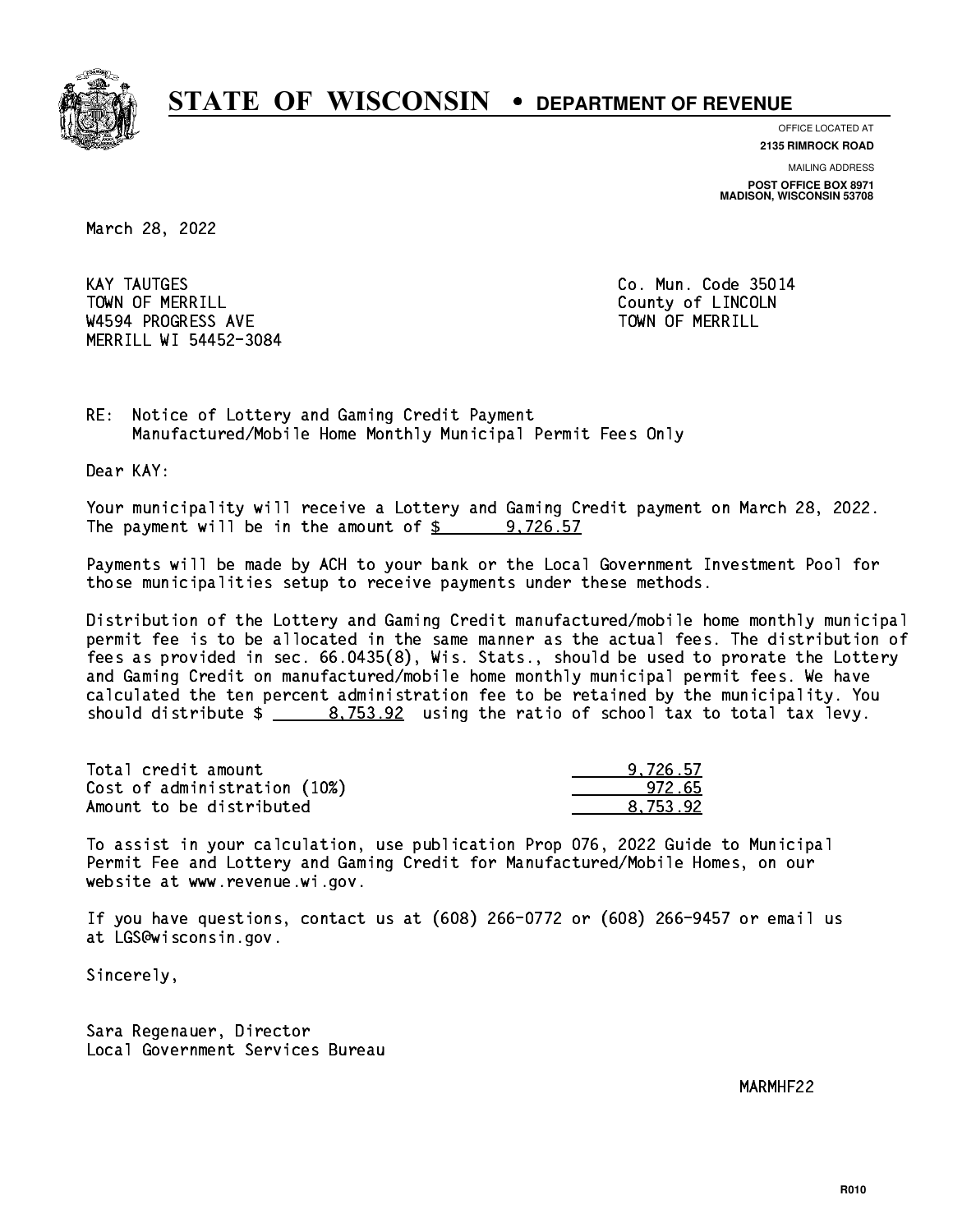

**OFFICE LOCATED AT**

**2135 RIMROCK ROAD**

**MAILING ADDRESS**

**POST OFFICE BOX 8971 MADISON, WISCONSIN 53708**

March 28, 2022

DONNA OPPER TOWN OF PINE RIVER COUNTY OF LINCOLN MERRILL WI 54452

Co. Mun. Code 35016 W2496 CENTER RD TOWN OF PINE RIVER

RE: Notice of Lottery and Gaming Credit Payment Manufactured/Mobile Home Monthly Municipal Permit Fees Only

Dear DONNA:

 Your municipality will receive a Lottery and Gaming Credit payment on March 28, 2022. The payment will be in the amount of  $\frac{2}{3}$  2,127.80

 Payments will be made by ACH to your bank or the Local Government Investment Pool for those municipalities setup to receive payments under these methods.

 Distribution of the Lottery and Gaming Credit manufactured/mobile home monthly municipal permit fee is to be allocated in the same manner as the actual fees. The distribution of fees as provided in sec. 66.0435(8), Wis. Stats., should be used to prorate the Lottery and Gaming Credit on manufactured/mobile home monthly municipal permit fees. We have calculated the ten percent administration fee to be retained by the municipality. You should distribute  $\frac{1,915.02}{1,915.02}$  using the ratio of school tax to total tax levy.

| Total credit amount          | 2.127.80 |
|------------------------------|----------|
| Cost of administration (10%) | 212.78   |
| Amount to be distributed     | 1.915.02 |

 To assist in your calculation, use publication Prop 076, 2022 Guide to Municipal Permit Fee and Lottery and Gaming Credit for Manufactured/Mobile Homes, on our website at www.revenue.wi.gov.

 If you have questions, contact us at (608) 266-0772 or (608) 266-9457 or email us at LGS@wisconsin.gov.

Sincerely,

 Sara Regenauer, Director Local Government Services Bureau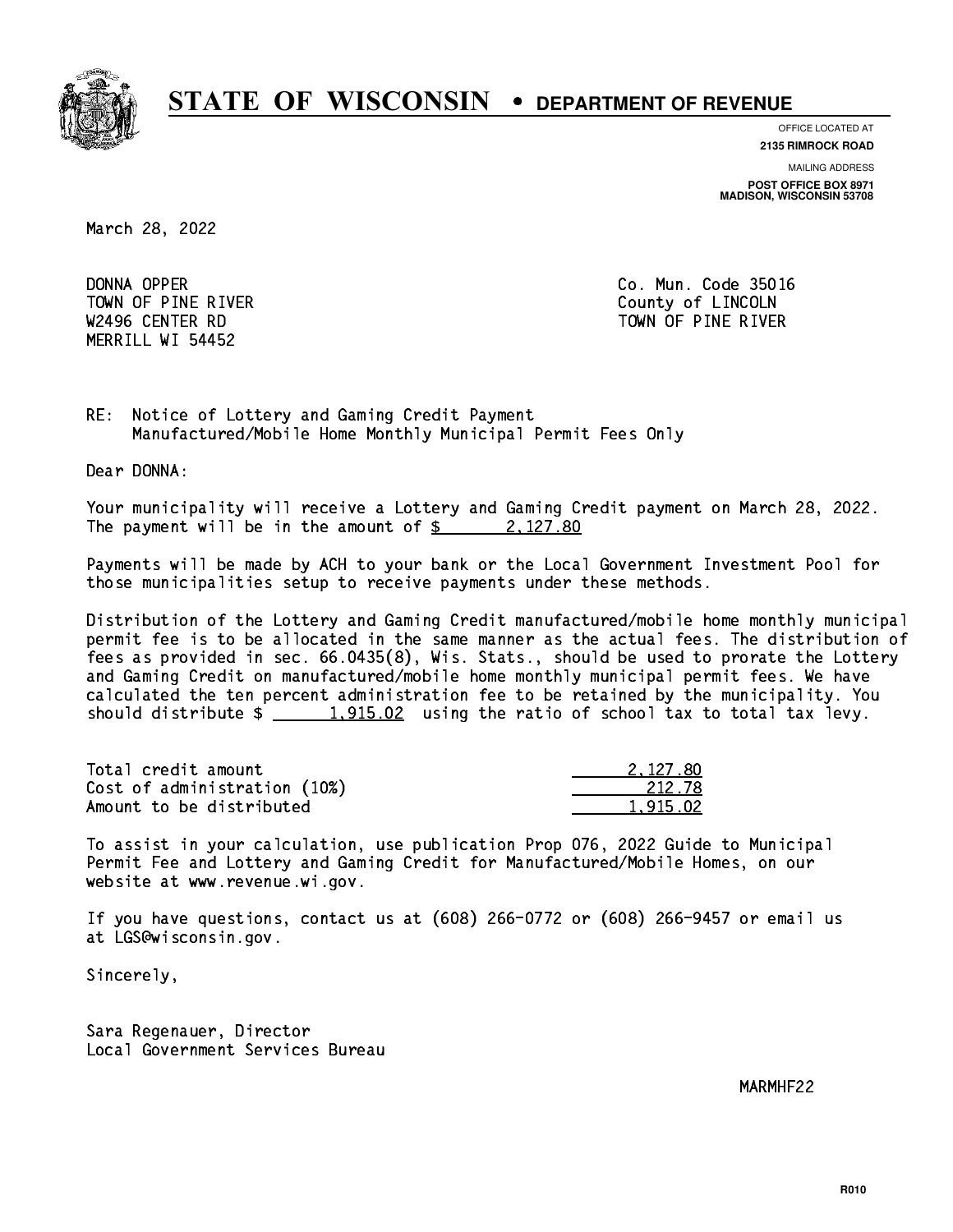

**OFFICE LOCATED AT**

**2135 RIMROCK ROAD**

**MAILING ADDRESS POST OFFICE BOX 8971 MADISON, WISCONSIN 53708**

March 28, 2022

KATHERINE UNERTL Communication of the contract of the contract of the code 25251 CITY OF MERRILL **COUNTY OF MERRILL**  1004 E 1ST ST CITY OF MERRILL MERRILL WI 54452-2560

RE: Notice of Lottery and Gaming Credit Payment Manufactured/Mobile Home Monthly Municipal Permit Fees Only

Dear KATHERINE:

 Your municipality will receive a Lottery and Gaming Credit payment on March 28, 2022. The payment will be in the amount of  $\frac{2}{3}$  6,564.97

 Payments will be made by ACH to your bank or the Local Government Investment Pool for those municipalities setup to receive payments under these methods.

 Distribution of the Lottery and Gaming Credit manufactured/mobile home monthly municipal permit fee is to be allocated in the same manner as the actual fees. The distribution of fees as provided in sec. 66.0435(8), Wis. Stats., should be used to prorate the Lottery and Gaming Credit on manufactured/mobile home monthly municipal permit fees. We have calculated the ten percent administration fee to be retained by the municipality. You should distribute  $\frac{2}{1}$   $\frac{5,908.48}{2}$  using the ratio of school tax to total tax levy.

| Total credit amount          | 6.564.97 |
|------------------------------|----------|
| Cost of administration (10%) | 656.49   |
| Amount to be distributed     | 5.908.48 |

 To assist in your calculation, use publication Prop 076, 2022 Guide to Municipal Permit Fee and Lottery and Gaming Credit for Manufactured/Mobile Homes, on our website at www.revenue.wi.gov.

 If you have questions, contact us at (608) 266-0772 or (608) 266-9457 or email us at LGS@wisconsin.gov.

Sincerely,

 Sara Regenauer, Director Local Government Services Bureau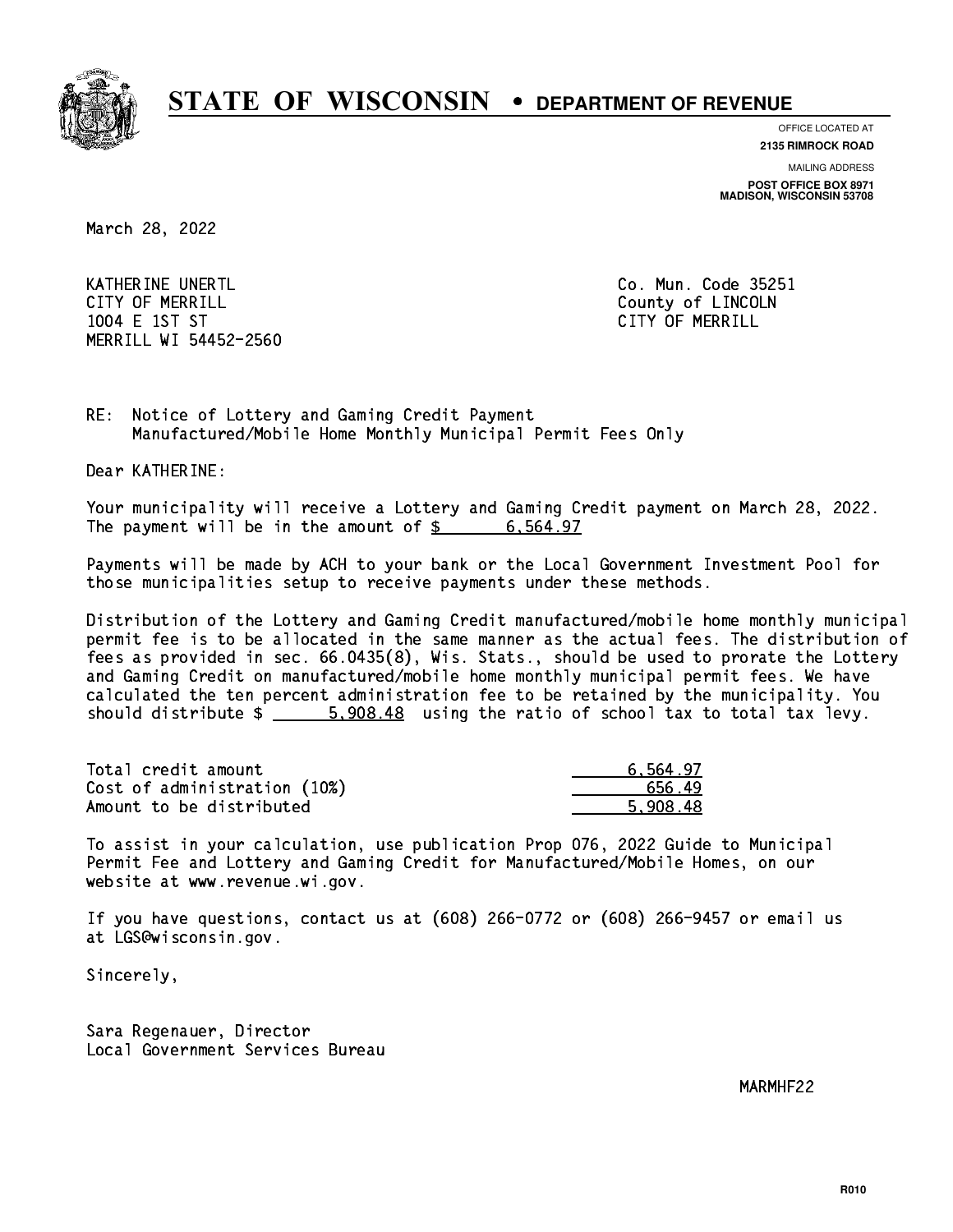

**OFFICE LOCATED AT**

**2135 RIMROCK ROAD**

**MAILING ADDRESS POST OFFICE BOX 8971 MADISON, WISCONSIN 53708**

March 28, 2022

AMANDA BARTZ CITY OF TOMAHAWK County of LINCOLN PO BOX 469 PO BOX 469 CITY OF TOMAHAWK TOMAHAWK WI 54487-0469

Co. Mun. Code 35286

RE: Notice of Lottery and Gaming Credit Payment Manufactured/Mobile Home Monthly Municipal Permit Fees Only

Dear AMANDA:

 Your municipality will receive a Lottery and Gaming Credit payment on March 28, 2022. The payment will be in the amount of  $\frac{2}{3}$  1,381.75

 Payments will be made by ACH to your bank or the Local Government Investment Pool for those municipalities setup to receive payments under these methods.

 Distribution of the Lottery and Gaming Credit manufactured/mobile home monthly municipal permit fee is to be allocated in the same manner as the actual fees. The distribution of fees as provided in sec. 66.0435(8), Wis. Stats., should be used to prorate the Lottery and Gaming Credit on manufactured/mobile home monthly municipal permit fees. We have calculated the ten percent administration fee to be retained by the municipality. You should distribute  $\frac{1,243.58}{1,243.58}$  using the ratio of school tax to total tax levy.

| Total credit amount          | 1,381.75 |
|------------------------------|----------|
| Cost of administration (10%) | 138.17   |
| Amount to be distributed     | 1,243.58 |

 To assist in your calculation, use publication Prop 076, 2022 Guide to Municipal Permit Fee and Lottery and Gaming Credit for Manufactured/Mobile Homes, on our website at www.revenue.wi.gov.

 If you have questions, contact us at (608) 266-0772 or (608) 266-9457 or email us at LGS@wisconsin.gov.

Sincerely,

 Sara Regenauer, Director Local Government Services Bureau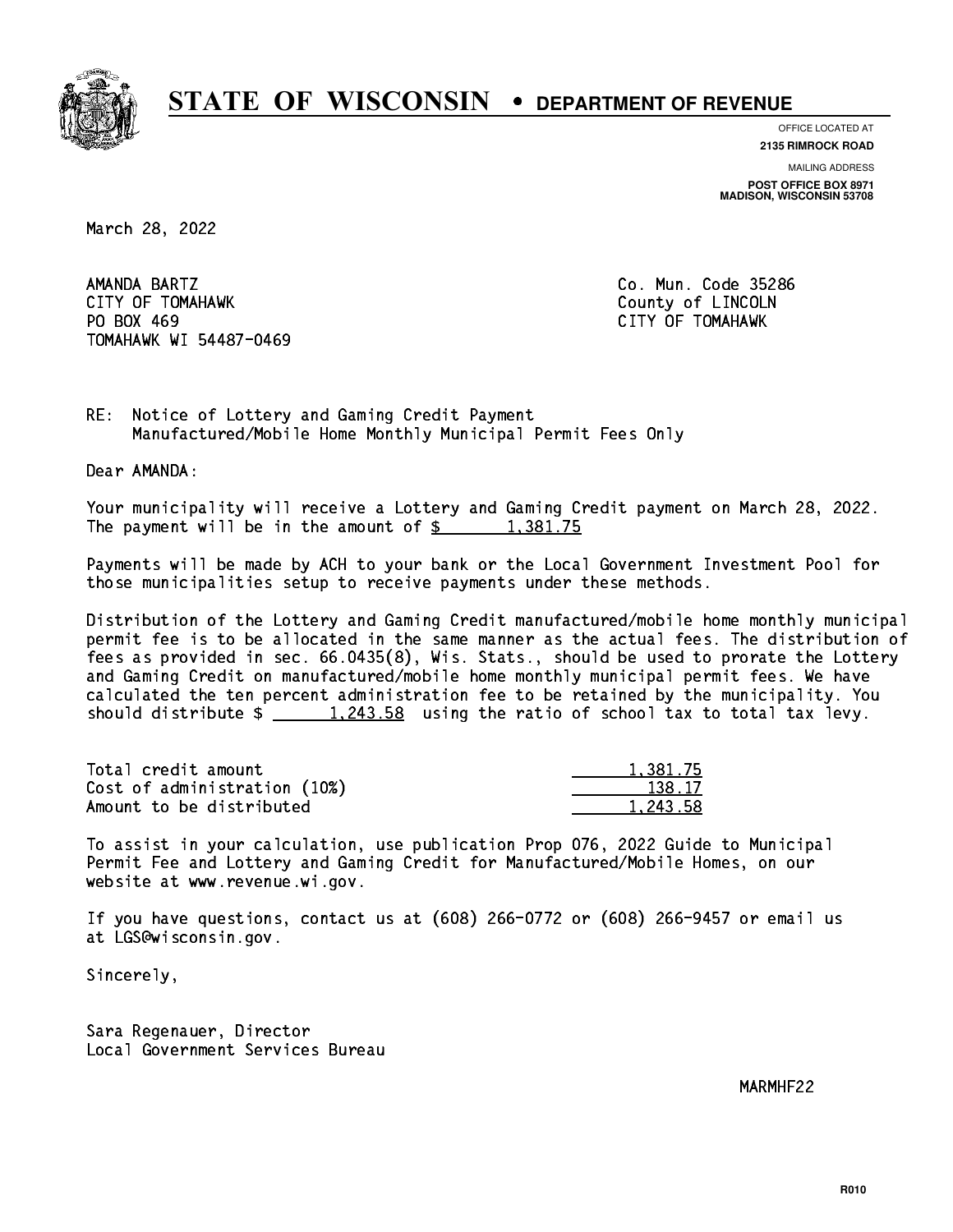

**OFFICE LOCATED AT**

**2135 RIMROCK ROAD**

**MAILING ADDRESS**

**POST OFFICE BOX 8971 MADISON, WISCONSIN 53708**

March 28, 2022

 LAUREL VONDRACHEK Co. Mun. Code 36032 12912 STATE HWY 67 TOWN OF SCHLESWIG KIEL WI 53042-2638

TOWN OF SCHLESWIG County of MANITOWOC

RE: Notice of Lottery and Gaming Credit Payment Manufactured/Mobile Home Monthly Municipal Permit Fees Only

Dear LAUREL:

 Your municipality will receive a Lottery and Gaming Credit payment on March 28, 2022. The payment will be in the amount of  $\frac{2}{3}$  2,213.06

 Payments will be made by ACH to your bank or the Local Government Investment Pool for those municipalities setup to receive payments under these methods.

 Distribution of the Lottery and Gaming Credit manufactured/mobile home monthly municipal permit fee is to be allocated in the same manner as the actual fees. The distribution of fees as provided in sec. 66.0435(8), Wis. Stats., should be used to prorate the Lottery and Gaming Credit on manufactured/mobile home monthly municipal permit fees. We have calculated the ten percent administration fee to be retained by the municipality. You should distribute  $\frac{1,991.76}{2}$  using the ratio of school tax to total tax levy.

| Total credit amount          | 2.213.06 |
|------------------------------|----------|
| Cost of administration (10%) | 221.30   |
| Amount to be distributed     | 1.991.76 |

 To assist in your calculation, use publication Prop 076, 2022 Guide to Municipal Permit Fee and Lottery and Gaming Credit for Manufactured/Mobile Homes, on our website at www.revenue.wi.gov.

 If you have questions, contact us at (608) 266-0772 or (608) 266-9457 or email us at LGS@wisconsin.gov.

Sincerely,

 Sara Regenauer, Director Local Government Services Bureau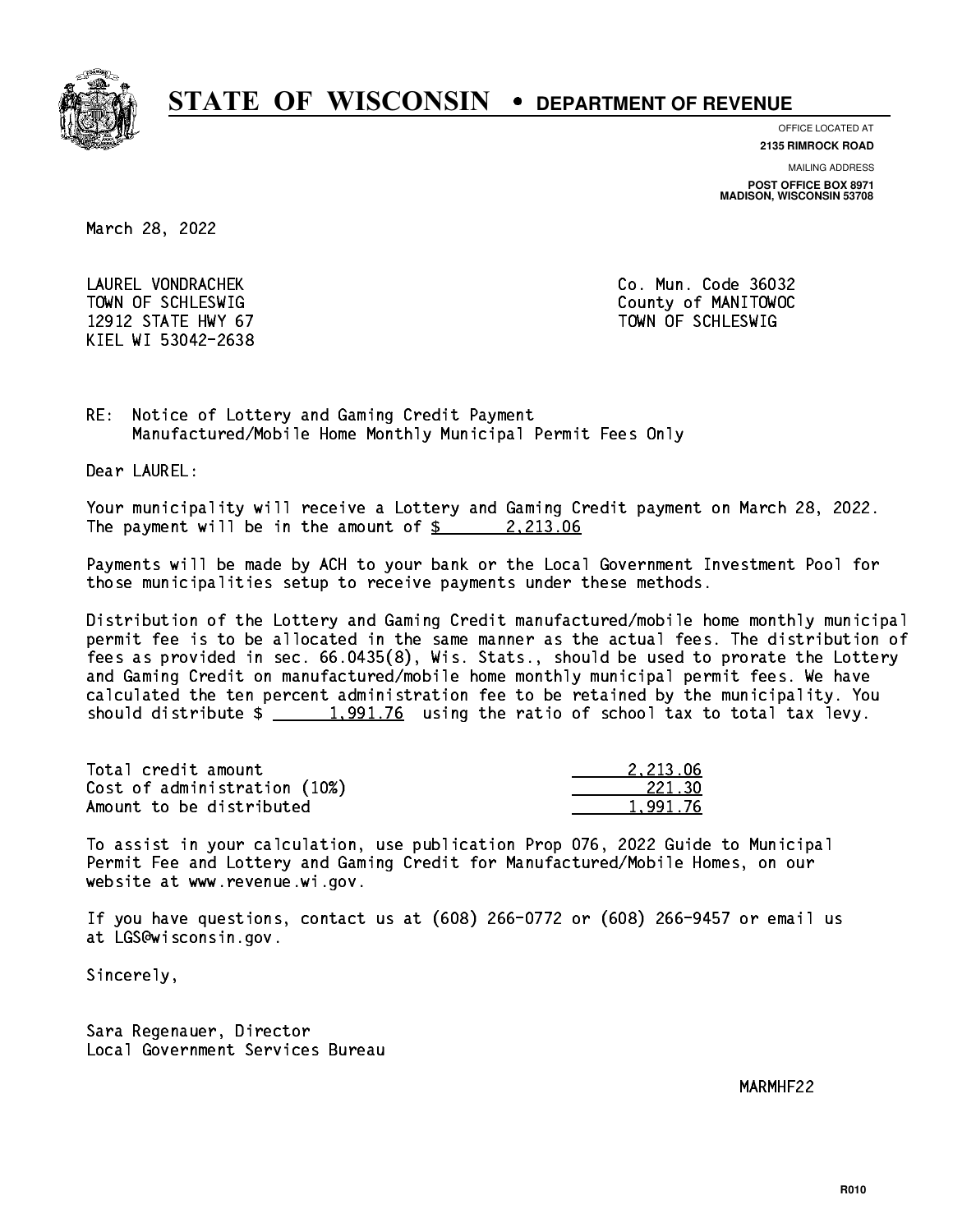

**OFFICE LOCATED AT 2135 RIMROCK ROAD**

**MAILING ADDRESS POST OFFICE BOX 8971 MADISON, WISCONSIN 53708**

March 28, 2022

**STACY GRUNWALD** VILLAGE OF CLEVELAND County of MANITOWOC PO BOX 87 CLEVELAND WI 53015-0087

Co. Mun. Code 36112 VILLAGE OF CLEVELAND

RE: Notice of Lottery and Gaming Credit Payment Manufactured/Mobile Home Monthly Municipal Permit Fees Only

Dear STACY:

 Your municipality will receive a Lottery and Gaming Credit payment on March 28, 2022. The payment will be in the amount of  $\frac{2}{3}$  6,868.94

 Payments will be made by ACH to your bank or the Local Government Investment Pool for those municipalities setup to receive payments under these methods.

 Distribution of the Lottery and Gaming Credit manufactured/mobile home monthly municipal permit fee is to be allocated in the same manner as the actual fees. The distribution of fees as provided in sec. 66.0435(8), Wis. Stats., should be used to prorate the Lottery and Gaming Credit on manufactured/mobile home monthly municipal permit fees. We have calculated the ten percent administration fee to be retained by the municipality. You should distribute  $\frac{2}{1}$   $\frac{6,182.05}{2}$  using the ratio of school tax to total tax levy.

| Total credit amount          | 6.868.94 |
|------------------------------|----------|
| Cost of administration (10%) | 686.89   |
| Amount to be distributed     | 6.182.05 |

 To assist in your calculation, use publication Prop 076, 2022 Guide to Municipal Permit Fee and Lottery and Gaming Credit for Manufactured/Mobile Homes, on our website at www.revenue.wi.gov.

 If you have questions, contact us at (608) 266-0772 or (608) 266-9457 or email us at LGS@wisconsin.gov.

Sincerely,

 Sara Regenauer, Director Local Government Services Bureau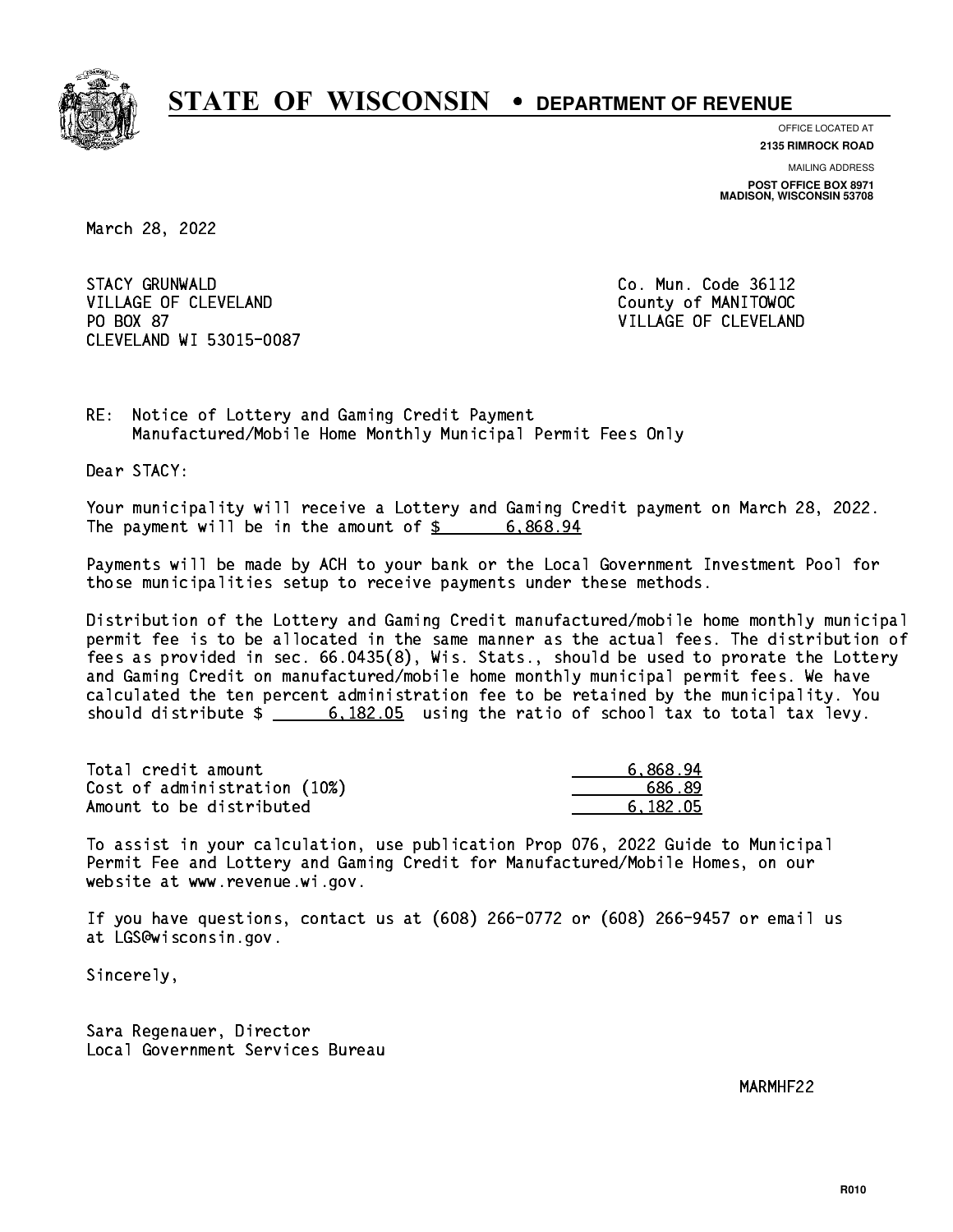

**OFFICE LOCATED AT 2135 RIMROCK ROAD**

**MAILING ADDRESS POST OFFICE BOX 8971 MADISON, WISCONSIN 53708**

March 28, 2022

**SUSAN KORNELY** VILLAGE OF KELLNERSVILLE COUNTY OF MANITOWOC PO BOX 87 KELLNERSVILLE WI 54215-0056

Co. Mun. Code 36132 VILLAGE OF KELLNERSVILLE

RE: Notice of Lottery and Gaming Credit Payment Manufactured/Mobile Home Monthly Municipal Permit Fees Only

Dear SUSAN:

 Your municipality will receive a Lottery and Gaming Credit payment on March 28, 2022. The payment will be in the amount of \$ 3,748.56 \_\_\_\_\_\_\_\_\_\_\_\_\_\_\_\_

 Payments will be made by ACH to your bank or the Local Government Investment Pool for those municipalities setup to receive payments under these methods.

 Distribution of the Lottery and Gaming Credit manufactured/mobile home monthly municipal permit fee is to be allocated in the same manner as the actual fees. The distribution of fees as provided in sec. 66.0435(8), Wis. Stats., should be used to prorate the Lottery and Gaming Credit on manufactured/mobile home monthly municipal permit fees. We have calculated the ten percent administration fee to be retained by the municipality. You should distribute  $\frac{2}{1}$   $\frac{3}{373.71}$  using the ratio of school tax to total tax levy.

| Total credit amount          | 3.748.56 |
|------------------------------|----------|
| Cost of administration (10%) | 374.85   |
| Amount to be distributed     | 3.373.71 |

 To assist in your calculation, use publication Prop 076, 2022 Guide to Municipal Permit Fee and Lottery and Gaming Credit for Manufactured/Mobile Homes, on our website at www.revenue.wi.gov.

 If you have questions, contact us at (608) 266-0772 or (608) 266-9457 or email us at LGS@wisconsin.gov.

Sincerely,

 Sara Regenauer, Director Local Government Services Bureau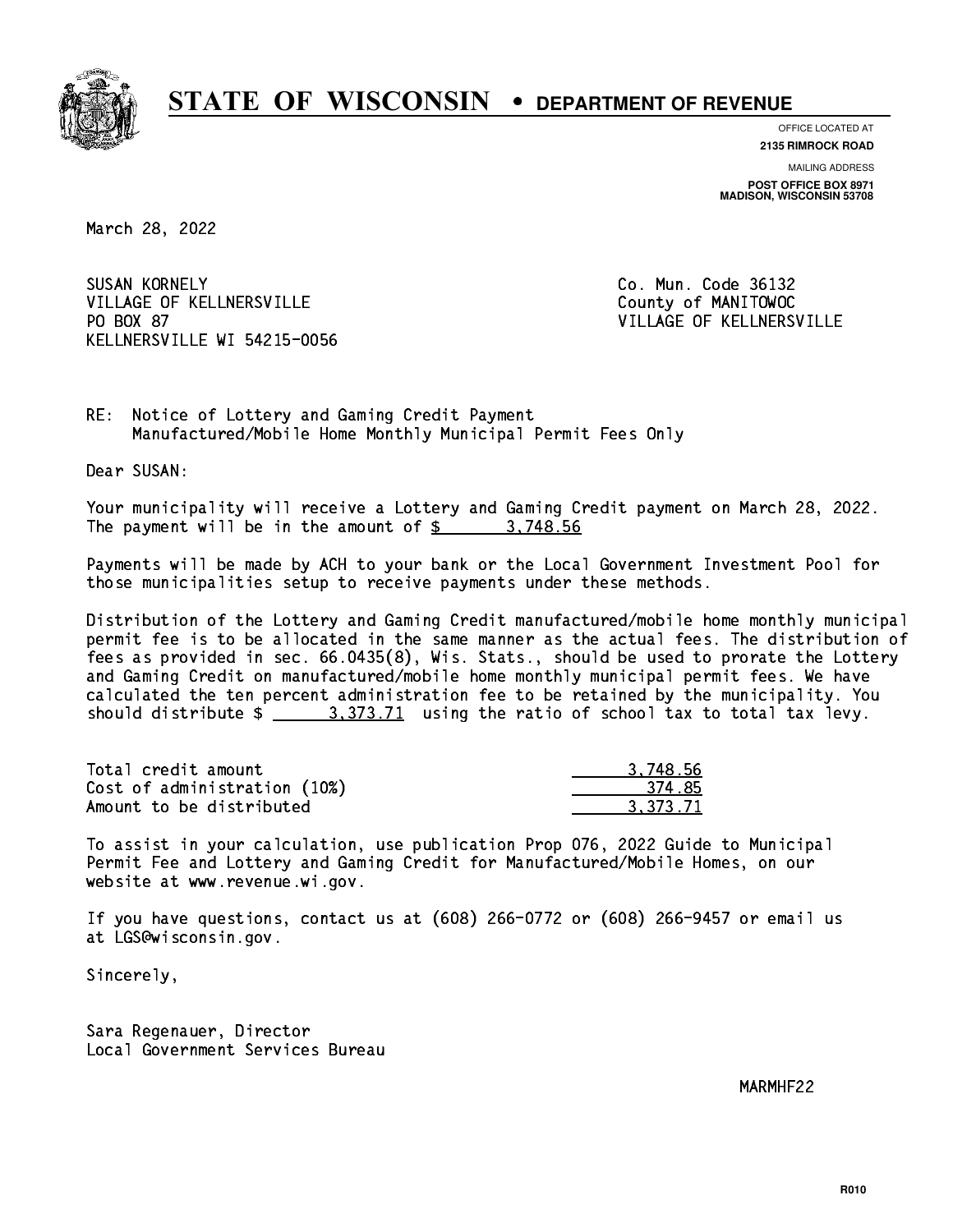

**OFFICE LOCATED AT**

**2135 RIMROCK ROAD**

**MAILING ADDRESS POST OFFICE BOX 8971 MADISON, WISCONSIN 53708**

March 28, 2022

MARY JO KRAHN VILLAGE OF REEDSVILLE COUNTY OF MANITOWOC 217 MENASHA ST VILLAGE OF REEDSVILLE REEDSVILLE WI 54230-8597

Co. Mun. Code 36176

RE: Notice of Lottery and Gaming Credit Payment Manufactured/Mobile Home Monthly Municipal Permit Fees Only

Dear MARY JO:

 Your municipality will receive a Lottery and Gaming Credit payment on March 28, 2022. The payment will be in the amount of  $\frac{2}{3}$  2,925.84

 Payments will be made by ACH to your bank or the Local Government Investment Pool for those municipalities setup to receive payments under these methods.

 Distribution of the Lottery and Gaming Credit manufactured/mobile home monthly municipal permit fee is to be allocated in the same manner as the actual fees. The distribution of fees as provided in sec. 66.0435(8), Wis. Stats., should be used to prorate the Lottery and Gaming Credit on manufactured/mobile home monthly municipal permit fees. We have calculated the ten percent administration fee to be retained by the municipality. You should distribute  $\frac{2.633.26}{2.633.26}$  using the ratio of school tax to total tax levy.

| Total credit amount          | 2.925.84 |
|------------------------------|----------|
| Cost of administration (10%) | 292.58   |
| Amount to be distributed     | 2.633.26 |

 To assist in your calculation, use publication Prop 076, 2022 Guide to Municipal Permit Fee and Lottery and Gaming Credit for Manufactured/Mobile Homes, on our website at www.revenue.wi.gov.

 If you have questions, contact us at (608) 266-0772 or (608) 266-9457 or email us at LGS@wisconsin.gov.

Sincerely,

 Sara Regenauer, Director Local Government Services Bureau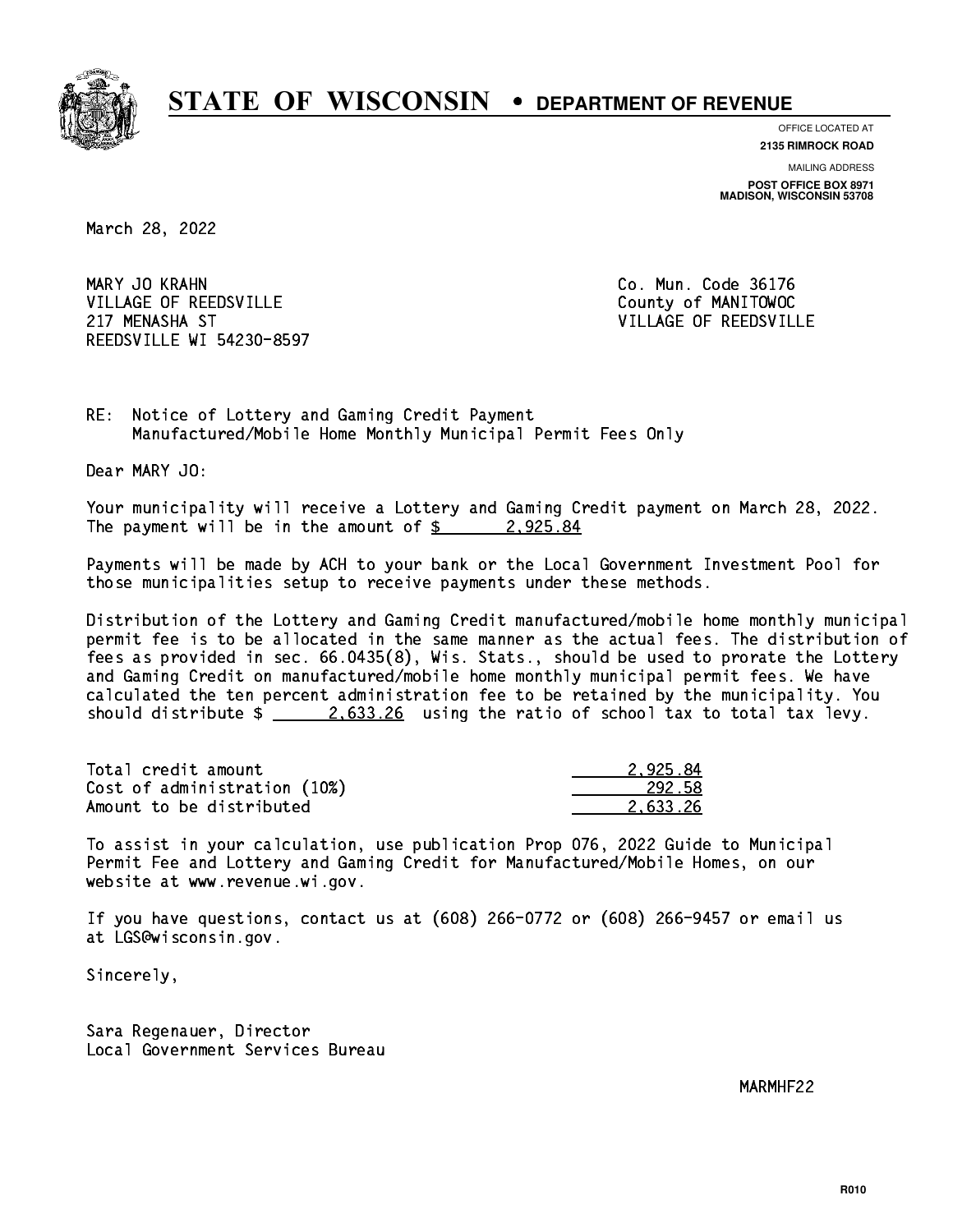

**OFFICE LOCATED AT 2135 RIMROCK ROAD**

**MAILING ADDRESS**

**POST OFFICE BOX 8971 MADISON, WISCONSIN 53708**

March 28, 2022

KAY M. MUELLER VILLAGE OF SAINT NAZIANZ County of MANITOWOC PO BOX 302 ST NAZIANZ WI 54232-0302

Co. Mun. Code 36181 VILLAGE OF SAINT NAZIANZ

RE: Notice of Lottery and Gaming Credit Payment Manufactured/Mobile Home Monthly Municipal Permit Fees Only

Dear KAY:

 Your municipality will receive a Lottery and Gaming Credit payment on March 28, 2022. The payment will be in the amount of  $\frac{2}{3}$  4,086.97

 Payments will be made by ACH to your bank or the Local Government Investment Pool for those municipalities setup to receive payments under these methods.

 Distribution of the Lottery and Gaming Credit manufactured/mobile home monthly municipal permit fee is to be allocated in the same manner as the actual fees. The distribution of fees as provided in sec. 66.0435(8), Wis. Stats., should be used to prorate the Lottery and Gaming Credit on manufactured/mobile home monthly municipal permit fees. We have calculated the ten percent administration fee to be retained by the municipality. You should distribute  $\frac{2}{1}$   $\frac{3.678.28}{2}$  using the ratio of school tax to total tax levy.

| Total credit amount          | 4.086.97 |
|------------------------------|----------|
| Cost of administration (10%) | 408.69   |
| Amount to be distributed     | 3.678.28 |

 To assist in your calculation, use publication Prop 076, 2022 Guide to Municipal Permit Fee and Lottery and Gaming Credit for Manufactured/Mobile Homes, on our website at www.revenue.wi.gov.

 If you have questions, contact us at (608) 266-0772 or (608) 266-9457 or email us at LGS@wisconsin.gov.

Sincerely,

 Sara Regenauer, Director Local Government Services Bureau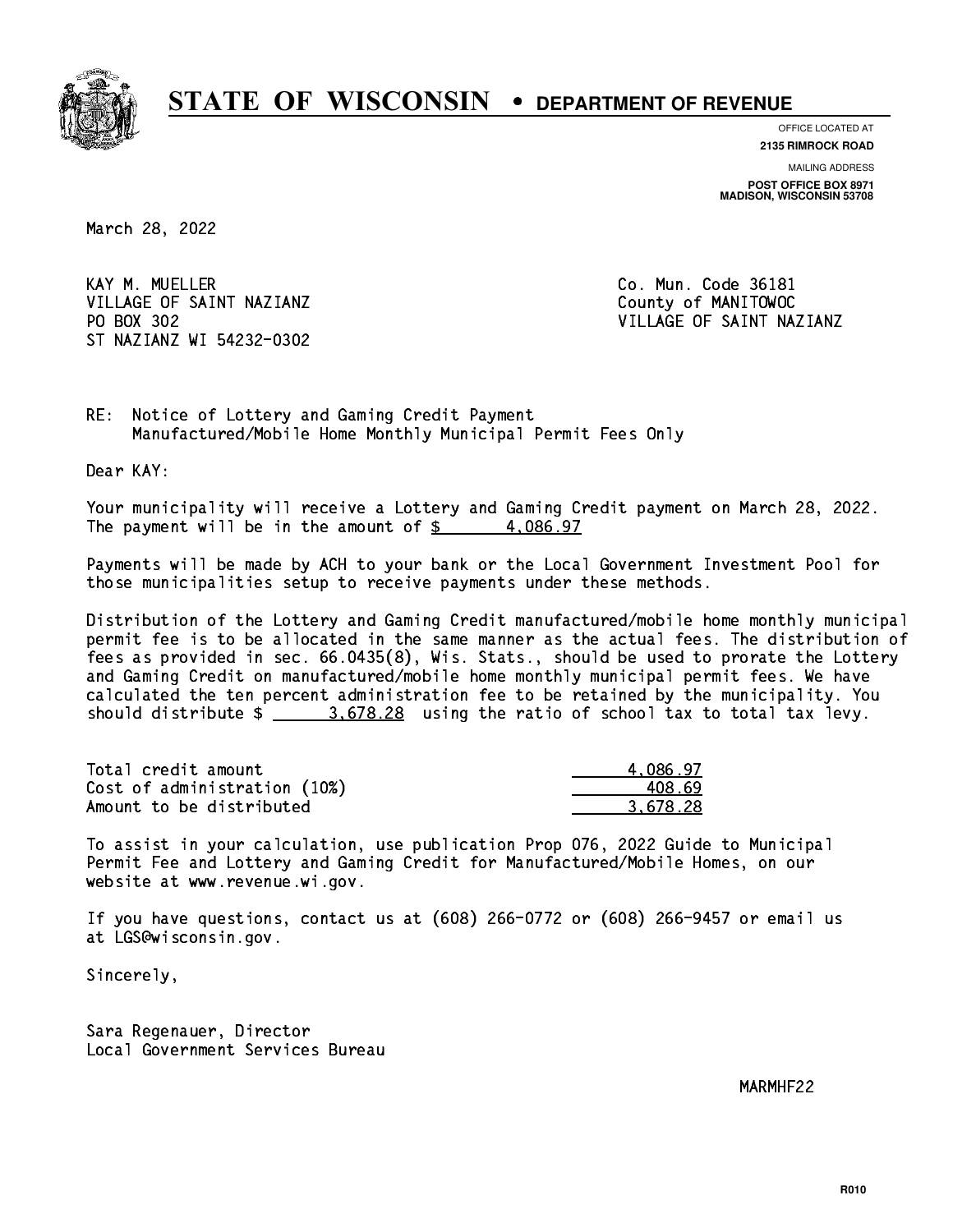

**OFFICE LOCATED AT 2135 RIMROCK ROAD**

**MAILING ADDRESS POST OFFICE BOX 8971 MADISON, WISCONSIN 53708**

March 28, 2022

 LORI BRUCKNER Co. Mun. Code 36186 VILLAGE OF VALDERS County of MANITOWOC PO BOX 459 VILLAGE OF VALDERS VALDERS WI 54245-0459

RE: Notice of Lottery and Gaming Credit Payment Manufactured/Mobile Home Monthly Municipal Permit Fees Only

Dear LORI:

 Your municipality will receive a Lottery and Gaming Credit payment on March 28, 2022. The payment will be in the amount of  $\frac{2}{3}$  934.56

 Payments will be made by ACH to your bank or the Local Government Investment Pool for those municipalities setup to receive payments under these methods.

 Distribution of the Lottery and Gaming Credit manufactured/mobile home monthly municipal permit fee is to be allocated in the same manner as the actual fees. The distribution of fees as provided in sec. 66.0435(8), Wis. Stats., should be used to prorate the Lottery and Gaming Credit on manufactured/mobile home monthly municipal permit fees. We have calculated the ten percent administration fee to be retained by the municipality. You should distribute  $\frac{2}{1}$   $\frac{841.11}{11}$  using the ratio of school tax to total tax levy.

Total credit amount Cost of administration (10%) Amount to be distributed

| l 56 |
|------|
|      |
| 11   |

 To assist in your calculation, use publication Prop 076, 2022 Guide to Municipal Permit Fee and Lottery and Gaming Credit for Manufactured/Mobile Homes, on our website at www.revenue.wi.gov.

 If you have questions, contact us at (608) 266-0772 or (608) 266-9457 or email us at LGS@wisconsin.gov.

Sincerely,

 Sara Regenauer, Director Local Government Services Bureau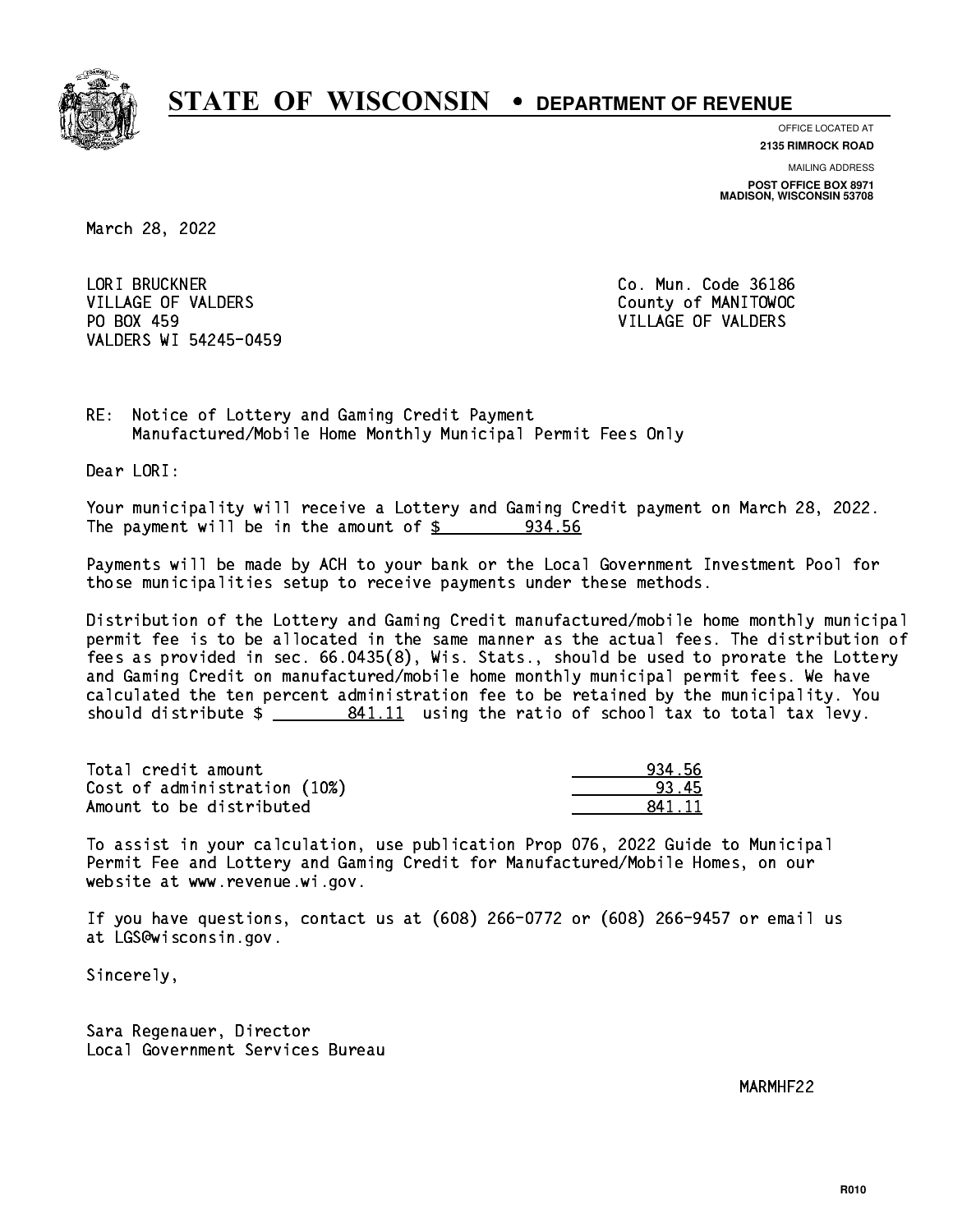

**OFFICE LOCATED AT**

**2135 RIMROCK ROAD**

**MAILING ADDRESS POST OFFICE BOX 8971 MADISON, WISCONSIN 53708**

March 28, 2022

 SHAWN ALFRED Co. Mun. Code 36251 CITY OF MANITOWOC County of MANITOWOC 900 QUAY ST CITY OF MANITOWOC MANITOWOC WI 54220-4543

RE: Notice of Lottery and Gaming Credit Payment Manufactured/Mobile Home Monthly Municipal Permit Fees Only

Dear SHAWN:

 Your municipality will receive a Lottery and Gaming Credit payment on March 28, 2022. The payment will be in the amount of  $\frac{2}{3}$   $\frac{5,518.65}{3}$ 

 Payments will be made by ACH to your bank or the Local Government Investment Pool for those municipalities setup to receive payments under these methods.

 Distribution of the Lottery and Gaming Credit manufactured/mobile home monthly municipal permit fee is to be allocated in the same manner as the actual fees. The distribution of fees as provided in sec. 66.0435(8), Wis. Stats., should be used to prorate the Lottery and Gaming Credit on manufactured/mobile home monthly municipal permit fees. We have calculated the ten percent administration fee to be retained by the municipality. You should distribute  $\frac{4}{1000}$  4,966.79 using the ratio of school tax to total tax levy.

| Total credit amount          | 5.518.65 |
|------------------------------|----------|
| Cost of administration (10%) | 551.86   |
| Amount to be distributed     | 4.966.79 |

 To assist in your calculation, use publication Prop 076, 2022 Guide to Municipal Permit Fee and Lottery and Gaming Credit for Manufactured/Mobile Homes, on our website at www.revenue.wi.gov.

 If you have questions, contact us at (608) 266-0772 or (608) 266-9457 or email us at LGS@wisconsin.gov.

Sincerely,

 Sara Regenauer, Director Local Government Services Bureau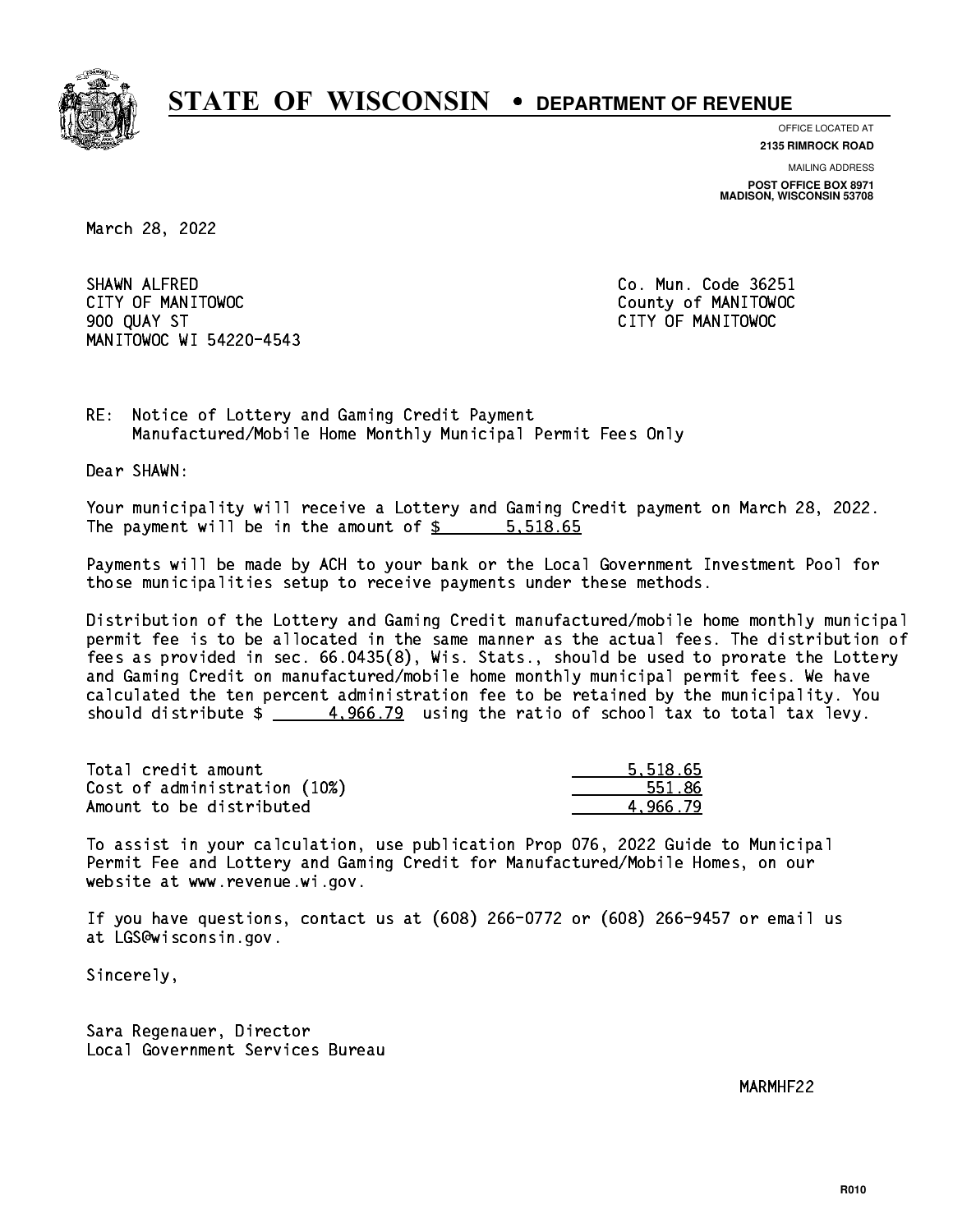

**OFFICE LOCATED AT**

**2135 RIMROCK ROAD**

**MAILING ADDRESS POST OFFICE BOX 8971 MADISON, WISCONSIN 53708**

March 28, 2022

 ROSITA SLEMBARSKI Co. Mun. Code 37048 TOWN OF KNOWLTON County of MARATHON 205220 OLD HIGHWAY 51 TOWN OF KNOWLTON MOSINEE WI 54455

RE: Notice of Lottery and Gaming Credit Payment Manufactured/Mobile Home Monthly Municipal Permit Fees Only

Dear ROSITA:

 Your municipality will receive a Lottery and Gaming Credit payment on March 28, 2022. The payment will be in the amount of  $\frac{2}{3}$  1,263.56

 Payments will be made by ACH to your bank or the Local Government Investment Pool for those municipalities setup to receive payments under these methods.

 Distribution of the Lottery and Gaming Credit manufactured/mobile home monthly municipal permit fee is to be allocated in the same manner as the actual fees. The distribution of fees as provided in sec. 66.0435(8), Wis. Stats., should be used to prorate the Lottery and Gaming Credit on manufactured/mobile home monthly municipal permit fees. We have calculated the ten percent administration fee to be retained by the municipality. You should distribute  $\frac{1,137.21}{2}$  using the ratio of school tax to total tax levy.

| Total credit amount          | 1.263.56 |
|------------------------------|----------|
| Cost of administration (10%) | 126.35   |
| Amount to be distributed     | 1.137.21 |

| $\frac{263.56}{20}$ |
|---------------------|
| 126.35              |
| 137.21              |

 To assist in your calculation, use publication Prop 076, 2022 Guide to Municipal Permit Fee and Lottery and Gaming Credit for Manufactured/Mobile Homes, on our website at www.revenue.wi.gov.

 If you have questions, contact us at (608) 266-0772 or (608) 266-9457 or email us at LGS@wisconsin.gov.

Sincerely,

 Sara Regenauer, Director Local Government Services Bureau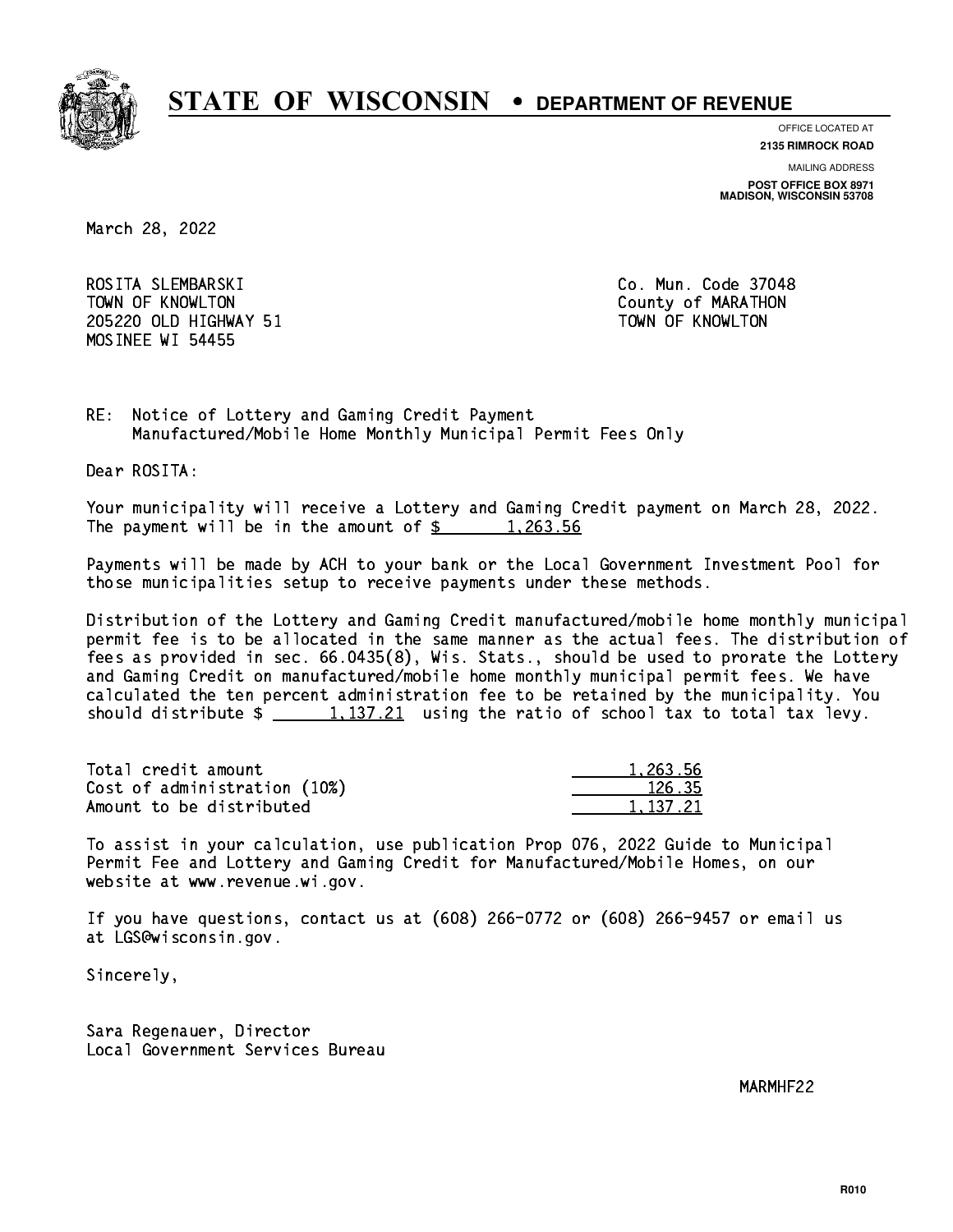

**OFFICE LOCATED AT**

**2135 RIMROCK ROAD**

**MAILING ADDRESS POST OFFICE BOX 8971 MADISON, WISCONSIN 53708**

March 28, 2022

 JULIE KURTH Co. Mun. Code 37058 TOWN OF MOSINEE County of MARATHON 216178 OTTER LN TOWN OF MOSINEE MOSINEE WI 54455-9784

RE: Notice of Lottery and Gaming Credit Payment Manufactured/Mobile Home Monthly Municipal Permit Fees Only

Dear JULIE:

 Your municipality will receive a Lottery and Gaming Credit payment on March 28, 2022. The payment will be in the amount of  $\frac{2}{3}$  3,848.76

 Payments will be made by ACH to your bank or the Local Government Investment Pool for those municipalities setup to receive payments under these methods.

 Distribution of the Lottery and Gaming Credit manufactured/mobile home monthly municipal permit fee is to be allocated in the same manner as the actual fees. The distribution of fees as provided in sec. 66.0435(8), Wis. Stats., should be used to prorate the Lottery and Gaming Credit on manufactured/mobile home monthly municipal permit fees. We have calculated the ten percent administration fee to be retained by the municipality. You should distribute  $\frac{2}{2}$   $\frac{3.463.89}{2}$  using the ratio of school tax to total tax levy.

| Total credit amount          | 3.848.76 |
|------------------------------|----------|
| Cost of administration (10%) | 384.87   |
| Amount to be distributed     | 3.463.89 |

 To assist in your calculation, use publication Prop 076, 2022 Guide to Municipal Permit Fee and Lottery and Gaming Credit for Manufactured/Mobile Homes, on our website at www.revenue.wi.gov.

 If you have questions, contact us at (608) 266-0772 or (608) 266-9457 or email us at LGS@wisconsin.gov.

Sincerely,

 Sara Regenauer, Director Local Government Services Bureau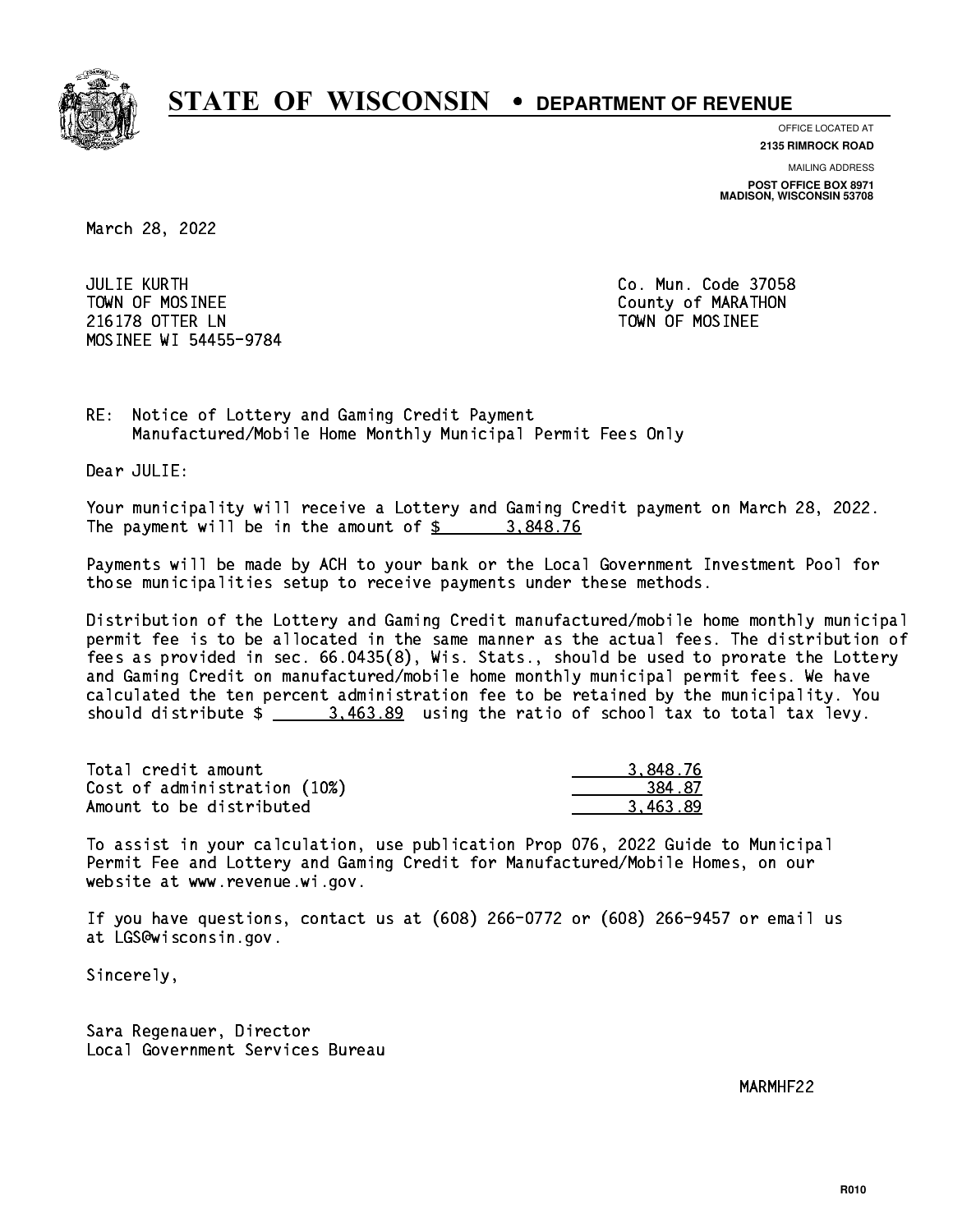

**OFFICE LOCATED AT**

**2135 RIMROCK ROAD**

**MAILING ADDRESS**

**POST OFFICE BOX 8971 MADISON, WISCONSIN 53708**

March 28, 2022

 FAYE ZERNICKE Co. Mun. Code 37076 TOWN OF STETTIN County of MARATHON 142430 COUNTRYSIDE DR TOWN OF STETTIN WAUSAU WI 54401

RE: Notice of Lottery and Gaming Credit Payment Manufactured/Mobile Home Monthly Municipal Permit Fees Only

Dear FAYE:

 Your municipality will receive a Lottery and Gaming Credit payment on March 28, 2022. The payment will be in the amount of \$ 3,836.16 \_\_\_\_\_\_\_\_\_\_\_\_\_\_\_\_

 Payments will be made by ACH to your bank or the Local Government Investment Pool for those municipalities setup to receive payments under these methods.

 Distribution of the Lottery and Gaming Credit manufactured/mobile home monthly municipal permit fee is to be allocated in the same manner as the actual fees. The distribution of fees as provided in sec. 66.0435(8), Wis. Stats., should be used to prorate the Lottery and Gaming Credit on manufactured/mobile home monthly municipal permit fees. We have calculated the ten percent administration fee to be retained by the municipality. You should distribute  $\frac{2}{1}$   $\frac{3.452.55}{2}$  using the ratio of school tax to total tax levy.

| Total credit amount          | 3.836.16 |
|------------------------------|----------|
| Cost of administration (10%) | 383.61   |
| Amount to be distributed     | 3.452.55 |

 To assist in your calculation, use publication Prop 076, 2022 Guide to Municipal Permit Fee and Lottery and Gaming Credit for Manufactured/Mobile Homes, on our website at www.revenue.wi.gov.

 If you have questions, contact us at (608) 266-0772 or (608) 266-9457 or email us at LGS@wisconsin.gov.

Sincerely,

 Sara Regenauer, Director Local Government Services Bureau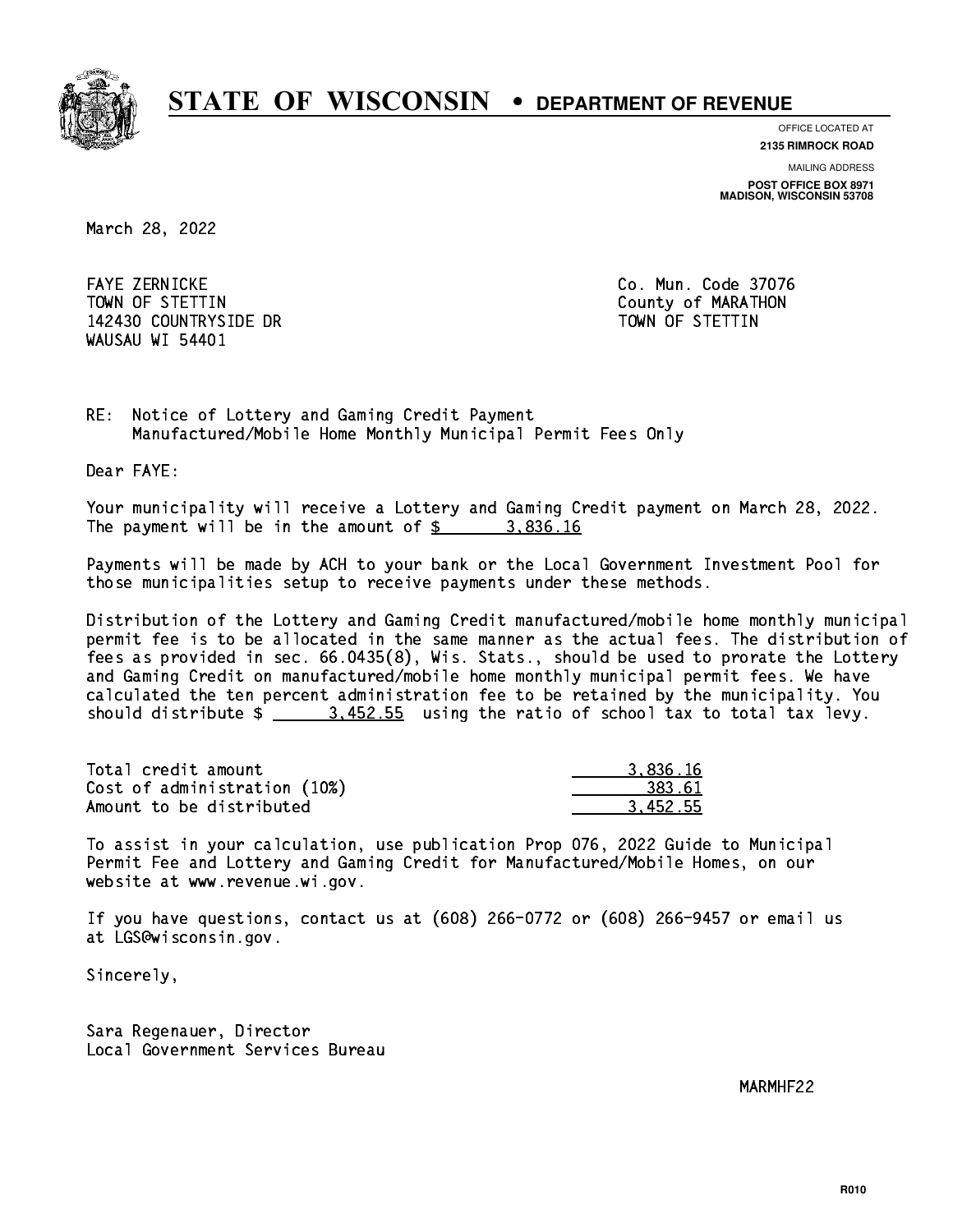

**OFFICE LOCATED AT**

**2135 RIMROCK ROAD**

**MAILING ADDRESS POST OFFICE BOX 8971 MADISON, WISCONSIN 53708**

March 28, 2022

LISA CZECH VILLAGE OF ATHENS County of MARATHON PO BOX 220, 221 CAROLINE ST VILLAGE OF ATHENS ATHENS WI 54411-0220

Co. Mun. Code 37102

RE: Notice of Lottery and Gaming Credit Payment Manufactured/Mobile Home Monthly Municipal Permit Fees Only

Dear LISA:

 Your municipality will receive a Lottery and Gaming Credit payment on March 28, 2022. The payment will be in the amount of  $\frac{2}{3}$ 484.53

 Payments will be made by ACH to your bank or the Local Government Investment Pool for those municipalities setup to receive payments under these methods.

 Distribution of the Lottery and Gaming Credit manufactured/mobile home monthly municipal permit fee is to be allocated in the same manner as the actual fees. The distribution of fees as provided in sec. 66.0435(8), Wis. Stats., should be used to prorate the Lottery and Gaming Credit on manufactured/mobile home monthly municipal permit fees. We have calculated the ten percent administration fee to be retained by the municipality. You should distribute  $\frac{436.08}{2}$  using the ratio of school tax to total tax levy.

| Total credit amount          | 484.53 |
|------------------------------|--------|
| Cost of administration (10%) | 48.45  |
| Amount to be distributed     | 436 08 |

 Amount to be distributed 436.08 \_\_\_\_\_\_\_\_\_\_\_\_\_\_ To assist in your calculation, use publication Prop 076, 2022 Guide to Municipal

 Permit Fee and Lottery and Gaming Credit for Manufactured/Mobile Homes, on our website at www.revenue.wi.gov.

 If you have questions, contact us at (608) 266-0772 or (608) 266-9457 or email us at LGS@wisconsin.gov.

Sincerely,

 Sara Regenauer, Director Local Government Services Bureau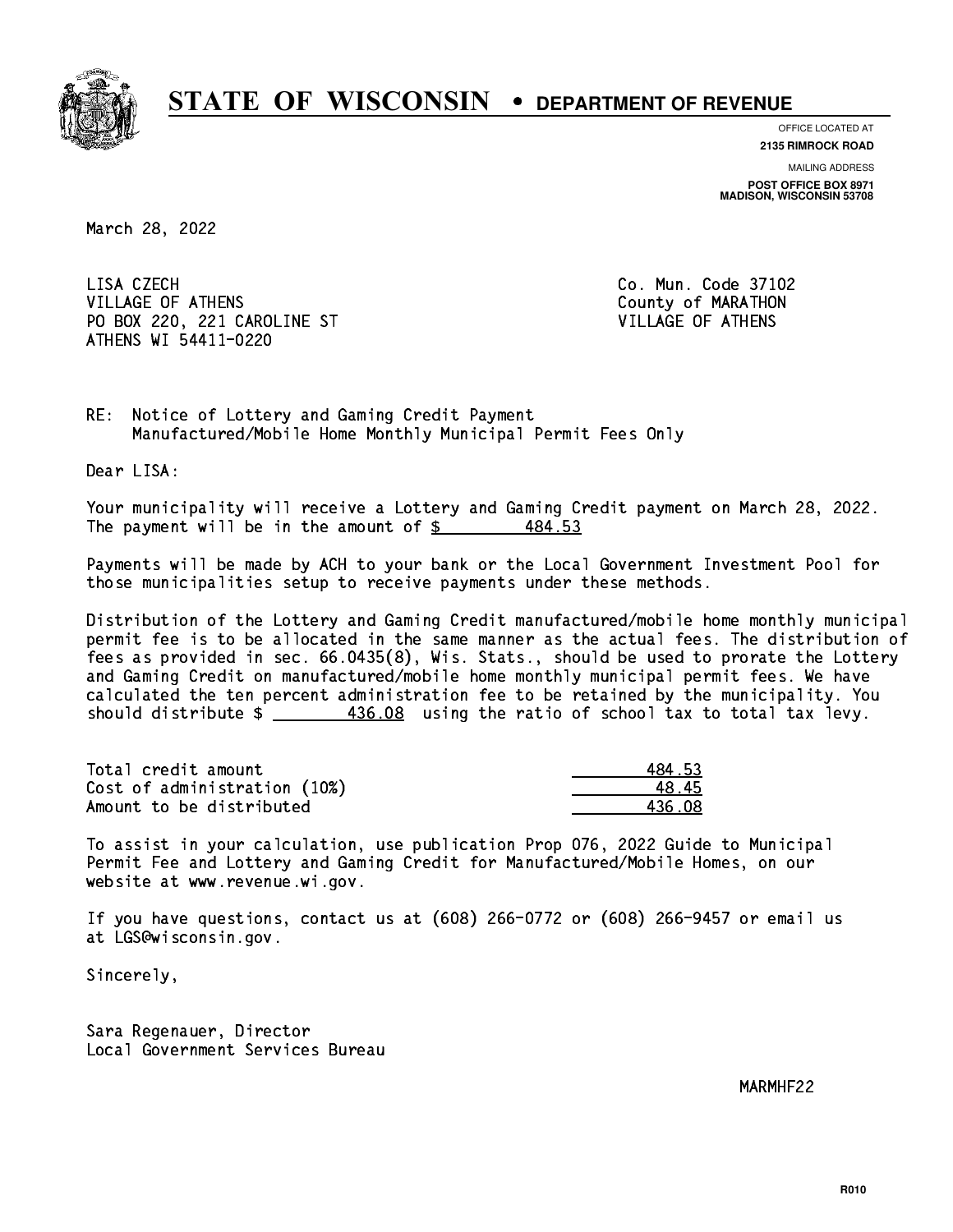

**OFFICE LOCATED AT**

**2135 RIMROCK ROAD**

**MAILING ADDRESS POST OFFICE BOX 8971 MADISON, WISCONSIN 53708**

March 28, 2022

JENNIFER LOPEZ VILLAGE OF EDGAR County of MARATHON PO BOX 67 PO BOX 67 VILLAGE OF EDGAR EDGAR WI 54426-0067

Co. Mun. Code 37121

RE: Notice of Lottery and Gaming Credit Payment Manufactured/Mobile Home Monthly Municipal Permit Fees Only

Dear JENNIFER:

 Your municipality will receive a Lottery and Gaming Credit payment on March 28, 2022. The payment will be in the amount of  $\frac{2}{3}$  7,902.72

 Payments will be made by ACH to your bank or the Local Government Investment Pool for those municipalities setup to receive payments under these methods.

 Distribution of the Lottery and Gaming Credit manufactured/mobile home monthly municipal permit fee is to be allocated in the same manner as the actual fees. The distribution of fees as provided in sec. 66.0435(8), Wis. Stats., should be used to prorate the Lottery and Gaming Credit on manufactured/mobile home monthly municipal permit fees. We have calculated the ten percent administration fee to be retained by the municipality. You should distribute  $\frac{2}{2}$   $\frac{7,112.45}{2}$  using the ratio of school tax to total tax levy.

| Total credit amount          | 7.902.72 |
|------------------------------|----------|
| Cost of administration (10%) | 79N 27   |
| Amount to be distributed     | 7.112.45 |

| 12.72 |
|-------|
| -27   |
| -112  |

 To assist in your calculation, use publication Prop 076, 2022 Guide to Municipal Permit Fee and Lottery and Gaming Credit for Manufactured/Mobile Homes, on our website at www.revenue.wi.gov.

 If you have questions, contact us at (608) 266-0772 or (608) 266-9457 or email us at LGS@wisconsin.gov.

Sincerely,

 Sara Regenauer, Director Local Government Services Bureau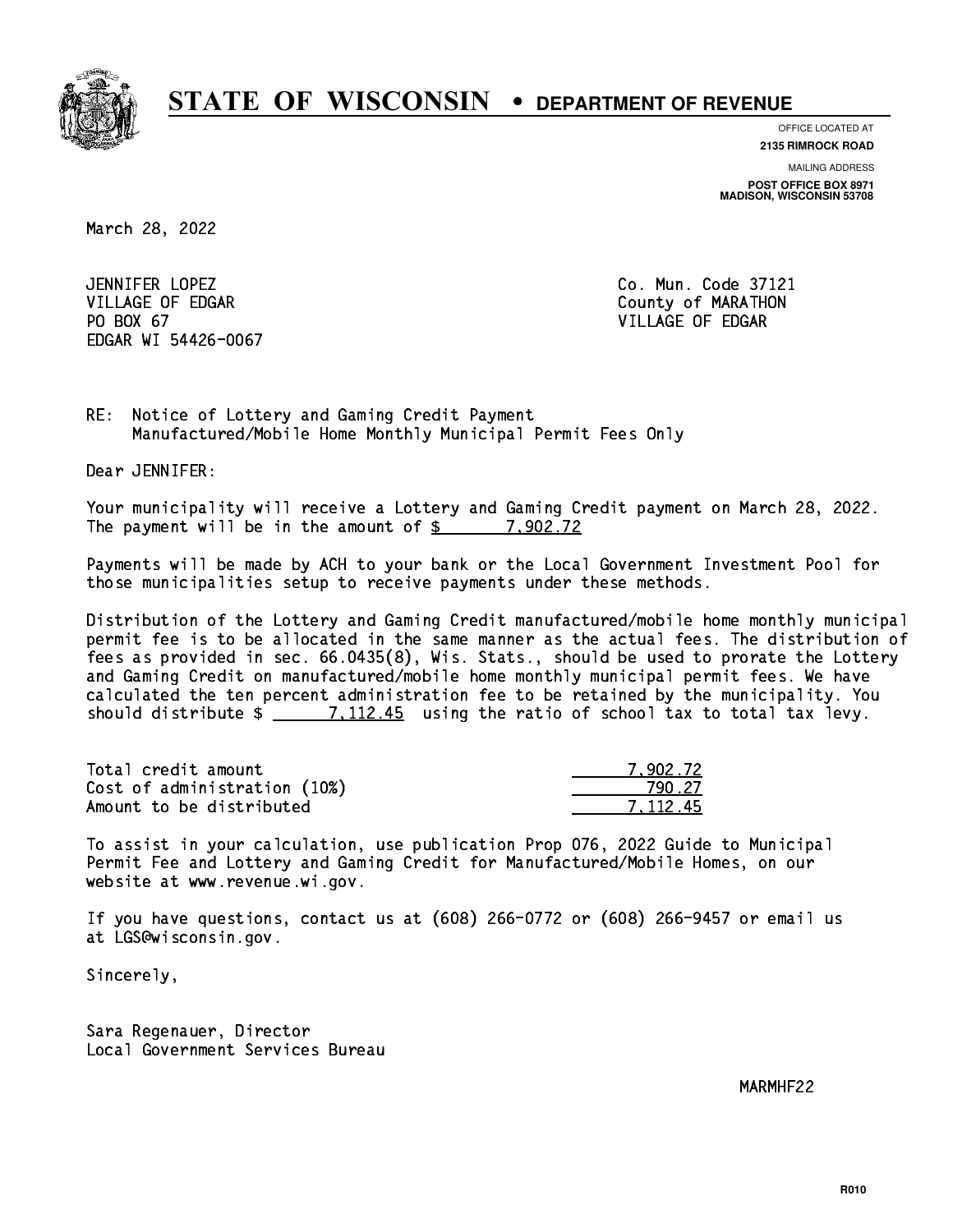

**OFFICE LOCATED AT 2135 RIMROCK ROAD**

**MAILING ADDRESS POST OFFICE BOX 8971 MADISON, WISCONSIN 53708**

March 28, 2022

**ROGER HABECK** VILLAGE OF KRONENWETTER **COUNTY OF MARATHON** KRONENWETTER WI 54455

Co. Mun. Code 37145 1582 KRONENWETTER DR VILLAGE OF KRONENWETTER

RE: Notice of Lottery and Gaming Credit Payment Manufactured/Mobile Home Monthly Municipal Permit Fees Only

Dear ROGER:

 Your municipality will receive a Lottery and Gaming Credit payment on March 28, 2022. The payment will be in the amount of  $\frac{2}{3}$  3,309.24

 Payments will be made by ACH to your bank or the Local Government Investment Pool for those municipalities setup to receive payments under these methods.

 Distribution of the Lottery and Gaming Credit manufactured/mobile home monthly municipal permit fee is to be allocated in the same manner as the actual fees. The distribution of fees as provided in sec. 66.0435(8), Wis. Stats., should be used to prorate the Lottery and Gaming Credit on manufactured/mobile home monthly municipal permit fees. We have calculated the ten percent administration fee to be retained by the municipality. You should distribute  $\frac{2.978.32}{2.978.32}$  using the ratio of school tax to total tax levy.

| Total credit amount          | 3.309.24 |
|------------------------------|----------|
| Cost of administration (10%) | 330.92   |
| Amount to be distributed     | 2.978.32 |

 To assist in your calculation, use publication Prop 076, 2022 Guide to Municipal Permit Fee and Lottery and Gaming Credit for Manufactured/Mobile Homes, on our website at www.revenue.wi.gov.

 If you have questions, contact us at (608) 266-0772 or (608) 266-9457 or email us at LGS@wisconsin.gov.

Sincerely,

 Sara Regenauer, Director Local Government Services Bureau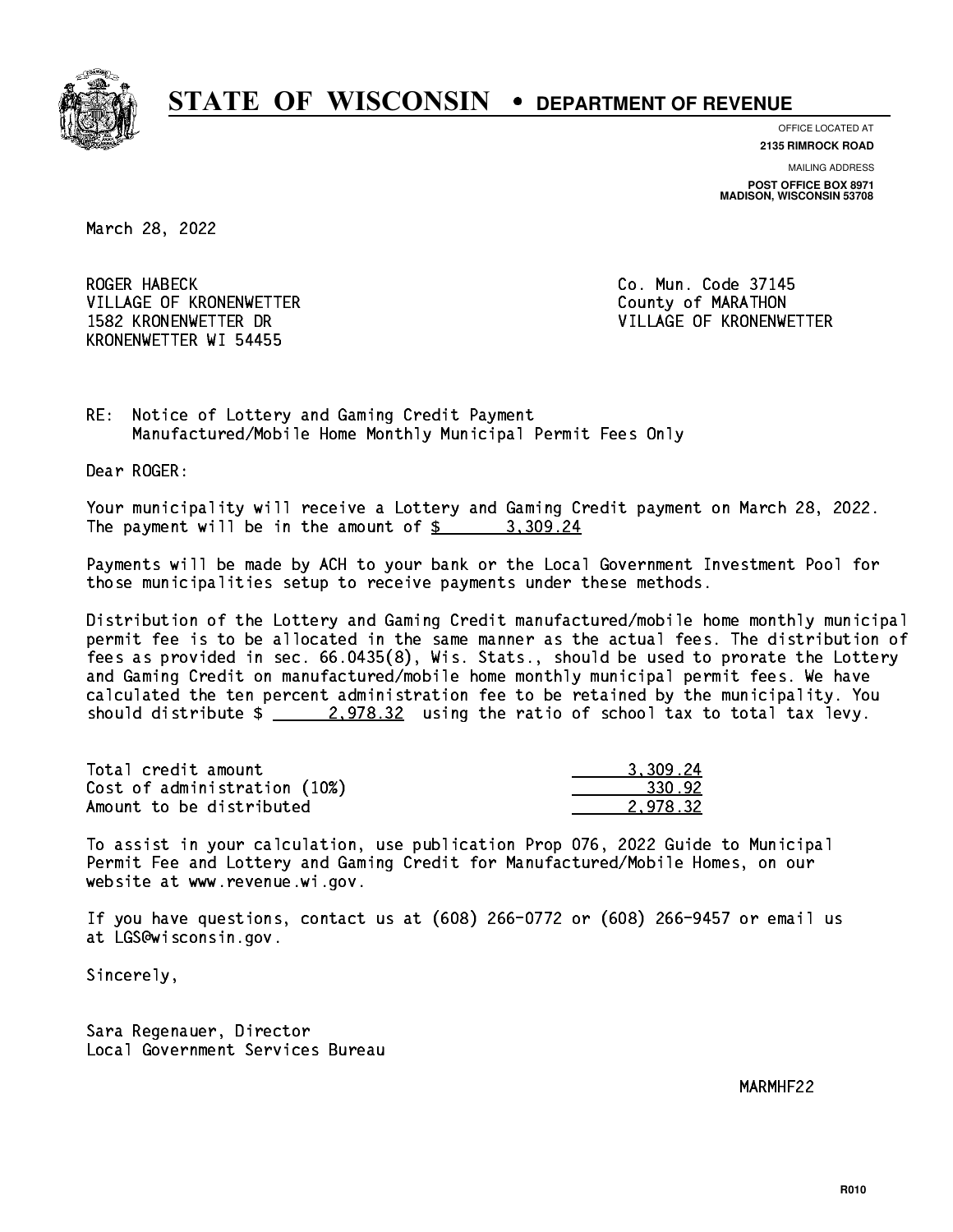

**OFFICE LOCATED AT 2135 RIMROCK ROAD**

**MAILING ADDRESS POST OFFICE BOX 8971 MADISON, WISCONSIN 53708**

March 28, 2022

ANDREW KURTZ VILLAGE OF MARATHON COUNTY OF MARATHON PO BOX 487 MARATHON WI 54448-0487

Co. Mun. Code 37151 VILLAGE OF MARATHON

RE: Notice of Lottery and Gaming Credit Payment Manufactured/Mobile Home Monthly Municipal Permit Fees Only

Dear ANDREW:

 Your municipality will receive a Lottery and Gaming Credit payment on March 28, 2022. The payment will be in the amount of  $\frac{25}{100}$ 

 Payments will be made by ACH to your bank or the Local Government Investment Pool for those municipalities setup to receive payments under these methods.

 Distribution of the Lottery and Gaming Credit manufactured/mobile home monthly municipal permit fee is to be allocated in the same manner as the actual fees. The distribution of fees as provided in sec. 66.0435(8), Wis. Stats., should be used to prorate the Lottery and Gaming Credit on manufactured/mobile home monthly municipal permit fees. We have calculated the ten percent administration fee to be retained by the municipality. You should distribute  $\frac{2}{2}$   $\frac{742.50}{2}$  using the ratio of school tax to total tax levy.

Total credit amount Cost of administration (10%) Amount to be distributed

| 825 NN     |
|------------|
| 22 5N      |
| 42 5N<br>7 |

 To assist in your calculation, use publication Prop 076, 2022 Guide to Municipal Permit Fee and Lottery and Gaming Credit for Manufactured/Mobile Homes, on our website at www.revenue.wi.gov.

 If you have questions, contact us at (608) 266-0772 or (608) 266-9457 or email us at LGS@wisconsin.gov.

Sincerely,

 Sara Regenauer, Director Local Government Services Bureau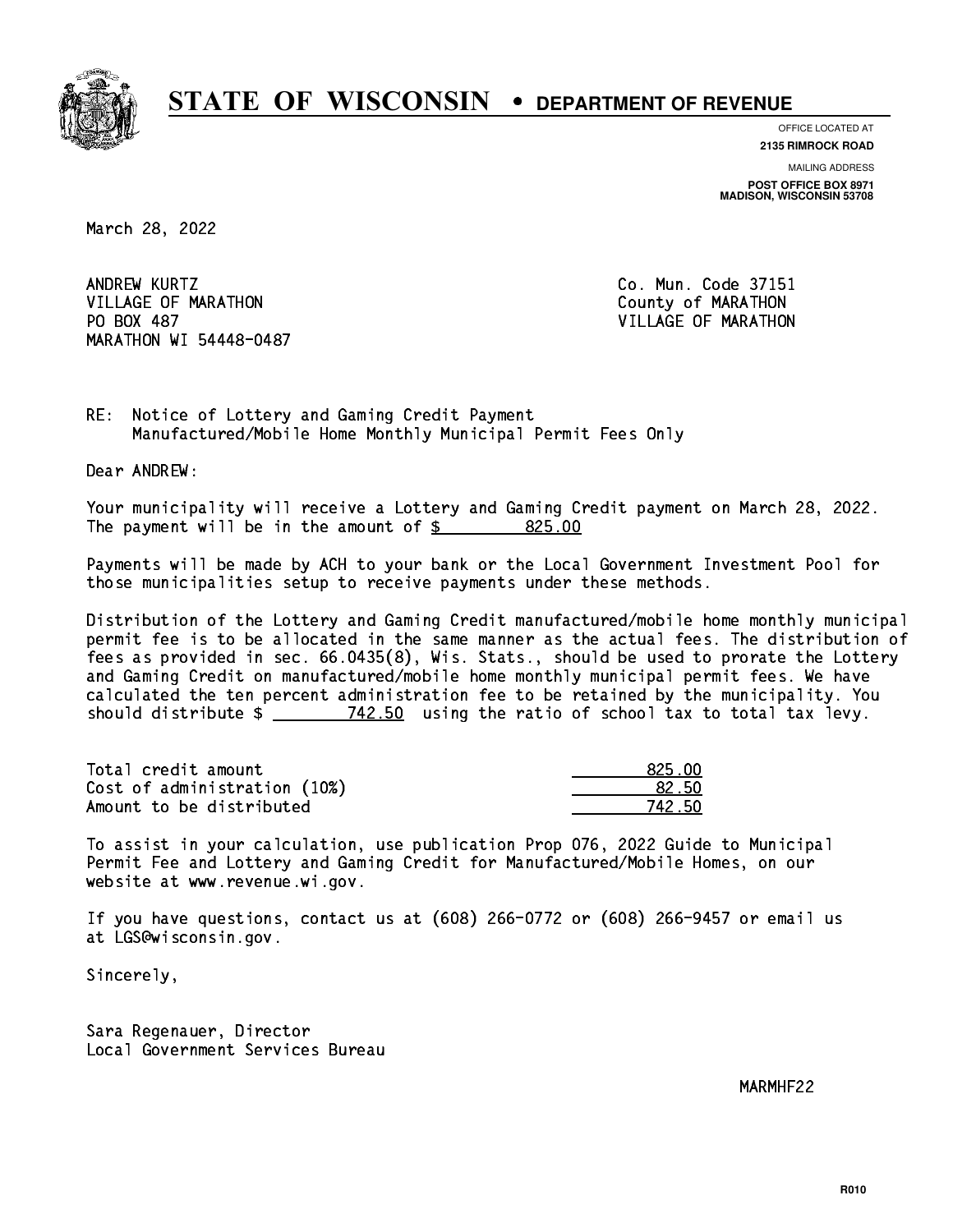

**OFFICE LOCATED AT 2135 RIMROCK ROAD**

**MAILING ADDRESS POST OFFICE BOX 8971 MADISON, WISCONSIN 53708**

March 28, 2022

PAUL HENSCH VILLAGE OF SPENCER COUNTY OF MARATHON PO BOX 360 VILLAGE OF SPENCER SPENCER WI 54479-0360

Co. Mun. Code 37181

RE: Notice of Lottery and Gaming Credit Payment Manufactured/Mobile Home Monthly Municipal Permit Fees Only

Dear PAUL:

 Your municipality will receive a Lottery and Gaming Credit payment on March 28, 2022. The payment will be in the amount of  $\frac{2}{3}$  3,690.93

 Payments will be made by ACH to your bank or the Local Government Investment Pool for those municipalities setup to receive payments under these methods.

 Distribution of the Lottery and Gaming Credit manufactured/mobile home monthly municipal permit fee is to be allocated in the same manner as the actual fees. The distribution of fees as provided in sec. 66.0435(8), Wis. Stats., should be used to prorate the Lottery and Gaming Credit on manufactured/mobile home monthly municipal permit fees. We have calculated the ten percent administration fee to be retained by the municipality. You should distribute  $\frac{2}{2}$   $\frac{3.321.84}{2}$  using the ratio of school tax to total tax levy.

| Total credit amount          | 3.690.93 |
|------------------------------|----------|
| Cost of administration (10%) | 369.09   |
| Amount to be distributed     | 3.321.84 |

 To assist in your calculation, use publication Prop 076, 2022 Guide to Municipal Permit Fee and Lottery and Gaming Credit for Manufactured/Mobile Homes, on our website at www.revenue.wi.gov.

 If you have questions, contact us at (608) 266-0772 or (608) 266-9457 or email us at LGS@wisconsin.gov.

Sincerely,

 Sara Regenauer, Director Local Government Services Bureau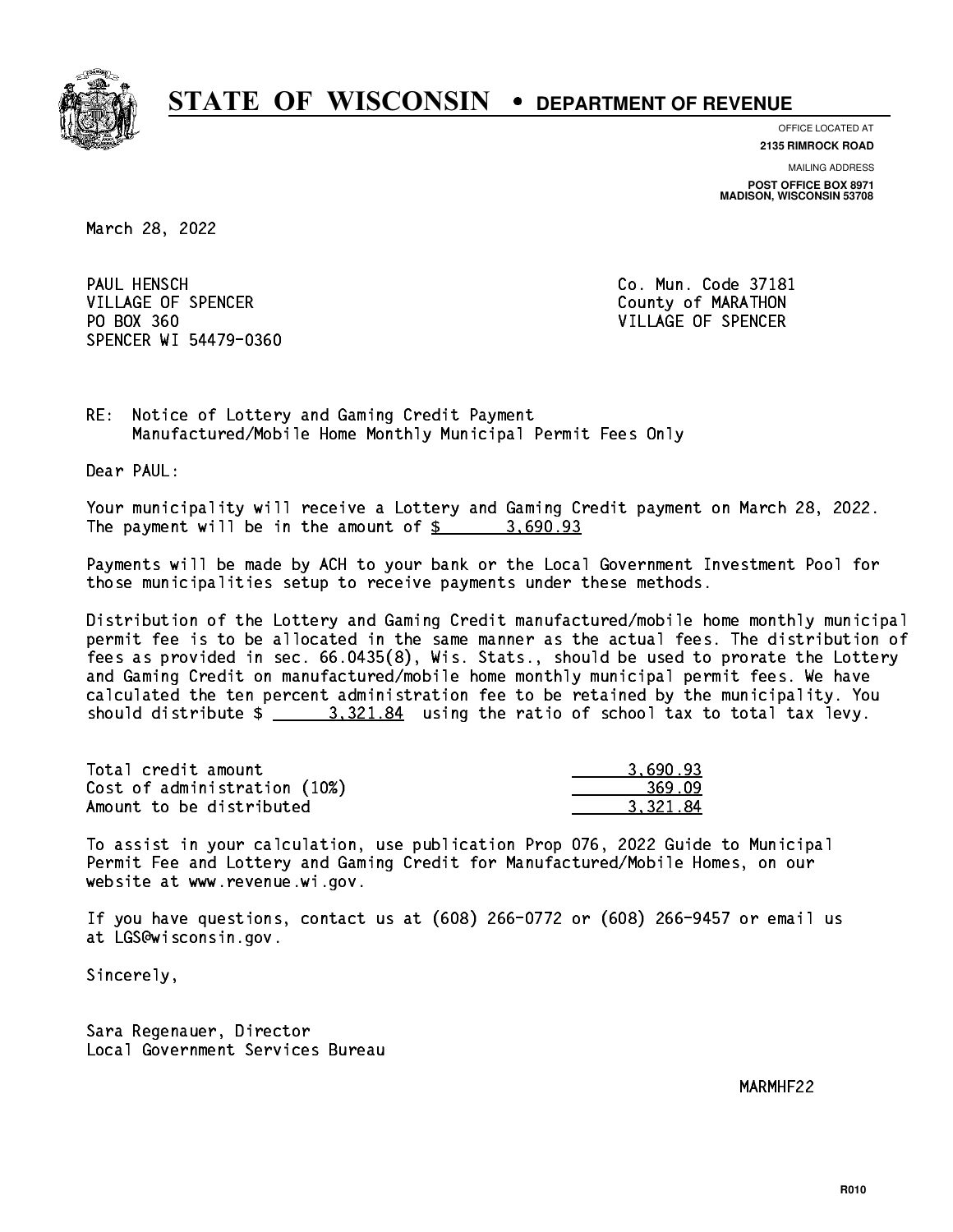

**OFFICE LOCATED AT**

**2135 RIMROCK ROAD**

**MAILING ADDRESS**

**POST OFFICE BOX 8971 MADISON, WISCONSIN 53708**

March 28, 2022

JENNY WUSSOW VILLAGE OF STRATFORD **COUNTY OF MARATHON**  213060 LEGION ST, P.O. BOX 12 VILLAGE OF STRATFORD STRATFORD WI 54484

Co. Mun. Code 37182

RE: Notice of Lottery and Gaming Credit Payment Manufactured/Mobile Home Monthly Municipal Permit Fees Only

Dear ROSEANN:

 Your municipality will receive a Lottery and Gaming Credit payment on March 28, 2022. The payment will be in the amount of  $\frac{2}{3}$  3,053.29

 Payments will be made by ACH to your bank or the Local Government Investment Pool for those municipalities setup to receive payments under these methods.

 Distribution of the Lottery and Gaming Credit manufactured/mobile home monthly municipal permit fee is to be allocated in the same manner as the actual fees. The distribution of fees as provided in sec. 66.0435(8), Wis. Stats., should be used to prorate the Lottery and Gaming Credit on manufactured/mobile home monthly municipal permit fees. We have calculated the ten percent administration fee to be retained by the municipality. You should distribute  $\frac{2.747.97}{2.747.97}$  using the ratio of school tax to total tax levy.

| Total credit amount          | 3.053.29 |
|------------------------------|----------|
| Cost of administration (10%) | 305.32   |
| Amount to be distributed     | 2.747.97 |

 To assist in your calculation, use publication Prop 076, 2022 Guide to Municipal Permit Fee and Lottery and Gaming Credit for Manufactured/Mobile Homes, on our website at www.revenue.wi.gov.

 If you have questions, contact us at (608) 266-0772 or (608) 266-9457 or email us at LGS@wisconsin.gov.

Sincerely,

 Sara Regenauer, Director Local Government Services Bureau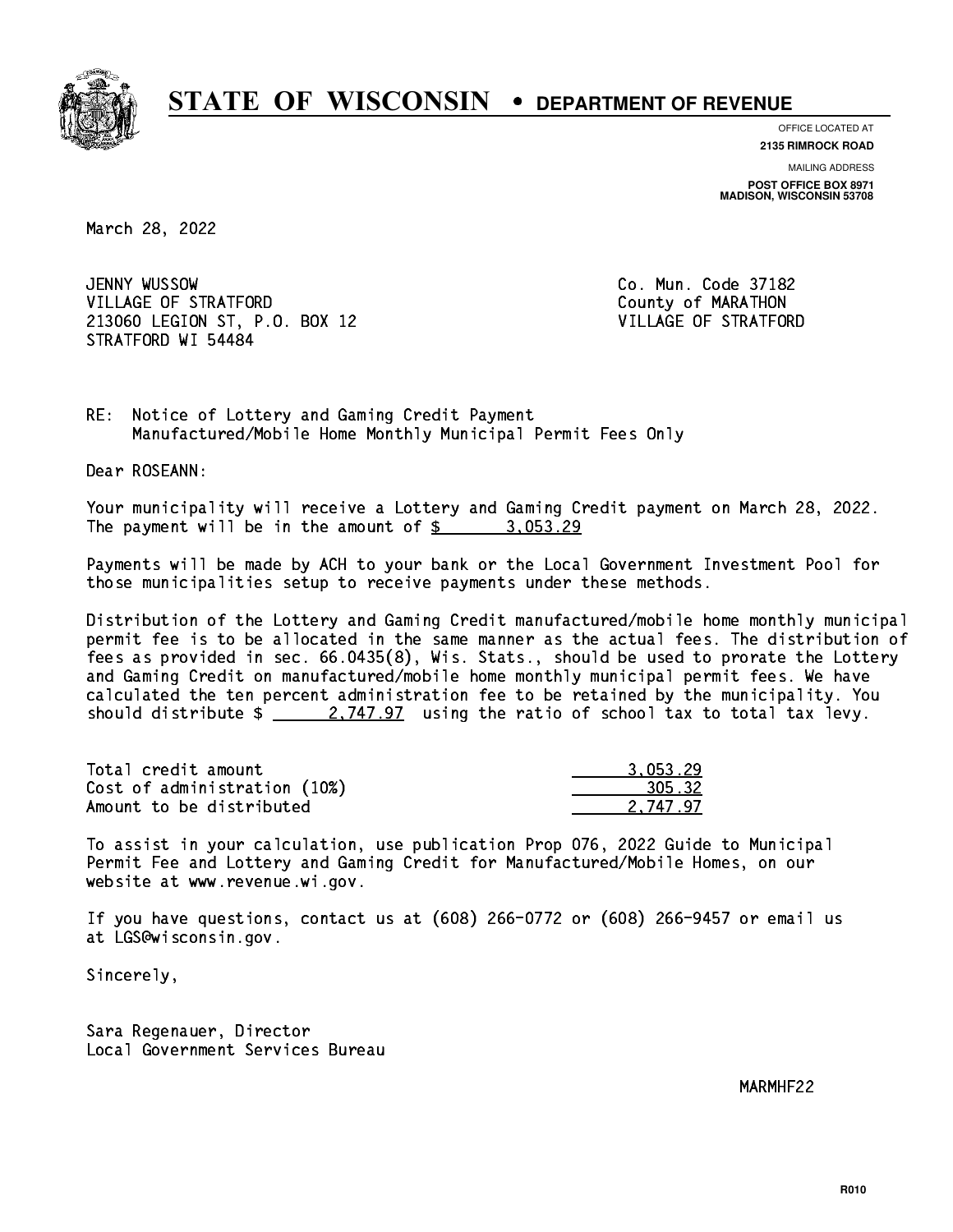

**OFFICE LOCATED AT**

**2135 RIMROCK ROAD**

**MAILING ADDRESS**

**POST OFFICE BOX 8971 MADISON, WISCONSIN 53708**

March 28, 2022

 JESSICA TRAUTMAN Co. Mun. Code 37192 5500 SCHOFIELD AVE VILLAGE OF WESTON WESTON WI 54476

VILLAGE OF WESTON COUNTY OF MARATHON

RE: Notice of Lottery and Gaming Credit Payment Manufactured/Mobile Home Monthly Municipal Permit Fees Only

Dear JESSICA:

 Your municipality will receive a Lottery and Gaming Credit payment on March 28, 2022. The payment will be in the amount of  $\frac{2}{3}$  8,694.60

 Payments will be made by ACH to your bank or the Local Government Investment Pool for those municipalities setup to receive payments under these methods.

 Distribution of the Lottery and Gaming Credit manufactured/mobile home monthly municipal permit fee is to be allocated in the same manner as the actual fees. The distribution of fees as provided in sec. 66.0435(8), Wis. Stats., should be used to prorate the Lottery and Gaming Credit on manufactured/mobile home monthly municipal permit fees. We have calculated the ten percent administration fee to be retained by the municipality. You should distribute  $\frac{2}{2}$   $\frac{7.825.14}{2}$  using the ratio of school tax to total tax levy.

| Total credit amount          | 8.694.60 |
|------------------------------|----------|
| Cost of administration (10%) | 869.46   |
| Amount to be distributed     | 7.825.14 |

 To assist in your calculation, use publication Prop 076, 2022 Guide to Municipal Permit Fee and Lottery and Gaming Credit for Manufactured/Mobile Homes, on our website at www.revenue.wi.gov.

 If you have questions, contact us at (608) 266-0772 or (608) 266-9457 or email us at LGS@wisconsin.gov.

Sincerely,

 Sara Regenauer, Director Local Government Services Bureau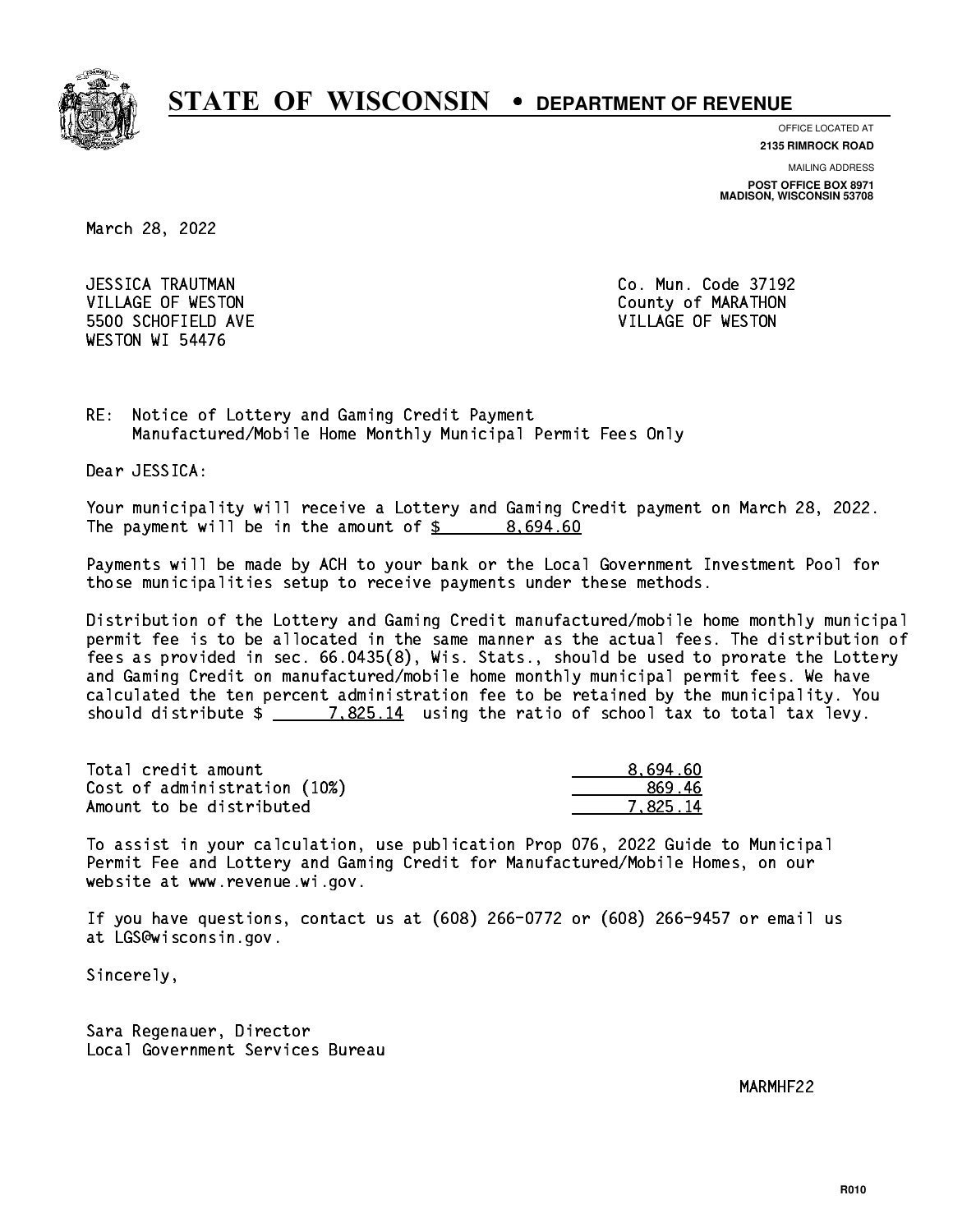

**OFFICE LOCATED AT**

**2135 RIMROCK ROAD**

**MAILING ADDRESS POST OFFICE BOX 8971 MADISON, WISCONSIN 53708**

March 28, 2022

 ERIN CLAUSNITZER Co. Mun. Code 37201 CITY OF ABBOTSFORD County of MARATHON 203 N FIRST ST, PO BOX 589 CITY OF ABBOTSFORD ABBOTSFORD WI 54405-0589

RE: Notice of Lottery and Gaming Credit Payment Manufactured/Mobile Home Monthly Municipal Permit Fees Only

Dear ERIN:

 Your municipality will receive a Lottery and Gaming Credit payment on March 28, 2022. The payment will be in the amount of  $\frac{26!}{20!}$   $\frac{10,026.39}{20!}$ 

 Payments will be made by ACH to your bank or the Local Government Investment Pool for those municipalities setup to receive payments under these methods.

 Distribution of the Lottery and Gaming Credit manufactured/mobile home monthly municipal permit fee is to be allocated in the same manner as the actual fees. The distribution of fees as provided in sec. 66.0435(8), Wis. Stats., should be used to prorate the Lottery and Gaming Credit on manufactured/mobile home monthly municipal permit fees. We have calculated the ten percent administration fee to be retained by the municipality. You should distribute \$ 9,023.76 using the ratio of school tax to total tax levy. \_\_\_\_\_\_\_\_\_\_\_\_\_\_

| Total credit amount          | 10.026.39 |
|------------------------------|-----------|
| Cost of administration (10%) | 1,002.63  |
| Amount to be distributed     | 9.023.76  |

 To assist in your calculation, use publication Prop 076, 2022 Guide to Municipal Permit Fee and Lottery and Gaming Credit for Manufactured/Mobile Homes, on our website at www.revenue.wi.gov.

 If you have questions, contact us at (608) 266-0772 or (608) 266-9457 or email us at LGS@wisconsin.gov.

Sincerely,

 Sara Regenauer, Director Local Government Services Bureau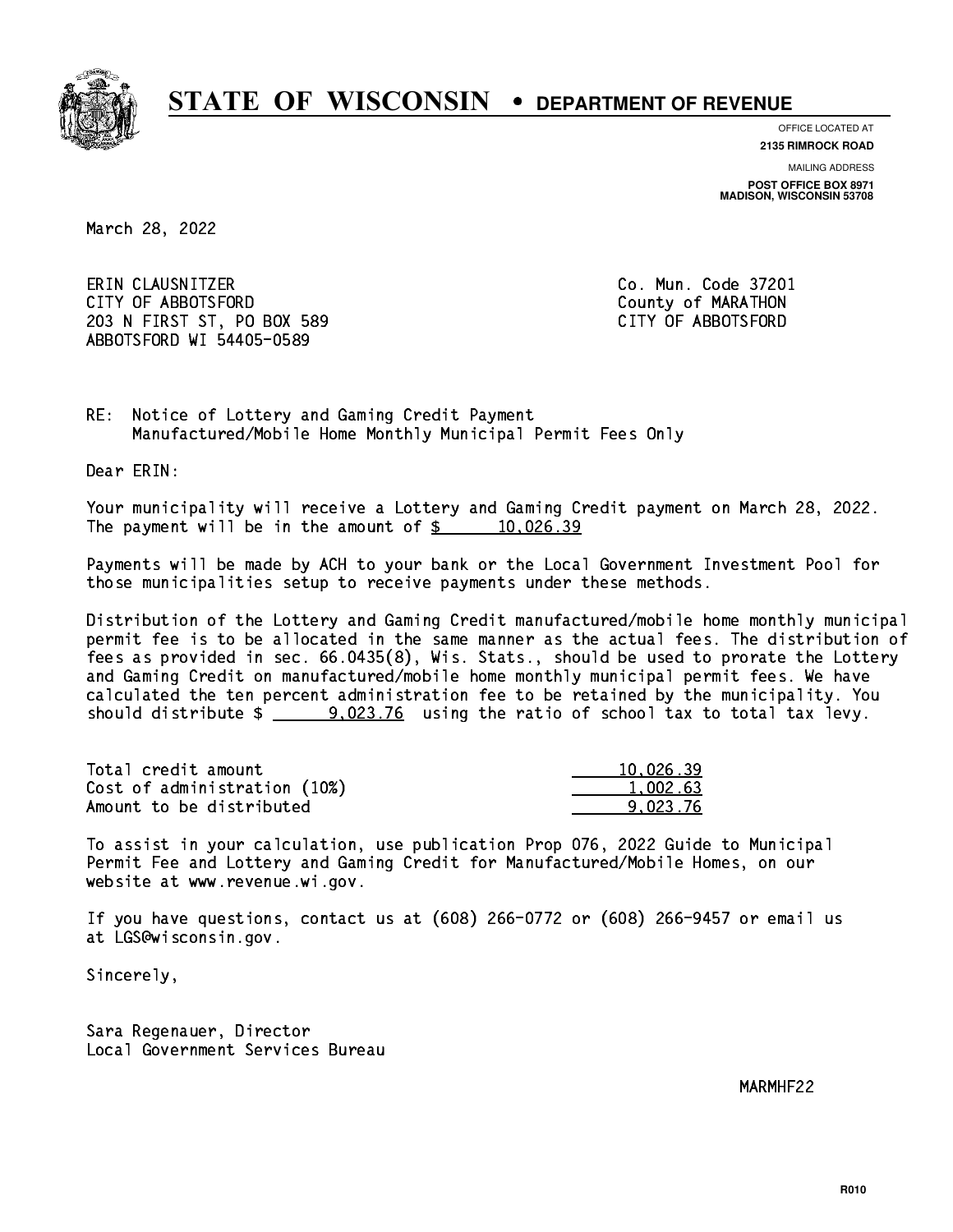

**OFFICE LOCATED AT**

**2135 RIMROCK ROAD**

**MAILING ADDRESS POST OFFICE BOX 8971 MADISON, WISCONSIN 53708**

March 28, 2022

 CONNIE GURTNER Co. Mun. Code 37211 PO BOX 236 PO BOX 236 CITY OF COLBY COLBY WI 54421-0236

CITY OF COLBY COUNTY COUNTY OF COUNTY COUNTY OF MARATHON

RE: Notice of Lottery and Gaming Credit Payment Manufactured/Mobile Home Monthly Municipal Permit Fees Only

Dear CONNIE:

 Your municipality will receive a Lottery and Gaming Credit payment on March 28, 2022. The payment will be in the amount of \$ 3,757.08 \_\_\_\_\_\_\_\_\_\_\_\_\_\_\_\_

 Payments will be made by ACH to your bank or the Local Government Investment Pool for those municipalities setup to receive payments under these methods.

 Distribution of the Lottery and Gaming Credit manufactured/mobile home monthly municipal permit fee is to be allocated in the same manner as the actual fees. The distribution of fees as provided in sec. 66.0435(8), Wis. Stats., should be used to prorate the Lottery and Gaming Credit on manufactured/mobile home monthly municipal permit fees. We have calculated the ten percent administration fee to be retained by the municipality. You should distribute  $\frac{2}{2}$   $\frac{3}{381.38}$  using the ratio of school tax to total tax levy.

| Total credit amount          | 3.757.08 |
|------------------------------|----------|
| Cost of administration (10%) | 375.70   |
| Amount to be distributed     | 3.381.38 |

 To assist in your calculation, use publication Prop 076, 2022 Guide to Municipal Permit Fee and Lottery and Gaming Credit for Manufactured/Mobile Homes, on our website at www.revenue.wi.gov.

 If you have questions, contact us at (608) 266-0772 or (608) 266-9457 or email us at LGS@wisconsin.gov.

Sincerely,

 Sara Regenauer, Director Local Government Services Bureau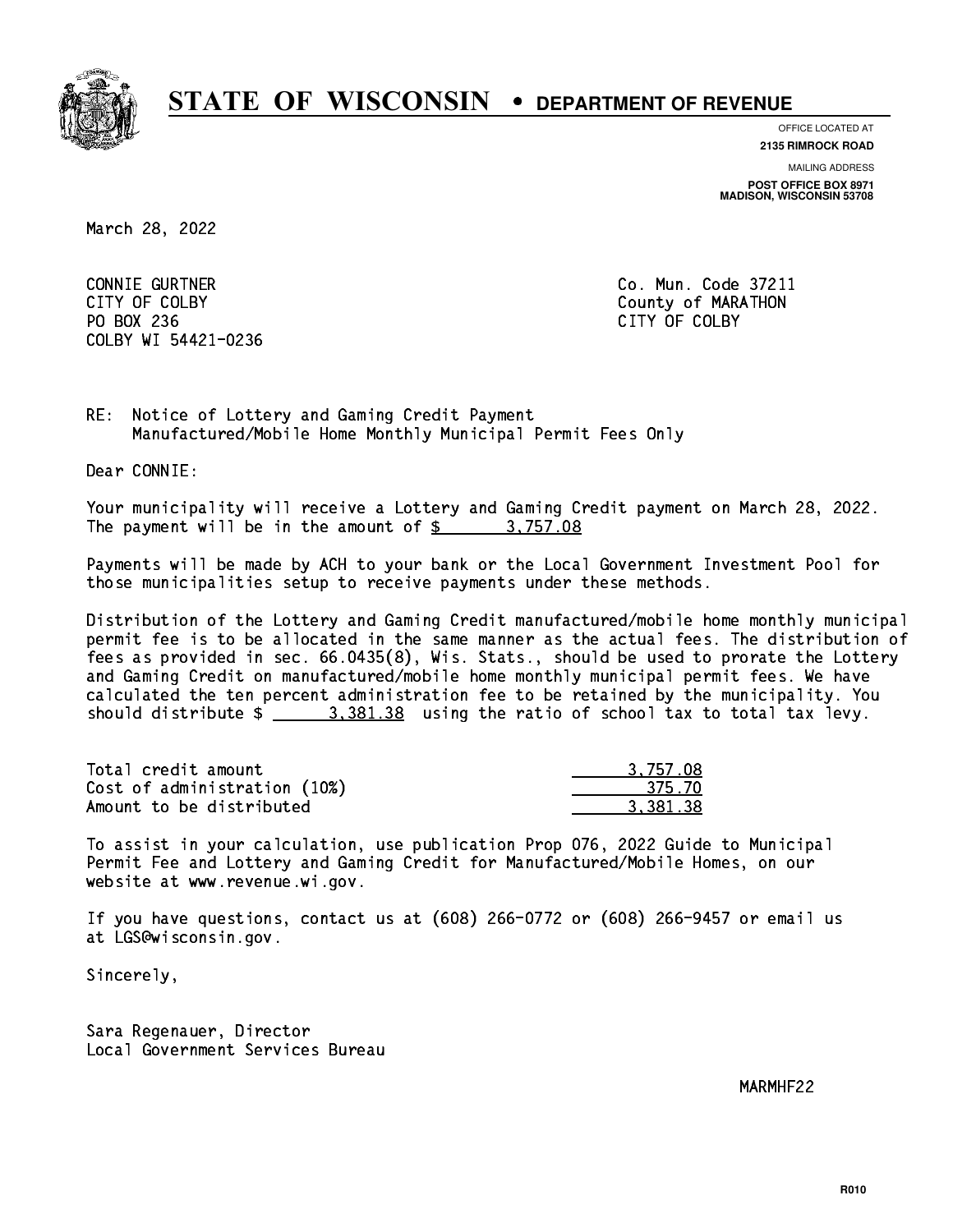

**OFFICE LOCATED AT**

**2135 RIMROCK ROAD**

**MAILING ADDRESS**

**POST OFFICE BOX 8971 MADISON, WISCONSIN 53708**

March 28, 2022

 JENNIFER SELENSKE Co. Mun. Code 37250 CITY OF MARSHFIELD County of MARATHON 207 W 6TH STREET CITY OF MARSHFIELD MARSHFIELD WI 54449

RE: Notice of Lottery and Gaming Credit Payment Manufactured/Mobile Home Monthly Municipal Permit Fees Only

Dear JENNIFER:

 Your municipality will receive a Lottery and Gaming Credit payment on March 28, 2022. The payment will be in the amount of  $\frac{2}{5}$  2,695.08

 Payments will be made by ACH to your bank or the Local Government Investment Pool for those municipalities setup to receive payments under these methods.

 Distribution of the Lottery and Gaming Credit manufactured/mobile home monthly municipal permit fee is to be allocated in the same manner as the actual fees. The distribution of fees as provided in sec. 66.0435(8), Wis. Stats., should be used to prorate the Lottery and Gaming Credit on manufactured/mobile home monthly municipal permit fees. We have calculated the ten percent administration fee to be retained by the municipality. You should distribute  $\frac{2.425.58}{2.425.58}$  using the ratio of school tax to total tax levy.

| Total credit amount          | 2.695.08 |
|------------------------------|----------|
| Cost of administration (10%) | 269.50   |
| Amount to be distributed     | 2.425.58 |

 To assist in your calculation, use publication Prop 076, 2022 Guide to Municipal Permit Fee and Lottery and Gaming Credit for Manufactured/Mobile Homes, on our website at www.revenue.wi.gov.

 If you have questions, contact us at (608) 266-0772 or (608) 266-9457 or email us at LGS@wisconsin.gov.

Sincerely,

 Sara Regenauer, Director Local Government Services Bureau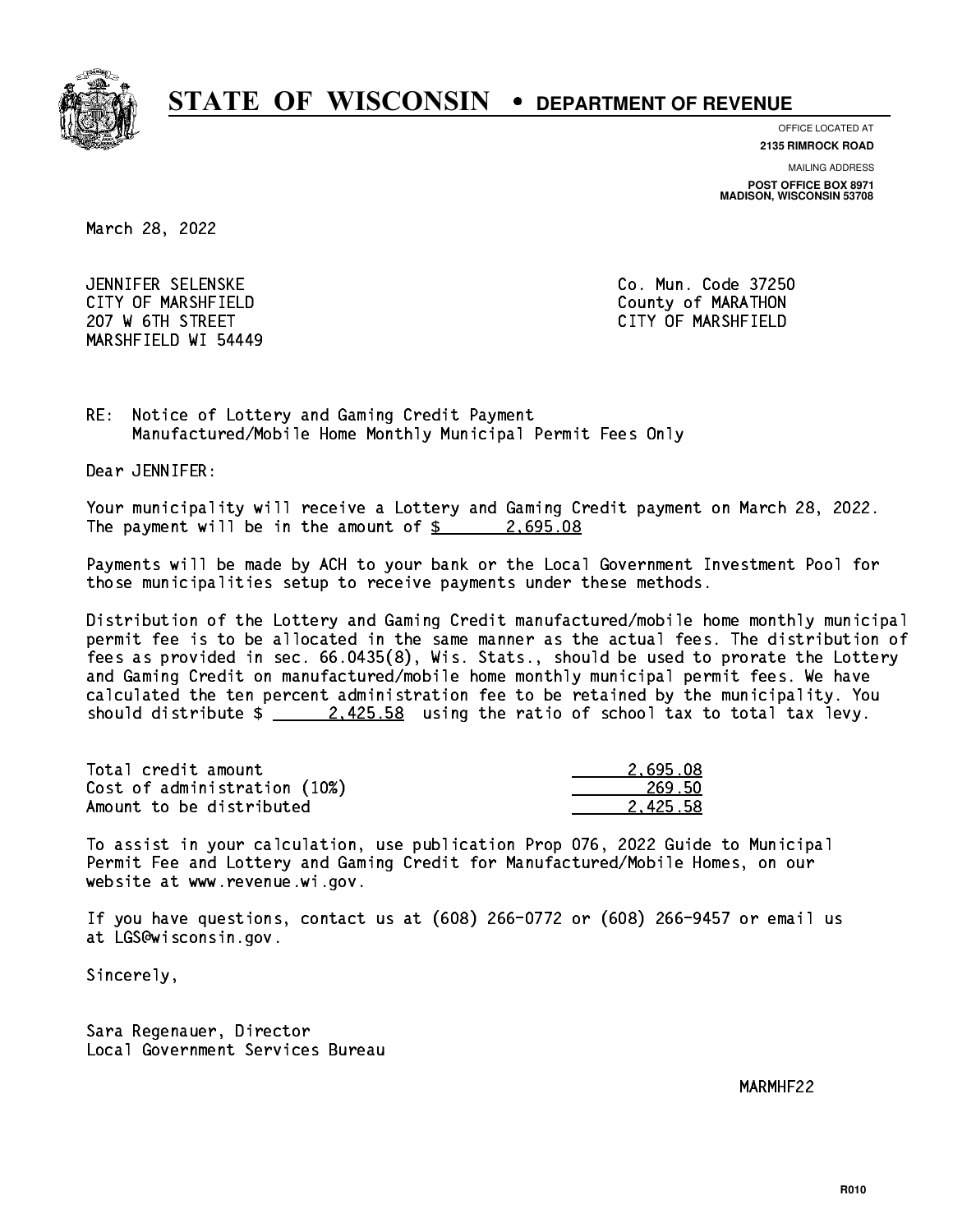

**OFFICE LOCATED AT**

**2135 RIMROCK ROAD**

**MAILING ADDRESS POST OFFICE BOX 8971 MADISON, WISCONSIN 53708**

March 28, 2022

 LISA QUINN Co. Mun. Code 37281 CITY OF SCHOFIELD County of MARATHON 200 PARK ST CITY OF SCHOFIELD SCHOFIELD WI 54476-1164

RE: Notice of Lottery and Gaming Credit Payment Manufactured/Mobile Home Monthly Municipal Permit Fees Only

Dear LISA:

 Your municipality will receive a Lottery and Gaming Credit payment on March 28, 2022. The payment will be in the amount of  $\frac{2}{3}$ 448.00

 Payments will be made by ACH to your bank or the Local Government Investment Pool for those municipalities setup to receive payments under these methods.

 Distribution of the Lottery and Gaming Credit manufactured/mobile home monthly municipal permit fee is to be allocated in the same manner as the actual fees. The distribution of fees as provided in sec. 66.0435(8), Wis. Stats., should be used to prorate the Lottery and Gaming Credit on manufactured/mobile home monthly municipal permit fees. We have calculated the ten percent administration fee to be retained by the municipality. You should distribute  $\frac{403.20}{1}$  using the ratio of school tax to total tax levy.

Total credit amount Cost of administration (10%) Amount to be distributed

| 48 NN  |
|--------|
| 4 RN   |
| 403.20 |

 To assist in your calculation, use publication Prop 076, 2022 Guide to Municipal Permit Fee and Lottery and Gaming Credit for Manufactured/Mobile Homes, on our website at www.revenue.wi.gov.

 If you have questions, contact us at (608) 266-0772 or (608) 266-9457 or email us at LGS@wisconsin.gov.

Sincerely,

 Sara Regenauer, Director Local Government Services Bureau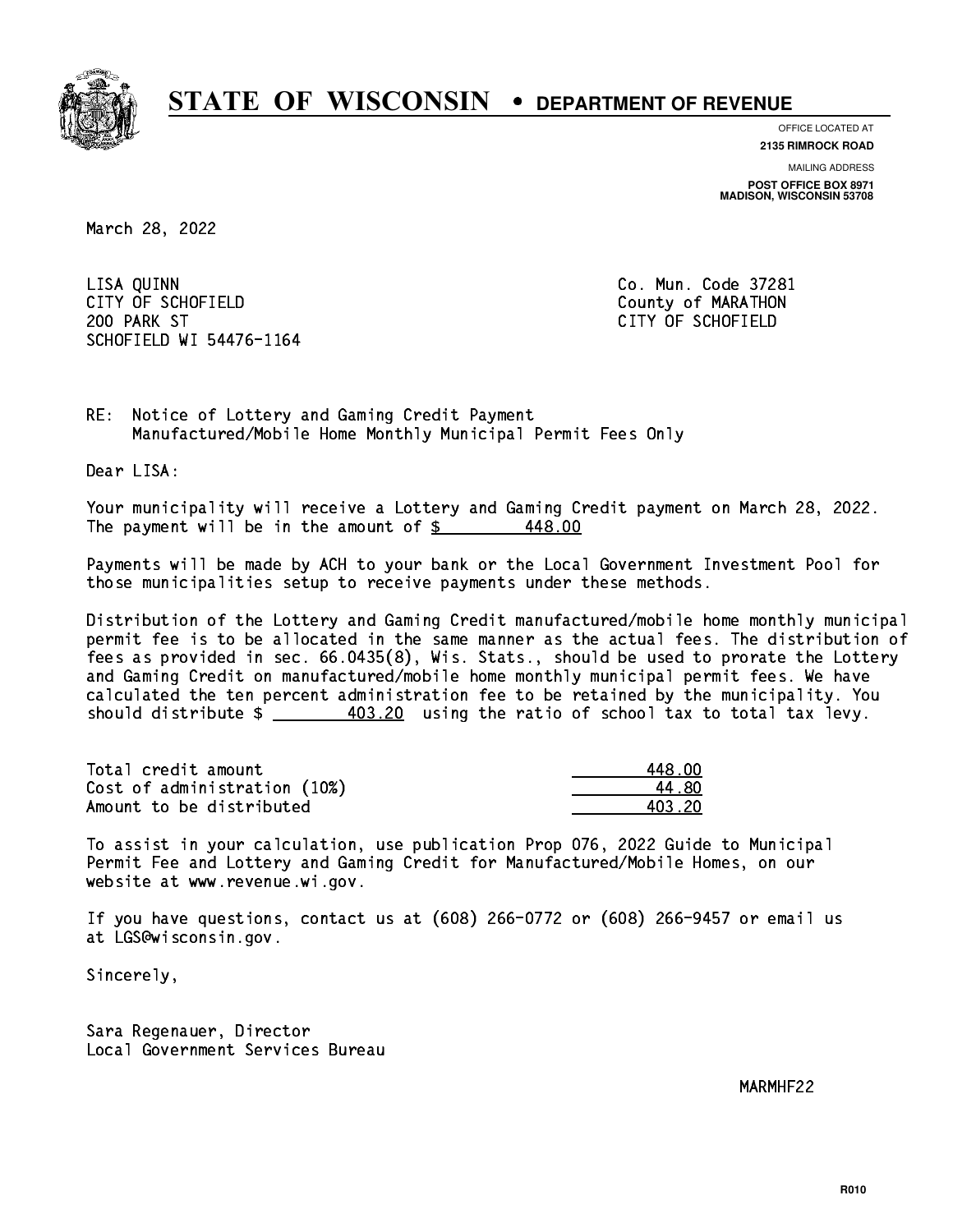

**OFFICE LOCATED AT**

**2135 RIMROCK ROAD**

**MAILING ADDRESS**

**POST OFFICE BOX 8971 MADISON, WISCONSIN 53708**

March 28, 2022

WAUSAU WI 54403

 MARYANNE GROAT Co. Mun. Code 37291 CITY OF WAUSAU COUNTY OF MARATHON 407 GRANT ST CITY OF WAUSAU

RE: Notice of Lottery and Gaming Credit Payment Manufactured/Mobile Home Monthly Municipal Permit Fees Only

Dear MARYANNE:

 Your municipality will receive a Lottery and Gaming Credit payment on March 28, 2022. The payment will be in the amount of  $\frac{23,034.00}{23,034.00}$ 

 Payments will be made by ACH to your bank or the Local Government Investment Pool for those municipalities setup to receive payments under these methods.

 Distribution of the Lottery and Gaming Credit manufactured/mobile home monthly municipal permit fee is to be allocated in the same manner as the actual fees. The distribution of fees as provided in sec. 66.0435(8), Wis. Stats., should be used to prorate the Lottery and Gaming Credit on manufactured/mobile home monthly municipal permit fees. We have calculated the ten percent administration fee to be retained by the municipality. You should distribute  $\frac{20,730.60}{20,730.60}$  using the ratio of school tax to total tax levy.

| Total credit amount          | 23.034.00 |
|------------------------------|-----------|
| Cost of administration (10%) | 2.303.40  |
| Amount to be distributed     | 20.730.60 |

 To assist in your calculation, use publication Prop 076, 2022 Guide to Municipal Permit Fee and Lottery and Gaming Credit for Manufactured/Mobile Homes, on our website at www.revenue.wi.gov.

 If you have questions, contact us at (608) 266-0772 or (608) 266-9457 or email us at LGS@wisconsin.gov.

Sincerely,

 Sara Regenauer, Director Local Government Services Bureau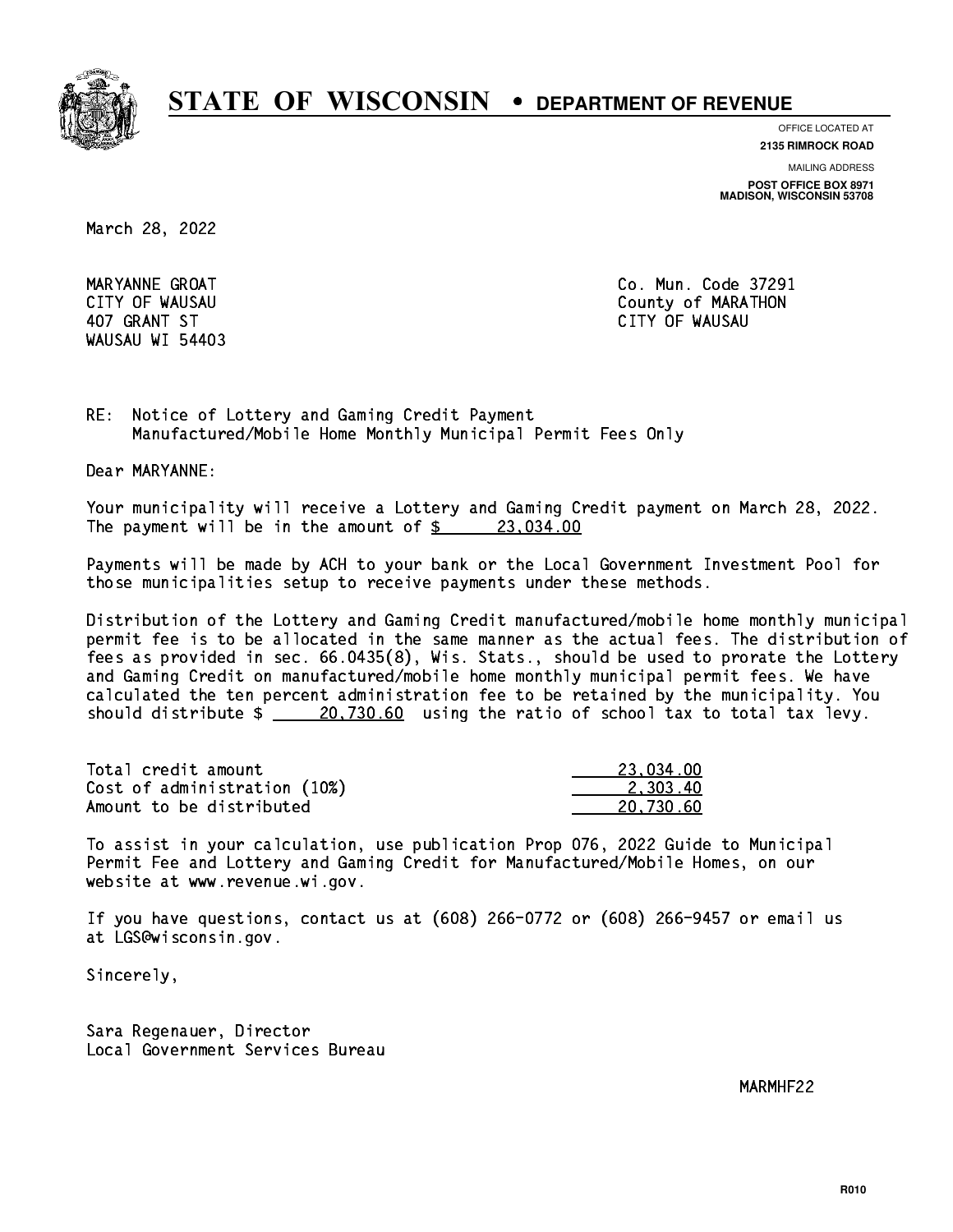

**OFFICE LOCATED AT 2135 RIMROCK ROAD**

**MAILING ADDRESS**

**POST OFFICE BOX 8971 MADISON, WISCONSIN 53708**

March 28, 2022

 WENDELL PHILIPPS Co. Mun. Code 38026 TOWN OF PORTERFIELD County of MARINETTE W3108 TWIN CREEK RD TOWN OF PORTERFIELD PORTERFIELD WI 54159-9747

RE: Notice of Lottery and Gaming Credit Payment Manufactured/Mobile Home Monthly Municipal Permit Fees Only

Dear WENDELL:

 Your municipality will receive a Lottery and Gaming Credit payment on March 28, 2022. The payment will be in the amount of  $\frac{2}{3}$  117.85

 Payments will be made by ACH to your bank or the Local Government Investment Pool for those municipalities setup to receive payments under these methods.

 Distribution of the Lottery and Gaming Credit manufactured/mobile home monthly municipal permit fee is to be allocated in the same manner as the actual fees. The distribution of fees as provided in sec. 66.0435(8), Wis. Stats., should be used to prorate the Lottery and Gaming Credit on manufactured/mobile home monthly municipal permit fees. We have calculated the ten percent administration fee to be retained by the municipality. You should distribute  $\frac{106.07}{106.07}$  using the ratio of school tax to total tax levy.

Total credit amount Cost of administration (10%) Amount to be distributed

| 117.85 |
|--------|
| 11.78  |
| i N7   |

 To assist in your calculation, use publication Prop 076, 2022 Guide to Municipal Permit Fee and Lottery and Gaming Credit for Manufactured/Mobile Homes, on our website at www.revenue.wi.gov.

 If you have questions, contact us at (608) 266-0772 or (608) 266-9457 or email us at LGS@wisconsin.gov.

Sincerely,

 Sara Regenauer, Director Local Government Services Bureau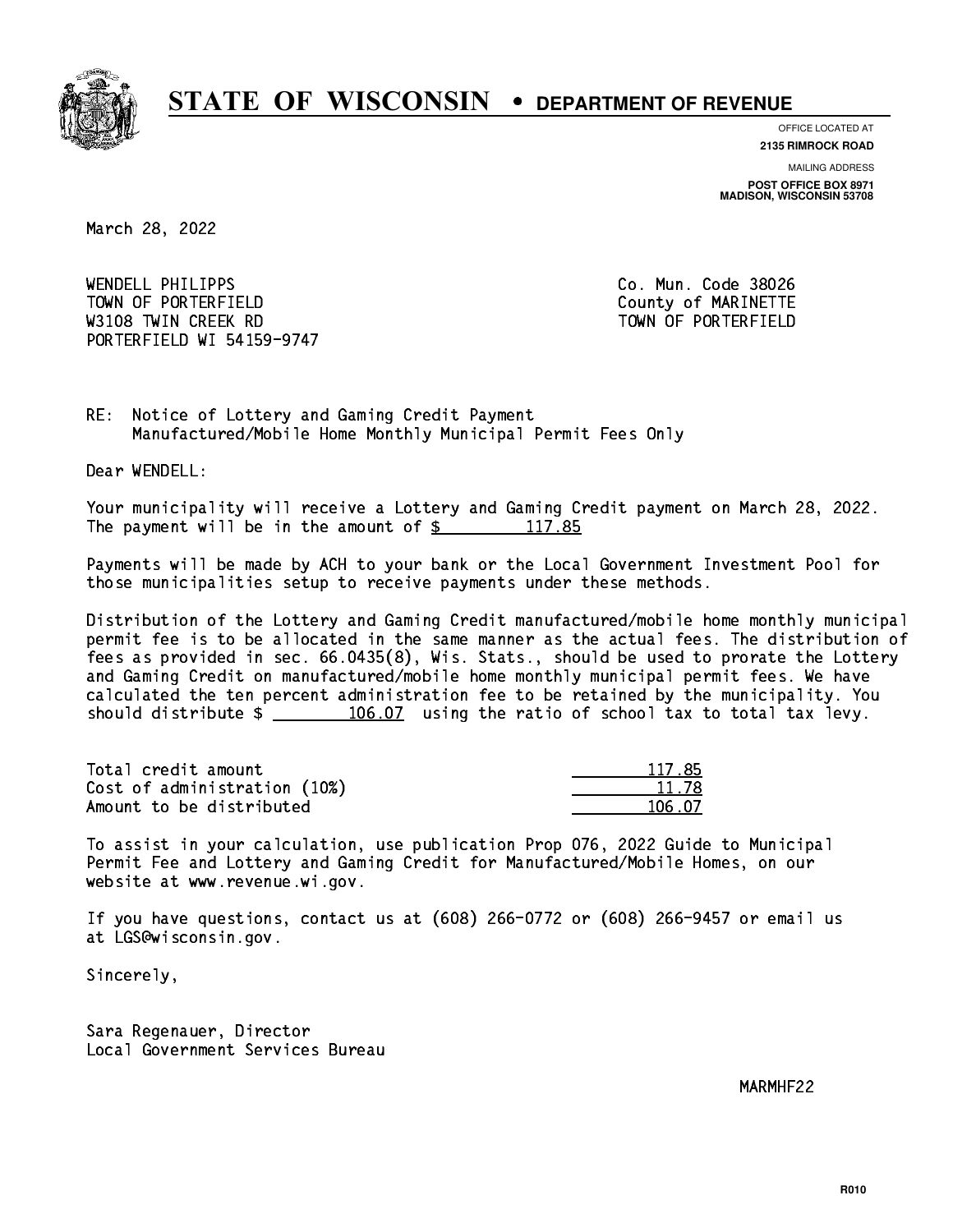

**OFFICE LOCATED AT**

**2135 RIMROCK ROAD**

**MAILING ADDRESS**

**POST OFFICE BOX 8971 MADISON, WISCONSIN 53708**

March 28, 2022

 MARY JANE KEMPKA Co. Mun. Code 38032 TOWN OF STEPHENSON COUNTY OF MARINETTE N6903 N 6TH ST TOWN OF STEPHENSON CRIVITZ WI 54114-9237

1.075.44

RE: Notice of Lottery and Gaming Credit Payment Manufactured/Mobile Home Monthly Municipal Permit Fees Only

Dear MARY JANE:

 Your municipality will receive a Lottery and Gaming Credit payment on March 28, 2022. The payment will be in the amount of  $\frac{2}{3}$  1,075.44

 Payments will be made by ACH to your bank or the Local Government Investment Pool for those municipalities setup to receive payments under these methods.

 Distribution of the Lottery and Gaming Credit manufactured/mobile home monthly municipal permit fee is to be allocated in the same manner as the actual fees. The distribution of fees as provided in sec. 66.0435(8), Wis. Stats., should be used to prorate the Lottery and Gaming Credit on manufactured/mobile home monthly municipal permit fees. We have calculated the ten percent administration fee to be retained by the municipality. You should distribute  $\frac{267.90}{201}$  using the ratio of school tax to total tax levy.

| Total credit amount          | 1.075.44 |
|------------------------------|----------|
| Cost of administration (10%) | 107.54   |
| Amount to be distributed     | 967 90   |

 To assist in your calculation, use publication Prop 076, 2022 Guide to Municipal Permit Fee and Lottery and Gaming Credit for Manufactured/Mobile Homes, on our website at www.revenue.wi.gov.

 If you have questions, contact us at (608) 266-0772 or (608) 266-9457 or email us at LGS@wisconsin.gov.

Sincerely,

 Sara Regenauer, Director Local Government Services Bureau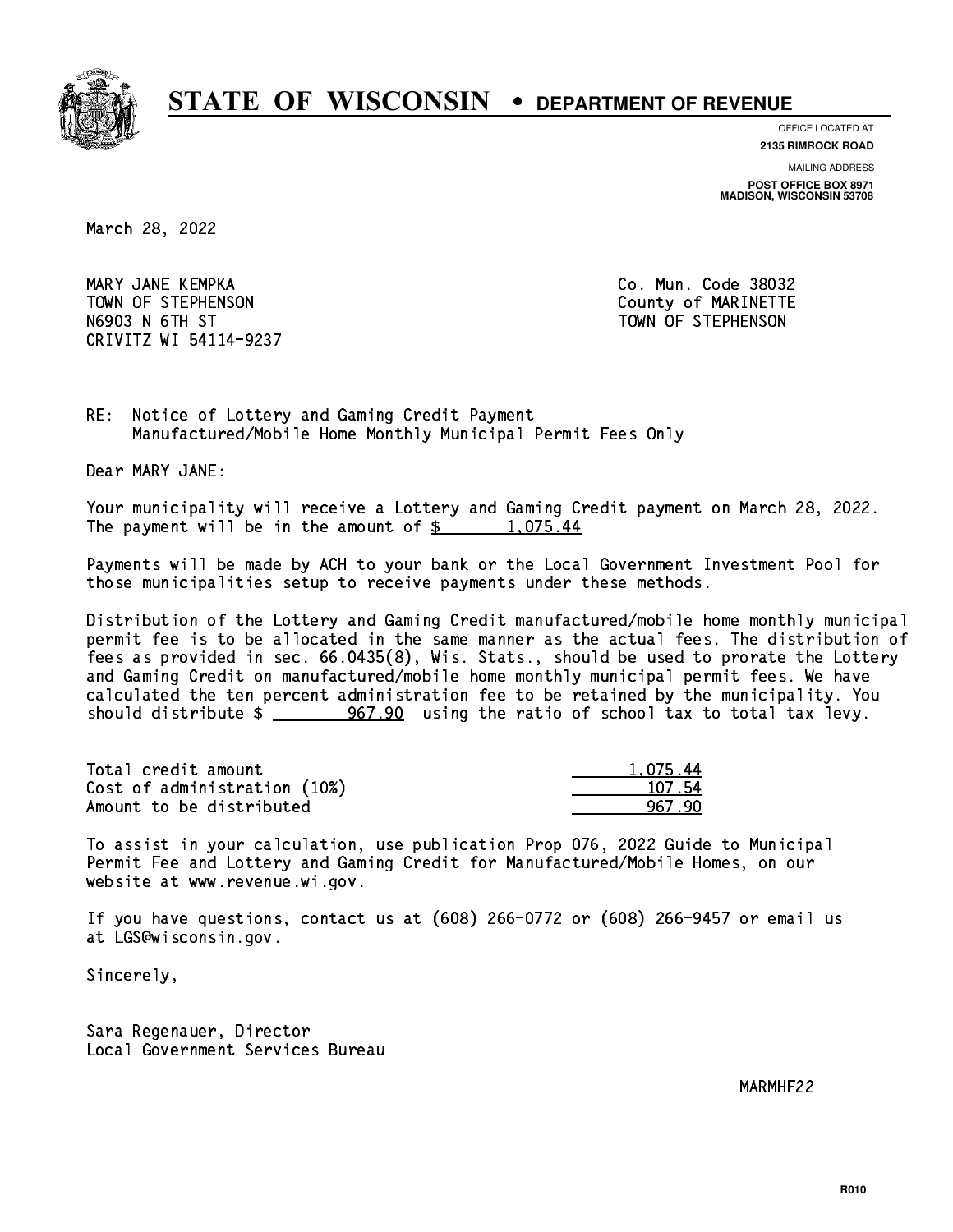

**OFFICE LOCATED AT 2135 RIMROCK ROAD**

**MAILING ADDRESS**

**POST OFFICE BOX 8971 MADISON, WISCONSIN 53708**

March 28, 2022

 MARILYN L. PADGETT Co. Mun. Code 38121 VILLAGE OF CRIVITZ COUNTY COUNTY OF MARINETTE PO BOX 727 VILLAGE OF CRIVITZ CRIVITZ WI 54114-0727

RE: Notice of Lottery and Gaming Credit Payment Manufactured/Mobile Home Monthly Municipal Permit Fees Only

Dear MARILYN:

 Your municipality will receive a Lottery and Gaming Credit payment on March 28, 2022. The payment will be in the amount of  $\frac{212.62}{21}$ 

 Payments will be made by ACH to your bank or the Local Government Investment Pool for those municipalities setup to receive payments under these methods.

 Distribution of the Lottery and Gaming Credit manufactured/mobile home monthly municipal permit fee is to be allocated in the same manner as the actual fees. The distribution of fees as provided in sec. 66.0435(8), Wis. Stats., should be used to prorate the Lottery and Gaming Credit on manufactured/mobile home monthly municipal permit fees. We have calculated the ten percent administration fee to be retained by the municipality. You should distribute  $\frac{191.36}{191.36}$  using the ratio of school tax to total tax levy.

Total credit amount Cost of administration (10%) Amount to be distributed

| 212.62    |
|-----------|
| 17K<br>2. |
|           |

 To assist in your calculation, use publication Prop 076, 2022 Guide to Municipal Permit Fee and Lottery and Gaming Credit for Manufactured/Mobile Homes, on our website at www.revenue.wi.gov.

 If you have questions, contact us at (608) 266-0772 or (608) 266-9457 or email us at LGS@wisconsin.gov.

Sincerely,

 Sara Regenauer, Director Local Government Services Bureau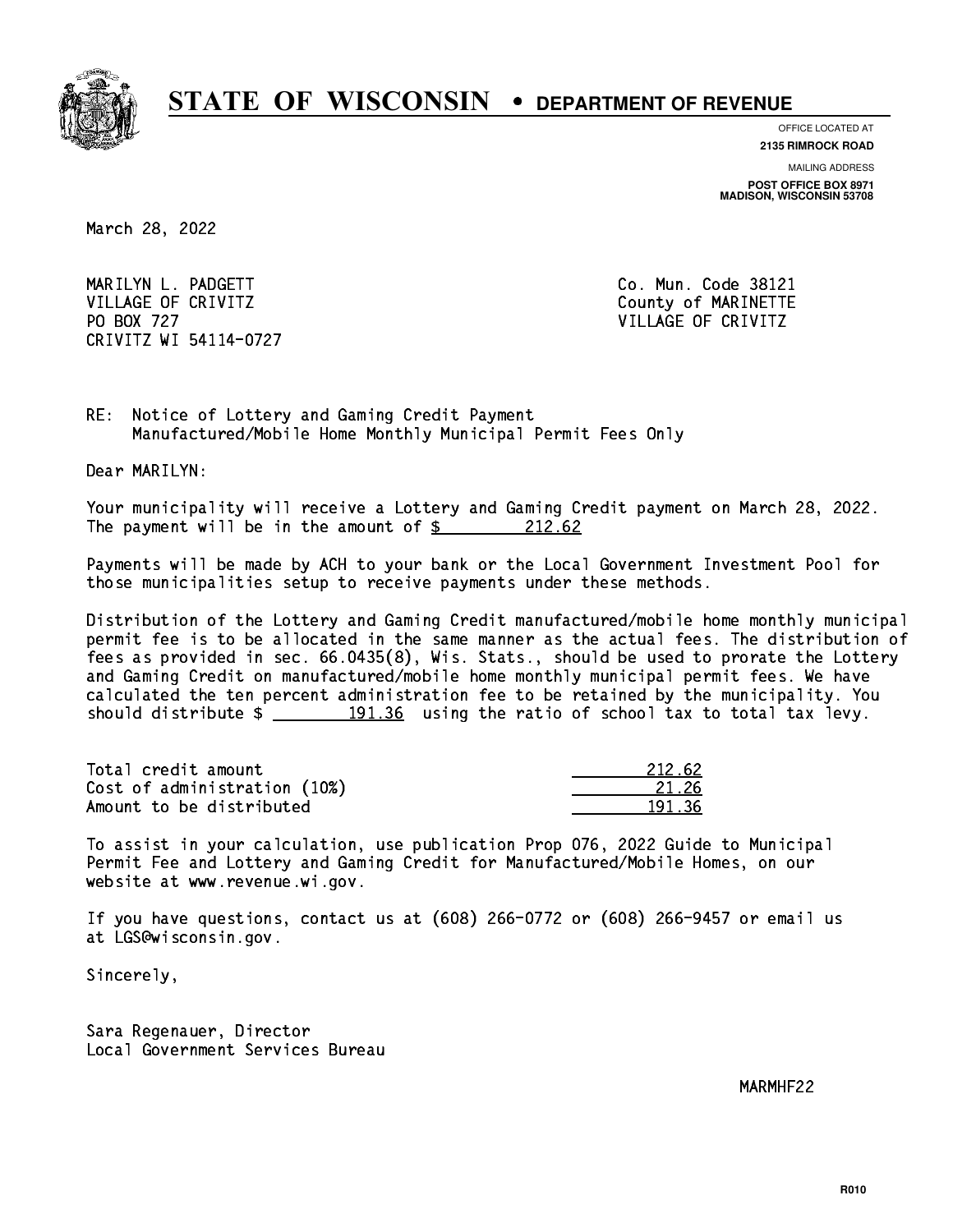

**OFFICE LOCATED AT 2135 RIMROCK ROAD**

**MAILING ADDRESS**

**POST OFFICE BOX 8971 MADISON, WISCONSIN 53708**

March 28, 2022

**SARA PULLEN** VILLAGE OF WAUSAUKEE COUNTY OF MARINETTE PO BOX 475 WAUSAUKEE WI 54177-0475

Co. Mun. Code 38191 VILLAGE OF WAUSAUKEE

RE: Notice of Lottery and Gaming Credit Payment Manufactured/Mobile Home Monthly Municipal Permit Fees Only

Dear SARA:

 Your municipality will receive a Lottery and Gaming Credit payment on March 28, 2022. The payment will be in the amount of  $\frac{2}{3}$ 43.80

 Payments will be made by ACH to your bank or the Local Government Investment Pool for those municipalities setup to receive payments under these methods.

 Distribution of the Lottery and Gaming Credit manufactured/mobile home monthly municipal permit fee is to be allocated in the same manner as the actual fees. The distribution of fees as provided in sec. 66.0435(8), Wis. Stats., should be used to prorate the Lottery and Gaming Credit on manufactured/mobile home monthly municipal permit fees. We have calculated the ten percent administration fee to be retained by the municipality. You should distribute  $\frac{20.42}{2}$  using the ratio of school tax to total tax levy.

Total credit amount the set of the set of the set of the set of the set of the set of the set of the set of th Cost of administration (10%) 4.38 \_\_\_\_\_\_\_\_\_\_\_\_\_\_ Amount to be distributed 39.42

 To assist in your calculation, use publication Prop 076, 2022 Guide to Municipal Permit Fee and Lottery and Gaming Credit for Manufactured/Mobile Homes, on our website at www.revenue.wi.gov.

 If you have questions, contact us at (608) 266-0772 or (608) 266-9457 or email us at LGS@wisconsin.gov.

Sincerely,

 Sara Regenauer, Director Local Government Services Bureau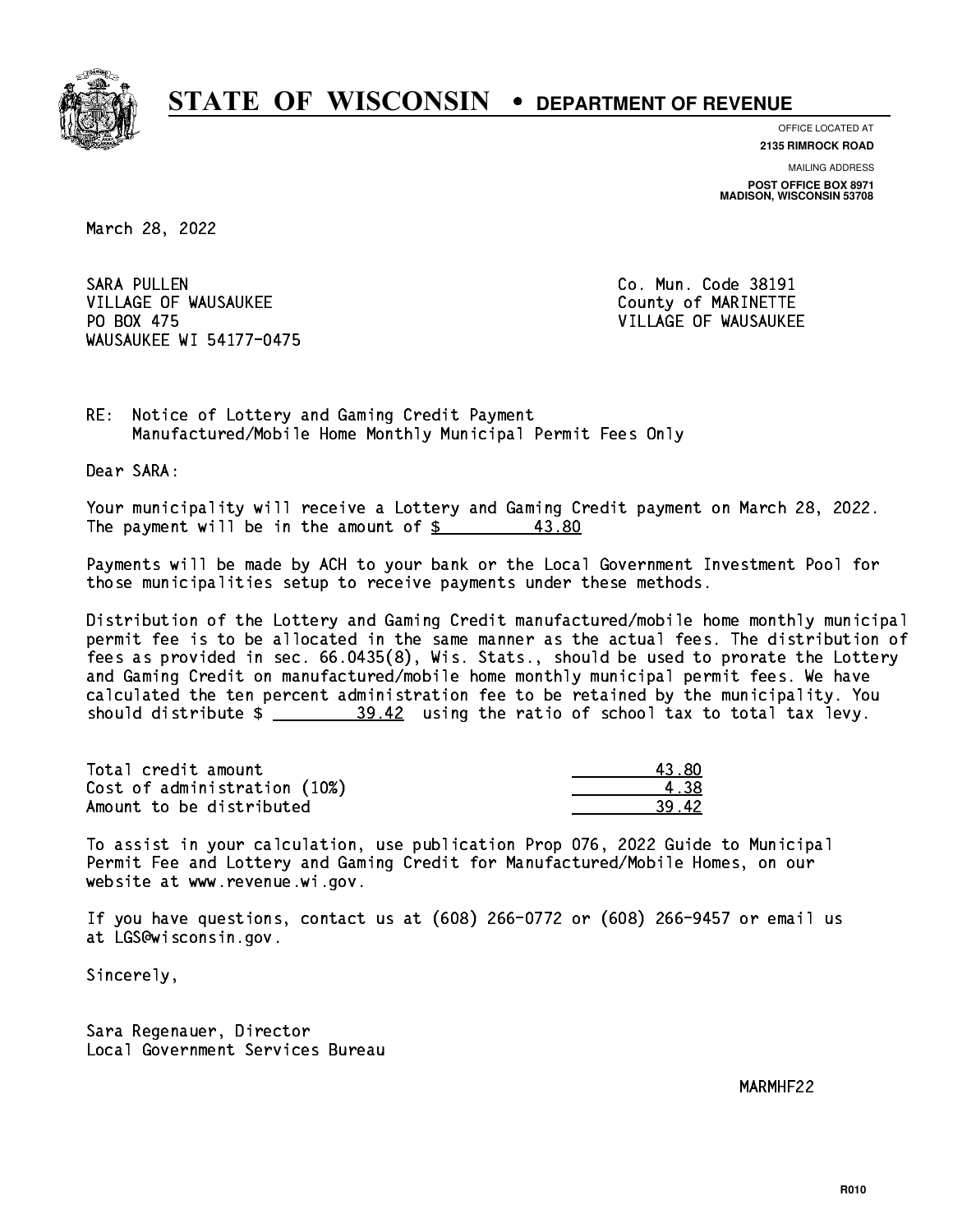

**OFFICE LOCATED AT**

**2135 RIMROCK ROAD**

**MAILING ADDRESS POST OFFICE BOX 8971 MADISON, WISCONSIN 53708**

March 28, 2022

JACQUELINE MILLER Co. Mun. Code 38251 CITY OF MARINETTE COUNTY COUNTY OF MARINETTE 1905 HALL AVE CITY OF MARINETTE MARINETTE WI 54143-1716

RE: Notice of Lottery and Gaming Credit Payment Manufactured/Mobile Home Monthly Municipal Permit Fees Only

Dear JACQUELINE:

 Your municipality will receive a Lottery and Gaming Credit payment on March 28, 2022. The payment will be in the amount of \$ 34,599.12 \_\_\_\_\_\_\_\_\_\_\_\_\_\_\_\_

 Payments will be made by ACH to your bank or the Local Government Investment Pool for those municipalities setup to receive payments under these methods.

 Distribution of the Lottery and Gaming Credit manufactured/mobile home monthly municipal permit fee is to be allocated in the same manner as the actual fees. The distribution of fees as provided in sec. 66.0435(8), Wis. Stats., should be used to prorate the Lottery and Gaming Credit on manufactured/mobile home monthly municipal permit fees. We have calculated the ten percent administration fee to be retained by the municipality. You should distribute  $\frac{21.139.21}{21.139.21}$  using the ratio of school tax to total tax levy.

| Total credit amount          | 34,599.12 |
|------------------------------|-----------|
| Cost of administration (10%) | 3.459.91  |
| Amount to be distributed     | 31.139.21 |

 To assist in your calculation, use publication Prop 076, 2022 Guide to Municipal Permit Fee and Lottery and Gaming Credit for Manufactured/Mobile Homes, on our website at www.revenue.wi.gov.

 If you have questions, contact us at (608) 266-0772 or (608) 266-9457 or email us at LGS@wisconsin.gov.

Sincerely,

 Sara Regenauer, Director Local Government Services Bureau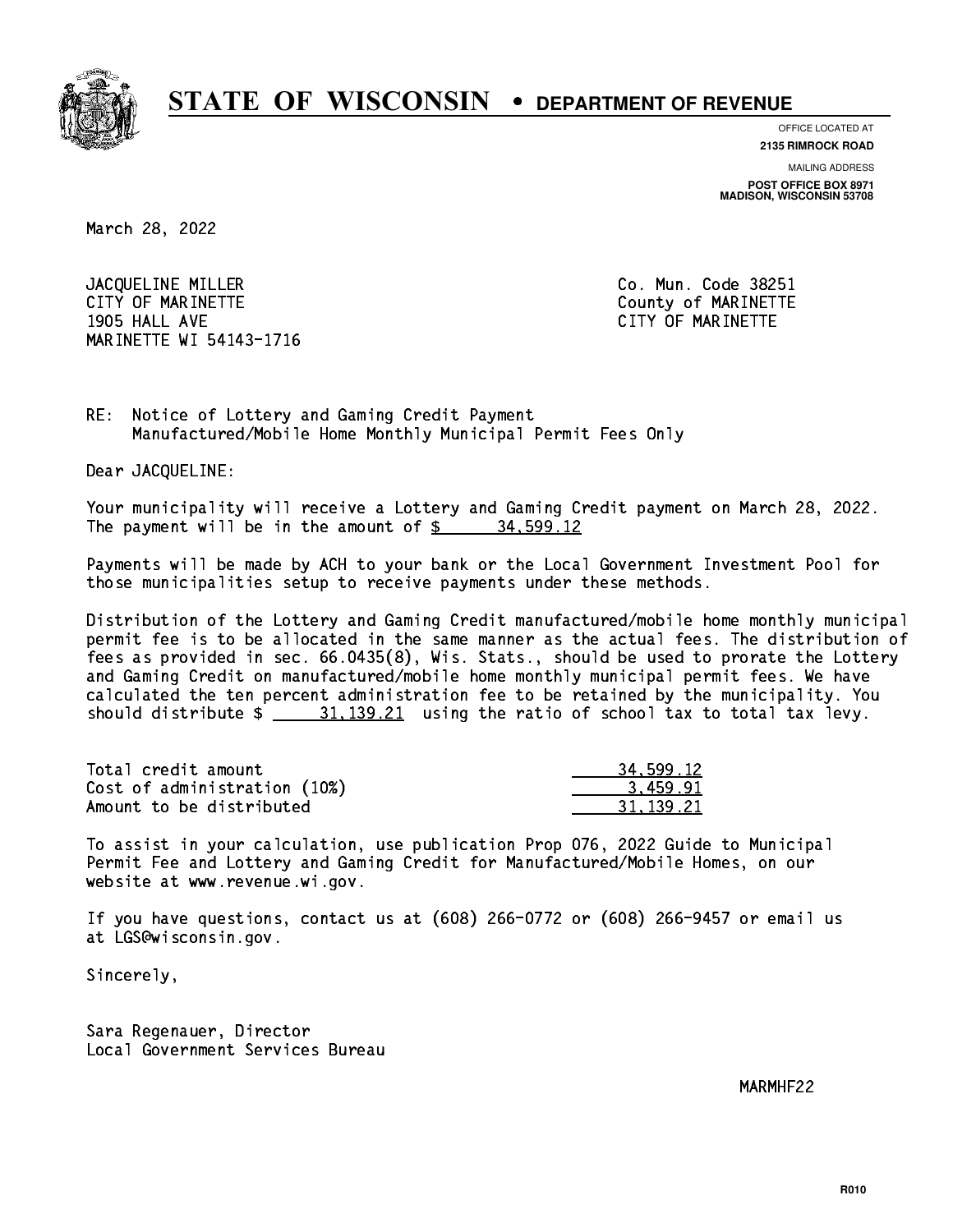

**OFFICE LOCATED AT**

**2135 RIMROCK ROAD**

**MAILING ADDRESS**

**POST OFFICE BOX 8971 MADISON, WISCONSIN 53708**

March 28, 2022

**TAMMY KASAL**  CITY OF PESHTIGO County of MARINETTE 331 FRENCH ST SUITE A CITY OF PESHTIGO PESHTIGO WI 54157-1219

Co. Mun. Code 38271

RE: Notice of Lottery and Gaming Credit Payment Manufactured/Mobile Home Monthly Municipal Permit Fees Only

Dear TAMMY:

 Your municipality will receive a Lottery and Gaming Credit payment on March 28, 2022. The payment will be in the amount of  $\frac{2}{3}$  4,209.02

 Payments will be made by ACH to your bank or the Local Government Investment Pool for those municipalities setup to receive payments under these methods.

 Distribution of the Lottery and Gaming Credit manufactured/mobile home monthly municipal permit fee is to be allocated in the same manner as the actual fees. The distribution of fees as provided in sec. 66.0435(8), Wis. Stats., should be used to prorate the Lottery and Gaming Credit on manufactured/mobile home monthly municipal permit fees. We have calculated the ten percent administration fee to be retained by the municipality. You should distribute  $\frac{2}{1}$   $\frac{3.788.12}{2}$  using the ratio of school tax to total tax levy.

| Total credit amount          | 4.209.02 |
|------------------------------|----------|
| Cost of administration (10%) | 420.90   |
| Amount to be distributed     | 3.788.12 |

 To assist in your calculation, use publication Prop 076, 2022 Guide to Municipal Permit Fee and Lottery and Gaming Credit for Manufactured/Mobile Homes, on our website at www.revenue.wi.gov.

 If you have questions, contact us at (608) 266-0772 or (608) 266-9457 or email us at LGS@wisconsin.gov.

Sincerely,

 Sara Regenauer, Director Local Government Services Bureau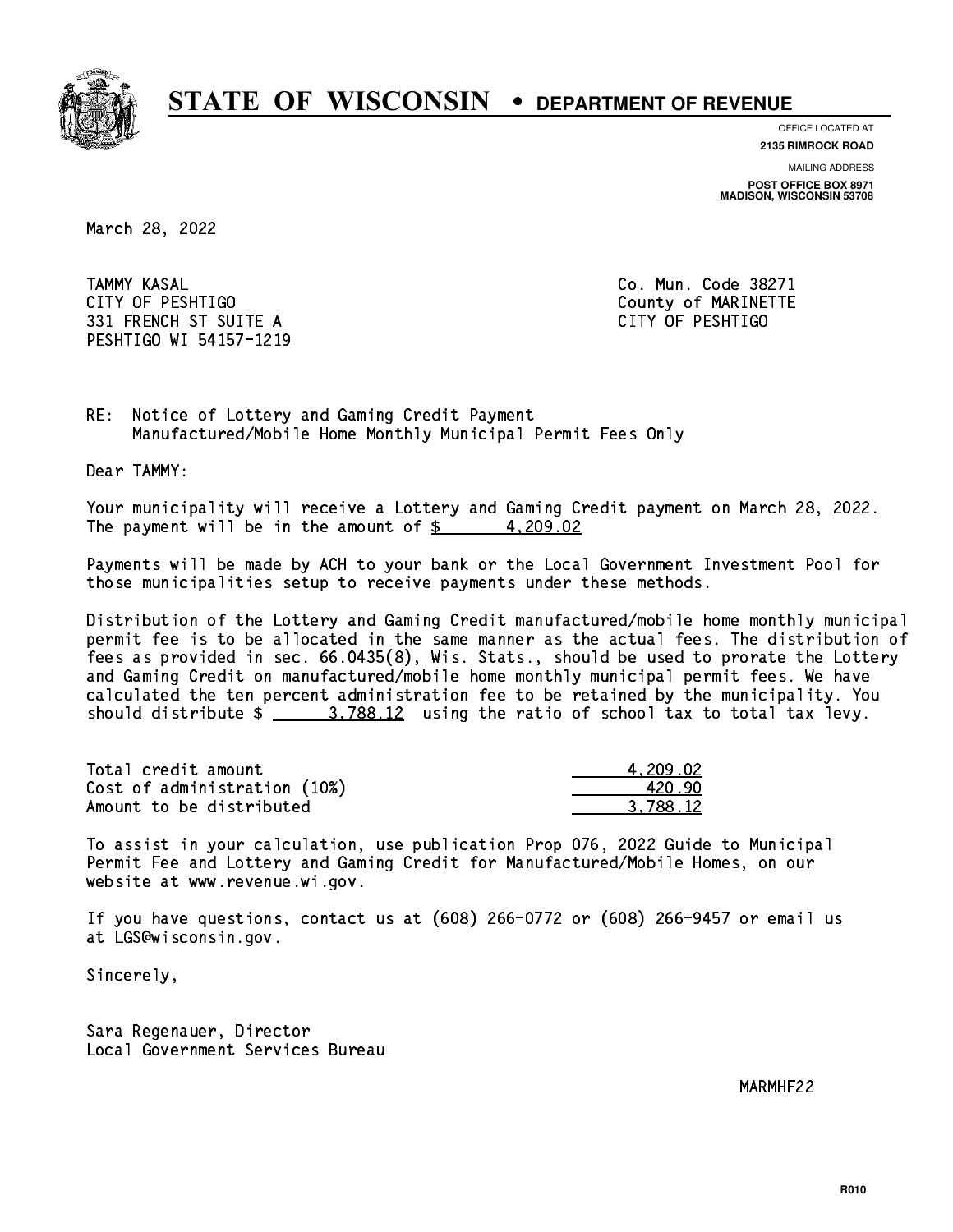

**OFFICE LOCATED AT**

**2135 RIMROCK ROAD**

**MAILING ADDRESS**

**POST OFFICE BOX 8971 MADISON, WISCONSIN 53708**

March 28, 2022

JEAN RATACZAK N1934 13Th Road Town Of Buffalo Town Of Buffalo Town Of Buffalo Town Of Buffalo Town Of Buffalo Town Of Buffalo MONTELLO WI 53949

Co. Mun. Code 39002 TOWN OF BUFFALO **COUNTY OF ALCOHOL** 

RE: Notice of Lottery and Gaming Credit Payment Manufactured/Mobile Home Monthly Municipal Permit Fees Only

Dear JEAN:

 Your municipality will receive a Lottery and Gaming Credit payment on March 28, 2022. The payment will be in the amount of  $\frac{2}{3}$  3,034.32

 Payments will be made by ACH to your bank or the Local Government Investment Pool for those municipalities setup to receive payments under these methods.

 Distribution of the Lottery and Gaming Credit manufactured/mobile home monthly municipal permit fee is to be allocated in the same manner as the actual fees. The distribution of fees as provided in sec. 66.0435(8), Wis. Stats., should be used to prorate the Lottery and Gaming Credit on manufactured/mobile home monthly municipal permit fees. We have calculated the ten percent administration fee to be retained by the municipality. You should distribute  $\frac{2.730.89}{2.730.89}$  using the ratio of school tax to total tax levy.

| Total credit amount          | 3.034.32 |
|------------------------------|----------|
| Cost of administration (10%) | 303.43   |
| Amount to be distributed     | 2.730.89 |

 To assist in your calculation, use publication Prop 076, 2022 Guide to Municipal Permit Fee and Lottery and Gaming Credit for Manufactured/Mobile Homes, on our website at www.revenue.wi.gov.

 If you have questions, contact us at (608) 266-0772 or (608) 266-9457 or email us at LGS@wisconsin.gov.

Sincerely,

 Sara Regenauer, Director Local Government Services Bureau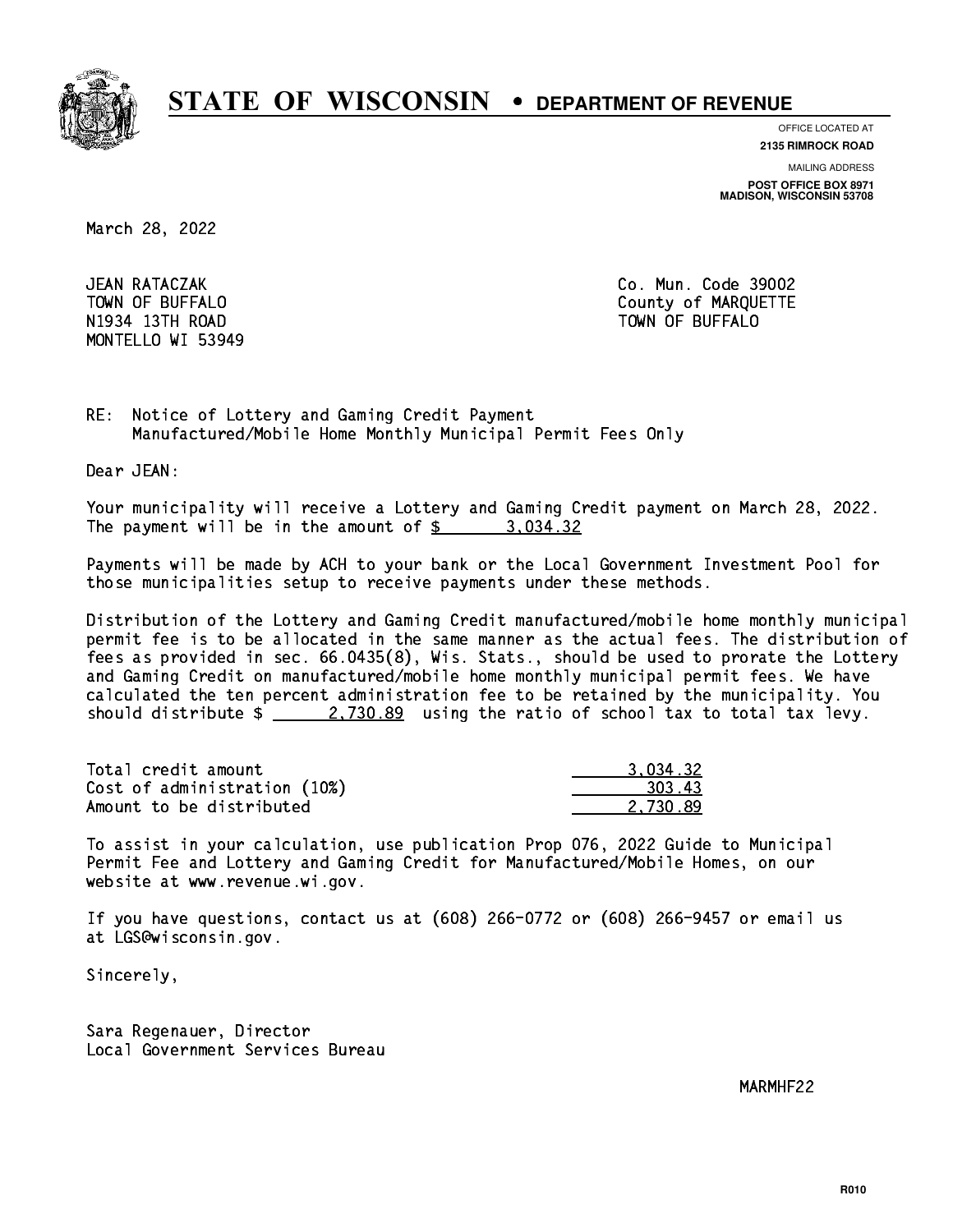

**OFFICE LOCATED AT**

**2135 RIMROCK ROAD**

**MAILING ADDRESS POST OFFICE BOX 8971 MADISON, WISCONSIN 53708**

March 28, 2022

 LINDA QUINN Co. Mun. Code 39191 VILLAGE OF WESTFIELD **COUNTY COUNTY OF MARQUETTE**  PO BOX 250, 129 E 3RD ST. VILLAGE OF WESTFIELD WESTFIELD WI 53964-0265

RE: Notice of Lottery and Gaming Credit Payment Manufactured/Mobile Home Monthly Municipal Permit Fees Only

Dear LINDA:

 Your municipality will receive a Lottery and Gaming Credit payment on March 28, 2022. The payment will be in the amount of  $\frac{2}{3}$ 424.68

 Payments will be made by ACH to your bank or the Local Government Investment Pool for those municipalities setup to receive payments under these methods.

 Distribution of the Lottery and Gaming Credit manufactured/mobile home monthly municipal permit fee is to be allocated in the same manner as the actual fees. The distribution of fees as provided in sec. 66.0435(8), Wis. Stats., should be used to prorate the Lottery and Gaming Credit on manufactured/mobile home monthly municipal permit fees. We have calculated the ten percent administration fee to be retained by the municipality. You should distribute  $\frac{202122}{202}$  using the ratio of school tax to total tax levy.

Total credit amount Cost of administration (10%) Amount to be distributed

| 4 68   |
|--------|
| 12.46  |
| 32.22. |

 To assist in your calculation, use publication Prop 076, 2022 Guide to Municipal Permit Fee and Lottery and Gaming Credit for Manufactured/Mobile Homes, on our website at www.revenue.wi.gov.

 If you have questions, contact us at (608) 266-0772 or (608) 266-9457 or email us at LGS@wisconsin.gov.

Sincerely,

 Sara Regenauer, Director Local Government Services Bureau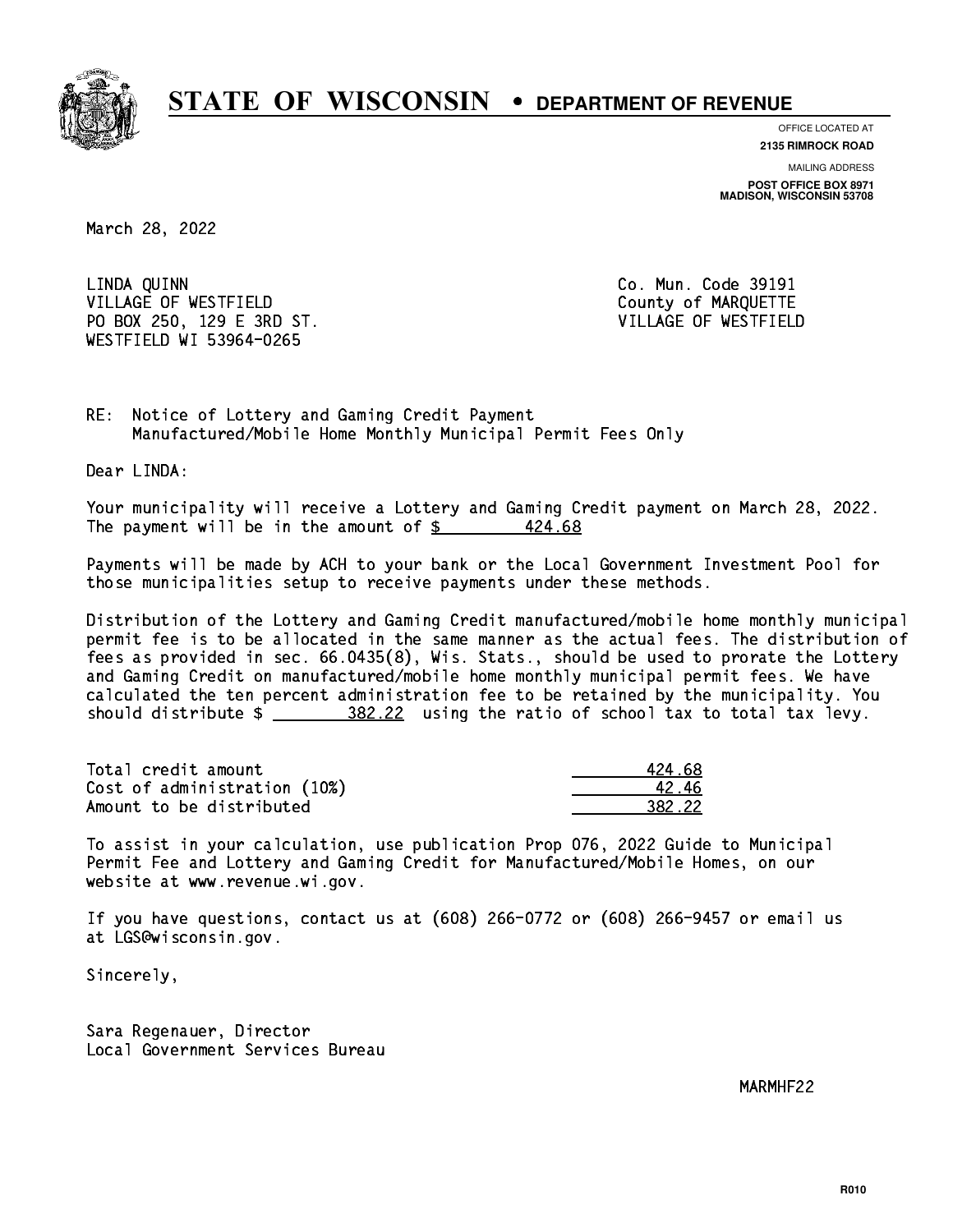

**OFFICE LOCATED AT**

**2135 RIMROCK ROAD**

**MAILING ADDRESS POST OFFICE BOX 8971 MADISON, WISCONSIN 53708**

March 28, 2022

DAWN CALNIN CITY OF MONTELLO **COUNTY OF MARQUETTE** PO BOX 39 PO BOX 39 CITY OF MONTELLO MONTELLO WI 53949-0039

Co. Mun. Code 39251

RE: Notice of Lottery and Gaming Credit Payment Manufactured/Mobile Home Monthly Municipal Permit Fees Only

Dear DAWN:

 Your municipality will receive a Lottery and Gaming Credit payment on March 28, 2022. The payment will be in the amount of  $\frac{2}{3}$  1,841.00

 Payments will be made by ACH to your bank or the Local Government Investment Pool for those municipalities setup to receive payments under these methods.

 Distribution of the Lottery and Gaming Credit manufactured/mobile home monthly municipal permit fee is to be allocated in the same manner as the actual fees. The distribution of fees as provided in sec. 66.0435(8), Wis. Stats., should be used to prorate the Lottery and Gaming Credit on manufactured/mobile home monthly municipal permit fees. We have calculated the ten percent administration fee to be retained by the municipality. You should distribute  $\frac{1.656.90}{1.656.90}$  using the ratio of school tax to total tax levy.

| Total credit amount          | 1,841.00 |
|------------------------------|----------|
| Cost of administration (10%) | 184.10   |
| Amount to be distributed     | 1.656.90 |

 To assist in your calculation, use publication Prop 076, 2022 Guide to Municipal Permit Fee and Lottery and Gaming Credit for Manufactured/Mobile Homes, on our website at www.revenue.wi.gov.

 If you have questions, contact us at (608) 266-0772 or (608) 266-9457 or email us at LGS@wisconsin.gov.

Sincerely,

 Sara Regenauer, Director Local Government Services Bureau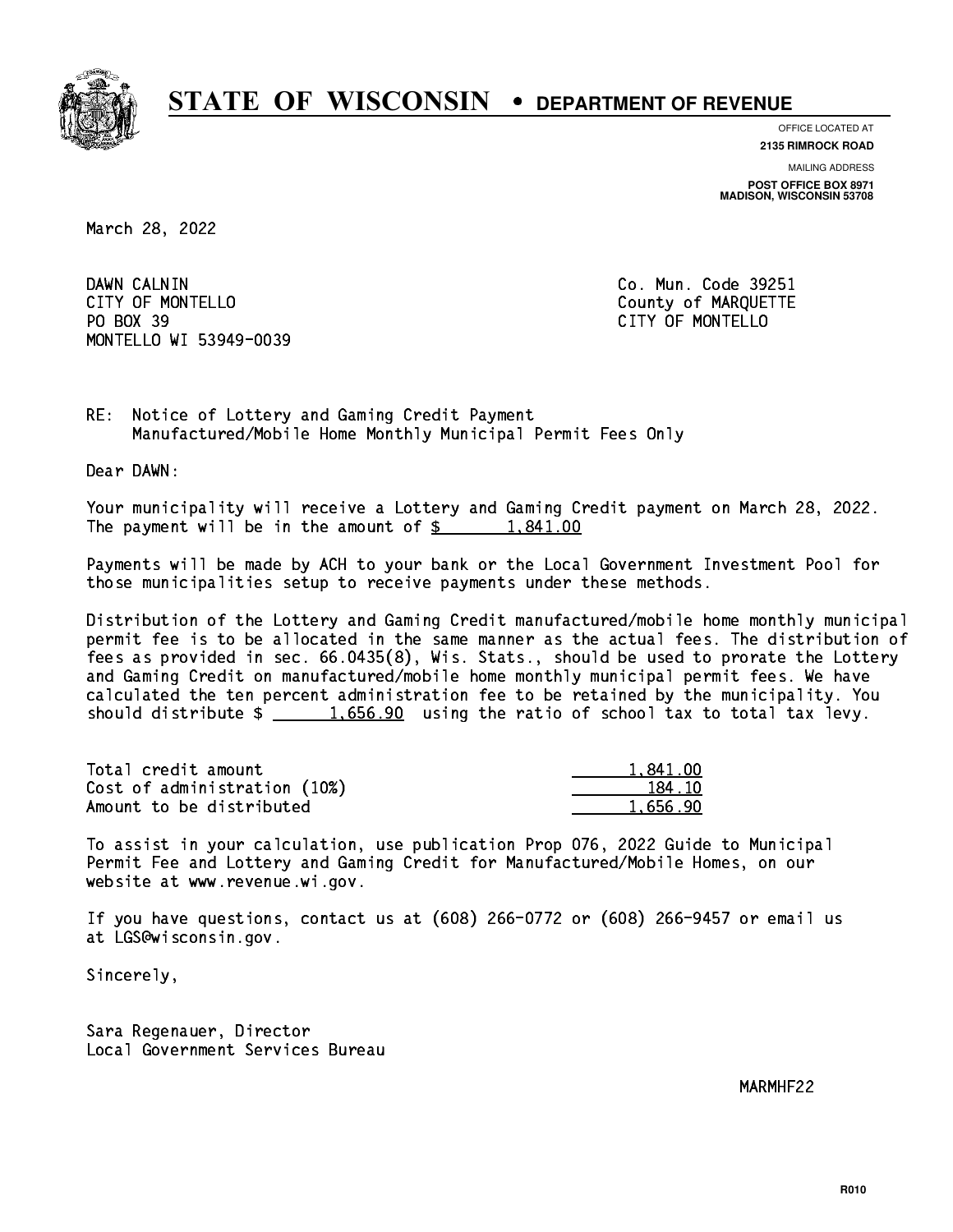

**OFFICE LOCATED AT**

**2135 RIMROCK ROAD**

**MAILING ADDRESS**

**POST OFFICE BOX 8971 MADISON, WISCONSIN 53708**

March 28, 2022

KELLY SOBIESKI CITY OF CUDAHY COUNTY COUNTY COUNTY OF MILWAUKEE PO BOX 100510 CITY OF CUDAHY CUDAHY WI 53110-0510

Co. Mun. Code 40211

RE: Notice of Lottery and Gaming Credit Payment Manufactured/Mobile Home Monthly Municipal Permit Fees Only

Dear KELLY:

 Your municipality will receive a Lottery and Gaming Credit payment on March 28, 2022. The payment will be in the amount of \$ 8,253.91 \_\_\_\_\_\_\_\_\_\_\_\_\_\_\_\_

 Payments will be made by ACH to your bank or the Local Government Investment Pool for those municipalities setup to receive payments under these methods.

 Distribution of the Lottery and Gaming Credit manufactured/mobile home monthly municipal permit fee is to be allocated in the same manner as the actual fees. The distribution of fees as provided in sec. 66.0435(8), Wis. Stats., should be used to prorate the Lottery and Gaming Credit on manufactured/mobile home monthly municipal permit fees. We have calculated the ten percent administration fee to be retained by the municipality. You should distribute  $\frac{2}{2}$   $\frac{7.428.52}{2}$  using the ratio of school tax to total tax levy.

| Total credit amount          | 8.253.91 |
|------------------------------|----------|
| Cost of administration (10%) | 825.39   |
| Amount to be distributed     | 7.428.52 |

 To assist in your calculation, use publication Prop 076, 2022 Guide to Municipal Permit Fee and Lottery and Gaming Credit for Manufactured/Mobile Homes, on our website at www.revenue.wi.gov.

 If you have questions, contact us at (608) 266-0772 or (608) 266-9457 or email us at LGS@wisconsin.gov.

Sincerely,

 Sara Regenauer, Director Local Government Services Bureau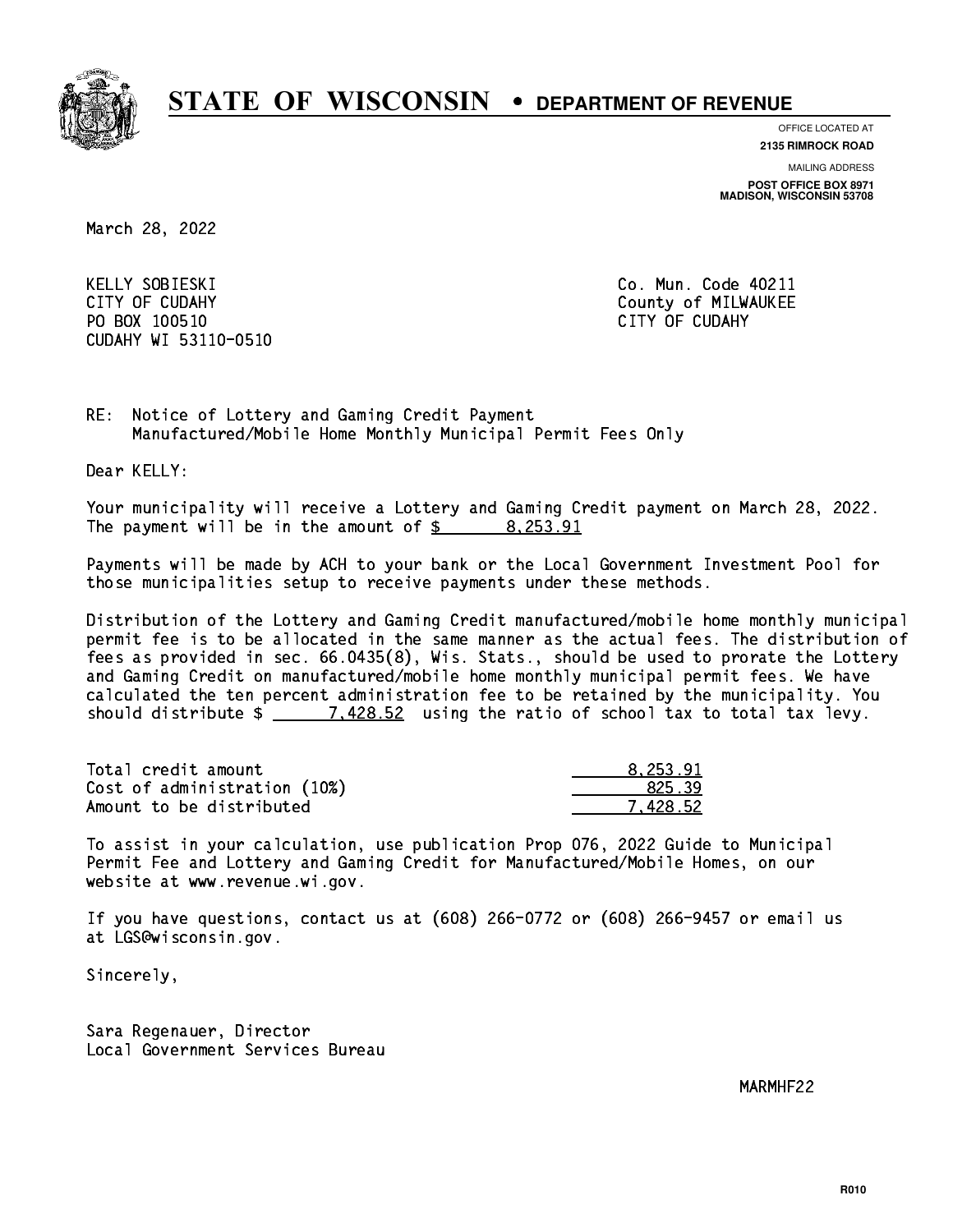

**OFFICE LOCATED AT**

**2135 RIMROCK ROAD**

**MAILING ADDRESS**

**POST OFFICE BOX 8971 MADISON, WISCONSIN 53708**

March 28, 2022

PEGGY STEENO CITY OF FRANKLIN COUNTY OF FRANKLIN 9229 W LOOMIS RD CITY OF FRANKLIN FRANKLIN WI 53132-9728

Co. Mun. Code 40226

RE: Notice of Lottery and Gaming Credit Payment Manufactured/Mobile Home Monthly Municipal Permit Fees Only

Dear PEGGY:

 Your municipality will receive a Lottery and Gaming Credit payment on March 28, 2022. The payment will be in the amount of  $\frac{2}{3}$  8,747.15

 Payments will be made by ACH to your bank or the Local Government Investment Pool for those municipalities setup to receive payments under these methods.

 Distribution of the Lottery and Gaming Credit manufactured/mobile home monthly municipal permit fee is to be allocated in the same manner as the actual fees. The distribution of fees as provided in sec. 66.0435(8), Wis. Stats., should be used to prorate the Lottery and Gaming Credit on manufactured/mobile home monthly municipal permit fees. We have calculated the ten percent administration fee to be retained by the municipality. You should distribute  $\frac{2}{2}$   $\frac{7.872.44}{2}$  using the ratio of school tax to total tax levy.

| Total credit amount          | 8,747.15 |
|------------------------------|----------|
| Cost of administration (10%) | 874.71   |
| Amount to be distributed     | 7.872.44 |

 To assist in your calculation, use publication Prop 076, 2022 Guide to Municipal Permit Fee and Lottery and Gaming Credit for Manufactured/Mobile Homes, on our website at www.revenue.wi.gov.

 If you have questions, contact us at (608) 266-0772 or (608) 266-9457 or email us at LGS@wisconsin.gov.

Sincerely,

 Sara Regenauer, Director Local Government Services Bureau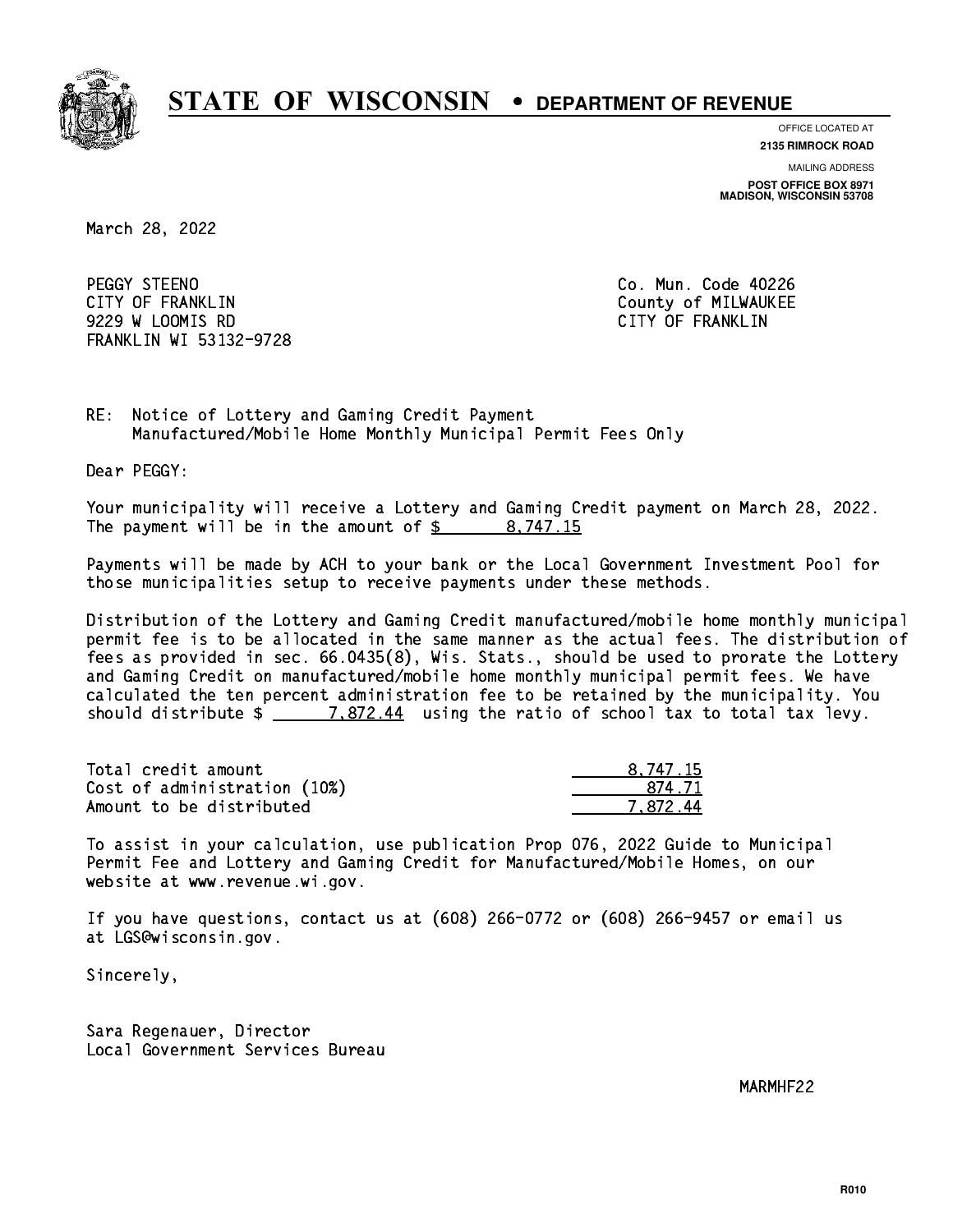

**OFFICE LOCATED AT**

**2135 RIMROCK ROAD**

**MAILING ADDRESS**

**POST OFFICE BOX 8971 MADISON, WISCONSIN 53708**

March 28, 2022

SPENCER COGGS CITY OF MILWAUKEE CITY OF MILWAUKEE 200 E WELLS ST #103 CITY OF MILWAUKEE MILWAUKEE WI 53202-3515

Co. Mun. Code 40251

RE: Notice of Lottery and Gaming Credit Payment Manufactured/Mobile Home Monthly Municipal Permit Fees Only

Dear SPENCER:

 Your municipality will receive a Lottery and Gaming Credit payment on March 28, 2022. The payment will be in the amount of  $\frac{2}{3}$  37,920.60

 Payments will be made by ACH to your bank or the Local Government Investment Pool for those municipalities setup to receive payments under these methods.

 Distribution of the Lottery and Gaming Credit manufactured/mobile home monthly municipal permit fee is to be allocated in the same manner as the actual fees. The distribution of fees as provided in sec. 66.0435(8), Wis. Stats., should be used to prorate the Lottery and Gaming Credit on manufactured/mobile home monthly municipal permit fees. We have calculated the ten percent administration fee to be retained by the municipality. You should distribute  $\frac{24.128.54}{28.54}$  using the ratio of school tax to total tax levy.

| Total credit amount          | 37.920.60 |
|------------------------------|-----------|
| Cost of administration (10%) | 3.792.06  |
| Amount to be distributed     | 34.128.54 |

 To assist in your calculation, use publication Prop 076, 2022 Guide to Municipal Permit Fee and Lottery and Gaming Credit for Manufactured/Mobile Homes, on our website at www.revenue.wi.gov.

 If you have questions, contact us at (608) 266-0772 or (608) 266-9457 or email us at LGS@wisconsin.gov.

Sincerely,

 Sara Regenauer, Director Local Government Services Bureau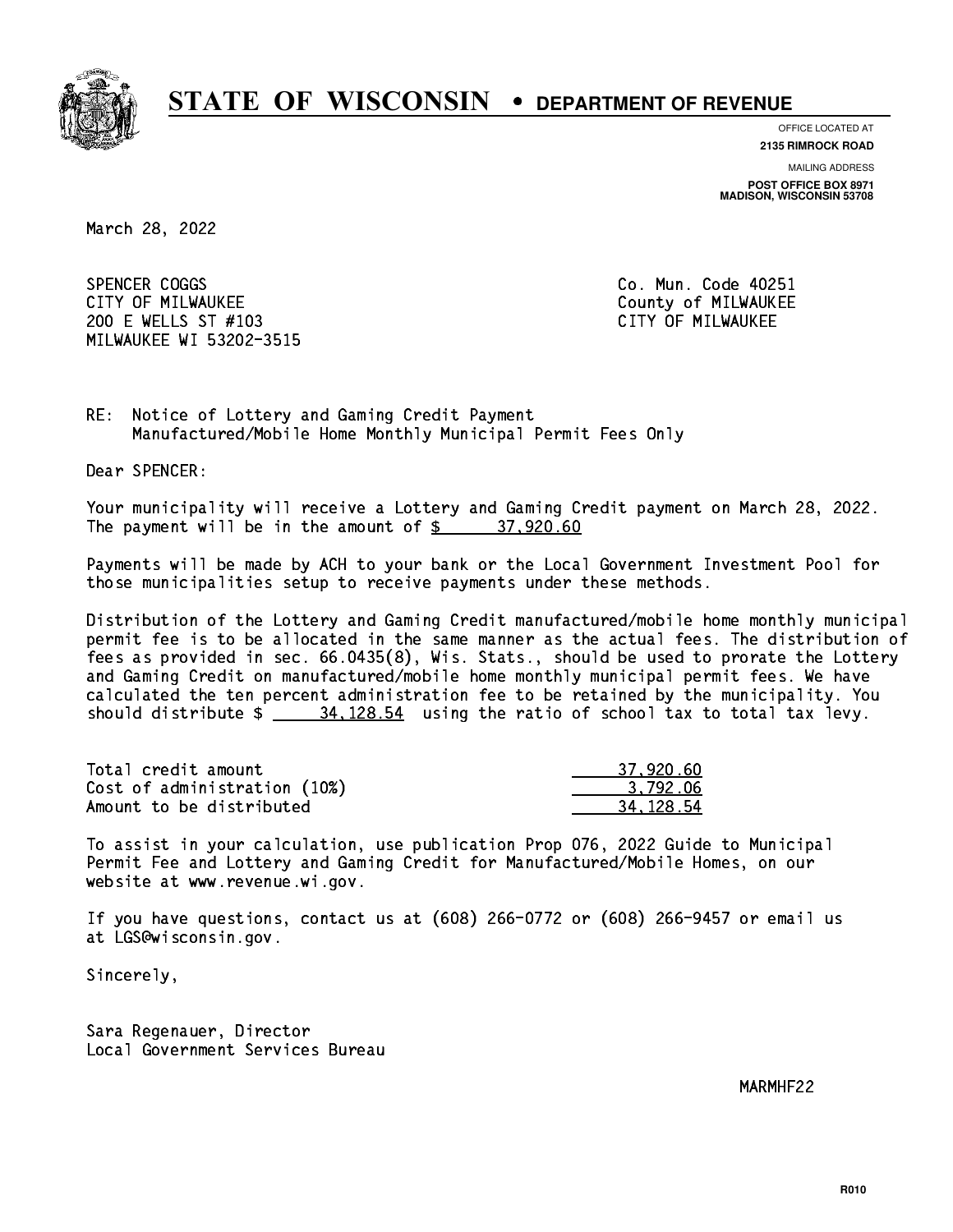

**OFFICE LOCATED AT**

**2135 RIMROCK ROAD**

**MAILING ADDRESS**

**POST OFFICE BOX 8971 MADISON, WISCONSIN 53708**

March 28, 2022

 SARA KAWCZYNSKI Co. Mun. Code 40265 8040 S 6TH STREET CITY OF OAK CREEK OAK CREEK WI 53154

CITY OF OAK CREEK COUNTY COUNTY OF MILWAUKEE

RE: Notice of Lottery and Gaming Credit Payment Manufactured/Mobile Home Monthly Municipal Permit Fees Only

Dear SARA:

 Your municipality will receive a Lottery and Gaming Credit payment on March 28, 2022. The payment will be in the amount of  $\frac{20,977.97}{20,977.97}$ 

 Payments will be made by ACH to your bank or the Local Government Investment Pool for those municipalities setup to receive payments under these methods.

 Distribution of the Lottery and Gaming Credit manufactured/mobile home monthly municipal permit fee is to be allocated in the same manner as the actual fees. The distribution of fees as provided in sec. 66.0435(8), Wis. Stats., should be used to prorate the Lottery and Gaming Credit on manufactured/mobile home monthly municipal permit fees. We have calculated the ten percent administration fee to be retained by the municipality. You should distribute  $\frac{18,880.18}{2}$  using the ratio of school tax to total tax levy.

| Total credit amount          | 20,977.97 |
|------------------------------|-----------|
| Cost of administration (10%) | 2.097.79  |
| Amount to be distributed     | 18.880.18 |

 To assist in your calculation, use publication Prop 076, 2022 Guide to Municipal Permit Fee and Lottery and Gaming Credit for Manufactured/Mobile Homes, on our website at www.revenue.wi.gov.

 If you have questions, contact us at (608) 266-0772 or (608) 266-9457 or email us at LGS@wisconsin.gov.

Sincerely,

 Sara Regenauer, Director Local Government Services Bureau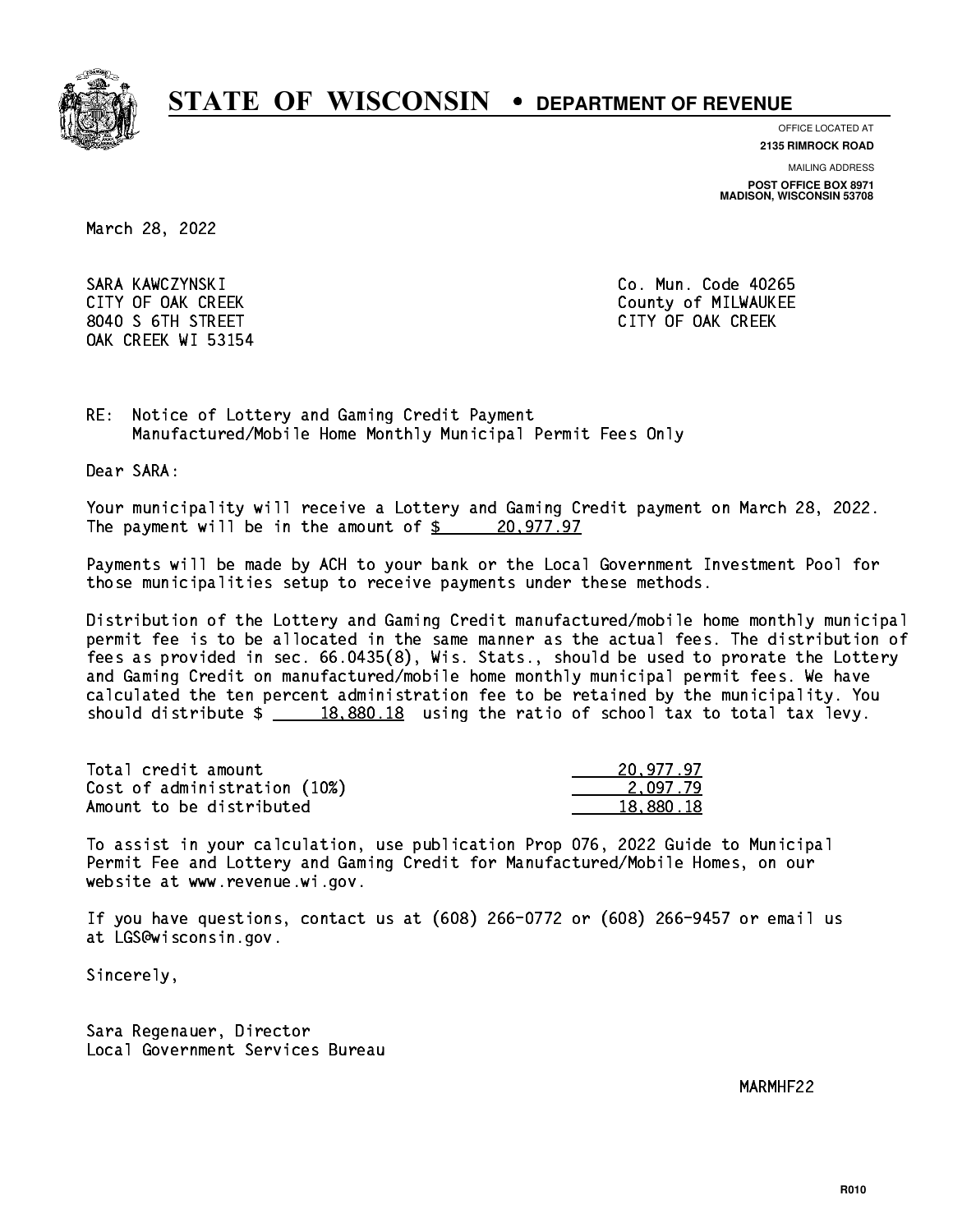

**OFFICE LOCATED AT**

**2135 RIMROCK ROAD**

**MAILING ADDRESS**

**POST OFFICE BOX 8971 MADISON, WISCONSIN 53708**

March 28, 2022

 CORINNE ZURAD, INTERIM Co. Mun. Code 40292 CITY OF WEST ALLIS COUNTY OF MILWAUKEE 7525 W GREENFIELD AVENUE CITY OF WEST ALLIS WEST ALLIS WI 53214

RE: Notice of Lottery and Gaming Credit Payment Manufactured/Mobile Home Monthly Municipal Permit Fees Only

Dear CORINNE:

 Your municipality will receive a Lottery and Gaming Credit payment on March 28, 2022. The payment will be in the amount of  $\frac{23,480.10}{20}$ 

 Payments will be made by ACH to your bank or the Local Government Investment Pool for those municipalities setup to receive payments under these methods.

 Distribution of the Lottery and Gaming Credit manufactured/mobile home monthly municipal permit fee is to be allocated in the same manner as the actual fees. The distribution of fees as provided in sec. 66.0435(8), Wis. Stats., should be used to prorate the Lottery and Gaming Credit on manufactured/mobile home monthly municipal permit fees. We have calculated the ten percent administration fee to be retained by the municipality. You should distribute  $\frac{21,132.09}{21,132.09}$  using the ratio of school tax to total tax levy.

| Total credit amount          | 23,480.10 |
|------------------------------|-----------|
| Cost of administration (10%) | 2.348.01  |
| Amount to be distributed     | 21.132.09 |

 To assist in your calculation, use publication Prop 076, 2022 Guide to Municipal Permit Fee and Lottery and Gaming Credit for Manufactured/Mobile Homes, on our website at www.revenue.wi.gov.

 If you have questions, contact us at (608) 266-0772 or (608) 266-9457 or email us at LGS@wisconsin.gov.

Sincerely,

 Sara Regenauer, Director Local Government Services Bureau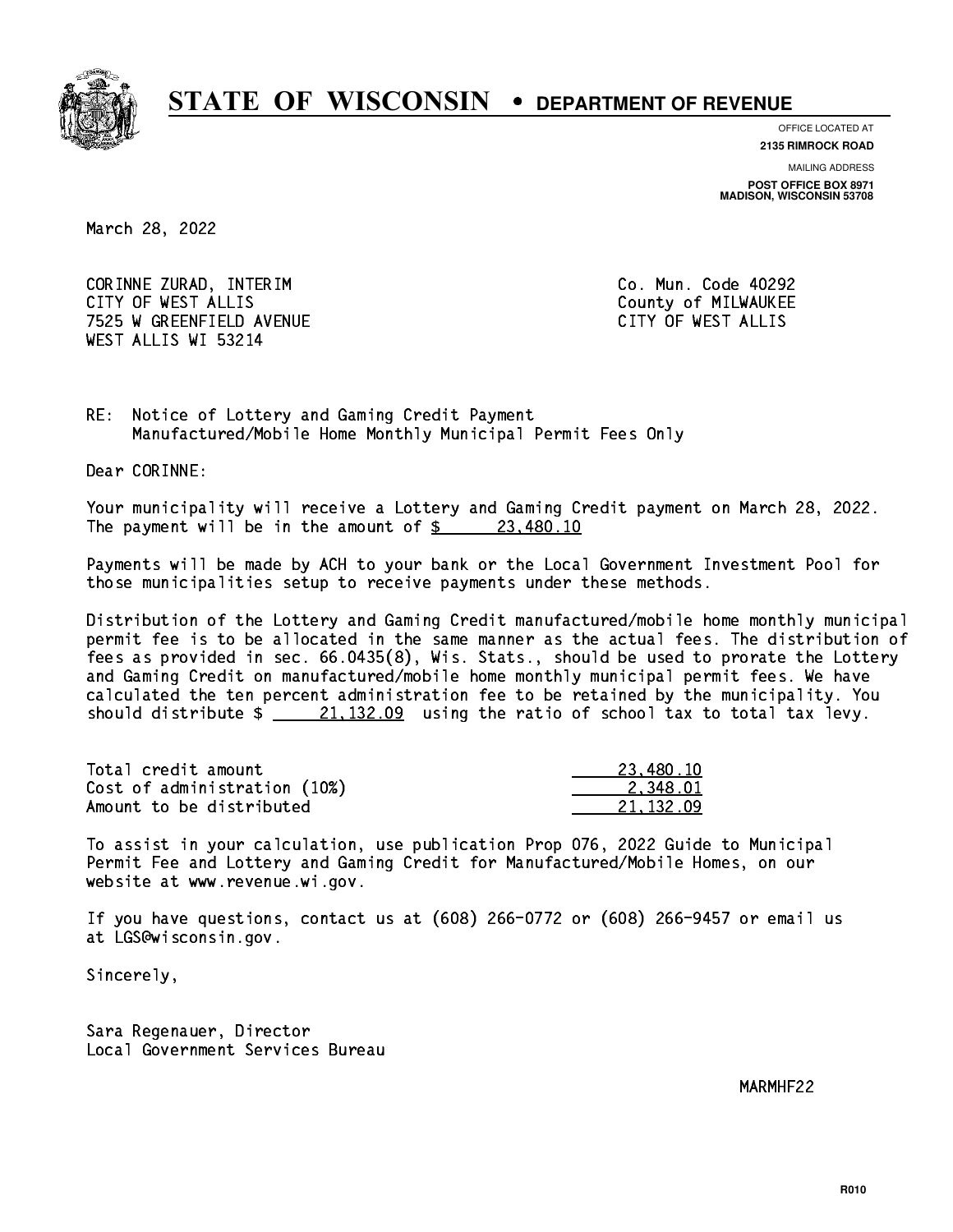

**OFFICE LOCATED AT**

**2135 RIMROCK ROAD**

**MAILING ADDRESS**

**POST OFFICE BOX 8971 MADISON, WISCONSIN 53708**

March 28, 2022

MARY CARLISLE TOWN OF ANGELO County of MONROE 10196 STATE RD 21 TOWN OF ANGELO SPARTA WI 54656-6400

Co. Mun. Code 41004

RE: Notice of Lottery and Gaming Credit Payment Manufactured/Mobile Home Monthly Municipal Permit Fees Only

Dear MARY:

 Your municipality will receive a Lottery and Gaming Credit payment on March 28, 2022. The payment will be in the amount of  $\frac{2}{3}$  1,233.84

 Payments will be made by ACH to your bank or the Local Government Investment Pool for those municipalities setup to receive payments under these methods.

 Distribution of the Lottery and Gaming Credit manufactured/mobile home monthly municipal permit fee is to be allocated in the same manner as the actual fees. The distribution of fees as provided in sec. 66.0435(8), Wis. Stats., should be used to prorate the Lottery and Gaming Credit on manufactured/mobile home monthly municipal permit fees. We have calculated the ten percent administration fee to be retained by the municipality. You should distribute  $\frac{1,110.46}{2}$  using the ratio of school tax to total tax levy.

| Total credit amount          | 1.233.84 |
|------------------------------|----------|
| Cost of administration (10%) | 123.38   |
| Amount to be distributed     | 1.110.46 |

 To assist in your calculation, use publication Prop 076, 2022 Guide to Municipal Permit Fee and Lottery and Gaming Credit for Manufactured/Mobile Homes, on our website at www.revenue.wi.gov.

 If you have questions, contact us at (608) 266-0772 or (608) 266-9457 or email us at LGS@wisconsin.gov.

Sincerely,

 Sara Regenauer, Director Local Government Services Bureau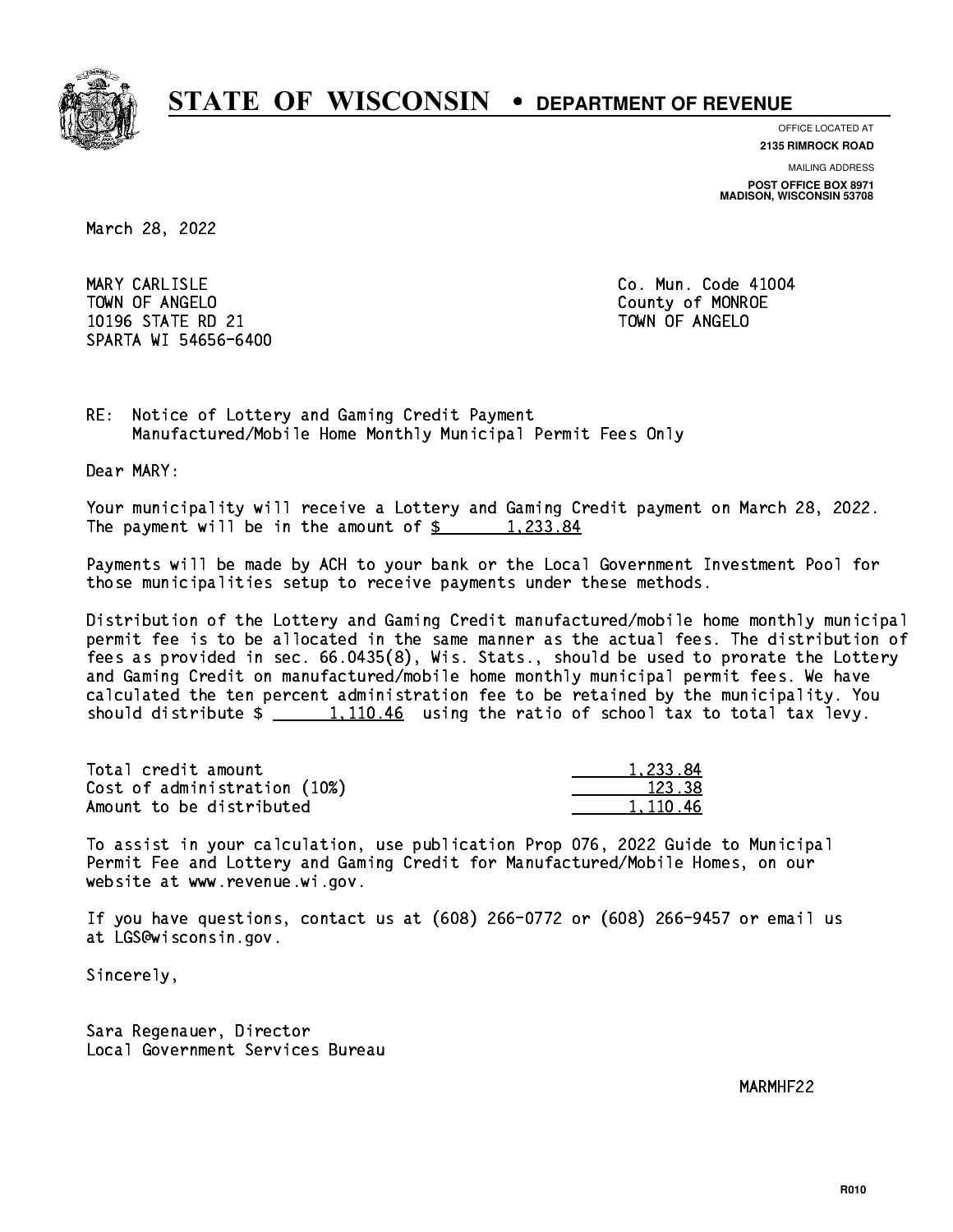

**OFFICE LOCATED AT**

**2135 RIMROCK ROAD**

**MAILING ADDRESS POST OFFICE BOX 8971 MADISON, WISCONSIN 53708**

March 28, 2022

AMY KIEFER TOWN OF SPARTA County of MONROE 15067 HARDWARE RD TOWN OF SPARTA SPARTA WI 54656-5391

Co. Mun. Code 41040

RE: Notice of Lottery and Gaming Credit Payment Manufactured/Mobile Home Monthly Municipal Permit Fees Only

Dear AMY:

 Your municipality will receive a Lottery and Gaming Credit payment on March 28, 2022. The payment will be in the amount of  $\frac{2}{3}$  6,493.44

 Payments will be made by ACH to your bank or the Local Government Investment Pool for those municipalities setup to receive payments under these methods.

 Distribution of the Lottery and Gaming Credit manufactured/mobile home monthly municipal permit fee is to be allocated in the same manner as the actual fees. The distribution of fees as provided in sec. 66.0435(8), Wis. Stats., should be used to prorate the Lottery and Gaming Credit on manufactured/mobile home monthly municipal permit fees. We have calculated the ten percent administration fee to be retained by the municipality. You should distribute  $\frac{2}{1}$   $\frac{5.844.10}{10}$  using the ratio of school tax to total tax levy.

| Total credit amount          | 6.493.44 |
|------------------------------|----------|
| Cost of administration (10%) | 64934    |
| Amount to be distributed     | 5.844.10 |

 To assist in your calculation, use publication Prop 076, 2022 Guide to Municipal Permit Fee and Lottery and Gaming Credit for Manufactured/Mobile Homes, on our website at www.revenue.wi.gov.

 If you have questions, contact us at (608) 266-0772 or (608) 266-9457 or email us at LGS@wisconsin.gov.

Sincerely,

 Sara Regenauer, Director Local Government Services Bureau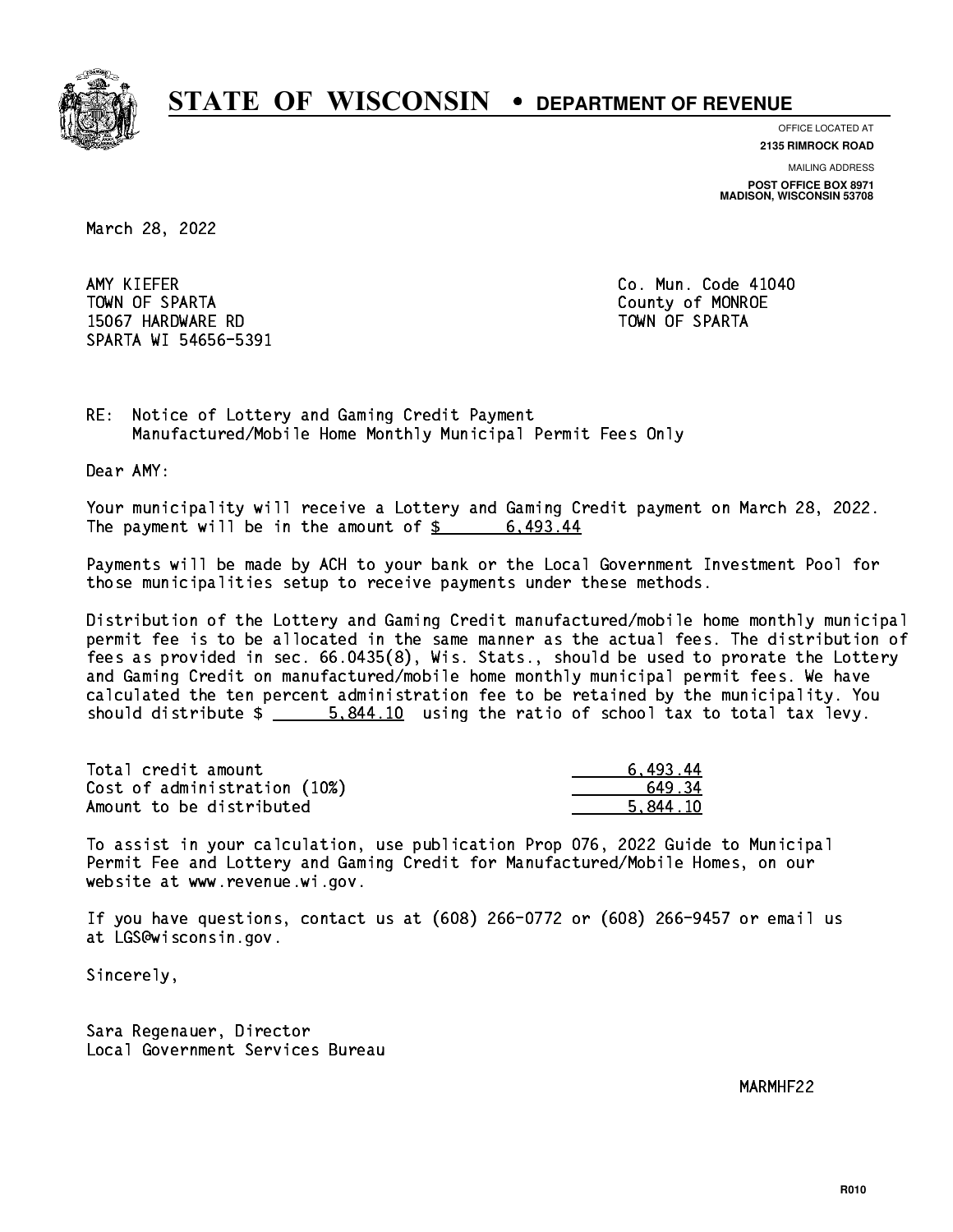

**OFFICE LOCATED AT 2135 RIMROCK ROAD**

**MAILING ADDRESS**

**POST OFFICE BOX 8971 MADISON, WISCONSIN 53708**

March 28, 2022

 TERESA HUBERT Co. Mun. Code 41042 TOWN OF TOMAH County of MONROE 17510 IOWA RD TOWN OF TOMAH TOMAH WI 54660-6671

RE: Notice of Lottery and Gaming Credit Payment Manufactured/Mobile Home Monthly Municipal Permit Fees Only

Dear TERESA:

 Your municipality will receive a Lottery and Gaming Credit payment on March 28, 2022. The payment will be in the amount of  $\frac{200.00}{200}$ 

 Payments will be made by ACH to your bank or the Local Government Investment Pool for those municipalities setup to receive payments under these methods.

 Distribution of the Lottery and Gaming Credit manufactured/mobile home monthly municipal permit fee is to be allocated in the same manner as the actual fees. The distribution of fees as provided in sec. 66.0435(8), Wis. Stats., should be used to prorate the Lottery and Gaming Credit on manufactured/mobile home monthly municipal permit fees. We have calculated the ten percent administration fee to be retained by the municipality. You should distribute  $\frac{1,080.00}{1,080.00}$  using the ratio of school tax to total tax levy.

| Total credit amount          | 1,200.00 |
|------------------------------|----------|
| Cost of administration (10%) | 120.00   |
| Amount to be distributed     | 1.080.00 |

 To assist in your calculation, use publication Prop 076, 2022 Guide to Municipal Permit Fee and Lottery and Gaming Credit for Manufactured/Mobile Homes, on our website at www.revenue.wi.gov.

 If you have questions, contact us at (608) 266-0772 or (608) 266-9457 or email us at LGS@wisconsin.gov.

Sincerely,

 Sara Regenauer, Director Local Government Services Bureau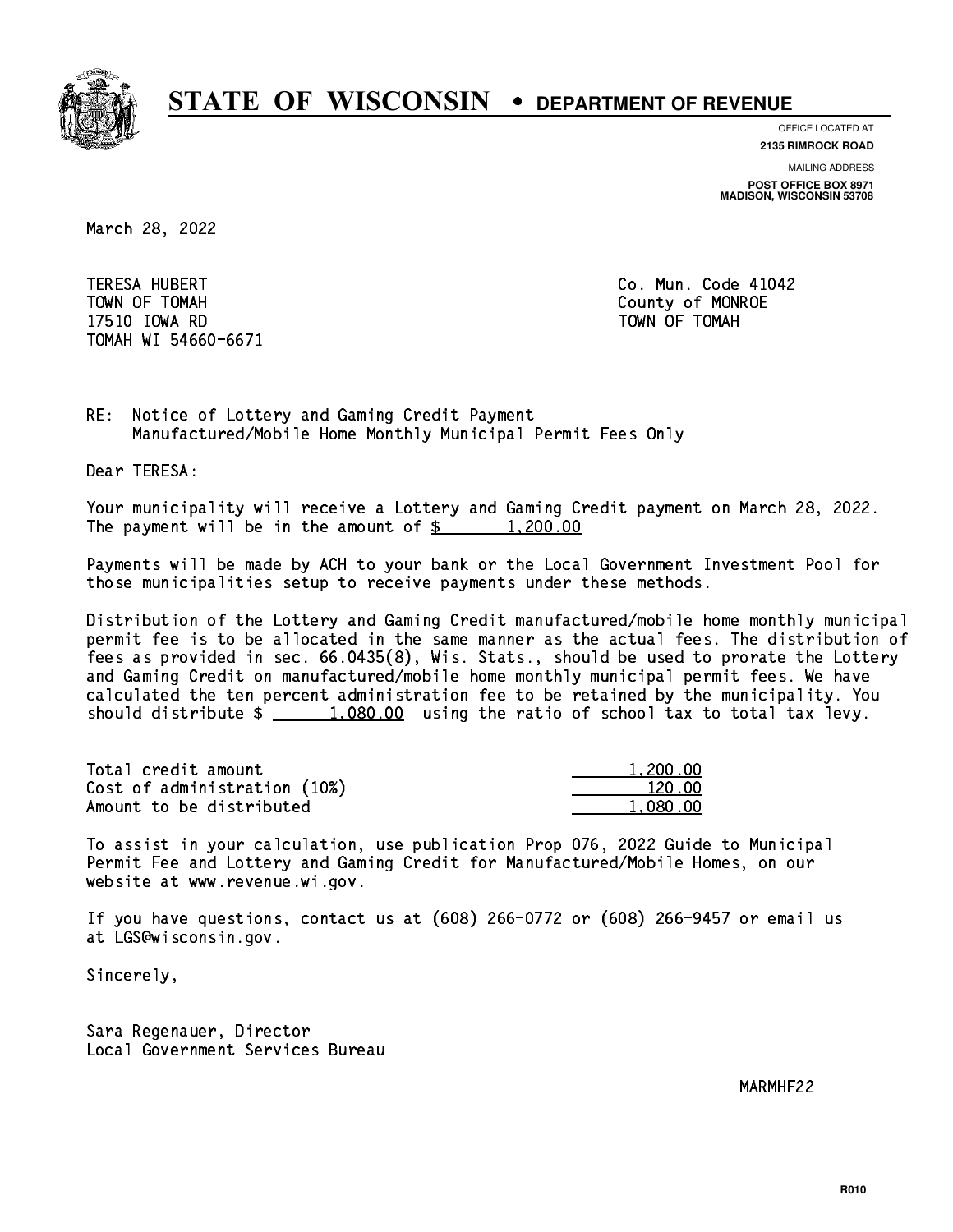

**OFFICE LOCATED AT**

**2135 RIMROCK ROAD**

**MAILING ADDRESS POST OFFICE BOX 8971 MADISON, WISCONSIN 53708**

March 28, 2022

 TAMMY L BEKKUM Co. Mun. Code 41111 VILLAGE OF CASHTON COUNTY OF MONROE 811 MAIN ST VILLAGE OF CASHTON CASHTON WI 54619-0188

RE: Notice of Lottery and Gaming Credit Payment Manufactured/Mobile Home Monthly Municipal Permit Fees Only

Dear TAMMY:

 Your municipality will receive a Lottery and Gaming Credit payment on March 28, 2022. The payment will be in the amount of  $\frac{2}{3}$  14,024.40

 Payments will be made by ACH to your bank or the Local Government Investment Pool for those municipalities setup to receive payments under these methods.

 Distribution of the Lottery and Gaming Credit manufactured/mobile home monthly municipal permit fee is to be allocated in the same manner as the actual fees. The distribution of fees as provided in sec. 66.0435(8), Wis. Stats., should be used to prorate the Lottery and Gaming Credit on manufactured/mobile home monthly municipal permit fees. We have calculated the ten percent administration fee to be retained by the municipality. You should distribute  $\frac{2}{2}$   $\frac{12,621.96}{2}$  using the ratio of school tax to total tax levy.

| Total credit amount          | 14.024.40 |
|------------------------------|-----------|
| Cost of administration (10%) | 1.402.44  |
| Amount to be distributed     | 12.621.96 |

 To assist in your calculation, use publication Prop 076, 2022 Guide to Municipal Permit Fee and Lottery and Gaming Credit for Manufactured/Mobile Homes, on our website at www.revenue.wi.gov.

 If you have questions, contact us at (608) 266-0772 or (608) 266-9457 or email us at LGS@wisconsin.gov.

Sincerely,

 Sara Regenauer, Director Local Government Services Bureau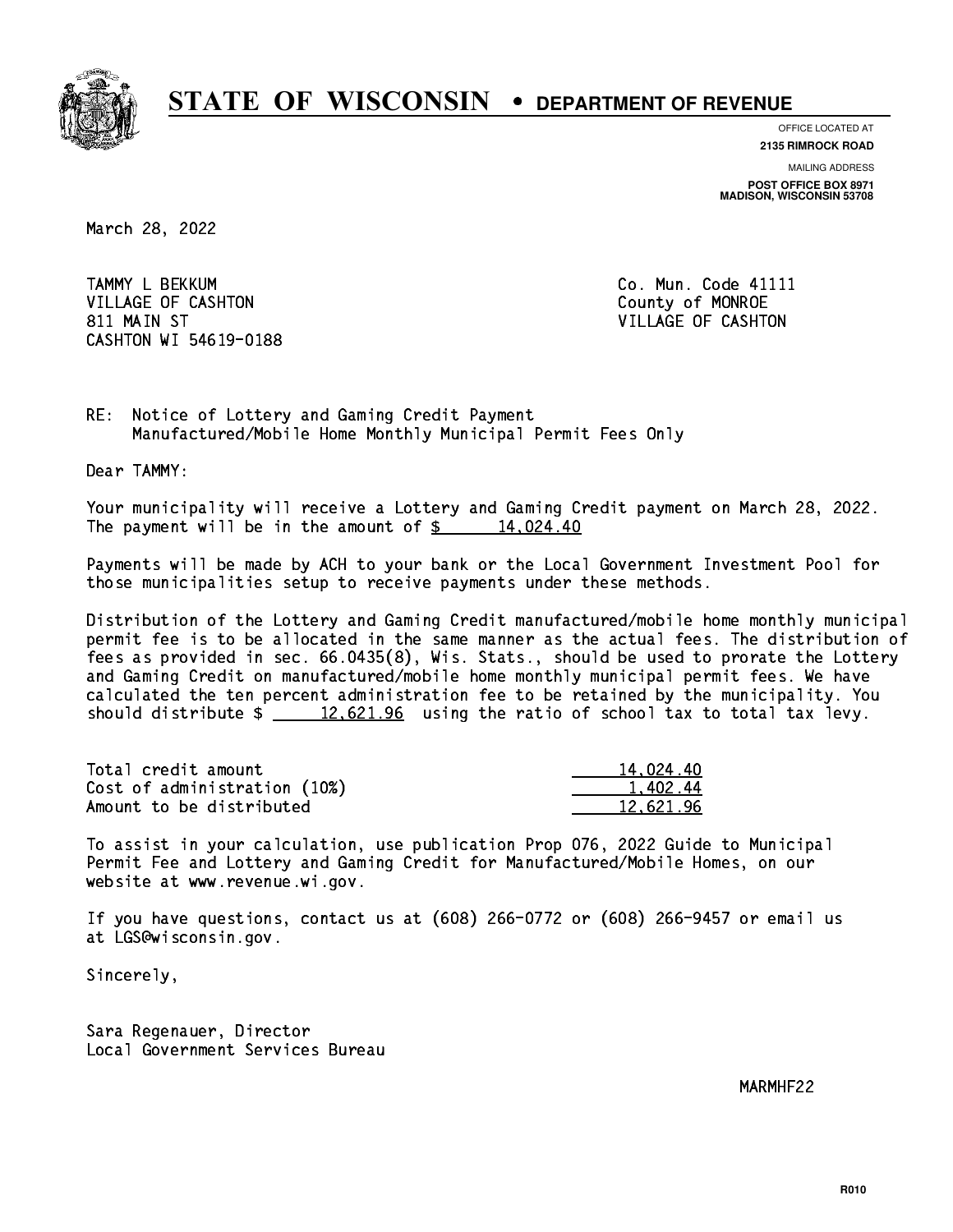

**OFFICE LOCATED AT 2135 RIMROCK ROAD**

**MAILING ADDRESS**

**POST OFFICE BOX 8971 MADISON, WISCONSIN 53708**

March 28, 2022

JOANN CRAM VILLAGE OF OAKDALE COUNTY OF MONROE 133 WELL DRIVE, PO BOX 87 VILLAGE OF OAKDALE OAKDALE WI 54649-0087

Co. Mun. Code 41165

RE: Notice of Lottery and Gaming Credit Payment Manufactured/Mobile Home Monthly Municipal Permit Fees Only

Dear JOANN:

 Your municipality will receive a Lottery and Gaming Credit payment on March 28, 2022. The payment will be in the amount of  $\frac{246.72}{2}$ 

 Payments will be made by ACH to your bank or the Local Government Investment Pool for those municipalities setup to receive payments under these methods.

 Distribution of the Lottery and Gaming Credit manufactured/mobile home monthly municipal permit fee is to be allocated in the same manner as the actual fees. The distribution of fees as provided in sec. 66.0435(8), Wis. Stats., should be used to prorate the Lottery and Gaming Credit on manufactured/mobile home monthly municipal permit fees. We have calculated the ten percent administration fee to be retained by the municipality. You should distribute  $\frac{222.05}{\frac{222.05}{\frac{222.05}{\frac{222.05}{\frac{222.05}{\frac{222.05}{\frac{222.05}{\frac{222.05}{\frac{222.05}{\frac{222.05}{\frac{222.05}{\frac{222.05}{\frac{222.05}{\frac{222.05}{\frac{222.05}{\frac{222.05}{\frac{222.05}{\frac{222.05}{\frac{222.05}{\frac{222.05}{\frac$ 

Total credit amount Cost of administration (10%) Amount to be distributed

| 5.72   |
|--------|
| 4.67   |
| 222 N5 |

 To assist in your calculation, use publication Prop 076, 2022 Guide to Municipal Permit Fee and Lottery and Gaming Credit for Manufactured/Mobile Homes, on our website at www.revenue.wi.gov.

 If you have questions, contact us at (608) 266-0772 or (608) 266-9457 or email us at LGS@wisconsin.gov.

Sincerely,

 Sara Regenauer, Director Local Government Services Bureau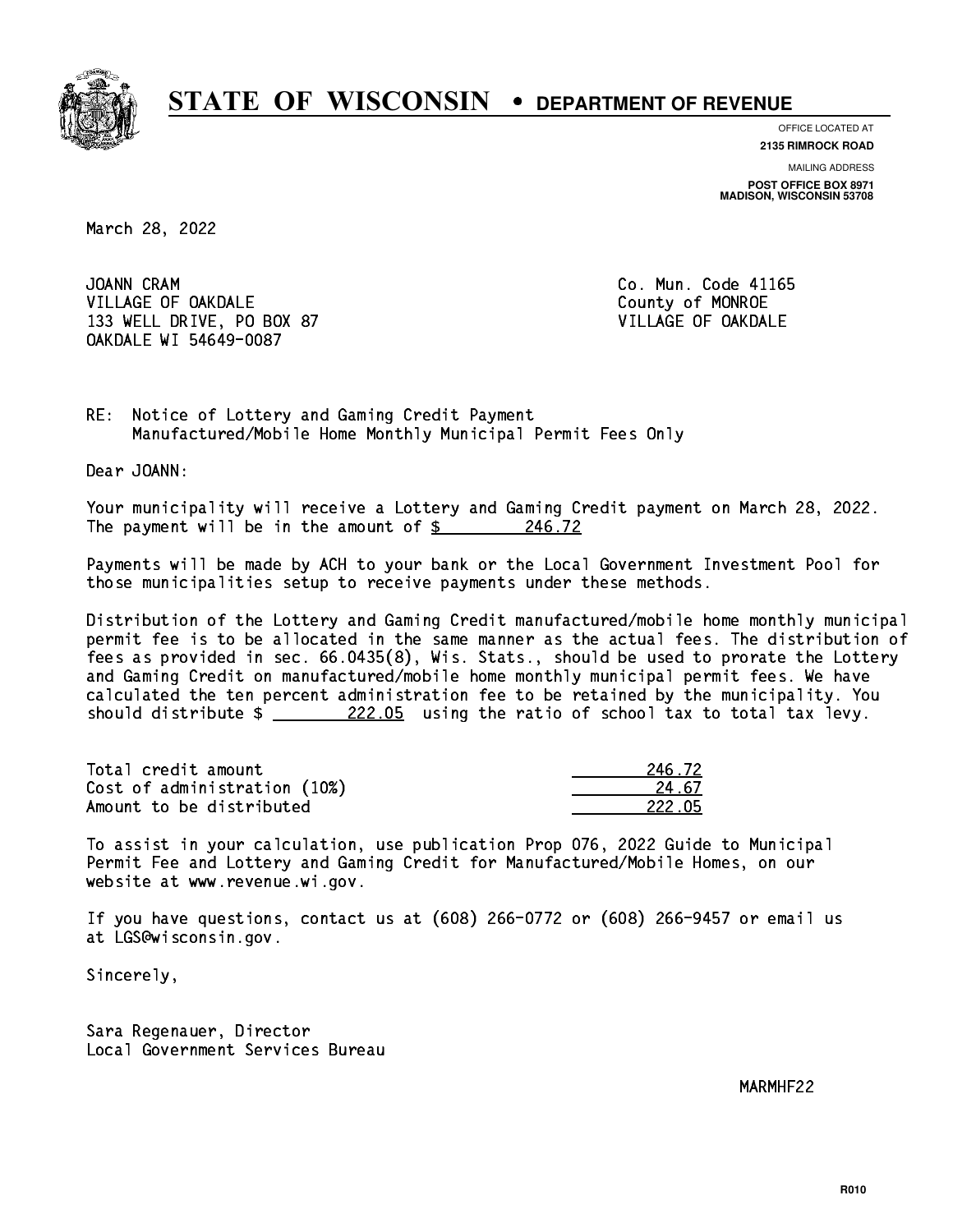

**OFFICE LOCATED AT**

**2135 RIMROCK ROAD**

**MAILING ADDRESS**

**POST OFFICE BOX 8971 MADISON, WISCONSIN 53708**

March 28, 2022

 MARK D SUND Co. Mun. Code 41281 CITY OF SPARTA County of MONROE 201 W OAK ST CITY OF SPARTA SPARTA WI 54656-2148

RE: Notice of Lottery and Gaming Credit Payment Manufactured/Mobile Home Monthly Municipal Permit Fees Only

Dear MARK:

 Your municipality will receive a Lottery and Gaming Credit payment on March 28, 2022. The payment will be in the amount of \$ 51,513.61 \_\_\_\_\_\_\_\_\_\_\_\_\_\_\_\_

 Payments will be made by ACH to your bank or the Local Government Investment Pool for those municipalities setup to receive payments under these methods.

 Distribution of the Lottery and Gaming Credit manufactured/mobile home monthly municipal permit fee is to be allocated in the same manner as the actual fees. The distribution of fees as provided in sec. 66.0435(8), Wis. Stats., should be used to prorate the Lottery and Gaming Credit on manufactured/mobile home monthly municipal permit fees. We have calculated the ten percent administration fee to be retained by the municipality. You should distribute  $\frac{46,362.25}{2}$  using the ratio of school tax to total tax levy.

| Total credit amount          | 51, 513, 61 |
|------------------------------|-------------|
| Cost of administration (10%) | 5.151.36    |
| Amount to be distributed     | 46.362.25   |

 To assist in your calculation, use publication Prop 076, 2022 Guide to Municipal Permit Fee and Lottery and Gaming Credit for Manufactured/Mobile Homes, on our website at www.revenue.wi.gov.

 If you have questions, contact us at (608) 266-0772 or (608) 266-9457 or email us at LGS@wisconsin.gov.

Sincerely,

 Sara Regenauer, Director Local Government Services Bureau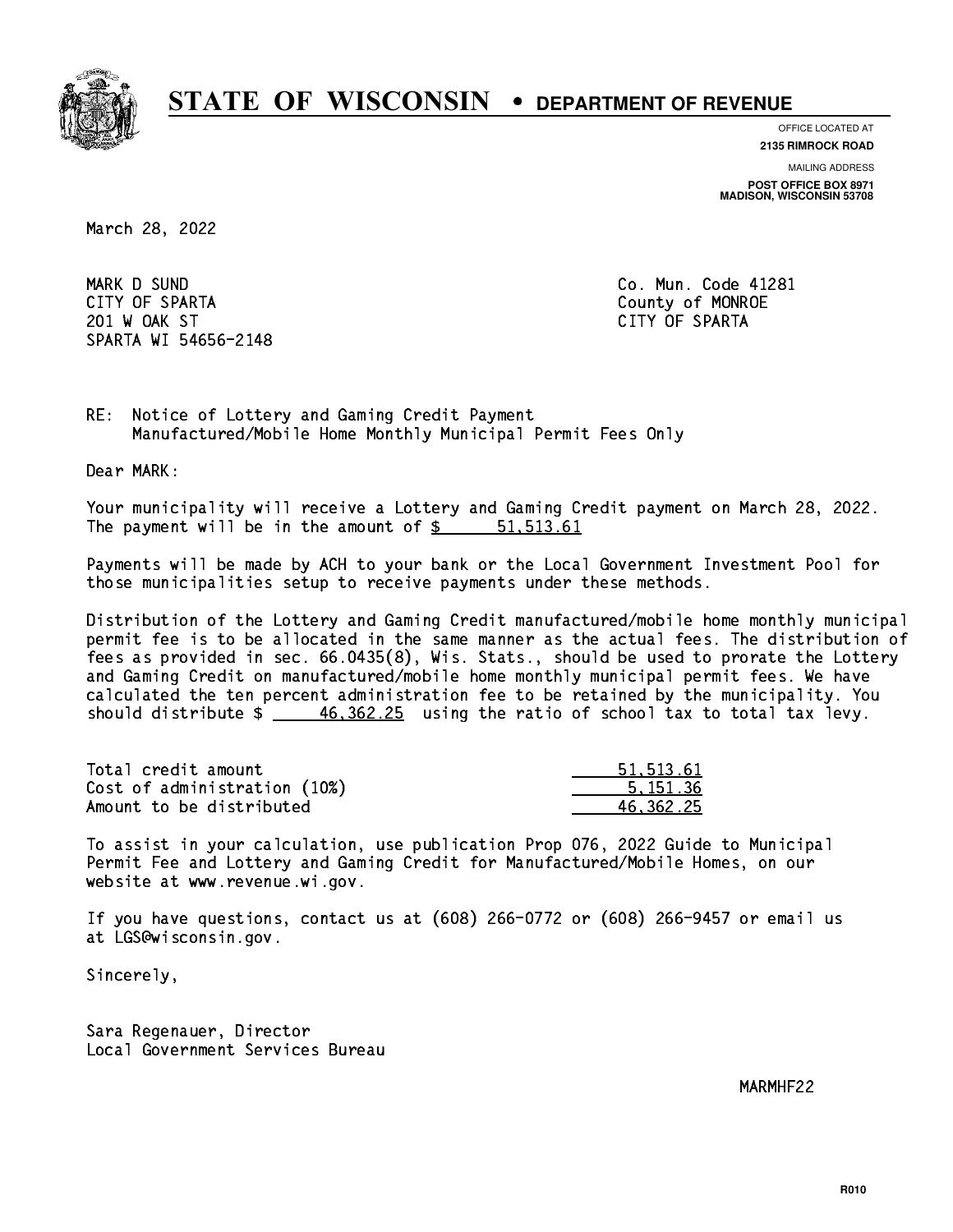

**OFFICE LOCATED AT**

**MAILING ADDRESS 2135 RIMROCK ROAD**

**POST OFFICE BOX 8971 MADISON, WISCONSIN 53708**

March 28, 2022

 MOLLY POWELL Co. Mun. Code 41286 CITY OF TOMAH County of MONROE 819 SUPERIOR AVE CITY OF TOMAH TOMAH WI 54660-2046

RE: Notice of Lottery and Gaming Credit Payment Manufactured/Mobile Home Monthly Municipal Permit Fees Only

Dear MOLLY:

 Your municipality will receive a Lottery and Gaming Credit payment on March 28, 2022. The payment will be in the amount of  $\frac{25,127.52}{25,127.52}$ 

 Payments will be made by ACH to your bank or the Local Government Investment Pool for those municipalities setup to receive payments under these methods.

 Distribution of the Lottery and Gaming Credit manufactured/mobile home monthly municipal permit fee is to be allocated in the same manner as the actual fees. The distribution of fees as provided in sec. 66.0435(8), Wis. Stats., should be used to prorate the Lottery and Gaming Credit on manufactured/mobile home monthly municipal permit fees. We have calculated the ten percent administration fee to be retained by the municipality. You should distribute  $\frac{22,614.77}{2}$  using the ratio of school tax to total tax levy.

| Total credit amount          | 25, 127, 52 |
|------------------------------|-------------|
| Cost of administration (10%) | 2.512.75    |
| Amount to be distributed     | 22.614.77   |

 To assist in your calculation, use publication Prop 076, 2022 Guide to Municipal Permit Fee and Lottery and Gaming Credit for Manufactured/Mobile Homes, on our website at www.revenue.wi.gov.

 If you have questions, contact us at (608) 266-0772 or (608) 266-9457 or email us at LGS@wisconsin.gov.

Sincerely,

 Sara Regenauer, Director Local Government Services Bureau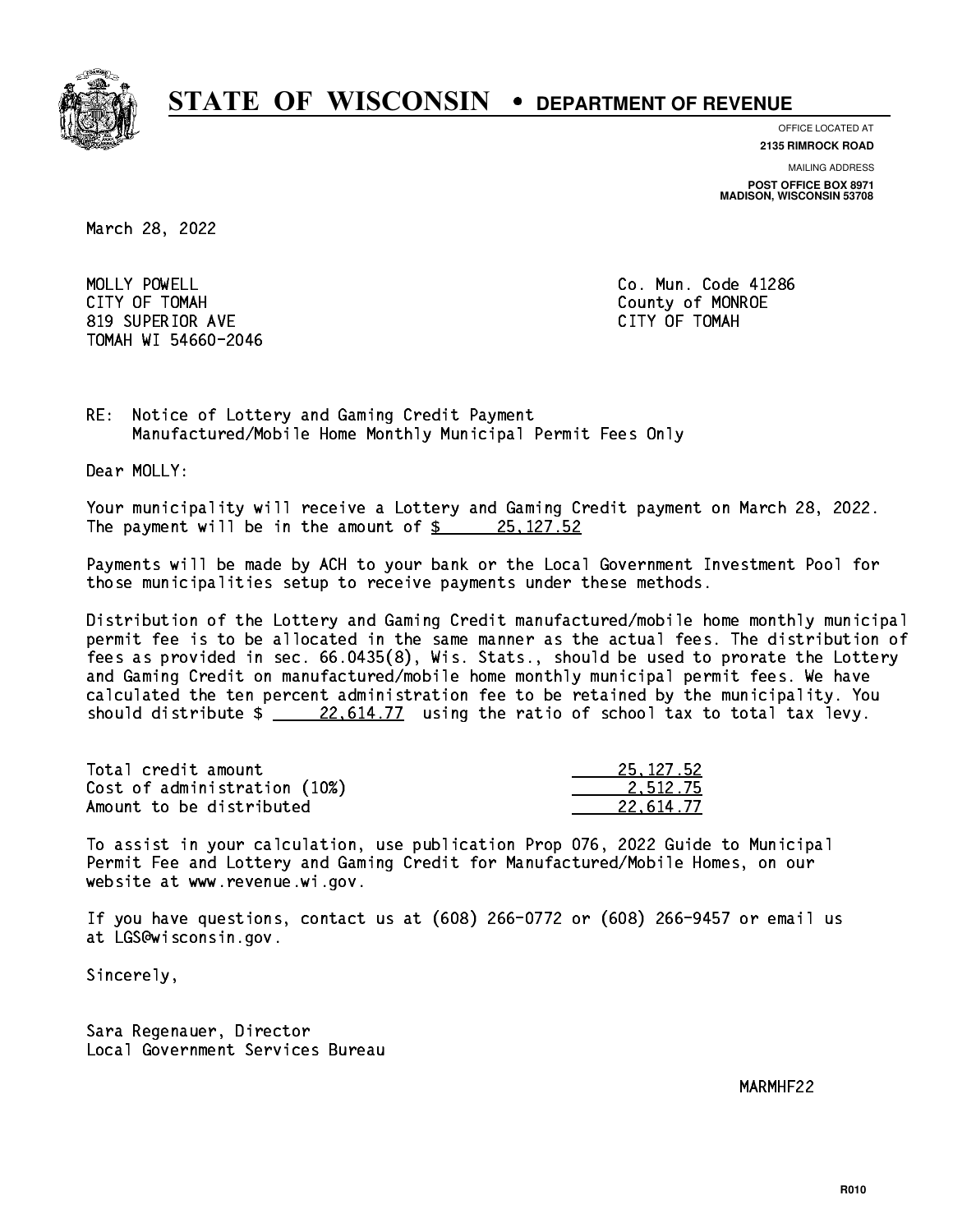

**OFFICE LOCATED AT**

**2135 RIMROCK ROAD**

**MAILING ADDRESS POST OFFICE BOX 8971 MADISON, WISCONSIN 53708**

March 28, 2022

 MAE MICOLICHEK Co. Mun. Code 42012 TOWN OF CHASE County of OCONTO 8481 COUNTY ROAD S TOWN OF CHASE PULASKI WI 54162

RE: Notice of Lottery and Gaming Credit Payment Manufactured/Mobile Home Monthly Municipal Permit Fees Only

Dear MAE:

 Your municipality will receive a Lottery and Gaming Credit payment on March 28, 2022. The payment will be in the amount of  $\frac{2}{3}$  1,009.32

 Payments will be made by ACH to your bank or the Local Government Investment Pool for those municipalities setup to receive payments under these methods.

 Distribution of the Lottery and Gaming Credit manufactured/mobile home monthly municipal permit fee is to be allocated in the same manner as the actual fees. The distribution of fees as provided in sec. 66.0435(8), Wis. Stats., should be used to prorate the Lottery and Gaming Credit on manufactured/mobile home monthly municipal permit fees. We have calculated the ten percent administration fee to be retained by the municipality. You should distribute  $\frac{208.39}{208.39}$  using the ratio of school tax to total tax levy.

| Total credit amount          | 1.009.32 |
|------------------------------|----------|
| Cost of administration (10%) | 100.93   |
| Amount to be distributed     | 908.39   |

 To assist in your calculation, use publication Prop 076, 2022 Guide to Municipal Permit Fee and Lottery and Gaming Credit for Manufactured/Mobile Homes, on our website at www.revenue.wi.gov.

 If you have questions, contact us at (608) 266-0772 or (608) 266-9457 or email us at LGS@wisconsin.gov.

Sincerely,

 Sara Regenauer, Director Local Government Services Bureau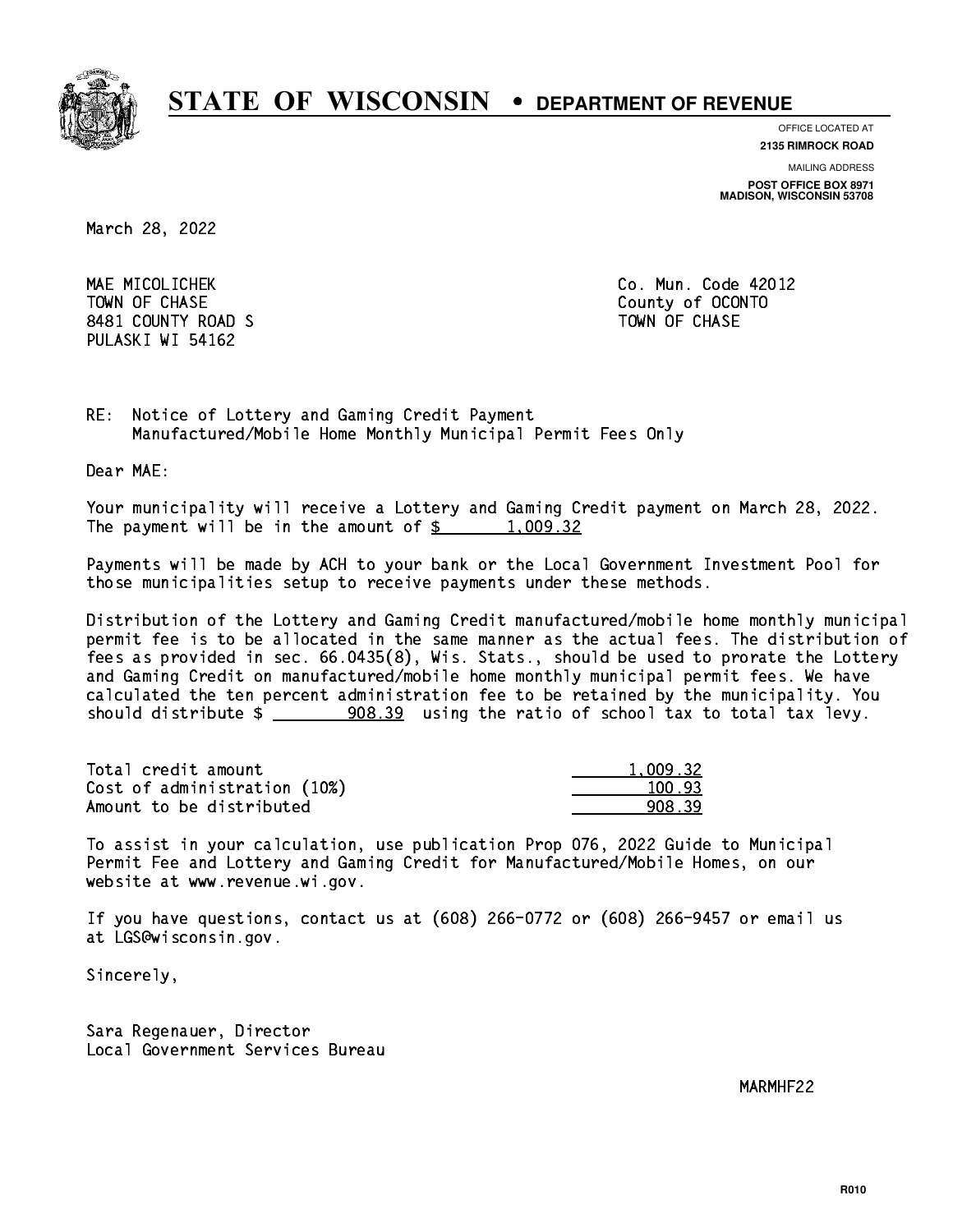

**OFFICE LOCATED AT**

**2135 RIMROCK ROAD**

**MAILING ADDRESS POST OFFICE BOX 8971 MADISON, WISCONSIN 53708**

March 28, 2022

LISA GLINSKI TOWN OF LITTLE SUAMICO **COUNTY COUNTY COUNTY**  5964A COUNTY ROAD S TOWN OF LITTLE SUAMICO SOBIESKI WI 54171-9713

Co. Mun. Code 42024

RE: Notice of Lottery and Gaming Credit Payment Manufactured/Mobile Home Monthly Municipal Permit Fees Only

Dear LISA:

 Your municipality will receive a Lottery and Gaming Credit payment on March 28, 2022. The payment will be in the amount of  $\frac{2}{3}$  12,309.12

 Payments will be made by ACH to your bank or the Local Government Investment Pool for those municipalities setup to receive payments under these methods.

 Distribution of the Lottery and Gaming Credit manufactured/mobile home monthly municipal permit fee is to be allocated in the same manner as the actual fees. The distribution of fees as provided in sec. 66.0435(8), Wis. Stats., should be used to prorate the Lottery and Gaming Credit on manufactured/mobile home monthly municipal permit fees. We have calculated the ten percent administration fee to be retained by the municipality. You should distribute  $\frac{11,078.21}{2}$  using the ratio of school tax to total tax levy.

| Total credit amount          | 12,309.12 |
|------------------------------|-----------|
| Cost of administration (10%) | 1.230.91  |
| Amount to be distributed     | 11.078.21 |

 To assist in your calculation, use publication Prop 076, 2022 Guide to Municipal Permit Fee and Lottery and Gaming Credit for Manufactured/Mobile Homes, on our website at www.revenue.wi.gov.

 If you have questions, contact us at (608) 266-0772 or (608) 266-9457 or email us at LGS@wisconsin.gov.

Sincerely,

 Sara Regenauer, Director Local Government Services Bureau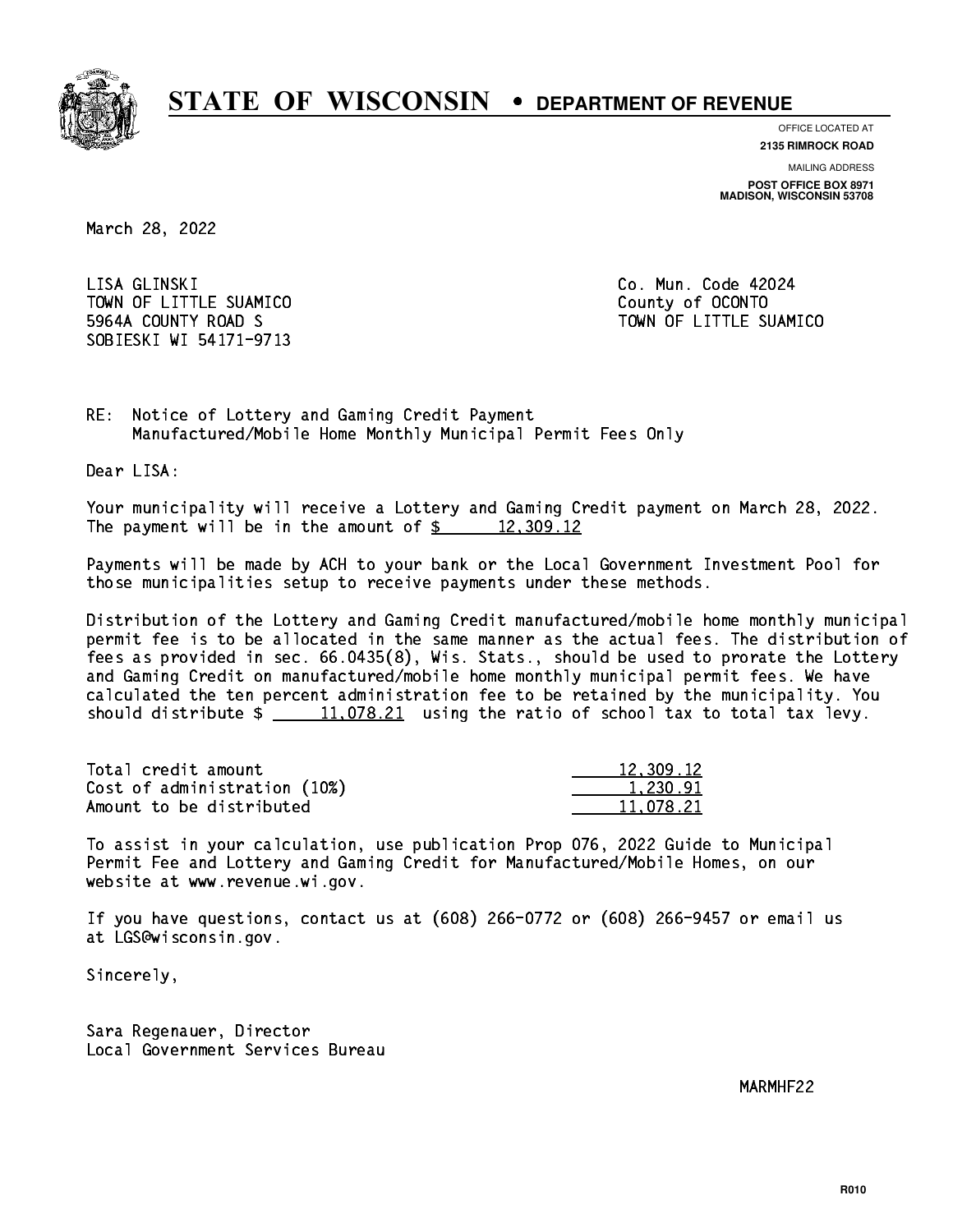

**OFFICE LOCATED AT**

**2135 RIMROCK ROAD**

**MAILING ADDRESS POST OFFICE BOX 8971 MADISON, WISCONSIN 53708**

March 28, 2022

 TANYA PETERSON Co. Mun. Code 42040 TOWN OF STILES County of OCONTO PO BOX 56 PO BOX 56 TOWN OF STILES OCONTO FALLS WI 54154

RE: Notice of Lottery and Gaming Credit Payment Manufactured/Mobile Home Monthly Municipal Permit Fees Only

Dear TANYA:

 Your municipality will receive a Lottery and Gaming Credit payment on March 28, 2022. The payment will be in the amount of  $\frac{2}{3}$  4,812.84

 Payments will be made by ACH to your bank or the Local Government Investment Pool for those municipalities setup to receive payments under these methods.

 Distribution of the Lottery and Gaming Credit manufactured/mobile home monthly municipal permit fee is to be allocated in the same manner as the actual fees. The distribution of fees as provided in sec. 66.0435(8), Wis. Stats., should be used to prorate the Lottery and Gaming Credit on manufactured/mobile home monthly municipal permit fees. We have calculated the ten percent administration fee to be retained by the municipality. You should distribute  $\frac{4}{3}$   $\frac{4}{3}$ .  $\frac{331.56}{30}$  using the ratio of school tax to total tax levy.

| Total credit amount          | 4.812.84 |
|------------------------------|----------|
| Cost of administration (10%) | 481.28   |
| Amount to be distributed     | 4.331.56 |

 To assist in your calculation, use publication Prop 076, 2022 Guide to Municipal Permit Fee and Lottery and Gaming Credit for Manufactured/Mobile Homes, on our website at www.revenue.wi.gov.

 If you have questions, contact us at (608) 266-0772 or (608) 266-9457 or email us at LGS@wisconsin.gov.

Sincerely,

 Sara Regenauer, Director Local Government Services Bureau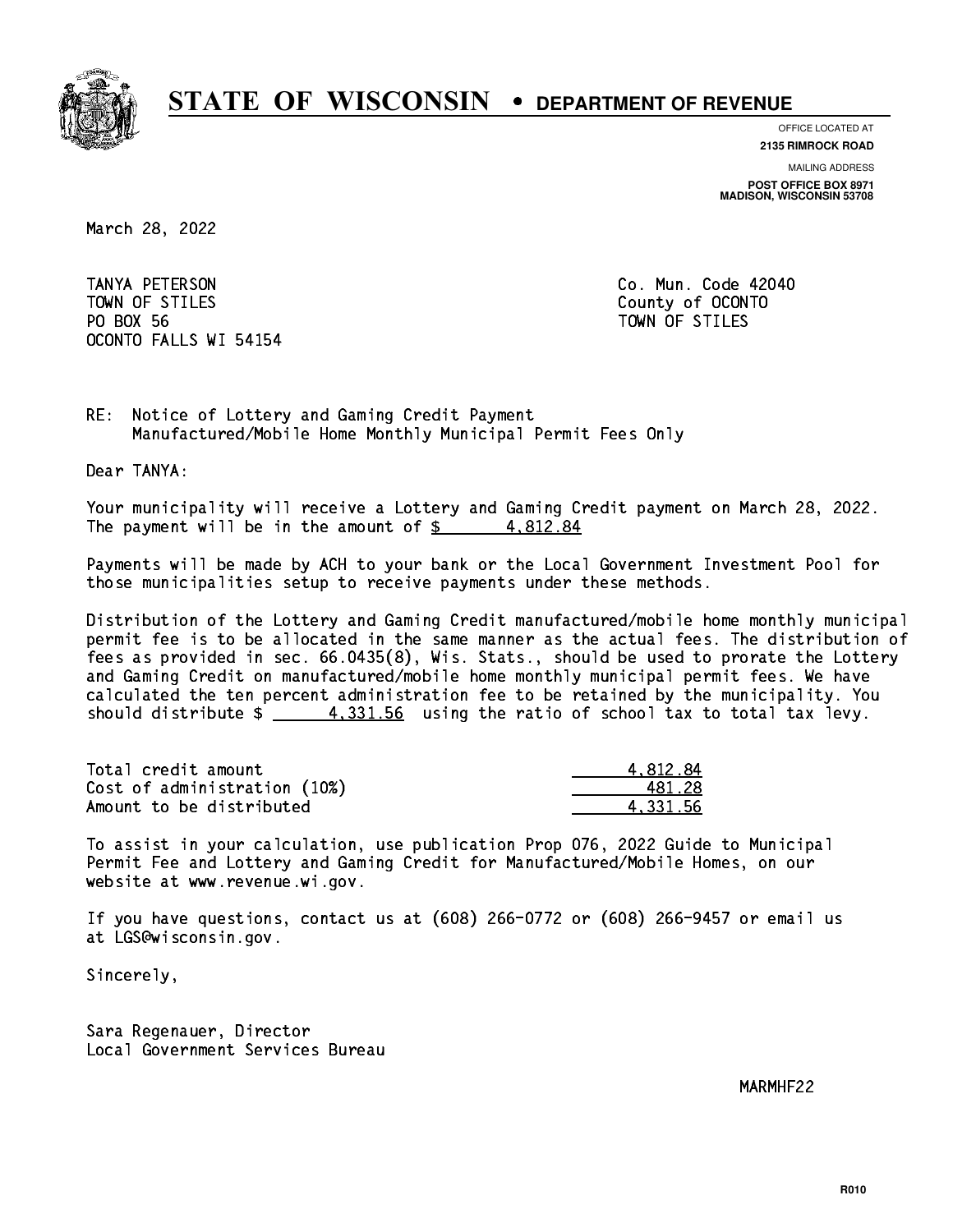

**OFFICE LOCATED AT**

**2135 RIMROCK ROAD**

**MAILING ADDRESS POST OFFICE BOX 8971 MADISON, WISCONSIN 53708**

March 28, 2022

**BETH HARTMAN**  TOWN OF TOWNSEND County of OCONTO PO BOX 111 PO BOX 111 TOWN OF TOWNSEND TOWNSEND WI 54175-0111

Co. Mun. Code 42042

RE: Notice of Lottery and Gaming Credit Payment Manufactured/Mobile Home Monthly Municipal Permit Fees Only

Dear BETH:

 Your municipality will receive a Lottery and Gaming Credit payment on March 28, 2022. The payment will be in the amount of  $\frac{25}{3}$ 498.45

 Payments will be made by ACH to your bank or the Local Government Investment Pool for those municipalities setup to receive payments under these methods.

 Distribution of the Lottery and Gaming Credit manufactured/mobile home monthly municipal permit fee is to be allocated in the same manner as the actual fees. The distribution of fees as provided in sec. 66.0435(8), Wis. Stats., should be used to prorate the Lottery and Gaming Credit on manufactured/mobile home monthly municipal permit fees. We have calculated the ten percent administration fee to be retained by the municipality. You should distribute \$ 448.61 using the ratio of school tax to total tax levy. \_\_\_\_\_\_\_\_\_\_\_\_\_\_

| Total credit amount          | 498.45 |
|------------------------------|--------|
| Cost of administration (10%) | 19 R1  |
| Amount to be distributed     | 448 G1 |

 To assist in your calculation, use publication Prop 076, 2022 Guide to Municipal Permit Fee and Lottery and Gaming Credit for Manufactured/Mobile Homes, on our website at www.revenue.wi.gov.

 If you have questions, contact us at (608) 266-0772 or (608) 266-9457 or email us at LGS@wisconsin.gov.

Sincerely,

 Sara Regenauer, Director Local Government Services Bureau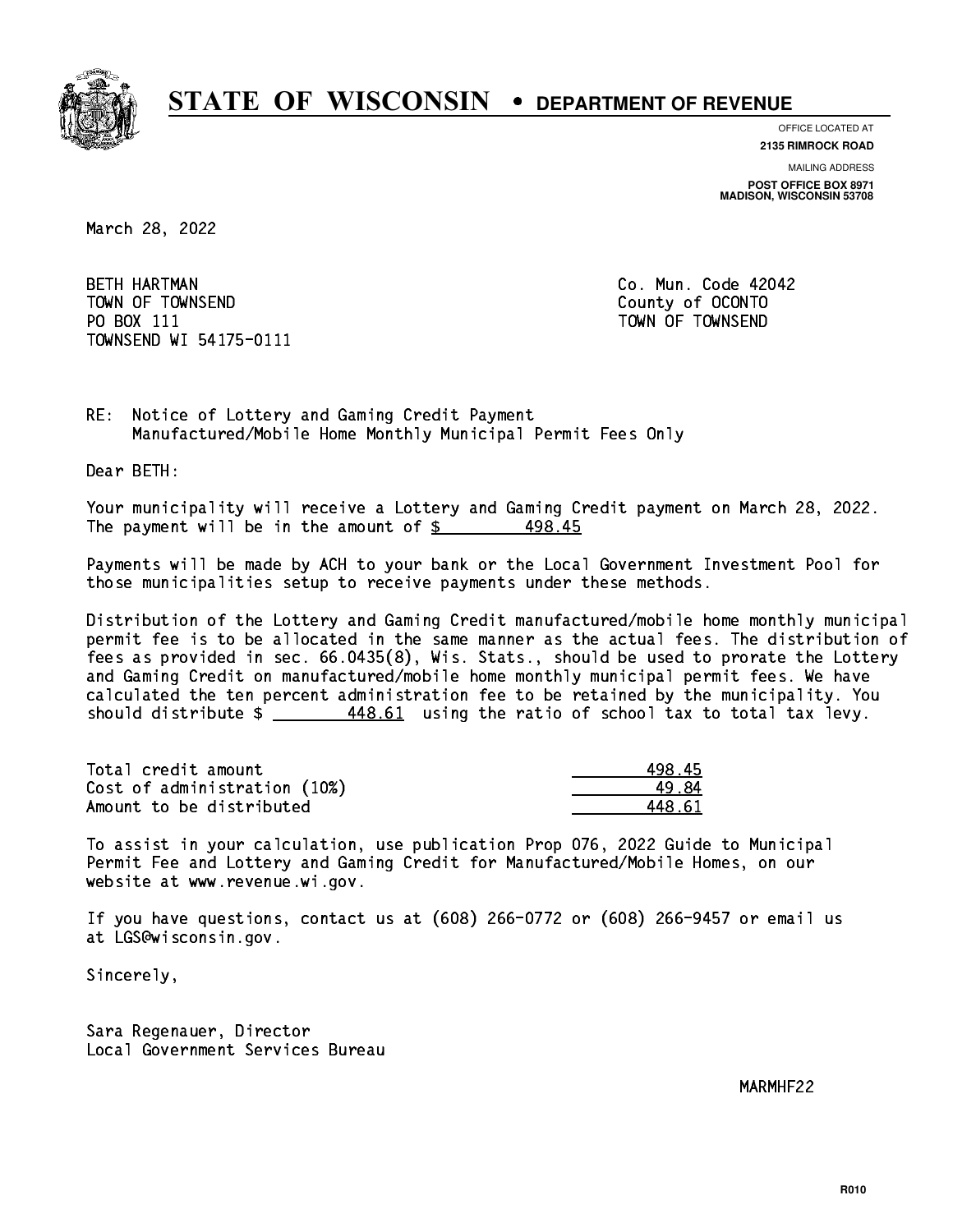

**OFFICE LOCATED AT**

**2135 RIMROCK ROAD**

**MAILING ADDRESS POST OFFICE BOX 8971 MADISON, WISCONSIN 53708**

March 28, 2022

 KIM GRUETZMACHER Co. Mun. Code 42181 VILLAGE OF SURING COUNTY OF COUNTY OF SURING PO BOX 31, 604 E MAIN STREET VILLAGE OF SURING SURING WI 54174-0031

RE: Notice of Lottery and Gaming Credit Payment Manufactured/Mobile Home Monthly Municipal Permit Fees Only

Dear KIM:

 Your municipality will receive a Lottery and Gaming Credit payment on March 28, 2022. The payment will be in the amount of \$ 541.68 \_\_\_\_\_\_\_\_\_\_\_\_\_\_\_\_

 Payments will be made by ACH to your bank or the Local Government Investment Pool for those municipalities setup to receive payments under these methods.

 Distribution of the Lottery and Gaming Credit manufactured/mobile home monthly municipal permit fee is to be allocated in the same manner as the actual fees. The distribution of fees as provided in sec. 66.0435(8), Wis. Stats., should be used to prorate the Lottery and Gaming Credit on manufactured/mobile home monthly municipal permit fees. We have calculated the ten percent administration fee to be retained by the municipality. You should distribute  $\frac{487.52}{1}$  using the ratio of school tax to total tax levy.

| Total credit amount          | 541.68 |
|------------------------------|--------|
| Cost of administration (10%) | 54 16  |
| Amount to be distributed     | 487 52 |

 To assist in your calculation, use publication Prop 076, 2022 Guide to Municipal Permit Fee and Lottery and Gaming Credit for Manufactured/Mobile Homes, on our website at www.revenue.wi.gov.

 If you have questions, contact us at (608) 266-0772 or (608) 266-9457 or email us at LGS@wisconsin.gov.

Sincerely,

 Sara Regenauer, Director Local Government Services Bureau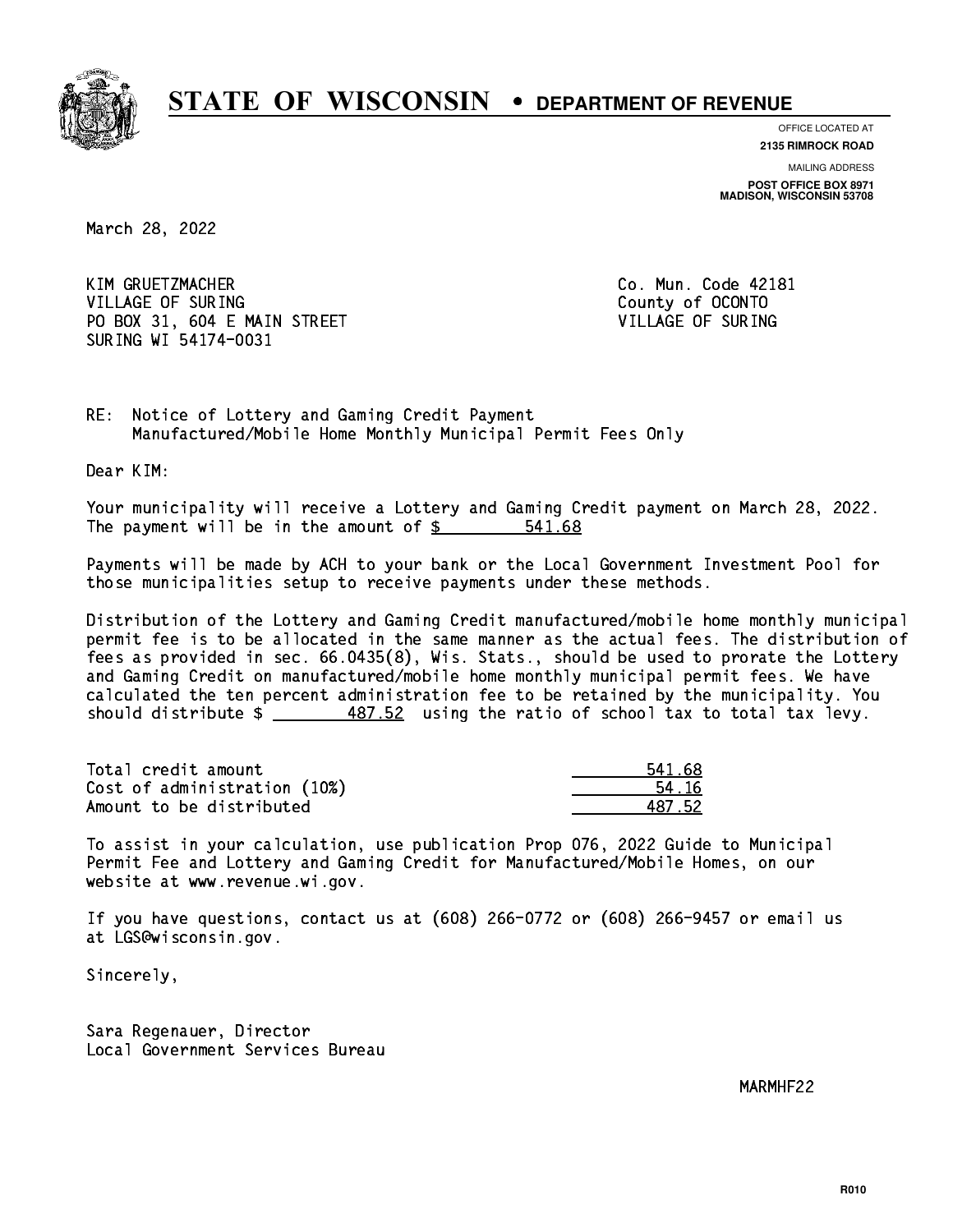

**OFFICE LOCATED AT**

**MAILING ADDRESS 2135 RIMROCK ROAD**

**POST OFFICE BOX 8971 MADISON, WISCONSIN 53708**

March 28, 2022

 CHELSEA ANDERSON Co. Mun. Code 42231 CITY OF GILLETT County of OCONTO 150 N MCKENZIE AVE **CITY OF GILLETT** GILLETT WI 54124-9330

RE: Notice of Lottery and Gaming Credit Payment Manufactured/Mobile Home Monthly Municipal Permit Fees Only

Dear CHELSEA:

 Your municipality will receive a Lottery and Gaming Credit payment on March 28, 2022. The payment will be in the amount of  $\frac{2,210.28}{2}$ 

 Payments will be made by ACH to your bank or the Local Government Investment Pool for those municipalities setup to receive payments under these methods.

 Distribution of the Lottery and Gaming Credit manufactured/mobile home monthly municipal permit fee is to be allocated in the same manner as the actual fees. The distribution of fees as provided in sec. 66.0435(8), Wis. Stats., should be used to prorate the Lottery and Gaming Credit on manufactured/mobile home monthly municipal permit fees. We have calculated the ten percent administration fee to be retained by the municipality. You should distribute  $\frac{1,989.26}{1,989.26}$  using the ratio of school tax to total tax levy.

| Total credit amount          | 2.210.28 |
|------------------------------|----------|
| Cost of administration (10%) | 221.02   |
| Amount to be distributed     | 1,989.26 |

 To assist in your calculation, use publication Prop 076, 2022 Guide to Municipal Permit Fee and Lottery and Gaming Credit for Manufactured/Mobile Homes, on our website at www.revenue.wi.gov.

 If you have questions, contact us at (608) 266-0772 or (608) 266-9457 or email us at LGS@wisconsin.gov.

Sincerely,

 Sara Regenauer, Director Local Government Services Bureau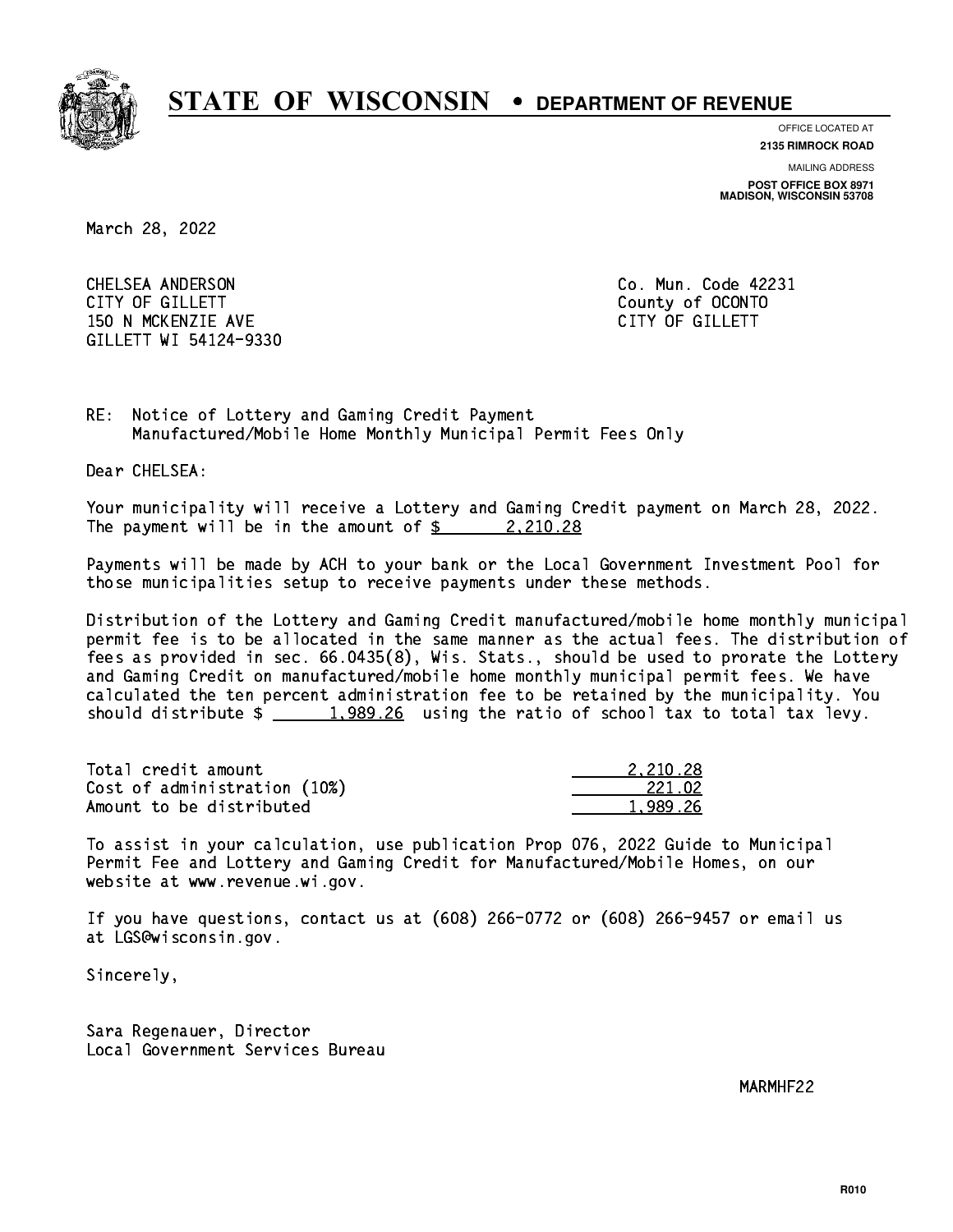

**OFFICE LOCATED AT**

**2135 RIMROCK ROAD**

**MAILING ADDRESS**

**POST OFFICE BOX 8971 MADISON, WISCONSIN 53708**

March 28, 2022

 BRITTANY BICKEL Co. Mun. Code 42265 CITY OF OCONTO County of OCONTO 1210 MAIN ST CITY OF OCONTO OCONTO WI 54153-1542

RE: Notice of Lottery and Gaming Credit Payment Manufactured/Mobile Home Monthly Municipal Permit Fees Only

Dear BRITTANY:

 Your municipality will receive a Lottery and Gaming Credit payment on March 28, 2022. The payment will be in the amount of \$ 5,880.48 \_\_\_\_\_\_\_\_\_\_\_\_\_\_\_\_

 Payments will be made by ACH to your bank or the Local Government Investment Pool for those municipalities setup to receive payments under these methods.

 Distribution of the Lottery and Gaming Credit manufactured/mobile home monthly municipal permit fee is to be allocated in the same manner as the actual fees. The distribution of fees as provided in sec. 66.0435(8), Wis. Stats., should be used to prorate the Lottery and Gaming Credit on manufactured/mobile home monthly municipal permit fees. We have calculated the ten percent administration fee to be retained by the municipality. You should distribute  $\frac{202.44}{20.292.44}$  using the ratio of school tax to total tax levy.

| Total credit amount          | 5,880.48 |
|------------------------------|----------|
| Cost of administration (10%) | 588.04   |
| Amount to be distributed     | 5.292.44 |

 To assist in your calculation, use publication Prop 076, 2022 Guide to Municipal Permit Fee and Lottery and Gaming Credit for Manufactured/Mobile Homes, on our website at www.revenue.wi.gov.

 If you have questions, contact us at (608) 266-0772 or (608) 266-9457 or email us at LGS@wisconsin.gov.

Sincerely,

 Sara Regenauer, Director Local Government Services Bureau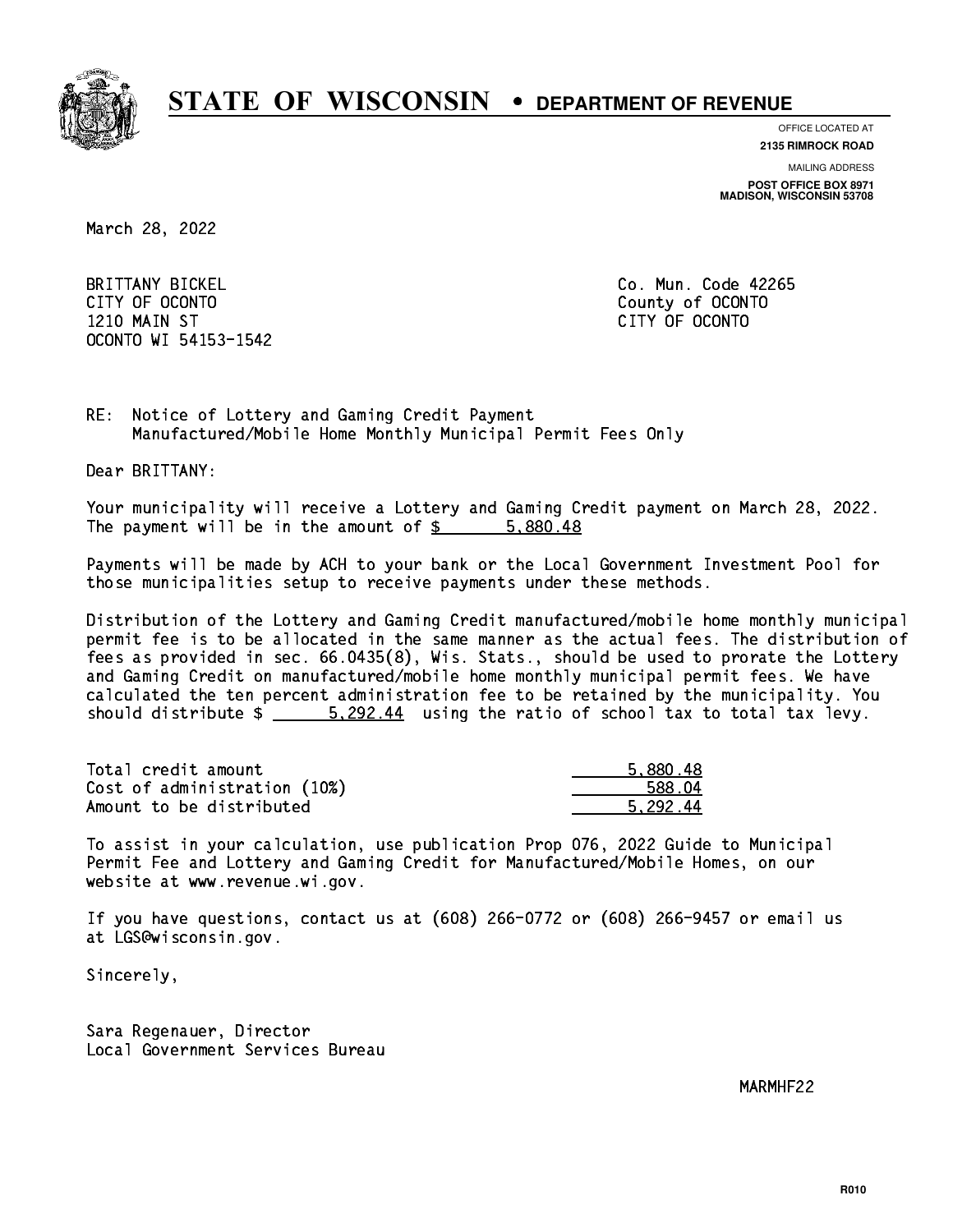

**OFFICE LOCATED AT**

**2135 RIMROCK ROAD**

**MAILING ADDRESS POST OFFICE BOX 8971 MADISON, WISCONSIN 53708**

March 28, 2022

 VICKI ROBERTS Co. Mun. Code 42266 CITY OF OCONTO FALLS **COUNTY COUNTY OF OCONTO** 500 N CHESTNUT AVE, PO BOX 70 CITY OF OCONTO FALLS OCONTO FALLS WI 54154-0070

RE: Notice of Lottery and Gaming Credit Payment Manufactured/Mobile Home Monthly Municipal Permit Fees Only

Dear VICKI:

 Your municipality will receive a Lottery and Gaming Credit payment on March 28, 2022. The payment will be in the amount of  $\frac{2}{3}$  1,304.64

 Payments will be made by ACH to your bank or the Local Government Investment Pool for those municipalities setup to receive payments under these methods.

 Distribution of the Lottery and Gaming Credit manufactured/mobile home monthly municipal permit fee is to be allocated in the same manner as the actual fees. The distribution of fees as provided in sec. 66.0435(8), Wis. Stats., should be used to prorate the Lottery and Gaming Credit on manufactured/mobile home monthly municipal permit fees. We have calculated the ten percent administration fee to be retained by the municipality. You should distribute  $\frac{1,174.18}{1,174.18}$  using the ratio of school tax to total tax levy.

| Total credit amount          | 1.304.64   |
|------------------------------|------------|
| Cost of administration (10%) | 130.46     |
| Amount to be distributed     | 1, 174, 18 |

 To assist in your calculation, use publication Prop 076, 2022 Guide to Municipal Permit Fee and Lottery and Gaming Credit for Manufactured/Mobile Homes, on our website at www.revenue.wi.gov.

 If you have questions, contact us at (608) 266-0772 or (608) 266-9457 or email us at LGS@wisconsin.gov.

Sincerely,

 Sara Regenauer, Director Local Government Services Bureau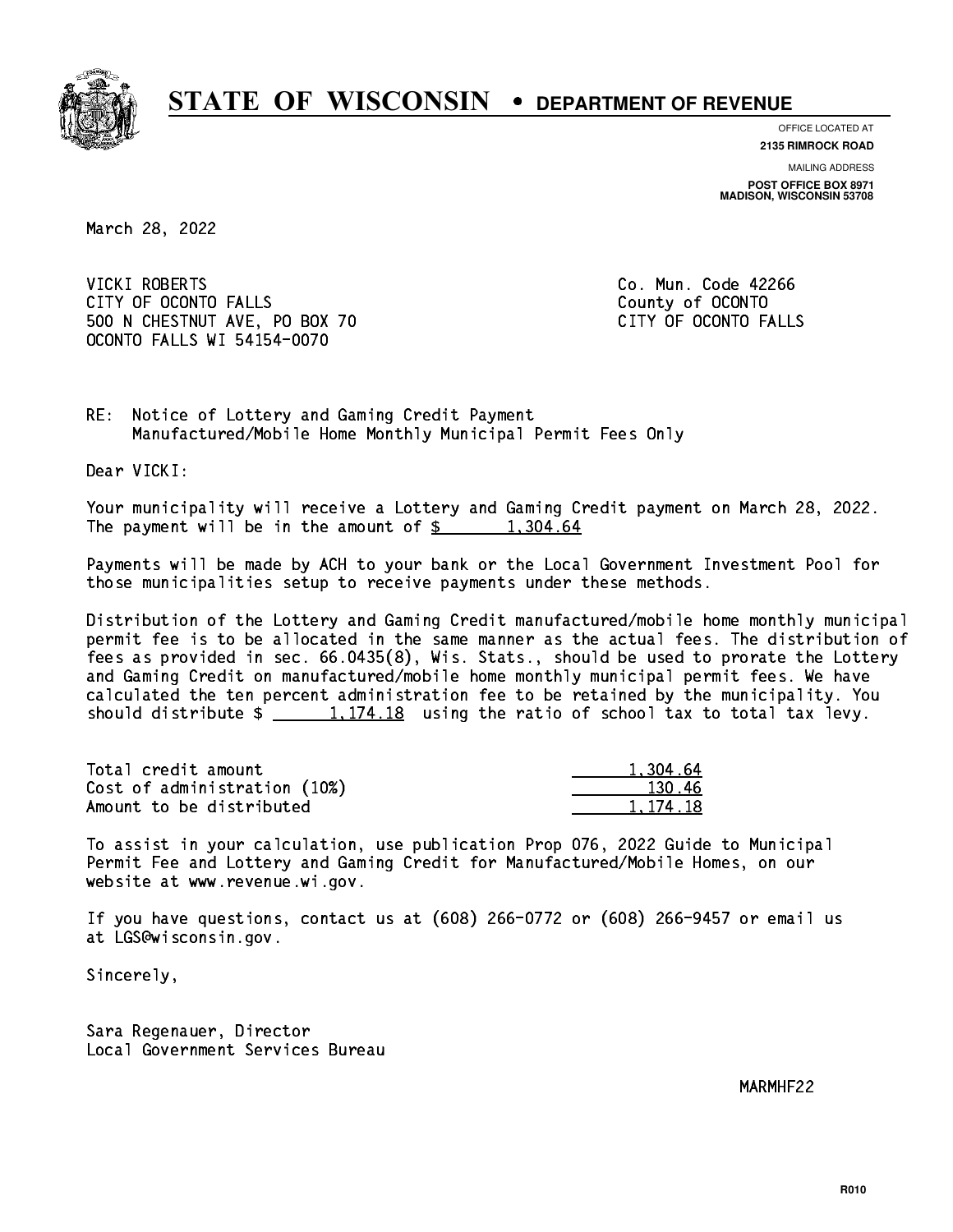

**OFFICE LOCATED AT**

**2135 RIMROCK ROAD**

**MAILING ADDRESS POST OFFICE BOX 8971 MADISON, WISCONSIN 53708**

March 28, 2022

 AUSTYN ZARDA Co. Mun. Code 43276 CITY OF RHINELANDER **COUNTY COUNTY OF SHINE COUNTY** COUNTY OF ONEIDA 135 S STEVENS ST CITY OF RHINELANDER RHINELANDER WI 54501-3434

RE: Notice of Lottery and Gaming Credit Payment Manufactured/Mobile Home Monthly Municipal Permit Fees Only

Dear CLERK/TREASURER:

 Your municipality will receive a Lottery and Gaming Credit payment on March 28, 2022. The payment will be in the amount of  $\frac{27}{022.44}$ 

 Payments will be made by ACH to your bank or the Local Government Investment Pool for those municipalities setup to receive payments under these methods.

 Distribution of the Lottery and Gaming Credit manufactured/mobile home monthly municipal permit fee is to be allocated in the same manner as the actual fees. The distribution of fees as provided in sec. 66.0435(8), Wis. Stats., should be used to prorate the Lottery and Gaming Credit on manufactured/mobile home monthly municipal permit fees. We have calculated the ten percent administration fee to be retained by the municipality. You should distribute  $\frac{24,320.20}{24,320.20}$  using the ratio of school tax to total tax levy.

| Total credit amount          | 27.022.44 |
|------------------------------|-----------|
| Cost of administration (10%) | 2.702.24  |
| Amount to be distributed     | 24.320.20 |

 To assist in your calculation, use publication Prop 076, 2022 Guide to Municipal Permit Fee and Lottery and Gaming Credit for Manufactured/Mobile Homes, on our website at www.revenue.wi.gov.

 If you have questions, contact us at (608) 266-0772 or (608) 266-9457 or email us at LGS@wisconsin.gov.

Sincerely,

 Sara Regenauer, Director Local Government Services Bureau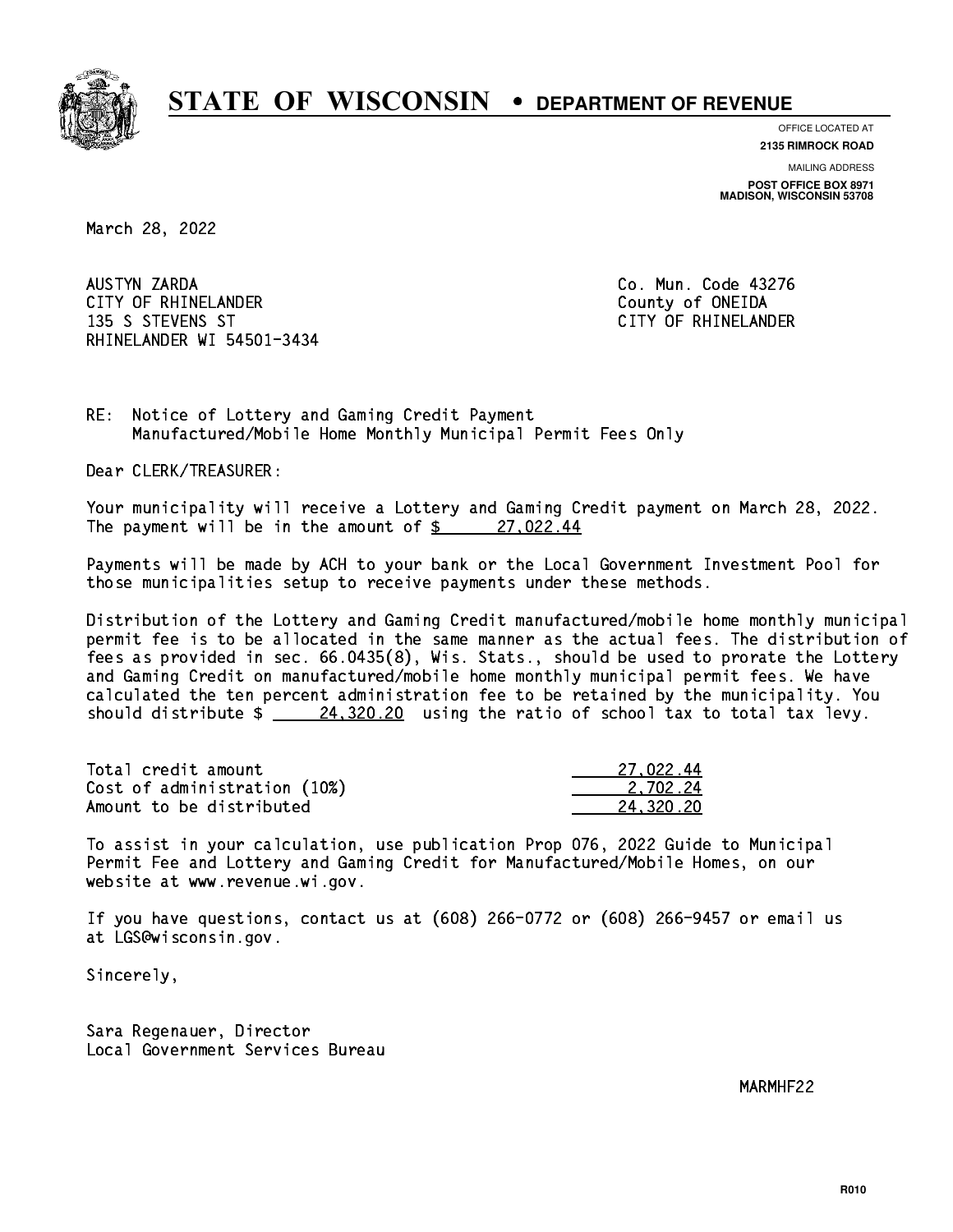

**OFFICE LOCATED AT 2135 RIMROCK ROAD**

**MAILING ADDRESS**

**POST OFFICE BOX 8971 MADISON, WISCONSIN 53708**

March 28, 2022

AMY OLSON TOWN OF CENTER **COUNTY OF COUNTY COUNTY OF COULD AND COUNTY** COUNTY OF OUTAGAMIE N3990 STATE ROAD 47 TOWN OF CENTER APPLETON WI 54913-8484

Co. Mun. Code 44008

RE: Notice of Lottery and Gaming Credit Payment Manufactured/Mobile Home Monthly Municipal Permit Fees Only

Dear AMY:

 Your municipality will receive a Lottery and Gaming Credit payment on March 28, 2022. The payment will be in the amount of  $\frac{2}{3}$  988.44

 Payments will be made by ACH to your bank or the Local Government Investment Pool for those municipalities setup to receive payments under these methods.

 Distribution of the Lottery and Gaming Credit manufactured/mobile home monthly municipal permit fee is to be allocated in the same manner as the actual fees. The distribution of fees as provided in sec. 66.0435(8), Wis. Stats., should be used to prorate the Lottery and Gaming Credit on manufactured/mobile home monthly municipal permit fees. We have calculated the ten percent administration fee to be retained by the municipality. You should distribute \$ 889.60 using the ratio of school tax to total tax levy. \_\_\_\_\_\_\_\_\_\_\_\_\_\_

| Total credit amount          | 988.44 |
|------------------------------|--------|
| Cost of administration (10%) | 98.84  |
| Amount to be distributed     | 889.60 |

 To assist in your calculation, use publication Prop 076, 2022 Guide to Municipal Permit Fee and Lottery and Gaming Credit for Manufactured/Mobile Homes, on our website at www.revenue.wi.gov.

 If you have questions, contact us at (608) 266-0772 or (608) 266-9457 or email us at LGS@wisconsin.gov.

Sincerely,

 Sara Regenauer, Director Local Government Services Bureau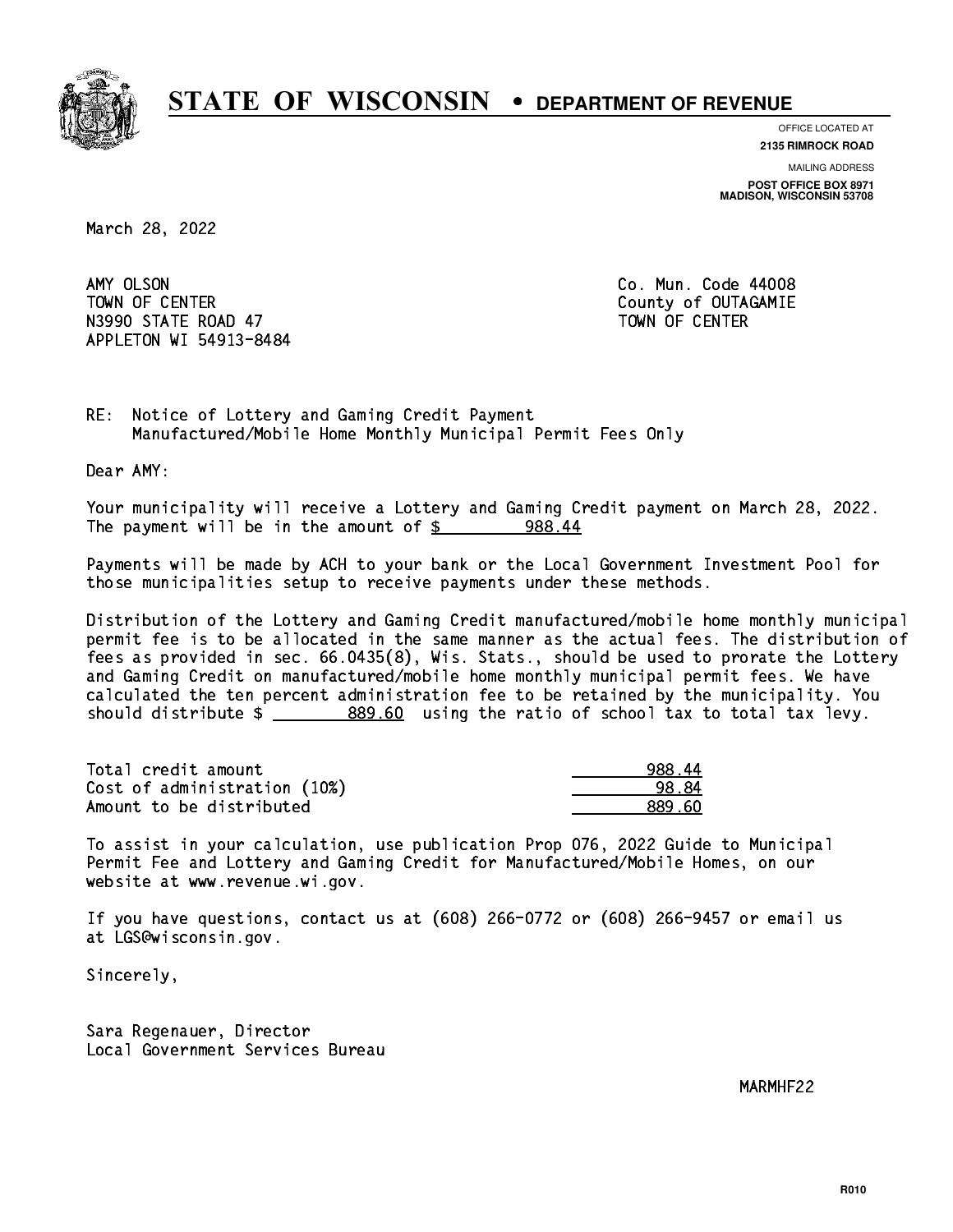

**OFFICE LOCATED AT**

**2135 RIMROCK ROAD**

**MAILING ADDRESS POST OFFICE BOX 8971 MADISON, WISCONSIN 53708**

March 28, 2022

 COLLEEN LAHA Co. Mun. Code 44018 TOWN OF FREEDOM County of OUTAGAMIE PO BOX 1007, W2004 COUNTY RD S TOWN OF FREEDOM FREEDOM WI 54131

RE: Notice of Lottery and Gaming Credit Payment Manufactured/Mobile Home Monthly Municipal Permit Fees Only

Dear COLLEEN:

 Your municipality will receive a Lottery and Gaming Credit payment on March 28, 2022. The payment will be in the amount of  $\frac{2}{3}$  7,170.36

 Payments will be made by ACH to your bank or the Local Government Investment Pool for those municipalities setup to receive payments under these methods.

 Distribution of the Lottery and Gaming Credit manufactured/mobile home monthly municipal permit fee is to be allocated in the same manner as the actual fees. The distribution of fees as provided in sec. 66.0435(8), Wis. Stats., should be used to prorate the Lottery and Gaming Credit on manufactured/mobile home monthly municipal permit fees. We have calculated the ten percent administration fee to be retained by the municipality. You should distribute  $\frac{2}{3}$   $\frac{6,453.33}{2}$  using the ratio of school tax to total tax levy.

| Total credit amount          | 7.170.36 |
|------------------------------|----------|
| Cost of administration (10%) | 717.03   |
| Amount to be distributed     | 6.453.33 |

 To assist in your calculation, use publication Prop 076, 2022 Guide to Municipal Permit Fee and Lottery and Gaming Credit for Manufactured/Mobile Homes, on our website at www.revenue.wi.gov.

 If you have questions, contact us at (608) 266-0772 or (608) 266-9457 or email us at LGS@wisconsin.gov.

Sincerely,

 Sara Regenauer, Director Local Government Services Bureau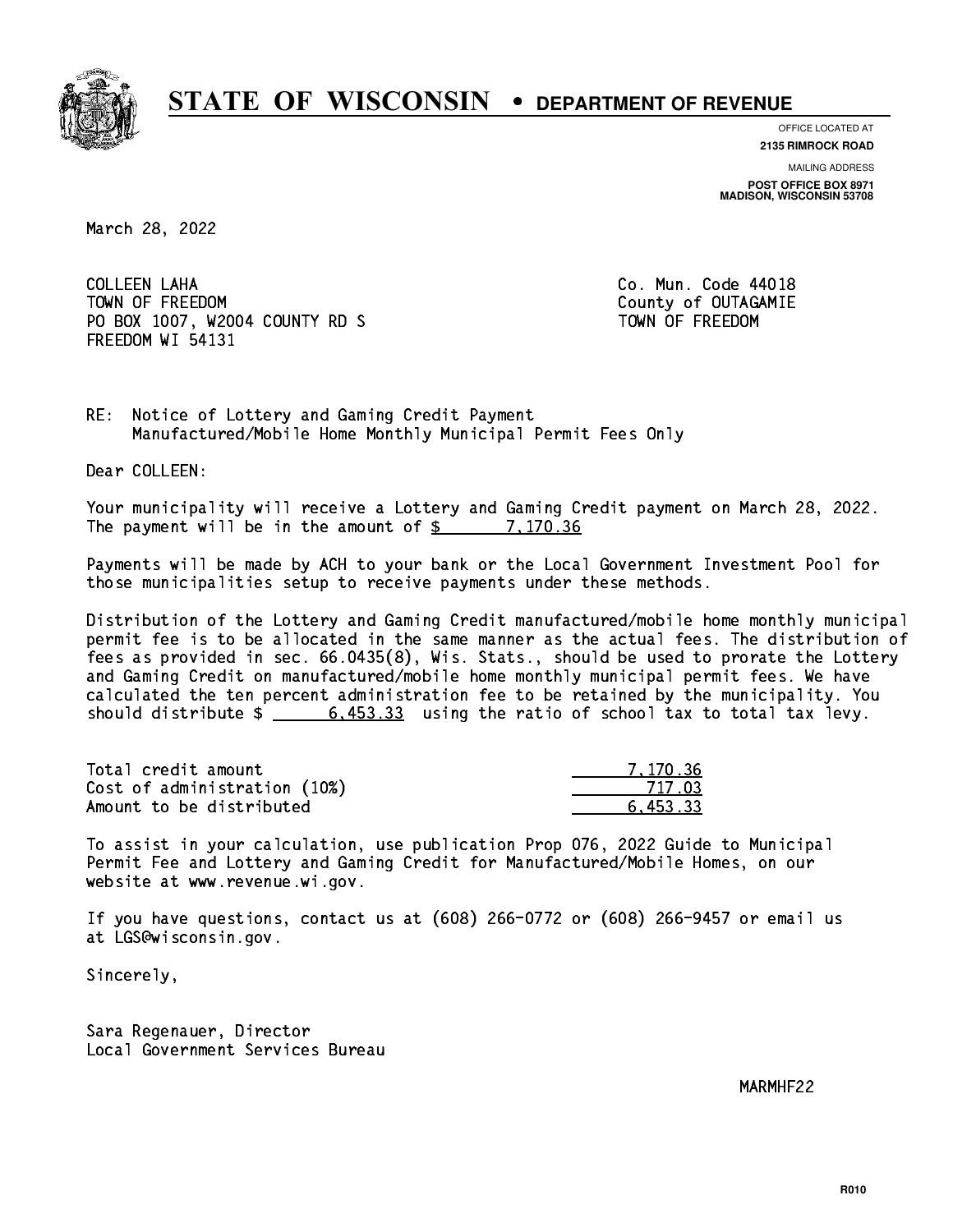

**OFFICE LOCATED AT**

**2135 RIMROCK ROAD**

**MAILING ADDRESS POST OFFICE BOX 8971 MADISON, WISCONSIN 53708**

March 28, 2022

**BARBARA SCHUH** VILLAGE OF BLACK CREEK COUNTY OF OUTAGAMIE 301 N MAPLE STREET VILLAGE OF BLACK CREEK BLACK CREEK WI 54106-9791

Co. Mun. Code 44107

RE: Notice of Lottery and Gaming Credit Payment Manufactured/Mobile Home Monthly Municipal Permit Fees Only

Dear BARBARA:

 Your municipality will receive a Lottery and Gaming Credit payment on March 28, 2022. The payment will be in the amount of \$ 531.24 \_\_\_\_\_\_\_\_\_\_\_\_\_\_\_\_

 Payments will be made by ACH to your bank or the Local Government Investment Pool for those municipalities setup to receive payments under these methods.

 Distribution of the Lottery and Gaming Credit manufactured/mobile home monthly municipal permit fee is to be allocated in the same manner as the actual fees. The distribution of fees as provided in sec. 66.0435(8), Wis. Stats., should be used to prorate the Lottery and Gaming Credit on manufactured/mobile home monthly municipal permit fees. We have calculated the ten percent administration fee to be retained by the municipality. You should distribute  $\frac{2}{\sqrt{3}} \frac{478.12}{2}$  using the ratio of school tax to total tax levy.

Total credit amount Cost of administration (10%) Amount to be distributed

| ٥Δ.<br>. . |
|------------|
| l 12       |
| -12        |

 To assist in your calculation, use publication Prop 076, 2022 Guide to Municipal Permit Fee and Lottery and Gaming Credit for Manufactured/Mobile Homes, on our website at www.revenue.wi.gov.

 If you have questions, contact us at (608) 266-0772 or (608) 266-9457 or email us at LGS@wisconsin.gov.

Sincerely,

 Sara Regenauer, Director Local Government Services Bureau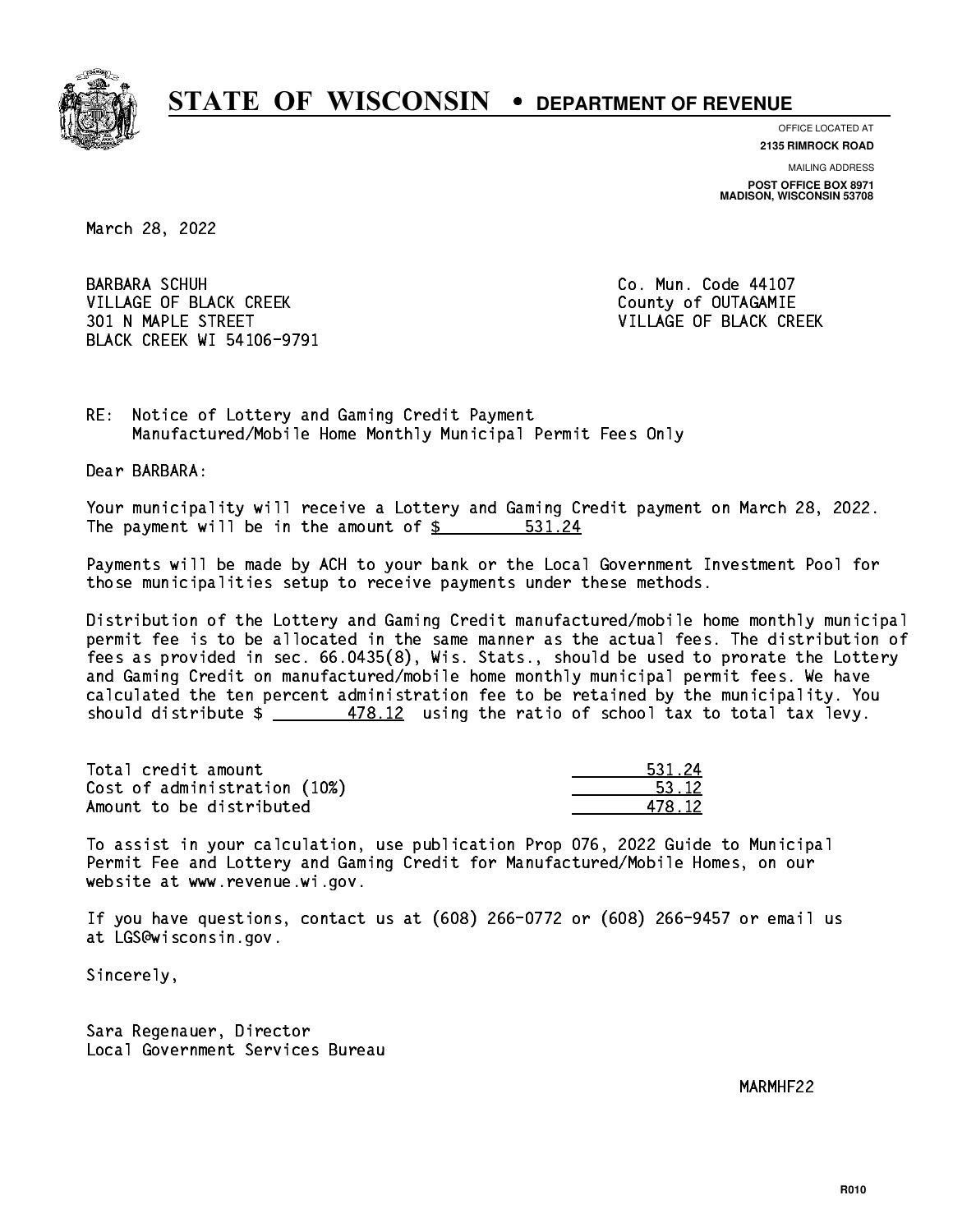

**OFFICE LOCATED AT**

**2135 RIMROCK ROAD**

**MAILING ADDRESS POST OFFICE BOX 8971 MADISON, WISCONSIN 53708**

March 28, 2022

LISA BEYER VILLAGE OF GREENVILLE COUNTY OF OUTAGAMIE POB 60 W6860 PARKVIEW DR. VILLAGE OF GREENVILLE GREENVILLE WI 54942

Co. Mun. Code 44122

RE: Notice of Lottery and Gaming Credit Payment Manufactured/Mobile Home Monthly Municipal Permit Fees Only

Dear LISA:

 Your municipality will receive a Lottery and Gaming Credit payment on March 28, 2022. The payment will be in the amount of  $\frac{2}{3}$  4,321.18

 Payments will be made by ACH to your bank or the Local Government Investment Pool for those municipalities setup to receive payments under these methods.

 Distribution of the Lottery and Gaming Credit manufactured/mobile home monthly municipal permit fee is to be allocated in the same manner as the actual fees. The distribution of fees as provided in sec. 66.0435(8), Wis. Stats., should be used to prorate the Lottery and Gaming Credit on manufactured/mobile home monthly municipal permit fees. We have calculated the ten percent administration fee to be retained by the municipality. You should distribute  $\frac{2.889.07}{2.889.07}$  using the ratio of school tax to total tax levy.

| Total credit amount          | 4.321.18 |
|------------------------------|----------|
| Cost of administration (10%) | 432.11   |
| Amount to be distributed     | 3.889.07 |

 To assist in your calculation, use publication Prop 076, 2022 Guide to Municipal Permit Fee and Lottery and Gaming Credit for Manufactured/Mobile Homes, on our website at www.revenue.wi.gov.

 If you have questions, contact us at (608) 266-0772 or (608) 266-9457 or email us at LGS@wisconsin.gov.

Sincerely,

 Sara Regenauer, Director Local Government Services Bureau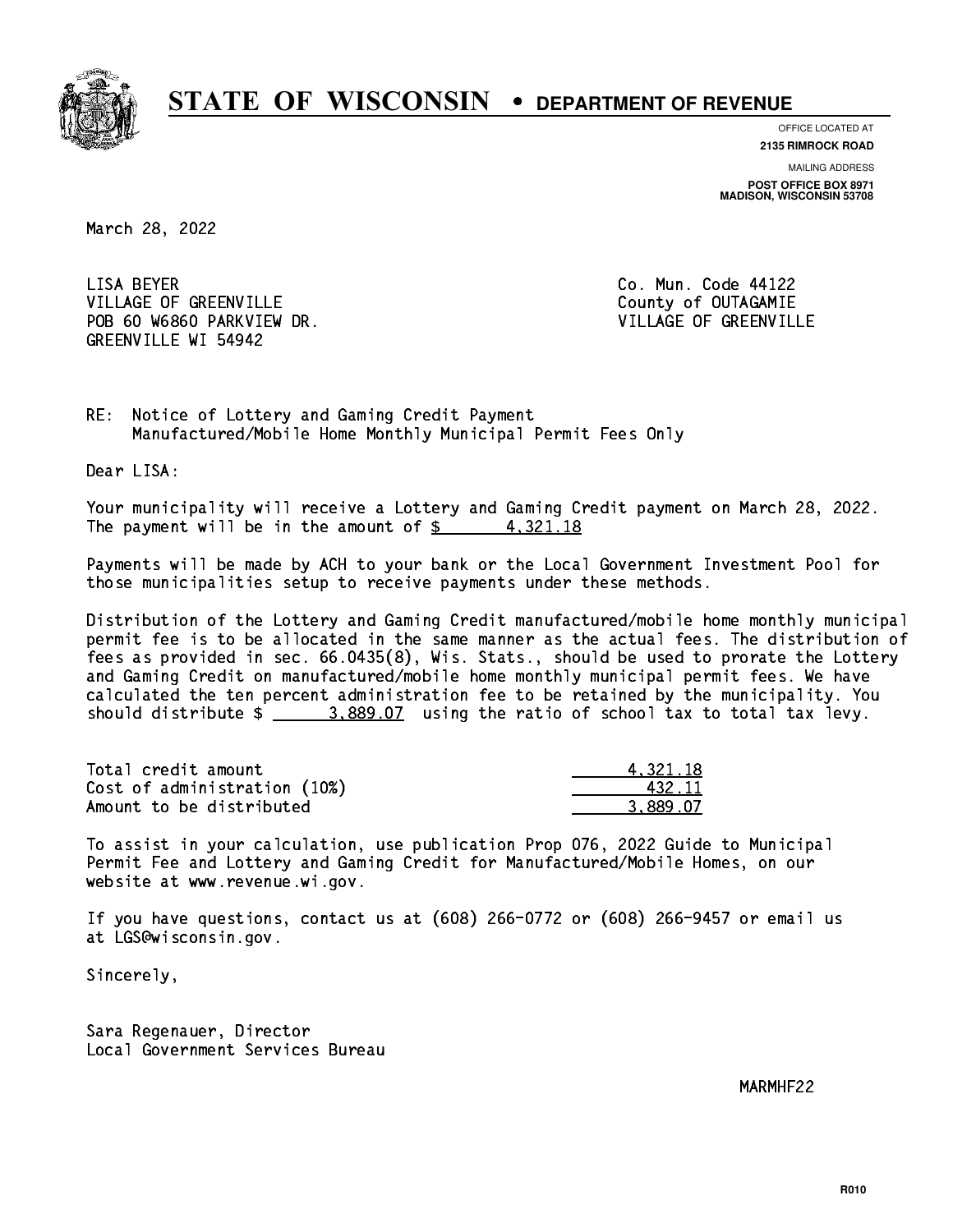

**OFFICE LOCATED AT**

**2135 RIMROCK ROAD**

**MAILING ADDRESS POST OFFICE BOX 8971 MADISON, WISCONSIN 53708**

March 28, 2022

 LISA REMIKER-DEWALL Co. Mun. Code 44146 VILLAGE OF LITTLE CHUTE COUNTY OF OUTAGAMIE 108 W MAIN ST VILLAGE OF LITTLE CHUTE LITTLE CHUTE WI 54140-1750

RE: Notice of Lottery and Gaming Credit Payment Manufactured/Mobile Home Monthly Municipal Permit Fees Only

Dear LISA:

 Your municipality will receive a Lottery and Gaming Credit payment on March 28, 2022. The payment will be in the amount of  $\frac{2}{3}$  11,995.44

 Payments will be made by ACH to your bank or the Local Government Investment Pool for those municipalities setup to receive payments under these methods.

 Distribution of the Lottery and Gaming Credit manufactured/mobile home monthly municipal permit fee is to be allocated in the same manner as the actual fees. The distribution of fees as provided in sec. 66.0435(8), Wis. Stats., should be used to prorate the Lottery and Gaming Credit on manufactured/mobile home monthly municipal permit fees. We have calculated the ten percent administration fee to be retained by the municipality. You should distribute  $\frac{10,795.90}{2}$  using the ratio of school tax to total tax levy.

| Total credit amount          | 11,995.44 |
|------------------------------|-----------|
| Cost of administration (10%) | 1,199.54  |
| Amount to be distributed     | 10.795.90 |

 To assist in your calculation, use publication Prop 076, 2022 Guide to Municipal Permit Fee and Lottery and Gaming Credit for Manufactured/Mobile Homes, on our website at www.revenue.wi.gov.

 If you have questions, contact us at (608) 266-0772 or (608) 266-9457 or email us at LGS@wisconsin.gov.

Sincerely,

 Sara Regenauer, Director Local Government Services Bureau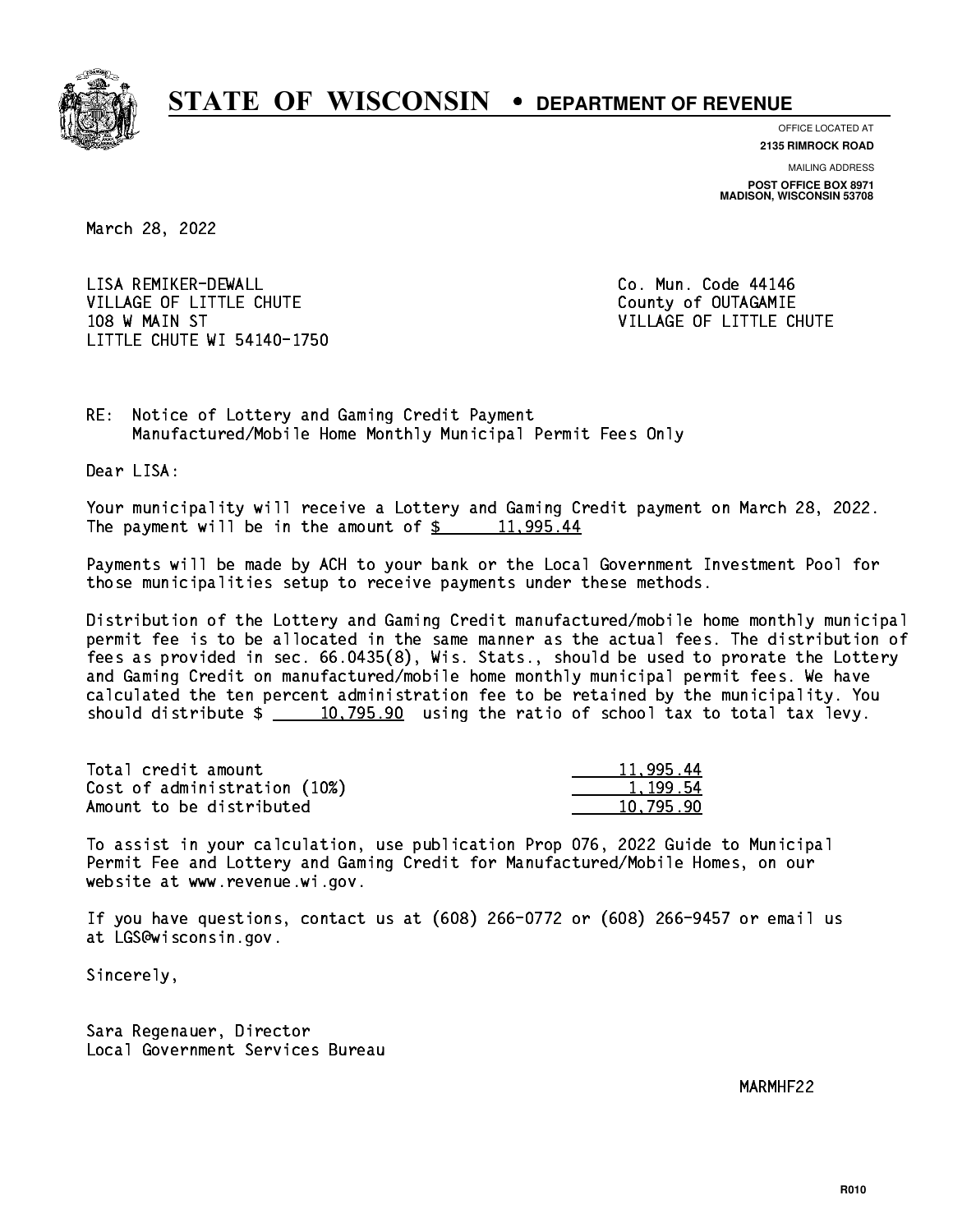

**OFFICE LOCATED AT 2135 RIMROCK ROAD**

**MAILING ADDRESS POST OFFICE BOX 8971 MADISON, WISCONSIN 53708**

March 28, 2022

LINDA HOES VILLAGE OF NICHOLS COUNTY OF OUTAGAMIE PO BOX 169 VILLAGE OF NICHOLS NICHOLS WI 54152-0169

Co. Mun. Code 44155

RE: Notice of Lottery and Gaming Credit Payment Manufactured/Mobile Home Monthly Municipal Permit Fees Only

Dear LINDA:

 Your municipality will receive a Lottery and Gaming Credit payment on March 28, 2022. The payment will be in the amount of  $\frac{2}{3}$  2,713.96

 Payments will be made by ACH to your bank or the Local Government Investment Pool for those municipalities setup to receive payments under these methods.

 Distribution of the Lottery and Gaming Credit manufactured/mobile home monthly municipal permit fee is to be allocated in the same manner as the actual fees. The distribution of fees as provided in sec. 66.0435(8), Wis. Stats., should be used to prorate the Lottery and Gaming Credit on manufactured/mobile home monthly municipal permit fees. We have calculated the ten percent administration fee to be retained by the municipality. You should distribute  $\frac{2.442.57}{ }$  using the ratio of school tax to total tax levy.

| Total credit amount          | 2.713.96 |
|------------------------------|----------|
| Cost of administration (10%) | 271.39   |
| Amount to be distributed     | 2.442.57 |

 To assist in your calculation, use publication Prop 076, 2022 Guide to Municipal Permit Fee and Lottery and Gaming Credit for Manufactured/Mobile Homes, on our website at www.revenue.wi.gov.

 If you have questions, contact us at (608) 266-0772 or (608) 266-9457 or email us at LGS@wisconsin.gov.

Sincerely,

 Sara Regenauer, Director Local Government Services Bureau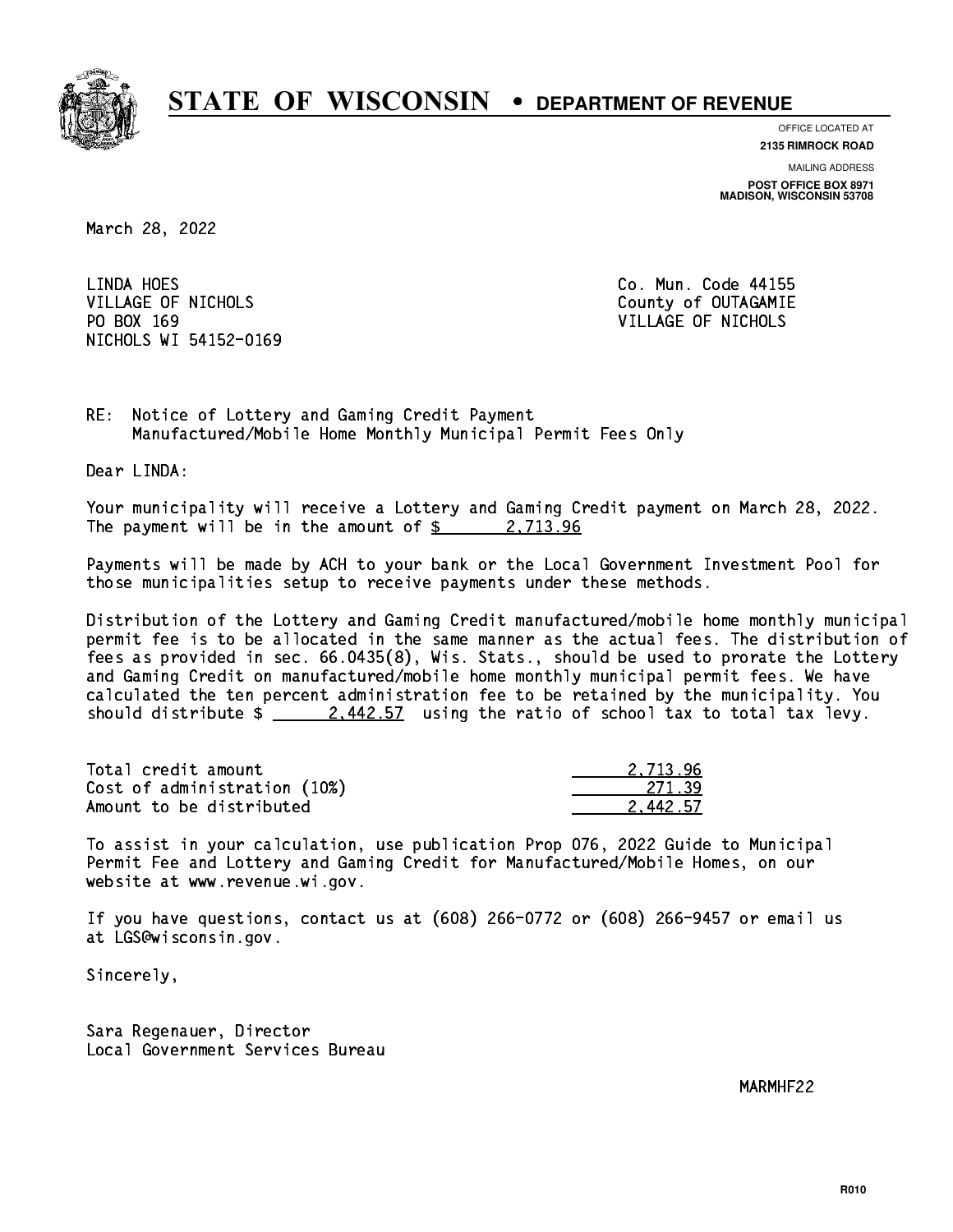

**OFFICE LOCATED AT**

**2135 RIMROCK ROAD**

**MAILING ADDRESS POST OFFICE BOX 8971 MADISON, WISCONSIN 53708**

March 28, 2022

 LAURIE SWEENEY Co. Mun. Code 44181 VILLAGE OF SHIOCTON COUNTY OF OUTAGAMIE PO BOX 96, N5605 STATE HWY 76 VILLAGE OF SHIOCTON SHIOCTON WI 54170-0096

RE: Notice of Lottery and Gaming Credit Payment Manufactured/Mobile Home Monthly Municipal Permit Fees Only

Dear LAURIE:

 Your municipality will receive a Lottery and Gaming Credit payment on March 28, 2022. The payment will be in the amount of  $\frac{28}{1000}$  = 5,408.28

 Payments will be made by ACH to your bank or the Local Government Investment Pool for those municipalities setup to receive payments under these methods.

 Distribution of the Lottery and Gaming Credit manufactured/mobile home monthly municipal permit fee is to be allocated in the same manner as the actual fees. The distribution of fees as provided in sec. 66.0435(8), Wis. Stats., should be used to prorate the Lottery and Gaming Credit on manufactured/mobile home monthly municipal permit fees. We have calculated the ten percent administration fee to be retained by the municipality. You should distribute  $\frac{4.867.46}{2}$  using the ratio of school tax to total tax levy.

| Total credit amount          | 5.408.28 |
|------------------------------|----------|
| Cost of administration (10%) | 540.82   |
| Amount to be distributed     | 4.867.46 |

 To assist in your calculation, use publication Prop 076, 2022 Guide to Municipal Permit Fee and Lottery and Gaming Credit for Manufactured/Mobile Homes, on our website at www.revenue.wi.gov.

 If you have questions, contact us at (608) 266-0772 or (608) 266-9457 or email us at LGS@wisconsin.gov.

Sincerely,

 Sara Regenauer, Director Local Government Services Bureau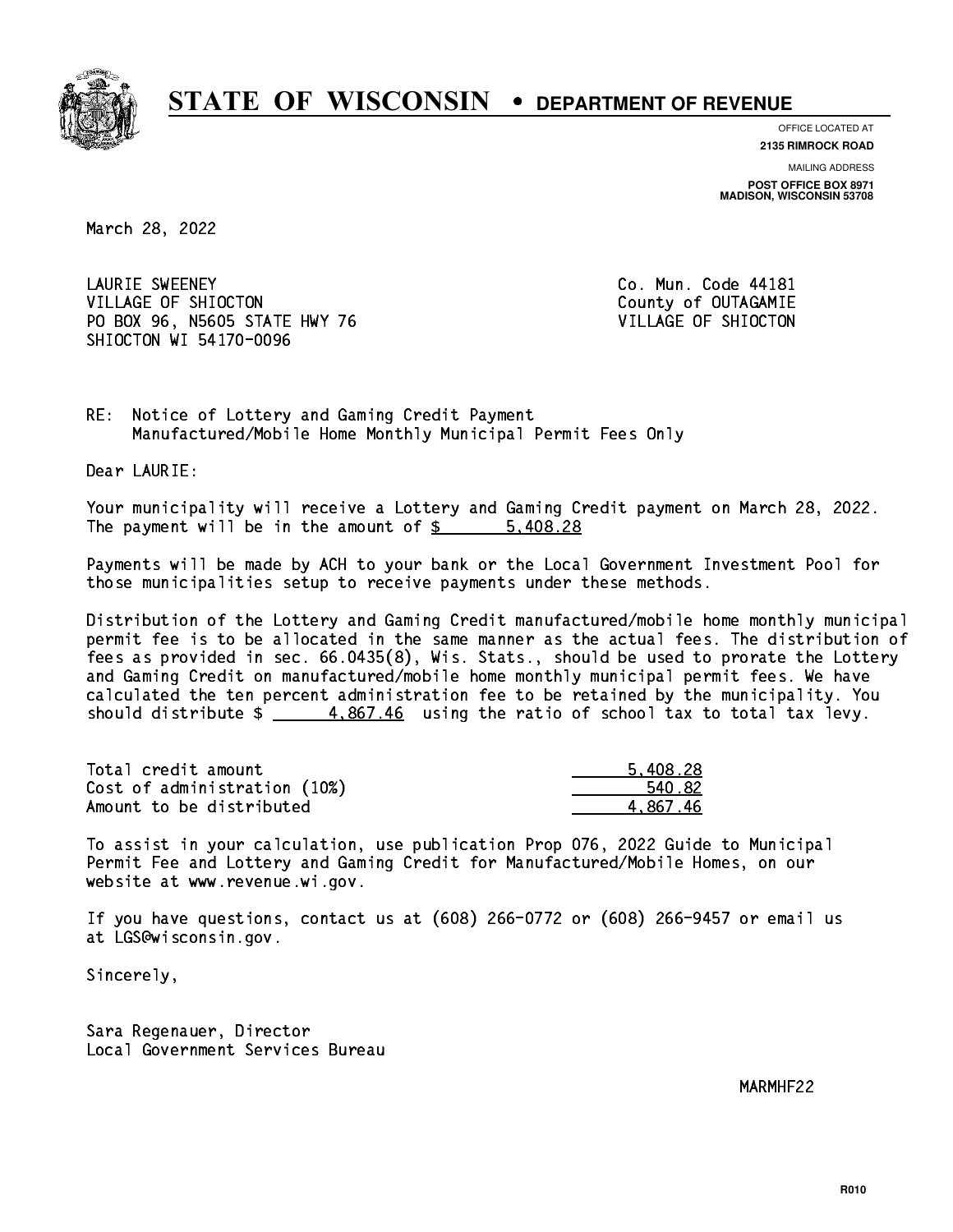

**OFFICE LOCATED AT**

**2135 RIMROCK ROAD**

**MAILING ADDRESS**

**POST OFFICE BOX 8971 MADISON, WISCONSIN 53708**

March 28, 2022

 BONNIE BARTEL Co. Mun. Code 45008 TOWN OF GRAFTON COUNTY OF OUR COUNTY OF OUR COUNTY OF OUR COUNTY OF OUR COUNTY OF OUR COUNTY OF OUR COUNTY OF THE ONLY AND THE OUR COUNTY OF OUR COUNTY OF OUR COUNTY OF OUR COUNTY OF OUR COUNTY OF OUR COUNTY OF OUR COUNTY 1102 BRIDGE ST. TOWN OF GRAFIT ST. TOWN OF GRAFIT ST. TOWN OF GRAFIT ST. TOWN OF GRAFIT ST. TOWN OF GRAFIT ST. GRAFTON WI 53024-0143

RE: Notice of Lottery and Gaming Credit Payment Manufactured/Mobile Home Monthly Municipal Permit Fees Only

Dear BONNIE:

 Your municipality will receive a Lottery and Gaming Credit payment on March 28, 2022. The payment will be in the amount of \$ 6,360.72 \_\_\_\_\_\_\_\_\_\_\_\_\_\_\_\_

 Payments will be made by ACH to your bank or the Local Government Investment Pool for those municipalities setup to receive payments under these methods.

 Distribution of the Lottery and Gaming Credit manufactured/mobile home monthly municipal permit fee is to be allocated in the same manner as the actual fees. The distribution of fees as provided in sec. 66.0435(8), Wis. Stats., should be used to prorate the Lottery and Gaming Credit on manufactured/mobile home monthly municipal permit fees. We have calculated the ten percent administration fee to be retained by the municipality. You should distribute  $\frac{2}{1}$   $\frac{5.724.65}{1.65}$  using the ratio of school tax to total tax levy.

| Total credit amount          | 6.360.72 |
|------------------------------|----------|
| Cost of administration (10%) | 636.07   |
| Amount to be distributed     | 5.724.65 |

 To assist in your calculation, use publication Prop 076, 2022 Guide to Municipal Permit Fee and Lottery and Gaming Credit for Manufactured/Mobile Homes, on our website at www.revenue.wi.gov.

 If you have questions, contact us at (608) 266-0772 or (608) 266-9457 or email us at LGS@wisconsin.gov.

Sincerely,

 Sara Regenauer, Director Local Government Services Bureau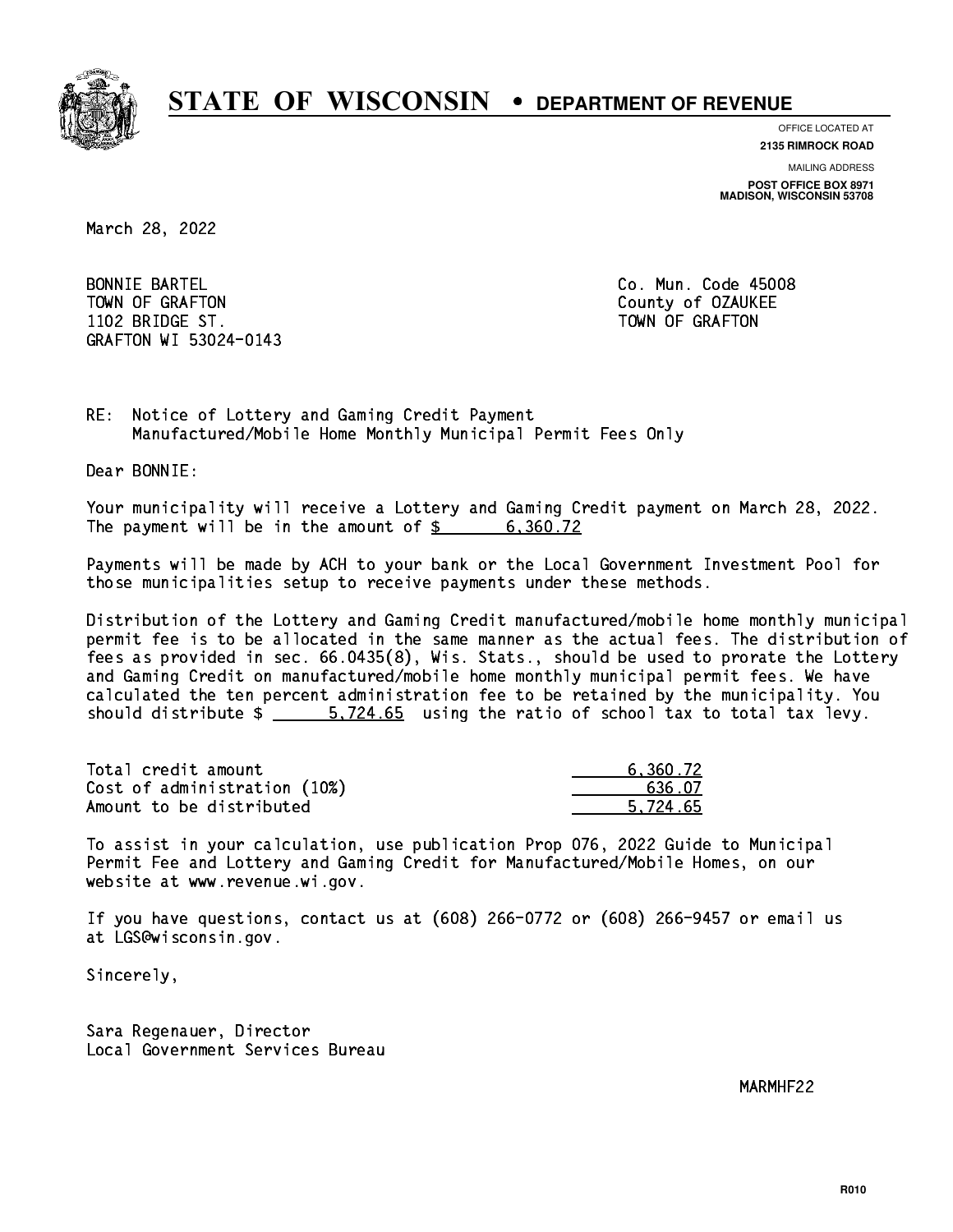

**OFFICE LOCATED AT**

**2135 RIMROCK ROAD**

**MAILING ADDRESS POST OFFICE BOX 8971 MADISON, WISCONSIN 53708**

March 28, 2022

MARY SAMPONT TOWN OF PORT WASHINGTON TOWN COUNTY OF OZAUKEE 2354 WILLOW RD TOWN OF PORT WASHINGTON PORT WASHINGTON WI 53074-9751

Co. Mun. Code 45012

RE: Notice of Lottery and Gaming Credit Payment Manufactured/Mobile Home Monthly Municipal Permit Fees Only

Dear MARY:

 Your municipality will receive a Lottery and Gaming Credit payment on March 28, 2022. The payment will be in the amount of  $\frac{2}{3}$  1,657.05

 Payments will be made by ACH to your bank or the Local Government Investment Pool for those municipalities setup to receive payments under these methods.

 Distribution of the Lottery and Gaming Credit manufactured/mobile home monthly municipal permit fee is to be allocated in the same manner as the actual fees. The distribution of fees as provided in sec. 66.0435(8), Wis. Stats., should be used to prorate the Lottery and Gaming Credit on manufactured/mobile home monthly municipal permit fees. We have calculated the ten percent administration fee to be retained by the municipality. You should distribute  $\frac{1,491.35}{2}$  using the ratio of school tax to total tax levy.

| Total credit amount          | 1,657.05 |
|------------------------------|----------|
| Cost of administration (10%) | 165.70   |
| Amount to be distributed     | 1.491.35 |

 To assist in your calculation, use publication Prop 076, 2022 Guide to Municipal Permit Fee and Lottery and Gaming Credit for Manufactured/Mobile Homes, on our website at www.revenue.wi.gov.

 If you have questions, contact us at (608) 266-0772 or (608) 266-9457 or email us at LGS@wisconsin.gov.

Sincerely,

 Sara Regenauer, Director Local Government Services Bureau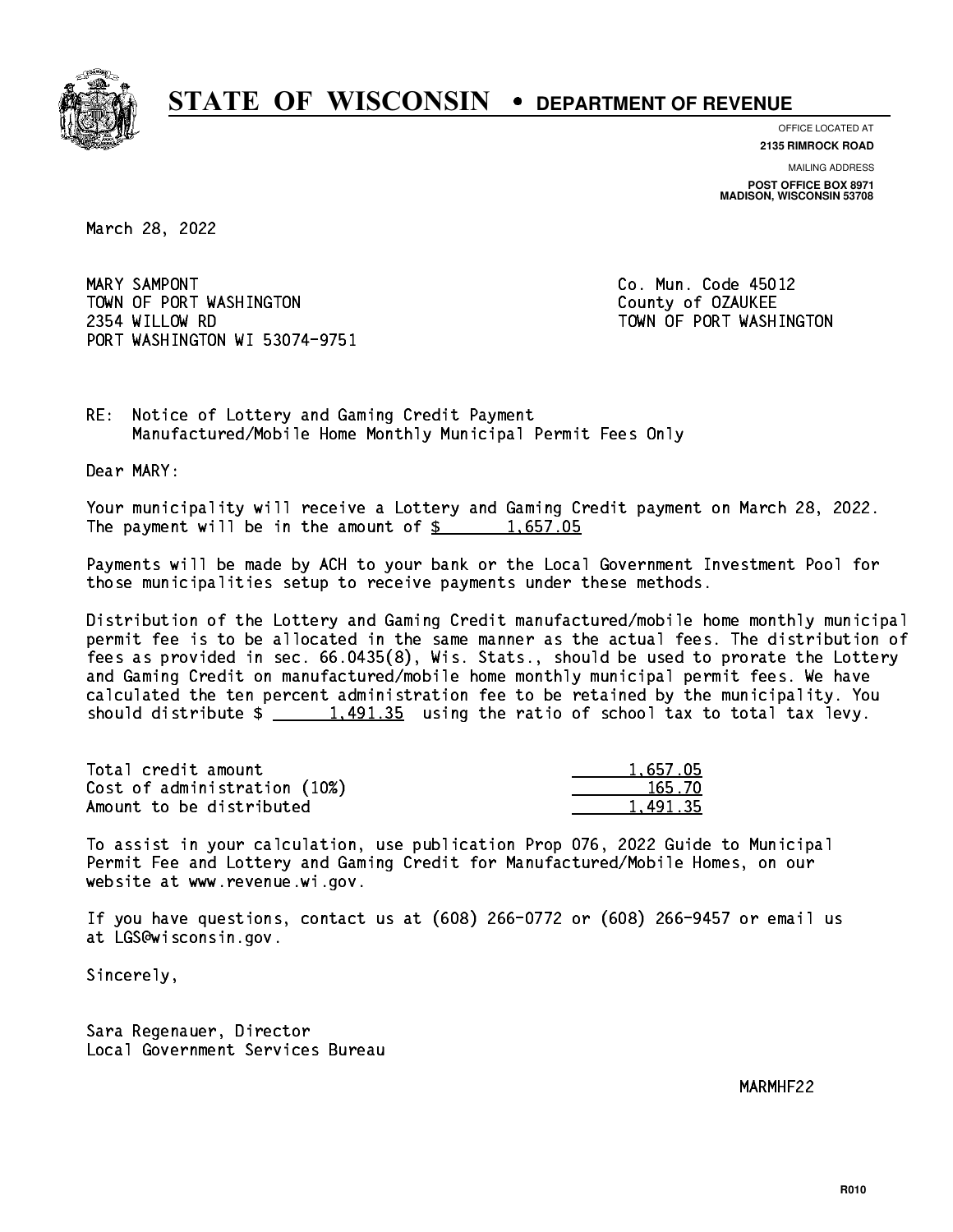

**OFFICE LOCATED AT 2135 RIMROCK ROAD**

**MAILING ADDRESS**

**POST OFFICE BOX 8971 MADISON, WISCONSIN 53708**

March 28, 2022

 AUDREY BAUER Co. Mun. Code 46004 TOWN OF DURAND COUNTY OF PERIODIC COUNTY OF PERIODIC COUNTY OF PERIODIC COUNTY OF PERIODIC COUNTY OF PERIODIC W5267 COUNTY RD V TOWN OF DURAND DURAND WI 54736-4721

RE: Notice of Lottery and Gaming Credit Payment Manufactured/Mobile Home Monthly Municipal Permit Fees Only

Dear AUDREY:

 Your municipality will receive a Lottery and Gaming Credit payment on March 28, 2022. The payment will be in the amount of  $\frac{2}{3}$  1,820.23

 Payments will be made by ACH to your bank or the Local Government Investment Pool for those municipalities setup to receive payments under these methods.

 Distribution of the Lottery and Gaming Credit manufactured/mobile home monthly municipal permit fee is to be allocated in the same manner as the actual fees. The distribution of fees as provided in sec. 66.0435(8), Wis. Stats., should be used to prorate the Lottery and Gaming Credit on manufactured/mobile home monthly municipal permit fees. We have calculated the ten percent administration fee to be retained by the municipality. You should distribute  $\frac{1.638.21}{1.638.21}$  using the ratio of school tax to total tax levy.

| Total credit amount          | 1,820.23 |
|------------------------------|----------|
| Cost of administration (10%) | 182.02   |
| Amount to be distributed     | 1.638.21 |

 To assist in your calculation, use publication Prop 076, 2022 Guide to Municipal Permit Fee and Lottery and Gaming Credit for Manufactured/Mobile Homes, on our website at www.revenue.wi.gov.

 If you have questions, contact us at (608) 266-0772 or (608) 266-9457 or email us at LGS@wisconsin.gov.

Sincerely,

 Sara Regenauer, Director Local Government Services Bureau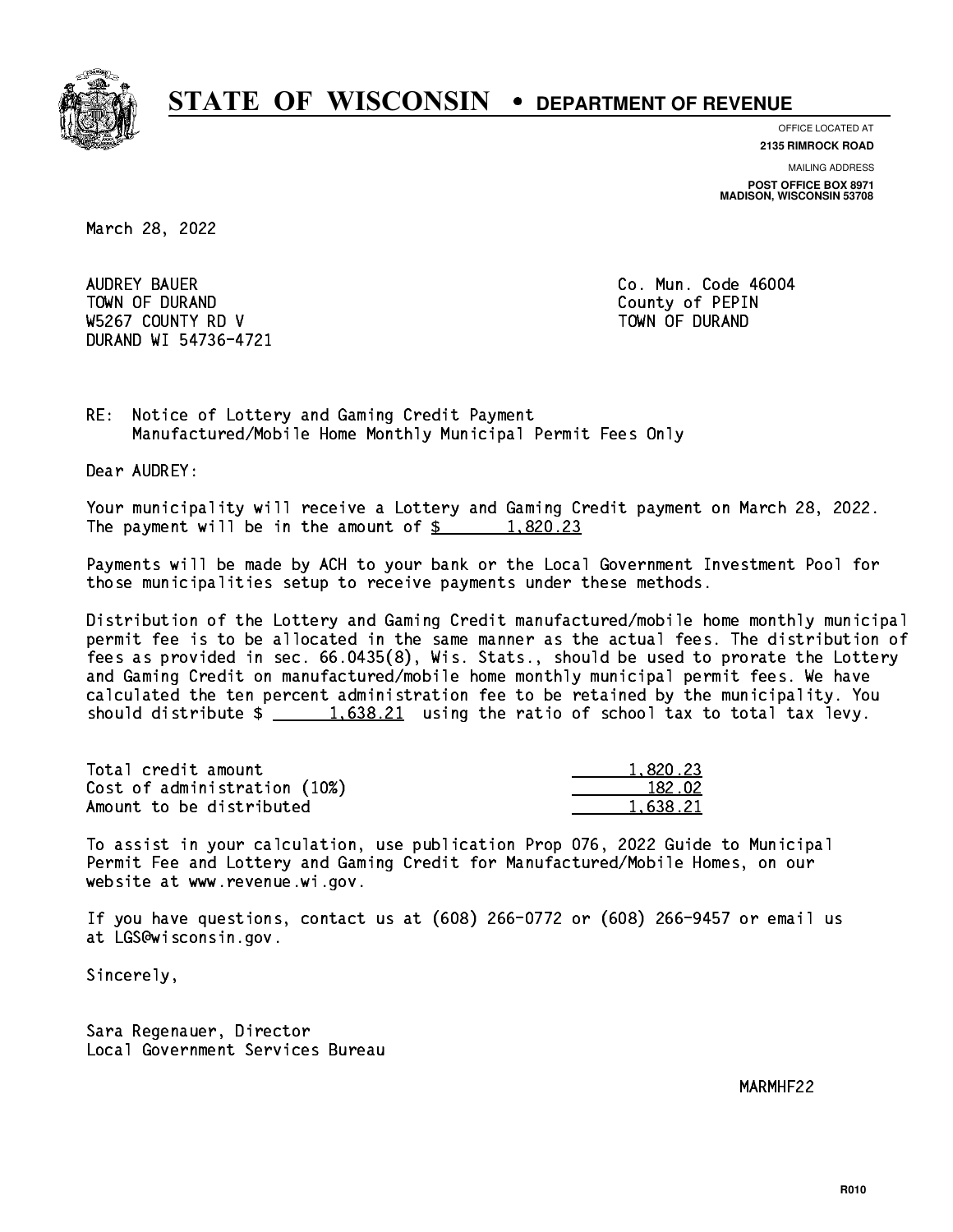

**OFFICE LOCATED AT**

**2135 RIMROCK ROAD**

**MAILING ADDRESS POST OFFICE BOX 8971 MADISON, WISCONSIN 53708**

March 28, 2022

 TRACY RUNDQUIST Co. Mun. Code 46171 VILLAGE OF PEPIN County of PEPIN 508 2ND ST, PO BOX 277 VILLAGE OF PEPIN PEPIN WI 54759-0277

RE: Notice of Lottery and Gaming Credit Payment Manufactured/Mobile Home Monthly Municipal Permit Fees Only

Dear TRACY:

 Your municipality will receive a Lottery and Gaming Credit payment on March 28, 2022. The payment will be in the amount of \$ 661.54 \_\_\_\_\_\_\_\_\_\_\_\_\_\_\_\_

 Payments will be made by ACH to your bank or the Local Government Investment Pool for those municipalities setup to receive payments under these methods.

 Distribution of the Lottery and Gaming Credit manufactured/mobile home monthly municipal permit fee is to be allocated in the same manner as the actual fees. The distribution of fees as provided in sec. 66.0435(8), Wis. Stats., should be used to prorate the Lottery and Gaming Credit on manufactured/mobile home monthly municipal permit fees. We have calculated the ten percent administration fee to be retained by the municipality. You should distribute  $\frac{2}{2}$   $\frac{595.39}{2}$  using the ratio of school tax to total tax levy.

Total credit amount Cost of administration (10%) Amount to be distributed

| 661 54 |
|--------|
| ճ. 15  |
| 1⊑ ?Q  |

 To assist in your calculation, use publication Prop 076, 2022 Guide to Municipal Permit Fee and Lottery and Gaming Credit for Manufactured/Mobile Homes, on our website at www.revenue.wi.gov.

 If you have questions, contact us at (608) 266-0772 or (608) 266-9457 or email us at LGS@wisconsin.gov.

Sincerely,

 Sara Regenauer, Director Local Government Services Bureau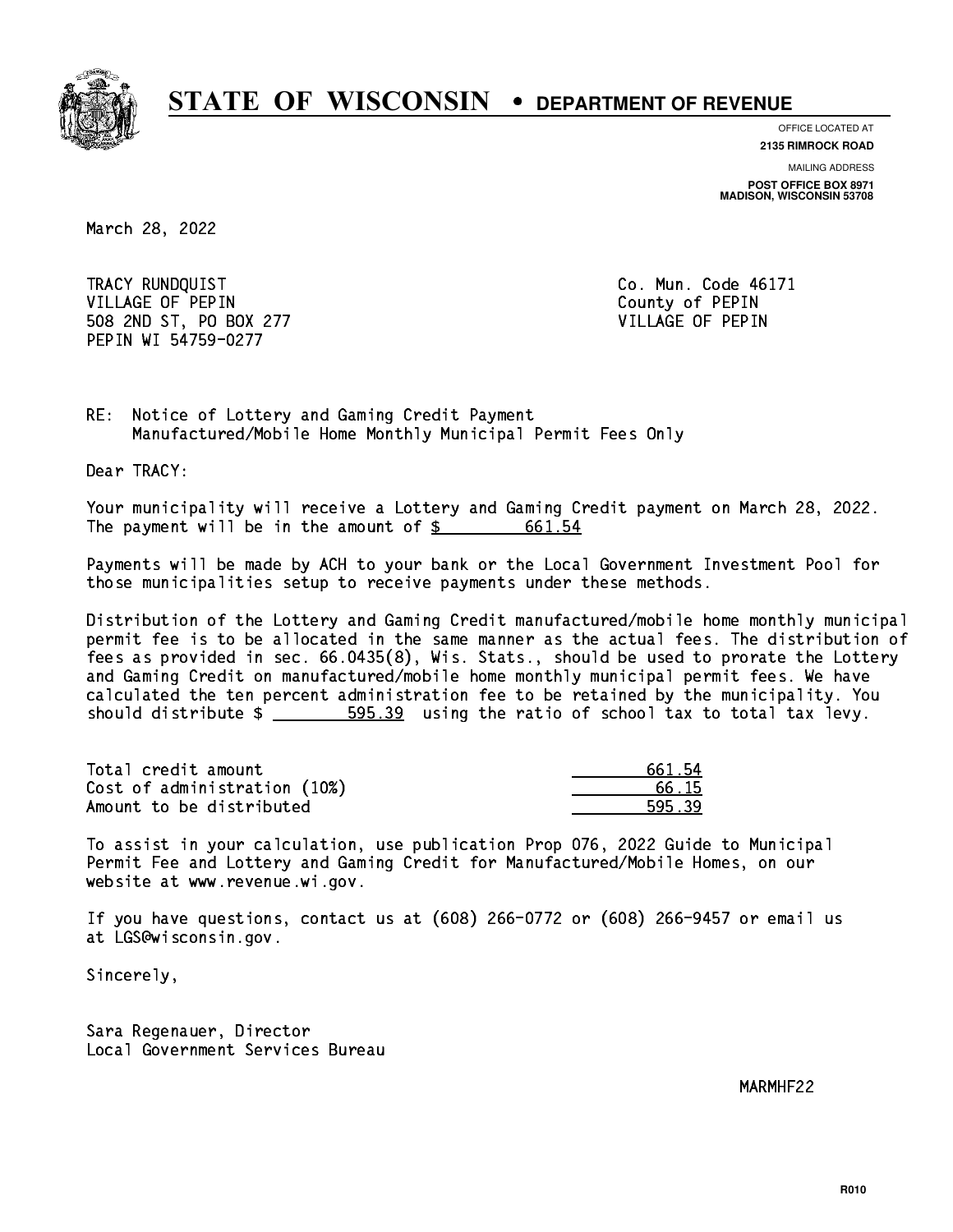

**OFFICE LOCATED AT**

**2135 RIMROCK ROAD**

**MAILING ADDRESS POST OFFICE BOX 8971 MADISON, WISCONSIN 53708**

March 28, 2022

**KIM LUNDA** VILLAGE OF BAY CITY **COUNTY** County of PIERCE PO BOX 9, W6275 MAIN ST. VILLAGE OF BAY CITY BAY CITY WI 54723-0009

Co. Mun. Code 47106

RE: Notice of Lottery and Gaming Credit Payment Manufactured/Mobile Home Monthly Municipal Permit Fees Only

Dear KIM:

 Your municipality will receive a Lottery and Gaming Credit payment on March 28, 2022. The payment will be in the amount of  $\frac{2}{3}$  17,517.48

 Payments will be made by ACH to your bank or the Local Government Investment Pool for those municipalities setup to receive payments under these methods.

 Distribution of the Lottery and Gaming Credit manufactured/mobile home monthly municipal permit fee is to be allocated in the same manner as the actual fees. The distribution of fees as provided in sec. 66.0435(8), Wis. Stats., should be used to prorate the Lottery and Gaming Credit on manufactured/mobile home monthly municipal permit fees. We have calculated the ten percent administration fee to be retained by the municipality. You should distribute  $\frac{15,765.74}{2}$  using the ratio of school tax to total tax levy.

| Total credit amount          | 17,517.48 |
|------------------------------|-----------|
| Cost of administration (10%) | 1.751.74  |
| Amount to be distributed     | 15,765.74 |

 To assist in your calculation, use publication Prop 076, 2022 Guide to Municipal Permit Fee and Lottery and Gaming Credit for Manufactured/Mobile Homes, on our website at www.revenue.wi.gov.

 If you have questions, contact us at (608) 266-0772 or (608) 266-9457 or email us at LGS@wisconsin.gov.

Sincerely,

 Sara Regenauer, Director Local Government Services Bureau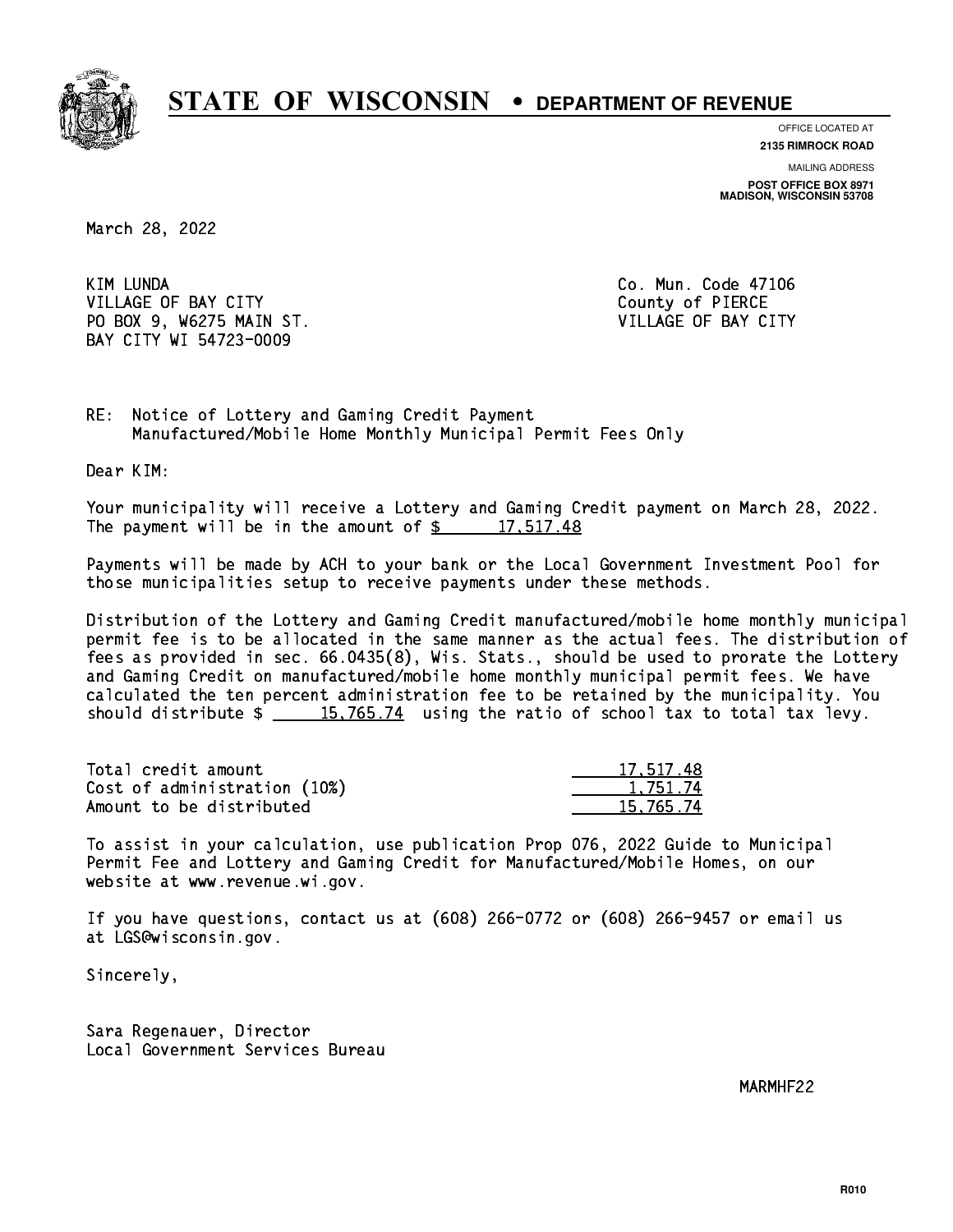

**OFFICE LOCATED AT**

**2135 RIMROCK ROAD**

**MAILING ADDRESS POST OFFICE BOX 8971 MADISON, WISCONSIN 53708**

March 28, 2022

 NICOLE STEWART Co. Mun. Code 47121 VILLAGE OF ELLSWORTH COUNTY OF PIERCE 130 N CHESTNUT ST VILLAGE OF ELLSWORTH ELLSWORTH WI 54011-4135

RE: Notice of Lottery and Gaming Credit Payment Manufactured/Mobile Home Monthly Municipal Permit Fees Only

Dear NICOLE:

 Your municipality will receive a Lottery and Gaming Credit payment on March 28, 2022. The payment will be in the amount of \$ 5,060.34 \_\_\_\_\_\_\_\_\_\_\_\_\_\_\_\_

 Payments will be made by ACH to your bank or the Local Government Investment Pool for those municipalities setup to receive payments under these methods.

 Distribution of the Lottery and Gaming Credit manufactured/mobile home monthly municipal permit fee is to be allocated in the same manner as the actual fees. The distribution of fees as provided in sec. 66.0435(8), Wis. Stats., should be used to prorate the Lottery and Gaming Credit on manufactured/mobile home monthly municipal permit fees. We have calculated the ten percent administration fee to be retained by the municipality. You should distribute  $\frac{4}{5}$  4,554.31 using the ratio of school tax to total tax levy.

| Total credit amount          | 5.060.34 |
|------------------------------|----------|
| Cost of administration (10%) | 506.03   |
| Amount to be distributed     | 4.554.31 |

 To assist in your calculation, use publication Prop 076, 2022 Guide to Municipal Permit Fee and Lottery and Gaming Credit for Manufactured/Mobile Homes, on our website at www.revenue.wi.gov.

 If you have questions, contact us at (608) 266-0772 or (608) 266-9457 or email us at LGS@wisconsin.gov.

Sincerely,

 Sara Regenauer, Director Local Government Services Bureau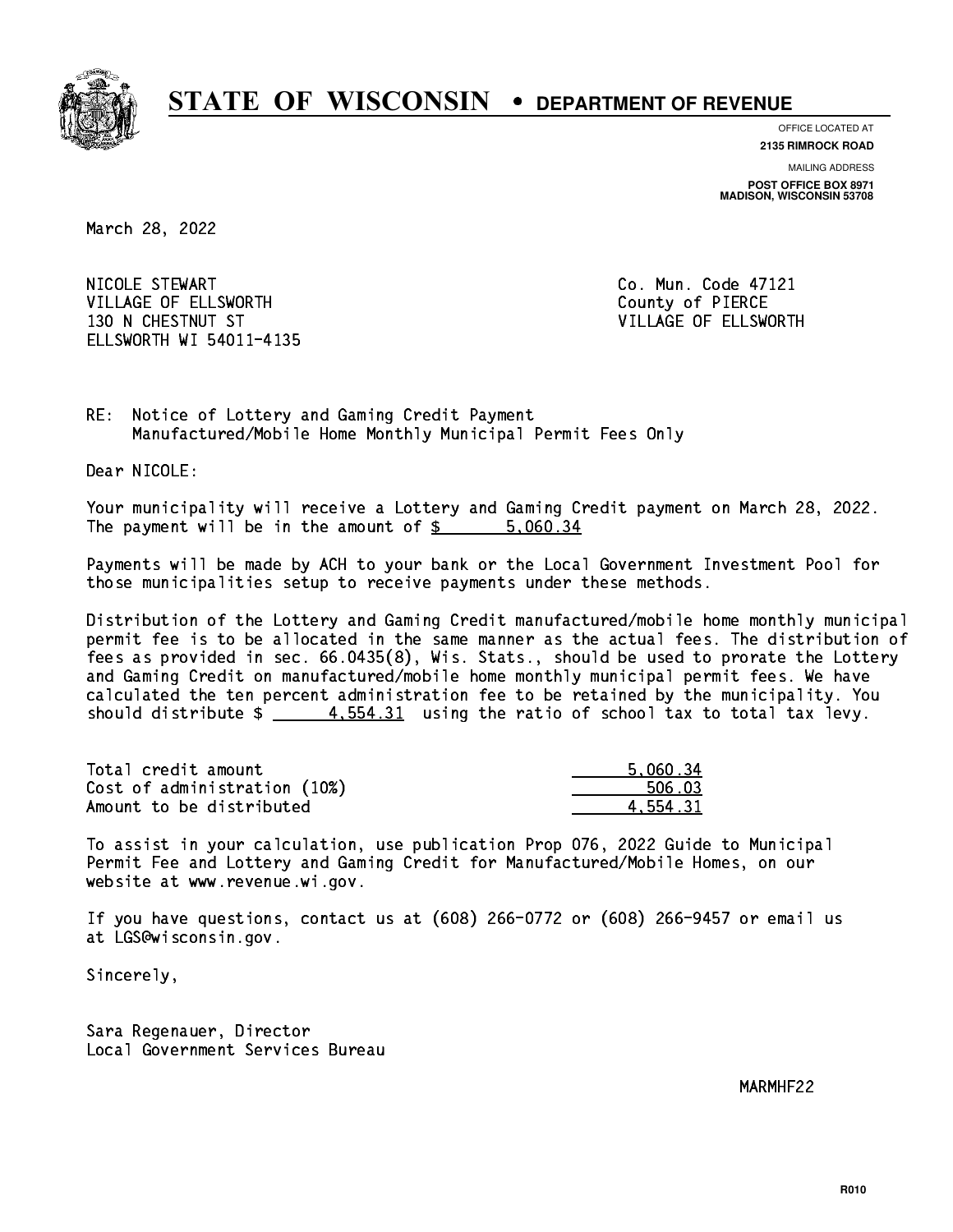

**OFFICE LOCATED AT**

**2135 RIMROCK ROAD**

**MAILING ADDRESS POST OFFICE BOX 8971 MADISON, WISCONSIN 53708**

March 28, 2022

ROXANNE GILLES Co. Mun. Code 47171 VILLAGE OF PLUM CITY COUNTY County of PIERCE PO BOX 207 PLUM CITY WI 54761-0207

VILLAGE OF PLUM CITY

RE: Notice of Lottery and Gaming Credit Payment Manufactured/Mobile Home Monthly Municipal Permit Fees Only

Dear ROXANNE:

 Your municipality will receive a Lottery and Gaming Credit payment on March 28, 2022. The payment will be in the amount of  $\frac{2}{3}$  1,043.16

 Payments will be made by ACH to your bank or the Local Government Investment Pool for those municipalities setup to receive payments under these methods.

 Distribution of the Lottery and Gaming Credit manufactured/mobile home monthly municipal permit fee is to be allocated in the same manner as the actual fees. The distribution of fees as provided in sec. 66.0435(8), Wis. Stats., should be used to prorate the Lottery and Gaming Credit on manufactured/mobile home monthly municipal permit fees. We have calculated the ten percent administration fee to be retained by the municipality. You should distribute  $\frac{2.288.85}{1.258}$  using the ratio of school tax to total tax levy.

| Total credit amount          | 1.043.16 |
|------------------------------|----------|
| Cost of administration (10%) | 104.31   |
| Amount to be distributed     | 938.85   |

 To assist in your calculation, use publication Prop 076, 2022 Guide to Municipal Permit Fee and Lottery and Gaming Credit for Manufactured/Mobile Homes, on our website at www.revenue.wi.gov.

 If you have questions, contact us at (608) 266-0772 or (608) 266-9457 or email us at LGS@wisconsin.gov.

Sincerely,

 Sara Regenauer, Director Local Government Services Bureau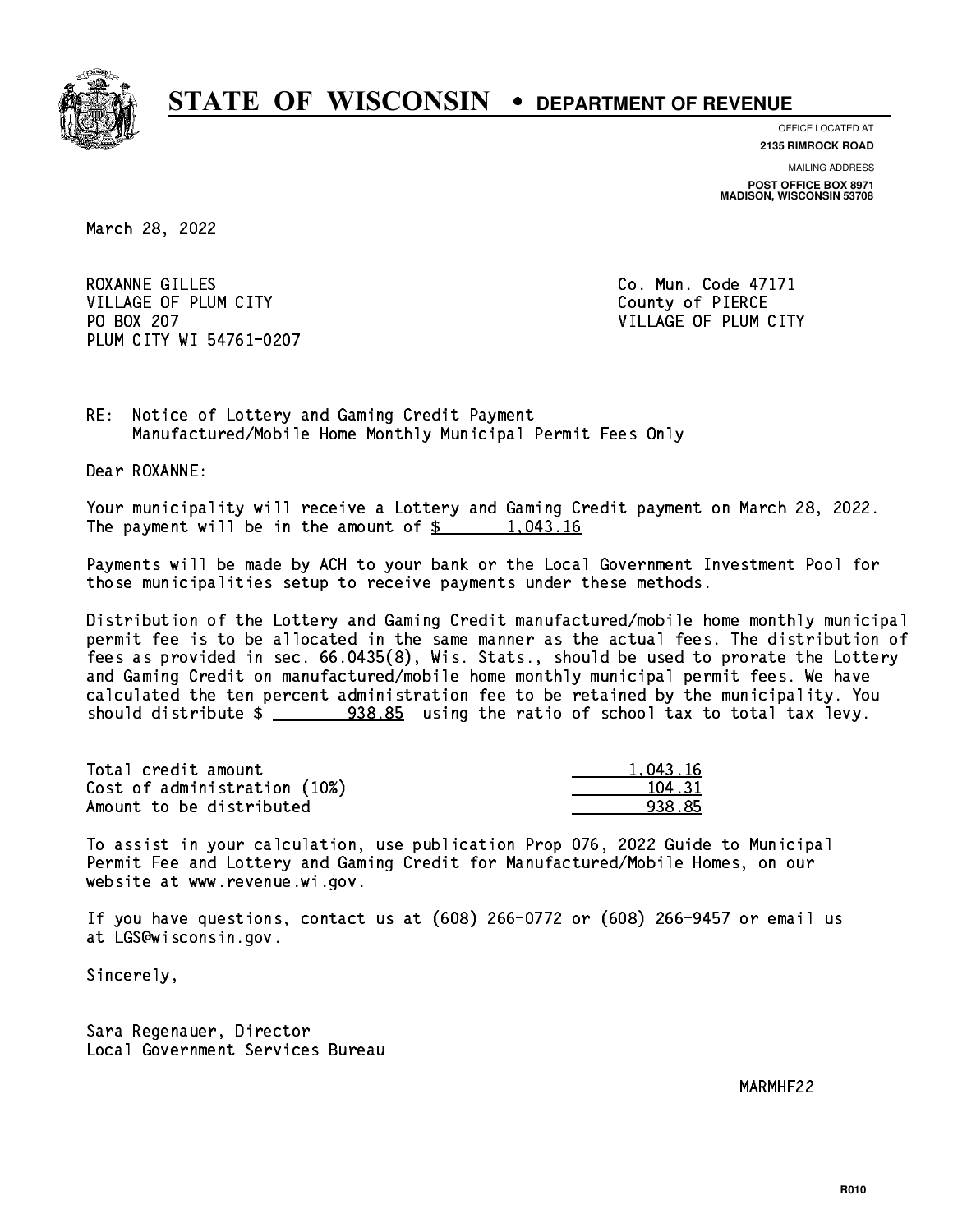

**OFFICE LOCATED AT**

**2135 RIMROCK ROAD**

**MAILING ADDRESS POST OFFICE BOX 8971 MADISON, WISCONSIN 53708**

March 28, 2022

 LUANN EMERSON Co. Mun. Code 47181 VILLAGE OF SPRING VALLEY **COUNTY COUNTY OF PIERCE** PO BOX 276, E121 SOUTH 2ND ST VILLAGE OF SPRING VALLEY SPRING VALLEY WI 54767-0276

RE: Notice of Lottery and Gaming Credit Payment Manufactured/Mobile Home Monthly Municipal Permit Fees Only

Dear LUANN:

 Your municipality will receive a Lottery and Gaming Credit payment on March 28, 2022. The payment will be in the amount of  $\frac{2}{3}$  3,896.87

 Payments will be made by ACH to your bank or the Local Government Investment Pool for those municipalities setup to receive payments under these methods.

 Distribution of the Lottery and Gaming Credit manufactured/mobile home monthly municipal permit fee is to be allocated in the same manner as the actual fees. The distribution of fees as provided in sec. 66.0435(8), Wis. Stats., should be used to prorate the Lottery and Gaming Credit on manufactured/mobile home monthly municipal permit fees. We have calculated the ten percent administration fee to be retained by the municipality. You should distribute  $\frac{2}{2}$   $\frac{3.507.19}{2}$  using the ratio of school tax to total tax levy.

| Total credit amount          | 3.896.87 |
|------------------------------|----------|
| Cost of administration (10%) | 389.68   |
| Amount to be distributed     | 3.507.19 |

 To assist in your calculation, use publication Prop 076, 2022 Guide to Municipal Permit Fee and Lottery and Gaming Credit for Manufactured/Mobile Homes, on our website at www.revenue.wi.gov.

 If you have questions, contact us at (608) 266-0772 or (608) 266-9457 or email us at LGS@wisconsin.gov.

Sincerely,

 Sara Regenauer, Director Local Government Services Bureau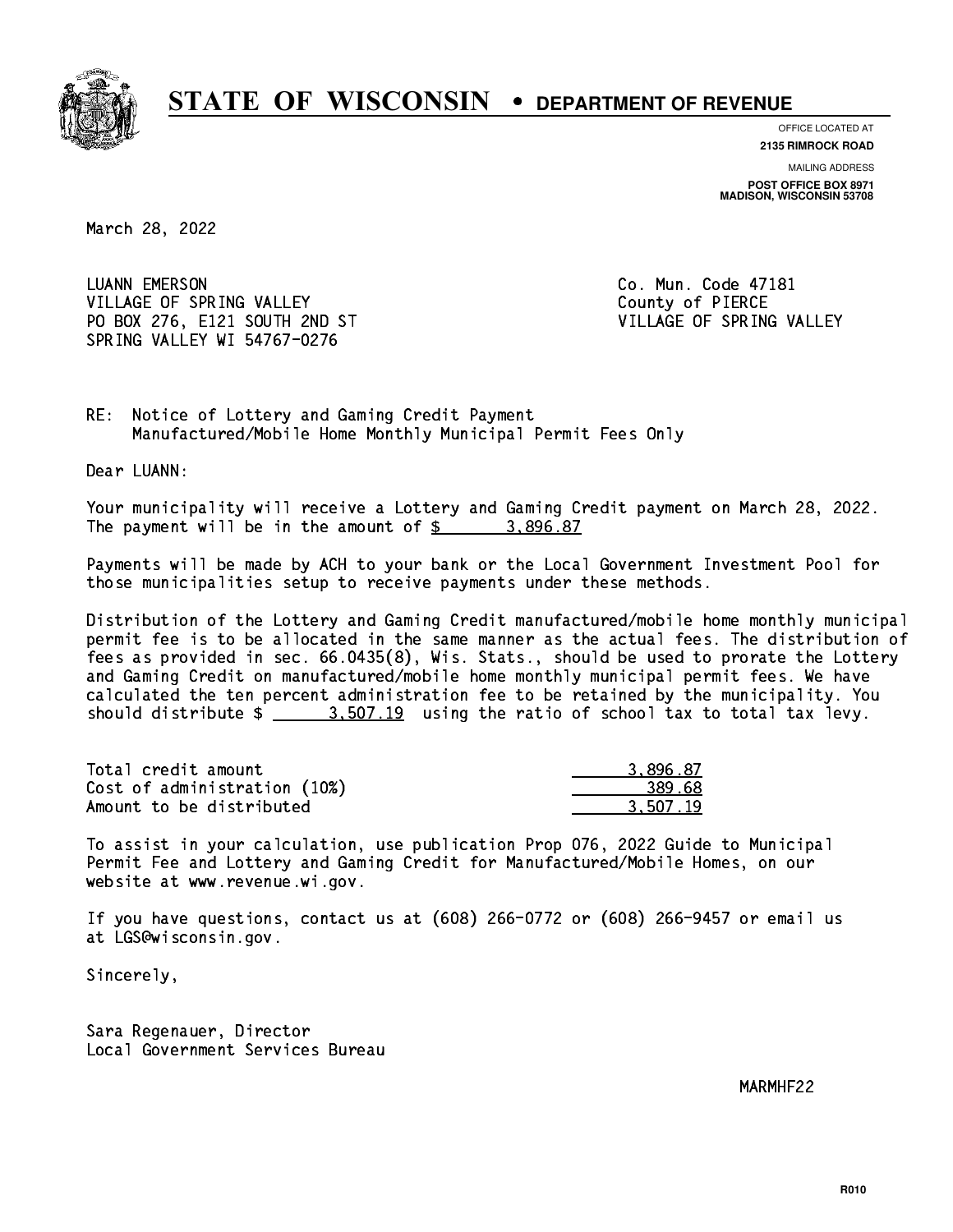

**OFFICE LOCATED AT 2135 RIMROCK ROAD**

**MAILING ADDRESS**

**POST OFFICE BOX 8971 MADISON, WISCONSIN 53708**

March 28, 2022

 ELIZABETH LANSING Co. Mun. Code 47271 CITY OF PRESCOTT County of PIERCE 800 BORNER ST N CITY OF PRESCOTT PRESCOTT WI 54021-2011

RE: Notice of Lottery and Gaming Credit Payment Manufactured/Mobile Home Monthly Municipal Permit Fees Only

Dear ELIZABETH:

 Your municipality will receive a Lottery and Gaming Credit payment on March 28, 2022. The payment will be in the amount of  $\frac{2}{3}$  9,536.06

 Payments will be made by ACH to your bank or the Local Government Investment Pool for those municipalities setup to receive payments under these methods.

 Distribution of the Lottery and Gaming Credit manufactured/mobile home monthly municipal permit fee is to be allocated in the same manner as the actual fees. The distribution of fees as provided in sec. 66.0435(8), Wis. Stats., should be used to prorate the Lottery and Gaming Credit on manufactured/mobile home monthly municipal permit fees. We have calculated the ten percent administration fee to be retained by the municipality. You should distribute  $\frac{2}{1}$   $\frac{8.582.46}{2}$  using the ratio of school tax to total tax levy.

| Total credit amount          | 9.536.06 |
|------------------------------|----------|
| Cost of administration (10%) | 953.60   |
| Amount to be distributed     | 8.582.46 |

 To assist in your calculation, use publication Prop 076, 2022 Guide to Municipal Permit Fee and Lottery and Gaming Credit for Manufactured/Mobile Homes, on our website at www.revenue.wi.gov.

 If you have questions, contact us at (608) 266-0772 or (608) 266-9457 or email us at LGS@wisconsin.gov.

Sincerely,

 Sara Regenauer, Director Local Government Services Bureau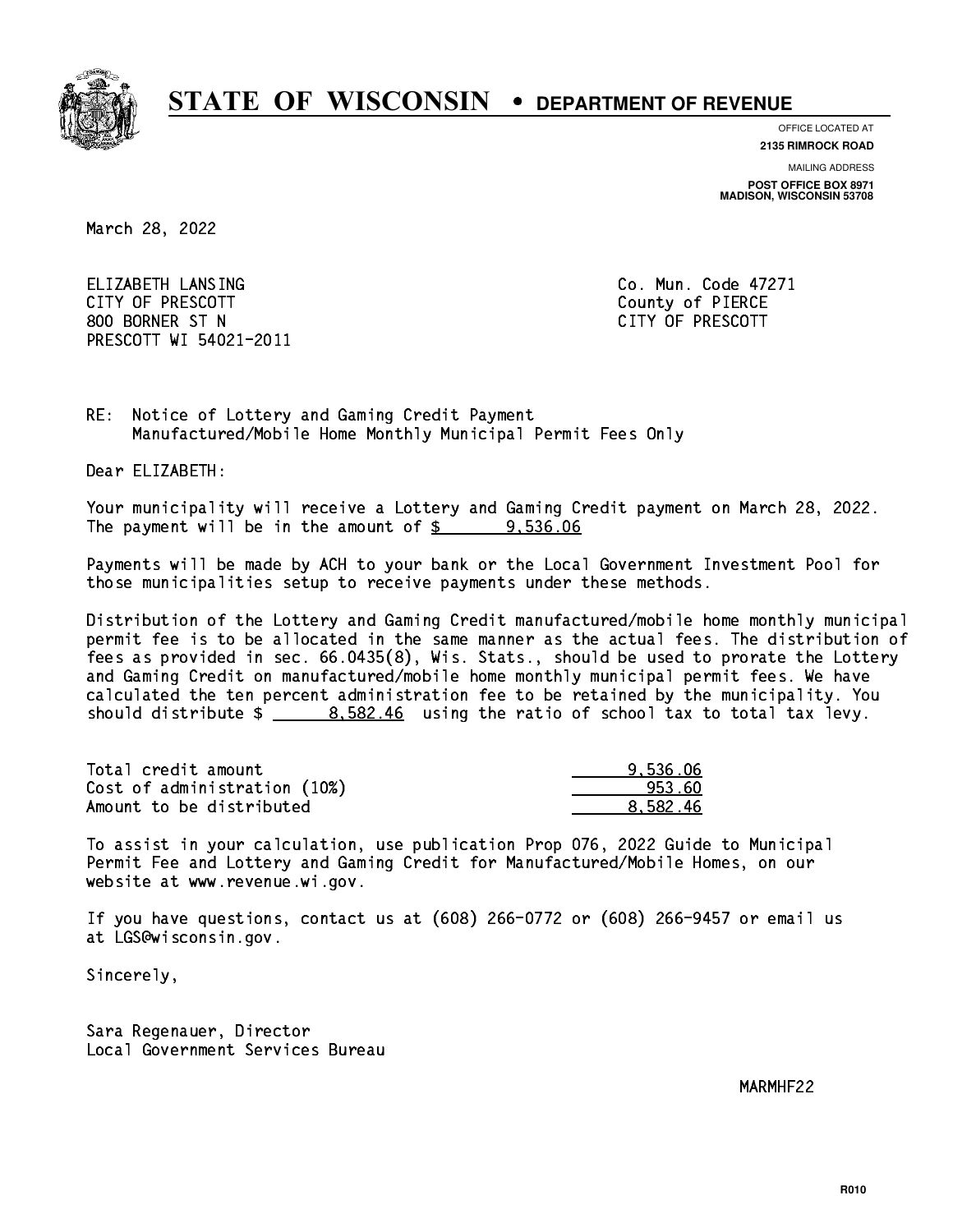

**OFFICE LOCATED AT**

**2135 RIMROCK ROAD**

**MAILING ADDRESS**

**POST OFFICE BOX 8971 MADISON, WISCONSIN 53708**

March 28, 2022

 SARAH KARLSSON Co. Mun. Code 47276 CITY OF RIVER FALLS COUNTY OF PIERCE 222 LEWIS ST SUITE 207 CITY OF RIVER FALLS RIVER FALLS WI 54022-2190

RE: Notice of Lottery and Gaming Credit Payment Manufactured/Mobile Home Monthly Municipal Permit Fees Only

Dear SARAH:

 Your municipality will receive a Lottery and Gaming Credit payment on March 28, 2022. The payment will be in the amount of \$ 8,253.91 \_\_\_\_\_\_\_\_\_\_\_\_\_\_\_\_

 Payments will be made by ACH to your bank or the Local Government Investment Pool for those municipalities setup to receive payments under these methods.

 Distribution of the Lottery and Gaming Credit manufactured/mobile home monthly municipal permit fee is to be allocated in the same manner as the actual fees. The distribution of fees as provided in sec. 66.0435(8), Wis. Stats., should be used to prorate the Lottery and Gaming Credit on manufactured/mobile home monthly municipal permit fees. We have calculated the ten percent administration fee to be retained by the municipality. You should distribute  $\frac{2}{2}$   $\frac{7.428.52}{2}$  using the ratio of school tax to total tax levy.

| Total credit amount          | 8.253.91 |
|------------------------------|----------|
| Cost of administration (10%) | 825.39   |
| Amount to be distributed     | 7.428.52 |

 To assist in your calculation, use publication Prop 076, 2022 Guide to Municipal Permit Fee and Lottery and Gaming Credit for Manufactured/Mobile Homes, on our website at www.revenue.wi.gov.

 If you have questions, contact us at (608) 266-0772 or (608) 266-9457 or email us at LGS@wisconsin.gov.

Sincerely,

 Sara Regenauer, Director Local Government Services Bureau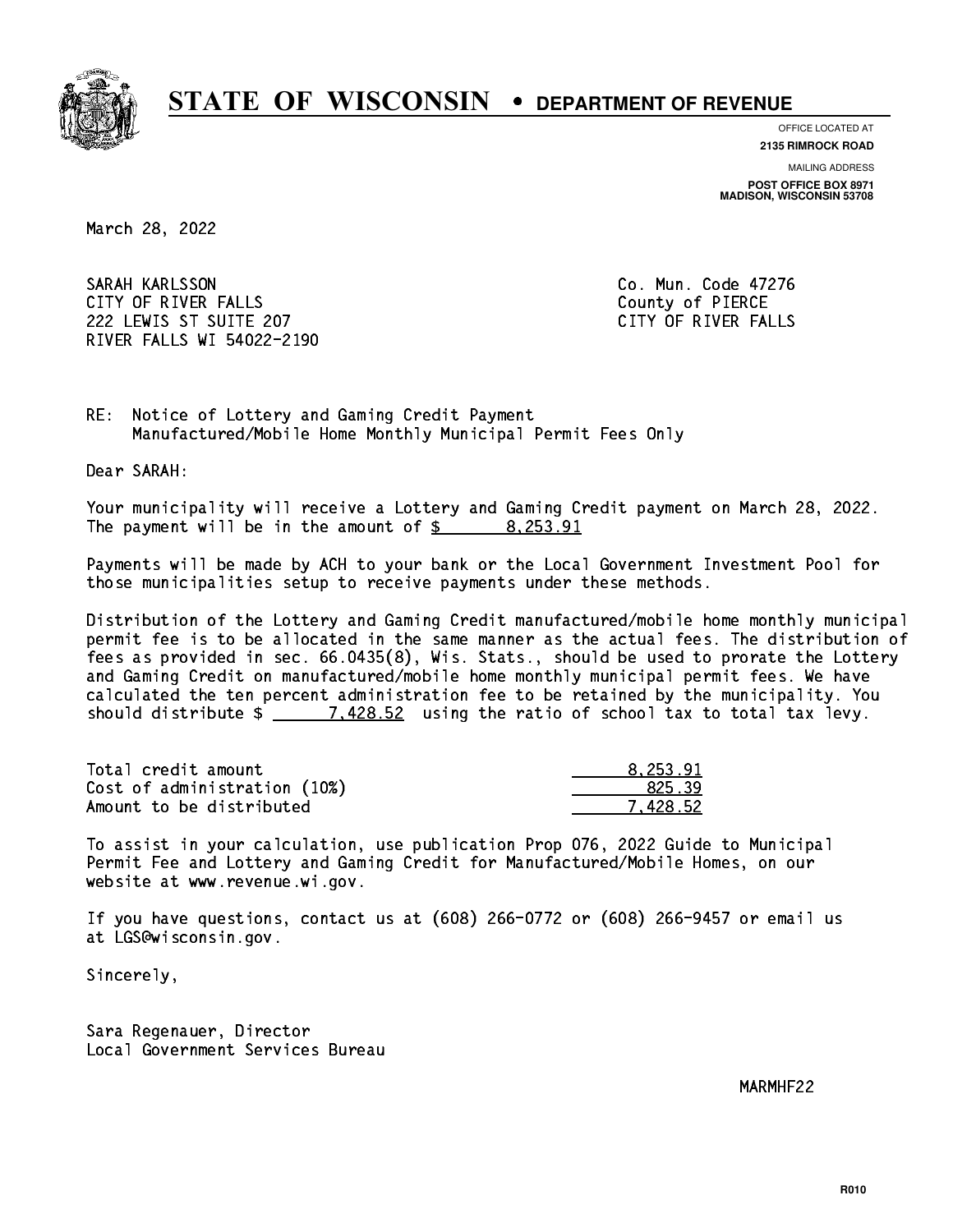

**OFFICE LOCATED AT 2135 RIMROCK ROAD**

**MAILING ADDRESS**

**POST OFFICE BOX 8971 MADISON, WISCONSIN 53708**

March 28, 2022

JAN CARLSON TOWN OF OSCEOLA County of POLK PO BOX 216, 516 EAST AVE. N TOWN OF OSCEOLA DRESSER WI 54009

Co. Mun. Code 48042

RE: Notice of Lottery and Gaming Credit Payment Manufactured/Mobile Home Monthly Municipal Permit Fees Only

Dear JAN:

 Your municipality will receive a Lottery and Gaming Credit payment on March 28, 2022. The payment will be in the amount of  $\frac{20.84}{120.84}$ 

 Payments will be made by ACH to your bank or the Local Government Investment Pool for those municipalities setup to receive payments under these methods.

 Distribution of the Lottery and Gaming Credit manufactured/mobile home monthly municipal permit fee is to be allocated in the same manner as the actual fees. The distribution of fees as provided in sec. 66.0435(8), Wis. Stats., should be used to prorate the Lottery and Gaming Credit on manufactured/mobile home monthly municipal permit fees. We have calculated the ten percent administration fee to be retained by the municipality. You should distribute  $\frac{108.76}{108.76}$  using the ratio of school tax to total tax levy.

Total credit amount Cost of administration (10%) Amount to be distributed

| 120.84 |
|--------|
| 12.08  |
| 108.76 |

 To assist in your calculation, use publication Prop 076, 2022 Guide to Municipal Permit Fee and Lottery and Gaming Credit for Manufactured/Mobile Homes, on our website at www.revenue.wi.gov.

 If you have questions, contact us at (608) 266-0772 or (608) 266-9457 or email us at LGS@wisconsin.gov.

Sincerely,

 Sara Regenauer, Director Local Government Services Bureau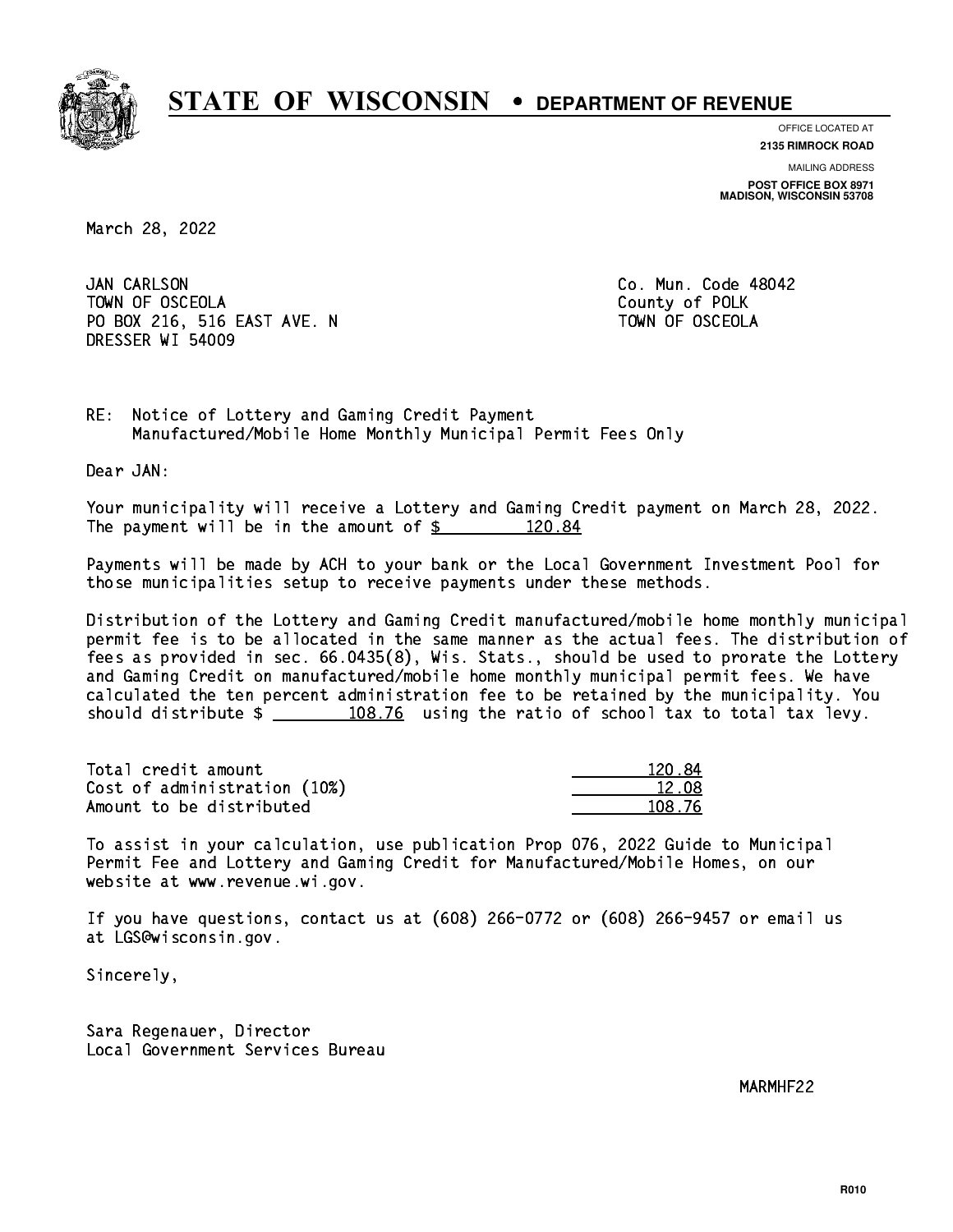

**OFFICE LOCATED AT**

**2135 RIMROCK ROAD**

**MAILING ADDRESS POST OFFICE BOX 8971 MADISON, WISCONSIN 53708**

March 28, 2022

LORI A DUNCAN VILLAGE OF BALSAM LAKE County of POLK 404 MAIN ST., POB 506 VILLAGE OF BALSAM LAKE BALSAM LAKE WI 54810-0506

Co. Mun. Code 48106

RE: Notice of Lottery and Gaming Credit Payment Manufactured/Mobile Home Monthly Municipal Permit Fees Only

Dear LORI:

 Your municipality will receive a Lottery and Gaming Credit payment on March 28, 2022. The payment will be in the amount of  $\frac{2}{3}$  12,142.56

 Payments will be made by ACH to your bank or the Local Government Investment Pool for those municipalities setup to receive payments under these methods.

 Distribution of the Lottery and Gaming Credit manufactured/mobile home monthly municipal permit fee is to be allocated in the same manner as the actual fees. The distribution of fees as provided in sec. 66.0435(8), Wis. Stats., should be used to prorate the Lottery and Gaming Credit on manufactured/mobile home monthly municipal permit fees. We have calculated the ten percent administration fee to be retained by the municipality. You should distribute  $\frac{10,928.31}{2}$  using the ratio of school tax to total tax levy.

| Total credit amount          | 12, 142.56 |
|------------------------------|------------|
| Cost of administration (10%) | 1.214.25   |
| Amount to be distributed     | 10.928.31  |

 To assist in your calculation, use publication Prop 076, 2022 Guide to Municipal Permit Fee and Lottery and Gaming Credit for Manufactured/Mobile Homes, on our website at www.revenue.wi.gov.

 If you have questions, contact us at (608) 266-0772 or (608) 266-9457 or email us at LGS@wisconsin.gov.

Sincerely,

 Sara Regenauer, Director Local Government Services Bureau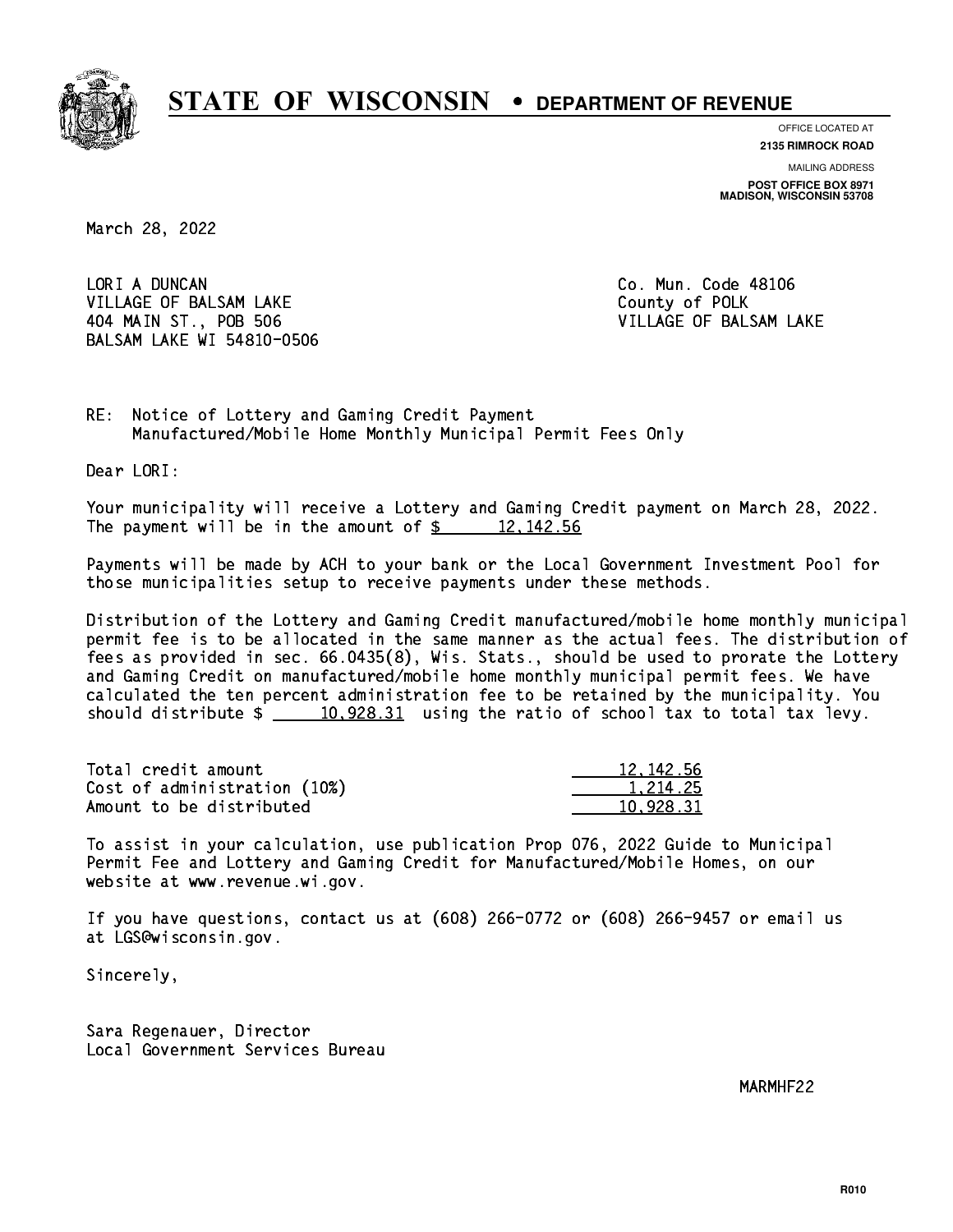

**OFFICE LOCATED AT**

**2135 RIMROCK ROAD**

**MAILING ADDRESS POST OFFICE BOX 8971 MADISON, WISCONSIN 53708**

March 28, 2022

AUTUMN HYDEN VILLAGE OF CENTURIA COUNTY OF POLK PO BOX 280, 305 WISCONSIN AVE VILLAGE OF CENTURIA CENTURIA WI 54824-0280

Co. Mun. Code 48111

RE: Notice of Lottery and Gaming Credit Payment Manufactured/Mobile Home Monthly Municipal Permit Fees Only

Dear AUTUMN:

 Your municipality will receive a Lottery and Gaming Credit payment on March 28, 2022. The payment will be in the amount of  $\frac{2}{3}$  3,485.64

 Payments will be made by ACH to your bank or the Local Government Investment Pool for those municipalities setup to receive payments under these methods.

 Distribution of the Lottery and Gaming Credit manufactured/mobile home monthly municipal permit fee is to be allocated in the same manner as the actual fees. The distribution of fees as provided in sec. 66.0435(8), Wis. Stats., should be used to prorate the Lottery and Gaming Credit on manufactured/mobile home monthly municipal permit fees. We have calculated the ten percent administration fee to be retained by the municipality. You should distribute  $\frac{2}{1}$   $\frac{3.137.08}{2}$  using the ratio of school tax to total tax levy.

| Total credit amount          | 3.485.64 |
|------------------------------|----------|
| Cost of administration (10%) | 348.56   |
| Amount to be distributed     | 3.137.08 |

 To assist in your calculation, use publication Prop 076, 2022 Guide to Municipal Permit Fee and Lottery and Gaming Credit for Manufactured/Mobile Homes, on our website at www.revenue.wi.gov.

 If you have questions, contact us at (608) 266-0772 or (608) 266-9457 or email us at LGS@wisconsin.gov.

Sincerely,

 Sara Regenauer, Director Local Government Services Bureau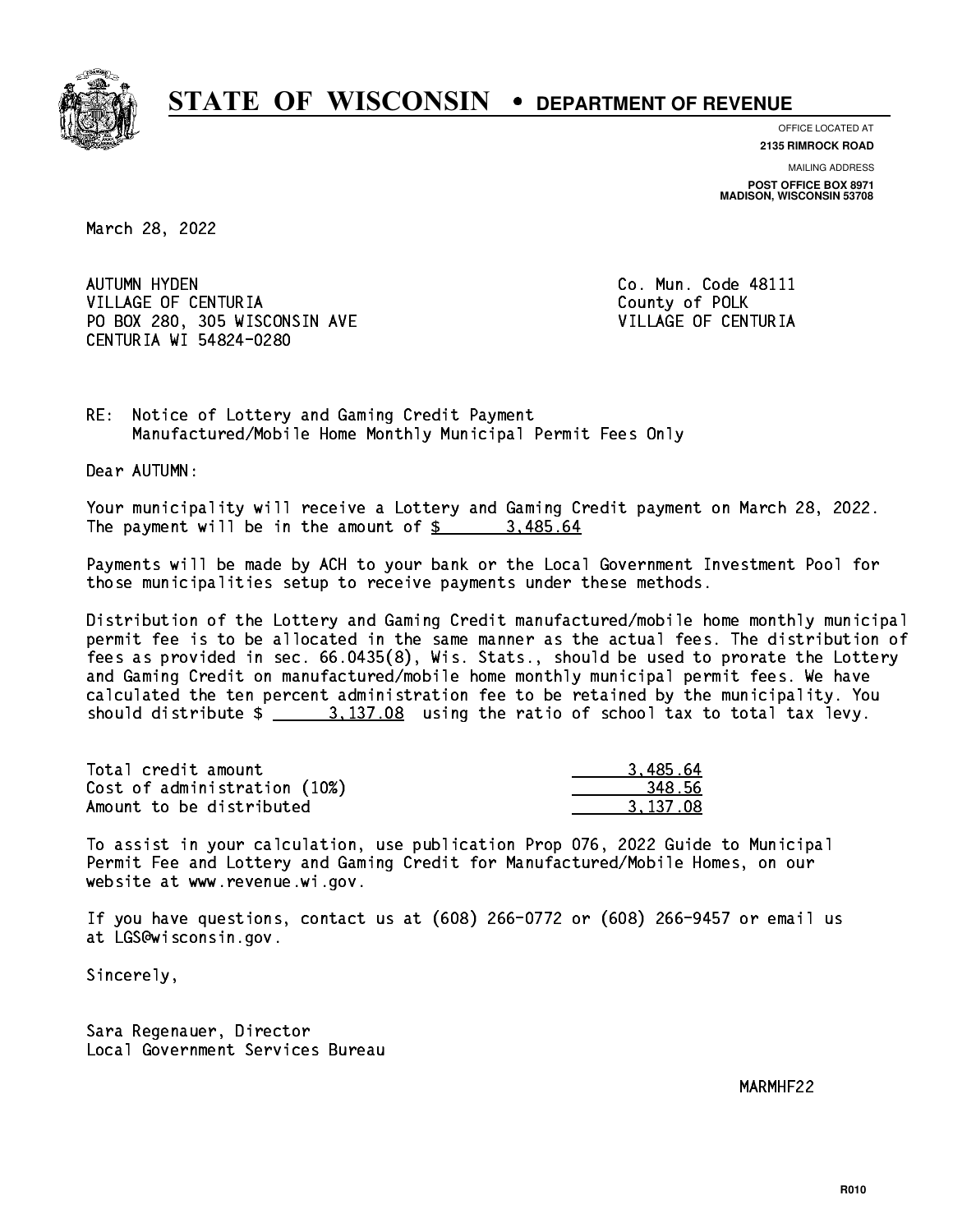

**OFFICE LOCATED AT**

**2135 RIMROCK ROAD**

**MAILING ADDRESS POST OFFICE BOX 8971 MADISON, WISCONSIN 53708**

March 28, 2022

AL BANNINK VILLAGE OF CLEAR LAKE County of POLK PO BOX 48, 350 4TH AVENUE VILLAGE OF CLEAR LAKE CLEAR LAKE WI 54005-0048

Co. Mun. Code 48113

RE: Notice of Lottery and Gaming Credit Payment Manufactured/Mobile Home Monthly Municipal Permit Fees Only

Dear AL:

 Your municipality will receive a Lottery and Gaming Credit payment on March 28, 2022. The payment will be in the amount of \$ 5,768.42 \_\_\_\_\_\_\_\_\_\_\_\_\_\_\_\_

 Payments will be made by ACH to your bank or the Local Government Investment Pool for those municipalities setup to receive payments under these methods.

 Distribution of the Lottery and Gaming Credit manufactured/mobile home monthly municipal permit fee is to be allocated in the same manner as the actual fees. The distribution of fees as provided in sec. 66.0435(8), Wis. Stats., should be used to prorate the Lottery and Gaming Credit on manufactured/mobile home monthly municipal permit fees. We have calculated the ten percent administration fee to be retained by the municipality. You should distribute  $\frac{2}{1}$   $\frac{5}{191.58}$  using the ratio of school tax to total tax levy.

| Total credit amount          | 5.768.42 |
|------------------------------|----------|
| Cost of administration (10%) | 576.84   |
| Amount to be distributed     | 5.191.58 |

 To assist in your calculation, use publication Prop 076, 2022 Guide to Municipal Permit Fee and Lottery and Gaming Credit for Manufactured/Mobile Homes, on our website at www.revenue.wi.gov.

 If you have questions, contact us at (608) 266-0772 or (608) 266-9457 or email us at LGS@wisconsin.gov.

Sincerely,

 Sara Regenauer, Director Local Government Services Bureau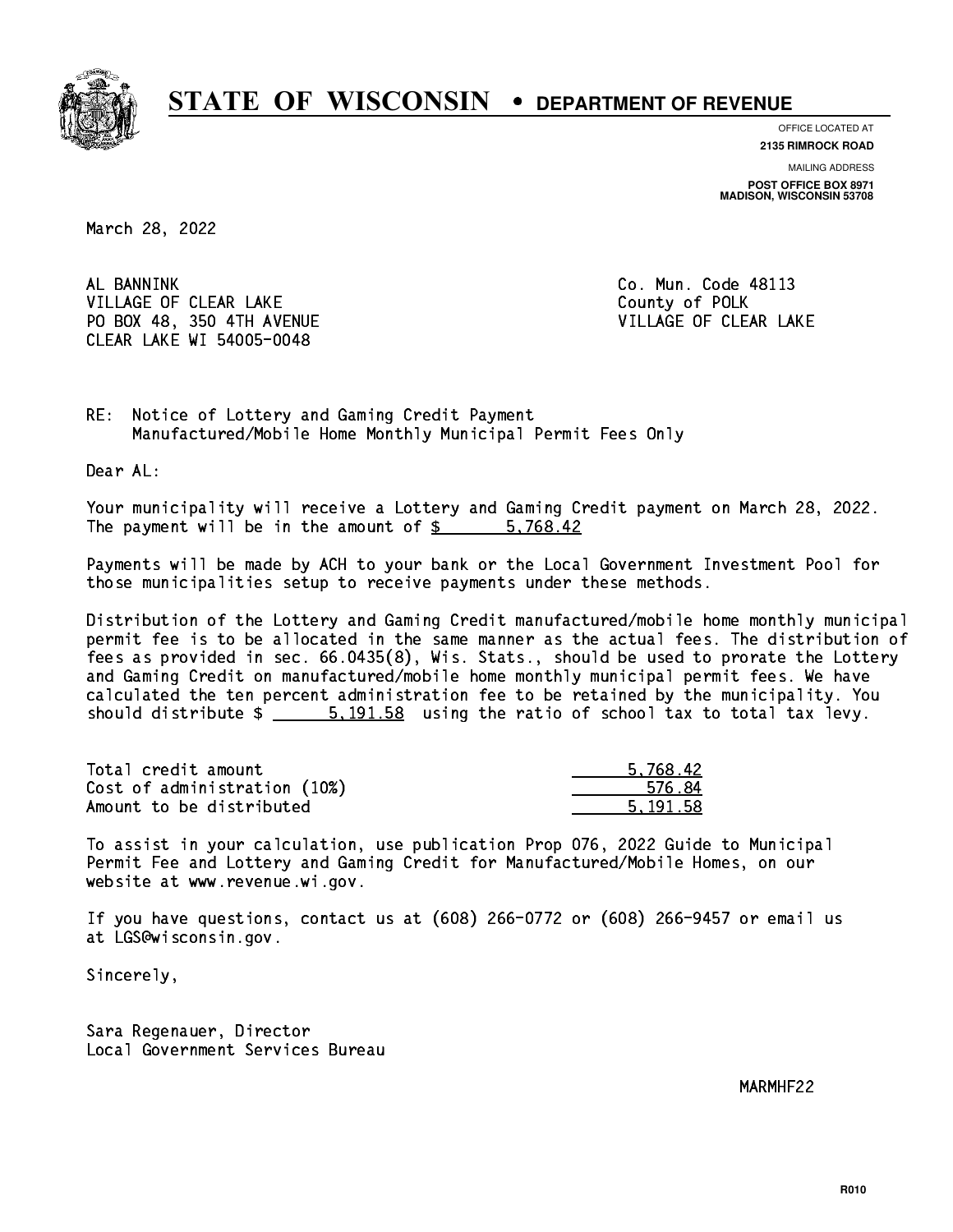

**OFFICE LOCATED AT**

**2135 RIMROCK ROAD**

**MAILING ADDRESS POST OFFICE BOX 8971 MADISON, WISCONSIN 53708**

March 28, 2022

 JODI A. GILBERT Co. Mun. Code 48116 VILLAGE OF DRESSER COUNTY OF POLK PO BOX 547 DRESSER WI 54009-0547

VILLAGE OF DRESSER

RE: Notice of Lottery and Gaming Credit Payment Manufactured/Mobile Home Monthly Municipal Permit Fees Only

Dear JODI:

 Your municipality will receive a Lottery and Gaming Credit payment on March 28, 2022. The payment will be in the amount of  $\frac{2}{3}$  666.99

 Payments will be made by ACH to your bank or the Local Government Investment Pool for those municipalities setup to receive payments under these methods.

 Distribution of the Lottery and Gaming Credit manufactured/mobile home monthly municipal permit fee is to be allocated in the same manner as the actual fees. The distribution of fees as provided in sec. 66.0435(8), Wis. Stats., should be used to prorate the Lottery and Gaming Credit on manufactured/mobile home monthly municipal permit fees. We have calculated the ten percent administration fee to be retained by the municipality. You should distribute  $\frac{2}{1}$   $\frac{600.30}{2}$  using the ratio of school tax to total tax levy.

Total credit amount Cost of administration (10%) Amount to be distributed

| 666.99 |
|--------|
| 66.69  |
| 600 RD |

 To assist in your calculation, use publication Prop 076, 2022 Guide to Municipal Permit Fee and Lottery and Gaming Credit for Manufactured/Mobile Homes, on our website at www.revenue.wi.gov.

 If you have questions, contact us at (608) 266-0772 or (608) 266-9457 or email us at LGS@wisconsin.gov.

Sincerely,

 Sara Regenauer, Director Local Government Services Bureau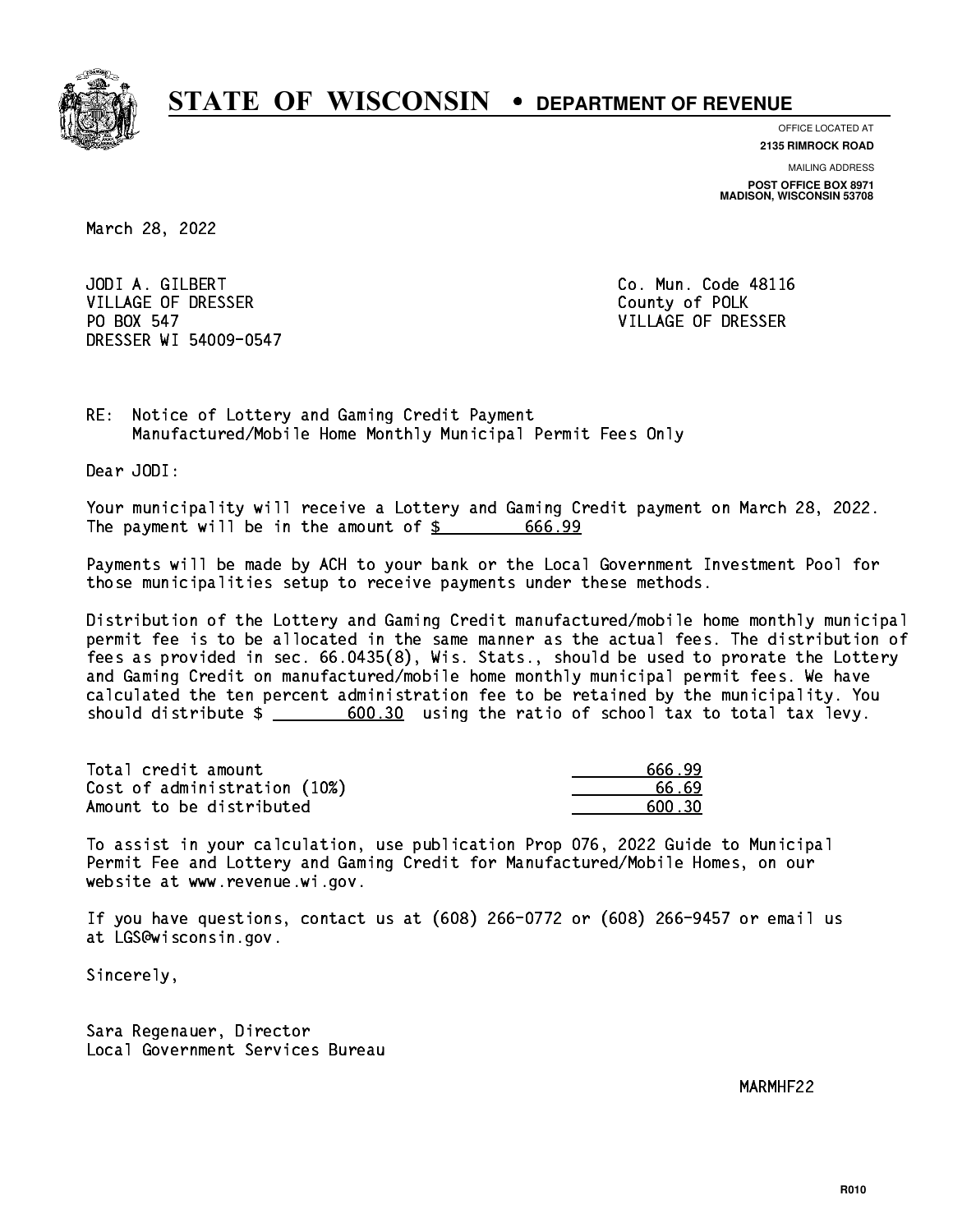

**OFFICE LOCATED AT**

**2135 RIMROCK ROAD**

**MAILING ADDRESS POST OFFICE BOX 8971 MADISON, WISCONSIN 53708**

March 28, 2022

JANICE SCHOTT VILLAGE OF FREDERIC **COUNTY OF SALES AND ACCOUNT OF POLK** FREDERIC WI 54837

Co. Mun. Code 48126 110 OAK ST VILLAGE OF FREDERIC

RE: Notice of Lottery and Gaming Credit Payment Manufactured/Mobile Home Monthly Municipal Permit Fees Only

Dear JANICE:

 Your municipality will receive a Lottery and Gaming Credit payment on March 28, 2022. The payment will be in the amount of  $\frac{2}{3}$  2,039.04

 Payments will be made by ACH to your bank or the Local Government Investment Pool for those municipalities setup to receive payments under these methods.

 Distribution of the Lottery and Gaming Credit manufactured/mobile home monthly municipal permit fee is to be allocated in the same manner as the actual fees. The distribution of fees as provided in sec. 66.0435(8), Wis. Stats., should be used to prorate the Lottery and Gaming Credit on manufactured/mobile home monthly municipal permit fees. We have calculated the ten percent administration fee to be retained by the municipality. You should distribute  $\frac{1.835.14}{1.835.14}$  using the ratio of school tax to total tax levy.

| Total credit amount          | 2.039.04 |
|------------------------------|----------|
| Cost of administration (10%) | 203.90   |
| Amount to be distributed     | 1.835.14 |

 To assist in your calculation, use publication Prop 076, 2022 Guide to Municipal Permit Fee and Lottery and Gaming Credit for Manufactured/Mobile Homes, on our website at www.revenue.wi.gov.

 If you have questions, contact us at (608) 266-0772 or (608) 266-9457 or email us at LGS@wisconsin.gov.

Sincerely,

 Sara Regenauer, Director Local Government Services Bureau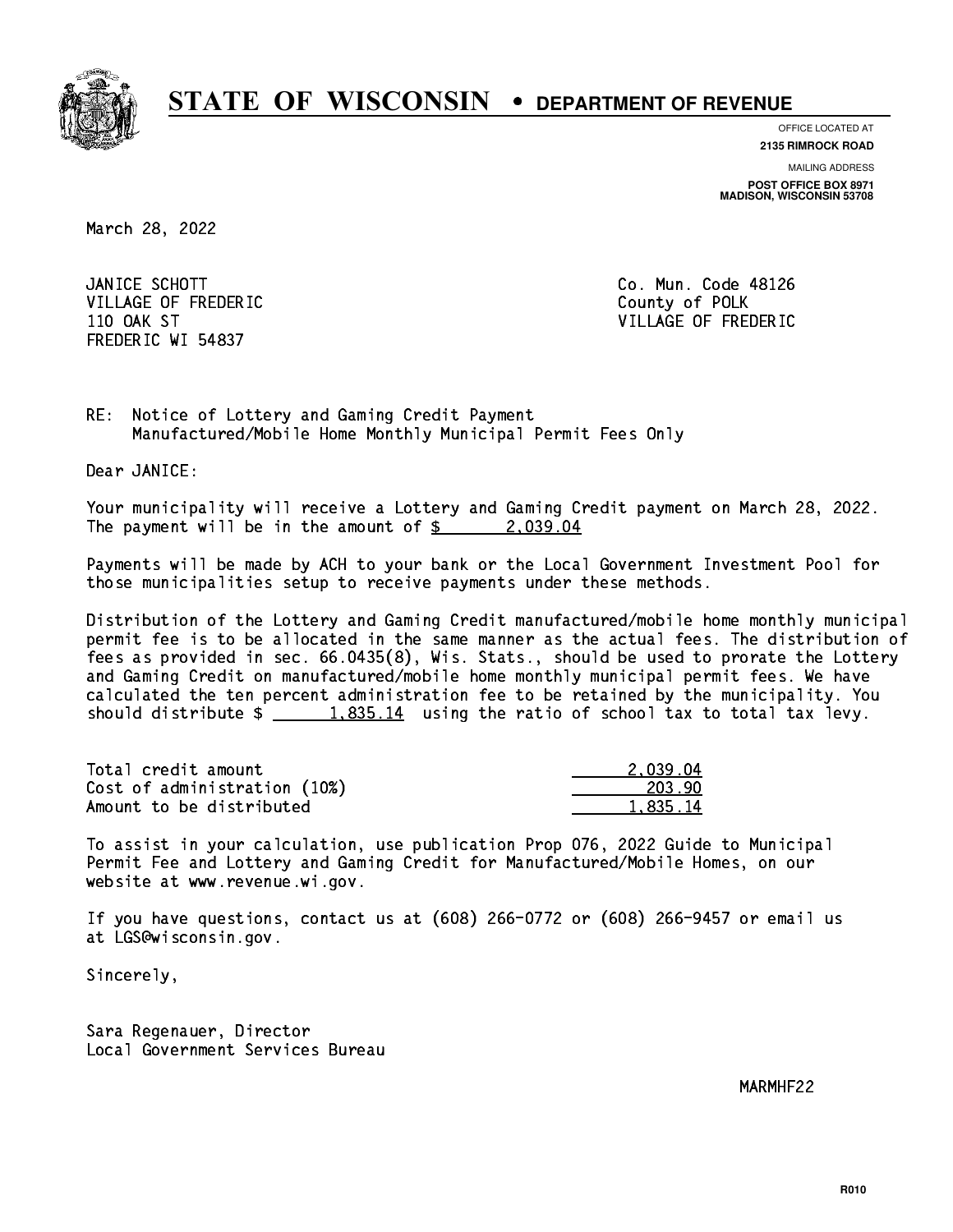

**OFFICE LOCATED AT 2135 RIMROCK ROAD**

**MAILING ADDRESS**

**POST OFFICE BOX 8971 MADISON, WISCONSIN 53708**

March 28, 2022

LAURIE COOK VILLAGE OF LUCK County of POLK P.O.BOX 315 VILLAGE OF LUCK LUCK WI 54853-0315

Co. Mun. Code 48146

RE: Notice of Lottery and Gaming Credit Payment Manufactured/Mobile Home Monthly Municipal Permit Fees Only

Dear LAURIE:

 Your municipality will receive a Lottery and Gaming Credit payment on March 28, 2022. The payment will be in the amount of  $\frac{2}{3}$  1,972.43

 Payments will be made by ACH to your bank or the Local Government Investment Pool for those municipalities setup to receive payments under these methods.

 Distribution of the Lottery and Gaming Credit manufactured/mobile home monthly municipal permit fee is to be allocated in the same manner as the actual fees. The distribution of fees as provided in sec. 66.0435(8), Wis. Stats., should be used to prorate the Lottery and Gaming Credit on manufactured/mobile home monthly municipal permit fees. We have calculated the ten percent administration fee to be retained by the municipality. You should distribute  $\frac{1,775.19}{1,775.19}$  using the ratio of school tax to total tax levy.

| Total credit amount          | 1.972.43 |
|------------------------------|----------|
| Cost of administration (10%) | 197.24   |
| Amount to be distributed     | 1,775.19 |

 To assist in your calculation, use publication Prop 076, 2022 Guide to Municipal Permit Fee and Lottery and Gaming Credit for Manufactured/Mobile Homes, on our website at www.revenue.wi.gov.

 If you have questions, contact us at (608) 266-0772 or (608) 266-9457 or email us at LGS@wisconsin.gov.

Sincerely,

 Sara Regenauer, Director Local Government Services Bureau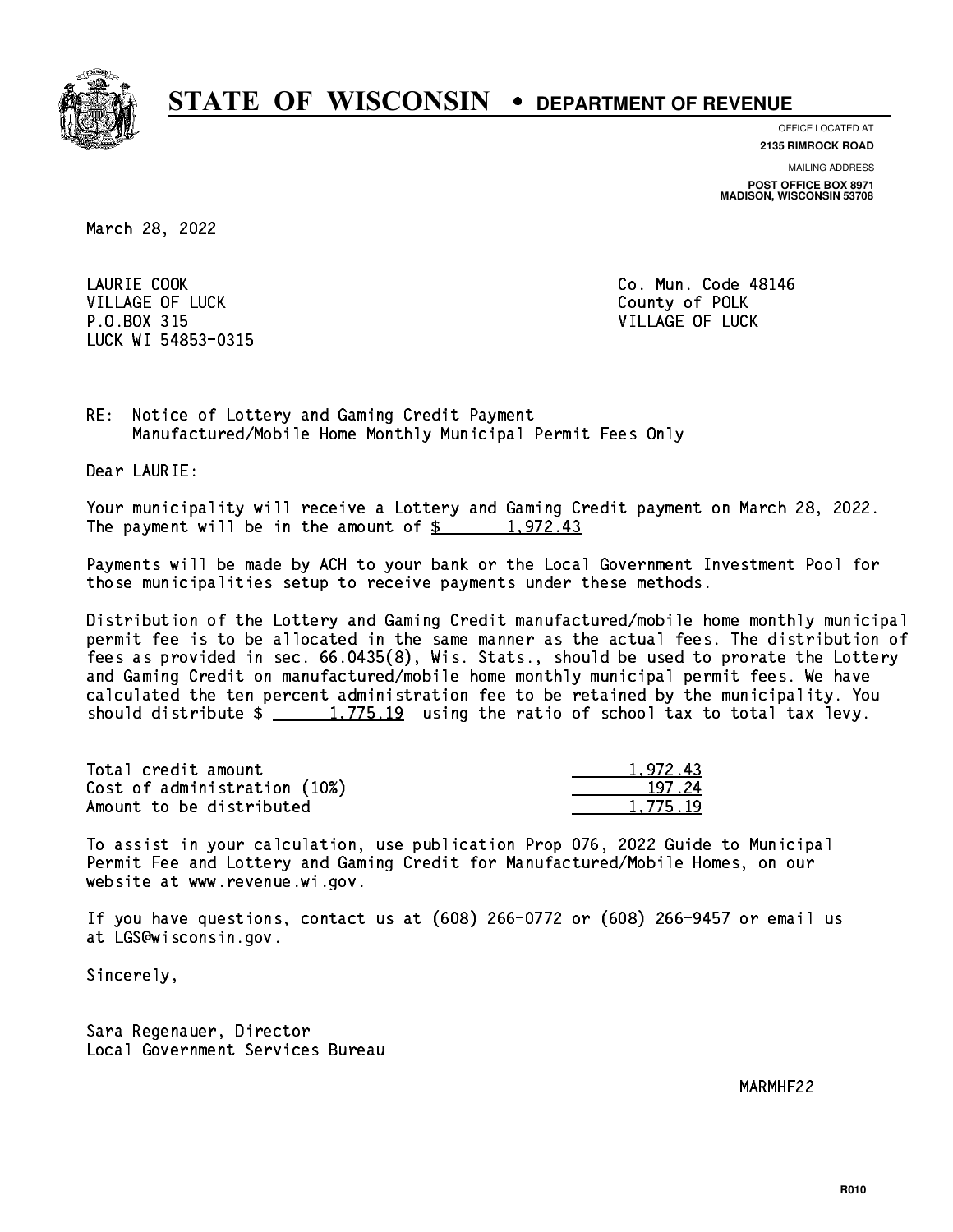

**OFFICE LOCATED AT**

**2135 RIMROCK ROAD**

**MAILING ADDRESS POST OFFICE BOX 8971 MADISON, WISCONSIN 53708**

March 28, 2022

 BENJAMIN KRUMENAUER Co. Mun. Code 48165 VILLAGE OF OSCEOLA COUNTY OF POLK PO BOX 217 VILLAGE OF OSCEOLA OSCEOLA WI 54020

RE: Notice of Lottery and Gaming Credit Payment Manufactured/Mobile Home Monthly Municipal Permit Fees Only

Dear BENJAMIN:

 Your municipality will receive a Lottery and Gaming Credit payment on March 28, 2022. The payment will be in the amount of  $\frac{2}{3}$  14,953.68

 Payments will be made by ACH to your bank or the Local Government Investment Pool for those municipalities setup to receive payments under these methods.

 Distribution of the Lottery and Gaming Credit manufactured/mobile home monthly municipal permit fee is to be allocated in the same manner as the actual fees. The distribution of fees as provided in sec. 66.0435(8), Wis. Stats., should be used to prorate the Lottery and Gaming Credit on manufactured/mobile home monthly municipal permit fees. We have calculated the ten percent administration fee to be retained by the municipality. You should distribute  $\frac{2}{13,458.32}$  using the ratio of school tax to total tax levy.

| Total credit amount          | 14,953.68 |
|------------------------------|-----------|
| Cost of administration (10%) | 1.495.36  |
| Amount to be distributed     | 13.458.32 |

 To assist in your calculation, use publication Prop 076, 2022 Guide to Municipal Permit Fee and Lottery and Gaming Credit for Manufactured/Mobile Homes, on our website at www.revenue.wi.gov.

 If you have questions, contact us at (608) 266-0772 or (608) 266-9457 or email us at LGS@wisconsin.gov.

Sincerely,

 Sara Regenauer, Director Local Government Services Bureau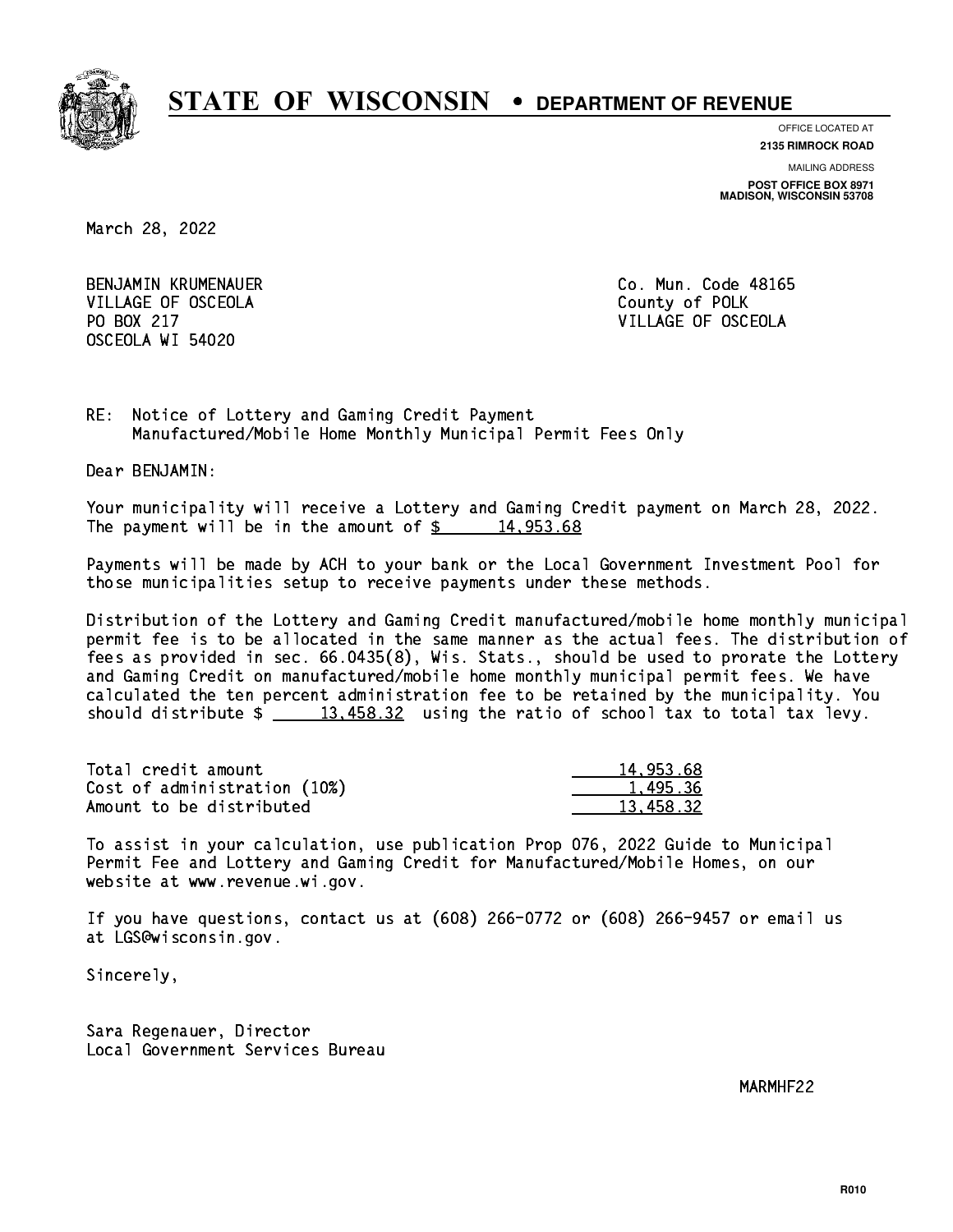

**OFFICE LOCATED AT**

**MAILING ADDRESS 2135 RIMROCK ROAD**

**POST OFFICE BOX 8971 MADISON, WISCONSIN 53708**

March 28, 2022

**BEN JANSEN**  CITY OF AMERY County of POLK 118 CENTER ST W CITY OF AMERY AMERY WI 54001-1151

Co. Mun. Code 48201

RE: Notice of Lottery and Gaming Credit Payment Manufactured/Mobile Home Monthly Municipal Permit Fees Only

Dear BEN:

 Your municipality will receive a Lottery and Gaming Credit payment on March 28, 2022. The payment will be in the amount of  $\frac{2}{3}$  6,959.40

 Payments will be made by ACH to your bank or the Local Government Investment Pool for those municipalities setup to receive payments under these methods.

 Distribution of the Lottery and Gaming Credit manufactured/mobile home monthly municipal permit fee is to be allocated in the same manner as the actual fees. The distribution of fees as provided in sec. 66.0435(8), Wis. Stats., should be used to prorate the Lottery and Gaming Credit on manufactured/mobile home monthly municipal permit fees. We have calculated the ten percent administration fee to be retained by the municipality. You should distribute  $\frac{263.46}{263.46}$  using the ratio of school tax to total tax levy.

| Total credit amount          | 6.959.40 |
|------------------------------|----------|
| Cost of administration (10%) | 695.94   |
| Amount to be distributed     | 6.263.46 |

 To assist in your calculation, use publication Prop 076, 2022 Guide to Municipal Permit Fee and Lottery and Gaming Credit for Manufactured/Mobile Homes, on our website at www.revenue.wi.gov.

 If you have questions, contact us at (608) 266-0772 or (608) 266-9457 or email us at LGS@wisconsin.gov.

Sincerely,

 Sara Regenauer, Director Local Government Services Bureau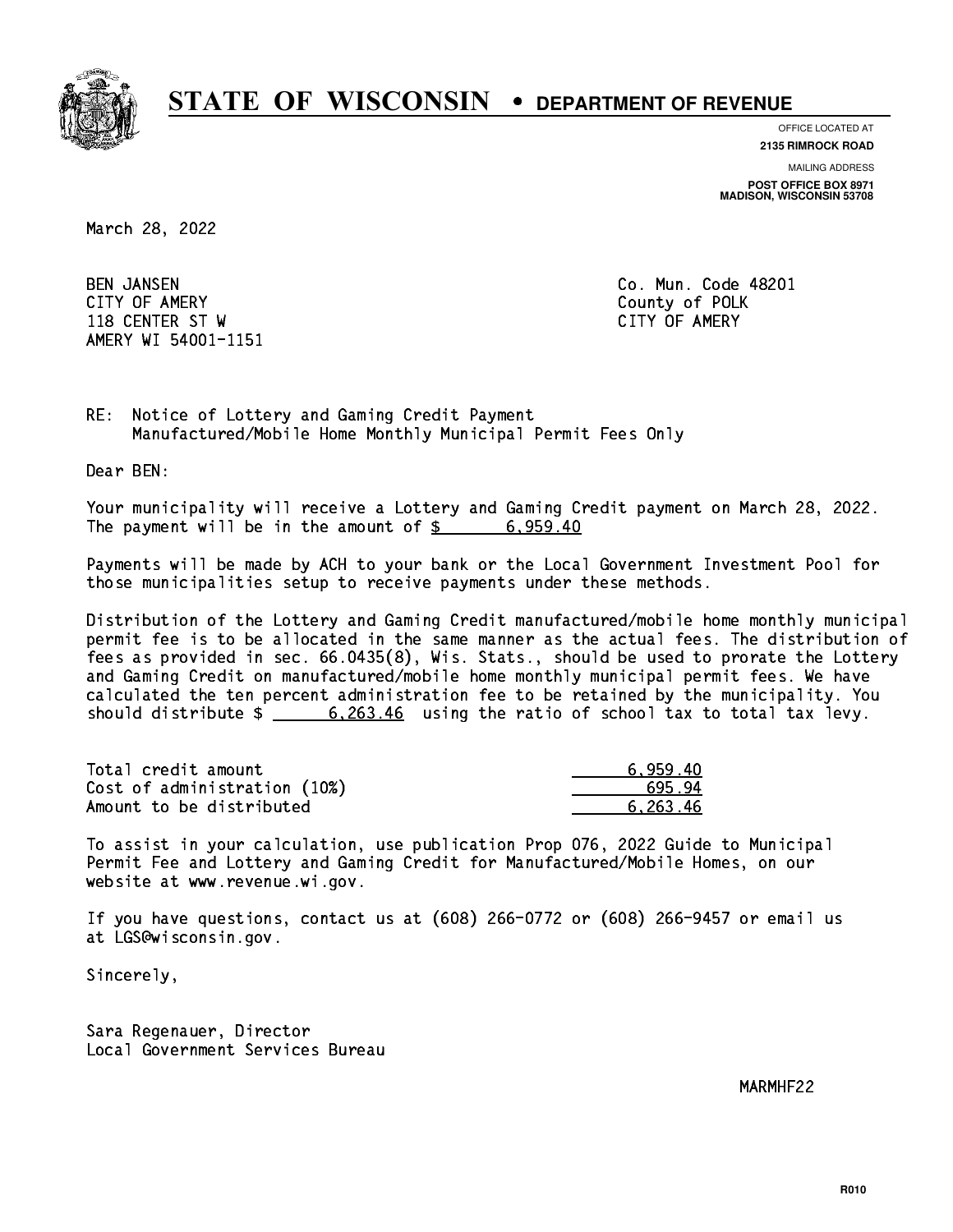

**OFFICE LOCATED AT**

**2135 RIMROCK ROAD**

**MAILING ADDRESS POST OFFICE BOX 8971 MADISON, WISCONSIN 53708**

March 28, 2022

**GAIL BIBEAU** CITY OF SAINT CROIX FALLS COUNTY OF SAINT CROIX FALLS ST CROIX FALLS WI 54024

Co. Mun. Code 48281 710 HWY 35 SOUTH CITY OF SAINT CROIX FALLS

RE: Notice of Lottery and Gaming Credit Payment Manufactured/Mobile Home Monthly Municipal Permit Fees Only

Dear GAIL:

 Your municipality will receive a Lottery and Gaming Credit payment on March 28, 2022. The payment will be in the amount of  $\frac{2}{3}$  2,712.59

 Payments will be made by ACH to your bank or the Local Government Investment Pool for those municipalities setup to receive payments under these methods.

 Distribution of the Lottery and Gaming Credit manufactured/mobile home monthly municipal permit fee is to be allocated in the same manner as the actual fees. The distribution of fees as provided in sec. 66.0435(8), Wis. Stats., should be used to prorate the Lottery and Gaming Credit on manufactured/mobile home monthly municipal permit fees. We have calculated the ten percent administration fee to be retained by the municipality. You should distribute  $\frac{2.441.34}{2.441.34}$  using the ratio of school tax to total tax levy.

| Total credit amount          | 2.712.59 |
|------------------------------|----------|
| Cost of administration (10%) | -271.25  |
| Amount to be distributed     | 2.441.34 |

 To assist in your calculation, use publication Prop 076, 2022 Guide to Municipal Permit Fee and Lottery and Gaming Credit for Manufactured/Mobile Homes, on our website at www.revenue.wi.gov.

 If you have questions, contact us at (608) 266-0772 or (608) 266-9457 or email us at LGS@wisconsin.gov.

Sincerely,

 Sara Regenauer, Director Local Government Services Bureau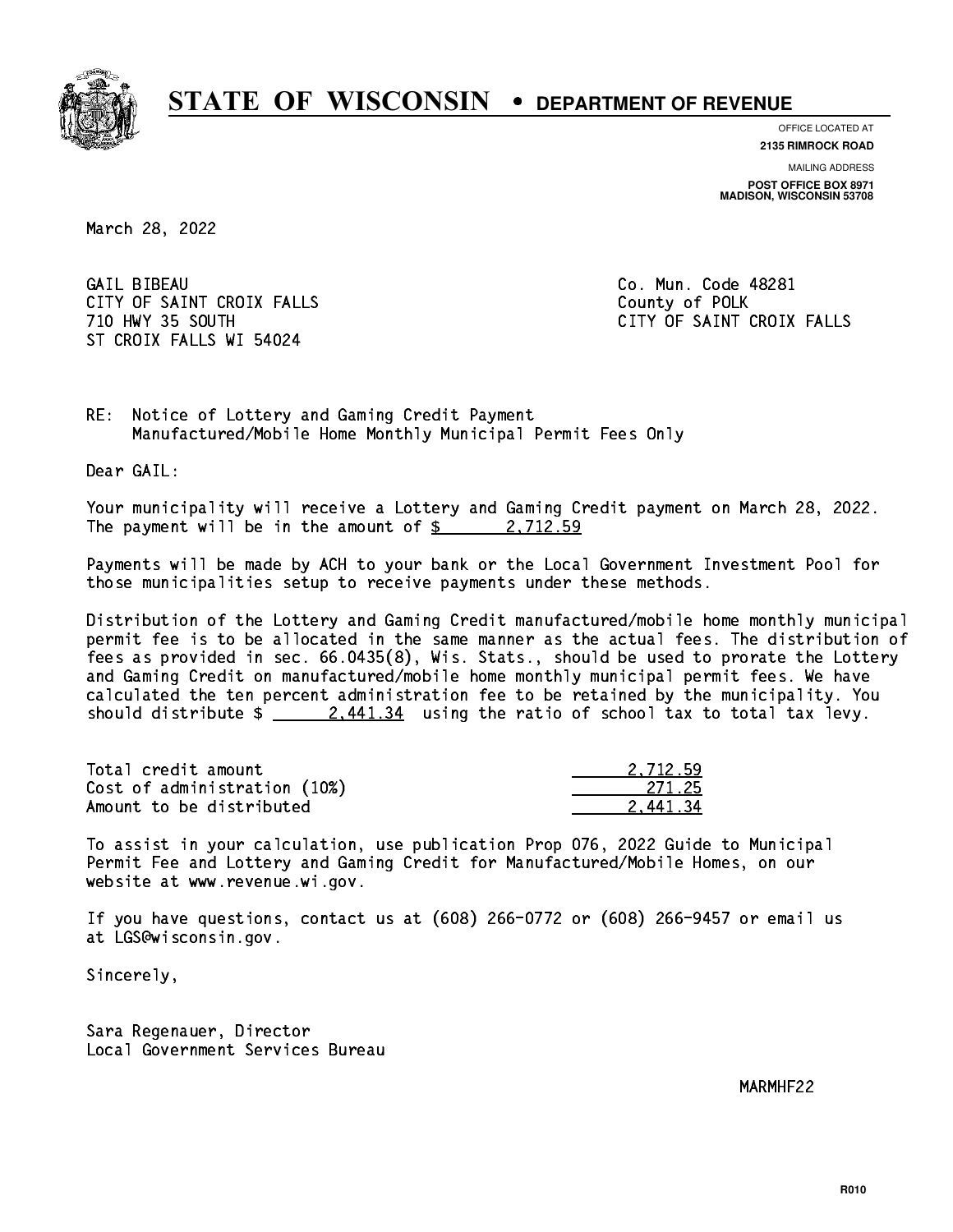

**OFFICE LOCATED AT**

**2135 RIMROCK ROAD**

**MAILING ADDRESS POST OFFICE BOX 8971 MADISON, WISCONSIN 53708**

March 28, 2022

 JOSIE NAPIWOCKI Co. Mun. Code 49014 TOWN OF DEWEY COUNTY OF RESERVE TOWN OF DEWEY 430 DEWEY DRIVE TOWN OF DEWEY STEVENS POINT WI 54481

RE: Notice of Lottery and Gaming Credit Payment Manufactured/Mobile Home Monthly Municipal Permit Fees Only

Dear JOSIE:

 Your municipality will receive a Lottery and Gaming Credit payment on March 28, 2022. The payment will be in the amount of  $\frac{2}{3}$  696.16

 Payments will be made by ACH to your bank or the Local Government Investment Pool for those municipalities setup to receive payments under these methods.

 Distribution of the Lottery and Gaming Credit manufactured/mobile home monthly municipal permit fee is to be allocated in the same manner as the actual fees. The distribution of fees as provided in sec. 66.0435(8), Wis. Stats., should be used to prorate the Lottery and Gaming Credit on manufactured/mobile home monthly municipal permit fees. We have calculated the ten percent administration fee to be retained by the municipality. You should distribute  $\frac{26.55}{2}$  using the ratio of school tax to total tax levy.

| Total credit amount          | 696.16 |
|------------------------------|--------|
| Cost of administration (10%) | 69 67  |
| Amount to be distributed     | 626.55 |

 To assist in your calculation, use publication Prop 076, 2022 Guide to Municipal Permit Fee and Lottery and Gaming Credit for Manufactured/Mobile Homes, on our website at www.revenue.wi.gov.

 If you have questions, contact us at (608) 266-0772 or (608) 266-9457 or email us at LGS@wisconsin.gov.

Sincerely,

 Sara Regenauer, Director Local Government Services Bureau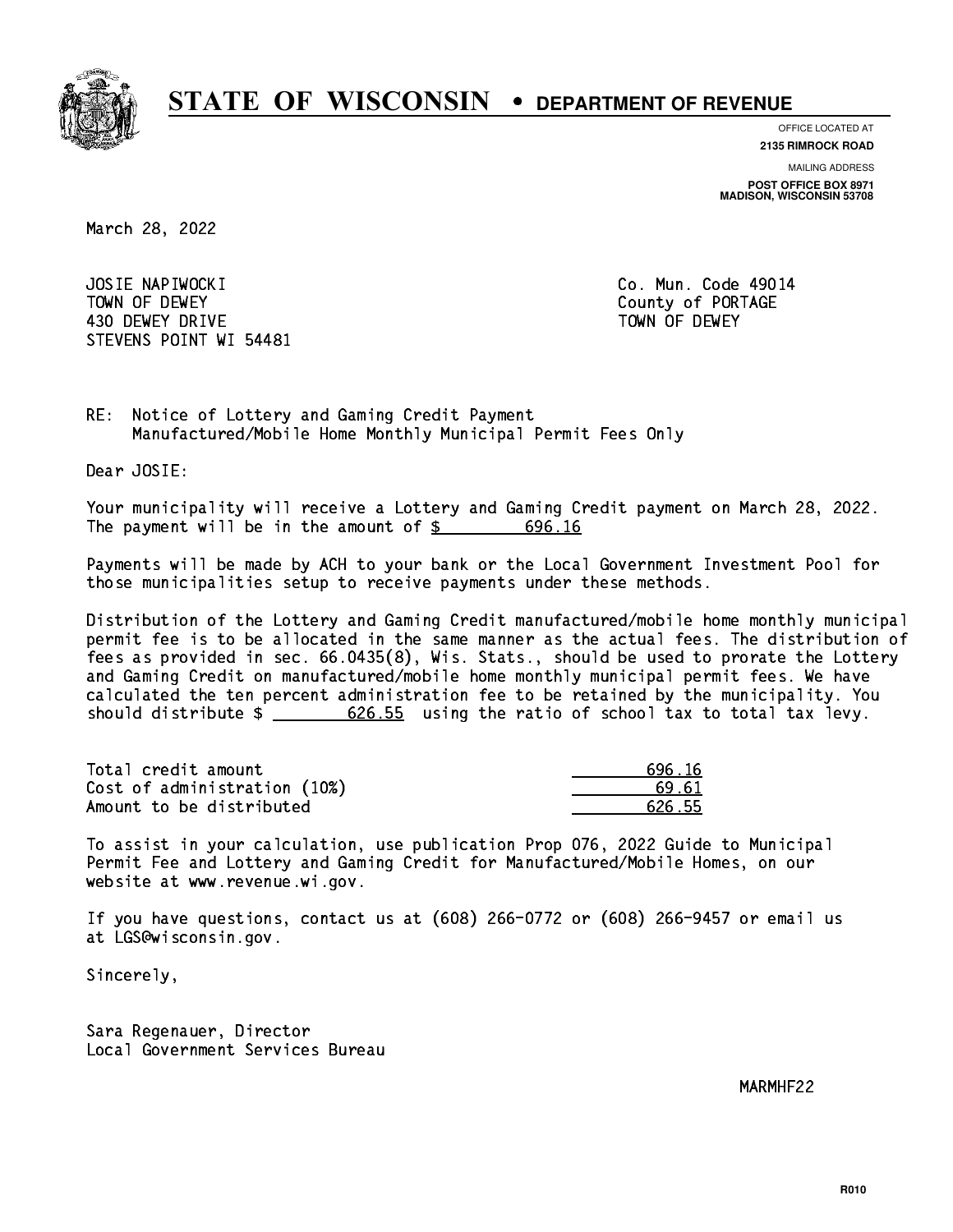

**OFFICE LOCATED AT**

**2135 RIMROCK ROAD**

**MAILING ADDRESS POST OFFICE BOX 8971 MADISON, WISCONSIN 53708**

March 28, 2022

 JAMES KRUZIKI Co. Mun. Code 49020 TOWN OF HULL 4550 WOJCIK MEMORIAL DR STEVENS POINT WI 54482-8738

County of PORTAGE TOWN OF HULL

RE: Notice of Lottery and Gaming Credit Payment Manufactured/Mobile Home Monthly Municipal Permit Fees Only

Dear JAMES:

 Your municipality will receive a Lottery and Gaming Credit payment on March 28, 2022. The payment will be in the amount of  $\frac{2}{3}$  10,513.92

 Payments will be made by ACH to your bank or the Local Government Investment Pool for those municipalities setup to receive payments under these methods.

 Distribution of the Lottery and Gaming Credit manufactured/mobile home monthly municipal permit fee is to be allocated in the same manner as the actual fees. The distribution of fees as provided in sec. 66.0435(8), Wis. Stats., should be used to prorate the Lottery and Gaming Credit on manufactured/mobile home monthly municipal permit fees. We have calculated the ten percent administration fee to be retained by the municipality. You should distribute  $\frac{2}{2}$   $\frac{9.462.53}{2}$  using the ratio of school tax to total tax levy.

| Total credit amount          | 10.513.92 |
|------------------------------|-----------|
| Cost of administration (10%) | 1.051.39  |
| Amount to be distributed     | 9.462.53  |

 To assist in your calculation, use publication Prop 076, 2022 Guide to Municipal Permit Fee and Lottery and Gaming Credit for Manufactured/Mobile Homes, on our website at www.revenue.wi.gov.

 If you have questions, contact us at (608) 266-0772 or (608) 266-9457 or email us at LGS@wisconsin.gov.

Sincerely,

 Sara Regenauer, Director Local Government Services Bureau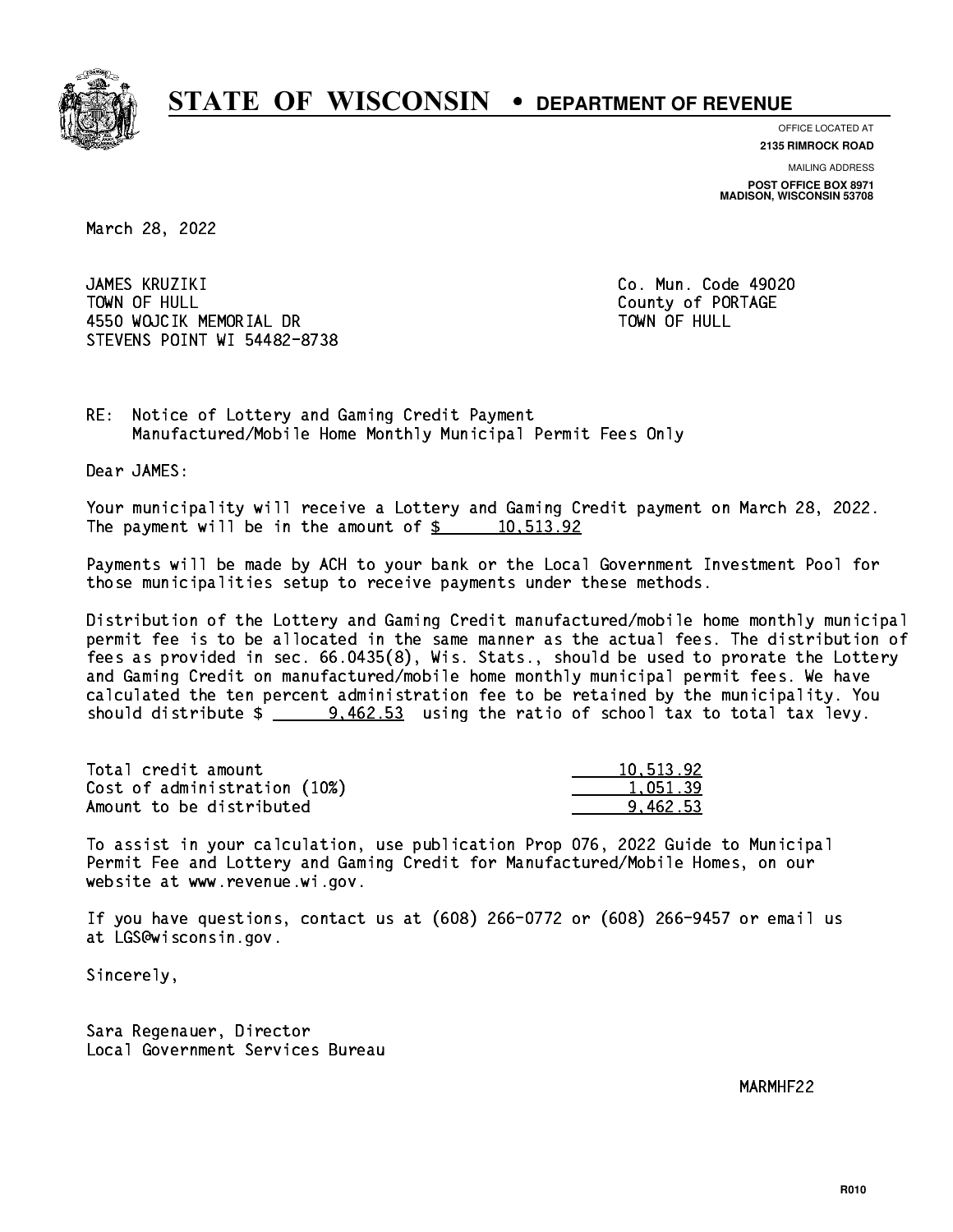

**OFFICE LOCATED AT**

**2135 RIMROCK ROAD**

**MAILING ADDRESS**

**POST OFFICE BOX 8971 MADISON, WISCONSIN 53708**

March 28, 2022

PAULA CUMMINGS **COMMINGS COLLEGE ASSESSMENT COMMINGS COLLEGE AGAINST COLLEGE AGAINST COLLEGE AGAINST COLLEGE AGAINST COLLEGE AGAINST COLLEGE AGAINST COLLEGE AGAINST COLLEGE AGAINST COLLEGE AGAINST COLLEGE AGAINST COLLE** TOWN OF PINE GROVE TOWN OF PORTAGE 5444 COUNTY RD WEST, POB 312 TOWN OF PINE GROVE BANCROFT WI 54921-0312

RE: Notice of Lottery and Gaming Credit Payment Manufactured/Mobile Home Monthly Municipal Permit Fees Only

Dear PAULA:

 Your municipality will receive a Lottery and Gaming Credit payment on March 28, 2022. The payment will be in the amount of \$ 378.72 \_\_\_\_\_\_\_\_\_\_\_\_\_\_\_\_

 Payments will be made by ACH to your bank or the Local Government Investment Pool for those municipalities setup to receive payments under these methods.

 Distribution of the Lottery and Gaming Credit manufactured/mobile home monthly municipal permit fee is to be allocated in the same manner as the actual fees. The distribution of fees as provided in sec. 66.0435(8), Wis. Stats., should be used to prorate the Lottery and Gaming Credit on manufactured/mobile home monthly municipal permit fees. We have calculated the ten percent administration fee to be retained by the municipality. You should distribute  $\frac{240.85}{2}$  using the ratio of school tax to total tax levy.

| Total credit amount          | 378.72 |
|------------------------------|--------|
| Cost of administration (10%) | -37-87 |
| Amount to be distributed     | 340.85 |

 To assist in your calculation, use publication Prop 076, 2022 Guide to Municipal Permit Fee and Lottery and Gaming Credit for Manufactured/Mobile Homes, on our website at www.revenue.wi.gov.

 If you have questions, contact us at (608) 266-0772 or (608) 266-9457 or email us at LGS@wisconsin.gov.

Sincerely,

 Sara Regenauer, Director Local Government Services Bureau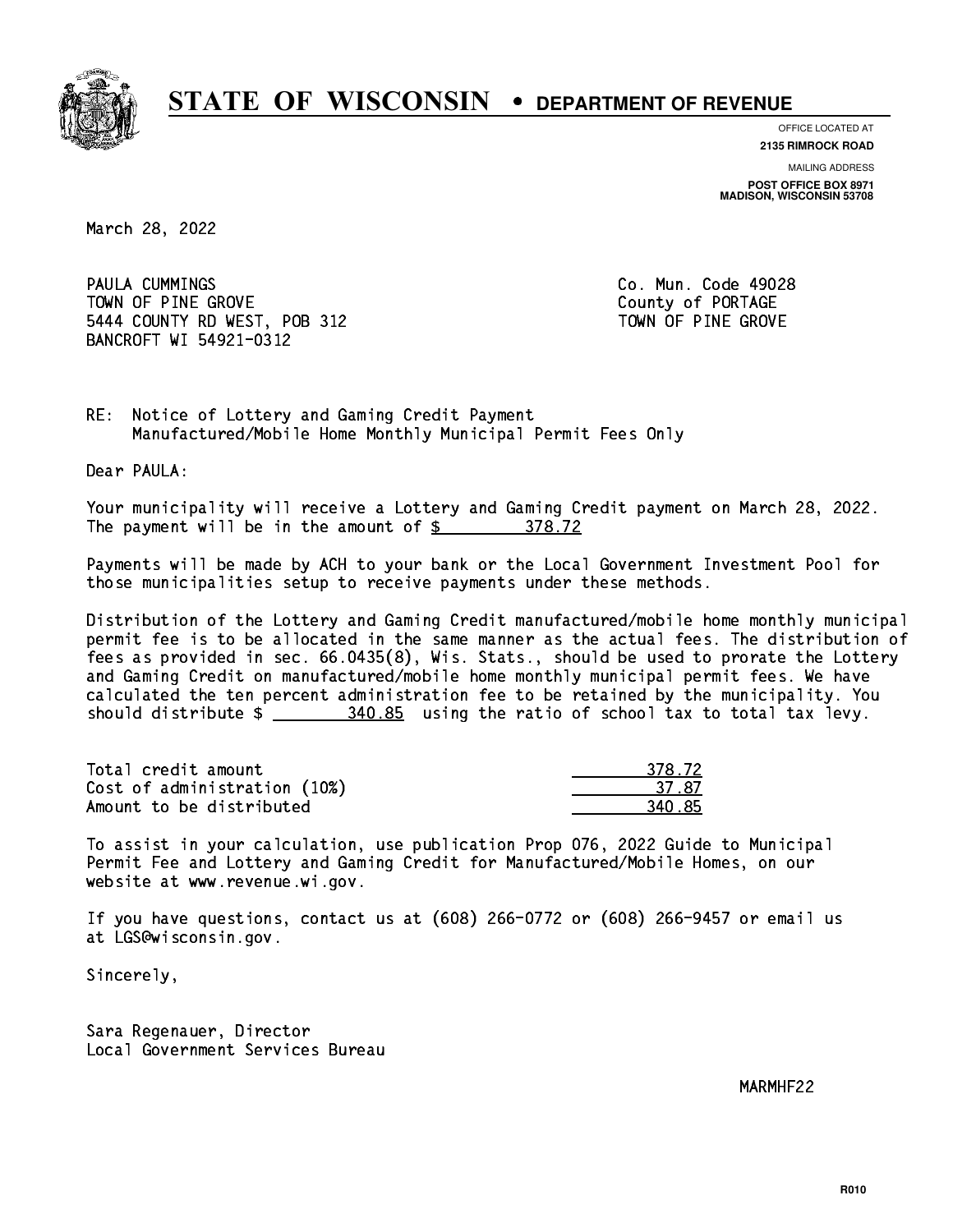

**OFFICE LOCATED AT**

**2135 RIMROCK ROAD**

**MAILING ADDRESS POST OFFICE BOX 8971 MADISON, WISCONSIN 53708**

March 28, 2022

PATRICIA WELLER **Co. Mun. Code 49030** TOWN OF PLOVER **COUNTY OF PORTAGE**  5081 HOOVER AVENUE SOUTH TOWN OF PLOVER PLOVER WI 54467

RE: Notice of Lottery and Gaming Credit Payment Manufactured/Mobile Home Monthly Municipal Permit Fees Only

Dear PATRICIA:

 Your municipality will receive a Lottery and Gaming Credit payment on March 28, 2022. The payment will be in the amount of  $\frac{2}{3}$  1,908.24

 Payments will be made by ACH to your bank or the Local Government Investment Pool for those municipalities setup to receive payments under these methods.

 Distribution of the Lottery and Gaming Credit manufactured/mobile home monthly municipal permit fee is to be allocated in the same manner as the actual fees. The distribution of fees as provided in sec. 66.0435(8), Wis. Stats., should be used to prorate the Lottery and Gaming Credit on manufactured/mobile home monthly municipal permit fees. We have calculated the ten percent administration fee to be retained by the municipality. You should distribute  $\frac{1,717.42}{1,717.42}$  using the ratio of school tax to total tax levy.

| Total credit amount          | 1.908.24 |
|------------------------------|----------|
| Cost of administration (10%) | 190.82   |
| Amount to be distributed     | 1.717.42 |

 To assist in your calculation, use publication Prop 076, 2022 Guide to Municipal Permit Fee and Lottery and Gaming Credit for Manufactured/Mobile Homes, on our website at www.revenue.wi.gov.

 If you have questions, contact us at (608) 266-0772 or (608) 266-9457 or email us at LGS@wisconsin.gov.

Sincerely,

 Sara Regenauer, Director Local Government Services Bureau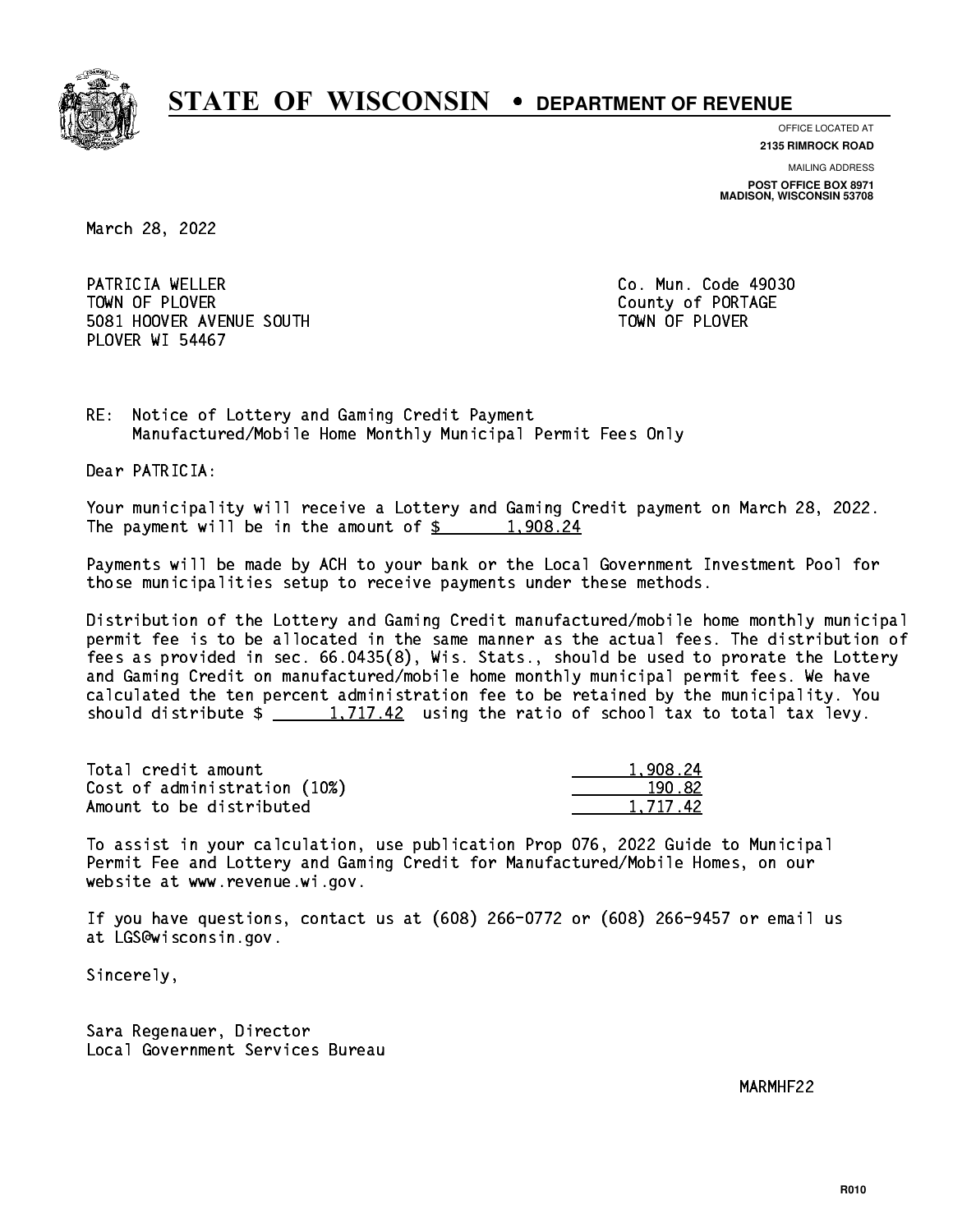

**OFFICE LOCATED AT**

**2135 RIMROCK ROAD**

**MAILING ADDRESS**

**POST OFFICE BOX 8971 MADISON, WISCONSIN 53708**

March 28, 2022

 SANDRA WALTERS Co. Mun. Code 49034 CUSTER WI 54423

 TOWN OF STOCKTON County of PORTAGE 7252 6TH STREET TOWN OF STOCKTON

RE: Notice of Lottery and Gaming Credit Payment Manufactured/Mobile Home Monthly Municipal Permit Fees Only

Dear SANDRA:

 Your municipality will receive a Lottery and Gaming Credit payment on March 28, 2022. The payment will be in the amount of  $\frac{2}{3}$  2,319.36

 Payments will be made by ACH to your bank or the Local Government Investment Pool for those municipalities setup to receive payments under these methods.

 Distribution of the Lottery and Gaming Credit manufactured/mobile home monthly municipal permit fee is to be allocated in the same manner as the actual fees. The distribution of fees as provided in sec. 66.0435(8), Wis. Stats., should be used to prorate the Lottery and Gaming Credit on manufactured/mobile home monthly municipal permit fees. We have calculated the ten percent administration fee to be retained by the municipality. You should distribute  $\frac{2.087.43}{2.087.43}$  using the ratio of school tax to total tax levy.

| Total credit amount          | 2.319.36 |
|------------------------------|----------|
| Cost of administration (10%) | 231.93   |
| Amount to be distributed     | 2.087.43 |

 To assist in your calculation, use publication Prop 076, 2022 Guide to Municipal Permit Fee and Lottery and Gaming Credit for Manufactured/Mobile Homes, on our website at www.revenue.wi.gov.

 If you have questions, contact us at (608) 266-0772 or (608) 266-9457 or email us at LGS@wisconsin.gov.

Sincerely,

 Sara Regenauer, Director Local Government Services Bureau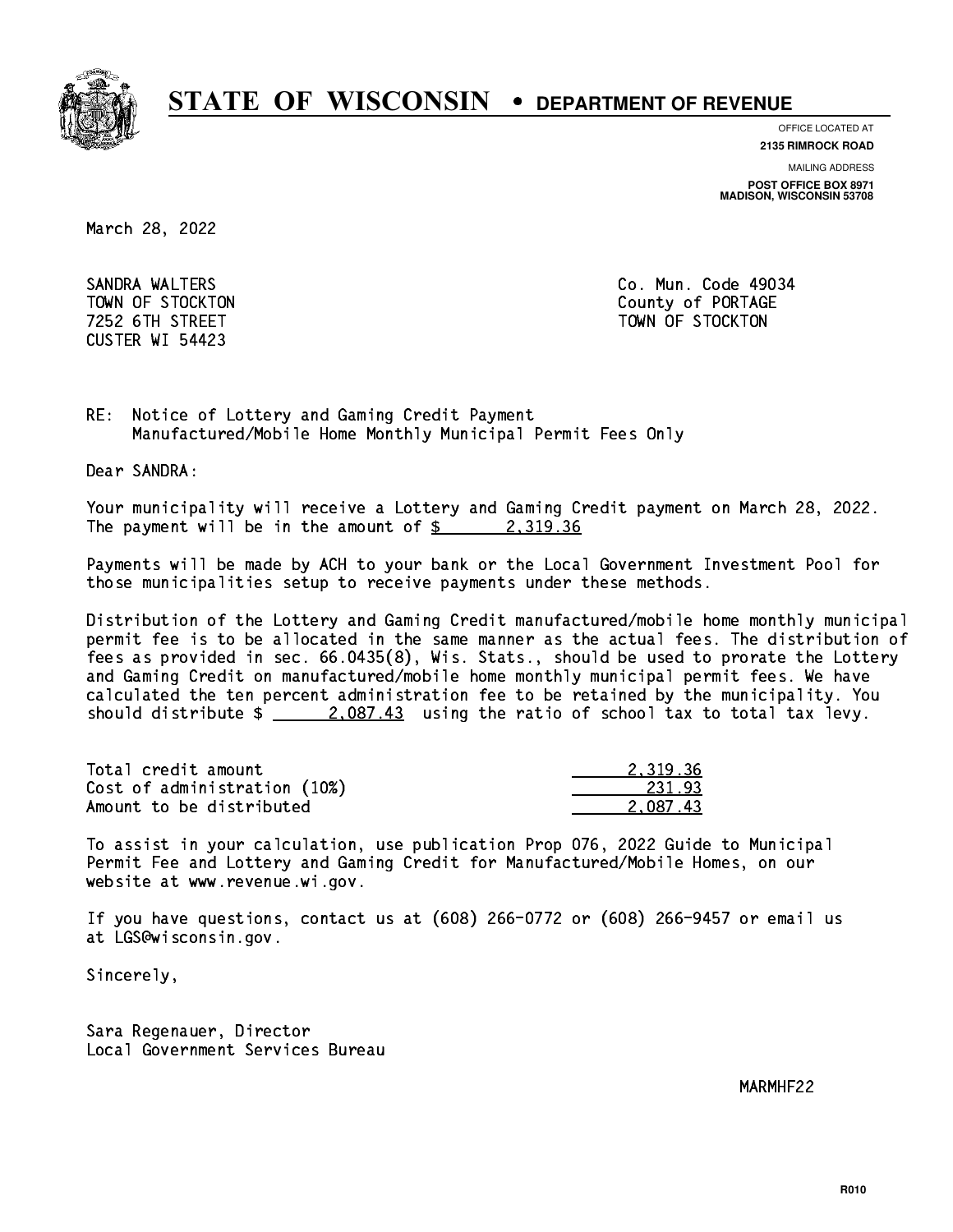

**OFFICE LOCATED AT 2135 RIMROCK ROAD**

**MAILING ADDRESS POST OFFICE BOX 8971 MADISON, WISCONSIN 53708**

March 28, 2022

NANCY STEUCK VILLAGE OF JUNCTION CITY COUNTY County of PORTAGE 508 W FIRST ST VILLAGE OF JUNCTION CITY JUNCTION CITY WI 54443-9499

Co. Mun. Code 49141

RE: Notice of Lottery and Gaming Credit Payment Manufactured/Mobile Home Monthly Municipal Permit Fees Only

Dear NANCY:

 Your municipality will receive a Lottery and Gaming Credit payment on March 28, 2022. The payment will be in the amount of  $\frac{2}{3}$  141.36

 Payments will be made by ACH to your bank or the Local Government Investment Pool for those municipalities setup to receive payments under these methods.

 Distribution of the Lottery and Gaming Credit manufactured/mobile home monthly municipal permit fee is to be allocated in the same manner as the actual fees. The distribution of fees as provided in sec. 66.0435(8), Wis. Stats., should be used to prorate the Lottery and Gaming Credit on manufactured/mobile home monthly municipal permit fees. We have calculated the ten percent administration fee to be retained by the municipality. You should distribute  $\frac{27.23}{127.23}$  using the ratio of school tax to total tax levy.

Total credit amount Cost of administration (10%) Amount to be distributed

| - 36     |
|----------|
| $\pm$ 12 |
| 2723     |

 To assist in your calculation, use publication Prop 076, 2022 Guide to Municipal Permit Fee and Lottery and Gaming Credit for Manufactured/Mobile Homes, on our website at www.revenue.wi.gov.

 If you have questions, contact us at (608) 266-0772 or (608) 266-9457 or email us at LGS@wisconsin.gov.

Sincerely,

 Sara Regenauer, Director Local Government Services Bureau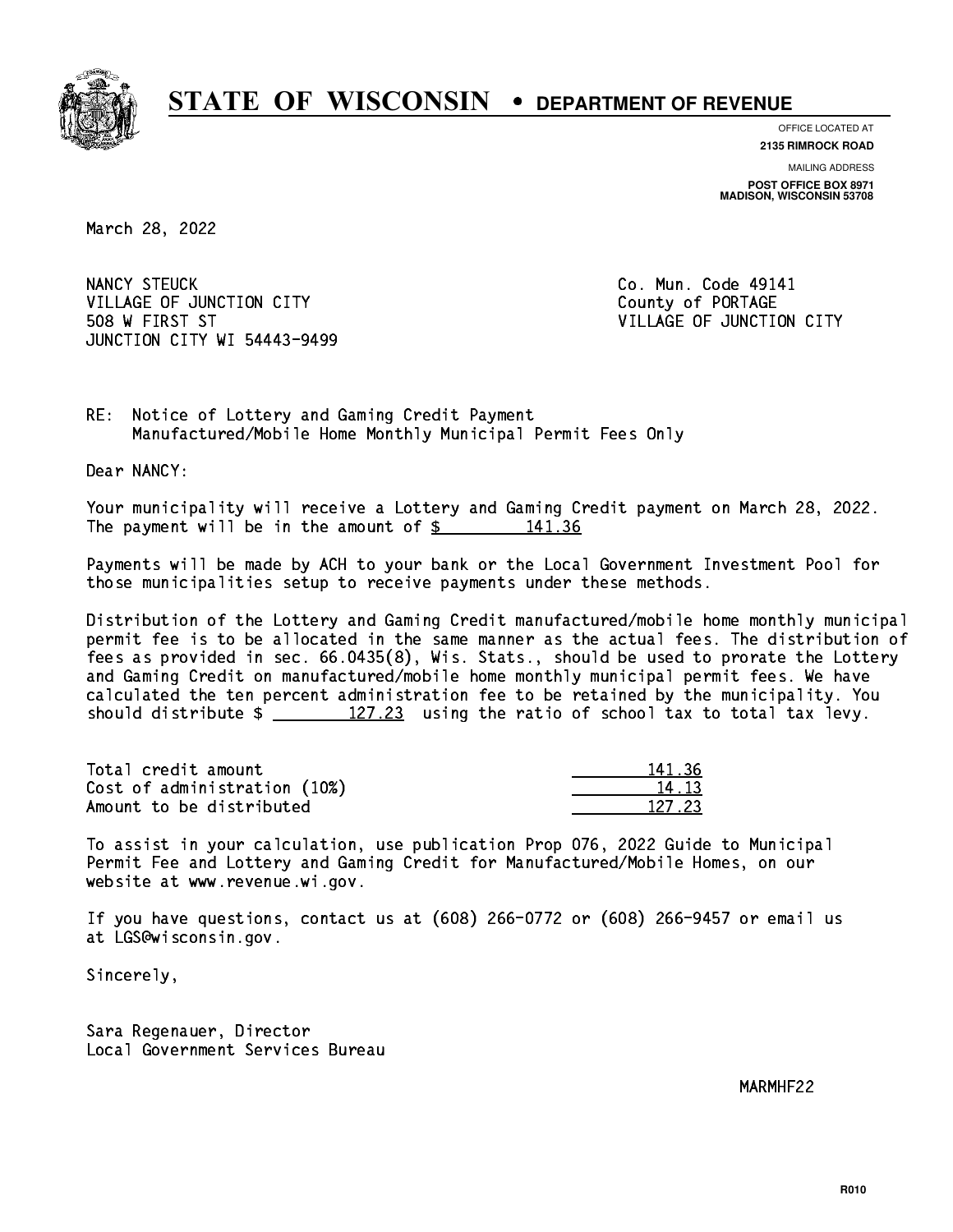

**OFFICE LOCATED AT**

**2135 RIMROCK ROAD**

**MAILING ADDRESS POST OFFICE BOX 8971 MADISON, WISCONSIN 53708**

March 28, 2022

**JULIA MANN** VILLAGE OF PLOVER COUNTY OF PORTAGE PO BOX 37, 2400 POST RD VILLAGE OF PLOVER PLOVER WI 54467-0037

Co. Mun. Code 49173

RE: Notice of Lottery and Gaming Credit Payment Manufactured/Mobile Home Monthly Municipal Permit Fees Only

Dear JULIA:

 Your municipality will receive a Lottery and Gaming Credit payment on March 28, 2022. The payment will be in the amount of  $\frac{2}{3}$  9,824.17

 Payments will be made by ACH to your bank or the Local Government Investment Pool for those municipalities setup to receive payments under these methods.

 Distribution of the Lottery and Gaming Credit manufactured/mobile home monthly municipal permit fee is to be allocated in the same manner as the actual fees. The distribution of fees as provided in sec. 66.0435(8), Wis. Stats., should be used to prorate the Lottery and Gaming Credit on manufactured/mobile home monthly municipal permit fees. We have calculated the ten percent administration fee to be retained by the municipality. You should distribute  $\frac{2}{1}$   $\frac{8.841.76}{2}$  using the ratio of school tax to total tax levy.

| Total credit amount          | 9.824.17 |
|------------------------------|----------|
| Cost of administration (10%) | 982.41   |
| Amount to be distributed     | 8.841.76 |

 To assist in your calculation, use publication Prop 076, 2022 Guide to Municipal Permit Fee and Lottery and Gaming Credit for Manufactured/Mobile Homes, on our website at www.revenue.wi.gov.

 If you have questions, contact us at (608) 266-0772 or (608) 266-9457 or email us at LGS@wisconsin.gov.

Sincerely,

 Sara Regenauer, Director Local Government Services Bureau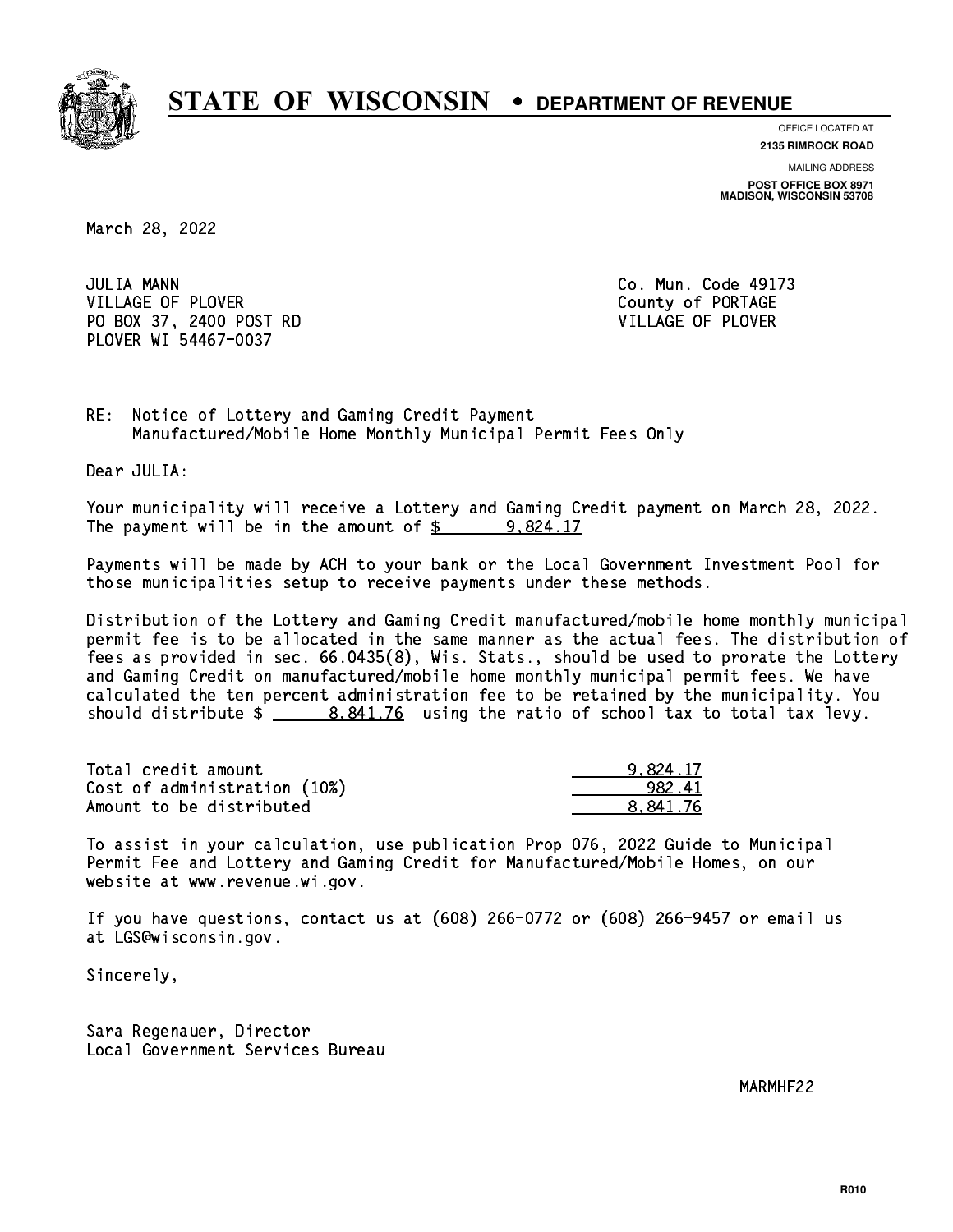

**OFFICE LOCATED AT**

**2135 RIMROCK ROAD**

**MAILING ADDRESS POST OFFICE BOX 8971 MADISON, WISCONSIN 53708**

March 28, 2022

 COREY LADICK Co. Mun. Code 49281 CITY OF STEVENS POINT COUNTS AND COUNTY OF PORTAGE 1515 STRONGS AVE CITY OF STEVENS POINT STEVENS POINT WI 54481-3543

RE: Notice of Lottery and Gaming Credit Payment Manufactured/Mobile Home Monthly Municipal Permit Fees Only

Dear COREY:

 Your municipality will receive a Lottery and Gaming Credit payment on March 28, 2022. The payment will be in the amount of  $\frac{20,159.64}{20,159.64}$ 

 Payments will be made by ACH to your bank or the Local Government Investment Pool for those municipalities setup to receive payments under these methods.

 Distribution of the Lottery and Gaming Credit manufactured/mobile home monthly municipal permit fee is to be allocated in the same manner as the actual fees. The distribution of fees as provided in sec. 66.0435(8), Wis. Stats., should be used to prorate the Lottery and Gaming Credit on manufactured/mobile home monthly municipal permit fees. We have calculated the ten percent administration fee to be retained by the municipality. You should distribute  $\frac{18,143.68}{2}$  using the ratio of school tax to total tax levy.

| Total credit amount          | 20.159.64   |
|------------------------------|-------------|
| Cost of administration (10%) | 2.015.96    |
| Amount to be distributed     | 18, 143, 68 |

 To assist in your calculation, use publication Prop 076, 2022 Guide to Municipal Permit Fee and Lottery and Gaming Credit for Manufactured/Mobile Homes, on our website at www.revenue.wi.gov.

 If you have questions, contact us at (608) 266-0772 or (608) 266-9457 or email us at LGS@wisconsin.gov.

Sincerely,

 Sara Regenauer, Director Local Government Services Bureau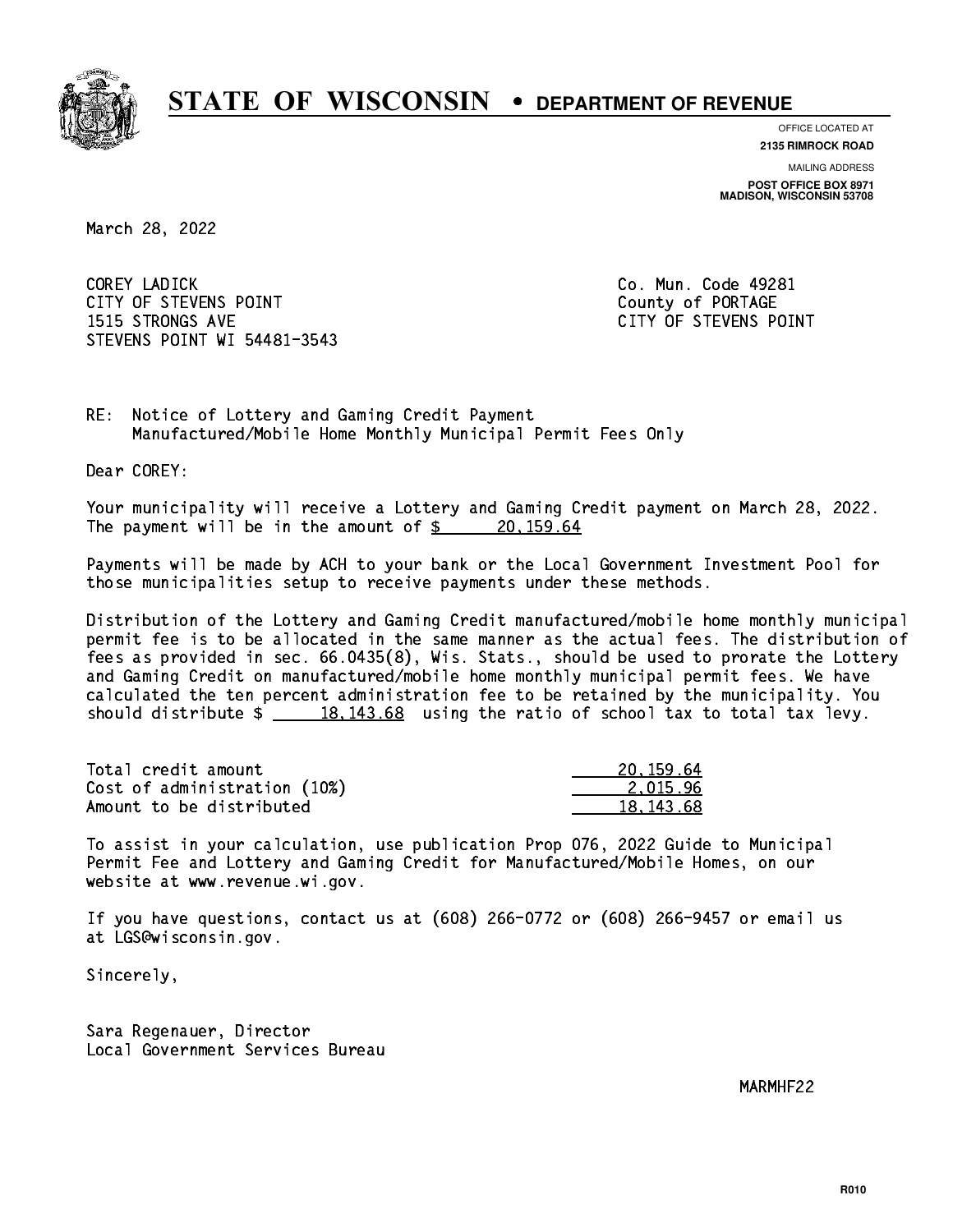

**OFFICE LOCATED AT**

**2135 RIMROCK ROAD**

**MAILING ADDRESS POST OFFICE BOX 8971 MADISON, WISCONSIN 53708**

March 28, 2022

MICHELLE SMITH CITY OF PARK FALLS **COUNTY OF PARK** FALLS PO BOX 146, 400 4TH AVE. SOUTH CITY OF PARK FALLS PARK FALLS WI 54552

Co. Mun. Code 50271

RE: Notice of Lottery and Gaming Credit Payment Manufactured/Mobile Home Monthly Municipal Permit Fees Only

Dear MICHELLE:

 Your municipality will receive a Lottery and Gaming Credit payment on March 28, 2022. The payment will be in the amount of  $\frac{25.43}{25.43}$ 

 Payments will be made by ACH to your bank or the Local Government Investment Pool for those municipalities setup to receive payments under these methods.

 Distribution of the Lottery and Gaming Credit manufactured/mobile home monthly municipal permit fee is to be allocated in the same manner as the actual fees. The distribution of fees as provided in sec. 66.0435(8), Wis. Stats., should be used to prorate the Lottery and Gaming Credit on manufactured/mobile home monthly municipal permit fees. We have calculated the ten percent administration fee to be retained by the municipality. You should distribute  $\frac{2}{2}$   $\frac{832.89}{2}$  using the ratio of school tax to total tax levy.

Total credit amount Cost of administration (10%) Amount to be distributed

| l ર         |
|-------------|
| 12 54       |
| ₹d<br>RR2 1 |

 To assist in your calculation, use publication Prop 076, 2022 Guide to Municipal Permit Fee and Lottery and Gaming Credit for Manufactured/Mobile Homes, on our website at www.revenue.wi.gov.

 If you have questions, contact us at (608) 266-0772 or (608) 266-9457 or email us at LGS@wisconsin.gov.

Sincerely,

 Sara Regenauer, Director Local Government Services Bureau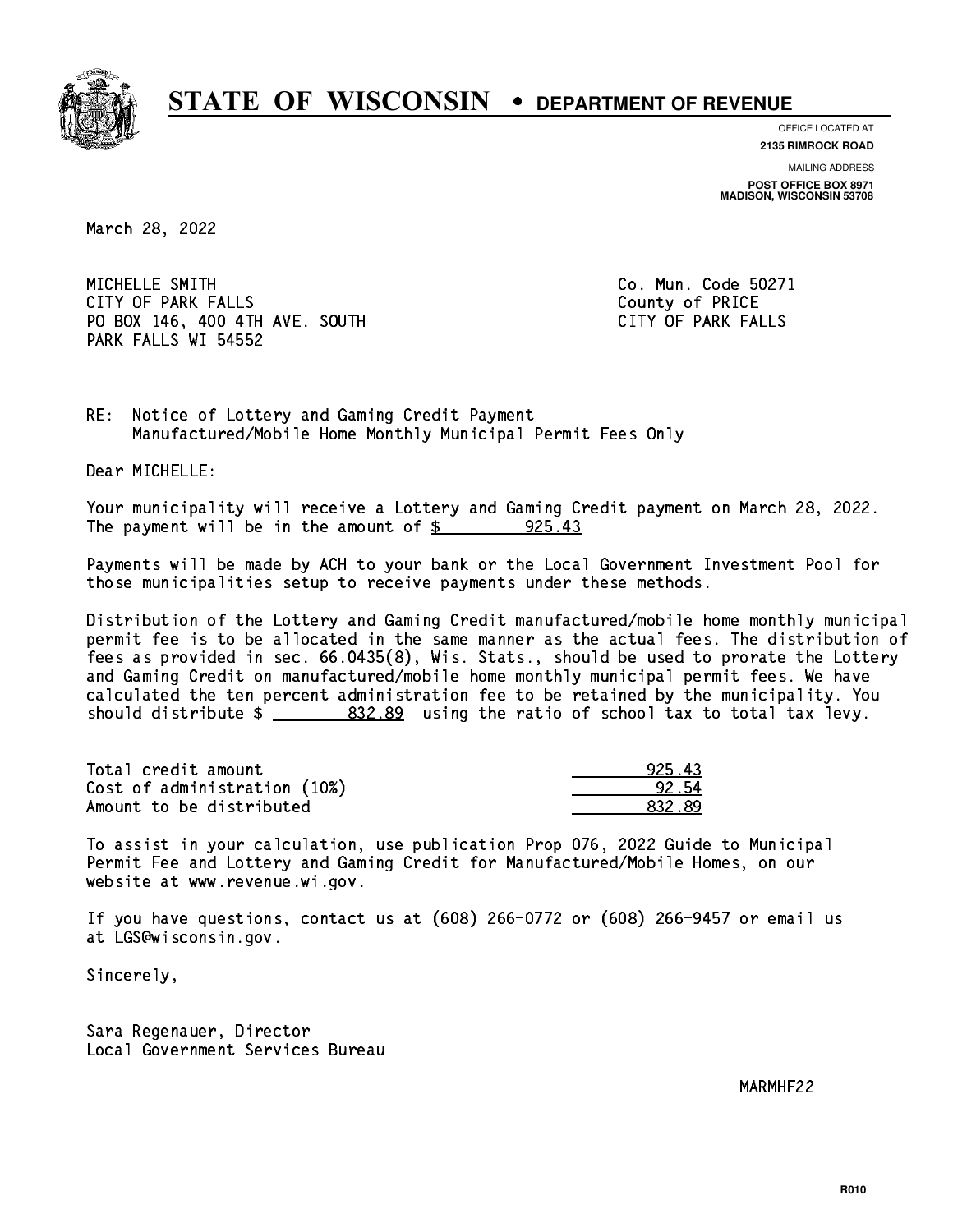

**OFFICE LOCATED AT**

**MAILING ADDRESS 2135 RIMROCK ROAD**

**POST OFFICE BOX 8971 MADISON, WISCONSIN 53708**

March 28, 2022

 SHELBY PROCHNOW Co. Mun. Code 50272 CITY OF PHILLIPS County of PRICE 174 S EYDER AVE CITY OF PHILLIPS OF PHILLIPS OF PHILLIPS OF PHILLIPS OF PHILLIPS OF PHILLIPS OF PHILLIPS OF PH PHILLIPS WI 54555-1337

RE: Notice of Lottery and Gaming Credit Payment Manufactured/Mobile Home Monthly Municipal Permit Fees Only

Dear SHELBY:

 Your municipality will receive a Lottery and Gaming Credit payment on March 28, 2022. The payment will be in the amount of  $\frac{2}{3}$  636.48

 Payments will be made by ACH to your bank or the Local Government Investment Pool for those municipalities setup to receive payments under these methods.

 Distribution of the Lottery and Gaming Credit manufactured/mobile home monthly municipal permit fee is to be allocated in the same manner as the actual fees. The distribution of fees as provided in sec. 66.0435(8), Wis. Stats., should be used to prorate the Lottery and Gaming Credit on manufactured/mobile home monthly municipal permit fees. We have calculated the ten percent administration fee to be retained by the municipality. You should distribute  $\frac{2}{2}$   $\frac{572.84}{2}$  using the ratio of school tax to total tax levy.

| Total credit amount          | 636.48   |
|------------------------------|----------|
| Cost of administration (10%) | . 63. 64 |
| Amount to be distributed     | 572.84   |

 To assist in your calculation, use publication Prop 076, 2022 Guide to Municipal Permit Fee and Lottery and Gaming Credit for Manufactured/Mobile Homes, on our website at www.revenue.wi.gov.

 If you have questions, contact us at (608) 266-0772 or (608) 266-9457 or email us at LGS@wisconsin.gov.

Sincerely,

 Sara Regenauer, Director Local Government Services Bureau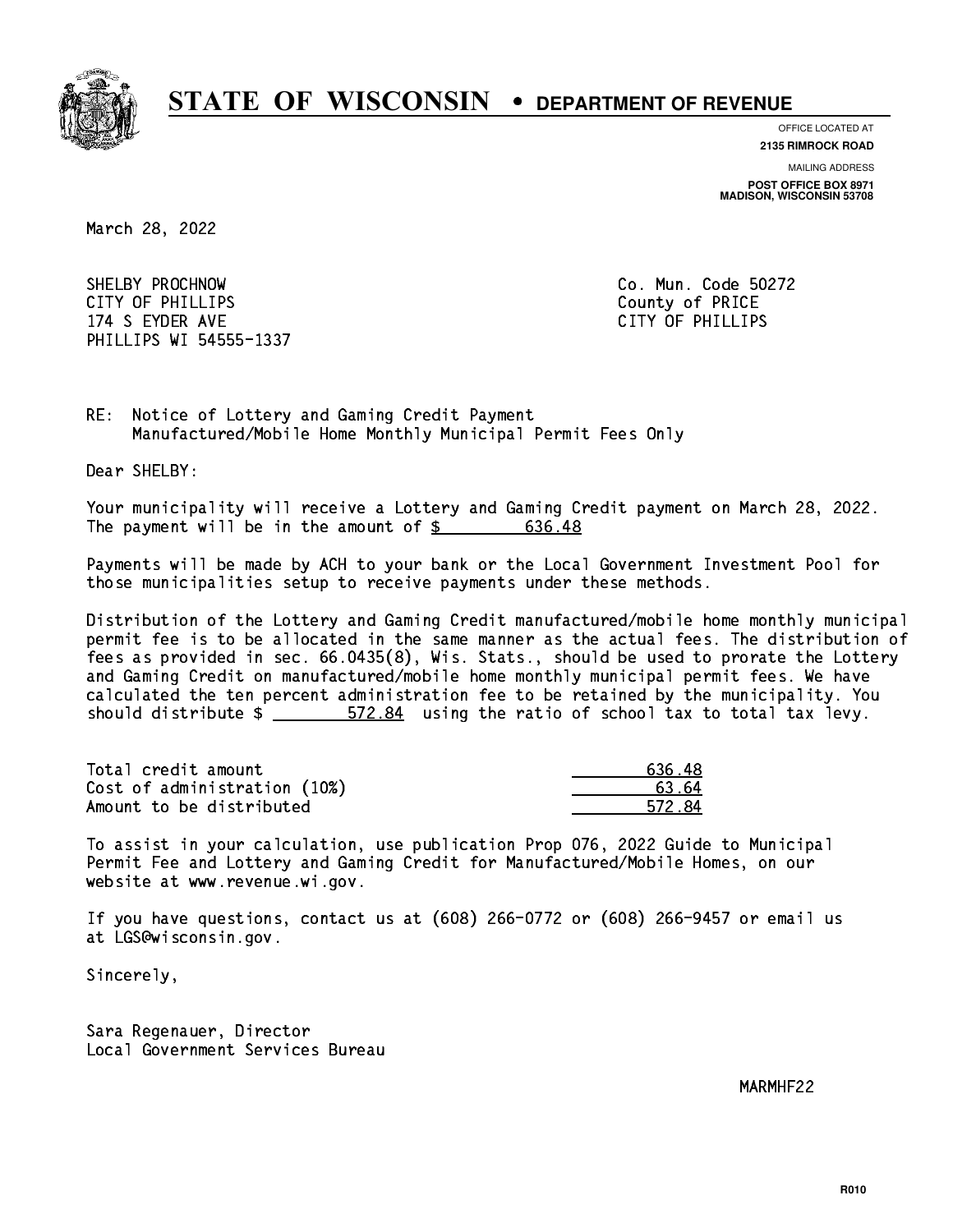

**OFFICE LOCATED AT**

**2135 RIMROCK ROAD**

**MAILING ADDRESS POST OFFICE BOX 8971 MADISON, WISCONSIN 53708**

March 28, 2022

BRIAN GRAZIANO TOWN OF BURLINGTON COUNTY OF RACINE 32288 BUSHNELL RD TOWN OF BURLINGTON BURLINGTON WI 53105-9426

Co. Mun. Code 51002

RE: Notice of Lottery and Gaming Credit Payment Manufactured/Mobile Home Monthly Municipal Permit Fees Only

Dear BRIAN:

 Your municipality will receive a Lottery and Gaming Credit payment on March 28, 2022. The payment will be in the amount of  $\frac{2}{3}$  6,604.56

 Payments will be made by ACH to your bank or the Local Government Investment Pool for those municipalities setup to receive payments under these methods.

 Distribution of the Lottery and Gaming Credit manufactured/mobile home monthly municipal permit fee is to be allocated in the same manner as the actual fees. The distribution of fees as provided in sec. 66.0435(8), Wis. Stats., should be used to prorate the Lottery and Gaming Credit on manufactured/mobile home monthly municipal permit fees. We have calculated the ten percent administration fee to be retained by the municipality. You should distribute  $\frac{2}{1}$   $\frac{5.944.11}{2}$  using the ratio of school tax to total tax levy.

| Total credit amount          | 6,604.56 |
|------------------------------|----------|
| Cost of administration (10%) | 660.45   |
| Amount to be distributed     | 5.944.11 |

 To assist in your calculation, use publication Prop 076, 2022 Guide to Municipal Permit Fee and Lottery and Gaming Credit for Manufactured/Mobile Homes, on our website at www.revenue.wi.gov.

 If you have questions, contact us at (608) 266-0772 or (608) 266-9457 or email us at LGS@wisconsin.gov.

Sincerely,

 Sara Regenauer, Director Local Government Services Bureau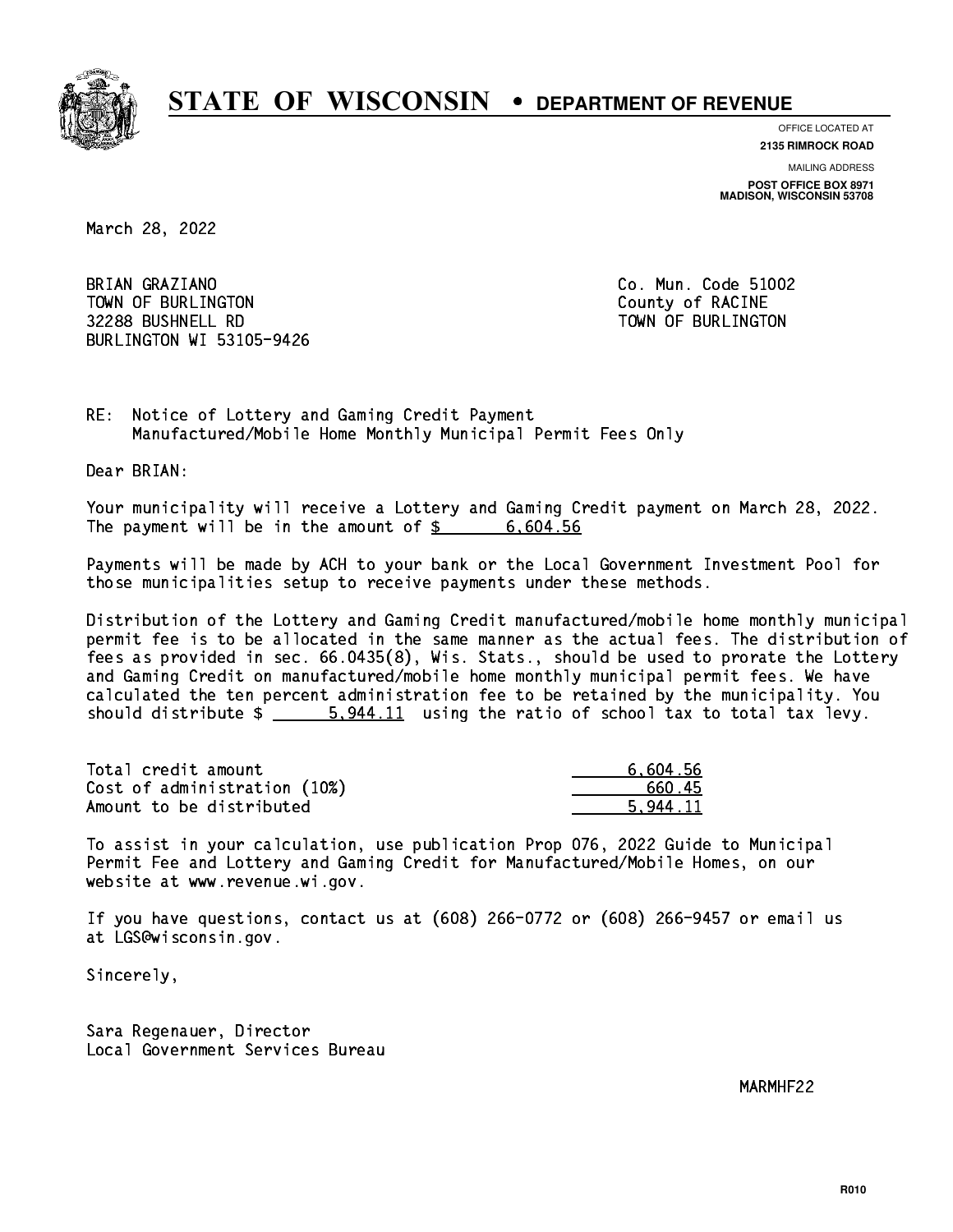

**OFFICE LOCATED AT**

**2135 RIMROCK ROAD**

**MAILING ADDRESS POST OFFICE BOX 8971 MADISON, WISCONSIN 53708**

March 28, 2022

 CAMILLE GEROU Co. Mun. Code 51006 TOWN OF DOVER COUNTY OF RACINE 4110 S BEAUMONT AVE **TOWN OF DOVER** KANSASVILLE WI 53139-9522

RE: Notice of Lottery and Gaming Credit Payment Manufactured/Mobile Home Monthly Municipal Permit Fees Only

Dear CAMILLE:

 Your municipality will receive a Lottery and Gaming Credit payment on March 28, 2022. The payment will be in the amount of  $\frac{2}{3}$  14,722.44

 Payments will be made by ACH to your bank or the Local Government Investment Pool for those municipalities setup to receive payments under these methods.

 Distribution of the Lottery and Gaming Credit manufactured/mobile home monthly municipal permit fee is to be allocated in the same manner as the actual fees. The distribution of fees as provided in sec. 66.0435(8), Wis. Stats., should be used to prorate the Lottery and Gaming Credit on manufactured/mobile home monthly municipal permit fees. We have calculated the ten percent administration fee to be retained by the municipality. You should distribute  $\frac{13,250.20}{2}$  using the ratio of school tax to total tax levy.

| Total credit amount          | 14,722.44 |
|------------------------------|-----------|
| Cost of administration (10%) | 1.472.24  |
| Amount to be distributed     | 13.250.20 |

 To assist in your calculation, use publication Prop 076, 2022 Guide to Municipal Permit Fee and Lottery and Gaming Credit for Manufactured/Mobile Homes, on our website at www.revenue.wi.gov.

 If you have questions, contact us at (608) 266-0772 or (608) 266-9457 or email us at LGS@wisconsin.gov.

Sincerely,

 Sara Regenauer, Director Local Government Services Bureau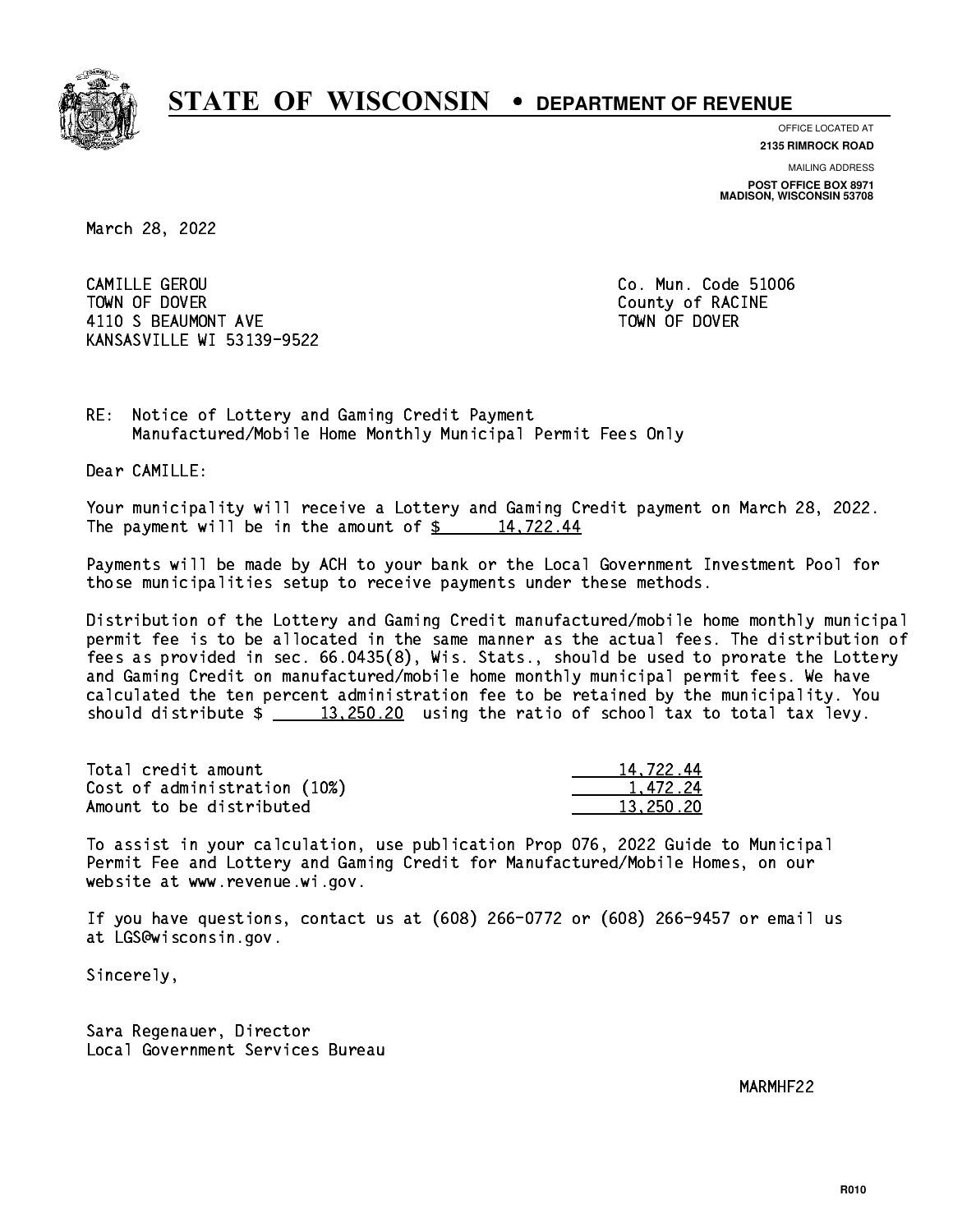

**OFFICE LOCATED AT**

**2135 RIMROCK ROAD**

**MAILING ADDRESS POST OFFICE BOX 8971 MADISON, WISCONSIN 53708**

March 28, 2022

STEPHANIE KOHLHAGEN **Co. Mun. Code 51151** VILLAGE OF MOUNT PLEASANT COUNTY OF RACINE 8811 CAMPUS DRIVE VILLAGE OF MOUNT PLEASANT MT PLEASANT WI 53406-7014

RE: Notice of Lottery and Gaming Credit Payment Manufactured/Mobile Home Monthly Municipal Permit Fees Only

Dear STEPHANIE:

 Your municipality will receive a Lottery and Gaming Credit payment on March 28, 2022. The payment will be in the amount of  $\frac{263.40}{263.40}$ 

 Payments will be made by ACH to your bank or the Local Government Investment Pool for those municipalities setup to receive payments under these methods.

 Distribution of the Lottery and Gaming Credit manufactured/mobile home monthly municipal permit fee is to be allocated in the same manner as the actual fees. The distribution of fees as provided in sec. 66.0435(8), Wis. Stats., should be used to prorate the Lottery and Gaming Credit on manufactured/mobile home monthly municipal permit fees. We have calculated the ten percent administration fee to be retained by the municipality. You should distribute  $\frac{237.06}{237.06}$  using the ratio of school tax to total tax levy.

Total credit amount Cost of administration (10%) Amount to be distributed

| ւո<br>263. |
|------------|
| 6.34       |
| 237 N6     |

 To assist in your calculation, use publication Prop 076, 2022 Guide to Municipal Permit Fee and Lottery and Gaming Credit for Manufactured/Mobile Homes, on our website at www.revenue.wi.gov.

 If you have questions, contact us at (608) 266-0772 or (608) 266-9457 or email us at LGS@wisconsin.gov.

Sincerely,

 Sara Regenauer, Director Local Government Services Bureau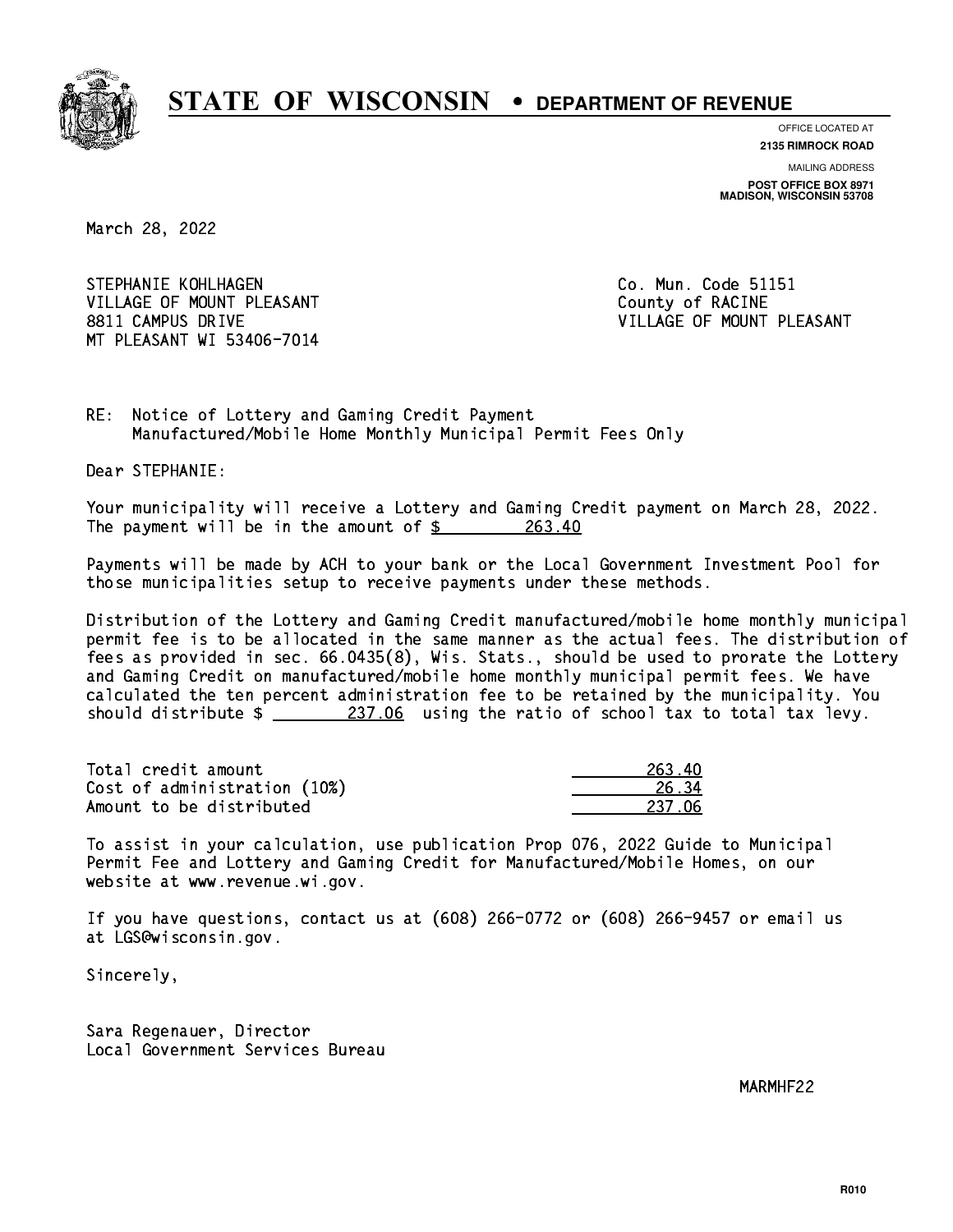

**OFFICE LOCATED AT**

**2135 RIMROCK ROAD**

**MAILING ADDRESS POST OFFICE BOX 8971 MADISON, WISCONSIN 53708**

March 28, 2022

**KERRY BENNETT** VILLAGE OF UNION GROVE COUNTY OF RACINE 925 15TH AVE VILLAGE OF UNION GROVE UNION GROVE WI 53182-1427

Co. Mun. Code 51186

RE: Notice of Lottery and Gaming Credit Payment Manufactured/Mobile Home Monthly Municipal Permit Fees Only

Dear :

 Your municipality will receive a Lottery and Gaming Credit payment on March 28, 2022. The payment will be in the amount of  $\frac{2}{3}$  3,488.22

 Payments will be made by ACH to your bank or the Local Government Investment Pool for those municipalities setup to receive payments under these methods.

 Distribution of the Lottery and Gaming Credit manufactured/mobile home monthly municipal permit fee is to be allocated in the same manner as the actual fees. The distribution of fees as provided in sec. 66.0435(8), Wis. Stats., should be used to prorate the Lottery and Gaming Credit on manufactured/mobile home monthly municipal permit fees. We have calculated the ten percent administration fee to be retained by the municipality. You should distribute  $\frac{2}{2}$   $\frac{3,139.40}{2}$  using the ratio of school tax to total tax levy.

| Total credit amount          | 3.488.22 |
|------------------------------|----------|
| Cost of administration (10%) | 348.82   |
| Amount to be distributed     | 3.139.40 |

 To assist in your calculation, use publication Prop 076, 2022 Guide to Municipal Permit Fee and Lottery and Gaming Credit for Manufactured/Mobile Homes, on our website at www.revenue.wi.gov.

 If you have questions, contact us at (608) 266-0772 or (608) 266-9457 or email us at LGS@wisconsin.gov.

Sincerely,

 Sara Regenauer, Director Local Government Services Bureau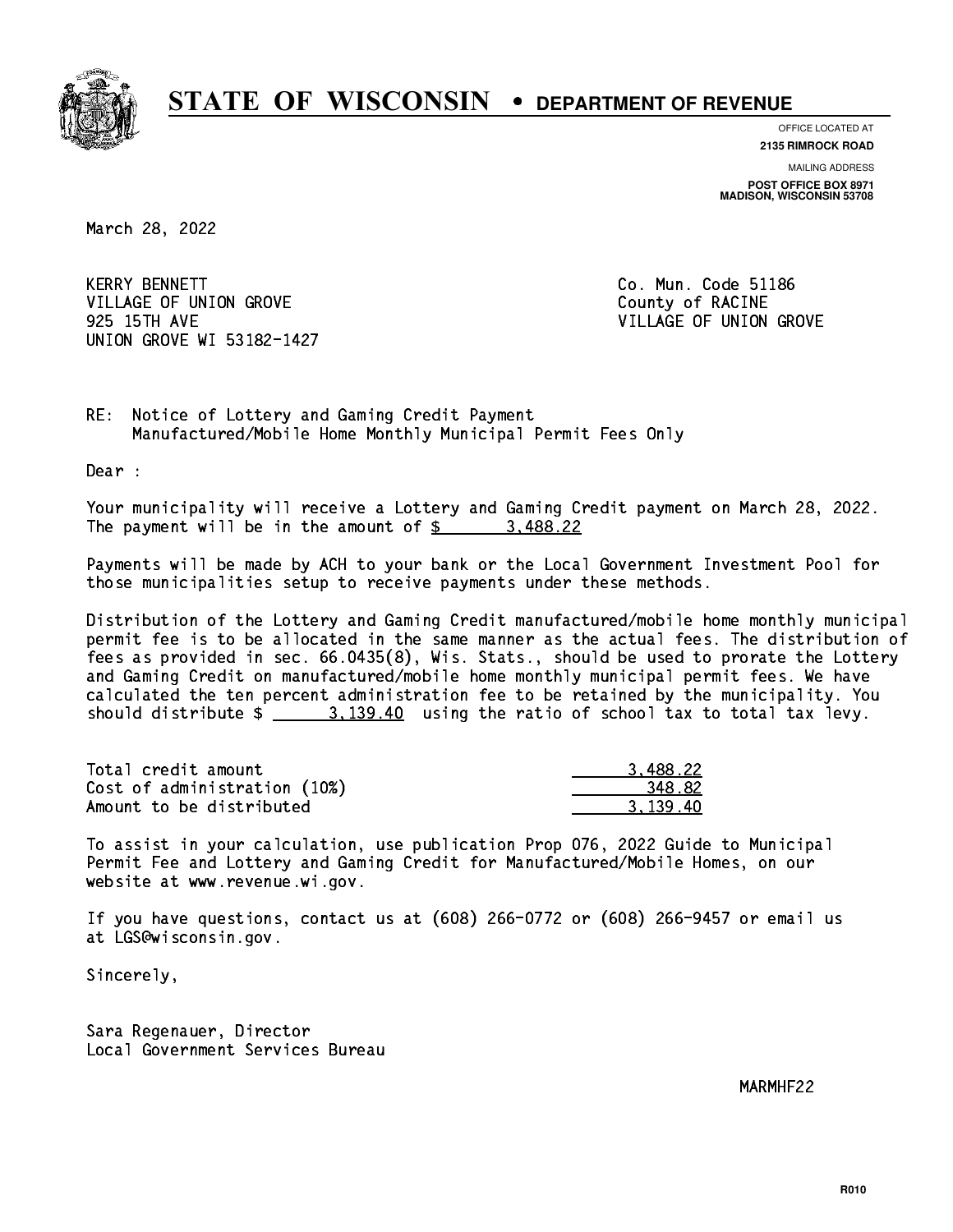

**OFFICE LOCATED AT**

**2135 RIMROCK ROAD**

**MAILING ADDRESS POST OFFICE BOX 8971 MADISON, WISCONSIN 53708**

March 28, 2022

MICHELLE VANDEHEY VILLAGE OF WATERFORD County of RACINE 123 N RIVER ST VILLAGE OF WATERFORD WATERFORD WI 53185-4149

Co. Mun. Code 51191

RE: Notice of Lottery and Gaming Credit Payment Manufactured/Mobile Home Monthly Municipal Permit Fees Only

Dear MICHELLE:

 Your municipality will receive a Lottery and Gaming Credit payment on March 28, 2022. The payment will be in the amount of  $\frac{2}{3}$  36,397.72

 Payments will be made by ACH to your bank or the Local Government Investment Pool for those municipalities setup to receive payments under these methods.

 Distribution of the Lottery and Gaming Credit manufactured/mobile home monthly municipal permit fee is to be allocated in the same manner as the actual fees. The distribution of fees as provided in sec. 66.0435(8), Wis. Stats., should be used to prorate the Lottery and Gaming Credit on manufactured/mobile home monthly municipal permit fees. We have calculated the ten percent administration fee to be retained by the municipality. You should distribute  $\frac{20,757.95}{20,0000}$  using the ratio of school tax to total tax levy.

| Total credit amount          | 36, 397, 72 |
|------------------------------|-------------|
| Cost of administration (10%) | 3.639.77    |
| Amount to be distributed     | 32,757.95   |

 To assist in your calculation, use publication Prop 076, 2022 Guide to Municipal Permit Fee and Lottery and Gaming Credit for Manufactured/Mobile Homes, on our website at www.revenue.wi.gov.

 If you have questions, contact us at (608) 266-0772 or (608) 266-9457 or email us at LGS@wisconsin.gov.

Sincerely,

 Sara Regenauer, Director Local Government Services Bureau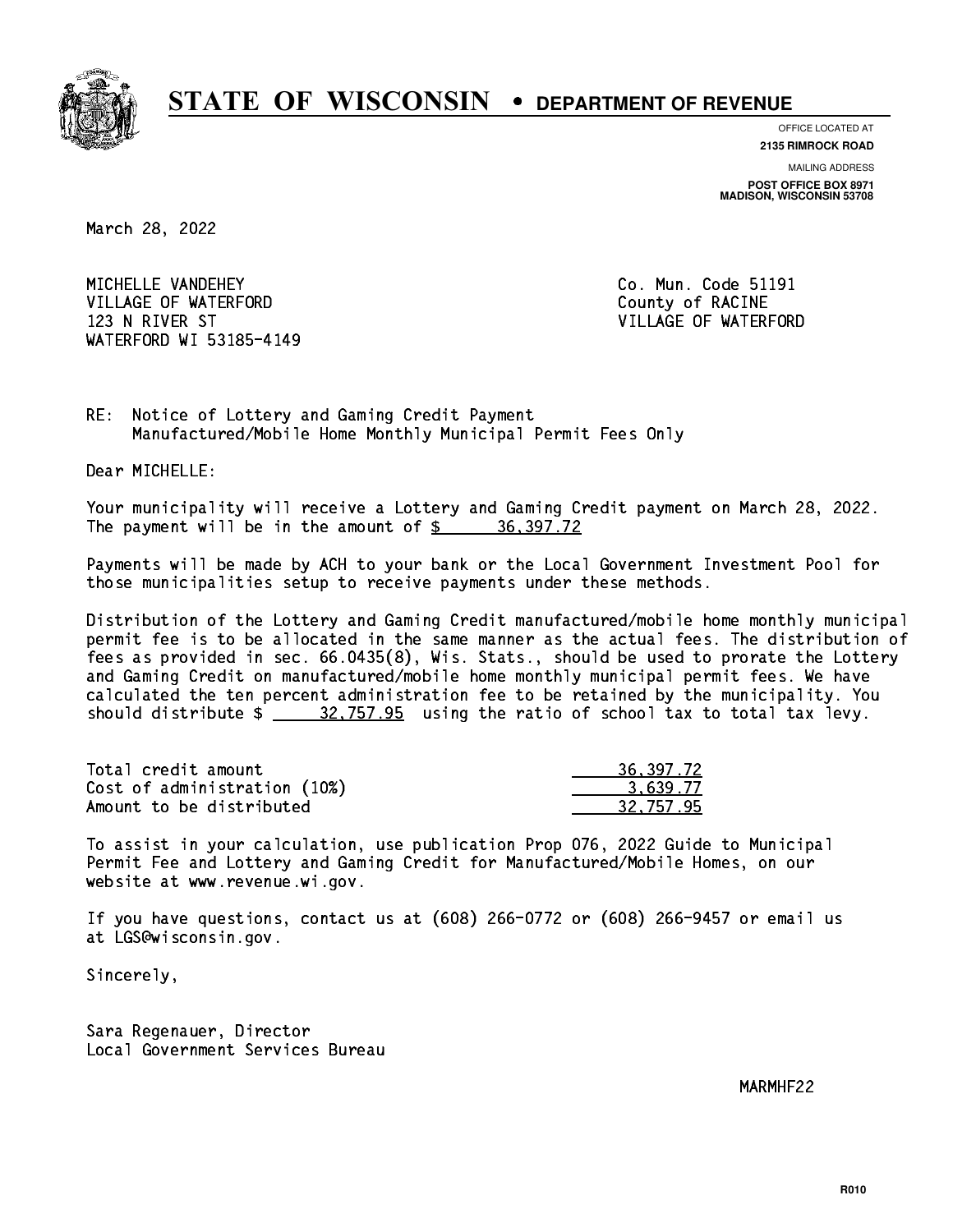

**OFFICE LOCATED AT**

**2135 RIMROCK ROAD**

**MAILING ADDRESS POST OFFICE BOX 8971 MADISON, WISCONSIN 53708**

March 28, 2022

MICHELE STUTE VILLAGE OF YORKVILLE COUNTY OF RACINE UNION GROVE WI 53182

Co. Mun. Code 51194 925 15TH AVE VILLAGE OF YORKVILLE

RE: Notice of Lottery and Gaming Credit Payment Manufactured/Mobile Home Monthly Municipal Permit Fees Only

Dear MICHELE:

 Your municipality will receive a Lottery and Gaming Credit payment on March 28, 2022. The payment will be in the amount of  $\frac{2}{3}$   $\frac{46,137.72}{2}$ 

 Payments will be made by ACH to your bank or the Local Government Investment Pool for those municipalities setup to receive payments under these methods.

 Distribution of the Lottery and Gaming Credit manufactured/mobile home monthly municipal permit fee is to be allocated in the same manner as the actual fees. The distribution of fees as provided in sec. 66.0435(8), Wis. Stats., should be used to prorate the Lottery and Gaming Credit on manufactured/mobile home monthly municipal permit fees. We have calculated the ten percent administration fee to be retained by the municipality. You should distribute  $\frac{41.523.95}{2}$  using the ratio of school tax to total tax levy.

| Total credit amount          | 46, 137, 72 |
|------------------------------|-------------|
| Cost of administration (10%) | 4.613.77    |
| Amount to be distributed     | 41.523.95   |

 To assist in your calculation, use publication Prop 076, 2022 Guide to Municipal Permit Fee and Lottery and Gaming Credit for Manufactured/Mobile Homes, on our website at www.revenue.wi.gov.

 If you have questions, contact us at (608) 266-0772 or (608) 266-9457 or email us at LGS@wisconsin.gov.

Sincerely,

 Sara Regenauer, Director Local Government Services Bureau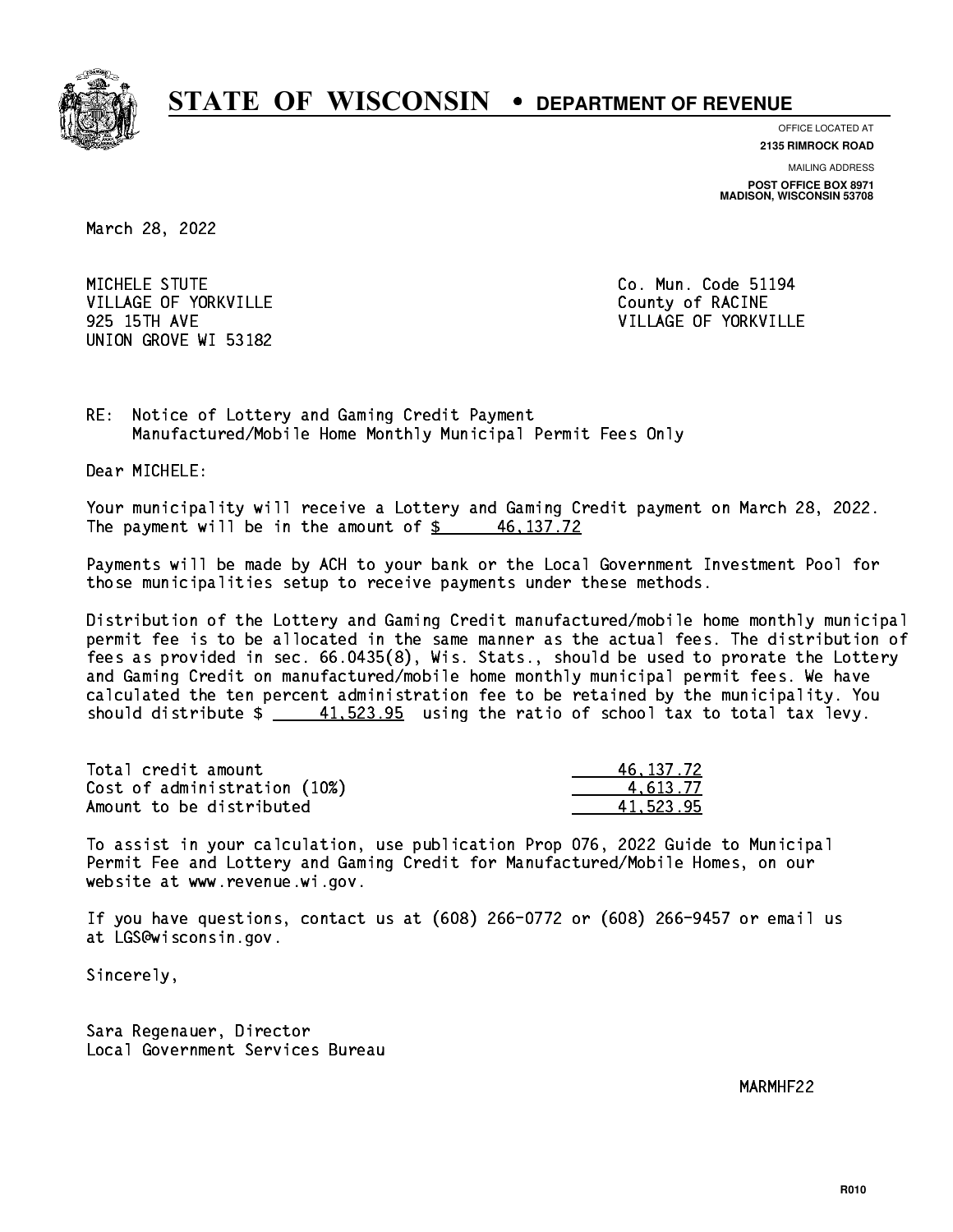

**OFFICE LOCATED AT**

**2135 RIMROCK ROAD**

**MAILING ADDRESS**

**POST OFFICE BOX 8971 MADISON, WISCONSIN 53708**

March 28, 2022

 BARBARA BROCKWAY Co. Mun. Code 52006 TOWN OF BUENA VISTA County of RICHLAND 29960 US HWY 14 TOWN OF BUENA VISTA LONE ROCK WI 53556-4145

RE: Notice of Lottery and Gaming Credit Payment Manufactured/Mobile Home Monthly Municipal Permit Fees Only

Dear BARBARA:

 Your municipality will receive a Lottery and Gaming Credit payment on March 28, 2022. The payment will be in the amount of  $\frac{2}{3}$  4,351.12

 Payments will be made by ACH to your bank or the Local Government Investment Pool for those municipalities setup to receive payments under these methods.

 Distribution of the Lottery and Gaming Credit manufactured/mobile home monthly municipal permit fee is to be allocated in the same manner as the actual fees. The distribution of fees as provided in sec. 66.0435(8), Wis. Stats., should be used to prorate the Lottery and Gaming Credit on manufactured/mobile home monthly municipal permit fees. We have calculated the ten percent administration fee to be retained by the municipality. You should distribute  $\frac{2}{1}$   $\frac{3.916.01}{2}$  using the ratio of school tax to total tax levy.

| Total credit amount          | 4.351.12 |
|------------------------------|----------|
| Cost of administration (10%) | 435.11   |
| Amount to be distributed     | 3.916.01 |

 To assist in your calculation, use publication Prop 076, 2022 Guide to Municipal Permit Fee and Lottery and Gaming Credit for Manufactured/Mobile Homes, on our website at www.revenue.wi.gov.

 If you have questions, contact us at (608) 266-0772 or (608) 266-9457 or email us at LGS@wisconsin.gov.

Sincerely,

 Sara Regenauer, Director Local Government Services Bureau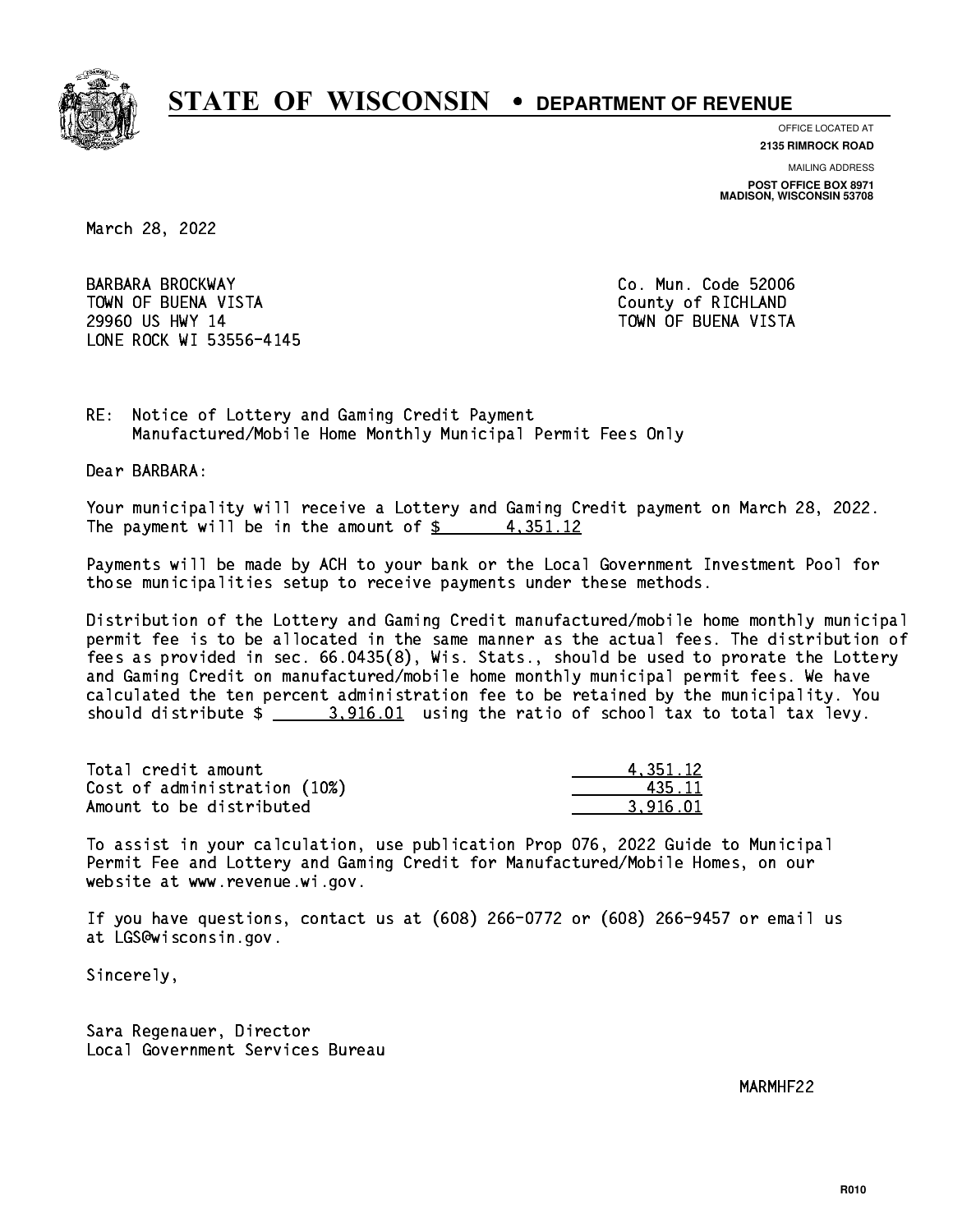

**OFFICE LOCATED AT**

**2135 RIMROCK ROAD**

**MAILING ADDRESS**

**POST OFFICE BOX 8971 MADISON, WISCONSIN 53708**

March 28, 2022

**ESTHER MARSHALL** VILLAGE OF LONE ROCK **COUNTY COULD A** County of RICHLAND LONE ROCK WI 53556

Co. Mun. Code 52146 314 E FOREST ST VILLAGE OF LONE ROCK

RE: Notice of Lottery and Gaming Credit Payment Manufactured/Mobile Home Monthly Municipal Permit Fees Only

Dear ESTHER:

 Your municipality will receive a Lottery and Gaming Credit payment on March 28, 2022. The payment will be in the amount of  $\frac{2}{3}$  3,491.76

 Payments will be made by ACH to your bank or the Local Government Investment Pool for those municipalities setup to receive payments under these methods.

 Distribution of the Lottery and Gaming Credit manufactured/mobile home monthly municipal permit fee is to be allocated in the same manner as the actual fees. The distribution of fees as provided in sec. 66.0435(8), Wis. Stats., should be used to prorate the Lottery and Gaming Credit on manufactured/mobile home monthly municipal permit fees. We have calculated the ten percent administration fee to be retained by the municipality. You should distribute  $\frac{2}{2}$   $\frac{3.142.59}{2}$  using the ratio of school tax to total tax levy.

| Total credit amount          | 3.491.76 |
|------------------------------|----------|
| Cost of administration (10%) | 349.17   |
| Amount to be distributed     | 3.142.59 |

 To assist in your calculation, use publication Prop 076, 2022 Guide to Municipal Permit Fee and Lottery and Gaming Credit for Manufactured/Mobile Homes, on our website at www.revenue.wi.gov.

 If you have questions, contact us at (608) 266-0772 or (608) 266-9457 or email us at LGS@wisconsin.gov.

Sincerely,

 Sara Regenauer, Director Local Government Services Bureau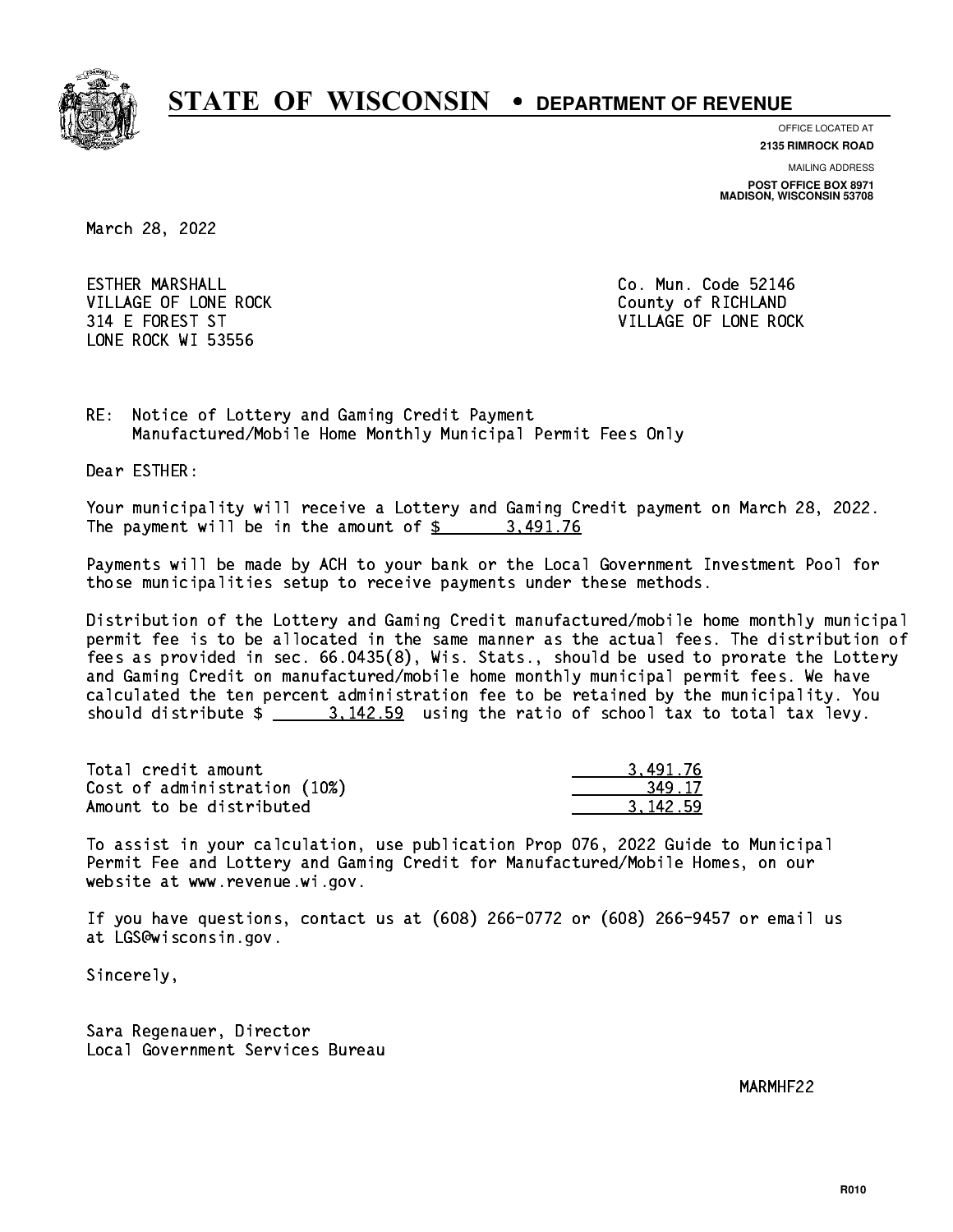

**OFFICE LOCATED AT**

**2135 RIMROCK ROAD**

**MAILING ADDRESS POST OFFICE BOX 8971 MADISON, WISCONSIN 53708**

March 28, 2022

AARON JOYCE CITY OF RICHLAND CENTER **COUNTY OF RICHLAND**  450 S MAIN ST CITY OF RICHLAND CENTER RICHLAND CENTER WI 53581-2545

Co. Mun. Code 52276

RE: Notice of Lottery and Gaming Credit Payment Manufactured/Mobile Home Monthly Municipal Permit Fees Only

Dear AARON:

 Your municipality will receive a Lottery and Gaming Credit payment on March 28, 2022. The payment will be in the amount of  $\frac{2}{3}$  10,473.39

 Payments will be made by ACH to your bank or the Local Government Investment Pool for those municipalities setup to receive payments under these methods.

 Distribution of the Lottery and Gaming Credit manufactured/mobile home monthly municipal permit fee is to be allocated in the same manner as the actual fees. The distribution of fees as provided in sec. 66.0435(8), Wis. Stats., should be used to prorate the Lottery and Gaming Credit on manufactured/mobile home monthly municipal permit fees. We have calculated the ten percent administration fee to be retained by the municipality. You should distribute  $\frac{2}{2}$  9,426.06 using the ratio of school tax to total tax levy.

| Total credit amount          | 10.473.39 |
|------------------------------|-----------|
| Cost of administration (10%) | 1.047.33  |
| Amount to be distributed     | 9.426.06  |

 To assist in your calculation, use publication Prop 076, 2022 Guide to Municipal Permit Fee and Lottery and Gaming Credit for Manufactured/Mobile Homes, on our website at www.revenue.wi.gov.

 If you have questions, contact us at (608) 266-0772 or (608) 266-9457 or email us at LGS@wisconsin.gov.

Sincerely,

 Sara Regenauer, Director Local Government Services Bureau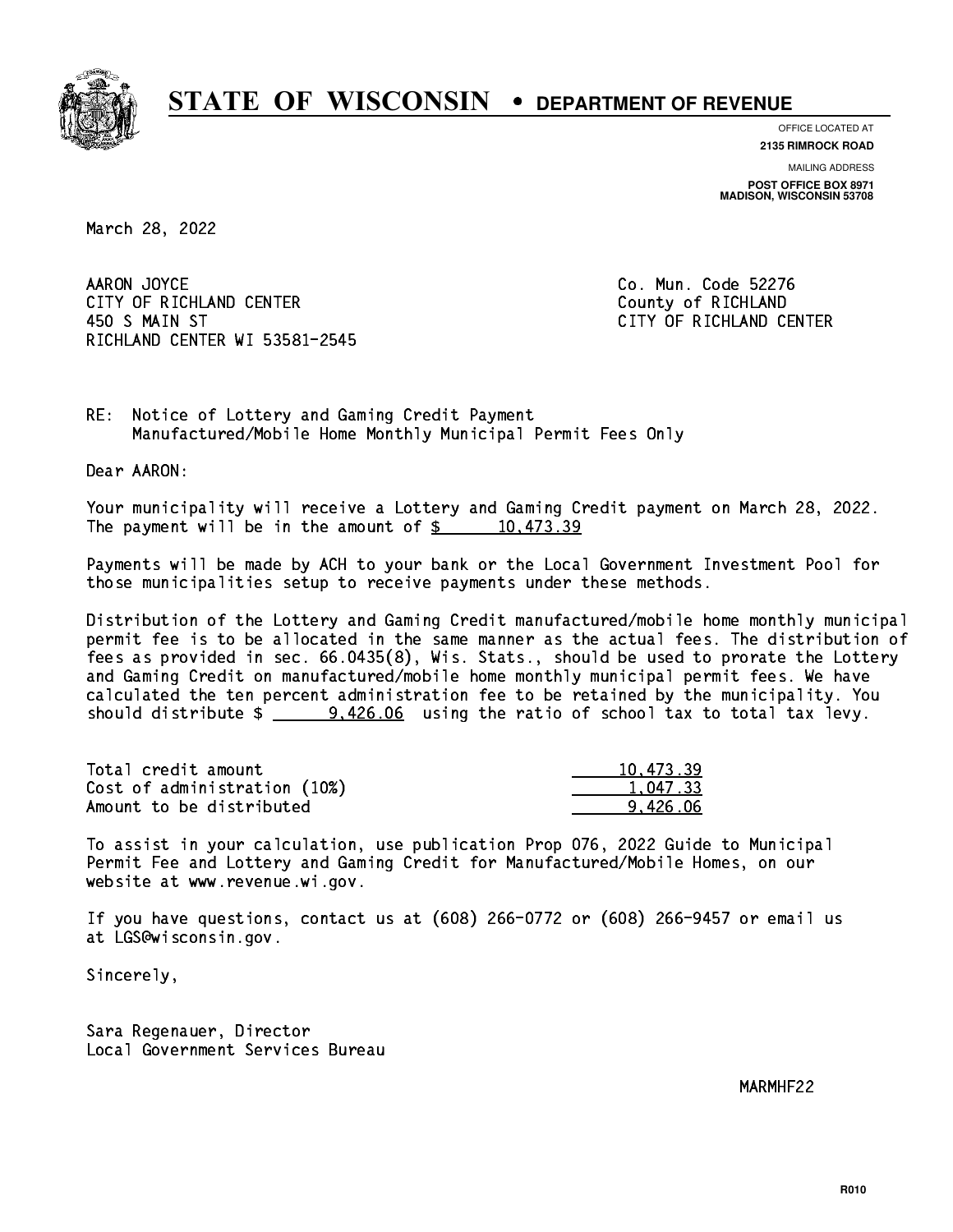

**OFFICE LOCATED AT**

**2135 RIMROCK ROAD**

**MAILING ADDRESS POST OFFICE BOX 8971 MADISON, WISCONSIN 53708**

March 28, 2022

JOHN MALIZIO TOWN OF BELOIT County of ROCK 2445 SAFTON RD TOWN OF BELOIT BELOIT WI 53511-1749

Co. Mun. Code 53004

RE: Notice of Lottery and Gaming Credit Payment Manufactured/Mobile Home Monthly Municipal Permit Fees Only

Dear JOHN:

 Your municipality will receive a Lottery and Gaming Credit payment on March 28, 2022. The payment will be in the amount of  $\frac{2}{3}$  9,896.92

 Payments will be made by ACH to your bank or the Local Government Investment Pool for those municipalities setup to receive payments under these methods.

 Distribution of the Lottery and Gaming Credit manufactured/mobile home monthly municipal permit fee is to be allocated in the same manner as the actual fees. The distribution of fees as provided in sec. 66.0435(8), Wis. Stats., should be used to prorate the Lottery and Gaming Credit on manufactured/mobile home monthly municipal permit fees. We have calculated the ten percent administration fee to be retained by the municipality. You should distribute  $\frac{207.23}{207.23}$  using the ratio of school tax to total tax levy.

| Total credit amount          | 9.896.92 |
|------------------------------|----------|
| Cost of administration (10%) | 989.69   |
| Amount to be distributed     | 8.907.23 |

 To assist in your calculation, use publication Prop 076, 2022 Guide to Municipal Permit Fee and Lottery and Gaming Credit for Manufactured/Mobile Homes, on our website at www.revenue.wi.gov.

 If you have questions, contact us at (608) 266-0772 or (608) 266-9457 or email us at LGS@wisconsin.gov.

Sincerely,

 Sara Regenauer, Director Local Government Services Bureau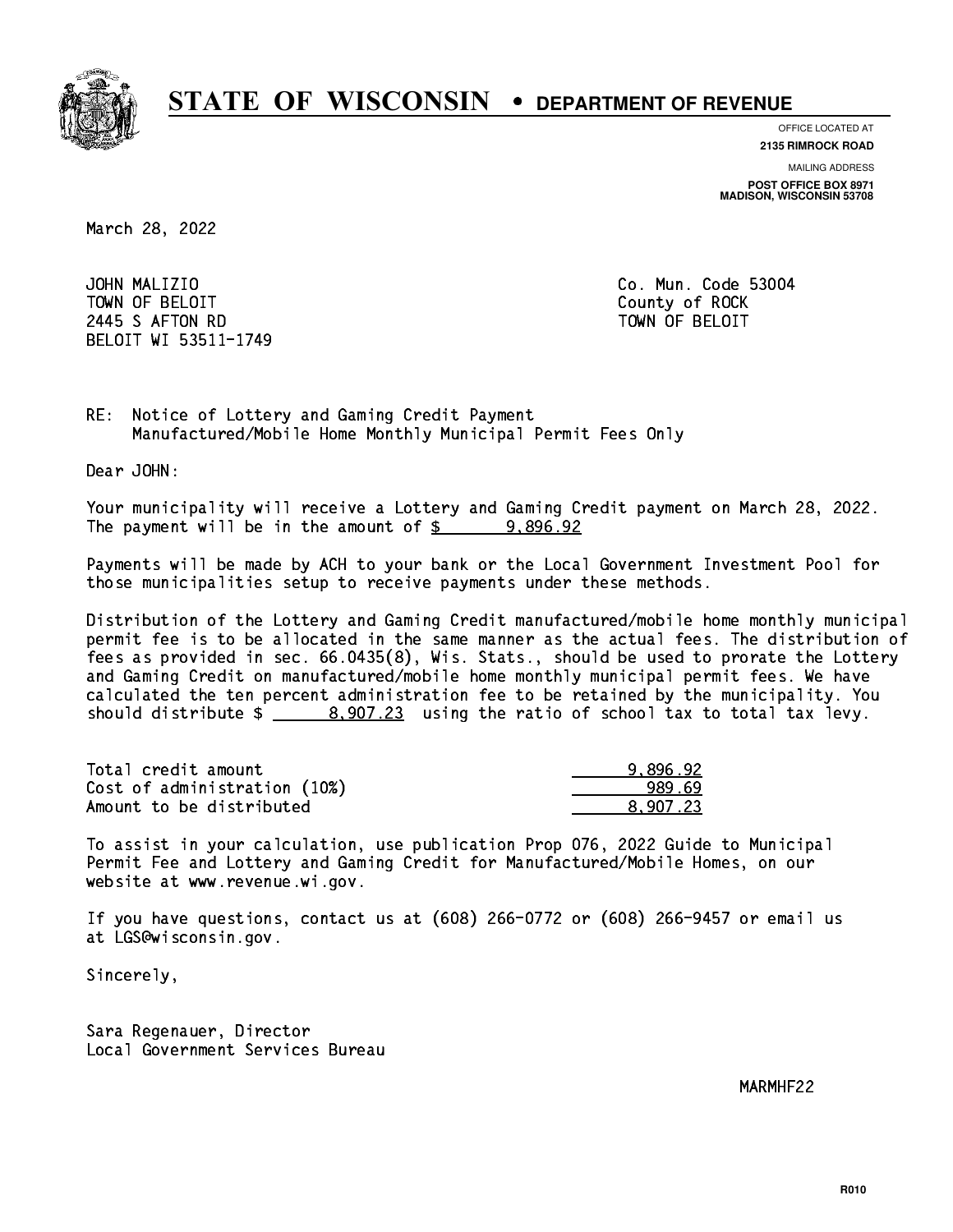

**OFFICE LOCATED AT 2135 RIMROCK ROAD**

**MAILING ADDRESS**

**POST OFFICE BOX 8971 MADISON, WISCONSIN 53708**

March 28, 2022

JILL BIER TOWN OF BRADFORD **COUNTY COUNTY OF ROCK** 2136 S TRESCHER RD TOWN OF BRADFORD AVALON WI 53505-9535

Co. Mun. Code 53006

RE: Notice of Lottery and Gaming Credit Payment Manufactured/Mobile Home Monthly Municipal Permit Fees Only

Dear JILL:

 Your municipality will receive a Lottery and Gaming Credit payment on March 28, 2022. The payment will be in the amount of  $\frac{2}{3}$  2,469.12

 Payments will be made by ACH to your bank or the Local Government Investment Pool for those municipalities setup to receive payments under these methods.

 Distribution of the Lottery and Gaming Credit manufactured/mobile home monthly municipal permit fee is to be allocated in the same manner as the actual fees. The distribution of fees as provided in sec. 66.0435(8), Wis. Stats., should be used to prorate the Lottery and Gaming Credit on manufactured/mobile home monthly municipal permit fees. We have calculated the ten percent administration fee to be retained by the municipality. You should distribute  $\frac{2.222.21}{2.222.21}$  using the ratio of school tax to total tax levy.

| Total credit amount          | 2.469.12 |
|------------------------------|----------|
| Cost of administration (10%) | 246.91   |
| Amount to be distributed     | 2.222.21 |

 To assist in your calculation, use publication Prop 076, 2022 Guide to Municipal Permit Fee and Lottery and Gaming Credit for Manufactured/Mobile Homes, on our website at www.revenue.wi.gov.

 If you have questions, contact us at (608) 266-0772 or (608) 266-9457 or email us at LGS@wisconsin.gov.

Sincerely,

 Sara Regenauer, Director Local Government Services Bureau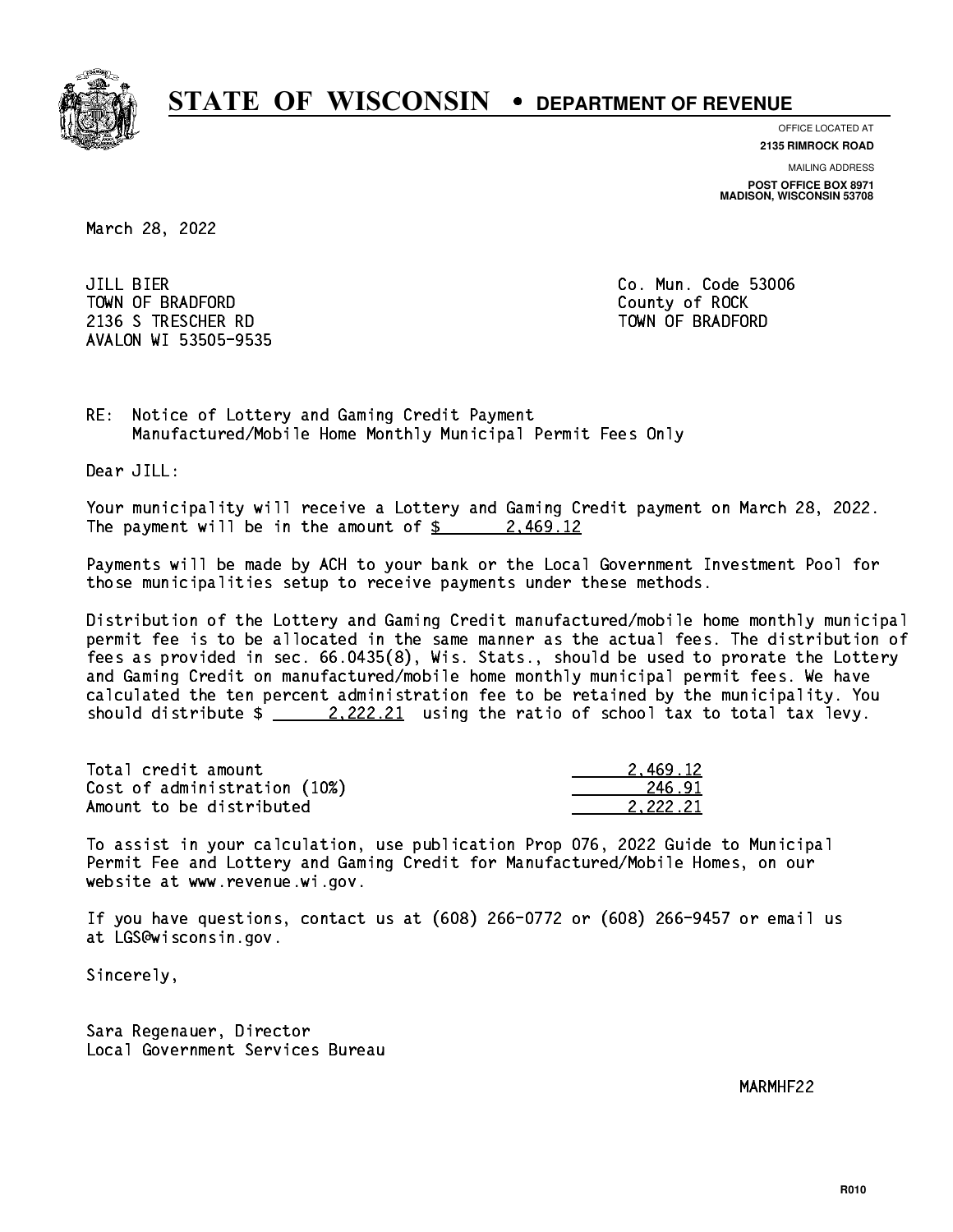

**OFFICE LOCATED AT**

**2135 RIMROCK ROAD**

**MAILING ADDRESS POST OFFICE BOX 8971 MADISON, WISCONSIN 53708**

March 28, 2022

 CONNIE ZIMMERMAN Co. Mun. Code 53012 TOWN OF FULTON County of ROCK 2738 W FULTON CENTER DR TOWN OF FULTON EDGERTON WI 53534-8528

RE: Notice of Lottery and Gaming Credit Payment Manufactured/Mobile Home Monthly Municipal Permit Fees Only

Dear CONNIE:

 Your municipality will receive a Lottery and Gaming Credit payment on March 28, 2022. The payment will be in the amount of  $$ 986.07$ 

 Payments will be made by ACH to your bank or the Local Government Investment Pool for those municipalities setup to receive payments under these methods.

 Distribution of the Lottery and Gaming Credit manufactured/mobile home monthly municipal permit fee is to be allocated in the same manner as the actual fees. The distribution of fees as provided in sec. 66.0435(8), Wis. Stats., should be used to prorate the Lottery and Gaming Credit on manufactured/mobile home monthly municipal permit fees. We have calculated the ten percent administration fee to be retained by the municipality. You should distribute  $\frac{2}{2}$   $\frac{887.47}{2}$  using the ratio of school tax to total tax levy.

| Total credit amount          | 986.07 |
|------------------------------|--------|
| Cost of administration (10%) | 98.60  |
| Amount to be distributed     | 887 47 |

 To assist in your calculation, use publication Prop 076, 2022 Guide to Municipal Permit Fee and Lottery and Gaming Credit for Manufactured/Mobile Homes, on our website at www.revenue.wi.gov.

 If you have questions, contact us at (608) 266-0772 or (608) 266-9457 or email us at LGS@wisconsin.gov.

Sincerely,

 Sara Regenauer, Director Local Government Services Bureau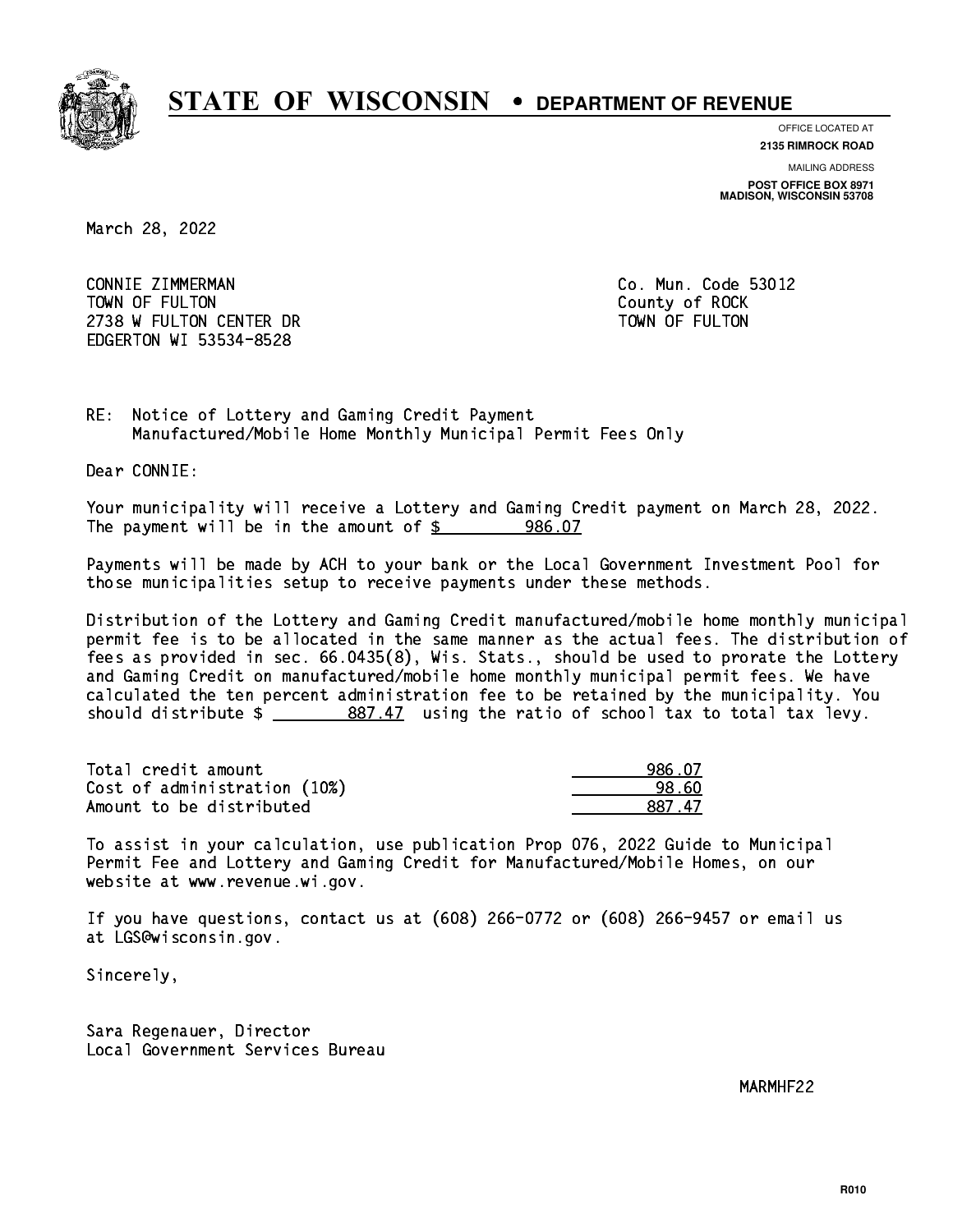

**OFFICE LOCATED AT**

**2135 RIMROCK ROAD**

**MAILING ADDRESS POST OFFICE BOX 8971 MADISON, WISCONSIN 53708**

March 28, 2022

LISA HANAUSKA TOWN OF LIMA TOWN OF LIMA County of ROCK 8314 E HARTZELL ROAD TOWN OF LIMA MILTON WI 53563

Co. Mun. Code 53022

RE: Notice of Lottery and Gaming Credit Payment Manufactured/Mobile Home Monthly Municipal Permit Fees Only

Dear LISA:

 Your municipality will receive a Lottery and Gaming Credit payment on March 28, 2022. The payment will be in the amount of  $\frac{2}{3}$  13,981.55

 Payments will be made by ACH to your bank or the Local Government Investment Pool for those municipalities setup to receive payments under these methods.

 Distribution of the Lottery and Gaming Credit manufactured/mobile home monthly municipal permit fee is to be allocated in the same manner as the actual fees. The distribution of fees as provided in sec. 66.0435(8), Wis. Stats., should be used to prorate the Lottery and Gaming Credit on manufactured/mobile home monthly municipal permit fees. We have calculated the ten percent administration fee to be retained by the municipality. You should distribute  $\frac{2}{2}$   $\frac{12,583.40}{2}$  using the ratio of school tax to total tax levy.

| Total credit amount          | 13,981.55 |
|------------------------------|-----------|
| Cost of administration (10%) | 1.398.15  |
| Amount to be distributed     | 12.583.40 |

 To assist in your calculation, use publication Prop 076, 2022 Guide to Municipal Permit Fee and Lottery and Gaming Credit for Manufactured/Mobile Homes, on our website at www.revenue.wi.gov.

 If you have questions, contact us at (608) 266-0772 or (608) 266-9457 or email us at LGS@wisconsin.gov.

Sincerely,

 Sara Regenauer, Director Local Government Services Bureau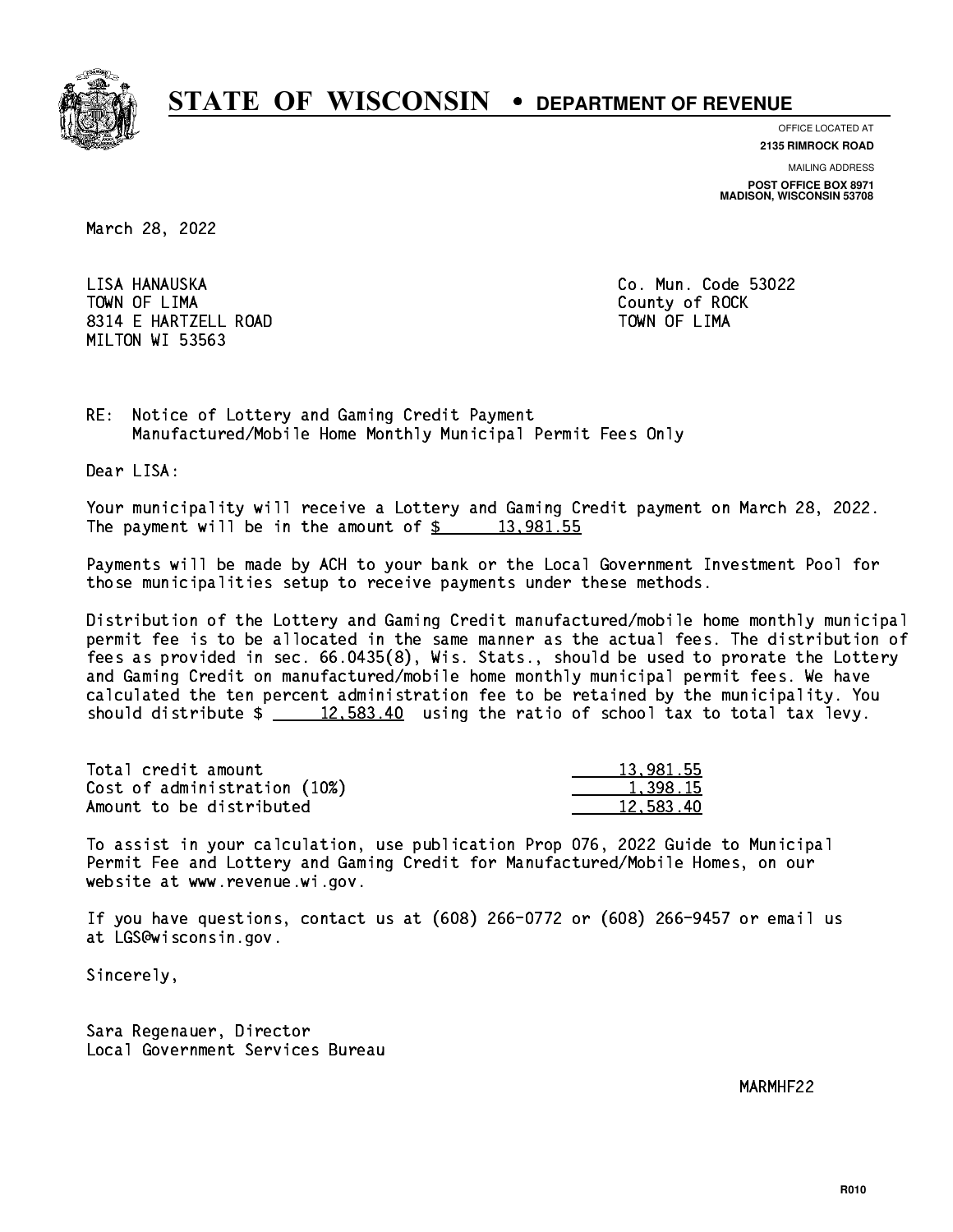

**OFFICE LOCATED AT**

**2135 RIMROCK ROAD**

**MAILING ADDRESS POST OFFICE BOX 8971 MADISON, WISCONSIN 53708**

March 28, 2022

GRACEANN TOBERMAN CONTROLLER CO. Mun. Code 53024 TOWN OF MAGNOLIA COUNTY OF ROCK 13343 W COUNTY RD B TOWN OF MAGNOLIA BRODHEAD WI 53520-9002

RE: Notice of Lottery and Gaming Credit Payment Manufactured/Mobile Home Monthly Municipal Permit Fees Only

Dear GRACEANN:

 Your municipality will receive a Lottery and Gaming Credit payment on March 28, 2022. The payment will be in the amount of \$ 5,034.36 \_\_\_\_\_\_\_\_\_\_\_\_\_\_\_\_

 Payments will be made by ACH to your bank or the Local Government Investment Pool for those municipalities setup to receive payments under these methods.

 Distribution of the Lottery and Gaming Credit manufactured/mobile home monthly municipal permit fee is to be allocated in the same manner as the actual fees. The distribution of fees as provided in sec. 66.0435(8), Wis. Stats., should be used to prorate the Lottery and Gaming Credit on manufactured/mobile home monthly municipal permit fees. We have calculated the ten percent administration fee to be retained by the municipality. You should distribute  $\frac{4.530.93}{4.530.93}$  using the ratio of school tax to total tax levy.

| Total credit amount          | 5.034.36 |
|------------------------------|----------|
| Cost of administration (10%) | 503.43   |
| Amount to be distributed     | 4.530.93 |

 To assist in your calculation, use publication Prop 076, 2022 Guide to Municipal Permit Fee and Lottery and Gaming Credit for Manufactured/Mobile Homes, on our website at www.revenue.wi.gov.

 If you have questions, contact us at (608) 266-0772 or (608) 266-9457 or email us at LGS@wisconsin.gov.

Sincerely,

 Sara Regenauer, Director Local Government Services Bureau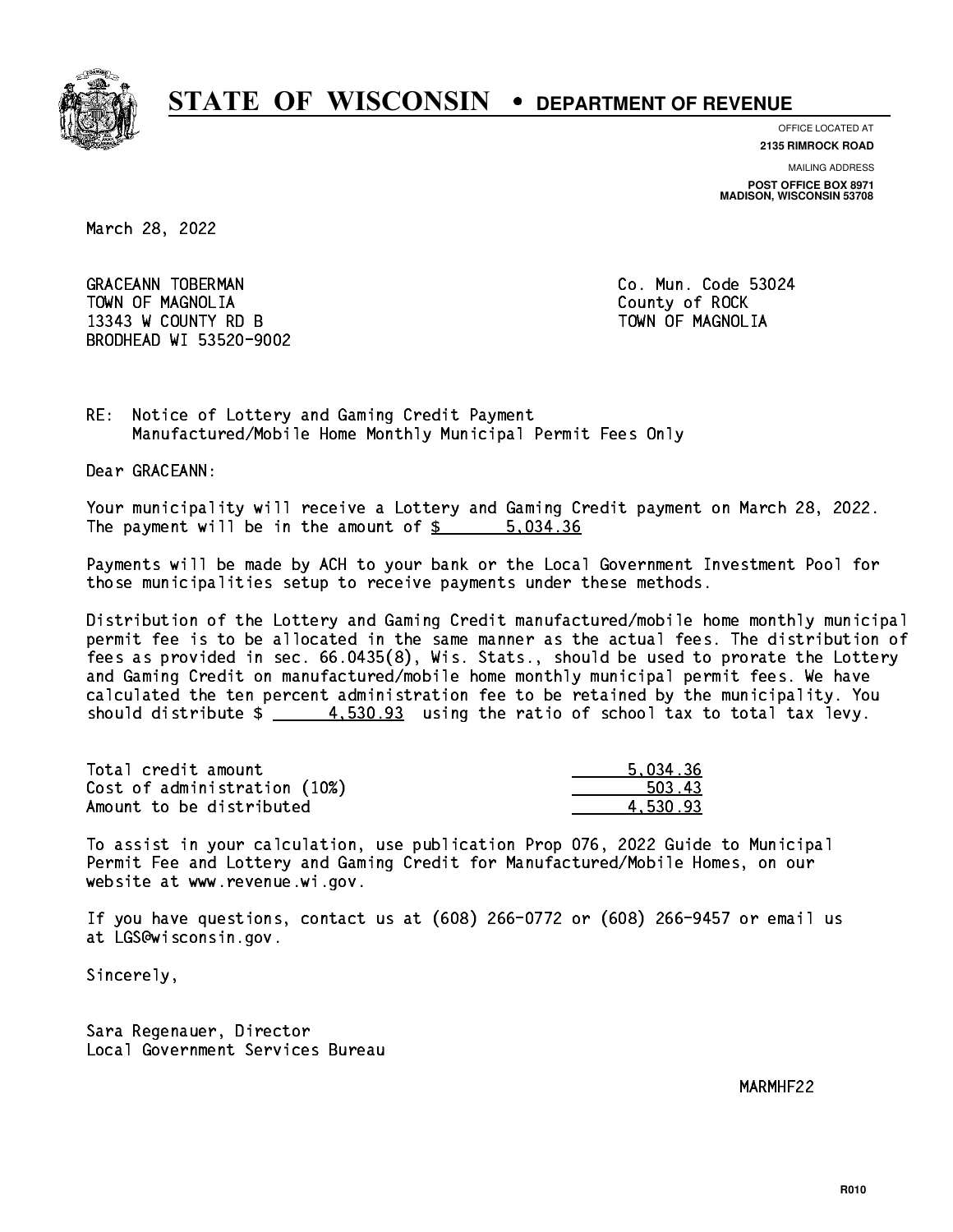

**OFFICE LOCATED AT**

**2135 RIMROCK ROAD**

**MAILING ADDRESS POST OFFICE BOX 8971 MADISON, WISCONSIN 53708**

March 28, 2022

**DEBORAH BENNETT**  TOWN OF ROCK County of ROCK 5814 S DUGGAN RD TOWN OF ROCK BELOIT WI 53511-9046

Co. Mun. Code 53034

RE: Notice of Lottery and Gaming Credit Payment Manufactured/Mobile Home Monthly Municipal Permit Fees Only

Dear DEBORAH:

 Your municipality will receive a Lottery and Gaming Credit payment on March 28, 2022. The payment will be in the amount of  $\frac{2}{3}$  31,597.80

 Payments will be made by ACH to your bank or the Local Government Investment Pool for those municipalities setup to receive payments under these methods.

 Distribution of the Lottery and Gaming Credit manufactured/mobile home monthly municipal permit fee is to be allocated in the same manner as the actual fees. The distribution of fees as provided in sec. 66.0435(8), Wis. Stats., should be used to prorate the Lottery and Gaming Credit on manufactured/mobile home monthly municipal permit fees. We have calculated the ten percent administration fee to be retained by the municipality. You should distribute  $\frac{28,438.02}{2}$  using the ratio of school tax to total tax levy.

| Total credit amount          | 31,597.80 |
|------------------------------|-----------|
| Cost of administration (10%) | 3.159.78  |
| Amount to be distributed     | 28.438.02 |

 To assist in your calculation, use publication Prop 076, 2022 Guide to Municipal Permit Fee and Lottery and Gaming Credit for Manufactured/Mobile Homes, on our website at www.revenue.wi.gov.

 If you have questions, contact us at (608) 266-0772 or (608) 266-9457 or email us at LGS@wisconsin.gov.

Sincerely,

 Sara Regenauer, Director Local Government Services Bureau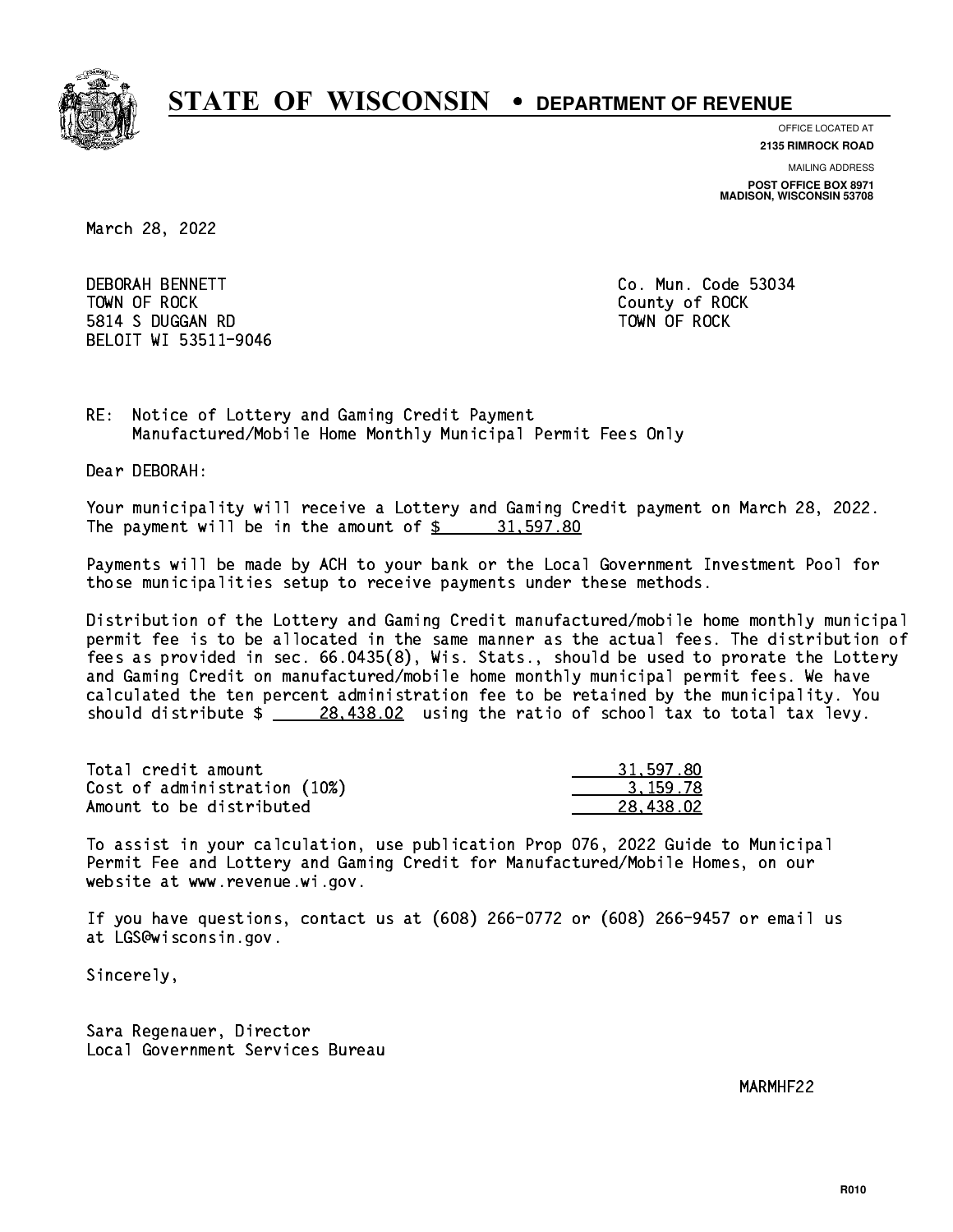

**OFFICE LOCATED AT**

**2135 RIMROCK ROAD**

**MAILING ADDRESS POST OFFICE BOX 8971 MADISON, WISCONSIN 53708**

March 28, 2022

 JESSICA NELLEN Co. Mun. Code 53040 TOWN OF UNION COUNTY OF ROCK 15531 W GREEN BAY RD. TOWN OF UNION EVANSVILLE WI 53536-9342

RE: Notice of Lottery and Gaming Credit Payment Manufactured/Mobile Home Monthly Municipal Permit Fees Only

Dear JESSICA:

 Your municipality will receive a Lottery and Gaming Credit payment on March 28, 2022. The payment will be in the amount of \$ 5,818.90 \_\_\_\_\_\_\_\_\_\_\_\_\_\_\_\_

 Payments will be made by ACH to your bank or the Local Government Investment Pool for those municipalities setup to receive payments under these methods.

 Distribution of the Lottery and Gaming Credit manufactured/mobile home monthly municipal permit fee is to be allocated in the same manner as the actual fees. The distribution of fees as provided in sec. 66.0435(8), Wis. Stats., should be used to prorate the Lottery and Gaming Credit on manufactured/mobile home monthly municipal permit fees. We have calculated the ten percent administration fee to be retained by the municipality. You should distribute  $\frac{2.237.01}{2}$  using the ratio of school tax to total tax levy.

| Total credit amount          | 5.818.90 |
|------------------------------|----------|
| Cost of administration (10%) | 581.89   |
| Amount to be distributed     | 5.237.01 |

 To assist in your calculation, use publication Prop 076, 2022 Guide to Municipal Permit Fee and Lottery and Gaming Credit for Manufactured/Mobile Homes, on our website at www.revenue.wi.gov.

 If you have questions, contact us at (608) 266-0772 or (608) 266-9457 or email us at LGS@wisconsin.gov.

Sincerely,

 Sara Regenauer, Director Local Government Services Bureau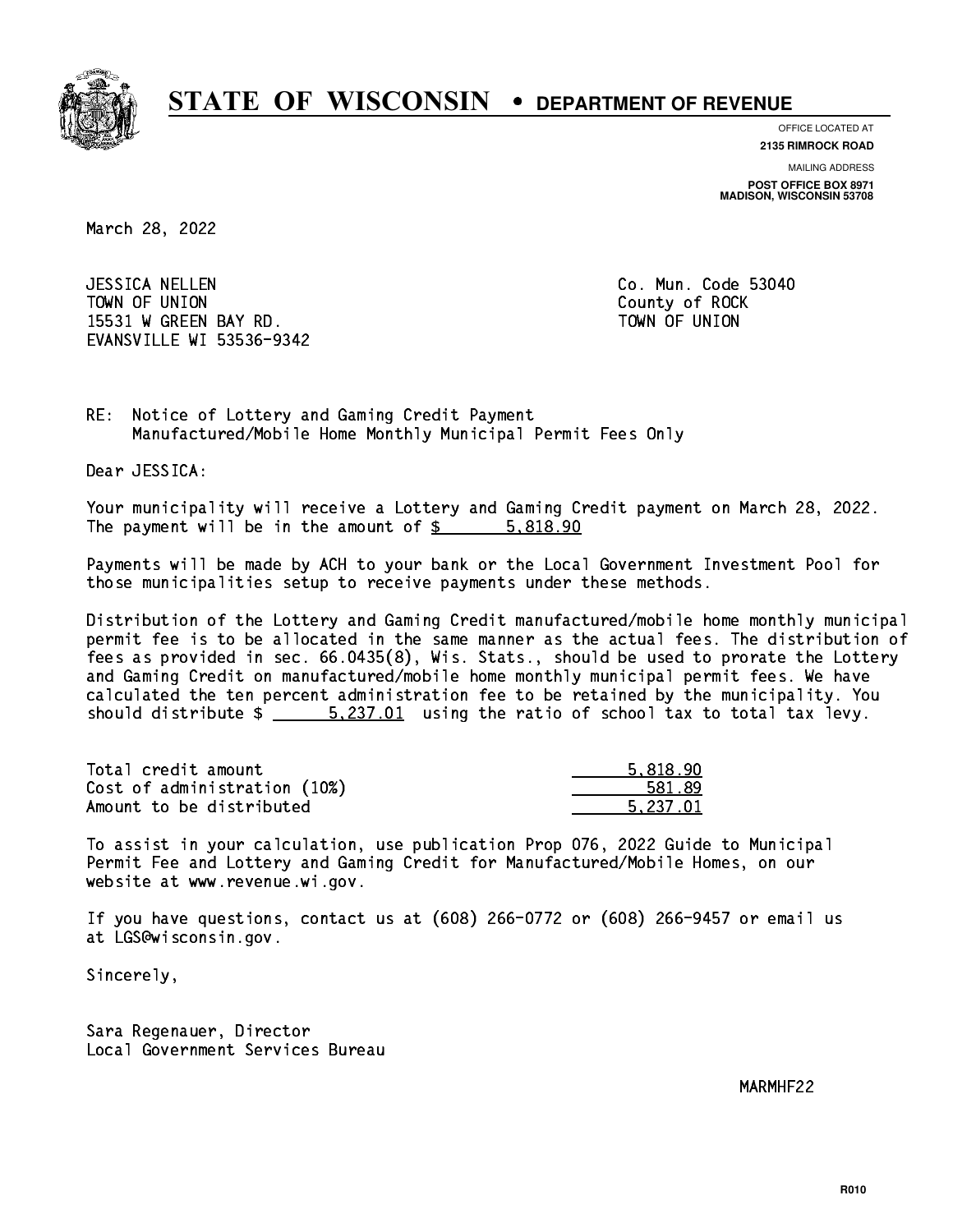

**OFFICE LOCATED AT**

**2135 RIMROCK ROAD**

**MAILING ADDRESS POST OFFICE BOX 8971 MADISON, WISCONSIN 53708**

March 28, 2022

**PAM FRANSEEN** VILLAGE OF CLINTON COUNTY OF ROCK CLINTON WI 53525

Co. Mun. Code 53111 301 CROSS STREET VILLAGE OF CLINTON

RE: Notice of Lottery and Gaming Credit Payment Manufactured/Mobile Home Monthly Municipal Permit Fees Only

Dear PAM:

 Your municipality will receive a Lottery and Gaming Credit payment on March 28, 2022. The payment will be in the amount of  $\frac{2}{3}$  1,520.16

 Payments will be made by ACH to your bank or the Local Government Investment Pool for those municipalities setup to receive payments under these methods.

 Distribution of the Lottery and Gaming Credit manufactured/mobile home monthly municipal permit fee is to be allocated in the same manner as the actual fees. The distribution of fees as provided in sec. 66.0435(8), Wis. Stats., should be used to prorate the Lottery and Gaming Credit on manufactured/mobile home monthly municipal permit fees. We have calculated the ten percent administration fee to be retained by the municipality. You should distribute  $\frac{1,368.15}{1,368.15}$  using the ratio of school tax to total tax levy.

| Total credit amount          | 1,520.16 |
|------------------------------|----------|
| Cost of administration (10%) | 152.01   |
| Amount to be distributed     | 1,368,15 |

 To assist in your calculation, use publication Prop 076, 2022 Guide to Municipal Permit Fee and Lottery and Gaming Credit for Manufactured/Mobile Homes, on our website at www.revenue.wi.gov.

 If you have questions, contact us at (608) 266-0772 or (608) 266-9457 or email us at LGS@wisconsin.gov.

Sincerely,

 Sara Regenauer, Director Local Government Services Bureau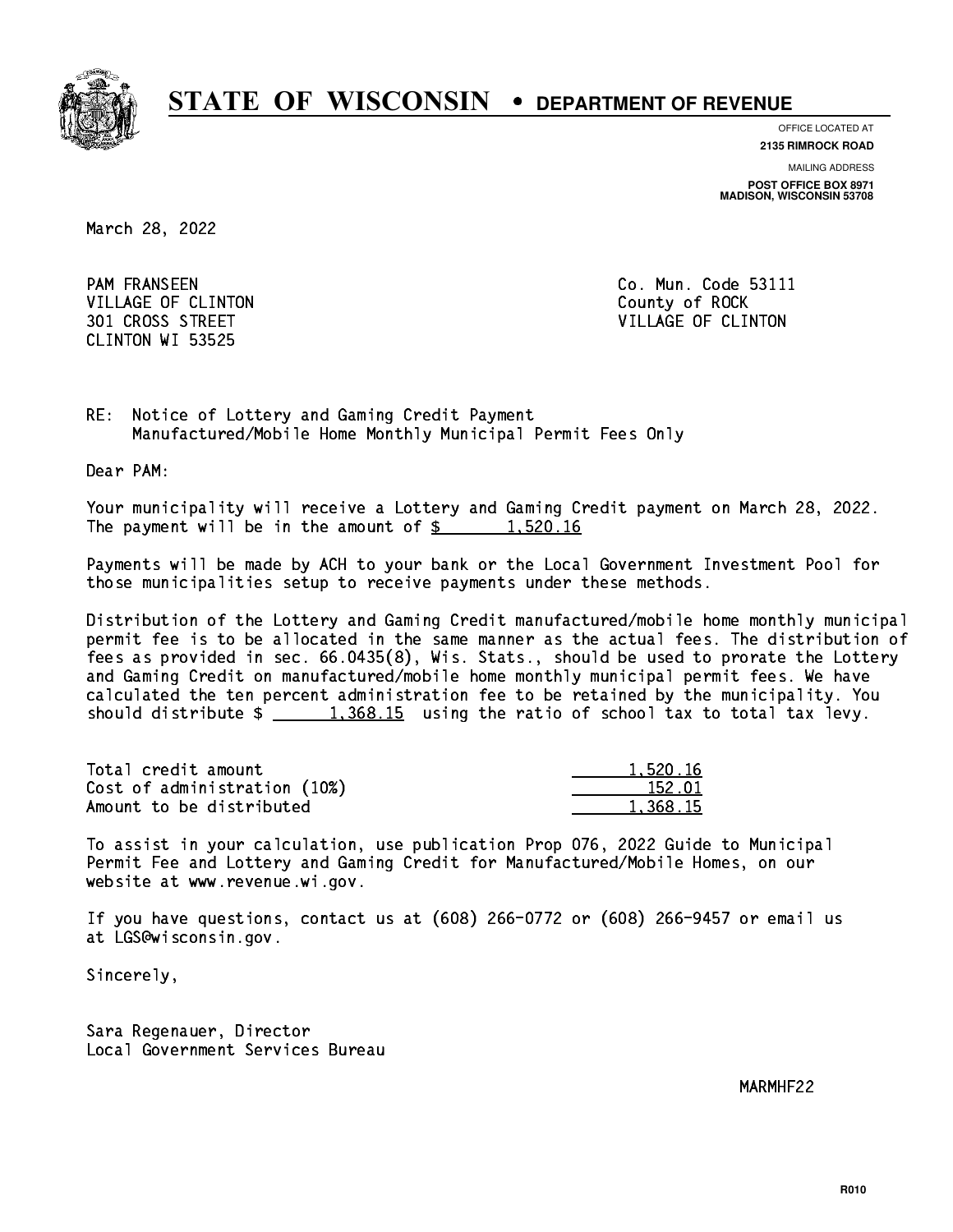

**OFFICE LOCATED AT**

**2135 RIMROCK ROAD**

**MAILING ADDRESS**

**POST OFFICE BOX 8971 MADISON, WISCONSIN 53708**

March 28, 2022

 CITY OF BELOIT County of ROCK 100 STATE STREET CITY OF BELOIT BELOIT WI 53511

MARCY GRANGER Co. Mun. Code 53206

RE: Notice of Lottery and Gaming Credit Payment Manufactured/Mobile Home Monthly Municipal Permit Fees Only

Dear MARCY:

 Your municipality will receive a Lottery and Gaming Credit payment on March 28, 2022. The payment will be in the amount of  $\frac{2}{3}$  2,801.76

 Payments will be made by ACH to your bank or the Local Government Investment Pool for those municipalities setup to receive payments under these methods.

 Distribution of the Lottery and Gaming Credit manufactured/mobile home monthly municipal permit fee is to be allocated in the same manner as the actual fees. The distribution of fees as provided in sec. 66.0435(8), Wis. Stats., should be used to prorate the Lottery and Gaming Credit on manufactured/mobile home monthly municipal permit fees. We have calculated the ten percent administration fee to be retained by the municipality. You should distribute  $\frac{2.521.59}{2.521.59}$  using the ratio of school tax to total tax levy.

| Total credit amount          | 2.801.76 |
|------------------------------|----------|
| Cost of administration (10%) | 280.17   |
| Amount to be distributed     | 2.521.59 |

 To assist in your calculation, use publication Prop 076, 2022 Guide to Municipal Permit Fee and Lottery and Gaming Credit for Manufactured/Mobile Homes, on our website at www.revenue.wi.gov.

 If you have questions, contact us at (608) 266-0772 or (608) 266-9457 or email us at LGS@wisconsin.gov.

Sincerely,

 Sara Regenauer, Director Local Government Services Bureau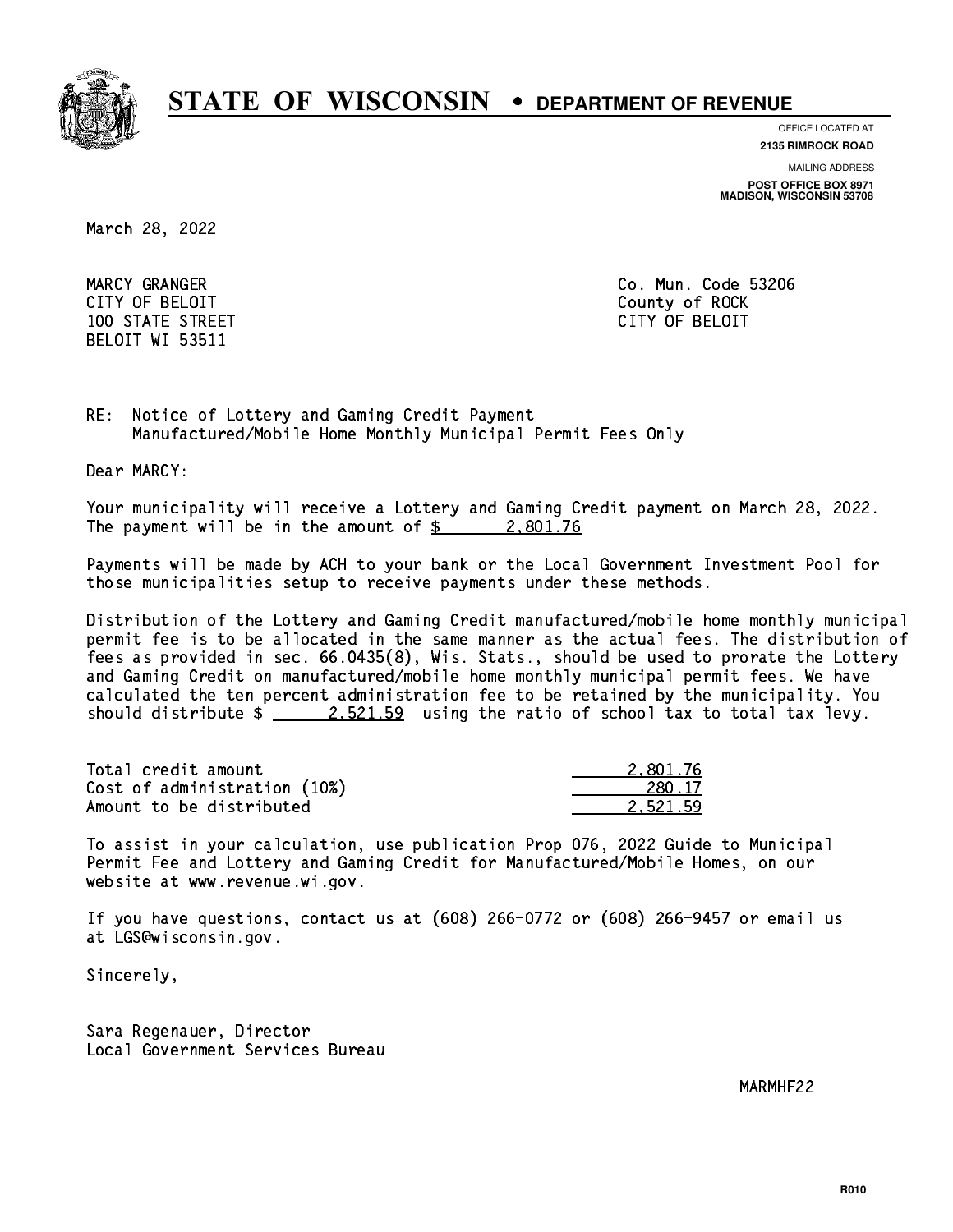

**OFFICE LOCATED AT**

**2135 RIMROCK ROAD**

**MAILING ADDRESS POST OFFICE BOX 8971 MADISON, WISCONSIN 53708**

March 28, 2022

 LORENA RAE STOTTLER Co. Mun. Code 53241 CITY OF JANESVILLE **COUNTY COUNTY OF ROCK** PO BOX 5005 JANESVILLE WI 53547-5005

CITY OF JANESVILLE

RE: Notice of Lottery and Gaming Credit Payment Manufactured/Mobile Home Monthly Municipal Permit Fees Only

Dear LORENA:

 Your municipality will receive a Lottery and Gaming Credit payment on March 28, 2022. The payment will be in the amount of  $\frac{2}{3}$  31,440.15

 Payments will be made by ACH to your bank or the Local Government Investment Pool for those municipalities setup to receive payments under these methods.

 Distribution of the Lottery and Gaming Credit manufactured/mobile home monthly municipal permit fee is to be allocated in the same manner as the actual fees. The distribution of fees as provided in sec. 66.0435(8), Wis. Stats., should be used to prorate the Lottery and Gaming Credit on manufactured/mobile home monthly municipal permit fees. We have calculated the ten percent administration fee to be retained by the municipality. You should distribute  $\frac{28,296.14}{28,296.14}$  using the ratio of school tax to total tax levy.

| Total credit amount          | 31,440.15 |
|------------------------------|-----------|
| Cost of administration (10%) | 3.144.01  |
| Amount to be distributed     | 28.296.14 |

 To assist in your calculation, use publication Prop 076, 2022 Guide to Municipal Permit Fee and Lottery and Gaming Credit for Manufactured/Mobile Homes, on our website at www.revenue.wi.gov.

 If you have questions, contact us at (608) 266-0772 or (608) 266-9457 or email us at LGS@wisconsin.gov.

Sincerely,

 Sara Regenauer, Director Local Government Services Bureau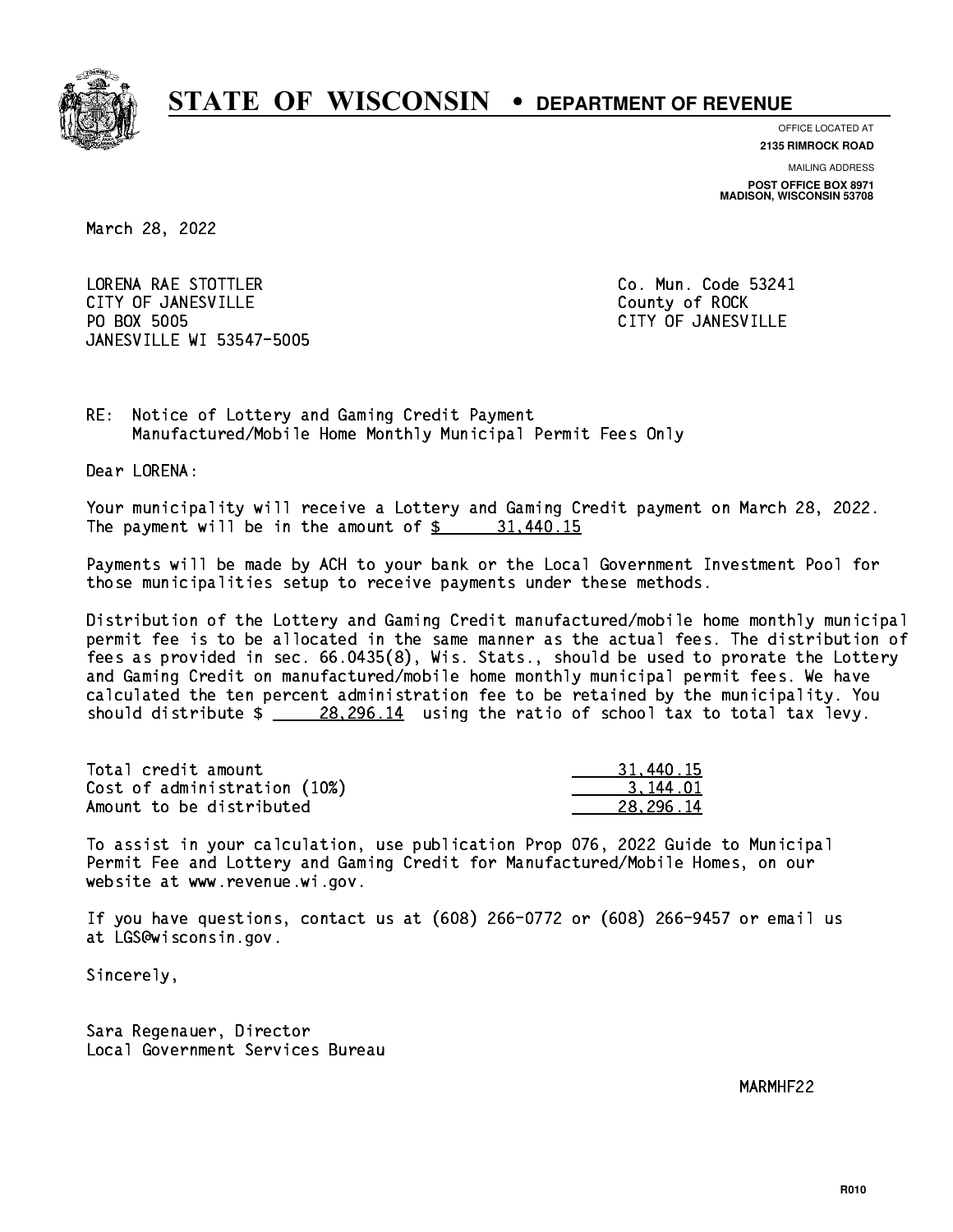

**OFFICE LOCATED AT**

**2135 RIMROCK ROAD**

**MAILING ADDRESS POST OFFICE BOX 8971 MADISON, WISCONSIN 53708**

March 28, 2022

VICKIE RICHARDSON TOWN OF FLAMBEAU COUNTY OF RUSK W8392 E PARKVIEW RD TOWN OF FLAMBEAU LADYSMITH WI 54848-9630

Co. Mun. Code 54012

RE: Notice of Lottery and Gaming Credit Payment Manufactured/Mobile Home Monthly Municipal Permit Fees Only

Dear VICKIE:

 Your municipality will receive a Lottery and Gaming Credit payment on March 28, 2022. The payment will be in the amount of  $\frac{2}{3}$  1,403.55

 Payments will be made by ACH to your bank or the Local Government Investment Pool for those municipalities setup to receive payments under these methods.

 Distribution of the Lottery and Gaming Credit manufactured/mobile home monthly municipal permit fee is to be allocated in the same manner as the actual fees. The distribution of fees as provided in sec. 66.0435(8), Wis. Stats., should be used to prorate the Lottery and Gaming Credit on manufactured/mobile home monthly municipal permit fees. We have calculated the ten percent administration fee to be retained by the municipality. You should distribute  $\frac{1,263.20}{1,263.20}$  using the ratio of school tax to total tax levy.

| Total credit amount          | 1.403.55 |
|------------------------------|----------|
| Cost of administration (10%) | 140.35   |
| Amount to be distributed     | 1.263.20 |

 To assist in your calculation, use publication Prop 076, 2022 Guide to Municipal Permit Fee and Lottery and Gaming Credit for Manufactured/Mobile Homes, on our website at www.revenue.wi.gov.

 If you have questions, contact us at (608) 266-0772 or (608) 266-9457 or email us at LGS@wisconsin.gov.

Sincerely,

 Sara Regenauer, Director Local Government Services Bureau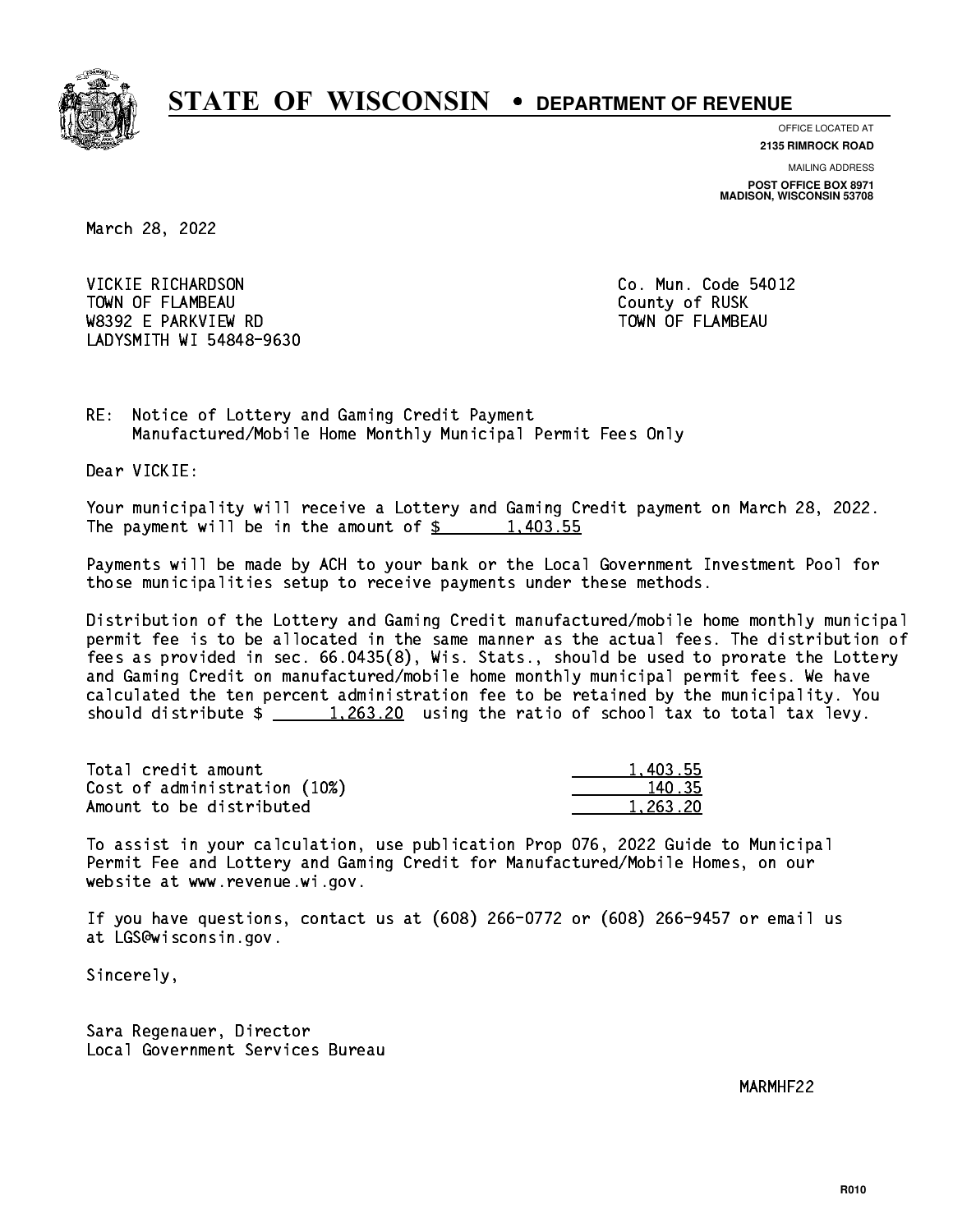

**OFFICE LOCATED AT**

**2135 RIMROCK ROAD**

**MAILING ADDRESS POST OFFICE BOX 8971 MADISON, WISCONSIN 53708**

March 28, 2022

**JESSICA HAYES** VILLAGE OF BRUCE COUNTY OF RUSK 100 W RIVER AVE, PO BOX 238 VILLAGE OF BRUCE BRUCE WI 54819-0238

Co. Mun. Code 54106

RE: Notice of Lottery and Gaming Credit Payment Manufactured/Mobile Home Monthly Municipal Permit Fees Only

Dear JESSICA:

 Your municipality will receive a Lottery and Gaming Credit payment on March 28, 2022. The payment will be in the amount of  $\frac{2}{3}$  1,088.04

 Payments will be made by ACH to your bank or the Local Government Investment Pool for those municipalities setup to receive payments under these methods.

 Distribution of the Lottery and Gaming Credit manufactured/mobile home monthly municipal permit fee is to be allocated in the same manner as the actual fees. The distribution of fees as provided in sec. 66.0435(8), Wis. Stats., should be used to prorate the Lottery and Gaming Credit on manufactured/mobile home monthly municipal permit fees. We have calculated the ten percent administration fee to be retained by the municipality. You should distribute  $\frac{279.24}{1000}$  using the ratio of school tax to total tax levy.

| Total credit amount          | 1,088.04 |
|------------------------------|----------|
| Cost of administration (10%) | 108.80   |
| Amount to be distributed     | 979 24   |

 To assist in your calculation, use publication Prop 076, 2022 Guide to Municipal Permit Fee and Lottery and Gaming Credit for Manufactured/Mobile Homes, on our website at www.revenue.wi.gov.

 If you have questions, contact us at (608) 266-0772 or (608) 266-9457 or email us at LGS@wisconsin.gov.

Sincerely,

 Sara Regenauer, Director Local Government Services Bureau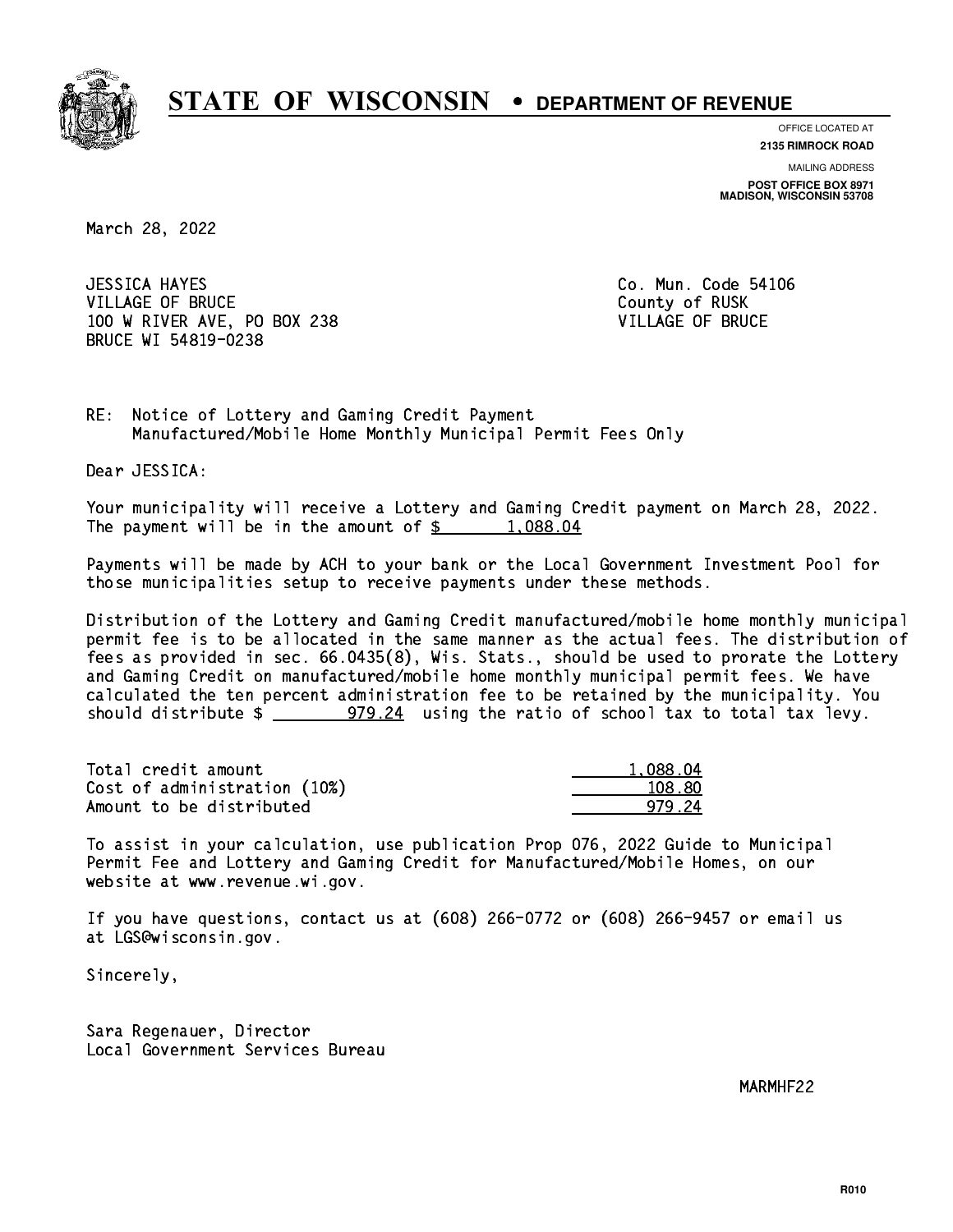

**OFFICE LOCATED AT**

**2135 RIMROCK ROAD**

**MAILING ADDRESS POST OFFICE BOX 8971 MADISON, WISCONSIN 53708**

March 28, 2022

 ALICIA VALENTINE Co. Mun. Code 54136 VILLAGE OF HAWKINS COUNTY OF RUSK PO BOX 108 VILLAGE OF HAWKINS HAWKINS WI 54530-0108

RE: Notice of Lottery and Gaming Credit Payment Manufactured/Mobile Home Monthly Municipal Permit Fees Only

Dear ALICIA:

 Your municipality will receive a Lottery and Gaming Credit payment on March 28, 2022. The payment will be in the amount of  $\frac{2}{3}$  838.20

 Payments will be made by ACH to your bank or the Local Government Investment Pool for those municipalities setup to receive payments under these methods.

 Distribution of the Lottery and Gaming Credit manufactured/mobile home monthly municipal permit fee is to be allocated in the same manner as the actual fees. The distribution of fees as provided in sec. 66.0435(8), Wis. Stats., should be used to prorate the Lottery and Gaming Credit on manufactured/mobile home monthly municipal permit fees. We have calculated the ten percent administration fee to be retained by the municipality. You should distribute  $\frac{2}{2}$   $\frac{754.38}{2}$  using the ratio of school tax to total tax levy.

| Total credit amount          | 838.20       |
|------------------------------|--------------|
| Cost of administration (10%) | <b>83.82</b> |
| Amount to be distributed     | 754.38       |

 To assist in your calculation, use publication Prop 076, 2022 Guide to Municipal Permit Fee and Lottery and Gaming Credit for Manufactured/Mobile Homes, on our website at www.revenue.wi.gov.

 If you have questions, contact us at (608) 266-0772 or (608) 266-9457 or email us at LGS@wisconsin.gov.

Sincerely,

 Sara Regenauer, Director Local Government Services Bureau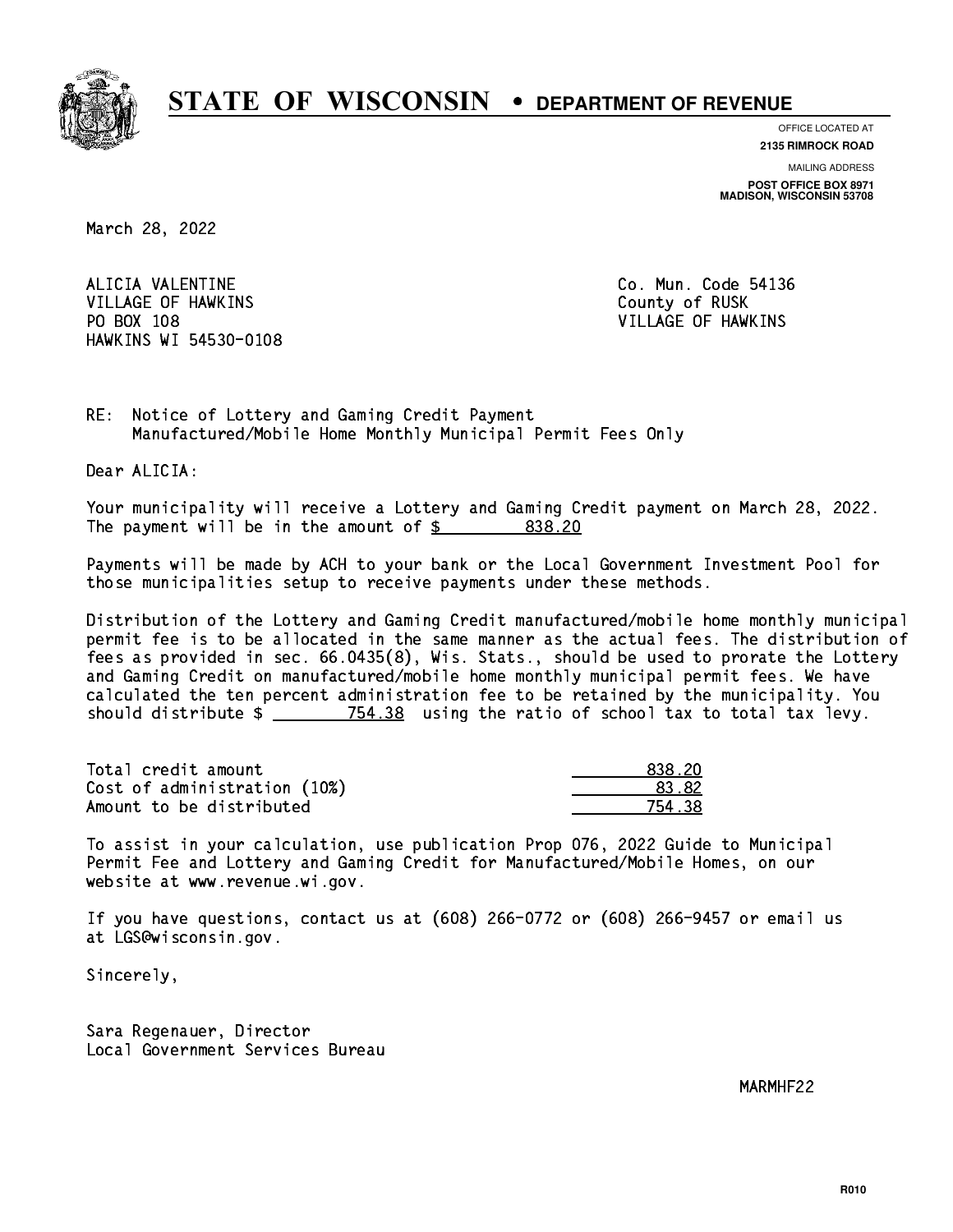

**OFFICE LOCATED AT**

**2135 RIMROCK ROAD**

**MAILING ADDRESS POST OFFICE BOX 8971 MADISON, WISCONSIN 53708**

March 28, 2022

MARY DICUS VILLAGE OF SHELDON COUNTY OF RUSK N643 7TH AVENUE VILLAGE OF SHELDON SHELDON WI 54766-9798

Co. Mun. Code 54181

RE: Notice of Lottery and Gaming Credit Payment Manufactured/Mobile Home Monthly Municipal Permit Fees Only

Dear MARY:

 Your municipality will receive a Lottery and Gaming Credit payment on March 28, 2022. The payment will be in the amount of  $\frac{2}{3}$  38.35

 Payments will be made by ACH to your bank or the Local Government Investment Pool for those municipalities setup to receive payments under these methods.

 Distribution of the Lottery and Gaming Credit manufactured/mobile home monthly municipal permit fee is to be allocated in the same manner as the actual fees. The distribution of fees as provided in sec. 66.0435(8), Wis. Stats., should be used to prorate the Lottery and Gaming Credit on manufactured/mobile home monthly municipal permit fees. We have calculated the ten percent administration fee to be retained by the municipality. You should distribute  $\frac{24.52}{100}$  using the ratio of school tax to total tax levy.

Total credit amount 38.35 Cost of administration (10%) 3.83 \_\_\_\_\_\_\_\_\_\_\_\_\_\_ Amount to be distributed 34.52

 To assist in your calculation, use publication Prop 076, 2022 Guide to Municipal Permit Fee and Lottery and Gaming Credit for Manufactured/Mobile Homes, on our website at www.revenue.wi.gov.

 If you have questions, contact us at (608) 266-0772 or (608) 266-9457 or email us at LGS@wisconsin.gov.

Sincerely,

 Sara Regenauer, Director Local Government Services Bureau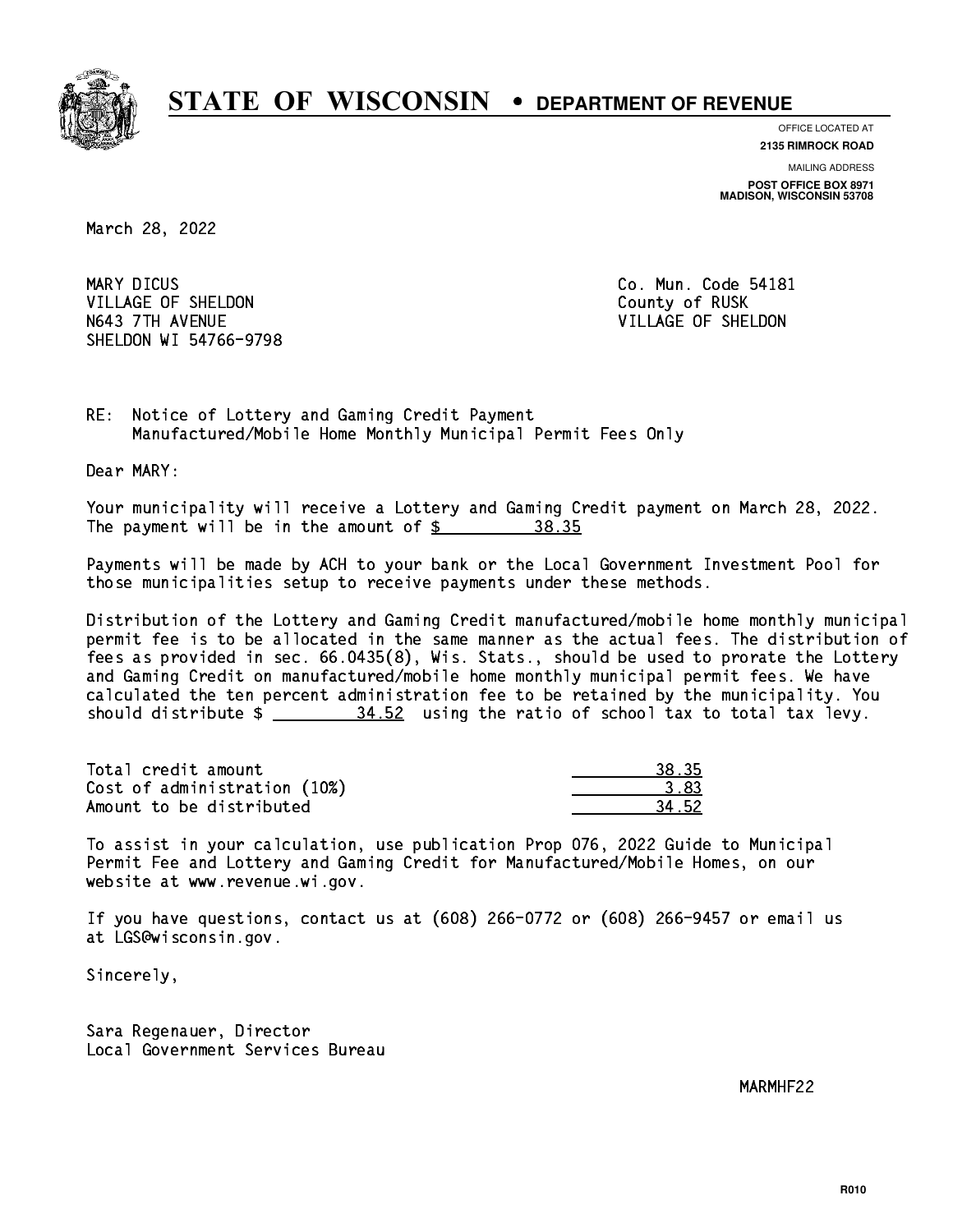

**OFFICE LOCATED AT**

**2135 RIMROCK ROAD**

**MAILING ADDRESS POST OFFICE BOX 8971 MADISON, WISCONSIN 53708**

March 28, 2022

 SHERI SODERQUIST Co. Mun. Code 55026 TOWN OF RICHMOND COUNTY COUNTY OF ST CROIX 1525 COUNTY RD A TOWN OF RICHMOND NEW RICHMOND WI 54017-6312

RE: Notice of Lottery and Gaming Credit Payment Manufactured/Mobile Home Monthly Municipal Permit Fees Only

Dear SHERI:

 Your municipality will receive a Lottery and Gaming Credit payment on March 28, 2022. The payment will be in the amount of  $\frac{2.094.72}{2.0022}$ 

 Payments will be made by ACH to your bank or the Local Government Investment Pool for those municipalities setup to receive payments under these methods.

 Distribution of the Lottery and Gaming Credit manufactured/mobile home monthly municipal permit fee is to be allocated in the same manner as the actual fees. The distribution of fees as provided in sec. 66.0435(8), Wis. Stats., should be used to prorate the Lottery and Gaming Credit on manufactured/mobile home monthly municipal permit fees. We have calculated the ten percent administration fee to be retained by the municipality. You should distribute  $\frac{1.885.25}{1.885.25}$  using the ratio of school tax to total tax levy.

| Total credit amount          | 2.094.72 |
|------------------------------|----------|
| Cost of administration (10%) | 209.47   |
| Amount to be distributed     | 1.885.25 |

 To assist in your calculation, use publication Prop 076, 2022 Guide to Municipal Permit Fee and Lottery and Gaming Credit for Manufactured/Mobile Homes, on our website at www.revenue.wi.gov.

 If you have questions, contact us at (608) 266-0772 or (608) 266-9457 or email us at LGS@wisconsin.gov.

Sincerely,

 Sara Regenauer, Director Local Government Services Bureau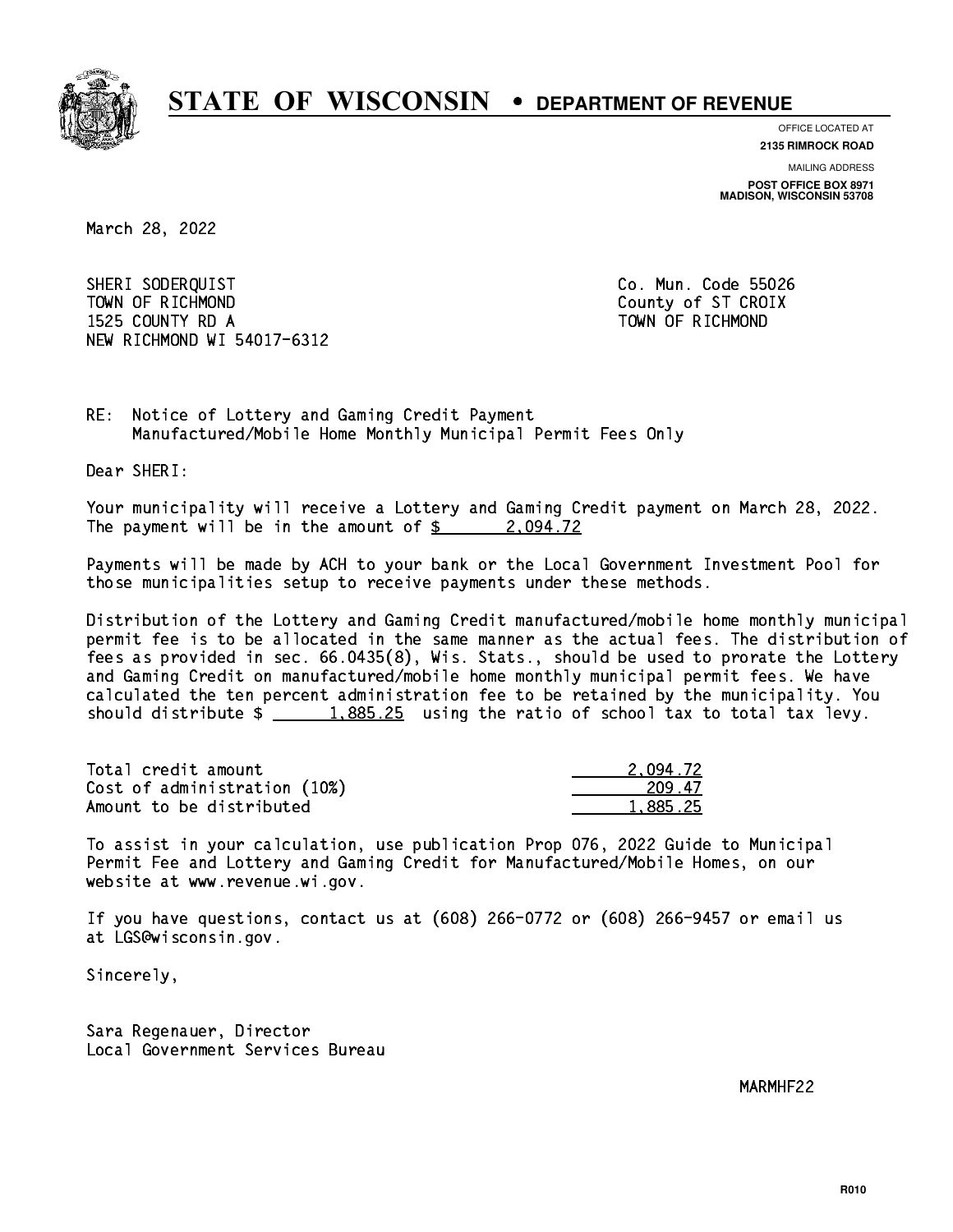

**OFFICE LOCATED AT**

**2135 RIMROCK ROAD**

**MAILING ADDRESS**

**POST OFFICE BOX 8971 MADISON, WISCONSIN 53708**

March 28, 2022

**TERI KELLY** TOWN OF SAINT JOSEPH COUNTY OF STICROIX HUDSON WI 54016-6712

Co. Mun. Code 55030 1337 COUNTY RD V TOWN OF SAINT JOSEPH

RE: Notice of Lottery and Gaming Credit Payment Manufactured/Mobile Home Monthly Municipal Permit Fees Only

Dear TERI:

 Your municipality will receive a Lottery and Gaming Credit payment on March 28, 2022. The payment will be in the amount of  $\frac{2}{3}$  7,814.22

 Payments will be made by ACH to your bank or the Local Government Investment Pool for those municipalities setup to receive payments under these methods.

 Distribution of the Lottery and Gaming Credit manufactured/mobile home monthly municipal permit fee is to be allocated in the same manner as the actual fees. The distribution of fees as provided in sec. 66.0435(8), Wis. Stats., should be used to prorate the Lottery and Gaming Credit on manufactured/mobile home monthly municipal permit fees. We have calculated the ten percent administration fee to be retained by the municipality. You should distribute  $\frac{2}{2}$   $\frac{7,032.80}{2}$  using the ratio of school tax to total tax levy.

| Total credit amount          | 7.814.22 |
|------------------------------|----------|
| Cost of administration (10%) | 781.42   |
| Amount to be distributed     | 7.032.80 |

 To assist in your calculation, use publication Prop 076, 2022 Guide to Municipal Permit Fee and Lottery and Gaming Credit for Manufactured/Mobile Homes, on our website at www.revenue.wi.gov.

 If you have questions, contact us at (608) 266-0772 or (608) 266-9457 or email us at LGS@wisconsin.gov.

Sincerely,

 Sara Regenauer, Director Local Government Services Bureau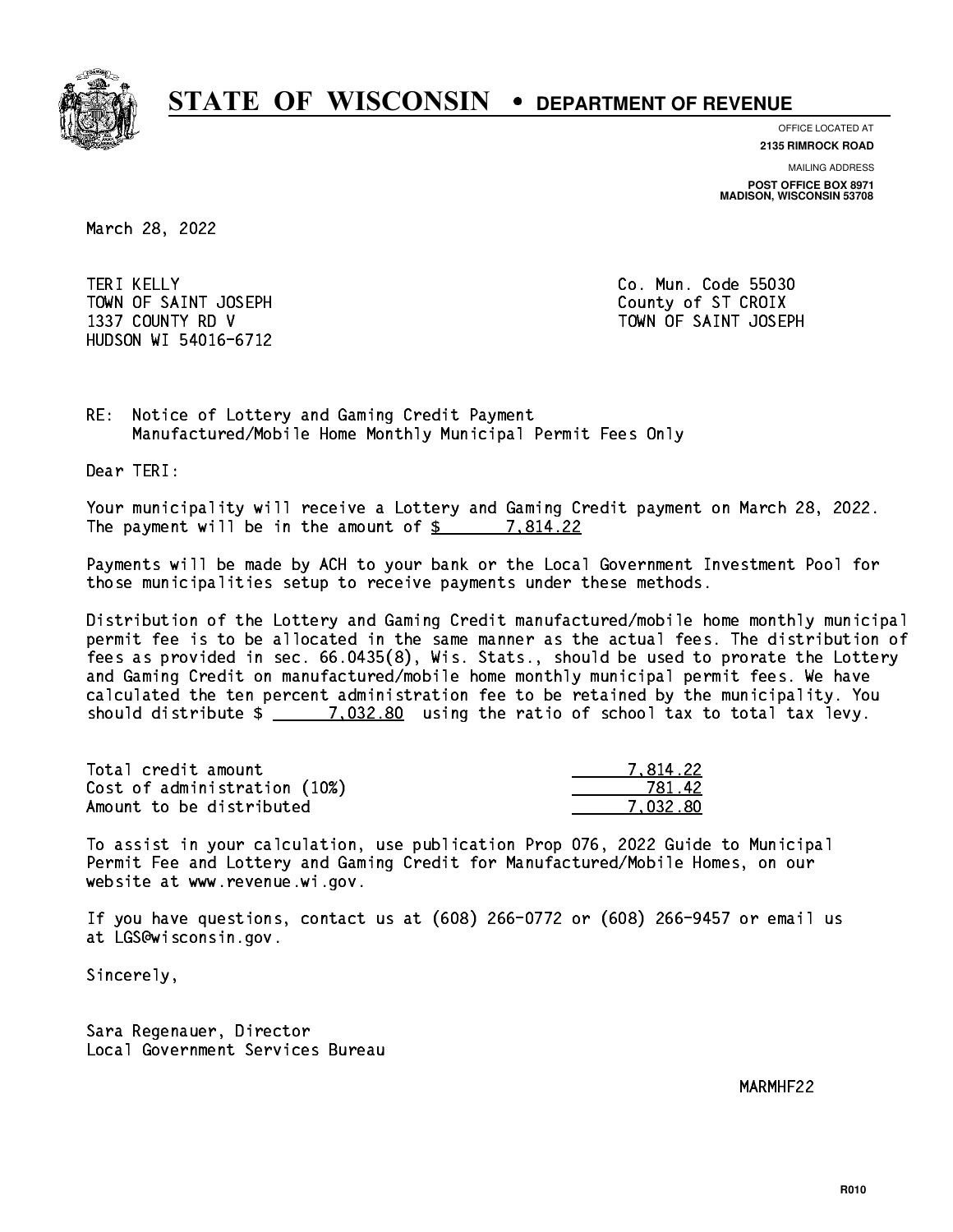

**OFFICE LOCATED AT**

**2135 RIMROCK ROAD**

**MAILING ADDRESS POST OFFICE BOX 8971 MADISON, WISCONSIN 53708**

March 28, 2022

**JERI KOESTER** TOWN OF SOMERSET COUNTY OF STATES COUNTY OF STATES OF STATES OF STATES OF STATES OF STATES OF STATES OF STATES PO BOX 248, 748 BUS HWY 35 TOWN OF SOMERSET SOMERSET WI 54025-0248

Co. Mun. Code 55032

RE: Notice of Lottery and Gaming Credit Payment Manufactured/Mobile Home Monthly Municipal Permit Fees Only

Dear JERI:

 Your municipality will receive a Lottery and Gaming Credit payment on March 28, 2022. The payment will be in the amount of  $\frac{2}{3}$  2,490.72

 Payments will be made by ACH to your bank or the Local Government Investment Pool for those municipalities setup to receive payments under these methods.

 Distribution of the Lottery and Gaming Credit manufactured/mobile home monthly municipal permit fee is to be allocated in the same manner as the actual fees. The distribution of fees as provided in sec. 66.0435(8), Wis. Stats., should be used to prorate the Lottery and Gaming Credit on manufactured/mobile home monthly municipal permit fees. We have calculated the ten percent administration fee to be retained by the municipality. You should distribute  $\frac{2.241.65}{2.241.65}$  using the ratio of school tax to total tax levy.

| Total credit amount          | 2.490.72 |
|------------------------------|----------|
| Cost of administration (10%) | 249.07   |
| Amount to be distributed     | 2.241.65 |

 To assist in your calculation, use publication Prop 076, 2022 Guide to Municipal Permit Fee and Lottery and Gaming Credit for Manufactured/Mobile Homes, on our website at www.revenue.wi.gov.

 If you have questions, contact us at (608) 266-0772 or (608) 266-9457 or email us at LGS@wisconsin.gov.

Sincerely,

 Sara Regenauer, Director Local Government Services Bureau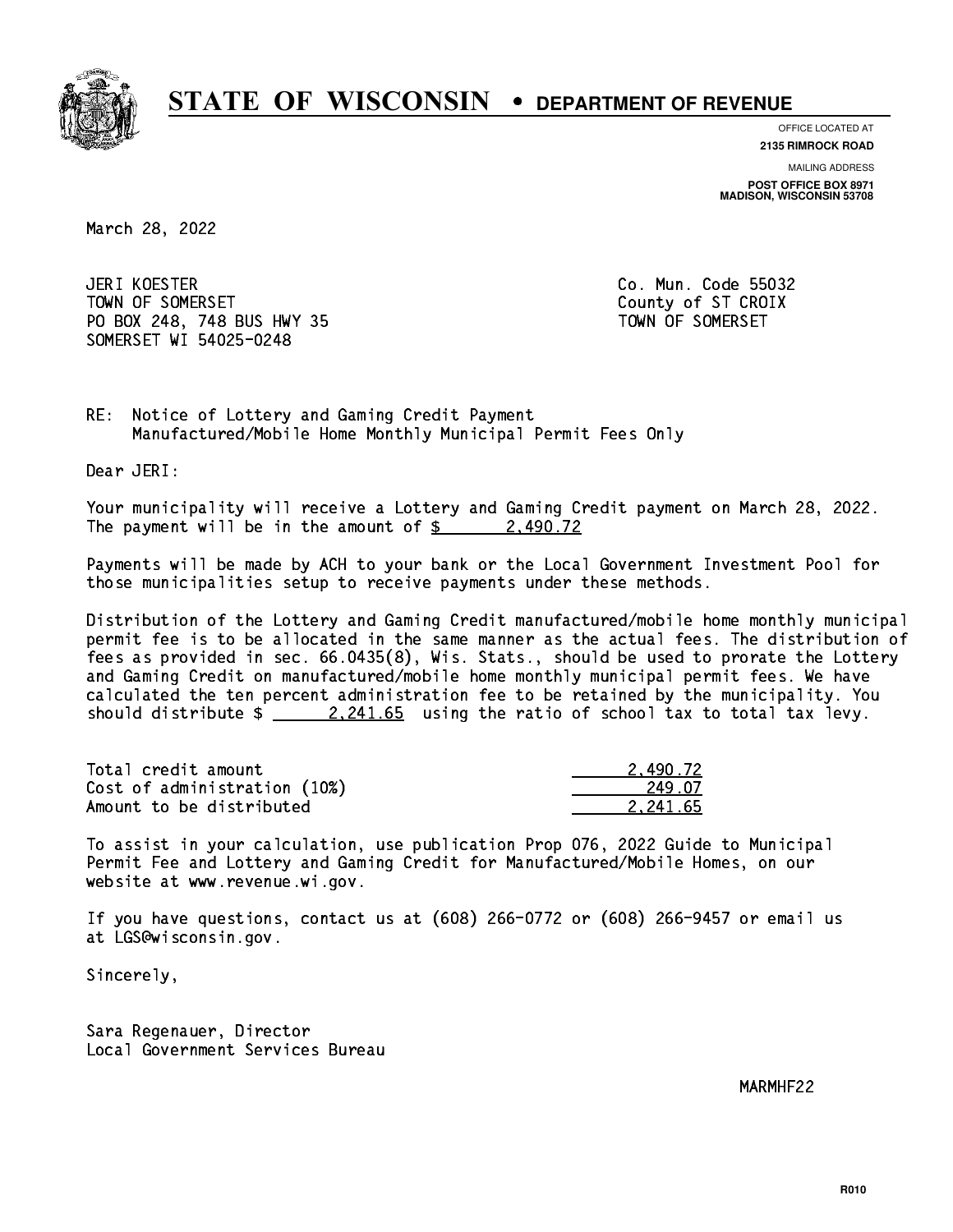

**OFFICE LOCATED AT**

**2135 RIMROCK ROAD**

**MAILING ADDRESS POST OFFICE BOX 8971 MADISON, WISCONSIN 53708**

March 28, 2022

**SHARON BALCEREK** TOWN OF STANTON COUNTY OF STANTON 224 COUNTY RD T TOWN OF STANDARD COUNTY ROLL AND STRUCTURE OF STANDARD COUNTY AND ALL COUNTY OF STANDARD COUNTY. DEER PARK WI 54007-7307

Co. Mun. Code 55036

RE: Notice of Lottery and Gaming Credit Payment Manufactured/Mobile Home Monthly Municipal Permit Fees Only

Dear SHARON:

 Your municipality will receive a Lottery and Gaming Credit payment on March 28, 2022. The payment will be in the amount of  $\frac{2}{3}$  1,142.52

 Payments will be made by ACH to your bank or the Local Government Investment Pool for those municipalities setup to receive payments under these methods.

 Distribution of the Lottery and Gaming Credit manufactured/mobile home monthly municipal permit fee is to be allocated in the same manner as the actual fees. The distribution of fees as provided in sec. 66.0435(8), Wis. Stats., should be used to prorate the Lottery and Gaming Credit on manufactured/mobile home monthly municipal permit fees. We have calculated the ten percent administration fee to be retained by the municipality. You should distribute  $\frac{1,028.27}{1,028.27}$  using the ratio of school tax to total tax levy.

| Total credit amount          | 1.142.52 |
|------------------------------|----------|
| Cost of administration (10%) | 114.25   |
| Amount to be distributed     | 1.028.27 |

 To assist in your calculation, use publication Prop 076, 2022 Guide to Municipal Permit Fee and Lottery and Gaming Credit for Manufactured/Mobile Homes, on our website at www.revenue.wi.gov.

 If you have questions, contact us at (608) 266-0772 or (608) 266-9457 or email us at LGS@wisconsin.gov.

Sincerely,

 Sara Regenauer, Director Local Government Services Bureau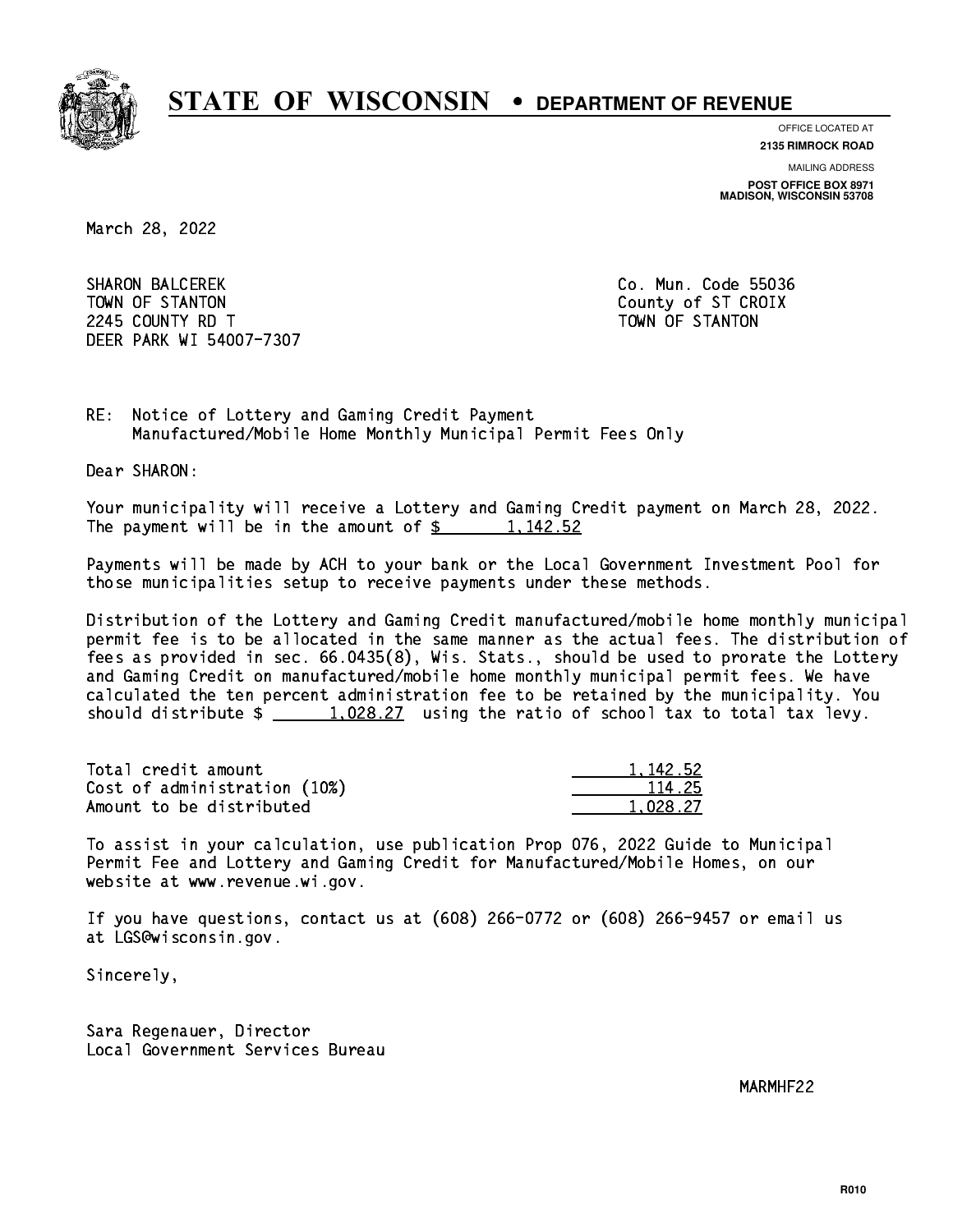

**OFFICE LOCATED AT**

**2135 RIMROCK ROAD**

**MAILING ADDRESS POST OFFICE BOX 8971 MADISON, WISCONSIN 53708**

March 28, 2022

 MICHAEL BURKE Co. Mun. Code 55038 TOWN OF STAR PRAIRIE **COUNTY COUNTY OF STAR PRAIRIE** 2118 COOK DRIVE TOWN OF STAR PRAIRIE SOMERSET WI 54025-7551

RE: Notice of Lottery and Gaming Credit Payment Manufactured/Mobile Home Monthly Municipal Permit Fees Only

Dear MICHAEL:

 Your municipality will receive a Lottery and Gaming Credit payment on March 28, 2022. The payment will be in the amount of  $\frac{2}{3}$  11,417.06

 Payments will be made by ACH to your bank or the Local Government Investment Pool for those municipalities setup to receive payments under these methods.

 Distribution of the Lottery and Gaming Credit manufactured/mobile home monthly municipal permit fee is to be allocated in the same manner as the actual fees. The distribution of fees as provided in sec. 66.0435(8), Wis. Stats., should be used to prorate the Lottery and Gaming Credit on manufactured/mobile home monthly municipal permit fees. We have calculated the ten percent administration fee to be retained by the municipality. You should distribute  $\frac{10,275.36}{275.36}$  using the ratio of school tax to total tax levy.

| Total credit amount          | 11,417.06 |
|------------------------------|-----------|
| Cost of administration (10%) | 1.141.70  |
| Amount to be distributed     | 10.275.36 |

 To assist in your calculation, use publication Prop 076, 2022 Guide to Municipal Permit Fee and Lottery and Gaming Credit for Manufactured/Mobile Homes, on our website at www.revenue.wi.gov.

 If you have questions, contact us at (608) 266-0772 or (608) 266-9457 or email us at LGS@wisconsin.gov.

Sincerely,

 Sara Regenauer, Director Local Government Services Bureau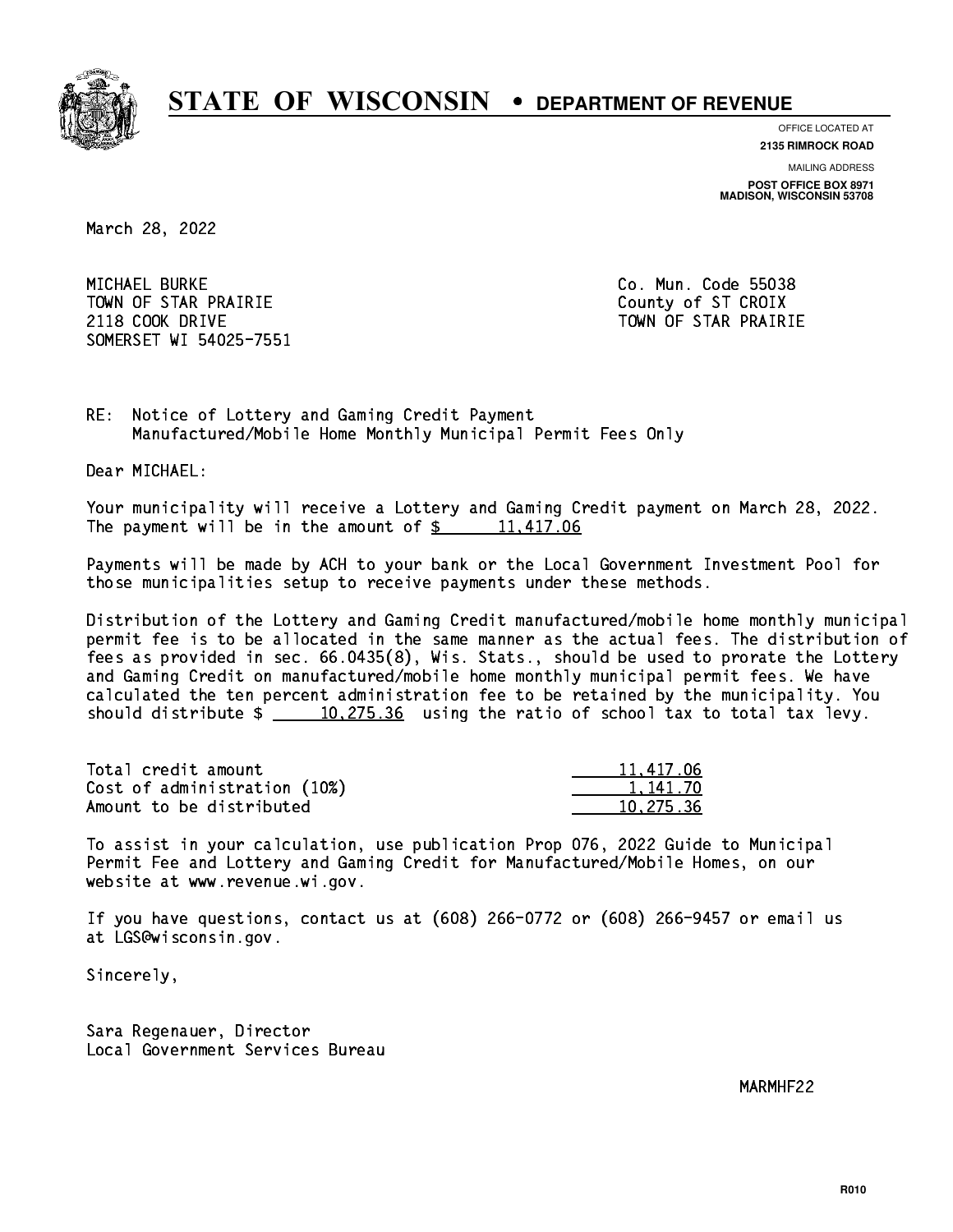

**OFFICE LOCATED AT**

**2135 RIMROCK ROAD**

**MAILING ADDRESS**

**POST OFFICE BOX 8971 MADISON, WISCONSIN 53708**

March 28, 2022

 GAIL ANDERSON Co. Mun. Code 55040 TOWN OF TROY County of ST CROIX 654 GLOVER RD TOWN OF TROY HUDSON WI 54016-8201

RE: Notice of Lottery and Gaming Credit Payment Manufactured/Mobile Home Monthly Municipal Permit Fees Only

Dear JENNIFER:

 Your municipality will receive a Lottery and Gaming Credit payment on March 28, 2022. The payment will be in the amount of  $\frac{2}{3}$  4,316.52

 Payments will be made by ACH to your bank or the Local Government Investment Pool for those municipalities setup to receive payments under these methods.

 Distribution of the Lottery and Gaming Credit manufactured/mobile home monthly municipal permit fee is to be allocated in the same manner as the actual fees. The distribution of fees as provided in sec. 66.0435(8), Wis. Stats., should be used to prorate the Lottery and Gaming Credit on manufactured/mobile home monthly municipal permit fees. We have calculated the ten percent administration fee to be retained by the municipality. You should distribute  $\frac{2}{2}$   $\frac{3.884.87}{2}$  using the ratio of school tax to total tax levy.

| Total credit amount          | 4.316.52 |
|------------------------------|----------|
| Cost of administration (10%) | 431.65   |
| Amount to be distributed     | 3.884.87 |

 To assist in your calculation, use publication Prop 076, 2022 Guide to Municipal Permit Fee and Lottery and Gaming Credit for Manufactured/Mobile Homes, on our website at www.revenue.wi.gov.

 If you have questions, contact us at (608) 266-0772 or (608) 266-9457 or email us at LGS@wisconsin.gov.

Sincerely,

 Sara Regenauer, Director Local Government Services Bureau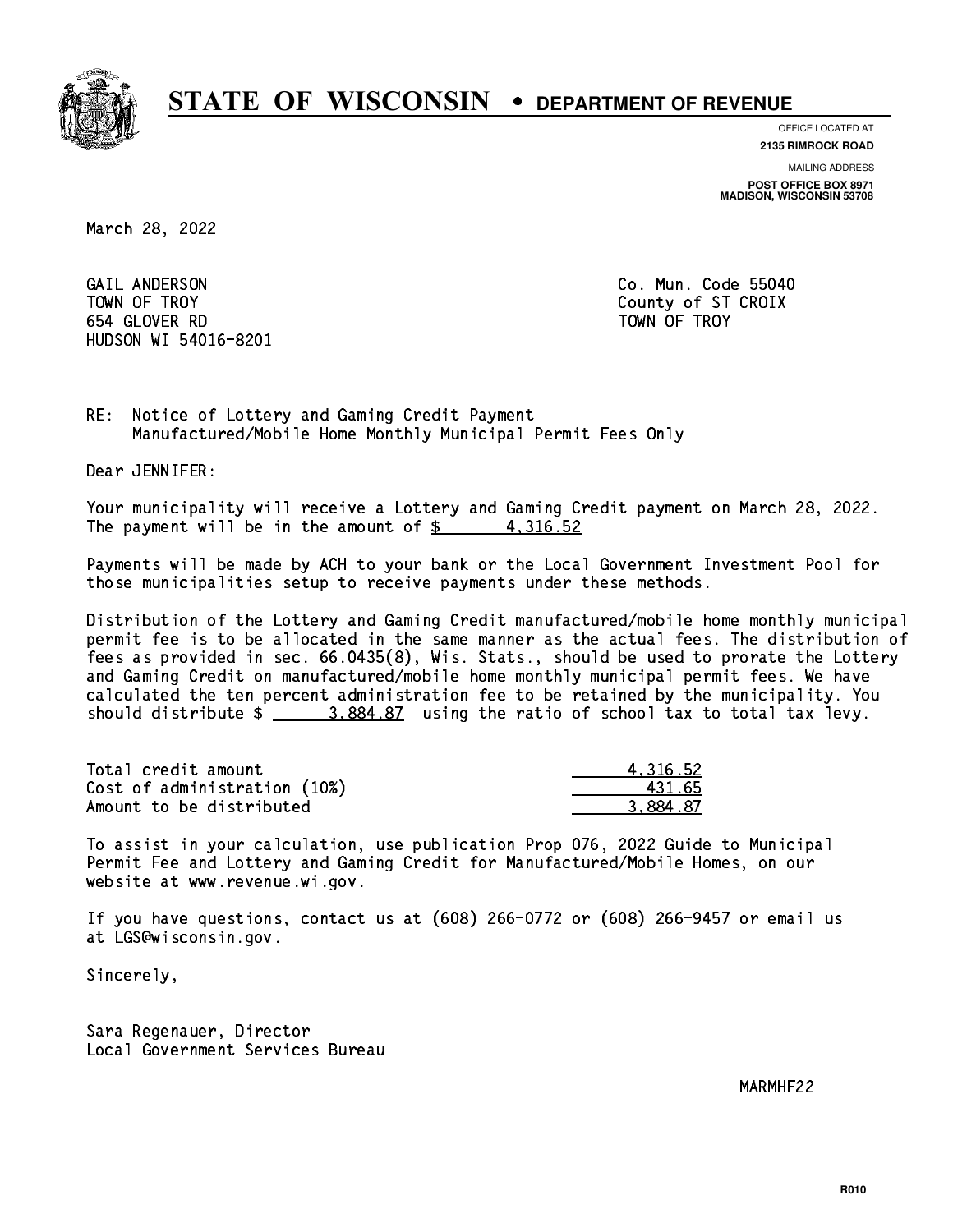

**OFFICE LOCATED AT**

**2135 RIMROCK ROAD**

**MAILING ADDRESS POST OFFICE BOX 8971 MADISON, WISCONSIN 53708**

March 28, 2022

TRACY CARLSON VILLAGE OF BALDWIN COUNTY COUNTY OF ST CROIX PO BOX 97 BALDWIN WI 54002-0097

Co. Mun. Code 55106 VILLAGE OF BALDWIN

RE: Notice of Lottery and Gaming Credit Payment Manufactured/Mobile Home Monthly Municipal Permit Fees Only

Dear TRACY:

 Your municipality will receive a Lottery and Gaming Credit payment on March 28, 2022. The payment will be in the amount of  $\frac{2}{3}$  14,665.09

 Payments will be made by ACH to your bank or the Local Government Investment Pool for those municipalities setup to receive payments under these methods.

 Distribution of the Lottery and Gaming Credit manufactured/mobile home monthly municipal permit fee is to be allocated in the same manner as the actual fees. The distribution of fees as provided in sec. 66.0435(8), Wis. Stats., should be used to prorate the Lottery and Gaming Credit on manufactured/mobile home monthly municipal permit fees. We have calculated the ten percent administration fee to be retained by the municipality. You should distribute  $\frac{2}{13,198.59}$  using the ratio of school tax to total tax levy.

| Total credit amount          | 14,665.09 |
|------------------------------|-----------|
| Cost of administration (10%) | 1.466.50  |
| Amount to be distributed     | 13.198.59 |

 To assist in your calculation, use publication Prop 076, 2022 Guide to Municipal Permit Fee and Lottery and Gaming Credit for Manufactured/Mobile Homes, on our website at www.revenue.wi.gov.

 If you have questions, contact us at (608) 266-0772 or (608) 266-9457 or email us at LGS@wisconsin.gov.

Sincerely,

 Sara Regenauer, Director Local Government Services Bureau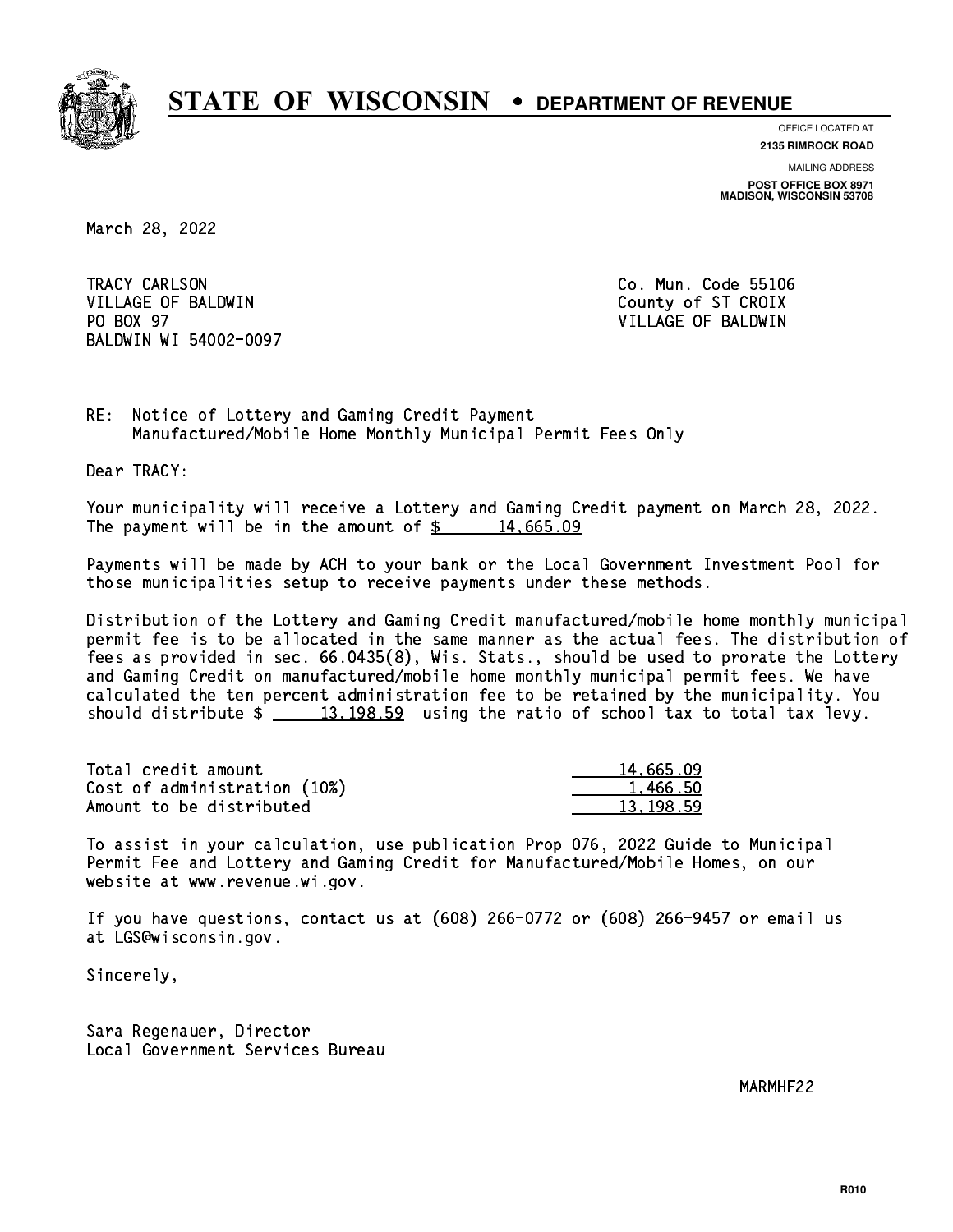

**OFFICE LOCATED AT 2135 RIMROCK ROAD**

**MAILING ADDRESS POST OFFICE BOX 8971 MADISON, WISCONSIN 53708**

March 28, 2022

SANDI HAZER SANDI HAZER CO. MUNICIPALITY OF THE SANDWAY OF THE SANDWAY OF THE SANDWAY OF THE SANDWAY OF THE SANDWAY OF THE VILLAGE OF HAMMOND County of ST CROIX PO BOX 337 VILLAGE OF HAMMOND HAMMOND WI 54015-0337

RE: Notice of Lottery and Gaming Credit Payment Manufactured/Mobile Home Monthly Municipal Permit Fees Only

Dear SANDI:

 Your municipality will receive a Lottery and Gaming Credit payment on March 28, 2022. The payment will be in the amount of \$ 6,028.08 \_\_\_\_\_\_\_\_\_\_\_\_\_\_\_\_

 Payments will be made by ACH to your bank or the Local Government Investment Pool for those municipalities setup to receive payments under these methods.

 Distribution of the Lottery and Gaming Credit manufactured/mobile home monthly municipal permit fee is to be allocated in the same manner as the actual fees. The distribution of fees as provided in sec. 66.0435(8), Wis. Stats., should be used to prorate the Lottery and Gaming Credit on manufactured/mobile home monthly municipal permit fees. We have calculated the ten percent administration fee to be retained by the municipality. You should distribute  $\frac{2}{1}$   $\frac{5.425.28}{2}$  using the ratio of school tax to total tax levy.

| Total credit amount          | 6,028.08 |
|------------------------------|----------|
| Cost of administration (10%) | 602.80   |
| Amount to be distributed     | 5.425.28 |

 To assist in your calculation, use publication Prop 076, 2022 Guide to Municipal Permit Fee and Lottery and Gaming Credit for Manufactured/Mobile Homes, on our website at www.revenue.wi.gov.

 If you have questions, contact us at (608) 266-0772 or (608) 266-9457 or email us at LGS@wisconsin.gov.

Sincerely,

 Sara Regenauer, Director Local Government Services Bureau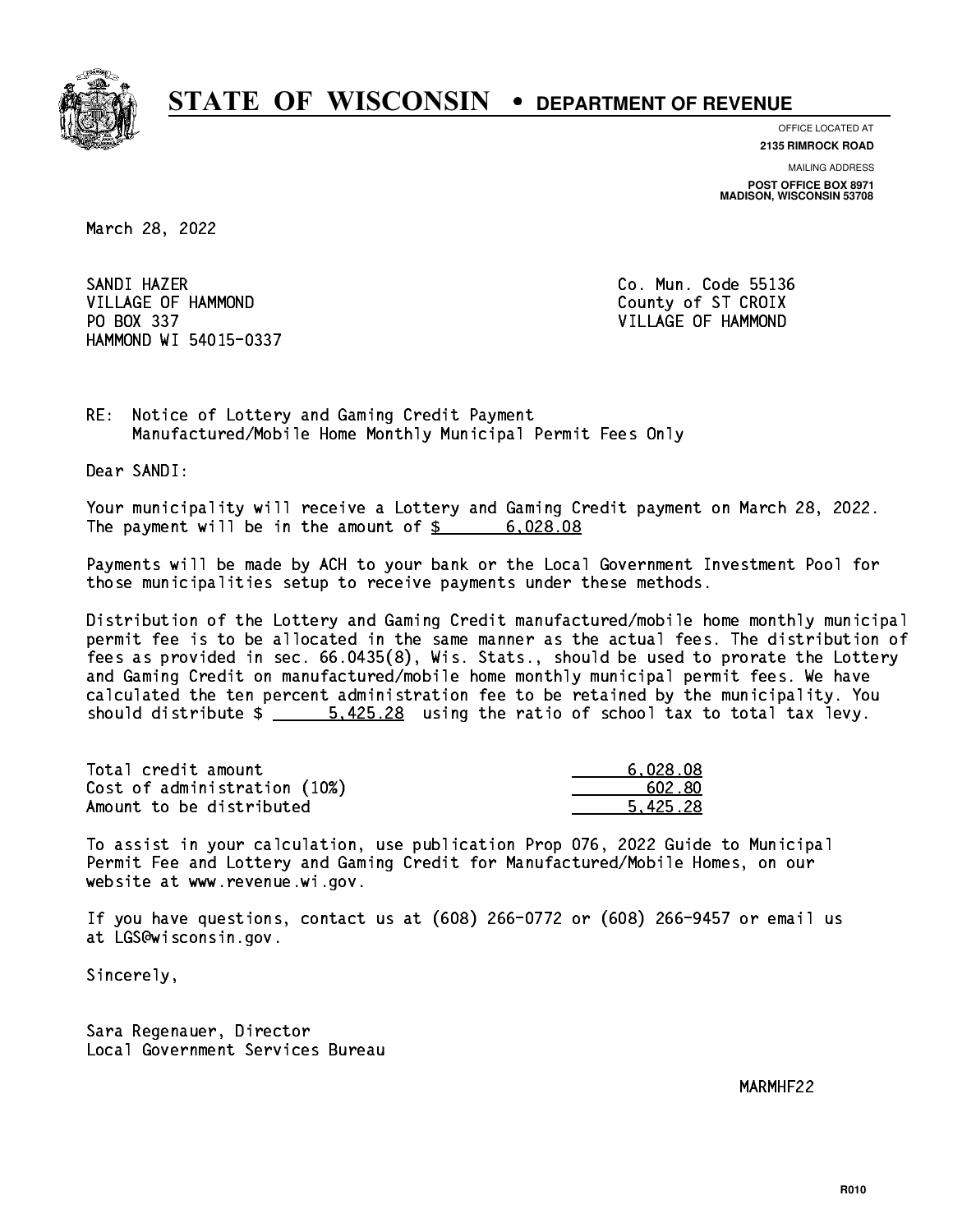

**OFFICE LOCATED AT**

**2135 RIMROCK ROAD**

**MAILING ADDRESS POST OFFICE BOX 8971 MADISON, WISCONSIN 53708**

March 28, 2022

NATHAN TROESTER **Co. Mun. Code 55161** VILLAGE OF NORTH HUDSON COUNTY OF ST CROIX HUDSON WI 54016-1166

400 7TH STREET N VILLAGE OF NORTH HUDSON

RE: Notice of Lottery and Gaming Credit Payment Manufactured/Mobile Home Monthly Municipal Permit Fees Only

Dear NATHAN:

 Your municipality will receive a Lottery and Gaming Credit payment on March 28, 2022. The payment will be in the amount of \$ 311.88 \_\_\_\_\_\_\_\_\_\_\_\_\_\_\_\_

 Payments will be made by ACH to your bank or the Local Government Investment Pool for those municipalities setup to receive payments under these methods.

 Distribution of the Lottery and Gaming Credit manufactured/mobile home monthly municipal permit fee is to be allocated in the same manner as the actual fees. The distribution of fees as provided in sec. 66.0435(8), Wis. Stats., should be used to prorate the Lottery and Gaming Credit on manufactured/mobile home monthly municipal permit fees. We have calculated the ten percent administration fee to be retained by the municipality. You should distribute  $\frac{280.70}{280.70}$  using the ratio of school tax to total tax levy.

Total credit amount Cost of administration (10%) Amount to be distributed

| 311.88 |
|--------|
| 31.18  |
| - 70   |

 To assist in your calculation, use publication Prop 076, 2022 Guide to Municipal Permit Fee and Lottery and Gaming Credit for Manufactured/Mobile Homes, on our website at www.revenue.wi.gov.

 If you have questions, contact us at (608) 266-0772 or (608) 266-9457 or email us at LGS@wisconsin.gov.

Sincerely,

 Sara Regenauer, Director Local Government Services Bureau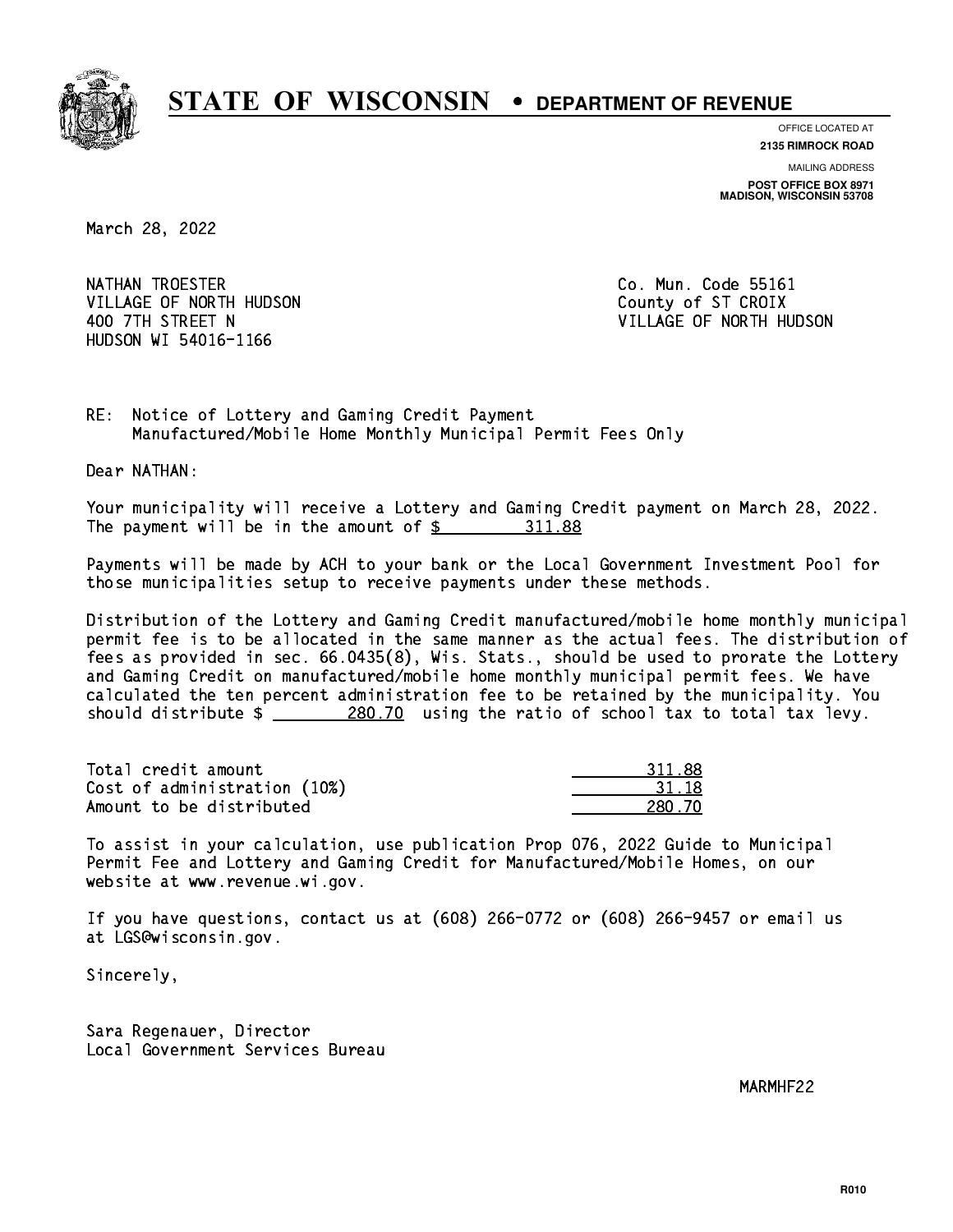

**OFFICE LOCATED AT 2135 RIMROCK ROAD**

**MAILING ADDRESS POST OFFICE BOX 8971 MADISON, WISCONSIN 53708**

March 28, 2022

**MEGAN DULL** VILLAGE OF ROBERTS COUNTY OF ST CROIX 107 E MAPLE ST VILLAGE OF ROBERTS ROBERTS WI 54023-9703

Co. Mun. Code 55176

RE: Notice of Lottery and Gaming Credit Payment Manufactured/Mobile Home Monthly Municipal Permit Fees Only

Dear MEGAN:

 Your municipality will receive a Lottery and Gaming Credit payment on March 28, 2022. The payment will be in the amount of  $\frac{2}{3}$  6,452.02

 Payments will be made by ACH to your bank or the Local Government Investment Pool for those municipalities setup to receive payments under these methods.

 Distribution of the Lottery and Gaming Credit manufactured/mobile home monthly municipal permit fee is to be allocated in the same manner as the actual fees. The distribution of fees as provided in sec. 66.0435(8), Wis. Stats., should be used to prorate the Lottery and Gaming Credit on manufactured/mobile home monthly municipal permit fees. We have calculated the ten percent administration fee to be retained by the municipality. You should distribute  $\frac{2}{1}$   $\frac{5,806.82}{2}$  using the ratio of school tax to total tax levy.

| Total credit amount          | 6.452.02 |
|------------------------------|----------|
| Cost of administration (10%) | 645.20   |
| Amount to be distributed     | 5.806.82 |

 To assist in your calculation, use publication Prop 076, 2022 Guide to Municipal Permit Fee and Lottery and Gaming Credit for Manufactured/Mobile Homes, on our website at www.revenue.wi.gov.

 If you have questions, contact us at (608) 266-0772 or (608) 266-9457 or email us at LGS@wisconsin.gov.

Sincerely,

 Sara Regenauer, Director Local Government Services Bureau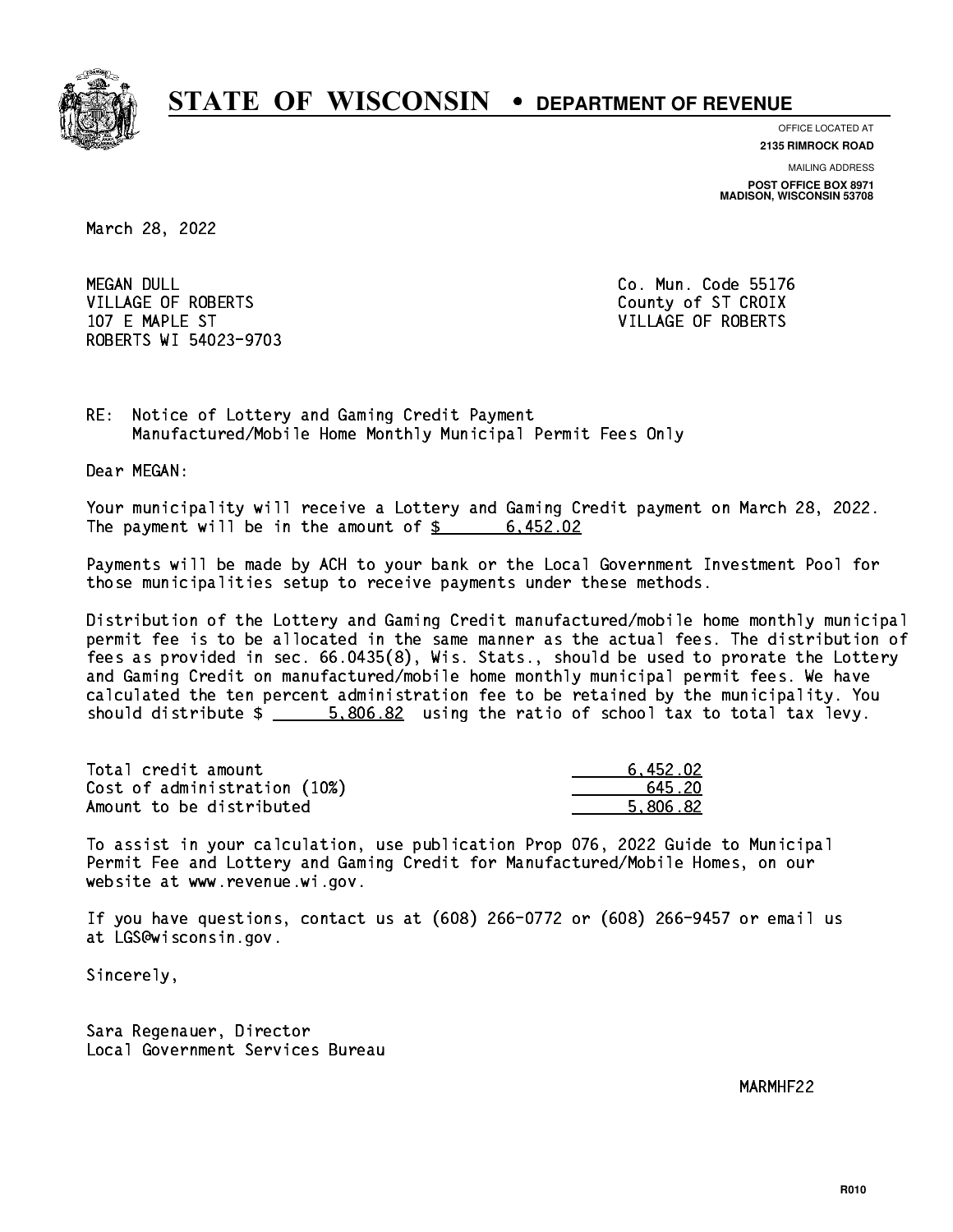

**OFFICE LOCATED AT 2135 RIMROCK ROAD**

**MAILING ADDRESS POST OFFICE BOX 8971 MADISON, WISCONSIN 53708**

March 28, 2022

**JULIE A WATHKE** VILLAGE OF WOODVILLE COUNTY OF ST CROIX 102 S MAIN ST., PO BOX 205 VILLAGE OF WOODVILLE WOODVILLE WI 54028-0205

Co. Mun. Code 55192

RE: Notice of Lottery and Gaming Credit Payment Manufactured/Mobile Home Monthly Municipal Permit Fees Only

Dear JULIE:

 Your municipality will receive a Lottery and Gaming Credit payment on March 28, 2022. The payment will be in the amount of  $\frac{2}{3}$  6,463.44

 Payments will be made by ACH to your bank or the Local Government Investment Pool for those municipalities setup to receive payments under these methods.

 Distribution of the Lottery and Gaming Credit manufactured/mobile home monthly municipal permit fee is to be allocated in the same manner as the actual fees. The distribution of fees as provided in sec. 66.0435(8), Wis. Stats., should be used to prorate the Lottery and Gaming Credit on manufactured/mobile home monthly municipal permit fees. We have calculated the ten percent administration fee to be retained by the municipality. You should distribute  $\frac{2}{1}$   $\frac{5.817.10}{10}$  using the ratio of school tax to total tax levy.

| Total credit amount          | 6,463.44 |
|------------------------------|----------|
| Cost of administration (10%) | 646.34   |
| Amount to be distributed     | 5.817.10 |

 To assist in your calculation, use publication Prop 076, 2022 Guide to Municipal Permit Fee and Lottery and Gaming Credit for Manufactured/Mobile Homes, on our website at www.revenue.wi.gov.

 If you have questions, contact us at (608) 266-0772 or (608) 266-9457 or email us at LGS@wisconsin.gov.

Sincerely,

 Sara Regenauer, Director Local Government Services Bureau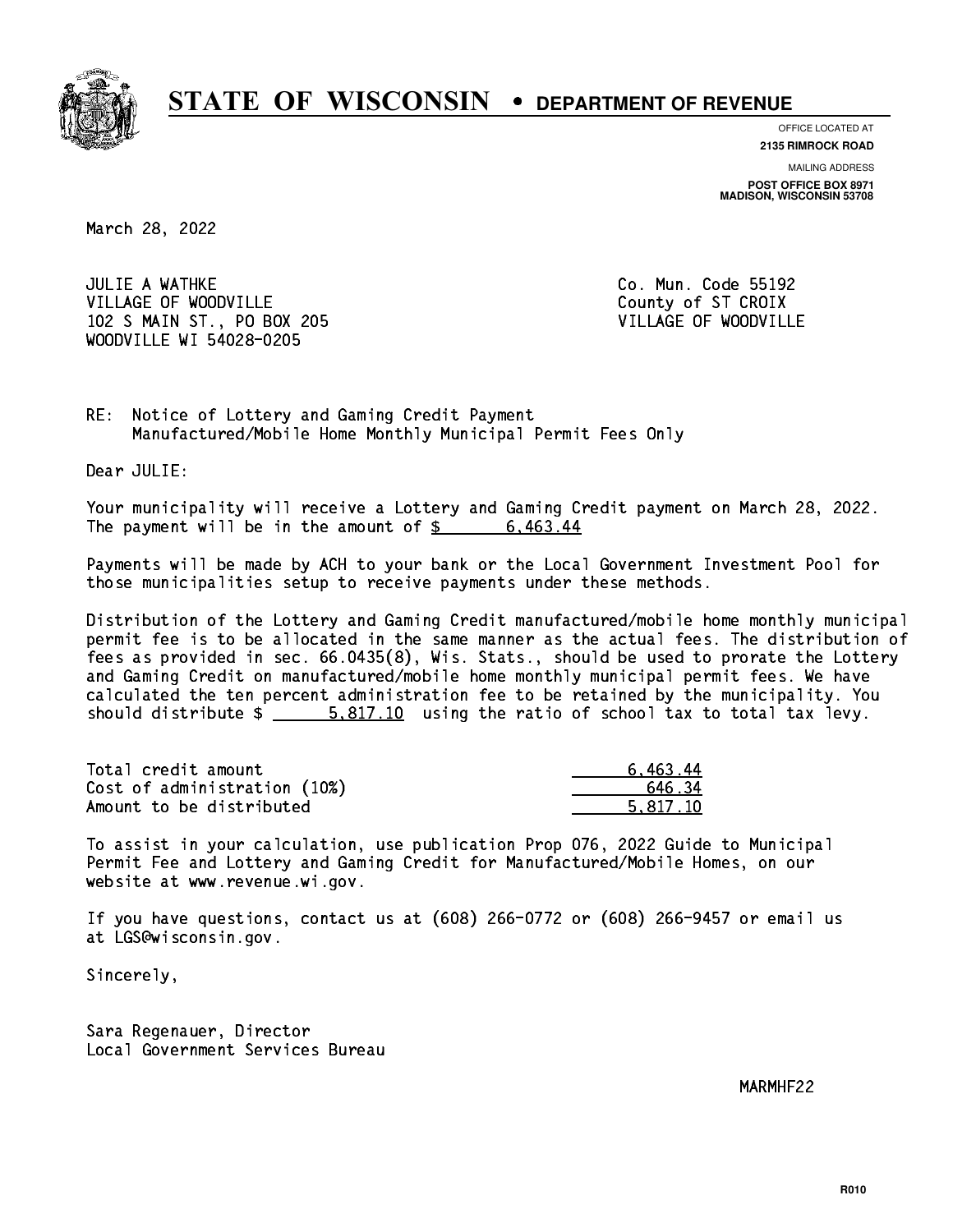

**OFFICE LOCATED AT**

**2135 RIMROCK ROAD**

**MAILING ADDRESS**

**POST OFFICE BOX 8971 MADISON, WISCONSIN 53708**

March 28, 2022

SHARI ROSENOW CITY OF GLENWOOD CITY COUNTY COUNTY COUNTY OF ST CROIX 113 WEST OAK ST. PO BOX 368 CITY OF GLENWOOD CITY GLENWOOD CITY WI 54013-0368

Co. Mun. Code 55231

RE: Notice of Lottery and Gaming Credit Payment Manufactured/Mobile Home Monthly Municipal Permit Fees Only

Dear SHARI:

 Your municipality will receive a Lottery and Gaming Credit payment on March 28, 2022. The payment will be in the amount of  $\frac{2}{3}$  2,870.21

 Payments will be made by ACH to your bank or the Local Government Investment Pool for those municipalities setup to receive payments under these methods.

 Distribution of the Lottery and Gaming Credit manufactured/mobile home monthly municipal permit fee is to be allocated in the same manner as the actual fees. The distribution of fees as provided in sec. 66.0435(8), Wis. Stats., should be used to prorate the Lottery and Gaming Credit on manufactured/mobile home monthly municipal permit fees. We have calculated the ten percent administration fee to be retained by the municipality. You should distribute  $\frac{2.583.19}{2.583.19}$  using the ratio of school tax to total tax levy.

| Total credit amount          | 2.870.21 |
|------------------------------|----------|
| Cost of administration (10%) | 287.02   |
| Amount to be distributed     | 2.583.19 |

 To assist in your calculation, use publication Prop 076, 2022 Guide to Municipal Permit Fee and Lottery and Gaming Credit for Manufactured/Mobile Homes, on our website at www.revenue.wi.gov.

 If you have questions, contact us at (608) 266-0772 or (608) 266-9457 or email us at LGS@wisconsin.gov.

Sincerely,

 Sara Regenauer, Director Local Government Services Bureau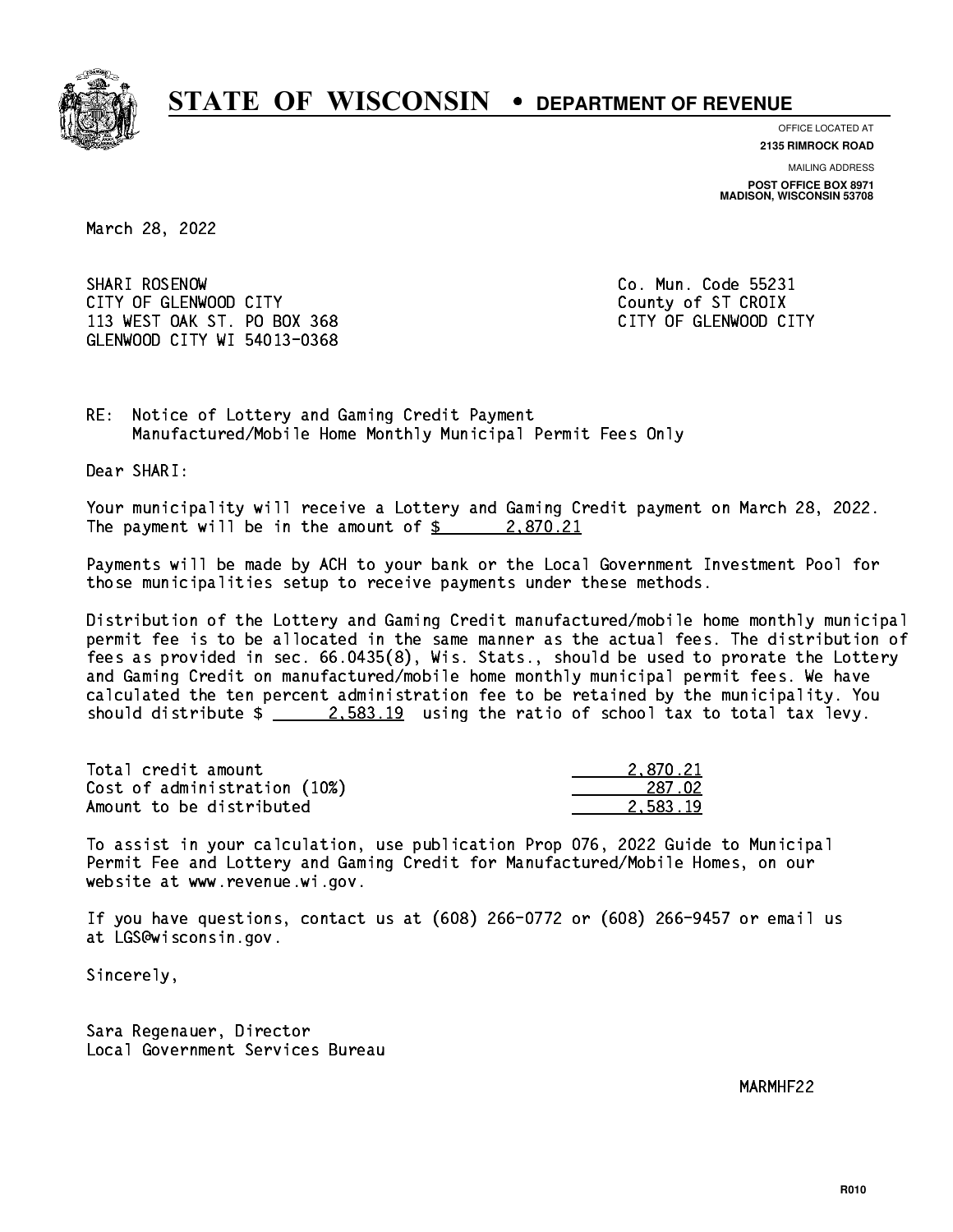

**OFFICE LOCATED AT**

**2135 RIMROCK ROAD**

**MAILING ADDRESS POST OFFICE BOX 8971 MADISON, WISCONSIN 53708**

March 28, 2022

 BEV LANGENBACK Co. Mun. Code 55261 CITY OF NEW RICHMOND COUNTY OF ST CROIX 156 EAST FIRST STREET CITY OF NEW RICHMOND NEW RICHMOND WI 54017-1802

RE: Notice of Lottery and Gaming Credit Payment Manufactured/Mobile Home Monthly Municipal Permit Fees Only

Dear BEV:

 Your municipality will receive a Lottery and Gaming Credit payment on March 28, 2022. The payment will be in the amount of  $\frac{2}{2}$  2,207.95

 Payments will be made by ACH to your bank or the Local Government Investment Pool for those municipalities setup to receive payments under these methods.

 Distribution of the Lottery and Gaming Credit manufactured/mobile home monthly municipal permit fee is to be allocated in the same manner as the actual fees. The distribution of fees as provided in sec. 66.0435(8), Wis. Stats., should be used to prorate the Lottery and Gaming Credit on manufactured/mobile home monthly municipal permit fees. We have calculated the ten percent administration fee to be retained by the municipality. You should distribute  $\frac{1,987.16}{1,987.16}$  using the ratio of school tax to total tax levy.

| Total credit amount          | 2.207.95 |
|------------------------------|----------|
| Cost of administration (10%) | 220.79   |
| Amount to be distributed     | 1.987.16 |

 To assist in your calculation, use publication Prop 076, 2022 Guide to Municipal Permit Fee and Lottery and Gaming Credit for Manufactured/Mobile Homes, on our website at www.revenue.wi.gov.

 If you have questions, contact us at (608) 266-0772 or (608) 266-9457 or email us at LGS@wisconsin.gov.

Sincerely,

 Sara Regenauer, Director Local Government Services Bureau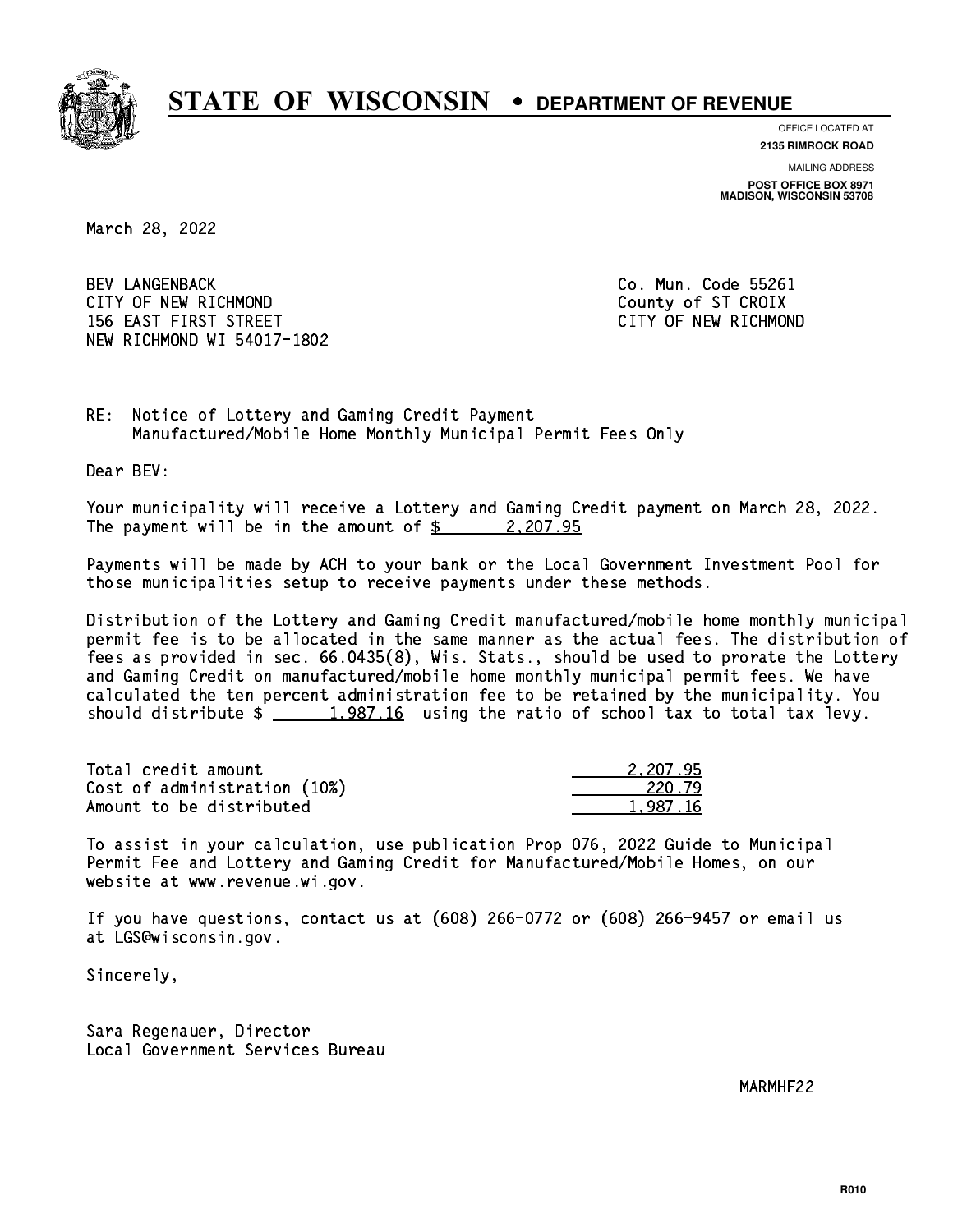

**OFFICE LOCATED AT 2135 RIMROCK ROAD**

**MAILING ADDRESS**

**POST OFFICE BOX 8971 MADISON, WISCONSIN 53708**

March 28, 2022

 MARY FARRELL-STIEVE Co. Mun. Code 56002 TOWN OF BARABOO **COUNTY OF SAUK**  101 CEDAR STREET TOWN OF BARABOO BARABOO WI 53913

RE: Notice of Lottery and Gaming Credit Payment Manufactured/Mobile Home Monthly Municipal Permit Fees Only

Dear MARY:

 Your municipality will receive a Lottery and Gaming Credit payment on March 28, 2022. The payment will be in the amount of \$ 551.40 \_\_\_\_\_\_\_\_\_\_\_\_\_\_\_\_

 Payments will be made by ACH to your bank or the Local Government Investment Pool for those municipalities setup to receive payments under these methods.

 Distribution of the Lottery and Gaming Credit manufactured/mobile home monthly municipal permit fee is to be allocated in the same manner as the actual fees. The distribution of fees as provided in sec. 66.0435(8), Wis. Stats., should be used to prorate the Lottery and Gaming Credit on manufactured/mobile home monthly municipal permit fees. We have calculated the ten percent administration fee to be retained by the municipality. You should distribute  $\frac{496.26}{2}$  using the ratio of school tax to total tax levy.

| Total credit amount          | 551.40 |
|------------------------------|--------|
| Cost of administration (10%) | 55.14  |
| Amount to be distributed     | 496 26 |

 To assist in your calculation, use publication Prop 076, 2022 Guide to Municipal Permit Fee and Lottery and Gaming Credit for Manufactured/Mobile Homes, on our website at www.revenue.wi.gov.

 If you have questions, contact us at (608) 266-0772 or (608) 266-9457 or email us at LGS@wisconsin.gov.

Sincerely,

 Sara Regenauer, Director Local Government Services Bureau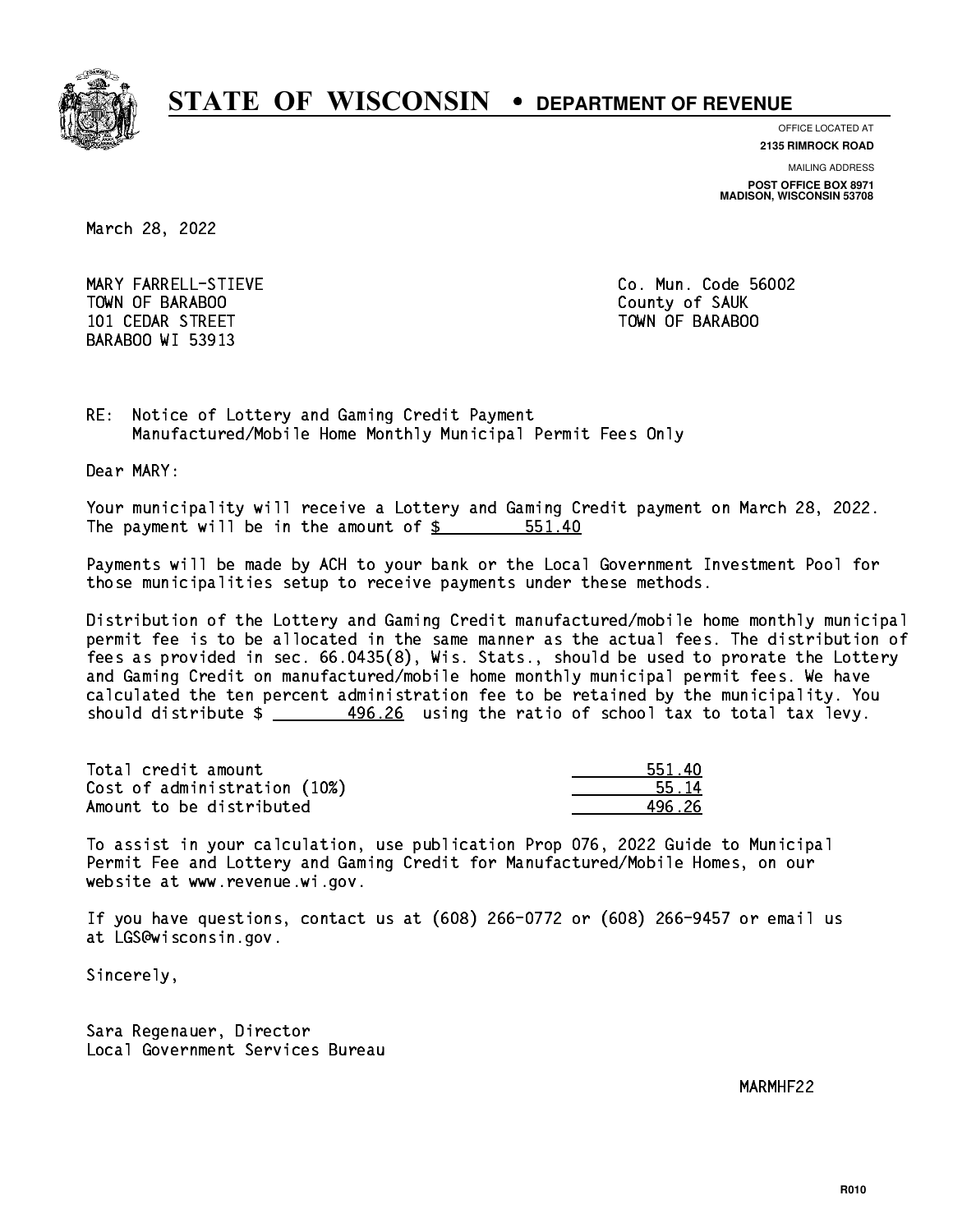

**OFFICE LOCATED AT**

**2135 RIMROCK ROAD**

**MAILING ADDRESS POST OFFICE BOX 8971 MADISON, WISCONSIN 53708**

March 28, 2022

 MARY GRIFFIN Co. Mun. Code 56006 TOWN OF DELLONA County of SAUK E8062 HWY H TOWN OF DELLONA LYNDON STATION WI 53944

RE: Notice of Lottery and Gaming Credit Payment Manufactured/Mobile Home Monthly Municipal Permit Fees Only

Dear MARY:

 Your municipality will receive a Lottery and Gaming Credit payment on March 28, 2022. The payment will be in the amount of  $\frac{2}{3}$  4,299.48

 Payments will be made by ACH to your bank or the Local Government Investment Pool for those municipalities setup to receive payments under these methods.

 Distribution of the Lottery and Gaming Credit manufactured/mobile home monthly municipal permit fee is to be allocated in the same manner as the actual fees. The distribution of fees as provided in sec. 66.0435(8), Wis. Stats., should be used to prorate the Lottery and Gaming Credit on manufactured/mobile home monthly municipal permit fees. We have calculated the ten percent administration fee to be retained by the municipality. You should distribute \$ 3,869.54 using the ratio of school tax to total tax levy. \_\_\_\_\_\_\_\_\_\_\_\_\_\_

| Total credit amount          | 4.299.48 |
|------------------------------|----------|
| Cost of administration (10%) | 429.94   |
| Amount to be distributed     | 3.869.54 |

 To assist in your calculation, use publication Prop 076, 2022 Guide to Municipal Permit Fee and Lottery and Gaming Credit for Manufactured/Mobile Homes, on our website at www.revenue.wi.gov.

 If you have questions, contact us at (608) 266-0772 or (608) 266-9457 or email us at LGS@wisconsin.gov.

Sincerely,

 Sara Regenauer, Director Local Government Services Bureau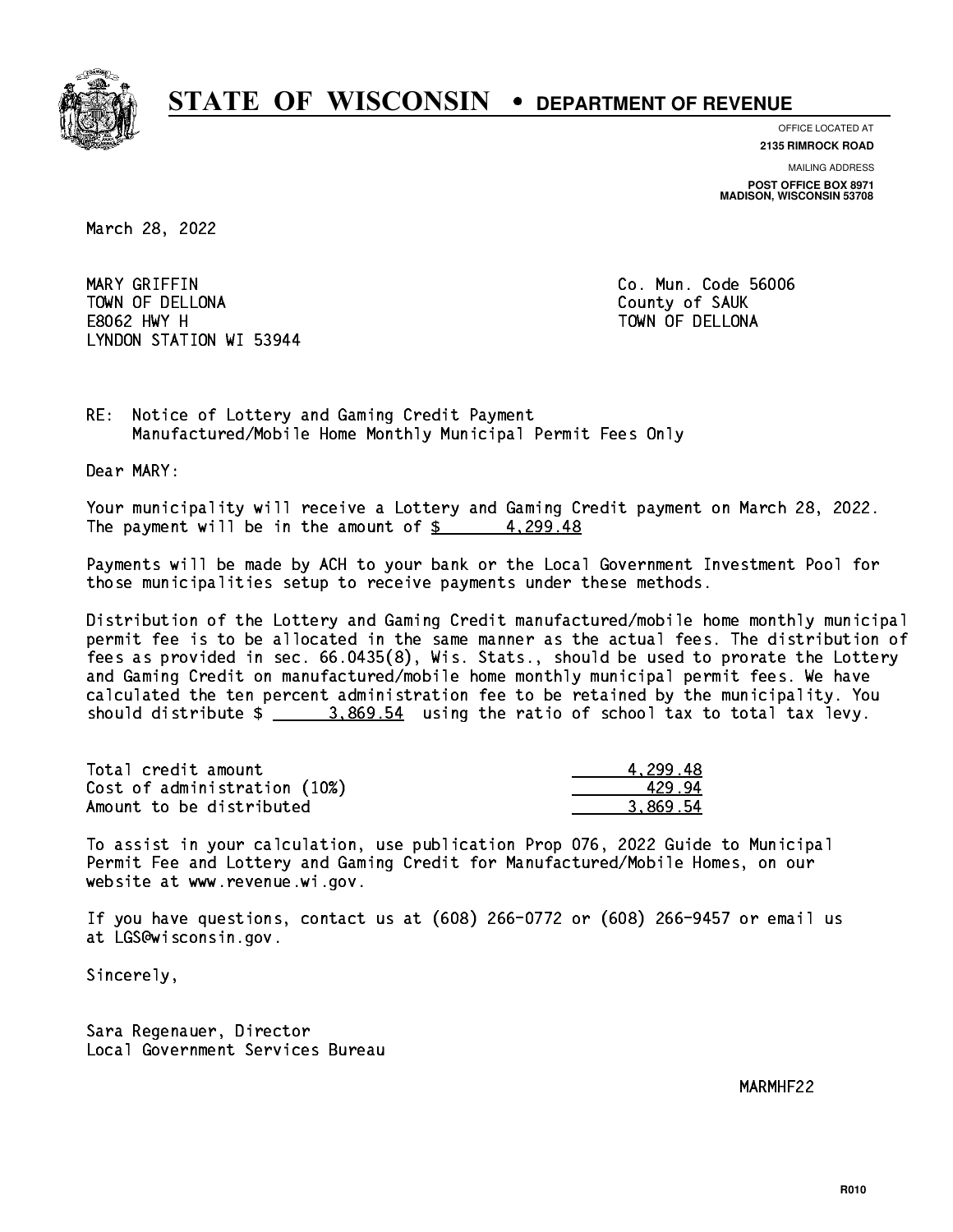

**OFFICE LOCATED AT 2135 RIMROCK ROAD**

**MAILING ADDRESS**

**POST OFFICE BOX 8971 MADISON, WISCONSIN 53708**

March 28, 2022

 DEBORAH L KOWALKE Co. Mun. Code 56008 TOWN OF DELTON COUNTY OF SAUK PO BOX 148 PO BOX 148 TOWN OF DELTON LAKE DELTON WI 53940-0148

RE: Notice of Lottery and Gaming Credit Payment Manufactured/Mobile Home Monthly Municipal Permit Fees Only

Dear DEBORAH:

 Your municipality will receive a Lottery and Gaming Credit payment on March 28, 2022. The payment will be in the amount of  $\frac{2}{3}$  10,821.00

 Payments will be made by ACH to your bank or the Local Government Investment Pool for those municipalities setup to receive payments under these methods.

 Distribution of the Lottery and Gaming Credit manufactured/mobile home monthly municipal permit fee is to be allocated in the same manner as the actual fees. The distribution of fees as provided in sec. 66.0435(8), Wis. Stats., should be used to prorate the Lottery and Gaming Credit on manufactured/mobile home monthly municipal permit fees. We have calculated the ten percent administration fee to be retained by the municipality. You should distribute  $\frac{2}{2}$   $\frac{9}{738.90}$  using the ratio of school tax to total tax levy.

| Total credit amount          | 10,821,00 |
|------------------------------|-----------|
| Cost of administration (10%) | 1,082.10  |
| Amount to be distributed     | 9.738.90  |

 To assist in your calculation, use publication Prop 076, 2022 Guide to Municipal Permit Fee and Lottery and Gaming Credit for Manufactured/Mobile Homes, on our website at www.revenue.wi.gov.

 If you have questions, contact us at (608) 266-0772 or (608) 266-9457 or email us at LGS@wisconsin.gov.

Sincerely,

 Sara Regenauer, Director Local Government Services Bureau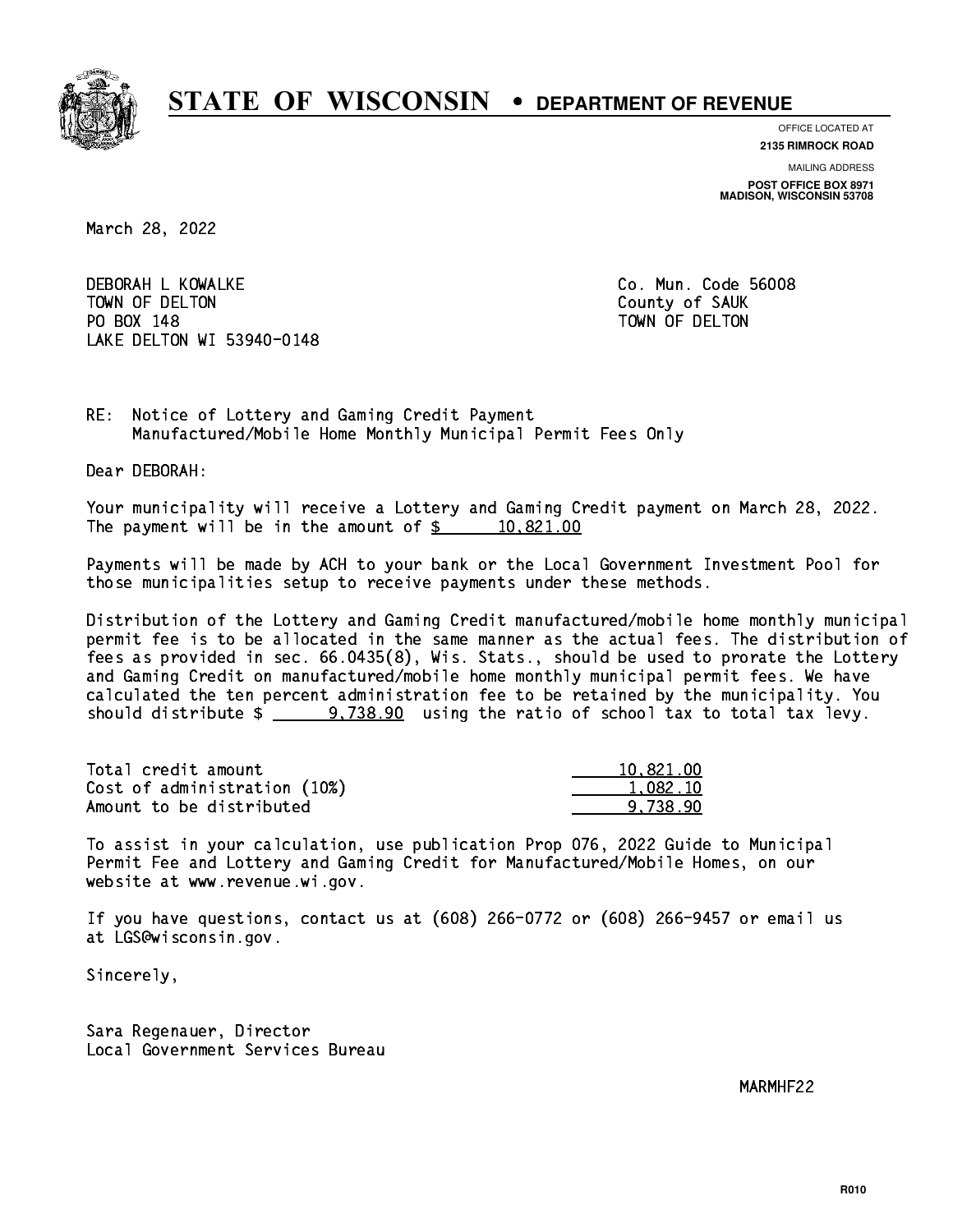

**OFFICE LOCATED AT**

**2135 RIMROCK ROAD**

**MAILING ADDRESS POST OFFICE BOX 8971 MADISON, WISCONSIN 53708**

March 28, 2022

REBECCA DEMARS **Co. Mun. Code 56012** TOWN OF FAIRFIELD County of SAUK BARABOO WI 53913

S3225 GILLEM RD TOWN OF FAIRFIELD

RE: Notice of Lottery and Gaming Credit Payment Manufactured/Mobile Home Monthly Municipal Permit Fees Only

Dear REBECCA:

 Your municipality will receive a Lottery and Gaming Credit payment on March 28, 2022. The payment will be in the amount of  $$$ 452.80

 Payments will be made by ACH to your bank or the Local Government Investment Pool for those municipalities setup to receive payments under these methods.

 Distribution of the Lottery and Gaming Credit manufactured/mobile home monthly municipal permit fee is to be allocated in the same manner as the actual fees. The distribution of fees as provided in sec. 66.0435(8), Wis. Stats., should be used to prorate the Lottery and Gaming Credit on manufactured/mobile home monthly municipal permit fees. We have calculated the ten percent administration fee to be retained by the municipality. You should distribute \$ 407.52 using the ratio of school tax to total tax levy. \_\_\_\_\_\_\_\_\_\_\_\_\_\_

Total credit amount Cost of administration (10%) Amount to be distributed

| L52 XN |
|--------|
| ՝ 28   |
| 1752   |

 To assist in your calculation, use publication Prop 076, 2022 Guide to Municipal Permit Fee and Lottery and Gaming Credit for Manufactured/Mobile Homes, on our website at www.revenue.wi.gov.

 If you have questions, contact us at (608) 266-0772 or (608) 266-9457 or email us at LGS@wisconsin.gov.

Sincerely,

 Sara Regenauer, Director Local Government Services Bureau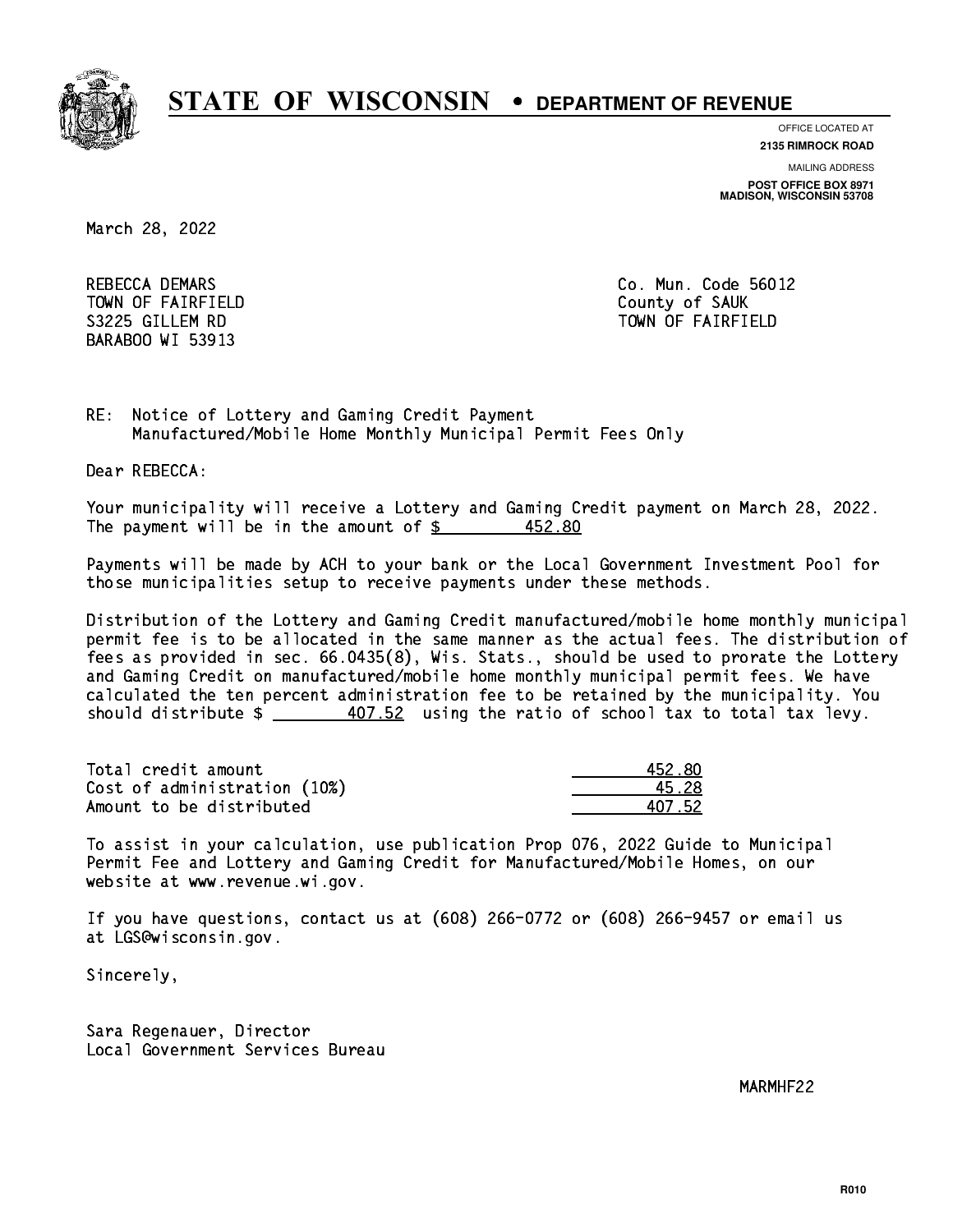

**OFFICE LOCATED AT**

**2135 RIMROCK ROAD**

**MAILING ADDRESS POST OFFICE BOX 8971 MADISON, WISCONSIN 53708**

March 28, 2022

JEREMY BOWERS Town of Merriman County of Sauka County of Sauka County of Sauka County of Sauka County of Sauka County of Sau PO BOX 115 PO BOX 115 TOWN OF MERRIMAC MERRIMAC WI 53561-0115

Co. Mun. Code 56026

RE: Notice of Lottery and Gaming Credit Payment Manufactured/Mobile Home Monthly Municipal Permit Fees Only

Dear JEREMY:

 Your municipality will receive a Lottery and Gaming Credit payment on March 28, 2022. The payment will be in the amount of  $\frac{2}{3}$  6,470.76

 Payments will be made by ACH to your bank or the Local Government Investment Pool for those municipalities setup to receive payments under these methods.

 Distribution of the Lottery and Gaming Credit manufactured/mobile home monthly municipal permit fee is to be allocated in the same manner as the actual fees. The distribution of fees as provided in sec. 66.0435(8), Wis. Stats., should be used to prorate the Lottery and Gaming Credit on manufactured/mobile home monthly municipal permit fees. We have calculated the ten percent administration fee to be retained by the municipality. You should distribute  $\frac{2}{1}$   $\frac{5.823.69}{2}$  using the ratio of school tax to total tax levy.

| Total credit amount          | 6.470.76 |
|------------------------------|----------|
| Cost of administration (10%) | 647 N7   |
| Amount to be distributed     | 5.823.69 |

 To assist in your calculation, use publication Prop 076, 2022 Guide to Municipal Permit Fee and Lottery and Gaming Credit for Manufactured/Mobile Homes, on our website at www.revenue.wi.gov.

 If you have questions, contact us at (608) 266-0772 or (608) 266-9457 or email us at LGS@wisconsin.gov.

Sincerely,

 Sara Regenauer, Director Local Government Services Bureau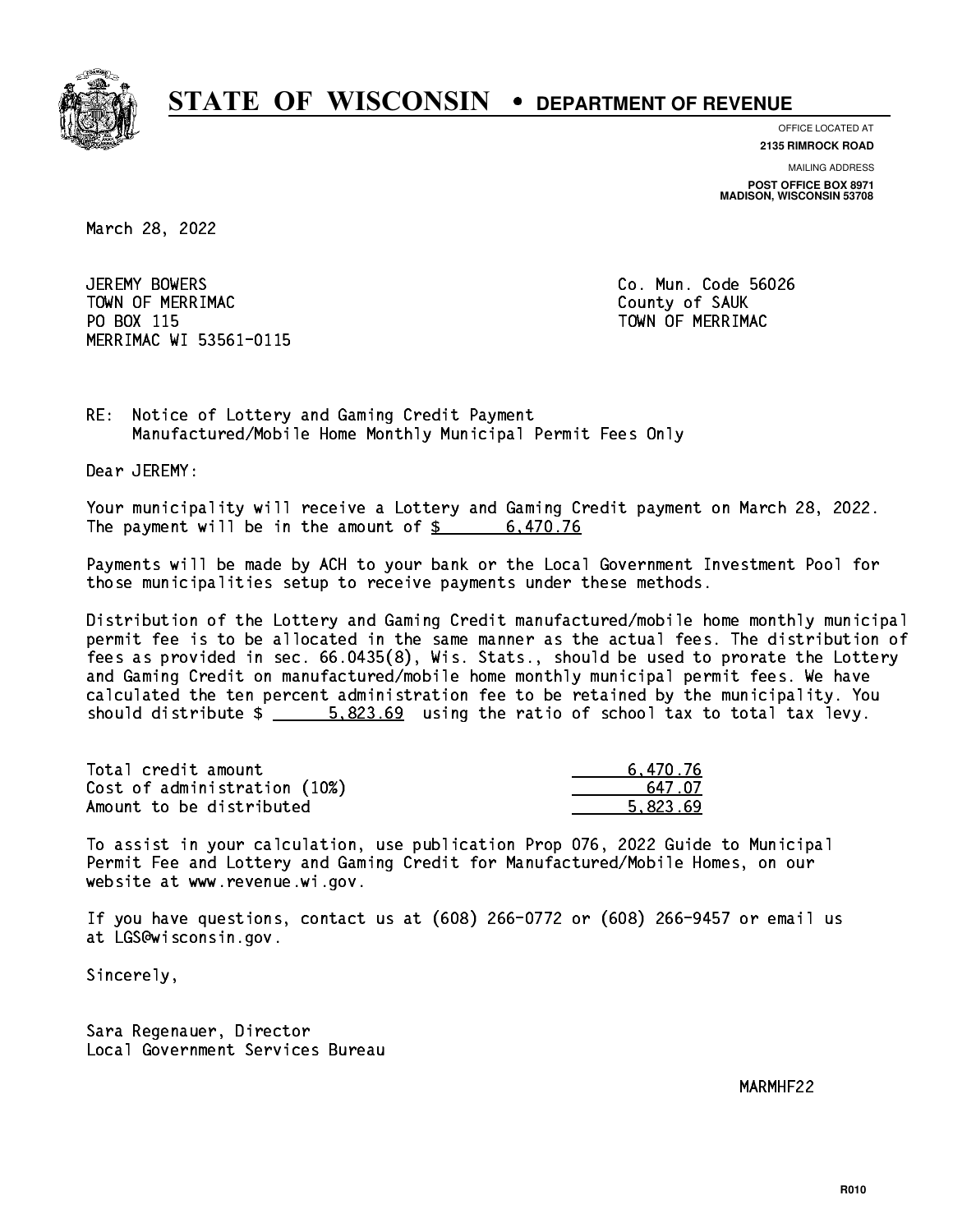

**OFFICE LOCATED AT**

**2135 RIMROCK ROAD**

**MAILING ADDRESS POST OFFICE BOX 8971 MADISON, WISCONSIN 53708**

March 28, 2022

**KAREN SHELTON** TOWN OF SPRING GREEN COUNTY OF SAUK S12596 PEARL RD TOWN OF SPRING GREEN SPRING GREEN WI 53588-9685

Co. Mun. Code 56032

RE: Notice of Lottery and Gaming Credit Payment Manufactured/Mobile Home Monthly Municipal Permit Fees Only

Dear KAREN:

 Your municipality will receive a Lottery and Gaming Credit payment on March 28, 2022. The payment will be in the amount of  $\frac{22,139.00}{22,139.00}$ 

 Payments will be made by ACH to your bank or the Local Government Investment Pool for those municipalities setup to receive payments under these methods.

 Distribution of the Lottery and Gaming Credit manufactured/mobile home monthly municipal permit fee is to be allocated in the same manner as the actual fees. The distribution of fees as provided in sec. 66.0435(8), Wis. Stats., should be used to prorate the Lottery and Gaming Credit on manufactured/mobile home monthly municipal permit fees. We have calculated the ten percent administration fee to be retained by the municipality. You should distribute  $\frac{19,925.10}{2}$  using the ratio of school tax to total tax levy.

| Total credit amount          | 22,139.00 |
|------------------------------|-----------|
| Cost of administration (10%) | 2.213.90  |
| Amount to be distributed     | 19.925.10 |

 To assist in your calculation, use publication Prop 076, 2022 Guide to Municipal Permit Fee and Lottery and Gaming Credit for Manufactured/Mobile Homes, on our website at www.revenue.wi.gov.

 If you have questions, contact us at (608) 266-0772 or (608) 266-9457 or email us at LGS@wisconsin.gov.

Sincerely,

 Sara Regenauer, Director Local Government Services Bureau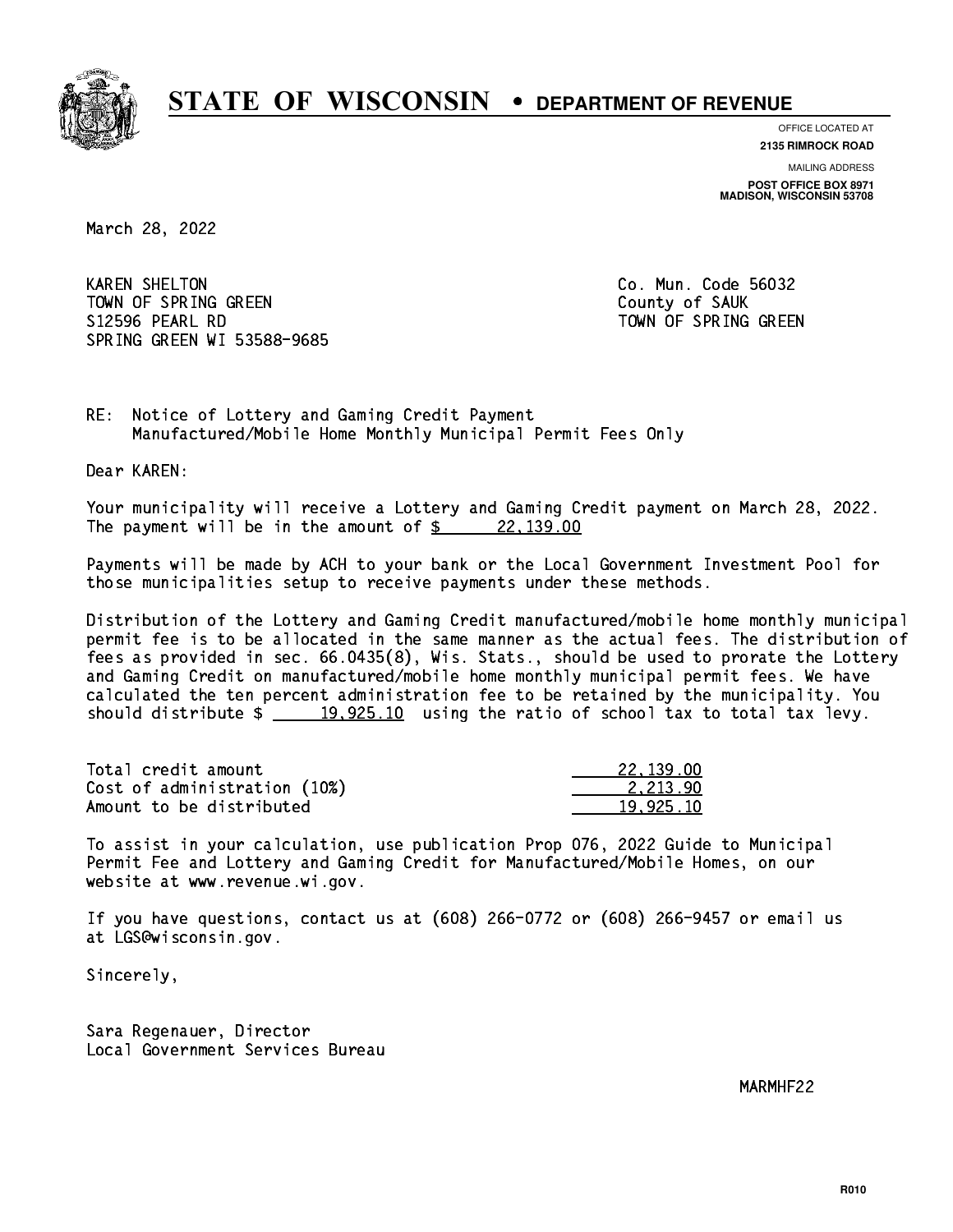

**OFFICE LOCATED AT**

**2135 RIMROCK ROAD**

**MAILING ADDRESS POST OFFICE BOX 8971 MADISON, WISCONSIN 53708**

March 28, 2022

**ROBIN MEIER**  TOWN OF SUMPTER County of SAUK E11097 KINGS CORNER RD TOWN OF SUMPTER NORTH FREEDOM WI 53951-9724

Co. Mun. Code 56034

RE: Notice of Lottery and Gaming Credit Payment Manufactured/Mobile Home Monthly Municipal Permit Fees Only

Dear ROBIN:

 Your municipality will receive a Lottery and Gaming Credit payment on March 28, 2022. The payment will be in the amount of  $\frac{2}{3}$  16,571.16

 Payments will be made by ACH to your bank or the Local Government Investment Pool for those municipalities setup to receive payments under these methods.

 Distribution of the Lottery and Gaming Credit manufactured/mobile home monthly municipal permit fee is to be allocated in the same manner as the actual fees. The distribution of fees as provided in sec. 66.0435(8), Wis. Stats., should be used to prorate the Lottery and Gaming Credit on manufactured/mobile home monthly municipal permit fees. We have calculated the ten percent administration fee to be retained by the municipality. You should distribute  $\frac{14,914.05}{2}$  using the ratio of school tax to total tax levy.

| Total credit amount          | 16,571.16 |
|------------------------------|-----------|
| Cost of administration (10%) | 1.657.11  |
| Amount to be distributed     | 14.914.05 |

 To assist in your calculation, use publication Prop 076, 2022 Guide to Municipal Permit Fee and Lottery and Gaming Credit for Manufactured/Mobile Homes, on our website at www.revenue.wi.gov.

 If you have questions, contact us at (608) 266-0772 or (608) 266-9457 or email us at LGS@wisconsin.gov.

Sincerely,

 Sara Regenauer, Director Local Government Services Bureau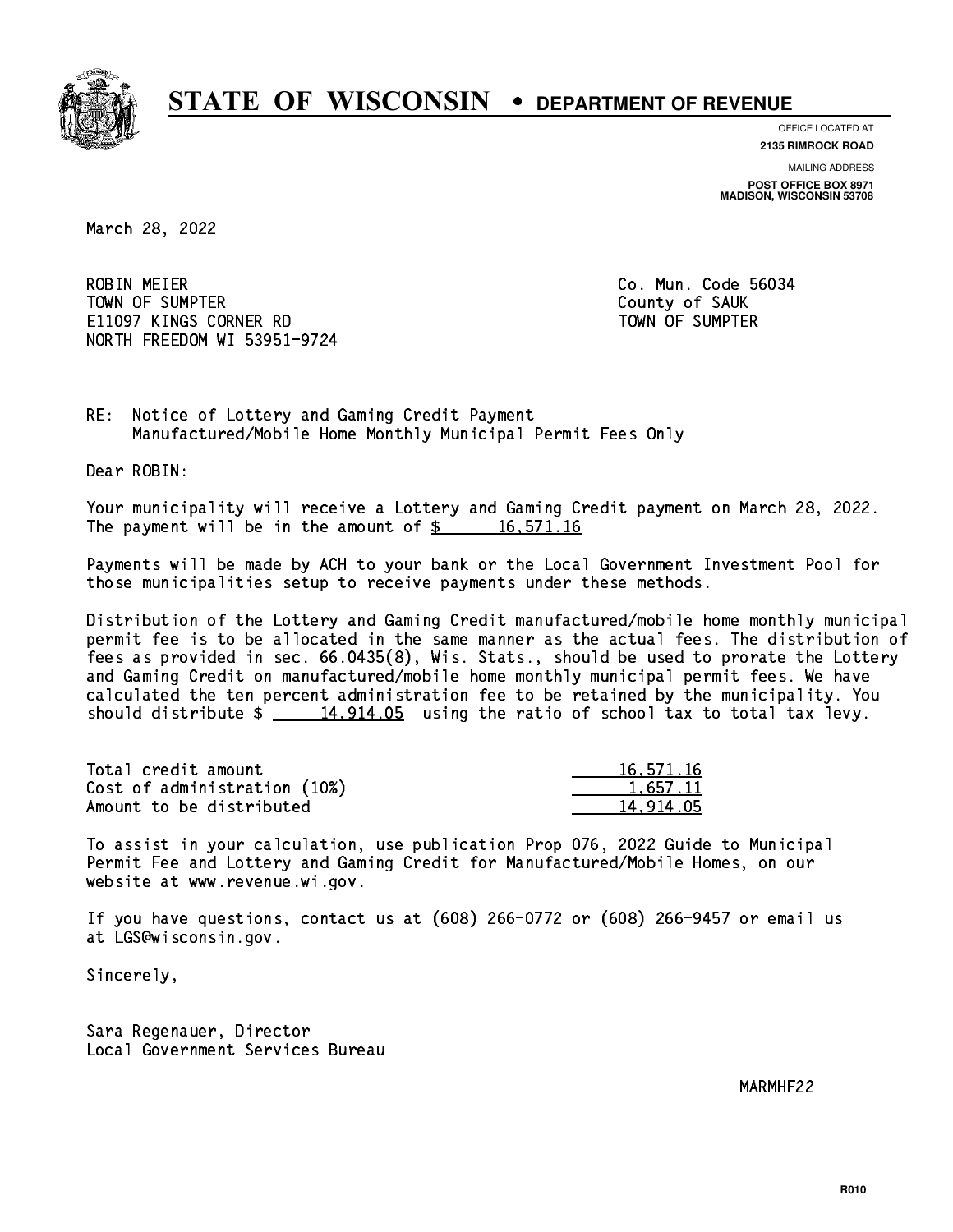

**OFFICE LOCATED AT**

**2135 RIMROCK ROAD**

**MAILING ADDRESS POST OFFICE BOX 8971 MADISON, WISCONSIN 53708**

March 28, 2022

**KAY C MACKESEY** VILLAGE OF LAKE DELTON COUNTY OF SAUK PO BOX 87 LAKE DELTON WI 53940-0087

Co. Mun. Code 56146 VILLAGE OF LAKE DELTON

RE: Notice of Lottery and Gaming Credit Payment Manufactured/Mobile Home Monthly Municipal Permit Fees Only

Dear KAY:

 Your municipality will receive a Lottery and Gaming Credit payment on March 28, 2022. The payment will be in the amount of  $\frac{2}{3}$  54,821.88

 Payments will be made by ACH to your bank or the Local Government Investment Pool for those municipalities setup to receive payments under these methods.

 Distribution of the Lottery and Gaming Credit manufactured/mobile home monthly municipal permit fee is to be allocated in the same manner as the actual fees. The distribution of fees as provided in sec. 66.0435(8), Wis. Stats., should be used to prorate the Lottery and Gaming Credit on manufactured/mobile home monthly municipal permit fees. We have calculated the ten percent administration fee to be retained by the municipality. You should distribute  $\frac{49,339.70}{2}$  using the ratio of school tax to total tax levy.

| Total credit amount          | 54.821.88 |
|------------------------------|-----------|
| Cost of administration (10%) | 5.482.18  |
| Amount to be distributed     | 49.339.70 |

 To assist in your calculation, use publication Prop 076, 2022 Guide to Municipal Permit Fee and Lottery and Gaming Credit for Manufactured/Mobile Homes, on our website at www.revenue.wi.gov.

 If you have questions, contact us at (608) 266-0772 or (608) 266-9457 or email us at LGS@wisconsin.gov.

Sincerely,

 Sara Regenauer, Director Local Government Services Bureau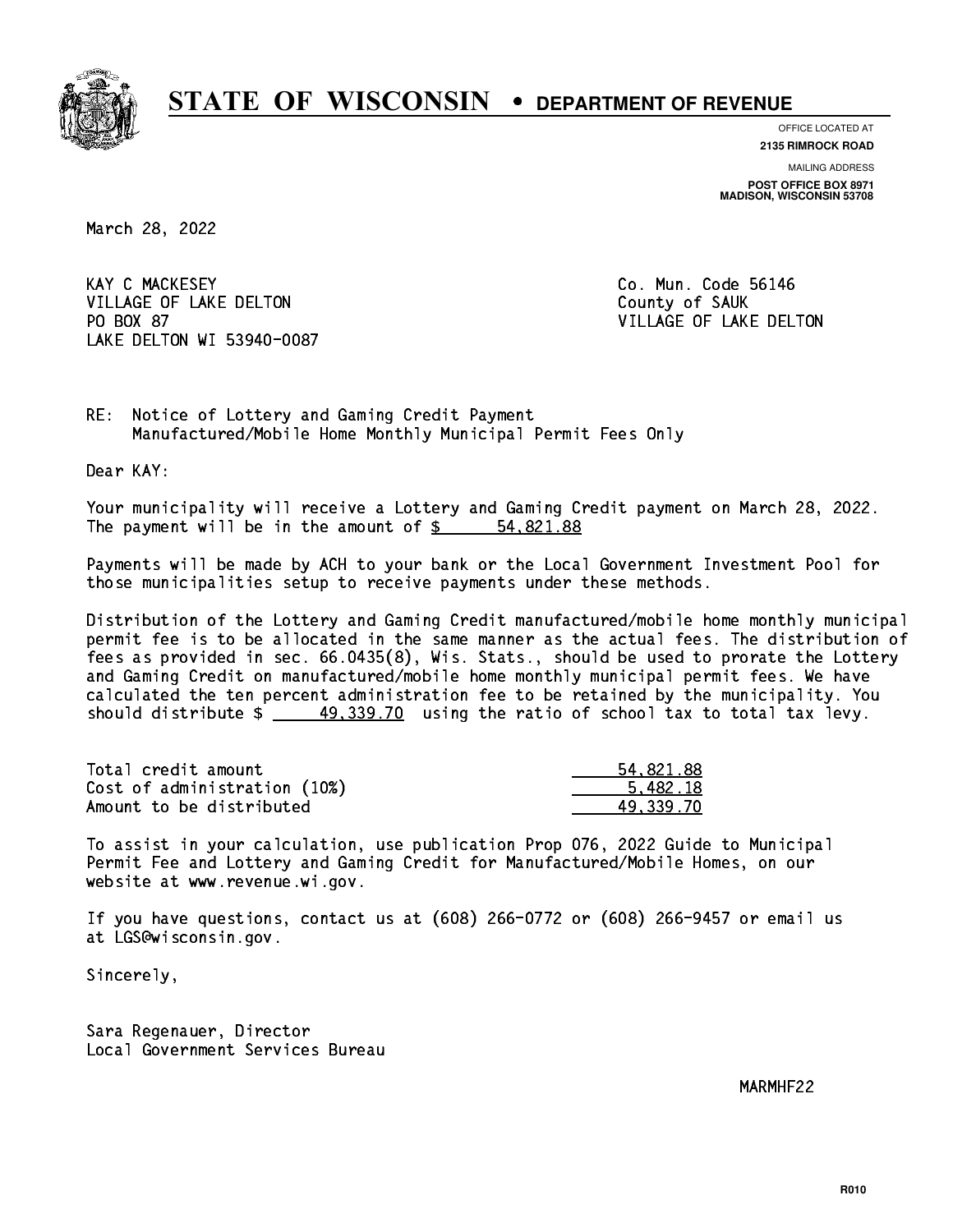

**OFFICE LOCATED AT**

**2135 RIMROCK ROAD**

**MAILING ADDRESS POST OFFICE BOX 8971 MADISON, WISCONSIN 53708**

March 28, 2022

NICKI BREUNIG VILLAGE OF NORTH FREEDOM County of SAUK PO BOX 300, 105 N MAPLE ST. SALL SERVICE STRANGE OF NORTH FREEDOM NORTH FREEDOM WI 53951-0300

Co. Mun. Code 56161

RE: Notice of Lottery and Gaming Credit Payment Manufactured/Mobile Home Monthly Municipal Permit Fees Only

Dear NICKI:

 Your municipality will receive a Lottery and Gaming Credit payment on March 28, 2022. The payment will be in the amount of  $\frac{2}{3}$  3,076.79

 Payments will be made by ACH to your bank or the Local Government Investment Pool for those municipalities setup to receive payments under these methods.

 Distribution of the Lottery and Gaming Credit manufactured/mobile home monthly municipal permit fee is to be allocated in the same manner as the actual fees. The distribution of fees as provided in sec. 66.0435(8), Wis. Stats., should be used to prorate the Lottery and Gaming Credit on manufactured/mobile home monthly municipal permit fees. We have calculated the ten percent administration fee to be retained by the municipality. You should distribute  $\frac{2.769.12}{2.769.12}$  using the ratio of school tax to total tax levy.

| Total credit amount          | 3.076.79 |
|------------------------------|----------|
| Cost of administration (10%) | 307.67   |
| Amount to be distributed     | 2.769.12 |

 To assist in your calculation, use publication Prop 076, 2022 Guide to Municipal Permit Fee and Lottery and Gaming Credit for Manufactured/Mobile Homes, on our website at www.revenue.wi.gov.

 If you have questions, contact us at (608) 266-0772 or (608) 266-9457 or email us at LGS@wisconsin.gov.

Sincerely,

 Sara Regenauer, Director Local Government Services Bureau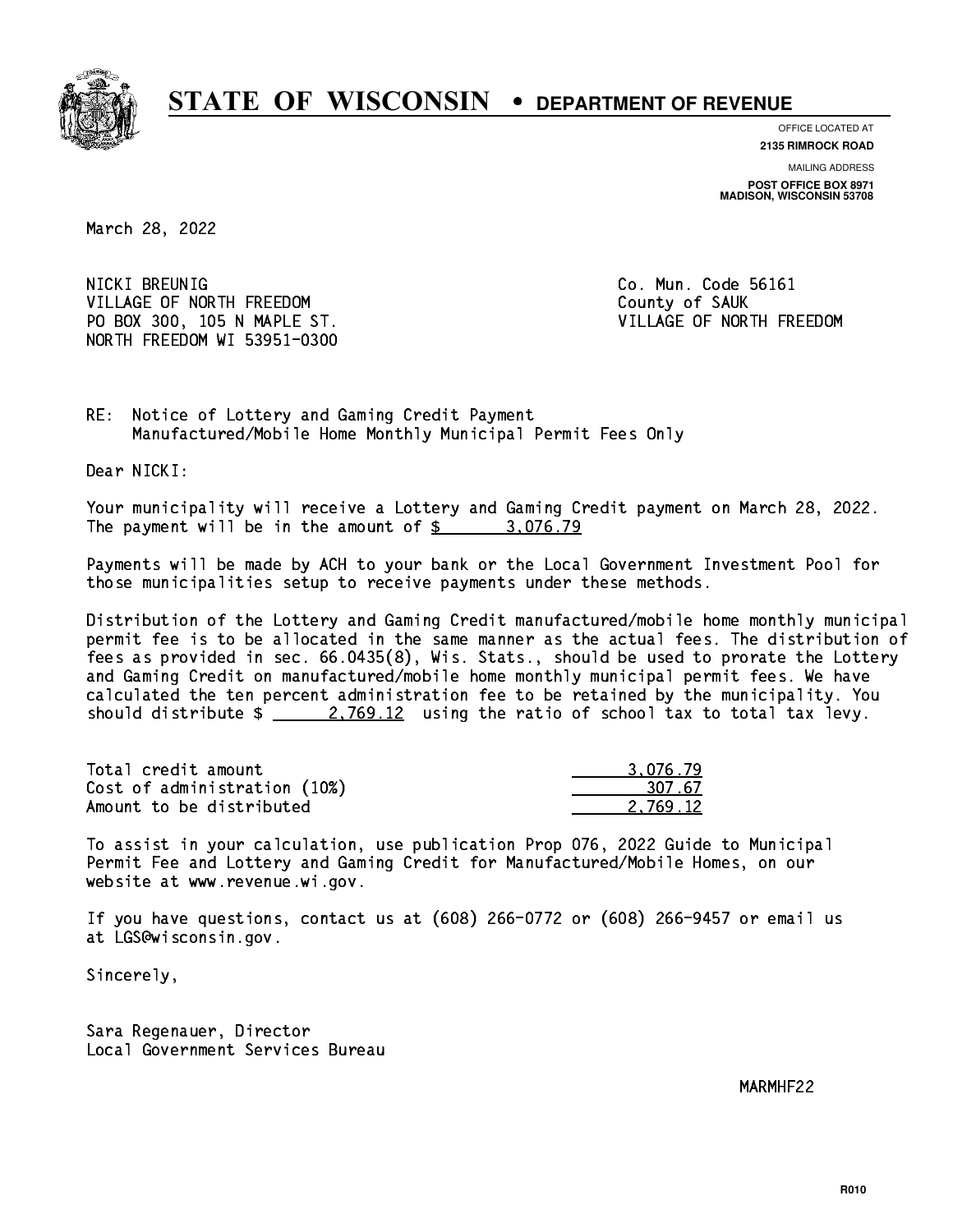

**OFFICE LOCATED AT**

**MAILING ADDRESS 2135 RIMROCK ROAD**

**POST OFFICE BOX 8971 MADISON, WISCONSIN 53708**

March 28, 2022

LORI LAUX CITY OF BARABOO County of SAUK 101 SOUTH BLVD CITY OF BARABOO BARABOO WI 53913-2148

Co. Mun. Code 56206

RE: Notice of Lottery and Gaming Credit Payment Manufactured/Mobile Home Monthly Municipal Permit Fees Only

Dear LORI:

 Your municipality will receive a Lottery and Gaming Credit payment on March 28, 2022. The payment will be in the amount of  $\frac{2}{3}$  44,447.11

 Payments will be made by ACH to your bank or the Local Government Investment Pool for those municipalities setup to receive payments under these methods.

 Distribution of the Lottery and Gaming Credit manufactured/mobile home monthly municipal permit fee is to be allocated in the same manner as the actual fees. The distribution of fees as provided in sec. 66.0435(8), Wis. Stats., should be used to prorate the Lottery and Gaming Credit on manufactured/mobile home monthly municipal permit fees. We have calculated the ten percent administration fee to be retained by the municipality. You should distribute  $\frac{40,002.40}{2}$  using the ratio of school tax to total tax levy.

| Total credit amount          | 44.447.11 |
|------------------------------|-----------|
| Cost of administration (10%) | 4.444.71  |
| Amount to be distributed     | 40.002.40 |

 To assist in your calculation, use publication Prop 076, 2022 Guide to Municipal Permit Fee and Lottery and Gaming Credit for Manufactured/Mobile Homes, on our website at www.revenue.wi.gov.

 If you have questions, contact us at (608) 266-0772 or (608) 266-9457 or email us at LGS@wisconsin.gov.

Sincerely,

 Sara Regenauer, Director Local Government Services Bureau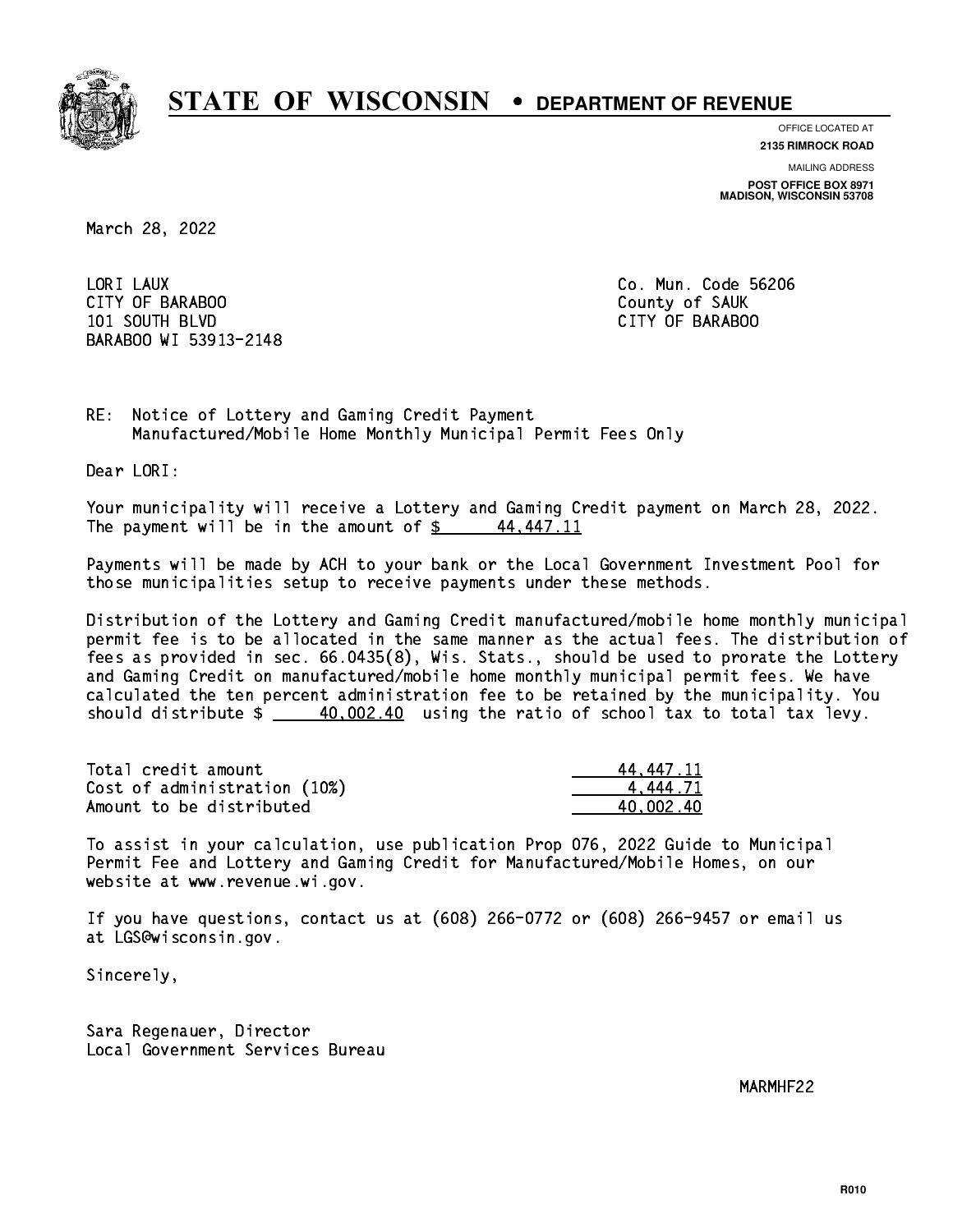

**OFFICE LOCATED AT**

**2135 RIMROCK ROAD**

**MAILING ADDRESS POST OFFICE BOX 8971 MADISON, WISCONSIN 53708**

March 28, 2022

JACOB CROSETTO CITY OF REEDSBURG COUNTY COUNTY OF SAUK 134 S LOCUST ST CITY OF REEDSBURG REEDSBURG WI 53959

Co. Mun. Code 56276

RE: Notice of Lottery and Gaming Credit Payment Manufactured/Mobile Home Monthly Municipal Permit Fees Only

Dear JACOB:

 Your municipality will receive a Lottery and Gaming Credit payment on March 28, 2022. The payment will be in the amount of  $\frac{2}{3}$  34,443.00

 Payments will be made by ACH to your bank or the Local Government Investment Pool for those municipalities setup to receive payments under these methods.

 Distribution of the Lottery and Gaming Credit manufactured/mobile home monthly municipal permit fee is to be allocated in the same manner as the actual fees. The distribution of fees as provided in sec. 66.0435(8), Wis. Stats., should be used to prorate the Lottery and Gaming Credit on manufactured/mobile home monthly municipal permit fees. We have calculated the ten percent administration fee to be retained by the municipality. You should distribute  $\frac{20,998.70}{20,998.70}$  using the ratio of school tax to total tax levy.

| Total credit amount          | 34,443,00 |
|------------------------------|-----------|
| Cost of administration (10%) | 3.444.30  |
| Amount to be distributed     | 30.998.70 |

 To assist in your calculation, use publication Prop 076, 2022 Guide to Municipal Permit Fee and Lottery and Gaming Credit for Manufactured/Mobile Homes, on our website at www.revenue.wi.gov.

 If you have questions, contact us at (608) 266-0772 or (608) 266-9457 or email us at LGS@wisconsin.gov.

Sincerely,

 Sara Regenauer, Director Local Government Services Bureau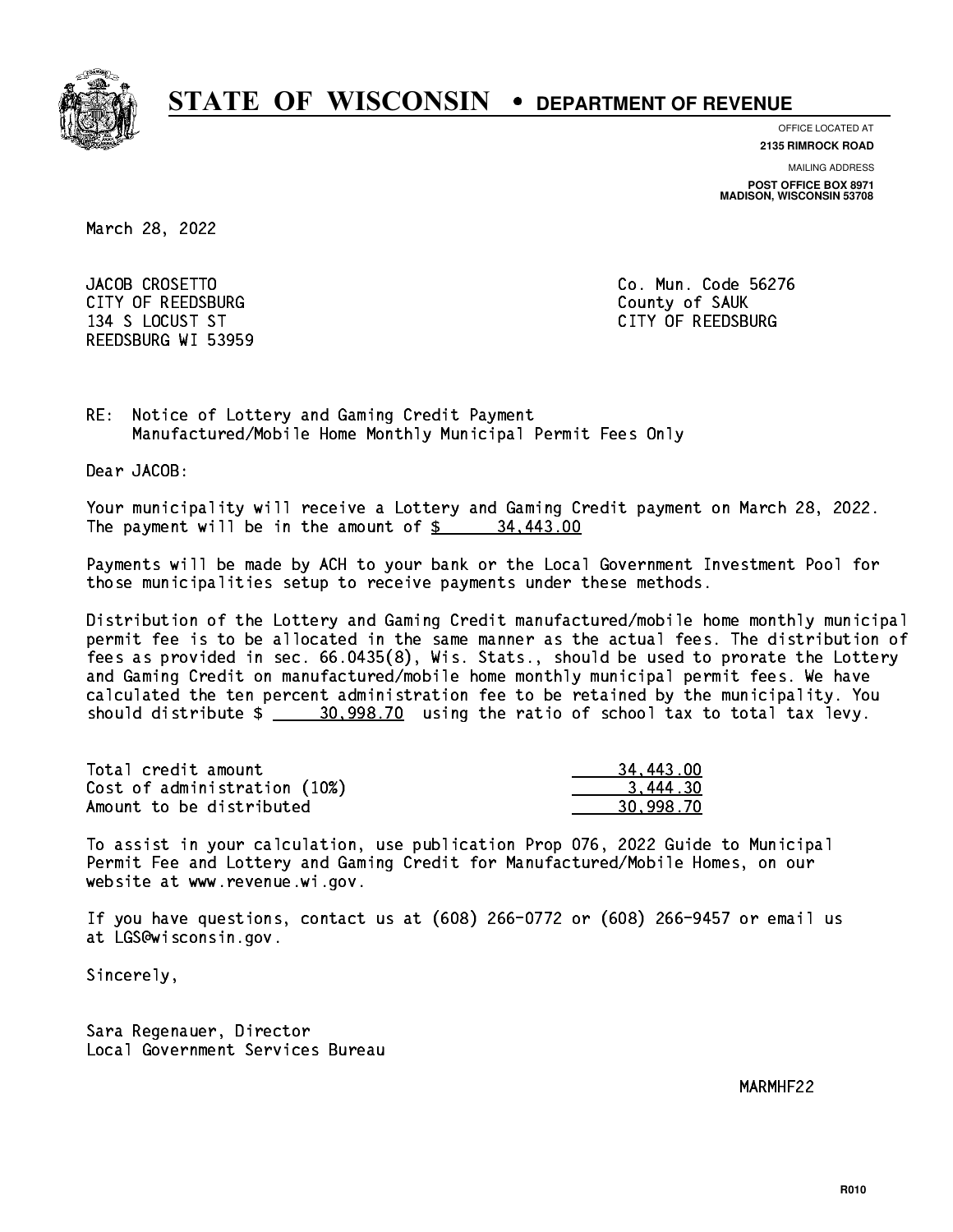

**OFFICE LOCATED AT**

**2135 RIMROCK ROAD**

**MAILING ADDRESS POST OFFICE BOX 8971 MADISON, WISCONSIN 53708**

March 28, 2022

SARAH BROWN CITY OF WISCONSIN DELLS COUNTY OF SAUK 300 LACROSSE ST CITY OF WISCONSIN DELLS WISCONSIN DELLS WI 53965-1569

Co. Mun. Code 56291

RE: Notice of Lottery and Gaming Credit Payment Manufactured/Mobile Home Monthly Municipal Permit Fees Only

Dear SARAH:

 Your municipality will receive a Lottery and Gaming Credit payment on March 28, 2022. The payment will be in the amount of  $\frac{2}{2}$  2,271.72

 Payments will be made by ACH to your bank or the Local Government Investment Pool for those municipalities setup to receive payments under these methods.

 Distribution of the Lottery and Gaming Credit manufactured/mobile home monthly municipal permit fee is to be allocated in the same manner as the actual fees. The distribution of fees as provided in sec. 66.0435(8), Wis. Stats., should be used to prorate the Lottery and Gaming Credit on manufactured/mobile home monthly municipal permit fees. We have calculated the ten percent administration fee to be retained by the municipality. You should distribute  $\frac{2.044.55}{2.044.55}$  using the ratio of school tax to total tax levy.

| Total credit amount          | 2.271.72 |
|------------------------------|----------|
| Cost of administration (10%) | -227 17  |
| Amount to be distributed     | 2.044.55 |

 To assist in your calculation, use publication Prop 076, 2022 Guide to Municipal Permit Fee and Lottery and Gaming Credit for Manufactured/Mobile Homes, on our website at www.revenue.wi.gov.

 If you have questions, contact us at (608) 266-0772 or (608) 266-9457 or email us at LGS@wisconsin.gov.

Sincerely,

 Sara Regenauer, Director Local Government Services Bureau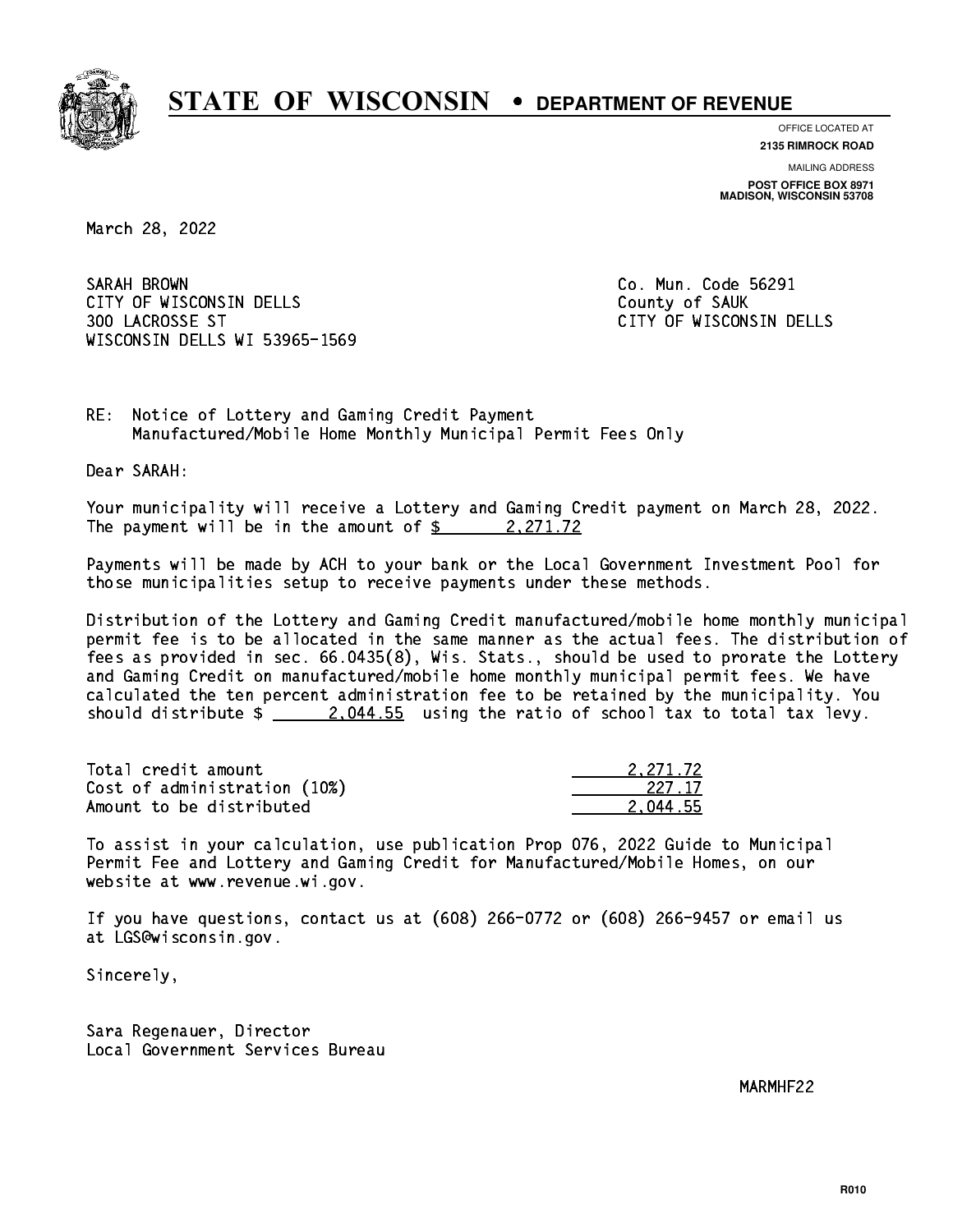

**OFFICE LOCATED AT**

**2135 RIMROCK ROAD**

**MAILING ADDRESS POST OFFICE BOX 8971 MADISON, WISCONSIN 53708**

March 28, 2022

**KIM METCALF** TOWN OF HAYWARD COUNTY OF SAMPLE COUNTY OF SAMPLER 15460W STATE ROAD 77E TOWN OF HAYWARD HAYWARD WI 54843-2565

Co. Mun. Code 57010

RE: Notice of Lottery and Gaming Credit Payment Manufactured/Mobile Home Monthly Municipal Permit Fees Only

Dear KIM:

 Your municipality will receive a Lottery and Gaming Credit payment on March 28, 2022. The payment will be in the amount of  $\frac{2}{3}$  2,348.04

 Payments will be made by ACH to your bank or the Local Government Investment Pool for those municipalities setup to receive payments under these methods.

 Distribution of the Lottery and Gaming Credit manufactured/mobile home monthly municipal permit fee is to be allocated in the same manner as the actual fees. The distribution of fees as provided in sec. 66.0435(8), Wis. Stats., should be used to prorate the Lottery and Gaming Credit on manufactured/mobile home monthly municipal permit fees. We have calculated the ten percent administration fee to be retained by the municipality. You should distribute  $\frac{2,113.24}{2}$  using the ratio of school tax to total tax levy.

| Total credit amount          | 2.348.04 |
|------------------------------|----------|
| Cost of administration (10%) | 234.80   |
| Amount to be distributed     | 2.113.24 |

 To assist in your calculation, use publication Prop 076, 2022 Guide to Municipal Permit Fee and Lottery and Gaming Credit for Manufactured/Mobile Homes, on our website at www.revenue.wi.gov.

 If you have questions, contact us at (608) 266-0772 or (608) 266-9457 or email us at LGS@wisconsin.gov.

Sincerely,

 Sara Regenauer, Director Local Government Services Bureau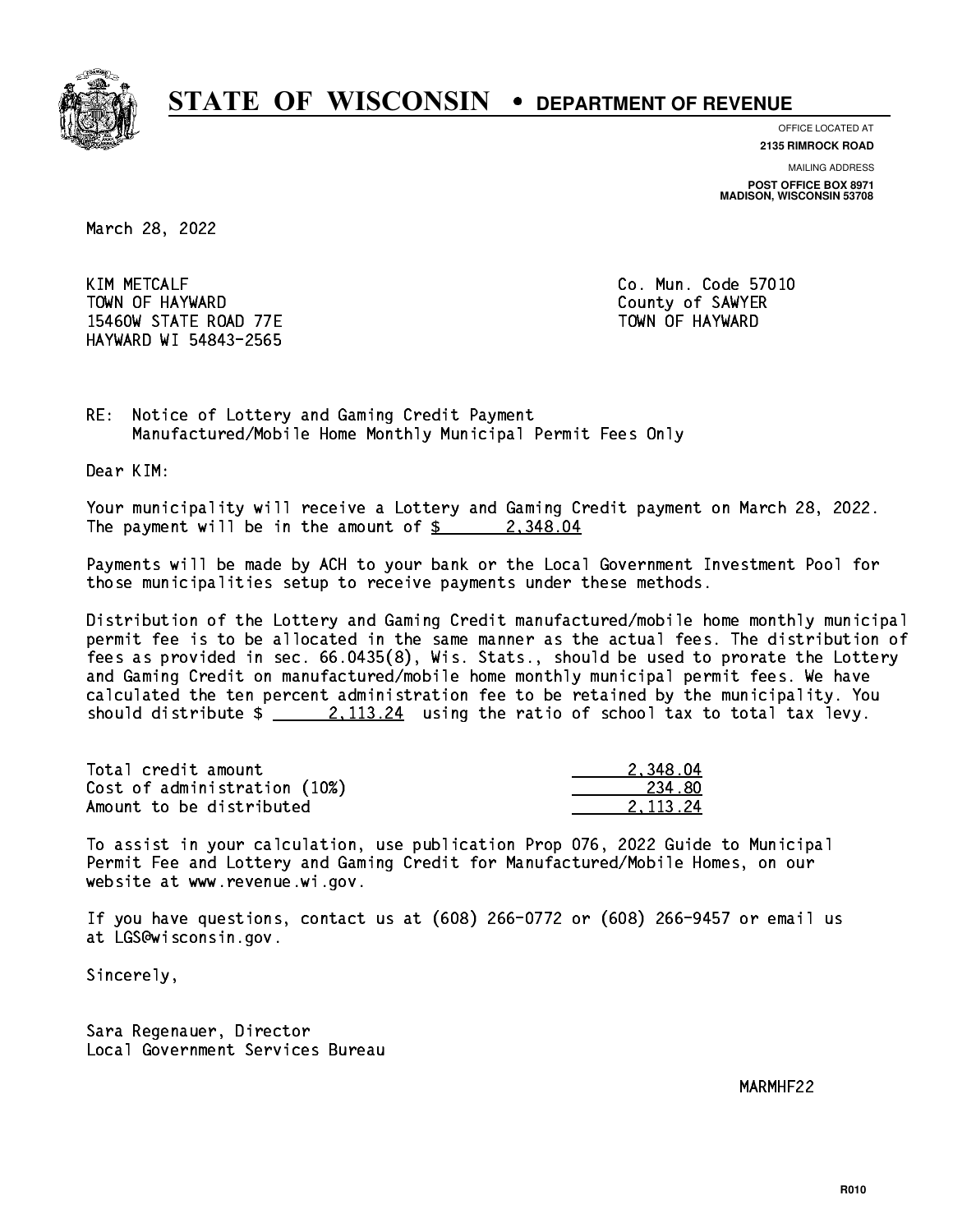

**OFFICE LOCATED AT 2135 RIMROCK ROAD**

**MAILING ADDRESS POST OFFICE BOX 8971 MADISON, WISCONSIN 53708**

March 28, 2022

JILL PETI VILLAGE OF WINTER COUNTY OF SAMPLE COUNTY OF SAMPLE COUNTY OF SAMPLE COUNTY OF SAMPLE COUNTY OF SAMPLE COUNTY OF SAMPLE COUNTY OF SAMPLE COUNTY OF SAMPLE COUNTY OF SAMPLE COUNTY OF SAMPLE COUNTY OF SAMPLE COUNTY OF SAMPLE PO BOX 277 VILLAGE OF WINTER WINTER WI 54896-0277

Co. Mun. Code 57190

RE: Notice of Lottery and Gaming Credit Payment Manufactured/Mobile Home Monthly Municipal Permit Fees Only

Dear JILL:

 Your municipality will receive a Lottery and Gaming Credit payment on March 28, 2022. The payment will be in the amount of  $\frac{2}{3}$  2,314.71

 Payments will be made by ACH to your bank or the Local Government Investment Pool for those municipalities setup to receive payments under these methods.

 Distribution of the Lottery and Gaming Credit manufactured/mobile home monthly municipal permit fee is to be allocated in the same manner as the actual fees. The distribution of fees as provided in sec. 66.0435(8), Wis. Stats., should be used to prorate the Lottery and Gaming Credit on manufactured/mobile home monthly municipal permit fees. We have calculated the ten percent administration fee to be retained by the municipality. You should distribute  $\frac{2.083.24}{2.083.24}$  using the ratio of school tax to total tax levy.

| Total credit amount          | 2.314.71 |
|------------------------------|----------|
| Cost of administration (10%) | 231.47   |
| Amount to be distributed     | 2.083.24 |

 To assist in your calculation, use publication Prop 076, 2022 Guide to Municipal Permit Fee and Lottery and Gaming Credit for Manufactured/Mobile Homes, on our website at www.revenue.wi.gov.

 If you have questions, contact us at (608) 266-0772 or (608) 266-9457 or email us at LGS@wisconsin.gov.

Sincerely,

 Sara Regenauer, Director Local Government Services Bureau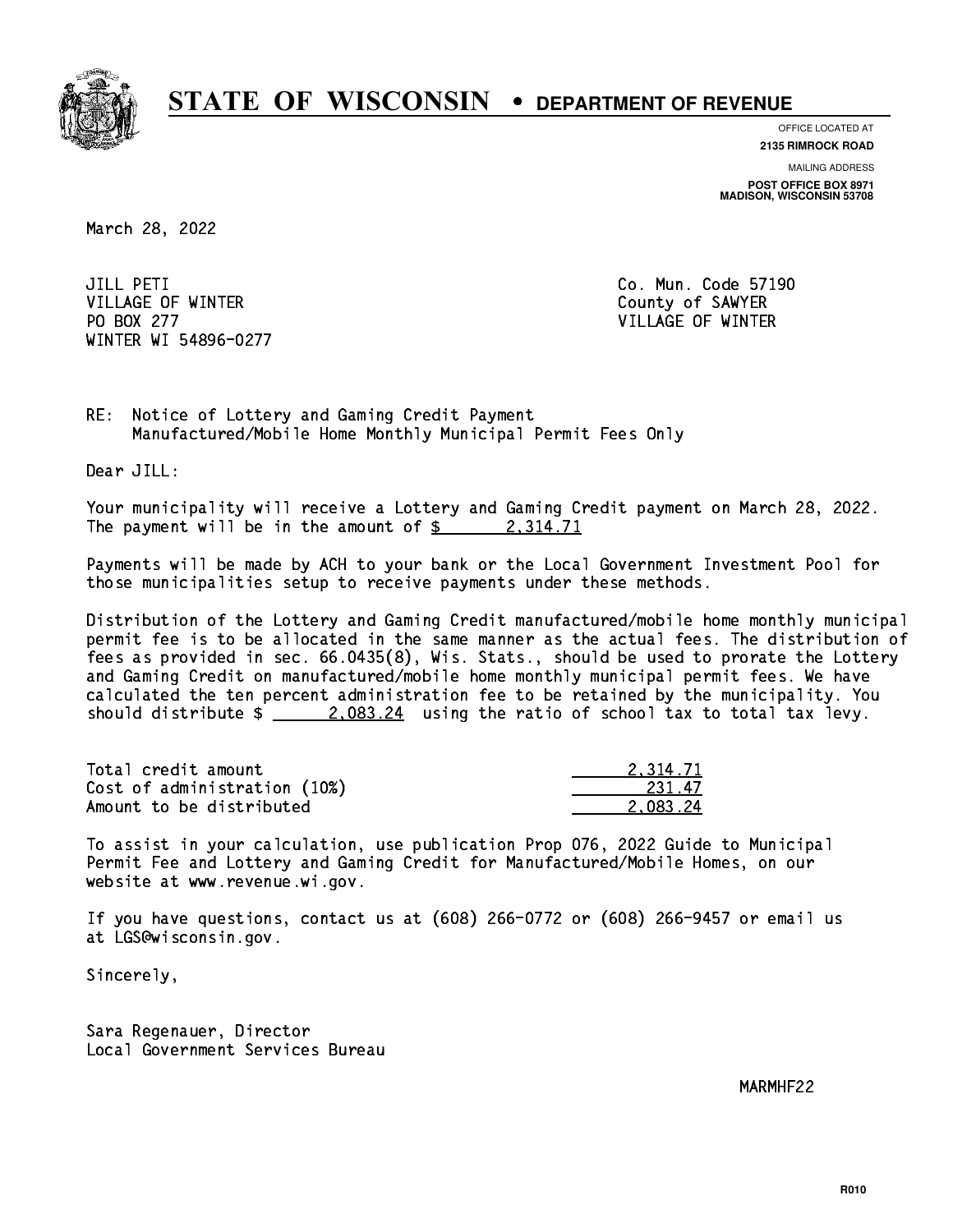

**OFFICE LOCATED AT**

**2135 RIMROCK ROAD**

**MAILING ADDRESS POST OFFICE BOX 8971 MADISON, WISCONSIN 53708**

March 28, 2022

LISA POPPE CITY OF HAYWARD COUNTY OF SAWYER PO BOX 969 PO BOX 969 CITY OF HAYWARD HAYWARD WI 54843-0969

Co. Mun. Code 57236

RE: Notice of Lottery and Gaming Credit Payment Manufactured/Mobile Home Monthly Municipal Permit Fees Only

Dear LISA:

 Your municipality will receive a Lottery and Gaming Credit payment on March 28, 2022. The payment will be in the amount of  $\frac{2}{3}$  4,466.16

 Payments will be made by ACH to your bank or the Local Government Investment Pool for those municipalities setup to receive payments under these methods.

 Distribution of the Lottery and Gaming Credit manufactured/mobile home monthly municipal permit fee is to be allocated in the same manner as the actual fees. The distribution of fees as provided in sec. 66.0435(8), Wis. Stats., should be used to prorate the Lottery and Gaming Credit on manufactured/mobile home monthly municipal permit fees. We have calculated the ten percent administration fee to be retained by the municipality. You should distribute  $\frac{4.019.55}{2}$  using the ratio of school tax to total tax levy.

| Total credit amount          | 4.466.16 |
|------------------------------|----------|
| Cost of administration (10%) | 446.61   |
| Amount to be distributed     | 4.019.55 |

 To assist in your calculation, use publication Prop 076, 2022 Guide to Municipal Permit Fee and Lottery and Gaming Credit for Manufactured/Mobile Homes, on our website at www.revenue.wi.gov.

 If you have questions, contact us at (608) 266-0772 or (608) 266-9457 or email us at LGS@wisconsin.gov.

Sincerely,

 Sara Regenauer, Director Local Government Services Bureau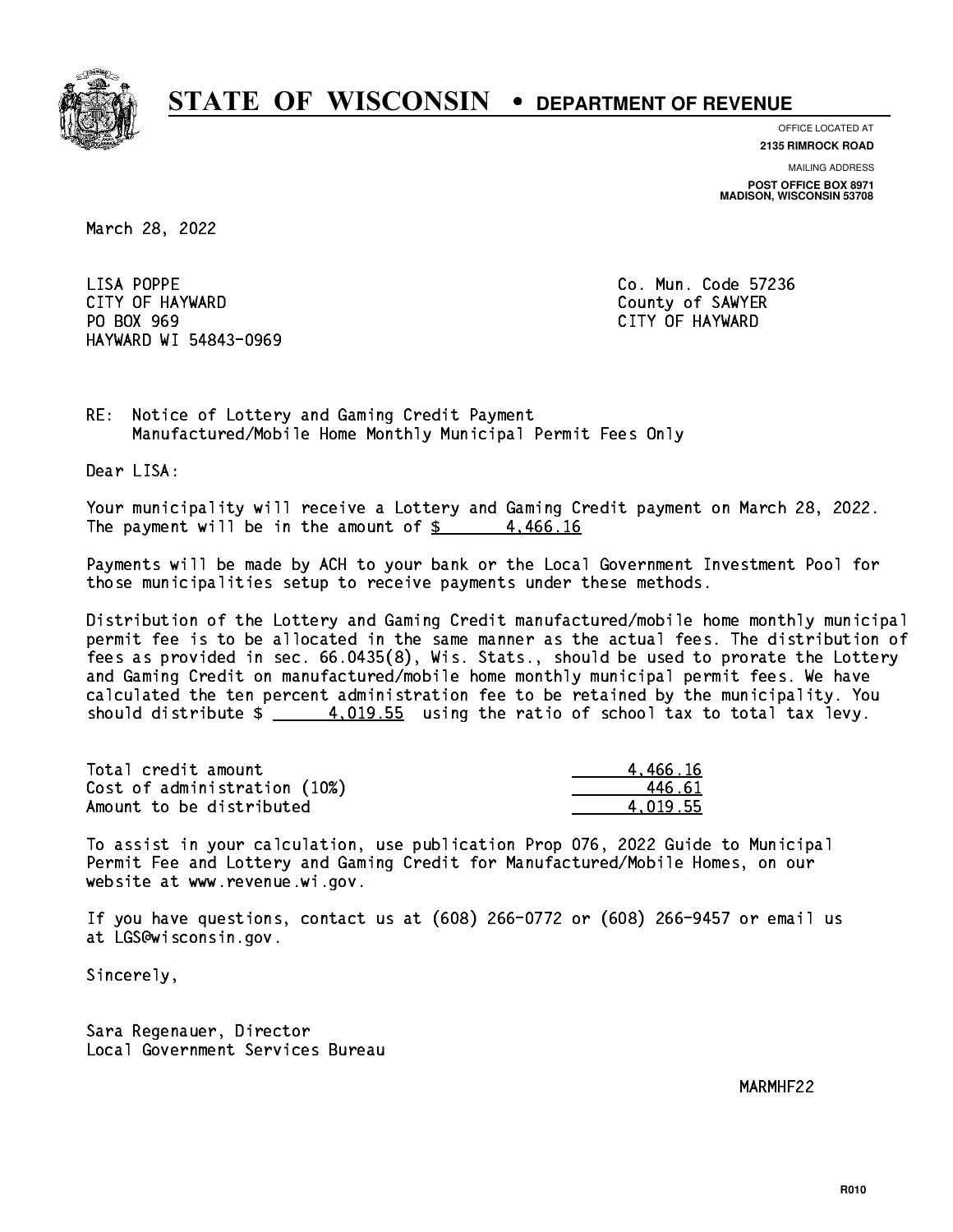

**OFFICE LOCATED AT**

**2135 RIMROCK ROAD**

**MAILING ADDRESS POST OFFICE BOX 8971 MADISON, WISCONSIN 53708**

March 28, 2022

**COLLEEN WEISHOFF** TOWN OF BELLE PLAINE **COUNTY OF SHAWANO** N3002 STATE HWY 22 TOWN OF BELLE PLAINE CLINTONVILLE WI 54929

Co. Mun. Code 58010

RE: Notice of Lottery and Gaming Credit Payment Manufactured/Mobile Home Monthly Municipal Permit Fees Only

Dear COLLEEN:

 Your municipality will receive a Lottery and Gaming Credit payment on March 28, 2022. The payment will be in the amount of  $\frac{2}{998.80}$ 

 Payments will be made by ACH to your bank or the Local Government Investment Pool for those municipalities setup to receive payments under these methods.

 Distribution of the Lottery and Gaming Credit manufactured/mobile home monthly municipal permit fee is to be allocated in the same manner as the actual fees. The distribution of fees as provided in sec. 66.0435(8), Wis. Stats., should be used to prorate the Lottery and Gaming Credit on manufactured/mobile home monthly municipal permit fees. We have calculated the ten percent administration fee to be retained by the municipality. You should distribute  $\frac{2.698.92}{2.698.22}$  using the ratio of school tax to total tax levy.

| Total credit amount          | 2.998.80 |
|------------------------------|----------|
| Cost of administration (10%) | 299.88   |
| Amount to be distributed     | 2.698.92 |

 To assist in your calculation, use publication Prop 076, 2022 Guide to Municipal Permit Fee and Lottery and Gaming Credit for Manufactured/Mobile Homes, on our website at www.revenue.wi.gov.

 If you have questions, contact us at (608) 266-0772 or (608) 266-9457 or email us at LGS@wisconsin.gov.

Sincerely,

 Sara Regenauer, Director Local Government Services Bureau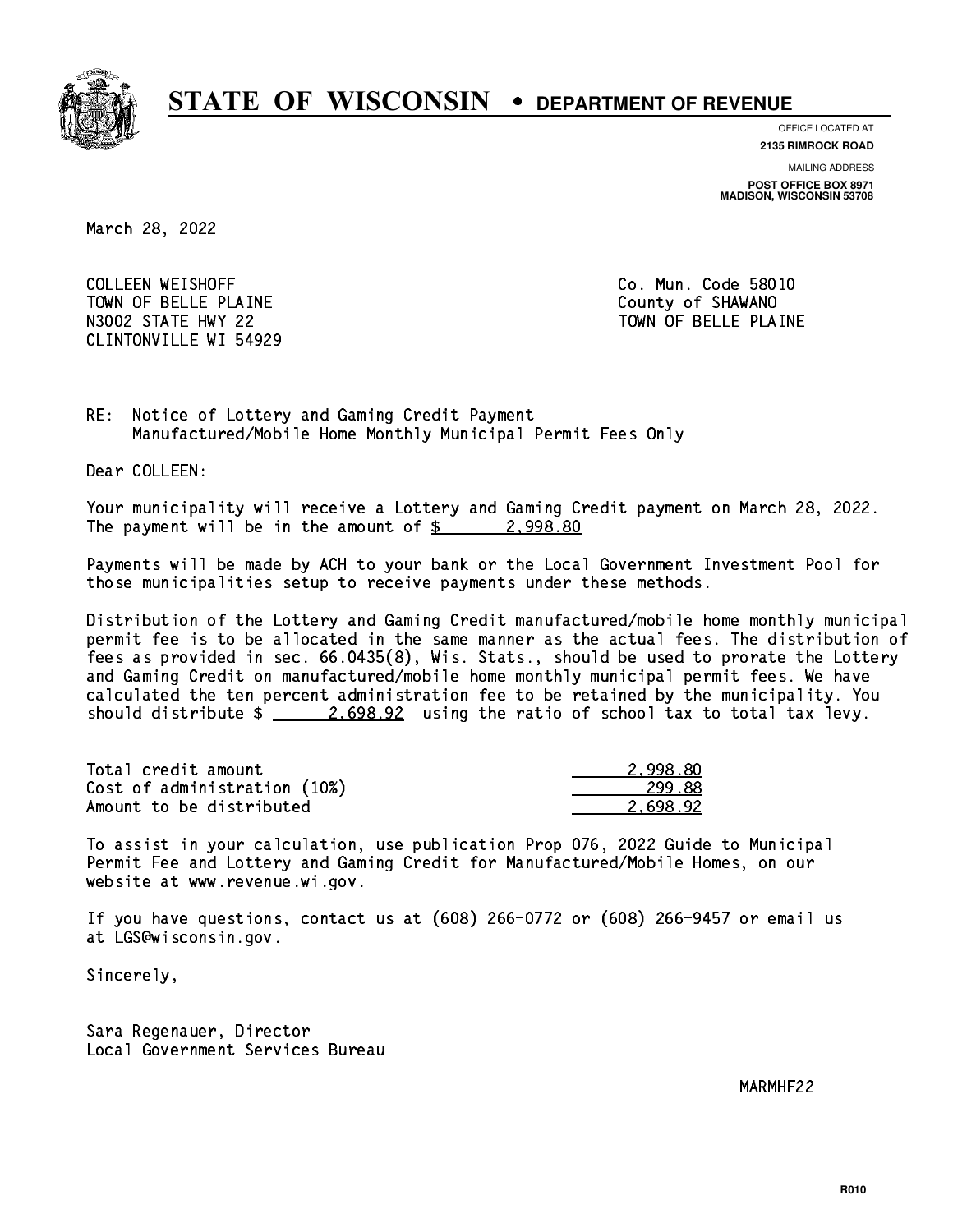

**OFFICE LOCATED AT**

**2135 RIMROCK ROAD**

**MAILING ADDRESS**

**POST OFFICE BOX 8971 MADISON, WISCONSIN 53708**

March 28, 2022

NOELLE BUETTNER W8398 BROADWAY RD TOWN OF RICHMOND SHAWANO WI 54166

Co. Mun. Code 58040 TOWN OF RICHMOND COUNTY OF SHAWANO

RE: Notice of Lottery and Gaming Credit Payment Manufactured/Mobile Home Monthly Municipal Permit Fees Only

Dear NOELLE:

 Your municipality will receive a Lottery and Gaming Credit payment on March 28, 2022. The payment will be in the amount of  $\frac{2}{3}$  15,010.19

 Payments will be made by ACH to your bank or the Local Government Investment Pool for those municipalities setup to receive payments under these methods.

 Distribution of the Lottery and Gaming Credit manufactured/mobile home monthly municipal permit fee is to be allocated in the same manner as the actual fees. The distribution of fees as provided in sec. 66.0435(8), Wis. Stats., should be used to prorate the Lottery and Gaming Credit on manufactured/mobile home monthly municipal permit fees. We have calculated the ten percent administration fee to be retained by the municipality. You should distribute  $\frac{2}{13,509.18}$  using the ratio of school tax to total tax levy.

| Total credit amount          | 15,010.19 |
|------------------------------|-----------|
| Cost of administration (10%) | 1.501.01  |
| Amount to be distributed     | 13.509.18 |

 To assist in your calculation, use publication Prop 076, 2022 Guide to Municipal Permit Fee and Lottery and Gaming Credit for Manufactured/Mobile Homes, on our website at www.revenue.wi.gov.

 If you have questions, contact us at (608) 266-0772 or (608) 266-9457 or email us at LGS@wisconsin.gov.

Sincerely,

 Sara Regenauer, Director Local Government Services Bureau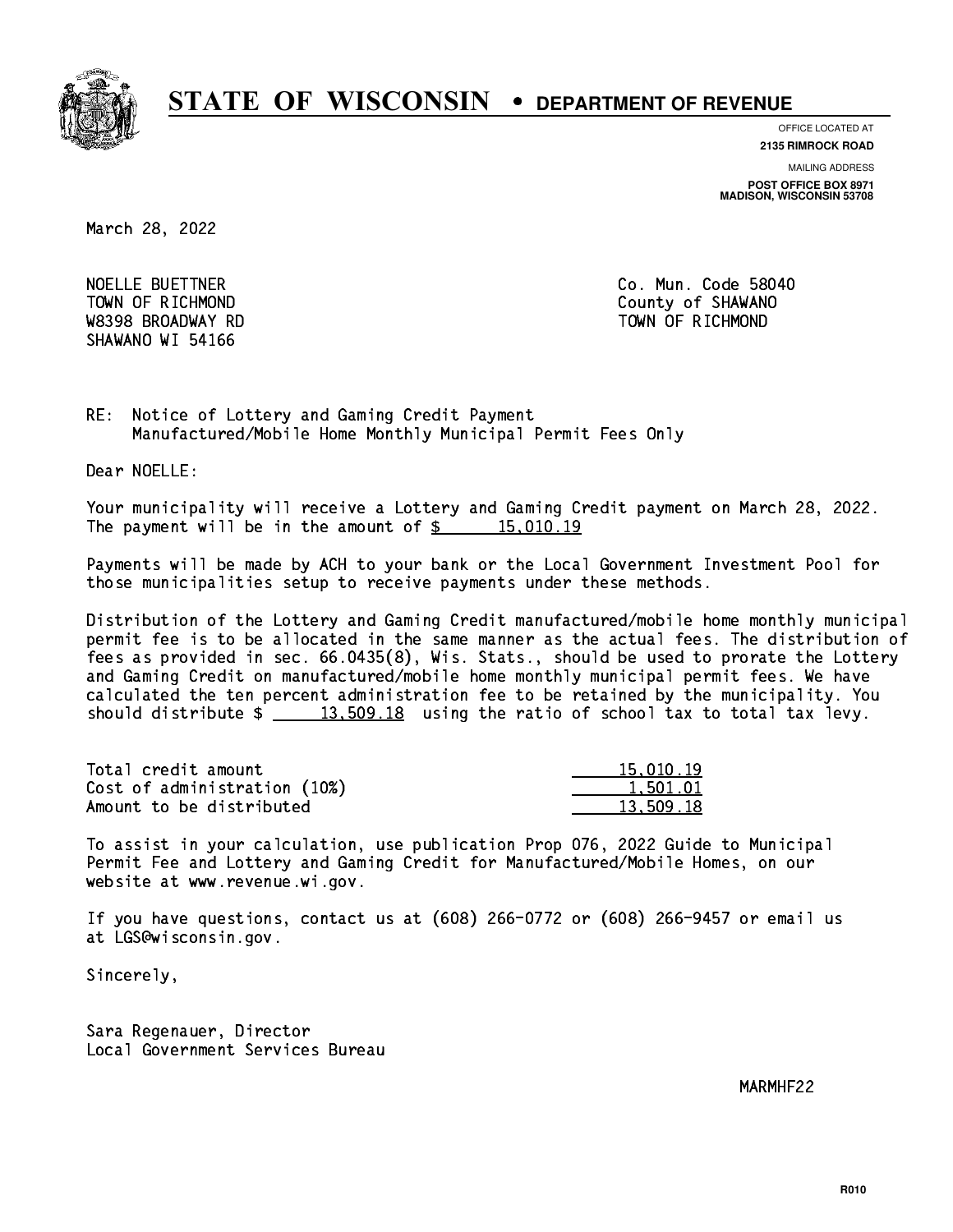

**OFFICE LOCATED AT**

**2135 RIMROCK ROAD**

**MAILING ADDRESS**

**POST OFFICE BOX 8971 MADISON, WISCONSIN 53708**

March 28, 2022

SHERRY VOELZ TOWN OF SENECA County of SHAWANO PO BOX 43 PO BOX 43 TOWN OF SENECA TILLEDA WI 54978-0043

Co. Mun. Code 58042

RE: Notice of Lottery and Gaming Credit Payment Manufactured/Mobile Home Monthly Municipal Permit Fees Only

Dear SHERRY:

 Your municipality will receive a Lottery and Gaming Credit payment on March 28, 2022. The payment will be in the amount of \$ 713.06 \_\_\_\_\_\_\_\_\_\_\_\_\_\_\_\_

 Payments will be made by ACH to your bank or the Local Government Investment Pool for those municipalities setup to receive payments under these methods.

 Distribution of the Lottery and Gaming Credit manufactured/mobile home monthly municipal permit fee is to be allocated in the same manner as the actual fees. The distribution of fees as provided in sec. 66.0435(8), Wis. Stats., should be used to prorate the Lottery and Gaming Credit on manufactured/mobile home monthly municipal permit fees. We have calculated the ten percent administration fee to be retained by the municipality. You should distribute  $\frac{2}{1}$   $\frac{641.76}{2}$  using the ratio of school tax to total tax levy.

Total credit amount Cost of administration (10%) Amount to be distributed

| 7131  |
|-------|
| кn    |
| 41.76 |

 To assist in your calculation, use publication Prop 076, 2022 Guide to Municipal Permit Fee and Lottery and Gaming Credit for Manufactured/Mobile Homes, on our website at www.revenue.wi.gov.

 If you have questions, contact us at (608) 266-0772 or (608) 266-9457 or email us at LGS@wisconsin.gov.

Sincerely,

 Sara Regenauer, Director Local Government Services Bureau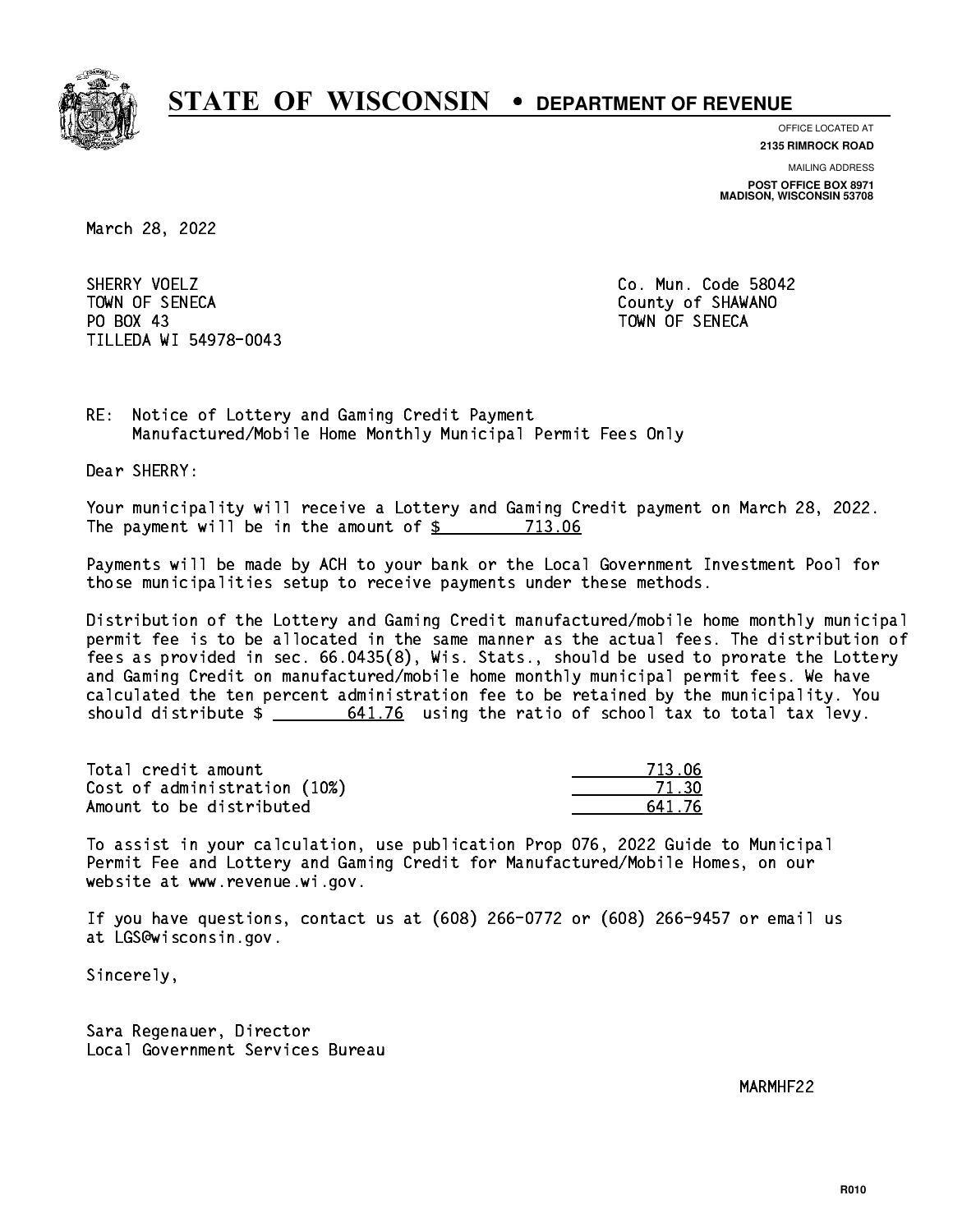

**OFFICE LOCATED AT**

**2135 RIMROCK ROAD**

**MAILING ADDRESS**

**POST OFFICE BOX 8971 MADISON, WISCONSIN 53708**

March 28, 2022

AMBER BAHR TOWN OF WASHINGTON COUNTY OF SHAWANO PO BOX 219 CECIL WI 54111-0219

Co. Mun. Code 58044 TOWN OF WASHINGTON

RE: Notice of Lottery and Gaming Credit Payment Manufactured/Mobile Home Monthly Municipal Permit Fees Only

Dear AMBER:

 Your municipality will receive a Lottery and Gaming Credit payment on March 28, 2022. The payment will be in the amount of \$ 5,099.40 \_\_\_\_\_\_\_\_\_\_\_\_\_\_\_\_

 Payments will be made by ACH to your bank or the Local Government Investment Pool for those municipalities setup to receive payments under these methods.

 Distribution of the Lottery and Gaming Credit manufactured/mobile home monthly municipal permit fee is to be allocated in the same manner as the actual fees. The distribution of fees as provided in sec. 66.0435(8), Wis. Stats., should be used to prorate the Lottery and Gaming Credit on manufactured/mobile home monthly municipal permit fees. We have calculated the ten percent administration fee to be retained by the municipality. You should distribute  $\frac{4.589.46}{2}$  using the ratio of school tax to total tax levy.

| Total credit amount          | 5.099.40 |
|------------------------------|----------|
| Cost of administration (10%) | 509.94   |
| Amount to be distributed     | 4.589.46 |

 To assist in your calculation, use publication Prop 076, 2022 Guide to Municipal Permit Fee and Lottery and Gaming Credit for Manufactured/Mobile Homes, on our website at www.revenue.wi.gov.

 If you have questions, contact us at (608) 266-0772 or (608) 266-9457 or email us at LGS@wisconsin.gov.

Sincerely,

 Sara Regenauer, Director Local Government Services Bureau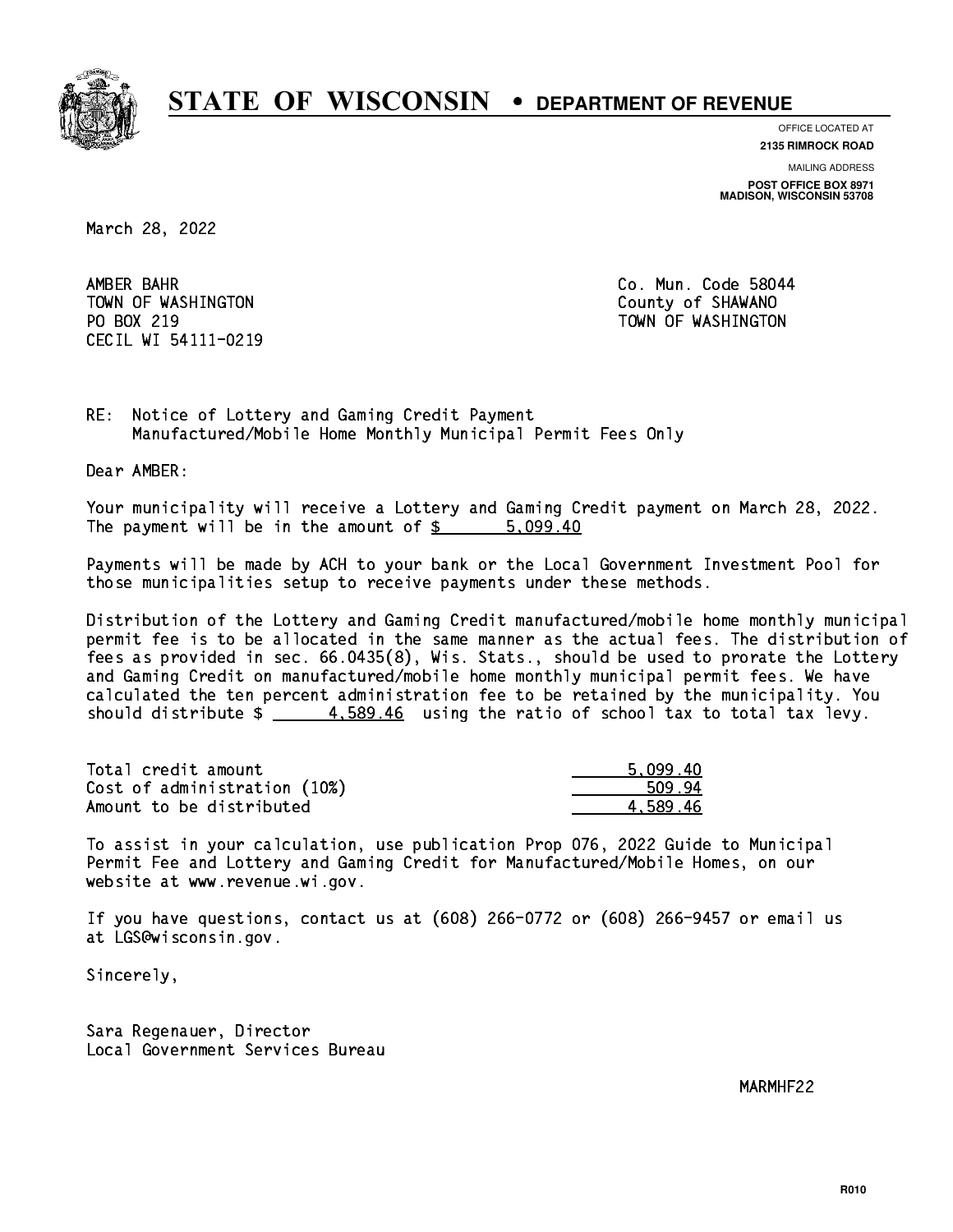

**OFFICE LOCATED AT**

**2135 RIMROCK ROAD**

**MAILING ADDRESS**

**POST OFFICE BOX 8971 MADISON, WISCONSIN 53708**

March 28, 2022

SARAH KIRCHNER CO. Mun. Code 58048 TOWN OF WESCOTT COUNTY OF SHAWANO PO BOX 536 PO BOX 536 TOWN OF WESCOTT SHAWANO WI 54166-0536

RE: Notice of Lottery and Gaming Credit Payment Manufactured/Mobile Home Monthly Municipal Permit Fees Only

Dear SARAH:

 Your municipality will receive a Lottery and Gaming Credit payment on March 28, 2022. The payment will be in the amount of  $$$ 493.52

 Payments will be made by ACH to your bank or the Local Government Investment Pool for those municipalities setup to receive payments under these methods.

 Distribution of the Lottery and Gaming Credit manufactured/mobile home monthly municipal permit fee is to be allocated in the same manner as the actual fees. The distribution of fees as provided in sec. 66.0435(8), Wis. Stats., should be used to prorate the Lottery and Gaming Credit on manufactured/mobile home monthly municipal permit fees. We have calculated the ten percent administration fee to be retained by the municipality. You should distribute  $\frac{444.17}{12}$  using the ratio of school tax to total tax levy.

| Total credit amount          | 493.52 |
|------------------------------|--------|
| Cost of administration (10%) | 49.35  |
| Amount to be distributed     | 444 17 |

| 3. 52 |
|-------|
| - २५  |
| - 17  |

 To assist in your calculation, use publication Prop 076, 2022 Guide to Municipal Permit Fee and Lottery and Gaming Credit for Manufactured/Mobile Homes, on our website at www.revenue.wi.gov.

 If you have questions, contact us at (608) 266-0772 or (608) 266-9457 or email us at LGS@wisconsin.gov.

Sincerely,

 Sara Regenauer, Director Local Government Services Bureau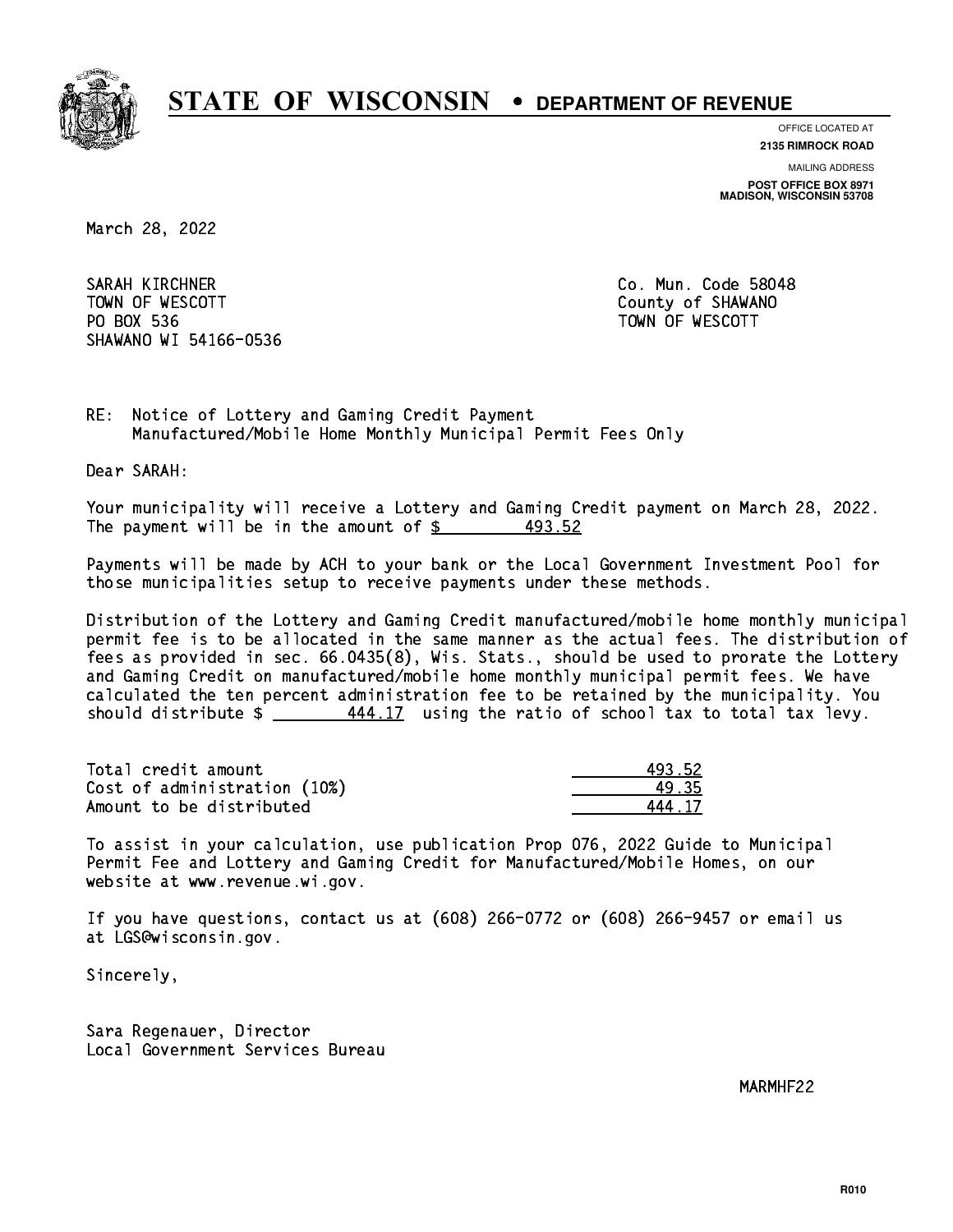

**OFFICE LOCATED AT**

**2135 RIMROCK ROAD**

**MAILING ADDRESS POST OFFICE BOX 8971 MADISON, WISCONSIN 53708**

March 28, 2022

 MARY O'NEILL, INTERIM Co. Mun. Code 58101 VILLAGE OF ANIWA **COULD AND SERVICE OF ANIWA** PO BOX 15 PO BOX 15 VILLAGE OF ANIWA ANIWA WI 54408-0015

RE: Notice of Lottery and Gaming Credit Payment Manufactured/Mobile Home Monthly Municipal Permit Fees Only

Dear MARY:

 Your municipality will receive a Lottery and Gaming Credit payment on March 28, 2022. The payment will be in the amount of \$ 613.80 \_\_\_\_\_\_\_\_\_\_\_\_\_\_\_\_

 Payments will be made by ACH to your bank or the Local Government Investment Pool for those municipalities setup to receive payments under these methods.

 Distribution of the Lottery and Gaming Credit manufactured/mobile home monthly municipal permit fee is to be allocated in the same manner as the actual fees. The distribution of fees as provided in sec. 66.0435(8), Wis. Stats., should be used to prorate the Lottery and Gaming Credit on manufactured/mobile home monthly municipal permit fees. We have calculated the ten percent administration fee to be retained by the municipality. You should distribute  $\frac{2}{2}$   $\frac{552.42}{2}$  using the ratio of school tax to total tax levy.

Total credit amount Cost of administration (10%) Amount to be distributed

| ווא דו      |
|-------------|
| .। २४       |
| 42.<br>ららクー |

 To assist in your calculation, use publication Prop 076, 2022 Guide to Municipal Permit Fee and Lottery and Gaming Credit for Manufactured/Mobile Homes, on our website at www.revenue.wi.gov.

 If you have questions, contact us at (608) 266-0772 or (608) 266-9457 or email us at LGS@wisconsin.gov.

Sincerely,

 Sara Regenauer, Director Local Government Services Bureau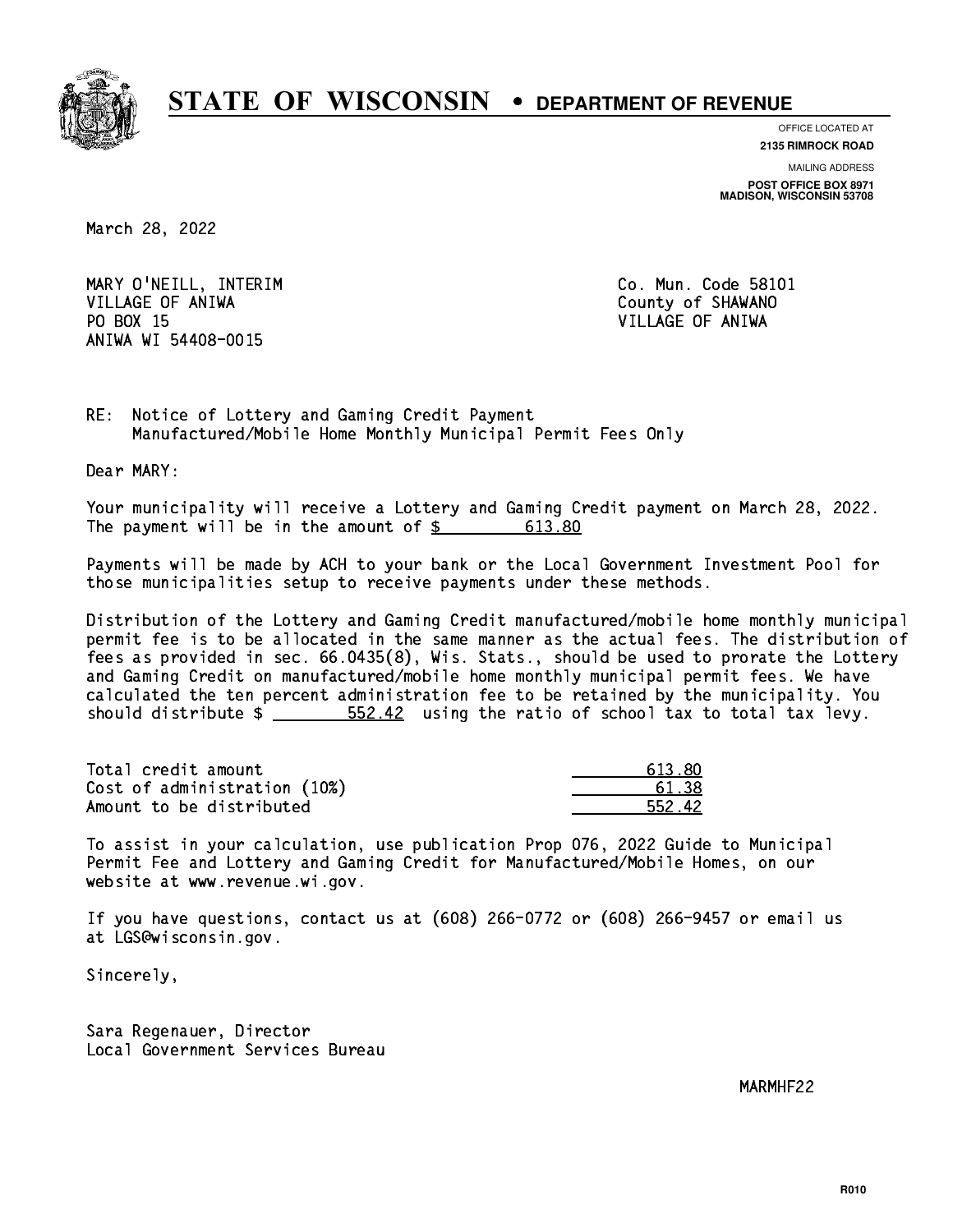

**OFFICE LOCATED AT**

**2135 RIMROCK ROAD**

**MAILING ADDRESS POST OFFICE BOX 8971 MADISON, WISCONSIN 53708**

March 28, 2022

 LAURI KLUMPYAN Co. Mun. Code 58106 VILLAGE OF BIRNAMWOOD **County of SHAWANO** PO BOX M BIRNAMWOOD WI 54414-0913

VILLAGE OF BIRNAMWOOD

RE: Notice of Lottery and Gaming Credit Payment Manufactured/Mobile Home Monthly Municipal Permit Fees Only

Dear LAURI:

 Your municipality will receive a Lottery and Gaming Credit payment on March 28, 2022. The payment will be in the amount of \$ 3,155.83 \_\_\_\_\_\_\_\_\_\_\_\_\_\_\_\_

 Payments will be made by ACH to your bank or the Local Government Investment Pool for those municipalities setup to receive payments under these methods.

 Distribution of the Lottery and Gaming Credit manufactured/mobile home monthly municipal permit fee is to be allocated in the same manner as the actual fees. The distribution of fees as provided in sec. 66.0435(8), Wis. Stats., should be used to prorate the Lottery and Gaming Credit on manufactured/mobile home monthly municipal permit fees. We have calculated the ten percent administration fee to be retained by the municipality. You should distribute  $\frac{2.840.25}{2.840.25}$  using the ratio of school tax to total tax levy.

| Total credit amount          | 3.155.83 |
|------------------------------|----------|
| Cost of administration (10%) | 315.58   |
| Amount to be distributed     | 2.840.25 |

 To assist in your calculation, use publication Prop 076, 2022 Guide to Municipal Permit Fee and Lottery and Gaming Credit for Manufactured/Mobile Homes, on our website at www.revenue.wi.gov.

 If you have questions, contact us at (608) 266-0772 or (608) 266-9457 or email us at LGS@wisconsin.gov.

Sincerely,

 Sara Regenauer, Director Local Government Services Bureau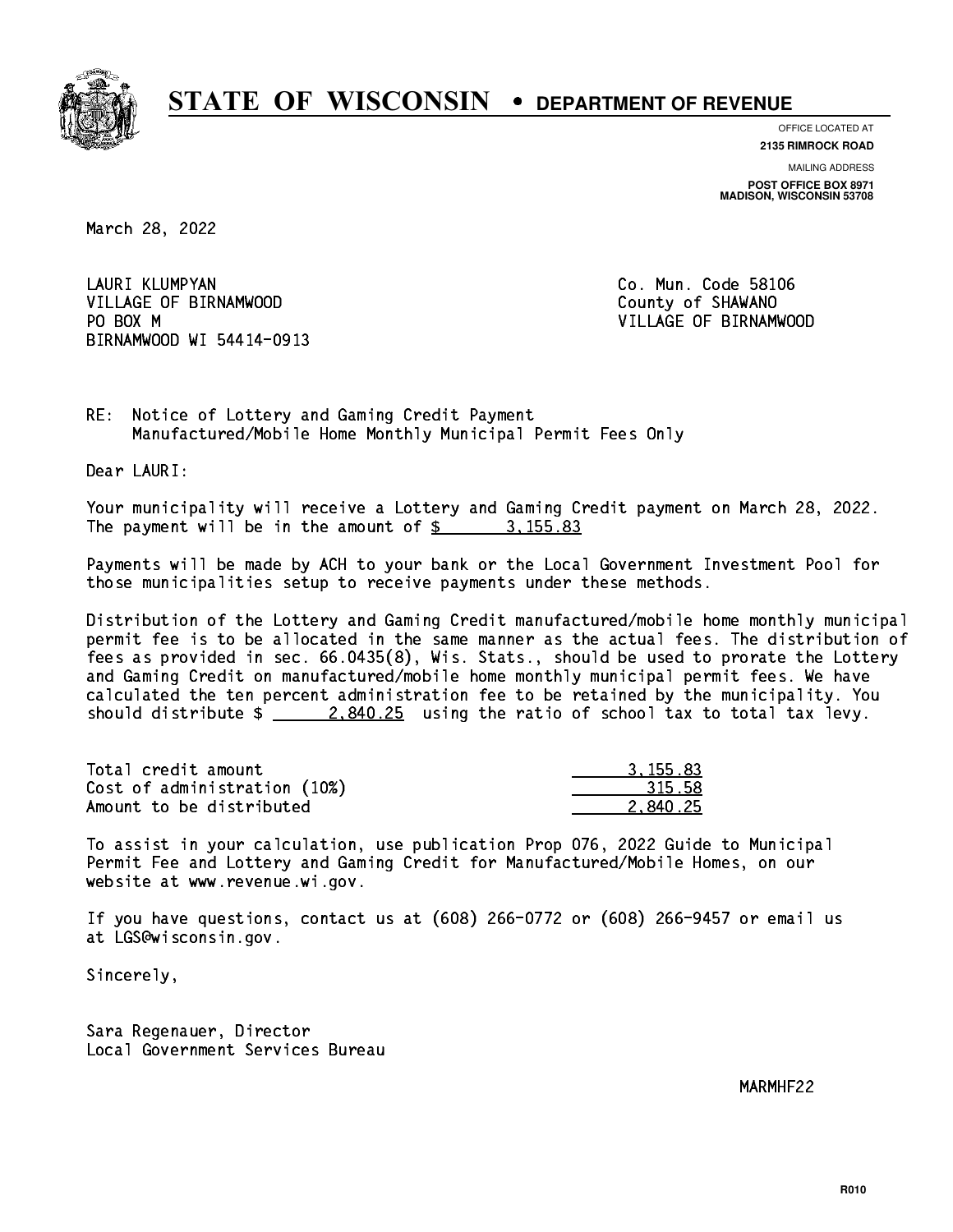

**OFFICE LOCATED AT**

**2135 RIMROCK ROAD**

**MAILING ADDRESS POST OFFICE BOX 8971 MADISON, WISCONSIN 53708**

March 28, 2022

**JUDY KRISTOF** VILLAGE OF GRESHAM COUNTY OF SHAWANO P O BOX 50, 801 MAIN ST. VILLAGE OF GRESHAM GRESHAM WI 54128-0050

Co. Mun. Code 58131

RE: Notice of Lottery and Gaming Credit Payment Manufactured/Mobile Home Monthly Municipal Permit Fees Only

Dear JUDY:

 Your municipality will receive a Lottery and Gaming Credit payment on March 28, 2022. The payment will be in the amount of  $\frac{2450.40}{240}$ 

 Payments will be made by ACH to your bank or the Local Government Investment Pool for those municipalities setup to receive payments under these methods.

 Distribution of the Lottery and Gaming Credit manufactured/mobile home monthly municipal permit fee is to be allocated in the same manner as the actual fees. The distribution of fees as provided in sec. 66.0435(8), Wis. Stats., should be used to prorate the Lottery and Gaming Credit on manufactured/mobile home monthly municipal permit fees. We have calculated the ten percent administration fee to be retained by the municipality. You should distribute  $\frac{2.205.36}{2.205.36}$  using the ratio of school tax to total tax levy.

| Total credit amount          | 2.450.40 |
|------------------------------|----------|
| Cost of administration (10%) | 245.04   |
| Amount to be distributed     | 2.205.36 |

 To assist in your calculation, use publication Prop 076, 2022 Guide to Municipal Permit Fee and Lottery and Gaming Credit for Manufactured/Mobile Homes, on our website at www.revenue.wi.gov.

 If you have questions, contact us at (608) 266-0772 or (608) 266-9457 or email us at LGS@wisconsin.gov.

Sincerely,

 Sara Regenauer, Director Local Government Services Bureau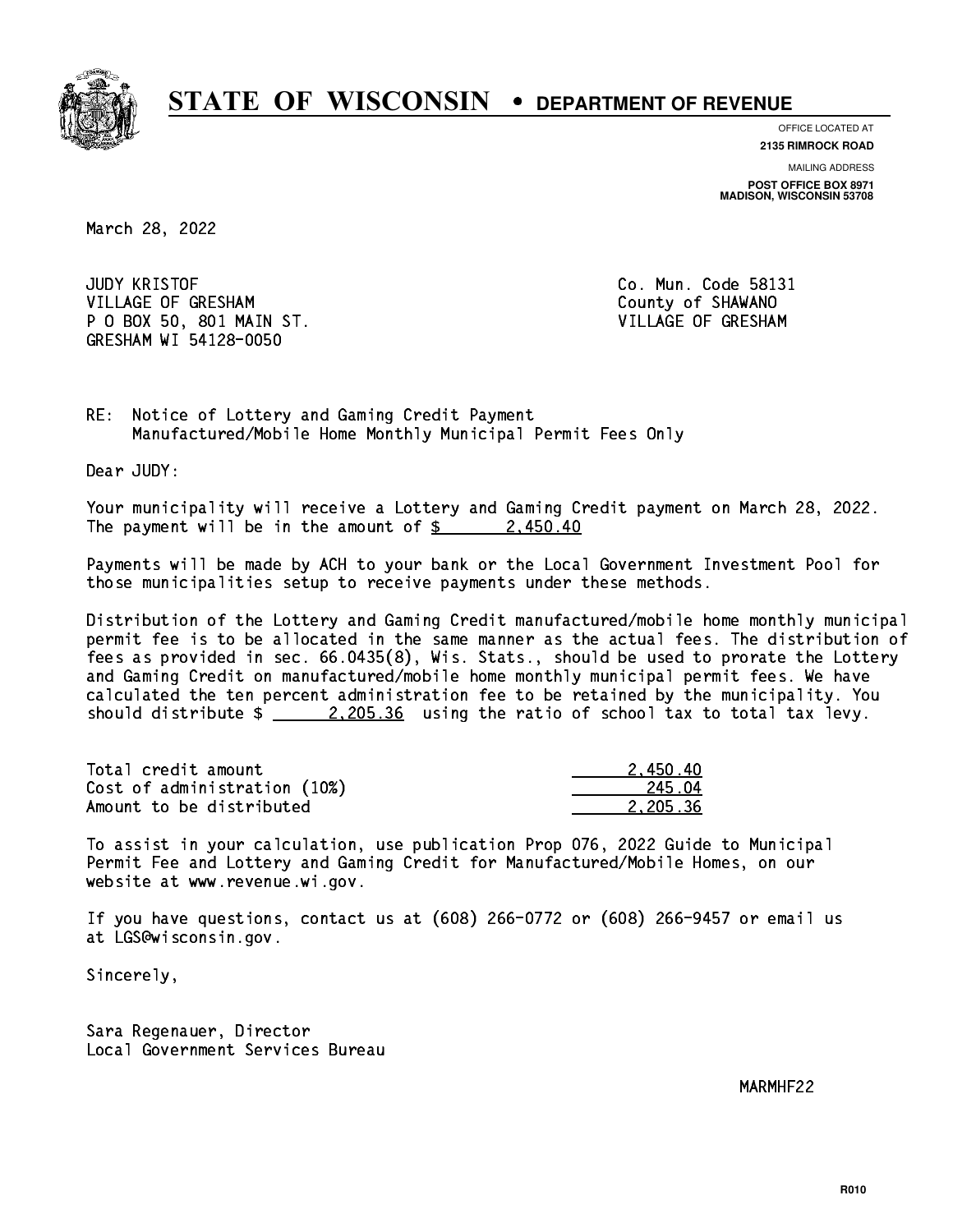

**OFFICE LOCATED AT**

**2135 RIMROCK ROAD**

**MAILING ADDRESS POST OFFICE BOX 8971 MADISON, WISCONSIN 53708**

March 28, 2022

TRISHA HOFFMAN VILLAGE OF TIGERTON COUNTY OF SHAWANO PO BOX 147 TIGERTON WI 54486-0147

Co. Mun. Code 58186 VILLAGE OF TIGERTON

RE: Notice of Lottery and Gaming Credit Payment Manufactured/Mobile Home Monthly Municipal Permit Fees Only

Dear TRISHA:

 Your municipality will receive a Lottery and Gaming Credit payment on March 28, 2022. The payment will be in the amount of \$ 165.41 \_\_\_\_\_\_\_\_\_\_\_\_\_\_\_\_

 Payments will be made by ACH to your bank or the Local Government Investment Pool for those municipalities setup to receive payments under these methods.

 Distribution of the Lottery and Gaming Credit manufactured/mobile home monthly municipal permit fee is to be allocated in the same manner as the actual fees. The distribution of fees as provided in sec. 66.0435(8), Wis. Stats., should be used to prorate the Lottery and Gaming Credit on manufactured/mobile home monthly municipal permit fees. We have calculated the ten percent administration fee to be retained by the municipality. You should distribute  $\frac{4}{2}$   $\frac{148.87}{2}$  using the ratio of school tax to total tax levy.

Total credit amount Cost of administration (10%) Amount to be distributed

| 41<br>16 E . |
|--------------|
| ና 54<br>п.   |
| - 87         |

 To assist in your calculation, use publication Prop 076, 2022 Guide to Municipal Permit Fee and Lottery and Gaming Credit for Manufactured/Mobile Homes, on our website at www.revenue.wi.gov.

 If you have questions, contact us at (608) 266-0772 or (608) 266-9457 or email us at LGS@wisconsin.gov.

Sincerely,

 Sara Regenauer, Director Local Government Services Bureau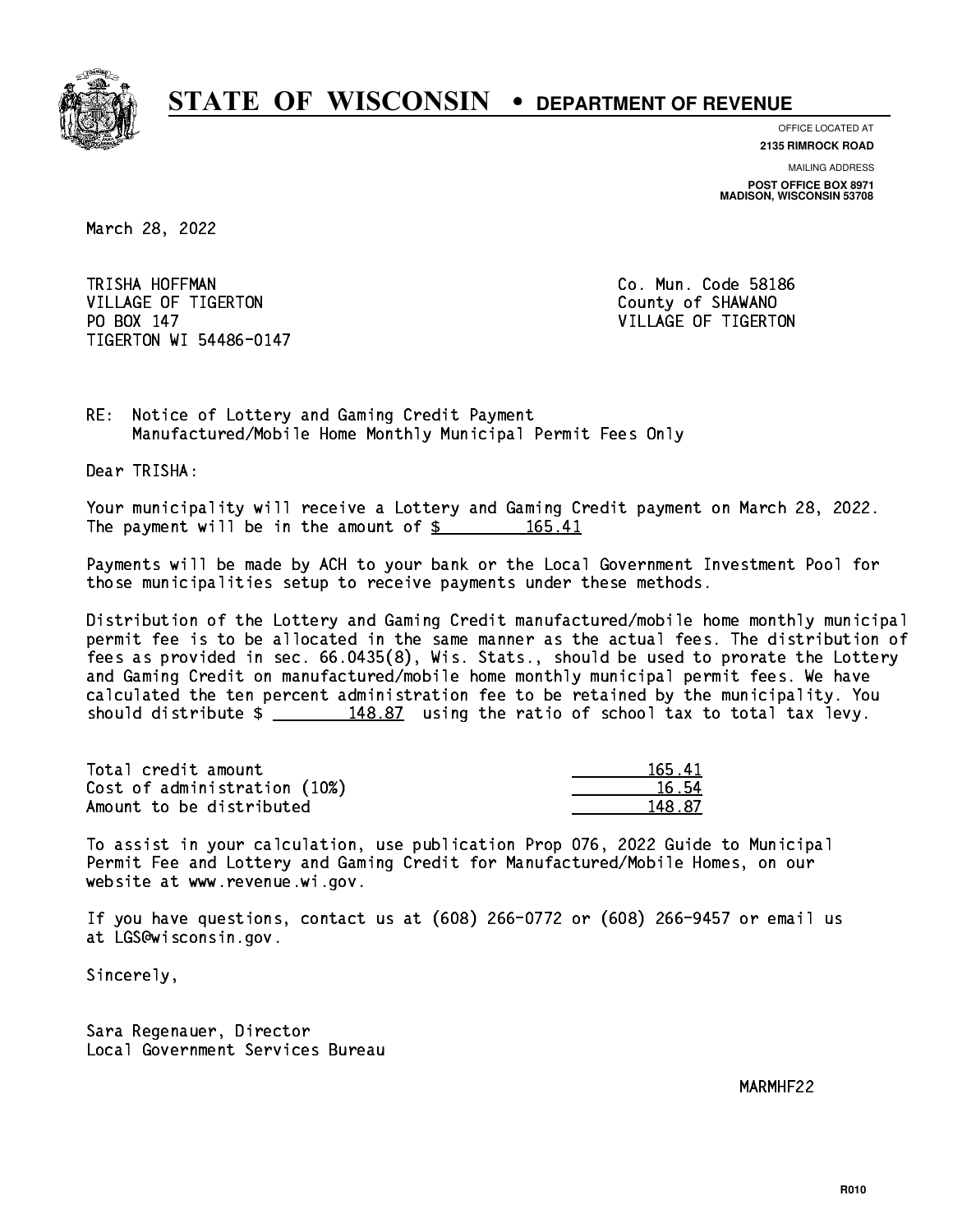

**OFFICE LOCATED AT**

**2135 RIMROCK ROAD**

**MAILING ADDRESS POST OFFICE BOX 8971 MADISON, WISCONSIN 53708**

March 28, 2022

TRACI MATSCHE VILLAGE OF WITTENBERG COUNTY OF SHAWANO PO BOX 331, 208 WEST VINAL ST VILLAGE OF WITTENBERG WITTENBERG WI 54499-0331

Co. Mun. Code 58191

RE: Notice of Lottery and Gaming Credit Payment Manufactured/Mobile Home Monthly Municipal Permit Fees Only

Dear TRACI:

 Your municipality will receive a Lottery and Gaming Credit payment on March 28, 2022. The payment will be in the amount of  $\frac{2}{3}$  983.64

 Payments will be made by ACH to your bank or the Local Government Investment Pool for those municipalities setup to receive payments under these methods.

 Distribution of the Lottery and Gaming Credit manufactured/mobile home monthly municipal permit fee is to be allocated in the same manner as the actual fees. The distribution of fees as provided in sec. 66.0435(8), Wis. Stats., should be used to prorate the Lottery and Gaming Credit on manufactured/mobile home monthly municipal permit fees. We have calculated the ten percent administration fee to be retained by the municipality. You should distribute  $\frac{285.28}{1000}$  using the ratio of school tax to total tax levy.

| Total credit amount          | 983.64 |
|------------------------------|--------|
| Cost of administration (10%) | 98.36  |
| Amount to be distributed     | 885.28 |

 To assist in your calculation, use publication Prop 076, 2022 Guide to Municipal Permit Fee and Lottery and Gaming Credit for Manufactured/Mobile Homes, on our website at www.revenue.wi.gov.

 If you have questions, contact us at (608) 266-0772 or (608) 266-9457 or email us at LGS@wisconsin.gov.

Sincerely,

 Sara Regenauer, Director Local Government Services Bureau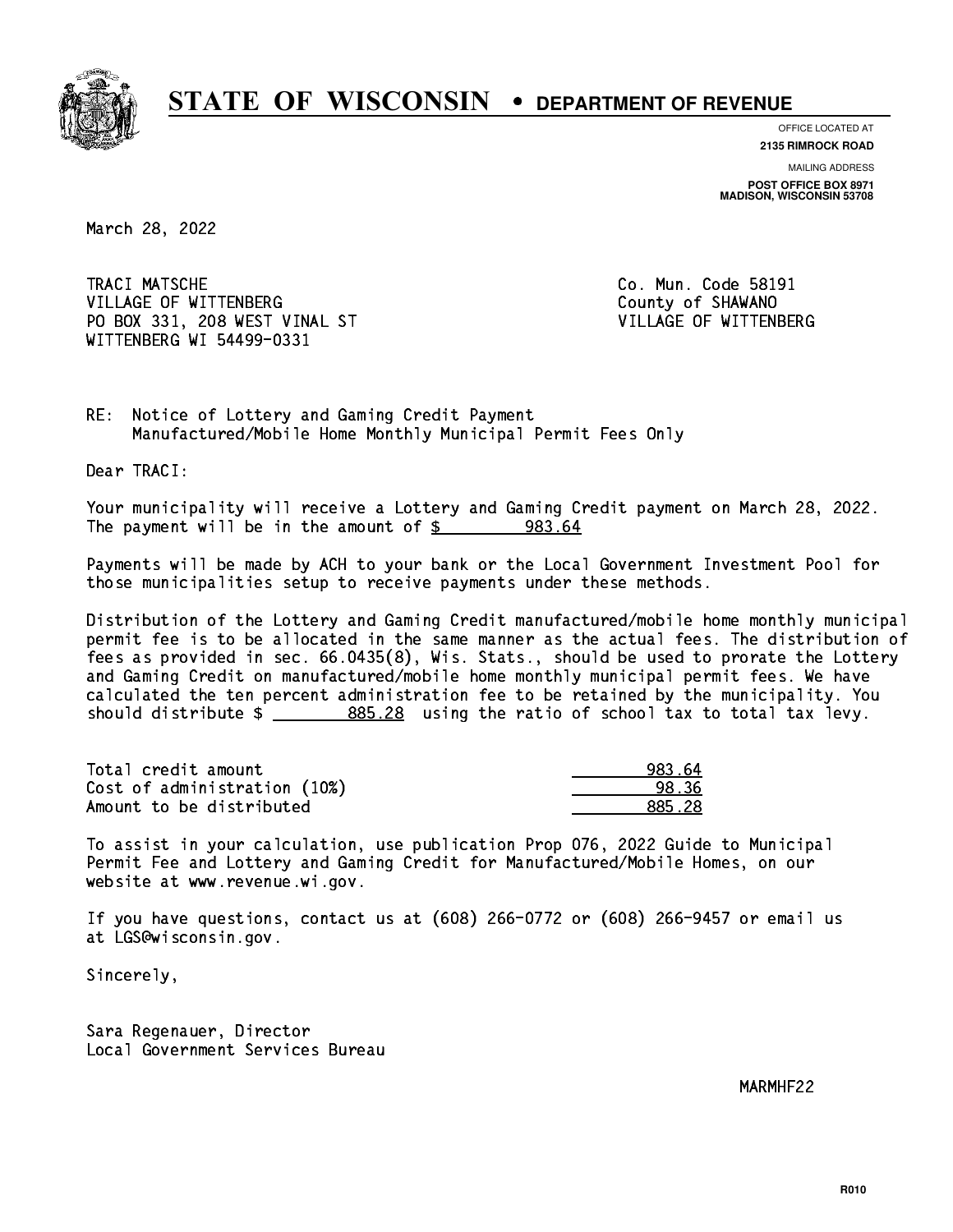

**OFFICE LOCATED AT**

**2135 RIMROCK ROAD**

**MAILING ADDRESS**

**POST OFFICE BOX 8971 MADISON, WISCONSIN 53708**

March 28, 2022

**GREG SMITH** CITY OF SHAWANO **COULD AND SHAWANO COULD AND SHAWANO**  127 SOUTH SAWYER ST CITY OF SHAWANO SHAWANO WI 54166

Co. Mun. Code 58281

RE: Notice of Lottery and Gaming Credit Payment Manufactured/Mobile Home Monthly Municipal Permit Fees Only

Dear GREG:

 Your municipality will receive a Lottery and Gaming Credit payment on March 28, 2022. The payment will be in the amount of  $\frac{2}{3}$  4,999.92

 Payments will be made by ACH to your bank or the Local Government Investment Pool for those municipalities setup to receive payments under these methods.

 Distribution of the Lottery and Gaming Credit manufactured/mobile home monthly municipal permit fee is to be allocated in the same manner as the actual fees. The distribution of fees as provided in sec. 66.0435(8), Wis. Stats., should be used to prorate the Lottery and Gaming Credit on manufactured/mobile home monthly municipal permit fees. We have calculated the ten percent administration fee to be retained by the municipality. You should distribute  $\frac{4.499.93}{2}$  using the ratio of school tax to total tax levy.

| Total credit amount          | 4.999.92 |
|------------------------------|----------|
| Cost of administration (10%) | 499.99   |
| Amount to be distributed     | 4.499.93 |

 To assist in your calculation, use publication Prop 076, 2022 Guide to Municipal Permit Fee and Lottery and Gaming Credit for Manufactured/Mobile Homes, on our website at www.revenue.wi.gov.

 If you have questions, contact us at (608) 266-0772 or (608) 266-9457 or email us at LGS@wisconsin.gov.

Sincerely,

 Sara Regenauer, Director Local Government Services Bureau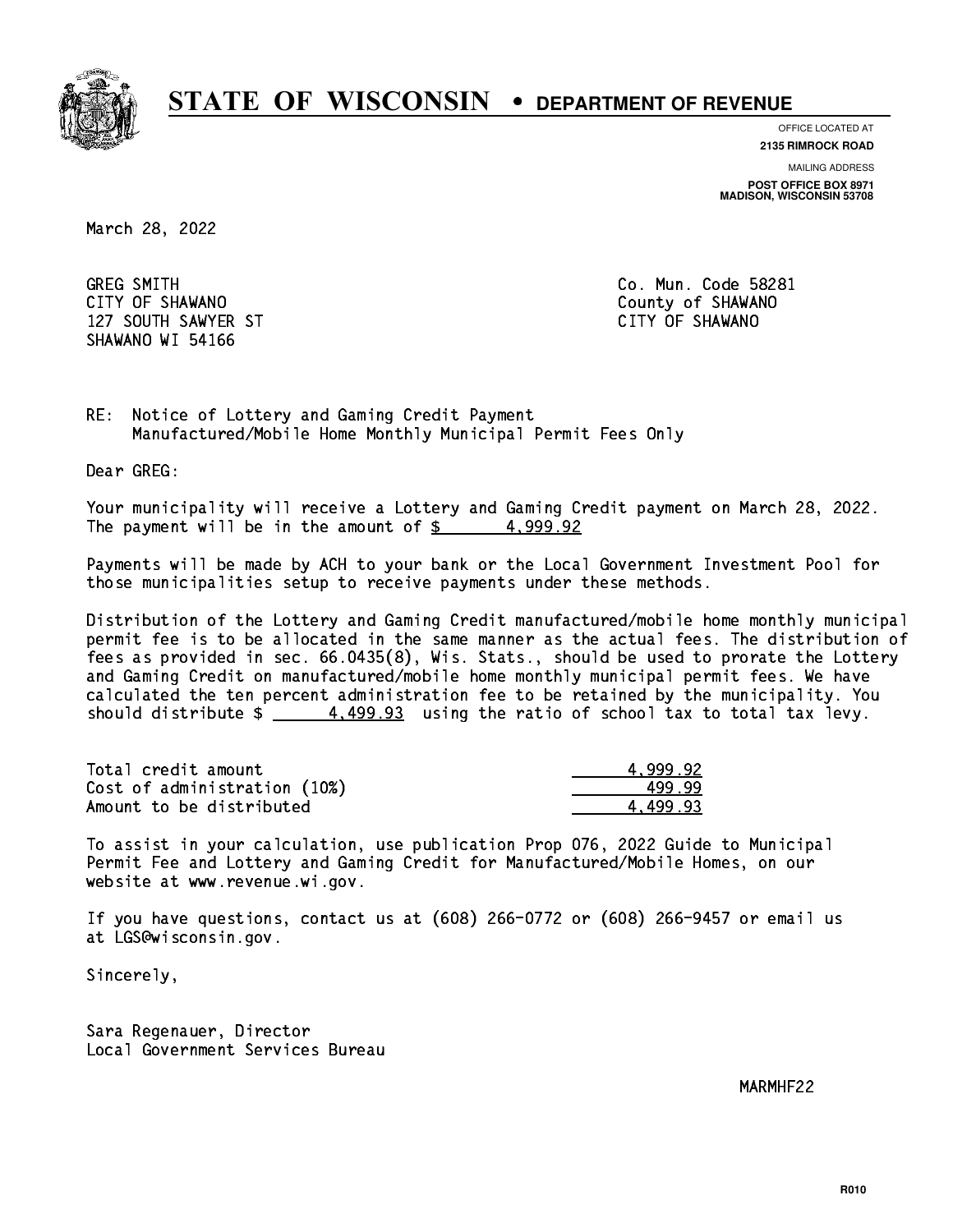

**OFFICE LOCATED AT 2135 RIMROCK ROAD**

**MAILING ADDRESS**

**POST OFFICE BOX 8971 MADISON, WISCONSIN 53708**

March 28, 2022

JON J MILLER TOWN OF GREENBUSH N6644 SUGARBUSH RD TOWN OF GREENBUSH GLENBEULAH WI 53023-1236

Co. Mun. Code 59002 County of SHEBOYGAN

RE: Notice of Lottery and Gaming Credit Payment Manufactured/Mobile Home Monthly Municipal Permit Fees Only

Dear JON:

 Your municipality will receive a Lottery and Gaming Credit payment on March 28, 2022. The payment will be in the amount of \$ 826.56 \_\_\_\_\_\_\_\_\_\_\_\_\_\_\_\_

 Payments will be made by ACH to your bank or the Local Government Investment Pool for those municipalities setup to receive payments under these methods.

 Distribution of the Lottery and Gaming Credit manufactured/mobile home monthly municipal permit fee is to be allocated in the same manner as the actual fees. The distribution of fees as provided in sec. 66.0435(8), Wis. Stats., should be used to prorate the Lottery and Gaming Credit on manufactured/mobile home monthly municipal permit fees. We have calculated the ten percent administration fee to be retained by the municipality. You should distribute  $\frac{2}{2}$   $\frac{743.91}{2}$  using the ratio of school tax to total tax levy.

Total credit amount and the set of the set of the set of the set of the set of the set of the set of the set o  $Cost of administration (10%) \t\t\t\t\t\t\t\t\t\t\t\t\t\t\t\t\t\t\t\t\t\t 82.65$ Amount to be distributed and the set of  $\sim$  743.91

 To assist in your calculation, use publication Prop 076, 2022 Guide to Municipal Permit Fee and Lottery and Gaming Credit for Manufactured/Mobile Homes, on our website at www.revenue.wi.gov.

 If you have questions, contact us at (608) 266-0772 or (608) 266-9457 or email us at LGS@wisconsin.gov.

Sincerely,

 Sara Regenauer, Director Local Government Services Bureau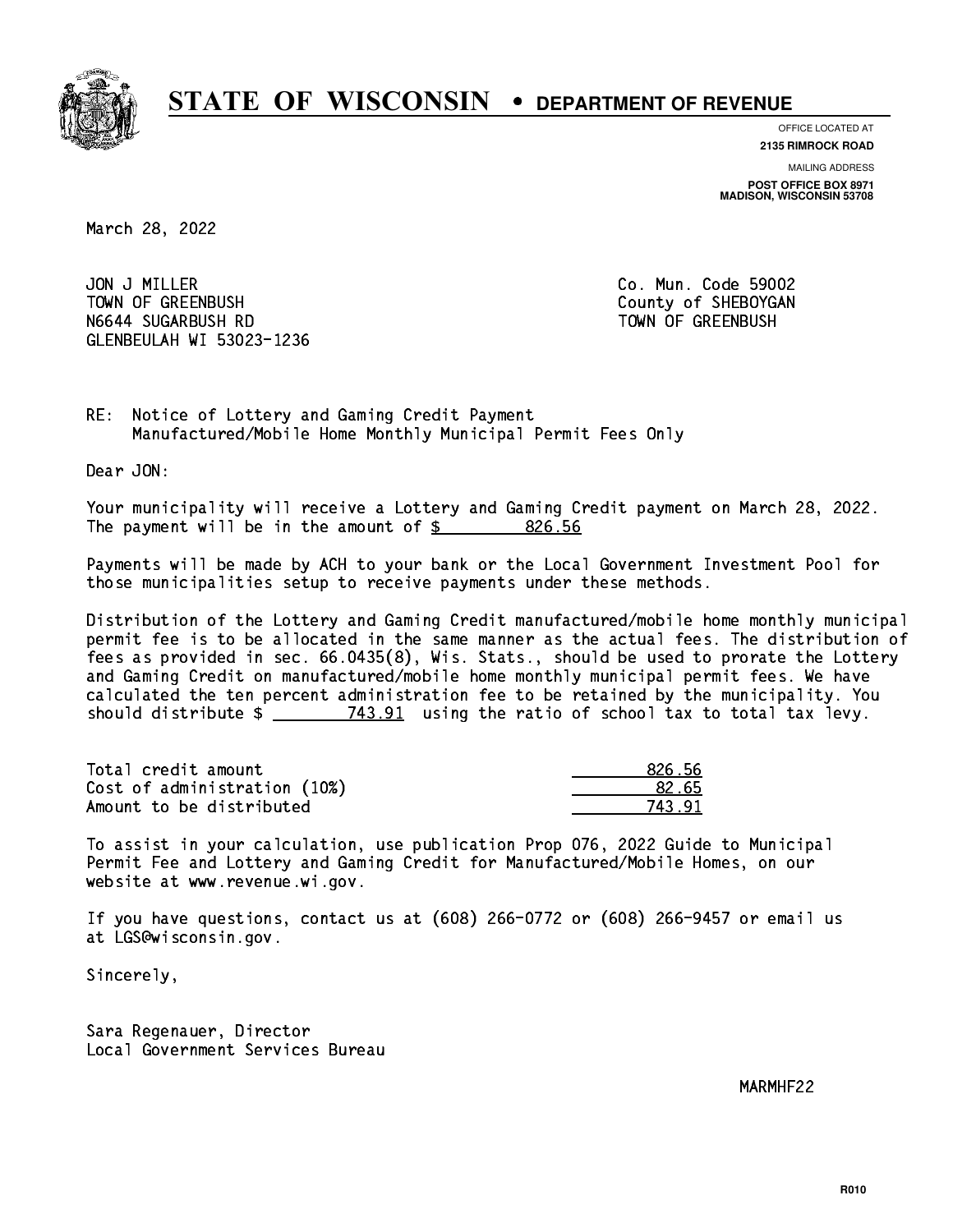

**OFFICE LOCATED AT 2135 RIMROCK ROAD**

**MAILING ADDRESS POST OFFICE BOX 8971 MADISON, WISCONSIN 53708**

March 28, 2022

RHONDA KLATT TOWN OF LYNDON COUNTY OF SHEBOYGAN W6081 COUNTY ROAD N TOWN OF LYNDON PLYMOUTH WI 53073-4638

Co. Mun. Code 59010

RE: Notice of Lottery and Gaming Credit Payment Manufactured/Mobile Home Monthly Municipal Permit Fees Only

Dear RHONDA:

 Your municipality will receive a Lottery and Gaming Credit payment on March 28, 2022. The payment will be in the amount of  $\frac{261.18}{1,261.18}$ 

 Payments will be made by ACH to your bank or the Local Government Investment Pool for those municipalities setup to receive payments under these methods.

 Distribution of the Lottery and Gaming Credit manufactured/mobile home monthly municipal permit fee is to be allocated in the same manner as the actual fees. The distribution of fees as provided in sec. 66.0435(8), Wis. Stats., should be used to prorate the Lottery and Gaming Credit on manufactured/mobile home monthly municipal permit fees. We have calculated the ten percent administration fee to be retained by the municipality. You should distribute  $\frac{1}{2}$   $\frac{1}{1}$   $\frac{135.07}{1}$  using the ratio of school tax to total tax levy.

| Total credit amount          | 1.261.18 |
|------------------------------|----------|
| Cost of administration (10%) | 126.11   |
| Amount to be distributed     | 1.135.07 |

 To assist in your calculation, use publication Prop 076, 2022 Guide to Municipal Permit Fee and Lottery and Gaming Credit for Manufactured/Mobile Homes, on our website at www.revenue.wi.gov.

 If you have questions, contact us at (608) 266-0772 or (608) 266-9457 or email us at LGS@wisconsin.gov.

Sincerely,

 Sara Regenauer, Director Local Government Services Bureau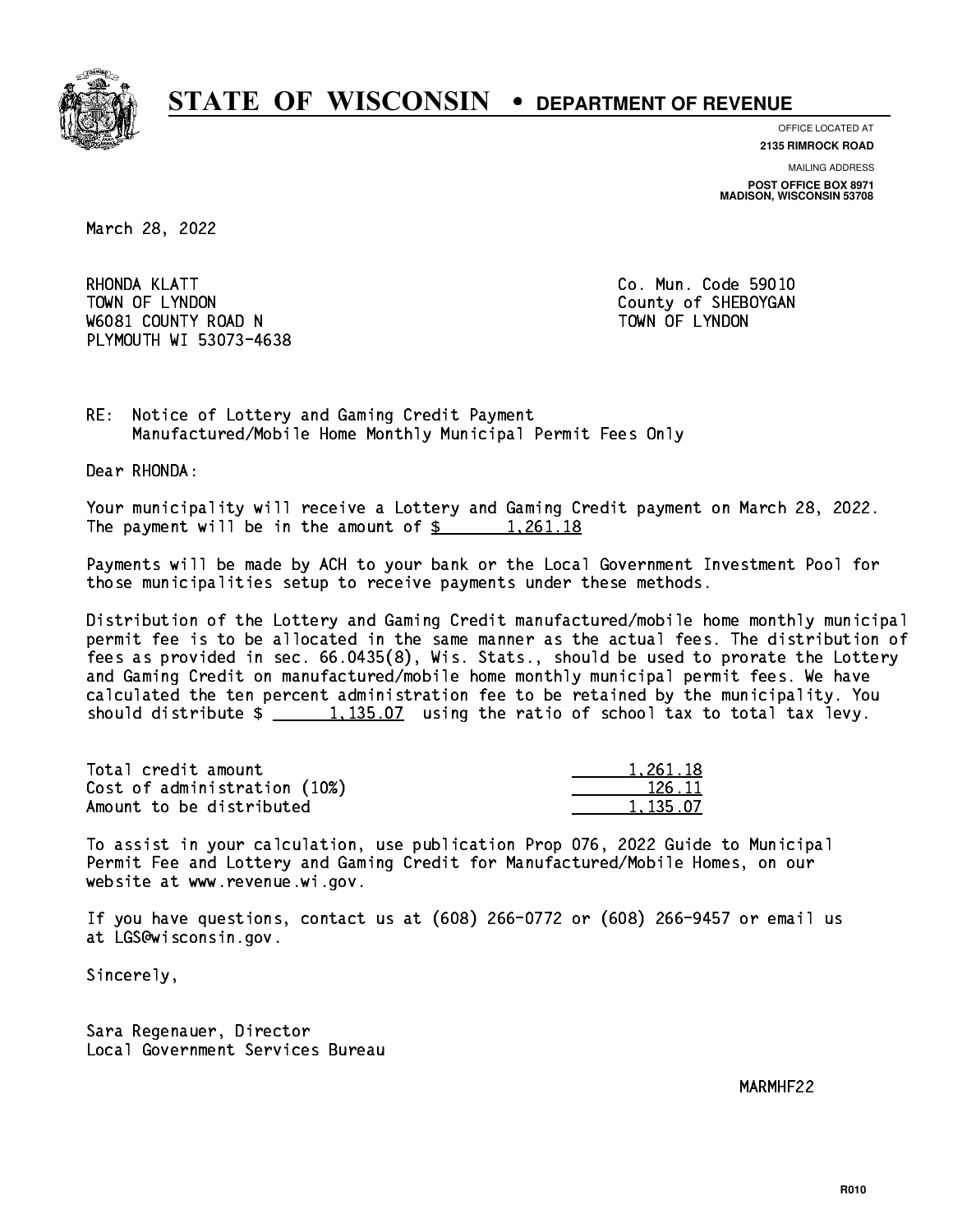

**OFFICE LOCATED AT**

**2135 RIMROCK ROAD**

**MAILING ADDRESS POST OFFICE BOX 8971 MADISON, WISCONSIN 53708**

March 28, 2022

 JEANETTE MEYER Co. Mun. Code 59026 TOWN OF SHEBOYGAN FALLS TOWN OF SHEBOYGAN W3860 COUNTY ROAD O TOWN OF SHEBOYGAN FALLS SHEBOYGAN FALLS WI 53085-0046

RE: Notice of Lottery and Gaming Credit Payment Manufactured/Mobile Home Monthly Municipal Permit Fees Only

Dear JEANETTE:

 Your municipality will receive a Lottery and Gaming Credit payment on March 28, 2022. The payment will be in the amount of  $\frac{2}{3}$  6,126.15

 Payments will be made by ACH to your bank or the Local Government Investment Pool for those municipalities setup to receive payments under these methods.

 Distribution of the Lottery and Gaming Credit manufactured/mobile home monthly municipal permit fee is to be allocated in the same manner as the actual fees. The distribution of fees as provided in sec. 66.0435(8), Wis. Stats., should be used to prorate the Lottery and Gaming Credit on manufactured/mobile home monthly municipal permit fees. We have calculated the ten percent administration fee to be retained by the municipality. You should distribute  $\frac{2}{1}$   $\frac{5.513.54}{2}$  using the ratio of school tax to total tax levy.

| Total credit amount          | 6.126.15 |
|------------------------------|----------|
| Cost of administration (10%) | 612.61   |
| Amount to be distributed     | 5.513.54 |

 To assist in your calculation, use publication Prop 076, 2022 Guide to Municipal Permit Fee and Lottery and Gaming Credit for Manufactured/Mobile Homes, on our website at www.revenue.wi.gov.

 If you have questions, contact us at (608) 266-0772 or (608) 266-9457 or email us at LGS@wisconsin.gov.

Sincerely,

 Sara Regenauer, Director Local Government Services Bureau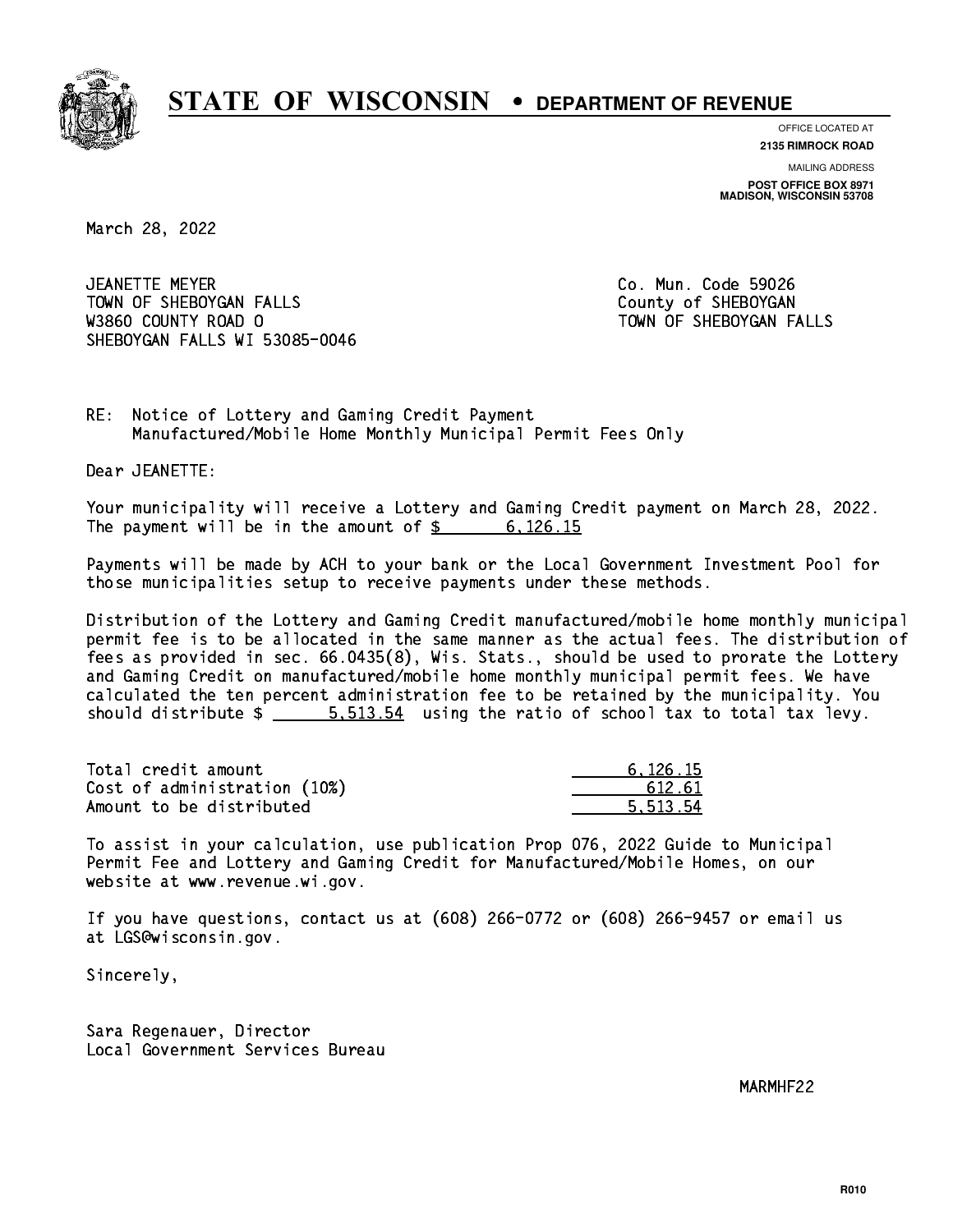

**OFFICE LOCATED AT**

**2135 RIMROCK ROAD**

**MAILING ADDRESS**

**POST OFFICE BOX 8971 MADISON, WISCONSIN 53708**

March 28, 2022

**BRENDA HANSON** 128 SMITH ST PLYMOUTH WI 53073

Co. Mun. Code 59271 CITY OF PLYMOUTH CITY OF PLYMOUTH 128 SMITH ST CITY OF PLYMOUTH ST CITY OF PLYMOUTH ST CITY OF PLYMOUTH ST CITY OF PLYMOUTH ST CITY OF PLYMOUTH

RE: Notice of Lottery and Gaming Credit Payment Manufactured/Mobile Home Monthly Municipal Permit Fees Only

Dear BRENDA:

 Your municipality will receive a Lottery and Gaming Credit payment on March 28, 2022. The payment will be in the amount of  $\frac{2}{3}$  12,807.12

 Payments will be made by ACH to your bank or the Local Government Investment Pool for those municipalities setup to receive payments under these methods.

 Distribution of the Lottery and Gaming Credit manufactured/mobile home monthly municipal permit fee is to be allocated in the same manner as the actual fees. The distribution of fees as provided in sec. 66.0435(8), Wis. Stats., should be used to prorate the Lottery and Gaming Credit on manufactured/mobile home monthly municipal permit fees. We have calculated the ten percent administration fee to be retained by the municipality. You should distribute  $\frac{11,526.41}{2}$  using the ratio of school tax to total tax levy.

| Total credit amount          | 12,807.12 |
|------------------------------|-----------|
| Cost of administration (10%) | 1,280.71  |
| Amount to be distributed     | 11.526.41 |

 To assist in your calculation, use publication Prop 076, 2022 Guide to Municipal Permit Fee and Lottery and Gaming Credit for Manufactured/Mobile Homes, on our website at www.revenue.wi.gov.

 If you have questions, contact us at (608) 266-0772 or (608) 266-9457 or email us at LGS@wisconsin.gov.

Sincerely,

 Sara Regenauer, Director Local Government Services Bureau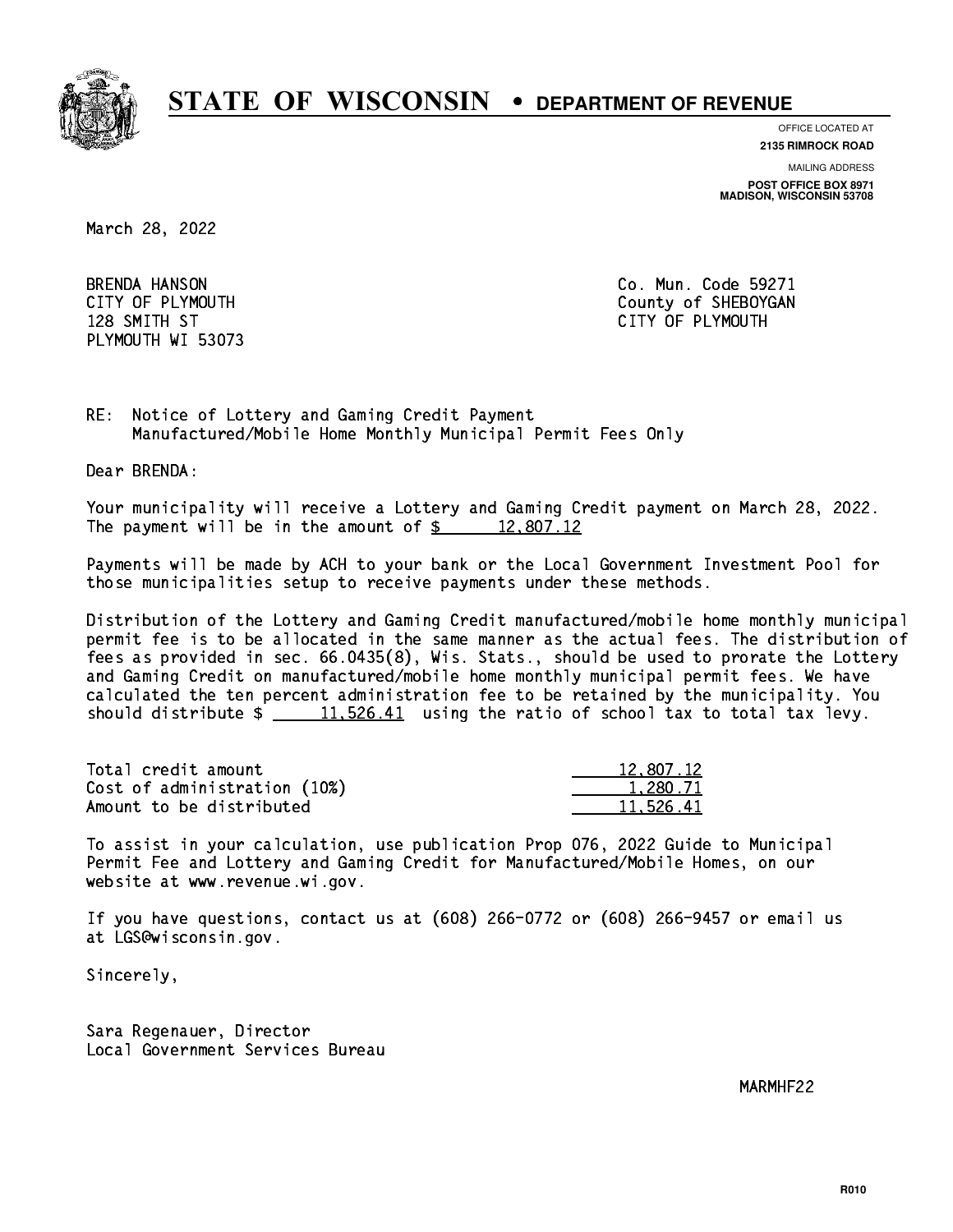

**OFFICE LOCATED AT 2135 RIMROCK ROAD**

**MAILING ADDRESS**

**POST OFFICE BOX 8971 MADISON, WISCONSIN 53708**

March 28, 2022

 KAITLYN KRUEGER Co. Mun. Code 59281 CITY OF SHEBOYGAN COUNTY OF SHEBOYGAN 828 CENTER AVE CITY OF SHEBOYGAN SHEBOYGAN WI 53081-4442

RE: Notice of Lottery and Gaming Credit Payment Manufactured/Mobile Home Monthly Municipal Permit Fees Only

Dear KAITLYN:

 Your municipality will receive a Lottery and Gaming Credit payment on March 28, 2022. The payment will be in the amount of  $\frac{2}{3}$  40,871.16

 Payments will be made by ACH to your bank or the Local Government Investment Pool for those municipalities setup to receive payments under these methods.

 Distribution of the Lottery and Gaming Credit manufactured/mobile home monthly municipal permit fee is to be allocated in the same manner as the actual fees. The distribution of fees as provided in sec. 66.0435(8), Wis. Stats., should be used to prorate the Lottery and Gaming Credit on manufactured/mobile home monthly municipal permit fees. We have calculated the ten percent administration fee to be retained by the municipality. You should distribute  $\frac{26,784.05}{2}$  using the ratio of school tax to total tax levy.

| Total credit amount          | 40.871.16 |
|------------------------------|-----------|
| Cost of administration (10%) | 4.087.11  |
| Amount to be distributed     | 36.784.05 |

 To assist in your calculation, use publication Prop 076, 2022 Guide to Municipal Permit Fee and Lottery and Gaming Credit for Manufactured/Mobile Homes, on our website at www.revenue.wi.gov.

 If you have questions, contact us at (608) 266-0772 or (608) 266-9457 or email us at LGS@wisconsin.gov.

Sincerely,

 Sara Regenauer, Director Local Government Services Bureau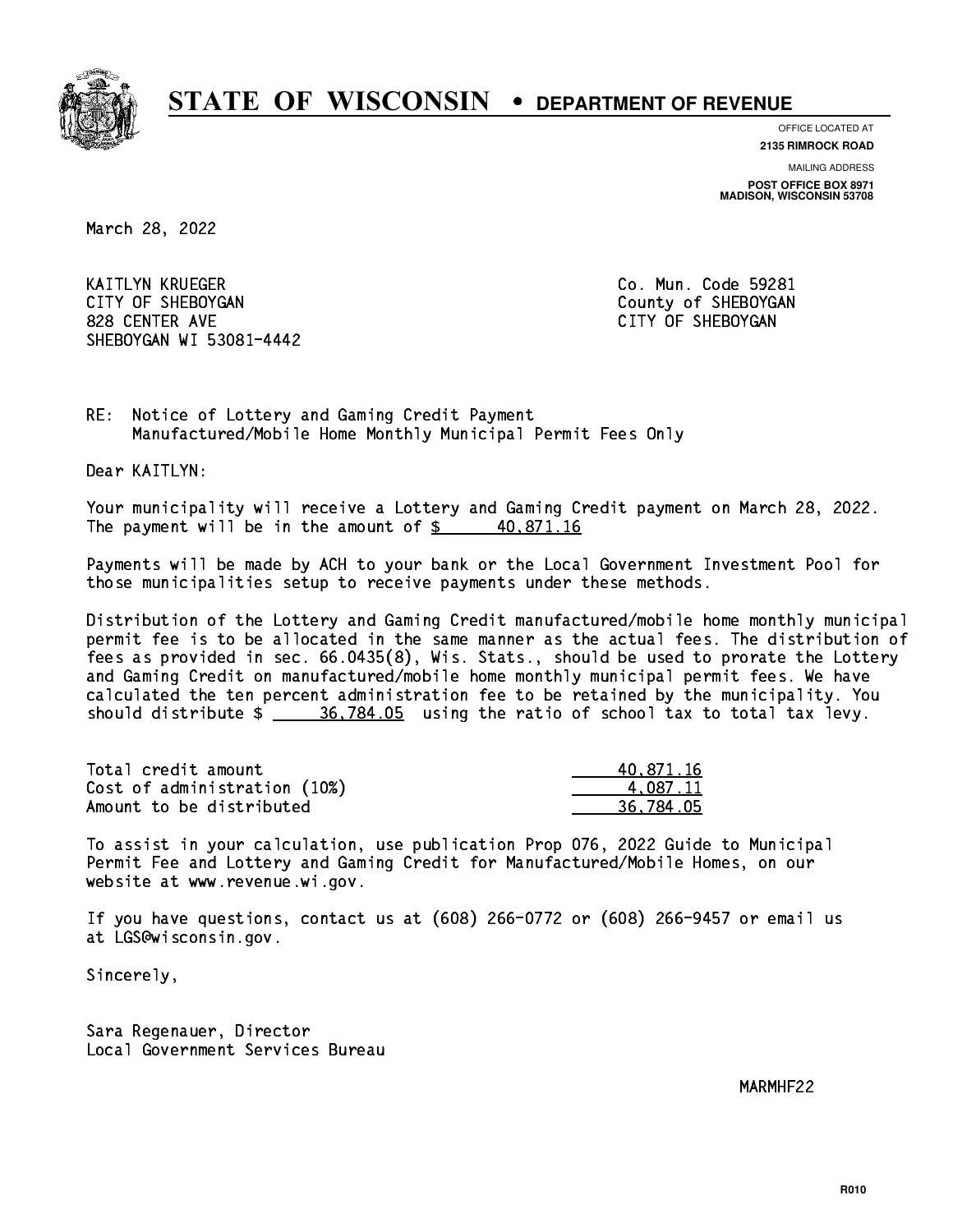

**OFFICE LOCATED AT**

**2135 RIMROCK ROAD**

**MAILING ADDRESS POST OFFICE BOX 8971 MADISON, WISCONSIN 53708**

March 28, 2022

 ALYSSA WALFORD Co. Mun. Code 59282 CITY OF SHEBOYGAN FALLS COUNTY OF SHEBOYGAN PO BOX 186, 375 BUFFALO ST. CITY OF SHEBOYGAN FALLS SHEBOYGAN FALLS WI 53085-0186

RE: Notice of Lottery and Gaming Credit Payment Manufactured/Mobile Home Monthly Municipal Permit Fees Only

Dear ALYSSA:

 Your municipality will receive a Lottery and Gaming Credit payment on March 28, 2022. The payment will be in the amount of  $\frac{2}{3}$  59,440.56

 Payments will be made by ACH to your bank or the Local Government Investment Pool for those municipalities setup to receive payments under these methods.

 Distribution of the Lottery and Gaming Credit manufactured/mobile home monthly municipal permit fee is to be allocated in the same manner as the actual fees. The distribution of fees as provided in sec. 66.0435(8), Wis. Stats., should be used to prorate the Lottery and Gaming Credit on manufactured/mobile home monthly municipal permit fees. We have calculated the ten percent administration fee to be retained by the municipality. You should distribute  $\frac{2}{1}$   $\frac{53,496.51}{2}$  using the ratio of school tax to total tax levy.

| Total credit amount          | 59,440.56 |
|------------------------------|-----------|
| Cost of administration (10%) | 5.944.05  |
| Amount to be distributed     | 53.496.51 |

 To assist in your calculation, use publication Prop 076, 2022 Guide to Municipal Permit Fee and Lottery and Gaming Credit for Manufactured/Mobile Homes, on our website at www.revenue.wi.gov.

 If you have questions, contact us at (608) 266-0772 or (608) 266-9457 or email us at LGS@wisconsin.gov.

Sincerely,

 Sara Regenauer, Director Local Government Services Bureau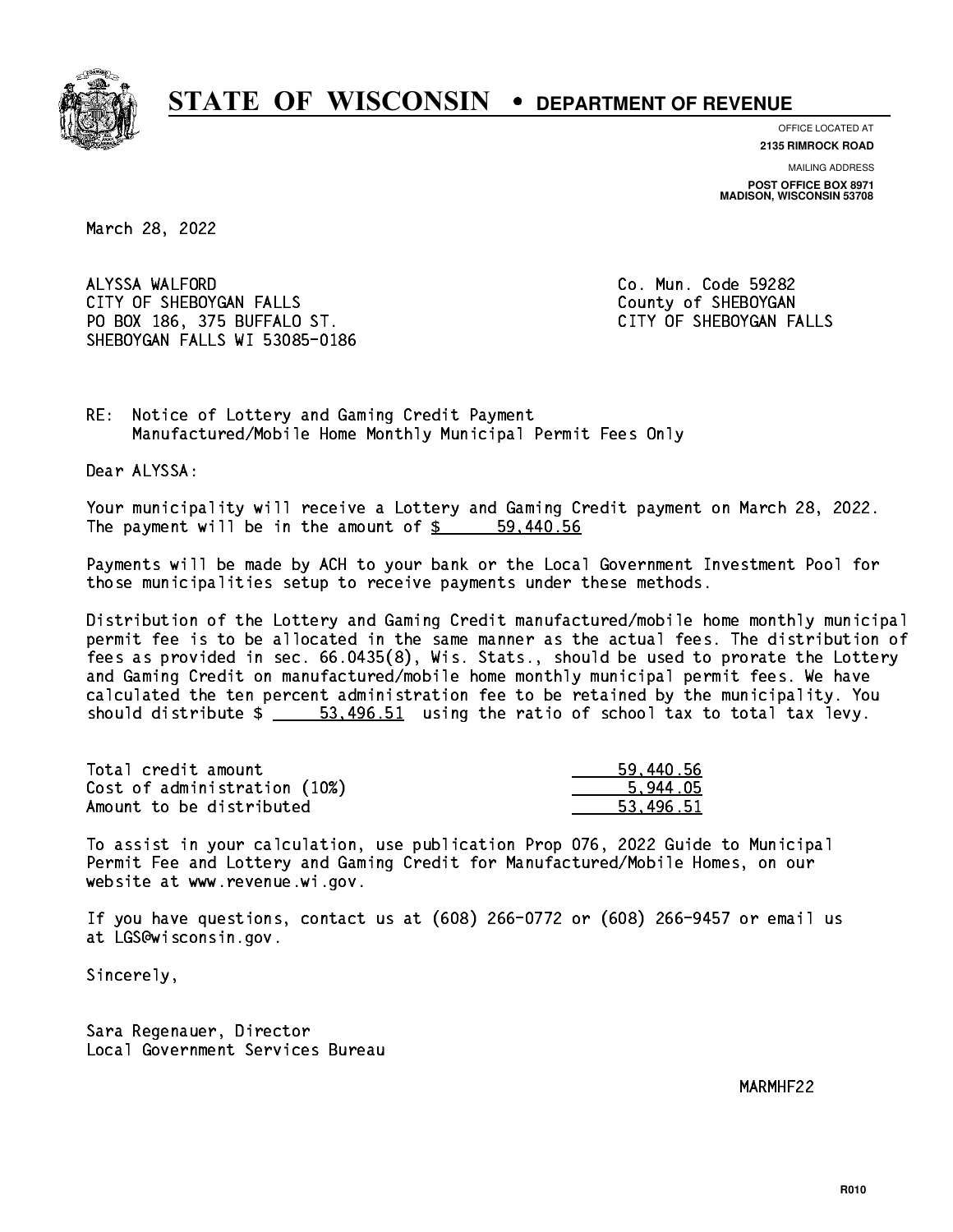

**OFFICE LOCATED AT**

**2135 RIMROCK ROAD**

**MAILING ADDRESS POST OFFICE BOX 8971 MADISON, WISCONSIN 53708**

March 28, 2022

 CAROL PERNSTEINER Co. Mun. Code 60032 TOWN OF MEDICINE COUNTY OF MEDICINE COUNTY OF TAXABLE COUNTY OF TAXABLE COUNTY OF TAXABLE COUNTY OF TAXABLE CO W6657 CEDAR ST TOWN OF MEDFORD MEDFORD WI 54451-8904

RE: Notice of Lottery and Gaming Credit Payment Manufactured/Mobile Home Monthly Municipal Permit Fees Only

Dear CAROL:

 Your municipality will receive a Lottery and Gaming Credit payment on March 28, 2022. The payment will be in the amount of  $$ 294.24$ 

 Payments will be made by ACH to your bank or the Local Government Investment Pool for those municipalities setup to receive payments under these methods.

 Distribution of the Lottery and Gaming Credit manufactured/mobile home monthly municipal permit fee is to be allocated in the same manner as the actual fees. The distribution of fees as provided in sec. 66.0435(8), Wis. Stats., should be used to prorate the Lottery and Gaming Credit on manufactured/mobile home monthly municipal permit fees. We have calculated the ten percent administration fee to be retained by the municipality. You should distribute  $\frac{264.82}{2}$  using the ratio of school tax to total tax levy.

| Total credit amount          | 294.24 |
|------------------------------|--------|
| Cost of administration (10%) | 29.42  |
| Amount to be distributed     | 264.82 |

 To assist in your calculation, use publication Prop 076, 2022 Guide to Municipal Permit Fee and Lottery and Gaming Credit for Manufactured/Mobile Homes, on our website at www.revenue.wi.gov.

 If you have questions, contact us at (608) 266-0772 or (608) 266-9457 or email us at LGS@wisconsin.gov.

Sincerely,

 Sara Regenauer, Director Local Government Services Bureau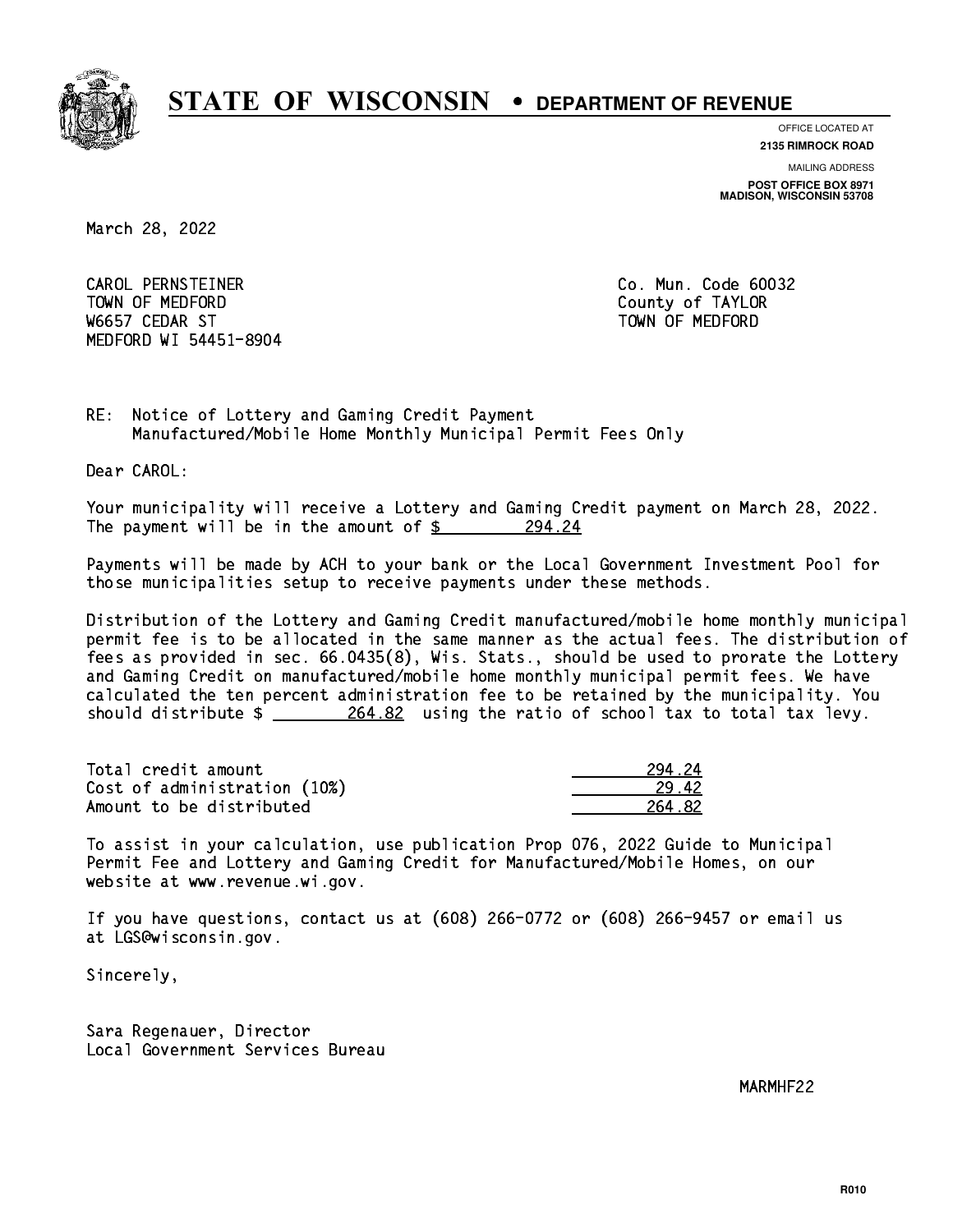

**OFFICE LOCATED AT**

**2135 RIMROCK ROAD**

**MAILING ADDRESS POST OFFICE BOX 8971 MADISON, WISCONSIN 53708**

March 28, 2022

FRANCES PRASNICKI VILLAGE OF GILMAN COUNTY OF TAYLOR PO BOX 142 VILLAGE OF GILMAN GILMAN WI 54433-0157

Co. Mun. Code 60131

RE: Notice of Lottery and Gaming Credit Payment Manufactured/Mobile Home Monthly Municipal Permit Fees Only

Dear FRANCES:

 Your municipality will receive a Lottery and Gaming Credit payment on March 28, 2022. The payment will be in the amount of \$ 783.12 \_\_\_\_\_\_\_\_\_\_\_\_\_\_\_\_

 Payments will be made by ACH to your bank or the Local Government Investment Pool for those municipalities setup to receive payments under these methods.

 Distribution of the Lottery and Gaming Credit manufactured/mobile home monthly municipal permit fee is to be allocated in the same manner as the actual fees. The distribution of fees as provided in sec. 66.0435(8), Wis. Stats., should be used to prorate the Lottery and Gaming Credit on manufactured/mobile home monthly municipal permit fees. We have calculated the ten percent administration fee to be retained by the municipality. You should distribute  $\frac{2}{2}$   $\frac{704.81}{2}$  using the ratio of school tax to total tax levy.

| Total credit amount          | 783.12 |
|------------------------------|--------|
| Cost of administration (10%) | 78.31  |
| Amount to be distributed     | 704.81 |

| 783.12 |
|--------|
| 8. 31  |
| - 81   |

 To assist in your calculation, use publication Prop 076, 2022 Guide to Municipal Permit Fee and Lottery and Gaming Credit for Manufactured/Mobile Homes, on our website at www.revenue.wi.gov.

 If you have questions, contact us at (608) 266-0772 or (608) 266-9457 or email us at LGS@wisconsin.gov.

Sincerely,

 Sara Regenauer, Director Local Government Services Bureau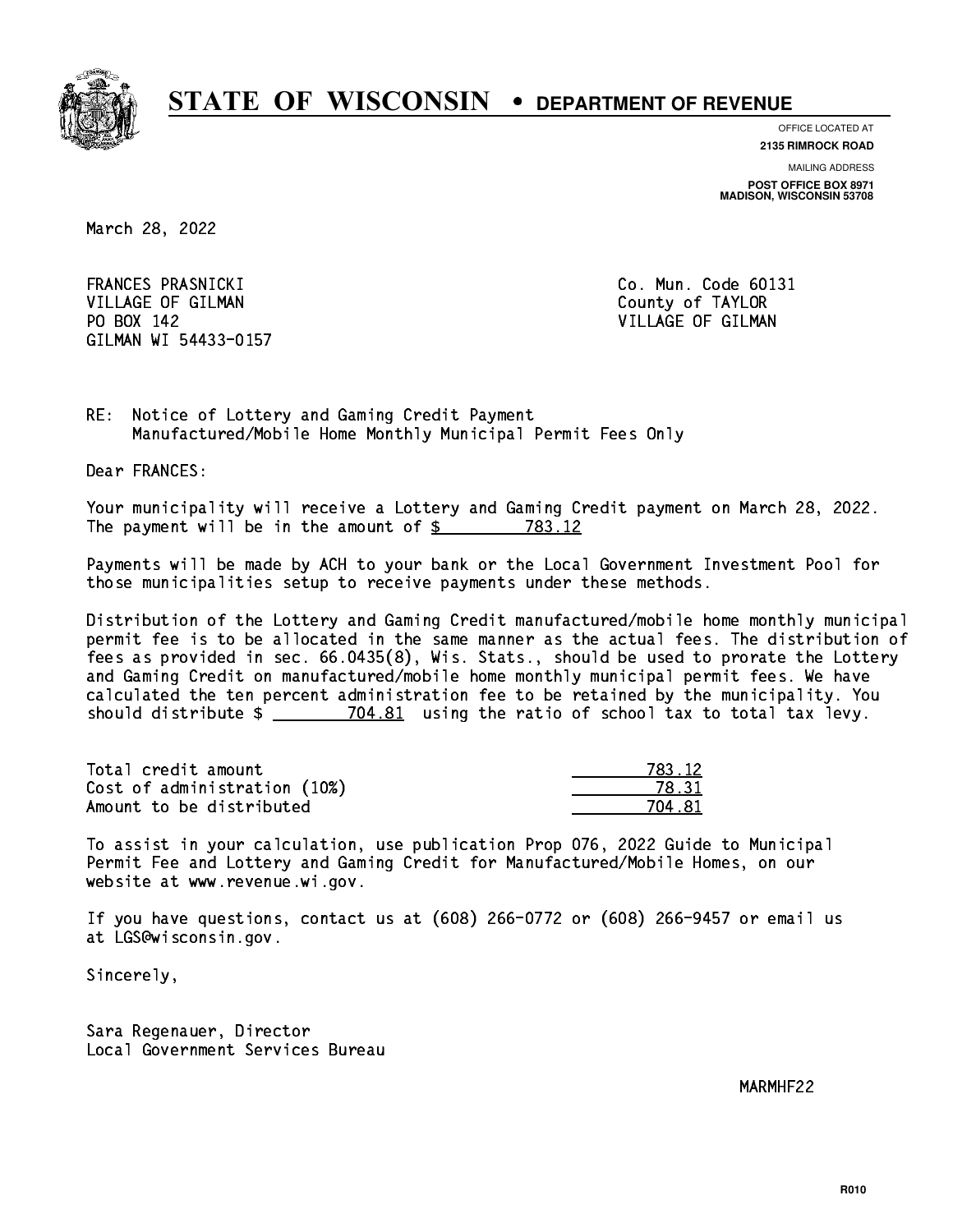

**OFFICE LOCATED AT**

**2135 RIMROCK ROAD**

**MAILING ADDRESS POST OFFICE BOX 8971 MADISON, WISCONSIN 53708**

March 28, 2022

**KRISTIN LUECK** VILLAGE OF RIB LAKE County of TAYLOR PO BOX 205, 655 PEARL ST. THE RESERVITION OF RIB LAKE RIB LAKE WI 54470-0205

Co. Mun. Code 60176

RE: Notice of Lottery and Gaming Credit Payment Manufactured/Mobile Home Monthly Municipal Permit Fees Only

Dear KRISTIN:

 Your municipality will receive a Lottery and Gaming Credit payment on March 28, 2022. The payment will be in the amount of  $\frac{2}{3}$  685.15

 Payments will be made by ACH to your bank or the Local Government Investment Pool for those municipalities setup to receive payments under these methods.

 Distribution of the Lottery and Gaming Credit manufactured/mobile home monthly municipal permit fee is to be allocated in the same manner as the actual fees. The distribution of fees as provided in sec. 66.0435(8), Wis. Stats., should be used to prorate the Lottery and Gaming Credit on manufactured/mobile home monthly municipal permit fees. We have calculated the ten percent administration fee to be retained by the municipality. You should distribute  $\frac{2}{100}$   $\frac{616.64}{64}$  using the ratio of school tax to total tax levy.

Total credit amount Cost of administration  $(10%)$ Amount to be distributed

| 685.15 |
|--------|
| 8.51   |
| 616 64 |

 To assist in your calculation, use publication Prop 076, 2022 Guide to Municipal Permit Fee and Lottery and Gaming Credit for Manufactured/Mobile Homes, on our website at www.revenue.wi.gov.

 If you have questions, contact us at (608) 266-0772 or (608) 266-9457 or email us at LGS@wisconsin.gov.

Sincerely,

 Sara Regenauer, Director Local Government Services Bureau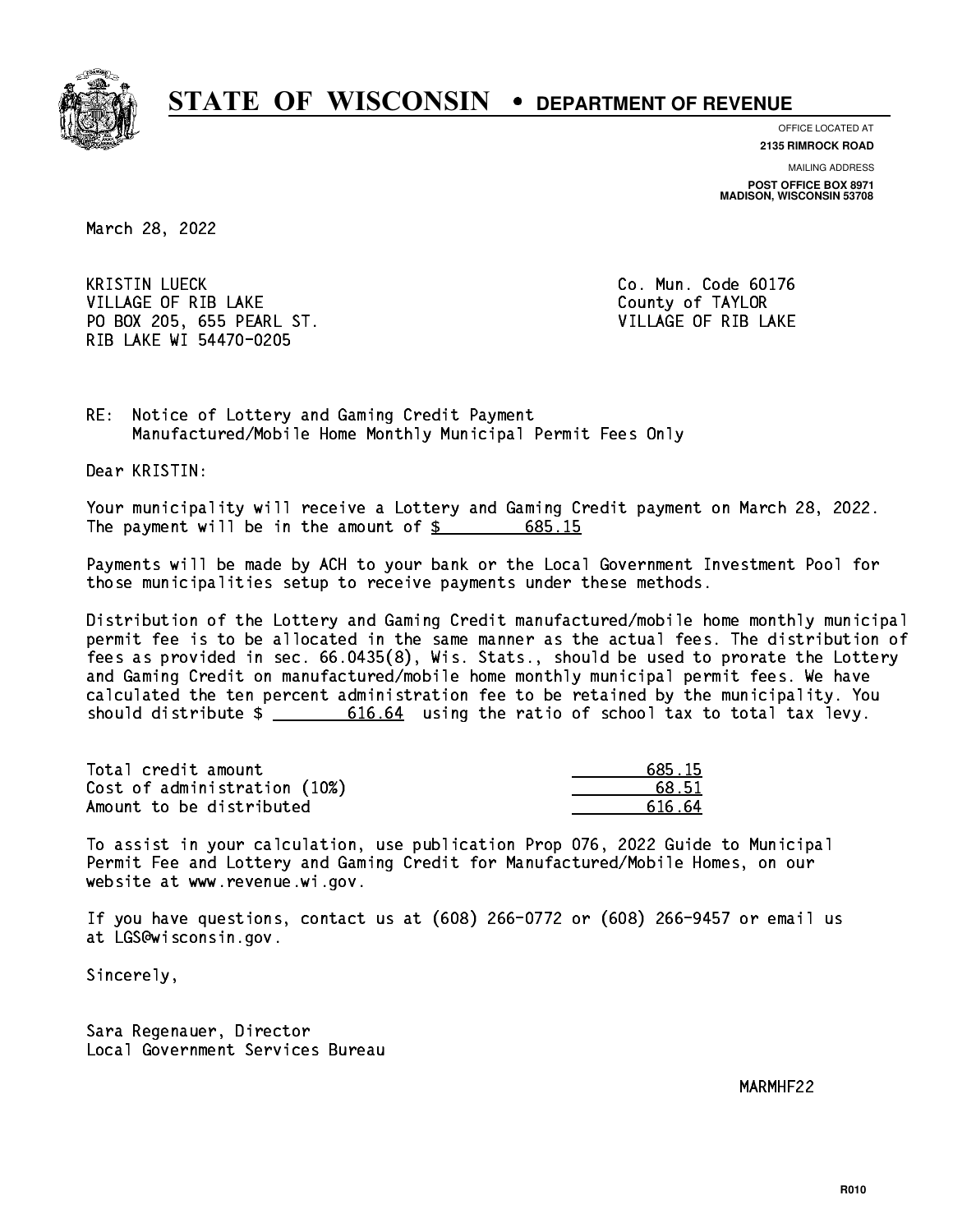

**OFFICE LOCATED AT**

**2135 RIMROCK ROAD**

**MAILING ADDRESS POST OFFICE BOX 8971 MADISON, WISCONSIN 53708**

March 28, 2022

JAN TISCHENDORF VILLAGE OF STETSONVILLE COUNTY OF TAYLOR P O BOX 219, 105 N GERSHWIN ST VILLAGE OF STETSONVILLE STETSONVILLE WI 54480-0219

Co. Mun. Code 60181

RE: Notice of Lottery and Gaming Credit Payment Manufactured/Mobile Home Monthly Municipal Permit Fees Only

Dear JAN:

 Your municipality will receive a Lottery and Gaming Credit payment on March 28, 2022. The payment will be in the amount of \$ 339.06 \_\_\_\_\_\_\_\_\_\_\_\_\_\_\_\_

 Payments will be made by ACH to your bank or the Local Government Investment Pool for those municipalities setup to receive payments under these methods.

 Distribution of the Lottery and Gaming Credit manufactured/mobile home monthly municipal permit fee is to be allocated in the same manner as the actual fees. The distribution of fees as provided in sec. 66.0435(8), Wis. Stats., should be used to prorate the Lottery and Gaming Credit on manufactured/mobile home monthly municipal permit fees. We have calculated the ten percent administration fee to be retained by the municipality. You should distribute \$ 305.16 using the ratio of school tax to total tax levy. \_\_\_\_\_\_\_\_\_\_\_\_\_\_

| Total credit amount          | 339.06 |
|------------------------------|--------|
| Cost of administration (10%) | -33.90 |
| Amount to be distributed     | 305.16 |

 To assist in your calculation, use publication Prop 076, 2022 Guide to Municipal Permit Fee and Lottery and Gaming Credit for Manufactured/Mobile Homes, on our website at www.revenue.wi.gov.

 If you have questions, contact us at (608) 266-0772 or (608) 266-9457 or email us at LGS@wisconsin.gov.

Sincerely,

 Sara Regenauer, Director Local Government Services Bureau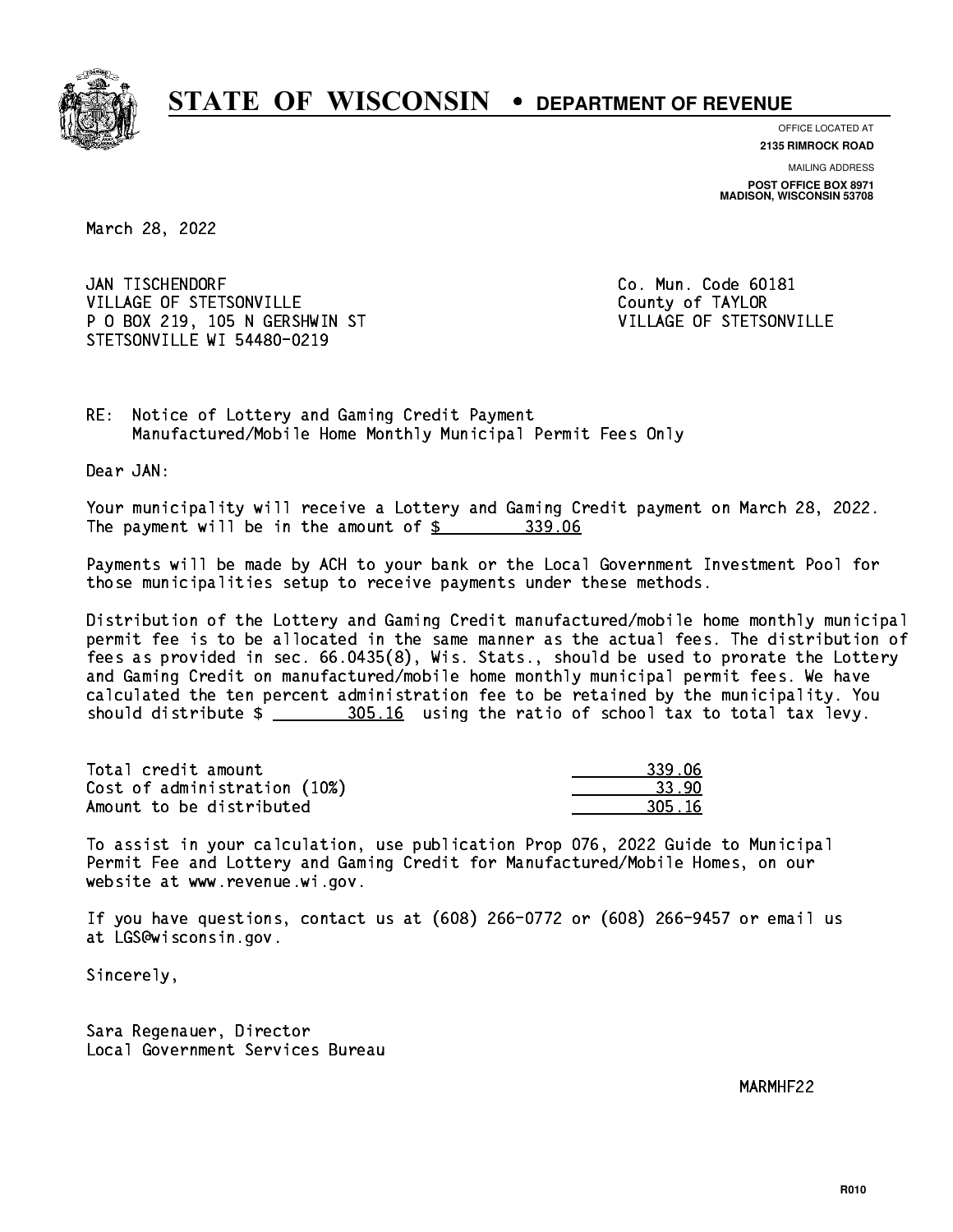

**OFFICE LOCATED AT**

**2135 RIMROCK ROAD**

**MAILING ADDRESS POST OFFICE BOX 8971 MADISON, WISCONSIN 53708**

March 28, 2022

KATHY TOM CITY OF MEDFORD County of TAYLOR 639 S 2ND ST CITY OF MEDFORD MEDFORD WI 54451-2058

Co. Mun. Code 60251

RE: Notice of Lottery and Gaming Credit Payment Manufactured/Mobile Home Monthly Municipal Permit Fees Only

Dear KATHY:

 Your municipality will receive a Lottery and Gaming Credit payment on March 28, 2022. The payment will be in the amount of  $\frac{2}{3}$  12,022.25

 Payments will be made by ACH to your bank or the Local Government Investment Pool for those municipalities setup to receive payments under these methods.

 Distribution of the Lottery and Gaming Credit manufactured/mobile home monthly municipal permit fee is to be allocated in the same manner as the actual fees. The distribution of fees as provided in sec. 66.0435(8), Wis. Stats., should be used to prorate the Lottery and Gaming Credit on manufactured/mobile home monthly municipal permit fees. We have calculated the ten percent administration fee to be retained by the municipality. You should distribute  $\frac{10,820.03}{2}$  using the ratio of school tax to total tax levy.

| Total credit amount          | 12,022.25 |
|------------------------------|-----------|
| Cost of administration (10%) | 1.202.22  |
| Amount to be distributed     | 10.820.03 |

 To assist in your calculation, use publication Prop 076, 2022 Guide to Municipal Permit Fee and Lottery and Gaming Credit for Manufactured/Mobile Homes, on our website at www.revenue.wi.gov.

 If you have questions, contact us at (608) 266-0772 or (608) 266-9457 or email us at LGS@wisconsin.gov.

Sincerely,

 Sara Regenauer, Director Local Government Services Bureau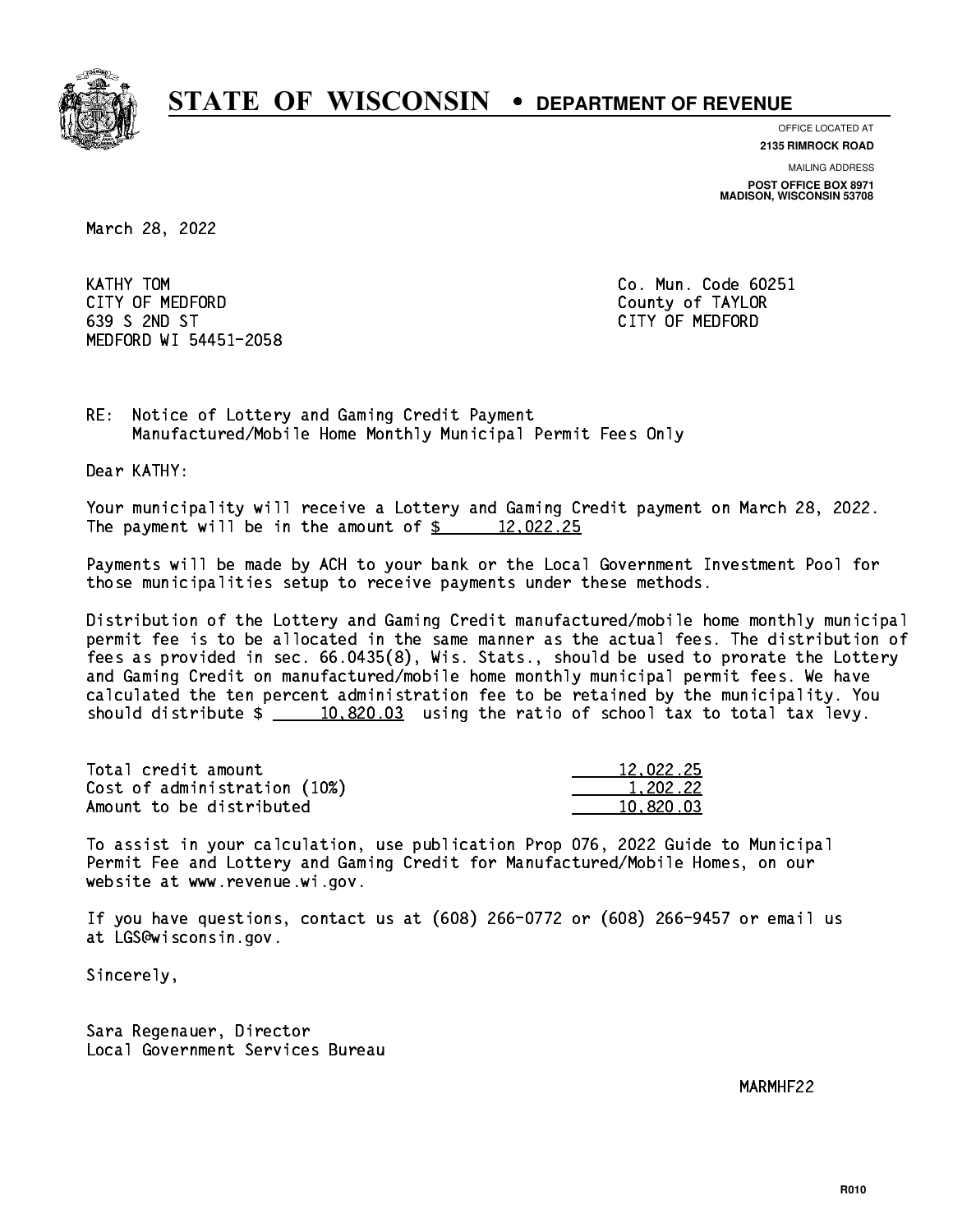

**OFFICE LOCATED AT**

**2135 RIMROCK ROAD**

**MAILING ADDRESS POST OFFICE BOX 8971 MADISON, WISCONSIN 53708**

March 28, 2022

**KELLY MOEN** N50151 COUNTY RD Y TOWN OF ALBION ELEVA WI 54738

Co. Mun. Code 61002 TOWN OF ALBION COUNTY OF TREMPEALEAU

RE: Notice of Lottery and Gaming Credit Payment Manufactured/Mobile Home Monthly Municipal Permit Fees Only

Dear KELLY:

 Your municipality will receive a Lottery and Gaming Credit payment on March 28, 2022. The payment will be in the amount of \$ 832.65 \_\_\_\_\_\_\_\_\_\_\_\_\_\_\_\_

 Payments will be made by ACH to your bank or the Local Government Investment Pool for those municipalities setup to receive payments under these methods.

 Distribution of the Lottery and Gaming Credit manufactured/mobile home monthly municipal permit fee is to be allocated in the same manner as the actual fees. The distribution of fees as provided in sec. 66.0435(8), Wis. Stats., should be used to prorate the Lottery and Gaming Credit on manufactured/mobile home monthly municipal permit fees. We have calculated the ten percent administration fee to be retained by the municipality. You should distribute  $\frac{2}{2}$   $\frac{749.39}{2}$  using the ratio of school tax to total tax levy.

Total credit amount Cost of administration (10%) Amount to be distributed

| 32.65    |
|----------|
| የ 26     |
| -20<br>⋾ |

 To assist in your calculation, use publication Prop 076, 2022 Guide to Municipal Permit Fee and Lottery and Gaming Credit for Manufactured/Mobile Homes, on our website at www.revenue.wi.gov.

 If you have questions, contact us at (608) 266-0772 or (608) 266-9457 or email us at LGS@wisconsin.gov.

Sincerely,

 Sara Regenauer, Director Local Government Services Bureau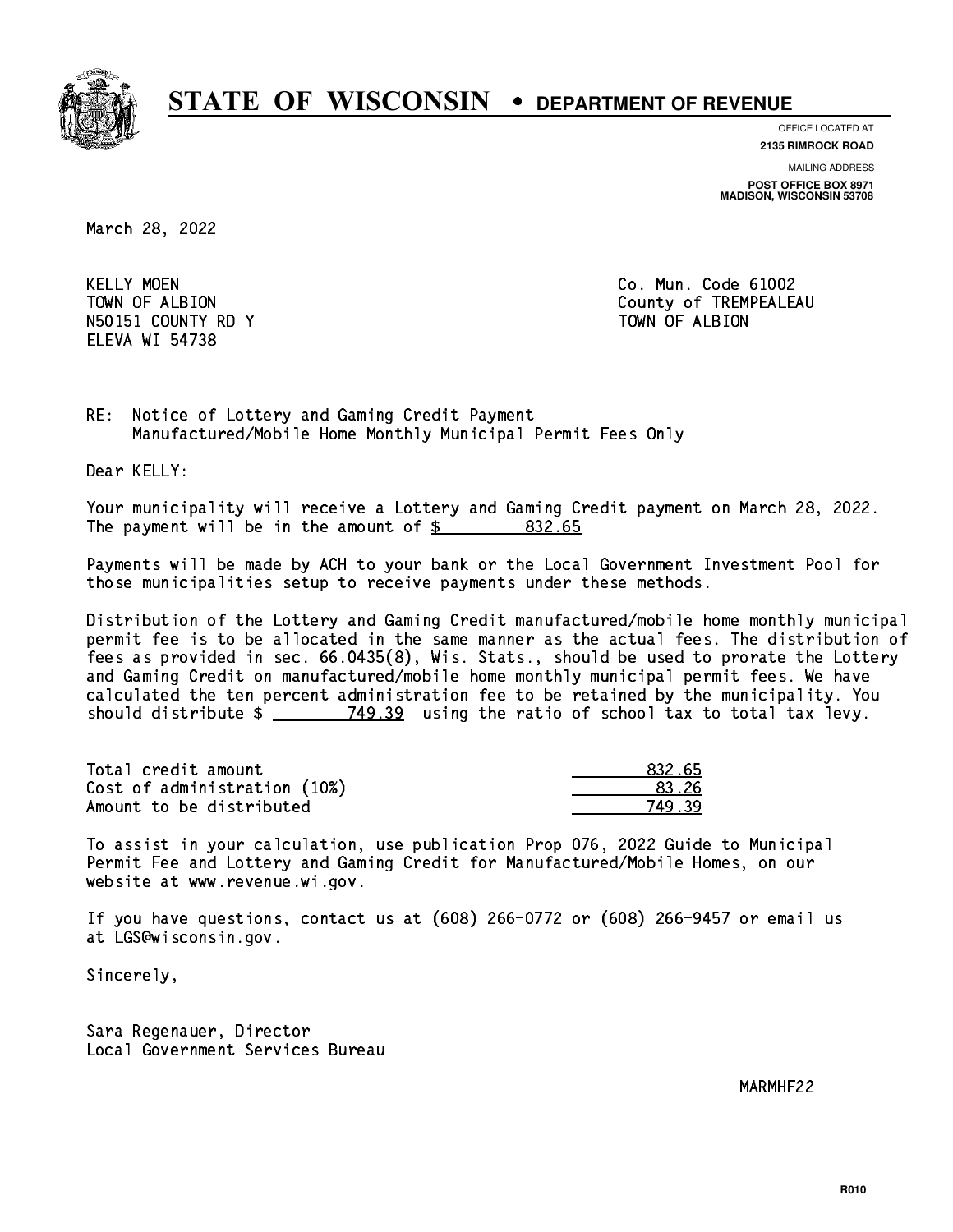

**OFFICE LOCATED AT**

**2135 RIMROCK ROAD**

**MAILING ADDRESS POST OFFICE BOX 8971 MADISON, WISCONSIN 53708**

March 28, 2022

 BLAISE STEGEMEYER Co. Mun. Code 61008 24047 E 9TH ST TOWN OF CALEDONIA TREMPEALEAU WI 54661

TOWN OF CALEDONIA County of TREMPEALEAU

RE: Notice of Lottery and Gaming Credit Payment Manufactured/Mobile Home Monthly Municipal Permit Fees Only

Dear BLAISE:

 Your municipality will receive a Lottery and Gaming Credit payment on March 28, 2022. The payment will be in the amount of  $\frac{2}{3}$  12,203.60

 Payments will be made by ACH to your bank or the Local Government Investment Pool for those municipalities setup to receive payments under these methods.

 Distribution of the Lottery and Gaming Credit manufactured/mobile home monthly municipal permit fee is to be allocated in the same manner as the actual fees. The distribution of fees as provided in sec. 66.0435(8), Wis. Stats., should be used to prorate the Lottery and Gaming Credit on manufactured/mobile home monthly municipal permit fees. We have calculated the ten percent administration fee to be retained by the municipality. You should distribute  $\frac{2}{10,983.24}$  using the ratio of school tax to total tax levy.

| Total credit amount          | 12,203.60 |
|------------------------------|-----------|
| Cost of administration (10%) | 1.220.36  |
| Amount to be distributed     | 10.983.24 |

 To assist in your calculation, use publication Prop 076, 2022 Guide to Municipal Permit Fee and Lottery and Gaming Credit for Manufactured/Mobile Homes, on our website at www.revenue.wi.gov.

 If you have questions, contact us at (608) 266-0772 or (608) 266-9457 or email us at LGS@wisconsin.gov.

Sincerely,

 Sara Regenauer, Director Local Government Services Bureau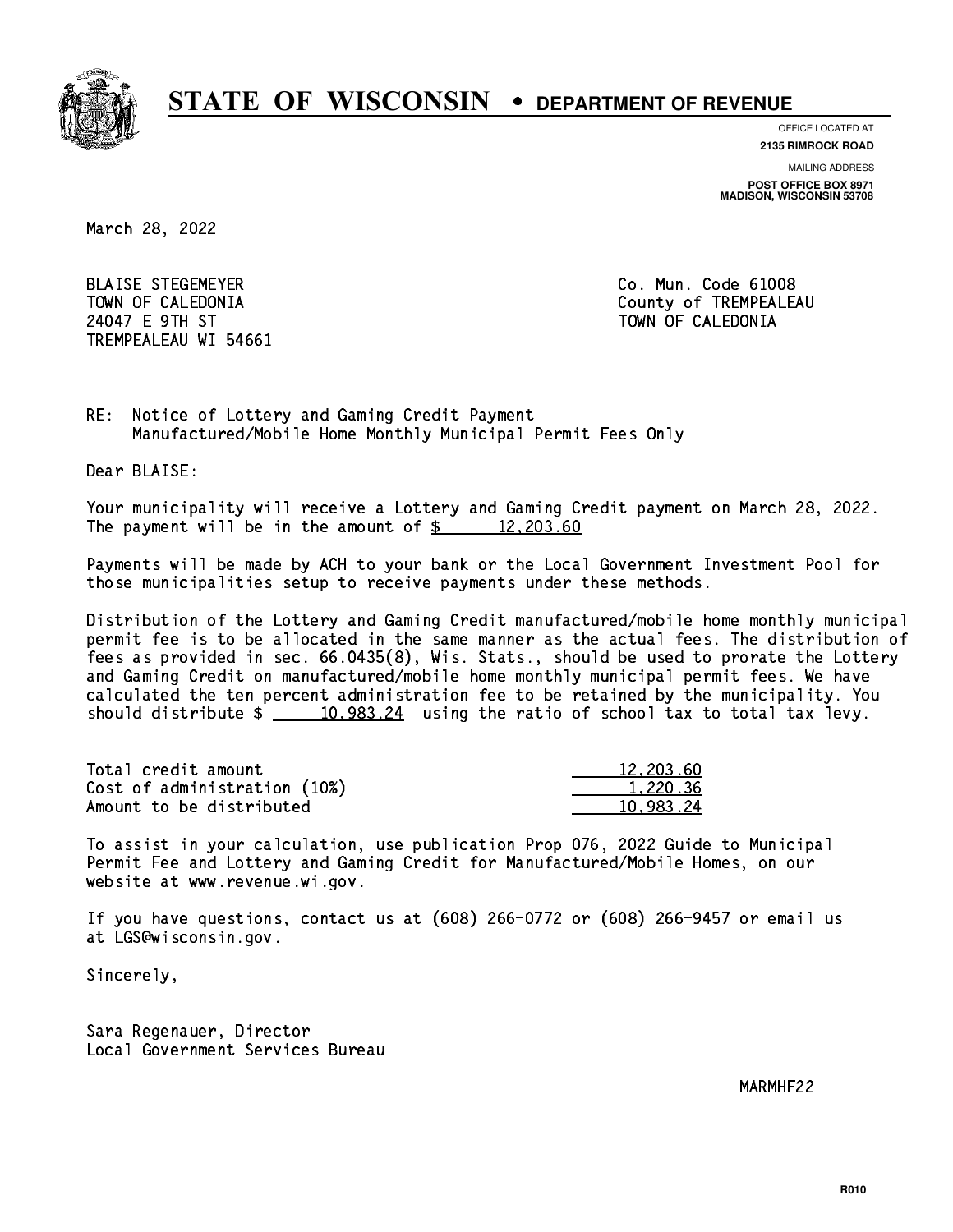

**OFFICE LOCATED AT**

**2135 RIMROCK ROAD**

**MAILING ADDRESS POST OFFICE BOX 8971 MADISON, WISCONSIN 53708**

March 28, 2022

SUE HENDERSON TOWN OF GALE **COUNTY OF SALE** N1880 TRIM RD TOWN OF GALERY COMPUTER STATES OF GALERY COMPUTER STATES OF GALERY COMPUTER STATES OF GALERY COMPUTERS GALESVILLE WI 54630-8276

Co. Mun. Code 61016 TOWN OF GALE

RE: Notice of Lottery and Gaming Credit Payment Manufactured/Mobile Home Monthly Municipal Permit Fees Only

Dear SUE:

 Your municipality will receive a Lottery and Gaming Credit payment on March 28, 2022. The payment will be in the amount of  $\frac{2}{3}$ 617.35

 Payments will be made by ACH to your bank or the Local Government Investment Pool for those municipalities setup to receive payments under these methods.

 Distribution of the Lottery and Gaming Credit manufactured/mobile home monthly municipal permit fee is to be allocated in the same manner as the actual fees. The distribution of fees as provided in sec. 66.0435(8), Wis. Stats., should be used to prorate the Lottery and Gaming Credit on manufactured/mobile home monthly municipal permit fees. We have calculated the ten percent administration fee to be retained by the municipality. You should distribute  $\frac{2}{2}$   $\frac{555.62}{2}$  using the ratio of school tax to total tax levy.

Total credit amount Cost of administration (10%) Amount to be distributed

| 17.35 |
|-------|
| - 73  |
| .62   |

 To assist in your calculation, use publication Prop 076, 2022 Guide to Municipal Permit Fee and Lottery and Gaming Credit for Manufactured/Mobile Homes, on our website at www.revenue.wi.gov.

 If you have questions, contact us at (608) 266-0772 or (608) 266-9457 or email us at LGS@wisconsin.gov.

Sincerely,

 Sara Regenauer, Director Local Government Services Bureau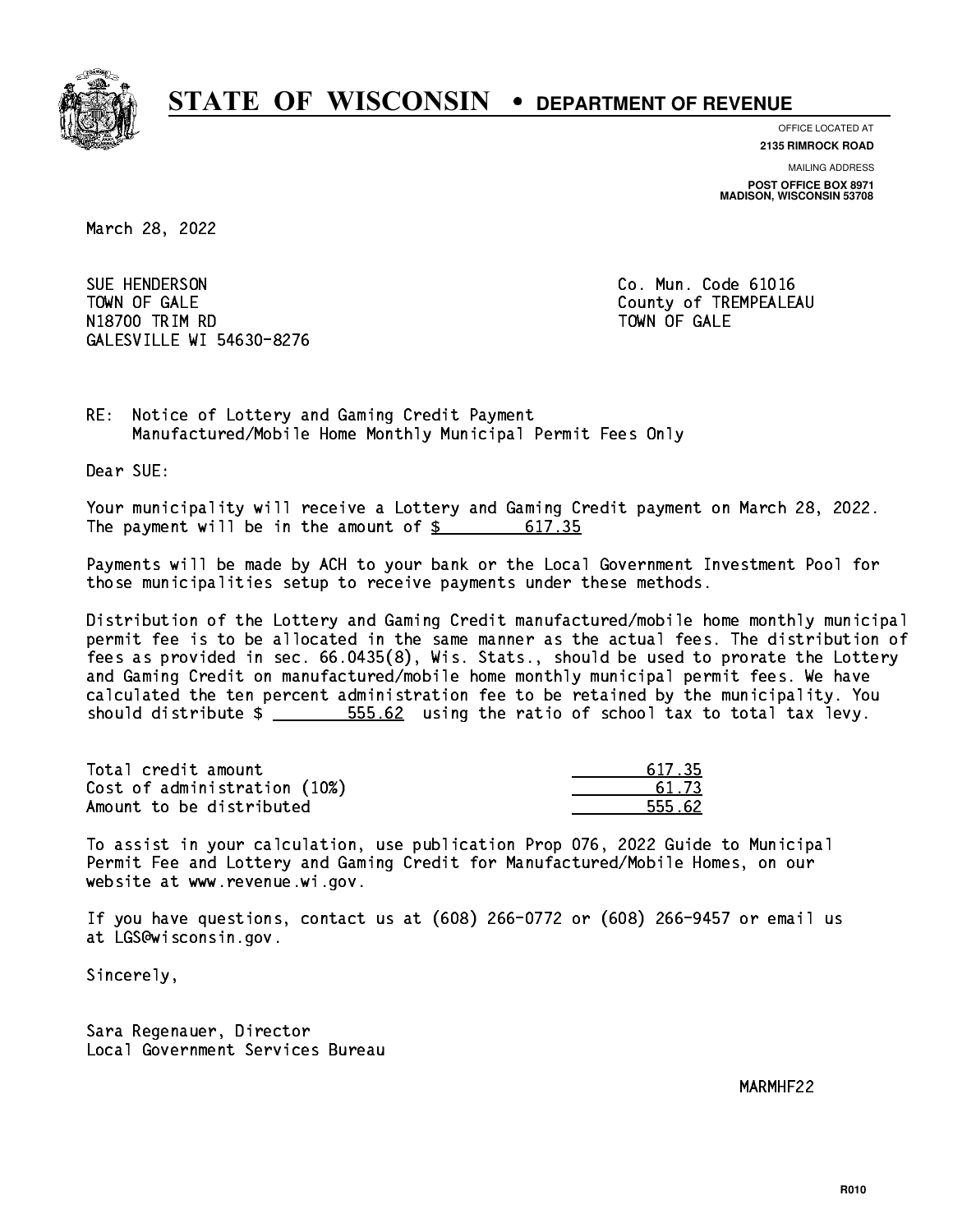

**OFFICE LOCATED AT**

**2135 RIMROCK ROAD**

**MAILING ADDRESS POST OFFICE BOX 8971 MADISON, WISCONSIN 53708**

March 28, 2022

 VALERIE PRONSCHINSKE Co. Mun. Code 61020 TOWN OF LINCOLN County of TREMPEALEAU N36690 GIEROK RD TOWN OF LINCOLN INDEPENDENCE WI 54747-9601

RE: Notice of Lottery and Gaming Credit Payment Manufactured/Mobile Home Monthly Municipal Permit Fees Only

Dear VALERIE:

 Your municipality will receive a Lottery and Gaming Credit payment on March 28, 2022. The payment will be in the amount of  $\frac{2}{3}$  2,037.28

 Payments will be made by ACH to your bank or the Local Government Investment Pool for those municipalities setup to receive payments under these methods.

 Distribution of the Lottery and Gaming Credit manufactured/mobile home monthly municipal permit fee is to be allocated in the same manner as the actual fees. The distribution of fees as provided in sec. 66.0435(8), Wis. Stats., should be used to prorate the Lottery and Gaming Credit on manufactured/mobile home monthly municipal permit fees. We have calculated the ten percent administration fee to be retained by the municipality. You should distribute  $\frac{1.833.56}{1.833.56}$  using the ratio of school tax to total tax levy.

| Total credit amount          | 2.037.28 |
|------------------------------|----------|
| Cost of administration (10%) | 203.72   |
| Amount to be distributed     | 1,833.56 |

 To assist in your calculation, use publication Prop 076, 2022 Guide to Municipal Permit Fee and Lottery and Gaming Credit for Manufactured/Mobile Homes, on our website at www.revenue.wi.gov.

 If you have questions, contact us at (608) 266-0772 or (608) 266-9457 or email us at LGS@wisconsin.gov.

Sincerely,

 Sara Regenauer, Director Local Government Services Bureau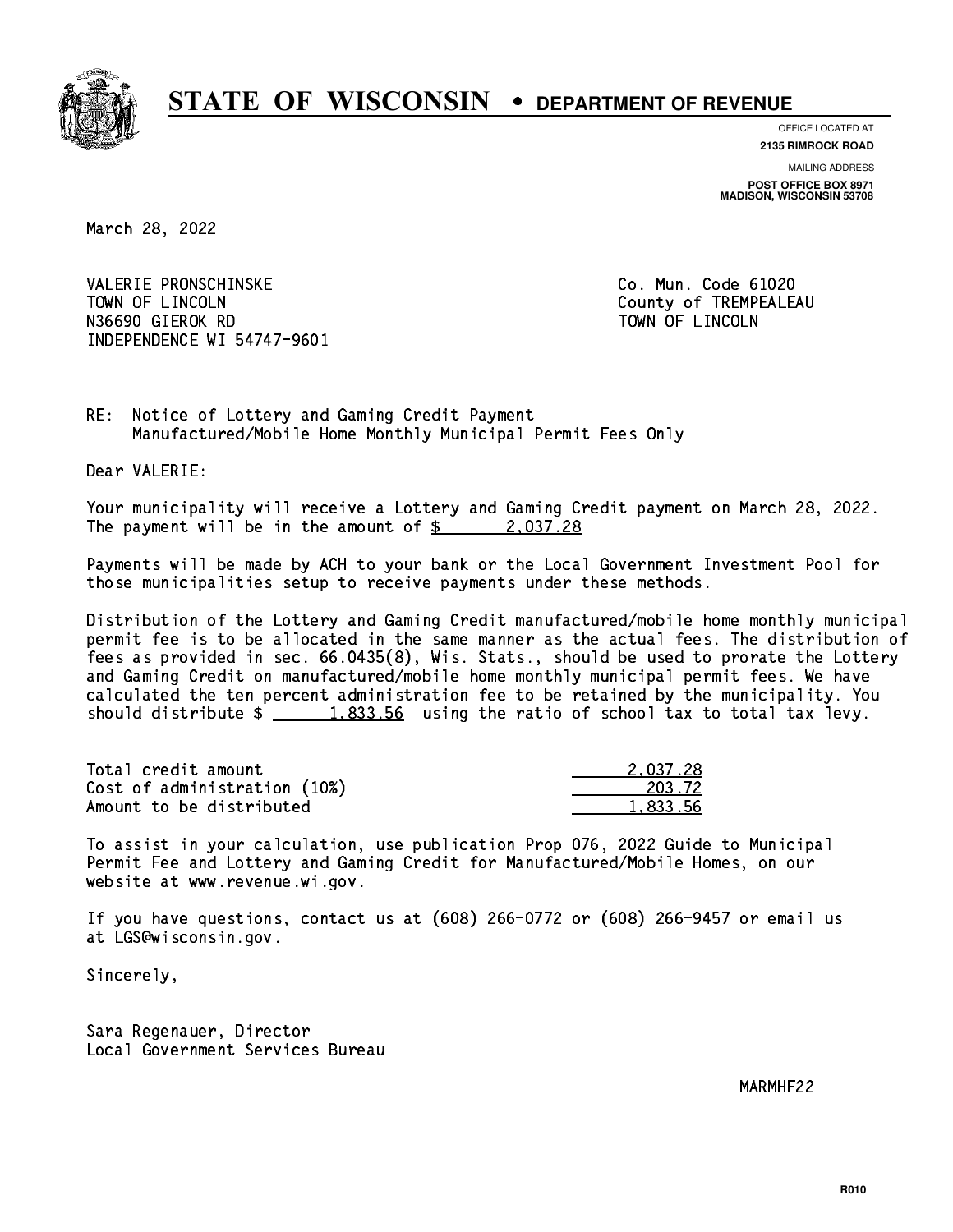

**OFFICE LOCATED AT**

**2135 RIMROCK ROAD**

**MAILING ADDRESS POST OFFICE BOX 8971 MADISON, WISCONSIN 53708**

March 28, 2022

 IRENE KIEDROWSKI Co. Mun. Code 61028 TOWN OF TREMPEALEAU **TOWA COUNTY OF TREMPEALEAU** W24854 STATE RD 54/93 TOWN OF TREMPEALEAU GALESVILLE WI 54630-8243

RE: Notice of Lottery and Gaming Credit Payment Manufactured/Mobile Home Monthly Municipal Permit Fees Only

Dear IRENE:

 Your municipality will receive a Lottery and Gaming Credit payment on March 28, 2022. The payment will be in the amount of  $\frac{236.04}{236.04}$ 

 Payments will be made by ACH to your bank or the Local Government Investment Pool for those municipalities setup to receive payments under these methods.

 Distribution of the Lottery and Gaming Credit manufactured/mobile home monthly municipal permit fee is to be allocated in the same manner as the actual fees. The distribution of fees as provided in sec. 66.0435(8), Wis. Stats., should be used to prorate the Lottery and Gaming Credit on manufactured/mobile home monthly municipal permit fees. We have calculated the ten percent administration fee to be retained by the municipality. You should distribute  $\frac{212.44}{212.44}$  using the ratio of school tax to total tax levy.

Total credit amount Cost of administration (10%) Amount to be distributed

| 236.04    |
|-----------|
| 23. KN    |
| ι4<br>212 |

 To assist in your calculation, use publication Prop 076, 2022 Guide to Municipal Permit Fee and Lottery and Gaming Credit for Manufactured/Mobile Homes, on our website at www.revenue.wi.gov.

 If you have questions, contact us at (608) 266-0772 or (608) 266-9457 or email us at LGS@wisconsin.gov.

Sincerely,

 Sara Regenauer, Director Local Government Services Bureau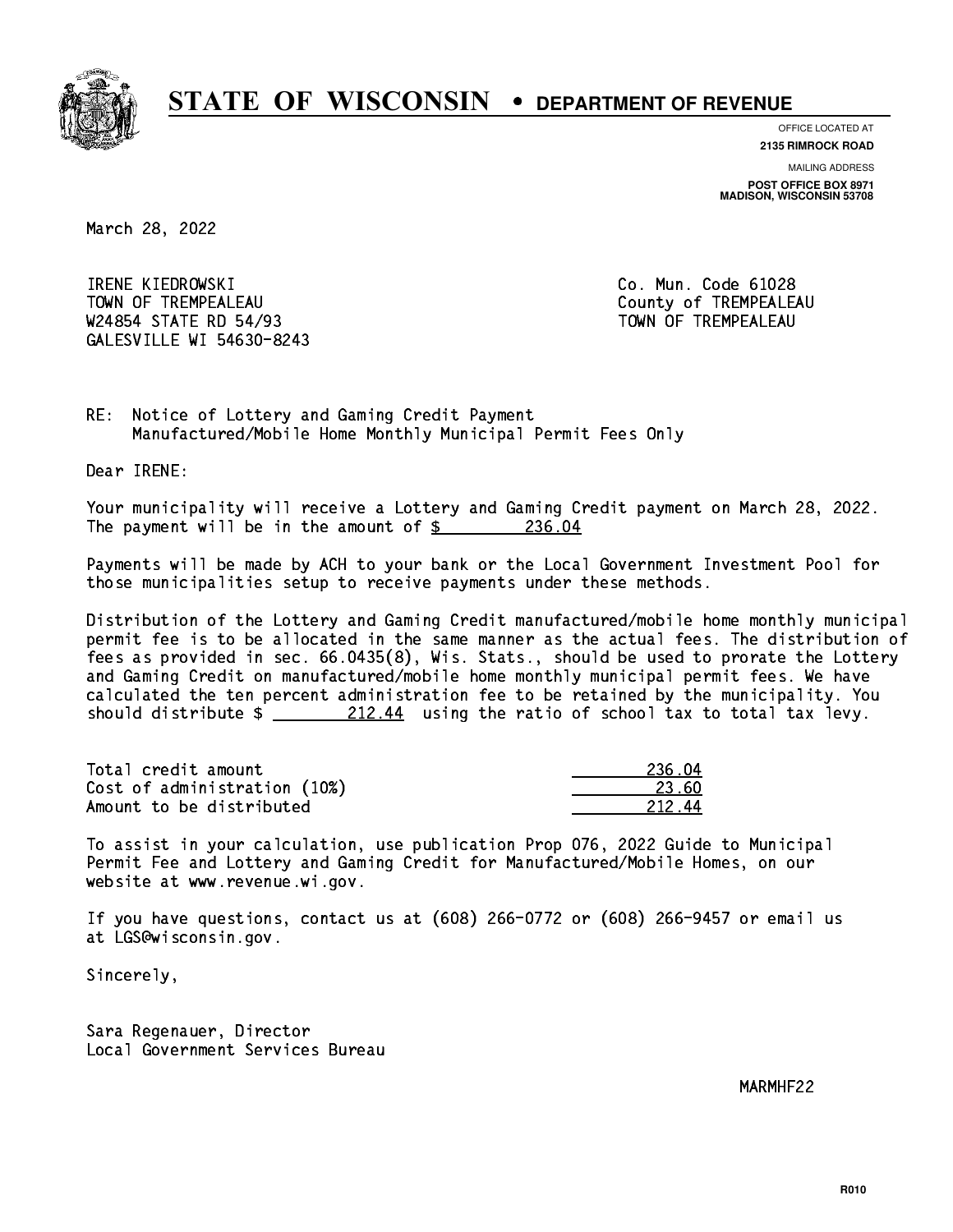

**OFFICE LOCATED AT**

**2135 RIMROCK ROAD**

**MAILING ADDRESS POST OFFICE BOX 8971 MADISON, WISCONSIN 53708**

March 28, 2022

JANE JENSEN PO BOX 125 VILLAGE OF ETTRICK ETTRICK WI 54627-0125

Co. Mun. Code 61122 VILLAGE OF ETTRICK County of TREMPEALEAU

RE: Notice of Lottery and Gaming Credit Payment Manufactured/Mobile Home Monthly Municipal Permit Fees Only

Dear JANE:

 Your municipality will receive a Lottery and Gaming Credit payment on March 28, 2022. The payment will be in the amount of  $\frac{2}{3}$  1,420.20

 Payments will be made by ACH to your bank or the Local Government Investment Pool for those municipalities setup to receive payments under these methods.

 Distribution of the Lottery and Gaming Credit manufactured/mobile home monthly municipal permit fee is to be allocated in the same manner as the actual fees. The distribution of fees as provided in sec. 66.0435(8), Wis. Stats., should be used to prorate the Lottery and Gaming Credit on manufactured/mobile home monthly municipal permit fees. We have calculated the ten percent administration fee to be retained by the municipality. You should distribute  $\frac{1,278.18}{1,278.18}$  using the ratio of school tax to total tax levy.

| Total credit amount          | 1.420.20 |
|------------------------------|----------|
| Cost of administration (10%) | 142.02   |
| Amount to be distributed     | 1,278.18 |

 To assist in your calculation, use publication Prop 076, 2022 Guide to Municipal Permit Fee and Lottery and Gaming Credit for Manufactured/Mobile Homes, on our website at www.revenue.wi.gov.

 If you have questions, contact us at (608) 266-0772 or (608) 266-9457 or email us at LGS@wisconsin.gov.

Sincerely,

 Sara Regenauer, Director Local Government Services Bureau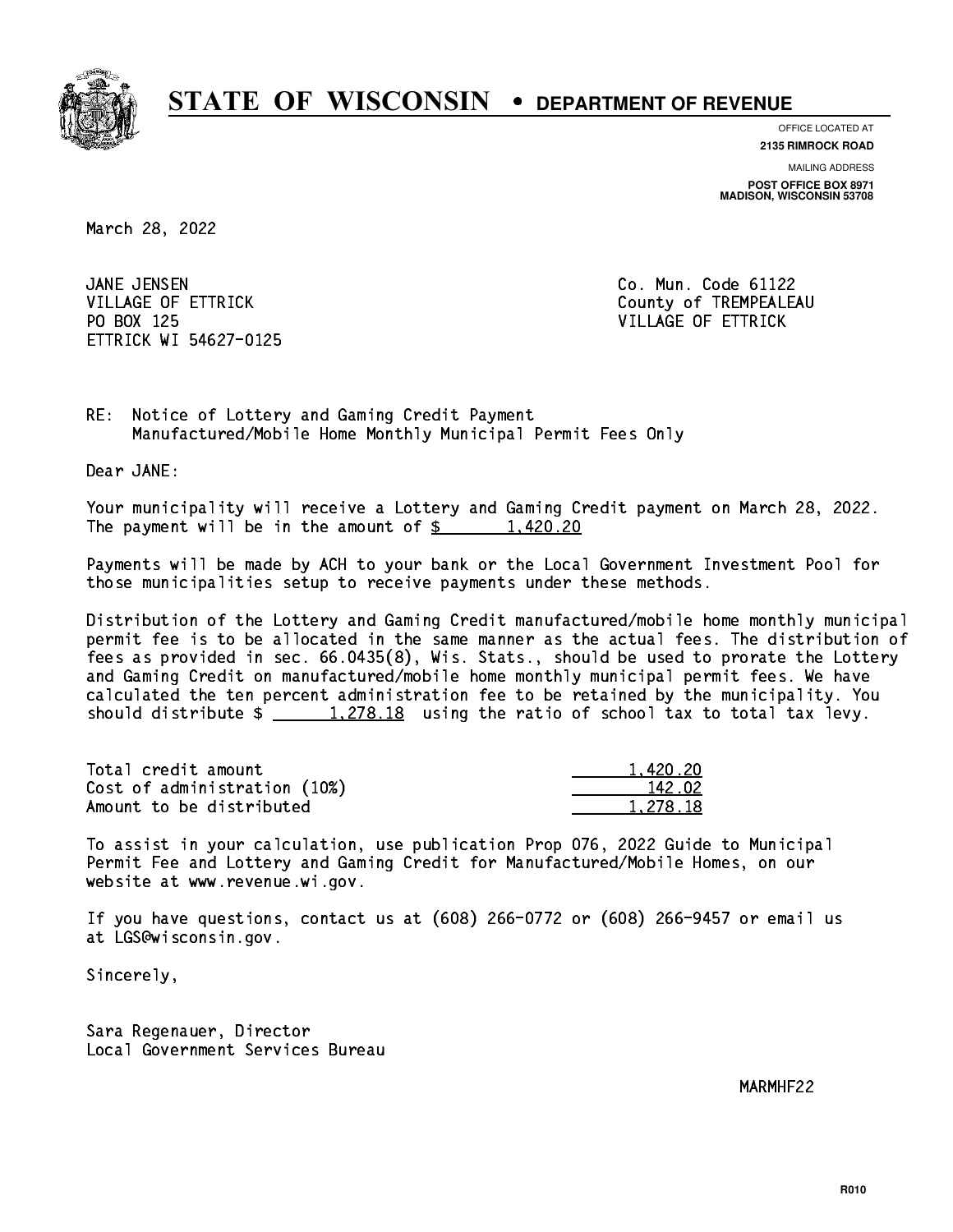

**OFFICE LOCATED AT**

**2135 RIMROCK ROAD**

**MAILING ADDRESS POST OFFICE BOX 8971 MADISON, WISCONSIN 53708**

March 28, 2022

ISAAC POOLER VILLAGE OF TREMPEALEAU County of TREMPEALEAU PO BOX 247 TREMPEALEAU WI 54661

Co. Mun. Code 61186 VILLAGE OF TREMPEALEAU

RE: Notice of Lottery and Gaming Credit Payment Manufactured/Mobile Home Monthly Municipal Permit Fees Only

Dear ISAAC:

 Your municipality will receive a Lottery and Gaming Credit payment on March 28, 2022. The payment will be in the amount of  $\frac{27,032.03}{27}$ 

 Payments will be made by ACH to your bank or the Local Government Investment Pool for those municipalities setup to receive payments under these methods.

 Distribution of the Lottery and Gaming Credit manufactured/mobile home monthly municipal permit fee is to be allocated in the same manner as the actual fees. The distribution of fees as provided in sec. 66.0435(8), Wis. Stats., should be used to prorate the Lottery and Gaming Credit on manufactured/mobile home monthly municipal permit fees. We have calculated the ten percent administration fee to be retained by the municipality. You should distribute  $\frac{24,328.83}{24,328.83}$  using the ratio of school tax to total tax levy.

| Total credit amount          | 27.032.03 |
|------------------------------|-----------|
| Cost of administration (10%) | 2.703.20  |
| Amount to be distributed     | 24.328.83 |

 To assist in your calculation, use publication Prop 076, 2022 Guide to Municipal Permit Fee and Lottery and Gaming Credit for Manufactured/Mobile Homes, on our website at www.revenue.wi.gov.

 If you have questions, contact us at (608) 266-0772 or (608) 266-9457 or email us at LGS@wisconsin.gov.

Sincerely,

 Sara Regenauer, Director Local Government Services Bureau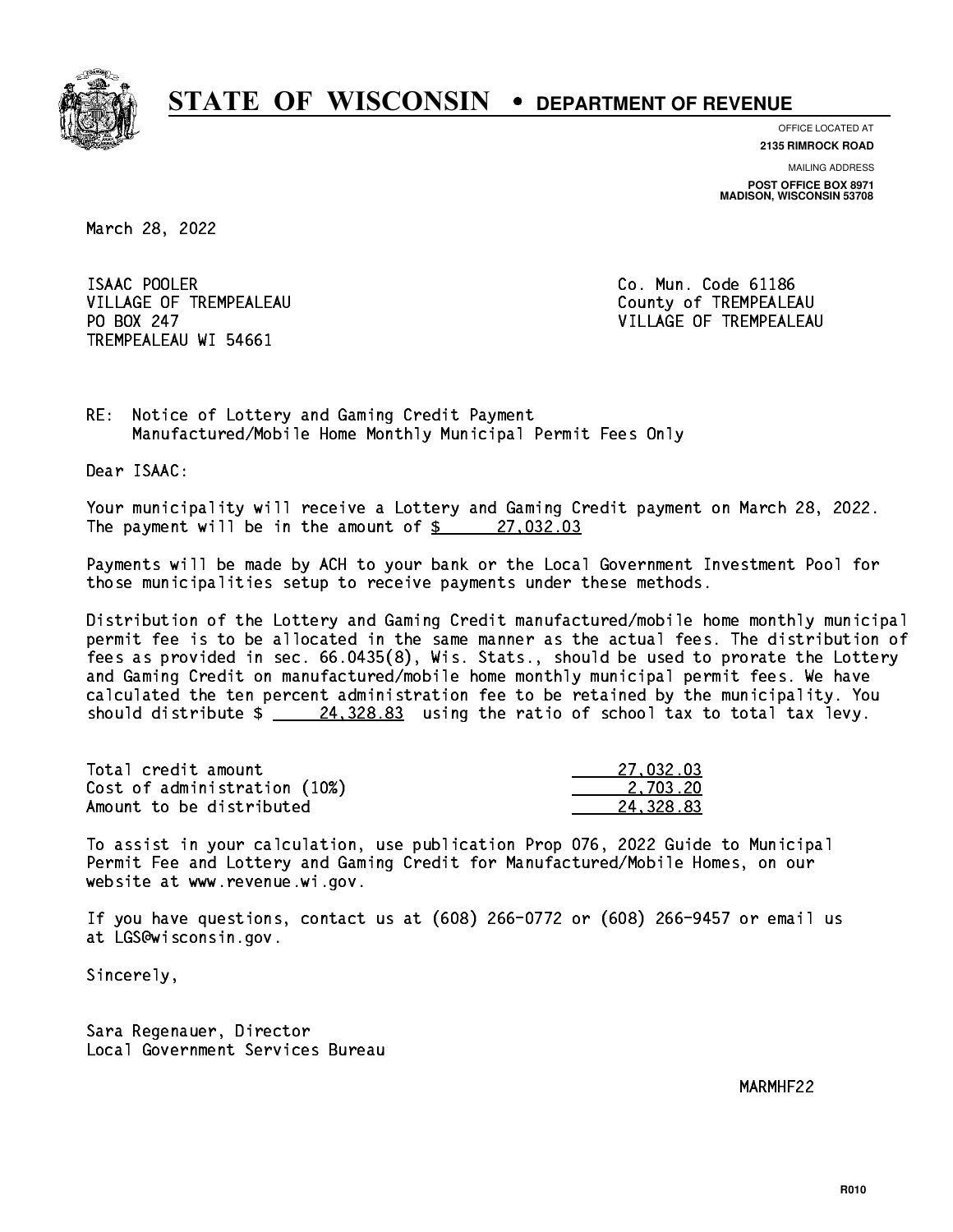

**OFFICE LOCATED AT**

**2135 RIMROCK ROAD**

**MAILING ADDRESS POST OFFICE BOX 8971 MADISON, WISCONSIN 53708**

March 28, 2022

ANGELA BERG CITY OF ARCADIA County of TREMPEALEAU 945 SOUTH DETTLOFF DR. CITY OF ARCADIA ARCADIA WI 54612-1329

Co. Mun. Code 61201

RE: Notice of Lottery and Gaming Credit Payment Manufactured/Mobile Home Monthly Municipal Permit Fees Only

Dear ANGELA:

 Your municipality will receive a Lottery and Gaming Credit payment on March 28, 2022. The payment will be in the amount of  $\frac{2}{3}$  4,764.03

 Payments will be made by ACH to your bank or the Local Government Investment Pool for those municipalities setup to receive payments under these methods.

 Distribution of the Lottery and Gaming Credit manufactured/mobile home monthly municipal permit fee is to be allocated in the same manner as the actual fees. The distribution of fees as provided in sec. 66.0435(8), Wis. Stats., should be used to prorate the Lottery and Gaming Credit on manufactured/mobile home monthly municipal permit fees. We have calculated the ten percent administration fee to be retained by the municipality. You should distribute  $\frac{4.287.63}{ }$  using the ratio of school tax to total tax levy.

| Total credit amount          | 4.764.03 |
|------------------------------|----------|
| Cost of administration (10%) | 476.40   |
| Amount to be distributed     | 4.287.63 |

 To assist in your calculation, use publication Prop 076, 2022 Guide to Municipal Permit Fee and Lottery and Gaming Credit for Manufactured/Mobile Homes, on our website at www.revenue.wi.gov.

 If you have questions, contact us at (608) 266-0772 or (608) 266-9457 or email us at LGS@wisconsin.gov.

Sincerely,

 Sara Regenauer, Director Local Government Services Bureau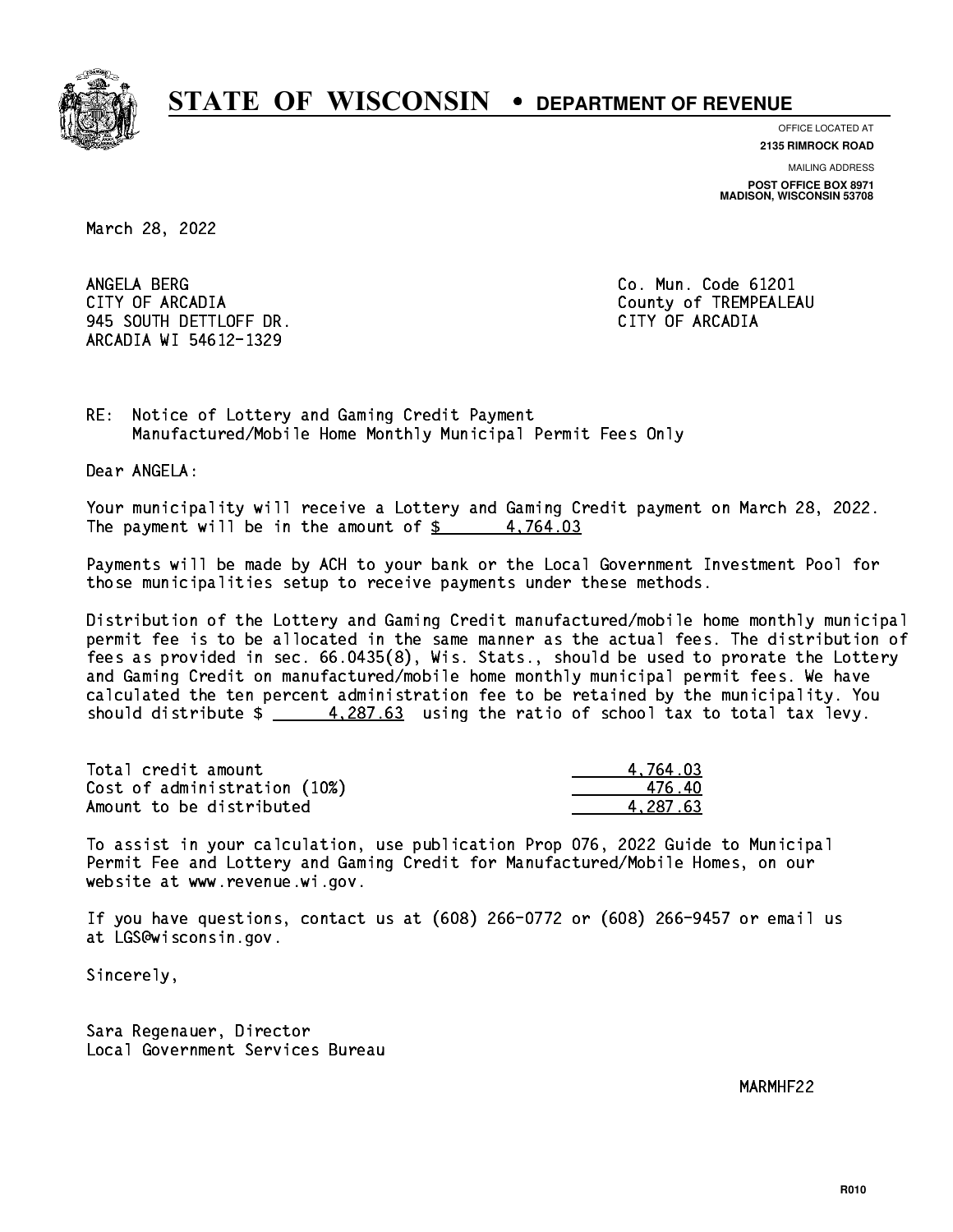

**OFFICE LOCATED AT**

**2135 RIMROCK ROAD**

**MAILING ADDRESS POST OFFICE BOX 8971 MADISON, WISCONSIN 53708**

March 28, 2022

 SUSAN FREDERIXON Co. Mun. Code 61206 PO BOX 147 PO BOX 147 CITY OF BLACK IS A RELEASED OF BLACK IS A RELEASED OF BLACK IS A RELEASED OF BLACK IS A RELEASED OF BLAIR WI 54616-0147

CITY OF BLAIR COUNTY OF BLAIR

RE: Notice of Lottery and Gaming Credit Payment Manufactured/Mobile Home Monthly Municipal Permit Fees Only

Dear SUSAN:

 Your municipality will receive a Lottery and Gaming Credit payment on March 28, 2022. The payment will be in the amount of  $\frac{2}{3}$  4,103.76

 Payments will be made by ACH to your bank or the Local Government Investment Pool for those municipalities setup to receive payments under these methods.

 Distribution of the Lottery and Gaming Credit manufactured/mobile home monthly municipal permit fee is to be allocated in the same manner as the actual fees. The distribution of fees as provided in sec. 66.0435(8), Wis. Stats., should be used to prorate the Lottery and Gaming Credit on manufactured/mobile home monthly municipal permit fees. We have calculated the ten percent administration fee to be retained by the municipality. You should distribute  $\frac{2}{2}$   $\frac{3.693.39}{2}$  using the ratio of school tax to total tax levy.

| Total credit amount          | 4.103.76 |
|------------------------------|----------|
| Cost of administration (10%) | 410.37   |
| Amount to be distributed     | 3.693.39 |

 To assist in your calculation, use publication Prop 076, 2022 Guide to Municipal Permit Fee and Lottery and Gaming Credit for Manufactured/Mobile Homes, on our website at www.revenue.wi.gov.

 If you have questions, contact us at (608) 266-0772 or (608) 266-9457 or email us at LGS@wisconsin.gov.

Sincerely,

 Sara Regenauer, Director Local Government Services Bureau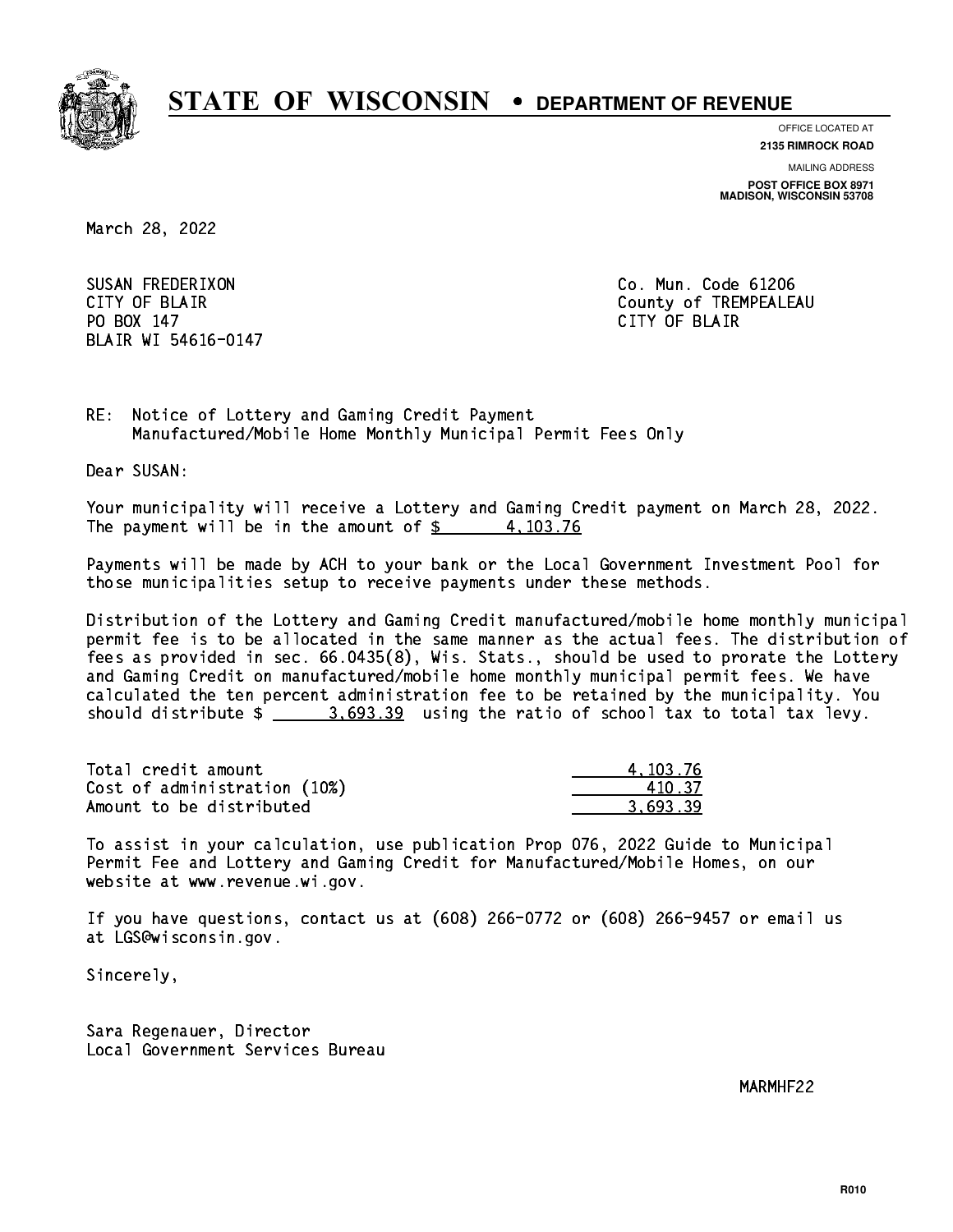

**OFFICE LOCATED AT 2135 RIMROCK ROAD**

**MAILING ADDRESS**

**POST OFFICE BOX 8971 MADISON, WISCONSIN 53708**

March 28, 2022

 BLYANN E JOHNSON Co. Mun. Code 61265 PO BOX 308 PO BOX 308 CITY OF OSSEO OSSEO WI 54758-0308

CITY OF OSSEO COUNTY OF OSSEO

RE: Notice of Lottery and Gaming Credit Payment Manufactured/Mobile Home Monthly Municipal Permit Fees Only

Dear BLYANN:

 Your municipality will receive a Lottery and Gaming Credit payment on March 28, 2022. The payment will be in the amount of  $\frac{25}{3}$ 75.91

 Payments will be made by ACH to your bank or the Local Government Investment Pool for those municipalities setup to receive payments under these methods.

 Distribution of the Lottery and Gaming Credit manufactured/mobile home monthly municipal permit fee is to be allocated in the same manner as the actual fees. The distribution of fees as provided in sec. 66.0435(8), Wis. Stats., should be used to prorate the Lottery and Gaming Credit on manufactured/mobile home monthly municipal permit fees. We have calculated the ten percent administration fee to be retained by the municipality. You should distribute  $\frac{2}{1}$   $\frac{68.32}{100}$  using the ratio of school tax to total tax levy.

Total credit amount Cost of administration (10%) Amount to be distributed

| -32. |
|------|

 To assist in your calculation, use publication Prop 076, 2022 Guide to Municipal Permit Fee and Lottery and Gaming Credit for Manufactured/Mobile Homes, on our website at www.revenue.wi.gov.

 If you have questions, contact us at (608) 266-0772 or (608) 266-9457 or email us at LGS@wisconsin.gov.

Sincerely,

 Sara Regenauer, Director Local Government Services Bureau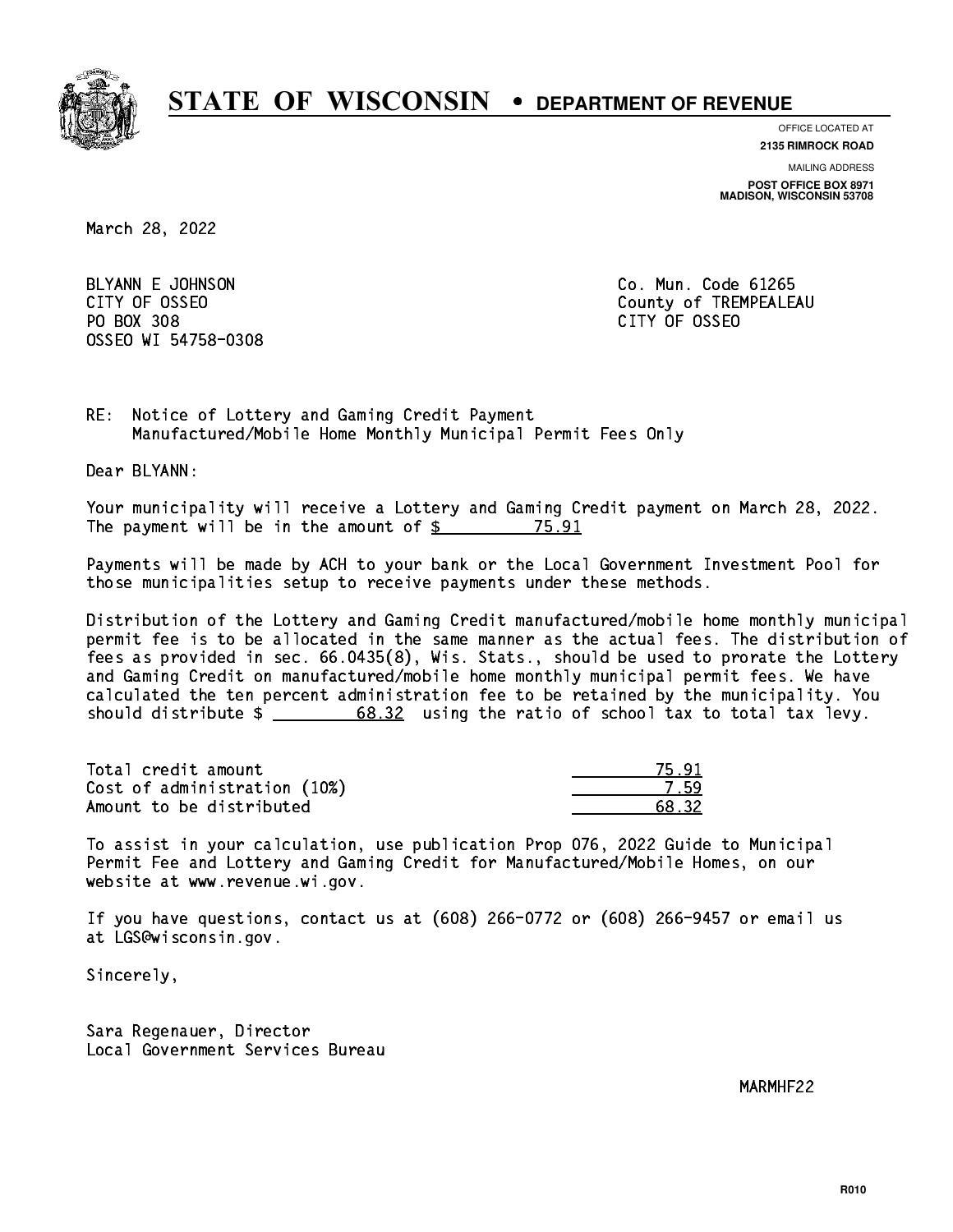

**OFFICE LOCATED AT 2135 RIMROCK ROAD**

**MAILING ADDRESS**

**POST OFFICE BOX 8971 MADISON, WISCONSIN 53708**

March 28, 2022

E778 MAPLE DR TOWN OF GENOA GENOA WI 54632

 CHERRIE JOHNSON Co. Mun. Code 62014 TOWN OF GENOA County of VERNON

RE: Notice of Lottery and Gaming Credit Payment Manufactured/Mobile Home Monthly Municipal Permit Fees Only

Dear CHERRIE:

 Your municipality will receive a Lottery and Gaming Credit payment on March 28, 2022. The payment will be in the amount of  $\frac{2}{3}$  3,300.33

 Payments will be made by ACH to your bank or the Local Government Investment Pool for those municipalities setup to receive payments under these methods.

 Distribution of the Lottery and Gaming Credit manufactured/mobile home monthly municipal permit fee is to be allocated in the same manner as the actual fees. The distribution of fees as provided in sec. 66.0435(8), Wis. Stats., should be used to prorate the Lottery and Gaming Credit on manufactured/mobile home monthly municipal permit fees. We have calculated the ten percent administration fee to be retained by the municipality. You should distribute  $\frac{2,970.30}{2}$  using the ratio of school tax to total tax levy.

| Total credit amount          | 3,300.33 |
|------------------------------|----------|
| Cost of administration (10%) | 330.03   |
| Amount to be distributed     | 2.970.30 |

 To assist in your calculation, use publication Prop 076, 2022 Guide to Municipal Permit Fee and Lottery and Gaming Credit for Manufactured/Mobile Homes, on our website at www.revenue.wi.gov.

 If you have questions, contact us at (608) 266-0772 or (608) 266-9457 or email us at LGS@wisconsin.gov.

Sincerely,

 Sara Regenauer, Director Local Government Services Bureau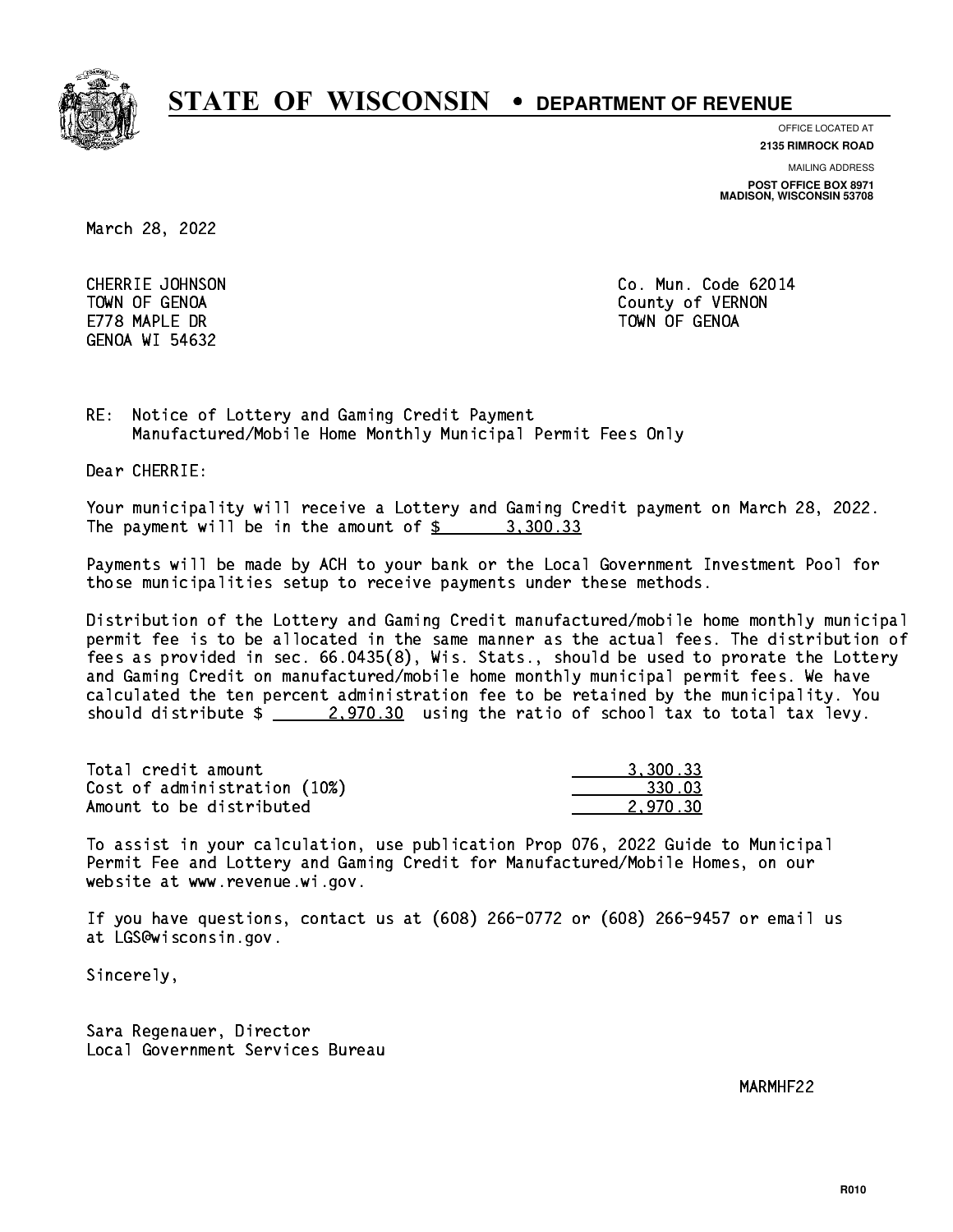

**OFFICE LOCATED AT**

**2135 RIMROCK ROAD**

**MAILING ADDRESS**

**POST OFFICE BOX 8971 MADISON, WISCONSIN 53708**

March 28, 2022

 KIMBERLY LIND Co. Mun. Code 62022 TOWN OF HILLSBORO County of VERNON E17289 STATE HWY 82 TOWN OF HILLSBORO HILLSBORO WI 54634

RE: Notice of Lottery and Gaming Credit Payment Manufactured/Mobile Home Monthly Municipal Permit Fees Only

Dear KIMBERLY:

 Your municipality will receive a Lottery and Gaming Credit payment on March 28, 2022. The payment will be in the amount of  $\frac{2}{3}$  1,521.84

 Payments will be made by ACH to your bank or the Local Government Investment Pool for those municipalities setup to receive payments under these methods.

 Distribution of the Lottery and Gaming Credit manufactured/mobile home monthly municipal permit fee is to be allocated in the same manner as the actual fees. The distribution of fees as provided in sec. 66.0435(8), Wis. Stats., should be used to prorate the Lottery and Gaming Credit on manufactured/mobile home monthly municipal permit fees. We have calculated the ten percent administration fee to be retained by the municipality. You should distribute  $\frac{1,369.66}{1,369.66}$  using the ratio of school tax to total tax levy.

| Total credit amount          | 1,521.84 |
|------------------------------|----------|
| Cost of administration (10%) | 152.18   |
| Amount to be distributed     | 1,369.66 |

 To assist in your calculation, use publication Prop 076, 2022 Guide to Municipal Permit Fee and Lottery and Gaming Credit for Manufactured/Mobile Homes, on our website at www.revenue.wi.gov.

 If you have questions, contact us at (608) 266-0772 or (608) 266-9457 or email us at LGS@wisconsin.gov.

Sincerely,

 Sara Regenauer, Director Local Government Services Bureau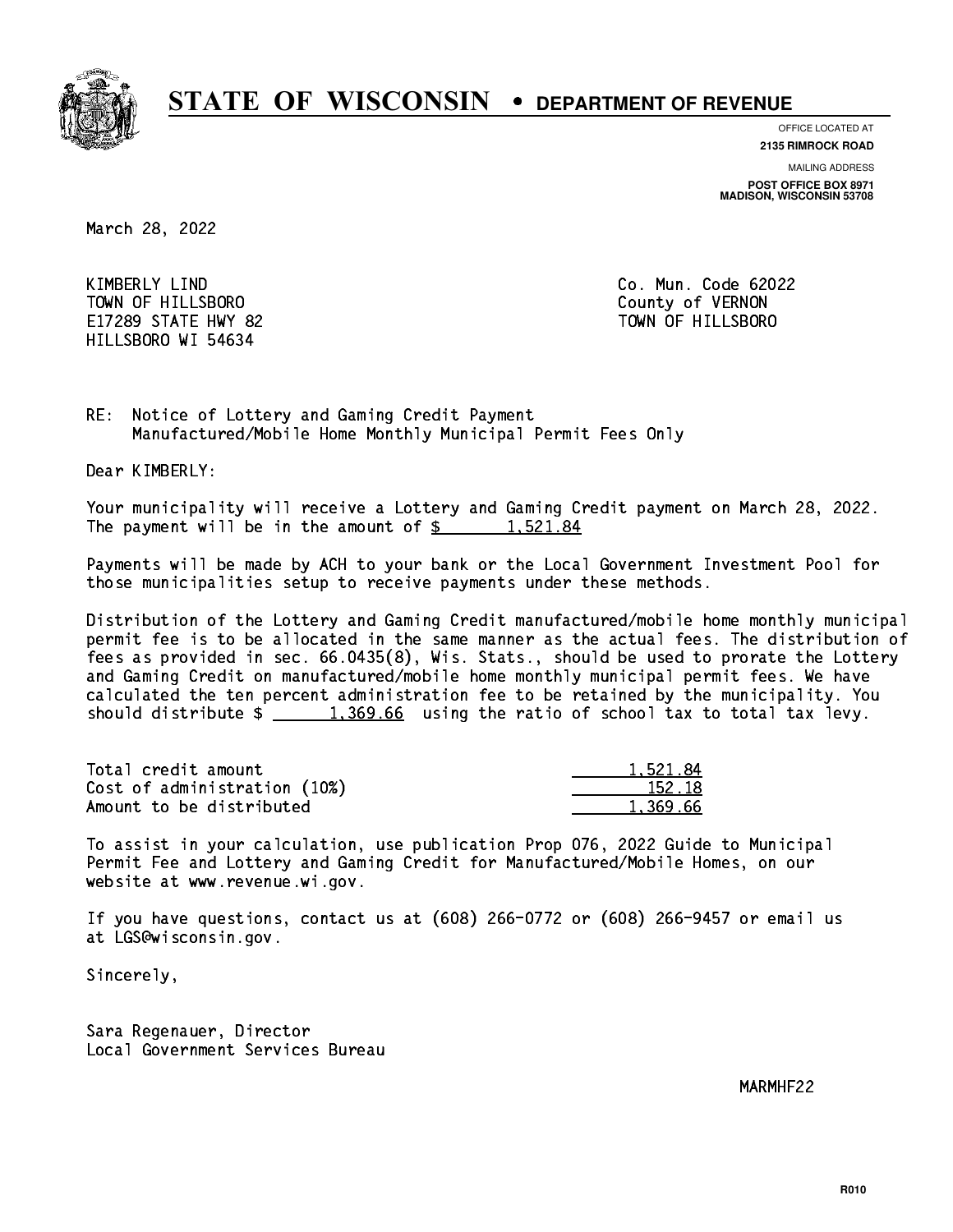

**OFFICE LOCATED AT**

**2135 RIMROCK ROAD**

**MAILING ADDRESS POST OFFICE BOX 8971 MADISON, WISCONSIN 53708**

March 28, 2022

 KELLY BOARDMAN Co. Mun. Code 62040 TOWN OF WHEATLAND County of VERNON 1553 WILL KUMLIN RD TOWN OF WHEATLAND DE SOTO WI 54624

RE: Notice of Lottery and Gaming Credit Payment Manufactured/Mobile Home Monthly Municipal Permit Fees Only

Dear KELLY:

 Your municipality will receive a Lottery and Gaming Credit payment on March 28, 2022. The payment will be in the amount of \$ 898.32 \_\_\_\_\_\_\_\_\_\_\_\_\_\_\_\_

 Payments will be made by ACH to your bank or the Local Government Investment Pool for those municipalities setup to receive payments under these methods.

 Distribution of the Lottery and Gaming Credit manufactured/mobile home monthly municipal permit fee is to be allocated in the same manner as the actual fees. The distribution of fees as provided in sec. 66.0435(8), Wis. Stats., should be used to prorate the Lottery and Gaming Credit on manufactured/mobile home monthly municipal permit fees. We have calculated the ten percent administration fee to be retained by the municipality. You should distribute  $\frac{2}{2}$   $\frac{808.49}{2}$  using the ratio of school tax to total tax levy.

| Total credit amount          | 898.32  |
|------------------------------|---------|
| Cost of administration (10%) | 89.83   |
| Amount to be distributed     | .808.49 |

 To assist in your calculation, use publication Prop 076, 2022 Guide to Municipal Permit Fee and Lottery and Gaming Credit for Manufactured/Mobile Homes, on our website at www.revenue.wi.gov.

 If you have questions, contact us at (608) 266-0772 or (608) 266-9457 or email us at LGS@wisconsin.gov.

Sincerely,

 Sara Regenauer, Director Local Government Services Bureau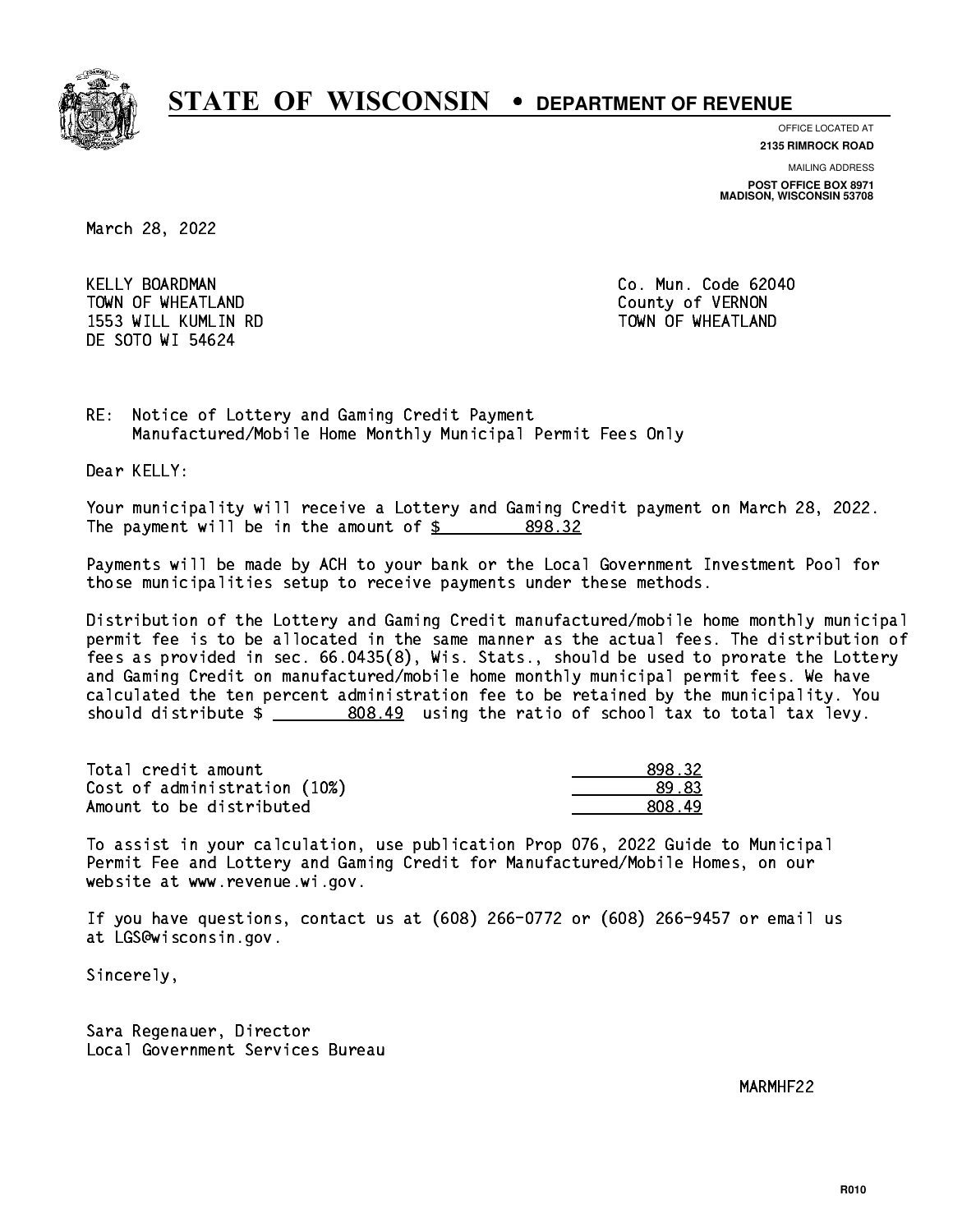

**OFFICE LOCATED AT**

**2135 RIMROCK ROAD**

**MAILING ADDRESS POST OFFICE BOX 8971 MADISON, WISCONSIN 53708**

March 28, 2022

 RENITA WILLIAMSON Co. Mun. Code 62112 VILLAGE OF COON VALLEY COUNTY OF VERNON 205 ANDERSON ST., PO BOX 129 VILLAGE OF COON VALLEY COON VALLEY WI 54623-0129

RE: Notice of Lottery and Gaming Credit Payment Manufactured/Mobile Home Monthly Municipal Permit Fees Only

Dear RENITA:

 Your municipality will receive a Lottery and Gaming Credit payment on March 28, 2022. The payment will be in the amount of  $\frac{2}{3}$  3,386.40

 Payments will be made by ACH to your bank or the Local Government Investment Pool for those municipalities setup to receive payments under these methods.

 Distribution of the Lottery and Gaming Credit manufactured/mobile home monthly municipal permit fee is to be allocated in the same manner as the actual fees. The distribution of fees as provided in sec. 66.0435(8), Wis. Stats., should be used to prorate the Lottery and Gaming Credit on manufactured/mobile home monthly municipal permit fees. We have calculated the ten percent administration fee to be retained by the municipality. You should distribute  $\frac{2.047.76}{2.047.76}$  using the ratio of school tax to total tax levy.

| Total credit amount          | 3.386.40 |
|------------------------------|----------|
| Cost of administration (10%) | 338.64   |
| Amount to be distributed     | 3.047.76 |

 To assist in your calculation, use publication Prop 076, 2022 Guide to Municipal Permit Fee and Lottery and Gaming Credit for Manufactured/Mobile Homes, on our website at www.revenue.wi.gov.

 If you have questions, contact us at (608) 266-0772 or (608) 266-9457 or email us at LGS@wisconsin.gov.

Sincerely,

 Sara Regenauer, Director Local Government Services Bureau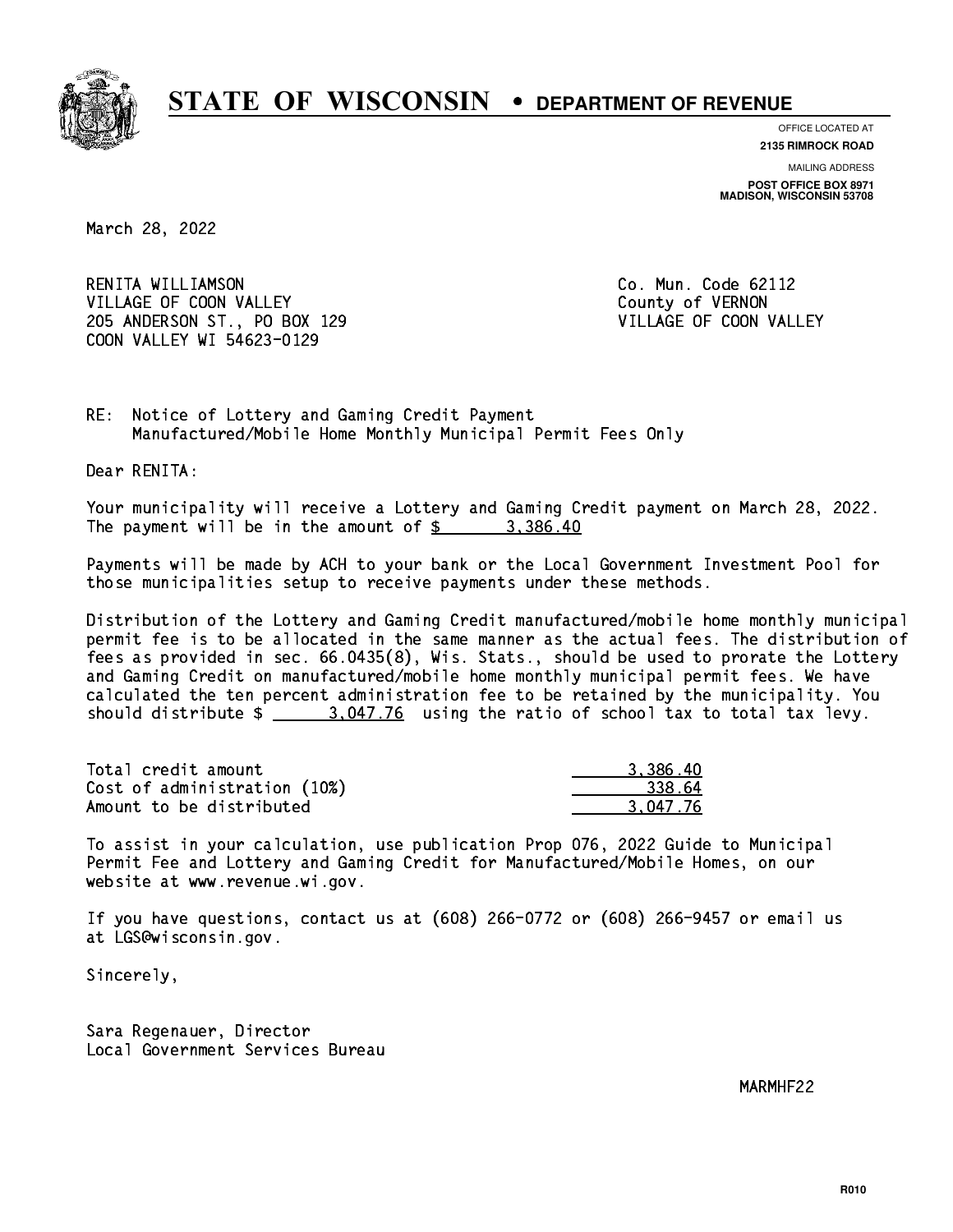

**OFFICE LOCATED AT**

**2135 RIMROCK ROAD**

**MAILING ADDRESS POST OFFICE BOX 8971 MADISON, WISCONSIN 53708**

March 28, 2022

CARRIE BRUDOS VILLAGE OF DE SOTO COUNTY OF VERNON PO BOX 37, 115 S HOUGHTON ST VILLAGE OF DE SOTO DE SOTO WI 54624-0037

Co. Mun. Code 62116

RE: Notice of Lottery and Gaming Credit Payment Manufactured/Mobile Home Monthly Municipal Permit Fees Only

Dear CARRIE:

 Your municipality will receive a Lottery and Gaming Credit payment on March 28, 2022. The payment will be in the amount of  $\frac{2}{3}$  1,087.65

 Payments will be made by ACH to your bank or the Local Government Investment Pool for those municipalities setup to receive payments under these methods.

 Distribution of the Lottery and Gaming Credit manufactured/mobile home monthly municipal permit fee is to be allocated in the same manner as the actual fees. The distribution of fees as provided in sec. 66.0435(8), Wis. Stats., should be used to prorate the Lottery and Gaming Credit on manufactured/mobile home monthly municipal permit fees. We have calculated the ten percent administration fee to be retained by the municipality. You should distribute  $\frac{2}{2}$   $\frac{978.89}{2}$  using the ratio of school tax to total tax levy.

| Total credit amount          | 1.087.65 |
|------------------------------|----------|
| Cost of administration (10%) | 108.76   |
| Amount to be distributed     | 978.89   |

 To assist in your calculation, use publication Prop 076, 2022 Guide to Municipal Permit Fee and Lottery and Gaming Credit for Manufactured/Mobile Homes, on our website at www.revenue.wi.gov.

 If you have questions, contact us at (608) 266-0772 or (608) 266-9457 or email us at LGS@wisconsin.gov.

Sincerely,

 Sara Regenauer, Director Local Government Services Bureau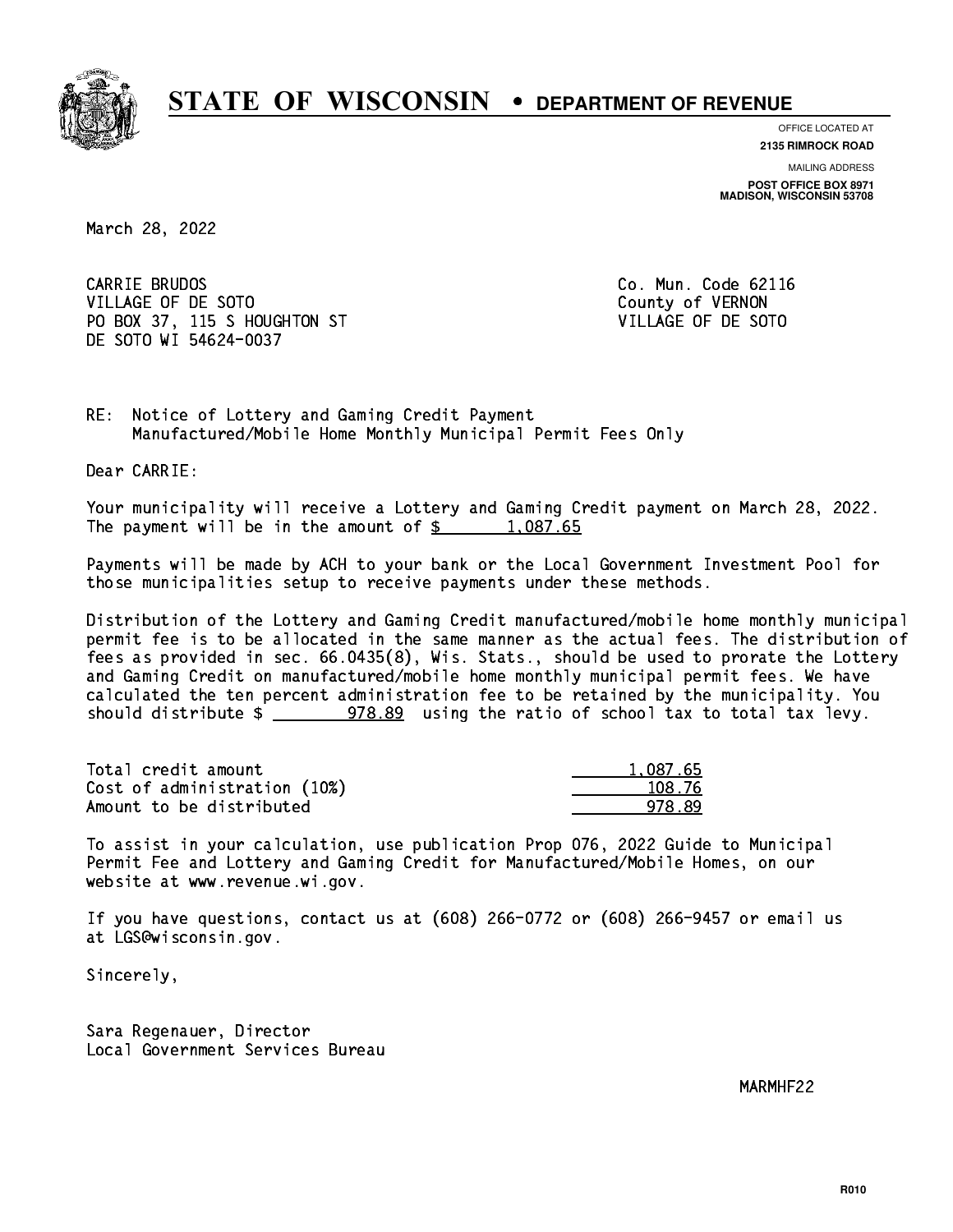

**OFFICE LOCATED AT**

**2135 RIMROCK ROAD**

**MAILING ADDRESS POST OFFICE BOX 8971 MADISON, WISCONSIN 53708**

March 28, 2022

 KIMBERLY WALKER Co. Mun. Code 62146 VILLAGE OF LA FARGE COUNTY OF VERNON PO BOX 37, 105 W MAIN ST. VILLAGE OF LA FARGE LA FARGE WI 54639-0037

RE: Notice of Lottery and Gaming Credit Payment Manufactured/Mobile Home Monthly Municipal Permit Fees Only

Dear KIMBERLY:

 Your municipality will receive a Lottery and Gaming Credit payment on March 28, 2022. The payment will be in the amount of  $\frac{240.81}{5}$ 

 Payments will be made by ACH to your bank or the Local Government Investment Pool for those municipalities setup to receive payments under these methods.

 Distribution of the Lottery and Gaming Credit manufactured/mobile home monthly municipal permit fee is to be allocated in the same manner as the actual fees. The distribution of fees as provided in sec. 66.0435(8), Wis. Stats., should be used to prorate the Lottery and Gaming Credit on manufactured/mobile home monthly municipal permit fees. We have calculated the ten percent administration fee to be retained by the municipality. You should distribute  $\frac{216.73}{2}$  using the ratio of school tax to total tax levy.

Total credit amount Cost of administration (10%) Amount to be distributed

| -81<br>2   |
|------------|
| 4. N.R     |
| 5.73<br>21 |

 To assist in your calculation, use publication Prop 076, 2022 Guide to Municipal Permit Fee and Lottery and Gaming Credit for Manufactured/Mobile Homes, on our website at www.revenue.wi.gov.

 If you have questions, contact us at (608) 266-0772 or (608) 266-9457 or email us at LGS@wisconsin.gov.

Sincerely,

 Sara Regenauer, Director Local Government Services Bureau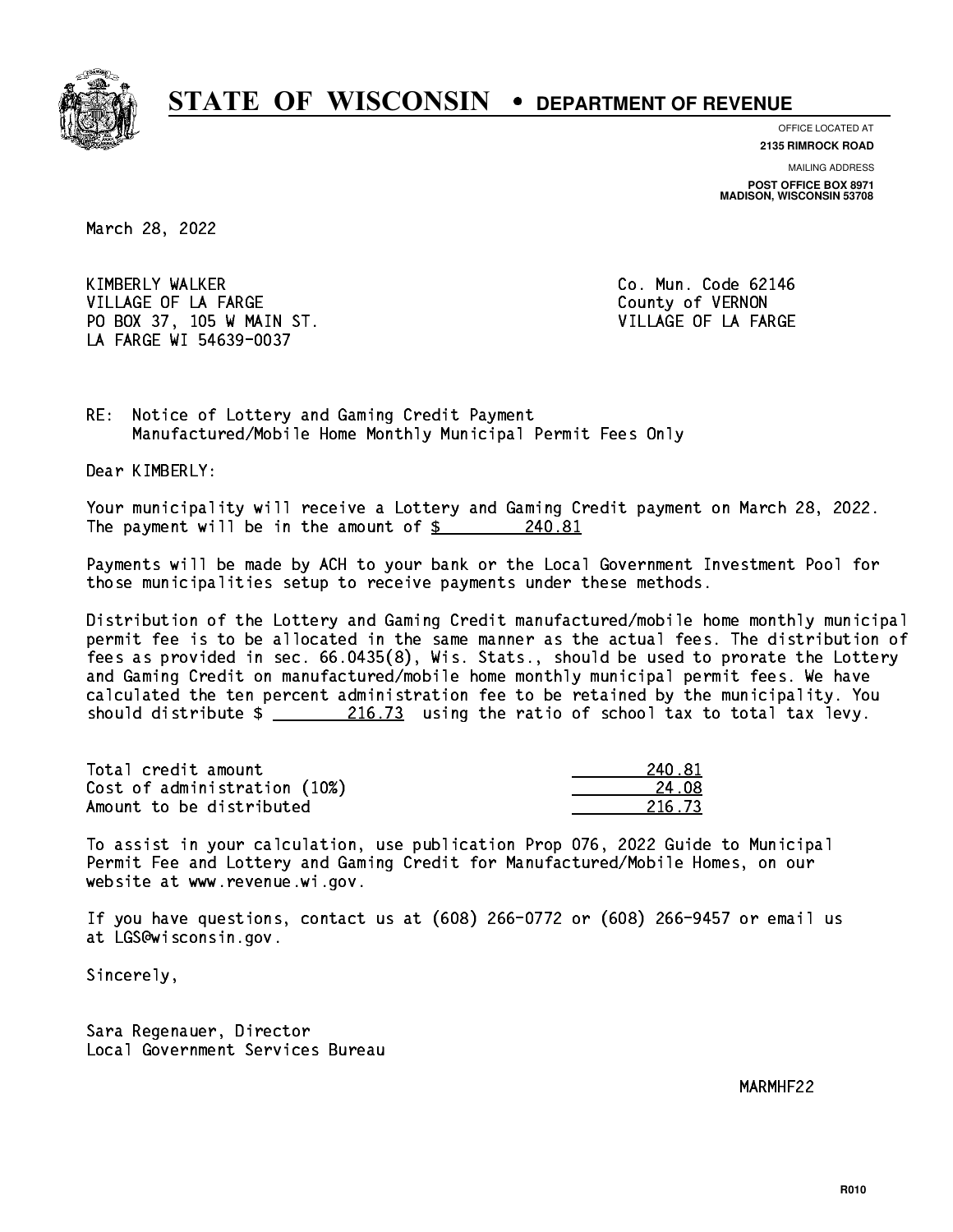

**OFFICE LOCATED AT**

**2135 RIMROCK ROAD**

**MAILING ADDRESS POST OFFICE BOX 8971 MADISON, WISCONSIN 53708**

March 28, 2022

**TERESA TAYLOR** VILLAGE OF ONTARIO **COUNTY OF SERVICE OF STATE OF STATE OF STATE OF STATE OF STATE OF STATE OF STATE OF STATE OF STATE OF STATE OF STATE OF STATE OF STATE OF STATE OF STATE OF STATE OF STATE OF STATE OF STATE OF STATE OF S** PO BOX 66 ONTARIO WI 54651-0066

Co. Mun. Code 62165 VILLAGE OF ONTARIO

RE: Notice of Lottery and Gaming Credit Payment Manufactured/Mobile Home Monthly Municipal Permit Fees Only

Dear TERRI:

 Your municipality will receive a Lottery and Gaming Credit payment on March 28, 2022. The payment will be in the amount of  $\frac{2}{3}$  1,029.00

 Payments will be made by ACH to your bank or the Local Government Investment Pool for those municipalities setup to receive payments under these methods.

 Distribution of the Lottery and Gaming Credit manufactured/mobile home monthly municipal permit fee is to be allocated in the same manner as the actual fees. The distribution of fees as provided in sec. 66.0435(8), Wis. Stats., should be used to prorate the Lottery and Gaming Credit on manufactured/mobile home monthly municipal permit fees. We have calculated the ten percent administration fee to be retained by the municipality. You should distribute  $\frac{26.10}{10}$  using the ratio of school tax to total tax levy.

| Total credit amount          | 1.029.00 |
|------------------------------|----------|
| Cost of administration (10%) | 102.90   |
| Amount to be distributed     | 926.10   |

 To assist in your calculation, use publication Prop 076, 2022 Guide to Municipal Permit Fee and Lottery and Gaming Credit for Manufactured/Mobile Homes, on our website at www.revenue.wi.gov.

 If you have questions, contact us at (608) 266-0772 or (608) 266-9457 or email us at LGS@wisconsin.gov.

Sincerely,

 Sara Regenauer, Director Local Government Services Bureau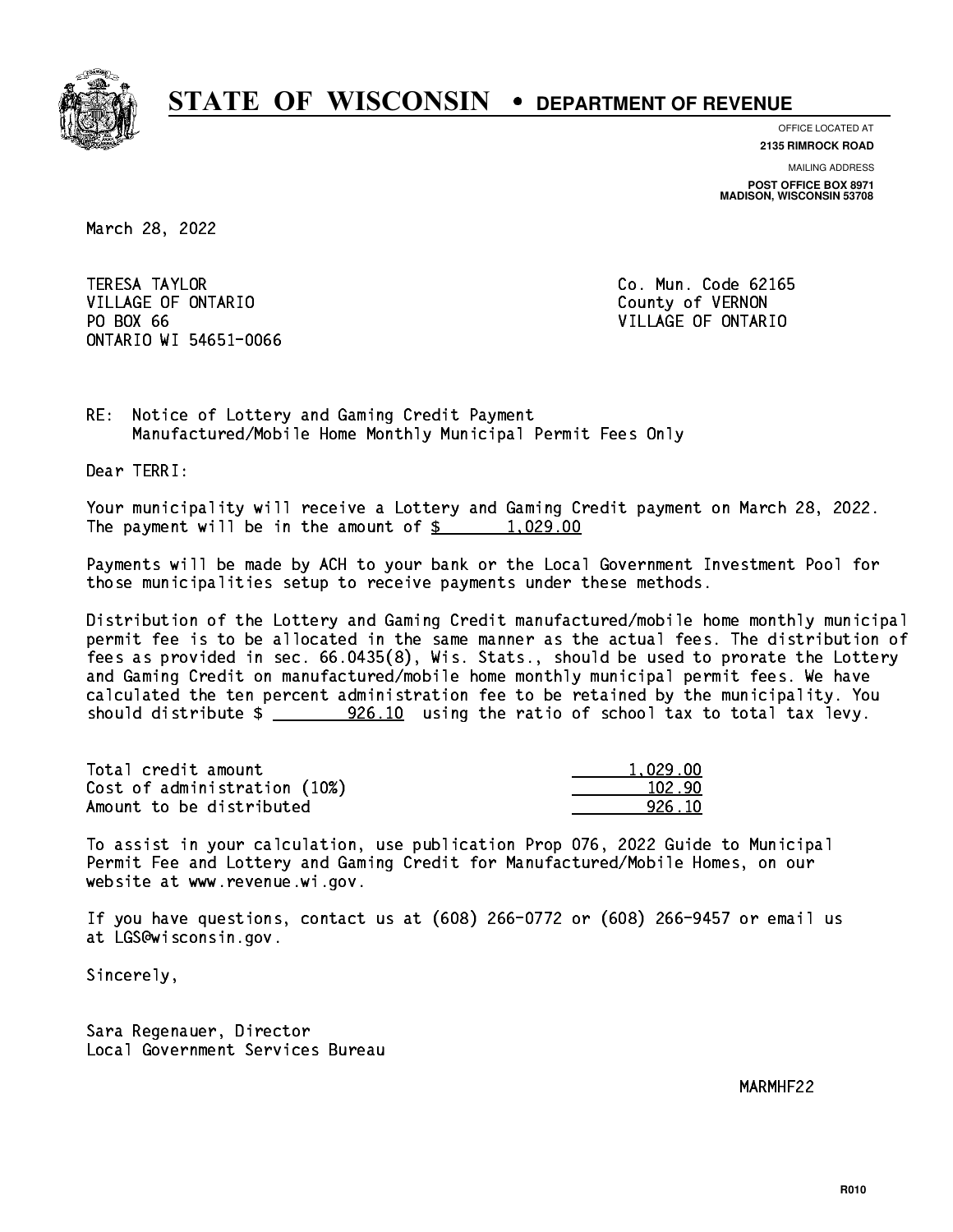

**OFFICE LOCATED AT**

**2135 RIMROCK ROAD**

**MAILING ADDRESS POST OFFICE BOX 8971 MADISON, WISCONSIN 53708**

March 28, 2022

**KENT HATLESTAD** VILLAGE OF STODDARD County of VERNON PO BOX 236 STODDARD WI 54658-0236

Co. Mun. Code 62181 VILLAGE OF STODDARD

RE: Notice of Lottery and Gaming Credit Payment Manufactured/Mobile Home Monthly Municipal Permit Fees Only

Dear KENT:

 Your municipality will receive a Lottery and Gaming Credit payment on March 28, 2022. The payment will be in the amount of  $\frac{2}{3}$  1,204.71

 Payments will be made by ACH to your bank or the Local Government Investment Pool for those municipalities setup to receive payments under these methods.

 Distribution of the Lottery and Gaming Credit manufactured/mobile home monthly municipal permit fee is to be allocated in the same manner as the actual fees. The distribution of fees as provided in sec. 66.0435(8), Wis. Stats., should be used to prorate the Lottery and Gaming Credit on manufactured/mobile home monthly municipal permit fees. We have calculated the ten percent administration fee to be retained by the municipality. You should distribute  $\frac{24}{1,084.24}$  using the ratio of school tax to total tax levy.

| Total credit amount          | 1,204.71 |
|------------------------------|----------|
| Cost of administration (10%) | 120.47   |
| Amount to be distributed     | 1.084.24 |

 To assist in your calculation, use publication Prop 076, 2022 Guide to Municipal Permit Fee and Lottery and Gaming Credit for Manufactured/Mobile Homes, on our website at www.revenue.wi.gov.

 If you have questions, contact us at (608) 266-0772 or (608) 266-9457 or email us at LGS@wisconsin.gov.

Sincerely,

 Sara Regenauer, Director Local Government Services Bureau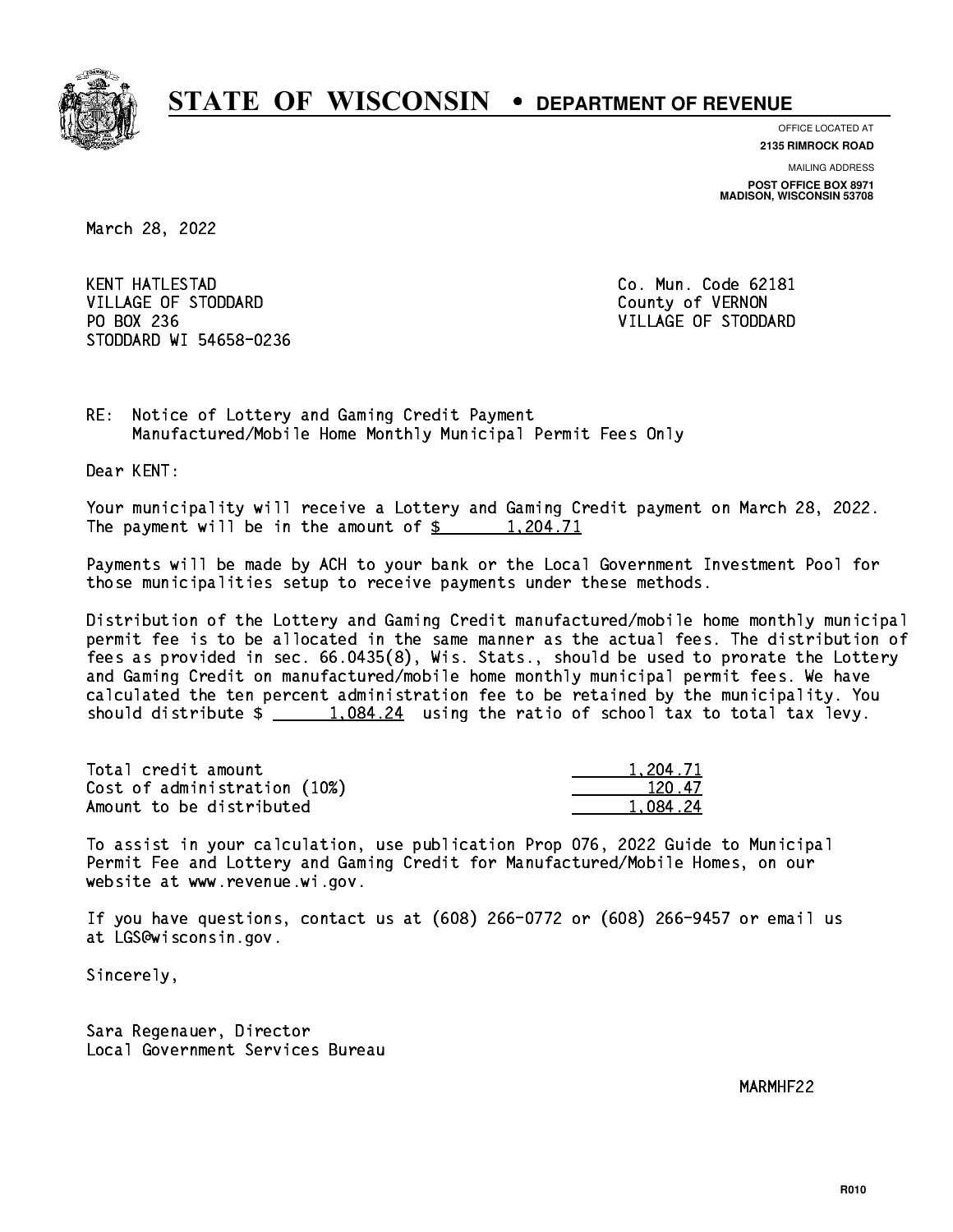

**OFFICE LOCATED AT**

**2135 RIMROCK ROAD**

**MAILING ADDRESS POST OFFICE BOX 8971 MADISON, WISCONSIN 53708**

March 28, 2022

DANA GEORGE VILLAGE OF VIOLA **COUNTY OF VIOLA** PO BOX 38 106 W WISCONSIN VILLAGE OF VIOLA VIOLA WI 54664-0038

Co. Mun. Code 62186

RE: Notice of Lottery and Gaming Credit Payment Manufactured/Mobile Home Monthly Municipal Permit Fees Only

Dear DANA:

 Your municipality will receive a Lottery and Gaming Credit payment on March 28, 2022. The payment will be in the amount of  $\frac{2}{3}$  1,517.25

 Payments will be made by ACH to your bank or the Local Government Investment Pool for those municipalities setup to receive payments under these methods.

 Distribution of the Lottery and Gaming Credit manufactured/mobile home monthly municipal permit fee is to be allocated in the same manner as the actual fees. The distribution of fees as provided in sec. 66.0435(8), Wis. Stats., should be used to prorate the Lottery and Gaming Credit on manufactured/mobile home monthly municipal permit fees. We have calculated the ten percent administration fee to be retained by the municipality. You should distribute  $\frac{1,365.53}{1,365.53}$  using the ratio of school tax to total tax levy.

| Total credit amount          | 1.517.25 |
|------------------------------|----------|
| Cost of administration (10%) | 151.72   |
| Amount to be distributed     | 1.365.53 |

 To assist in your calculation, use publication Prop 076, 2022 Guide to Municipal Permit Fee and Lottery and Gaming Credit for Manufactured/Mobile Homes, on our website at www.revenue.wi.gov.

 If you have questions, contact us at (608) 266-0772 or (608) 266-9457 or email us at LGS@wisconsin.gov.

Sincerely,

 Sara Regenauer, Director Local Government Services Bureau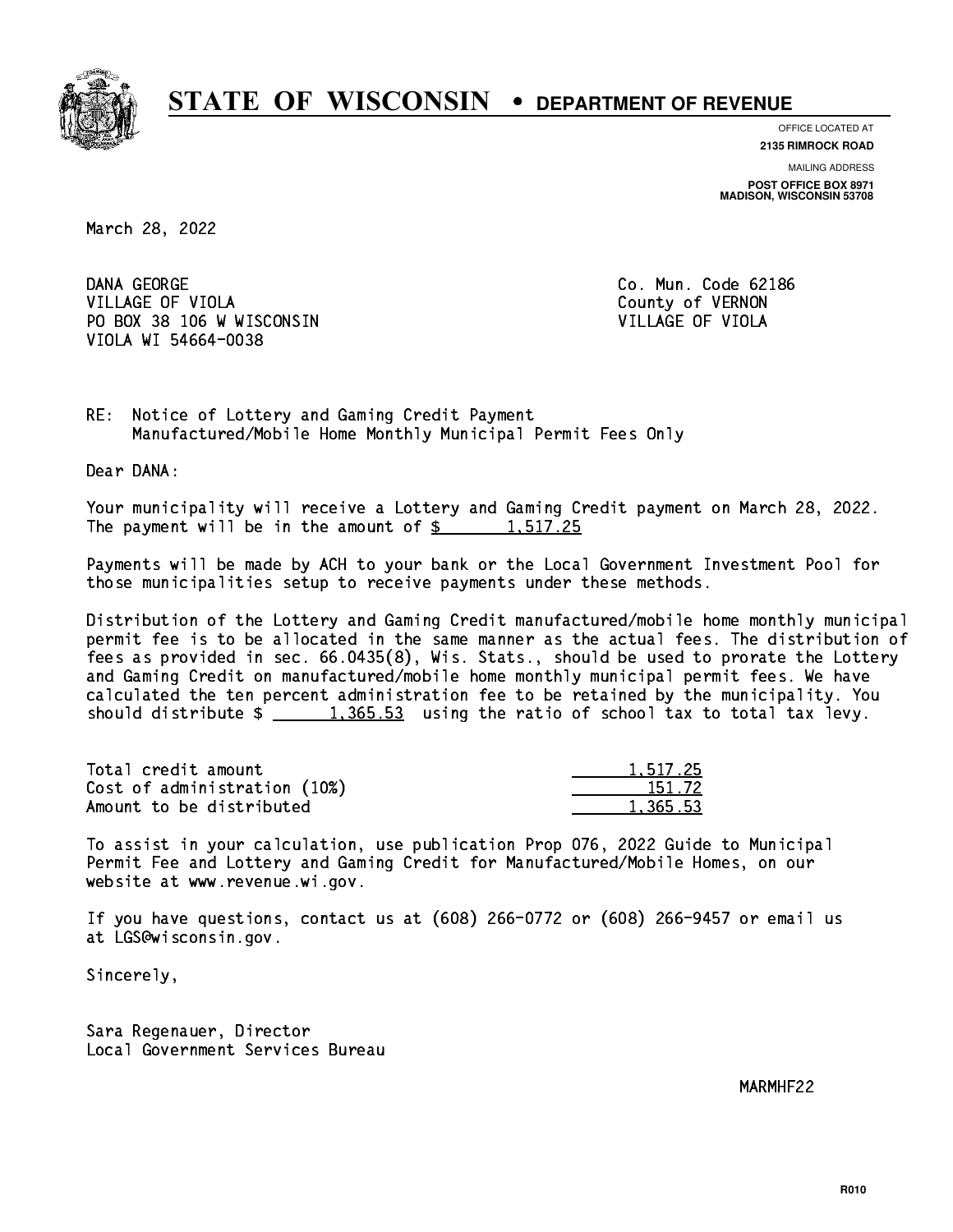

**OFFICE LOCATED AT**

**2135 RIMROCK ROAD**

**MAILING ADDRESS**

**POST OFFICE BOX 8971 MADISON, WISCONSIN 53708**

March 28, 2022

 LORI POLHAMUS Co. Mun. Code 62286 CITY OF VIROQUA COUNTY OF VERNON 202 N MAIN ST CITY OF VIROQUA VIROQUA WI 54665-1476

RE: Notice of Lottery and Gaming Credit Payment Manufactured/Mobile Home Monthly Municipal Permit Fees Only

Dear LORI:

 Your municipality will receive a Lottery and Gaming Credit payment on March 28, 2022. The payment will be in the amount of  $\frac{2}{3}$  15,803.40

 Payments will be made by ACH to your bank or the Local Government Investment Pool for those municipalities setup to receive payments under these methods.

 Distribution of the Lottery and Gaming Credit manufactured/mobile home monthly municipal permit fee is to be allocated in the same manner as the actual fees. The distribution of fees as provided in sec. 66.0435(8), Wis. Stats., should be used to prorate the Lottery and Gaming Credit on manufactured/mobile home monthly municipal permit fees. We have calculated the ten percent administration fee to be retained by the municipality. You should distribute  $\frac{14,223.06}{2}$  using the ratio of school tax to total tax levy.

| Total credit amount          | 15,803,40 |
|------------------------------|-----------|
| Cost of administration (10%) | 1.580.34  |
| Amount to be distributed     | 14.223.06 |

 To assist in your calculation, use publication Prop 076, 2022 Guide to Municipal Permit Fee and Lottery and Gaming Credit for Manufactured/Mobile Homes, on our website at www.revenue.wi.gov.

 If you have questions, contact us at (608) 266-0772 or (608) 266-9457 or email us at LGS@wisconsin.gov.

Sincerely,

 Sara Regenauer, Director Local Government Services Bureau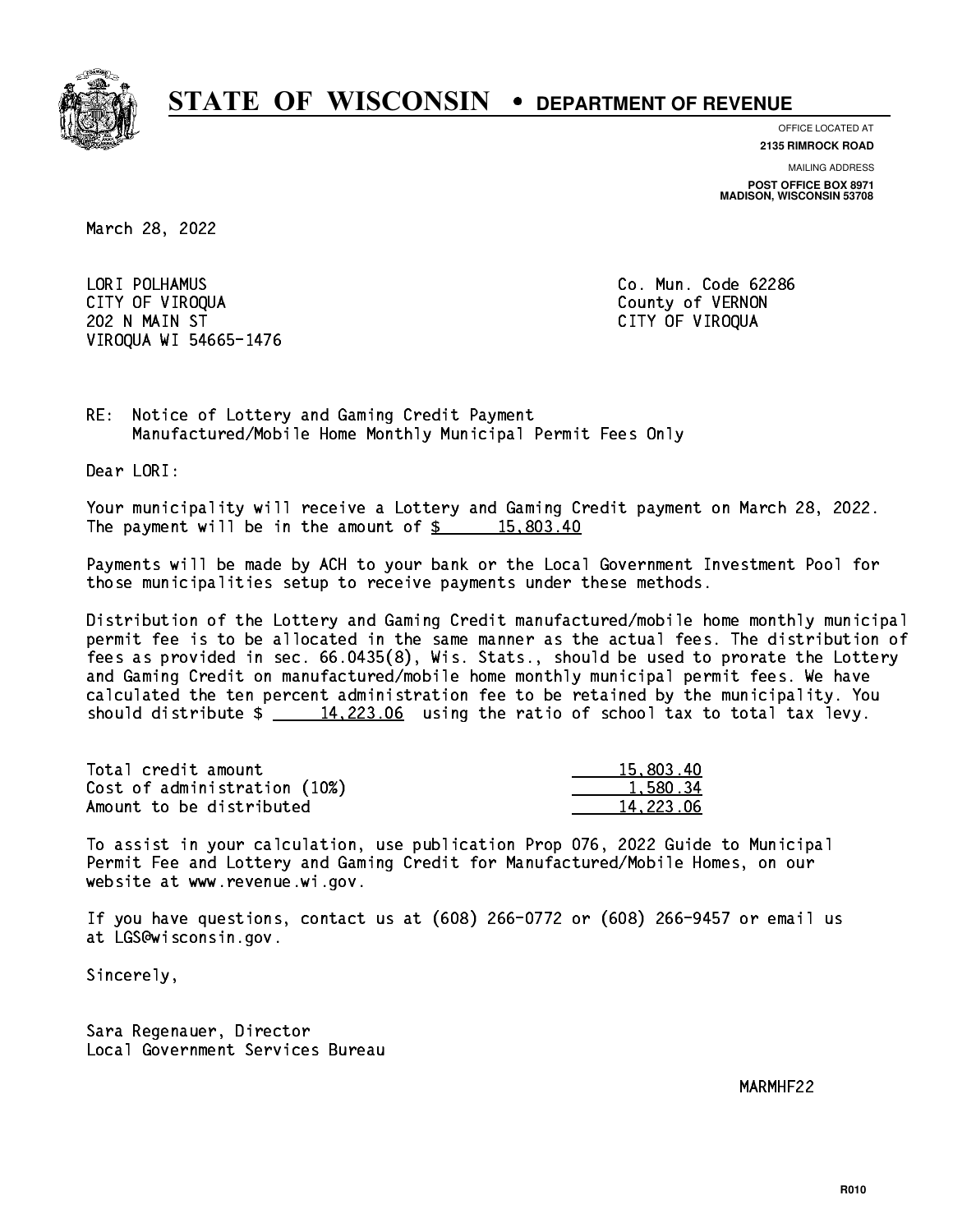

**OFFICE LOCATED AT**

**2135 RIMROCK ROAD**

**MAILING ADDRESS**

**POST OFFICE BOX 8971 MADISON, WISCONSIN 53708**

March 28, 2022

ROXY WEDWICK CITY OF WESTBY County of VERNON 200 N MAIN ST CITY OF WESTBY WESTBY WI 54667-1108

Co. Mun. Code 62291

RE: Notice of Lottery and Gaming Credit Payment Manufactured/Mobile Home Monthly Municipal Permit Fees Only

Dear ROXY:

 Your municipality will receive a Lottery and Gaming Credit payment on March 28, 2022. The payment will be in the amount of  $\frac{2}{3}$  15,969.84

 Payments will be made by ACH to your bank or the Local Government Investment Pool for those municipalities setup to receive payments under these methods.

 Distribution of the Lottery and Gaming Credit manufactured/mobile home monthly municipal permit fee is to be allocated in the same manner as the actual fees. The distribution of fees as provided in sec. 66.0435(8), Wis. Stats., should be used to prorate the Lottery and Gaming Credit on manufactured/mobile home monthly municipal permit fees. We have calculated the ten percent administration fee to be retained by the municipality. You should distribute  $\frac{14,372.86}{2}$  using the ratio of school tax to total tax levy.

| Total credit amount          | 15,969.84 |
|------------------------------|-----------|
| Cost of administration (10%) | 1,596.98  |
| Amount to be distributed     | 14.372.86 |

 To assist in your calculation, use publication Prop 076, 2022 Guide to Municipal Permit Fee and Lottery and Gaming Credit for Manufactured/Mobile Homes, on our website at www.revenue.wi.gov.

 If you have questions, contact us at (608) 266-0772 or (608) 266-9457 or email us at LGS@wisconsin.gov.

Sincerely,

 Sara Regenauer, Director Local Government Services Bureau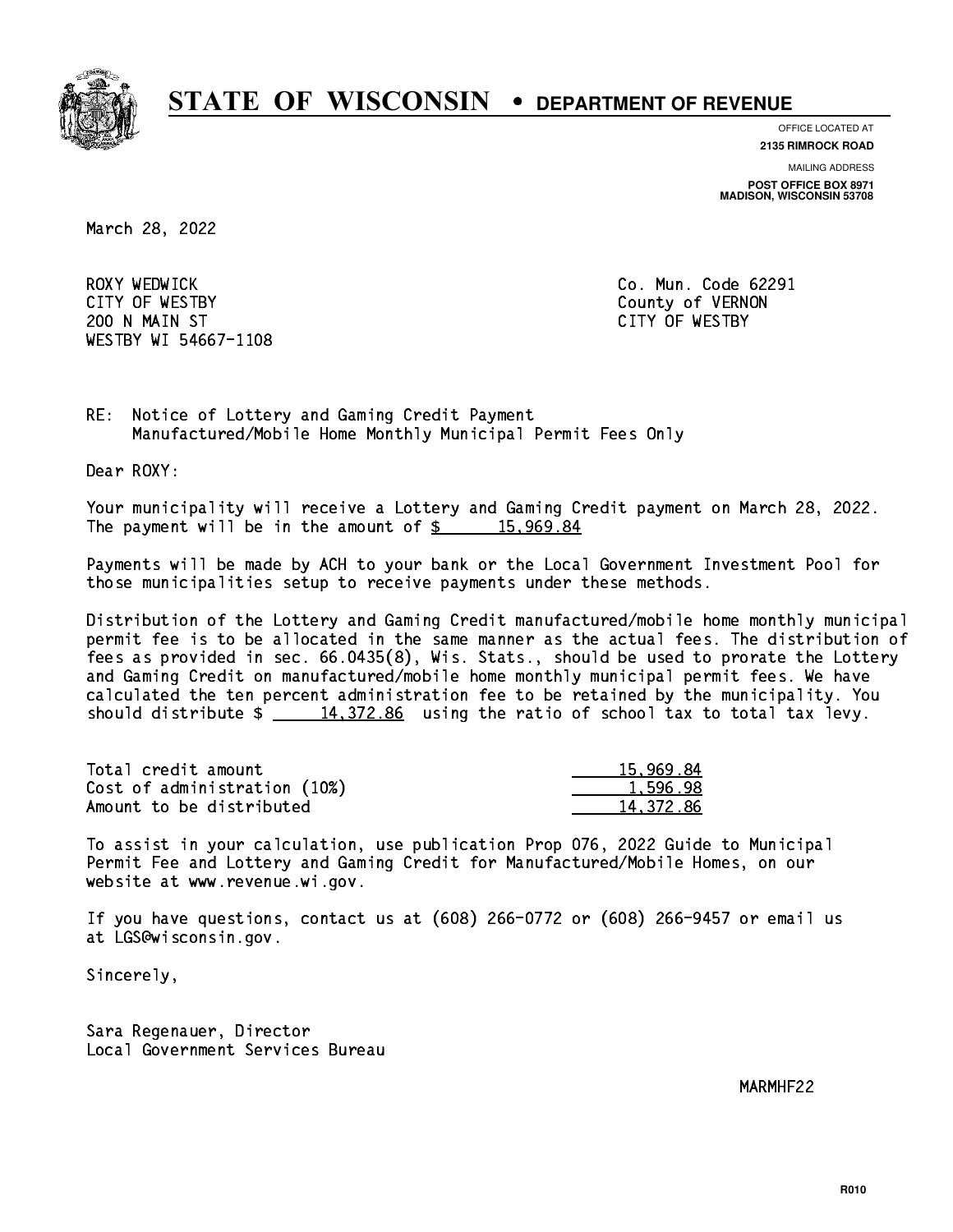

**OFFICE LOCATED AT**

**2135 RIMROCK ROAD**

**MAILING ADDRESS POST OFFICE BOX 8971 MADISON, WISCONSIN 53708**

March 28, 2022

 KATIE HAYES Co. Mun. Code 63026 TOWN OF WASHINGTON COUNTY OF VILAS 2145 PINEWOOD DR TOWN OF WASHINGTON EAGLE RIVER WI 54521-8848

RE: Notice of Lottery and Gaming Credit Payment Manufactured/Mobile Home Monthly Municipal Permit Fees Only

Dear KATIE:

 Your municipality will receive a Lottery and Gaming Credit payment on March 28, 2022. The payment will be in the amount of  $\frac{2}{3}$  2,010.82

 Payments will be made by ACH to your bank or the Local Government Investment Pool for those municipalities setup to receive payments under these methods.

 Distribution of the Lottery and Gaming Credit manufactured/mobile home monthly municipal permit fee is to be allocated in the same manner as the actual fees. The distribution of fees as provided in sec. 66.0435(8), Wis. Stats., should be used to prorate the Lottery and Gaming Credit on manufactured/mobile home monthly municipal permit fees. We have calculated the ten percent administration fee to be retained by the municipality. You should distribute  $\frac{1,809.74}{1,809.74}$  using the ratio of school tax to total tax levy.

| Total credit amount          | 2.010.82 |
|------------------------------|----------|
| Cost of administration (10%) | 201.08   |
| Amount to be distributed     | 1.809.74 |

 To assist in your calculation, use publication Prop 076, 2022 Guide to Municipal Permit Fee and Lottery and Gaming Credit for Manufactured/Mobile Homes, on our website at www.revenue.wi.gov.

 If you have questions, contact us at (608) 266-0772 or (608) 266-9457 or email us at LGS@wisconsin.gov.

Sincerely,

 Sara Regenauer, Director Local Government Services Bureau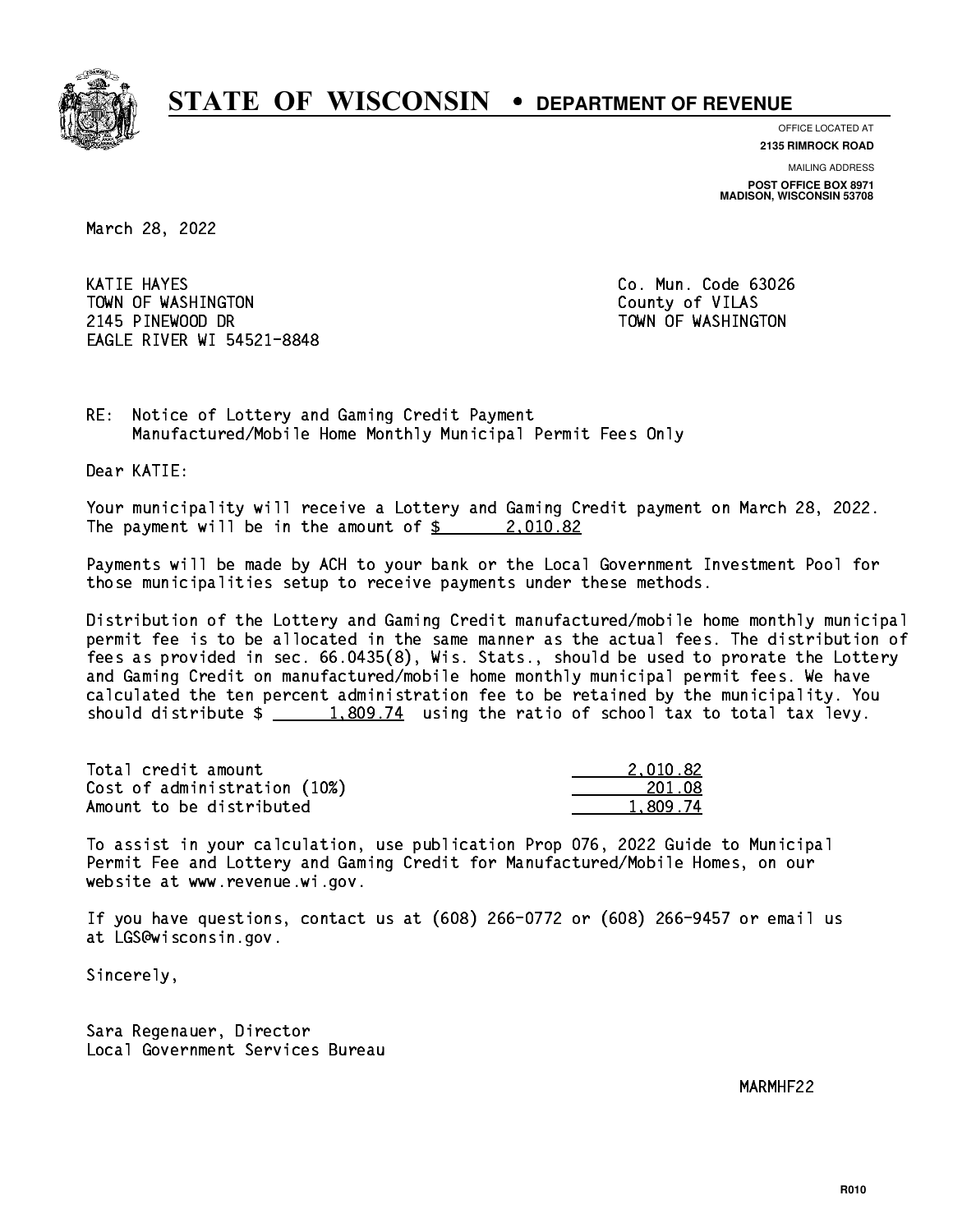

**OFFICE LOCATED AT**

**2135 RIMROCK ROAD**

**MAILING ADDRESS**

**POST OFFICE BOX 8971 MADISON, WISCONSIN 53708**

March 28, 2022

LORI DOMINO TOWN OF BLOOMFIELD County of WALWORTH PO BOX 704 PELL LAKE WI 53157-0704

Co. Mun. Code 64002 TOWN OF BLOOMFIELD

RE: Notice of Lottery and Gaming Credit Payment Manufactured/Mobile Home Monthly Municipal Permit Fees Only

Dear LORI:

 Your municipality will receive a Lottery and Gaming Credit payment on March 28, 2022. The payment will be in the amount of  $\frac{2}{3}$  47,338.68

 Payments will be made by ACH to your bank or the Local Government Investment Pool for those municipalities setup to receive payments under these methods.

 Distribution of the Lottery and Gaming Credit manufactured/mobile home monthly municipal permit fee is to be allocated in the same manner as the actual fees. The distribution of fees as provided in sec. 66.0435(8), Wis. Stats., should be used to prorate the Lottery and Gaming Credit on manufactured/mobile home monthly municipal permit fees. We have calculated the ten percent administration fee to be retained by the municipality. You should distribute  $\frac{42,604.82}{2}$  using the ratio of school tax to total tax levy.

| Total credit amount          | 47.338.68 |
|------------------------------|-----------|
| Cost of administration (10%) | 4.733.86  |
| Amount to be distributed     | 42.604.82 |

 To assist in your calculation, use publication Prop 076, 2022 Guide to Municipal Permit Fee and Lottery and Gaming Credit for Manufactured/Mobile Homes, on our website at www.revenue.wi.gov.

 If you have questions, contact us at (608) 266-0772 or (608) 266-9457 or email us at LGS@wisconsin.gov.

Sincerely,

 Sara Regenauer, Director Local Government Services Bureau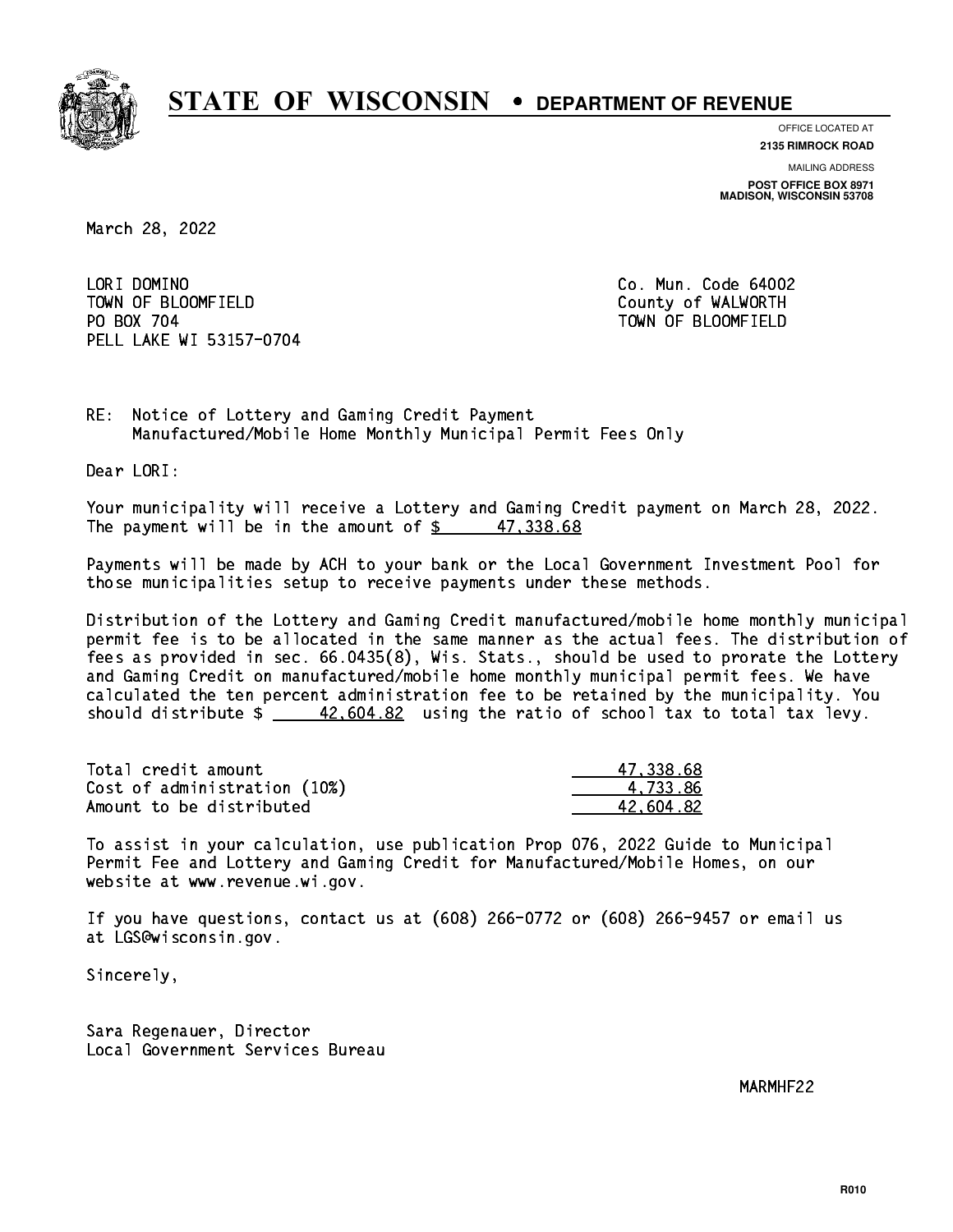

**OFFICE LOCATED AT**

**2135 RIMROCK ROAD**

**MAILING ADDRESS**

**POST OFFICE BOX 8971 MADISON, WISCONSIN 53708**

March 28, 2022

RICHARD A. LOGTERMAN **Co. Mun. Code 64004** TOWN OF DARIEN County of WALWORTH N3599 OAK HILL TOWN OF DARIEN OF DARIES OF DARIES OF DAYS OF DAYS OF DAYS OF DAYS OF DAYS OF DAYS OF DAYS OF D DELAVAN WI 53115

RE: Notice of Lottery and Gaming Credit Payment Manufactured/Mobile Home Monthly Municipal Permit Fees Only

Dear RICHARD:

 Your municipality will receive a Lottery and Gaming Credit payment on March 28, 2022. The payment will be in the amount of  $\frac{2}{3}$  14,425.70

 Payments will be made by ACH to your bank or the Local Government Investment Pool for those municipalities setup to receive payments under these methods.

 Distribution of the Lottery and Gaming Credit manufactured/mobile home monthly municipal permit fee is to be allocated in the same manner as the actual fees. The distribution of fees as provided in sec. 66.0435(8), Wis. Stats., should be used to prorate the Lottery and Gaming Credit on manufactured/mobile home monthly municipal permit fees. We have calculated the ten percent administration fee to be retained by the municipality. You should distribute  $\frac{2}{2}$   $\frac{12,983.13}{2}$  using the ratio of school tax to total tax levy.

| Total credit amount          | 14,425.70 |
|------------------------------|-----------|
| Cost of administration (10%) | 1.442.57  |
| Amount to be distributed     | 12,983.13 |

 To assist in your calculation, use publication Prop 076, 2022 Guide to Municipal Permit Fee and Lottery and Gaming Credit for Manufactured/Mobile Homes, on our website at www.revenue.wi.gov.

 If you have questions, contact us at (608) 266-0772 or (608) 266-9457 or email us at LGS@wisconsin.gov.

Sincerely,

 Sara Regenauer, Director Local Government Services Bureau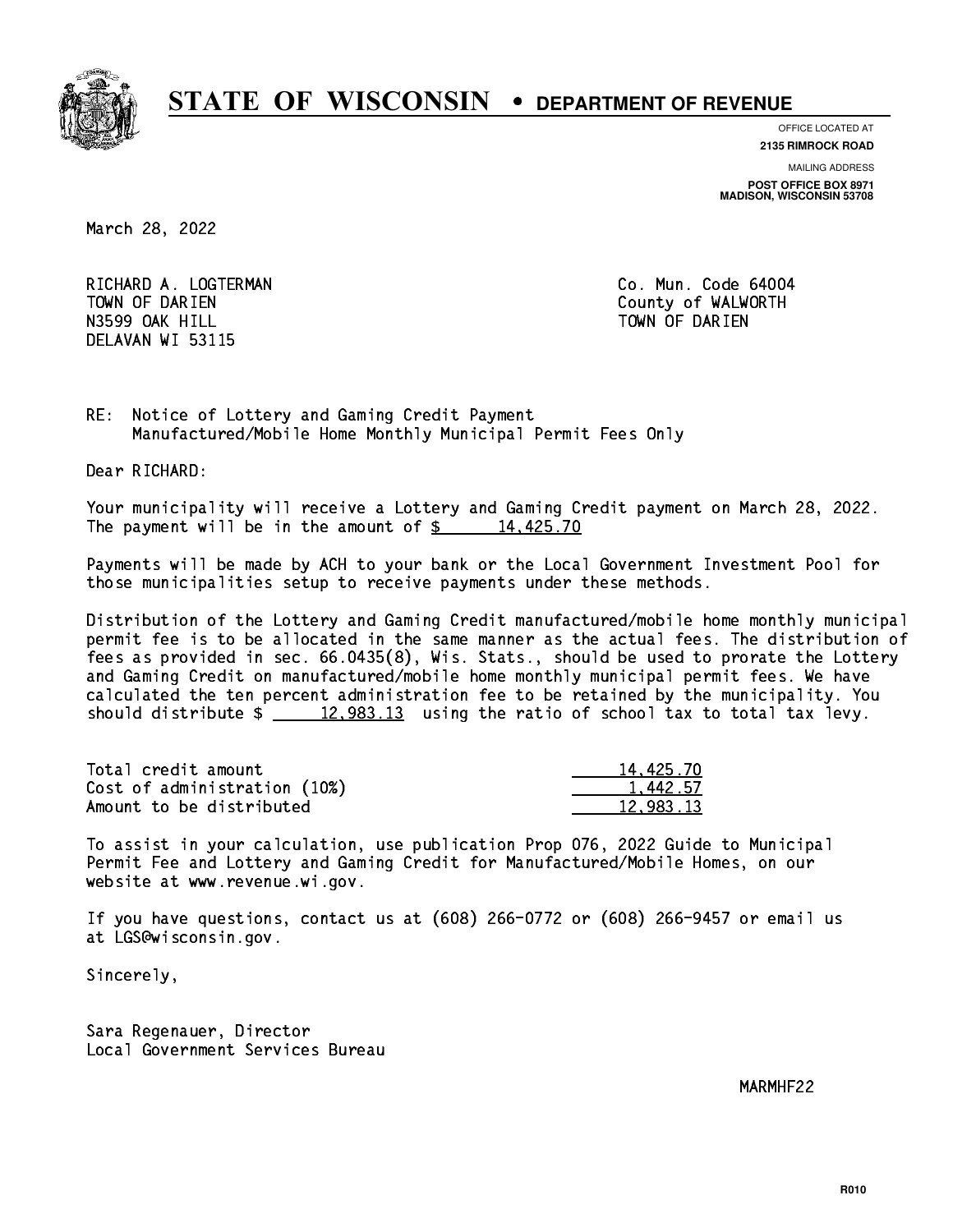

**OFFICE LOCATED AT**

**2135 RIMROCK ROAD**

**MAILING ADDRESS**

**POST OFFICE BOX 8971 MADISON, WISCONSIN 53708**

March 28, 2022

 DARLENE STARK Co. Mun. Code 64006 5621 TOWN HALL RD TOWN OF DELAVAN DELAVAN WI 53115

TOWN OF DELAVAN COUNTY OF WALWORTH

RE: Notice of Lottery and Gaming Credit Payment Manufactured/Mobile Home Monthly Municipal Permit Fees Only

Dear DARLENE:

 Your municipality will receive a Lottery and Gaming Credit payment on March 28, 2022. The payment will be in the amount of  $\frac{2}{9}$  2,973.49

 Payments will be made by ACH to your bank or the Local Government Investment Pool for those municipalities setup to receive payments under these methods.

 Distribution of the Lottery and Gaming Credit manufactured/mobile home monthly municipal permit fee is to be allocated in the same manner as the actual fees. The distribution of fees as provided in sec. 66.0435(8), Wis. Stats., should be used to prorate the Lottery and Gaming Credit on manufactured/mobile home monthly municipal permit fees. We have calculated the ten percent administration fee to be retained by the municipality. You should distribute  $\frac{2.676.15}{2.676.15}$  using the ratio of school tax to total tax levy.

| Total credit amount          | 2.973.49 |
|------------------------------|----------|
| Cost of administration (10%) | 297.34   |
| Amount to be distributed     | 2.676.15 |

 To assist in your calculation, use publication Prop 076, 2022 Guide to Municipal Permit Fee and Lottery and Gaming Credit for Manufactured/Mobile Homes, on our website at www.revenue.wi.gov.

 If you have questions, contact us at (608) 266-0772 or (608) 266-9457 or email us at LGS@wisconsin.gov.

Sincerely,

 Sara Regenauer, Director Local Government Services Bureau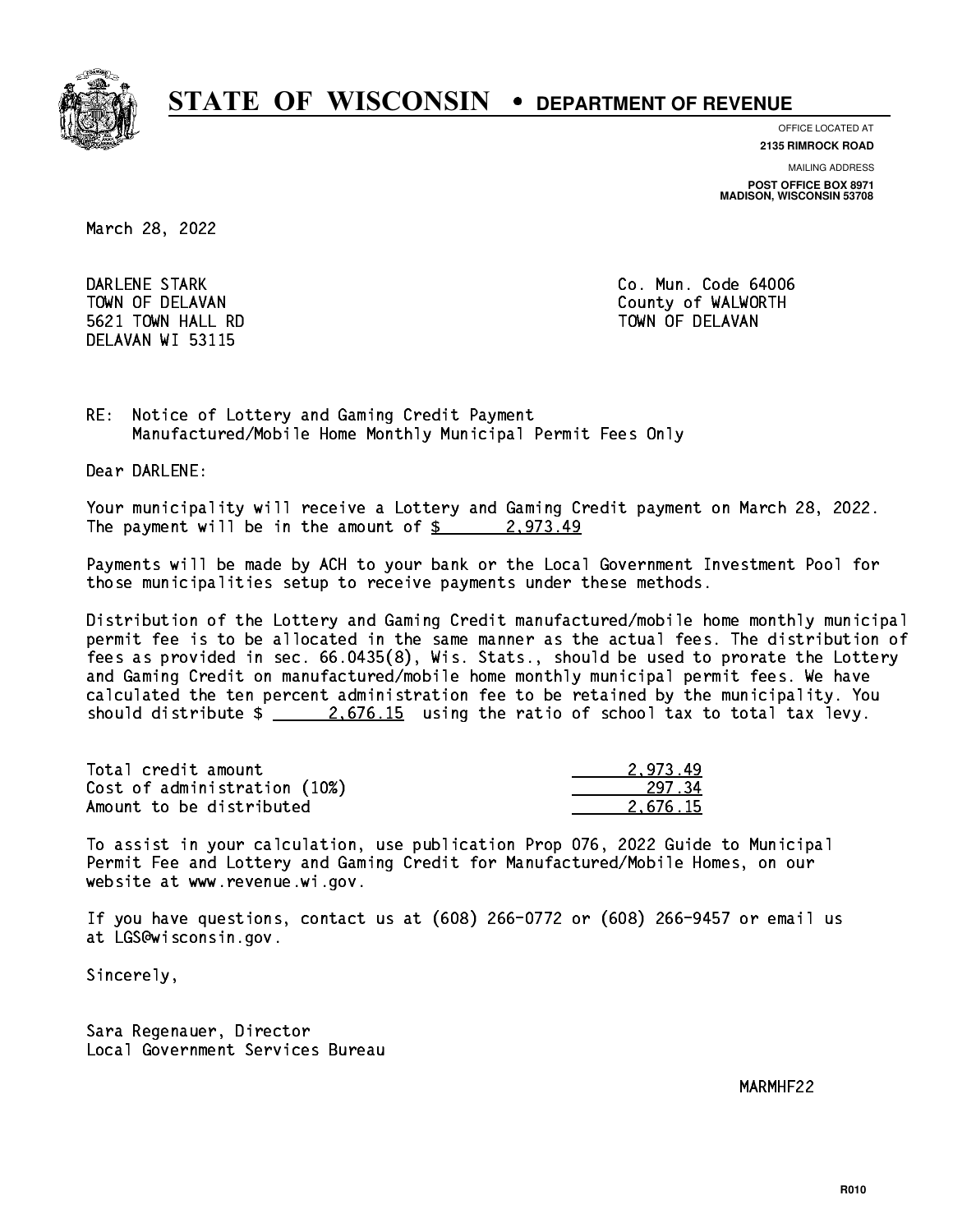

**OFFICE LOCATED AT**

**2135 RIMROCK ROAD**

**MAILING ADDRESS**

**POST OFFICE BOX 8971 MADISON, WISCONSIN 53708**

March 28, 2022

**DEBRA KIRCH**  TOWN OF GENEVA County of WALWORTH N3496 COMO RD N3496 COMO RD TOWN OF GENEVAL COMO RD TOWN OF GENEVAL COMO RD TOWN OF GENEVAL COMO RD TOWN OF GENEVAL COMO RD T LAKE GENEVA WI 53147-2617

Co. Mun. Code 64010

RE: Notice of Lottery and Gaming Credit Payment Manufactured/Mobile Home Monthly Municipal Permit Fees Only

Dear DEBRA:

 Your municipality will receive a Lottery and Gaming Credit payment on March 28, 2022. The payment will be in the amount of  $\frac{2}{3}$  986.17

 Payments will be made by ACH to your bank or the Local Government Investment Pool for those municipalities setup to receive payments under these methods.

 Distribution of the Lottery and Gaming Credit manufactured/mobile home monthly municipal permit fee is to be allocated in the same manner as the actual fees. The distribution of fees as provided in sec. 66.0435(8), Wis. Stats., should be used to prorate the Lottery and Gaming Credit on manufactured/mobile home monthly municipal permit fees. We have calculated the ten percent administration fee to be retained by the municipality. You should distribute  $\frac{2}{2}$   $\frac{887.56}{2}$  using the ratio of school tax to total tax levy.

| Total credit amount          | 986.17 |
|------------------------------|--------|
| Cost of administration (10%) | 98.61  |
| Amount to be distributed     | 887.56 |

| . 17  |
|-------|
| : 61  |
| 27 56 |

 To assist in your calculation, use publication Prop 076, 2022 Guide to Municipal Permit Fee and Lottery and Gaming Credit for Manufactured/Mobile Homes, on our website at www.revenue.wi.gov.

 If you have questions, contact us at (608) 266-0772 or (608) 266-9457 or email us at LGS@wisconsin.gov.

Sincerely,

 Sara Regenauer, Director Local Government Services Bureau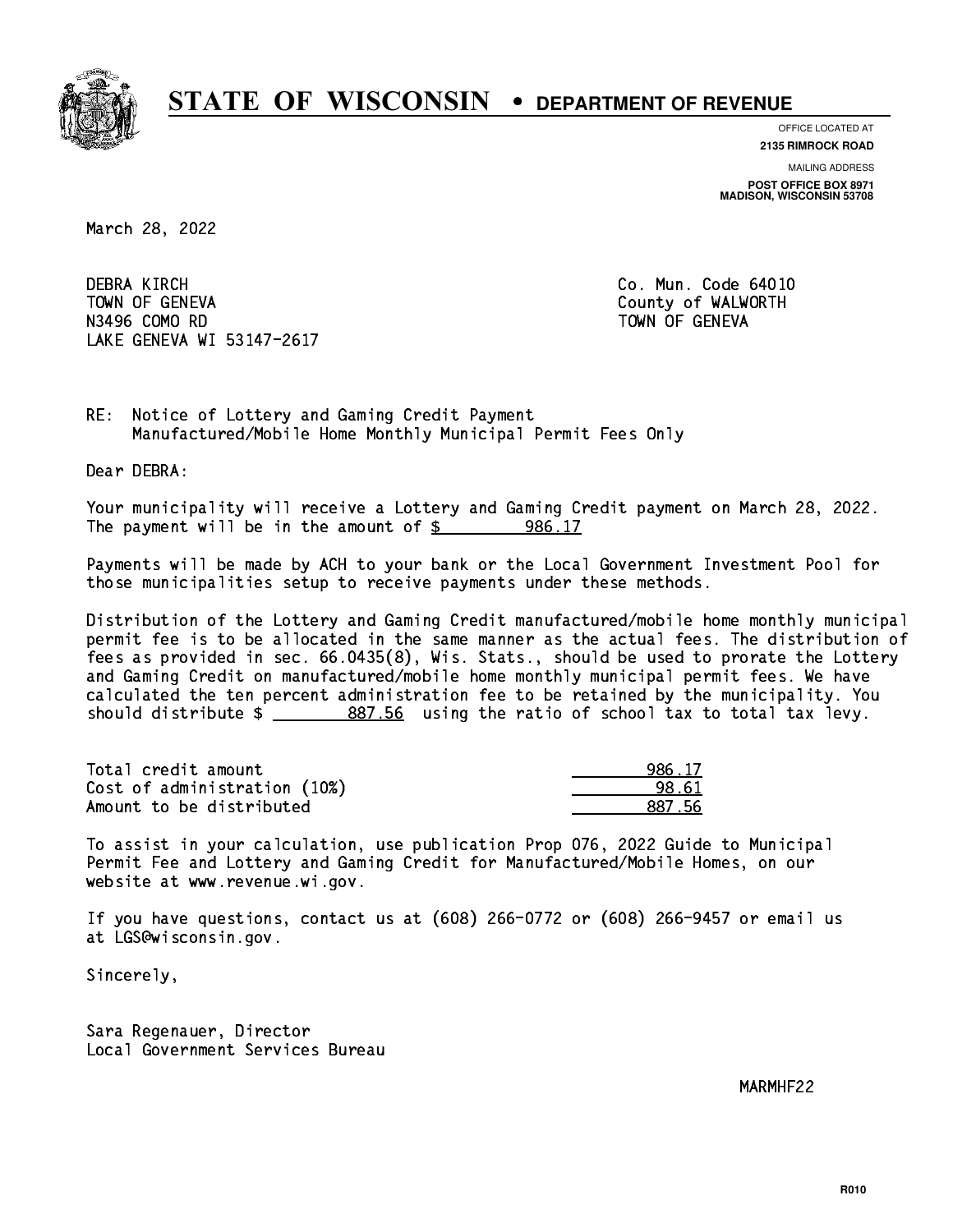

**OFFICE LOCATED AT**

**2135 RIMROCK ROAD**

**MAILING ADDRESS**

**POST OFFICE BOX 8971 MADISON, WISCONSIN 53708**

March 28, 2022

RHEA C. SMITH COMERCIAL COMUNICATION CO. Mun. Code 64018 PO BOX 148 PO BOX 148 TOWN OF LYONS LYONS WI 53148-0148

TOWN OF LYONS **County of WALWORTH** 

RE: Notice of Lottery and Gaming Credit Payment Manufactured/Mobile Home Monthly Municipal Permit Fees Only

Dear RHEA:

 Your municipality will receive a Lottery and Gaming Credit payment on March 28, 2022. The payment will be in the amount of  $\frac{2}{3}$ 486.57

 Payments will be made by ACH to your bank or the Local Government Investment Pool for those municipalities setup to receive payments under these methods.

 Distribution of the Lottery and Gaming Credit manufactured/mobile home monthly municipal permit fee is to be allocated in the same manner as the actual fees. The distribution of fees as provided in sec. 66.0435(8), Wis. Stats., should be used to prorate the Lottery and Gaming Credit on manufactured/mobile home monthly municipal permit fees. We have calculated the ten percent administration fee to be retained by the municipality. You should distribute  $\frac{437.92}{2}$  using the ratio of school tax to total tax levy.

Total credit amount Cost of administration (10%) Amount to be distributed

| 36.57  |
|--------|
| 1.65   |
| 37.92. |

 To assist in your calculation, use publication Prop 076, 2022 Guide to Municipal Permit Fee and Lottery and Gaming Credit for Manufactured/Mobile Homes, on our website at www.revenue.wi.gov.

 If you have questions, contact us at (608) 266-0772 or (608) 266-9457 or email us at LGS@wisconsin.gov.

Sincerely,

 Sara Regenauer, Director Local Government Services Bureau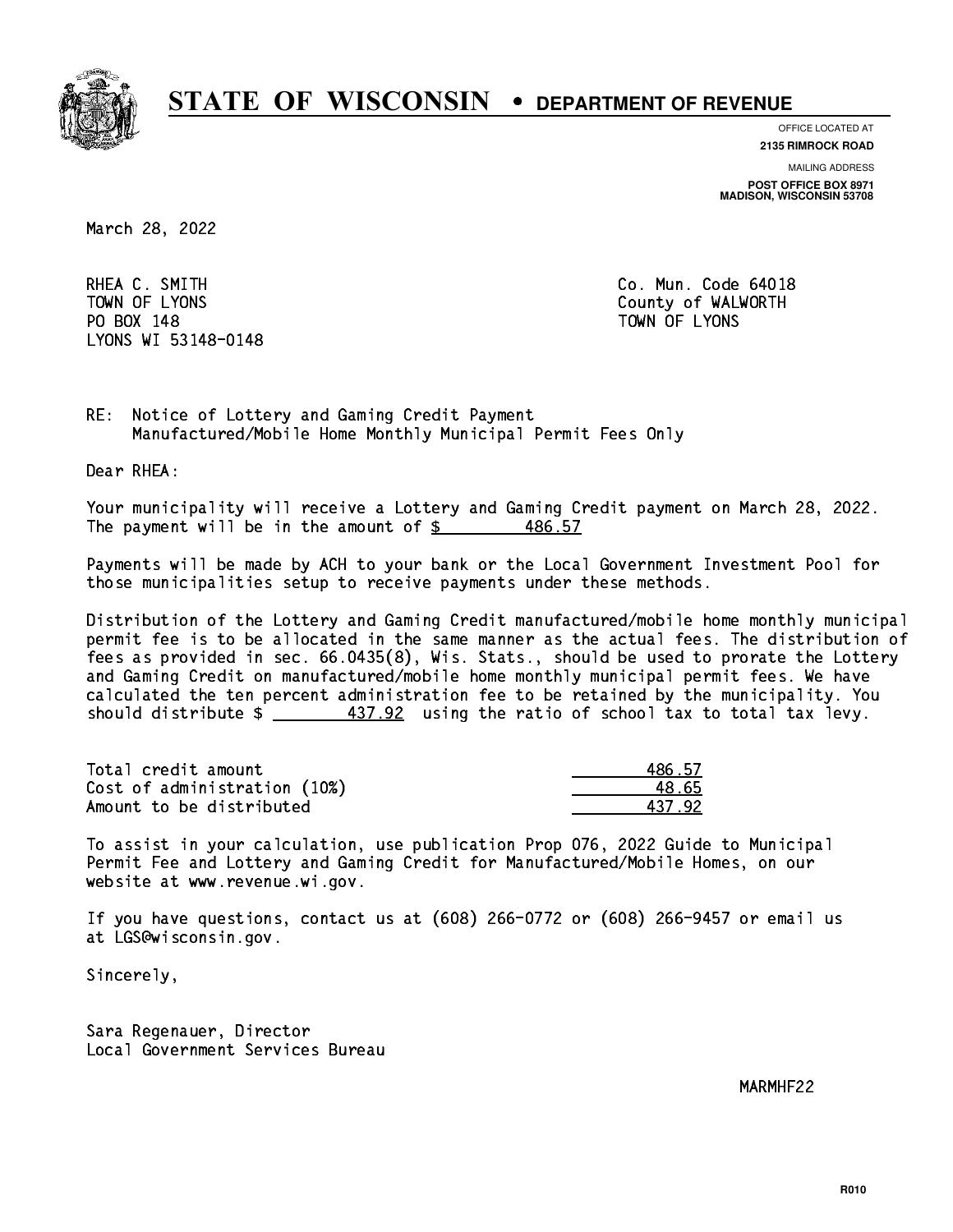

**OFFICE LOCATED AT**

**2135 RIMROCK ROAD**

**MAILING ADDRESS**

**POST OFFICE BOX 8971 MADISON, WISCONSIN 53708**

March 28, 2022

ANN SEAVER TOWN OF RICHMOND County of WALWORTH PO BOX 886 PO BOX 886 TOWN OF RICHMOND DELAVAN WI 53115-0886

Co. Mun. Code 64020

RE: Notice of Lottery and Gaming Credit Payment Manufactured/Mobile Home Monthly Municipal Permit Fees Only

Dear ANN:

 Your municipality will receive a Lottery and Gaming Credit payment on March 28, 2022. The payment will be in the amount of  $\frac{2}{3}$  1,497.39

 Payments will be made by ACH to your bank or the Local Government Investment Pool for those municipalities setup to receive payments under these methods.

 Distribution of the Lottery and Gaming Credit manufactured/mobile home monthly municipal permit fee is to be allocated in the same manner as the actual fees. The distribution of fees as provided in sec. 66.0435(8), Wis. Stats., should be used to prorate the Lottery and Gaming Credit on manufactured/mobile home monthly municipal permit fees. We have calculated the ten percent administration fee to be retained by the municipality. You should distribute  $\frac{1,347.66}{1,347.66}$  using the ratio of school tax to total tax levy.

| Total credit amount          | 1,497.39 |
|------------------------------|----------|
| Cost of administration (10%) | 149.73   |
| Amount to be distributed     | 1.347.66 |

 To assist in your calculation, use publication Prop 076, 2022 Guide to Municipal Permit Fee and Lottery and Gaming Credit for Manufactured/Mobile Homes, on our website at www.revenue.wi.gov.

 If you have questions, contact us at (608) 266-0772 or (608) 266-9457 or email us at LGS@wisconsin.gov.

Sincerely,

 Sara Regenauer, Director Local Government Services Bureau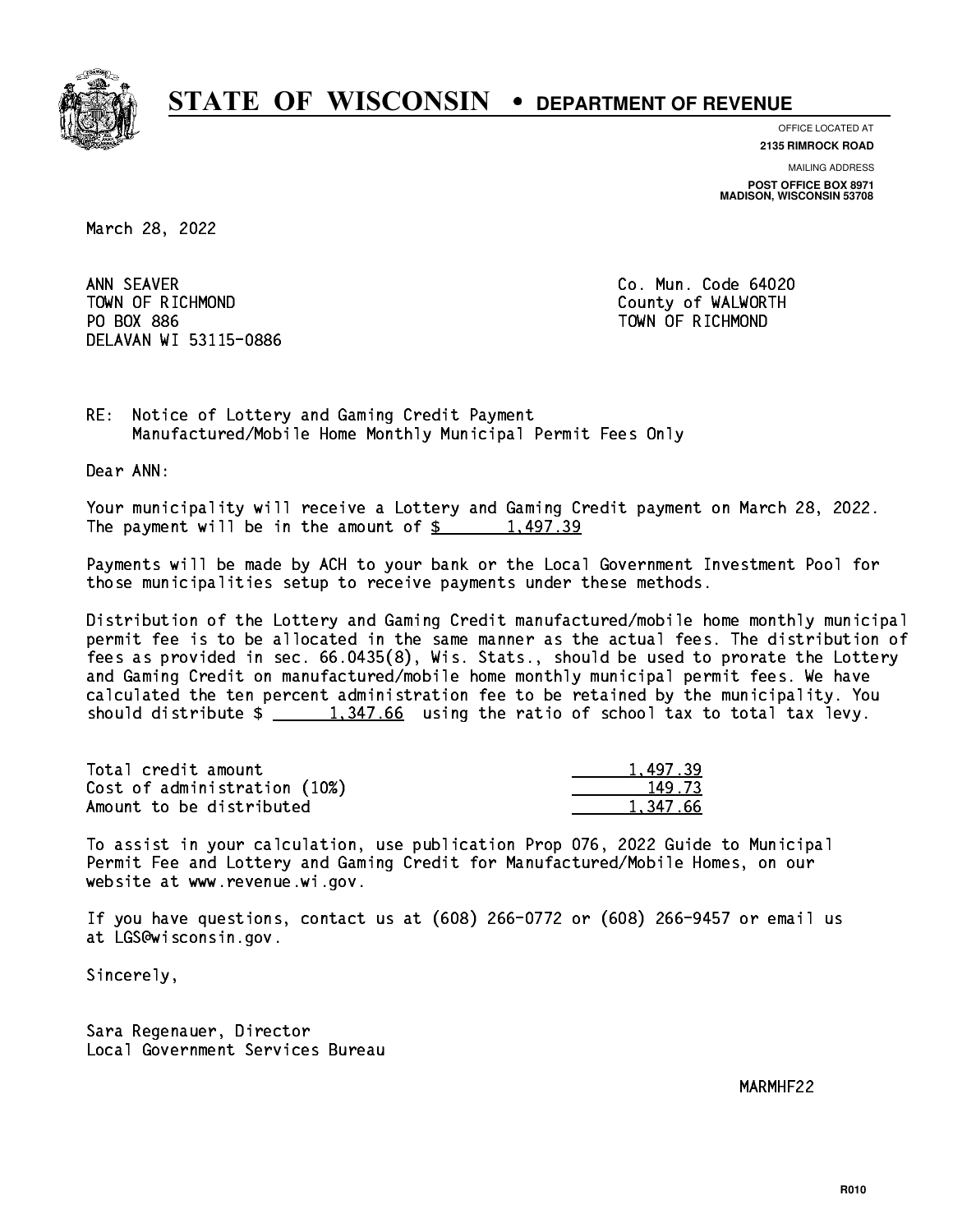

**OFFICE LOCATED AT**

**2135 RIMROCK ROAD**

**MAILING ADDRESS**

**POST OFFICE BOX 8971 MADISON, WISCONSIN 53708**

March 28, 2022

 MICHAEL RAMPS Co. Mun. Code 64028 TOWN OF TROY **COUNTY COUNTY COUNTY OF WALWORTH** N8870 BRIGGS STREET TOWN OF TROY EAST TROY WI 53120

RE: Notice of Lottery and Gaming Credit Payment Manufactured/Mobile Home Monthly Municipal Permit Fees Only

Dear MICHAEL:

 Your municipality will receive a Lottery and Gaming Credit payment on March 28, 2022. The payment will be in the amount of  $\frac{2}{3}$  9,053.76

 Payments will be made by ACH to your bank or the Local Government Investment Pool for those municipalities setup to receive payments under these methods.

 Distribution of the Lottery and Gaming Credit manufactured/mobile home monthly municipal permit fee is to be allocated in the same manner as the actual fees. The distribution of fees as provided in sec. 66.0435(8), Wis. Stats., should be used to prorate the Lottery and Gaming Credit on manufactured/mobile home monthly municipal permit fees. We have calculated the ten percent administration fee to be retained by the municipality. You should distribute  $\frac{2}{1}$   $\frac{8,148.39}{2}$  using the ratio of school tax to total tax levy.

| Total credit amount          | 9.053.76 |
|------------------------------|----------|
| Cost of administration (10%) | 905.37   |
| Amount to be distributed     | 8.148.39 |

 To assist in your calculation, use publication Prop 076, 2022 Guide to Municipal Permit Fee and Lottery and Gaming Credit for Manufactured/Mobile Homes, on our website at www.revenue.wi.gov.

 If you have questions, contact us at (608) 266-0772 or (608) 266-9457 or email us at LGS@wisconsin.gov.

Sincerely,

 Sara Regenauer, Director Local Government Services Bureau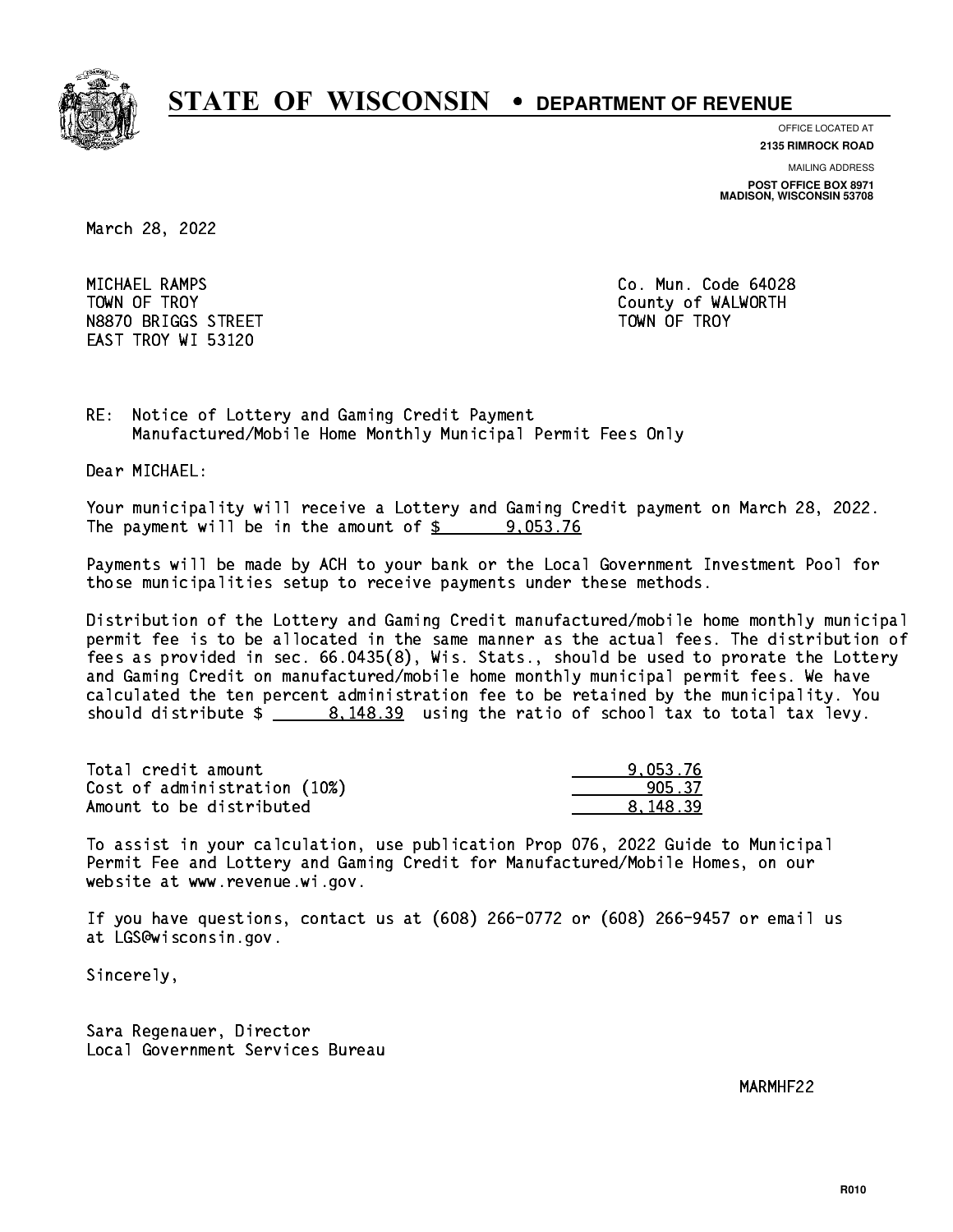

**OFFICE LOCATED AT**

**2135 RIMROCK ROAD**

**MAILING ADDRESS**

**POST OFFICE BOX 8971 MADISON, WISCONSIN 53708**

March 28, 2022

EILEEN SUHM VILLAGE OF EAST TROY COUNTY OF WALWORTH EAST TROY WI 53120

Co. Mun. Code 64121 2015 ENERGY DRIVE VILLAGE OF EAST TROY

RE: Notice of Lottery and Gaming Credit Payment Manufactured/Mobile Home Monthly Municipal Permit Fees Only

Dear EILEEN:

 Your municipality will receive a Lottery and Gaming Credit payment on March 28, 2022. The payment will be in the amount of  $\frac{2}{3}$  10,308.72

 Payments will be made by ACH to your bank or the Local Government Investment Pool for those municipalities setup to receive payments under these methods.

 Distribution of the Lottery and Gaming Credit manufactured/mobile home monthly municipal permit fee is to be allocated in the same manner as the actual fees. The distribution of fees as provided in sec. 66.0435(8), Wis. Stats., should be used to prorate the Lottery and Gaming Credit on manufactured/mobile home monthly municipal permit fees. We have calculated the ten percent administration fee to be retained by the municipality. You should distribute  $\frac{20,277.85}{20,277.85}$  using the ratio of school tax to total tax levy.

| Total credit amount          | 10,308.72 |
|------------------------------|-----------|
| Cost of administration (10%) | 1.030.87  |
| Amount to be distributed     | 9.277.85  |

 To assist in your calculation, use publication Prop 076, 2022 Guide to Municipal Permit Fee and Lottery and Gaming Credit for Manufactured/Mobile Homes, on our website at www.revenue.wi.gov.

 If you have questions, contact us at (608) 266-0772 or (608) 266-9457 or email us at LGS@wisconsin.gov.

Sincerely,

 Sara Regenauer, Director Local Government Services Bureau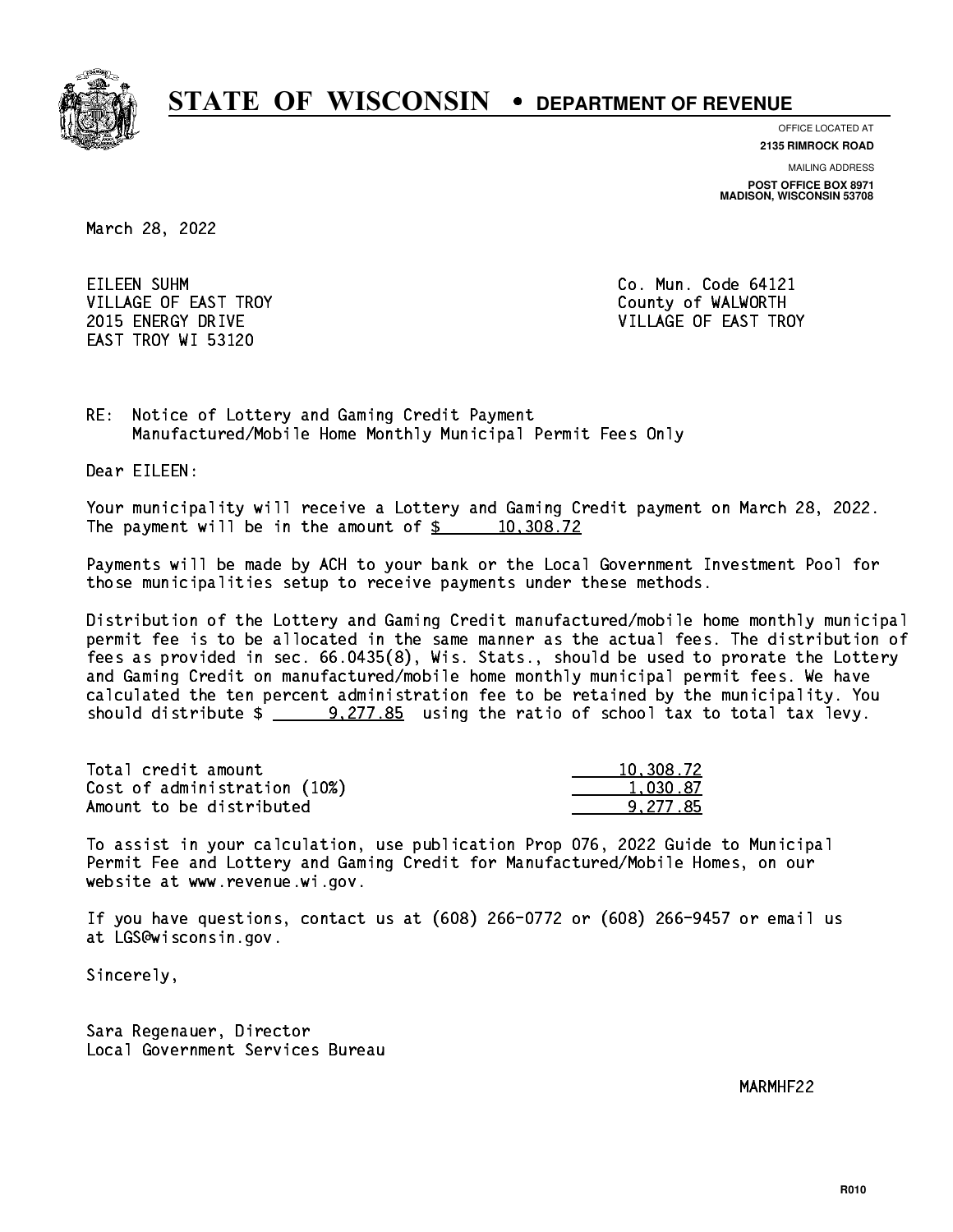

**OFFICE LOCATED AT**

**2135 RIMROCK ROAD**

**MAILING ADDRESS POST OFFICE BOX 8971 MADISON, WISCONSIN 53708**

March 28, 2022

**SUSAN STEELE** VILLAGE OF SHARON **COUNTY OF SHARON COULD A** COUNTY OF WALWORTH PO BOX 379 VILLAGE OF SHARON SHARON WI 53585-0379

Co. Mun. Code 64181

RE: Notice of Lottery and Gaming Credit Payment Manufactured/Mobile Home Monthly Municipal Permit Fees Only

Dear SUSAN:

 Your municipality will receive a Lottery and Gaming Credit payment on March 28, 2022. The payment will be in the amount of \$ 3,149.52 \_\_\_\_\_\_\_\_\_\_\_\_\_\_\_\_

 Payments will be made by ACH to your bank or the Local Government Investment Pool for those municipalities setup to receive payments under these methods.

 Distribution of the Lottery and Gaming Credit manufactured/mobile home monthly municipal permit fee is to be allocated in the same manner as the actual fees. The distribution of fees as provided in sec. 66.0435(8), Wis. Stats., should be used to prorate the Lottery and Gaming Credit on manufactured/mobile home monthly municipal permit fees. We have calculated the ten percent administration fee to be retained by the municipality. You should distribute  $\frac{2.834.57}{2.834.57}$  using the ratio of school tax to total tax levy.

| Total credit amount          | 3.149.52 |
|------------------------------|----------|
| Cost of administration (10%) | 314.95   |
| Amount to be distributed     | 2.834.57 |

 To assist in your calculation, use publication Prop 076, 2022 Guide to Municipal Permit Fee and Lottery and Gaming Credit for Manufactured/Mobile Homes, on our website at www.revenue.wi.gov.

 If you have questions, contact us at (608) 266-0772 or (608) 266-9457 or email us at LGS@wisconsin.gov.

Sincerely,

 Sara Regenauer, Director Local Government Services Bureau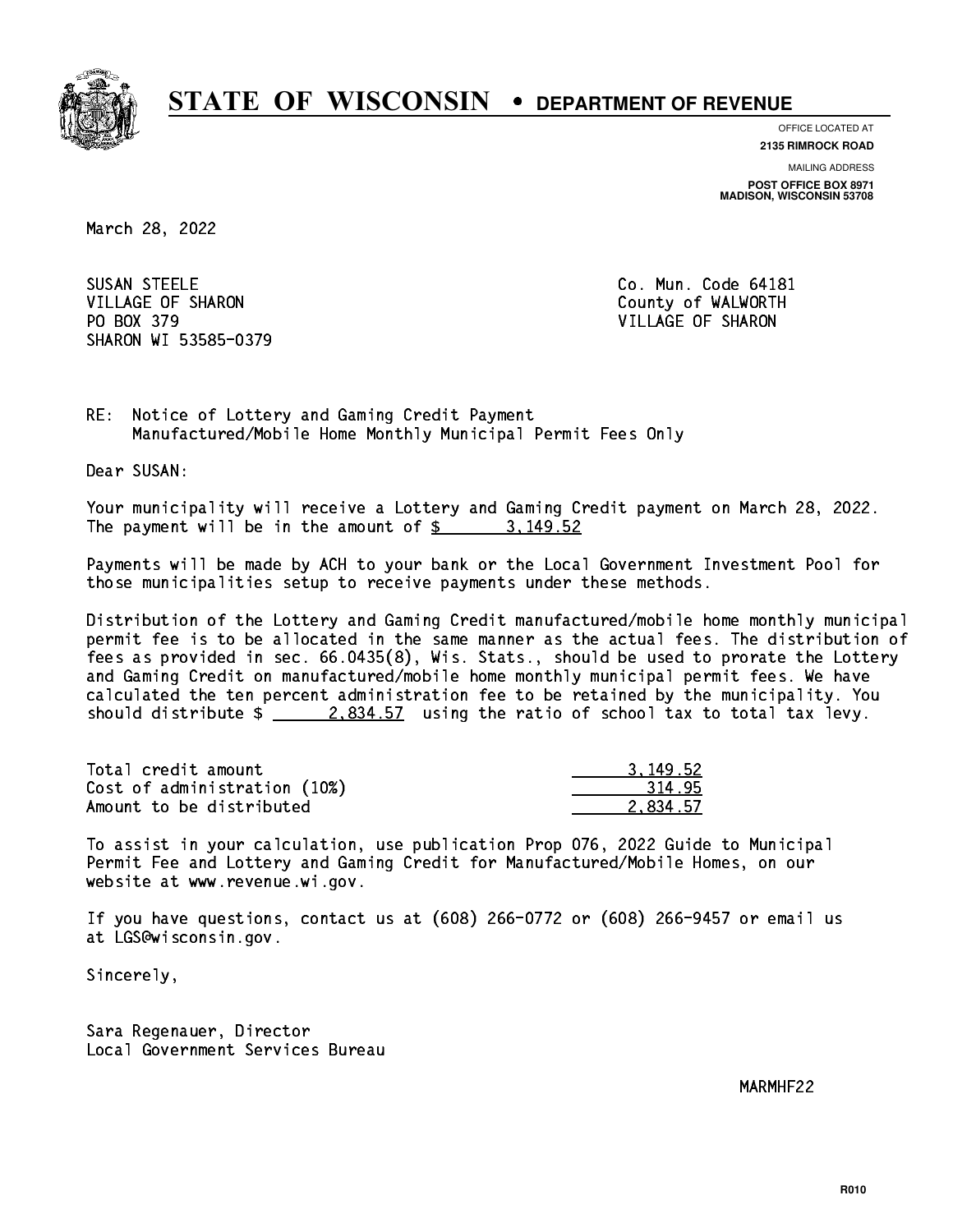

**OFFICE LOCATED AT**

**2135 RIMROCK ROAD**

**MAILING ADDRESS**

**POST OFFICE BOX 8971 MADISON, WISCONSIN 53708**

March 28, 2022

 JESSIE BARTMANN Co. Mun. Code 64221 CITY OF ELKHORN County of WALWORTH PO BOX 920, 312 SEYMOUR CT. CITY OF ELKHORN ELKHORN WI 53121-0920

RE: Notice of Lottery and Gaming Credit Payment Manufactured/Mobile Home Monthly Municipal Permit Fees Only

Dear JESSIE:

 Your municipality will receive a Lottery and Gaming Credit payment on March 28, 2022. The payment will be in the amount of \$ 5,661.04 \_\_\_\_\_\_\_\_\_\_\_\_\_\_\_\_

 Payments will be made by ACH to your bank or the Local Government Investment Pool for those municipalities setup to receive payments under these methods.

 Distribution of the Lottery and Gaming Credit manufactured/mobile home monthly municipal permit fee is to be allocated in the same manner as the actual fees. The distribution of fees as provided in sec. 66.0435(8), Wis. Stats., should be used to prorate the Lottery and Gaming Credit on manufactured/mobile home monthly municipal permit fees. We have calculated the ten percent administration fee to be retained by the municipality. You should distribute  $\frac{2}{1}$   $\frac{5.094.94}{94}$  using the ratio of school tax to total tax levy.

| Total credit amount          | 5.661.04 |
|------------------------------|----------|
| Cost of administration (10%) | 566.10   |
| Amount to be distributed     | 5.094.94 |

 To assist in your calculation, use publication Prop 076, 2022 Guide to Municipal Permit Fee and Lottery and Gaming Credit for Manufactured/Mobile Homes, on our website at www.revenue.wi.gov.

 If you have questions, contact us at (608) 266-0772 or (608) 266-9457 or email us at LGS@wisconsin.gov.

Sincerely,

 Sara Regenauer, Director Local Government Services Bureau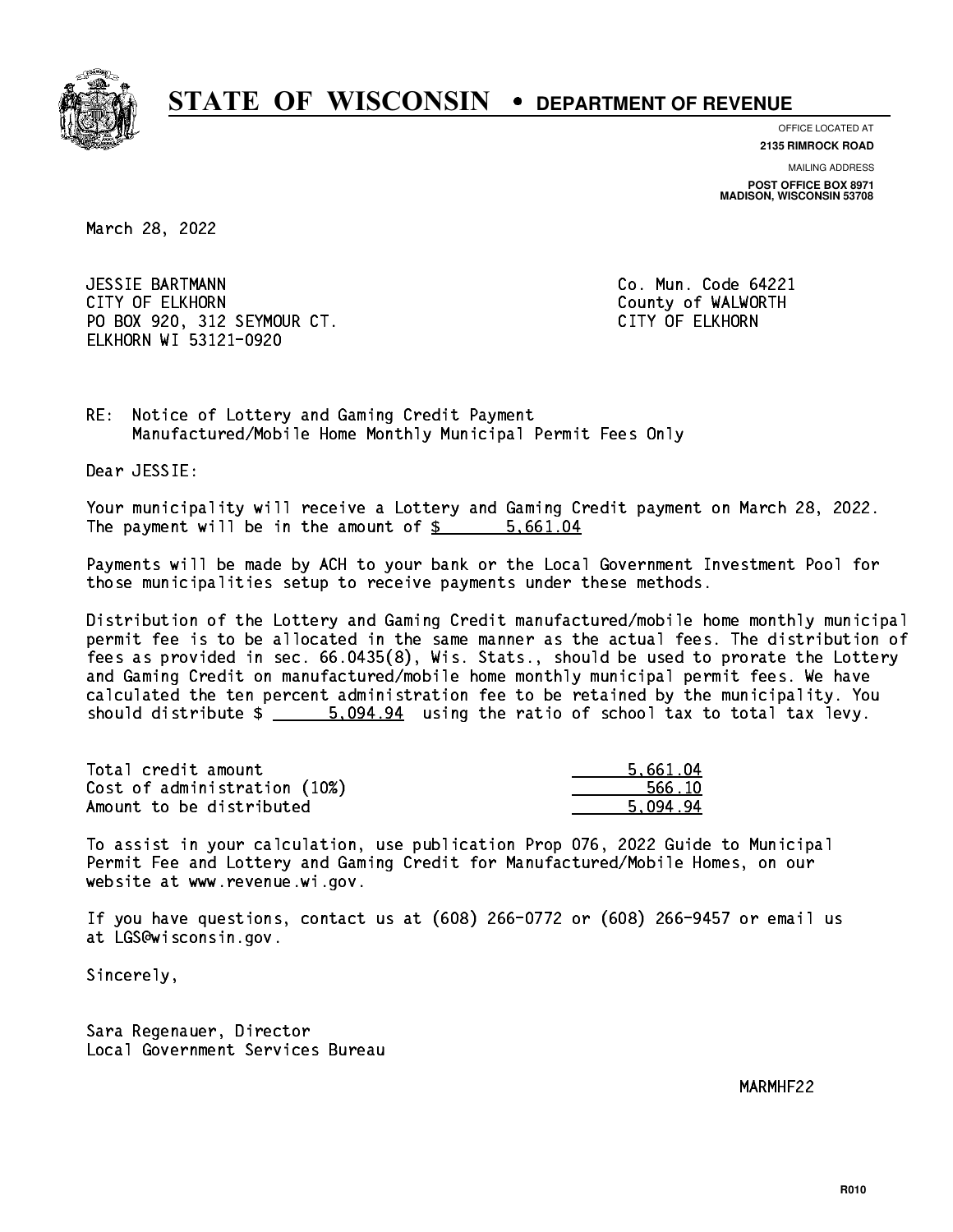

**OFFICE LOCATED AT 2135 RIMROCK ROAD**

**MAILING ADDRESS**

**POST OFFICE BOX 8971 MADISON, WISCONSIN 53708**

March 28, 2022

JOAN AVERY TOWN OF SPOONER County of WASHBURN N5781 COUNTY RD K TOWN OF SPOONER SPOONER WI 54801-8411

Co. Mun. Code 65034

RE: Notice of Lottery and Gaming Credit Payment Manufactured/Mobile Home Monthly Municipal Permit Fees Only

Dear JOAN:

 Your municipality will receive a Lottery and Gaming Credit payment on March 28, 2022. The payment will be in the amount of  $\frac{2}{3}$ 968.49

 Payments will be made by ACH to your bank or the Local Government Investment Pool for those municipalities setup to receive payments under these methods.

 Distribution of the Lottery and Gaming Credit manufactured/mobile home monthly municipal permit fee is to be allocated in the same manner as the actual fees. The distribution of fees as provided in sec. 66.0435(8), Wis. Stats., should be used to prorate the Lottery and Gaming Credit on manufactured/mobile home monthly municipal permit fees. We have calculated the ten percent administration fee to be retained by the municipality. You should distribute  $\frac{2}{2}$   $\frac{871.65}{2}$  using the ratio of school tax to total tax levy.

| Total credit amount          | 968.49 |
|------------------------------|--------|
| Cost of administration (10%) | 96.84  |
| Amount to be distributed     | 871 65 |

 To assist in your calculation, use publication Prop 076, 2022 Guide to Municipal Permit Fee and Lottery and Gaming Credit for Manufactured/Mobile Homes, on our website at www.revenue.wi.gov.

 If you have questions, contact us at (608) 266-0772 or (608) 266-9457 or email us at LGS@wisconsin.gov.

Sincerely,

 Sara Regenauer, Director Local Government Services Bureau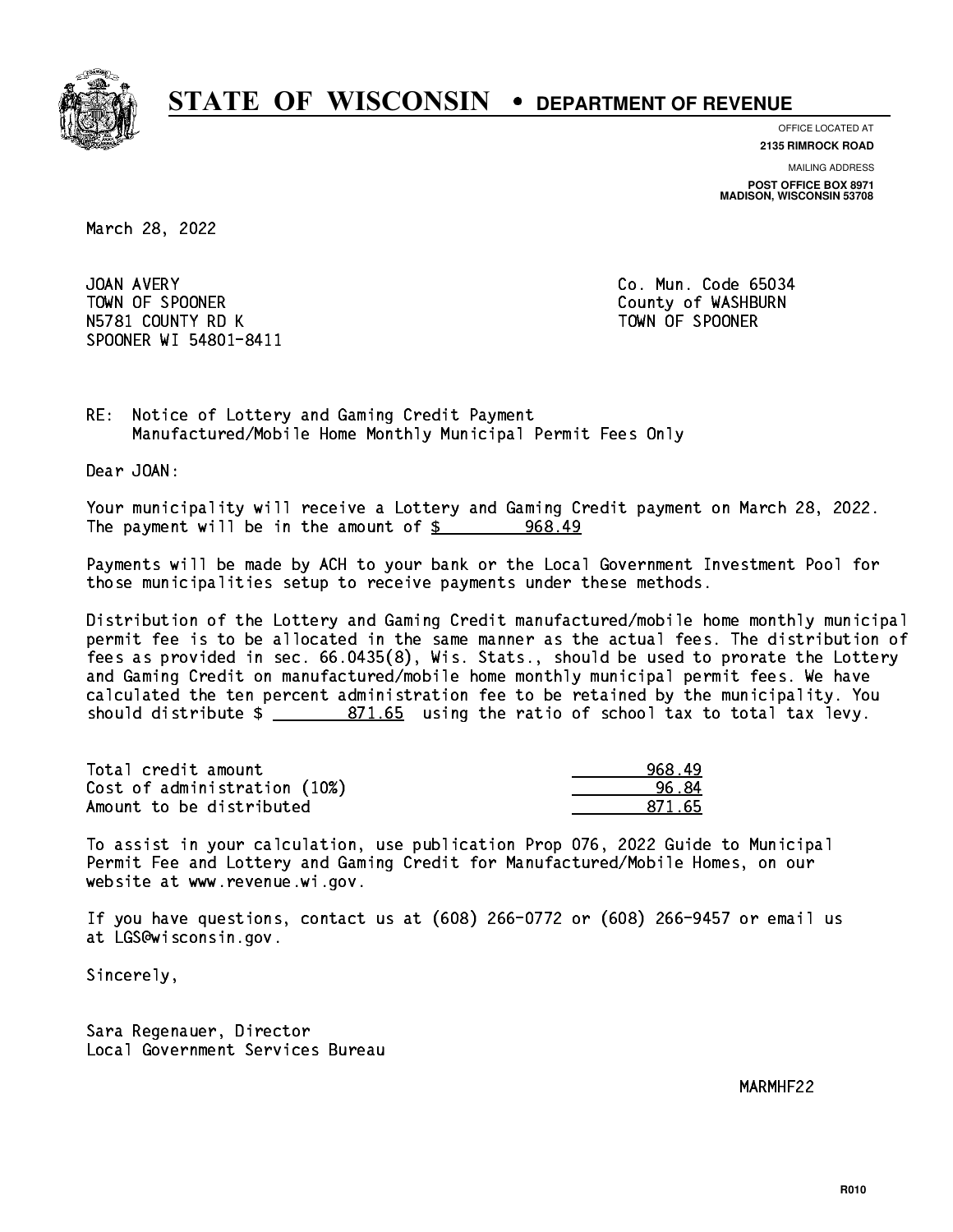

**OFFICE LOCATED AT**

**2135 RIMROCK ROAD**

**MAILING ADDRESS**

**POST OFFICE BOX 8971 MADISON, WISCONSIN 53708**

March 28, 2022

 KRISTA LYONS-HARTWIG Co. Mun. Code 65281 CITY OF SPOONER COUNTY OF SPOONER PO BOX 548 PO BOX 548 CITY OF SPOONER SPOONER WI 54801-0548

RE: Notice of Lottery and Gaming Credit Payment Manufactured/Mobile Home Monthly Municipal Permit Fees Only

Dear KRISTA:

 Your municipality will receive a Lottery and Gaming Credit payment on March 28, 2022. The payment will be in the amount of  $\frac{2}{3}$  3,525.60

 Payments will be made by ACH to your bank or the Local Government Investment Pool for those municipalities setup to receive payments under these methods.

 Distribution of the Lottery and Gaming Credit manufactured/mobile home monthly municipal permit fee is to be allocated in the same manner as the actual fees. The distribution of fees as provided in sec. 66.0435(8), Wis. Stats., should be used to prorate the Lottery and Gaming Credit on manufactured/mobile home monthly municipal permit fees. We have calculated the ten percent administration fee to be retained by the municipality. You should distribute  $\frac{2}{1}$   $\frac{3.173.04}{2}$  using the ratio of school tax to total tax levy.

| Total credit amount          | 3.525.60 |
|------------------------------|----------|
| Cost of administration (10%) | 352.56   |
| Amount to be distributed     | 3.173.04 |

 To assist in your calculation, use publication Prop 076, 2022 Guide to Municipal Permit Fee and Lottery and Gaming Credit for Manufactured/Mobile Homes, on our website at www.revenue.wi.gov.

 If you have questions, contact us at (608) 266-0772 or (608) 266-9457 or email us at LGS@wisconsin.gov.

Sincerely,

 Sara Regenauer, Director Local Government Services Bureau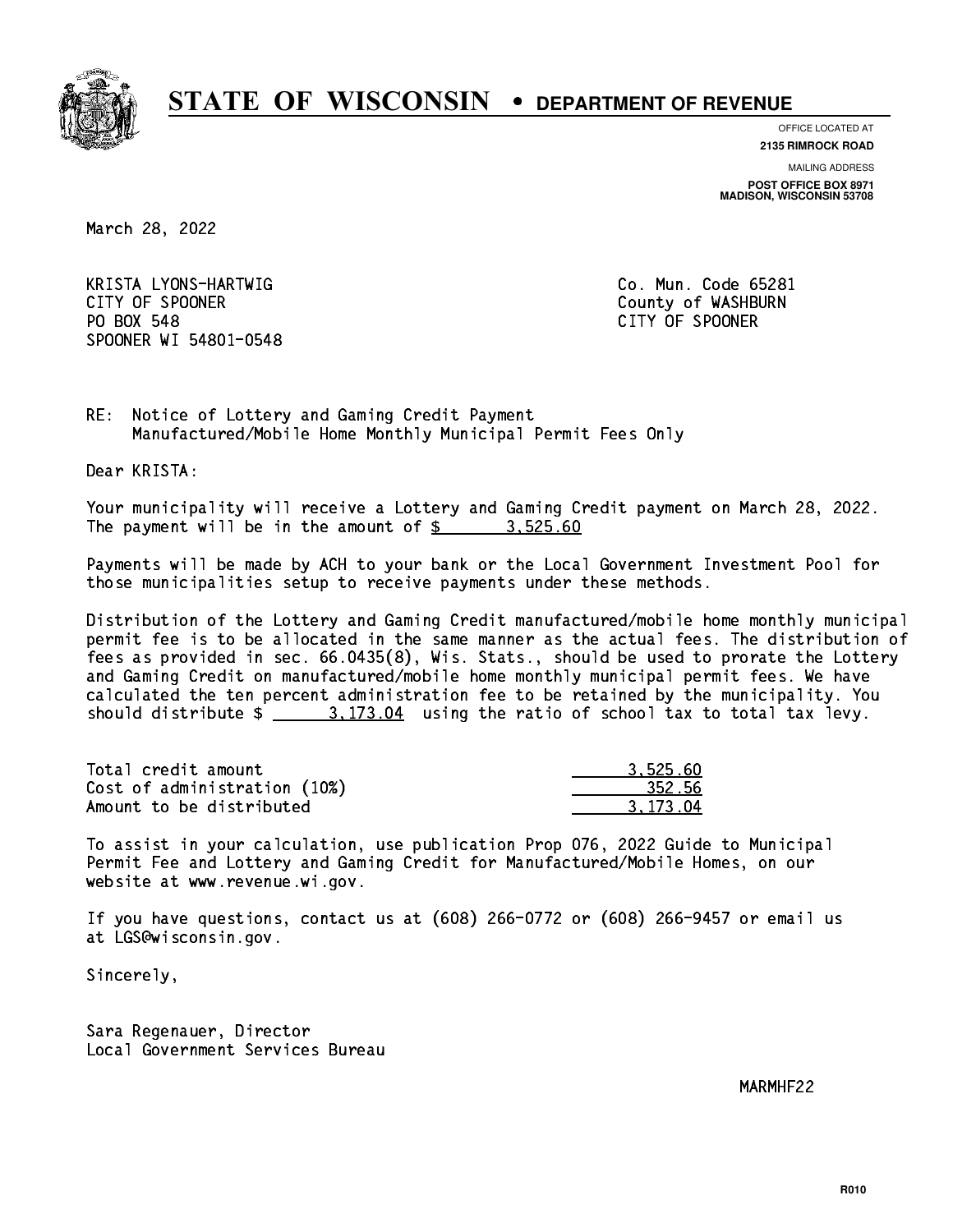

**OFFICE LOCATED AT**

**2135 RIMROCK ROAD**

**MAILING ADDRESS**

**POST OFFICE BOX 8971 MADISON, WISCONSIN 53708**

March 28, 2022

ANDREW EICHE CITY OF SHELL LAKE **COUNTY OF SHELL LAKE** PO BOX 520 SHELL LAKE WI 54871-0520

Co. Mun. Code 65282 CITY OF SHELL LAKE

RE: Notice of Lottery and Gaming Credit Payment Manufactured/Mobile Home Monthly Municipal Permit Fees Only

Dear ANDREW:

 Your municipality will receive a Lottery and Gaming Credit payment on March 28, 2022. The payment will be in the amount of  $\frac{2}{3}$  1,303.08

 Payments will be made by ACH to your bank or the Local Government Investment Pool for those municipalities setup to receive payments under these methods.

 Distribution of the Lottery and Gaming Credit manufactured/mobile home monthly municipal permit fee is to be allocated in the same manner as the actual fees. The distribution of fees as provided in sec. 66.0435(8), Wis. Stats., should be used to prorate the Lottery and Gaming Credit on manufactured/mobile home monthly municipal permit fees. We have calculated the ten percent administration fee to be retained by the municipality. You should distribute  $\frac{1,172.78}{1,172.78}$  using the ratio of school tax to total tax levy.

| Total credit amount          | 1,303.08 |
|------------------------------|----------|
| Cost of administration (10%) | 130.30   |
| Amount to be distributed     | 1,172.78 |

 To assist in your calculation, use publication Prop 076, 2022 Guide to Municipal Permit Fee and Lottery and Gaming Credit for Manufactured/Mobile Homes, on our website at www.revenue.wi.gov.

 If you have questions, contact us at (608) 266-0772 or (608) 266-9457 or email us at LGS@wisconsin.gov.

Sincerely,

 Sara Regenauer, Director Local Government Services Bureau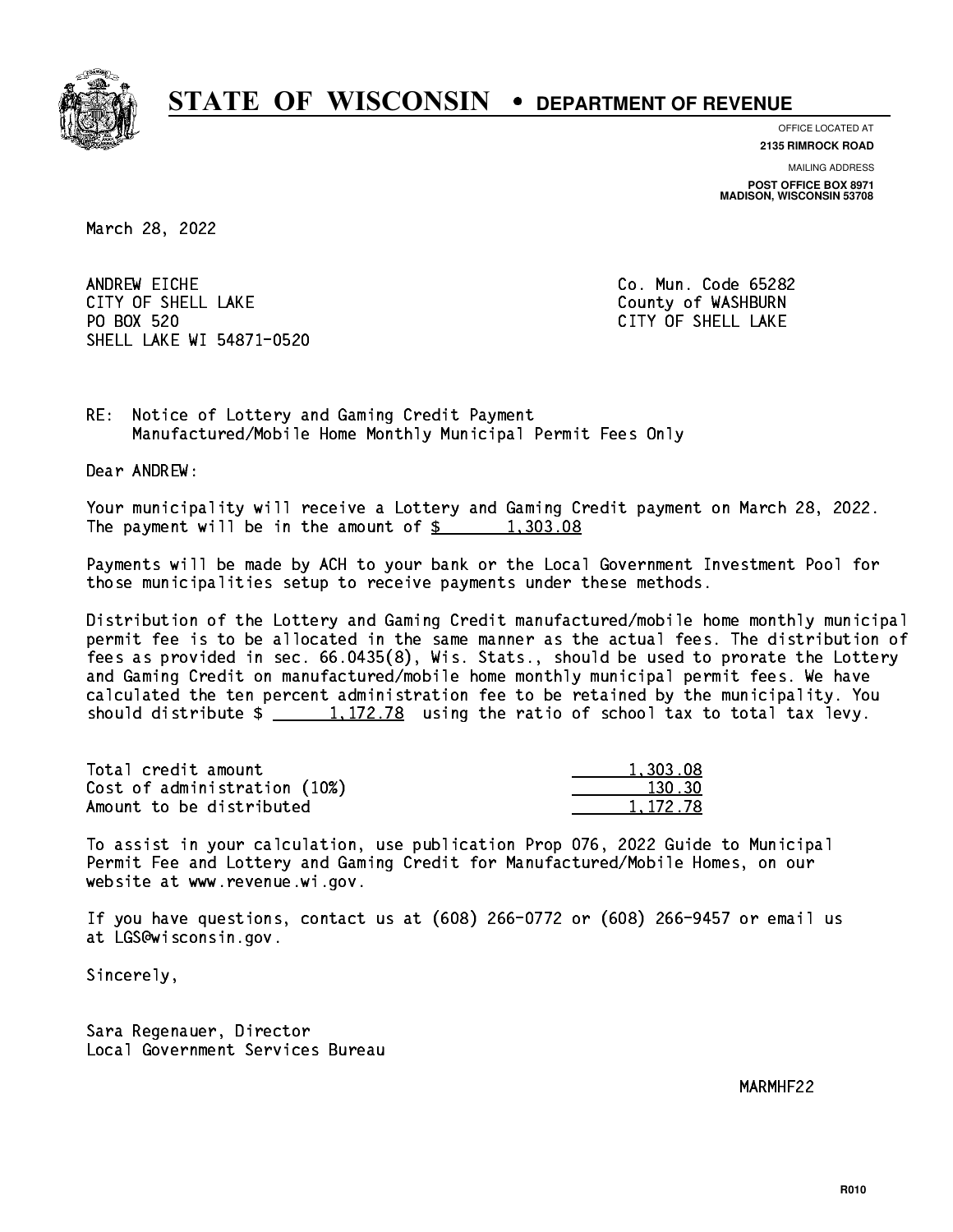

**OFFICE LOCATED AT**

**2135 RIMROCK ROAD**

**MAILING ADDRESS**

**POST OFFICE BOX 8971 MADISON, WISCONSIN 53708**

March 28, 2022

 CHRISTINE PFEIFER Co. Mun. Code 66012 TOWN OF HARTFORD County of WASHINGTON 3360 COUNTY RD K TOWN OF HARTFORD HARTFORD WI 53027-9269

RE: Notice of Lottery and Gaming Credit Payment Manufactured/Mobile Home Monthly Municipal Permit Fees Only

Dear CHRISTINE:

 Your municipality will receive a Lottery and Gaming Credit payment on March 28, 2022. The payment will be in the amount of  $\frac{2}{3}$  2,355.36

 Payments will be made by ACH to your bank or the Local Government Investment Pool for those municipalities setup to receive payments under these methods.

 Distribution of the Lottery and Gaming Credit manufactured/mobile home monthly municipal permit fee is to be allocated in the same manner as the actual fees. The distribution of fees as provided in sec. 66.0435(8), Wis. Stats., should be used to prorate the Lottery and Gaming Credit on manufactured/mobile home monthly municipal permit fees. We have calculated the ten percent administration fee to be retained by the municipality. You should distribute  $\frac{2,119.83}{2}$  using the ratio of school tax to total tax levy.

| Total credit amount          | 2.355.36 |
|------------------------------|----------|
| Cost of administration (10%) | 235.53   |
| Amount to be distributed     | 2.119.83 |

 To assist in your calculation, use publication Prop 076, 2022 Guide to Municipal Permit Fee and Lottery and Gaming Credit for Manufactured/Mobile Homes, on our website at www.revenue.wi.gov.

 If you have questions, contact us at (608) 266-0772 or (608) 266-9457 or email us at LGS@wisconsin.gov.

Sincerely,

 Sara Regenauer, Director Local Government Services Bureau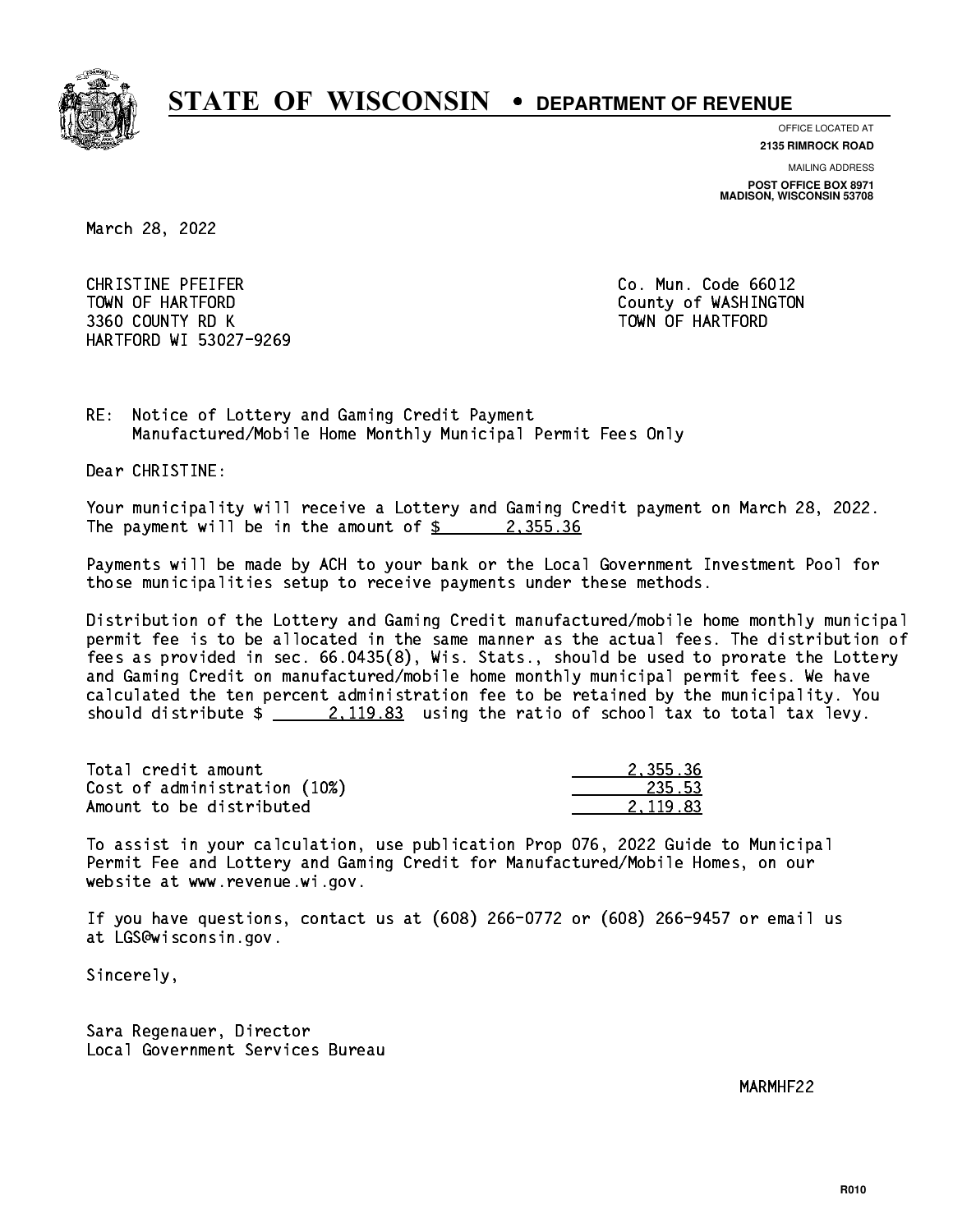

**OFFICE LOCATED AT**

**2135 RIMROCK ROAD**

**MAILING ADDRESS POST OFFICE BOX 8971 MADISON, WISCONSIN 53708**

March 28, 2022

 DEANNA BRAUNSCHWEIG Co. Mun. Code 66131 VILLAGE OF GERMANTOWN COUNTY OF WASHINGTON PO BOX 337 VILLAGE OF GERMANTOWN GERMANTOWN WI 53022-0337

RE: Notice of Lottery and Gaming Credit Payment Manufactured/Mobile Home Monthly Municipal Permit Fees Only

Dear DEANNA:

 Your municipality will receive a Lottery and Gaming Credit payment on March 28, 2022. The payment will be in the amount of  $\frac{27}{545.16}$ 

 Payments will be made by ACH to your bank or the Local Government Investment Pool for those municipalities setup to receive payments under these methods.

 Distribution of the Lottery and Gaming Credit manufactured/mobile home monthly municipal permit fee is to be allocated in the same manner as the actual fees. The distribution of fees as provided in sec. 66.0435(8), Wis. Stats., should be used to prorate the Lottery and Gaming Credit on manufactured/mobile home monthly municipal permit fees. We have calculated the ten percent administration fee to be retained by the municipality. You should distribute  $\frac{24,790.65}{24,790.65}$  using the ratio of school tax to total tax levy.

| Total credit amount          | 27.545.16 |
|------------------------------|-----------|
| Cost of administration (10%) | 2.754.51  |
| Amount to be distributed     | 24.790.65 |

 To assist in your calculation, use publication Prop 076, 2022 Guide to Municipal Permit Fee and Lottery and Gaming Credit for Manufactured/Mobile Homes, on our website at www.revenue.wi.gov.

 If you have questions, contact us at (608) 266-0772 or (608) 266-9457 or email us at LGS@wisconsin.gov.

Sincerely,

 Sara Regenauer, Director Local Government Services Bureau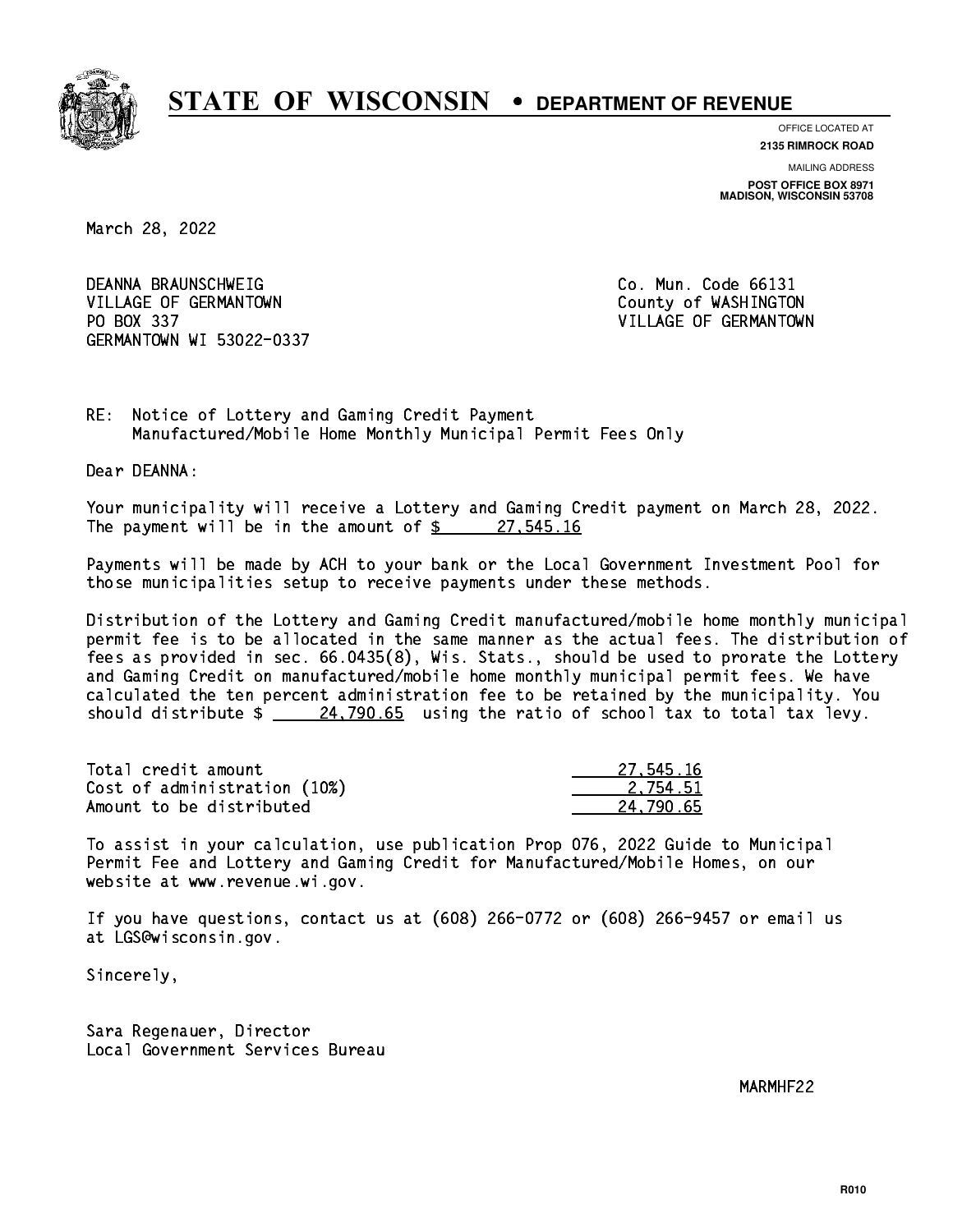

**OFFICE LOCATED AT 2135 RIMROCK ROAD**

**MAILING ADDRESS**

**POST OFFICE BOX 8971 MADISON, WISCONSIN 53708**

March 28, 2022

DARLENE SMITH VILLAGE OF JACKSON COUNTY OF WASHINGTON N168 W19851 MAIN ST, POB 637 VILLAGE OF JACKSON JACKSON WI 53037

Co. Mun. Code 66141

RE: Notice of Lottery and Gaming Credit Payment Manufactured/Mobile Home Monthly Municipal Permit Fees Only

Dear DARLENE:

 Your municipality will receive a Lottery and Gaming Credit payment on March 28, 2022. The payment will be in the amount of  $\frac{2}{3}$  60,573.48

 Payments will be made by ACH to your bank or the Local Government Investment Pool for those municipalities setup to receive payments under these methods.

 Distribution of the Lottery and Gaming Credit manufactured/mobile home monthly municipal permit fee is to be allocated in the same manner as the actual fees. The distribution of fees as provided in sec. 66.0435(8), Wis. Stats., should be used to prorate the Lottery and Gaming Credit on manufactured/mobile home monthly municipal permit fees. We have calculated the ten percent administration fee to be retained by the municipality. You should distribute  $\frac{2}{1}$   $\frac{54,516.14}{1}$  using the ratio of school tax to total tax levy.

| Total credit amount          | 60.573.48 |
|------------------------------|-----------|
| Cost of administration (10%) | 6.057.34  |
| Amount to be distributed     | 54.516.14 |

 To assist in your calculation, use publication Prop 076, 2022 Guide to Municipal Permit Fee and Lottery and Gaming Credit for Manufactured/Mobile Homes, on our website at www.revenue.wi.gov.

 If you have questions, contact us at (608) 266-0772 or (608) 266-9457 or email us at LGS@wisconsin.gov.

Sincerely,

 Sara Regenauer, Director Local Government Services Bureau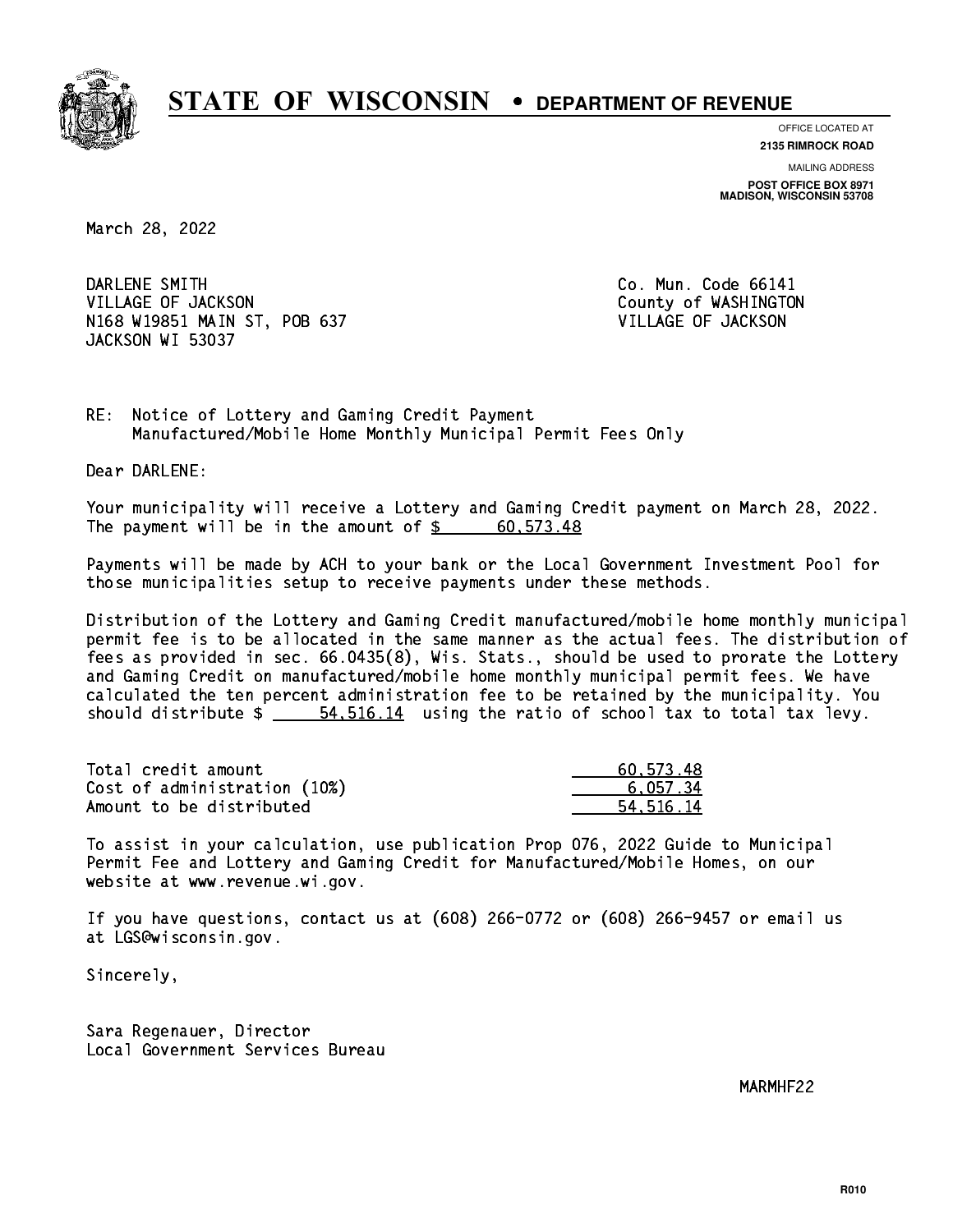

**OFFICE LOCATED AT**

**2135 RIMROCK ROAD**

**MAILING ADDRESS**

**POST OFFICE BOX 8971 MADISON, WISCONSIN 53708**

March 28, 2022

VALERIE KNETZGER CO. Mun. Code 66181 VILLAGE OF SLINGER COUNTY OF WASHINGTON 300 SLINGER RD VILLAGE OF SLINGER SLINGER WI 53086-0227

RE: Notice of Lottery and Gaming Credit Payment Manufactured/Mobile Home Monthly Municipal Permit Fees Only

Dear VALERIE:

 Your municipality will receive a Lottery and Gaming Credit payment on March 28, 2022. The payment will be in the amount of  $\frac{2}{3}$  8,096.52

 Payments will be made by ACH to your bank or the Local Government Investment Pool for those municipalities setup to receive payments under these methods.

 Distribution of the Lottery and Gaming Credit manufactured/mobile home monthly municipal permit fee is to be allocated in the same manner as the actual fees. The distribution of fees as provided in sec. 66.0435(8), Wis. Stats., should be used to prorate the Lottery and Gaming Credit on manufactured/mobile home monthly municipal permit fees. We have calculated the ten percent administration fee to be retained by the municipality. You should distribute  $\frac{205.87}{1.286.87}$  using the ratio of school tax to total tax levy.

| Total credit amount          | 8.096.52 |
|------------------------------|----------|
| Cost of administration (10%) | 809.65   |
| Amount to be distributed     | 7.286.87 |

 To assist in your calculation, use publication Prop 076, 2022 Guide to Municipal Permit Fee and Lottery and Gaming Credit for Manufactured/Mobile Homes, on our website at www.revenue.wi.gov.

 If you have questions, contact us at (608) 266-0772 or (608) 266-9457 or email us at LGS@wisconsin.gov.

Sincerely,

 Sara Regenauer, Director Local Government Services Bureau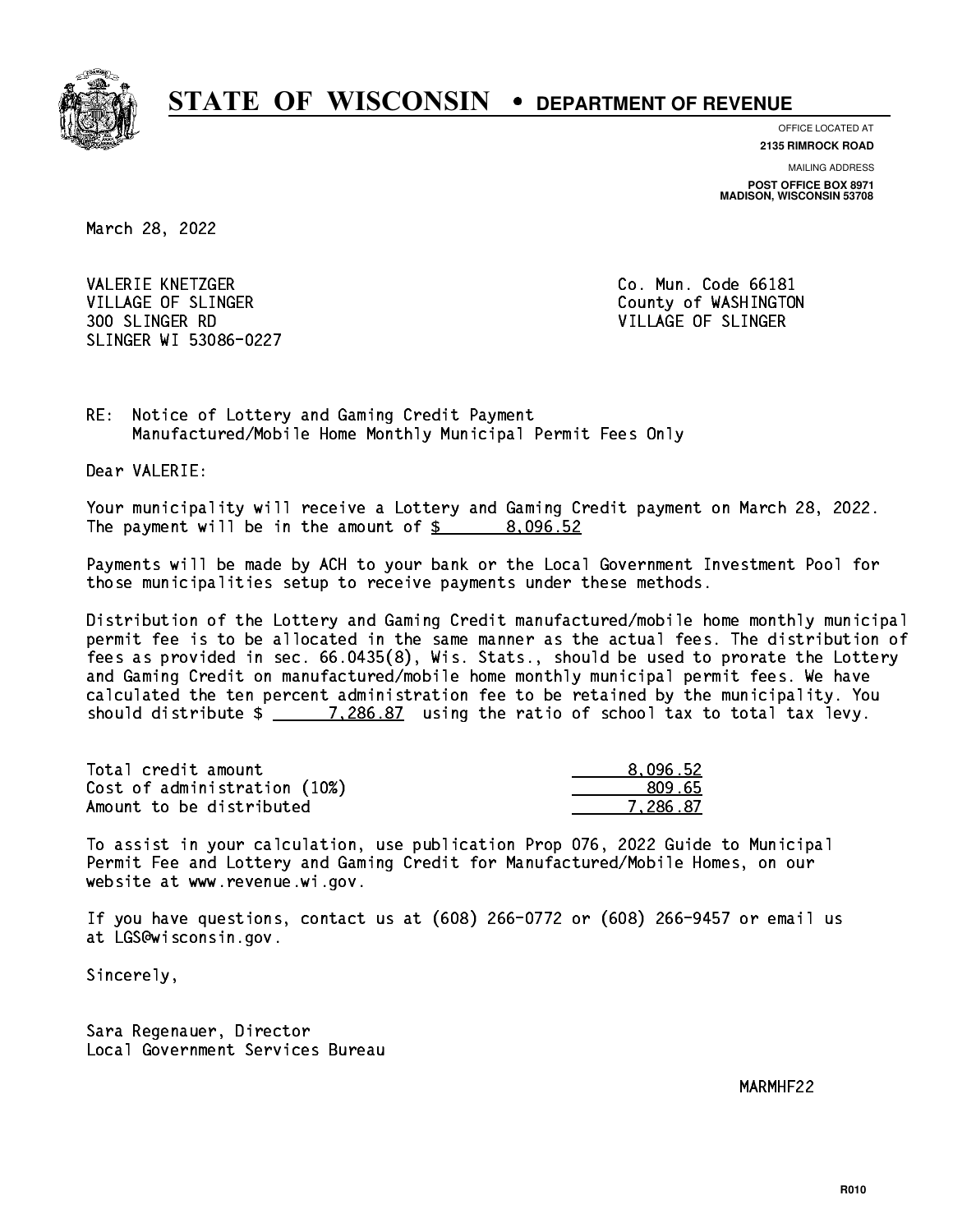

**OFFICE LOCATED AT**

**2135 RIMROCK ROAD**

**MAILING ADDRESS POST OFFICE BOX 8971 MADISON, WISCONSIN 53708**

March 28, 2022

JOAN SIEFERT TOWN OF LISBON County of WAUKESHA W234 N8676 WOODSIDE RD TOWN OF LISBON SUSSEX WI 53089-1545

Co. Mun. Code 67010

RE: Notice of Lottery and Gaming Credit Payment Manufactured/Mobile Home Monthly Municipal Permit Fees Only

Dear JOAN:

 Your municipality will receive a Lottery and Gaming Credit payment on March 28, 2022. The payment will be in the amount of \$ 50,830.80 \_\_\_\_\_\_\_\_\_\_\_\_\_\_\_\_

 Payments will be made by ACH to your bank or the Local Government Investment Pool for those municipalities setup to receive payments under these methods.

 Distribution of the Lottery and Gaming Credit manufactured/mobile home monthly municipal permit fee is to be allocated in the same manner as the actual fees. The distribution of fees as provided in sec. 66.0435(8), Wis. Stats., should be used to prorate the Lottery and Gaming Credit on manufactured/mobile home monthly municipal permit fees. We have calculated the ten percent administration fee to be retained by the municipality. You should distribute  $\frac{45,747.72}{2}$  using the ratio of school tax to total tax levy.

| Total credit amount          | 50,830.80 |
|------------------------------|-----------|
| Cost of administration (10%) | 5.083.08  |
| Amount to be distributed     | 45.747.72 |

 To assist in your calculation, use publication Prop 076, 2022 Guide to Municipal Permit Fee and Lottery and Gaming Credit for Manufactured/Mobile Homes, on our website at www.revenue.wi.gov.

 If you have questions, contact us at (608) 266-0772 or (608) 266-9457 or email us at LGS@wisconsin.gov.

Sincerely,

 Sara Regenauer, Director Local Government Services Bureau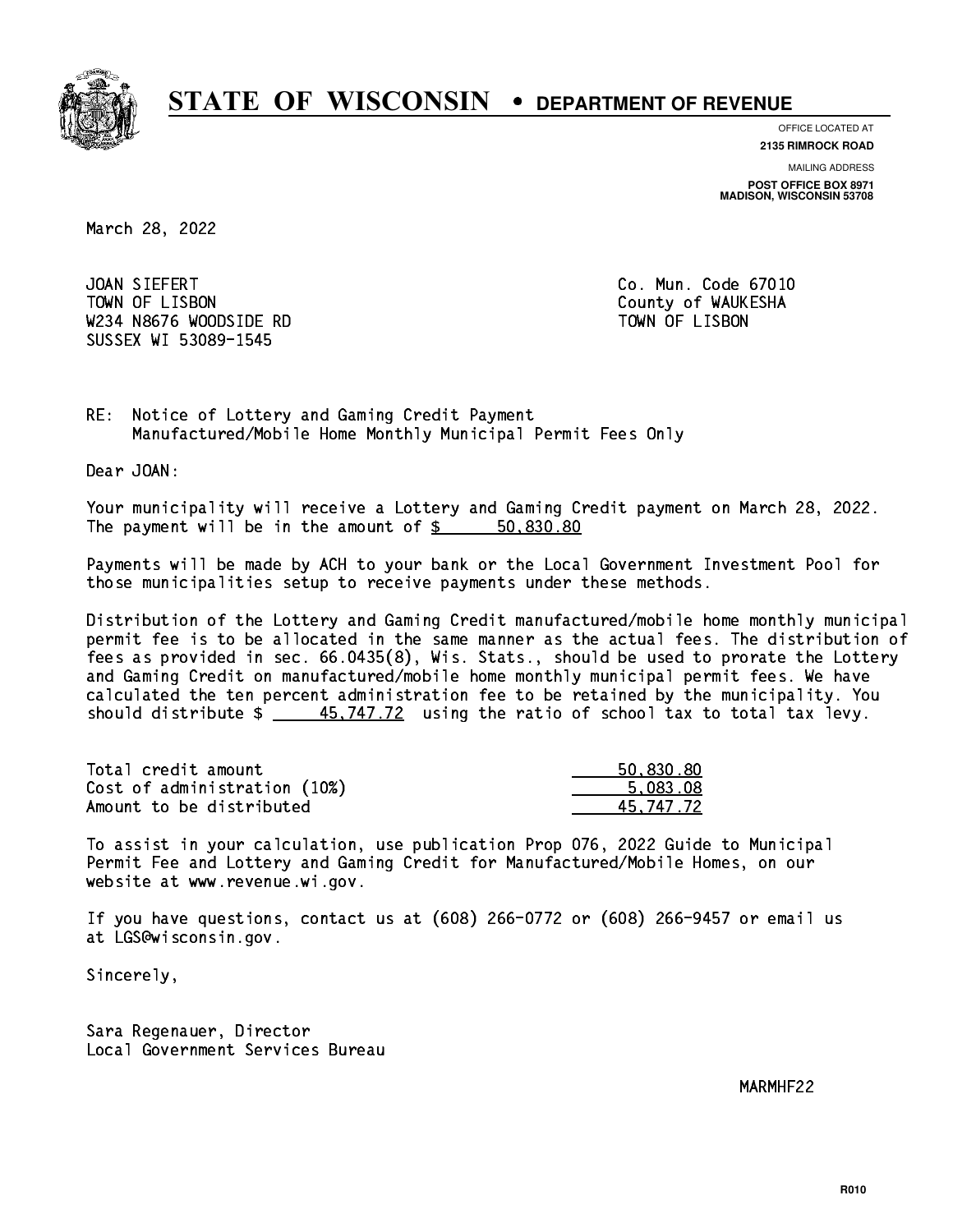

**OFFICE LOCATED AT**

**2135 RIMROCK ROAD**

**MAILING ADDRESS**

**POST OFFICE BOX 8971 MADISON, WISCONSIN 53708**

March 28, 2022

 MELISSA KEMPEN Co. Mun. Code 67014 PO BOX 128 TOWN OF MERTON NORTH LAKE WI 53066

TOWN OF MERTON County of WAUKESHA

RE: Notice of Lottery and Gaming Credit Payment Manufactured/Mobile Home Monthly Municipal Permit Fees Only

Dear MELISSA:

 Your municipality will receive a Lottery and Gaming Credit payment on March 28, 2022. The payment will be in the amount of  $\frac{2}{3}$  2,710.08

 Payments will be made by ACH to your bank or the Local Government Investment Pool for those municipalities setup to receive payments under these methods.

 Distribution of the Lottery and Gaming Credit manufactured/mobile home monthly municipal permit fee is to be allocated in the same manner as the actual fees. The distribution of fees as provided in sec. 66.0435(8), Wis. Stats., should be used to prorate the Lottery and Gaming Credit on manufactured/mobile home monthly municipal permit fees. We have calculated the ten percent administration fee to be retained by the municipality. You should distribute  $\frac{2.439.08}{2.439.08}$  using the ratio of school tax to total tax levy.

| Total credit amount          | 2.710.08 |
|------------------------------|----------|
| Cost of administration (10%) | -271.00  |
| Amount to be distributed     | 2.439.08 |

 To assist in your calculation, use publication Prop 076, 2022 Guide to Municipal Permit Fee and Lottery and Gaming Credit for Manufactured/Mobile Homes, on our website at www.revenue.wi.gov.

 If you have questions, contact us at (608) 266-0772 or (608) 266-9457 or email us at LGS@wisconsin.gov.

Sincerely,

 Sara Regenauer, Director Local Government Services Bureau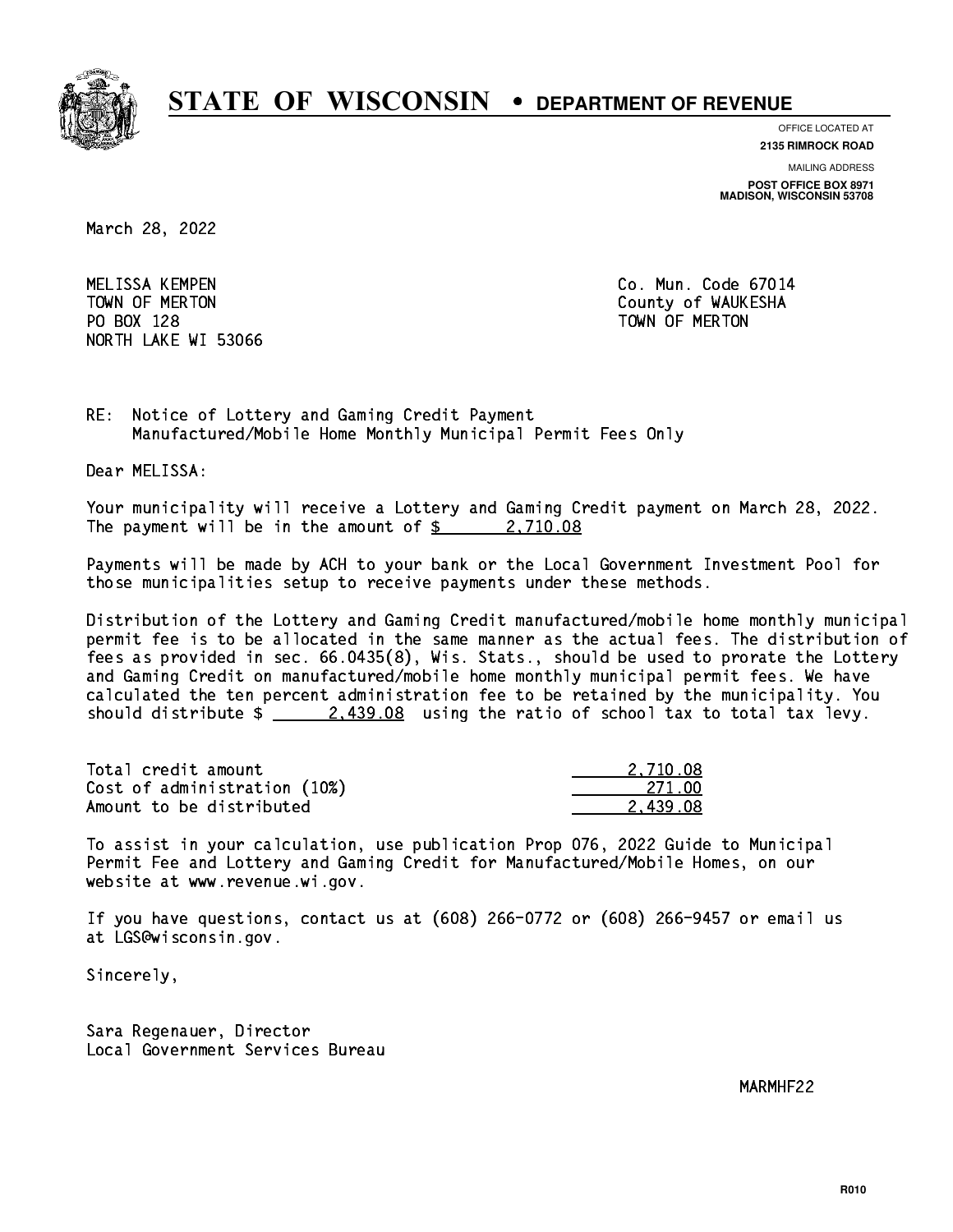

**OFFICE LOCATED AT**

**2135 RIMROCK ROAD**

**MAILING ADDRESS POST OFFICE BOX 8971 MADISON, WISCONSIN 53708**

March 28, 2022

**BRENDA KLEMMER** VILLAGE OF LANNON COUNTY OF WAUKESHA PO BOX 456 LANNON WI 53046-0456

Co. Mun. Code 67147 VILLAGE OF LANNON

RE: Notice of Lottery and Gaming Credit Payment Manufactured/Mobile Home Monthly Municipal Permit Fees Only

Dear BRENDA:

 Your municipality will receive a Lottery and Gaming Credit payment on March 28, 2022. The payment will be in the amount of  $\frac{23,201.09}{2}$ 

 Payments will be made by ACH to your bank or the Local Government Investment Pool for those municipalities setup to receive payments under these methods.

 Distribution of the Lottery and Gaming Credit manufactured/mobile home monthly municipal permit fee is to be allocated in the same manner as the actual fees. The distribution of fees as provided in sec. 66.0435(8), Wis. Stats., should be used to prorate the Lottery and Gaming Credit on manufactured/mobile home monthly municipal permit fees. We have calculated the ten percent administration fee to be retained by the municipality. You should distribute  $\frac{20,880.99}{20,880.99}$  using the ratio of school tax to total tax levy.

| Total credit amount          | 23,201.09 |
|------------------------------|-----------|
| Cost of administration (10%) | 2.320.10  |
| Amount to be distributed     | 20.880.99 |

 To assist in your calculation, use publication Prop 076, 2022 Guide to Municipal Permit Fee and Lottery and Gaming Credit for Manufactured/Mobile Homes, on our website at www.revenue.wi.gov.

 If you have questions, contact us at (608) 266-0772 or (608) 266-9457 or email us at LGS@wisconsin.gov.

Sincerely,

 Sara Regenauer, Director Local Government Services Bureau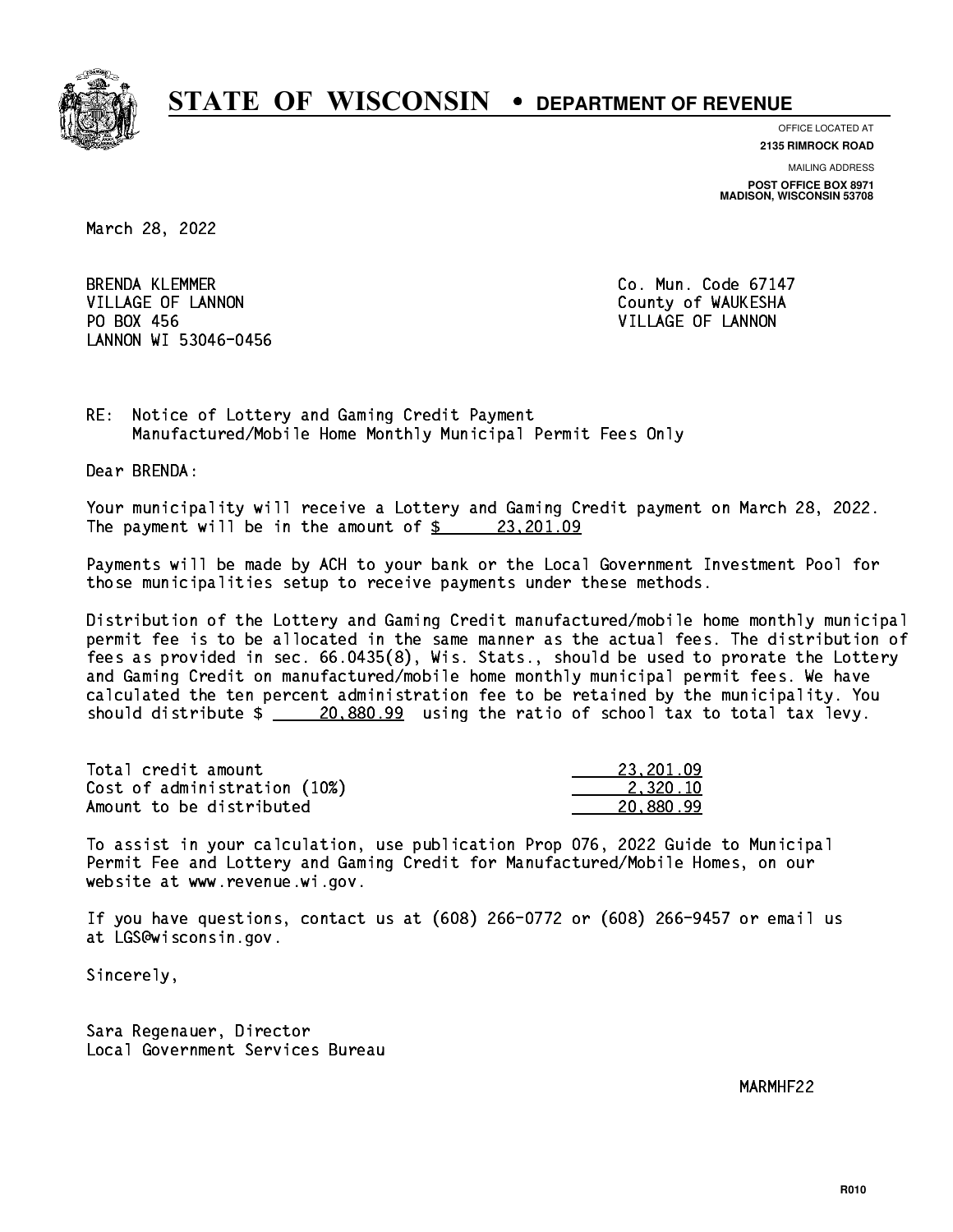

**OFFICE LOCATED AT**

**2135 RIMROCK ROAD**

**MAILING ADDRESS POST OFFICE BOX 8971 MADISON, WISCONSIN 53708**

March 28, 2022

JANICE MOYER VILLAGE OF MENOMONEE FALLS **COUNTY OF WAUKESHA**  W156 N8480 PILGRIM RD VILLAGE OF MENOMONEE FALLS MENOMONEE FALLS WI 53051-3140

Co. Mun. Code 67151

RE: Notice of Lottery and Gaming Credit Payment Manufactured/Mobile Home Monthly Municipal Permit Fees Only

Dear JANICE:

 Your municipality will receive a Lottery and Gaming Credit payment on March 28, 2022. The payment will be in the amount of  $\frac{2}{3}$  2,804.91

 Payments will be made by ACH to your bank or the Local Government Investment Pool for those municipalities setup to receive payments under these methods.

 Distribution of the Lottery and Gaming Credit manufactured/mobile home monthly municipal permit fee is to be allocated in the same manner as the actual fees. The distribution of fees as provided in sec. 66.0435(8), Wis. Stats., should be used to prorate the Lottery and Gaming Credit on manufactured/mobile home monthly municipal permit fees. We have calculated the ten percent administration fee to be retained by the municipality. You should distribute  $\frac{2.524.42}{ }$  using the ratio of school tax to total tax levy.

| Total credit amount          | 2.804.91 |
|------------------------------|----------|
| Cost of administration (10%) | 280.49   |
| Amount to be distributed     | 2.524.42 |

 To assist in your calculation, use publication Prop 076, 2022 Guide to Municipal Permit Fee and Lottery and Gaming Credit for Manufactured/Mobile Homes, on our website at www.revenue.wi.gov.

 If you have questions, contact us at (608) 266-0772 or (608) 266-9457 or email us at LGS@wisconsin.gov.

Sincerely,

 Sara Regenauer, Director Local Government Services Bureau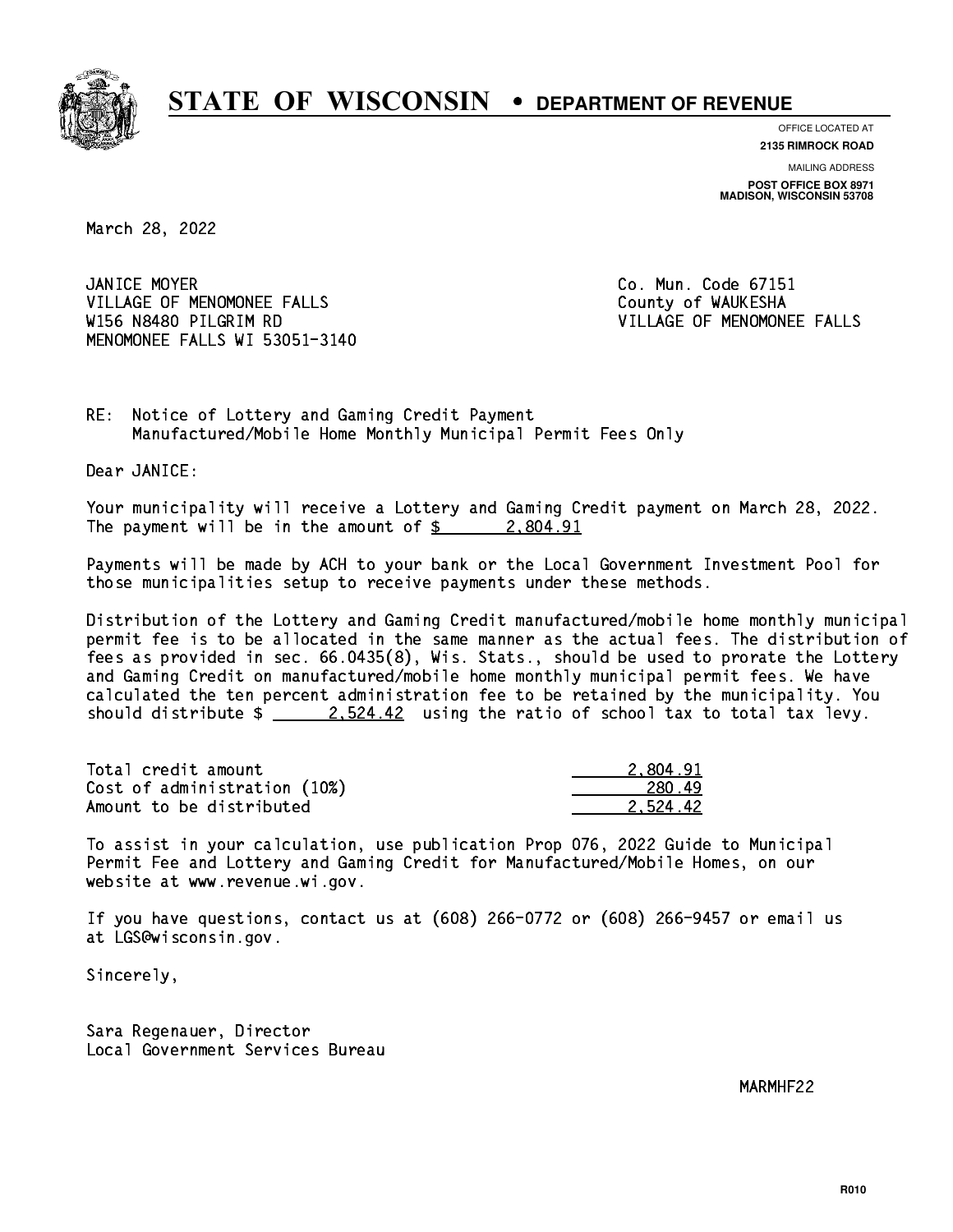

**OFFICE LOCATED AT**

**2135 RIMROCK ROAD**

**MAILING ADDRESS POST OFFICE BOX 8971 MADISON, WISCONSIN 53708**

March 28, 2022

KAYLA HAACK VILLAGE OF PEWAUKEE COUNTY OF WAUKESHA PEWAUKEE WI 53072

Co. Mun. Code 67171 235 HICKORY ST VILLAGE OF PEWAUKEE

RE: Notice of Lottery and Gaming Credit Payment Manufactured/Mobile Home Monthly Municipal Permit Fees Only

Dear KAYLA:

 Your municipality will receive a Lottery and Gaming Credit payment on March 28, 2022. The payment will be in the amount of  $\frac{2}{3}$  2,551.92

 Payments will be made by ACH to your bank or the Local Government Investment Pool for those municipalities setup to receive payments under these methods.

 Distribution of the Lottery and Gaming Credit manufactured/mobile home monthly municipal permit fee is to be allocated in the same manner as the actual fees. The distribution of fees as provided in sec. 66.0435(8), Wis. Stats., should be used to prorate the Lottery and Gaming Credit on manufactured/mobile home monthly municipal permit fees. We have calculated the ten percent administration fee to be retained by the municipality. You should distribute  $\frac{2.296.73}{2.296.73}$  using the ratio of school tax to total tax levy.

| Total credit amount          | 2.551.92 |
|------------------------------|----------|
| Cost of administration (10%) | 255.19   |
| Amount to be distributed     | 2.296.73 |

 To assist in your calculation, use publication Prop 076, 2022 Guide to Municipal Permit Fee and Lottery and Gaming Credit for Manufactured/Mobile Homes, on our website at www.revenue.wi.gov.

 If you have questions, contact us at (608) 266-0772 or (608) 266-9457 or email us at LGS@wisconsin.gov.

Sincerely,

 Sara Regenauer, Director Local Government Services Bureau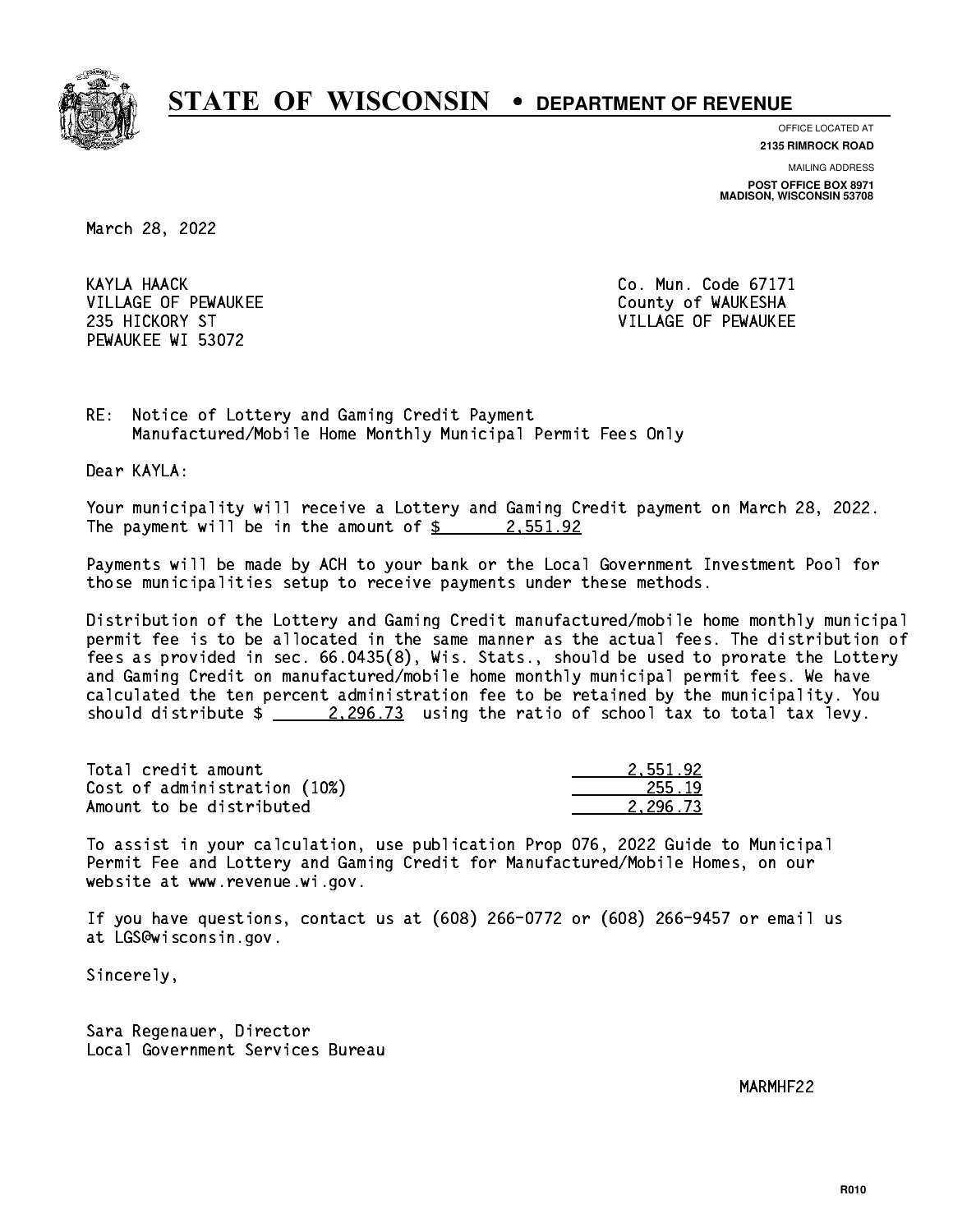

**OFFICE LOCATED AT**

**2135 RIMROCK ROAD**

**MAILING ADDRESS POST OFFICE BOX 8971 MADISON, WISCONSIN 53708**

March 28, 2022

GINA KOZLIK CITY OF WAUKESHA County of WAUKESHA 201 DELAFIELD ST CITY OF WAUKESHA WAUKESHA WI 53188-3646

Co. Mun. Code 67291

RE: Notice of Lottery and Gaming Credit Payment Manufactured/Mobile Home Monthly Municipal Permit Fees Only

Dear GINA:

 Your municipality will receive a Lottery and Gaming Credit payment on March 28, 2022. The payment will be in the amount of  $\frac{2}{3}$  13,239.54

 Payments will be made by ACH to your bank or the Local Government Investment Pool for those municipalities setup to receive payments under these methods.

 Distribution of the Lottery and Gaming Credit manufactured/mobile home monthly municipal permit fee is to be allocated in the same manner as the actual fees. The distribution of fees as provided in sec. 66.0435(8), Wis. Stats., should be used to prorate the Lottery and Gaming Credit on manufactured/mobile home monthly municipal permit fees. We have calculated the ten percent administration fee to be retained by the municipality. You should distribute  $\frac{11,915.59}{2}$  using the ratio of school tax to total tax levy.

| Total credit amount          | 13,239.54 |
|------------------------------|-----------|
| Cost of administration (10%) | 1.323.95  |
| Amount to be distributed     | 11,915.59 |

 To assist in your calculation, use publication Prop 076, 2022 Guide to Municipal Permit Fee and Lottery and Gaming Credit for Manufactured/Mobile Homes, on our website at www.revenue.wi.gov.

 If you have questions, contact us at (608) 266-0772 or (608) 266-9457 or email us at LGS@wisconsin.gov.

Sincerely,

 Sara Regenauer, Director Local Government Services Bureau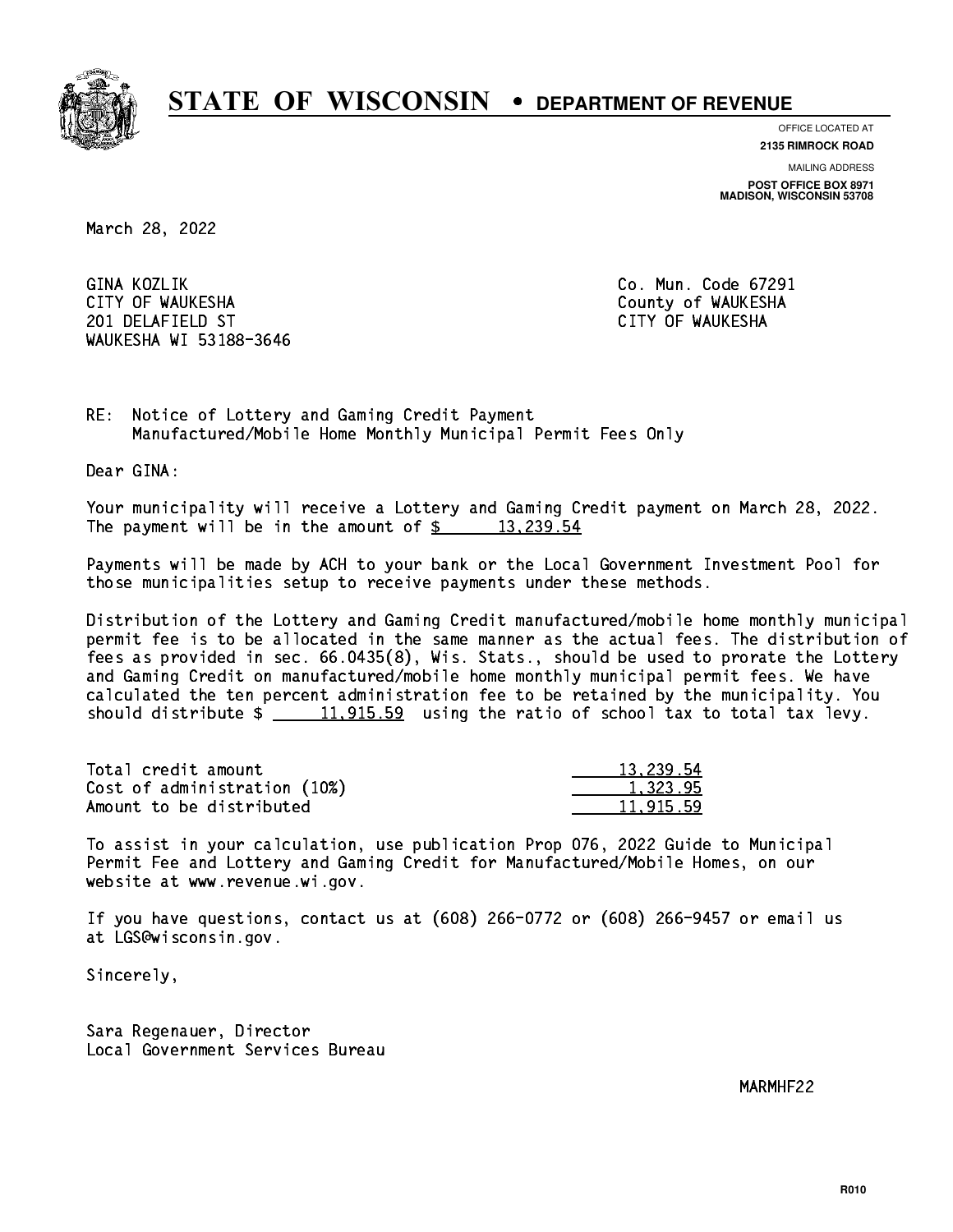

**OFFICE LOCATED AT**

**MAILING ADDRESS 2135 RIMROCK ROAD**

**POST OFFICE BOX 8971 MADISON, WISCONSIN 53708**

March 28, 2022

LYNN TANK TOWN OF LEBANON **COUNTY OF SEARCH COULD A** COUNTY OF WAUPACA NSA 44 BUELOW RD TOWN OF LEBANON RD TOWN OF LEBANON RD TOWN OF LEBANON RD TOWN OF LEBANON RD TOWN OF LEBANON R NEW LONDON WI 54961

Co. Mun. Code 68022

RE: Notice of Lottery and Gaming Credit Payment Manufactured/Mobile Home Monthly Municipal Permit Fees Only

Dear LYNN:

 Your municipality will receive a Lottery and Gaming Credit payment on March 28, 2022. The payment will be in the amount of  $\frac{2}{3}$  6,588.17

 Payments will be made by ACH to your bank or the Local Government Investment Pool for those municipalities setup to receive payments under these methods.

 Distribution of the Lottery and Gaming Credit manufactured/mobile home monthly municipal permit fee is to be allocated in the same manner as the actual fees. The distribution of fees as provided in sec. 66.0435(8), Wis. Stats., should be used to prorate the Lottery and Gaming Credit on manufactured/mobile home monthly municipal permit fees. We have calculated the ten percent administration fee to be retained by the municipality. You should distribute  $\frac{2}{1}$   $\frac{5.929.36}{2}$  using the ratio of school tax to total tax levy.

| Total credit amount          | 6.588.17 |
|------------------------------|----------|
| Cost of administration (10%) | 658.81   |
| Amount to be distributed     | 5.929.36 |

 To assist in your calculation, use publication Prop 076, 2022 Guide to Municipal Permit Fee and Lottery and Gaming Credit for Manufactured/Mobile Homes, on our website at www.revenue.wi.gov.

 If you have questions, contact us at (608) 266-0772 or (608) 266-9457 or email us at LGS@wisconsin.gov.

Sincerely,

 Sara Regenauer, Director Local Government Services Bureau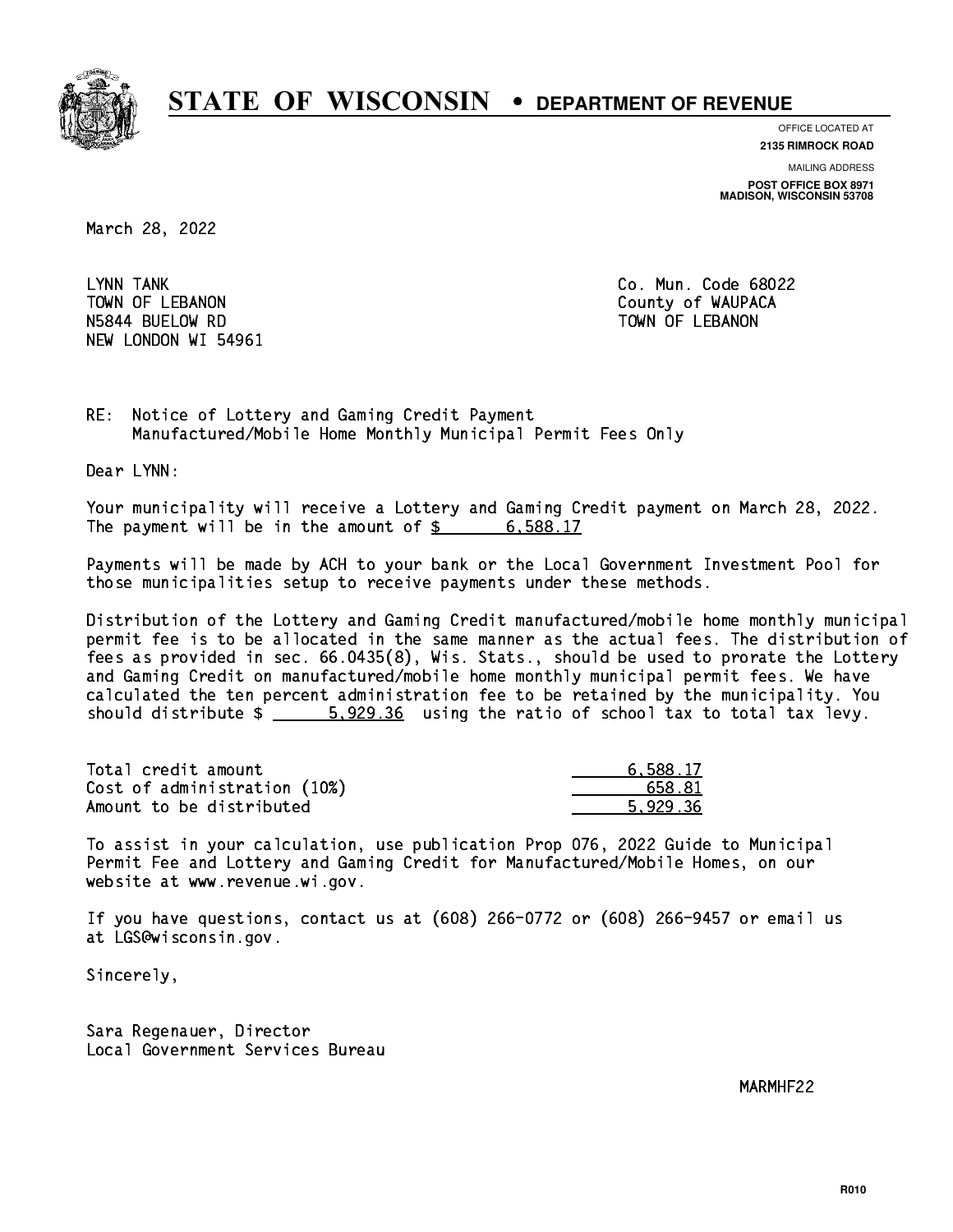

**OFFICE LOCATED AT 2135 RIMROCK ROAD**

**MAILING ADDRESS**

**POST OFFICE BOX 8971 MADISON, WISCONSIN 53708**

March 28, 2022

SANDY JENSEN TOWN OF MUKWA County of WAUPACA E8514 WEYAUWEGA RD TOWN OF MUKWA NEW LONDON WI 54961-7934

Co. Mun. Code 68030

RE: Notice of Lottery and Gaming Credit Payment Manufactured/Mobile Home Monthly Municipal Permit Fees Only

Dear SANDY:

 Your municipality will receive a Lottery and Gaming Credit payment on March 28, 2022. The payment will be in the amount of  $\frac{2}{3}$  6,798.72

 Payments will be made by ACH to your bank or the Local Government Investment Pool for those municipalities setup to receive payments under these methods.

 Distribution of the Lottery and Gaming Credit manufactured/mobile home monthly municipal permit fee is to be allocated in the same manner as the actual fees. The distribution of fees as provided in sec. 66.0435(8), Wis. Stats., should be used to prorate the Lottery and Gaming Credit on manufactured/mobile home monthly municipal permit fees. We have calculated the ten percent administration fee to be retained by the municipality. You should distribute  $\frac{2}{10}$   $\frac{6,118.85}{20}$  using the ratio of school tax to total tax levy.

| Total credit amount          | 6.798.72 |
|------------------------------|----------|
| Cost of administration (10%) | 679.87   |
| Amount to be distributed     | 6.118.85 |

 To assist in your calculation, use publication Prop 076, 2022 Guide to Municipal Permit Fee and Lottery and Gaming Credit for Manufactured/Mobile Homes, on our website at www.revenue.wi.gov.

 If you have questions, contact us at (608) 266-0772 or (608) 266-9457 or email us at LGS@wisconsin.gov.

Sincerely,

 Sara Regenauer, Director Local Government Services Bureau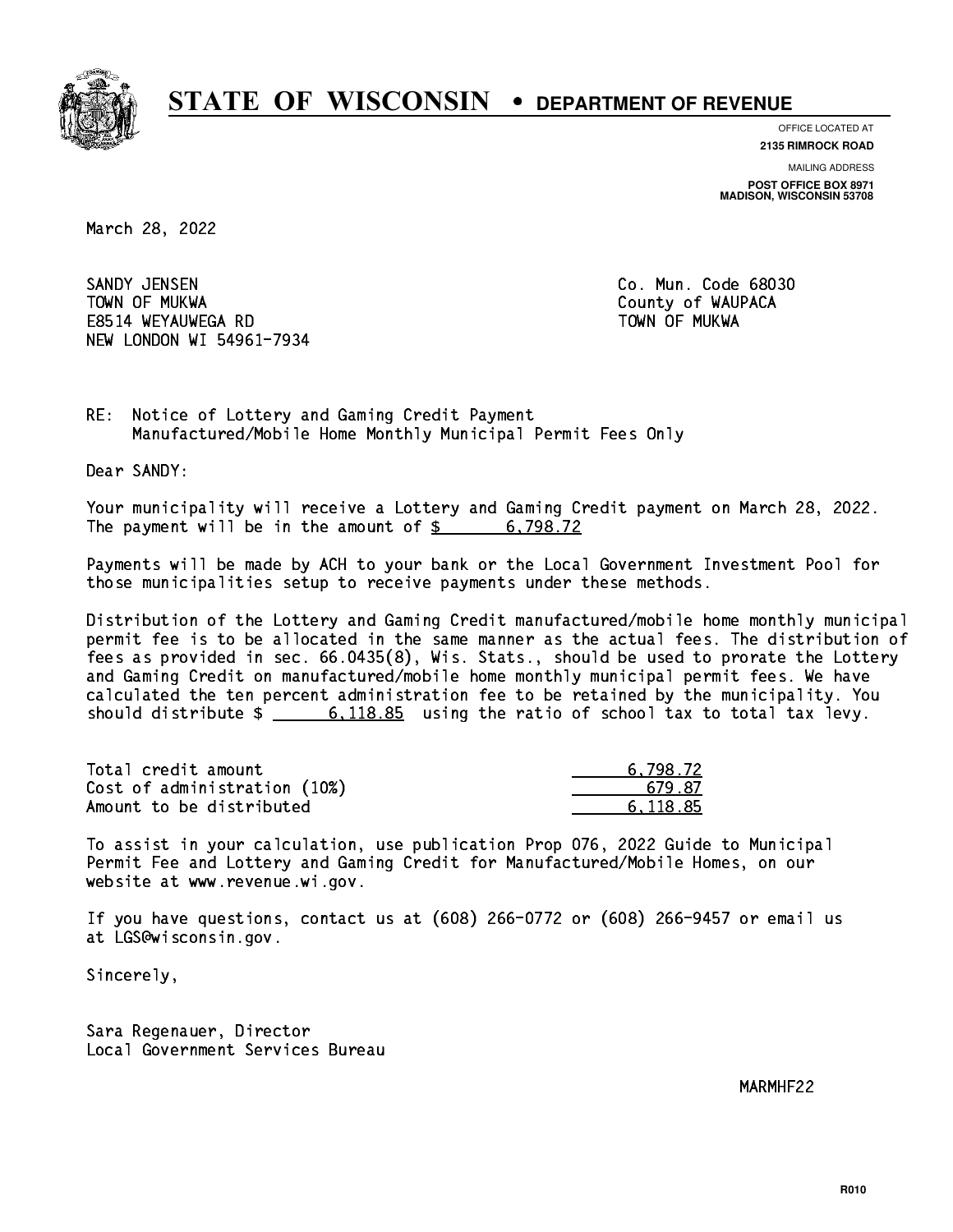

**OFFICE LOCATED AT**

**2135 RIMROCK ROAD**

**MAILING ADDRESS POST OFFICE BOX 8971 MADISON, WISCONSIN 53708**

March 28, 2022

PEGGY JOHNSON CITY OF CLINTONVILLE COUNTY COUNTY OF WAUPACA 50 10TH ST CLINTONVILLE WI 54929-1513

Co. Mun. Code 68211 CITY OF CLINTONVILLE

RE: Notice of Lottery and Gaming Credit Payment Manufactured/Mobile Home Monthly Municipal Permit Fees Only

Dear PEGGY:

 Your municipality will receive a Lottery and Gaming Credit payment on March 28, 2022. The payment will be in the amount of  $\frac{2}{3}$  4,281.96

 Payments will be made by ACH to your bank or the Local Government Investment Pool for those municipalities setup to receive payments under these methods.

 Distribution of the Lottery and Gaming Credit manufactured/mobile home monthly municipal permit fee is to be allocated in the same manner as the actual fees. The distribution of fees as provided in sec. 66.0435(8), Wis. Stats., should be used to prorate the Lottery and Gaming Credit on manufactured/mobile home monthly municipal permit fees. We have calculated the ten percent administration fee to be retained by the municipality. You should distribute  $\frac{2.853.77}{2.853.77}$  using the ratio of school tax to total tax levy.

| Total credit amount          | 4.281.96 |
|------------------------------|----------|
| Cost of administration (10%) | 428.19   |
| Amount to be distributed     | 3.853.77 |

 To assist in your calculation, use publication Prop 076, 2022 Guide to Municipal Permit Fee and Lottery and Gaming Credit for Manufactured/Mobile Homes, on our website at www.revenue.wi.gov.

 If you have questions, contact us at (608) 266-0772 or (608) 266-9457 or email us at LGS@wisconsin.gov.

Sincerely,

 Sara Regenauer, Director Local Government Services Bureau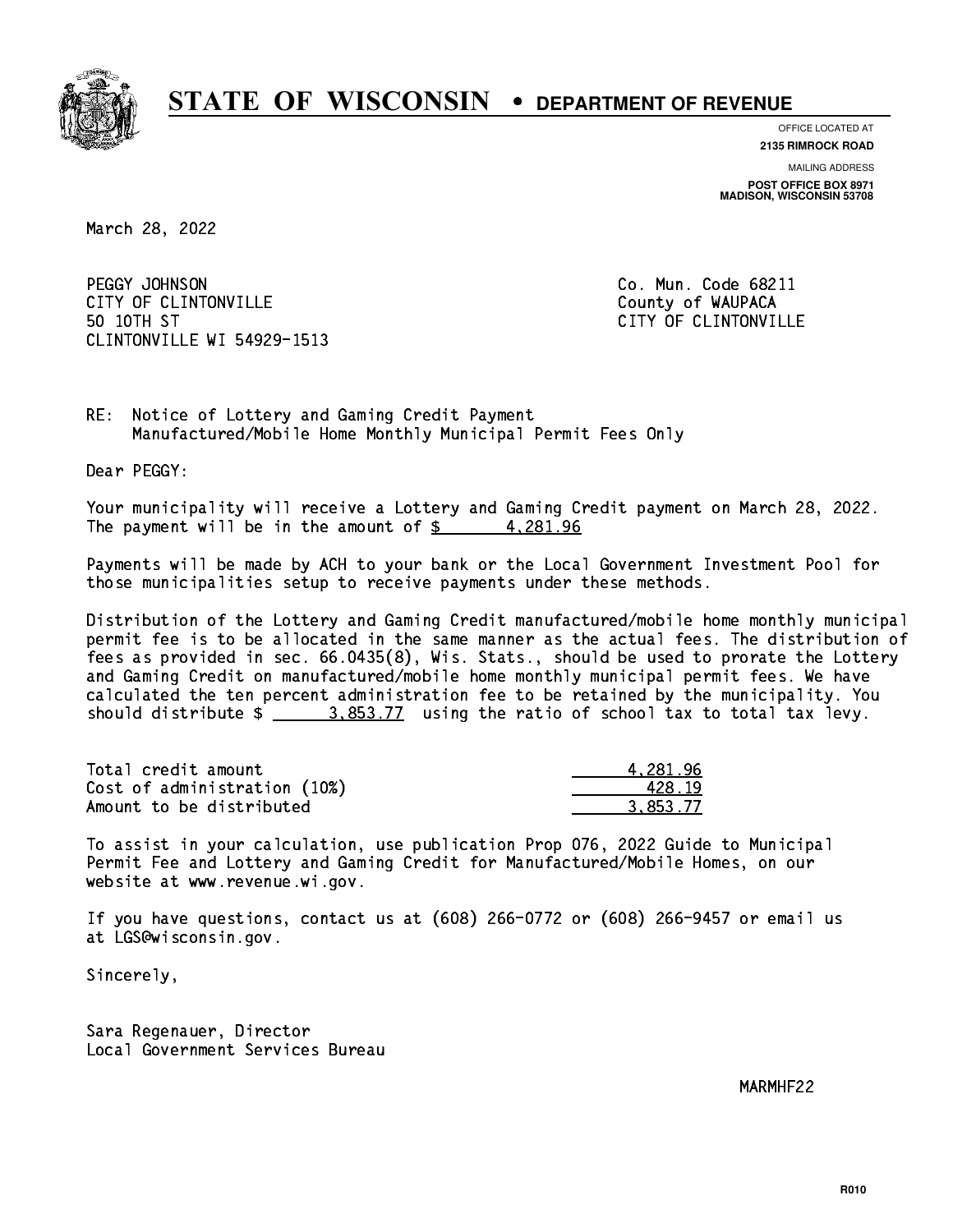

**OFFICE LOCATED AT**

**2135 RIMROCK ROAD**

**MAILING ADDRESS**

**POST OFFICE BOX 8971 MADISON, WISCONSIN 53708**

March 28, 2022

**LOGAN HASS**  CITY OF MANAWA County of WAUPACA PO BOX 248 CITY OF MANAWA MANAWA WI 54949-0248

Co. Mun. Code 68251

RE: Notice of Lottery and Gaming Credit Payment Manufactured/Mobile Home Monthly Municipal Permit Fees Only

Dear LOGAN:

 Your municipality will receive a Lottery and Gaming Credit payment on March 28, 2022. The payment will be in the amount of  $\frac{2}{3}$  2,260.32

 Payments will be made by ACH to your bank or the Local Government Investment Pool for those municipalities setup to receive payments under these methods.

 Distribution of the Lottery and Gaming Credit manufactured/mobile home monthly municipal permit fee is to be allocated in the same manner as the actual fees. The distribution of fees as provided in sec. 66.0435(8), Wis. Stats., should be used to prorate the Lottery and Gaming Credit on manufactured/mobile home monthly municipal permit fees. We have calculated the ten percent administration fee to be retained by the municipality. You should distribute  $\frac{2.234.29}{2.034.29}$  using the ratio of school tax to total tax levy.

| Total credit amount          | 2.260.32 |
|------------------------------|----------|
| Cost of administration (10%) | 226.03   |
| Amount to be distributed     | 2.034.29 |

 To assist in your calculation, use publication Prop 076, 2022 Guide to Municipal Permit Fee and Lottery and Gaming Credit for Manufactured/Mobile Homes, on our website at www.revenue.wi.gov.

 If you have questions, contact us at (608) 266-0772 or (608) 266-9457 or email us at LGS@wisconsin.gov.

Sincerely,

 Sara Regenauer, Director Local Government Services Bureau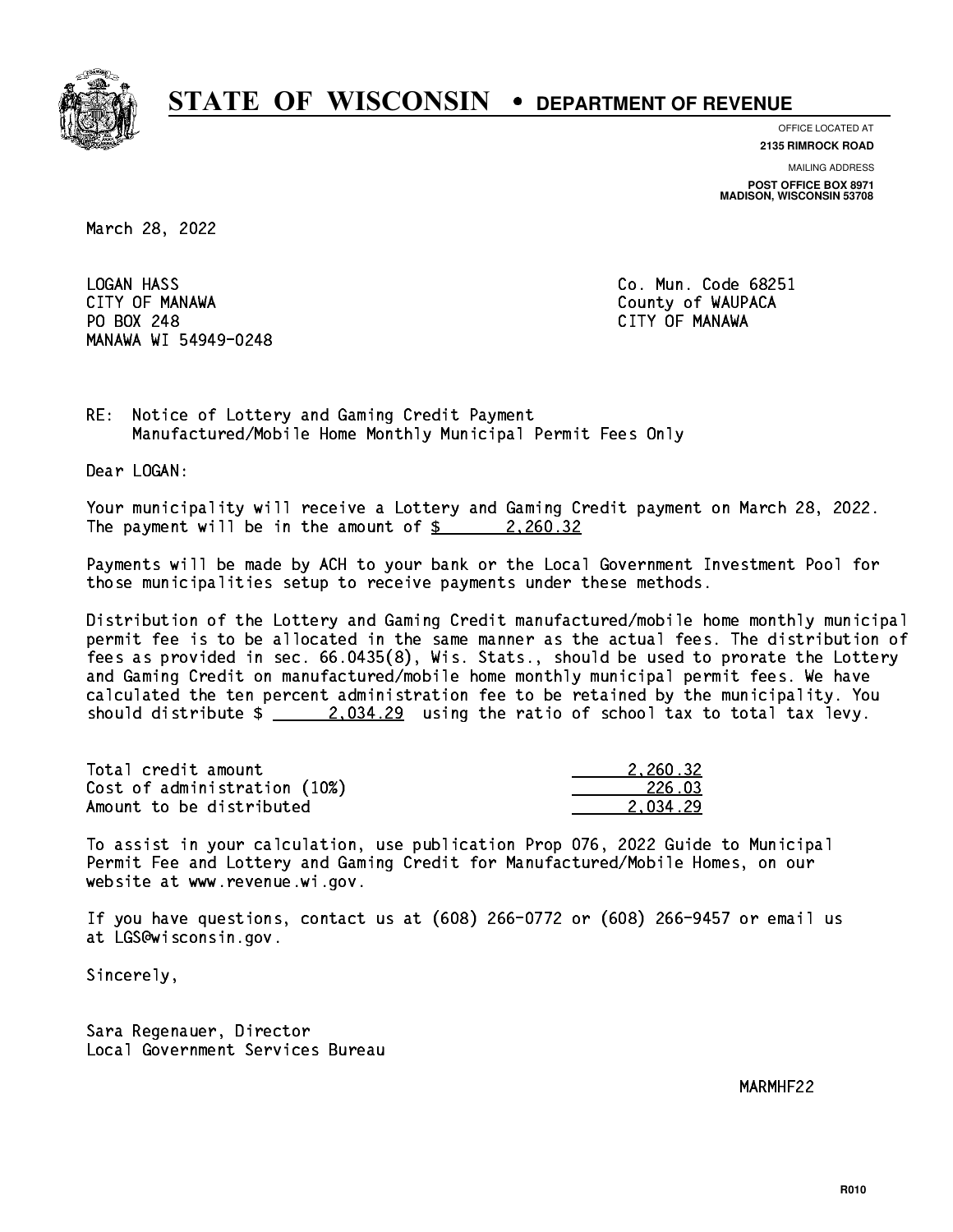

**OFFICE LOCATED AT**

**2135 RIMROCK ROAD**

**MAILING ADDRESS**

**POST OFFICE BOX 8971 MADISON, WISCONSIN 53708**

March 28, 2022

 MARY S. ROGERS Co. Mun. Code 68252 CITY OF MARION COUNTY COUNTY OF MARION PO BOX 127 CITY OF MARION MARION WI 54950-0127

RE: Notice of Lottery and Gaming Credit Payment Manufactured/Mobile Home Monthly Municipal Permit Fees Only

Dear MARY:

 Your municipality will receive a Lottery and Gaming Credit payment on March 28, 2022. The payment will be in the amount of  $\frac{25}{166.25}$ 

 Payments will be made by ACH to your bank or the Local Government Investment Pool for those municipalities setup to receive payments under these methods.

 Distribution of the Lottery and Gaming Credit manufactured/mobile home monthly municipal permit fee is to be allocated in the same manner as the actual fees. The distribution of fees as provided in sec. 66.0435(8), Wis. Stats., should be used to prorate the Lottery and Gaming Credit on manufactured/mobile home monthly municipal permit fees. We have calculated the ten percent administration fee to be retained by the municipality. You should distribute  $\frac{149.63}{149.63}$  using the ratio of school tax to total tax levy.

Total credit amount Cost of administration (10%) Amount to be distributed

| 166.25 |
|--------|
| 6.62   |
| I 63   |

 To assist in your calculation, use publication Prop 076, 2022 Guide to Municipal Permit Fee and Lottery and Gaming Credit for Manufactured/Mobile Homes, on our website at www.revenue.wi.gov.

 If you have questions, contact us at (608) 266-0772 or (608) 266-9457 or email us at LGS@wisconsin.gov.

Sincerely,

 Sara Regenauer, Director Local Government Services Bureau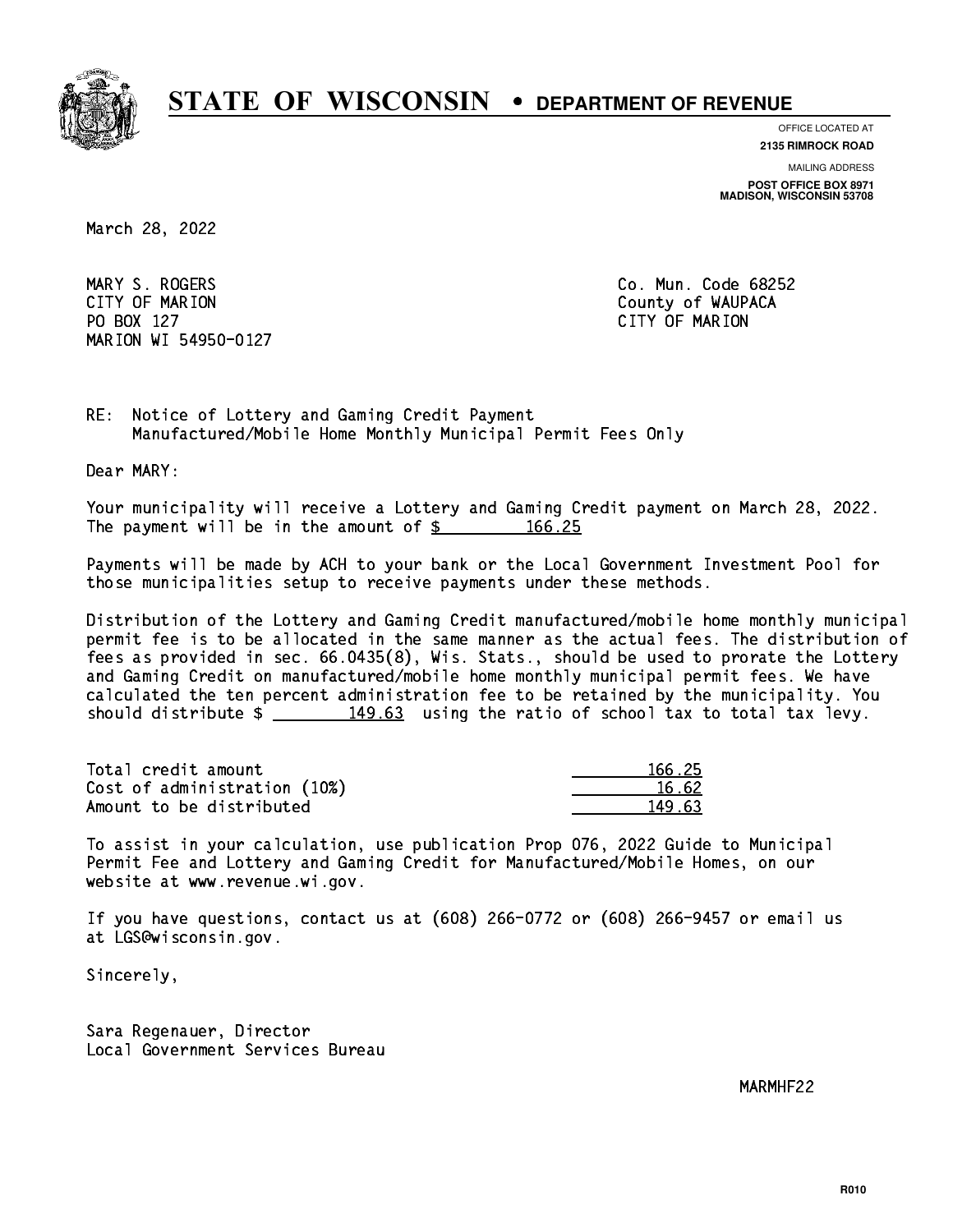

**OFFICE LOCATED AT**

**2135 RIMROCK ROAD**

**MAILING ADDRESS POST OFFICE BOX 8971 MADISON, WISCONSIN 53708**

March 28, 2022

**JUDY RADKE** CITY OF NEW LONDON COUNTY OF WAUPACA 215 N SHAWANO ST CITY OF NEW LONDON NEW LONDON WI 54961-1147

Co. Mun. Code 68261

RE: Notice of Lottery and Gaming Credit Payment Manufactured/Mobile Home Monthly Municipal Permit Fees Only

Dear JUDY:

 Your municipality will receive a Lottery and Gaming Credit payment on March 28, 2022. The payment will be in the amount of  $\frac{2}{3}$  10,062.12

 Payments will be made by ACH to your bank or the Local Government Investment Pool for those municipalities setup to receive payments under these methods.

 Distribution of the Lottery and Gaming Credit manufactured/mobile home monthly municipal permit fee is to be allocated in the same manner as the actual fees. The distribution of fees as provided in sec. 66.0435(8), Wis. Stats., should be used to prorate the Lottery and Gaming Credit on manufactured/mobile home monthly municipal permit fees. We have calculated the ten percent administration fee to be retained by the municipality. You should distribute  $\frac{2}{2}$   $\frac{9.055.91}{2}$  using the ratio of school tax to total tax levy.

| Total credit amount          | 10,062.12 |
|------------------------------|-----------|
| Cost of administration (10%) | 1,006.21  |
| Amount to be distributed     | 9.055.91  |

 To assist in your calculation, use publication Prop 076, 2022 Guide to Municipal Permit Fee and Lottery and Gaming Credit for Manufactured/Mobile Homes, on our website at www.revenue.wi.gov.

 If you have questions, contact us at (608) 266-0772 or (608) 266-9457 or email us at LGS@wisconsin.gov.

Sincerely,

 Sara Regenauer, Director Local Government Services Bureau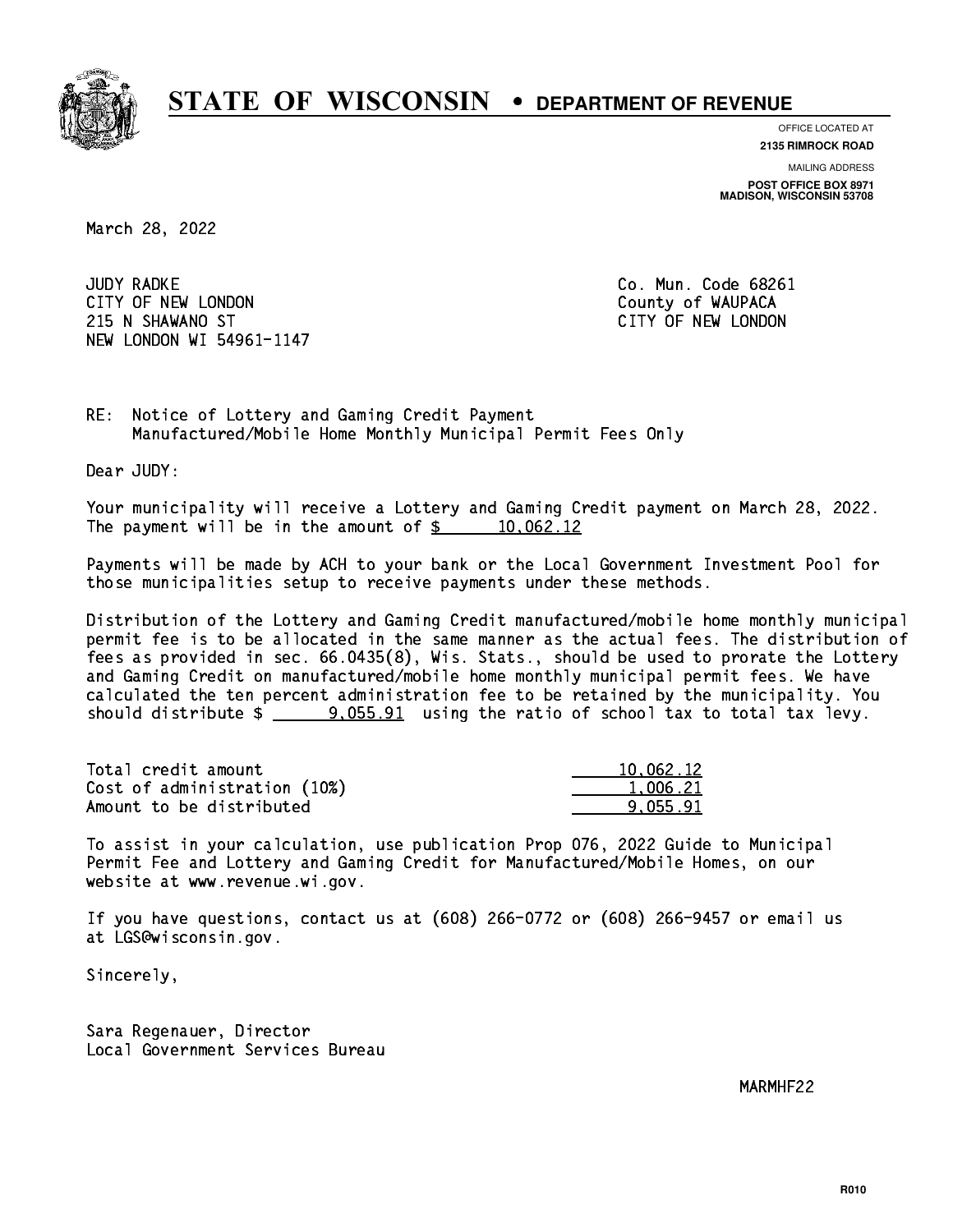

**OFFICE LOCATED AT**

**2135 RIMROCK ROAD**

**MAILING ADDRESS**

**POST OFFICE BOX 8971 MADISON, WISCONSIN 53708**

March 28, 2022

 KATHRYN KASZA Co. Mun. Code 68291 CITY OF WAUPACA **COULD ACCOUNT OF WAUPACA** 11 S MAIN ST CITY OF WAUPACA CHARGE IN STREET IN STREET IN STREET IN STREET IN STREET IN STREET IN STREET IN WAUPACA WI 54981-1521

RE: Notice of Lottery and Gaming Credit Payment Manufactured/Mobile Home Monthly Municipal Permit Fees Only

Dear KATHRYN:

 Your municipality will receive a Lottery and Gaming Credit payment on March 28, 2022. The payment will be in the amount of  $\frac{2.081.64}{2.081.64}$ 

 Payments will be made by ACH to your bank or the Local Government Investment Pool for those municipalities setup to receive payments under these methods.

 Distribution of the Lottery and Gaming Credit manufactured/mobile home monthly municipal permit fee is to be allocated in the same manner as the actual fees. The distribution of fees as provided in sec. 66.0435(8), Wis. Stats., should be used to prorate the Lottery and Gaming Credit on manufactured/mobile home monthly municipal permit fees. We have calculated the ten percent administration fee to be retained by the municipality. You should distribute  $\frac{1.873.48}{1.873.48}$  using the ratio of school tax to total tax levy.

| Total credit amount          | 2.081.64 |
|------------------------------|----------|
| Cost of administration (10%) | 208.16   |
| Amount to be distributed     | 1,873.48 |

 To assist in your calculation, use publication Prop 076, 2022 Guide to Municipal Permit Fee and Lottery and Gaming Credit for Manufactured/Mobile Homes, on our website at www.revenue.wi.gov.

 If you have questions, contact us at (608) 266-0772 or (608) 266-9457 or email us at LGS@wisconsin.gov.

Sincerely,

 Sara Regenauer, Director Local Government Services Bureau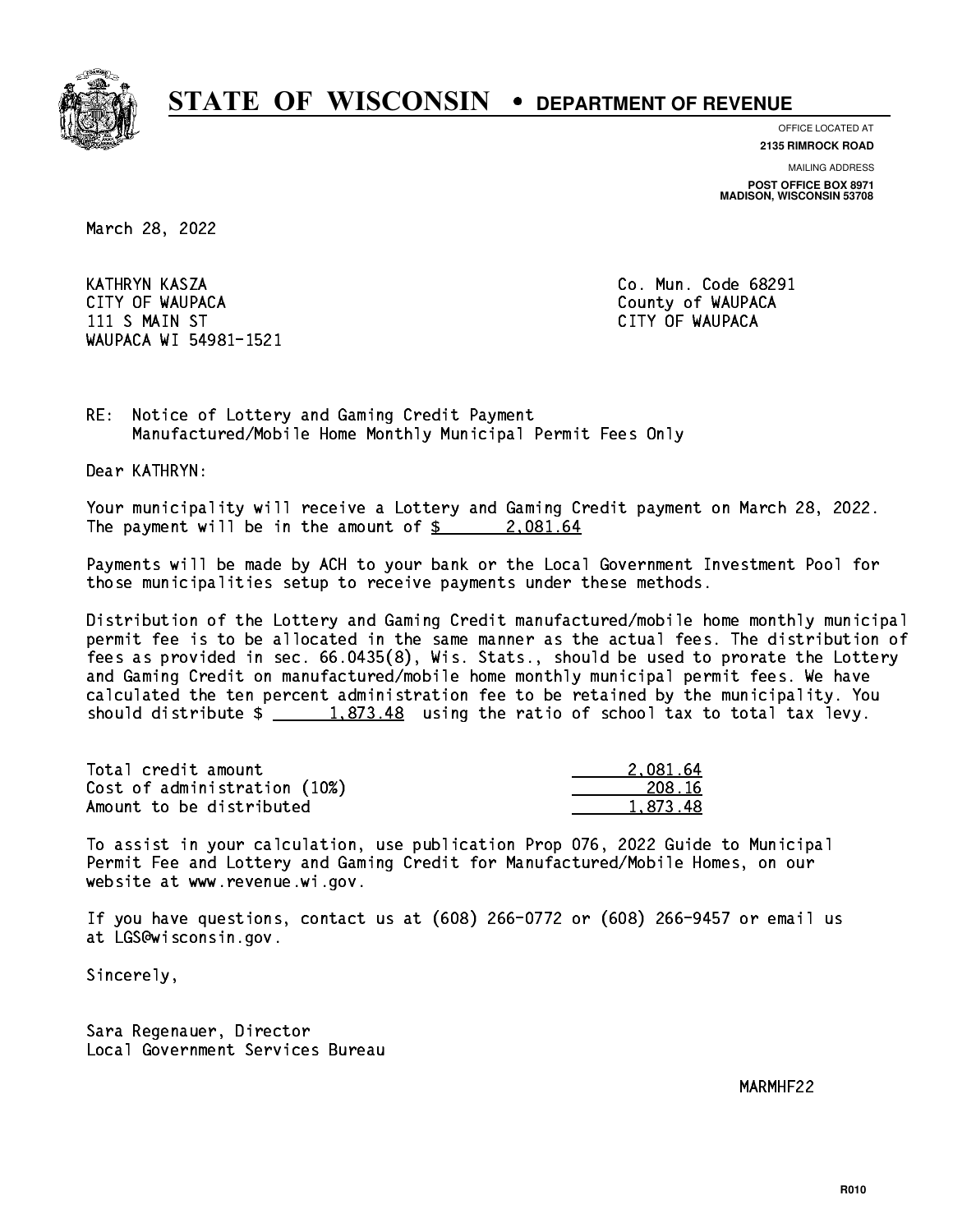

**OFFICE LOCATED AT**

**2135 RIMROCK ROAD**

**MAILING ADDRESS POST OFFICE BOX 8971 MADISON, WISCONSIN 53708**

March 28, 2022

 KATRINA HERBST-GUTCHE Co. Mun. Code 68292 CITY OF WEYAUWEGA **COULD ACCOUNT OF SEXUAL COULD A** COUNTY OF WAUPACA PO BOX 578 WEYAUWEGA WI 54983-0578

CITY OF WEYAUWEGA

RE: Notice of Lottery and Gaming Credit Payment Manufactured/Mobile Home Monthly Municipal Permit Fees Only

Dear KATRINA:

 Your municipality will receive a Lottery and Gaming Credit payment on March 28, 2022. The payment will be in the amount of  $\frac{2}{3}$  3,290.76

 Payments will be made by ACH to your bank or the Local Government Investment Pool for those municipalities setup to receive payments under these methods.

 Distribution of the Lottery and Gaming Credit manufactured/mobile home monthly municipal permit fee is to be allocated in the same manner as the actual fees. The distribution of fees as provided in sec. 66.0435(8), Wis. Stats., should be used to prorate the Lottery and Gaming Credit on manufactured/mobile home monthly municipal permit fees. We have calculated the ten percent administration fee to be retained by the municipality. You should distribute  $\frac{2.961.69}{2.961.69}$  using the ratio of school tax to total tax levy.

| Total credit amount          | 3.290.76 |
|------------------------------|----------|
| Cost of administration (10%) | 329.07   |
| Amount to be distributed     | 2.961.69 |

 To assist in your calculation, use publication Prop 076, 2022 Guide to Municipal Permit Fee and Lottery and Gaming Credit for Manufactured/Mobile Homes, on our website at www.revenue.wi.gov.

 If you have questions, contact us at (608) 266-0772 or (608) 266-9457 or email us at LGS@wisconsin.gov.

Sincerely,

 Sara Regenauer, Director Local Government Services Bureau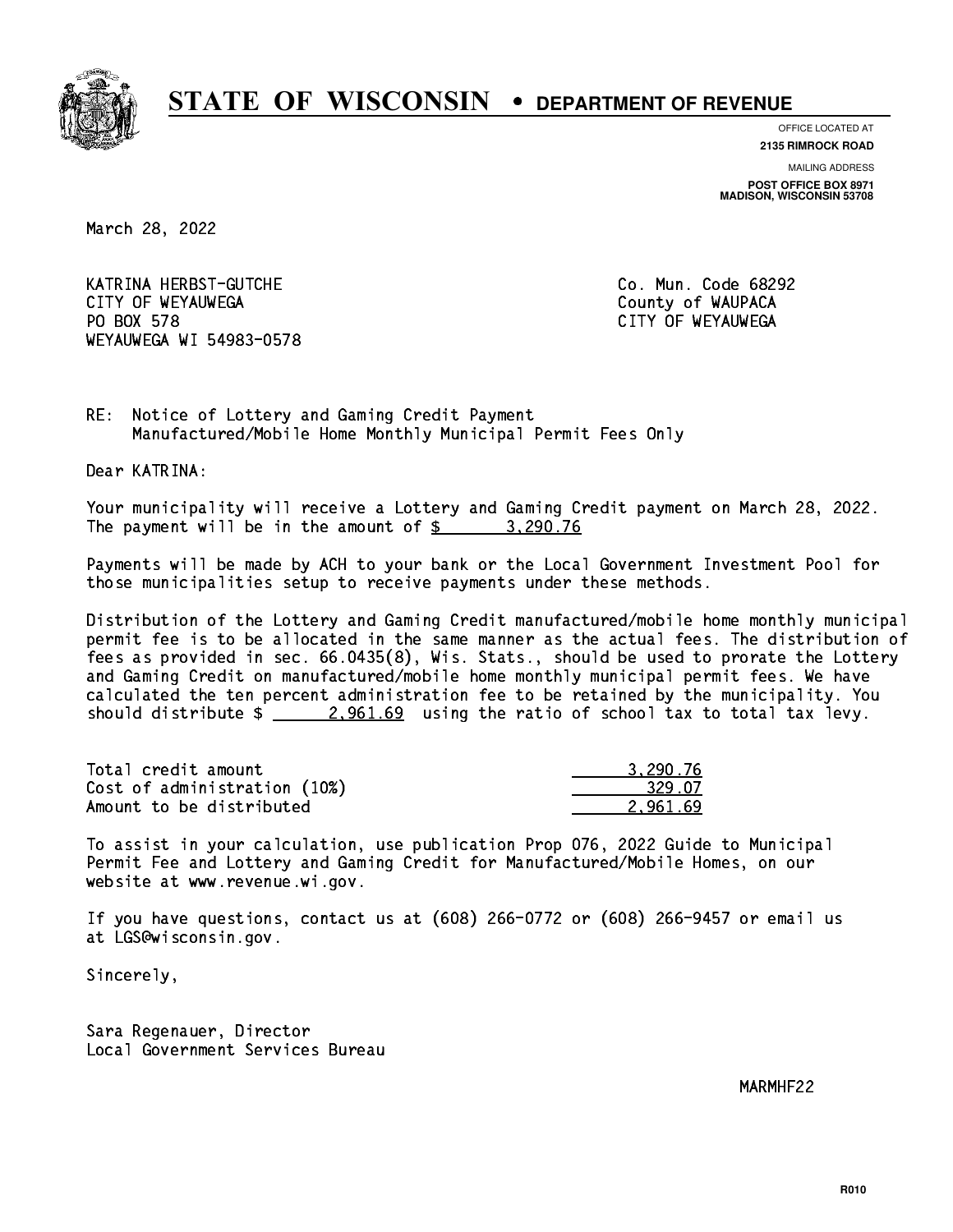

**OFFICE LOCATED AT**

**2135 RIMROCK ROAD**

**MAILING ADDRESS**

**POST OFFICE BOX 8971 MADISON, WISCONSIN 53708**

March 28, 2022

**TERRI JACKSON**  TOWN OF COLOMA County of WAUSHARA W13494 BURR OAK CT AND TOWN OF COLOMA COLOMA WI 54930-9142

Co. Mun. Code 69006

RE: Notice of Lottery and Gaming Credit Payment Manufactured/Mobile Home Monthly Municipal Permit Fees Only

Dear TERRI:

 Your municipality will receive a Lottery and Gaming Credit payment on March 28, 2022. The payment will be in the amount of  $$ 379.80$ 

 Payments will be made by ACH to your bank or the Local Government Investment Pool for those municipalities setup to receive payments under these methods.

 Distribution of the Lottery and Gaming Credit manufactured/mobile home monthly municipal permit fee is to be allocated in the same manner as the actual fees. The distribution of fees as provided in sec. 66.0435(8), Wis. Stats., should be used to prorate the Lottery and Gaming Credit on manufactured/mobile home monthly municipal permit fees. We have calculated the ten percent administration fee to be retained by the municipality. You should distribute  $\frac{241.82}{1.82}$  using the ratio of school tax to total tax levy.

| Total credit amount          | 379.80 |
|------------------------------|--------|
| Cost of administration (10%) | -37-98 |
| Amount to be distributed     | 341.82 |

| וז   |
|------|
| 37.  |
| - 82 |

 To assist in your calculation, use publication Prop 076, 2022 Guide to Municipal Permit Fee and Lottery and Gaming Credit for Manufactured/Mobile Homes, on our website at www.revenue.wi.gov.

 If you have questions, contact us at (608) 266-0772 or (608) 266-9457 or email us at LGS@wisconsin.gov.

Sincerely,

 Sara Regenauer, Director Local Government Services Bureau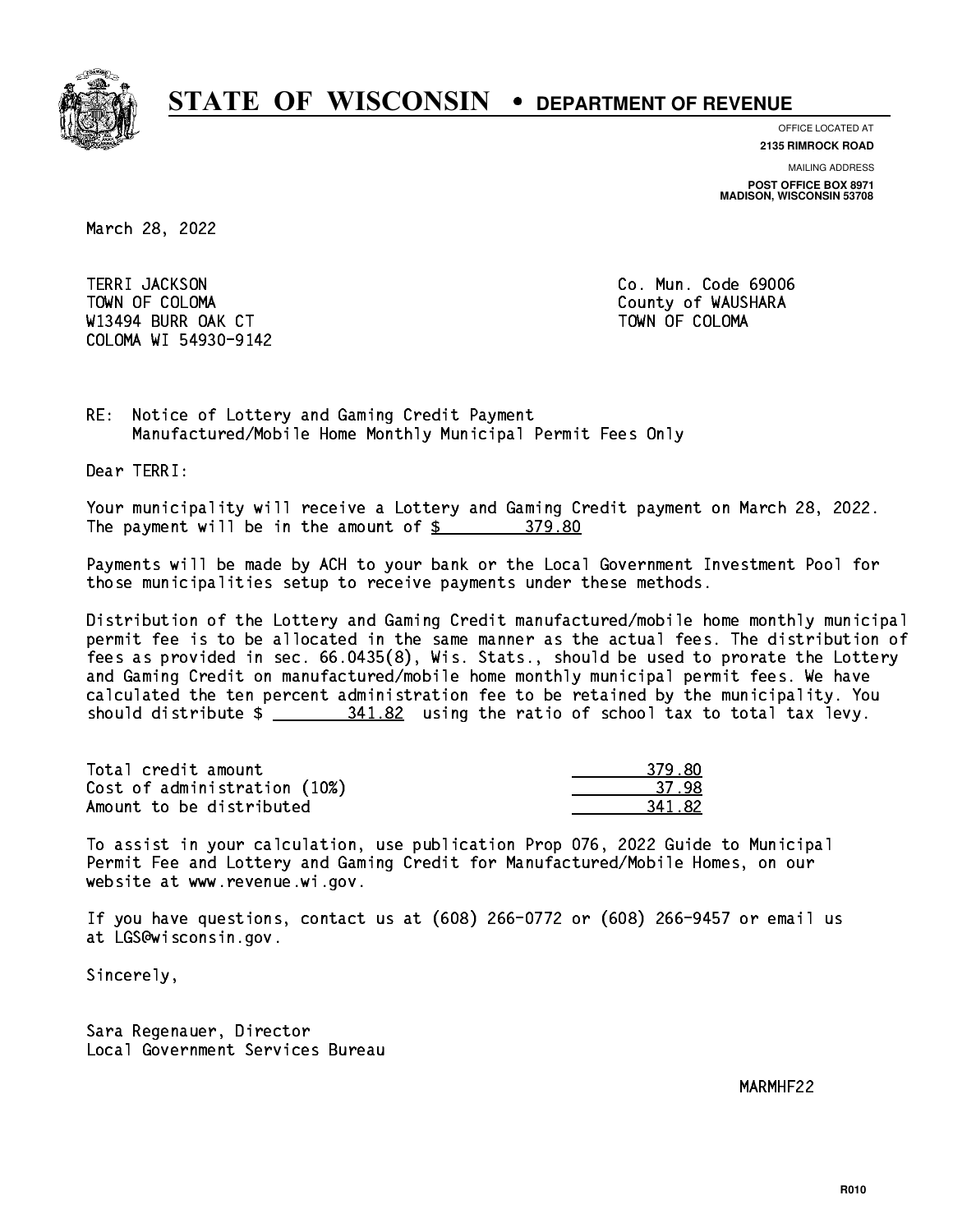

**OFFICE LOCATED AT**

**2135 RIMROCK ROAD**

**MAILING ADDRESS**

**POST OFFICE BOX 8971 MADISON, WISCONSIN 53708**

March 28, 2022

**TERI KUBASTA** N649 COUNTY ROAD Y TOWN OF DAKOTA WAUTOMA WI 54982

Co. Mun. Code 69008 TOWN OF DAKOTA County of WAUSHARA

RE: Notice of Lottery and Gaming Credit Payment Manufactured/Mobile Home Monthly Municipal Permit Fees Only

Dear TERI:

 Your municipality will receive a Lottery and Gaming Credit payment on March 28, 2022. The payment will be in the amount of \$ 5,934.96 \_\_\_\_\_\_\_\_\_\_\_\_\_\_\_\_

 Payments will be made by ACH to your bank or the Local Government Investment Pool for those municipalities setup to receive payments under these methods.

 Distribution of the Lottery and Gaming Credit manufactured/mobile home monthly municipal permit fee is to be allocated in the same manner as the actual fees. The distribution of fees as provided in sec. 66.0435(8), Wis. Stats., should be used to prorate the Lottery and Gaming Credit on manufactured/mobile home monthly municipal permit fees. We have calculated the ten percent administration fee to be retained by the municipality. You should distribute  $\frac{2}{1}$   $\frac{5.341.47}{2}$  using the ratio of school tax to total tax levy.

| Total credit amount          | 5.934.96 |
|------------------------------|----------|
| Cost of administration (10%) | 593.49   |
| Amount to be distributed     | 5.341.47 |

 To assist in your calculation, use publication Prop 076, 2022 Guide to Municipal Permit Fee and Lottery and Gaming Credit for Manufactured/Mobile Homes, on our website at www.revenue.wi.gov.

 If you have questions, contact us at (608) 266-0772 or (608) 266-9457 or email us at LGS@wisconsin.gov.

Sincerely,

 Sara Regenauer, Director Local Government Services Bureau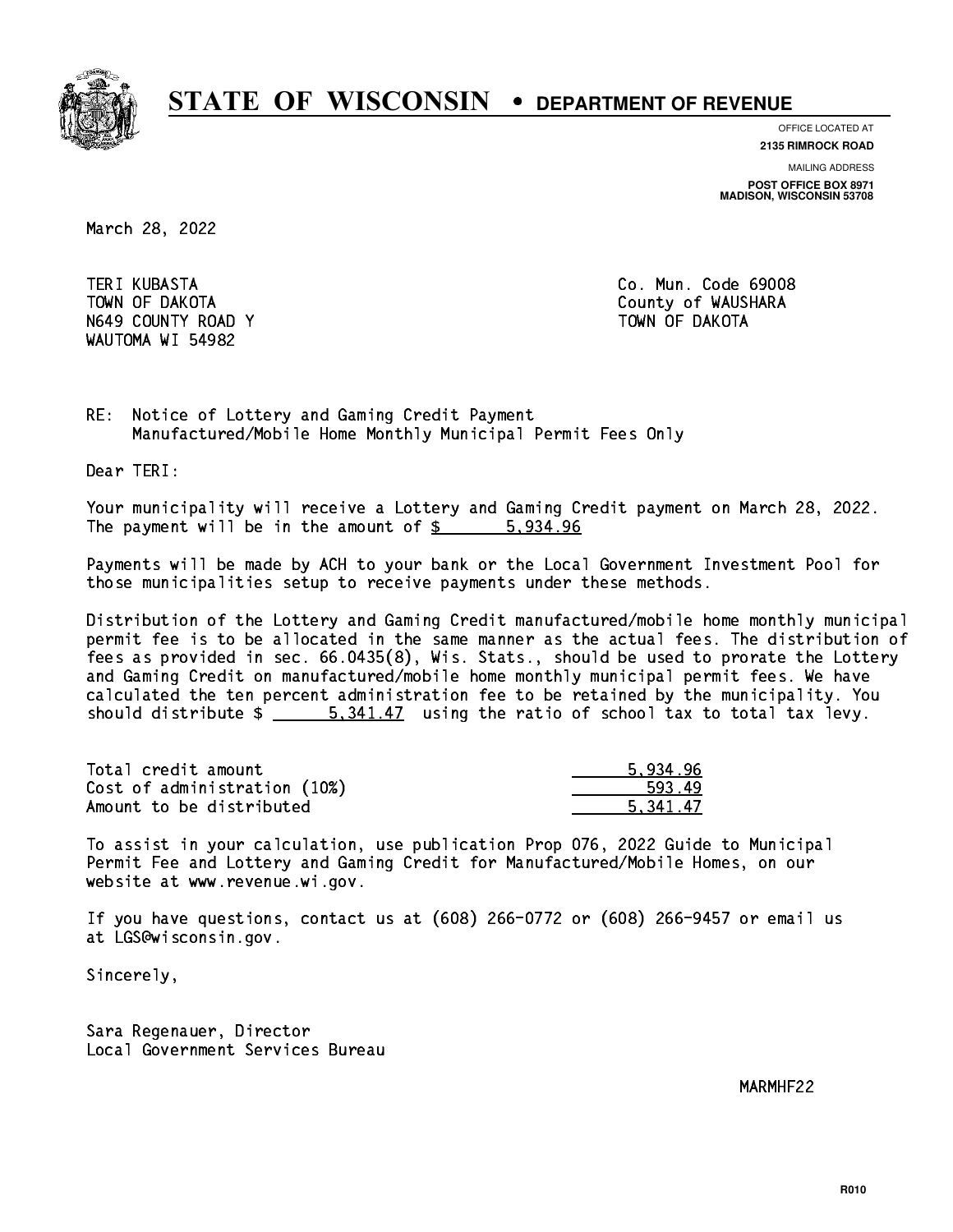

**OFFICE LOCATED AT**

**2135 RIMROCK ROAD**

**MAILING ADDRESS POST OFFICE BOX 8971 MADISON, WISCONSIN 53708**

March 28, 2022

**BRENDA BLACK** VILLAGE OF PLAINFIELD County of WAUSHARA PO BOX 352 PLAINFIELD WI 54966-0352

Co. Mun. Code 69171 VILLAGE OF PLAINFIELD

RE: Notice of Lottery and Gaming Credit Payment Manufactured/Mobile Home Monthly Municipal Permit Fees Only

Dear BRENDA:

 Your municipality will receive a Lottery and Gaming Credit payment on March 28, 2022. The payment will be in the amount of  $\frac{25.32}{20}$ 

 Payments will be made by ACH to your bank or the Local Government Investment Pool for those municipalities setup to receive payments under these methods.

 Distribution of the Lottery and Gaming Credit manufactured/mobile home monthly municipal permit fee is to be allocated in the same manner as the actual fees. The distribution of fees as provided in sec. 66.0435(8), Wis. Stats., should be used to prorate the Lottery and Gaming Credit on manufactured/mobile home monthly municipal permit fees. We have calculated the ten percent administration fee to be retained by the municipality. You should distribute  $\frac{22.79}{22.79}$  using the ratio of school tax to total tax levy.

Total credit amount Cost of administration (10%) Amount to be distributed

 To assist in your calculation, use publication Prop 076, 2022 Guide to Municipal Permit Fee and Lottery and Gaming Credit for Manufactured/Mobile Homes, on our website at www.revenue.wi.gov.

 If you have questions, contact us at (608) 266-0772 or (608) 266-9457 or email us at LGS@wisconsin.gov.

Sincerely,

 Sara Regenauer, Director Local Government Services Bureau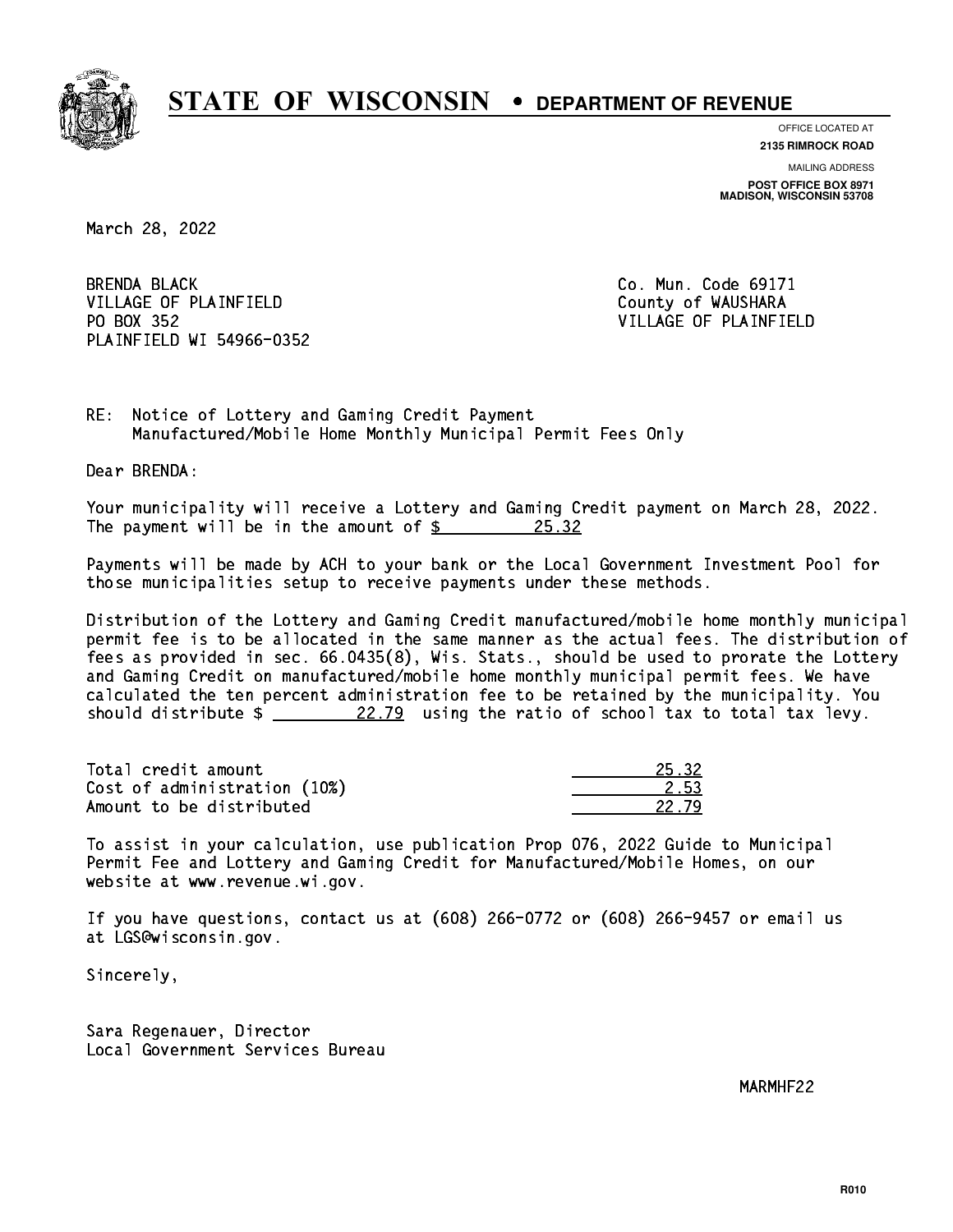

**OFFICE LOCATED AT**

**2135 RIMROCK ROAD**

**MAILING ADDRESS POST OFFICE BOX 8971 MADISON, WISCONSIN 53708**

March 28, 2022

CHRISTY GROSKREUTZ VILLAGE OF REDGRANITE COUNTY OF WAUSHARA 161 DEARBORN ST, PO BOX 500 VILLAGE OF REDGRANITE REDGRANITE WI 54970

Co. Mun. Code 69176

RE: Notice of Lottery and Gaming Credit Payment Manufactured/Mobile Home Monthly Municipal Permit Fees Only

Dear CHRISTY:

 Your municipality will receive a Lottery and Gaming Credit payment on March 28, 2022. The payment will be in the amount of \$ 263.52 \_\_\_\_\_\_\_\_\_\_\_\_\_\_\_\_

 Payments will be made by ACH to your bank or the Local Government Investment Pool for those municipalities setup to receive payments under these methods.

 Distribution of the Lottery and Gaming Credit manufactured/mobile home monthly municipal permit fee is to be allocated in the same manner as the actual fees. The distribution of fees as provided in sec. 66.0435(8), Wis. Stats., should be used to prorate the Lottery and Gaming Credit on manufactured/mobile home monthly municipal permit fees. We have calculated the ten percent administration fee to be retained by the municipality. You should distribute  $\frac{237.17}{2}$  using the ratio of school tax to total tax levy.

Total credit amount Cost of administration (10%) Amount to be distributed

| 1.52<br>., |
|------------|
| こってに       |
| 37 IZ      |

 To assist in your calculation, use publication Prop 076, 2022 Guide to Municipal Permit Fee and Lottery and Gaming Credit for Manufactured/Mobile Homes, on our website at www.revenue.wi.gov.

 If you have questions, contact us at (608) 266-0772 or (608) 266-9457 or email us at LGS@wisconsin.gov.

Sincerely,

 Sara Regenauer, Director Local Government Services Bureau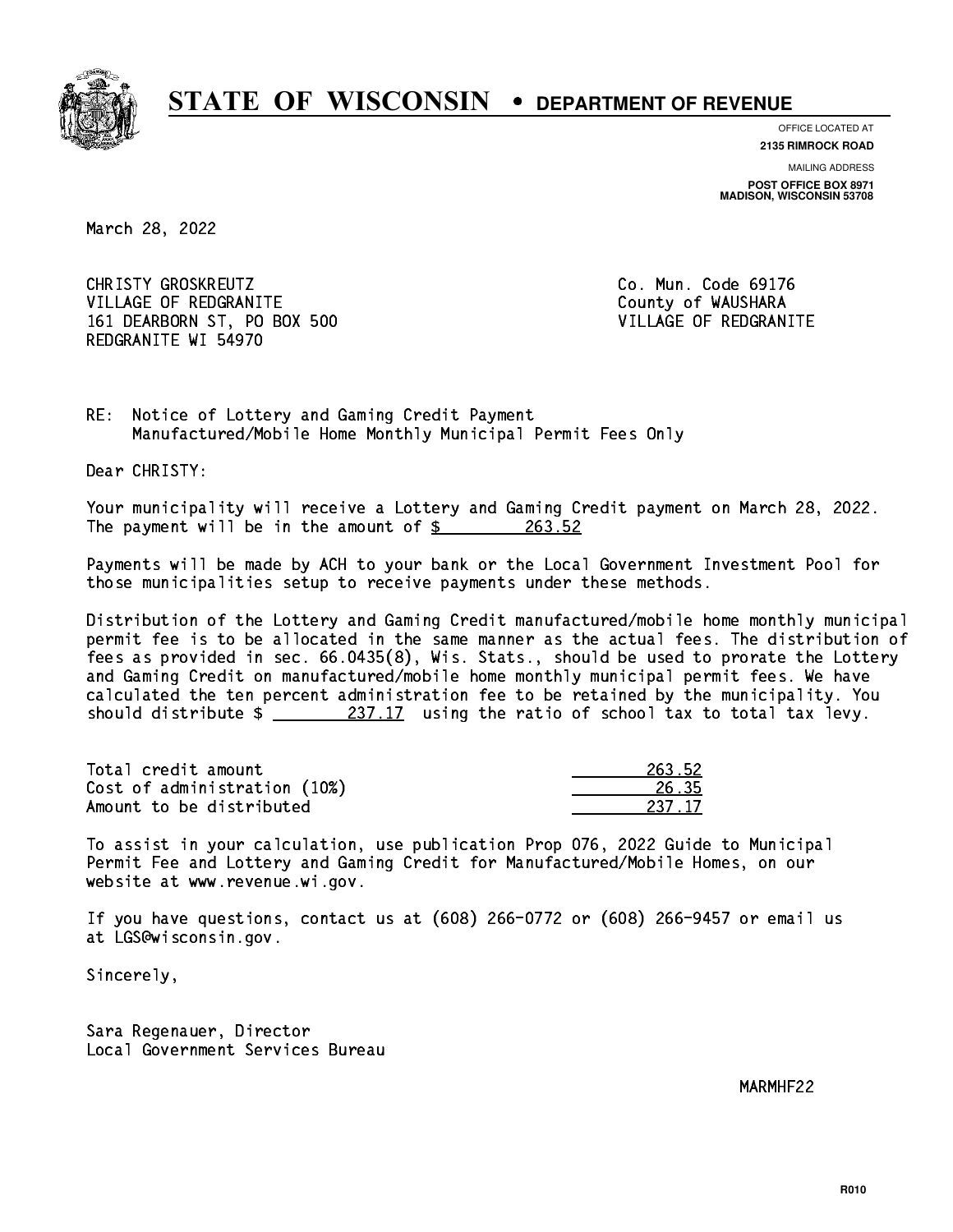

**OFFICE LOCATED AT**

**2135 RIMROCK ROAD**

**MAILING ADDRESS**

**POST OFFICE BOX 8971 MADISON, WISCONSIN 53708**

March 28, 2022

LINDSEY INDA VILLAGE OF WILD ROSE COUNTY OF WAUSHARA PO BOX 292 WILD ROSE WI 54984

Co. Mun. Code 69191 VILLAGE OF WILD ROSE

RE: Notice of Lottery and Gaming Credit Payment Manufactured/Mobile Home Monthly Municipal Permit Fees Only

Dear LINDSEY:

 Your municipality will receive a Lottery and Gaming Credit payment on March 28, 2022. The payment will be in the amount of \$ 507.15 \_\_\_\_\_\_\_\_\_\_\_\_\_\_\_\_

 Payments will be made by ACH to your bank or the Local Government Investment Pool for those municipalities setup to receive payments under these methods.

 Distribution of the Lottery and Gaming Credit manufactured/mobile home monthly municipal permit fee is to be allocated in the same manner as the actual fees. The distribution of fees as provided in sec. 66.0435(8), Wis. Stats., should be used to prorate the Lottery and Gaming Credit on manufactured/mobile home monthly municipal permit fees. We have calculated the ten percent administration fee to be retained by the municipality. You should distribute  $\frac{456.44}{2}$  using the ratio of school tax to total tax levy.

| Total credit amount          | 507.15 |
|------------------------------|--------|
| Cost of administration (10%) | 50.71  |
| Amount to be distributed     | 456 44 |

| 17.15 |
|-------|
| 1.71. |
|       |

 To assist in your calculation, use publication Prop 076, 2022 Guide to Municipal Permit Fee and Lottery and Gaming Credit for Manufactured/Mobile Homes, on our website at www.revenue.wi.gov.

 If you have questions, contact us at (608) 266-0772 or (608) 266-9457 or email us at LGS@wisconsin.gov.

Sincerely,

 Sara Regenauer, Director Local Government Services Bureau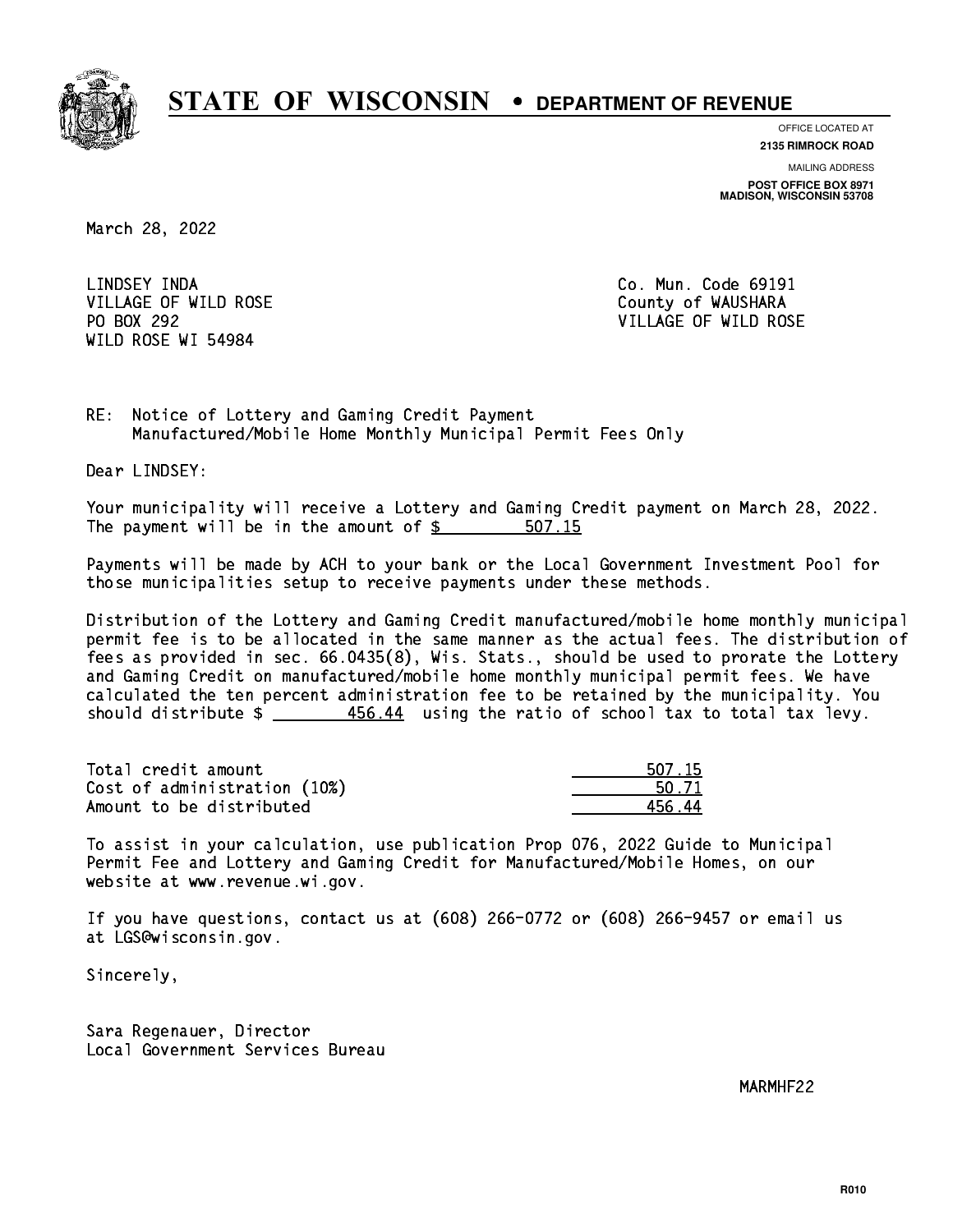

**OFFICE LOCATED AT**

**2135 RIMROCK ROAD**

**MAILING ADDRESS**

**POST OFFICE BOX 8971 MADISON, WISCONSIN 53708**

March 28, 2022

TOMMY BOHLER CITY OF WAUTOMA COUNTY OF WAUSHARA PO BOX 428 CITY OF WAUTOMA WAUTOMA WI 54982-0428

Co. Mun. Code 69291

RE: Notice of Lottery and Gaming Credit Payment Manufactured/Mobile Home Monthly Municipal Permit Fees Only

Dear TOMMY:

 Your municipality will receive a Lottery and Gaming Credit payment on March 28, 2022. The payment will be in the amount of  $\frac{2}{3}$  1,053.72

 Payments will be made by ACH to your bank or the Local Government Investment Pool for those municipalities setup to receive payments under these methods.

 Distribution of the Lottery and Gaming Credit manufactured/mobile home monthly municipal permit fee is to be allocated in the same manner as the actual fees. The distribution of fees as provided in sec. 66.0435(8), Wis. Stats., should be used to prorate the Lottery and Gaming Credit on manufactured/mobile home monthly municipal permit fees. We have calculated the ten percent administration fee to be retained by the municipality. You should distribute \$ 948.35 using the ratio of school tax to total tax levy. \_\_\_\_\_\_\_\_\_\_\_\_\_\_

| Total credit amount          | 1.053.72 |
|------------------------------|----------|
| Cost of administration (10%) | 105.37   |
| Amount to be distributed     | 948.35   |

 To assist in your calculation, use publication Prop 076, 2022 Guide to Municipal Permit Fee and Lottery and Gaming Credit for Manufactured/Mobile Homes, on our website at www.revenue.wi.gov.

 If you have questions, contact us at (608) 266-0772 or (608) 266-9457 or email us at LGS@wisconsin.gov.

Sincerely,

 Sara Regenauer, Director Local Government Services Bureau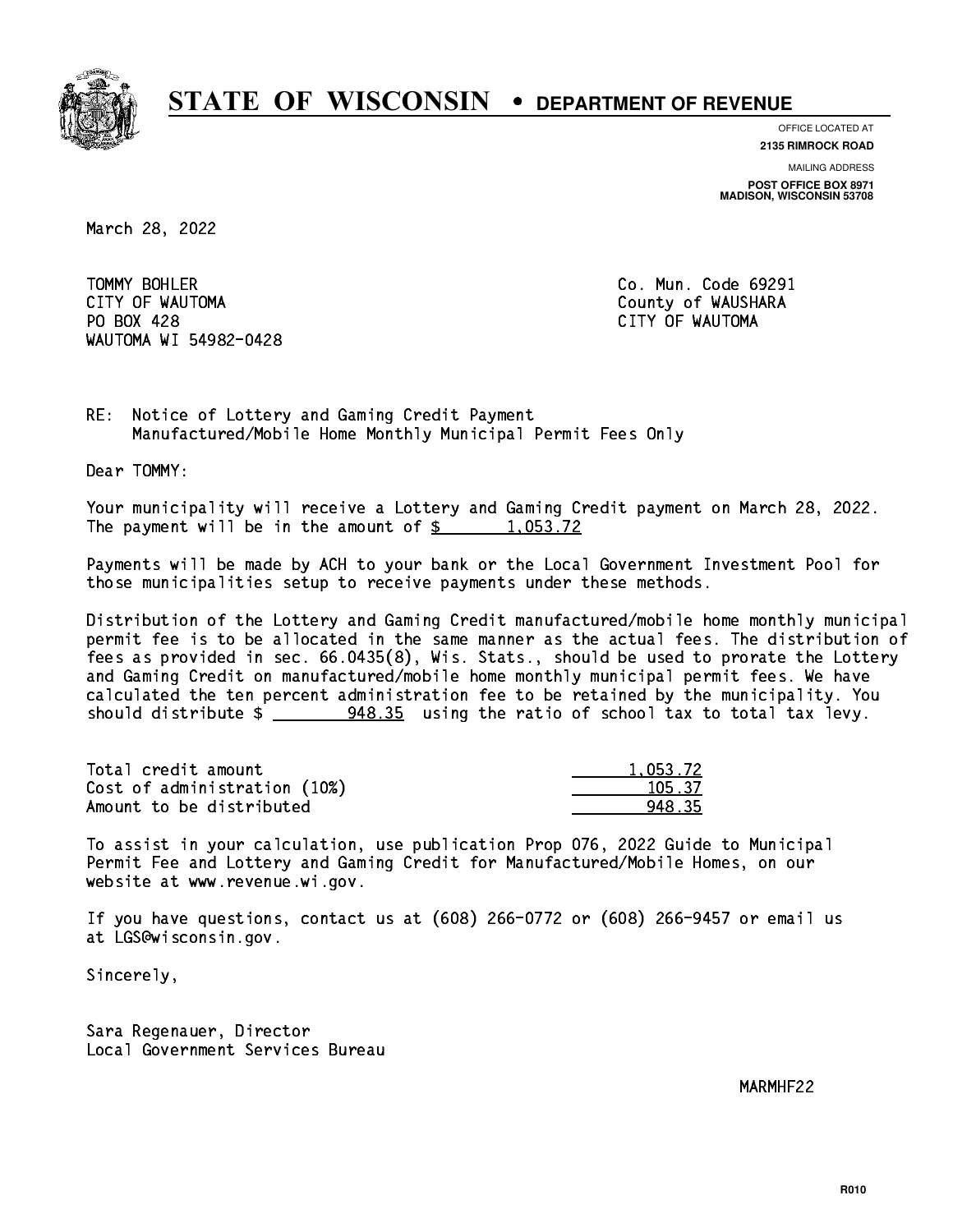

**OFFICE LOCATED AT**

**2135 RIMROCK ROAD**

**MAILING ADDRESS**

**POST OFFICE BOX 8971 MADISON, WISCONSIN 53708**

March 28, 2022

 TODD LIEBERGEN Co. Mun. Code 70006 8348 COUNTY ROAD TWO COUNTY AND TOWN OF CLAYTON LARSEN WI 54947

TOWN OF CLAYTON COUNTY OF WINNEBAGO

RE: Notice of Lottery and Gaming Credit Payment Manufactured/Mobile Home Monthly Municipal Permit Fees Only

Dear TODD:

 Your municipality will receive a Lottery and Gaming Credit payment on March 28, 2022. The payment will be in the amount of \$ 7,631.76 \_\_\_\_\_\_\_\_\_\_\_\_\_\_\_\_

 Payments will be made by ACH to your bank or the Local Government Investment Pool for those municipalities setup to receive payments under these methods.

 Distribution of the Lottery and Gaming Credit manufactured/mobile home monthly municipal permit fee is to be allocated in the same manner as the actual fees. The distribution of fees as provided in sec. 66.0435(8), Wis. Stats., should be used to prorate the Lottery and Gaming Credit on manufactured/mobile home monthly municipal permit fees. We have calculated the ten percent administration fee to be retained by the municipality. You should distribute  $\frac{2}{1}$   $\frac{6,868.59}{2}$  using the ratio of school tax to total tax levy.

| Total credit amount          | 7.631.76 |
|------------------------------|----------|
| Cost of administration (10%) | 763.17   |
| Amount to be distributed     | 6.868.59 |

 To assist in your calculation, use publication Prop 076, 2022 Guide to Municipal Permit Fee and Lottery and Gaming Credit for Manufactured/Mobile Homes, on our website at www.revenue.wi.gov.

 If you have questions, contact us at (608) 266-0772 or (608) 266-9457 or email us at LGS@wisconsin.gov.

Sincerely,

 Sara Regenauer, Director Local Government Services Bureau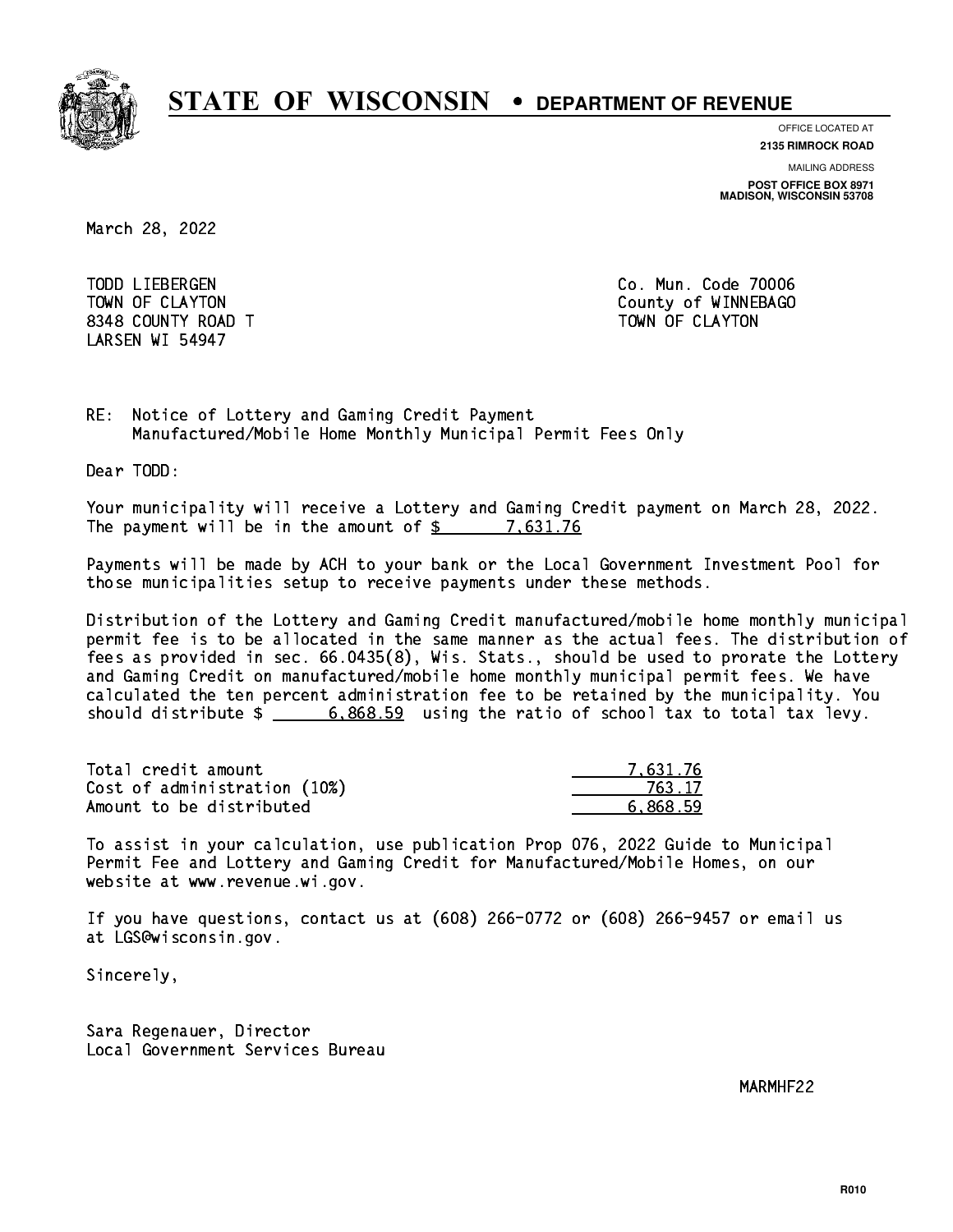

**OFFICE LOCATED AT**

**2135 RIMROCK ROAD**

**MAILING ADDRESS**

**POST OFFICE BOX 8971 MADISON, WISCONSIN 53708**

March 28, 2022

 SUE SCHWARTZBAUER Co. Mun. Code 70028 LARSEN WI 54947

 TOWN OF WINCHESTER County of WINNEBAGO 8522 PARK WAY LN TOWN OF WINCHESTER

RE: Notice of Lottery and Gaming Credit Payment Manufactured/Mobile Home Monthly Municipal Permit Fees Only

Dear SUE:

 Your municipality will receive a Lottery and Gaming Credit payment on March 28, 2022. The payment will be in the amount of  $\frac{2}{3}$  1,766.76

 Payments will be made by ACH to your bank or the Local Government Investment Pool for those municipalities setup to receive payments under these methods.

 Distribution of the Lottery and Gaming Credit manufactured/mobile home monthly municipal permit fee is to be allocated in the same manner as the actual fees. The distribution of fees as provided in sec. 66.0435(8), Wis. Stats., should be used to prorate the Lottery and Gaming Credit on manufactured/mobile home monthly municipal permit fees. We have calculated the ten percent administration fee to be retained by the municipality. You should distribute  $\frac{2}{1,590.09}$  using the ratio of school tax to total tax levy.

| Total credit amount          | 1,766.76 |
|------------------------------|----------|
| Cost of administration (10%) | 176.67   |
| Amount to be distributed     | 1.590.09 |

 To assist in your calculation, use publication Prop 076, 2022 Guide to Municipal Permit Fee and Lottery and Gaming Credit for Manufactured/Mobile Homes, on our website at www.revenue.wi.gov.

 If you have questions, contact us at (608) 266-0772 or (608) 266-9457 or email us at LGS@wisconsin.gov.

Sincerely,

 Sara Regenauer, Director Local Government Services Bureau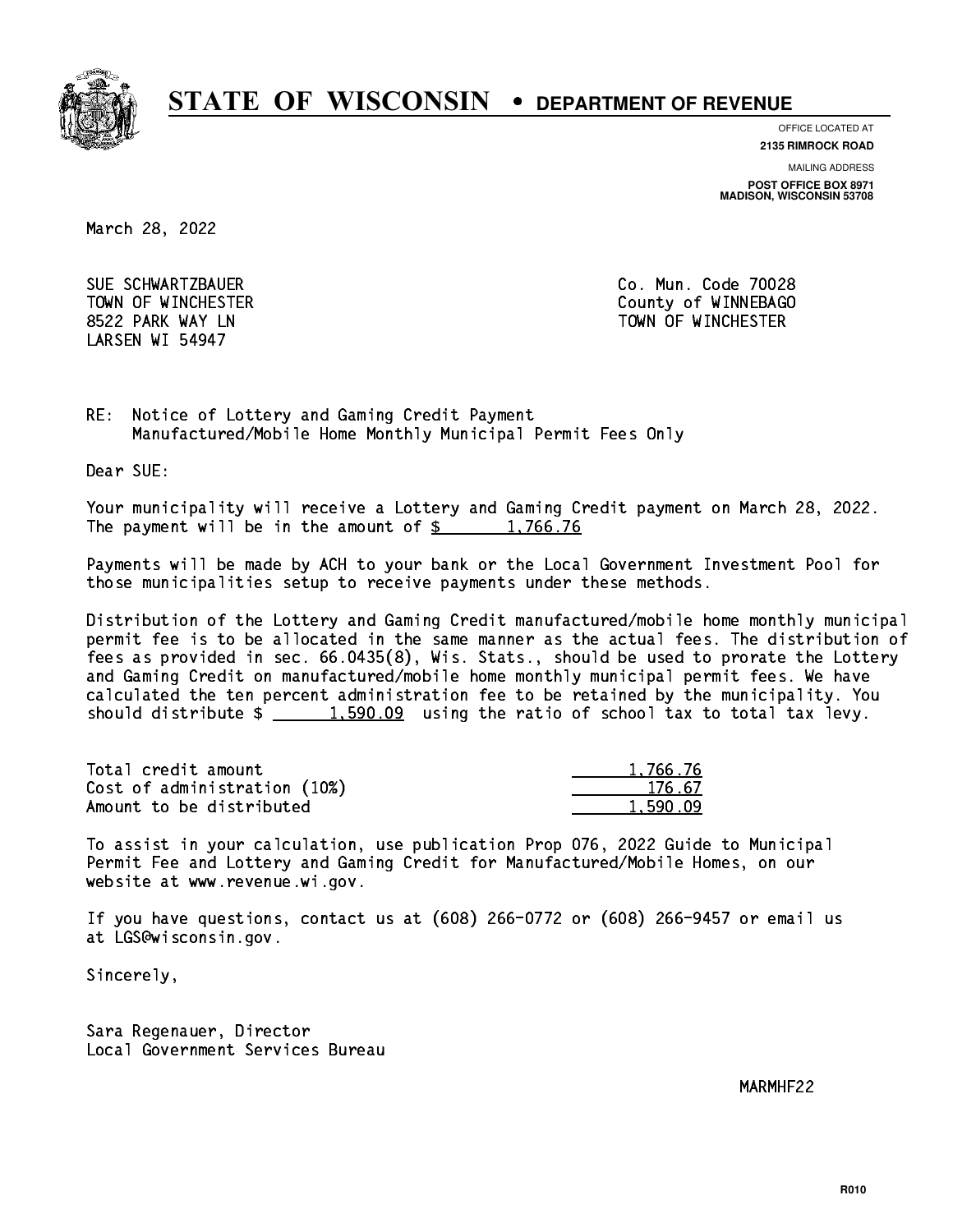

**OFFICE LOCATED AT**

**2135 RIMROCK ROAD**

**MAILING ADDRESS POST OFFICE BOX 8971 MADISON, WISCONSIN 53708**

March 28, 2022

MYRA PIERGROSSI VILLAGE OF FOX CROSSING COUNTY OF WINNEBAGO NEENAH WI 54956-5663

Co. Mun. Code 70121 2000 MUNICIPAL DR VILLAGE OF FOX CROSSING

RE: Notice of Lottery and Gaming Credit Payment Manufactured/Mobile Home Monthly Municipal Permit Fees Only

Dear MYRA:

 Your municipality will receive a Lottery and Gaming Credit payment on March 28, 2022. The payment will be in the amount of \$ 28,094.88 \_\_\_\_\_\_\_\_\_\_\_\_\_\_\_\_

 Payments will be made by ACH to your bank or the Local Government Investment Pool for those municipalities setup to receive payments under these methods.

 Distribution of the Lottery and Gaming Credit manufactured/mobile home monthly municipal permit fee is to be allocated in the same manner as the actual fees. The distribution of fees as provided in sec. 66.0435(8), Wis. Stats., should be used to prorate the Lottery and Gaming Credit on manufactured/mobile home monthly municipal permit fees. We have calculated the ten percent administration fee to be retained by the municipality. You should distribute  $\frac{25,285.40}{25,285.40}$  using the ratio of school tax to total tax levy.

| Total credit amount          | 28,094.88 |
|------------------------------|-----------|
| Cost of administration (10%) | 2.809.48  |
| Amount to be distributed     | 25.285.40 |

 To assist in your calculation, use publication Prop 076, 2022 Guide to Municipal Permit Fee and Lottery and Gaming Credit for Manufactured/Mobile Homes, on our website at www.revenue.wi.gov.

 If you have questions, contact us at (608) 266-0772 or (608) 266-9457 or email us at LGS@wisconsin.gov.

Sincerely,

 Sara Regenauer, Director Local Government Services Bureau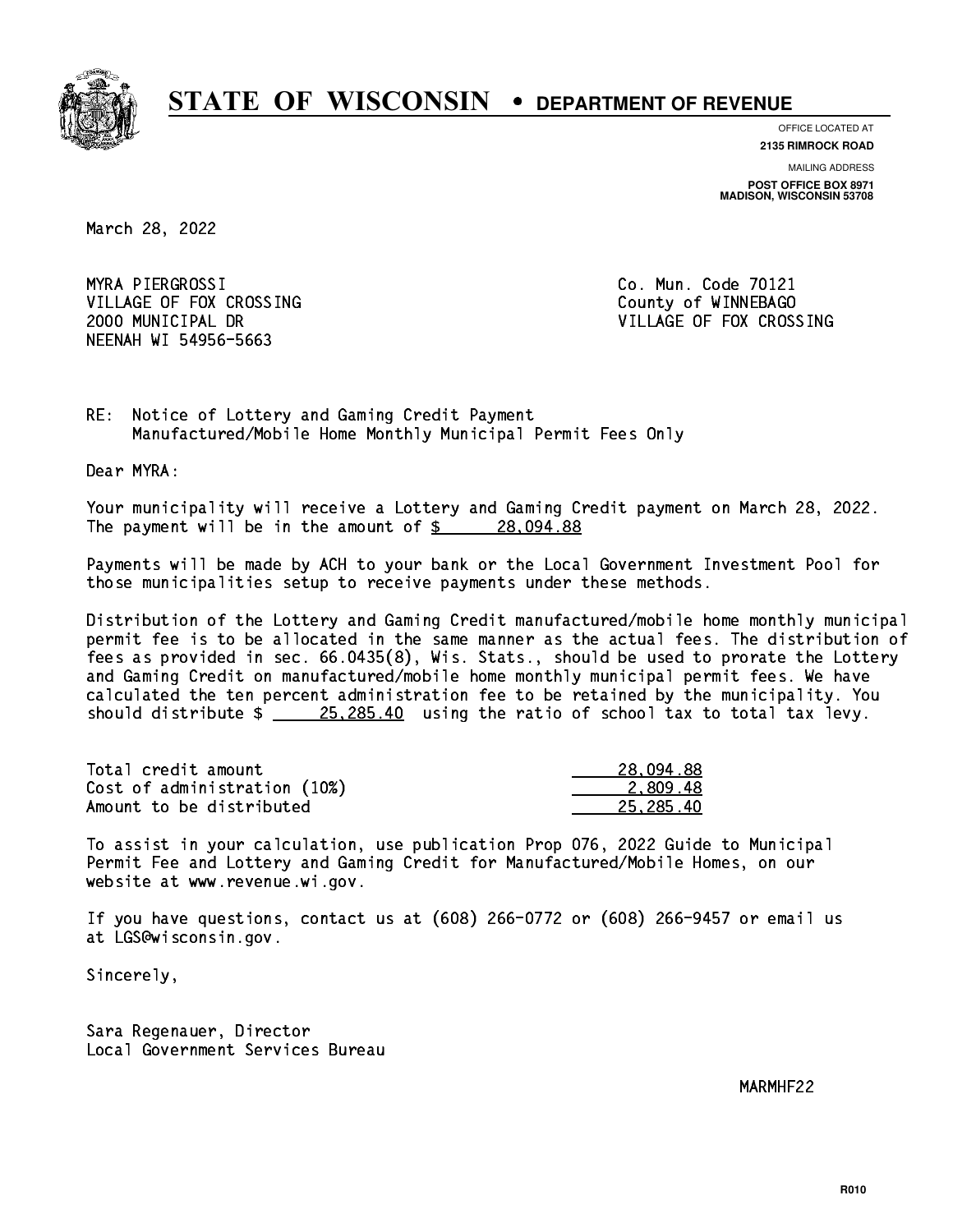

**OFFICE LOCATED AT**

**2135 RIMROCK ROAD**

**MAILING ADDRESS POST OFFICE BOX 8971 MADISON, WISCONSIN 53708**

March 28, 2022

 JENNIFER SASSMAN Co. Mun. Code 70251 CITY OF MENASHA COUNTY OF MENASHA 100 MAIN ST., SUITE 200 CITY OF MENASHA MENASHA WI 54952-3190

RE: Notice of Lottery and Gaming Credit Payment Manufactured/Mobile Home Monthly Municipal Permit Fees Only

Dear JENNIFER:

 Your municipality will receive a Lottery and Gaming Credit payment on March 28, 2022. The payment will be in the amount of  $\frac{2}{3}$  65,554.92

 Payments will be made by ACH to your bank or the Local Government Investment Pool for those municipalities setup to receive payments under these methods.

 Distribution of the Lottery and Gaming Credit manufactured/mobile home monthly municipal permit fee is to be allocated in the same manner as the actual fees. The distribution of fees as provided in sec. 66.0435(8), Wis. Stats., should be used to prorate the Lottery and Gaming Credit on manufactured/mobile home monthly municipal permit fees. We have calculated the ten percent administration fee to be retained by the municipality. You should distribute  $\frac{2}{1}$   $\frac{58,999.43}{2}$  using the ratio of school tax to total tax levy.

| Total credit amount          | 65.554.92 |
|------------------------------|-----------|
| Cost of administration (10%) | 6.555.49  |
| Amount to be distributed     | 58.999.43 |

 To assist in your calculation, use publication Prop 076, 2022 Guide to Municipal Permit Fee and Lottery and Gaming Credit for Manufactured/Mobile Homes, on our website at www.revenue.wi.gov.

 If you have questions, contact us at (608) 266-0772 or (608) 266-9457 or email us at LGS@wisconsin.gov.

Sincerely,

 Sara Regenauer, Director Local Government Services Bureau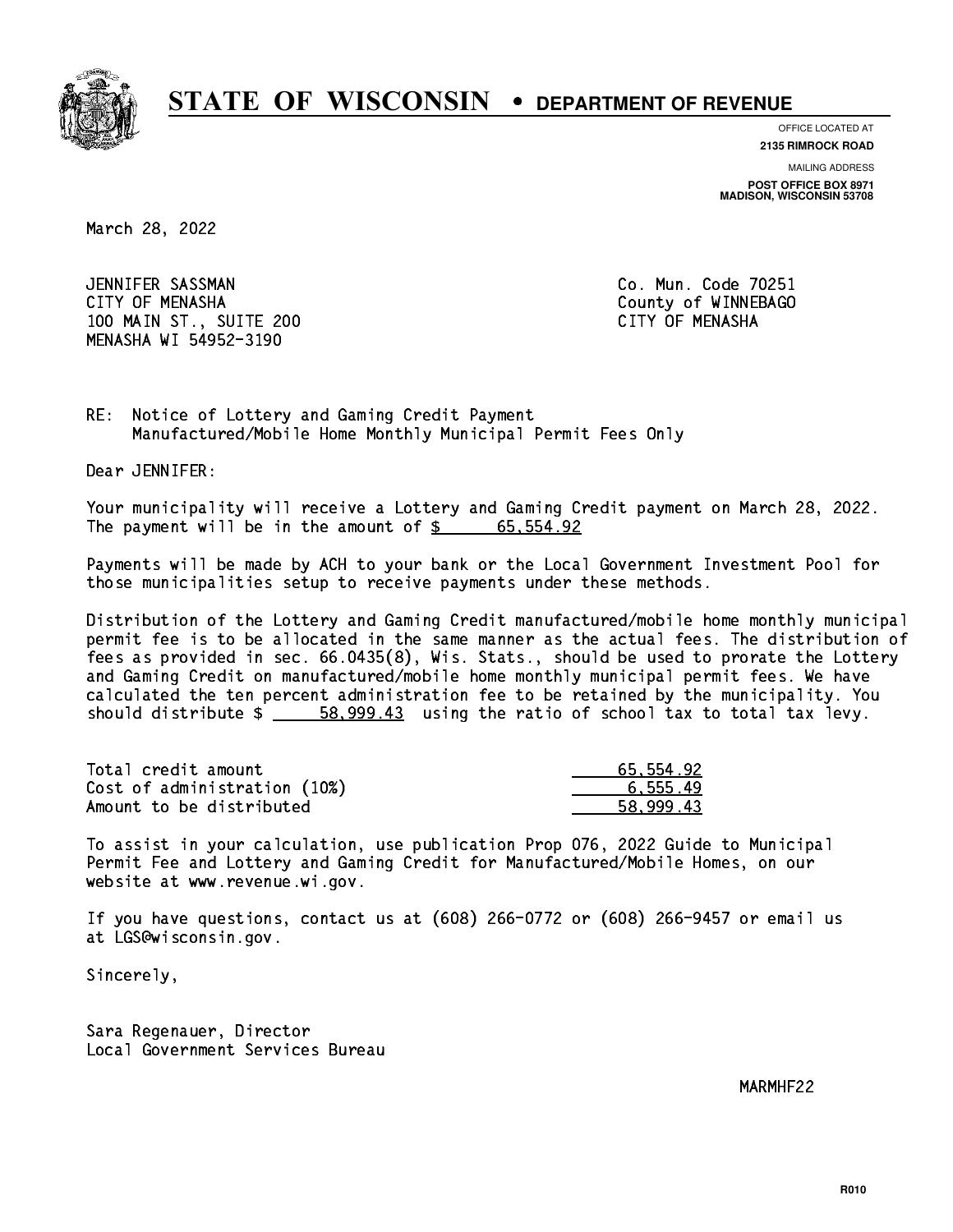

**OFFICE LOCATED AT**

**2135 RIMROCK ROAD**

**MAILING ADDRESS**

**POST OFFICE BOX 8971 MADISON, WISCONSIN 53708**

March 28, 2022

 VICKY FITZGERALD Co. Mun. Code 70265 CITY OF OMRO COUNTY COUNTY OF MESSAGE COUNTY OF MESSAGE COUNTY OF MESSAGE COUNTY OF MESSAGE COUNTY OF MESSAGE COUNTY OF MESSAGE COUNTY OF MESSAGE COUNTY OF MESSAGE COUNTY OF MESSAGE COUNTY OF MESSAGE COUNTY OF MESSAGE COUN 205 SWEBSTER AVENUE **CITY OF OMRO** OMRO WI 54963

RE: Notice of Lottery and Gaming Credit Payment Manufactured/Mobile Home Monthly Municipal Permit Fees Only

Dear VICKI:

 Your municipality will receive a Lottery and Gaming Credit payment on March 28, 2022. The payment will be in the amount of  $\frac{2}{3}$  4, 189.20

 Payments will be made by ACH to your bank or the Local Government Investment Pool for those municipalities setup to receive payments under these methods.

 Distribution of the Lottery and Gaming Credit manufactured/mobile home monthly municipal permit fee is to be allocated in the same manner as the actual fees. The distribution of fees as provided in sec. 66.0435(8), Wis. Stats., should be used to prorate the Lottery and Gaming Credit on manufactured/mobile home monthly municipal permit fees. We have calculated the ten percent administration fee to be retained by the municipality. You should distribute  $\frac{2}{1}$   $\frac{3.770.28}{2}$  using the ratio of school tax to total tax levy.

| Total credit amount          | 4.189.20 |
|------------------------------|----------|
| Cost of administration (10%) | 418.92   |
| Amount to be distributed     | 3.770.28 |

 To assist in your calculation, use publication Prop 076, 2022 Guide to Municipal Permit Fee and Lottery and Gaming Credit for Manufactured/Mobile Homes, on our website at www.revenue.wi.gov.

 If you have questions, contact us at (608) 266-0772 or (608) 266-9457 or email us at LGS@wisconsin.gov.

Sincerely,

 Sara Regenauer, Director Local Government Services Bureau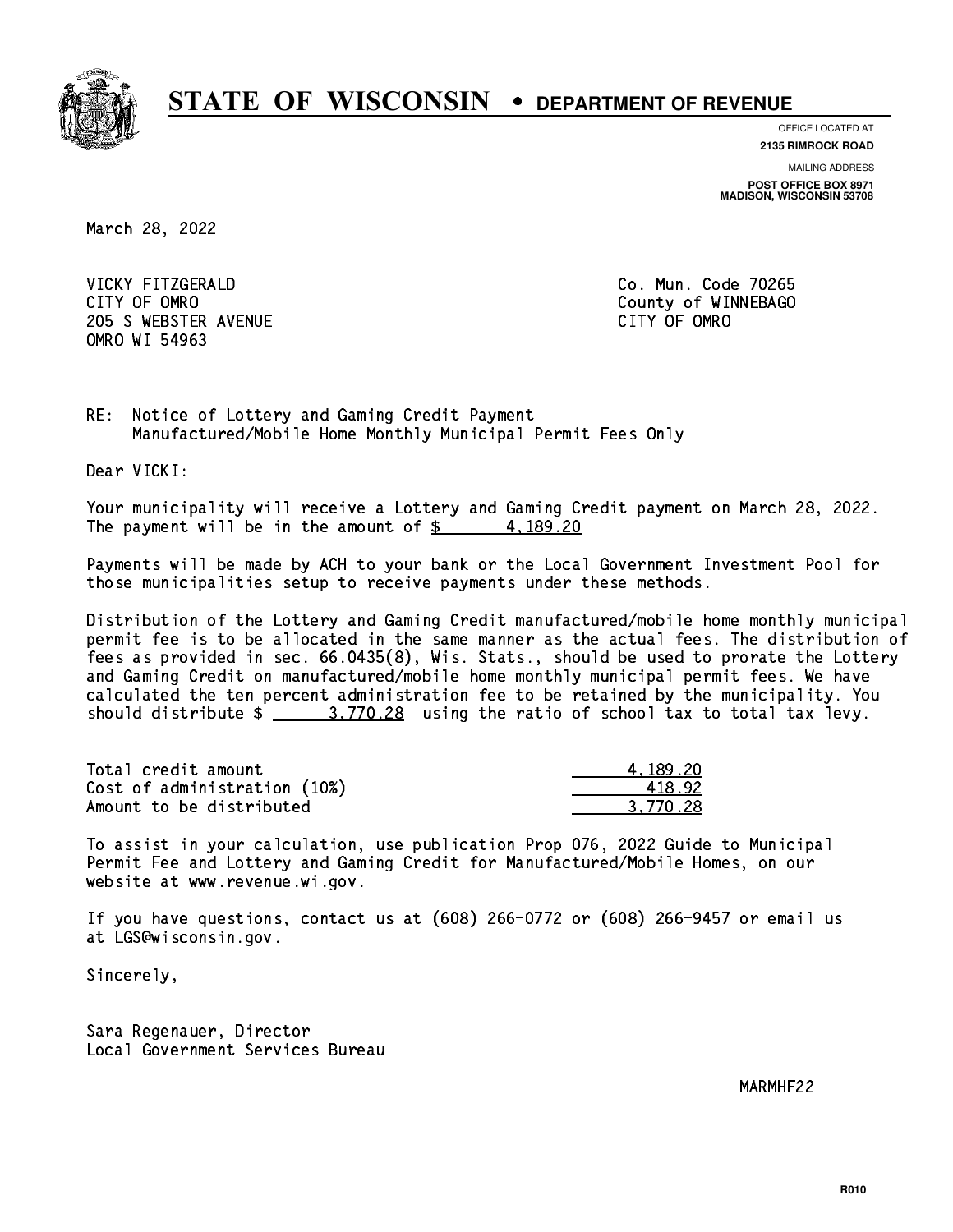

**OFFICE LOCATED AT**

**2135 RIMROCK ROAD**

**MAILING ADDRESS**

**POST OFFICE BOX 8971 MADISON, WISCONSIN 53708**

March 28, 2022

**RUSS VAN GOMPEL** OSHKOSH WI 54903

Co. Mun. Code 70266 CITY OF OSHKOSH County of WINNEBAGO PO BOX 1130 CITY OF OSHKOSH

RE: Notice of Lottery and Gaming Credit Payment Manufactured/Mobile Home Monthly Municipal Permit Fees Only

Dear RUSS:

 Your municipality will receive a Lottery and Gaming Credit payment on March 28, 2022. The payment will be in the amount of  $\frac{2}{3}$  36,610.56

 Payments will be made by ACH to your bank or the Local Government Investment Pool for those municipalities setup to receive payments under these methods.

 Distribution of the Lottery and Gaming Credit manufactured/mobile home monthly municipal permit fee is to be allocated in the same manner as the actual fees. The distribution of fees as provided in sec. 66.0435(8), Wis. Stats., should be used to prorate the Lottery and Gaming Credit on manufactured/mobile home monthly municipal permit fees. We have calculated the ten percent administration fee to be retained by the municipality. You should distribute  $\frac{20.949.51}{20.949.51}$  using the ratio of school tax to total tax levy.

| Total credit amount          | 36,610.56 |
|------------------------------|-----------|
| Cost of administration (10%) | 3.661.05  |
| Amount to be distributed     | 32.949.51 |

 To assist in your calculation, use publication Prop 076, 2022 Guide to Municipal Permit Fee and Lottery and Gaming Credit for Manufactured/Mobile Homes, on our website at www.revenue.wi.gov.

 If you have questions, contact us at (608) 266-0772 or (608) 266-9457 or email us at LGS@wisconsin.gov.

Sincerely,

 Sara Regenauer, Director Local Government Services Bureau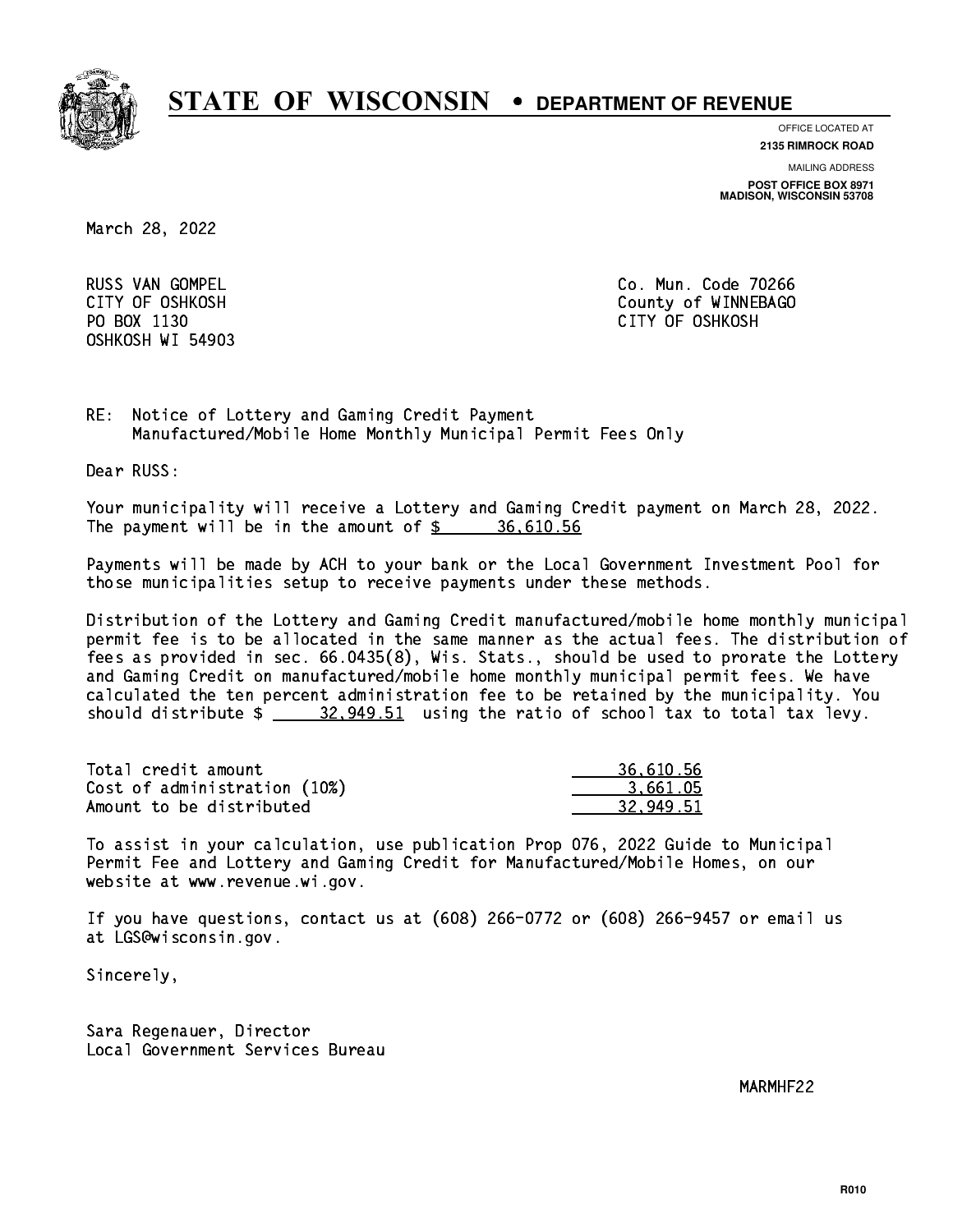

**OFFICE LOCATED AT**

**2135 RIMROCK ROAD**

**MAILING ADDRESS POST OFFICE BOX 8971 MADISON, WISCONSIN 53708**

March 28, 2022

AMY COOK TOWN OF GRAND RAPIDS County of WOOD 2410 48TH ST S TOWN OF GRAND RAPIDS WIS RAPIDS WI 54494-7796

Co. Mun. Code 71014

RE: Notice of Lottery and Gaming Credit Payment Manufactured/Mobile Home Monthly Municipal Permit Fees Only

Dear AMY:

 Your municipality will receive a Lottery and Gaming Credit payment on March 28, 2022. The payment will be in the amount of \$ 5,467.57 \_\_\_\_\_\_\_\_\_\_\_\_\_\_\_\_

 Payments will be made by ACH to your bank or the Local Government Investment Pool for those municipalities setup to receive payments under these methods.

 Distribution of the Lottery and Gaming Credit manufactured/mobile home monthly municipal permit fee is to be allocated in the same manner as the actual fees. The distribution of fees as provided in sec. 66.0435(8), Wis. Stats., should be used to prorate the Lottery and Gaming Credit on manufactured/mobile home monthly municipal permit fees. We have calculated the ten percent administration fee to be retained by the municipality. You should distribute  $\frac{4.920.82}{4.920.82}$  using the ratio of school tax to total tax levy.

| Total credit amount          | 5.467.57 |
|------------------------------|----------|
| Cost of administration (10%) | 546.75   |
| Amount to be distributed     | 4.920.82 |

 To assist in your calculation, use publication Prop 076, 2022 Guide to Municipal Permit Fee and Lottery and Gaming Credit for Manufactured/Mobile Homes, on our website at www.revenue.wi.gov.

 If you have questions, contact us at (608) 266-0772 or (608) 266-9457 or email us at LGS@wisconsin.gov.

Sincerely,

 Sara Regenauer, Director Local Government Services Bureau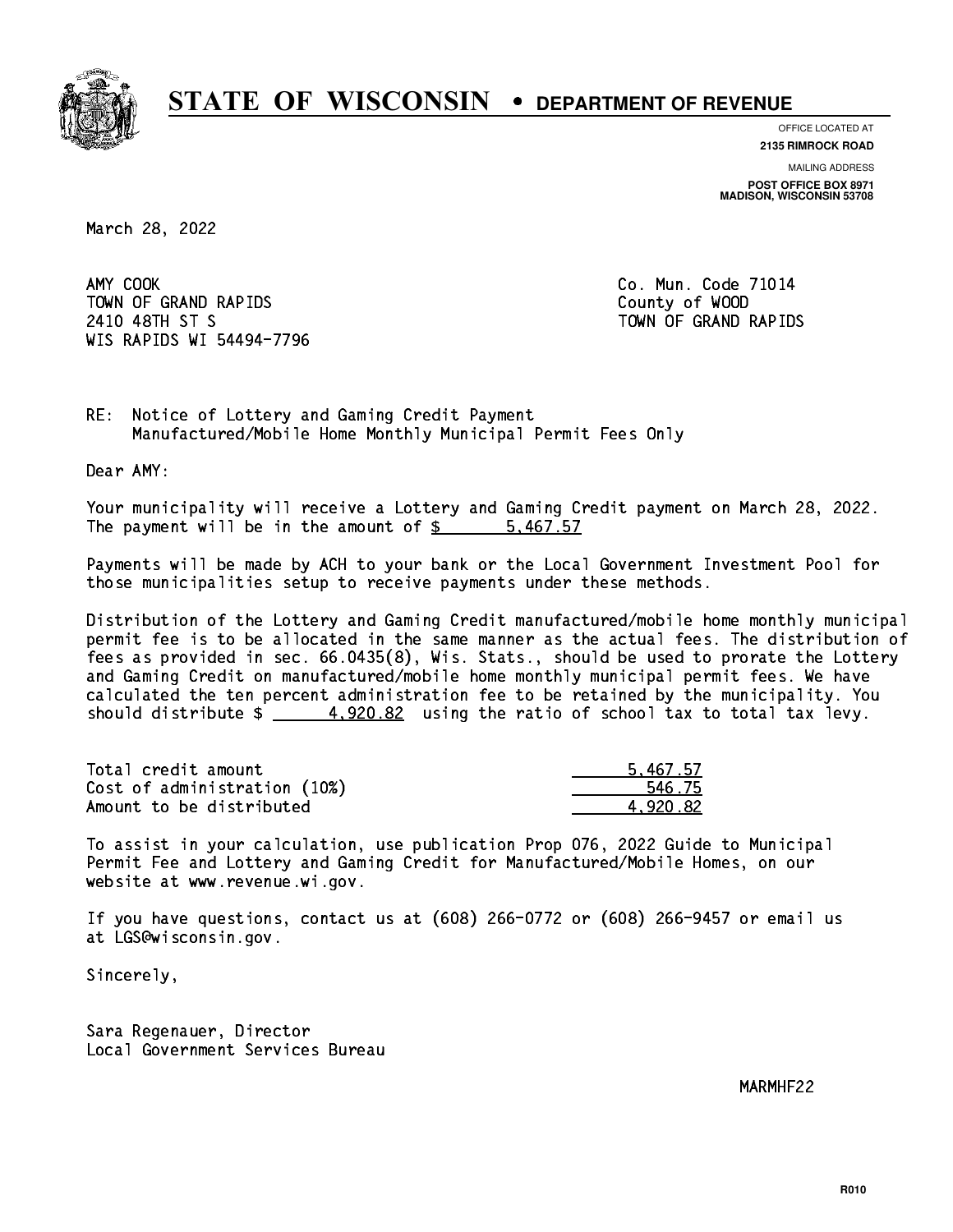

**OFFICE LOCATED AT**

**MAILING ADDRESS 2135 RIMROCK ROAD**

**POST OFFICE BOX 8971 MADISON, WISCONSIN 53708**

March 28, 2022

 BILLIE-JO KESTER Co. Mun. Code 71036 TOWN OF SARATOGA County of WOOD 1120 STATE HWY 73 S TOWN OF SARATOGA WIS RAPIDS WI 54494

RE: Notice of Lottery and Gaming Credit Payment Manufactured/Mobile Home Monthly Municipal Permit Fees Only

Dear BILLIE-JO:

 Your municipality will receive a Lottery and Gaming Credit payment on March 28, 2022. The payment will be in the amount of  $\frac{2}{3}$  15,940.41

 Payments will be made by ACH to your bank or the Local Government Investment Pool for those municipalities setup to receive payments under these methods.

 Distribution of the Lottery and Gaming Credit manufactured/mobile home monthly municipal permit fee is to be allocated in the same manner as the actual fees. The distribution of fees as provided in sec. 66.0435(8), Wis. Stats., should be used to prorate the Lottery and Gaming Credit on manufactured/mobile home monthly municipal permit fees. We have calculated the ten percent administration fee to be retained by the municipality. You should distribute  $\frac{14,346.37}{2}$  using the ratio of school tax to total tax levy.

| Total credit amount          | 15,940.41 |
|------------------------------|-----------|
| Cost of administration (10%) | 1.594.04  |
| Amount to be distributed     | 14.346.37 |

 To assist in your calculation, use publication Prop 076, 2022 Guide to Municipal Permit Fee and Lottery and Gaming Credit for Manufactured/Mobile Homes, on our website at www.revenue.wi.gov.

 If you have questions, contact us at (608) 266-0772 or (608) 266-9457 or email us at LGS@wisconsin.gov.

Sincerely,

 Sara Regenauer, Director Local Government Services Bureau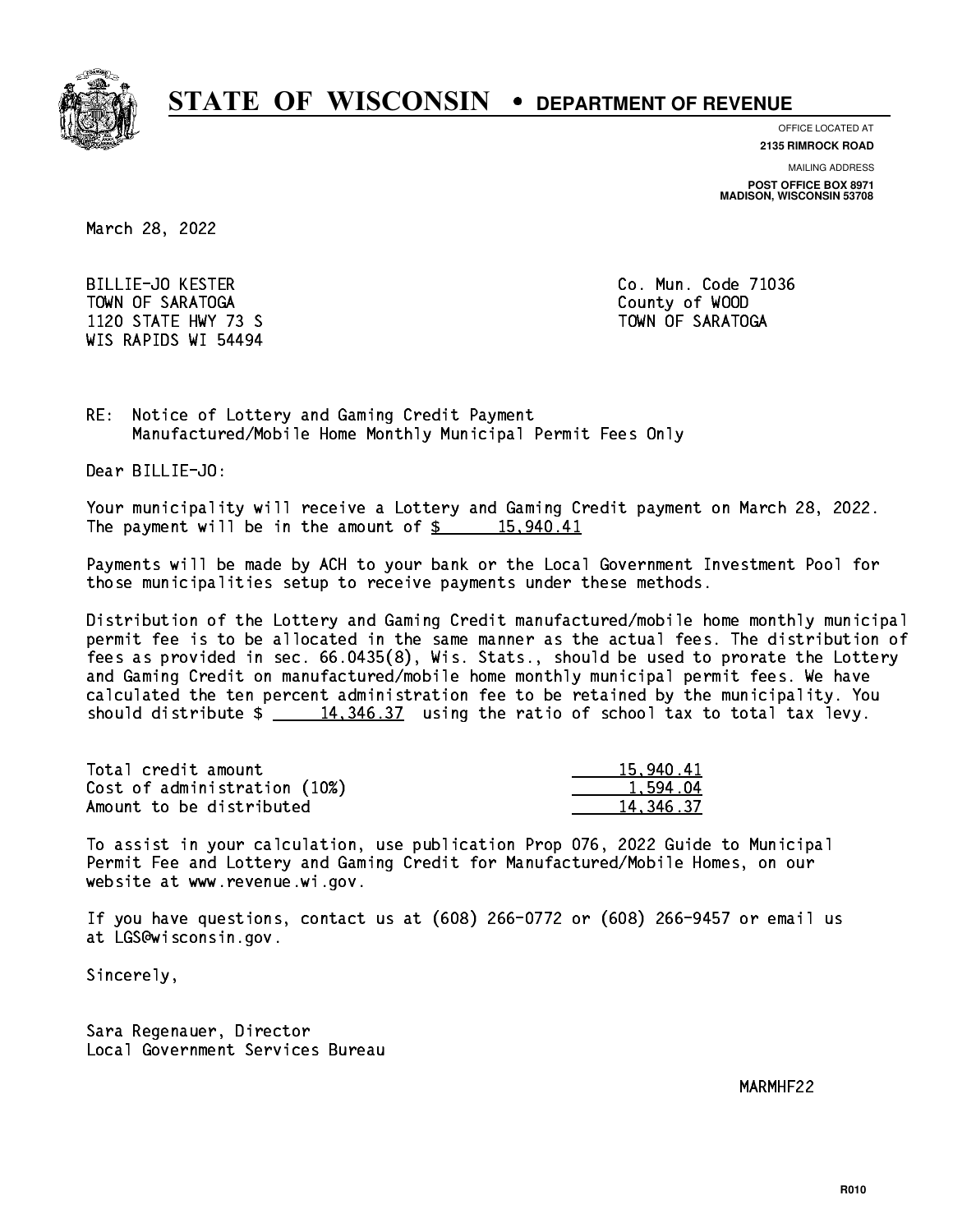

**OFFICE LOCATED AT 2135 RIMROCK ROAD**

**MAILING ADDRESS**

**POST OFFICE BOX 8971 MADISON, WISCONSIN 53708**

March 28, 2022

 DEBRA SCHALOW Co. Mun. Code 71186 VILLAGE OF VESPER COUNTY OF WOOD VESPER WI 54489

5059 SUNSET CIR VILLAGE OF VESPER

RE: Notice of Lottery and Gaming Credit Payment Manufactured/Mobile Home Monthly Municipal Permit Fees Only

Dear DEBRA:

 Your municipality will receive a Lottery and Gaming Credit payment on March 28, 2022. The payment will be in the amount of  $\frac{259.72}{259.72}$ 

 Payments will be made by ACH to your bank or the Local Government Investment Pool for those municipalities setup to receive payments under these methods.

 Distribution of the Lottery and Gaming Credit manufactured/mobile home monthly municipal permit fee is to be allocated in the same manner as the actual fees. The distribution of fees as provided in sec. 66.0435(8), Wis. Stats., should be used to prorate the Lottery and Gaming Credit on manufactured/mobile home monthly municipal permit fees. We have calculated the ten percent administration fee to be retained by the municipality. You should distribute  $\frac{233.75}{21}$  using the ratio of school tax to total tax levy.

Total credit amount Cost of administration (10%) Amount to be distributed

| . 72.         |
|---------------|
| 17            |
| -7<br>5<br>., |

 To assist in your calculation, use publication Prop 076, 2022 Guide to Municipal Permit Fee and Lottery and Gaming Credit for Manufactured/Mobile Homes, on our website at www.revenue.wi.gov.

 If you have questions, contact us at (608) 266-0772 or (608) 266-9457 or email us at LGS@wisconsin.gov.

Sincerely,

 Sara Regenauer, Director Local Government Services Bureau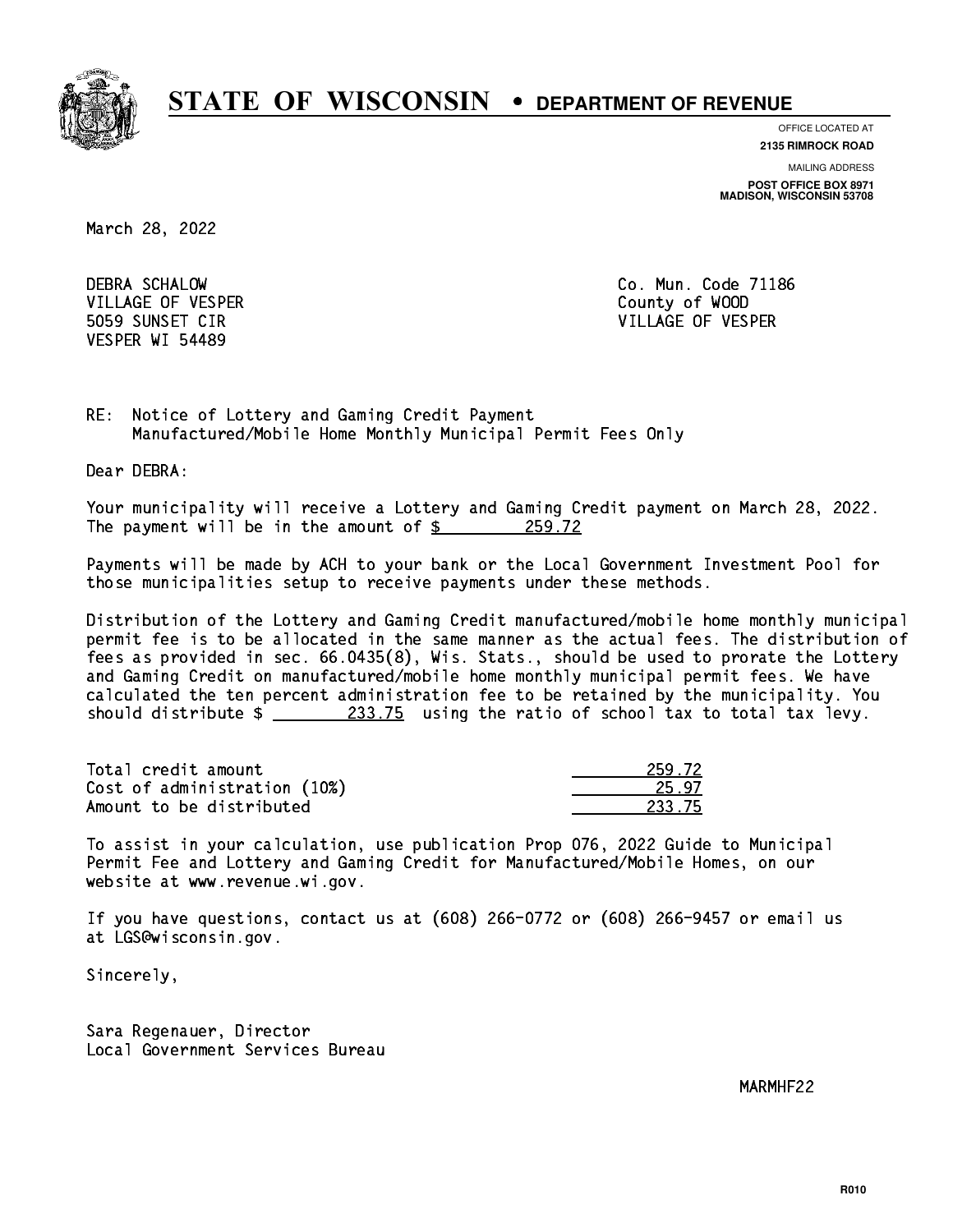

**OFFICE LOCATED AT**

**2135 RIMROCK ROAD**

**MAILING ADDRESS**

**POST OFFICE BOX 8971 MADISON, WISCONSIN 53708**

March 28, 2022

 JENNIFER SELENSKE Co. Mun. Code 71251 CITY OF MARSHFIELD County of WOOD 207 W 6TH STREET CITY OF MARSHFIELD MARSHFIELD WI 54449

RE: Notice of Lottery and Gaming Credit Payment Manufactured/Mobile Home Monthly Municipal Permit Fees Only

Dear JENNIFER:

 Your municipality will receive a Lottery and Gaming Credit payment on March 28, 2022. The payment will be in the amount of  $\frac{207.92}{200}$ 

 Payments will be made by ACH to your bank or the Local Government Investment Pool for those municipalities setup to receive payments under these methods.

 Distribution of the Lottery and Gaming Credit manufactured/mobile home monthly municipal permit fee is to be allocated in the same manner as the actual fees. The distribution of fees as provided in sec. 66.0435(8), Wis. Stats., should be used to prorate the Lottery and Gaming Credit on manufactured/mobile home monthly municipal permit fees. We have calculated the ten percent administration fee to be retained by the municipality. You should distribute  $\frac{2}{14,587.13}$  using the ratio of school tax to total tax levy.

| Total credit amount          | 16,207.92 |
|------------------------------|-----------|
| Cost of administration (10%) | 1.620.79  |
| Amount to be distributed     | 14,587.13 |

 To assist in your calculation, use publication Prop 076, 2022 Guide to Municipal Permit Fee and Lottery and Gaming Credit for Manufactured/Mobile Homes, on our website at www.revenue.wi.gov.

 If you have questions, contact us at (608) 266-0772 or (608) 266-9457 or email us at LGS@wisconsin.gov.

Sincerely,

 Sara Regenauer, Director Local Government Services Bureau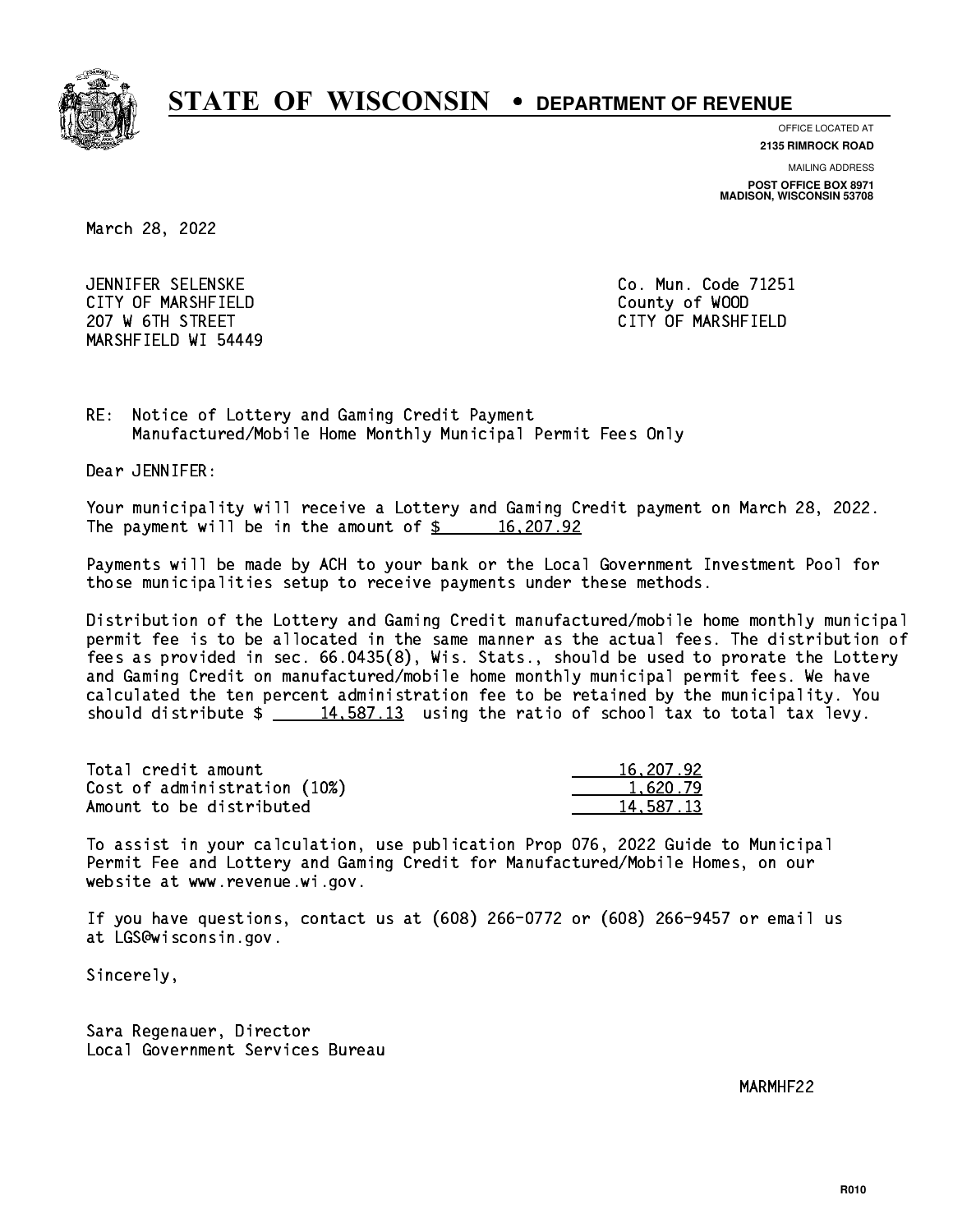

**OFFICE LOCATED AT**

**2135 RIMROCK ROAD**

**MAILING ADDRESS POST OFFICE BOX 8971 MADISON, WISCONSIN 53708**

March 28, 2022

 TAMI HAHN Co. Mun. Code 71271 CITY OF PITTSVILLE **COUNTY COUNTY OF ALCOHOL** PO BOX 100 PITTSVILLE WI 54466-0100

CITY OF PITTSVILLE

RE: Notice of Lottery and Gaming Credit Payment Manufactured/Mobile Home Monthly Municipal Permit Fees Only

Dear TAMI:

 Your municipality will receive a Lottery and Gaming Credit payment on March 28, 2022. The payment will be in the amount of  $\frac{234.65}{234.65}$ 

 Payments will be made by ACH to your bank or the Local Government Investment Pool for those municipalities setup to receive payments under these methods.

 Distribution of the Lottery and Gaming Credit manufactured/mobile home monthly municipal permit fee is to be allocated in the same manner as the actual fees. The distribution of fees as provided in sec. 66.0435(8), Wis. Stats., should be used to prorate the Lottery and Gaming Credit on manufactured/mobile home monthly municipal permit fees. We have calculated the ten percent administration fee to be retained by the municipality. You should distribute  $\frac{211.19}{211.19}$  using the ratio of school tax to total tax levy.

Total credit amount Cost of administration (10%) Amount to be distributed

| L 65<br>2    |
|--------------|
|              |
| 1 Q<br>211 - |

 To assist in your calculation, use publication Prop 076, 2022 Guide to Municipal Permit Fee and Lottery and Gaming Credit for Manufactured/Mobile Homes, on our website at www.revenue.wi.gov.

 If you have questions, contact us at (608) 266-0772 or (608) 266-9457 or email us at LGS@wisconsin.gov.

Sincerely,

 Sara Regenauer, Director Local Government Services Bureau